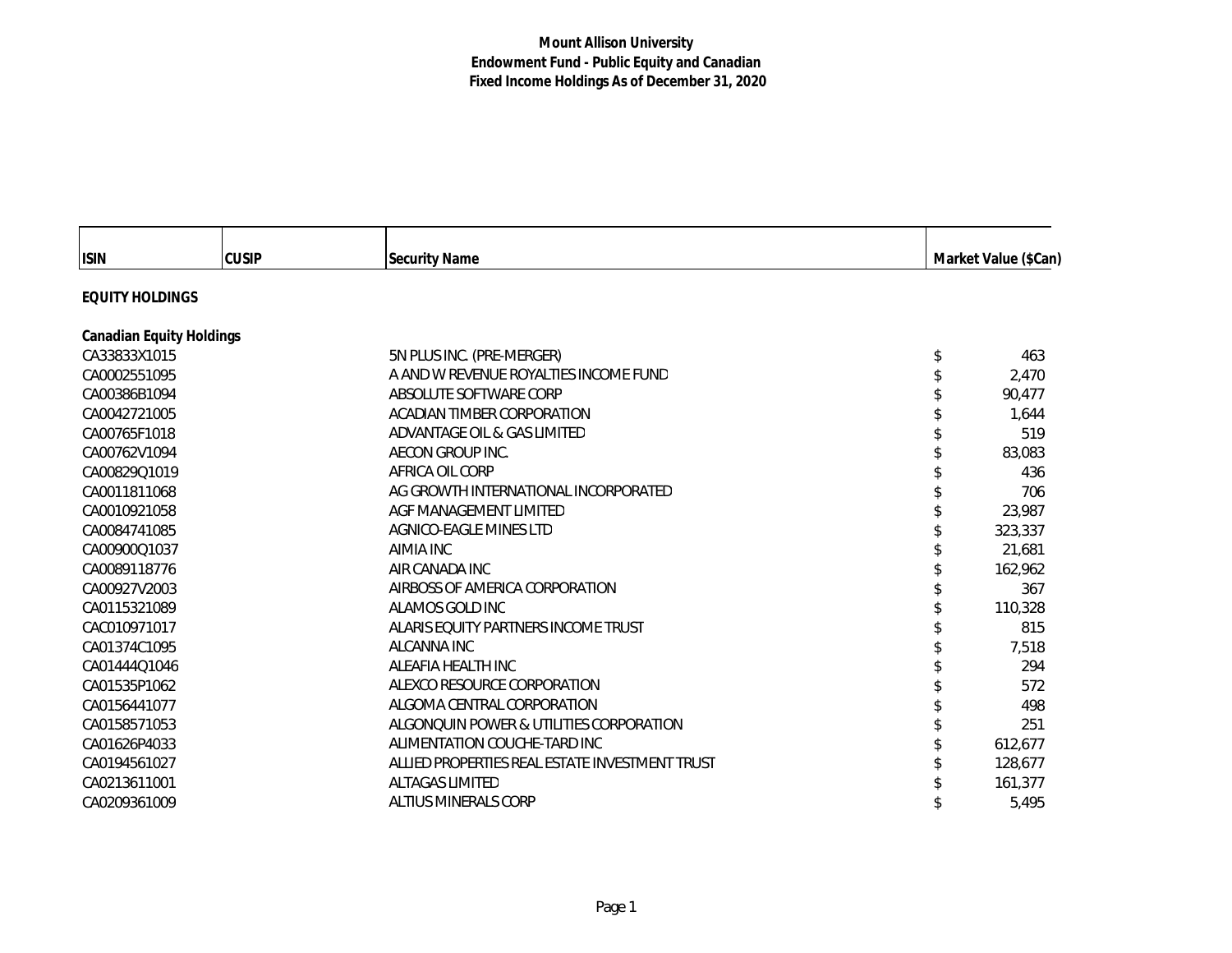| <b>ISIN</b>  | <b>CUSIP</b> | <b>Security Name</b>                               | Market Value (\$Can) |
|--------------|--------------|----------------------------------------------------|----------------------|
| CA02215R1073 |              | ALTUS GROUP LTD (ONTARIO)                          | 12,231               |
| CA03062D1006 |              | AMERICAS GOLD AND SILVER CORPORATION               | 157                  |
| CA03074G1090 |              | AMERIGO RESOURCES LTD                              | 132                  |
| CA03444Q1000 |              | <b>ANDREW PELLER LTD</b>                           | 1,105                |
| CA00208D4084 |              | ARC RESOURCES LIMITED                              | 125,653              |
| CA04016A1012 |              | ARGONAUT GOLD INCORPORATED                         | 52,568               |
| CA04045U1021 |              | ARITZIA INC                                        | 12,984               |
| CA04315L1058 |              | ARTIS REAL ESTATE INVESTMENT TRUST                 | 1,039                |
| CA04364G1063 |              | ASCOT RESOURCES LTD.                               | 413                  |
| CA0467894006 |              | ATCO LTD                                           | 298,072              |
| CA04682R1073 |              | ATHABASCA OIL CORPORATION                          | 220                  |
| CA04878Q8636 |              | ATLANTIC POWER CORP                                | 13,023               |
| CA04964G1000 |              | ATRIUM MORTGAGE INVESTMENT CORPORATION             | 5,476                |
| CA0019401052 |              | ATS AUTOMATION TOOLING SYSTEMS INC                 | 262,307              |
| CA05277B2093 |              | AUTOCANADA INCORPORATED                            | 31,432               |
| CA40390B1094 |              | AUTOMODULAR CORP                                   | 273                  |
| CA05329M1041 |              | AUTOMOTIVE PROPERTIES REAL ESTATE INVESTMENT TRUST | 398                  |
| CA05651W2094 |              | <b>BADGER DAYLIGHTING LTD</b>                      | 2,150                |
| CA0636711016 |              | <b>BANK OF MONTREAL</b>                            | 905,834              |
| CA0641491075 |              | <b>BANK OF NOVA SCOTIA</b>                         | 936,665              |
| CA0679011084 |              | <b>BARRICK GOLD CORP</b>                           | 598,950              |
| CA0717341071 |              | <b>BAUSCH HEALTH COMPANIES INC</b>                 | 120,037              |
| CA07317Q1054 |              | <b>BAYTEX ENERGY CORPORATION</b>                   | 469                  |
| CA05534B7604 |              | <b>BCE INC</b>                                     | 1,047,663            |
| CA0805581091 |              | <b>BELO SUN MINING CORP</b>                        | 1,142                |
| CA0906971035 |              | <b>BIRCHCLIFF ENERGY LTD</b>                       | 773                  |
| CA09076P1045 |              | BIRD CONSTRUCTION INCORPORATION                    | 462                  |
| CA09202D2077 |              | <b>BLACK DIAMOND GROUP LTD</b>                     | 790                  |
| CA09228F1036 |              | <b>BLACKBERRY LIMITED</b>                          | 27,466               |
| CA05561N2086 |              | <b>BMTC GROUP INC</b>                              | 205                  |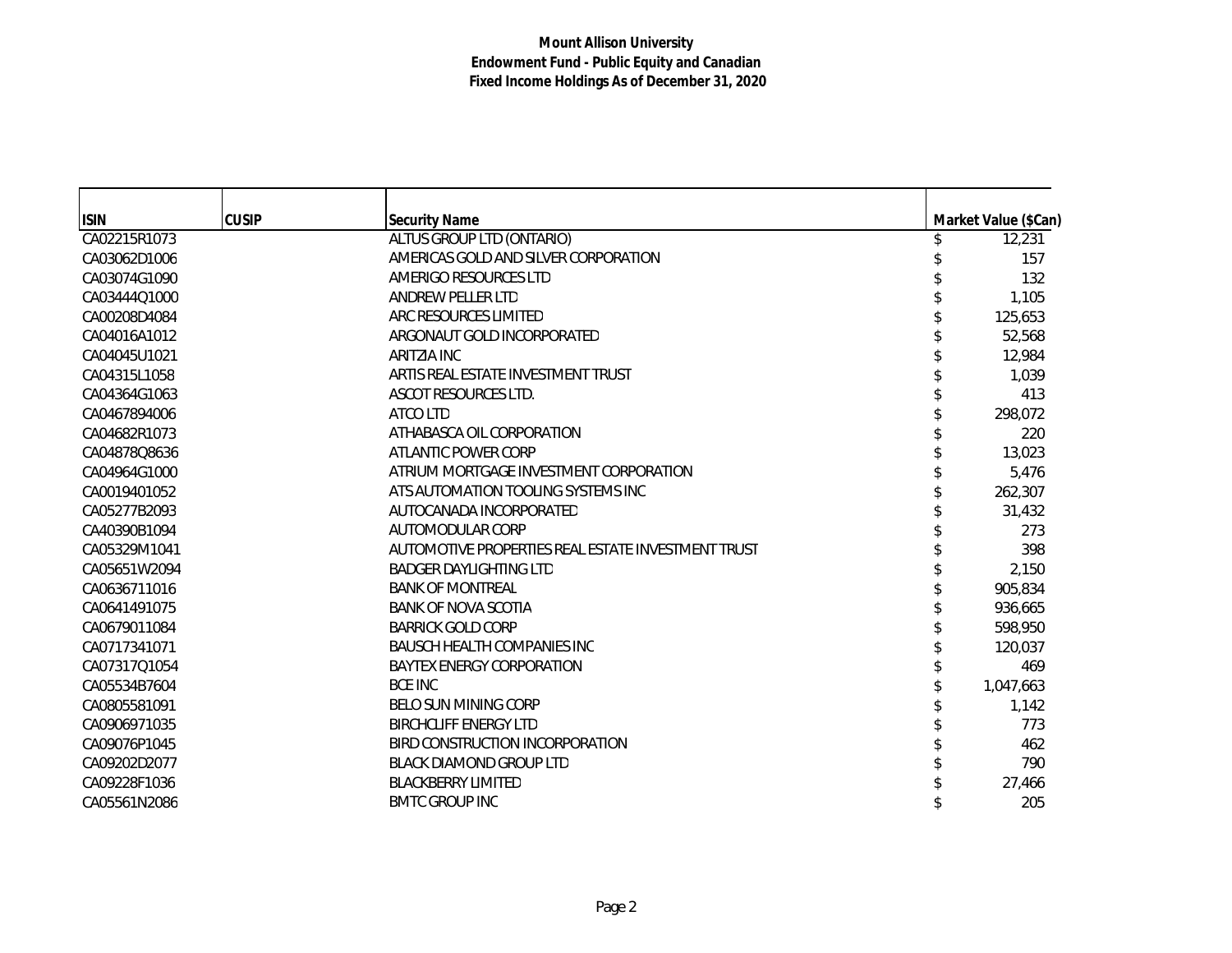| <b>ISIN</b>  | <b>CUSIP</b> | <b>Security Name</b>                                       | Market Value (\$Can) |
|--------------|--------------|------------------------------------------------------------|----------------------|
| CA0966311064 |              | BOARDWALK REAL ESTATE INVESTMENT TRUST                     | 1,016                |
| CA09950M3003 |              | <b>BORALEX INCORPORATED</b>                                | 5,780                |
| CA1033101082 |              | BOYD GROUP INCOME FUND                                     | 41,363               |
| CA10808B1085 |              | BRIDGEMARQ REAL ESTATE SERVICES INC                        | 224                  |
| CA1125851040 |              | BROOKFIELD ASSET MANAGEMENT INCORPORATED                   | 1,166,172            |
| BMG162521014 |              | BROOKFIELD INFRASTRUCTURE PARTNERS L.P.                    | 235                  |
| CA11284V1058 |              | BROOKFIELD RENEWABLE CORP                                  | 15,247               |
| CA05577W2004 |              | <b>BRP INC</b>                                             | 230,684              |
| CA05585D1033 |              | BSR REAL ESTATE INVT TR UNIT 99/99/9999                    | 217                  |
| CA11777P3007 |              | BTB REAL ESTATE INVESTMENT TRUST                           | 222                  |
| CA1247651088 |              | CAE INC.                                                   | 5,194                |
| JE00BF0XVB15 |              | CALEDONIA MINING CORPORATION PLC                           | 111                  |
| CA12989J1084 |              | <b>CALIAN GROUP LTD</b>                                    | 11,215               |
| CA13321L1085 |              | CAMECO CORP                                                | 107,840              |
| CA1348011091 |              | CANACCORD GENUITY GROUP INC                                | 112,089              |
| CA1348082035 |              | <b>CANACOL ENERGY LIMITED</b>                              | 743                  |
| CA1350861060 |              | CANADA GOOSE HOLDINGS INC                                  | 2,837                |
| CA1349211054 |              | CANADIAN APARTMENT PROPERTIES REAL ESTATE INVESTMENT TRUST | 66,263               |
| CA1360691010 |              | CANADIAN IMPERIAL BANK OF COMMERCE                         | 663,884              |
| CA1363751027 |              | CANADIAN NATIONAL RAILWAY COMPANY                          | 1,802,278            |
| CA1363851017 |              | CANADIAN NATURAL RESOURCES LTD                             | 426,663              |
| CA13645T1003 |              | CANADIAN PACIFIC RAILWAY LIMITED                           | 1,368,259            |
| CA1367178326 |              | CANADIAN UTILITIES LIMITED                                 | 67,193               |
| CA13677F1018 |              | CANADIAN WESTERN BANK                                      | 51,202               |
| CA1375761048 |              | <b>CANFOR CORPORATION</b>                                  | 50,700               |
| CA1375842079 |              | CANFOR PULP PRODUCTS INC                                   | 1,678                |
| CA13874X2023 |              | CANWEL BUILDING MATERIALS GROUP LIMITED                    | 27,630               |
| CA14042M1023 |              | CAPITAL POWER CORP                                         | 140,419              |
| CA14068G1046 |              | CAPSTONE MINING CORPORATION                                | 58,443               |
| CA14150G4007 |              | CARDINAL ENERGY LTD (ALBERTA)                              | 152                  |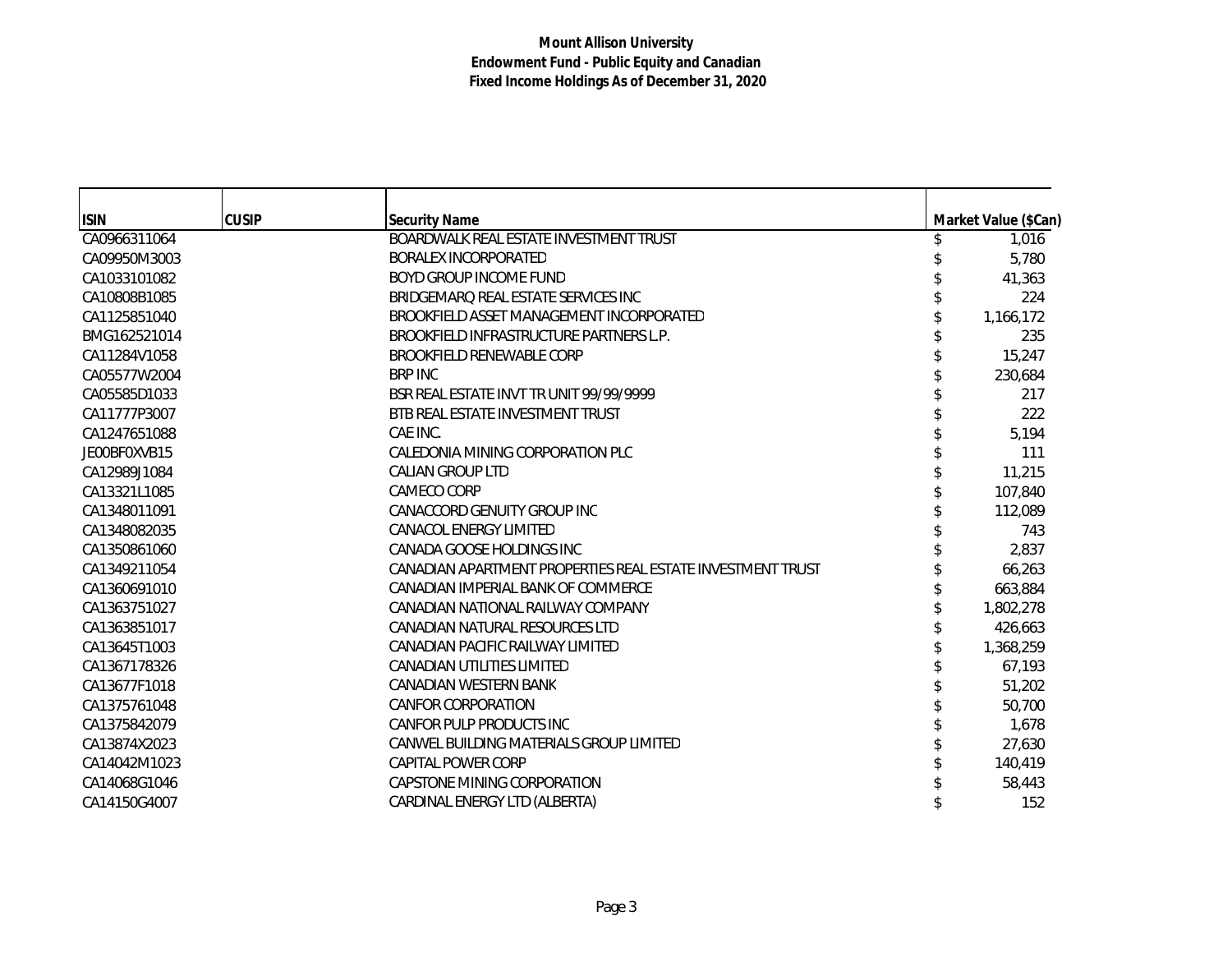| <b>ISIN</b>  | <b>CUSIP</b> | <b>Security Name</b>                           | Market Value (\$Can) |
|--------------|--------------|------------------------------------------------|----------------------|
| CA1469001053 |              | <b>CASCADES INC</b>                            | 101,533              |
| CA1249003098 |              | <b>CCL INDUSTRIES INCORPORATED</b>             | 132,660              |
| CA15101Q1081 |              | CELESTICA INCORPORATED                         | 69,218               |
| CA15135U1093 |              | <b>CENOVUS ENERGY INC</b>                      | 238,511              |
| CA1520061021 |              | CENTERRA GOLD INC.                             | 171,550              |
| CA15712L1004 |              | <b>CERVUS EQUIPMENT CORPORATION</b>            | 1,697                |
| CA15713J1049 |              | <b>CES ENERGY SOLUTIONS CORP</b>               | 422                  |
| CA12532H1047 |              | CGI INC                                        | 737,340              |
| CA16141A1030 |              | CHARTWELL RETIREMENT RESIDENCES                | 1,064                |
| CA16890P1036 |              | CHINA GOLD INTERNATIONAL RESOURCES CORP LTD    | 807                  |
| CA17039A1066 |              | CHOICE PROPERTIES REAL ESTATE INVESTMENT TRUST | 80,599               |
| CA1254911003 |              | CLEINANCIAL CORP                               | 120,968              |
| CA1724541000 |              | CINEPLEX INC                                   | 879                  |
| CA18538U1066 |              | CLEARWATER SEAFOODS INCOME FUND                | 204                  |
| CA19239C1068 |              | COGECO COMMUNICATIONS INC                      | 92,885               |
| CA19238T1003 |              | COGECO INC                                     | 57,798               |
| CA1946931070 |              | COLLIERS INTERNATIONAL GROUP INC               | 115,438              |
| CA1999101001 |              | <b>COMINAR REIT</b>                            | 1,086                |
| CA2052491057 |              | COMPUTER MODELLING GROUP LTD                   | 766                  |
| CA21037X1006 |              | CONSTELLATION SOFTWARE INC                     | 802,724              |
| CA21750U1012 |              | COPPER MOUNTAIN MINING CORPORATION             | 2,398                |
| CA2183491083 |              | CORBY SPIRIT AND WINE LTD                      | 4,646                |
| CA2208741017 |              | CORUS ENTERTAINMENT INC                        | 40,607               |
| CA22576C1014 |              | CRESCENT POINT ENERGY CORPORATION              | 53,991               |
| CA12626F1053 |              | CRH MEDICAL CORP.                              | 20,524               |
| CA2271071094 |              | CROMBIE REAL ESTATE INVESTMENT TRUST           | 801                  |
| CA1264621006 |              | CT REAL ESTATE INVESTMENT TRUST                | 13,237               |
| CA2483561072 |              | <b>DENISON MINES CORP</b>                      | 703                  |
| CA2499061083 |              | DESCARTES SYSTEMS GROUP INC                    | 255,761              |
| CA2523711091 |              | DEXTERRA GROUP INC                             | 2.642                |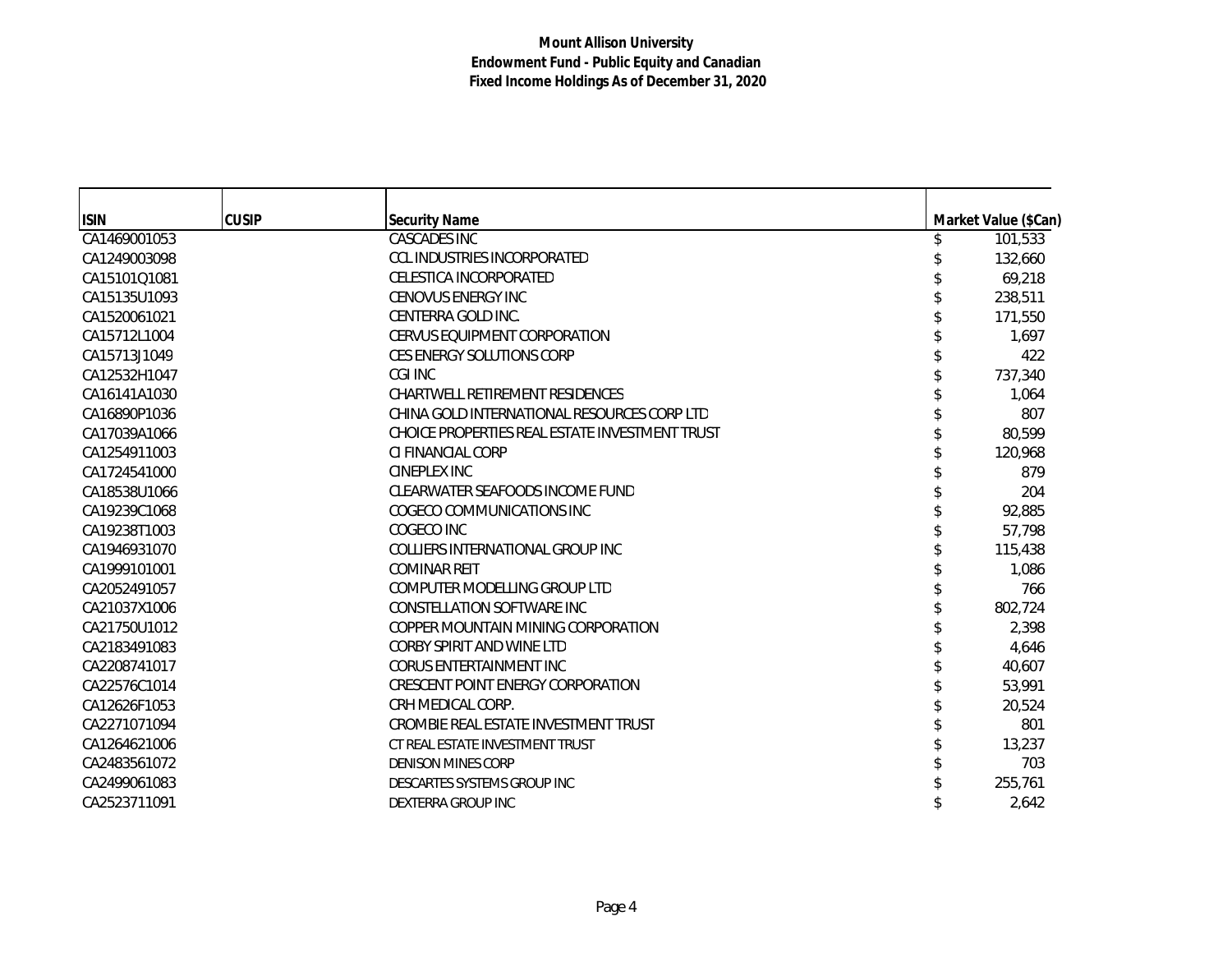| <b>ISIN</b>  | <b>CUSIP</b> | <b>Security Name</b>                          | Market Value (\$Can) |
|--------------|--------------|-----------------------------------------------|----------------------|
| CA25490H1064 |              | DIRTT ENVIRONMENTAL SOLUTIONS LTD             | 419                  |
| CA25675T1075 |              | DOLLARAMA INCORPORATION                       | 186,631              |
| CA25822C2058 |              | DOREL INDUSTRIES INC                          | 541                  |
| CA26153W1095 |              | DREAM INDUSTRIAL REAL ESTATE INVESTMENT TRUST | 110,500              |
| CA26153P1045 |              | DREAM OFFICE REAL ESTATE INVESTMENT TRUST     | 1,091                |
| CA26153M5072 |              | DREAM UNLIMITED CORP                          | 2,666                |
| CA2652692096 |              | DUNDEE PRECIOUS METALS INC.                   | 126,299              |
| CA26829L1076 |              | <b>ECN CAPITAL CORP</b>                       | 3,253                |
| CA2685751075 |              | <b>E-L FINANCIAL CORP LTD</b>                 | 1,824                |
| CA2849025093 |              | ELDORADO GOLD CORPORATION                     | 73,973               |
| CA2861812014 |              | ELEMENT FLEET MANAGEMENT CORP                 | 176,742              |
| CA2908761018 |              | EMERA INC.                                    | 3,923                |
| CA2918434077 |              | <b>EMPIRE CO LTD</b>                          | 190,870              |
| CA29250N1050 |              | <b>ENBRIDGE INC</b>                           | 1,210,631            |
| KYG3040R1589 |              | ENDEAVOUR MINING CORPORATION                  | 5,766                |
| CA29258Y1034 |              | ENDEAVOUR SILVER CORP                         | 1,488                |
| CA29269R1055 |              | <b>ENERFLEX LTD</b>                           | 880                  |
| CA2926717083 |              | <b>ENERGY FUELS INC</b>                       | 410                  |
| CA2927661025 |              | <b>ENERPLUS CORPORATION</b>                   | 8,242                |
| CA2929491041 |              | <b>ENGHOUSE SYSTEMS LIMITED</b>               | 117,305              |
| CA2935701078 |              | <b>ENSIGN ENERGY SERVICES INCORPORATED</b>    | 234                  |
| CA2943752097 |              | <b>EPSILON ENERGY LIMITED</b>                 | 95                   |
| CA2945051027 |              | EQUITABLE GROUP, INCORPORATED                 | 1,947                |
| CA2960061091 |              | <b>ERO COPPER CORP</b>                        | 2,909                |
| CA30041N1078 |              | <b>EVERTZ TECHNOLOGIES LIMITED</b>            | 9,482                |
| CA3012831077 |              | EXCHANGE INCOME CORPORATION                   | 252                  |
| CA30150P1099 |              | <b>EXCO TECHNOLOGIES LTD</b>                  | 3,500                |
| CA3020461073 |              | <b>EXFO INCORPORATED</b>                      | 227                  |
| CA30224T8639 |              | <b>EXTENDICARE INC</b>                        | 2,414                |
| CA3039011026 |              | <b>FAIRFAX FINANCIAL HOLDINGS LIMITED</b>     | 93,547               |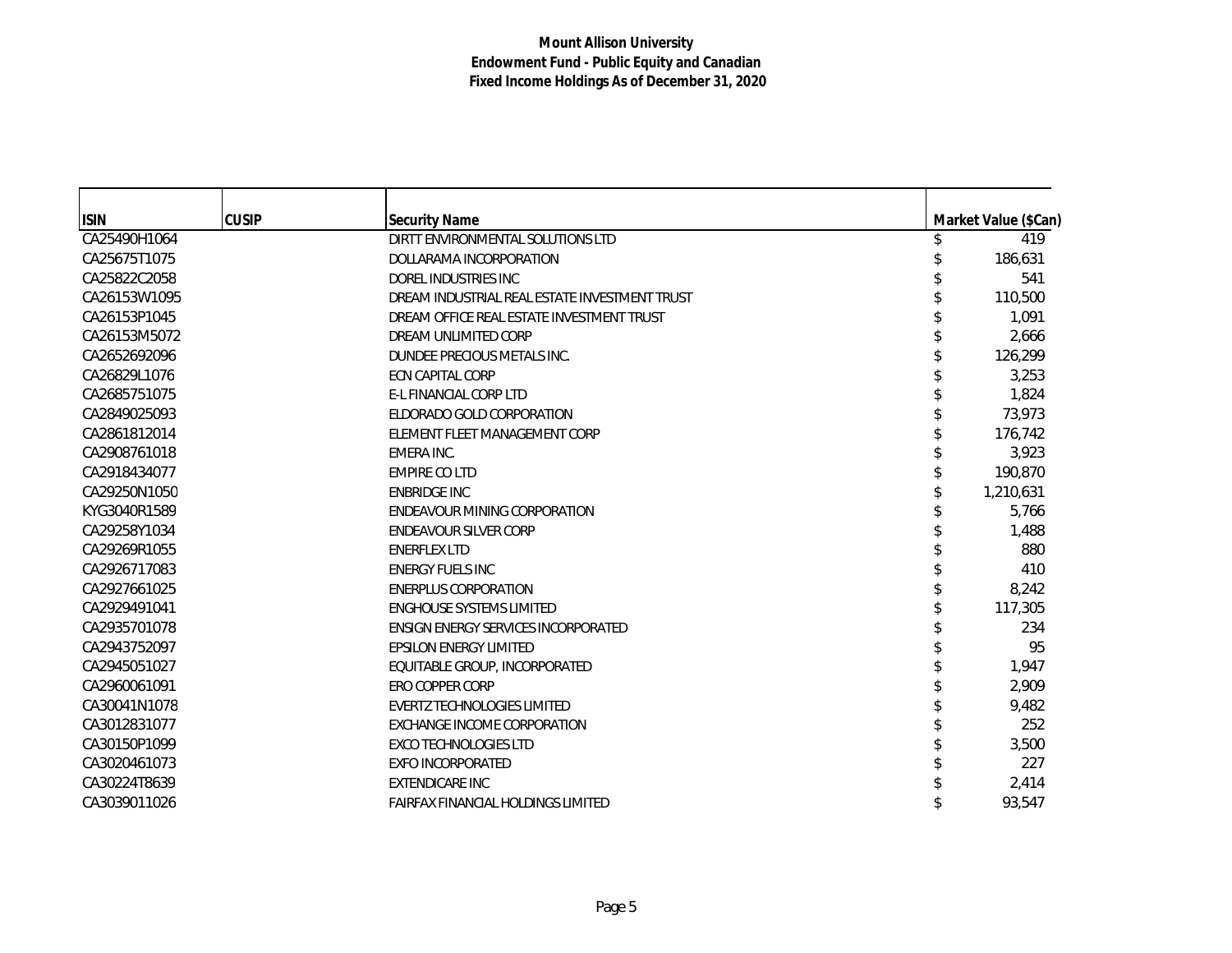| <b>ISIN</b>  | <b>CUSIP</b> | <b>Security Name</b>                         | Market Value (\$Can) |
|--------------|--------------|----------------------------------------------|----------------------|
| CA31660A1030 |              | FIERA CAPITAL CORPORATION                    | 35,479               |
| CA3180714048 |              | FINNING INTERNATIONAL INCORPORATED           | 28,185               |
| CA3183231024 |              | FIRM CAPITAL MORTGAGE INVESTMENT CORPORATION | 1,134                |
| CA31890B1031 |              | FIRST CAPITAL REAL ESTATE INVESTMENT TRUST   | 131,149              |
| CA32076V1031 |              | FIRST MAJESTIC SILVER CORPORATION            | 41,794               |
| CA3208901064 |              | FIRST MINING GOLD CORP                       | 66                   |
| CA33564P1036 |              | FIRST NATIONAL FINANCIAL CORPORATION         | 4,842                |
| CA3359341052 |              | FIRST QUANTUM MINERALS LTD.                  | 351,151              |
| CA33812R1091 |              | <b>FISSION URANIUM CORP</b>                  | 203                  |
| CA3495531079 |              | FORTIS INC.                                  | 341,669              |
| CA3499151080 |              | FORTUNA SILVER MINES INC                     | 2,707                |
| CA3518581051 |              | <b>FRANCO NEVADA CORP</b>                    | 112,513              |
| CA3565001086 |              | <b>FREEHOLD ROYALTIES LTD</b>                | 844                  |
| CA35905B1076 |              | <b>FRONTERA ENERGY CORP</b>                  | 343                  |
| CA36352H1001 |              | <b>GALIANO GOLD INC</b>                      | 1,075                |
| CA36468B1040 |              | <b>GAMEHOST INC</b>                          | 80                   |
| CA3615692058 |              | <b>GDI INTEGRATED FACILITY SERVICES INC.</b> | 1,503                |
| CA37252B1022 |              | <b>GENWORTH MI CANADA INCORPORATION</b>      | 16,828               |
| CA9611485090 |              | <b>GEORGE WESTON LIMITED</b>                 | 302,040              |
| CA36168Q1046 |              | <b>GFL ENVIRONMENTAL HOLDINGS INC</b>        | 173,402              |
| CA3748252069 |              | <b>GIBSON ENERGY INC</b>                     | 130,624              |
| CA3759161035 |              | GILDAN ACTIVEWEAR INC.                       | 16,070               |
| CA3803551074 |              | <b>GOEASY LTD</b>                            | 3,510                |
| CA3807381049 |              | <b>GOLD STANDARD VENTURES CORP</b>           | 248                  |
| CA38119T8077 |              | <b>GOLDEN STAR RESOURCES LTD</b>             | 10,318               |
| CA38149A1093 |              | <b>GOLDMONEY INC</b>                         | 211                  |
| CA38501D8089 |              | <b>GRAN COLUMBIA GOLD CORP</b>               | 3,453                |
| CA3874371147 |              | <b>GRANITE REAL ESTATE INVESTMENT TRUST</b>  | 384,803              |
| CA3899141020 |              | <b>GREAT CANADIAN GAMING CORP</b>            | 3,238                |
| CA39115V1013 |              | <b>GREAT PANTHER MINING LTD</b>              | 121                  |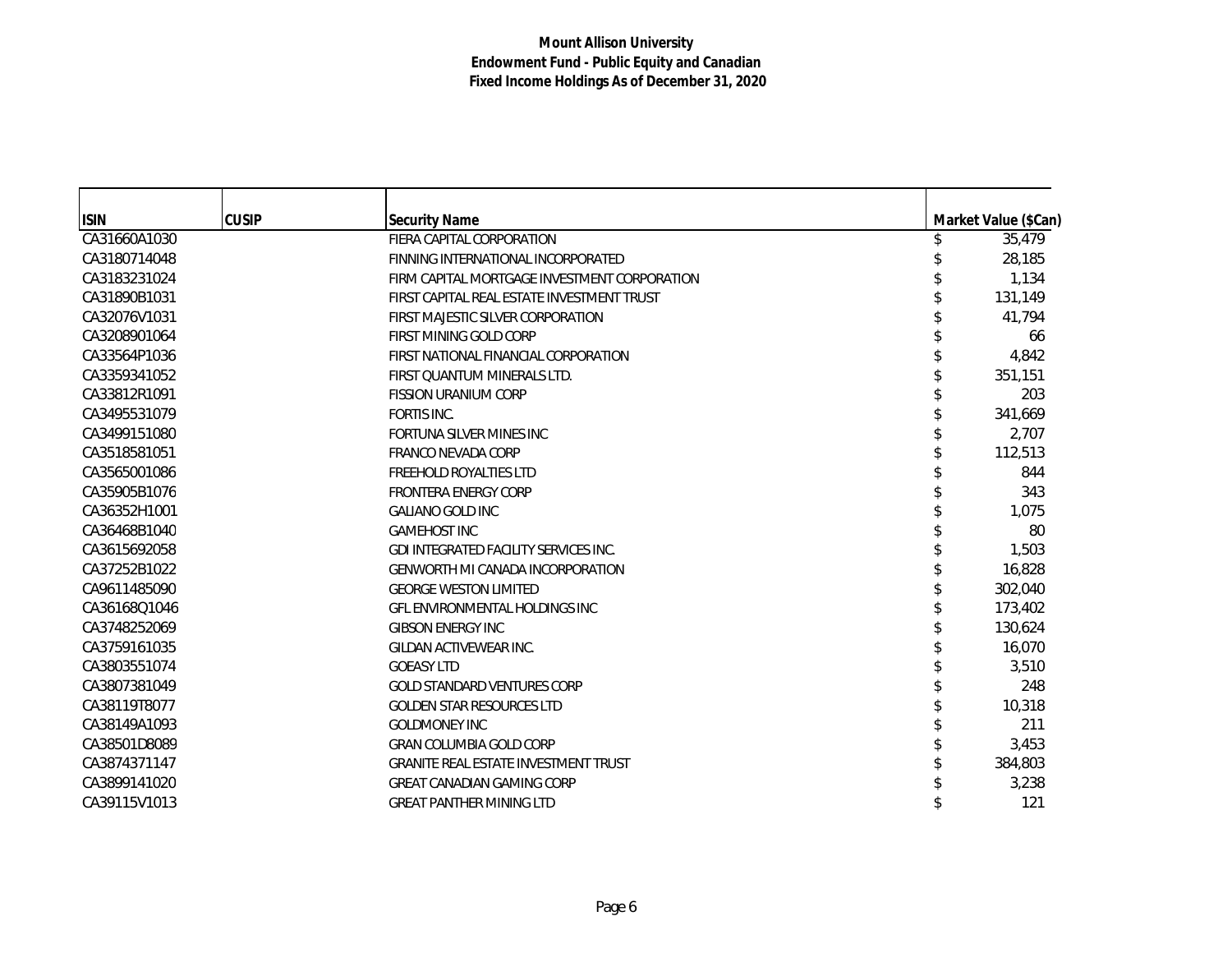| <b>ISIN</b>  | <b>CUSIP</b> | <b>Security Name</b>                         | Market Value (\$Can) |
|--------------|--------------|----------------------------------------------|----------------------|
| CA4013393042 |              | <b>GUARDIAN CAPITAL GROUP LTD</b>            | 3,767                |
| CA4039254079 |              | H&R REAL ESTATE INVESTMENT TRUST             | 2,691                |
| CA4124221074 |              | <b>HARDWOODS DISTRIBUTION INC</b>            | 12,921               |
| CA4220961078 |              | <b>HEADWATER EXPLORATION INC</b>             | 810                  |
| CA42774L1094 |              | <b>HEROUX DEVTEK INC</b>                     | 2,017                |
| CA4296951094 |              | <b>HIGH LINER FOODS INC</b>                  | 882                  |
| CA4369131079 |              | HOME CAPITAL GROUP INC.                      | 14,603               |
| CA4436281022 |              | <b>HUDBAY MINERALS INC</b>                   | 105,082              |
| CA4480551031 |              | HUSKY ENERGY INC.                            | 16,456               |
| CA4488112083 |              | <b>HYDRO ONE LTD</b>                         | 47,463               |
| CA45075E1043 |              | IA FINANCIAL CORPORATION INC                 | 366,754              |
| CA4509131088 |              | <b>IAMGOLD CORP</b>                          | 4,157                |
| CA44925L1031 |              | <b>IBI GROUP INC</b>                         | 1,184                |
| CA4495861060 |              | IGM FINANCIAL INCORPORATED                   | 85,214               |
| CA4528921022 |              | <b>IMPERIAL METALS CORP</b>                  | 1,208                |
| CA4530384086 |              | <b>IMPERIAL OIL LTD</b>                      | 189.611              |
| CA45676A1057 |              | INFORMATION SERVICES CORPORATION             | 302                  |
| CA45790B1040 |              | INNERGEX RENEWABLE ENERGY INCORPORATION      | 4,124                |
| CA45780E1007 |              | <b>INOVALIS REAL ESTATE INVESTMENT TRUST</b> | 307                  |
| CA45823T1066 |              | INTACT FINANCIAL CORPORATION                 | 397,423              |
| CA45833V1094 |              | <b>INTER PIPELINE LTD</b>                    | 2,449                |
| CA45868C1095 |              | <b>INTERFOR CORP</b>                         | 272,598              |
| CA46016U1084 |              | INTERNATIONAL PETROLEUM CORP                 | 300                  |
| CA46050R1029 |              | INTERNATIONAL TOWER HILL MINES LTD           | 286                  |
| CA46071W2058 |              | INTERRENT REAL ESTATE INVESTMENT TRUST       | 77,894               |
| CA4609191032 |              | INTERTAPE POLYMER GROUP INCORPORATED         | 45,379               |
| CA46136U1030 |              | <b>INVESQUE INC</b>                          | 141                  |
| CA46579R1047 |              | <b>IVANPLATS LTD</b>                         | 40,985               |
| CA4707481046 |              | <b>JAMIESON WELLNESS INC</b>                 | 22,867               |
| CA48243M1077 |              | <b>K-BRO LINEN INC</b>                       | 813                  |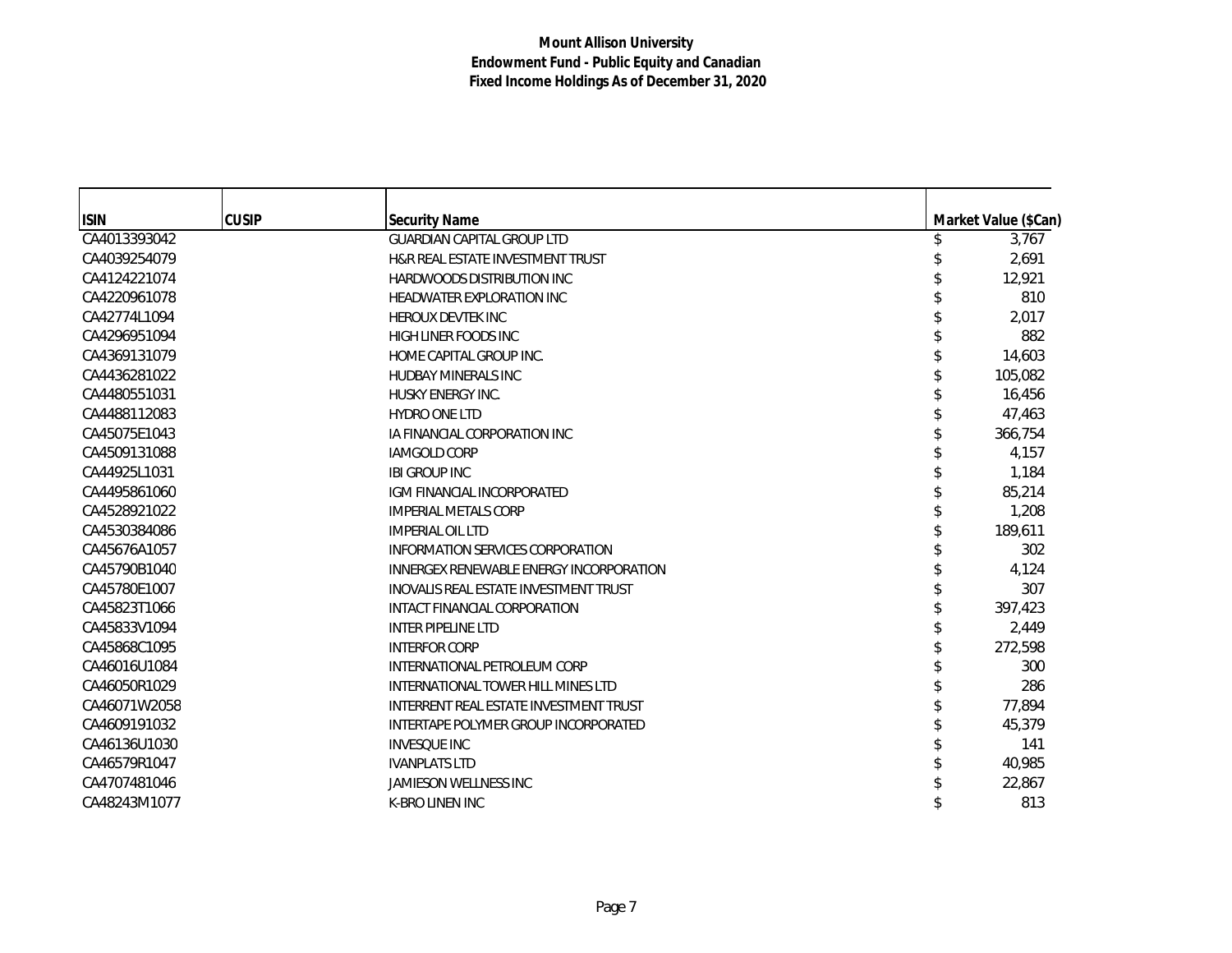| <b>ISIN</b>  | <b>CUSIP</b> | <b>Security Name</b>                   | Market Value (\$Can) |
|--------------|--------------|----------------------------------------|----------------------|
| CA4882951060 |              | <b>KELT EXPLORATION LTD</b>            | 407                  |
| CA4932711001 |              | <b>KEYERA CORP</b>                     | 168,447              |
| CA49410M1023 |              | KILLAM APARTMENT REIT                  | 135,780              |
| CA49448Q1090 |              | KINAXIS INC                            | 47,303               |
| CA4969024047 |              | KINROSS GOLD CORPORATION               | 150,564              |
| CA49741E1007 |              | KIRKLAND LAKE GOLD LTD                 | 183,566              |
| CA4990531069 |              | KNIGHT THERAPEUTICS INC                | 851                  |
| CA48265Y1043 |              | <b>KP TISSUE INC</b>                   | 193                  |
| CA5054401073 |              | LABRADOR IRON ORE ROYALTY CORPORATION  | 345,864              |
| CA5171034047 |              | LARGO RESOURCES LIMITED                | 602                  |
| CA5179071017 |              | LASSONDE INDUSTRIES INC                | 4,518                |
| CA51925D1069 |              | LAURENTIAN BANK OF CANADA              | 2,223                |
| CA5266821092 |              | <b>LEON'S FURNITURE LIMITED</b>        | 5,638                |
| CA53278L1076 |              | LINAMAR CORPORATION                    | 57,601               |
| CA5394811015 |              | <b>LOBLAW COMPANIES LTD</b>            | 245,206              |
| CA5414114010 |              | LOGISTEC CORPORATION                   | 252                  |
| CA54928Q1081 |              | LUCARA DIAMOND CORP                    | 265                  |
| CA5503711080 |              | LUNDIN GOLD INC                        | 10,894               |
| CA5503721063 |              | <b>LUNDIN MINING CORP</b>              | 338,881              |
| CA5589122004 |              | MAGELLAN AEROSPACE CORPORATION         | 284                  |
| CA5592224011 |              | MAGNA INTERNATIONAL INC                | 293,498              |
| CA5609151009 |              | MAINSTREET EQUITY CORPORATION          | 820                  |
| CA5609091031 |              | MAJOR DRILLING GROUP INTERNATIONAL INC | 1,882                |
| CA56501R1064 |              | MANULIFE FINANCIAL CORPORATION         | 388,904              |
| CA5649051078 |              | MAPLE LEAF FOODS INC                   | 238,943              |
| CA56580Q1028 |              | <b>MARATHON GOLD CORP</b>              | 13                   |
| CA5734591046 |              | MARTINREA INTERNATIONAL INCORPORATED   | 127,574              |
| CA57767U1066 |              | MAV BEAUTY BRANDS INC                  | 115                  |
| CA57776F4050 |              | <b>MAVERIX METALS INC</b>              | 531                  |
| CA58457V5036 |              | <b>MEDICAL FACILITIES CORPORATION</b>  | 256                  |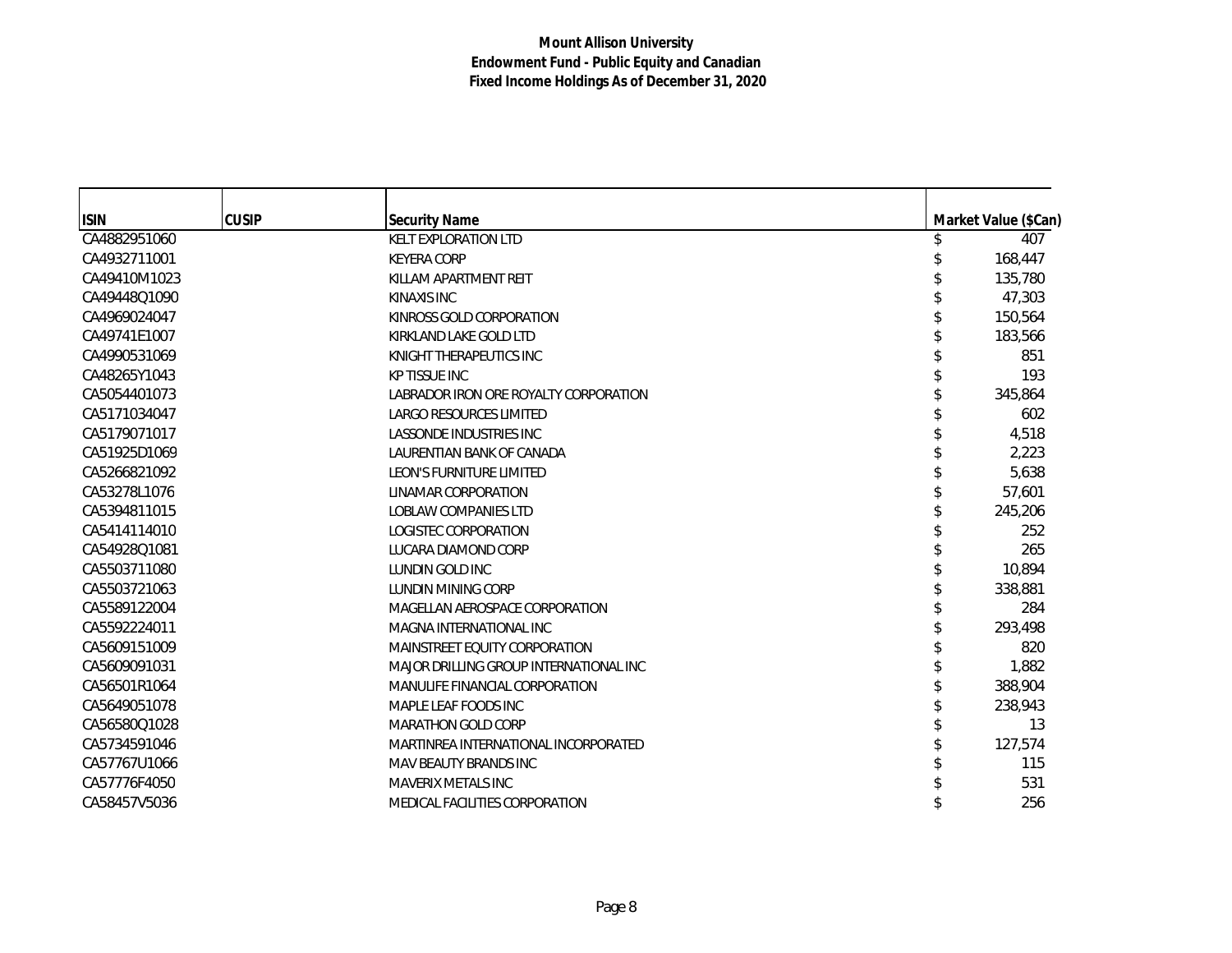| <b>ISIN</b>  | <b>CUSIP</b> | <b>Security Name</b>                                             | Market Value (\$Can) |
|--------------|--------------|------------------------------------------------------------------|----------------------|
| CA5527041084 |              | <b>MEG ENERGY CORPORATION</b>                                    | 39,288               |
| CA5854671032 |              | MELCOR DEVELOPMENTS LTD.                                         | 292                  |
| CA59151K1084 |              | METHANEX CORPORATION                                             | 254,844              |
| CA59162N1096 |              | <b>METRO INCORPORATED</b>                                        | 8,917                |
| CA6175771014 |              | MORGUARD CORP                                                    | 914                  |
| CA61761E1007 |              | MORGUARD NORTH AMERICAN RESIDENTIAL REAL ESTATE INVESTMENT TRUST | 571                  |
| CA6179141065 |              | MORGUARD REAL ESTATE INVESTMENT TRUST                            | 216                  |
| CA61767W1041 |              | MORNEAU SHEPELL INCORPORATION                                    | 2,622                |
| CA62426E4022 |              | MOUNTAIN PROVINCE DIAMONDS INC.                                  | 144                  |
| CA55378N1078 |              | MTY FOOD GROUP INC                                               | 1,961                |
| CA6252841045 |              | <b>MULLEN GROUP LTD</b>                                          | 43,691               |
| CA6330671034 |              | NATIONAL BANK OF CANADA                                          | 616,193              |
| CA64046G1063 |              | NEO PERFORMANCE MATERIALS INC                                    | 437                  |
| CA6445351068 |              | NEW GOLD INC                                                     | 62,138               |
| CA64672W1023 |              | NEW LOOK VISION GROUP INC                                        | 434                  |
| CA62910L1022 |              | NFI GROUP INC                                                    | 2,022                |
| CA65373J2092 |              | NICHOLAS FINANCIAL INCORPORATED                                  | 120                  |
| CA65548P4033 |              | NORBORD INCORPORATED                                             | 96,607               |
| CA6568111067 |              | NORTH AMERICAN CONSTRUCTION GROUP LTD                            | 449                  |
| CA6632782083 |              | NORTH WEST COMPANY INC                                           | 48,579               |
| CA6665111002 |              | NORTHLAND POWER INC                                              | 52,783               |
| CA6674951059 |              | NORTHWEST HEALTH PROP REAL EST INV TRUST                         | 1,466                |
| CA66987E2069 |              | NOVAGOLD RESOURCES INCORPORATED                                  | 5,020                |
| CA67077M1086 |              | <b>NUTRIEN LTD</b>                                               | 453,727              |
| CA67072Q1046 |              | NUVISTA ENERGY LTD                                               | 433                  |
| CA6752221037 |              | OCEANAGOLD CORP                                                  | 34,152               |
| CA68272K1030 |              | <b>ONEX CORPORATION</b>                                          | 321,732              |
| CA6837151068 |              | <b>OPEN TEXT CORP</b>                                            | 402,859              |
| CA68620P1018 |              | ORGANIGRAM HOLDINGS INC                                          | 267                  |
| CA68634K1066 |              | ORLA MINING LTD                                                  | 7,748                |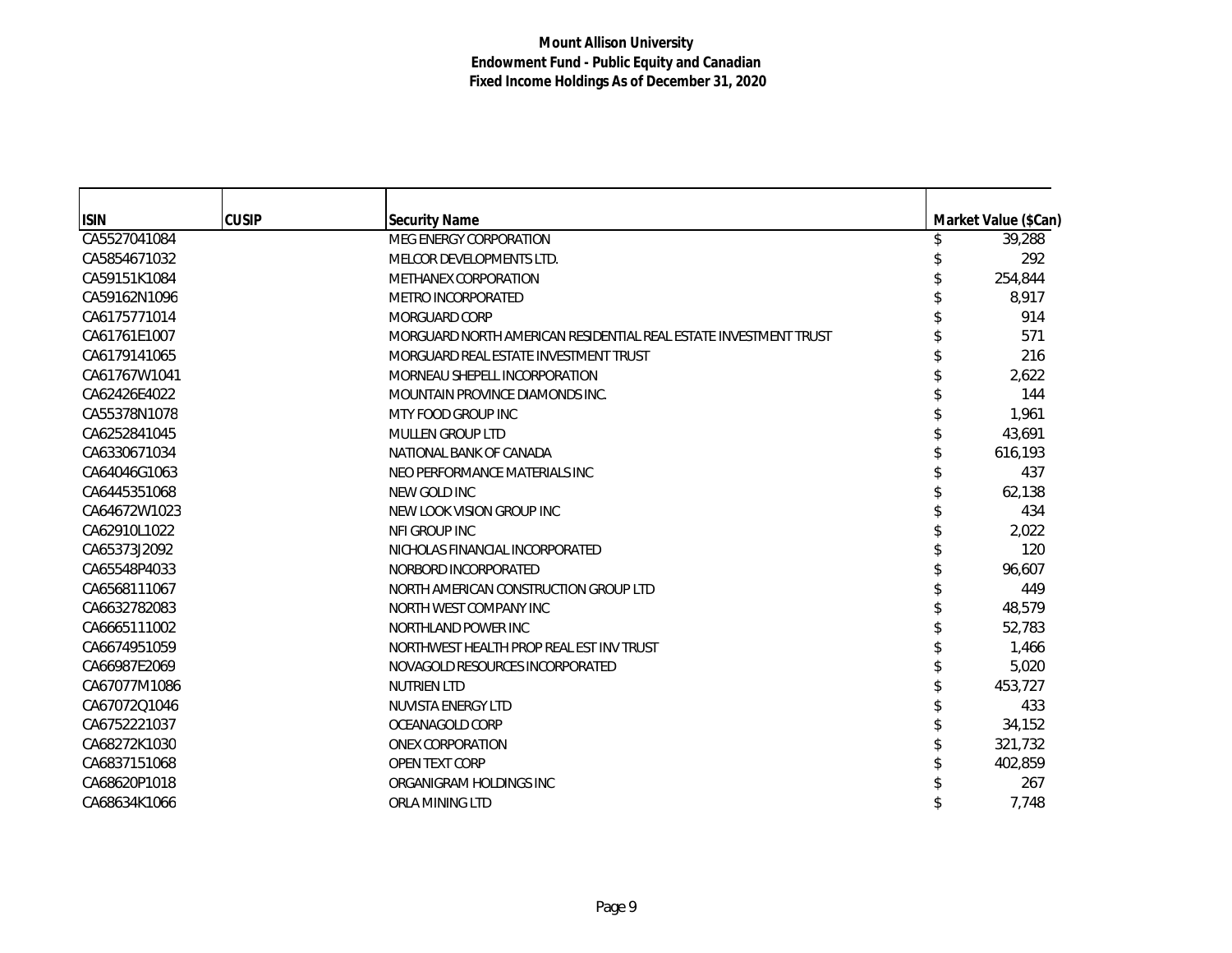| <b>ISIN</b>  | <b>CUSIP</b> | <b>Security Name</b>                 | Market Value (\$Can) |
|--------------|--------------|--------------------------------------|----------------------|
| CA68827L1013 |              | OSISKO GOLD ROYALTIES LTD            | 2,788                |
| CA6882811046 |              | OSISKO MINING INC                    | 8,012                |
| CA6979001089 |              | PAN AMERICAN SILVER CORPORATION      | 65,229               |
| CA6993202069 |              | PARAMOUNT RESOURCES LTD              | 382                  |
| CA69946Q1046 |              | PAREX RESOURCES INCORPORATION        | 93,773               |
| CA7005632087 |              | PARK LAWN CORPORATION                | 1,536                |
| CA70137W1086 |              | PARKLAND CORP                        | 7,171                |
| CA7029251088 |              | PASON SYSTEMS INC.                   | 887                  |
| CA7170461064 |              | PEYTO EXPLORATION & DEVELOPMENT CORP | 1,123                |
| CA7193601092 |              | PHOTON CONTROL INC                   | 3,808                |
| CA72349J1075 |              | PINNACLE RENEWABLE ENERGY INC        | 2,357                |
| CA72585V1031 |              | PIZZA PIZZA ROYALTY INCOME FUND      | 1,070                |
| CA72820F1036 |              | PLAZA RETAIL REIT                    | 193                  |
| CA7308432086 |              | POINTS INTERNATIONAL LTD             | 436                  |
| CA73106R1001 |              | POLARIS INFRASTRUCTURE INC           | 42,093               |
| CA73150R1055 |              | POLLARD BANKNOTE LIMITED             | 1,440                |
| CA7319164090 |              | POLYMET MINING CORP.                 | 66                   |
| CA7392391016 |              | POWER CORPORATION OF CANADA          | 568,682              |
| CA7397211086 |              | PRAIRIESKY ROYALTY LTD               | 66,167               |
| CA74022D4075 |              | PRECISION DRILLING CORPORATION       | 469                  |
| CA74051D1042 |              | PREMIER GOLD MINES LTD               | 695                  |
| CA74061A1084 |              | PREMIUM BRANDS HOLDINGS CORPORATION  | 90,225               |
| CA74139C1023 |              | PRETIUM RESOURCES INC                | 8,121                |
| CA74167P1080 |              | PRIMO WATER CORP (MISSISSAUGA)       | 5,172                |
| CA7477131055 |              | <b>QUARTERHILL INC</b>               | 602                  |
| CA7481932084 |              | QUEBECOR INC.                        | 393,605              |
| CA75601Y1007 |              | REAL MATTERS INC                     | 122,719              |
| CA75622P1045 |              | RECIPE UNLIMITED CORP                | 58,545               |
| CA76131D1033 |              | RESTAURANT BRANDS INTERNATIONAL INC  | 257,503              |
| CA74971G1046 |              | RF CAPITAL GROUP INC                 | 333                  |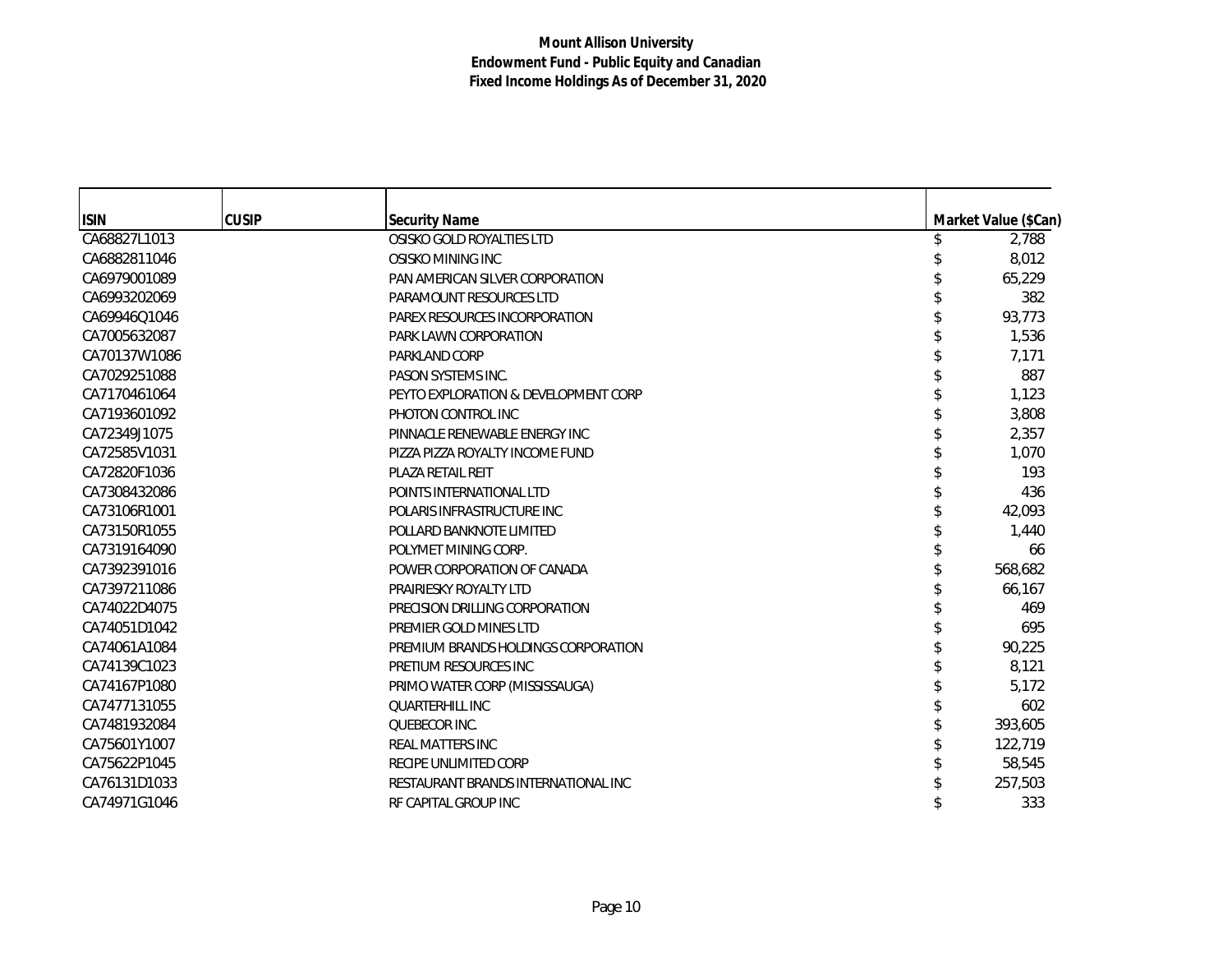| <b>ISIN</b>  | <b>CUSIP</b> | <b>Security Name</b>                      | Market Value (\$Can) |
|--------------|--------------|-------------------------------------------|----------------------|
| CA7631021002 |              | RICHARDS PACKAGING INCOME FUND            | 3,332                |
| CA76329W1032 |              | RICHELIEU HARDWARE LTD                    | 16,329               |
| CA7669101031 |              | RIOCAN REAL ESTATE INVESTMENT TRUST       | 2,746                |
| CA7677441056 |              | RITCHIE BROS. AUCTIONEERS INC             | 62,839               |
| CA7751092007 |              | ROGERS COMMUNICATIONS INC                 | 346,087              |
| CA77519R1029 |              | ROGERS SUGAR INC                          | 7,585                |
| CA7766521099 |              | <b>ROOTS CORP</b>                         | 85                   |
| CA7798992029 |              | ROXGOLD INC                               | 8,419                |
| CA7800871021 |              | ROYAL BANK OF CANADA                      | 2,928,058            |
| CA7819036046 |              | RUSSEL METALS INC                         | 35,045               |
| CA7852461093 |              | SABINA GOLD & SILVER CORP                 | 990                  |
| CA80013R2063 |              | SANDSTORM GOLD LIMITED                    | 6,837                |
| CA8029121057 |              | SAPUTO INC.                               | 74,725               |
| CA8051121090 |              | <b>SAVARIA CORP</b>                       | 697                  |
| CA81373C1023 |              | SECURE ENERGY SERVICES INCORPORATION      | 634                  |
| CA81783Q1054 |              | SEVEN GENERATIONS ENERGY LTD              | 22,087               |
|              |              |                                           |                      |
| CA82028K2002 |              | <b>SHAW COMMUNICATIONS INC</b>            | 190,930              |
| CA8204391079 |              | SHAWCOR LTD                               | 485                  |
| CA8239011031 |              | SHERRITT INTERNATIONAL CORP               | 3                    |
| CA82509L1076 |              | <b>SHOPIFY INC</b>                        | 1,077,937            |
| CA82621K1021 |              | SIENNA SENIOR LIVING INC                  | 4,093                |
| CA8265161064 |              | SIERRA WIRELESS, INC.                     | 1,601                |
| CA82835P1036 |              | SILVERCORP METALS INC                     | 111,959              |
| CA8310622037 |              | <b>SLATE GROCERY REIT</b>                 | 310                  |
| CA8310211005 |              | <b>SLATE OFFICE REIT</b>                  | 217                  |
| CA83125J1049 |              | SLEEP COUNTRY CANADA HOLDINGS INC         | 1,495                |
| CA83179X1087 |              | SMARTCENTRES REAL ESTATE INVESTMENT TRUST | 1,530                |
| CA78460T1057 |              | SNC-LAVALIN GROUP INC                     | 110,199              |
| CA8485101031 |              | SPIN MASTER CORP                          | 959                  |
| CA8520662088 |              | SPROTT INCORPORATION                      | 783                  |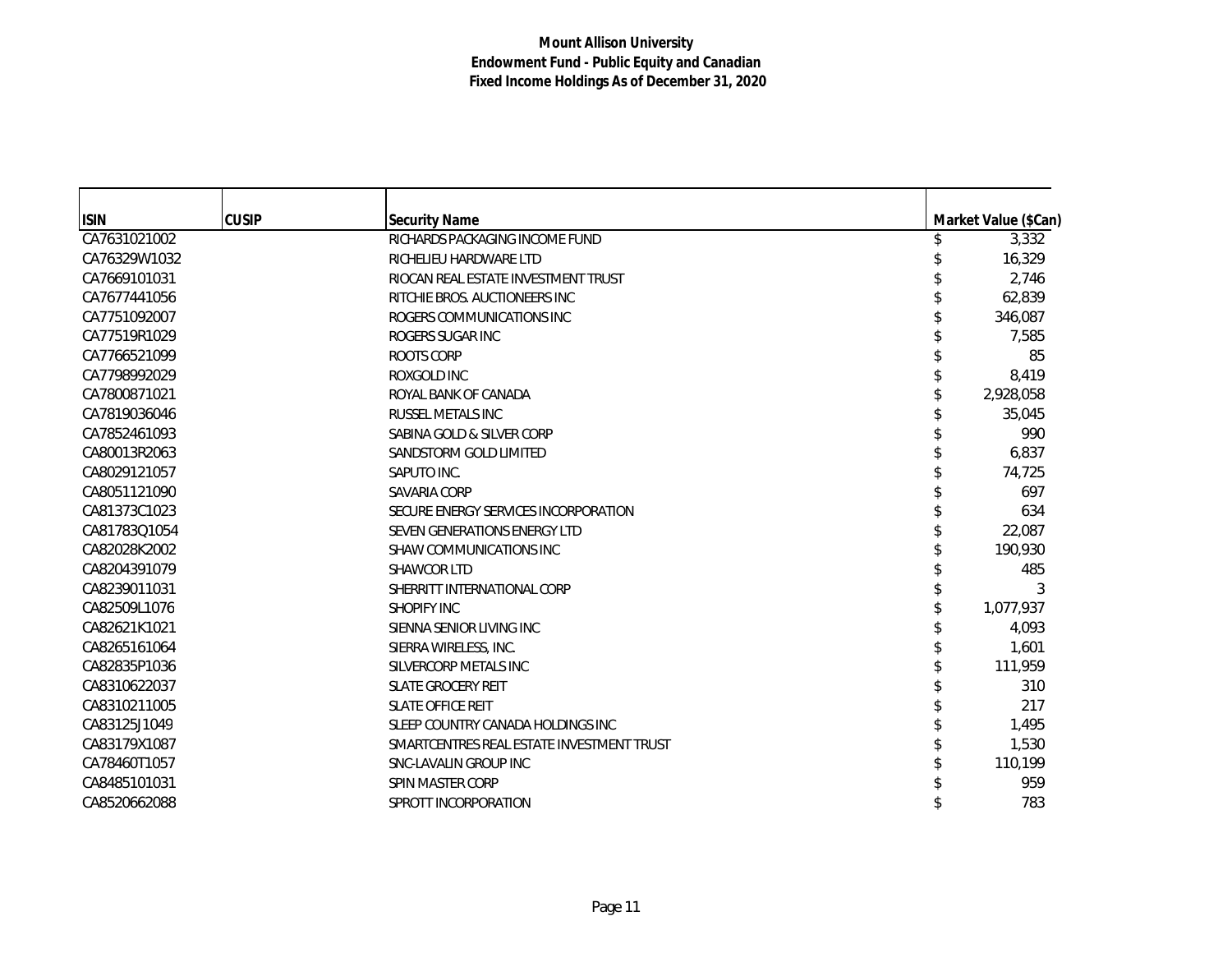| <b>ISIN</b>  | <b>CUSIP</b> | <b>Security Name</b>                       |   | Market Value (\$Can) |
|--------------|--------------|--------------------------------------------|---|----------------------|
| CA7847301032 |              | <b>SSR MINING INC</b>                      | S | 8,580                |
| CA85472N1096 |              | STANTEC INCORPORATED                       |   | 67,388               |
| CA8585221051 |              | STELCO HOLDINGS INC                        |   | 33,811               |
| CA85853F1053 |              | STELLA-JONES INC                           |   | 40,664               |
| CA86221R1029 |              | <b>STORM RESOURCES LTD</b>                 |   | 608                  |
| CA8661201167 |              | SUMMIT INDUSTRIAL INCOME REIT              |   | 61,963               |
| CA8667961053 |              | SUN LIFE FINANCIAL INCORPORATED            |   | 575,462              |
| CA8672241079 |              | SUNCOR ENERGY INCORPORATED                 |   | 403,611              |
| CA8676EP1086 |              | SUNOPTA INCORPORATED                       |   | 44,937               |
| CA86828P1036 |              | <b>SUPERIOR PLUS CORP</b>                  |   | 70,571               |
| CA86860J1066 |              | SUPREME CANNABIS COMPANY INC               |   | 68                   |
| CA86880Y1097 |              | SURGE ENERGY INCORPORATION                 |   | 141                  |
| CA87505Y4094 |              | TAMARACK VALLEY ENERGY LTD                 |   | 443                  |
| CA8765111064 |              | <b>TASEKO MINES LTD</b>                    |   | 23,921               |
| CA87807B1076 |              | <b>TC ENERGY CORP</b>                      |   | 683,604              |
| CA8787422044 |              | <b>TECK RESOURCES LIMITED</b>              |   | 244,527              |
| CA87971M1032 |              | <b>TELUS CORPORATION</b>                   |   | 577,492              |
| CA88079F1071 |              | TERAGO INCORPORATION.                      |   | 135                  |
| CA8807972044 |              | <b>TERANGA GOLD CORP</b>                   |   | 151,472              |
| CA88105G1037 |              | TERRAVEST INDUSTRIES INC                   |   | 176                  |
| CA88159E1034 |              | <b>TERVITA CORP</b>                        |   | 27                   |
| CA87241L1094 |              | TFI INTERNATIONAL INC                      |   | 329,348              |
| CA8849037095 |              | THOMSON REUTERS CORP                       |   | 348,723              |
| CA8864531097 |              | TIDEWATER MIDSTREAM AND INFRASTRUCTURE LTD |   | 537                  |
| CA88709B1040 |              | TIMBERCREEK FINANCIAL CORP                 |   | 2,446                |
| CA87262K1057 |              | <b>TMX GROUP LIMITED</b>                   |   | 310.056              |
| CA8908953034 |              | TORC OIL AND GAS LTD                       |   | 1,693                |
| CA8910546032 |              | TOREX GOLD RESOURCES INCORPORATION         |   | 36,086               |
| CA8911021050 |              | <b>TOROMONT INDUSTRIES LTD</b>             |   | 219,657              |
| CA8911605092 |              | TORONTO-DOMINION BANK                      |   | 1,956,241            |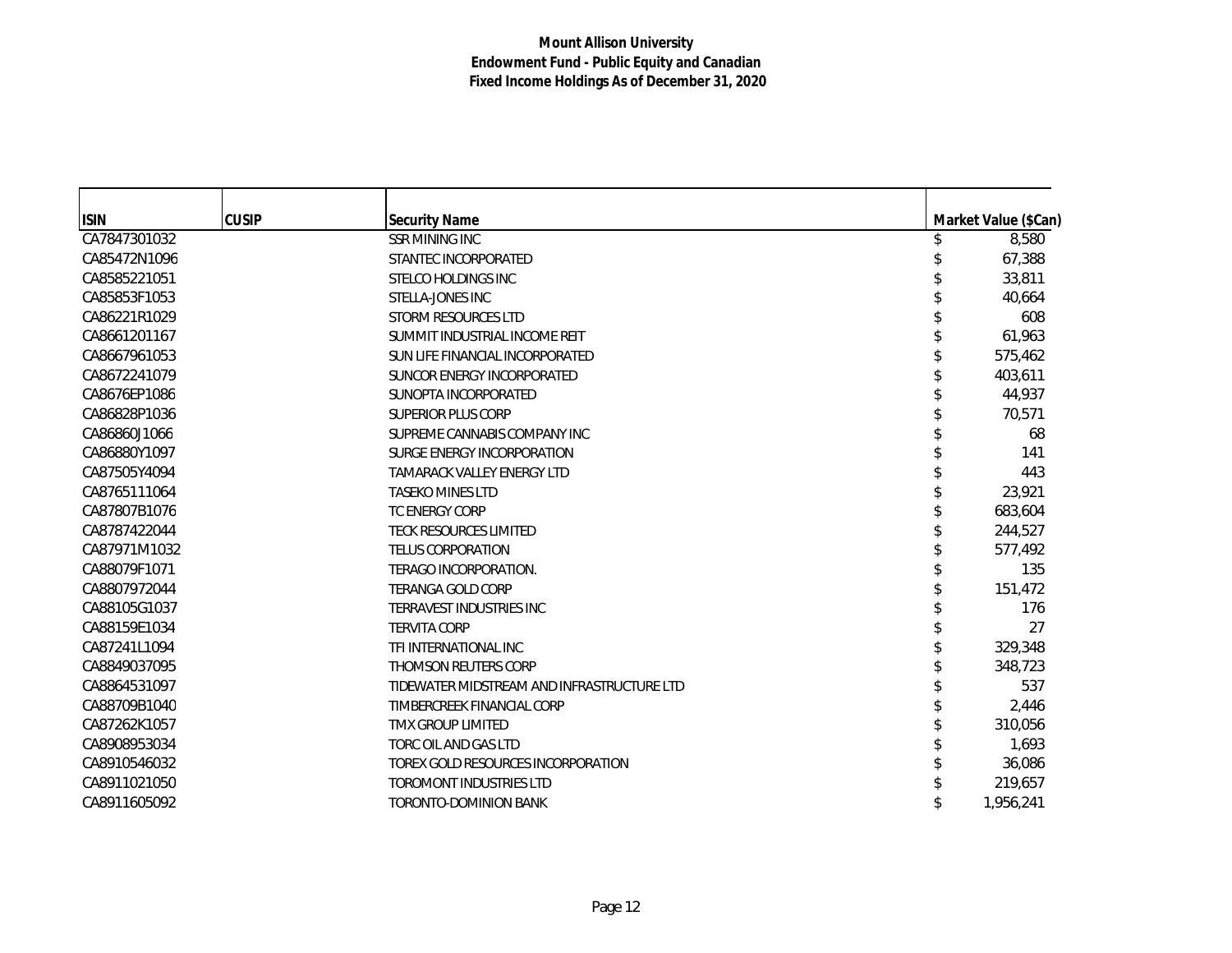| <b>ISIN</b>  | <b>CUSIP</b> | <b>Security Name</b>                               | Market Value (\$Can) |
|--------------|--------------|----------------------------------------------------|----------------------|
| CA89154B1022 |              | TOTAL ENERGY SERVICES INC                          | 272                  |
| CA89156V1067 |              | <b>TOURMALINE OIL CORP</b>                         | 42,772               |
| CA89346D1078 |              | <b>TRANSALTA CORPORATION</b>                       | 280,238              |
| CA8934631091 |              | TRANSALTA RENEWABLES INC                           | 111,744              |
| CA8935781044 |              | TRANSCONTINENTAL INCORPORATED                      | 151,105              |
| CA8936621066 |              | TRANSGLOBE ENERGY CORPORATION                      | 142                  |
| CA89531J1093 |              | <b>TREVALI MINING CORP</b>                         | 146                  |
| CA8959451037 |              | TRICAN WELL SERVICE LTD                            | 1,065                |
| CA89612W1023 |              | TRICON RESIDENTIAL INC                             | 76,959               |
| CA89620X5064 |              | TRILLIUM THERAPEUTICS INC                          | 11,482               |
| CA89679A2092 |              | <b>TRISURA GROUP LTD</b>                           | 40,393               |
| CA89784Y2096 |              | TRUE NORTH COMMERCIAL REAL ESTATE INVESTMENT TRUST | 374                  |
| CA9004352071 |              | <b>TURQUOISE HILL RESOURCES LIMITED</b>            | 37,102               |
| CA90457D1006 |              | UNI-SELECT INC                                     | 746                  |
| CA9237251058 |              | <b>VERMILION ENERGY INC</b>                        | 1,180                |
| CA92707Y1088 |              | VILLAGE FARMS INTERNATIONAL, INC.                  | 868                  |
| CA9307831052 |              | <b>WAJAX CORP</b>                                  | 5,604                |
| CA9319021007 |              | WALL FINANCIAL CORP.                               | 169                  |
| CA95083R1001 |              | WESDOME GOLD MINES LTD                             | 108,992              |
| CA9528451052 |              | WEST FRASER TIMBER CO LTD                          | 96,658               |
| CA9582112038 |              | WESTERN FOREST PRODUCTS INC                        | 2,552                |
| CA9609083097 |              | WESTPORT FUEL SYSTEMS INC                          | 17,049               |
| CA96145A2002 |              | WESTSHORE TERMINALS INVESTMENT CORP                | 1,559                |
| CA9628791027 |              | WHEATON PRECIOUS METALS CORP                       | 135,081              |
| CA96467A2002 |              | WHITECAP RESOURCES INC.                            | 45,707               |
| CA96810C1014 |              | <b>WILDBRAIN LTD</b>                               | 1,126                |
| CA97535P1045 |              | <b>WINPAK LTD</b>                                  | 11,524               |
| CA92937G1090 |              | WPT INDUSTRIAL REAL ESTATE INVESTMENT TRUST        | 1,642                |
| CA92938W2022 |              | <b>WSP GLOBAL INC</b>                              | 237,006              |
| CA98462Y1007 |              | YAMANA GOLD INCORPORATED                           | 160.662              |
|              |              |                                                    |                      |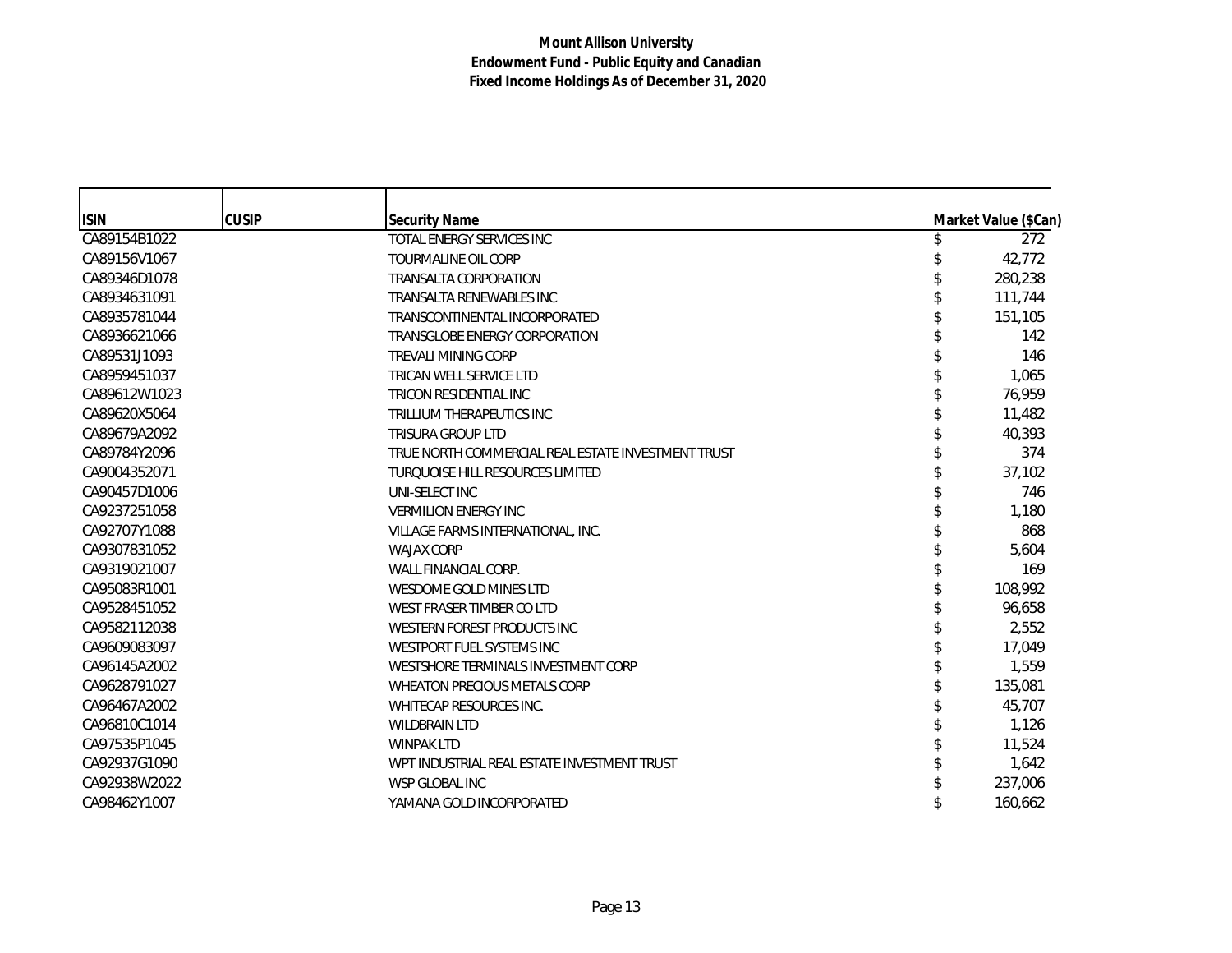| <b>ISIN</b>               | <b>CUSIP</b> | <b>Security Name</b>                        | Market Value (\$Can) |
|---------------------------|--------------|---------------------------------------------|----------------------|
| CA98474P5013              |              | YANGARRA RESOURCES LTD                      | 68                   |
| CA9855721069              |              | YELLOW PAGES LTD (CANADA)                   | 208                  |
| <b>US Equity Holdings</b> |              |                                             |                      |
| US68243Q1067              |              | 1-800-FLOWERS.COM, INC.                     | \$<br>1,816          |
| US31986N1028              |              | <b>1ST CONSTITUTION BANCORP</b>             | 423                  |
| US3369011032              |              | <b>1ST SOURCE CORPORATION</b>               | 2,304                |
| US90214J1016              |              | 2U INC                                      | 5,076                |
| US88554D2053              |              | 3D SYSTEMS CORPORATION                      | 2,920                |
| US88579Y1010              |              | 3M <sub>CO</sub>                            | 47,585               |
| US0012821023              |              | A. H. BELO CORP (PRE-REINCORPORATION)       | 65                   |
| US0021211018              |              | A10 NETWORKS INC                            | 1,667                |
| US0003602069              |              | AAON, INC.                                  | 7,138                |
| US0003611052              |              | AAR CORP.                                   | 1,721                |
| US00258W1080              |              | AARON'S COMPANY INC                         | 1,354                |
| US0028241000              |              | ABBOTT LABORATORIES COMMON STOCK            | 267,072              |
| US00287Y1091              |              | ABBVIE INC COMMON STOCK USD.01              | 80,288               |
| US00289Y1073              |              | ABEONA THERAPEUTICS INC                     | 300                  |
| US0028962076              |              | ABERCROMBIE & FITCH CO                      | 2,224                |
| US0036541003              |              | ABIOMED INC COMMON STOCK USD.01             | 22,785               |
| US0009571003              |              | ABM INDUSTRIES INCORPORATED                 | 5,443                |
| US00401C1080              |              | ACACIA COMMUNICATIONS, INC.                 | 5,663                |
| US0038813079              |              | ACACIA RESEARCH - ACACIA TECHNOLOGIES       | 503                  |
| US00404A1097              |              | ACADIA HEALTHCARE COMPANY INC               | 10,414               |
| US0042251084              |              | ACADIA PHARMACEUTICALS, INC.                | 12,562               |
| US0042391096              |              | <b>ACADIA REALTY TRUST</b>                  | 2,389                |
| US00434H1086              |              | ACCELERON PHARMA INC                        | 13,910               |
| IE00B4BNMY34              |              | ACCENTURE PLC CL A COMMON STOCK USD.0000225 | 70,205               |
| US00081T1088              |              | <b>ACCO BRANDS CORPORATION</b>              | 1,181                |
| US0043971052              |              | <b>ACCURAY INC</b>                          | 910                  |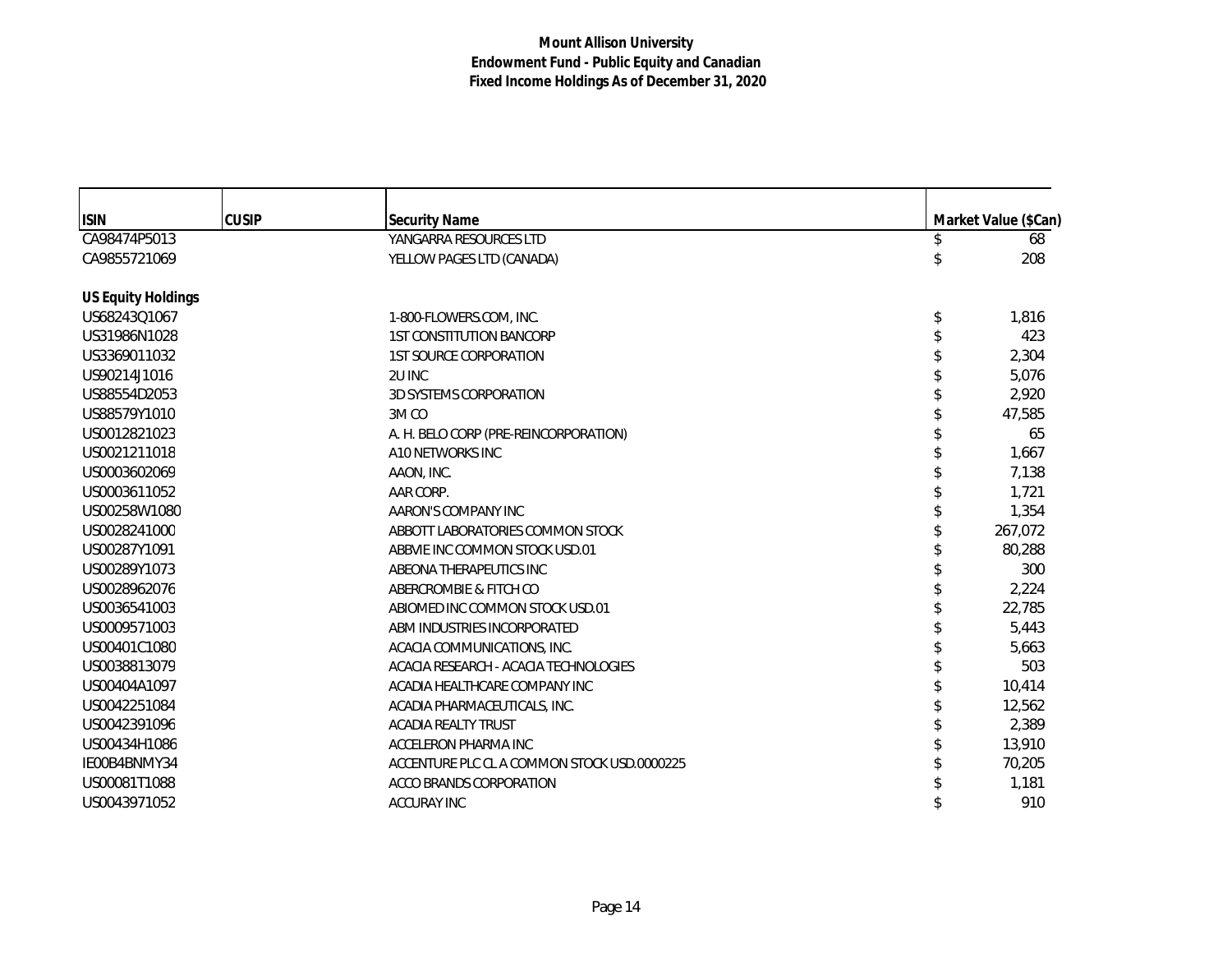| <b>ISIN</b>  | <b>CUSIP</b> | Security Name                                   | Market Value (\$Can) |
|--------------|--------------|-------------------------------------------------|----------------------|
| US0044981019 |              | ACI WORLDWIDE INCORPORATION                     | 9,701                |
| US00108J1097 |              | ACM RESEARCH INC                                | 2,703                |
| US0048161048 |              | ACME UNITED CORPORATION                         | 118                  |
| US0008681092 |              | ACNB CORPORATION                                | 529                  |
| US00507V1098 |              | ACTIVISION BLIZZARD INC COMMON STOCK USD.000001 | 30,277               |
| US00508Y1029 |              | ACUITY BRANDS, INC.                             | 9,646                |
| US0050981085 |              | ACUSHNET HOLDINGS CORP                          | 6,599                |
| US0063513081 |              | ADAMS RESOURCES & ENERGY, INC.                  | 199                  |
| US00650F1093 |              | ADAPTIVE BIOTECHNOLOGIES CORP                   | 11,954               |
| US0067391062 |              | ADDUS HOMECARE CORPORATION                      | 3,705                |
| IE00BD845X29 |              | <b>ADIENT PLC</b>                               | 8,527                |
| US00724F1012 |              | ADOBE INC                                       | 124,086              |
| US00090Q1031 |              | <b>ADT INC</b>                                  | 4,080                |
| US00737L1035 |              | ADTALEM GLOBAL EDUCATION INC                    | 3,361                |
| US00738A1060 |              | ADTRAN, INC.                                    | 1,543                |
| US00751Y1064 |              | ADVANCE AUTO PARTS INC COMMON STOCK USD.0001    | 19,070               |
| US00790R1041 |              | ADVANCED DRAINAGE SYSTEMS INC                   | 7.575                |
| US00770C1018 |              | ADVANCED EMISSIONS SOLUTIONS INC                | 346                  |
| US0079731008 |              | ADVANCED ENERGY INDUSTRIES, INC.                | 7,838                |
| US0079031078 |              | ADVANCED MICRO DEVICES                          | 104,455              |
| US00773T1016 |              | ADVANSIX INC                                    | 1,231                |
| US00773U1088 |              | ADVERUM BIOTECHNOLOGIES INC                     | 1,597                |
| US00766T1007 |              | AECOM                                           | 15,419               |
| US00770F1049 |              | <b>AEGION CORPORATION</b>                       | 816                  |
| US00773J1034 |              | AEGLEA BIO THERAPEUTICS INC                     | 674                  |
| US00771V1089 |              | AERIE PHARMACEUTICALS INC                       | 1,189                |
| US0080731088 |              | AEROVIRONMENT, INC.                             | 4,771                |
| US00130H1059 |              | AES CORP COMMON STOCK USD.01                    | 6,516                |
| US0082521081 |              | AFFILIATED MANAGERS GROUP, INC.                 | 9,745                |
| US00832E1038 |              | AFFINITY BANCSHARES INC                         | 165                  |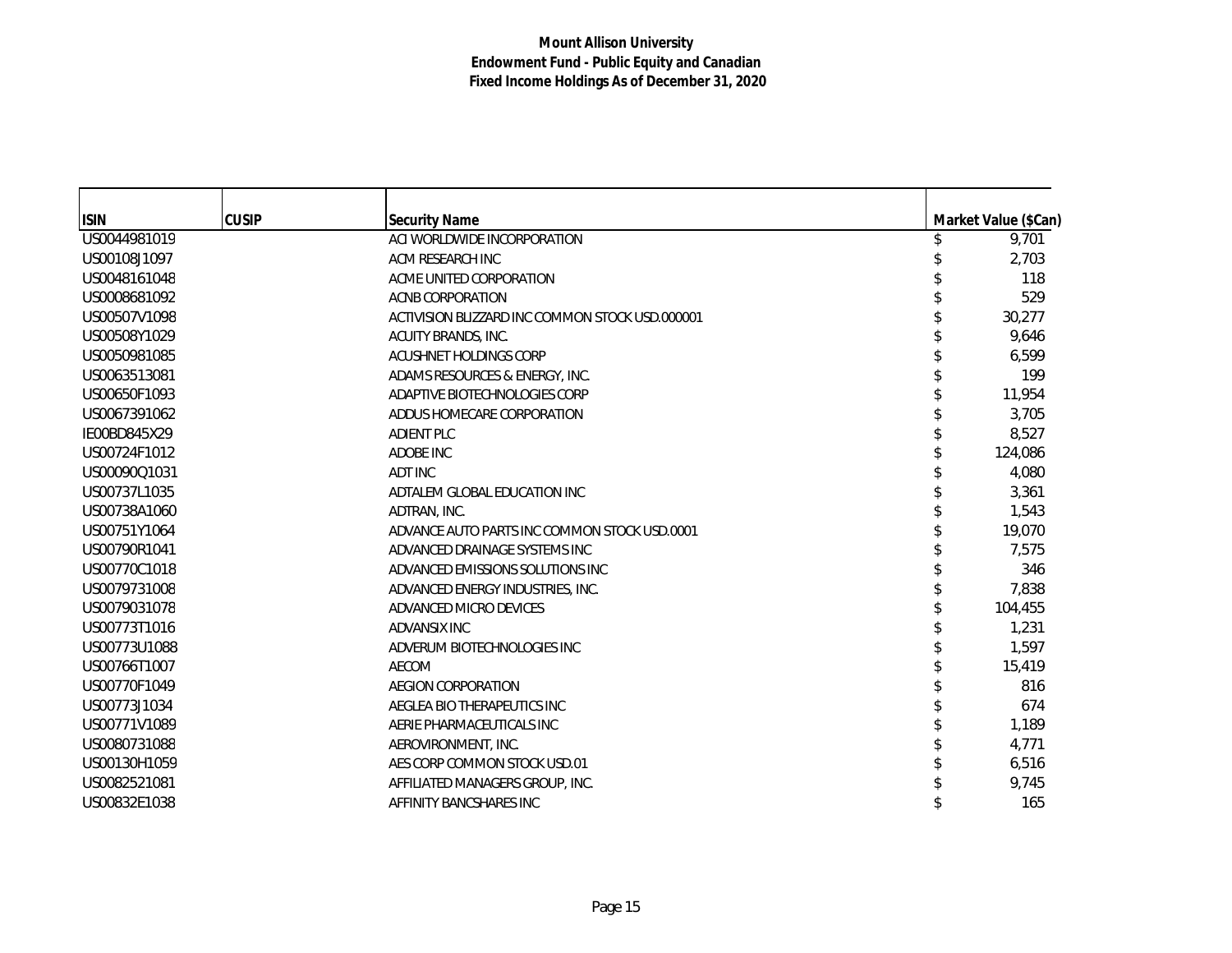| <b>ISIN</b>  | <b>CUSIP</b> | <b>Security Name</b>                             | Market Value (\$Can) |
|--------------|--------------|--------------------------------------------------|----------------------|
| US0010551028 |              | AFLAC INC COMMON STOCK USD.1                     | 12,108               |
| US0010841023 |              | AGCO CORPORATION                                 | 15,316               |
| US00846U1016 |              | AGILENT TECHNOLOGIES INC COMMON STOCK USD.01     | 15,502               |
| US00847J1051 |              | AGILYSYS, INC.                                   | 2,284                |
| US00847X1046 |              | AGIOS PHARMACEUTICALS INC                        | 3,672                |
| US00123Q1040 |              | AGNC INVESTMENT CORP                             |                      |
| US0084921008 |              | AGREE REALTY CORPORATION                         | 7,954                |
| US00856G1094 |              | AGROFRESH SOLUTIONS INC                          | 138                  |
| US00912X3026 |              | <b>AIR LEASE CORP</b>                            | 9,477                |
| US0091581068 |              | AIR PRODUCTS + CHEMICALS INC COMMON STOCK USD1.0 | 33,627               |
| US00922R1059 |              | AIR TRANSPORT SERVICES GROUP INCORPORATION       | 4,492                |
| US0090661010 |              | AIRBNB INC CLASS A                               | 5,060                |
| US00938A1043 |              | <b>AIRGAIN INC</b>                               | 433                  |
| US00971T1016 |              | AKAMAI TECHNOLOGIES INC COMMON STOCK USD.01      | 28,411               |
| US00972D1054 |              | AKEBIA THERAPEUTICS INC                          | 850                  |
| US0113111076 |              | ALAMO GROUP INC.                                 | 3,419                |
| US0116421050 |              | ALARMCOM HLDG INC                                | 10,475               |
| US0116591092 |              | ALASKA AIR GROUP INC COMMON STOCK USD.01         | 12,455               |
| US01167P1012 |              | ALASKA COMMUNICATIONS SYSTEMS GROUP, INC.        | 758                  |
| US0123481089 |              | ALBANY INTERNATIONAL CORP                        | 4,972                |
| US0126531013 |              | ALBEMARLE CORP COMMON STOCK USD.01               | 16,713               |
| US01345P1066 |              | ALBIREO PHARMA INC                               | 1,453                |
| US0138721065 |              | ALCOA CORP                                       | 8,547                |
| US01438T1060 |              | ALDEYRA THERAPEUTICS INC                         | 620                  |
| US0144421072 |              | <b>ALECTOR INC</b>                               | 1,332                |
| US01446U1034 |              | ALERUS FINANCIAL CORP                            | 1,201                |
| US0144911049 |              | ALEXANDER & BALDWIN INC (HAWAII)                 | 255                  |
| US0147521092 |              | ALEXANDER'S, INCORPORATED                        | 2,995                |
| US0152711091 |              | ALEXANDRIA REAL ESTATE EQUIT                     | 56,450               |
| US0153511094 |              | ALEXION PHARMACEUTICALS INC                      | 18,155               |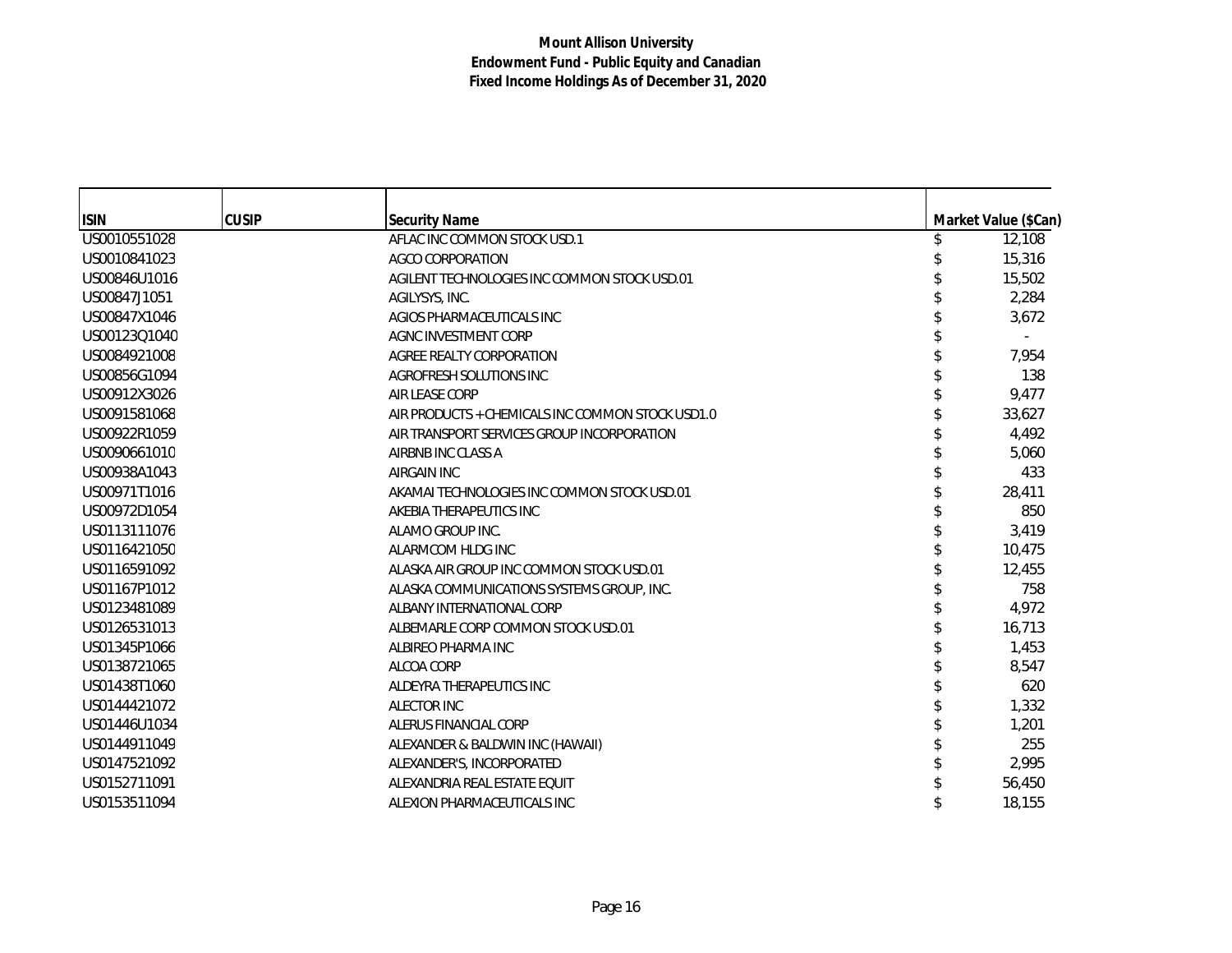| <b>ISIN</b>  | <b>CUSIP</b> | <b>Security Name</b>                           | Market Value (\$Can) |
|--------------|--------------|------------------------------------------------|----------------------|
| US0162301040 |              | ALICO, INC.                                    | 537                  |
| US0162551016 |              | ALIGN TECHNOLOGY INC COMMON STOCK USD.0001     | 16,470               |
| IE00B56GVS15 |              | ALKERMES PLC                                   | 6,800                |
| US01671P1003 |              | <b>ALLAKOS INC</b>                             | 1,625                |
| US0171751003 |              | ALLEGHANY CORPORATION                          | 7,080                |
| US01741R1023 |              | ALLEGHENY TECHNOLOGIES INCORPORATED            | 3,984                |
| US01748H1077 |              | ALLEGIANCE BANCSHARES INC                      | 1,645                |
| US01748X1028 |              | ALLEGIANT TRAVEL COMPANY                       | 6,233                |
| IE00BFRT3W74 |              | ALLEGION PLC COMMON STOCK USD.01               | 17,205               |
| US0185223007 |              | ALLETE, INC.                                   | 7,052                |
| US0185811082 |              | ALLIANCE DATA SYSTEMS CORPORATION              | 1,396                |
| US0188021085 |              | ALLIANT ENERGY CORP COMMON STOCK USD.01        | 36,686               |
| US0193301092 |              | ALLIED MOTION TECHNOLOGIES, INC.               | 1,314                |
| US01973R1014 |              | ALLISON TRANSMISSION HOLDINGS INC              | 9,642                |
| US01988P1084 |              | ALLSCRIPTS HEALTHCARE SOLUTIONS, INCORPORATION | 5,707                |
| US0200021014 |              | ALLSTATE CORP COMMON STOCK USD.01              | 13,961               |
| US02005N1000 |              | ALLY FINANCIAL INCORPORATED                    | 15,721               |
| US02043Q1076 |              | ALNYLAM PHARMACEUTICALS, INC.                  |                      |
| BMG6331P1041 |              | ALPHA & OMEGA SEMICONDUCTOR LIMITED            | 1,061                |
| US02079K3059 |              | ALPHABET INC CL A                              | 441,043              |
| US02079K1079 |              | ALPHABET INC CL C COMMON STOCK USD.001         | 216,185              |
| US02081G2012 |              | ALPHATEC HOLDINGS, INC.                        |                      |
| US0213471099 |              | ALTABANCORP                                    | 1,391                |
| US0213691035 |              | ALTAIR ENGINEERING INC                         | 5,060                |
| US02156B1035 |              | <b>ALTERYX INC</b>                             | 9,840                |
| LU0445408270 |              | ALTISOURCE PORTFOLIO SOLUTIONS SA              | 331                  |
| US02208R1068 |              | ALTRA INDUSTRIAL MOTION CORP                   | 9,214                |
| US02209S1033 |              | ALTRIA GROUP INC COMMON STOCK USD.333          | 32,194               |
| US00181T1079 |              | A-MARK PRECIOUS METALS INC                     | 495                  |
| US0231351067 |              | AMAZON.COM INC                                 | 868,823              |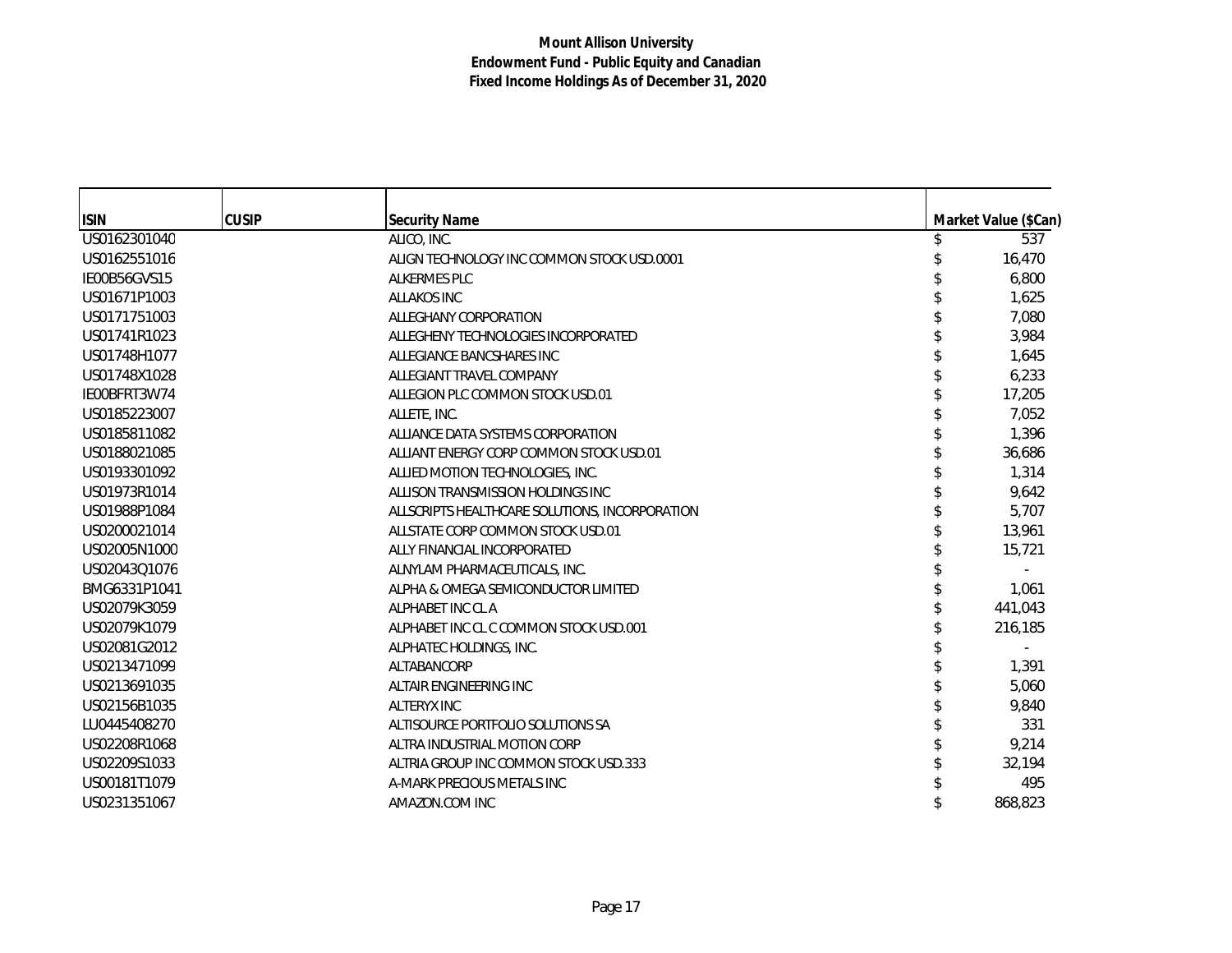| <b>ISIN</b>  | <b>CUSIP</b> | <b>Security Name</b>                            | Market Value (\$Can) |
|--------------|--------------|-------------------------------------------------|----------------------|
| US0231398845 |              | AMBAC FINANCIAL GROUP, INC.                     | 1,262                |
| KYG037AX1015 |              | AMBARELLA INC                                   | 6,212                |
| US00164V1035 |              | AMC NETWORKS INC                                | 2,699                |
| JE00BJ1F3079 |              | AMCOR PLC COMMON STOCK USD.01                   | 29,302               |
| GB0022569080 |              | AMDOCS LTD                                      | 10,549               |
| US0234361089 |              | AMEDISYS, INC.                                  | 18,049               |
| US0235761014 |              | AMERANT BANCORP INC                             | 491                  |
| US0235861004 |              | AMERCO                                          | 14,213               |
| US0236081024 |              | AMEREN CORPORATION COMMON STOCK USD.01          | 173,480              |
| US02361E1082 |              | AMERESCO, INCORPORATION                         | 4,266                |
| US02376R1023 |              | AMERICAN AIRLINES GROUP INC COMMON STOCK        | 15,868               |
| US0240131047 |              | AMERICAN ASSETS TRUST, INC                      | 3,354                |
| US0240611030 |              | AMERICAN AXLE & MANUFACTURING HOLDINGS, INC     | 1,306                |
| US0248351001 |              | AMERICAN CAMPUS COMMUNITIES, INC.               | 11,576               |
| US02553E1064 |              | AMERICAN EAGLE OUTFITTERS INCORPORATED          | 7,644                |
| US0255371017 |              | AMERICAN ELECTRIC POWER COMMON STOCK USD6.5     | 40,224               |
| US0256762065 |              | AMERICAN EQUITY INVESTMENT LIFE HOLDING COMPANY | 3,077                |
| US0258161092 |              | AMERICAN EXPRESS CO                             | 49,915               |
| US02607T5056 |              | AMERICAN FINANCE TRUST INC                      | 1,909                |
| US0259321042 |              | AMERICAN FINANCIAL GROUP, INC.                  | 9,929                |
| US02665T3068 |              | AMERICAN HOMES 4 RENT                           | 14,373               |
| US0268747849 |              | AMERICAN INTERNATIONAL GROUP                    | 40,522               |
| US0277451086 |              | AMERICAN NATIONAL BANKSHARES INC.               | 781                  |
| US02772A1097 |              | AMERICAN NATIONAL GROUP INC                     | 4,819                |
| US02875D1090 |              | AMERICAN OUTDOOR BRANDS INC                     | 321                  |
| US02913V1035 |              | AMERICAN PUBLIC EDUCATION, INC.                 | 1,202                |
| US0292271055 |              | AMERICAN RENAL ASSOCIATES HOLDINGS INC          | 898                  |
| US0293261055 |              | AMERICAN RIVER BANKSHARES                       | 213                  |
| US0296831094 |              | AMERICAN SOFTWARE, INC.                         | 1,363                |
| US0298991011 |              | AMERICAN STATES WATER COMPANY                   | 6,028                |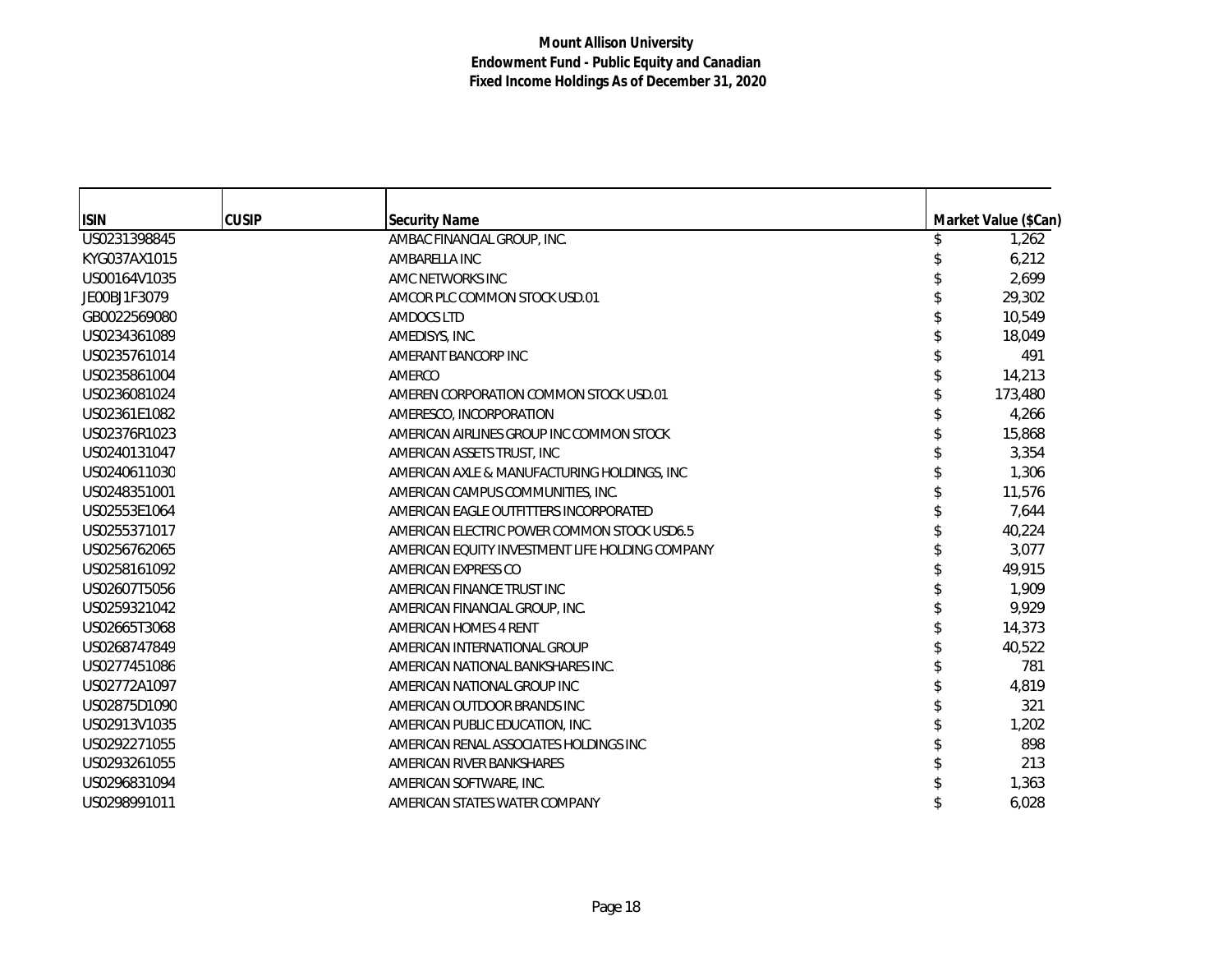| <b>ISIN</b>  | <b>CUSIP</b> | <b>Security Name</b>                            | Market Value (\$Can) |
|--------------|--------------|-------------------------------------------------|----------------------|
| US0301112076 |              | AMERICAN SUPERCONDUCTOR CORPORATION             | 1,242                |
| US03027X1000 |              | AMERICAN TOWER CORP                             | 189,661              |
| US0303711081 |              | AMERICAN VANGUARD CORPORATION                   | 554                  |
| US0304201033 |              | AMERICAN WATER WORKS CO INC COMMON STOCK USD.01 | 90,503               |
| US0305061097 |              | AMERICAN WOODMARK CORPORATION                   | 3,438                |
| US03062T1051 |              | AMERICA'S CAR-MART, INC.                        | 1,937                |
| US03076C1062 |              | AMERIPRISE FINANCIAL INC COMMON STOCK USD.01    | 9,486                |
| US03076K1088 |              | <b>AMERIS BANCORP</b>                           | 5,384                |
| US03071H1005 |              | AMERISAFE, INC.                                 | 2,418                |
| US03073E1055 |              | AMERISOURCEBERGEN CORP COMMON STOCK USD.01      | 50,402               |
| US0310011004 |              | AMES NATIONAL CORPORATION                       | 662                  |
| US0311001004 |              | AMETEK INC COMMON STOCK USD.01                  | 12,038               |
| US0311621009 |              | AMGEN INC COMMON STOCK USD.0001                 | 63,283               |
| US03152W1099 |              | AMICUS THERAPEUTICS, INC                        | 8,882                |
| US0316521006 |              | AMKOR TECHNOLOGY, INC                           | 7,725                |
| US0017441017 |              | AMN HEALTHCARE SERVICES INC                     | 6,878                |
| US03168L1052 |              | AMNEAL PHARMACEUTICALS INC                      | 1,049                |
| US0320371034 |              | AMPCO-PITTSBURGH CORPORATION                    | 106                  |
| US03209R1032 |              | AMPHASTAR PHARMACEUTICALS INC                   | 2,068                |
| US0320951017 |              | AMPHENOL CORP CL A COMMON STOCK USD.001         | 16,979               |
| US0323325045 |              | AMTECH SYSTEMS INCORPORATED                     | 308                  |
| US0326541051 |              | ANALOG DEVICES INC COMMON STOCK USD.167         | 16,216               |
| US03272L1089 |              | ANAPLAN INC                                     | 14,795               |
| US0327241065 |              | <b>ANAPTYSBIO INC</b>                           | 1,360                |
| US0341641035 |              | ANDERSONS INC                                   | 1,935                |
| US00183L1026 |              | ANGI HOMESERVICES INC                           | 973                  |
| US03475V1017 |              | ANGIODYNAMICS, INC.                             | 820                  |
| US00182C1036 |              | ANI PHARMACEUTICALS INC                         | 721                  |
| US0352551081 |              | ANIKA THERAPEUTICS INC                          | 1,411                |
| US0357104092 |              | ANNALY CAPITAL MANAGEMENT, INC.                 |                      |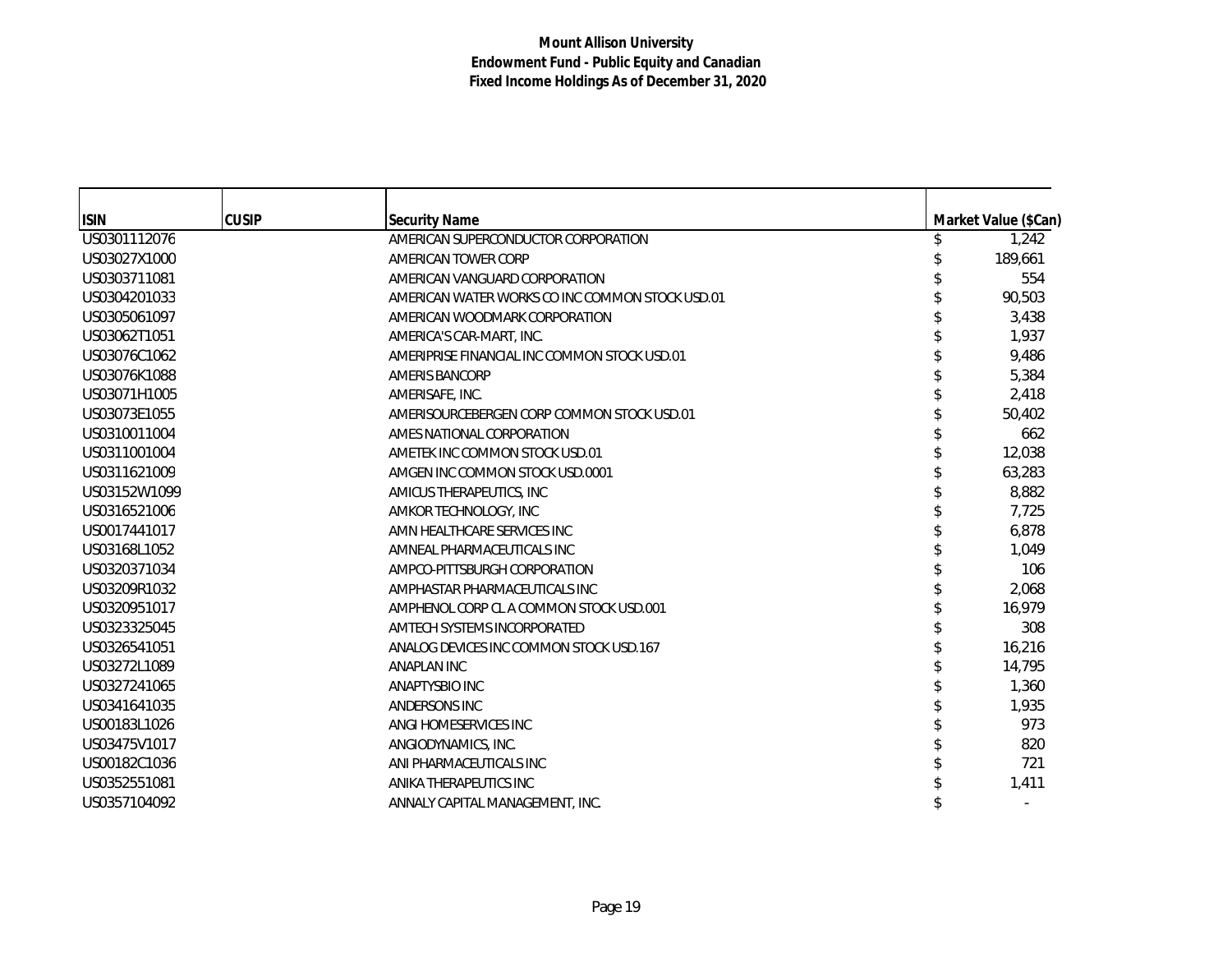| <b>ISIN</b>  | <b>CUSIP</b> | <b>Security Name</b>                        | Market Value (\$Can) |
|--------------|--------------|---------------------------------------------|----------------------|
| US03662Q1058 |              | ANSYS INC COMMON STOCK USD.01               | 13,566               |
| US0366421065 |              | ANTARES PHARMA, INC.                        | 727                  |
| US03676C1009 |              | <b>ANTERIX INC</b>                          | 1,162                |
| US03676B1026 |              | ANTERO MIDSTREAM CORP                       | 4,852                |
| US03674X1063 |              | ANTERO RESOURCES CORP                       | 2,733                |
| US0367521038 |              | <b>ANTHEM INC</b>                           | 64,908               |
| IE00BLP1HW54 |              | AON PLC CLASS A COMMON STOCK                | 31,682               |
| US0374111054 |              | APACHE CORP COMMON STOCK USD.625            | 2,278                |
| US03750L1098 |              | APARTMENT INCOME REIT CORP                  | 6,236                |
| US03748R7474 |              | APARTMENT INVESTMENT AND MANAGEMENT COMPANY | 857                  |
| US0375981091 |              | APOGEE ENTERPRISES, INC.                    | 1,848                |
| US03768E1055 |              | APOLLO GLOBAL MANAGEMENT INC                | 21,032               |
| US03763A2078 |              | APOLLO MEDICAL HOLDINGS, INCORPORATION      | 151                  |
| US03783C1009 |              | APPFOLIO INC                                | 6,214                |
| US03782L1017 |              | <b>APPIAN CORP</b>                          | 8,595                |
| US03784Y2000 |              | APPLE HOSPITALITY REIT INC                  | 6,091                |
| US0378331005 |              | APPLE INC                                   | 1,158,473            |
| US03820J1007 |              | APPLIED GENETIC TECHNOLOGIES CORP           | 480                  |
| US03820C1053 |              | APPLIED INDUSTRIAL TECHNOLOGIES, INC.       | 6,225                |
| US0382221051 |              | APPLIED MATERIALS INC COMMON STOCK USD.01   | 33,716               |
| US03823U1025 |              | APPLIED OPTOELECTRONICS INC                 | 114                  |
| US0383361039 |              | APTARGROUP INCORPORATED                     | 11,502               |
| US03836N1037 |              | <b>APTINYX INC</b>                          | 397                  |
| JE00B783TY65 |              | APTIV PLC COMMON STOCK USD.01               | 15,220               |
| US03837C1062 |              | APYX MEDICAL CORP                           | 508                  |
| US03852U1060 |              | ARAMARK                                     | 12,821               |
| US03890D1081 |              | <b>ARAVIVE INC</b>                          | 208                  |
| US0389231087 |              | ARBOR REALTY TRUST, INC.                    |                      |
| US00191G1031 |              | ARC DOCUMENT SOLUTIONS INC                  | 150                  |
| US03937C1053 |              | <b>ARCBEST CORP</b>                         | 1.080                |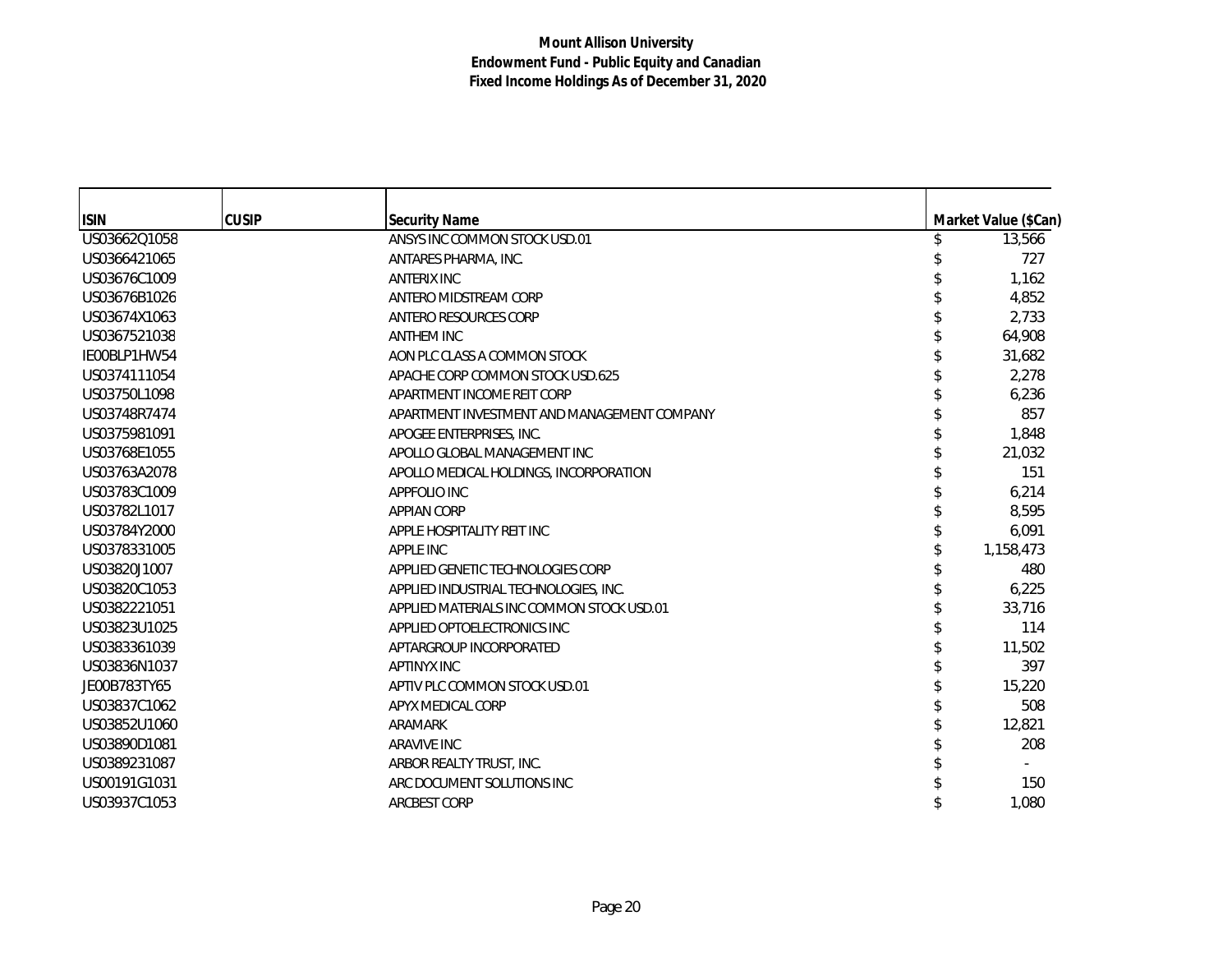| <b>ISIN</b>  | <b>CUSIP</b> | <b>Security Name</b>                        | Market Value (\$Can) |
|--------------|--------------|---------------------------------------------|----------------------|
| US03940R1077 |              | ARCH RESOURCES INC                          | 1,456                |
| US0394831020 |              | ARCHER DANIELS MIDLAND CO COMMON STOCK      | 11,672               |
| US03957W1062 |              | <b>ARCHROCK INC</b>                         | 2,865                |
| US0396531008 |              | ARCOSA INC                                  | 5,553                |
| US03969F1093 |              | ARCUS BIOSCIENCES INC                       | 860                  |
| US0396971071 |              | <b>ARDELYX INC</b>                          | 1,175                |
| MHY0207T1001 |              | ARDMORE SHIPPING CORP                       | 342                  |
| US0400476075 |              | ARENA PHARMACEUTICALS, INC.                 | 8,814                |
| US03990B1017 |              | ARES MANAGEMENT CORP                        | 8,150                |
| US04010E1091 |              | ARGAN, INC.                                 | 1,700                |
| BMG0464B1072 |              | ARGO GROUP INTERNATIONAL HOLDINGS LIMITED   | 3,227                |
| US0404131064 |              | ARISTA NETWORKS INC COMMON STOCK USD.0001   | 6,965                |
| US0412421085 |              | ARKO CORP.                                  | 290                  |
| US04206A1016 |              | ARLO TECHNOLOGIES INC                       | 1,467                |
| US04238R1068 |              | ARMSTRONG FLOORING INC                      | 183                  |
| US04247X1028 |              | ARMSTRONG WORLD INDUSTRIES INC              | 7,361                |
| US0427351004 |              | ARROW ELECTRONICS, INC.                     | 15,481               |
| US0427441029 |              | ARROW FINANCIAL CORPORATION                 | 1,148                |
| US04280A1007 |              | ARROWHEAD PHARMACEUTICALS INC               | 13,772               |
| US0431132085 |              | ARTESIAN RESOURCES CORPORATION              | 838                  |
| US3635761097 |              | ARTHUR J GALLAGHER + CO COMMON STOCK USD1.0 | 183,133              |
| US04316A1088 |              | ARTISAN PARTNERS ASSET MANAGEMENT INC       | 6,571                |
| US04335A1051 |              | ARVINAS INC                                 | 7,507                |
| US0434361046 |              | ASBURY AUTOMOTIVE GROUP, INCORPORATED       | 6,265                |
| US00191U1025 |              | <b>ASGN INC</b>                             | 9,218                |
| US0441038777 |              | ASHFORD HOSPITALITY TRUST, INC.             | 64                   |
| US0441861046 |              | ASHLAND GLOBAL HOLDINGS INC.                | 10,287               |
| US04523Y1055 |              | ASPEN AEROGELS INC                          | 1,331                |
| US04530L2034 |              | ASPEN GROUP INC                             | 665                  |
| US0453271035 |              | ASPEN TECHNOLOGY, INC.                      | 12,999               |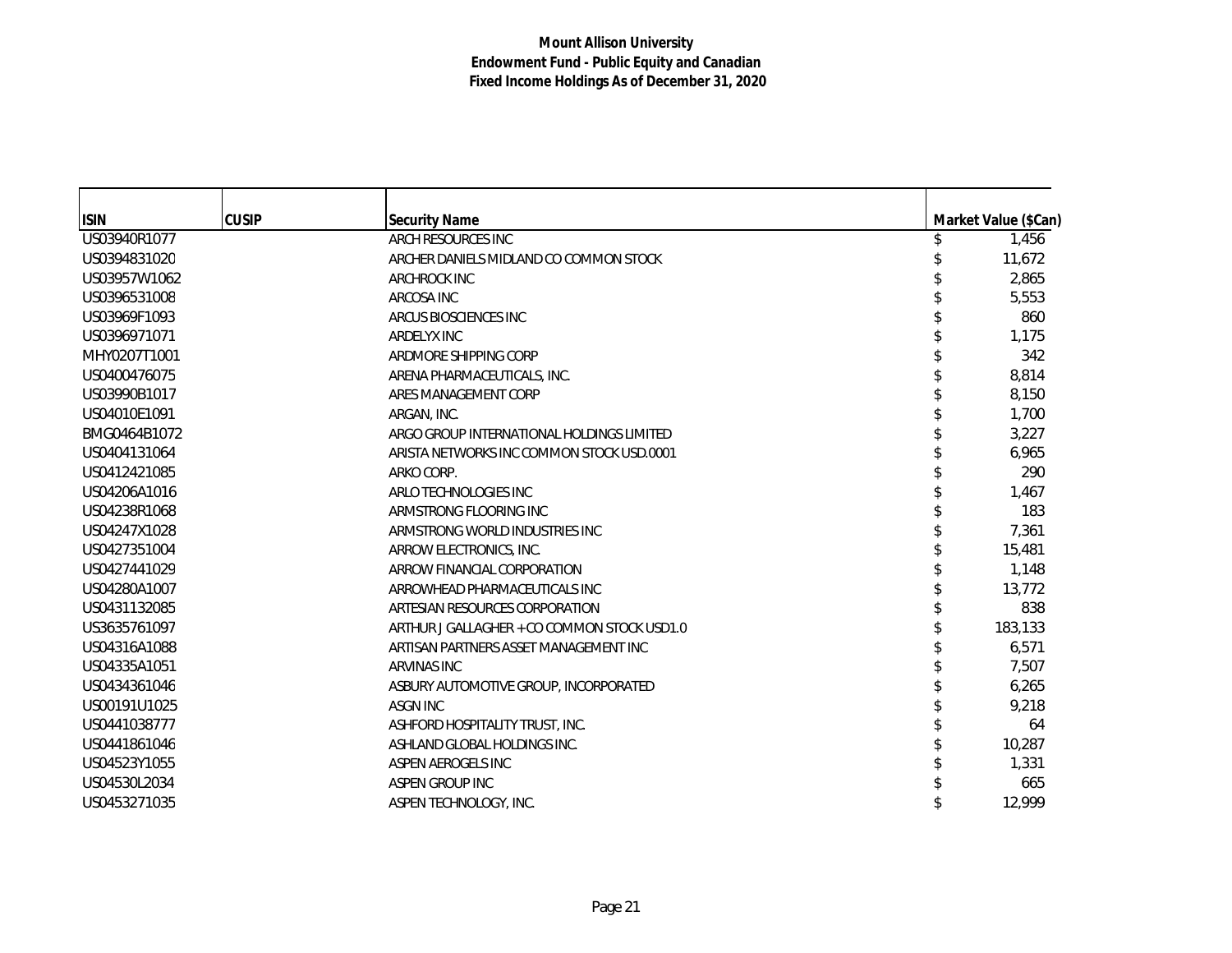| <b>ISIN</b>  | <b>CUSIP</b> | <b>Security Name</b>                         | Market Value (\$Can) |
|--------------|--------------|----------------------------------------------|----------------------|
| US0453961080 |              | ASSEMBLY BIOSCIENCES INC                     | 446                  |
| US04546C1062 |              | ASSERTIO HOLDINGS INC                        | 50                   |
| US0454871056 |              | ASSOCIATED BANC-CORP                         | 5,468                |
| US0455281065 |              | ASSOCIATED CAPITAL GROUP INC                 | 517                  |
| US04621X1081 |              | ASSURANT INC COMMON STOCK USD.01             | 20,166               |
| BMG0585R1060 |              | ASSURED GUARANTY LTD                         | 5,364                |
| US0462241011 |              | ASTEC INDUSTRIES INCORPORATED                | 2,860                |
| US0463531089 |              | ASTRAZENECA PLC SPONS ADR                    | 46,447               |
| US0464332073 |              | ASTRONICS CORPORATION                        | 340                  |
| US0464331083 |              | ASTRONICS CORPORATION                        | 743                  |
| US04638F1084 |              | ASTRONOVA INC                                | 160                  |
| US04649U1025 |              | ASURE SOFTWARE INC                           | 103                  |
| US04650Y1001 |              | AT HOME GROUP INC                            | 2,499                |
| US00206R1023 |              | AT+T INC COMMON STOCK USD1.0                 | 237,393              |
| US0465131078 |              | ATARA BIOTHERAPEUTICS INC                    | 2,963                |
| BMG0684D1074 |              | ATHENE HOLDING LTD CLASS A                   | 33,944               |
| US04685N1037 |              | ATHENEX INC                                  | 1,558                |
| US04744L1061 |              | ATHERSYS, INCORPORATION                      |                      |
| US0476491081 |              | ATKORE INTERNATIONAL GROUP INC               | 4,567                |
| US0482692037 |              | ATLANTIC CAPITAL BANCSHARES INC              | 884                  |
| US04911A1079 |              | ATLANTIC UNION BANKSHARES CORP               | 5,676                |
| US04914Y1029 |              | ATLANTICUS HOLDINGS CORP                     | 993                  |
| US0491642056 |              | ATLAS AIR WORLDWIDE HOLDINGS INCORPORATED    | 1,813                |
| US0495601058 |              | ATMOS ENERGY CORP COMMON STOCK               | 168,816              |
| US00215F1075 |              | ATN INTERNATIONAL INC                        | 1,236                |
| US04963C2098 |              | ATRICURE, INC.                               | 4,941                |
| US0499041053 |              | ATRION CORPORATION                           | 2,702                |
| US0527691069 |              | AUTODESK INC COMMON STOCK USD.01             | 28,304               |
| US0528001094 |              | AUTOLIV, INC.                                | 16,318               |
| US0530151036 |              | AUTOMATIC DATA PROCESSING COMMON STOCK USD.1 | 120,174              |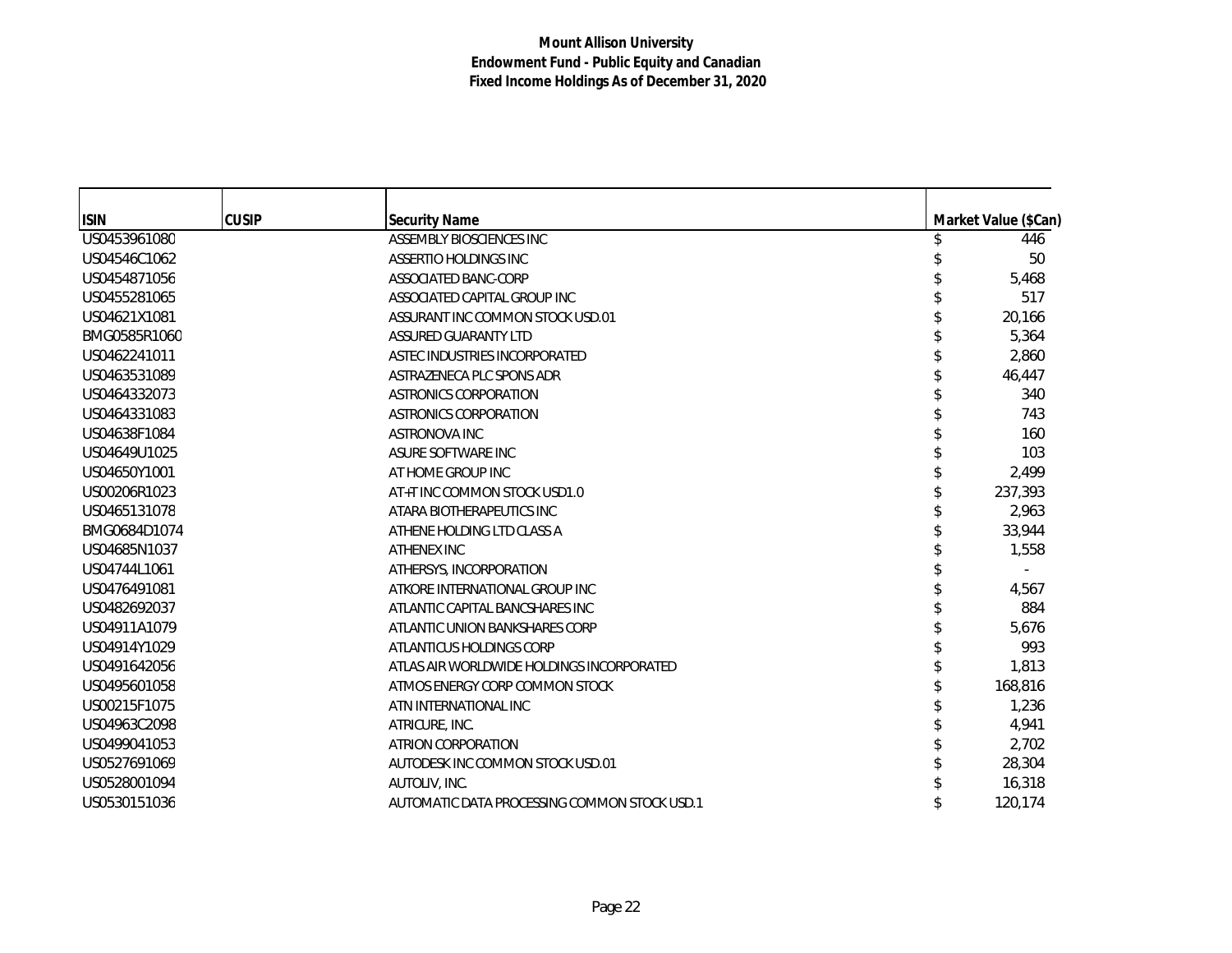| <b>ISIN</b>  | <b>CUSIP</b> | <b>Security Name</b>                    | Market Value (\$Can) |
|--------------|--------------|-----------------------------------------|----------------------|
| US05329W1027 |              | AUTONATION, INC.                        | 13,690               |
| US0533321024 |              | AUTOZONE INC COMMON STOCK USD.01        | 11,847               |
| US05338G1067 |              | <b>AVALARA INC</b>                      | 20,668               |
| US0534841012 |              | AVALONBAY COMMUNITIES INC REIT USD.01   | 9,496                |
| US05350V1061 |              | AVANOS MEDICAL INC                      | 4,732                |
| US05351X1019 |              | AVAYA HOLDINGS CORP                     | 3,494                |
| US0536111091 |              | AVERY DENNISON CORP COMMON STOCK USD1.0 | 20,355               |
| US05366Y2019 |              | AVIAT NETWORKS INC                      | 479                  |
| US05368M1062 |              | AVID BIOSERVICES INC                    | 437                  |
| US05367P1003 |              | AVID TECHNOLOGY, INC.                   | 1,867                |
| US05368V1061 |              | <b>AVIENT CORP</b>                      | 8,390                |
| US0537741052 |              | AVIS BUDGET GROUP, INC.                 | 5,519                |
| US05379B1070 |              | <b>AVISTA CORPORATION</b>               | 5,980                |
| US0538071038 |              | AVNET, INC.                             | 8,523                |
| US05453N1000 |              | AWARE INCORPORATED                      | 135                  |
| BMG0750C1082 |              | AXALTA COATING SYSTEMS LTD              | 13,032               |
| US0545402085 |              | AXCELIS TECHNOLOGIES, INC.              | 1,830                |
| US05454B1052 |              | AXCELLA HEALTH INC                      | 323                  |
| BMG0692U1099 |              | AXIS CAPITAL HOLDINGS LTD               | 9,279                |
| US05463X1063 |              | <b>AXOGEN INC</b>                       | 1,591                |
| US05464C1018 |              | AXON ENTERPRISE INC                     | 14,318               |
| US05465C1009 |              | AXOS FINANCIAL INC                      | 5,825                |
| US00246W1036 |              | AXT, INC.                               | 827                  |
| US0024741045 |              | AZZ INC                                 | 2,687                |
| US05508R1068 |              | B&G FOODS, INC.                         | 2,274                |
| US0565251081 |              | <b>BADGER METER, INC.</b>               | 5,727                |
| US05722G1004 |              | BAKER HUGHES CO COMMON STOCK USD.0001   | 5,837                |
| US0576652004 |              | <b>BALCHEM CORPORATION</b>              | 7,825                |
| US0584981064 |              | <b>BALL CORP</b>                        | 32,295               |
| US05875B1061 |              | <b>BALLY'S CORP</b>                     | 3,651                |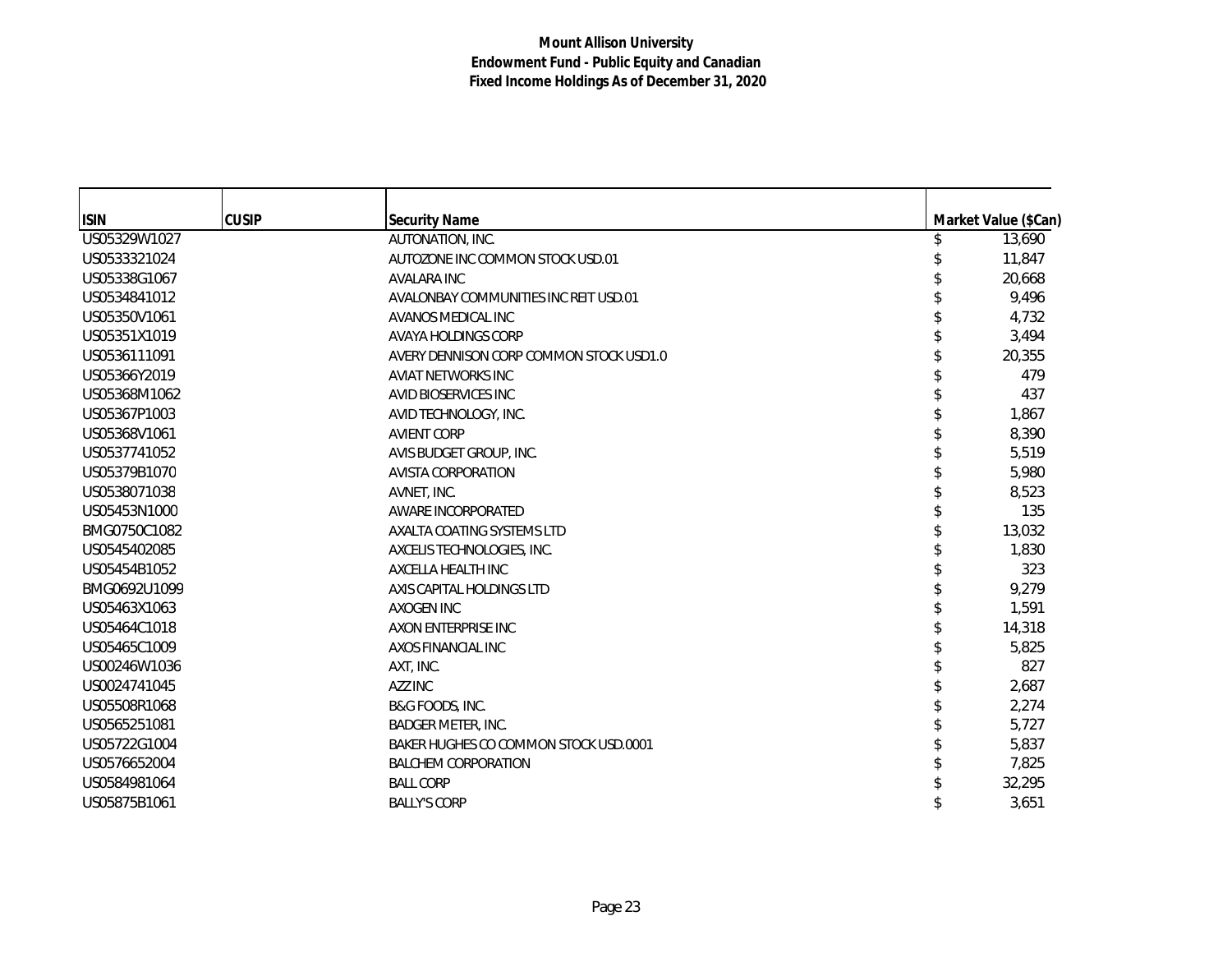| <b>ISIN</b>  | <b>CUSIP</b> | <b>Security Name</b>                             | Market Value (\$Can) |
|--------------|--------------|--------------------------------------------------|----------------------|
| US05990K1060 |              | <b>BANC OF CALIFORNIA INC</b>                    | 2,233                |
| US05945F1030 |              | <b>BANCFIRST CORPORATION</b>                     | 4,233                |
| US05969A1051 |              | BANCORP, INC. (THE)                              | 2,008                |
| US05971J1025 |              | <b>BANCORPSOUTH BANK</b>                         | 7,151                |
| US0605051046 |              | BANK OF AMERICA CORP COMMON STOCK USD.01         | 97,978               |
| US06424J1034 |              | <b>BANK OF COMMERCE HOLDINGS</b>                 | 583                  |
| US0625401098 |              | <b>BANK OF HAWAII CORPORATION</b>                | 6,536                |
| US0634251021 |              | <b>BANK OF MARIN BANCORP</b>                     | 1,099                |
| BMG0772R2087 |              | BANK OF N.T. BUTTERFIELD & SON LTD               | 3,517                |
| US0640581007 |              | BANK OF NEW YORK MELLON CORP COMMON STOCK USD.01 | 14,920               |
| US0645201098 |              | <b>BANK OF PRINCETON</b>                         | 394                  |
| US0650661020 |              | <b>BANK OF SOUTH CAROLINA</b>                    | 160                  |
| US06417N1037 |              | <b>BANK OZK</b>                                  | 8,617                |
| US06652N1072 |              | <b>BANK7 CORP</b>                                | 286                  |
| US06643P1049 |              | <b>BANKFINANCIAL CORPORATION</b>                 | 318                  |
| US06652K1034 |              | <b>BANKUNITED INCORPORATION</b>                  | 6,681                |
| US06654A1034 |              | <b>BANKWELL FINANCIAL GROUP INC</b>              | 444                  |
| US06652V2088 |              | <b>BANNER CORPORATION</b>                        | 3,435                |
| US0668491006 |              | <b>BAR HARBOR BANKSHARES</b>                     | 803                  |
| US06777U1016 |              | BARNES & NOBLE EDUCATION INC                     | 306                  |
| US0678061096 |              | <b>BARNES GROUP INC.</b>                         | 5,262                |
| US0684631080 |              | BARRETT BUSINESS SERVICES, INC.                  | 1,080                |
| US0702031040 |              | BASSETT FURNITURE INDUSTRIES, INCORPORATED       | 156                  |
| US0718131099 |              | BAXTER INTERNATIONAL INC COMMON STOCK USD1.0     | 17,749               |
| US07272M1071 |              | <b>BAYCOM CORP</b>                               | 510                  |
| US05551A1097 |              | <b>BBQ HOLDINGS INC</b>                          | 41                   |
| US0733191052 |              | <b>BBX CAPITAL INC</b>                           | 214                  |
| US0552981039 |              | BCB BANCORP, INC.                                | 796                  |
| US0736851090 |              | BEACON ROOFING SUPPLY, INC.                      | 7,123                |
| US07556Q8814 |              | BEAZER HOMES USA, INC.                           | 1,133                |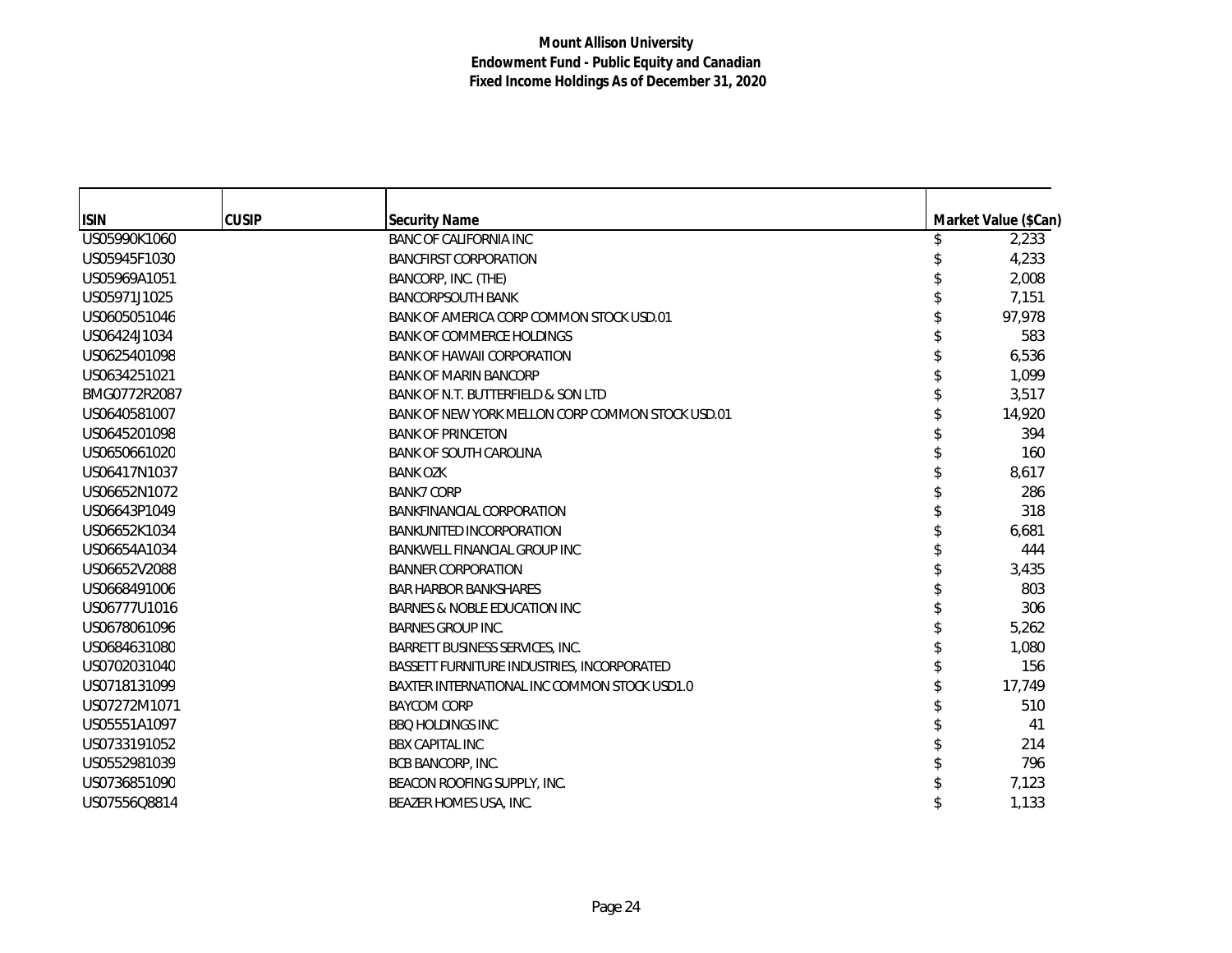| <b>ISIN</b>  | <b>CUSIP</b> | <b>Security Name</b>                         | Market Value (\$Can) |
|--------------|--------------|----------------------------------------------|----------------------|
| US0758871091 |              | BECTON DICKINSON AND CO COMMON STOCK USD1.0  | 30,982               |
| US0758961009 |              | <b>BED BATH &amp; BEYOND INC.</b>            | 3,180                |
| US0773473006 |              | <b>BEL FUSE INCORPORATED</b>                 | 281                  |
| US0774541066 |              | <b>BELDEN INC.</b>                           | 3,566                |
| US08160H1014 |              | BENCHMARK ELECTRONICS, INC.                  | 760                  |
| US0846707026 |              | BERKSHIRE HATHAWAY INC CL B                  | 408,592              |
| US0846801076 |              | BERKSHIRE HILLS BANCORP, INC.                | 1,444                |
| US08579X1019 |              | BERRY CORPORATION (BRY)                      | 494                  |
| US08579W1036 |              | BERRY GLOBAL GROUP INC                       | 13,947               |
| US0865161014 |              | BEST BUY CO INC COMMON STOCK USD.1           | 10,083               |
| US08862E1091 |              | BEYOND MEAT INC                              | 7,021                |
| US05544A1097 |              | <b>BG STAFFING INC</b>                       | 283                  |
| US05541T1016 |              | <b>BGC PARTNERS, INCORPORATION</b>           | 2,591                |
| US08915P1012 |              | BIG 5 SPORTING GOODS CORPORATION             | 406                  |
| US0893021032 |              | BIG LOTS, INC.                               | 3,774                |
| US08986R4083 |              | <b>BIGLARI HOLDINGS INC</b>                  | 277                  |
| US08986R3093 |              | <b>BIGLARI HOLDINGS INC</b>                  | 844                  |
| US0905722072 |              | BIO RAD LABORATORIES A COMMON STOCK USD.0001 | 5,635                |
|              | 090572918    | BIO RAD LABORATORIES INCORPORATED            | 7                    |
| US09058V1035 |              | BIOCRYST PHARMACEUTICALS INC                 |                      |
| US09060J1060 |              | BIODELIVERY SCIENCES INTERNATIONAL, INC.     | 844                  |
| US09062X1037 |              | <b>BIOGEN INC</b>                            | 23,327               |
| US09062W2044 |              | <b>BIOLIFE SOLUTIONS, INC.</b>               | 2,443                |
| US09061G1013 |              | BIOMARIN PHARMACEUTICAL INC                  |                      |
| US09073M1045 |              | <b>BIO-TECHNE CORP</b>                       | 18,426               |
| US0906721065 |              | <b>BIOTELEMETRY INC</b>                      | 5,018                |
| US09180C1062 |              | BJ'S RESTAURANTS, INC.                       | 1,656                |
| US05550J1016 |              | BJS WHOLESALE CLUB HOLDINGS INC              | 10,491               |
| US0921131092 |              | <b>BLACK HILLS CORPORATION</b>               | 8,482                |
| US09215C1053 |              | <b>BLACK KNIGHT INC</b>                      | 8,173                |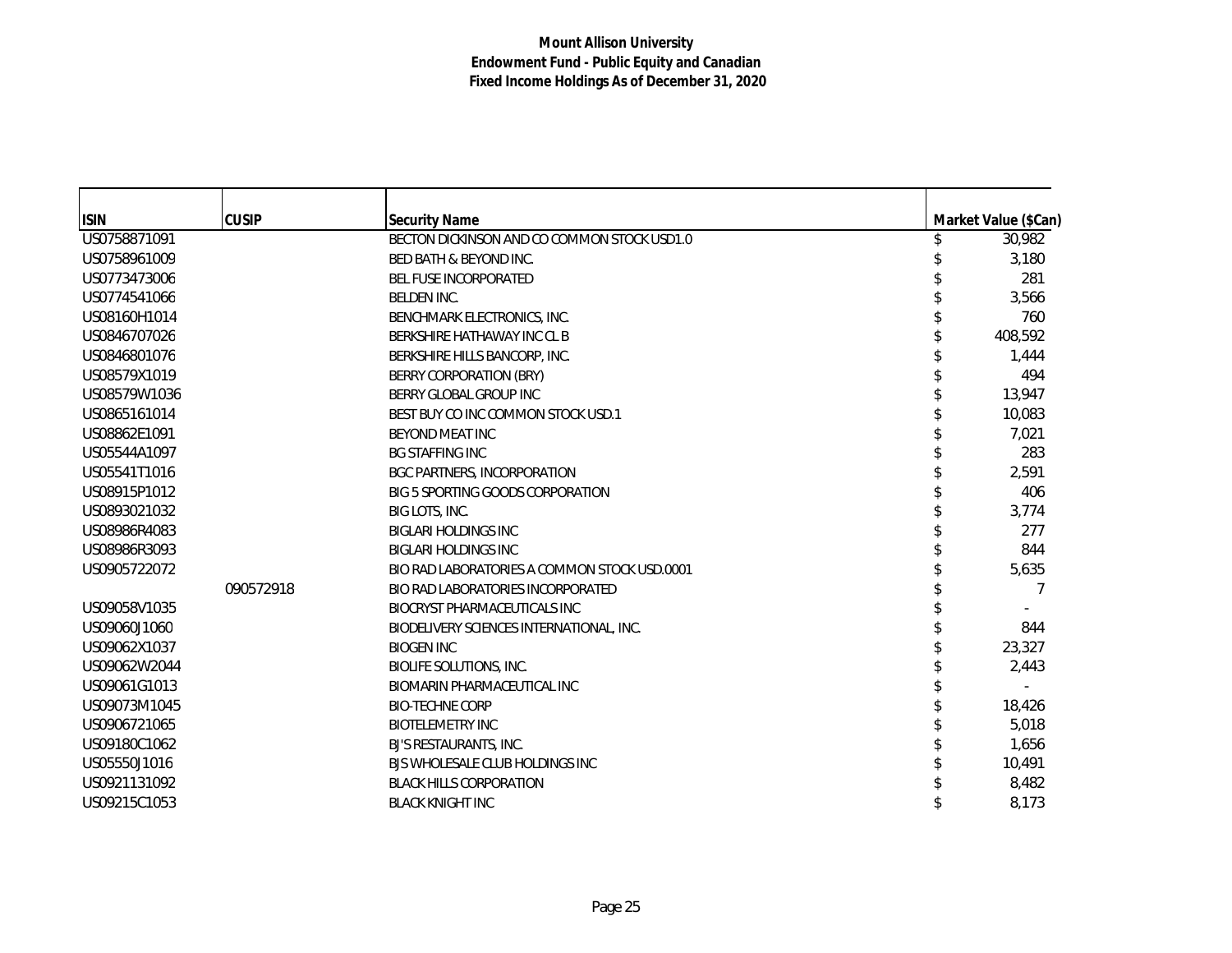| <b>ISIN</b>  | <b>CUSIP</b> | <b>Security Name</b>                      | Market Value (\$Can) |
|--------------|--------------|-------------------------------------------|----------------------|
| US09227Q1004 |              | BLACKBAUD, INC.                           | \$<br>5,734          |
| US09239B1098 |              | <b>BLACKLINE INC</b>                      | 11,314               |
| US09247X1019 |              | BLACKROCK INC COMMON STOCK USD.01         | 43,926               |
| US09260D1072 |              | <b>BLACKSTONE GROUP INC/THE A</b>         | 49,333               |
| US0942351083 |              | <b>BLOOMIN' BRANDS INC</b>                | 3,420                |
| US0952291005 |              | <b>BLUCORA INCORPORATION</b>              | 1,041                |
| US0953061068 |              | <b>BLUE BIRD CORP</b>                     | 865                  |
| US09609G1004 |              | <b>BLUEBIRD BIO INC</b>                   | 5,182                |
| US09629F1084 |              | <b>BLUEGREEN VACATIONS CORP</b>           | 510                  |
| US09624H2085 |              | <b>BLUELINX HOLDINGS INC.</b>             | 758                  |
| US09627Y1091 |              | <b>BLUEPRINT MEDICINES CORP</b>           | 6,124                |
| US09627J1025 |              | BLUEROCK RESIDENTIAL GROWTH REIT INC      | 706                  |
| US05591B1098 |              | <b>BMC STOCK HOLDINGS INC</b>             | 8,096                |
| US0970231058 |              | <b>BOEING CO/THE</b>                      | 73,741               |
| US09739C1027 |              | <b>BOINGO WIRELESS INC</b>                | 1,409                |
| US09739D1000 |              | <b>BOISE CASCADE CO</b>                   | 3,154                |
| US05561Q2012 |              | <b>BOK FINANCIAL CORPORATION</b>          | 10,196               |
| US0977934001 |              | BONANZA CREEK ENERGY INC                  | 794                  |
| US09857L1089 |              | BOOKING HOLDINGS INC COMMON STOCK USD.008 | 38,774               |
| US0994061002 |              | <b>BOOT BARN HOLDINGS INC</b>             | 2,432                |
| US0997241064 |              | BORGWARNER INC COMMON STOCK USD.01        | 18,171               |
| US1005571070 |              | <b>BOSTON BEER COMPANY INC</b>            | 16,698               |
| US1010441053 |              | <b>BOSTON OMAHA CORP</b>                  | 1,424                |
| US1011191053 |              | BOSTON PRIVATE FINANCIAL HOLDINGS, INC.   | 1,727                |
| US1011211018 |              | BOSTON PROPERTIES INC REIT USD.01         | 5,703                |
| US1011371077 |              | <b>BOSTON SCIENTIFIC CORP</b>             | 58,843               |
| US1013881065 |              | BOTTOMLINE TECHNOLOGIES (DE), INC.        | 4,870                |
| US1033041013 |              | <b>BOYD GAMING CORPORATION</b>            | 5,408                |
| US0556221044 |              | BP PLC SPONS ADR                          | 6,755                |
| US1046741062 |              | <b>BRADY CORPORATION</b>                  | 5,614                |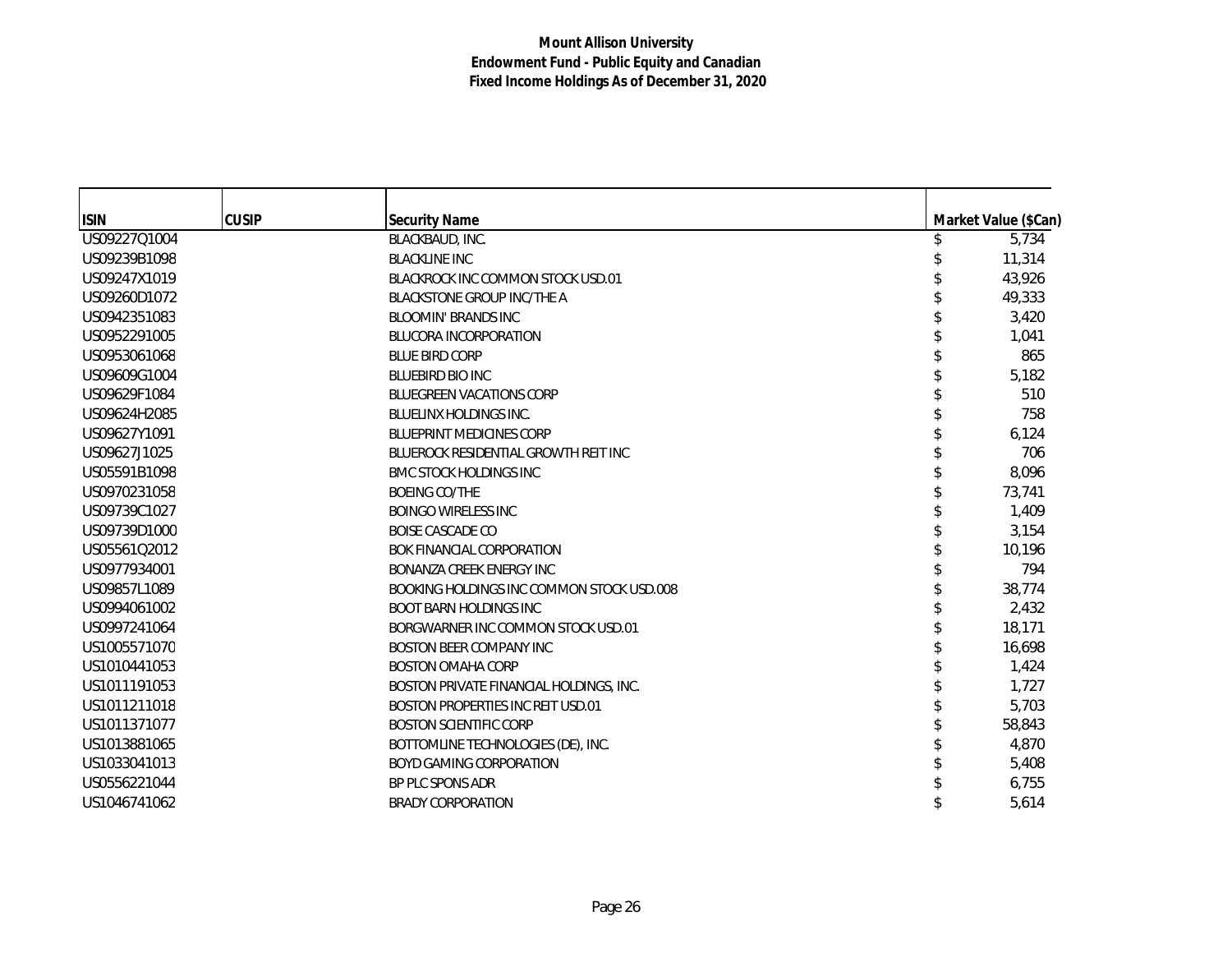| <b>ISIN</b>  | <b>CUSIP</b> | <b>Security Name</b>                             | Market Value (\$Can) |
|--------------|--------------|--------------------------------------------------|----------------------|
| US10482B1017 |              | BRAEMAR HOTELS & RESORTS INC                     | 491                  |
| US1053682035 |              | <b>BRANDYWINE REALTY TRUST</b>                   | 4,671                |
| US1080351067 |              | <b>BRIDGE BANCORP, INC</b>                       | 1,129                |
| US10806X1028 |              | <b>BRIDGEBIO PHARMA INC</b>                      | 12,882               |
| US1086211034 |              | BRIDGEWATER BANCSHARES INC                       | 644                  |
| US1087631032 |              | BRIDGFORD FOODS CORPORATION                      | 447                  |
| US1091941005 |              | BRIGHT HORIZONS FAMILY SOLUTIONS INC             | 10,465               |
| US10921T1016 |              | <b>BRIGHTCOVE INC</b>                            | 1,931                |
| US10922N1037 |              | <b>BRIGHTHOUSE FINANCIAL INC</b>                 | 7,176                |
| US10948W1036 |              | BRIGHTSPHERE INVESTMENT GROUP PLC                | 3,857                |
| US10948C1071 |              | <b>BRIGHTVIEW HOLDINGS INC</b>                   | 3,269                |
| US1096411004 |              | BRINKER INTERNATIONAL, INC.                      | 4,733                |
| US1096961040 |              | BRINK'S COMPANY (THE)                            | 6,774                |
| US1101221083 |              | <b>BRISTOL MYERS SQUIBB CO</b>                   | 106,529              |
| US11120U1051 |              | BRIXMOR PROPERTY GROUP INC                       | 9,012                |
| US11135F1012 |              | BROADCOM INC COMMON STOCK                        | 75,660               |
| US11133T1034 |              | BROADRIDGE FINANCIAL SOLUTIO COMMON STOCK USD.01 | 7,758                |
| US1124631045 |              | BROOKDALE SENIOR LIVING INC.                     | 1,700                |
| BMG162341090 |              | BROOKFIELD BUSINESS PARTNERS LP                  | 160,133              |
| US11282X1037 |              | BROOKFIELD PROPERTY REIT INC                     | 1,968                |
| US11373M1071 |              | BROOKLINE BANCORP, INC.                          | 2,271                |
| US1143401024 |              | BROOKS AUTOMATION, INC.                          | 11,141               |
| US1152361010 |              | BROWN & BROWN, INC.                              | 21,249               |
| US1156372096 |              | BROWN FORMAN CORP CLASS B COMMON STOCK USD.15    | 6,246                |
| US0556453035 |              | BRT APARTMENTS CORP                              | 533                  |
| US1167941087 |              | <b>BRUKER CORPORATION</b>                        | 14,259               |
| US1170431092 |              | <b>BRUNSWICK CORPORATION</b>                     | 12,796               |
| US1176651099 |              | BRYN MAWR BANK CORPORATION                       | 1,160                |
| US11776U3005 |              | <b>BSQUARE CORPORATION</b>                       | 50                   |
| US1184401065 |              | <b>BUCKLE INC</b>                                | 3,225                |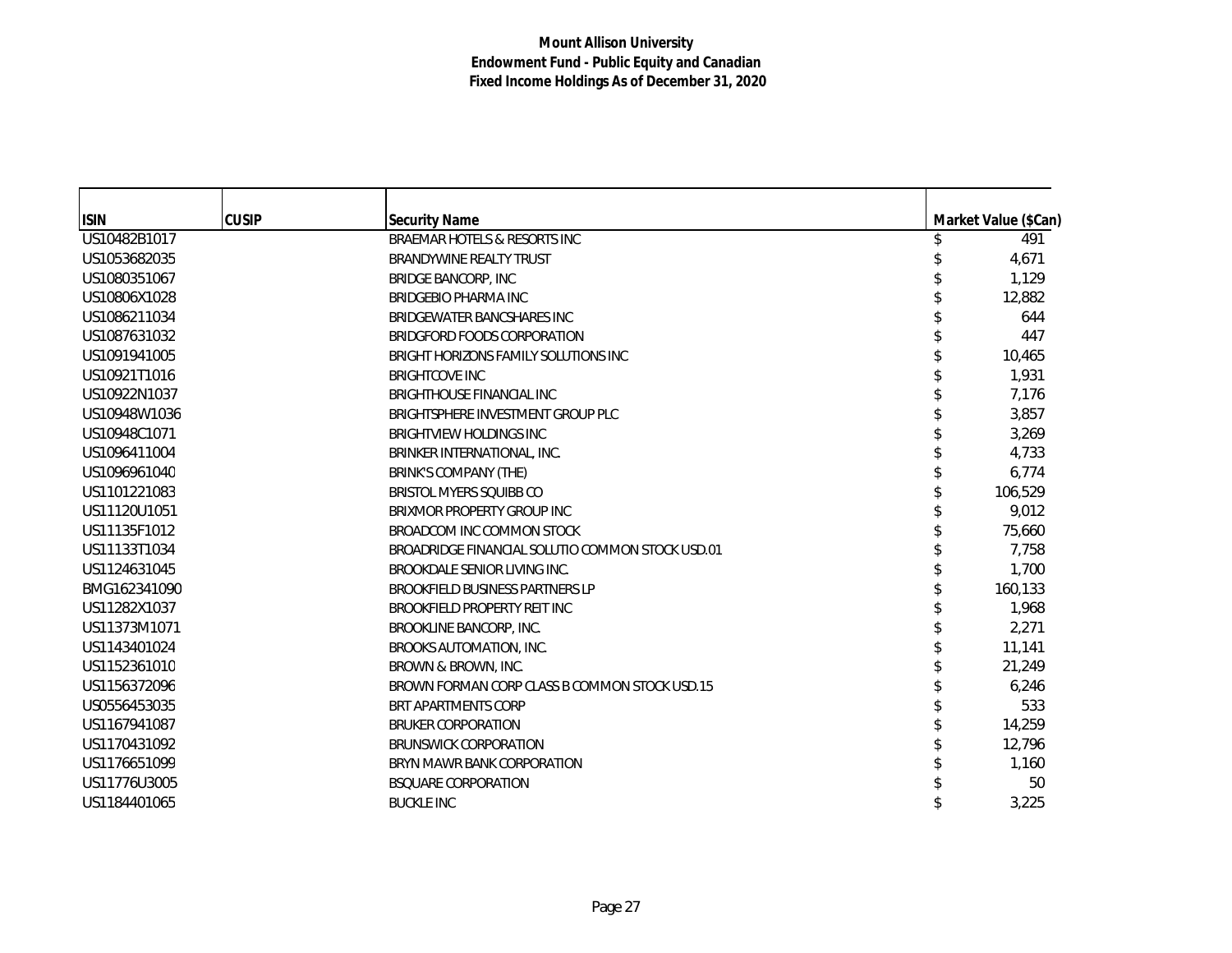| <b>ISIN</b>  | <b>CUSIP</b> | <b>Security Name</b>                           | Market Value (\$Can) |
|--------------|--------------|------------------------------------------------|----------------------|
| US1200761047 |              | BUILD-A-BEAR WORKSHOP, INC.                    | 192                  |
| US12008R1077 |              | <b>BUILDERS FIRSTSOURCE, INC.</b>              | 10,254               |
| BMG169621056 |              | <b>BUNGELTD</b>                                | 21,072               |
| US12326C1053 |              | <b>BUSINESS FIRST BANCSHARES INC</b>           | 704                  |
| US05605H1005 |              | <b>BWX TECHNOLOGIES INC</b>                    | 11,111               |
| US1244111092 |              | <b>BYLINE BANCORP INC</b>                      | 1,331                |
| US12466Q1040 |              | <b>C&amp;F FINANCIAL CORPORATION</b>           | 418                  |
| US12541W2098 |              | C.H. ROBINSON WORLDWIDE INC COMMON STOCK USD.1 | 30,070               |
| US12685J1051 |              | CABLE ONE INC                                  | 15,738               |
| US1270551013 |              | <b>CABOT CORPORATION</b>                       | 5,658                |
| US1270971039 |              | CABOT OIL + GAS CORP COMMON STOCK USD.1        | 13,737               |
| US1271903049 |              | CACI INTERNATIONAL INC                         | 11,578               |
| US1272031071 |              | <b>CACTUS INC</b>                              | 2,416                |
| US12739A1007 |              | <b>CADENCE BANCORP</b>                         | 4,429                |
| US1273871087 |              | CADENCE DESIGN SYS INC COMMON STOCK USD.01     | 16,469               |
| US1275372076 |              | CADIZ INCORPORATED                             |                      |
| US12769G1004 |              | CAESARS ENTERTAINMENT INC                      | 32,534               |
| US12477X1063 |              | CAI INTERNATIONAL, INC.                        | 712                  |
| US1281261099 |              | CALAMP CORP.                                   | 997                  |
| US1282461052 |              | CALAVO GROWERS INCORPORATED                    | 2,500                |
| US1295001044 |              | <b>CALERES INC</b>                             | 944                  |
| US1307881029 |              | CALIFORNIA WATER SERVICE GROUP                 | 6,056                |
| US13089P1012 |              | CALITHERA BIOSCIENCES INC                      | 749                  |
| US13100M5094 |              | CALIX, INCORPORATION                           | 4,042                |
| US1311931042 |              | CALLAWAY GOLF CO                               | 4,921                |
| US13123X5086 |              | CALLON PETROLEUM COMPANY                       | 499                  |
| US1280302027 |              | CAL-MAINE FOODS, INC.                          | 3,853                |
| US1321521098 |              | <b>CAMBRIDGE BANCORPORATION</b>                | 1,269                |
| US1330341082 |              | CAMDEN NATIONAL CORPORATION                    | 1,357                |
| US1331311027 |              | <b>CAMDEN PROPERTY TRUST</b>                   | 15,288               |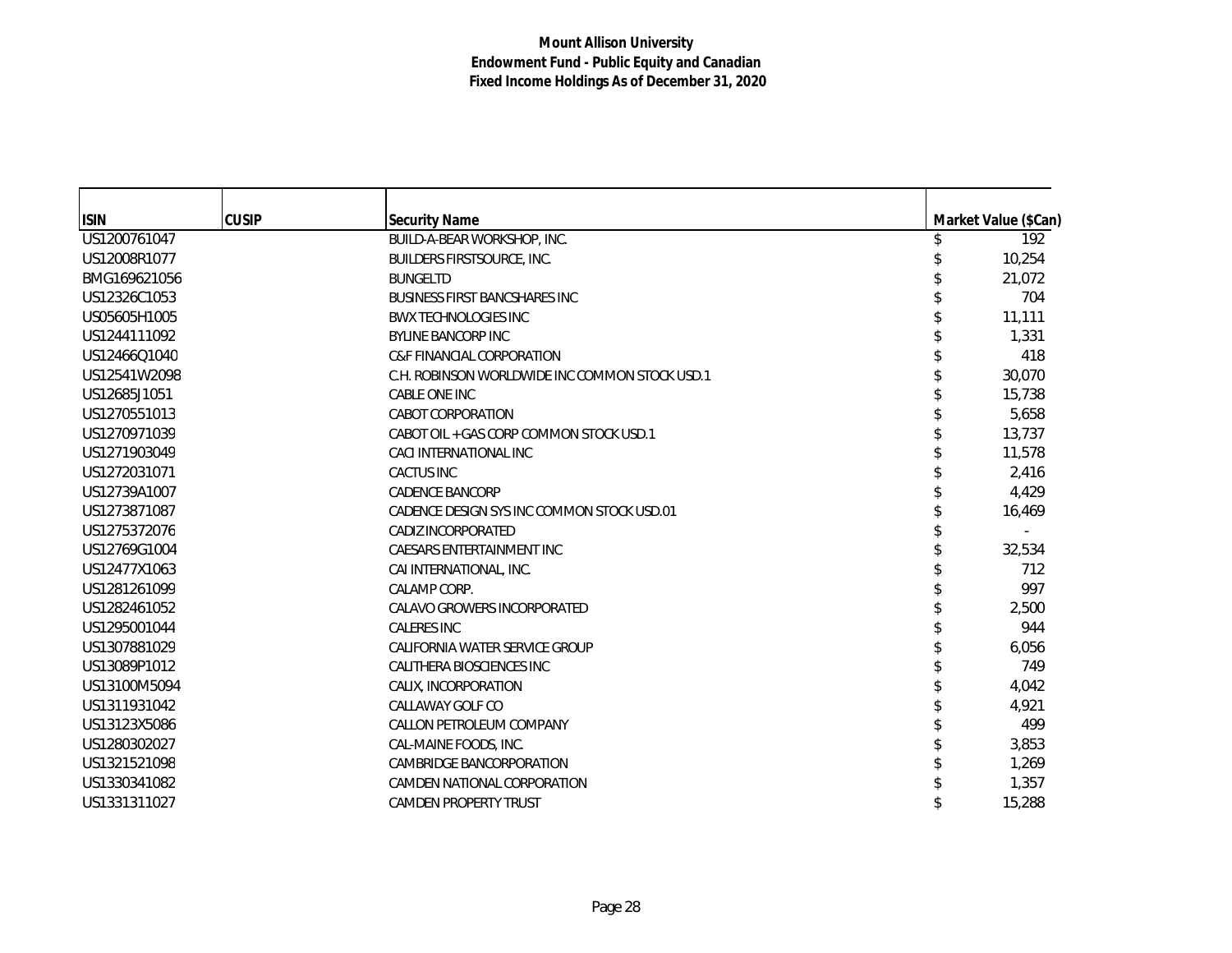| <b>ISIN</b>  | <b>CUSIP</b> | <b>Security Name</b>                           | Market Value (\$Can) |        |
|--------------|--------------|------------------------------------------------|----------------------|--------|
| US1344291091 |              | CAMPBELL SOUP CO COMMON STOCK USD.0375         |                      | 4,363  |
| US13462K1097 |              | CAMPING WORLD HOLDINGS INC                     |                      | 2,053  |
| US13765N1072 |              | CANNAE HOLDINGS INC                            |                      | 9,012  |
| US1380981084 |              | CANTEL MEDICAL CORP.                           |                      | 5,962  |
| US1397371006 |              | CAPITAL BANCORP INC                            |                      | 200    |
| US1396741050 |              | CAPITAL CITY BANK GROUP, INC.                  |                      | 1,018  |
| US14040H1059 |              | CAPITAL ONE FINANCIAL CORP COMMON STOCK USD.01 |                      | 18,977 |
| US14057J1016 |              | CAPITOL FEDERAL FINANCIAL INC                  |                      | 3,609  |
| VGG1890L1076 |              | <b>CAPRI HOLDINGS LTD</b>                      |                      | 6,861  |
| US14070T1025 |              | CAPSTAR FINANCIAL HOLDINGS INC                 |                      | 946    |
| US14067E5069 |              | CAPSTEAD MORTGAGE CORPORATION                  |                      |        |
| US1407551092 |              | CARA THERAPEUTICS INC                          |                      | 1,510  |
| US14149Y1082 |              | CARDINAL HEALTH INC COMMON STOCK               |                      | 6,952  |
| US1416191062 |              | CARDIOVASCULAR SYSTEMS, INCORPORATION          |                      | 3,322  |
| US14161W1053 |              | <b>CARDLYTICS INC</b>                          |                      | 3,239  |
| GB00BYT18414 |              | <b>CARDTRONICS PLC</b>                         |                      | 3,019  |
| US14167L1035 |              | <b>CAREDX INC</b>                              |                      | 5.177  |
| US14174T1079 |              | <b>CARETRUST REIT INC</b>                      |                      | 4,347  |
| US1417881091 |              | <b>CARGURUS INC</b>                            |                      | 5,903  |
| US1423391002 |              | CARLISLE COMPANIES, INCORPORATED               |                      | 10,130 |
| US1431301027 |              | CARMAX INC COMMON STOCK USD.5                  |                      | 6,773  |
| PA1436583006 |              | <b>CARNIVAL CORP</b>                           |                      | 19,593 |
| US14427M1071 |              | CARPARTS.COM INC                               |                      | 1,699  |
| US1442851036 |              | CARPENTER TECHNOLOGY CORPORATION               |                      | 1,913  |
| US1439051079 |              | <b>CARRIAGE SERVICES INC</b>                   |                      | 998    |
| US14448C1045 |              | CARRIER GLOBAL CORP COMMON STOCK USD.01        |                      | 13,231 |
| US14574X1046 |              | CARROLS RESTAURANT GROUP INC                   |                      | 755    |
| US14575E1055 |              | CARS.COM INC                                   |                      | 1,393  |
| US1462291097 |              | CARTER'S, INC.                                 |                      | 8,341  |
| US14713L1026 |              | CASA SYSTEMS INC                               |                      | 624    |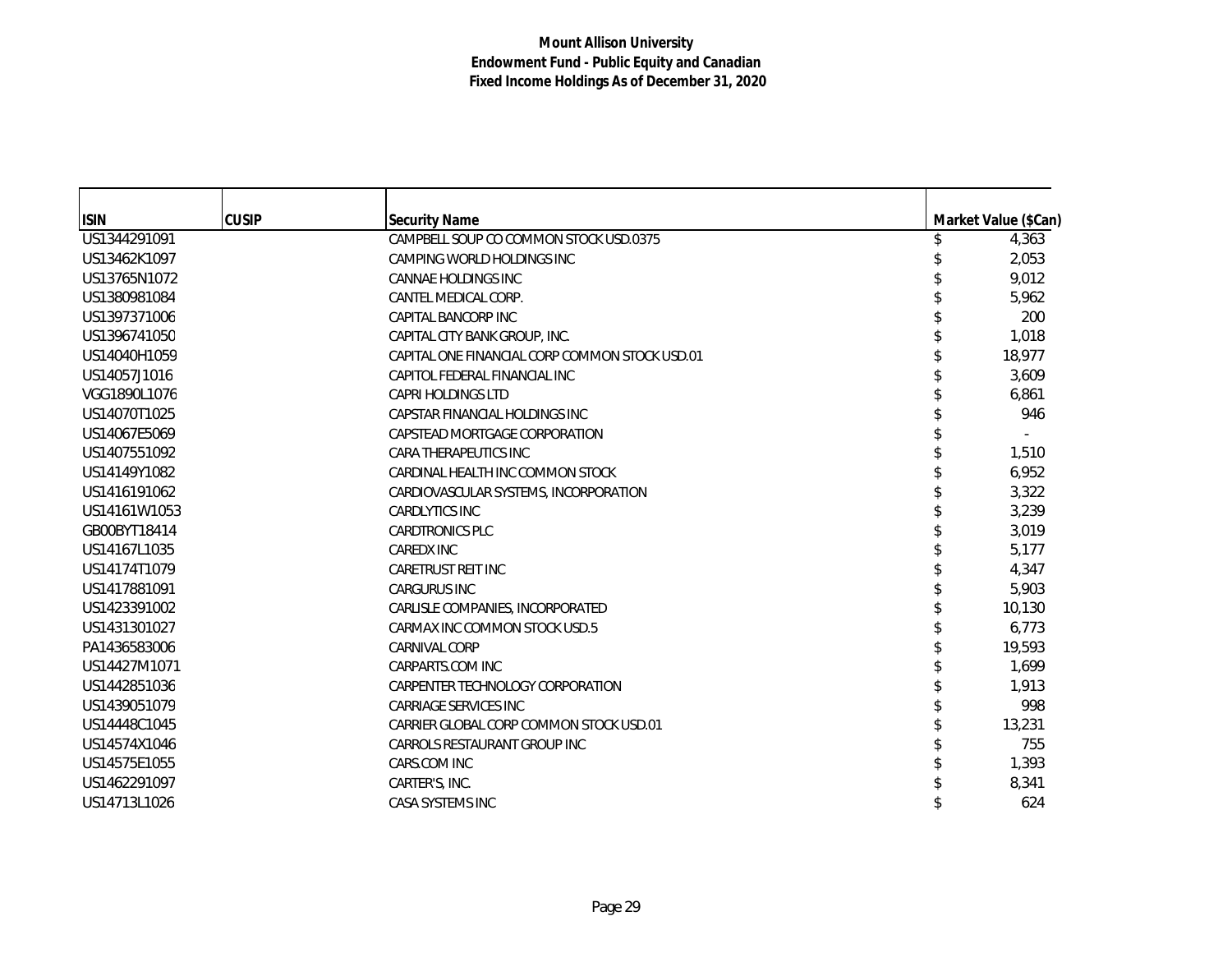| <b>ISIN</b>  | <b>CUSIP</b> | <b>Security Name</b>                       | Market Value (\$Can) |
|--------------|--------------|--------------------------------------------|----------------------|
| US1474481041 |              | CASELLA WASTE SYSTEMS INC                  | 6,214                |
| US1475281036 |              | CASEY'S GENERAL STORES INCORPORATED        | 11,667               |
| US14808P1093 |              | CASS INFORMATION SYSTEMS. INC.             | 1,269                |
| US14862Q1004 |              | <b>CASTLIGHT HEALTH INC</b>                | 362                  |
| US14875P2065 |              | CATABASIS PHARMACEUTICALS INC              | 171                  |
| US1488061029 |              | CATALENT INC COMMON STOCK USD.01           | 7,440                |
| US14888D2080 |              | CATALYST BIOSCIENCES INC                   | 236                  |
| US14888U1016 |              | CATALYST PHARMACEUTICALS INC               | 966                  |
| US1491231015 |              | CATERPILLAR INC COMMON STOCK USD1.0        | 41,836               |
| US1491501045 |              | CATHAY GENERAL BANCORP                     | 5,697                |
| US1492051065 |              | <b>CATO CORPORATION</b>                    | 313                  |
| US1495681074 |              | CAVCO INDUSTRIES, INC.                     | 3,635                |
| US1248051021 |              | CBIZ, INC.                                 | 2,218                |
| US12503M1080 |              | CBOE GLOBAL MARKETS INC COMMON STOCK       | 13,321               |
| US12504L1098 |              | CBRE GROUP INC A COMMON STOCK USD.01       | 9,291                |
| US12481V1044 |              | <b>CBTX INC</b>                            | 1,512                |
| US12508E1010 |              | CDK GLOBAL INC                             | 14,908               |
| US12514G1085 |              | CDW CORP/DE COMMON STOCK USD.01            | 8,179                |
| US1251411013 |              | <b>CECO ENVIRONMENTAL CORP</b>             | 407                  |
| US1506026053 |              | CEDAR REALTY TRUST INCORPORATED            | 284                  |
| US1508701034 |              | <b>CELANESE CORP</b>                       | 36,085               |
| US15135B1017 |              | <b>CENTENE CORP</b>                        | 30,467               |
| US15136A1025 |              | CENTENNIAL RESOURCE DEVELOPMENT INC        | 654                  |
| US15189T1079 |              | CENTERPOINT ENERGY INC COMMON STOCK USD.01 | 8,785                |
| US1535272058 |              | <b>CENTRAL GARDEN &amp; PET COMPANY</b>    | 3,201                |
| US1535271068 |              | <b>CENTRAL GARDEN &amp; PET COMPANY</b>    | 791                  |
| US1547604090 |              | CENTRAL PACIFIC FINANCIAL CORP.            | 708                  |
| US1556851004 |              | CENTRAL VALLEY COMMUNITY BANCORP           | 444                  |
| US1564311082 |              | CENTURY ALUMINUM COMPANY                   | 3,033                |
| US1564321065 |              | CENTURY BANCORP, INC.                      | 679                  |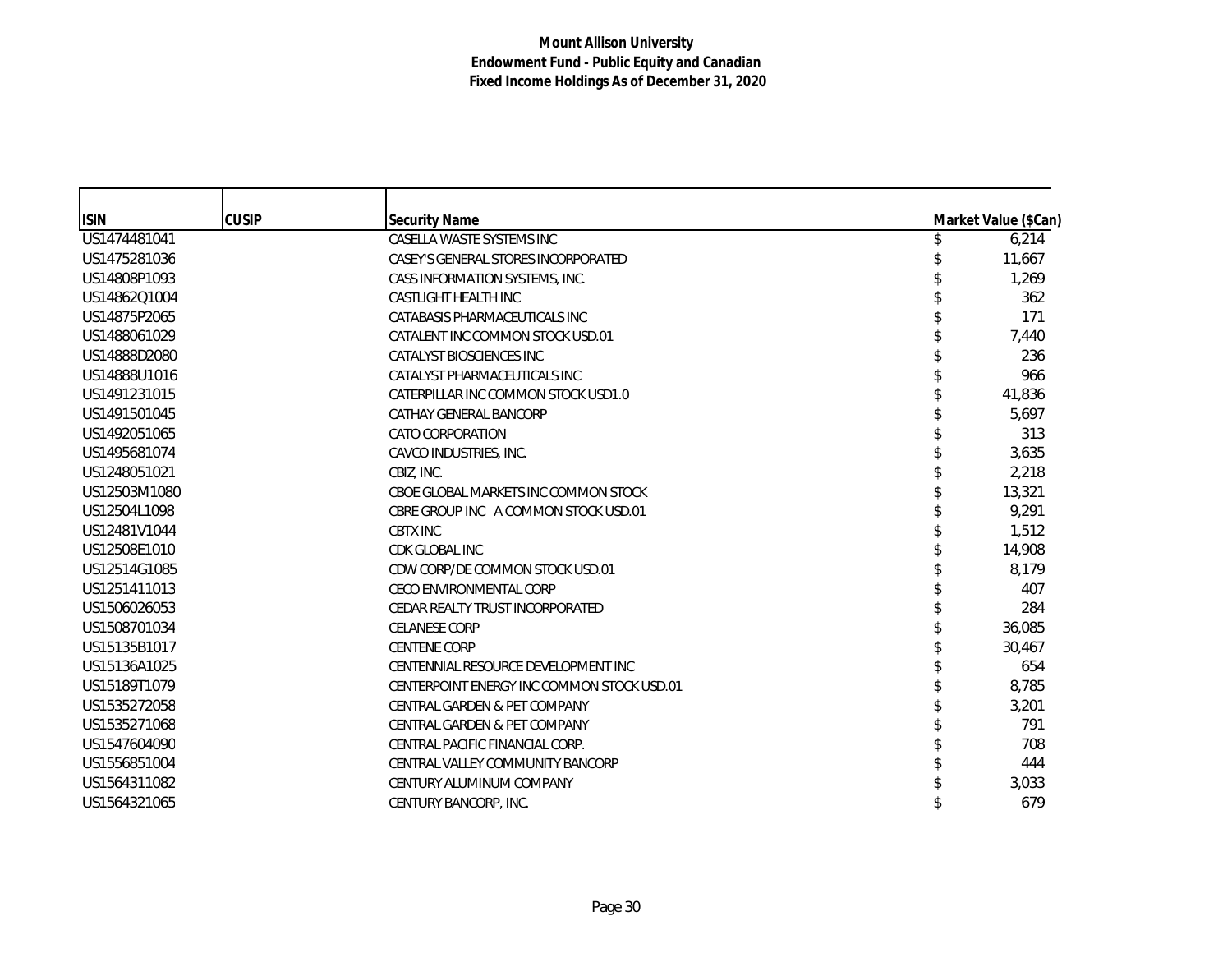| <b>ISIN</b>  | <b>CUSIP</b> | <b>Security Name</b>                           | Market Value (\$Can) |
|--------------|--------------|------------------------------------------------|----------------------|
| US1565043007 |              | <b>CENTURY COMMUNITIES INC</b>                 | 2,709                |
| US1567001060 |              | CENTURYLINK INC COMMON STOCK USD1.0            | 4,152                |
| US1567271093 |              | <b>CERENCE INC</b>                             | 6,449                |
| US15677J1088 |              | CERIDIAN HCM HOLDING INC                       | 10,476               |
| US1567821046 |              | CERNER CORP COMMON STOCK USD.01                | 31,676               |
| US1572101053 |              | <b>CEVA INC</b>                                | 2,361                |
| US1252691001 |              | CF INDUSTRIES HOLDINGS INC COMMON STOCK USD.01 | 13,934               |
| US15870P3073 |              | CHAMPIONS ONCOLOGY INC                         | 159                  |
| US15872M1045 |              | <b>CHAMPIONX CORP</b>                          | 2,563                |
| US1591791009 |              | <b>CHANNELADVISOR CORP</b>                     | 780                  |
| US1598641074 |              | CHARLES RIVER LABORATORIES INTERNATIONAL INC   | 6,080                |
| US16115Q3083 |              | <b>CHART INDUSTRIES INCORPORATED</b>           | 9,697                |
| US16119P1084 |              | <b>CHARTER COMMUNICATIONS INC A</b>            | 133,567              |
| US16150R1041 |              | <b>CHASE CORPORATION</b>                       | 1,896                |
| US16208T1025 |              | <b>CHATHAM LODGING TRUST</b>                   | 1,106                |
| US1630721017 |              | CHEESECAKE FACTORY INC                         | 3,531                |
| US1630861011 |              | <b>CHEFS' WAREHOUSE INC</b>                    | 1.617                |
| US1630921096 |              | CHEGG INC                                      | 11,620               |
| US1635722093 |              | CHEMBIO DIAGNOSTICS, INC.                      | 161                  |
| US16359R1032 |              | CHEMED CORPORATION                             | 12,763               |
| US8723071036 |              | CHEMICAL FINANCIAL CORPORATION                 | 10,065               |
| US16383L1061 |              | <b>CHEMOCENTRYX INC</b>                        | 868                  |
| US1638511089 |              | CHEMOURS CO                                    | 8.577                |
| US1640241014 |              | CHEMUNG FINANCIAL CORPORATION                  | 520                  |
| US16411R2085 |              | CHENIERE ENERGY, INC.                          |                      |
| US1653031088 |              | CHESAPEAKE UTILITIES CORPORATION               | 4,059                |
| US1667641005 |              | <b>CHEVRON CORP</b>                            | 88,038               |
| US16706W1027 |              | CHIASMA INC                                    | 423                  |
| US1686151028 |              | CHICO'S FAS, INC.                              | 301                  |
| US1689051076 |              | CHILDREN'S PLACE INC                           | 1,374                |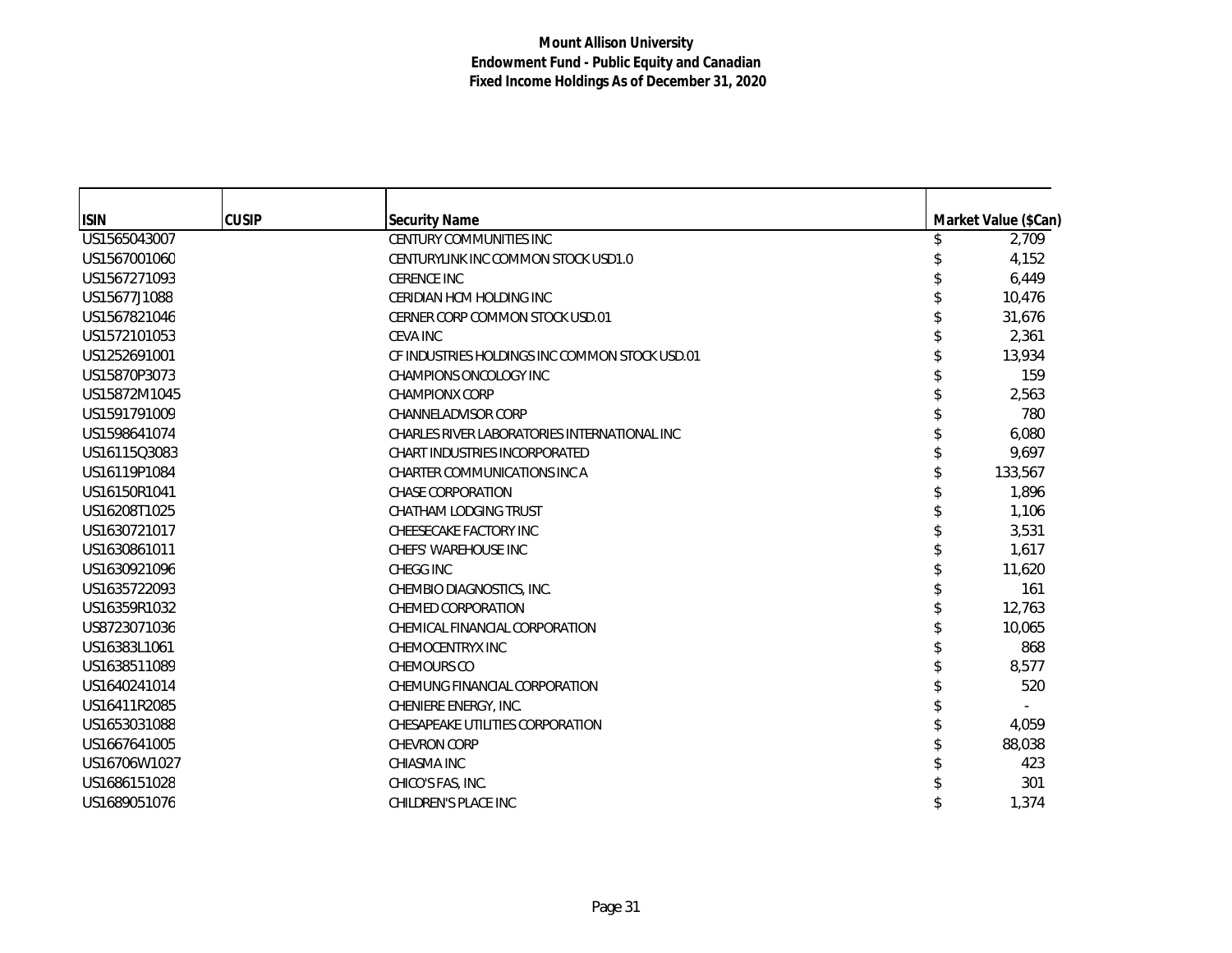| <b>ISIN</b>  | <b>CUSIP</b> | <b>Security Name</b>                          | Market Value (\$Can) |
|--------------|--------------|-----------------------------------------------|----------------------|
| US16934W1062 |              | <b>CHIMERIX INC</b>                           | 594                  |
| US16961L1061 |              | CHINOOK THERAPEUTICS INC                      | 235                  |
| US1696561059 |              | CHIPOTLE MEXICAN GRILL INC                    | 32,841               |
| US1699051066 |              | CHOICE HOTELS INTERNATIONAL, INC.             | 12,626               |
| CH0044328745 |              | <b>CHUBB LTD</b>                              | 70,935               |
| US1713401024 |              | CHURCH + DWIGHT CO INC COMMON STOCK USD1.0    | 8,962                |
| US1714841087 |              | CHURCHILL DOWNS INC                           | 14,536               |
| US1716041017 |              | <b>CHUY'S HOLDINGS INC</b>                    | 890                  |
| US1717793095 |              | <b>CIENA CORPORATION</b>                      | 14,620               |
| US1255231003 |              | CIGNA CORP COMMON STOCK USD.01                | 31,744               |
| US1255255846 |              | CIM COMMERCIAL TRUST CORP                     | 838                  |
| US1717981013 |              | <b>CIMAREX ENERGY CO</b>                      | 7,163                |
| IE00BKYC3F77 |              | <b>CIMPRESS NV</b>                            | 4,580                |
| US1718715022 |              | CINCINNATI BELL, INC.                         | 2,187                |
| US1720621010 |              | CINCINNATI FINANCIAL CORP COMMON STOCK USD2.0 | 5,736                |
| US17243V1026 |              | CINEMARK HOLDINGS, INCORPORATION.             | 3,881                |
| US1729081059 |              | CINTAS CORP COMMON STOCK                      | 13,172               |
| US17273K1097 |              | CIRCOR INTERNATIONAL, INC.                    | 2,233                |
| US1727551004 |              | <b>CIRRUS LOGIC INC</b>                       | 10,078               |
| US17275R1023 |              | CISCO SYSTEMS INC COMMON STOCK USD.001        | 80,258               |
| US1255818015 |              | CIT GROUP INC.                                | 7,590                |
| US17306X1028 |              | CITI TRENDS, INC.                             | 1,496                |
| US1729674242 |              | CITIGROUP INC COMMON STOCK USD.01             | 54,395               |
| US1729221069 |              | CITIZENS & NORTHERN CORPORATION               | 812                  |
| US1749031043 |              | CITIZENS COMMUNITY BANCORP. INC.              | 344                  |
| US1746101054 |              | CITIZENS FINANCIAL GROUP COMMON STOCK USD.01  | 7,836                |
| US1747151025 |              | CITIZENS HOLDING COMPANY                      | 320                  |
| US1747401008 |              | CITIZENS, INC.                                | 561                  |
| US1773761002 |              | CITRIX SYSTEMS INC COMMON STOCK USD.001       | 6,989                |
| US1778351056 |              | CITY HOLDING CO                               | 2,682                |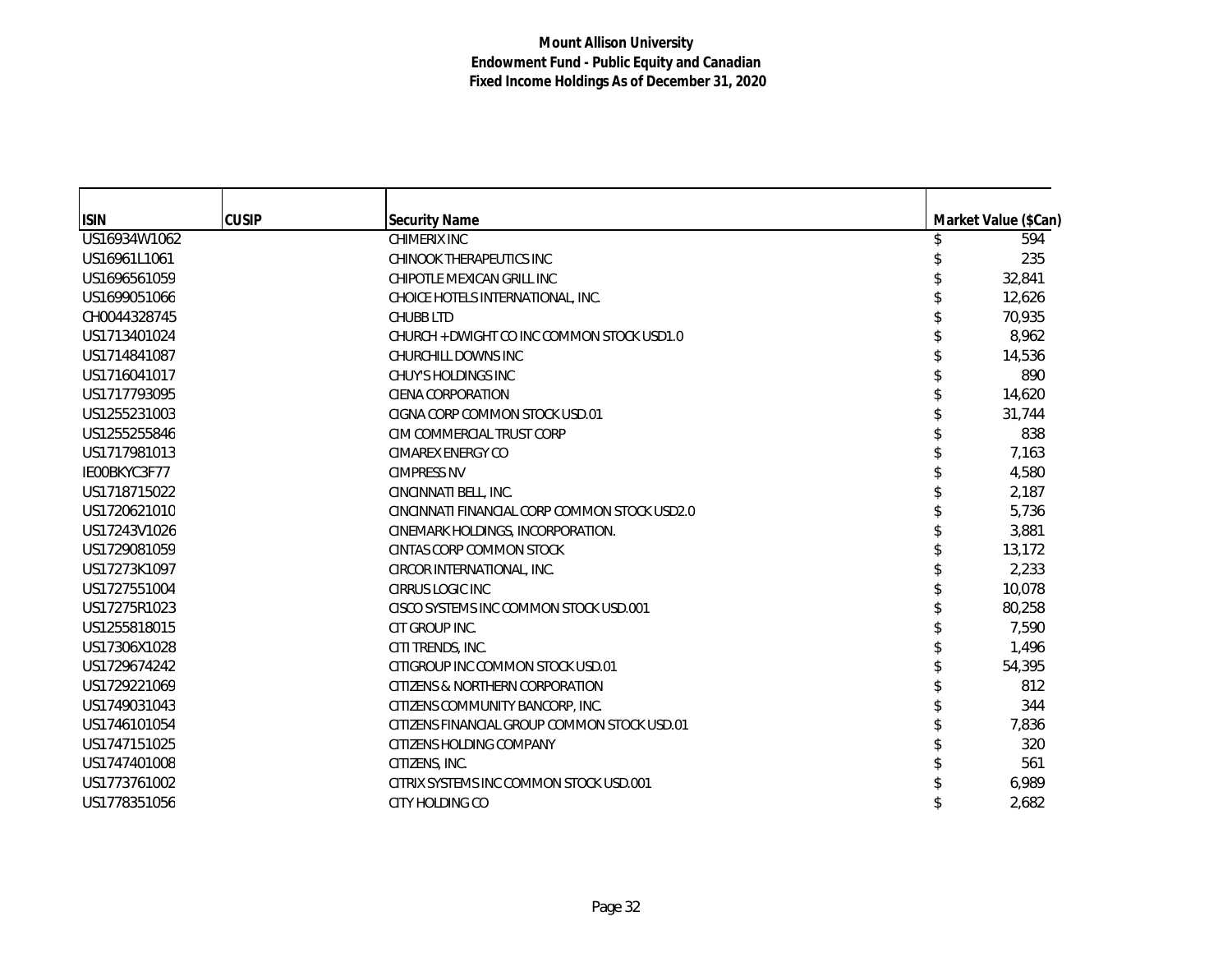| <b>ISIN</b>  | <b>CUSIP</b> | <b>Security Name</b>                 | Market Value (\$Can) |
|--------------|--------------|--------------------------------------|----------------------|
| US1785871013 |              | CITY OFFICE REIT INC                 | 673                  |
| CA17878Y2078 |              | <b>CIVEO CORP</b>                    | 386                  |
| US1788671071 |              | CIVISTA BANCSHARES INC               | 765                  |
| US1844991018 |              | <b>CLEAN ENERGY FUELS CORP.</b>      | 3,824                |
| US1844961078 |              | CLEAN HARBORS, INC.                  | 9,106                |
| US18482P1030 |              | CLEARFIELD, INCORPORATION.           | 780                  |
| US18538R1032 |              | <b>CLEARWATER PAPER CORPORATION</b>  | 945                  |
| US18539C2044 |              | <b>CLEARWAY ENERGY INC</b>           | 5,673                |
| US18539C1053 |              | <b>CLEARWAY ENERGY INC</b>           | 2,437                |
| US18885T3068 |              | <b>CLIPPER REALTY INC</b>            | 351                  |
| US1890541097 |              | CLOROX COMPANY COMMON STOCK USD1.0   | 45,355               |
| US18914U1007 |              | CLOUDERA INC                         | 8,982                |
| US12571T1007 |              | CMC MATERIALS INC                    | 8,771                |
| US12572Q1058 |              | CME GROUP INC COMMON STOCK USD.01    | 65,157               |
| US1258961002 |              | CMS ENERGY CORP COMMON STOCK USD.01  | 107,300              |
| US1261171003 |              | CNA FINANCIAL CORPORATION            | 1,218                |
| US1261281075 |              | CNB FINANCIAL CORPORATION            | 769                  |
| US12621E1038 |              | CNO FINANCIAL GROUP INC              | 995                  |
| US12653C1080 |              | CNX RESOURCES CORP                   | 5,782                |
| US19046P2092 |              | COASTAL FINANCIAL CORP (EVERETT)     | 569                  |
| US1912161007 |              | COCA COLA CO/THE COMMON STOCK USD.25 | 260,042              |
| US1910981026 |              | COCA-COLA CONSOLIDATED INC           | 4,061                |
| US19188U2069 |              | CODA OCTOPUS GROUP, INC.             | 24                   |
| US1920051067 |              | CODEXIS, INCORPORATION               | 2,552                |
| US1920251048 |              | CODORUS VALLEY BANCORP, INC.         | 376                  |
| US1921085049 |              | <b>COEUR MINING INC</b>              | 5,479                |
| US19239V3024 |              | COGENT COMMUNICATIONS HOLDINGS INC   | 5,971                |
| US1924221039 |              | <b>COGNEX CORPORATION</b>            |                      |
| US1924461023 |              | COGNIZANT TECH SOLUTIONS A           | 50,347               |
| US19247A1007 |              | COHEN & STEERS, INC.                 | 7,547                |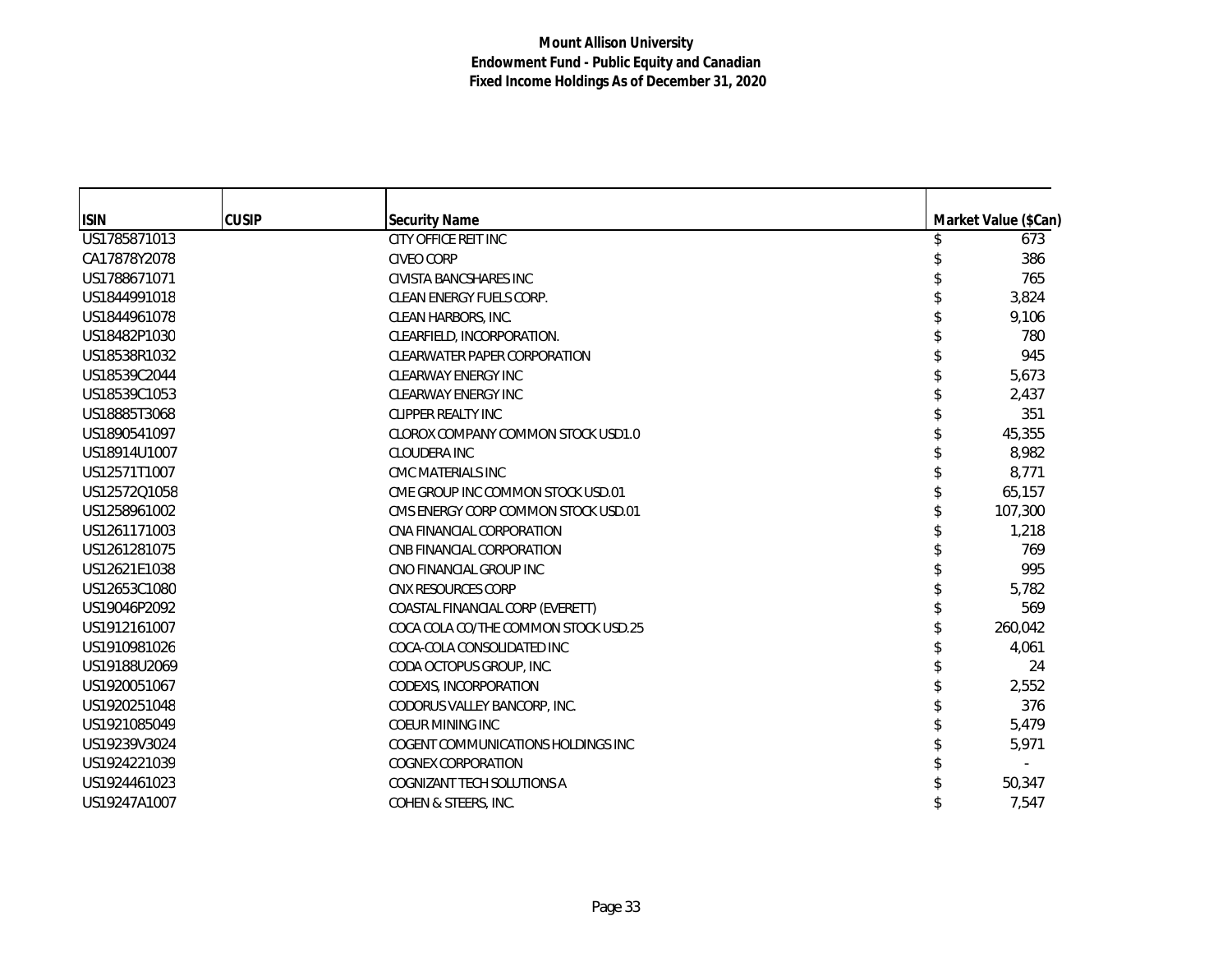| <b>ISIN</b>  | <b>CUSIP</b> | <b>Security Name</b>                     | Market Value (\$Can) |
|--------------|--------------|------------------------------------------|----------------------|
| US1924791031 |              | COHERENT INCORPORATED                    | 7,858                |
| US1925761066 |              | <b>COHU INC</b>                          | 3,695                |
| US1940141062 |              | <b>COLFAX CORPORATION</b>                | 9,883                |
| US1941621039 |              | COLGATE PALMOLIVE CO COMMON STOCK USD1.0 | 114,685              |
| US19421R2004 |              | COLLECTORS UNIVERSE, INC.                | 2,144                |
| US19459J1043 |              | COLLEGIUM PHARMACEUTICAL INC             | 1,338                |
| US19623P1012 |              | COLONY BANKCORP, INC.                    | 411                  |
| US1972361026 |              | COLUMBIA BANKING SYSTEMS INC             | 5,646                |
| US1976411033 |              | COLUMBIA FINANCIAL INC                   | 3,612                |
| US1982872038 |              | <b>COLUMBIA PROPERTY TRUST INC</b>       | 3,577                |
| US1985161066 |              | COLUMBIA SPORTSWEAR COMPANY              | 11,914               |
| US1993331057 |              | <b>COLUMBUS MCKINNON CORPORATION</b>     | 2,097                |
| US20030N1019 |              | COMCAST CORP CLASS A COMMON STOCK USD.01 | 101,610              |
| US2003401070 |              | COMERICA INC COMMON STOCK USD5.0         | 15,330               |
| US1999081045 |              | COMFORT SYSTEMS USA, INC.                | 3,923                |
| US2005251036 |              | COMMERCE BANCSHARES, INC.                | 14,335               |
| US2017231034 |              | COMMERCIAL METALS COMPANY                | 2,775                |
| US2026081057 |              | COMMERCIAL VEHICLE GROUP. INC.           | 540                  |
| US20337X1090 |              | COMMSCOPE HOLDING COMPANY INC            | 4,852                |
| US2036071064 |              | COMMUNITY BANK SYSTEM INCORPORATED       | 7,404                |
| US2036121067 |              | COMMUNITY BANKERS TRUST CORP             | 323                  |
| US20368X1019 |              | COMMUNITY FINANCIAL CORP(MARYLAND)       | 420                  |
| US2036681086 |              | COMMUNITY HEALTH SYSTEMS, INC.           | 1,993                |
| US20369C1062 |              | COMMUNITY HEALTHCARE TRUST INC           | 2,470                |
| US2041491083 |              | COMMUNITY TRUST BANCORP, INC.            | 1,978                |
| US2041571017 |              | COMMUNITY WEST BANCSHARES                | 132                  |
| US2041661024 |              | COMMVAULT SYSTEMS, INC.                  | 5,411                |
| US20451N1019 |              | COMPASS MINERALS INTERNATIONAL INC       | 4,700                |
| US2053061030 |              | COMPUTER PROGRAMS & SYSTEMS, INC.        | 899                  |
| US2054771025 |              | COMPUTER TASK GROUP, INCORPORATED        | 130                  |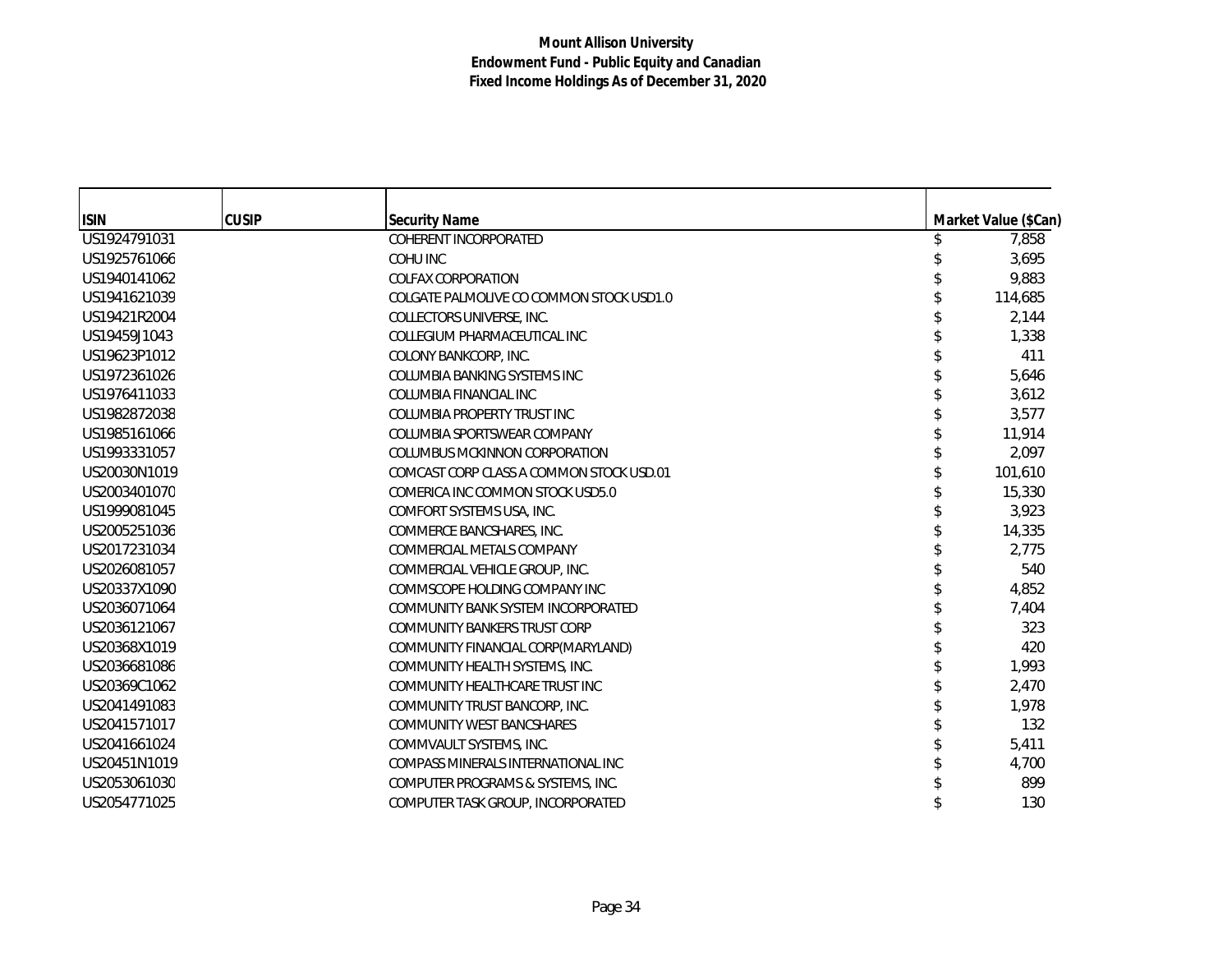| <b>ISIN</b>  | <b>CUSIP</b> | <b>Security Name</b>                       | Market Value (\$Can) |
|--------------|--------------|--------------------------------------------|----------------------|
| US20563P1012 |              | COMPX INTERNATIONAL INC                    | 100                  |
| US20564W1053 |              | COMSCORE, INCORPORATION                    | 435                  |
| US2058262096 |              | <b>COMTECH TELECOMMUNICATIONS CORP</b>     | 804                  |
| US2058871029 |              | CONAGRA BRANDS INC COMMON STOCK USD5.0     | 7,278                |
| US20602D1019 |              | <b>CONCENTRIX CORP</b>                     | 11,046               |
| US2060221056 |              | CONCERT PHARMACEUTICALS INC                | 1,071                |
| US20605P1012 |              | CONCHO RESOURCES INC                       | 17,911               |
| US20676Y4035 |              | <b>CONDOR HOSPITALITY TRUST INC</b>        | 69                   |
| US2067871036 |              | <b>CONDUENT INC</b>                        | 1,864                |
| US20717E1010 |              | <b>CONFORMIS INC</b>                       | 76                   |
| US2074101013 |              | <b>CONMED CORP</b>                         | 6,143                |
| US20786W1071 |              | <b>CONNECTONE BANCORP INC</b>              | 1,763                |
| US2082421072 |              | <b>CONN'S INC</b>                          | 662                  |
| US20825C1045 |              | <b>CONOCOPHILLIPS</b>                      | 29,082               |
| US20854L1089 |              | <b>CONSOL ENERGY INC</b>                   | 381                  |
| US2090341072 |              | CONSOLIDATED COMMUNICATIONS HOLDINGS, INC. | 801                  |
| US2091151041 |              | CONSOLIDATED EDISON INC COMMON STOCK USD.1 | 84,036               |
| KYG237731073 |              | CONSOLIDATED WATER CO. LTD.                | 624                  |
| US21036P1084 |              | <b>CONSTELLATION BRANDS INC A</b>          | 66,697               |
| US21044C1071 |              | <b>CONSTRUCTION PARTNERS INC</b>           | 2,169                |
| US2105021008 |              | CONSUMER PORTFOLIO SERVICES, INC.          | 175                  |
| US2107511030 |              | CONTAINER STORE GROUP INC                  | 982                  |
|              |              | <b>CONTRA RESTORBIO INC</b>                |                      |
| US2166484020 |              | COOPER COS INC/THE COMMON STOCK USD.1      | 7,782                |
| US2168311072 |              | <b>COOPER TIRE &amp; RUBBER CO</b>         | 5,250                |
| US21676P1030 |              | COOPER-STANDARD HOLDINGS INCORPORATION     | 1,116                |
| US2172041061 |              | COPART INC COMMON STOCK                    | 11,449               |
| US2183521028 |              | <b>CORCEPT THERAPEUTICS INCORPORATED</b>   | 6,338                |
| NL0000200384 |              | <b>CORE LABORATORIES NV</b>                | 2,319                |
| US21871D1037 |              | CORELOGIC, INCORPORATION                   | 11,886               |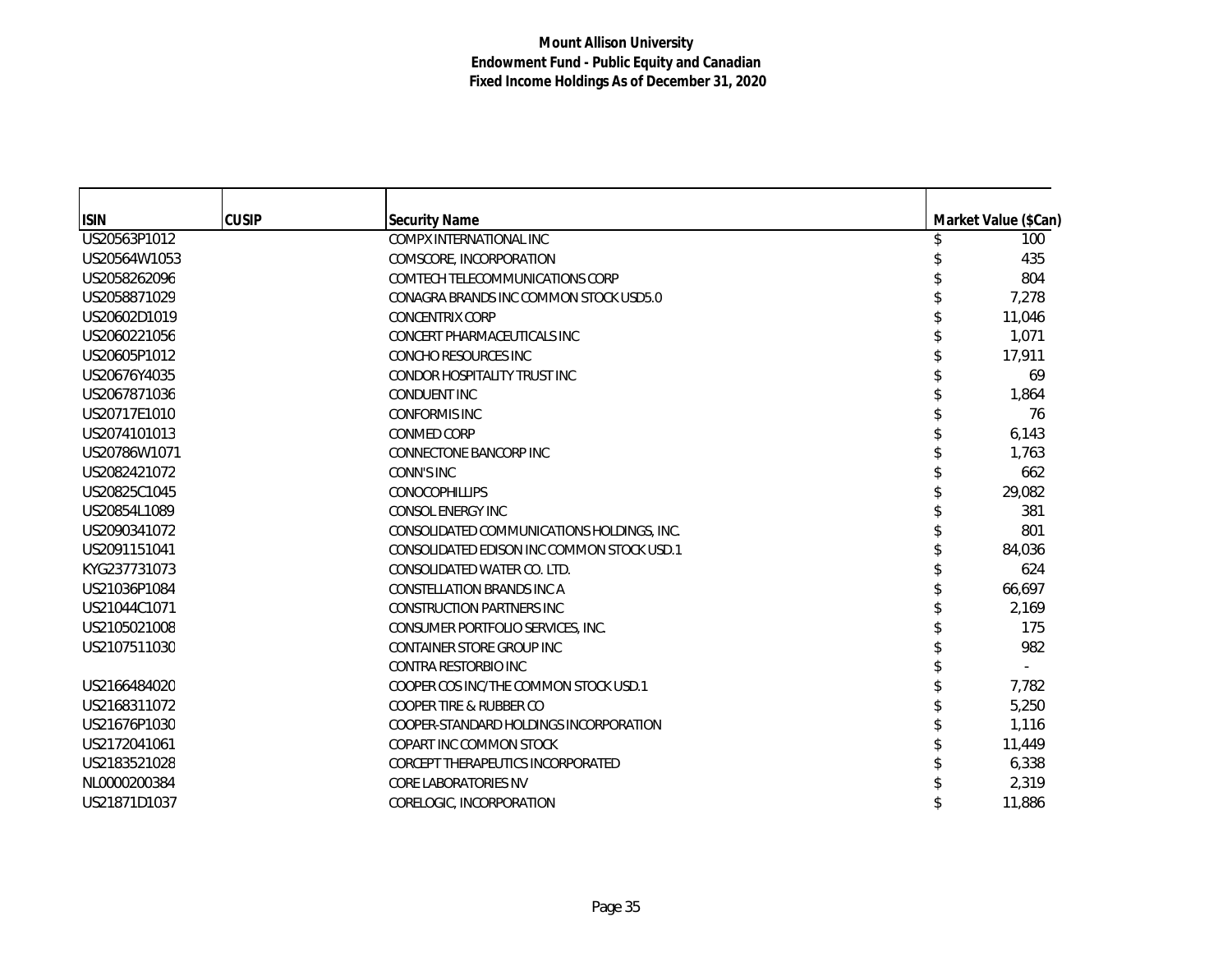| <b>ISIN</b>  | <b>CUSIP</b> | <b>Security Name</b>                            | Market Value (\$Can) |
|--------------|--------------|-------------------------------------------------|----------------------|
| US2186811046 |              | CORE-MARK HOLDING COMPANY, INC.                 | 3,084                |
| US21872L1044 |              | <b>COREPOINT LODGING INC</b>                    | 913                  |
| US21870Q1058 |              | CORESITE REALTY CORPORATION                     | 8,299                |
| US21925D1090 |              | <b>CORNERSTONE BUILDING BRANDS INC</b>          | 317                  |
| US21925Y1038 |              | CORNERSTONE ONDEMAND, INCORPORATION             | 4,951                |
| US2193501051 |              | CORNING INC COMMON STOCK USD.5                  | 11,789               |
| US22002T1088 |              | <b>CORPORATE OFFICE PROPERTIES TRUST</b>        | 6,193                |
| US22052L1044 |              | CORTEVA INC COMMON STOCK USD.01                 | 12,479               |
| US2210061097 |              | <b>CORVEL CORPORATION</b>                       | 4,053                |
| US2210151005 |              | CORVUS PHARMACEUTICALS INC                      | 172                  |
| US22160N1090 |              | <b>COSTAR GROUP, INC</b>                        |                      |
| US22160K1051 |              | COSTCO WHOLESALE CORP COMMON STOCK USD.005      | 135,920              |
| US2220702037 |              | COTY INC                                        | 7,317                |
| US2219071089 |              | <b>COUNTY BANCORP INC</b>                       | 390                  |
| US2227955026 |              | COUSINS PROPERTIES, INCORPORATED                | 10,904               |
| US22282E1029 |              | COVANTA HOLDING CORPORATION                     | 3,316                |
| US22284P1057 |              | COVENANT LOGISTICS GROUP INC                    | 467                  |
| US22304C1009 |              | <b>COVETRUS INC</b>                             | 7,724                |
| US2236226062 |              | <b>COWEN INC</b>                                | 1,468                |
| US1259193084 |              | CPI AEROSTRUCTURES, INC.                        | 96                   |
| US12618T1051 |              | CRA INTERNATIONAL, INC.                         | 375                  |
| US22410J1060 |              | CRACKER BARREL OLD COUNTRY STORE, INCORPORATION | 6,593                |
| US2243991054 |              | CRANE CO.                                       | 9,769                |
| US2246332066 |              | <b>CRAWFORD &amp; COMPANY</b>                   | 623                  |
| US2246331076 |              | <b>CRAWFORD &amp; COMPANY</b>                   | 545                  |
| US2253101016 |              | CREDIT ACCEPTANCE CORPORATION                   | 4,320                |
| US2254471012 |              | <b>CREE INCORPORATED</b>                        | 19,381               |
| CH0334081137 |              | CRISPR THERAPEUTICS AG                          | 18,872               |
| US2270461096 |              | CROCS, INC.                                     | 9,170                |
| US2274831047 |              | CROSS COUNTRY HEALTHCARE, INC.                  | 951                  |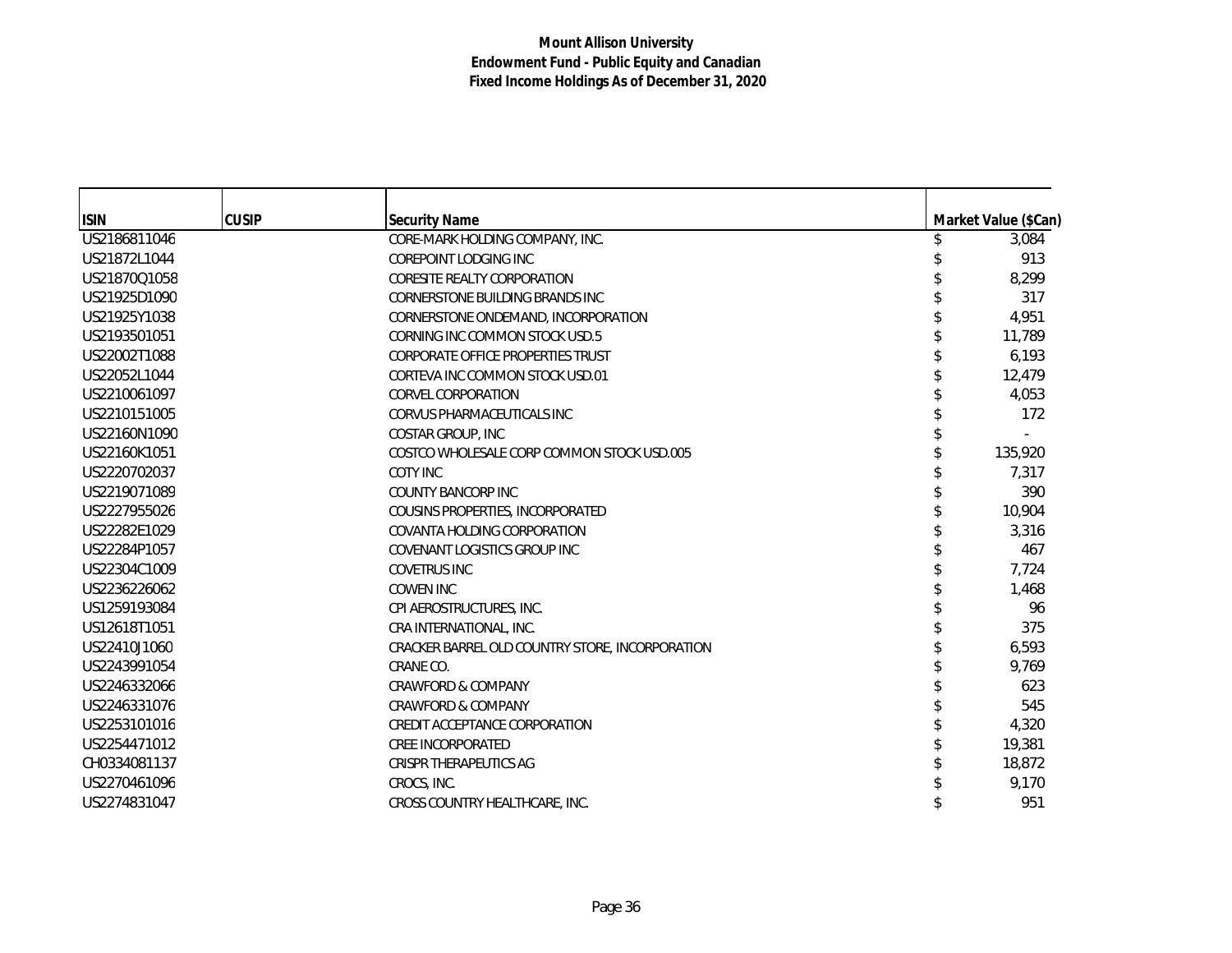| <b>ISIN</b>  | <b>CUSIP</b> | <b>Security Name</b>                     | Market Value (\$Can) |
|--------------|--------------|------------------------------------------|----------------------|
| US22822V1017 |              | CROWN CASTLE INTL CORP REIT USD.01       | 146,679              |
| US2283681060 |              | CROWN HOLDINGS INC                       | 25,131               |
| US2289031005 |              | CRYOLIFE, INC.                           | 1,948                |
| US1263491094 |              | CSG SYSTEMS INTERNATIONAL, INC.          | 3,039                |
| US1264021064 |              | CSW INDUSTRIALS INC                      | 4,157                |
| US1264081035 |              | CSX CORP COMMON STOCK USD1.0             | 29,285               |
| US22948P1030 |              | CTO REALTY GROWTH INC                    | 330                  |
| US1265011056 |              | <b>CTS CORPORATION</b>                   | 2,785                |
| US2296631094 |              | <b>CUBESMART</b>                         | 14,257               |
| US2296691064 |              | <b>CUBIC CORPORATION</b>                 | 4,162                |
| US2298991090 |              | CULLEN/FROST BANKERS, INC                | 10,508               |
| US2302151053 |              | <b>CULP INCORPORATED</b>                 | 396                  |
| US2307701092 |              | CUMBERLAND PHARMACEUTICALS INCORPORATION | 109                  |
| US2310211063 |              | <b>CUMMINS INC COMMON STOCK USD2.5</b>   | 14,626               |
| US2310828015 |              | <b>CUMULUS MEDIA INC</b>                 | 454                  |
| US23131L1070 |              | <b>CURO GROUP HOLDINGS CORP</b>          | 1,266                |
| US2315611010 |              | <b>CURTISS-WRIGHT CORPORATION</b>        | 9,972                |
| GB00BFZ4N465 |              | <b>CUSHMAN &amp; WAKEFIELD PLC</b>       | 4,505                |
| US23204G7043 |              | <b>CUSTOMERS BANCORP INC</b>             | 1,010                |
| US2321091082 |              | CUTERA, INC.                             | 654                  |
| US1266001056 |              | CVB FINANCIAL CORPORATION                | 5,432                |
| US12662P1084 |              | CVR ENERGY, INC.                         | 2,567                |
| US1266501006 |              | CVS HEALTH CORP COMMON STOCK USD.01      | 38,270               |
| US2325171021 |              | <b>CYBEROPTICS CORPORATION</b>           | 756                  |
| US23257D1037 |              | <b>CYMABAY THERAPEUTICS INC</b>          | 1,161                |
| US23283R1005 |              | <b>CYRUSONE INC</b>                      | 13,393               |
| US23284F1057 |              | <b>CYTOMX THERAPEUTICS INC</b>           | 253                  |
| US2339121046 |              | DAILY JOURNAL CORPORATION                | 1,169                |
| US2342641097 |              | DAKTRONICS, INC.                         | 488                  |
| US2358252052 |              | <b>DANA INC</b>                          | 6,490                |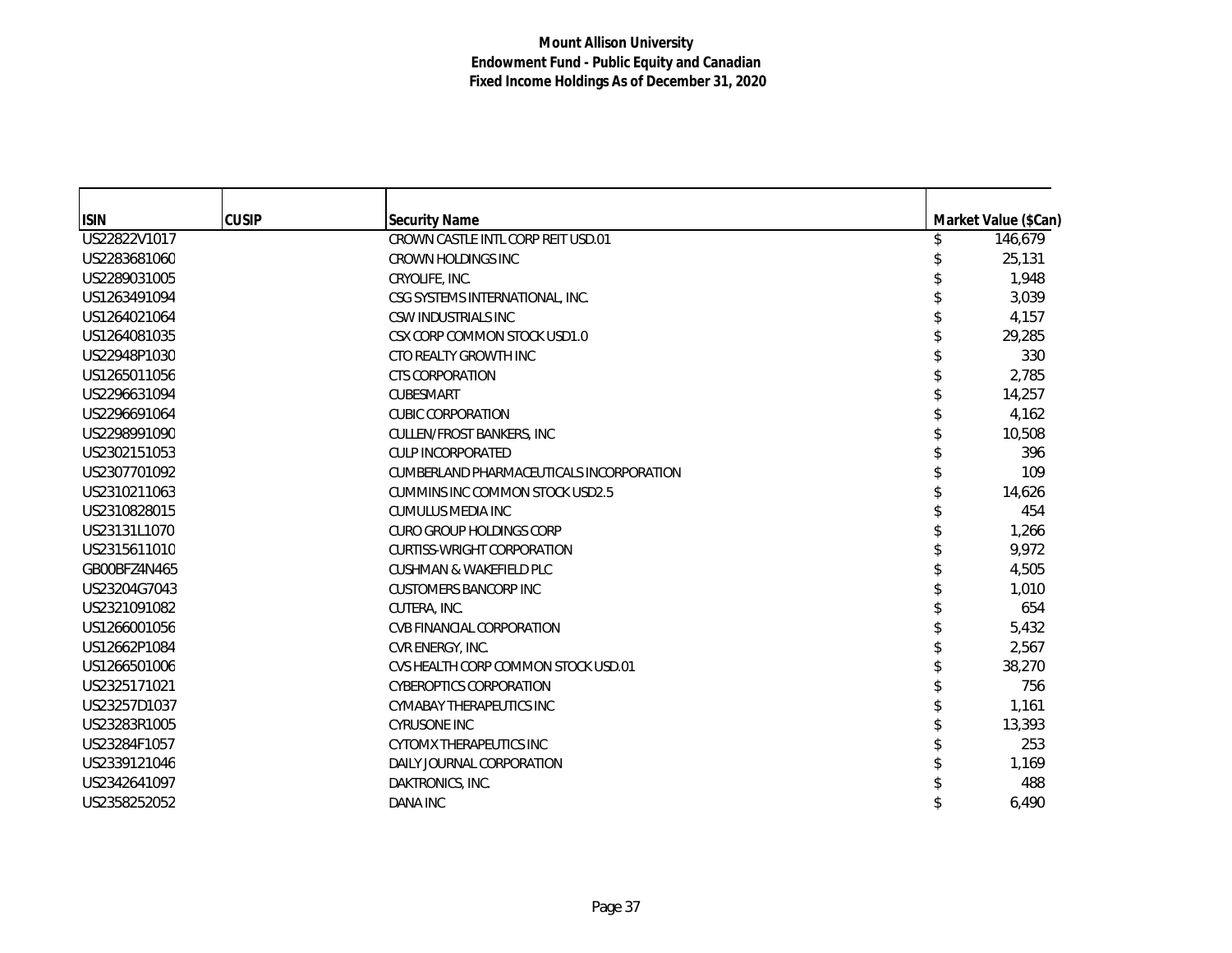| <b>ISIN</b>  | <b>CUSIP</b> | <b>Security Name</b>                      | Market Value (\$Can) |
|--------------|--------------|-------------------------------------------|----------------------|
| US2358511028 |              | <b>DANAHER CORP</b>                       | 100,666              |
| US2371941053 |              | DARDEN RESTAURANTS INC COMMON STOCK       | 12,221               |
| US2372661015 |              | DARLING INGREDIENTS INC                   | 21,119               |
| US23753F1075 |              | <b>DASEKE INC</b>                         | 1,175                |
| US2383371091 |              | DAVE & BUSTER'S ENTERTAINMENT INC         | 2,223                |
| US23918K1088 |              | DAVITA INC COMMON STOCK USD.001           | 24.964               |
| US2393601008 |              | DAWSON GEOPHYSICAL CO                     | 126                  |
| US2435371073 |              | DECKERS OUTDOOR CORPORATION               | 15,615               |
| US2441991054 |              | DEERE + CO COMMON STOCK USD1.0            | 36,130               |
| US2454961044 |              | DEL TACO RESTAURANTS INC                  | 832                  |
| US24665A1034 |              | DELEK US HOLDINGS INC                     | 2,336                |
| US2473617023 |              | DELTA AIR LINES INC COMMON STOCK USD.0001 | 11,027               |
| US2480191012 |              | DELUXE CORPORATION                        | 2,453                |
| US24823R1059 |              | DENALI THERAPEUTICS INC                   | 15,368               |
| US24869P1049 |              | DENNY'S CORP.                             | 1,911                |
| US24906P1093 |              | DENTSPLY SIRONA INC COMMON STOCK USD.01   | 18,060               |
| US2505651081 |              | <b>DESIGNER BRANDS INC</b>                | 1,132                |
| US25179M1036 |              | DEVON ENERGY CORP COMMON STOCK USD.1      | 11,459               |
| US2521311074 |              | DEXCOM INC COMMON STOCK USD.001           | 14,917               |
| US23331S1006 |              | DHI GROUP INC                             | 448                  |
| MHY2065G1219 |              | DHT HOLDINGS INC                          | 1,966                |
| US25264R2076 |              | DIAMOND HILL INVESTMENT GROUP, INC.       | 1,293                |
| US25278X1090 |              | DIAMONDBACK ENERGY INC                    | 18,349               |
| US2527843013 |              | DIAMONDROCK HOSPITALITY COMPANY           | 3,881                |
| US2533931026 |              | DICK'S SPORTING GOODS, INC.               | 8,083                |
| US2536511031 |              | DIEBOLD NIXDORF INC                       | 426                  |
| US2537981027 |              | DIGI INTERNATIONAL INCORPORATED.          | 815                  |
| US2538681030 |              | DIGITAL REALTY TRUST INC REIT USD.01      | 15,926               |
| US25400W1027 |              | <b>DIGITAL TURBINE INC</b>                | 9,826                |
| US2540671011 |              | DILLARD'S, INC.                           | 2,208                |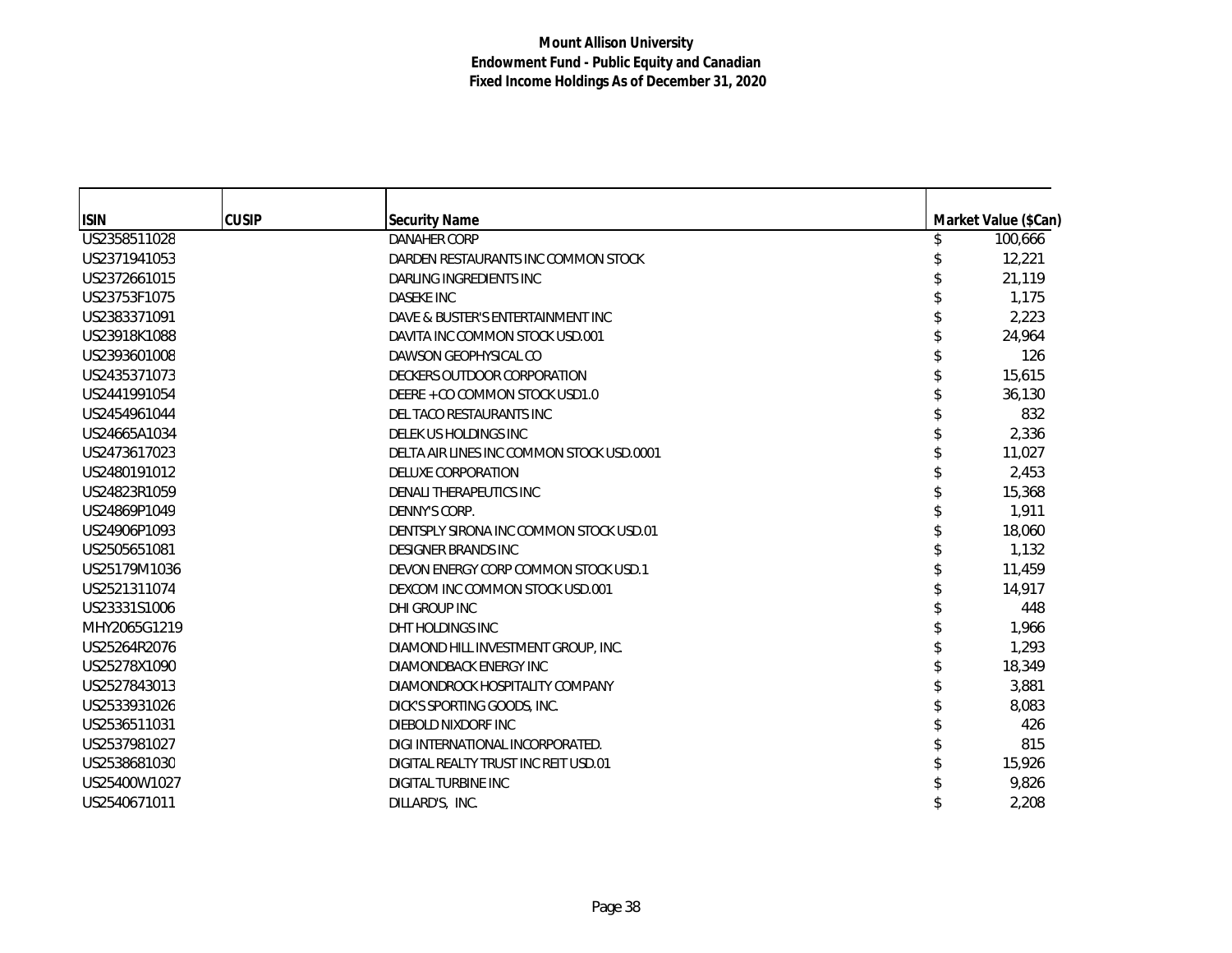| <b>ISIN</b>  | <b>CUSIP</b> | <b>Security Name</b>                            | Market Value (\$Can) |
|--------------|--------------|-------------------------------------------------|----------------------|
| US2539221083 |              | DIME COMMUNITY BANCSHARES, INC.                 | 911                  |
| US2545431015 |              | <b>DIODES INCORPORATED</b>                      | 8,079                |
| US2547091080 |              | DISCOVER FINANCIAL SERVICES COMMON STOCK USD.01 | 12,072               |
| US25470F1049 |              | DISCOVERY INC A COMMON STOCK USD.01             | 2,180                |
| US25470F3029 |              | DISCOVERY INC C COMMON STOCK USD.01             | 3,526                |
| US25470M1099 |              | DISH NETWORK CORP A COMMON STOCK USD.01         | 3,571                |
| US25525P1075 |              | DIVERSIFIED HEALTHCARE TRUST                    | 2,023                |
| US23291C1036 |              | DMC GLOBAL INC                                  | 1,949                |
| US25659T1079 |              | DOLBY LABORATORIES, INC.                        | 11,541               |
| US2566771059 |              | DOLLAR GENERAL CORP                             | 115,671              |
| US2567461080 |              | DOLLAR TREE INC COMMON STOCK USD.01             | 11,107               |
| US25746U1097 |              | DOMINION ENERGY INC COMMON STOCK                | 154,989              |
| US25754A2015 |              | DOMINO S PIZZA INC COMMON STOCK USD.01          | 6,496                |
|              |              | DOMINO'S PIZZA, INC.                            |                      |
| US2575592033 |              | <b>DOMTAR CORPORATION</b>                       | 2,856                |
| US2576511099 |              | DONALDSON COMPANY, INC.                         | 12,370               |
| US2577012014 |              | DONEGAL GROUP INC.                              | 950                  |
| US25787G1004 |              | DONNELLEY FINANCIAL SOLUTIONS INC               | 1,997                |
| MHY2106R1100 |              | <b>DORIAN LPG LTD</b>                           | 1,302                |
| US2582781009 |              | DORMAN PRODUCTS, INC.                           | 5,914                |
| US25960R1059 |              | DOUGLAS DYNAMICS, INCORPORATION                 | 2,015                |
| US25960P1093 |              | DOUGLAS EMMETT, INC.                            | 10,251               |
| US2600031080 |              | DOVER CORP COMMON STOCK USD1.0                  | 7,770                |
| US2605571031 |              | DOW INC COMMON STOCK USD.01                     | 17,258               |
| US23331A1097 |              | DR HORTON INC                                   | 30,558               |
| US2620371045 |              | DRIL-QUIP INC                                   | 2,510                |
| US26210C1045 |              | <b>DROPBOX INC</b>                              | 9,863                |
| US23332B1061 |              | DSP GROUP, INC.                                 | 969                  |
| US2333311072 |              | DTE ENERGY COMPANY COMMON STOCK                 | 60,835               |
| US2641471097 |              | DUCOMMUN INCORPORATED                           | 983                  |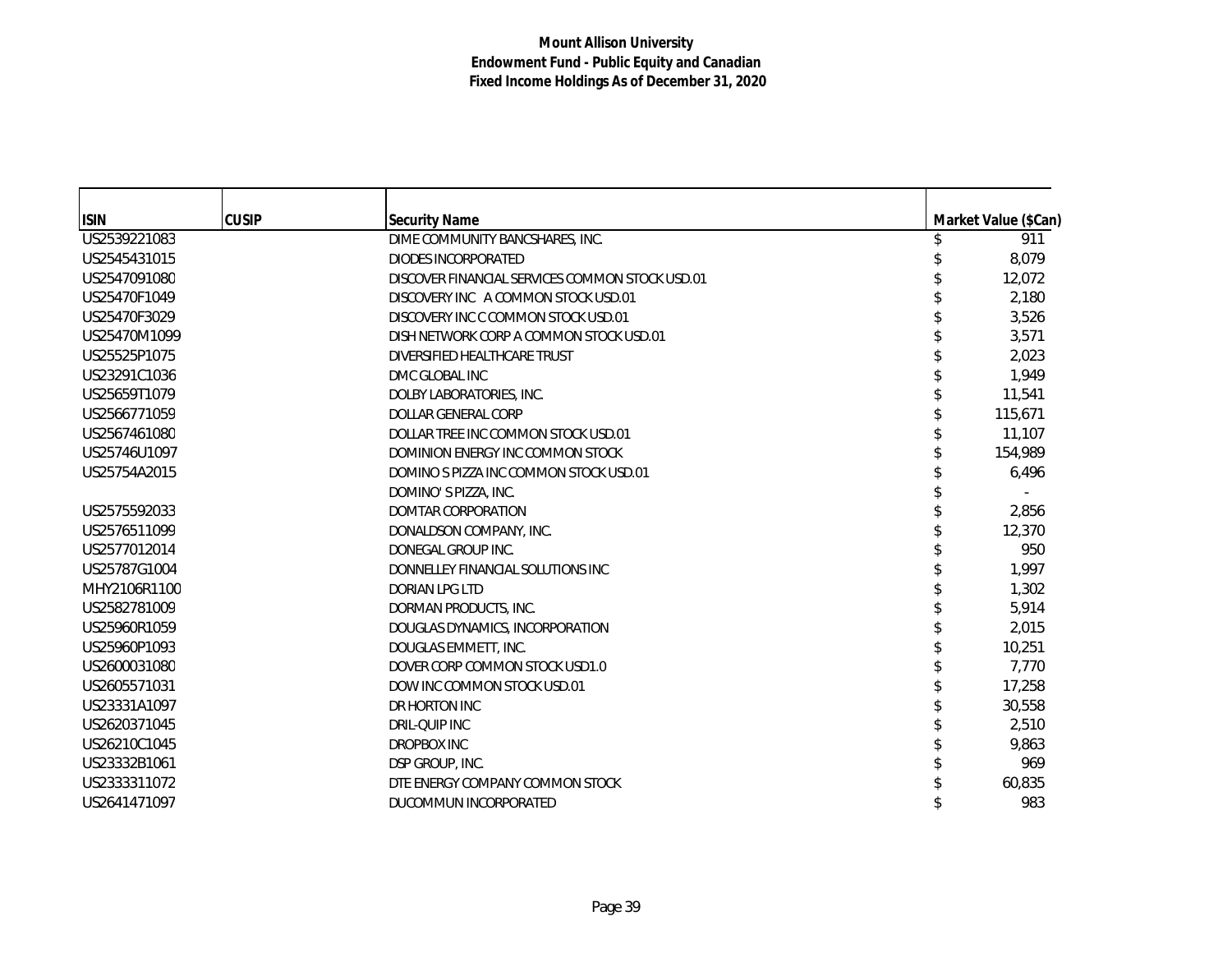| <b>ISIN</b>  | <b>CUSIP</b> | <b>Security Name</b>                      | Market Value (\$Can) |
|--------------|--------------|-------------------------------------------|----------------------|
| US26441C2044 |              | <b>DUKE ENERGY CORP</b>                   | 164,292              |
| US2644115055 |              | DUKE REALTY CORP REIT USD.01              | 35,550               |
| US26443V1017 |              | DULUTH HOLDINGS INC                       | 204                  |
| US26614N1028 |              | DUPONT DE NEMOURS INC COMMON STOCK USD.01 | 21,951               |
| US23355L1061 |              | DXC TECHNOLOGY CO COMMON STOCK USD.01     | 13,584               |
| US2333774071 |              | DXP ENTERPRISES, INC.                     | 952                  |
| US2674751019 |              | DYCOM INDUSTRIES, INC.                    | 5,650                |
| US2681501092 |              | DYNATRACE INC                             | 15,290               |
| US2682111099 |              | DZS INC                                   | 852                  |
| US8110544025 |              | E. W. SCRIPPS CO                          | 2,073                |
| US26856L1035 |              | E.L.F. BEAUTY INC                         | 2.524                |
| US26942G1004 |              | EAGLE BANCORP MONTANA, INCORPORATION      | 409                  |
| US2689481065 |              | EAGLE BANCORP, INC.                       | 2,853                |
| MHY2187A1507 |              | <b>EAGLE BULK SHIPPING INC.</b>           | 350                  |
| US26969P1084 |              | EAGLE MATERIALS, INC.                     | 8,979                |
| US2697961082 |              | EAGLE PHARMACEUTICALS, INC                | 1,328                |
| US27032D3044 |              | <b>EARTHSTONE ENERGY INC</b>              | 458                  |
| US27579R1041 |              | EAST WEST BANCORP INCORPORATED            | 17,656               |
| US27616P1030 |              | EASTERLY GOVERNMENT PROPERTIES INC        | 4,157                |
| US2763171046 |              | <b>EASTERN CO</b>                         | 337                  |
| US2772761019 |              | EASTGROUP PROPERTIES INCORPORATED         | 11,816               |
| US2774321002 |              | EASTMAN CHEMICAL CO COMMON STOCK USD.01   | 6,158                |
| IE00B8KQN827 |              | EATON CORP PLC COMMON STOCK USD.01        | 20,117               |
| US2782651036 |              | EATON VANCE CORPORATION                   | 14,555               |
| US2786421030 |              | EBAY INC COMMON STOCK USD.001             | 13,759               |
| US2787152063 |              | EBIX, INC.                                | 2,241                |
| US27875T1016 |              | ECHO GLOBAL LOGISTICS INCORPORATION       | 1,186                |
| US2787681061 |              | ECHOSTAR CORPORATION                      | 2,172                |
| US2788651006 |              | ECOLAB INC COMMON STOCK USD1.0            | 22,613               |
| US28035Q1022 |              | EDGEWELL PERSONAL CARE CO                 | 4,303                |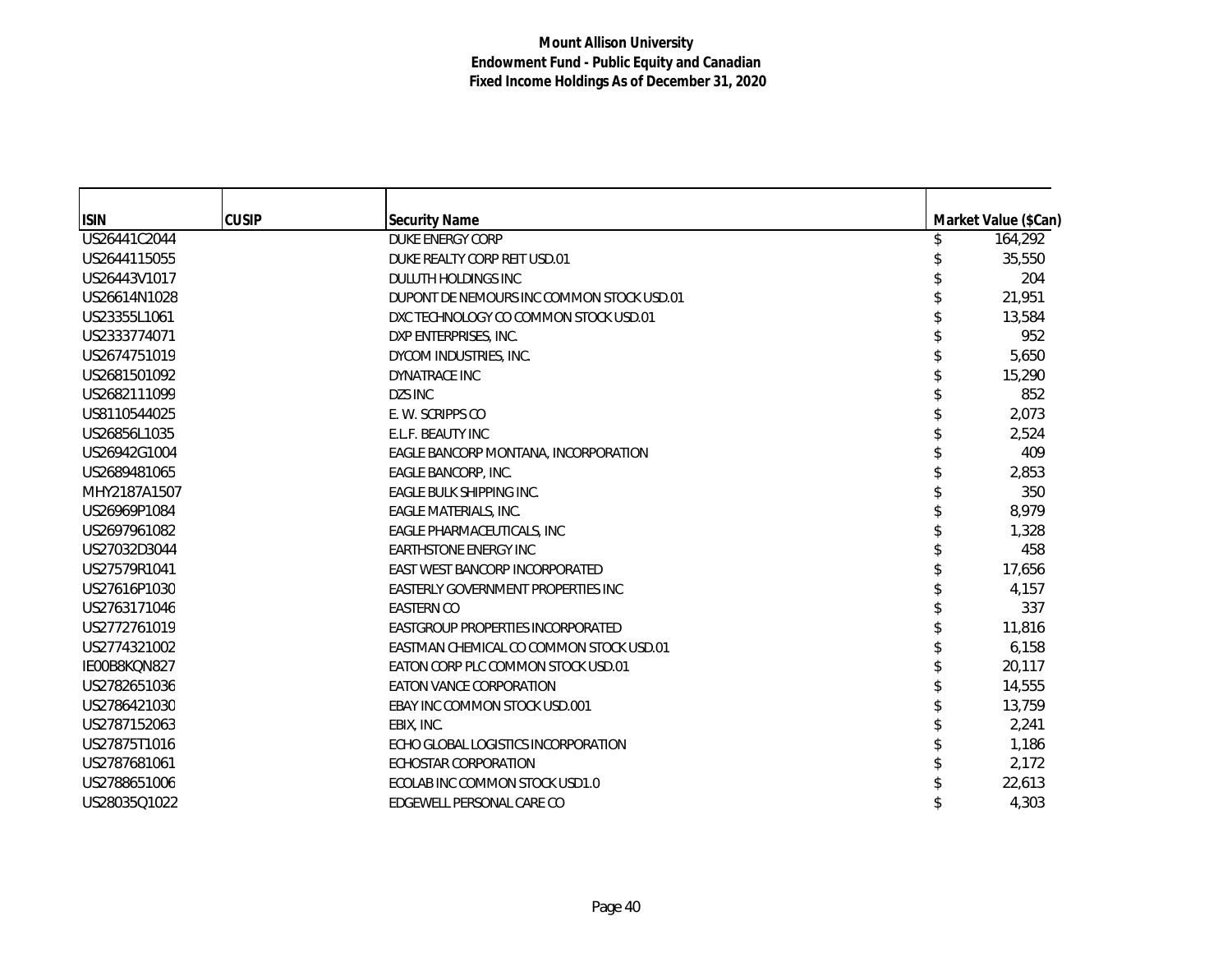| <b>ISIN</b>  | <b>CUSIP</b> | <b>Security Name</b>                       | Market Value (\$Can) |
|--------------|--------------|--------------------------------------------|----------------------|
| US2810201077 |              | <b>EDISON INTERNATIONAL</b>                | 43,002               |
| US28106W1036 |              | EDITAS MEDICINE INC                        | 412                  |
| US28176E1082 |              | EDWARDS LIFESCIENCES CORP                  | 49,180               |
| US28225C8064 |              | <b>EGAIN CORP</b>                          | 912                  |
| US28238P1093 |              | EHEALTH, INC.                              | 3,743                |
| US28249U1051 |              | EIGER BIOPHARMACEUTICALS INC               | 907                  |
| US2686031079 |              | EL POLLO LOCO HOLDINGS INC                 | 1,151                |
| NL0013056914 |              | <b>ELASTIC NV</b>                          | 19,041               |
| US2854091087 |              | ELECTROMED, INCORPORATION                  | 206                  |
| US2855121099 |              | ELECTRONIC ARTS INC                        | 51,536               |
| US28618M1062 |              | ELEMENT SOLUTIONS INC                      | 9,275                |
| US28621V1017 |              | ELEVATE CREDIT INC                         | 345                  |
| US5324571083 |              | ELI LILLY + $CO$                           | 206,213              |
| US29014R1032 |              | ELOXX PHARMACEUTICALS INC                  | 247                  |
| US29084Q1004 |              | <b>EMCOR GROUP INC</b>                     | 10,777               |
| US2908462037 |              | <b>EMCORE CORPORATION</b>                  | 353                  |
| US29103W1045 |              | <b>EMERALD HOLDING INC</b>                 | 741                  |
| US29089Q1058 |              | EMERGENT BIOSOLUTIONS, INC.                | 9,737                |
| US2910111044 |              | EMERSON ELECTRIC CO COMMON STOCK USD.5     | 20,207               |
| US2921041065 |              | EMPIRE STATE REALTY TRUST INC              | 3,465                |
| US2922181043 |              | <b>EMPLOYERS HOLDINGS INC</b>              | 2,348                |
| US29251M1062 |              | ENANTA PHARMACEUTICALS INC                 | 1,968                |
| US29261A1007 |              | ENCOMPASS HEALTH CORP                      | 13,419               |
| US2925541029 |              | ENCORE CAPITAL GROUP, INC.                 | 2,345                |
| US2925621052 |              | <b>ENCORE WIRE CORPORATION</b>             | 1,685                |
| IE00BJ3V9050 |              | <b>ENDO INTERNATIONAL PLC</b>              | 3,235                |
| US29272B1052 |              | ENDURANCE INTERNATIONAL GROUP HOLDINGS INC | 2,676                |
| US29272W1099 |              | <b>ENERGIZER HOLDINGS INC</b>              | 5,864                |
| US29270J1007 |              | <b>ENERGY RECOVERY INCORPORATION</b>       | 1,997                |
| US2927651040 |              | ENERPAC TOOL GROUP CORP                    | 2,653                |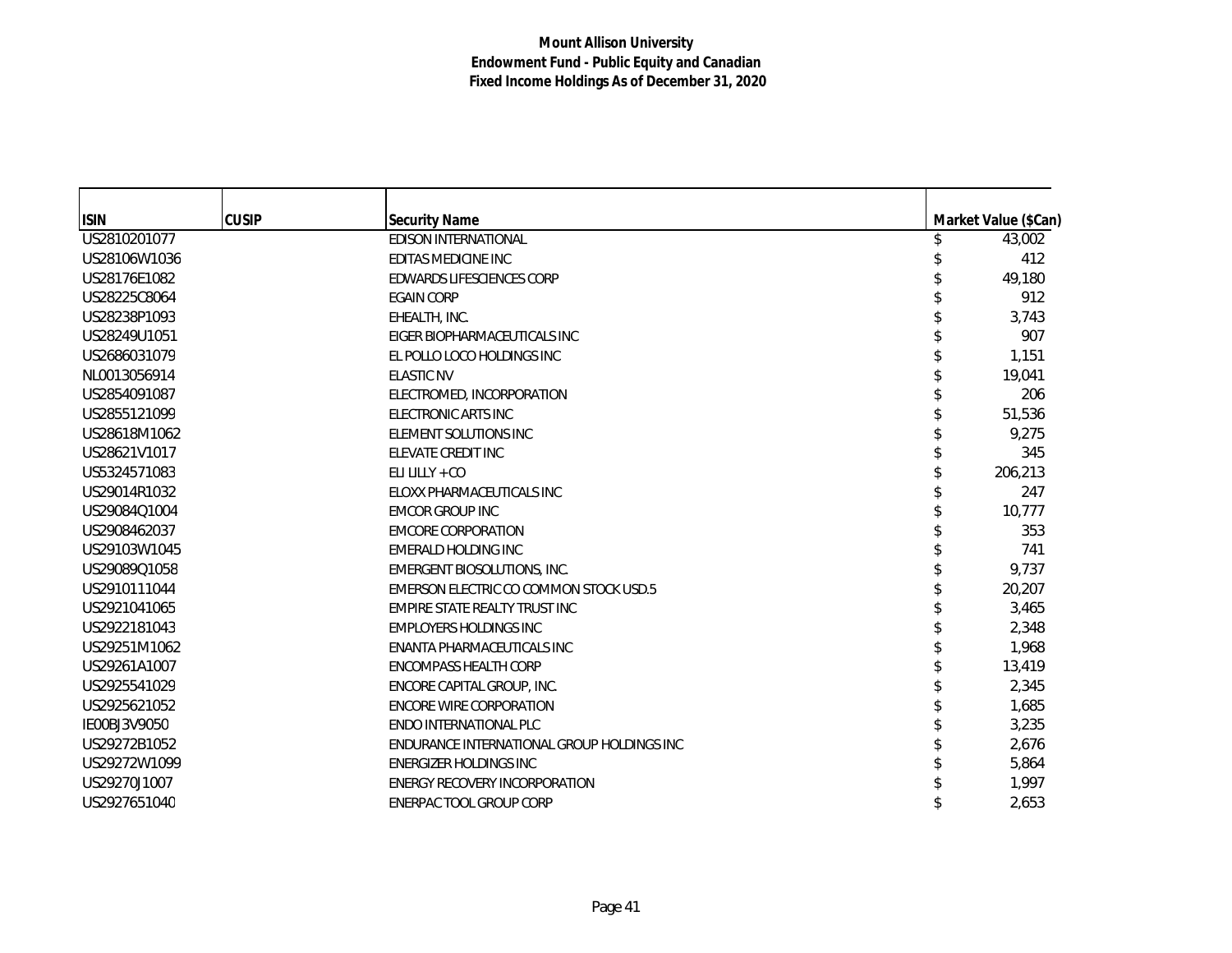| <b>ISIN</b>  | <b>CUSIP</b> | <b>Security Name</b>                      | Market Value (\$Can) |
|--------------|--------------|-------------------------------------------|----------------------|
| US29275Y1029 |              | <b>ENERSYS</b>                            | 7,624                |
| US29336T1007 |              | ENLINK MIDSTREAM LLC                      | 3,396                |
| US2933891028 |              | ENNIS, INC.                               | 653                  |
| US29350E1047 |              | <b>ENOCHIAN BIOSCIENCES INC</b>           | 130                  |
| US29357K1034 |              | ENOVA INTERNATIONAL INC                   | 2,159                |
| US29355X1072 |              | ENPRO INDUSTRIES, INC.                    | 4,091                |
| US29358P1012 |              | ENSIGN GROUP, INCORPORATION (THE)         | 8,391                |
| BMG3075P1014 |              | <b>ENSTAR GROUP LIMITED</b>               | 8,143                |
| US29362U1043 |              | ENTEGRIS, INC.                            | 24,294               |
| US2936391000 |              | ENTERCOM COMMUNICATIONS CORPORATION       | 638                  |
| US29364G1031 |              | ENTERGY CORP COMMON STOCK USD.01          | 8,798                |
| US2936681095 |              | ENTERPRISE BANCORP, INC.                  | 767                  |
| US2937121059 |              | ENTERPRISE FINANCIAL SERVICES CORPORATION | 2,636                |
| US29382R1077 |              | ENTRAVISION COMMUNICATIONS CORPORATION    | 318                  |
| US29404K1060 |              | ENVESTNET, INCORPORATION                  | 8,651                |
| US29415F1049 |              | <b>ENVISTA HOLDINGS CORP</b>              | 11,976               |
| US2941001024 |              | ENZO BIOCHEM, INC.                        | 347                  |
| US26875P1012 |              | <b>EOG RESOURCES INC</b>                  | 27,088               |
| US29428V1044 |              | EPIZYME INC                               | 1,674                |
| US2942681071 |              | EPLUS INC.                                | 2,572                |
| US26884U1097 |              | <b>EPR PROPERTIES</b>                     | 4,570                |
| US26884L1098 |              | <b>EQT CORPORATION</b>                    | 54,238               |
| US2944291051 |              | <b>EQUIFAX INC</b>                        | 23,145               |
| US29444U7000 |              | <b>EQUINIX INC</b>                        | 57,014               |
| US29452E1010 |              | EQUITABLE HOLDINGS INC                    | 40,611               |
| US2946001011 |              | EQUITRANS MIDSTREAM CORP                  | 6,156                |
| US29460X1090 |              | <b>EQUITY BANCSHARES INC</b>              | 737                  |
| US2946281027 |              | EQUITY COMMONWEALTH                       | 6,815                |
| US29472R1086 |              | EQUITY LIFESTYLE PROPERTIES, INC.         | 32,891               |
| US29476L1070 |              | EQUITY RESIDENTIAL REIT USD.01            | 8,504                |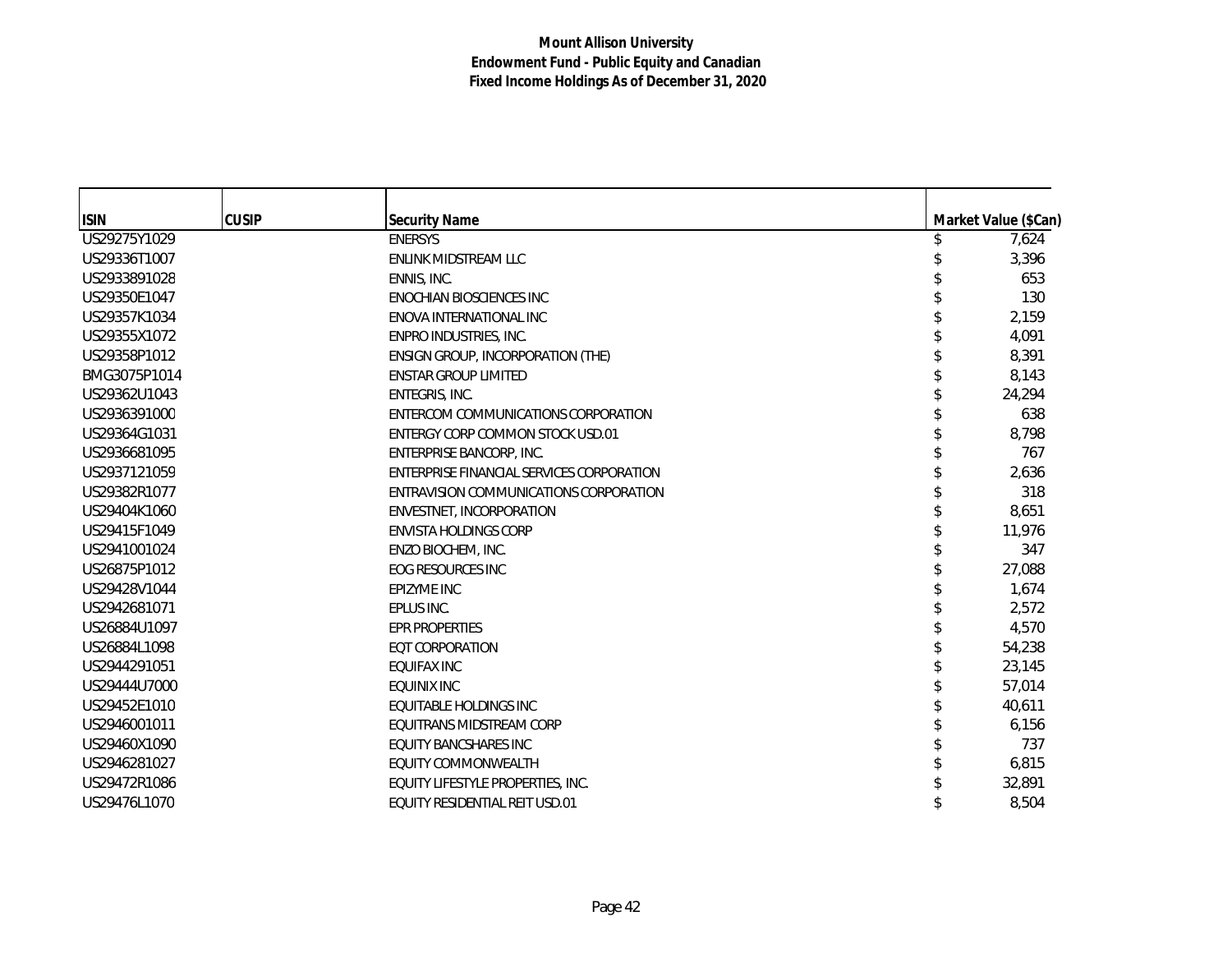| <b>ISIN</b>  | <b>CUSIP</b> | <b>Security Name</b>                          | Market Value (\$Can) |
|--------------|--------------|-----------------------------------------------|----------------------|
| US29530P1021 |              | ERIE INDEMNITY COMPANY                        | 5,218                |
|              |              | ESC NII HLDGS INC BE                          | 250                  |
| US2960561049 |              | ESCALADE, INCORPORATED                        | 1,141                |
| US2963151046 |              | ESCO TECHNOLOGIES INC.                        | 5,931                |
| US29667J1016 |              | ESQUIRE FINANCIAL HOLDINGS INC                | 410                  |
| US29667D1046 |              | ESSA BANCORP, INC.                            | 422                  |
| BMG3198U1027 |              | <b>ESSENT GROUP LTD</b>                       | 8,595                |
| US29670E1073 |              | <b>ESSENTIAL PROPERTIES REALTY TRUST INC</b>  | 4,763                |
| US2971781057 |              | <b>ESSEX PROPERTY TRUST INC REIT USD.0001</b> | 6,585                |
| US5184391044 |              | ESTEE LAUDER COMPANIES CL A                   | 56,425               |
| US2976021046 |              | ETHAN ALLEN INTERIORS INC.                    | 1,347                |
| US29786A1060 |              | ETSY INC COMMON STOCK USD.001                 | 9,241                |
| US2987361092 |              | EURONET WORLDWIDE, INC.                       | 11,856               |
| US29911Q2084 |              | EVANS BANCORP, INC.                           | 474                  |
| US29975E1091 |              | <b>EVENTBRITE INC</b>                         | 970                  |
| US29978A1043 |              | EVERBRIDGE INC                                | 9,000                |
| US29977A1051 |              | <b>EVERCORE INC</b>                           | 9,860                |
| BMG3223R1088 |              | EVEREST RE GROUP LTD COMMON STOCK USD.01      | 53,916               |
| US30034W1062 |              | EVERGY INC COMMON STOCK                       | 5,613                |
| US30034T1034 |              | <b>EVERI HOLDINGS INC</b>                     | 2,546                |
| US30040W1080 |              | EVERSOURCE ENERGY COMMON STOCK USD5.0         | 164,597              |
| US30041T1043 |              | EVERSPIN TECHNOLOGIES INC                     | 83                   |
| PR30040P1032 |              | <b>EVERTEC INC</b>                            | 5,538                |
| US26929N1028 |              | <b>EVI INDUSTRIES INC</b>                     | 164                  |
| US26927E1047 |              | <b>EVO PAYMENTS INC</b>                       | 2,754                |
| US30050B1017 |              | <b>EVOLENT HEALTH INC</b>                     | 4,124                |
| US30049A1079 |              | EVOLUTION PETROLEUM CORPORATION               | 198                  |
| US30057T1051 |              | EVOQUA WATER TECHNOLOGIES CORP                | 6,588                |
| US30063P1057 |              | <b>EXACT SCIENCES CORPORATION</b>             |                      |
| US30161Q1040 |              | EXELIXIS, INC.                                | 10,265               |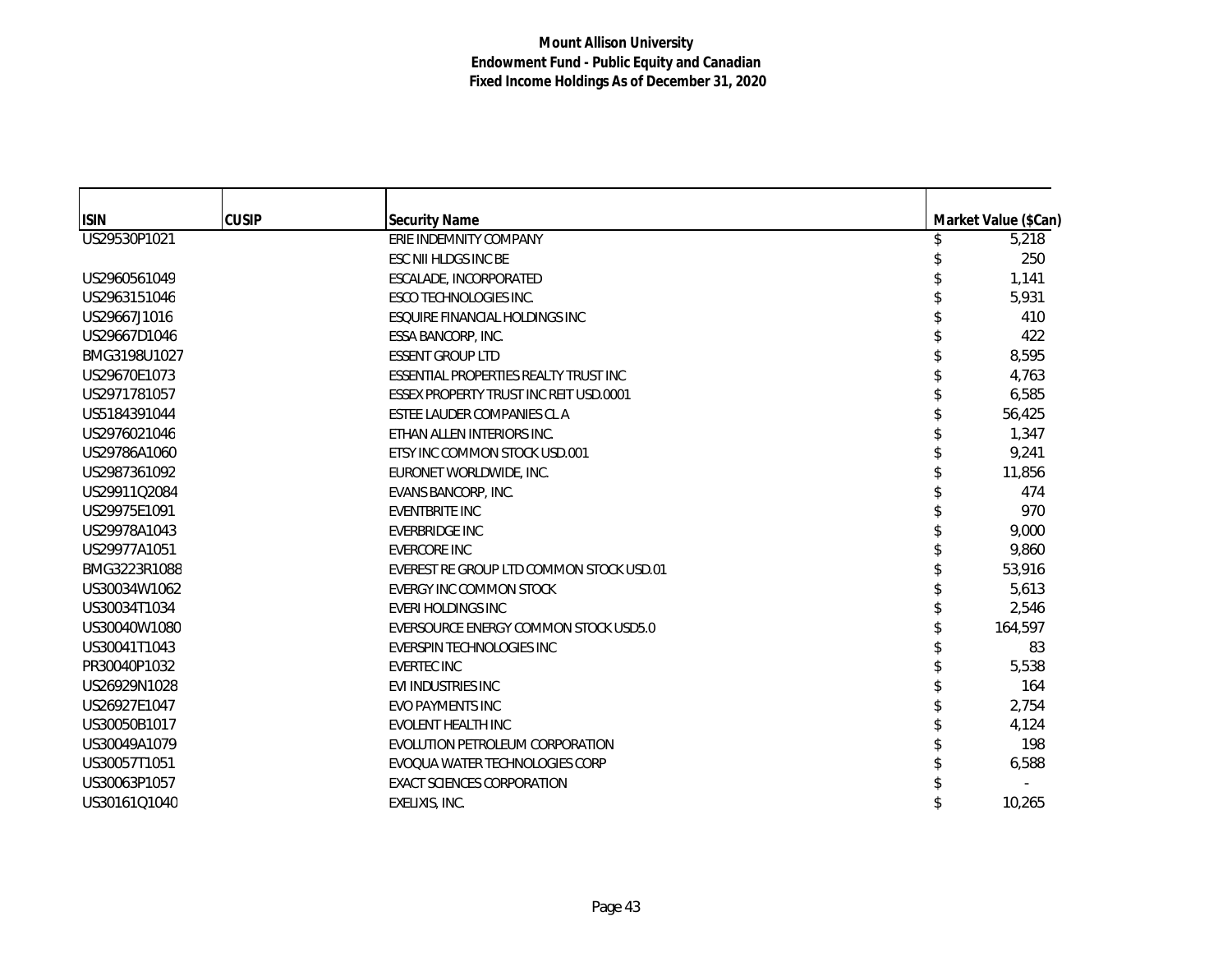| <b>ISIN</b>  | <b>CUSIP</b> | <b>Security Name</b>                         | Market Value (\$Can) |
|--------------|--------------|----------------------------------------------|----------------------|
| US30161N1019 |              | <b>EXELON CORP</b>                           | 150,409              |
| US3020811044 |              | EXLSERVICE HOLDINGS, INC.                    | 6,107                |
| US30212W1009 |              | <b>EXP WORLD HOLDINGS INC</b>                | 3,468                |
| US30212P3038 |              | EXPEDIA GROUP INC COMMON STOCK USD.001       | 7,657                |
| US3021301094 |              | EXPEDITORS INTL WASH INC COMMON STOCK USD.01 | 41,411               |
| US30214U1025 |              | EXPONENT, INC.                               | 9,312                |
| US30224P2002 |              | EXTENDED STAY AMERICA INC                    | 5,635                |
| US30227H1068 |              | <b>EXTERRAN CORP</b>                         | 247                  |
| US30225T1025 |              | EXTRA SPACE STORAGE INC REIT USD.01          | 56,862               |
| US30231G1022 |              | <b>EXXON MOBIL CORP</b>                      | 90,384               |
| US3023011063 |              | <b>EZCORP INCORPORATED</b>                   | 510                  |
| US3025201019 |              | F.N.B. CORPORATION                           | 7,026                |
| US3156161024 |              | F5 NETWORKS INC COMMON STOCK                 | 19,527               |
| KYG3323L1005 |              | <b>FABRINET</b>                              | 6,098                |
| US30303M1027 |              | <b>FACEBOOK INC CLASS A</b>                  | 413,082              |
| US3030751057 |              | <b>FACTSET RESEARCH SYSTEMS INC.</b>         |                      |
| US3032501047 |              | <b>FAIR ISAAC CORP.</b>                      |                      |
| US3076751086 |              | <b>FARMER BROS CO</b>                        | 230                  |
| US30779N1054 |              | FARMERS & MERCHANTS BANCORP, INC.            | 622                  |
| US3096271073 |              | <b>FARMERS NATIONAL BANC CORP.</b>           | 894                  |
| US3116421021 |              | FARO TECHNOLOGIES, INC.                      | 2,877                |
| US3119001044 |              | <b>FASTENAL CO COMMON STOCK USD.01</b>       | 12,089               |
| US31188V1008 |              | <b>FASTLY INC</b>                            | 11,207               |
| US31189P1021 |              | <b>FATE THERAPEUTICS INC</b>                 | 11,726               |
| US30257X1046 |              | FB FINANCIAL CORP                            | 3,552                |
| US30239F1066 |              | FBL FINANCIAL GROUP, INC.                    | 808                  |
| US3131483063 |              | FEDERAL AGRICULTURAL MORTGAGE CORPORATION    | 1,781                |
| US3137472060 |              | FEDERAL REALTY INVS TRUST REIT USD.01        | 12,462               |
| US3138551086 |              | FEDERAL SIGNAL CORPORATION                   | 4,568                |
| US3142111034 |              | FEDERATED HERMES INC                         | 5,921                |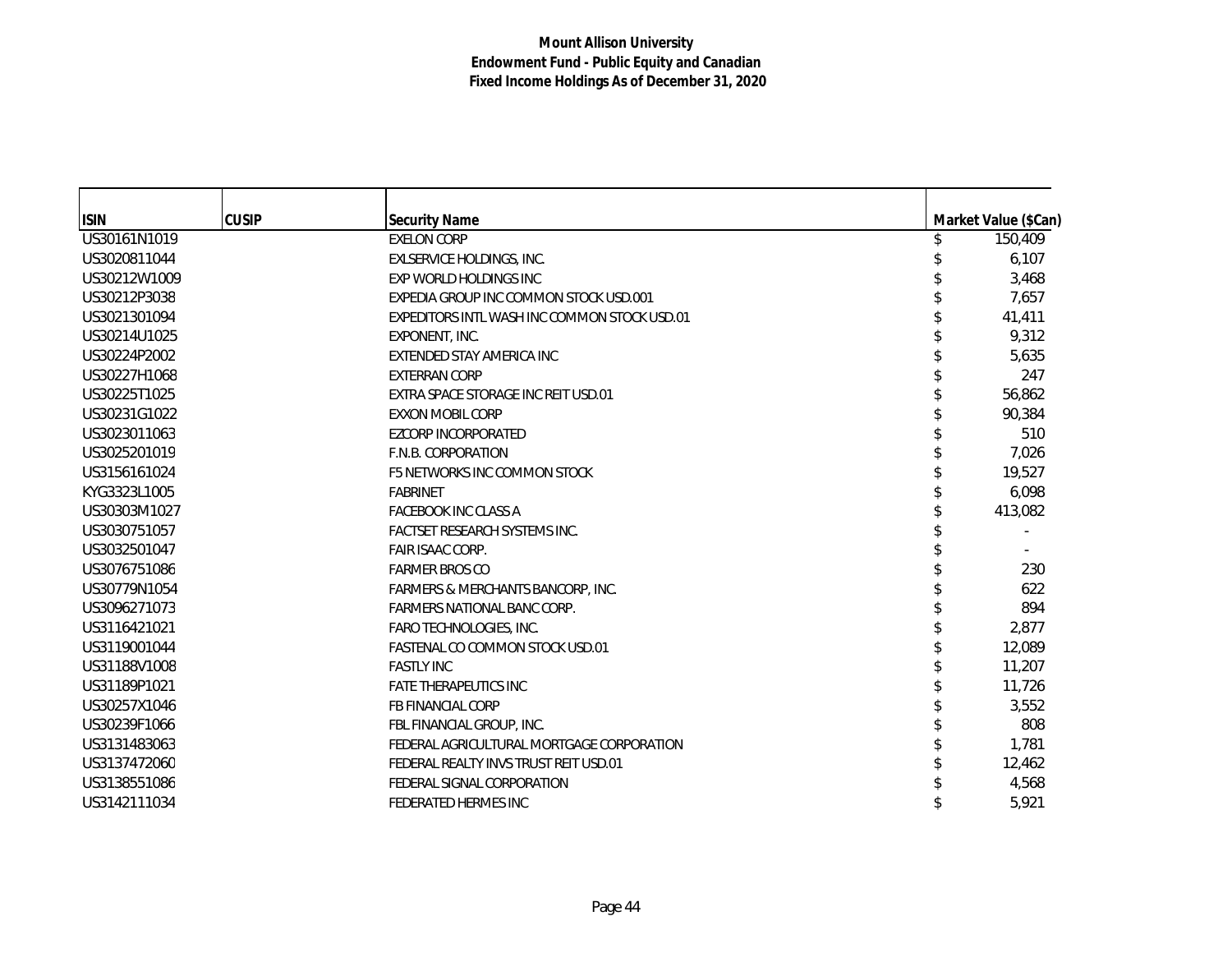| <b>ISIN</b>  | <b>CUSIP</b> | <b>Security Name</b>                            |  | Market Value (\$Can) |
|--------------|--------------|-------------------------------------------------|--|----------------------|
| US31428X1063 |              | <b>FEDEX CORP</b>                               |  | 81,212               |
| US31431B1098 |              | FEDNAT HOLDING CO                               |  | 375                  |
| US3154051003 |              | <b>FERRO CORPORATION</b>                        |  | 2,692                |
| US31572Q8087 |              | <b>FIBROGEN INC</b>                             |  | 4,447                |
| US31609R1005 |              | FIDELITY D & D BANCORP, INC.                    |  | 542                  |
| US31620R3030 |              | FIDELITY NATIONAL FINANCIAL INC                 |  | 15,998               |
| US31620M1062 |              | FIDELITY NATIONAL INFO SERV COMMON STOCK USD.01 |  | 37,580               |
| US31660B1017 |              | FIESTA RESTAURANT GROUP INC                     |  | 736                  |
| US3167731005 |              | FIFTH THIRD BANCORP COMMON STOCK                |  | 8,505                |
| US3175854047 |              | FINANCIAL INSTITUTIONS, INC.                    |  | 537                  |
| US31816Q1013 |              | <b>FIREEYE INC</b>                              |  | 10,844               |
| US31847R1023 |              | FIRST AMERICAN FINANCIAL CORPORATION            |  | 11,950               |
| US3189101062 |              | FIRST BANCORP (NORTH CAROLINA)                  |  | 2,426                |
| US31866P1021 |              | FIRST BANCORP INC                               |  | 692                  |
| PR3186727065 |              | FIRST BANCORP.                                  |  | 3,695                |
| US3189161033 |              | FIRST BANCSHARES INC (MISSISSIPPI)              |  | 1,541                |
| US31931U1025 |              | FIRST BANK (HAMILTON)                           |  | 580                  |
| US3193832041 |              | <b>FIRST BUSEY CORPORATION</b>                  |  | 2,658                |
| US3193901002 |              | FIRST BUSINESS FINANCIAL SERVICES, INC.         |  | 579                  |
| US31942S1042 |              | FIRST CAPITAL, INC.                             |  | 318                  |
| US3194611097 |              | FIRST CHOICE BANCORP (CALIFORNIA)               |  | 662                  |
| US31946M1036 |              | FIRST CITIZENS BANCSHARES INC (DELAWARE)        |  | 11,487               |
| US3198291078 |              | FIRST COMMONWEALTH FINANCIAL CORPORATION        |  | 2,197                |
| US31983A1034 |              | FIRST COMMUNITY BANKSHARES INC                  |  | 619                  |
| US3198351047 |              | FIRST COMMUNITY CORP (SOUTH CAROLINA)           |  | 311                  |
| US3202091092 |              | <b>FIRST FINANCIAL BANCORP</b>                  |  | 3,889                |
| US32020R1095 |              | FIRST FINANCIAL BANKSHARES, INC.                |  | 10,741               |
| US3202181000 |              | <b>FIRST FINANCIAL CORPORATION</b>              |  | 1,037                |
| US32022K1025 |              | FIRST FINANCIAL NORTHWEST, INC.                 |  | 256                  |
| US32026V1044 |              | <b>FIRST FOUNDATION INC</b>                     |  | 2,138                |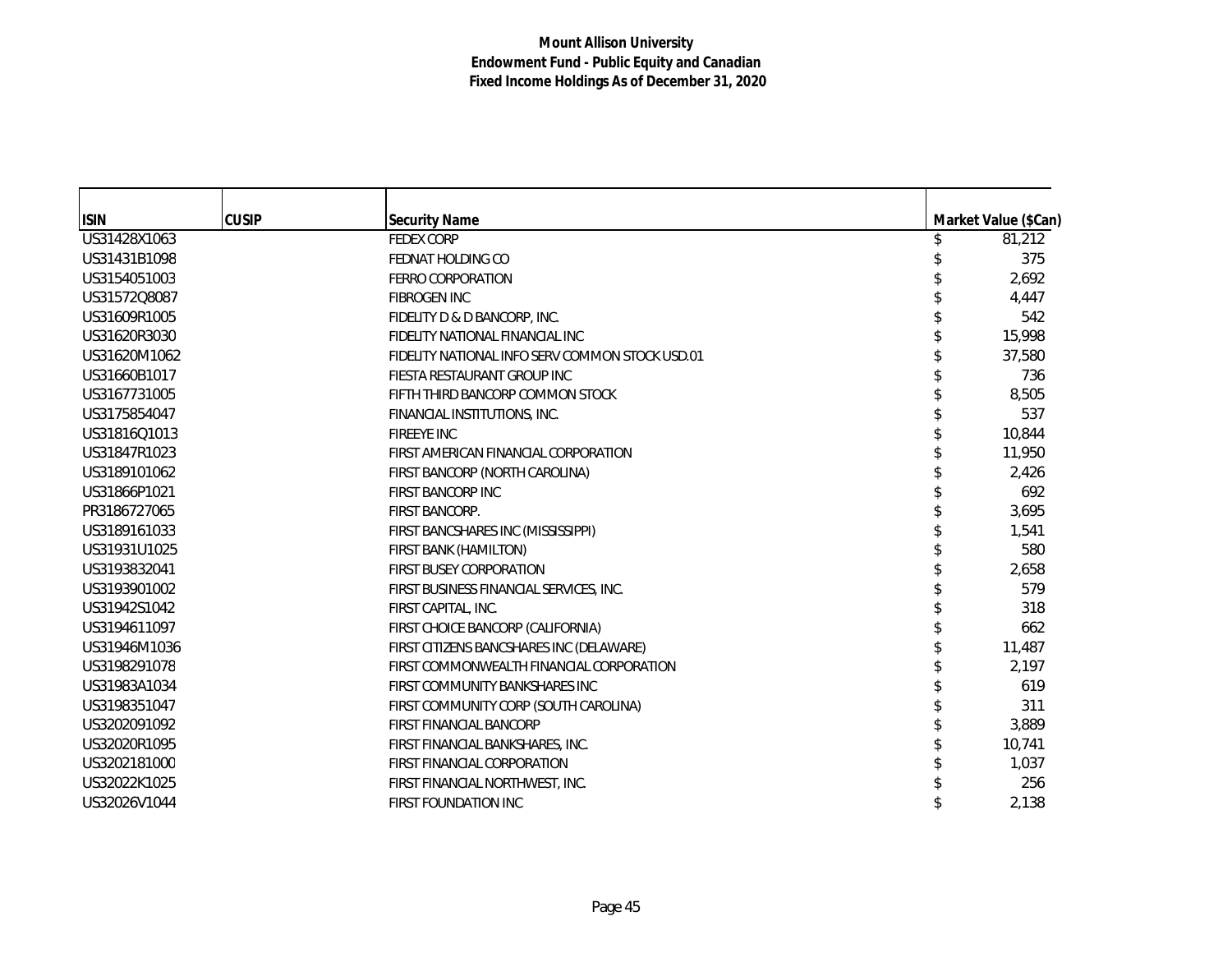| <b>ISIN</b>  | <b>CUSIP</b> | <b>Security Name</b>                       | Market Value (\$Can) |
|--------------|--------------|--------------------------------------------|----------------------|
| US32043P1066 |              | FIRST GUARANTY BANCSHARES, INC.            | 655                  |
| US32051X1081 |              | <b>FIRST HAWAIIAN INC</b>                  | 6,476                |
| US3205171057 |              | FIRST HORIZON CORP (TENNESSEE)             | 14,006               |
| US32054K1034 |              | FIRST INDUSTRIAL REALTY TRUST, INC.        | 11,744               |
| US3205571017 |              | FIRST INTERNET BANCORP                     | 611                  |
| US32055Y2019 |              | FIRST INTERSTATE BANCSYSTEM, INC.          | 3,678                |
| US3208171096 |              | <b>FIRST MERCHANTS CORPORATION</b>         | 5,191                |
| US3208661062 |              | FIRST MID BANCSHARES INC                   | 1,500                |
| US3208671046 |              | FIRST MIDWEST BANCORP INCORPORATED         | 3,662                |
| US3358341077 |              | FIRST NORTHWEST BANCORP                    | 693                  |
| US3207341062 |              | FIRST OF LONG ISLAND CORP                  | 1,086                |
| US33616C1009 |              | FIRST REPUBLIC BANK/CA COMMON STOCK USD.01 | 10,892               |
| US33621E1091 |              | FIRST SAVINGS FINANCIAL GROUP, INC         | 356                  |
| US3364331070 |              | FIRST SOLAR, INC.                          | 20,452               |
| US33741H1077 |              | FIRST UNITED CORPORATION                   | 326                  |
| US33751L1052 |              | FIRST WESTERN FINANCIAL INC                | 454                  |
| US33767D1054 |              | <b>FIRSTCASH INC</b>                       | 6,081                |
| US3379321074 |              | <b>FIRSTENERGY CORP</b>                    | 48,840               |
| US3377381088 |              | FISERV INC COMMON STOCK USD.01             | 26,720               |
| US33812L1026 |              | <b>FITBIT INC</b>                          | 2,905                |
| US33829M1018 |              | FIVE BELOW INC                             | 17,043               |
| US33833Q1067 |              | FIVE POINT HOLDINGS LLC                    | 1,128                |
| US33830X1046 |              | FIVE PRIME THERAPEUTICS INC                | 1,713                |
| US33832D2053 |              | FIVE STAR SENIOR LIVING INC                | 727                  |
| US3383071012 |              | FIVE9 INC                                  | 17,209               |
| US3379307057 |              | FLAGSTAR BANCORP, INC.                     | 4,921                |
| US3390411052 |              | <b>FLEETCOR TECHNOLOGIES INC</b>           | 51,882               |
| SG9999000020 |              | <b>FLEX LTD</b>                            | 17,680               |
| US3393821034 |              | FLEXSTEEL INDUSTRIES, INC.                 | 782                  |
| US3024451011 |              | FLIR SYSTEMS INC COMMON STOCK USD.01       | 13,475               |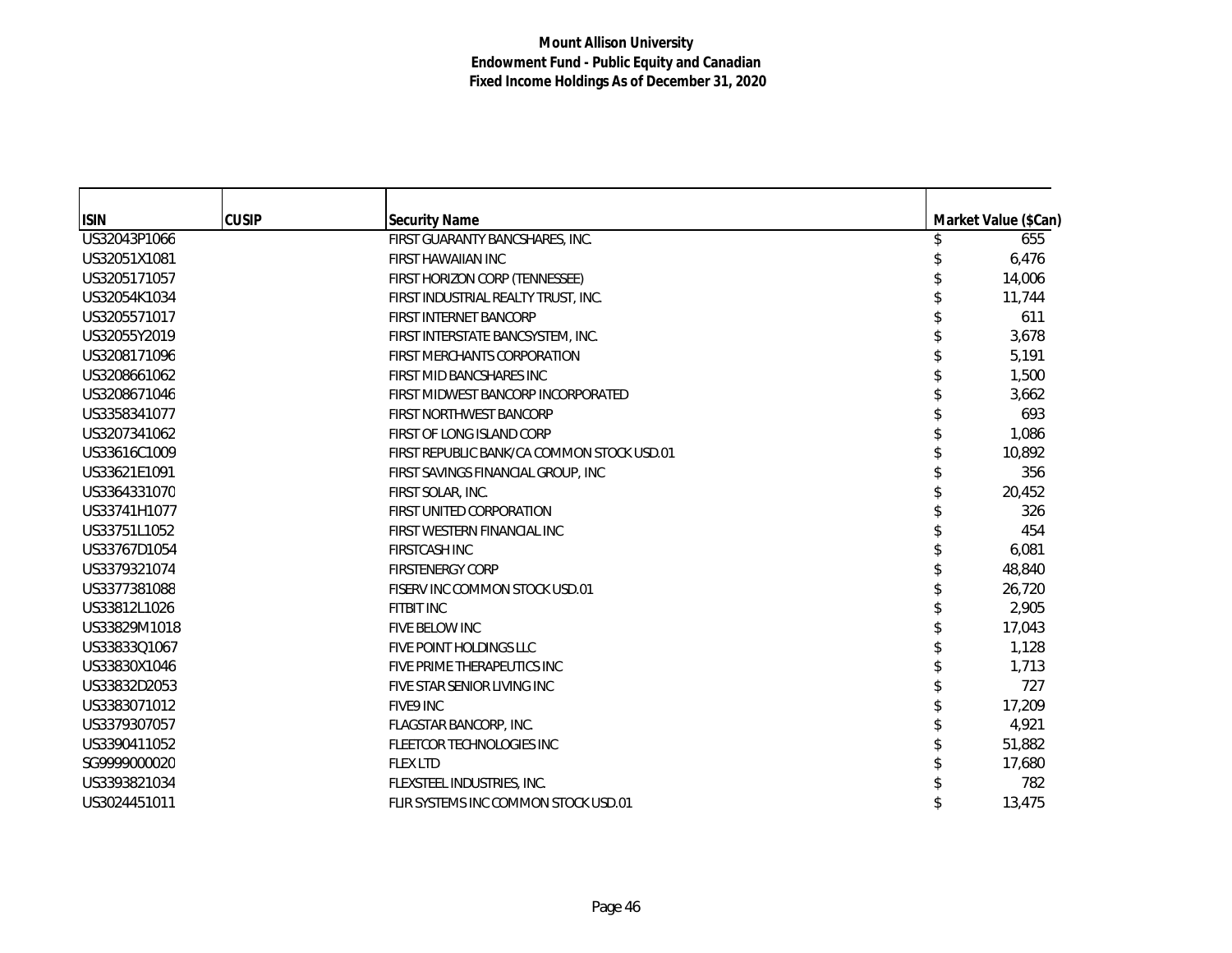| <b>ISIN</b>  | <b>CUSIP</b> | <b>Security Name</b>                             | Market Value (\$Can) |
|--------------|--------------|--------------------------------------------------|----------------------|
| US3397501012 |              | FLOOR & DECOR HOLDINGS INC                       | 16,812               |
| US3434981011 |              | FLOWERS FOODS, INC.                              | 9,143                |
| US34354P1057 |              | FLOWSERVE CORP COMMON STOCK USD1.25              | 10,727               |
| US34380C1027 |              | <b>FLUENT INC</b>                                | 599                  |
| US34385P1084 |              | <b>FLUIDIGM CORP</b>                             | 896                  |
| US3434121022 |              | <b>FLUOR CORPORATION</b>                         | 3,988                |
| US3438731057 |              | <b>FLUSHING FINANCIAL CORPORATION</b>            | 1,167                |
| US3024913036 |              | <b>FMC CORP</b>                                  | 29,240               |
| US3444374058 |              | <b>FONAR CORPORATION</b>                         | 270                  |
| US3448491049 |              | FOOT LOCKER, INC                                 | 8,960                |
| US3453708600 |              | FORD MOTOR CO COMMON STOCK USD.01                | 14,921               |
| US3462321015 |              | FORESTAR GROUP INCORPORATION                     | 2,421                |
| US3463751087 |              | FORMFACTOR, INC.                                 | 7,539                |
| US3465631097 |              | FORRESTER RESEARCH, INC.                         | 1,545                |
| US34960W1062 |              | <b>FORTERRA INC</b>                              | 3,184                |
| US34959E1091 |              | FORTINET INC COMMON STOCK USD.001                | 8,434                |
| US34959J1088 |              | <b>FORTIVE CORP</b>                              | 41,906               |
| US34964C1062 |              | FORTUNE BRANDS HOME + SECURI COMMON STOCK USD.01 | 12,011               |
| US34984V2097 |              | FORUM ENERGY TECHNOLOGIES INC                    | 115                  |
| US3498531017 |              | FORWARD AIR CORPORATION                          | 5,256                |
| US34988V1061 |              | <b>FOSSIL GROUP INC</b>                          | 795                  |
| US35086T1097 |              | FOUR CORNERS PROPERTY TRUST INC                  | 4,892                |
| US35137L1052 |              | FOX CORP CLASS A COMMON STOCK USD.01             | 4,412                |
| US35137L2043 |              | FOX CORP CLASS B COMMON STOCK USD.01             | 1,965                |
| US35138V1026 |              | FOX FACTORY HOLDING CORP                         | 8,917                |
| NL0010556684 |              | <b>FRANK SINTERNATIONAL NV</b>                   | 1,286                |
| US3534691098 |              | <b>FRANKLIN COVEY CO.</b>                        | 725                  |
| US3535141028 |              | FRANKLIN ELECTRIC COMPANY, INCORPORATED          | 6,578                |
| US3535251082 |              | FRANKLIN FINANCIAL SERVICES CORPORATION          | 339                  |
| US3546131018 |              | <b>FRANKLIN RESOURCES INC COMMON STOCK USD.1</b> | 21,686               |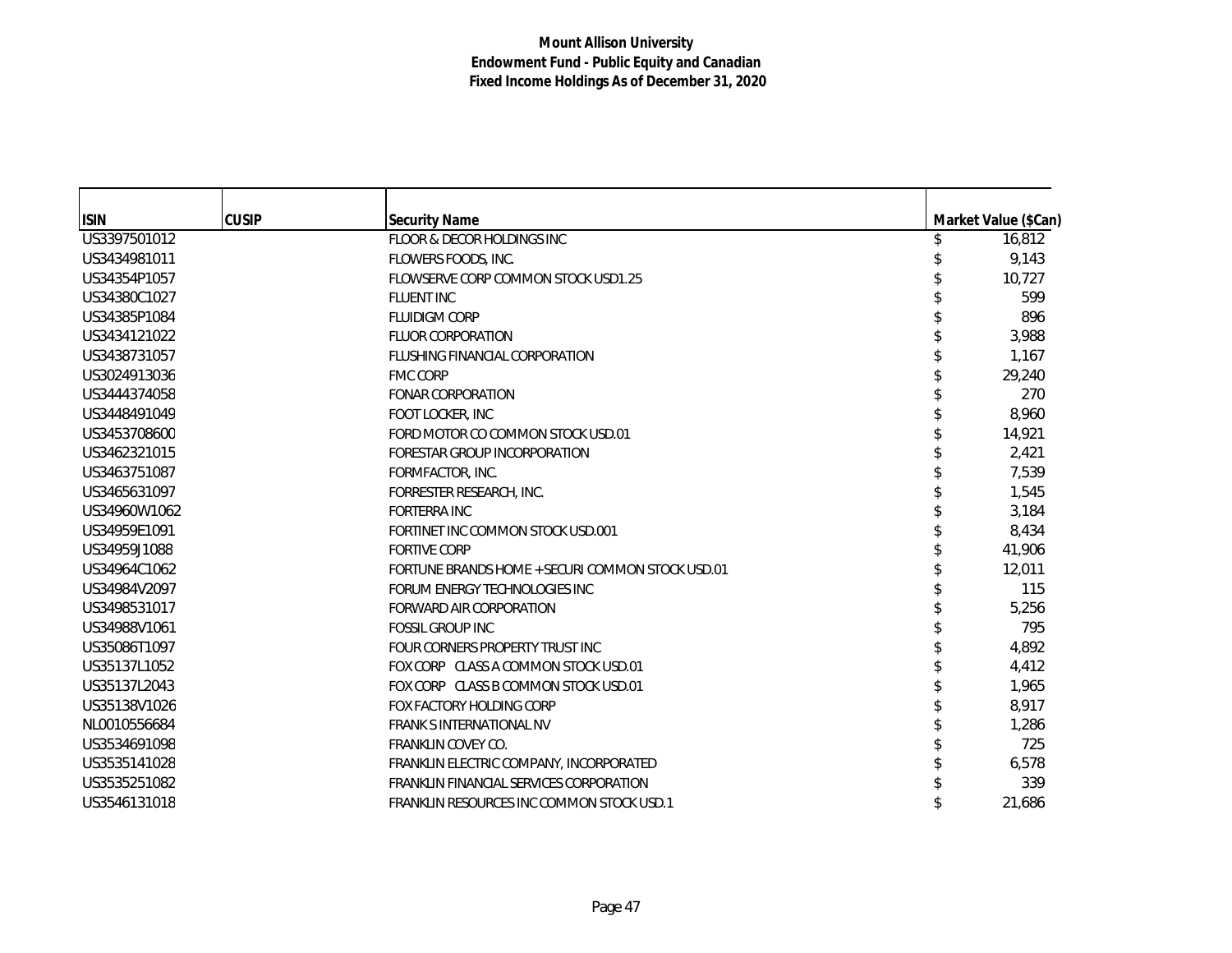| <b>ISIN</b>  | <b>CUSIP</b> | <b>Security Name</b>                     | Market Value (\$Can) |
|--------------|--------------|------------------------------------------|----------------------|
| US35471R1068 |              | FRANKLIN STREET PROPERTIES CORPORATION   | 980                  |
| US35671D8570 |              | FREEPORT MCMORAN INC COMMON STOCK USD.1  | 16,376               |
| US3570231007 |              | FREIGHTCAR AMERICA, INC.                 | 42                   |
| US3580101067 |              | FREQUENCY ELECTRONICS, INC.              | 154                  |
| KYG367381053 |              | FRESH DEL MONTE PRODUCE INC.             | 1,605                |
| US3580391056 |              | <b>FRESHPET INC</b>                      | 11,455               |
| US35904G1076 |              | FRONT YARD RESIDENTIAL CORP              | 2.074                |
| US35905A1097 |              | <b>FRONTDOOR INC</b>                     | 9,393                |
| US30292L1070 |              | FRP HOLDINGS INC                         | 1,083                |
| US30263Y1047 |              | <b>FS BANCORP INC</b>                    | 562                  |
| US3029411093 |              | FTI CONSULTING, INC.                     | 8,846                |
| US3596641098 |              | <b>FULGENT GENETICS INC</b>              | 1,796                |
| US3596781092 |              | FULL HOUSE RESORTS, INC.                 | 481                  |
| US3602711000 |              | FULTON FINANCIAL CORPORATION             | 4,971                |
| US3610081057 |              | <b>FUNKO INC</b>                         | 211                  |
| US36116M1062 |              | <b>FUTUREFUEL CORP.</b>                  | 1,516                |
| US36120Q1013 |              | <b>FVCBANKCORP INC</b>                   | 422                  |
| US3621LQ1099 |              | <b>G1 THERAPEUTICS INC</b>               | 1,422                |
| US36269P1049 |              | <b>GAIA INC</b>                          | 551                  |
| US3614381040 |              | <b>GAMCO INVESTORS, INC.</b>             | 381                  |
| US36467W1099 |              | <b>GAMESTOP CORPORATION</b>              | 2,584                |
| US36467J1088 |              | <b>GAMING AND LEISURE PROPERTIES INC</b> | 14,455               |
| US36472T1097 |              | <b>GANNETT CO INC</b>                    | 696                  |
| US3647601083 |              | GAP INC/THE COMMON STOCK USD.05          | 12,566               |
| CH0114405324 |              | <b>GARMIN LTD COMMON STOCK CHF.1</b>     | 7,523                |
| US3666511072 |              | <b>GARTNER INC COMMON STOCK USD.0005</b> | 6,032                |
| GB00BD9G2S12 |              | <b>GATES INDUSTRIAL CORP PLC</b>         | 4,496                |
| US3614481030 |              | <b>GATX CORPORATION</b>                  | 3,995                |
| US36164Y1010 |              | <b>GCP APPLIED TECHNOLOGIES INC</b>      | 3,822                |
| US36872P1030 |              | <b>GENASYS INC</b>                       | 468                  |
|              |              |                                          |                      |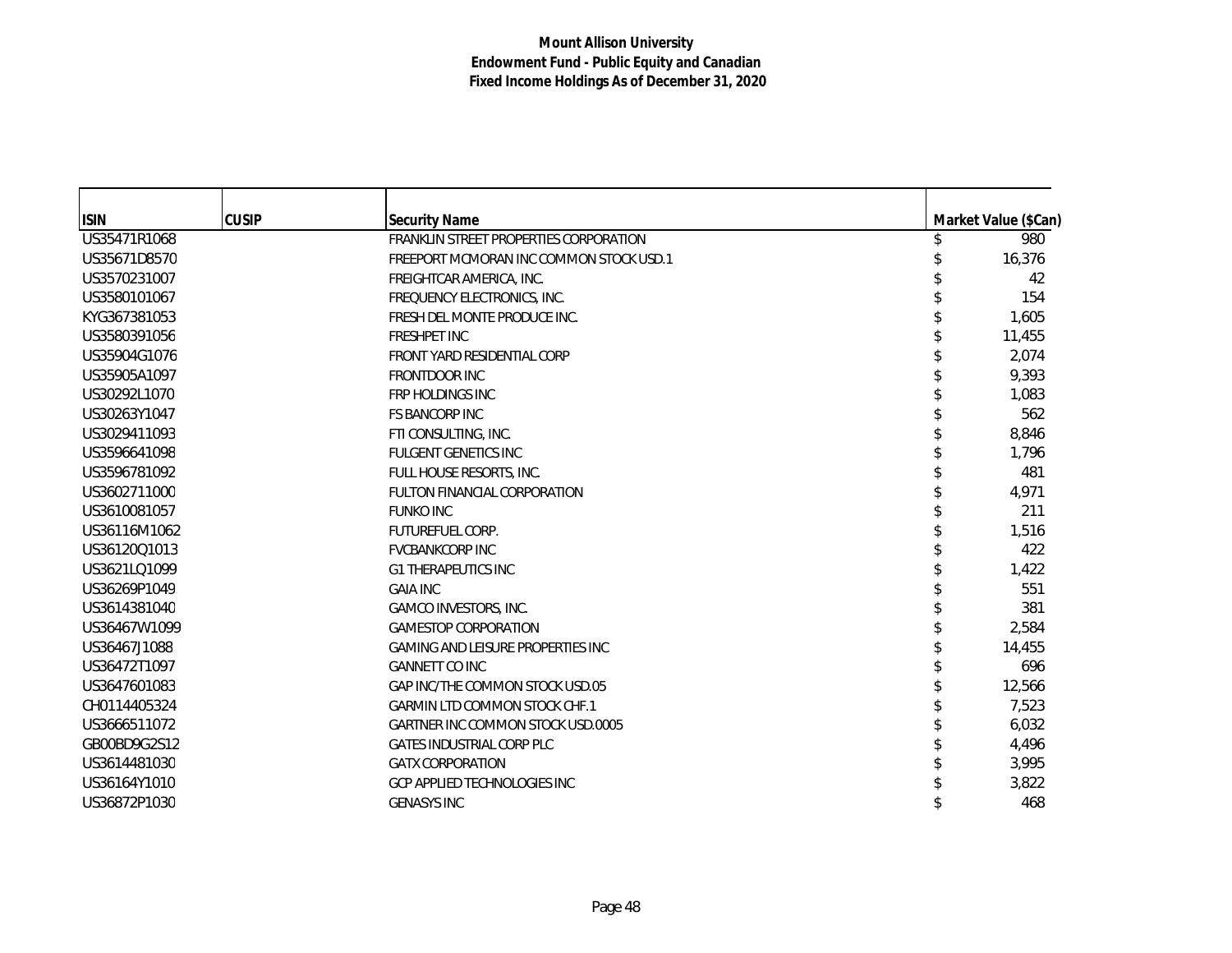| <b>ISIN</b>  | <b>CUSIP</b> | Security Name                                    | Market Value (\$Can) |
|--------------|--------------|--------------------------------------------------|----------------------|
| MHY2685T1313 |              | <b>GENCO SHIPPING &amp; TRADING LIMITED</b>      | 715                  |
| US3686781085 |              | <b>GENCOR INDUSTRIES, INC.</b>                   | 390                  |
| US3687361044 |              | <b>GENERAC HOLDINGS INCORPORATION</b>            | 24,318               |
| US3695501086 |              | <b>GENERAL DYNAMICS CORP COMMON STOCK USD1.0</b> | 14,973               |
| US3696041033 |              | <b>GENERAL ELECTRIC CO</b>                       | 53,521               |
| US3703341046 |              | <b>GENERAL MILLS INC COMMON STOCK USD.1</b>      | 41,654               |
| US37045V1008 |              | <b>GENERAL MOTORS CO COMMON STOCK USD.01</b>     | 22,070               |
| US3715321028 |              | <b>GENESCO INC</b>                               | 1,005                |
| US3722842081 |              | <b>GENIE ENERGY LIMITED</b>                      | 387                  |
| BMG3922B1072 |              | <b>GENPACT LIMITED</b>                           | 11,915               |
| US3719011096 |              | <b>GENTEX CORPORATION</b>                        | 12,983               |
| US37253A1034 |              | <b>GENTHERM INCORPORATED</b>                     | 4,816                |
| US3724601055 |              | <b>GENUINE PARTS CO COMMON STOCK USD1.0</b>      | 6,382                |
| US37247D1063 |              | GENWORTH FINANCIAL, INC.                         | 2,113                |
| US37364X1090 |              | <b>GEOSPACE TECHNOLOGIES CORPORATION</b>         | 290                  |
| US3738651047 |              | <b>GERMAN AMERICAN BANCORP, INC.</b>             | 1,694                |
| US3742971092 |              | <b>GETTY REALTY CORPORATION</b>                  | 2,764                |
| US3746891072 |              | GIBRALTAR INDUSTRIES, INC.                       | 5,584                |
| US36237H1014 |              | G-III APPAREL GROUP, LTD.                        | 1,658                |
| US3755581036 |              | GILEAD SCIENCES INC COMMON STOCK USD.001         | 54,150               |
| US37637Q1058 |              | <b>GLACIER BANCORP, INC.</b>                     | 9,638                |
| US3765361080 |              | <b>GLADSTONE COMMERCIAL CORPORATION</b>          | 1,454                |
| US3773201062 |              | <b>GLATFELTER CORP</b>                           | 959                  |
| US37890U1088 |              | <b>GLOBAL BLOOD THERAPEUTICS INC</b>             | 3,803                |
| US37959R1032 |              | <b>GLOBAL INDEMNITY GROUP LLC</b>                | 656                  |
| US37954A2042 |              | <b>GLOBAL MEDICAL REIT INC</b>                   | 1,643                |
| US3793782018 |              | <b>GLOBAL NET LEASE INC</b>                      | 3,059                |
| US37940X1028 |              | <b>GLOBAL PAYMENTS INC</b>                       | 118,096              |
| US3794631024 |              | <b>GLOBAL WATER RESOURCES INC</b>                | 867                  |
| US37959E1029 |              | <b>GLOBE LIFE INC COMMON STOCK USD1.0</b>        | 19,388               |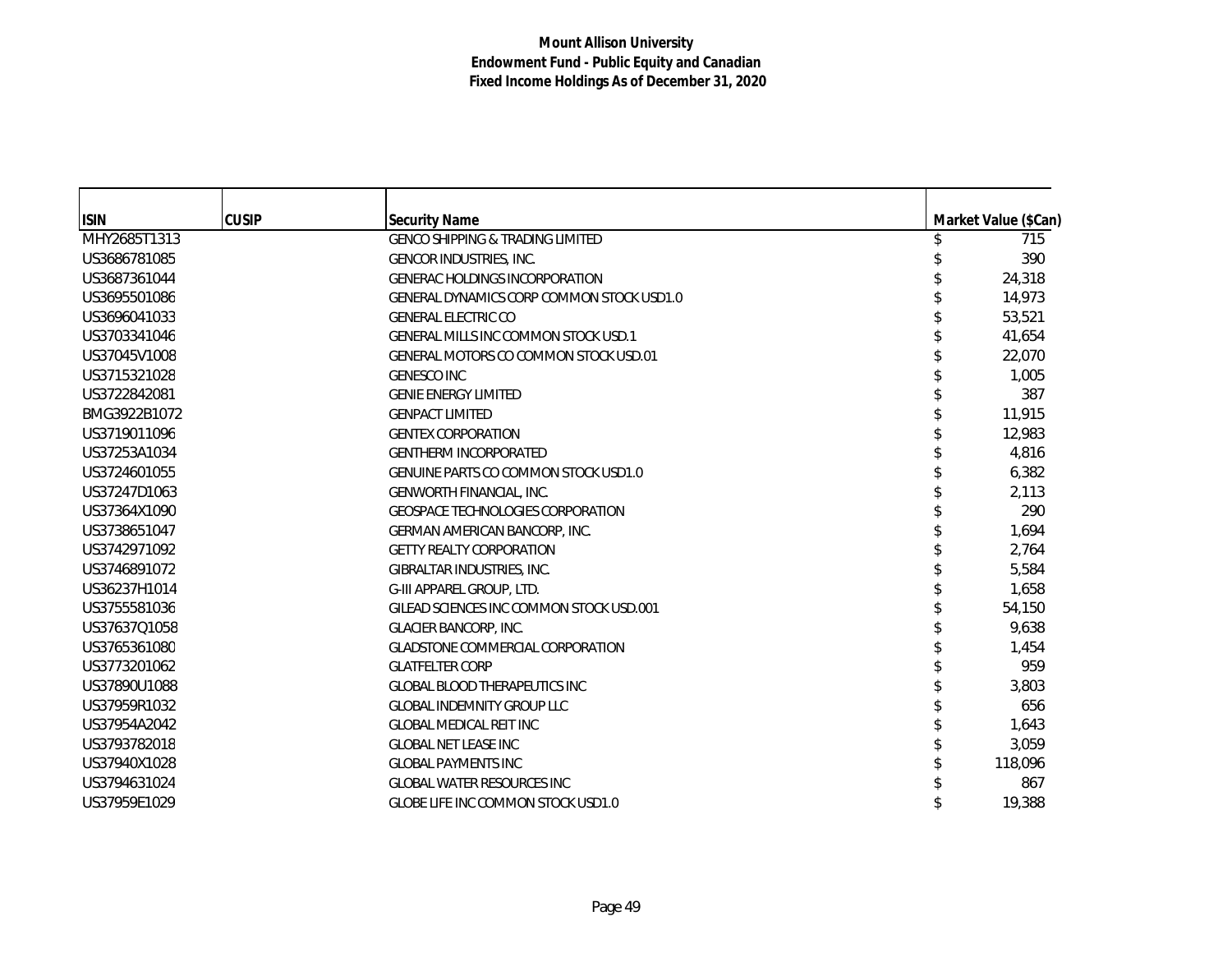| <b>ISIN</b>  | <b>CUSIP</b> | <b>Security Name</b>                             | Market Value (\$Can) |
|--------------|--------------|--------------------------------------------------|----------------------|
| US3795772082 |              | <b>GLOBUS MEDICAL INC</b>                        | 9,175                |
| US3798901068 |              | <b>GLU MOBILE INC</b>                            | 2,871                |
| US38000Q1022 |              | <b>GLYCOMIMETICS INC</b>                         | 588                  |
| US36251C1036 |              | <b>GMS INC</b>                                   | 3,073                |
| US38068T1051 |              | <b>GOLD RESOURCE CORPORATION</b>                 | 417                  |
| US3813701055 |              | <b>GOLDFIELD CORP</b>                            | 282                  |
| US38141G1040 |              | GOLDMAN SACHS GROUP INC COMMON STOCK USD.01      | 38,350               |
| US3824108431 |              | <b>GOODRICH PETROLEUM CORPORATION</b>            | 304                  |
| US3825501014 |              | <b>GOODYEAR TIRE &amp; RUBBER CO</b>             | 5,226                |
| US38267D1090 |              | <b>GOOSEHEAD INSURANCE INC</b>                   | 5,221                |
| US38268T1034 |              | <b>GOPRO INC</b>                                 | 1,504                |
| US3830821043 |              | <b>GORMAN-RUPP CO</b>                            | 2,120                |
| US36225V1044 |              | <b>GP STRATEGIES CORP</b>                        | 564                  |
| US3841091040 |              | <b>GRACO INC.</b>                                | 14,529               |
| US3843135084 |              | <b>GRAFTECH INTERNATIONAL LTD</b>                | 4,488                |
| US3845561063 |              | <b>GRAHAM CORPORATION</b>                        | 450                  |
| US3846371041 |              | <b>GRAHAM HOLDINGS CO</b>                        | 4,778                |
| US38500T1016 |              | <b>GRAN TIERRA ENERGY INCORPORATION</b>          | 235                  |
| US38526M1062 |              | <b>GRAND CANYON EDUCATION, INCORPORATION</b>     | 8,765                |
| US3873281071 |              | <b>GRANITE CONSTRUCTION INCORPORATED</b>         | 2,755                |
| US3886891015 |              | GRAPHIC PACKAGING HOLDING COMPANY                | 9.876                |
| US3893751061 |              | <b>GRAY TELEVISION, INC.</b>                     | 2,829                |
| US39037G1094 |              | <b>GREAT ELM GROUP INC</b>                       | 78                   |
| US3906071093 |              | <b>GREAT LAKES DREDGE &amp; DOCK CORPORATION</b> | 2,078                |
| US3909051076 |              | <b>GREAT SOUTHERN BANCORP, INC.</b>              | 1,516                |
| US3914161043 |              | <b>GREAT WESTERN BANCORP INC</b>                 | 2,344                |
| US3927091013 |              | <b>GREEN BRICK PARTNERS INC</b>                  | 3,404                |
| US39304D1028 |              | <b>GREEN DOT CORPORATION</b>                     | 6,659                |
| US3932221043 |              | <b>GREEN PLAINS INC</b>                          | 820                  |
| US3936571013 |              | GREENBRIER COMPANIES, INC. (THE)                 | 2,122                |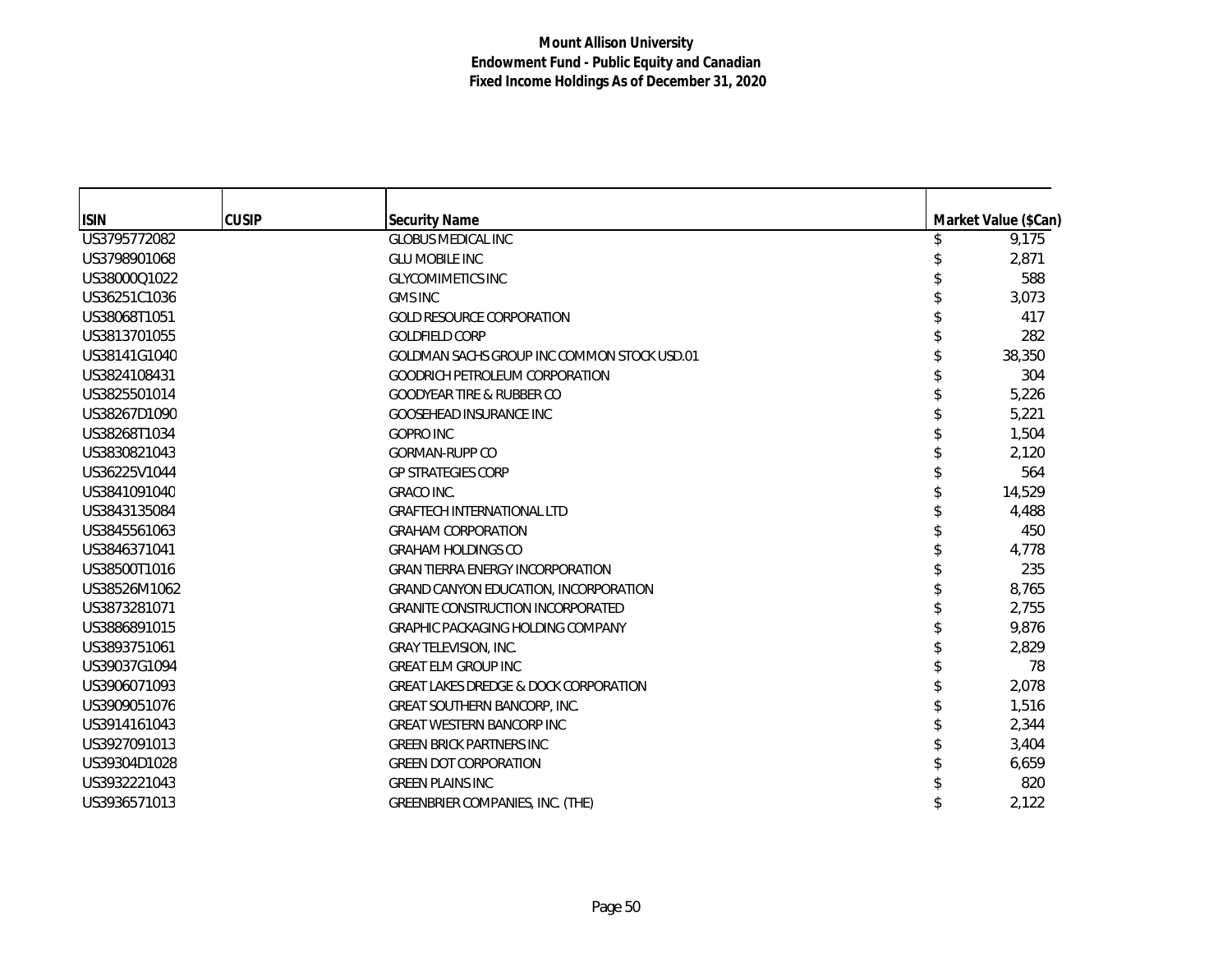| <b>ISIN</b>  | <b>CUSIP</b> | <b>Security Name</b>                         | Market Value (\$Can) |
|--------------|--------------|----------------------------------------------|----------------------|
| US3943571071 |              | <b>GREENE COUNTY BANCORP, INC.</b>           | 454                  |
| US3952591044 |              | <b>GREENHILL &amp; COMPANY INCORPORATION</b> | 464                  |
| KYG4095J1094 |              | GREENLIGHT CAPITAL RE, LIMITED.              | 670                  |
| US39572G1004 |              | <b>GREENSKY INC</b>                          | 321                  |
| US3976242061 |              | <b>GREIF INC.</b>                            | 1,460                |
| US3976241071 |              | <b>GREIF INC.</b>                            | 2,549                |
| US3984331021 |              | <b>GRIFFON CORPORATION</b>                   | 1,439                |
| US39868T1051 |              | <b>GRITSTONE ONCOLOGY INC</b>                | 364                  |
| US39874R1014 |              | <b>GROCERY OUTLET HOLDING CORP</b>           | 5,410                |
| US3989051095 |              | GROUP 1 AUTOMOTIVE, INC.                     | 4,444                |
| US3994732069 |              | <b>GROUPON INC</b>                           | 1,742                |
| US4001101025 |              | <b>GRUBHUB INC</b>                           | 12,707               |
| US36241U1060 |              | <b>GSI TECHNOLOGY INC</b>                    | 468                  |
| US3623931009 |              | <b>GTT COMMUNICATIONS INC</b>                | 346                  |
| US3624091126 |              | GTY TECHNOLOGY HOLDINGS INC                  | 182                  |
| US4007641065 |              | <b>GUARANTY BANCSHARES, INC.</b>             | 929                  |
| US40108P1012 |              | GUARANTY FEDERAL BANCSHARES, INC.            | 153                  |
| US40131M1099 |              | <b>GUARDANT HEALTH INC</b>                   | 14,615               |
| US4016171054 |              | <b>GUESS? INC</b>                            | 3,505                |
| US40171V1008 |              | <b>GUIDEWIRE SOFTWARE INC</b>                | 15,792               |
| US4023071024 |              | <b>GULF ISLAND FABRICATION INC</b>           | 95                   |
| US0936711052 |              | <b>H &amp; R BLOCK INC</b>                   | 6,658                |
| US4040301081 |              | H&E EQUIPMENT SERVICES, INC.                 | 2,376                |
| US4046091090 |              | HACKETT GROUP INCORPORATION. (THE)           | 1,121                |
| US4050241003 |              | <b>HAEMONETICS CORPORATION</b>               | 11,170               |
| US4052171000 |              | HAIN CELESTIAL GROUP INCORPORATED            | 8,965                |
| US4062161017 |              | <b>HALLIBURTON CO COMMON STOCK USD2.5</b>    | 18,017               |
| US40624Q2030 |              | HALLMARK FINANCIAL SERVICES, INC.            | 149                  |
| US40637H1095 |              | HALOZYME THERAPEUTICS, INC.                  | 8,207                |
| US40701T1043 |              | <b>HAMILTON BEACH BRANDS HOLDING CO</b>      | 303                  |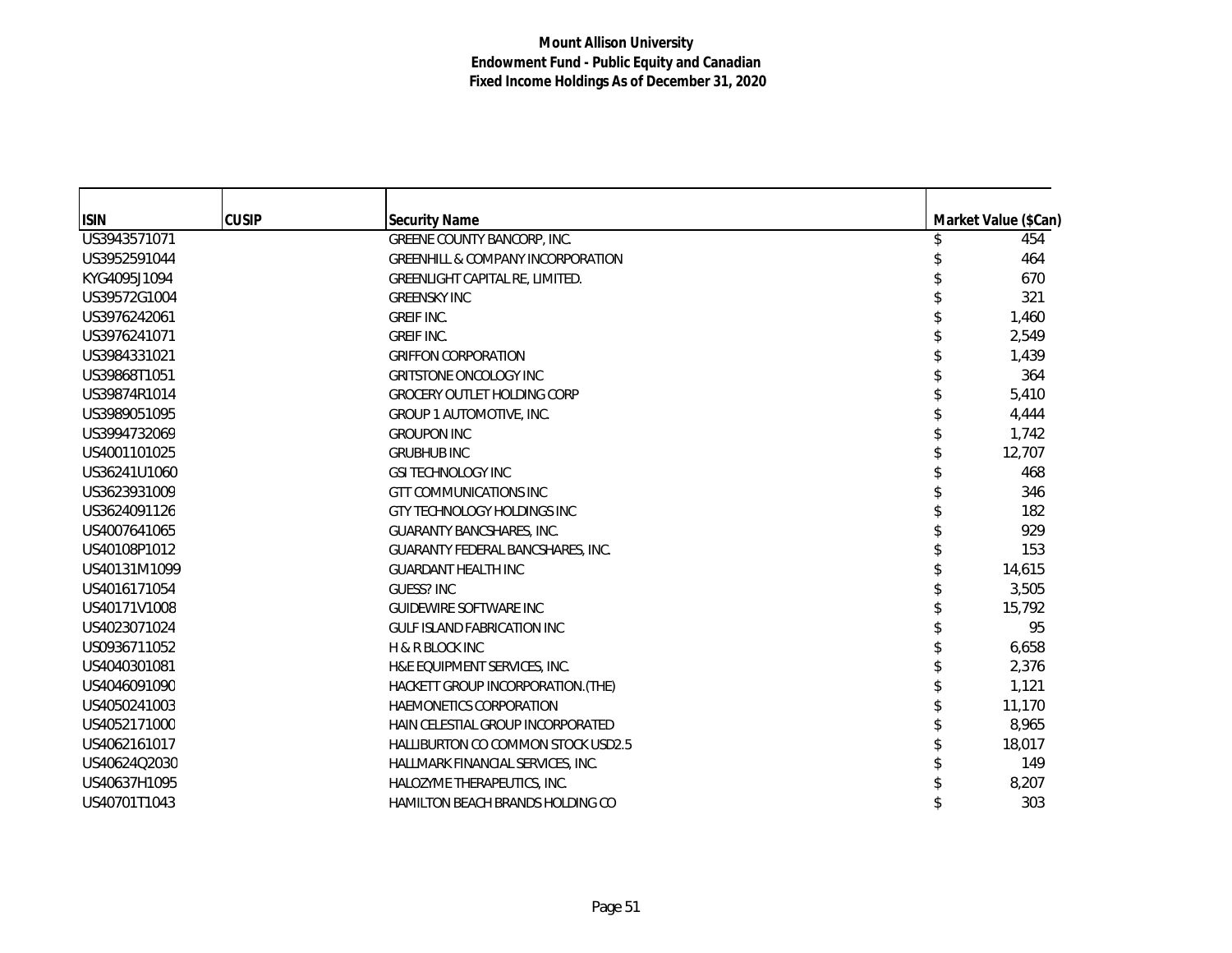| <b>ISIN</b>  | <b>CUSIP</b> | <b>Security Name</b>                              | Market Value (\$Can) |
|--------------|--------------|---------------------------------------------------|----------------------|
| US4074971064 |              | HAMILTON LANE INC                                 | 4,584                |
| US4101201097 |              | <b>HANCOCK WHITNEY CORP</b>                       | 5,956                |
| US4103451021 |              | HANESBRANDS INC COMMON STOCK USD.01               | 11,239               |
| US41043F2083 |              | <b>HANGER INCORPORATION</b>                       | 1,857                |
| US4104952043 |              | <b>HANMI FINANCIAL CORPORATION</b>                | 602                  |
| US4108671052 |              | HANOVER INSURANCE GROUP INC                       | 9,156                |
| US41165Y1001 |              | <b>HARBORONE BANCORP INC</b>                      | 1,304                |
| US4128221086 |              | HARLEY-DAVIDSON INCORPORATED                      | 10,691               |
| US4131601027 |              | HARMONIC INCORPORATED                             | 1,844                |
| US41358P1066 |              | HARPOON THERAPEUTICS INC                          | 984                  |
| US4158581094 |              | <b>HARROW HEALTH INC</b>                          | 634                  |
| US4158641070 |              | <b>HARSCO CORPORATION</b>                         | 2,491                |
| US4165151048 |              | <b>HARTFORD FINANCIAL SVCS GRP</b>                | 24,096               |
| US4169061052 |              | HARVARD BIOSCIENCE, INC.                          | 405                  |
| US4180561072 |              | <b>HASBRO INC COMMON STOCK USD.5</b>              | 5,574                |
| US4195961010 |              | HAVERTY FURNITURE COMPANIES INCORPORATION         | 1,554                |
| US4198701009 |              | <b>HAWAIIAN ELECTRIC INDUSTRIES INCORPORATION</b> | 7,372                |
| US4198791018 |              | HAWAIIAN HOLDINGS, INC.                           | 1,650                |
| US4202611095 |              | HAWKINS, INC.                                     | 1,323                |
| US4204761039 |              | <b>HAWTHORN BANCSHARES INC</b>                    | 540                  |
| US4208772016 |              | HAYNES INTERNATIONAL, INC.                        | 369                  |
| US3596941068 |              | HB FULLER CO                                      | 5,731                |
| US40412C1018 |              | <b>HCA HEALTHCARE INC</b>                         | 33,738               |
| US40416E1038 |              | <b>HCI GROUP INC</b>                              | 1,037                |
| US4219461047 |              | HEALTHCARE REALTY TRUST INCORPORATED              | 8,113                |
| US4219061086 |              | <b>HEALTHCARE SERVICES GROUP INC</b>              | 4,111                |
| US42225P5017 |              | HEALTHCARE TRUST OF AMERICA INC                   | 10,275               |
| US42250P1030 |              | HEALTHPEAK PROPERTIES INC REIT USD1.0             | 6,758                |
| US42222N1037 |              | HEALTHSTREAM, INC.                                | 1,544                |
| US4223471040 |              | <b>HEARTLAND EXPRESS INCORPORATED</b>             | 3,296                |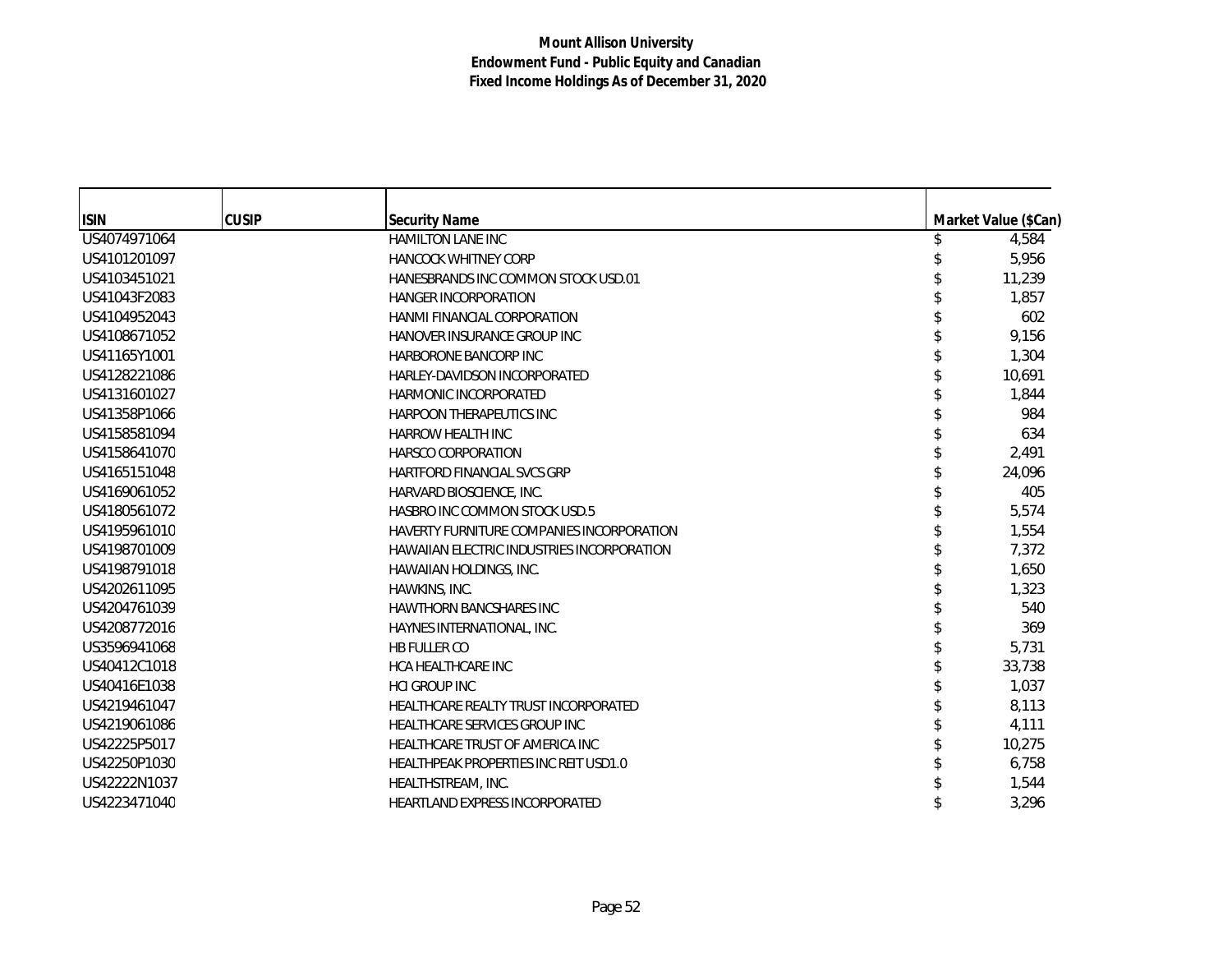| <b>CUSIP</b><br><b>ISIN</b><br><b>Security Name</b><br>Market Value (\$Can)<br>US42234Q1022<br>HEARTLAND FINANCIAL USA, INC.<br>3,384<br>US4227041062<br>8,019<br><b>HECLA MINING COMPANY</b><br>US4228062083<br><b>HEICO CORPORATION</b><br>US4228061093<br><b>HEICO CORPORATION</b><br>US4228191023<br>1,437<br>HEIDRICK & STRUGGLES INTERNATIONAL, INC.<br>BMG4388N1065<br>10,863<br><b>HELEN OF TROY LIMITED</b><br>US42328H1095<br><b>HELIOS TECHNOLOGIES INC</b><br>3,703<br>US42330P1075<br>889<br>HELIX ENERGY SOLUTIONS GROUP, INC.<br>US4234521015<br>4,843<br>HELMERICH & PAYNE, INC.<br>US4236501031<br>475<br>HEMISPHERE MEDIA GROUP INC<br>198<br>US4258851009<br>HENNESSY ADVISORS, INC.<br>US8064071025<br>18,059<br>HENRY SCHEIN INC COMMON STOCK USD.01<br>KYG4412G1010<br>13,113<br><b>HERBALIFE NUTRITION LTD</b><br>US42704L1044<br>4,018<br><b>HERC HOLDINGS INC</b><br>US4269271098<br>1,283<br><b>HERITAGE COMMERCE CORP</b><br>1,120<br>US42726M1062<br>HERITAGE CRYSTAL CLEAN INCORPORATION<br>US42722X1063<br><b>HERITAGE FINANCIAL CORP</b><br>1,844<br>US42727J1025<br>803<br><b>HERITAGE INSURANCE HOLDINGS INC</b><br>US6005441000<br>4,048<br>HERMAN MILLER, INC.<br>US4277461020<br>3,882<br><b>HERON THERAPEUTICS INC</b><br>643<br>US4278255009<br><b>HERSHA HOSPITALITY TRUST</b><br>US4278661081<br>90,005<br>HERSHEY CO/THE COMMON STOCK USD1.0<br>US42806J1060<br>248<br>HERTZ GLOBAL HOLDINGS INC (NEW)<br>2,712<br>US42805E3062<br><b>HESKA CORPORATION</b><br>US42809H1077<br>6,060<br>HESS CORP COMMON STOCK USD1.0<br>US42824C1099<br>HEWLETT PACKARD ENTERPRISE COMMON STOCK USD.01<br>6,775<br>US4282911084<br>7,085<br><b>HEXCEL CORPORATION</b><br>US4285671016<br>1,840<br>HIBBETT SPORTS INCORPORATED<br>US43114K2078<br><b>HIGHPOINT RESOURCES CORP</b><br>61 |              |                            |       |
|------------------------------------------------------------------------------------------------------------------------------------------------------------------------------------------------------------------------------------------------------------------------------------------------------------------------------------------------------------------------------------------------------------------------------------------------------------------------------------------------------------------------------------------------------------------------------------------------------------------------------------------------------------------------------------------------------------------------------------------------------------------------------------------------------------------------------------------------------------------------------------------------------------------------------------------------------------------------------------------------------------------------------------------------------------------------------------------------------------------------------------------------------------------------------------------------------------------------------------------------------------------------------------------------------------------------------------------------------------------------------------------------------------------------------------------------------------------------------------------------------------------------------------------------------------------------------------------------------------------------------------------------------------------------------------------------------------------------------------------------------------------------------------------------------------------|--------------|----------------------------|-------|
|                                                                                                                                                                                                                                                                                                                                                                                                                                                                                                                                                                                                                                                                                                                                                                                                                                                                                                                                                                                                                                                                                                                                                                                                                                                                                                                                                                                                                                                                                                                                                                                                                                                                                                                                                                                                                  |              |                            |       |
|                                                                                                                                                                                                                                                                                                                                                                                                                                                                                                                                                                                                                                                                                                                                                                                                                                                                                                                                                                                                                                                                                                                                                                                                                                                                                                                                                                                                                                                                                                                                                                                                                                                                                                                                                                                                                  |              |                            |       |
|                                                                                                                                                                                                                                                                                                                                                                                                                                                                                                                                                                                                                                                                                                                                                                                                                                                                                                                                                                                                                                                                                                                                                                                                                                                                                                                                                                                                                                                                                                                                                                                                                                                                                                                                                                                                                  |              |                            |       |
|                                                                                                                                                                                                                                                                                                                                                                                                                                                                                                                                                                                                                                                                                                                                                                                                                                                                                                                                                                                                                                                                                                                                                                                                                                                                                                                                                                                                                                                                                                                                                                                                                                                                                                                                                                                                                  |              |                            |       |
|                                                                                                                                                                                                                                                                                                                                                                                                                                                                                                                                                                                                                                                                                                                                                                                                                                                                                                                                                                                                                                                                                                                                                                                                                                                                                                                                                                                                                                                                                                                                                                                                                                                                                                                                                                                                                  |              |                            |       |
|                                                                                                                                                                                                                                                                                                                                                                                                                                                                                                                                                                                                                                                                                                                                                                                                                                                                                                                                                                                                                                                                                                                                                                                                                                                                                                                                                                                                                                                                                                                                                                                                                                                                                                                                                                                                                  |              |                            |       |
|                                                                                                                                                                                                                                                                                                                                                                                                                                                                                                                                                                                                                                                                                                                                                                                                                                                                                                                                                                                                                                                                                                                                                                                                                                                                                                                                                                                                                                                                                                                                                                                                                                                                                                                                                                                                                  |              |                            |       |
|                                                                                                                                                                                                                                                                                                                                                                                                                                                                                                                                                                                                                                                                                                                                                                                                                                                                                                                                                                                                                                                                                                                                                                                                                                                                                                                                                                                                                                                                                                                                                                                                                                                                                                                                                                                                                  |              |                            |       |
|                                                                                                                                                                                                                                                                                                                                                                                                                                                                                                                                                                                                                                                                                                                                                                                                                                                                                                                                                                                                                                                                                                                                                                                                                                                                                                                                                                                                                                                                                                                                                                                                                                                                                                                                                                                                                  |              |                            |       |
|                                                                                                                                                                                                                                                                                                                                                                                                                                                                                                                                                                                                                                                                                                                                                                                                                                                                                                                                                                                                                                                                                                                                                                                                                                                                                                                                                                                                                                                                                                                                                                                                                                                                                                                                                                                                                  |              |                            |       |
|                                                                                                                                                                                                                                                                                                                                                                                                                                                                                                                                                                                                                                                                                                                                                                                                                                                                                                                                                                                                                                                                                                                                                                                                                                                                                                                                                                                                                                                                                                                                                                                                                                                                                                                                                                                                                  |              |                            |       |
|                                                                                                                                                                                                                                                                                                                                                                                                                                                                                                                                                                                                                                                                                                                                                                                                                                                                                                                                                                                                                                                                                                                                                                                                                                                                                                                                                                                                                                                                                                                                                                                                                                                                                                                                                                                                                  |              |                            |       |
|                                                                                                                                                                                                                                                                                                                                                                                                                                                                                                                                                                                                                                                                                                                                                                                                                                                                                                                                                                                                                                                                                                                                                                                                                                                                                                                                                                                                                                                                                                                                                                                                                                                                                                                                                                                                                  |              |                            |       |
|                                                                                                                                                                                                                                                                                                                                                                                                                                                                                                                                                                                                                                                                                                                                                                                                                                                                                                                                                                                                                                                                                                                                                                                                                                                                                                                                                                                                                                                                                                                                                                                                                                                                                                                                                                                                                  |              |                            |       |
|                                                                                                                                                                                                                                                                                                                                                                                                                                                                                                                                                                                                                                                                                                                                                                                                                                                                                                                                                                                                                                                                                                                                                                                                                                                                                                                                                                                                                                                                                                                                                                                                                                                                                                                                                                                                                  |              |                            |       |
|                                                                                                                                                                                                                                                                                                                                                                                                                                                                                                                                                                                                                                                                                                                                                                                                                                                                                                                                                                                                                                                                                                                                                                                                                                                                                                                                                                                                                                                                                                                                                                                                                                                                                                                                                                                                                  |              |                            |       |
|                                                                                                                                                                                                                                                                                                                                                                                                                                                                                                                                                                                                                                                                                                                                                                                                                                                                                                                                                                                                                                                                                                                                                                                                                                                                                                                                                                                                                                                                                                                                                                                                                                                                                                                                                                                                                  |              |                            |       |
|                                                                                                                                                                                                                                                                                                                                                                                                                                                                                                                                                                                                                                                                                                                                                                                                                                                                                                                                                                                                                                                                                                                                                                                                                                                                                                                                                                                                                                                                                                                                                                                                                                                                                                                                                                                                                  |              |                            |       |
|                                                                                                                                                                                                                                                                                                                                                                                                                                                                                                                                                                                                                                                                                                                                                                                                                                                                                                                                                                                                                                                                                                                                                                                                                                                                                                                                                                                                                                                                                                                                                                                                                                                                                                                                                                                                                  |              |                            |       |
|                                                                                                                                                                                                                                                                                                                                                                                                                                                                                                                                                                                                                                                                                                                                                                                                                                                                                                                                                                                                                                                                                                                                                                                                                                                                                                                                                                                                                                                                                                                                                                                                                                                                                                                                                                                                                  |              |                            |       |
|                                                                                                                                                                                                                                                                                                                                                                                                                                                                                                                                                                                                                                                                                                                                                                                                                                                                                                                                                                                                                                                                                                                                                                                                                                                                                                                                                                                                                                                                                                                                                                                                                                                                                                                                                                                                                  |              |                            |       |
|                                                                                                                                                                                                                                                                                                                                                                                                                                                                                                                                                                                                                                                                                                                                                                                                                                                                                                                                                                                                                                                                                                                                                                                                                                                                                                                                                                                                                                                                                                                                                                                                                                                                                                                                                                                                                  |              |                            |       |
|                                                                                                                                                                                                                                                                                                                                                                                                                                                                                                                                                                                                                                                                                                                                                                                                                                                                                                                                                                                                                                                                                                                                                                                                                                                                                                                                                                                                                                                                                                                                                                                                                                                                                                                                                                                                                  |              |                            |       |
|                                                                                                                                                                                                                                                                                                                                                                                                                                                                                                                                                                                                                                                                                                                                                                                                                                                                                                                                                                                                                                                                                                                                                                                                                                                                                                                                                                                                                                                                                                                                                                                                                                                                                                                                                                                                                  |              |                            |       |
|                                                                                                                                                                                                                                                                                                                                                                                                                                                                                                                                                                                                                                                                                                                                                                                                                                                                                                                                                                                                                                                                                                                                                                                                                                                                                                                                                                                                                                                                                                                                                                                                                                                                                                                                                                                                                  |              |                            |       |
|                                                                                                                                                                                                                                                                                                                                                                                                                                                                                                                                                                                                                                                                                                                                                                                                                                                                                                                                                                                                                                                                                                                                                                                                                                                                                                                                                                                                                                                                                                                                                                                                                                                                                                                                                                                                                  |              |                            |       |
|                                                                                                                                                                                                                                                                                                                                                                                                                                                                                                                                                                                                                                                                                                                                                                                                                                                                                                                                                                                                                                                                                                                                                                                                                                                                                                                                                                                                                                                                                                                                                                                                                                                                                                                                                                                                                  |              |                            |       |
|                                                                                                                                                                                                                                                                                                                                                                                                                                                                                                                                                                                                                                                                                                                                                                                                                                                                                                                                                                                                                                                                                                                                                                                                                                                                                                                                                                                                                                                                                                                                                                                                                                                                                                                                                                                                                  |              |                            |       |
|                                                                                                                                                                                                                                                                                                                                                                                                                                                                                                                                                                                                                                                                                                                                                                                                                                                                                                                                                                                                                                                                                                                                                                                                                                                                                                                                                                                                                                                                                                                                                                                                                                                                                                                                                                                                                  |              |                            |       |
|                                                                                                                                                                                                                                                                                                                                                                                                                                                                                                                                                                                                                                                                                                                                                                                                                                                                                                                                                                                                                                                                                                                                                                                                                                                                                                                                                                                                                                                                                                                                                                                                                                                                                                                                                                                                                  |              |                            |       |
|                                                                                                                                                                                                                                                                                                                                                                                                                                                                                                                                                                                                                                                                                                                                                                                                                                                                                                                                                                                                                                                                                                                                                                                                                                                                                                                                                                                                                                                                                                                                                                                                                                                                                                                                                                                                                  | US4312841087 | HIGHWOODS PROPERTIES, INC. | 8,384 |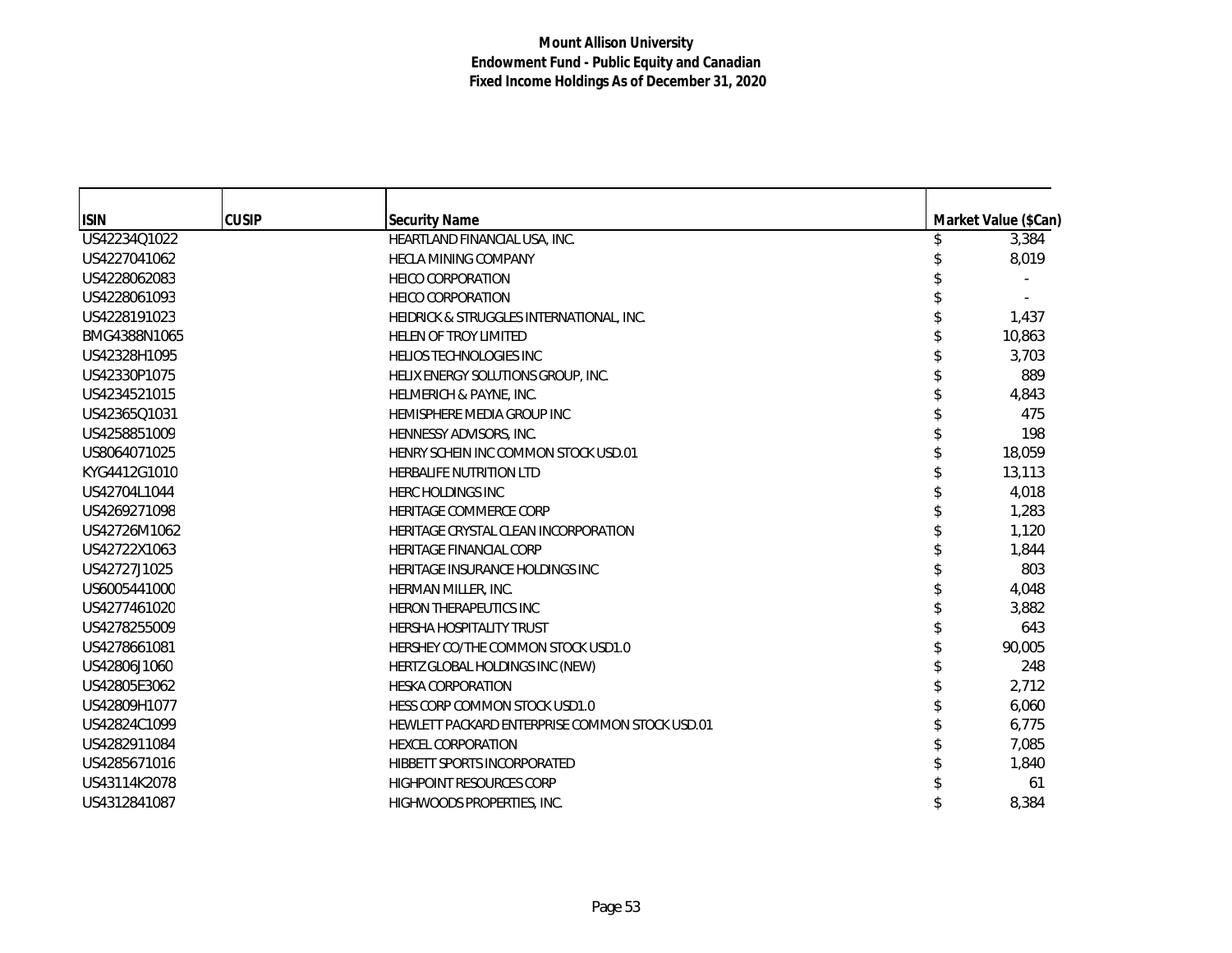| <b>ISIN</b>  | <b>CUSIP</b> | <b>Security Name</b>                     | Market Value (\$Can) |
|--------------|--------------|------------------------------------------|----------------------|
| US4314661012 |              | HILL INTERNATIONAL, INC.                 | 311                  |
| US4314751029 |              | HILL-ROM HOLDINGS, INCORPORATION         | 11,189               |
| US4327481010 |              | HILLTOP HOLDINGS INC                     | 4,542                |
| US43283X1054 |              | <b>HILTON GRAND VACATIONS INC</b>        | 5,226                |
| US43300A2033 |              | HILTON WORLDWIDE HOLDINGS IN             | 50,188               |
| US4333231029 |              | HINGHAM INSTITUTION FOR SAVINGS          | 1,083                |
| US40424G1085 |              | HMN FINANCIAL, INC.                      | 151                  |
| US40425J1016 |              | <b>HMS HOLDINGS CORP</b>                 | 7,333                |
| US4042511000 |              | <b>HNI CORPORATION</b>                   | 3,454                |
| US4361061082 |              | HOLLYFRONTIER CORP COMMON STOCK USD.01   | 9,427                |
| US4364401012 |              | HOLOGIC INC COMMON STOCK USD.01          | 8.198                |
| US43689E1073 |              | HOME BANCORP, INCORPORATION              | 679                  |
| US4368932004 |              | HOME BANCSHARES, INC.                    | 7,308                |
| US4370761029 |              | HOME DEPOT INC COMMON STOCK USD.05       | 121,529              |
| US43785V1026 |              | HOMESTREET INC                           | 1,322                |
| US4378721041 |              | HOMETRUST BANCSHARES INC                 | 725                  |
| US4385161066 |              | HONEYWELL INTERNATIONAL INC              | 105,886              |
| US4390381006 |              | <b>HOOKER FURNITURE CORP</b>             | 419                  |
| US43940T1097 |              | <b>HOPE BANCORP INC</b>                  | 2,741                |
| US4403271046 |              | HORACE MANN EDUCATORS CORPORATION        | 3,921                |
| US4404071049 |              | <b>HORIZON BANCORP INC</b>               | 1,688                |
| IE00BQPVQZ61 |              | <b>HORIZON THERAPEUTICS PLC</b>          | 3,273                |
| US4404521001 |              | HORMEL FOODS CORP COMMON STOCK USD.01465 | 61,113               |
| US44107P1049 |              | HOST HOTELS + RESORTS INC REIT USD.01    | 20,346               |
| US44109J1144 |              | <b>HOSTESS BRANDS INC</b>                | 4,372                |
| US44157R1095 |              | <b>HOUGHTON MIFFLIN HARCOURT CO</b>      | 886                  |
| US4415931009 |              | <b>HOULIHAN LOKEY INC</b>                | 6,606                |
| US44244K1097 |              | <b>HOUSTON WIRE &amp; CABLE COMPANY</b>  | 109                  |
| US4424961054 |              | <b>HOWARD BANCORP INC</b>                | 622                  |
| US44267D1072 |              | HOWARD HUGHES CORPORATION (THE)          | 6,524                |
|              |              |                                          |                      |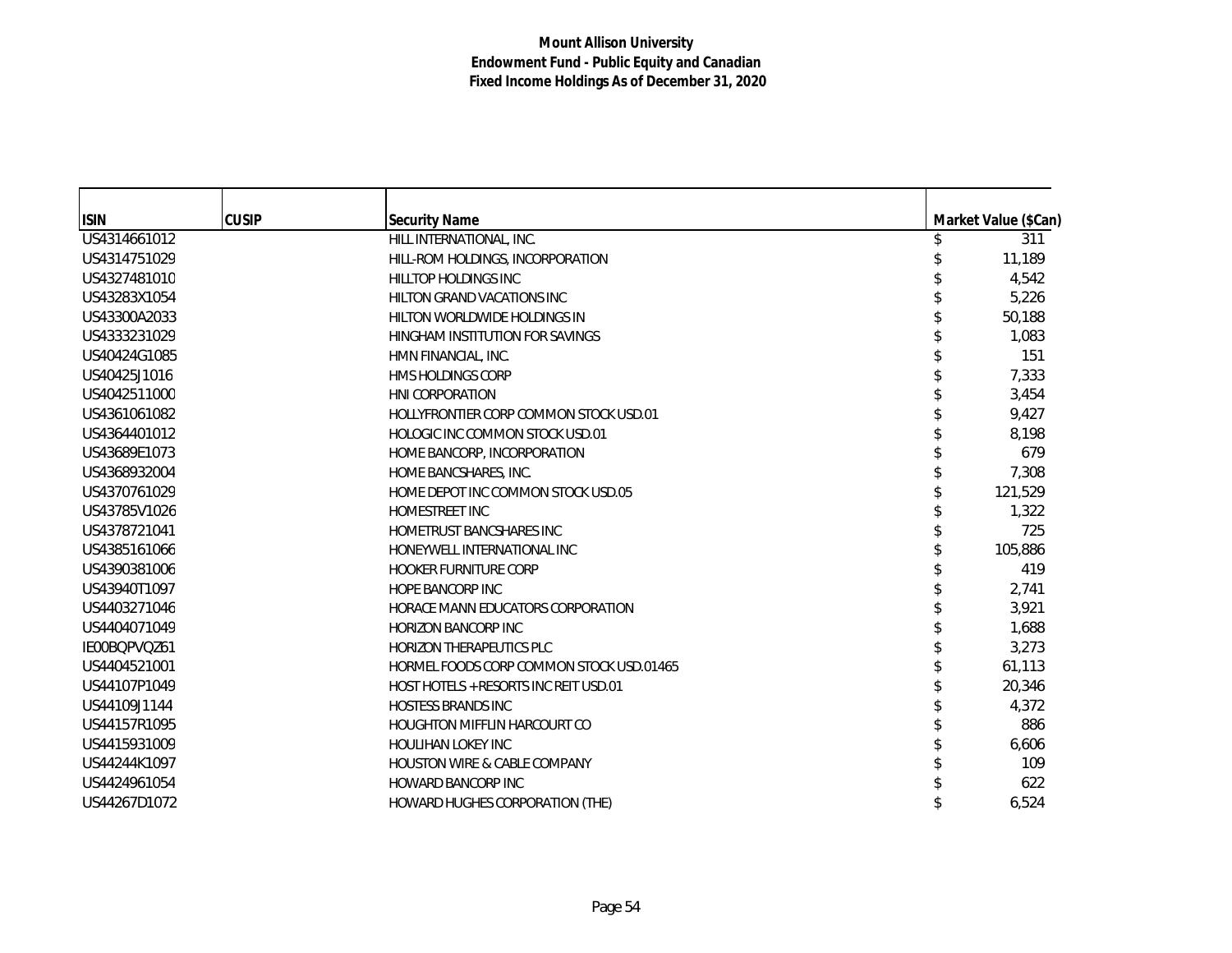| <b>ISIN</b>  | <b>CUSIP</b> | <b>Security Name</b>                             | Market Value (\$Can) |
|--------------|--------------|--------------------------------------------------|----------------------|
| US4432011082 |              | HOWMET AEROSPACE INC COMMON STOCK                | 20,869               |
| US40434L1052 |              | HP INC COMMON STOCK USD.01                       | 14,610               |
| US4433201062 |              | HUB GROUP, INC.                                  | 3,107                |
| US4435106079 |              | <b>HUBBELL INCORPORATED</b>                      | 13,693               |
| US4440971095 |              | HUDSON PACIFIC PROPERTIES, INC                   | 7,803                |
| US4448591028 |              | <b>HUMANA INC</b>                                | 33,387               |
| US4456581077 |              | HUNT (JB) TRANSPRT SVCS INC                      | 38,037               |
| US4461501045 |              | HUNTINGTON BANCSHARES INC COMMON STOCK USD.01    | 24,519               |
| US4464131063 |              | HUNTINGTON INGALLS INDUSTRIE COMMON STOCK USD.01 | 8,943                |
| US4470111075 |              | HUNTSMAN CORPORATION                             | 10,890               |
| US4473241044 |              | HURCO COMPANIES, INC.                            | 340                  |
| US4474621020 |              | HURON CONSULTING GROUP INC.                      | 3,232                |
| US4485791028 |              | <b>HYATT HOTELS CORPORATION</b>                  | 3,672                |
| US4491721050 |              | HYSTER YALE MATERIALS HANDLING INC               | 1,655                |
| US46571Y1073 |              | <b>13 VERTICALS INC</b>                          | 1,060                |
| US4492531037 |              | IAA INC (NEW YORK)                               | 17,632               |
| US44925C1036 |              | ICF INTERNATIONAL, INC.                          | 3,575                |
| KYG4740B1059 |              | <b>ICHOR HOLDINGS LTD</b>                        | 1,694                |
| US44930G1076 |              | <b>ICU MEDICAL INC</b>                           | 9,848                |
| US4511071064 |              | IDACORP, INC.                                    | 9,621                |
| US45170X2053 |              | <b>IDENTIV INC</b>                               | 304                  |
| US45167R1041 |              | <b>IDEX CORP COMMON STOCK USD.01</b>             | 6,490                |
| US45168D1046 |              | <b>IDEXX LABORATORIES INC COMMON STOCK USD.1</b> | 18,280               |
| US4489475073 |              | <b>IDT CORPORATION</b>                           | 927                  |
| US44949L1052 |              | <b>IEC ELECTRONICS CORP</b>                      | 460                  |
| US44951W1062 |              | <b>IES HOLDINGS INC</b>                          | 1,986                |
| US45174J5092 |              | <b>IHEARTMEDIA INC</b>                           | 575                  |
| BMG475671050 |              | <b>IHS MARKIT LTD</b>                            | 60,518               |
| US9021041085 |              | <b>II-VI INCORPORATED</b>                        | 10,880               |
| US4523081093 |              | <b>ILLINOIS TOOL WORKS</b>                       | 26,211               |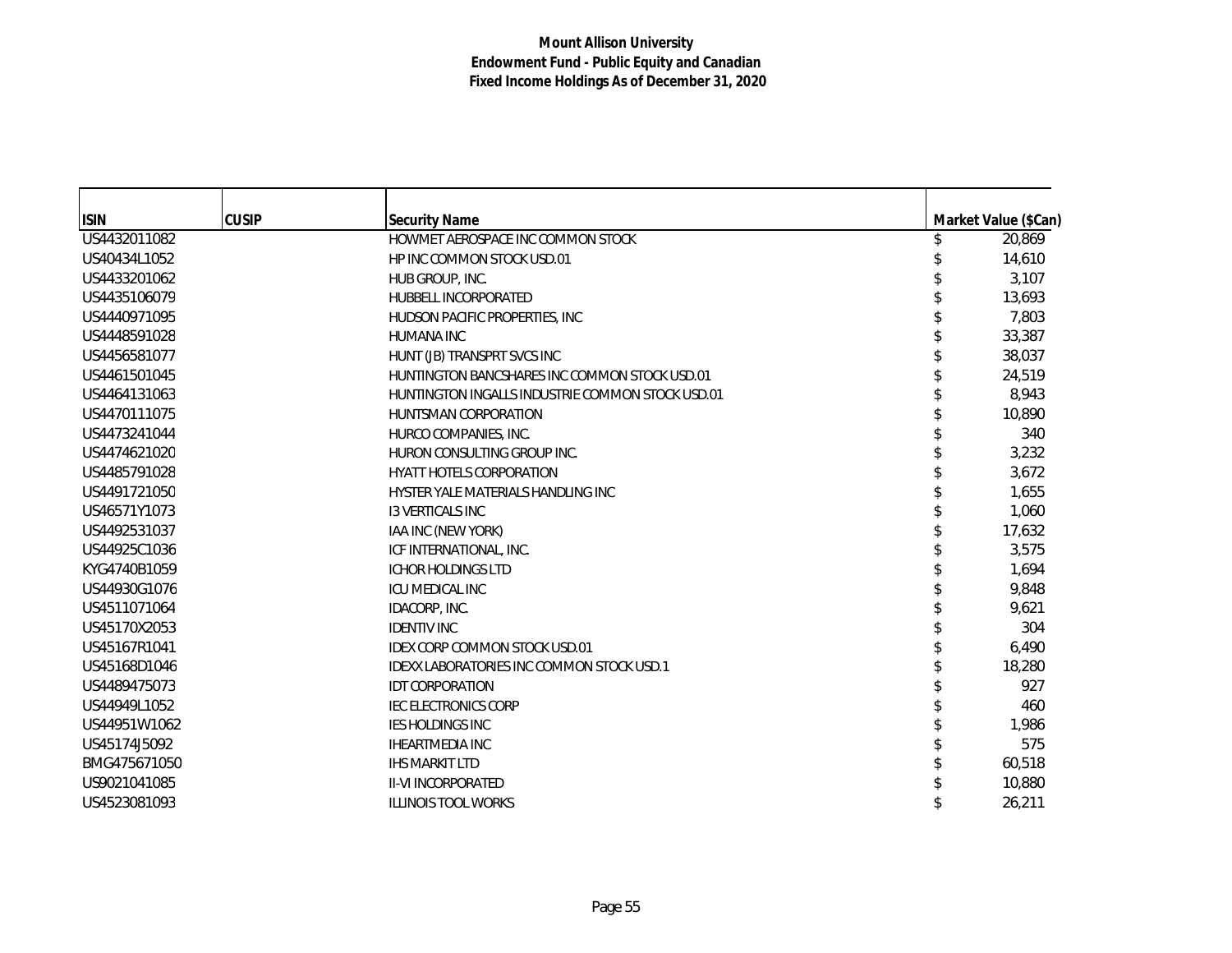| <b>ISIN</b>  | <b>CUSIP</b> | <b>Security Name</b>                    | Market Value (\$Can) |
|--------------|--------------|-----------------------------------------|----------------------|
| US4523271090 |              | <b>ILLUMINA INC</b>                     | 35,744               |
| CA45245E1097 |              | <b>IMAX CORPORATION</b>                 | 2,371                |
| US4525211078 |              | <b>IMMERSION CORPORATION</b>            | 751                  |
| US4532041096 |              | <b>IMPINJ INC</b>                       | 2,179                |
| US45337C1027 |              | <b>INCYTE CORP</b>                      | 14,092               |
| US4534156066 |              | INDEPENDENCE CONTRACT DRILLING INC      | 9                    |
| US4534403070 |              | INDEPENDENCE HOLDING COMPANY            | 1,501                |
| US45378A1060 |              | INDEPENDENCE REALTY TRUST INC           | 2.593                |
| US4538361084 |              | INDEPENDENT BANK CORP (MASSACHUSETTS)   | 5,406                |
| US4538386099 |              | INDEPENDENT BANK CORP (MICHIGAN)        | 682                  |
| US45384B1061 |              | <b>INDEPENDENT BANK GROUP INC</b>       | 5,758                |
| US45580R1032 |              | <b>INDUS REALTY TRUST INC</b>           | 767                  |
| US4562371066 |              | INDUSTRIAL LOGISTICS PROPERTIES TRUST   | 3.091                |
| US45667G1031 |              | <b>INFINERA CORPORATION</b>             | 3,932                |
| US45675Y1047 |              | <b>INFORMATION SERVICES GROUP INC</b>   | 402                  |
| US45685K1025 |              | <b>INFUSYSTEMS HOLDINGS INC.</b>        | 616                  |
| US45687V1061 |              | INGERSOLL RAND INC                      | 35,412               |
| US45688C1071 |              | <b>INGEVITY CORP</b>                    | 5,985                |
| US4570301048 |              | <b>INGLES MARKETS INCORPORATED</b>      | 1,034                |
| US4571871023 |              | INGREDION INCORPORATION                 | 9,685                |
| US45768S1050 |              | INNOSPEC INC.                           | 4,912                |
| US45769N1054 |              | INNOVATIVE SOLUTIONS AND SUPPORT, INC.  | 343                  |
| US45781M1018 |              | <b>INNOVIVA INC</b>                     | 2,845                |
| US45780L1044 |              | <b>INOGEN INC</b>                       | 2,233                |
| US45781D1019 |              | <b>INOVALON HOLDINGS INC</b>            | 2,698                |
| US45772F1075 |              | <b>INPHI CORPORATION</b>                | 13,570               |
| US45765U1034 |              | <b>INSIGHT ENTERPRISES INCORPORATED</b> | 5,686                |
| US45778Q1076 |              | <b>INSPERITY INC</b>                    | 7,064                |
| US45780R1014 |              | <b>INSTALLED BUILDING PRODUCTS INC</b>  | 6,529                |
| US45774W1080 |              | INSTEEL INDUSTRIES, INC.                | 1,160                |
|              |              |                                         |                      |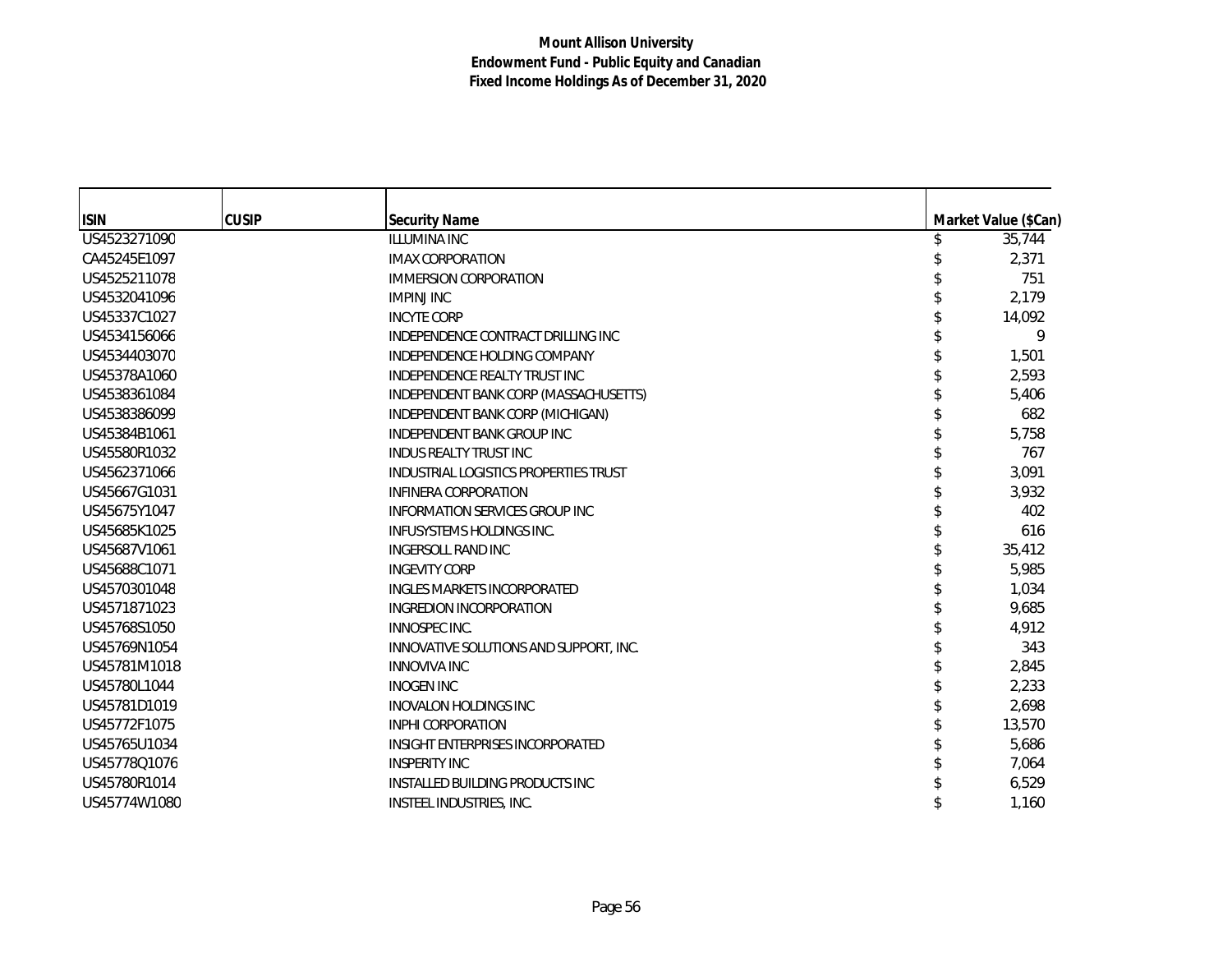| <b>ISIN</b>  | <b>CUSIP</b> | <b>Security Name</b>                             | Market Value (\$Can) |
|--------------|--------------|--------------------------------------------------|----------------------|
| US45826H1095 |              | <b>INTEGER HOLDINGS CORP</b>                     | 5,776                |
| US4579852082 |              | INTEGRA LIFESCIENCES HOLDINGS CORPORATION        | 10,594               |
| US4581401001 |              | INTEL CORP COMMON STOCK USD.001                  | 86,681               |
| US45826J1051 |              | <b>INTELLIA THERAPEUTICS INC</b>                 | 6,086                |
| US4583341098 |              | INTER PARFUMS, INC.                              | 3,616                |
| US45841N1072 |              | INTERACTIVE BROKERS GROUP, INC.                  | 7,974                |
| US45866F1049 |              | INTERCONTINENTAL EXCHANGE IN COMMON STOCK USD.01 | 212,250              |
| US45867G1013 |              | <b>INTERDIGITAL INC</b>                          | 4,078                |
| US4586653044 |              | <b>INTERFACE INCORPORATED</b>                    | 1,406                |
| US4590441030 |              | INTERNATIONAL BANCSHARES CORPORATION             | 4,909                |
| US4601461035 |              | INTERNATIONAL PAPER CO COMMON STOCK USD1.0       | 8,632                |
| MHY410531021 |              | INTERNATIONAL SEAWAYS INC                        | 1,098                |
| US4606901001 |              | INTERPUBLIC GROUP OF COS INC COMMON STOCK USD.1  | 16,571               |
| US46071F1030 |              | <b>INTERSECT ENT INC</b>                         | 1,277                |
| US4611481080 |              | INTEVAC, INC.                                    | 406                  |
| US4592001014 |              | INTL BUSINESS MACHINES CORP COMMON STOCK USD.2   | 47,492               |
| US4595061015 |              | INTL FLAVORS + FRAGRANCES COMMON STOCK USD.125   | 12,464               |
| US46116X1019 |              | INTRA-CELLULAR THERAPIES INC                     | 4,328                |
| US46121Y2019 |              | INTREPID POTASH, INCORPORATION                   | 798                  |
| US46121H1095 |              | <b>INTRICON CORPORATION</b>                      | 533                  |
| US4612021034 |              | INTUIT INC COMMON STOCK USD.01                   | 42,597               |
| US46120E6023 |              | <b>INTUITIVE SURGICAL INC</b>                    | 71,797               |
| US4612031017 |              | <b>INVACARE CORPORATION</b>                      | 475                  |
| BMG491BT1088 |              | INVESCO LTD COMMON STOCK USD.2                   | 14,914               |
| US46134L1052 |              | <b>INVESTAR HOLDING CORP</b>                     | 474                  |
| US46146L1017 |              | <b>INVESTORS BANCORP INC</b>                     | 5,894                |
| US15202L1070 |              | <b>INVESTORS REAL ESTATE TRUST</b>               | 2,017                |
| US4618041069 |              | <b>INVESTORS TITLE COMPANY</b>                   | 695                  |
| US46185L1035 |              | <b>INVITAE CORP</b>                              | 11,219               |
| US4622221004 |              | <b>IONIS PHARMACEUTICALS INC</b>                 | 4,230                |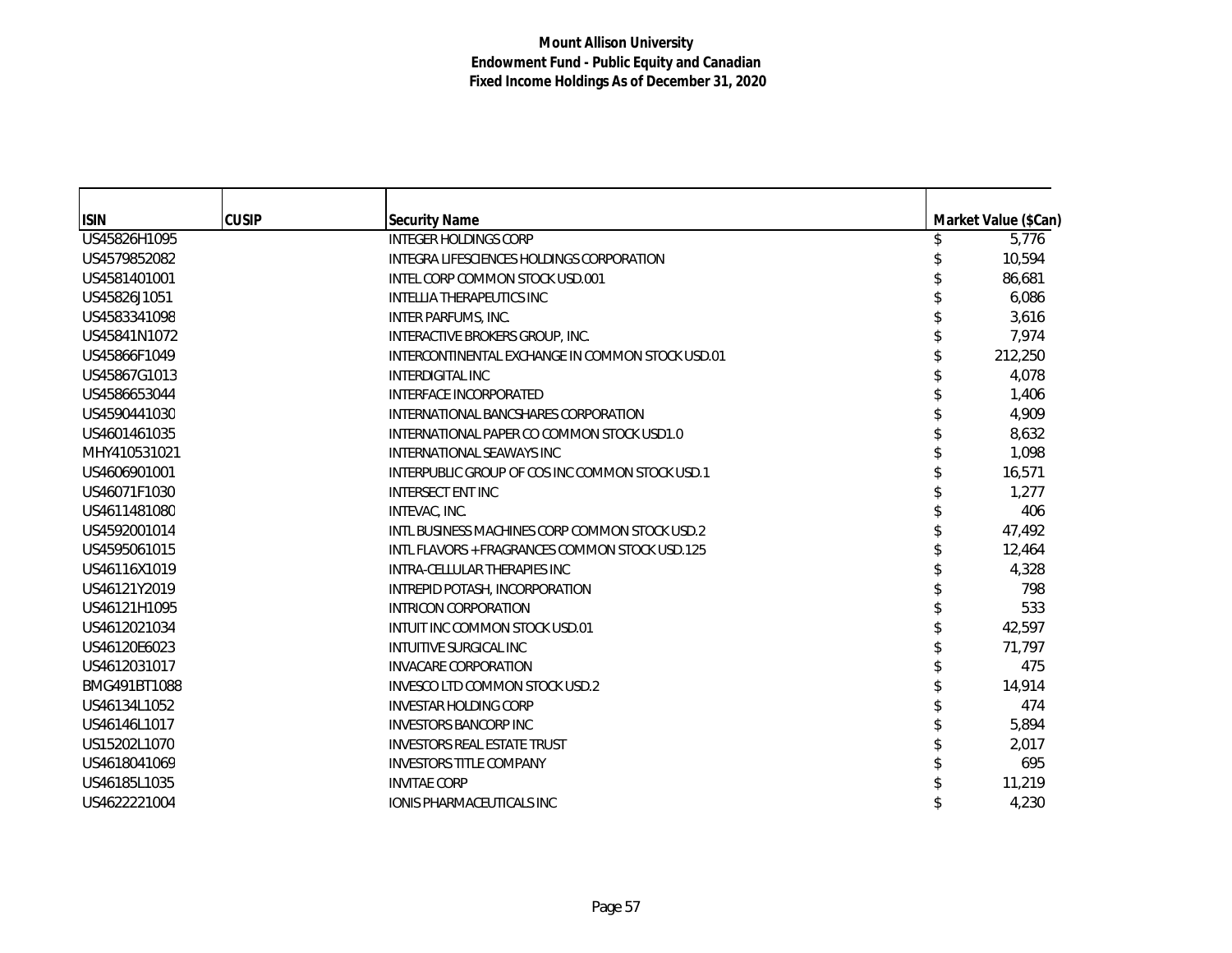| <b>ISIN</b>  | <b>CUSIP</b> | <b>Security Name</b>                             | Market Value (\$Can) |
|--------------|--------------|--------------------------------------------------|----------------------|
| US4622601007 |              | <b>IOVANCE BIOTHERAPEUTICS INC</b>               | 7,319                |
| US44980X1090 |              | IPG PHOTONICS CORP COMMON STOCK USD.0001         | 20,550               |
| US46266C1053 |              | <b>IQVIA HOLDINGS INC COMMON STOCK USD.01</b>    | 14,704               |
| US46266A1097 |              | <b>IRADIMED CORP</b>                             | 706                  |
| US4500561067 |              | <b>IRHYTHM TECHNOLOGIES INC</b>                  | 10,300               |
| US46269C1027 |              | <b>IRIDIUM COMMUNICATIONS INC</b>                | 10,958               |
| US4627261005 |              | <b>IROBOT CORPORATION</b>                        | 4,190                |
| US46284V1017 |              | <b>IRON MOUNTAIN INC REIT USD.01</b>             | 17,207               |
| US46333X1081 |              | IRONWOOD PHARMACEUTICALS INCORPORATION           | 4,174                |
| US46564T1079 |              | ITERIS, INC.                                     | 525                  |
| US4657411066 |              | ITRON, INC.                                      | 8,248                |
| US45073V1089 |              | ITT INCORPORATION                                | 13,847               |
| US46583P1021 |              | <b>IVERIC BIO INC</b>                            | 716                  |
| US4660321096 |              | <b>J &amp; J SNACK FOODS CORP.</b>               | 6,488                |
| US46609J1060 |              | J ALEXANDERS HOLDINGS INC                        | 406                  |
| US48123V1026 |              | <b>J2 GLOBAL INC</b>                             | 9,626                |
| US4663131039 |              | <b>JABIL INC</b>                                 | 12,678               |
| US4262811015 |              | JACK HENRY + ASSOCIATES INC COMMON STOCK USD.01  | 31,152               |
| US4663671091 |              | JACK IN THE BOX INC.                             | 5,050                |
| US4698141078 |              | JACOBS ENGINEERING GROUP INC COMMON STOCK USD1.0 | 5,743                |
| BMG5005R1079 |              | JAMES RIVER GROUP HOLDINGS LTD                   | 3,710                |
| JE00BYPZJM29 |              | JANUS HENDERSON GROUP PLC                        | 12,643               |
| IE00B4Q5ZN47 |              | JAZZ PHARMACEUTICALS PLC                         | 13,197               |
| US46590V1008 |              | <b>JBG SMITH PROPERTIES</b>                      | 8,183                |
| US47233W1099 |              | JEFFERIES FINANCIAL GROUP INC                    | 15,669               |
| US47580P1030 |              | JELD-WEN HOLDING INC                             | 5,539                |
| US4771431016 |              | JETBLUE AIRWAYS CORPORATION                      | 8,701                |
| US8326964058 |              | JM SMUCKER CO/THE COMMON STOCK                   | 130,094              |
| US8004221078 |              | JOHN B. SANFILIPPO & SON, INCORPORATION          | 1,512                |
| US4778391049 |              | JOHN BEAN TECHNOLOGIES CORPORATION               | 7,350                |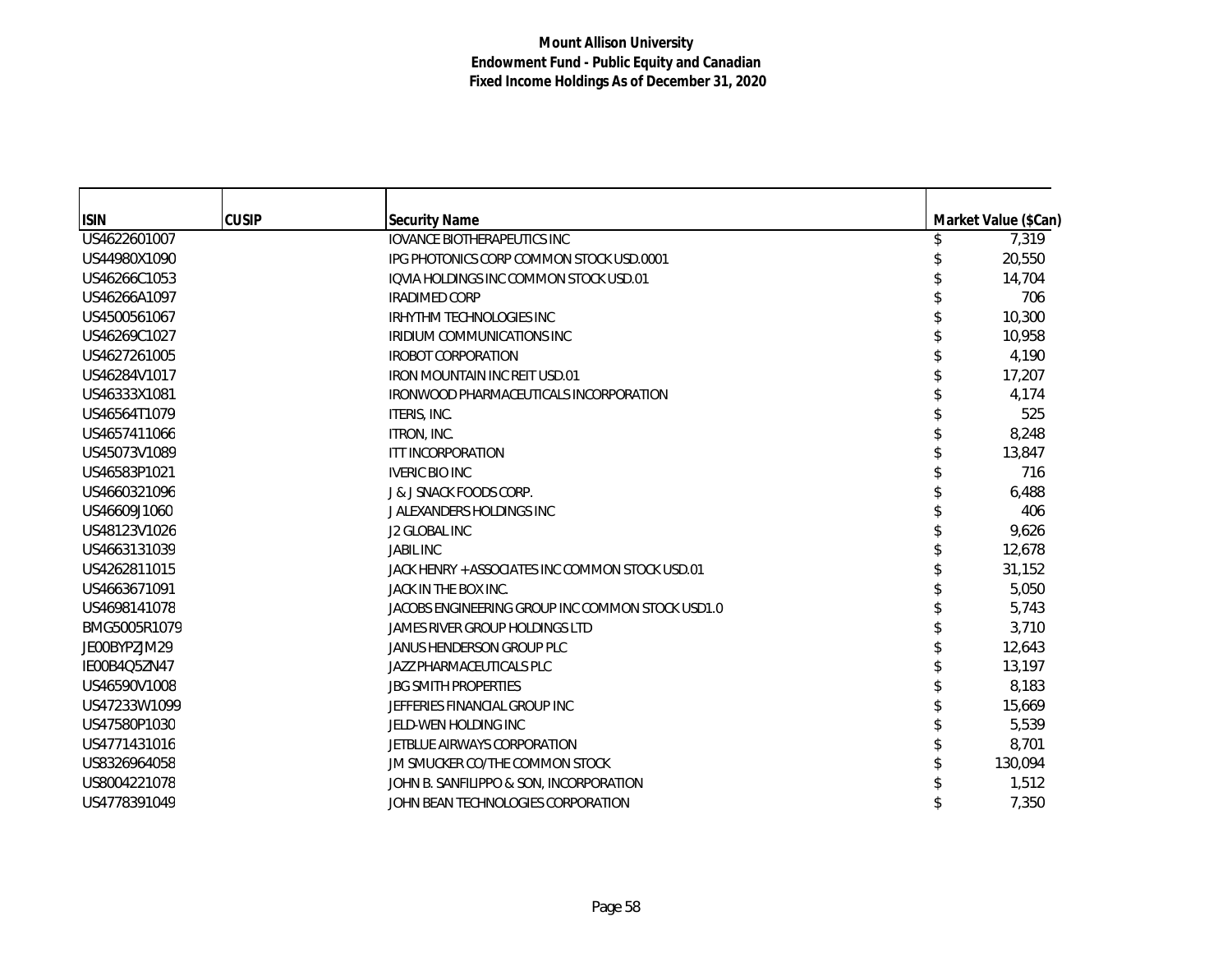| <b>ISIN</b>  | <b>CUSIP</b> | <b>Security Name</b>                        | Market Value (\$Can) |
|--------------|--------------|---------------------------------------------|----------------------|
| US9682233054 |              | JOHN WILEY & SONS INC                       | 159                  |
| US9682232064 |              | JOHN WILEY & SONS INC                       | 4,683                |
| US4781601046 |              | JOHNSON + JOHNSON COMMON STOCK USD1.0       | 336,336              |
| IE00BY7QL619 |              | JOHNSON CONTROLS INTERNATION                | 23,513               |
| US4791671088 |              | JOHNSON OUTDOORS, INC.                      | 2,585                |
| US47973J1025 |              | <b>JOINT CORP</b>                           | 1,199                |
| US48020Q1076 |              | JONES LANG LASALLE INCORPORATED             | 12,898               |
| US4811161011 |              | JOUNCE THERAPEUTICS INC                     | 638                  |
| US46625H1005 |              | JPMORGAN CHASE + CO                         | 308,553              |
| US48203R1041 |              | JUNIPER NETWORKS INC COMMON STOCK USD.00001 | 11,622               |
| US48282T1043 |              | KADANT, INC.                                | 3,729                |
| US4830077040 |              | KAISER ALUMINUM CORPORATION                 | 2,881                |
| US4831191030 |              | KALA PHARMACEUTICALS INC                    | 71                   |
| US4834971032 |              | KALVISTA PHARMACEUTICALS INC                | 973                  |
| US4851703029 |              | KANSAS CITY SOUTHERN COMMON STOCK USD.01    | 7,863                |
| US48238T1097 |              | KAR AUCTION SERVICES INCORPORATION          | 5,058                |
| US48666K1097 |              | <b>KB HOME</b>                              | 6,370                |
| US48242W1062 |              | <b>KBR INCORPORATION</b>                    | 9,330                |
| US48716P1084 |              | <b>KEARNY FINANCIAL CORP</b>                | 1,820                |
| US4878361082 |              | KELLOGG CO COMMON STOCK USD.25              | 55,958               |
| US4881522084 |              | KELLY SERVICES INCORPORATED                 | 919                  |
| US4884011002 |              | <b>KEMPER CORPORATION</b>                   | 10,838               |
| US4891701009 |              | KENNAMETAL INCORPORATED                     | 6,782                |
| US4893981070 |              | KENNEDY-WILSON HOLDINGS, INC                | 5,477                |
| US4931441095 |              | <b>KEY TRONIC CORPORATION</b>               | 230                  |
| US4932671088 |              | KEYCORP COMMON STOCK USD1.0                 | 6,771                |
| US49338L1035 |              | KEYSIGHT TECHNOLOGIES IN COMMON STOCK       | 10,498               |
| US4937321010 |              | <b>KFORCE INC.</b>                          | 1,963                |
| US49427F1084 |              | KILROY REALTY CORPORATION                   | 3,522                |
| US49428J1097 |              | KIMBALL ELECTRONICS INC                     | 618                  |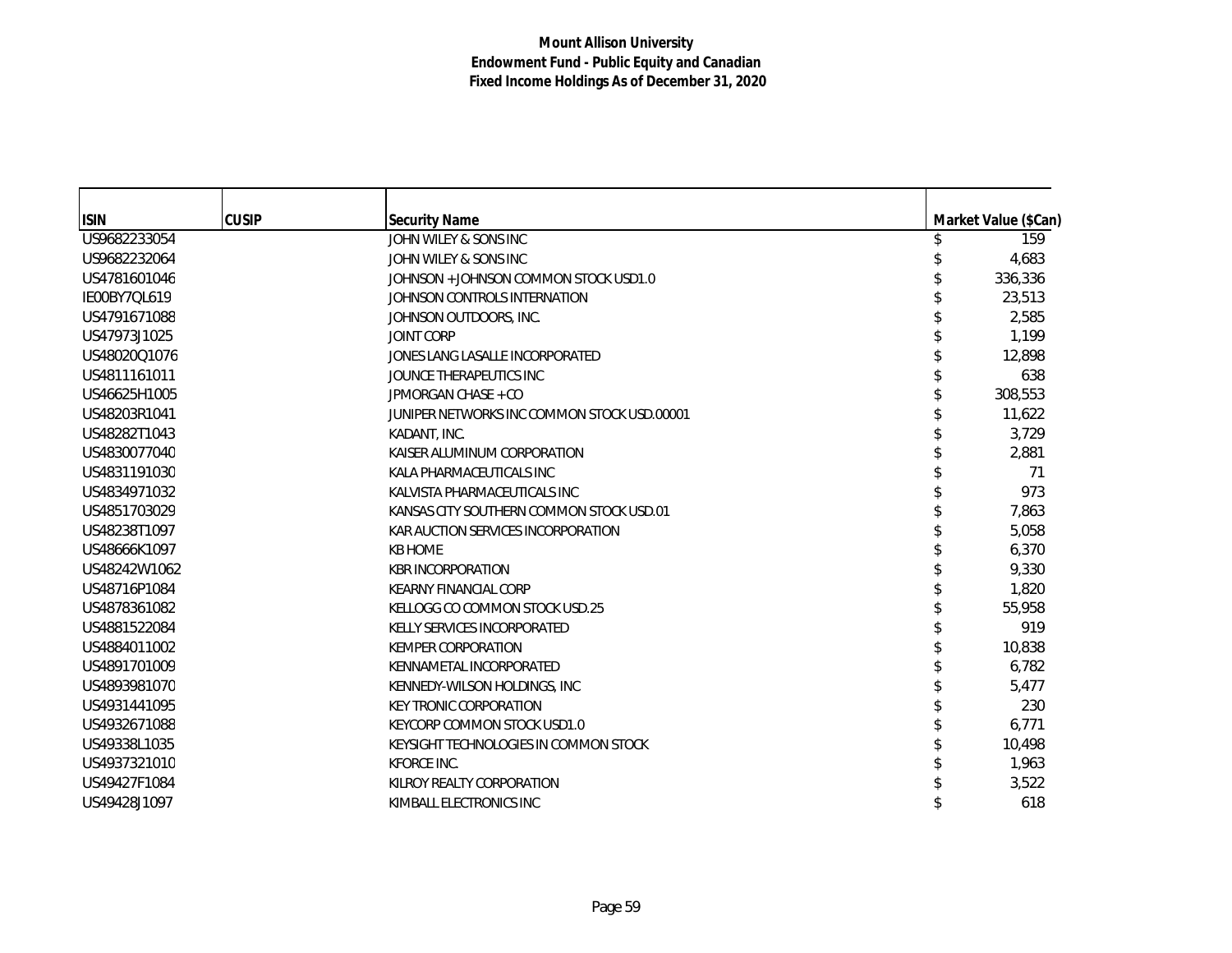| <b>ISIN</b>  | <b>CUSIP</b> | Security Name                            | Market Value (\$Can) |
|--------------|--------------|------------------------------------------|----------------------|
| US4942741038 |              | KIMBALL INTERNATIONAL, INC.              | 975                  |
| US4943681035 |              | KIMBERLY CLARK CORP COMMON STOCK USD1.25 | 73,782               |
| US49446R1095 |              | KIMCO REALTY CORP REIT USD.01            | 13,248               |
| US49456B1017 |              | KINDER MORGAN INC COMMON STOCK USD.01    | 11.579               |
| US4945771099 |              | KINDRED BIOSCIENCES INC                  | 425                  |
| US4967191051 |              | KINGSTONE COMPANIES, INCORPORATION       | 142                  |
| BMG5269C1010 |              | KINIKSA PHARMACEUTICALS LTD              | 1,040                |
| US49714P1084 |              | KINSALE CAPITAL GROUP INC                | 9,378                |
| US4972661064 |              | <b>KIRBY CORPORATION</b>                 | 6,124                |
| US49803T3005 |              | KITE REALTY GROUP TRUST                  | 2,501                |
| US4824801009 |              | <b>KLA CORP</b>                          | 39,230               |
| US4990491049 |              | KNIGHT-SWIFT TRANSPORTATION HOLDINGS INC | 14,247               |
| US4989042001 |              | <b>KNOLL INC</b>                         | 1,668                |
| US49926D1090 |              | <b>KNOWLES CORP</b>                      | 3,828                |
| US50015M1099 |              | KODIAK SCIENCES INC                      | 8,262                |
| US5002551043 |              | KOHL'S CORPORATION                       | 5,751                |
| US50050N1037 |              | KONTOOR BRANDS INC                       | 4,284                |
| US50060P1066 |              | KOPPERS HOLDINGS INC.                    | 1,401                |
| US5006432000 |              | <b>KORN FERRY</b>                        | 5,308                |
| US5006881065 |              | KOSMOS ENERGY LIMITED                    | 1,993                |
| US5007541064 |              | KRAFT HEINZ CO/THE COMMON STOCK USD.01   | 9,585                |
| US50077C1062 |              | <b>KRATON CORP</b>                       | 1,524                |
| US50077B2079 |              | KRATOS DEFENSE & SECURITY SOLUTIONS, INC | 6,118                |
| US5010441013 |              | KROGER CO COMMON STOCK USD1.0            | 10,736               |
| US50105F1057 |              | <b>KRONOS WORLDWIDE INC</b>              | 2,535                |
| US5011471027 |              | KRYSTAL BIOTECH INC                      | 2,088                |
| US5012421013 |              | KULICKE AND SOFFA INDUSTRIES, INC.       | 4,134                |
| US50127T1097 |              | KURA ONCOLOGY INC                        | 3,286                |
| US4827381017 |              | KVH INDUSTRIES, INC.                     | 485                  |
| US5017971046 |              | L BRANDS INC COMMON STOCK USD.5          | 17,051               |
|              |              |                                          |                      |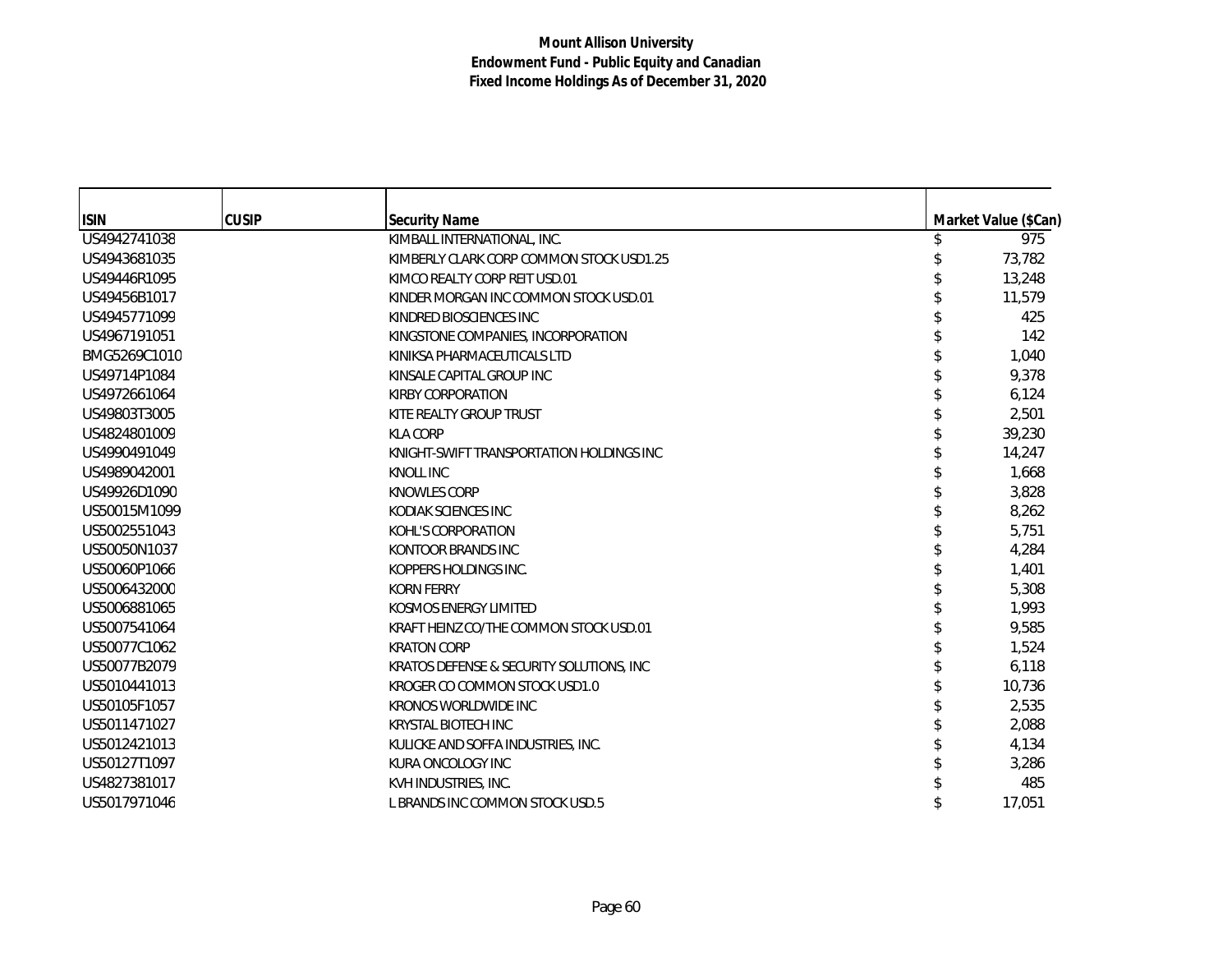| <b>ISIN</b>  | <b>CUSIP</b> | <b>Security Name</b>                          | Market Value (\$Can) |
|--------------|--------------|-----------------------------------------------|----------------------|
| US3500601097 |              | L.B. FOSTER CO                                | 552                  |
| US5024311095 |              | L3HARRIS TECHNOLOGIES INC COMMON STOCK USD1.0 | 16,643               |
| US50540R4092 |              | LABORATORY CRP OF AMER HLDGS                  | 18,522               |
| US5116371007 |              | LAKELAND BANCORP, INC.                        | 1,650                |
| US5116561003 |              | LAKELAND FINANCIAL CORPORATION                | 2,791                |
| US5117951062 |              | LAKELAND INDUSTRIES, INC.                     | 618                  |
| US5128071082 |              | LAM RESEARCH CORP COMMON STOCK USD.001        | 28,707               |
| US5128161099 |              | LAMAR ADVERTISING CO                          | 11,543               |
| US5132721045 |              | LAMB WESTON HOLDINGS INC COMMON STOCK USD1.0  | 22,172               |
| US5138471033 |              | LANCASTER COLONY CORPORATION                  | 9,289                |
| US5147661046 |              | <b>LANDEC CORPORATION</b>                     | 574                  |
| US51504L1070 |              | LANDMARK BANCORP, INC.                        | 185                  |
| US51509F1057 |              | LANDS' END, INCORPORATED                      | 1,750                |
| US5150981018 |              | LANDSTAR SYSTEM INCORPORATED                  | 10,210               |
| US5160121019 |              | LANNETT COMPANY, INC.                         | 858                  |
| US5165441032 |              | <b>LANTHEUS HOLDINGS INC</b>                  | 1,271                |
| US5165482036 |              | LANTRONIX, INC.                               | 299                  |
| US5168062058 |              | LAREDO PETROLEUM INC                          | 569                  |
| US5178341070 |              | LAS VEGAS SANDS CORP                          | 45,069               |
| US5184151042 |              | LATTICE SEMICONDUCTOR CORPORATION             | 12,551               |
| US5186132032 |              | LAUREATE EDUCATION, INC.                      | 3,685                |
| US5207761058 |              | LAWSON PRODUCTS, INC.                         | 1,033                |
| BMG540501027 |              | <b>LAZARD LTD</b>                             | 9,354                |
| US5053361078 |              | LA-Z-BOY INCORPORATED                         | 4,660                |
| US50189K1034 |              | <b>LCI INDUSTRIES</b>                         | 6,943                |
| US50181P1003 |              | <b>LCNB CORP</b>                              | 496                  |
| US52177G1022 |              | LEAF GROUP LTD                                | 277                  |
| US5218652049 |              | <b>LEAR CORPORATION</b>                       | 14,106               |
| US5246601075 |              | LEGGETT + PLATT INC COMMON STOCK USD.01       | 13,553               |
| US5253271028 |              | LEIDOS HOLDINGS INC COMMON STOCK USD.0001     | 6,188                |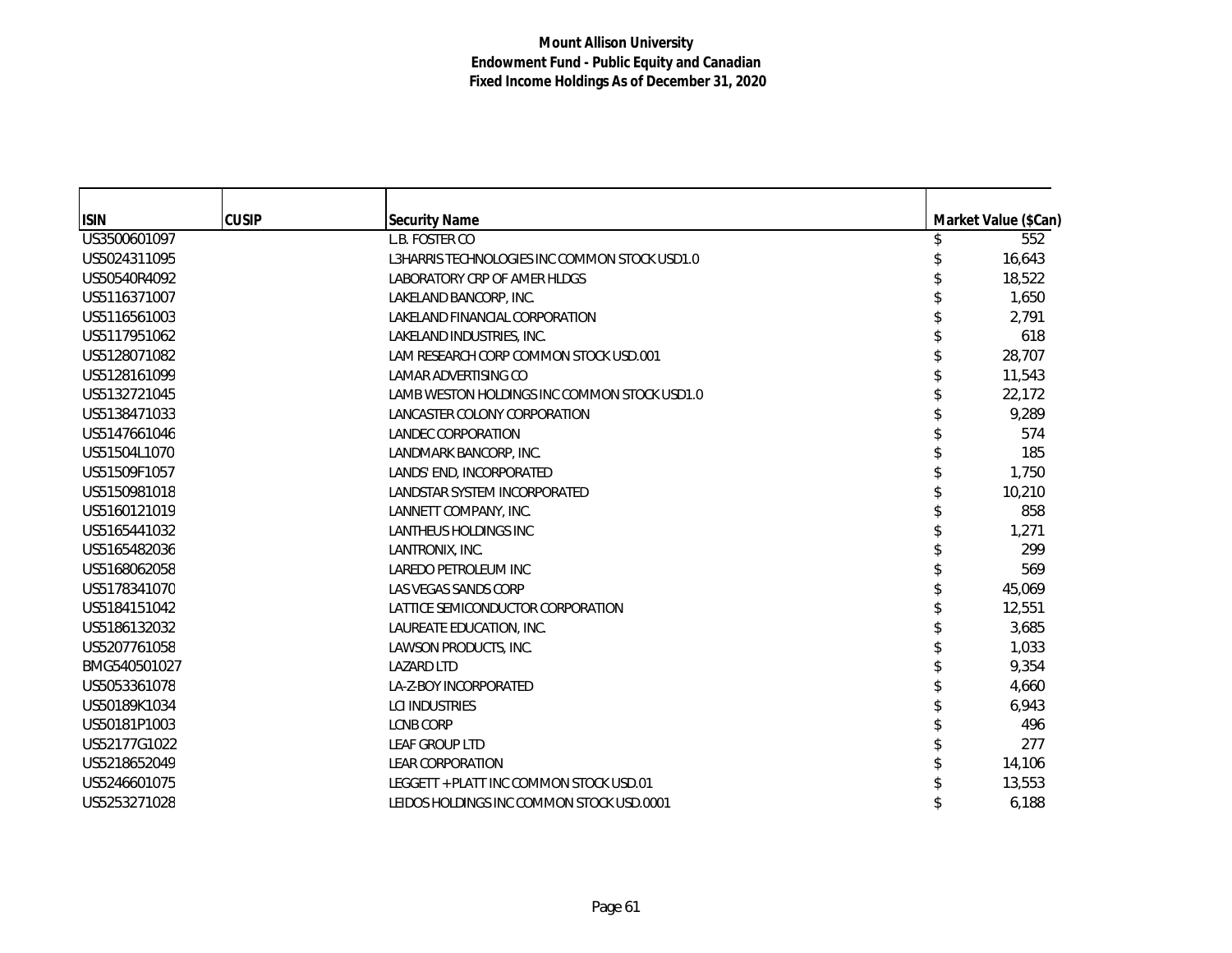| <b>ISIN</b>  | <b>CUSIP</b> | <b>Security Name</b>                     | Market Value (\$Can) |
|--------------|--------------|------------------------------------------|----------------------|
| US5255582018 |              | LEMAITRE VASCULAR, INC.                  | 1,792                |
| US52603A2087 |              | LENDINGCLUB CORP                         | 2,401                |
| US52603B1070 |              | LENDINGTREE INC                          | 7,113                |
| US5260571048 |              | LENNAR CORP A                            | 31,516               |
| US5261071071 |              | LENNOX INTERNATIONAL INCORPORATED        | 13,726               |
| US52634L1089 |              | LENSAR INC                               | 129                  |
| US52730D2080 |              | LEVEL ONE BANCORP INC                    | 543                  |
| US52736R1023 |              | LEVI STRAUSS & CO                        | 1,567                |
| US5290431015 |              | LEXINGTON REALTY TRUST                   | 6,130                |
| US50187T1060 |              | LGI HOMES INC                            | 5,981                |
| US50187A1079 |              | LHC GROUP, INC.                          | 13,223               |
| US5312298889 |              | <b>LIBERTY BRAVES GROUP</b>              | 2,033                |
| US5312297063 |              | <b>LIBERTY BRAVES GROUP</b>              | 609                  |
| US5303072061 |              | LIBERTY BROADBAND CORP                   | 392                  |
| US5303073051 |              | LIBERTY BROADBAND CORP                   | 13,035               |
| BMG9001E1286 |              | <b>LIBERTY LATIN AMERICA LTD</b>         | 4,093                |
| BMG9001E1021 |              | <b>LIBERTY LATIN AMERICA LTD</b>         | 1,158                |
| US5312298541 |              | LIBERTY MEDIA FORMULA ONE                | 15,494               |
| US5312298707 |              | LIBERTY MEDIA FORMULA ONE                | 1,708                |
| US53115L1044 |              | LIBERTY OILFIELD SERVICES INC            | 1,828                |
| US5314651028 |              | LIBERTY TRIPADVISOR HOLDINGS INC         | 585                  |
| US53223X1072 |              | LIFE STORAGE INC                         | 10,492               |
| US53222Q1031 |              | LIFETIME BRANDS, INC.                    | 1,011                |
| US53222K2050 |              | LIFEVANTAGE CORP                         | 402                  |
| US5319141090 |              | LIFEWAY FOODS, INC.                      | 65                   |
| US53220K5048 |              | LIGAND PHARMACEUTICALS INC               | 3,588                |
| US53261M1045 |              | LIMELIGHT NETWORKS, INC.                 | 1,234                |
| US53262L1052 |              | <b>LIMESTONE BANCORP INC</b>             | 154                  |
| US5327461043 |              | LIMONEIRA COMPANY                        | 648                  |
| US5335351004 |              | LINCOLN EDUCATIONAL SERVICES CORPORATION | 342                  |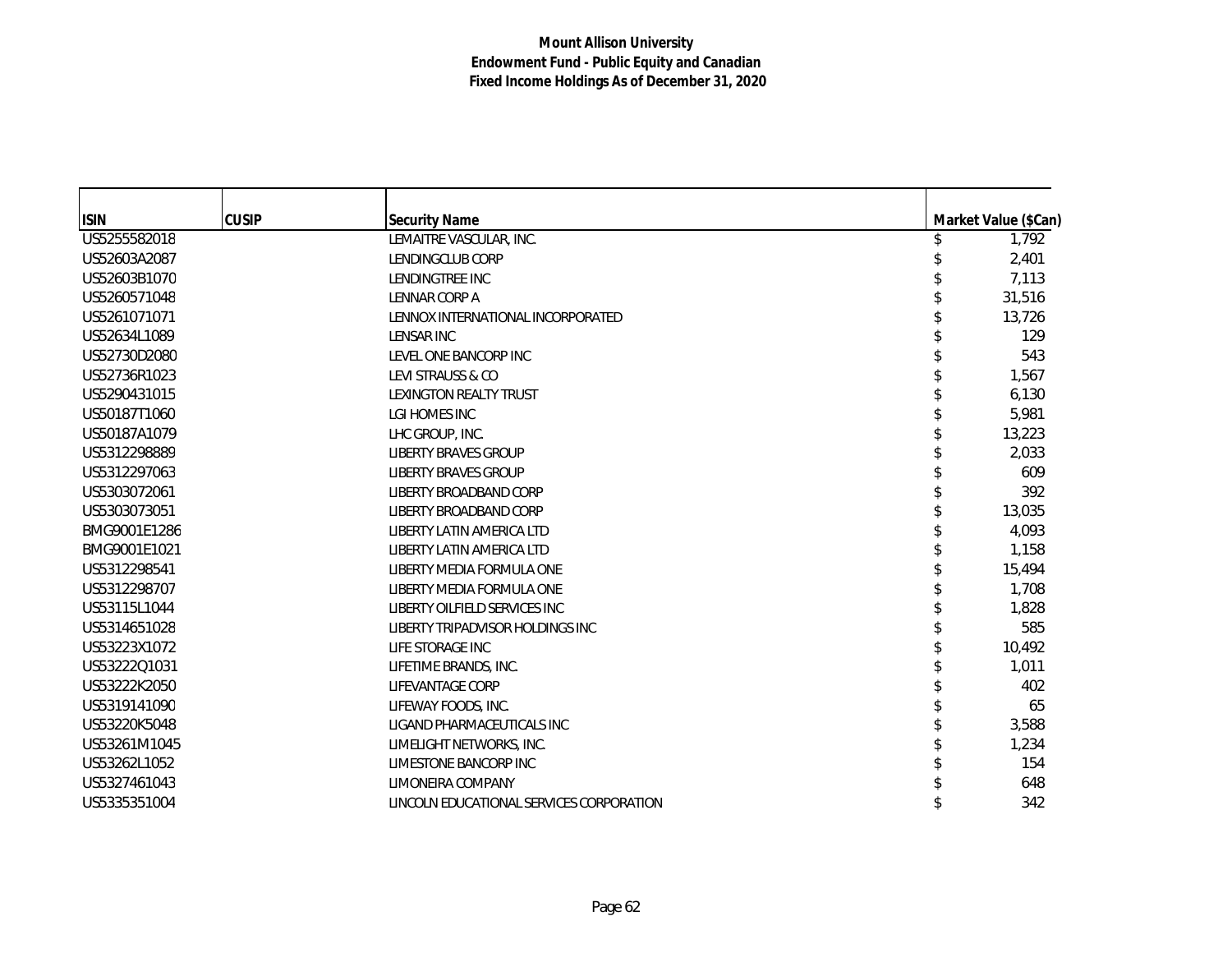| <b>ISIN</b>  | <b>CUSIP</b> | <b>Security Name</b>                             | Market Value (\$Can) |
|--------------|--------------|--------------------------------------------------|----------------------|
| US5339001068 |              | LINCOLN ELECTRIC HOLDINGS INCORPORATED           | 13,132               |
| US5341871094 |              | LINCOLN NATIONAL CORP COMMON STOCK               | 18,413               |
| US5352191093 |              | LINDBLAD EXPEDITIONS HOLDINGS INC                | 1,980                |
| IE00BZ12WP82 |              | LINDE PLC                                        | 307,080              |
| US5355551061 |              | <b>LINDSAY CORPORATION</b>                       | 3,130                |
| CA5359194019 |              | LIONS GATE ENTERTAINMENT CORP                    | 1,832                |
| CA5359195008 |              | LIONS GATE ENTERTAINMENT CORP                    | 3,257                |
| US53632A2015 |              | LIQTECH INTERNATIONAL INC                        | 382                  |
| US53635B1070 |              | LIQUIDITY SERVICES, INC.                         | 1,688                |
| US5367971034 |              | LITHIA MOTORS, INC.                              | 14,381               |
| US5370081045 |              | LITTELFUSE, INC.                                 | 12,687               |
| GB00BYMT0J19 |              | LIVANOVA PLC                                     | 6,487                |
| US5380341090 |              | LIVE NATION ENTERTAINMENT IN COMMON STOCK USD.01 | 5,808                |
| US53803X1054 |              | LIVE OAK BANCSHARES INC                          | 5,557                |
| US53814L1089 |              | <b>LIVENT CORP</b>                               | 7,033                |
| US53815P1084 |              | LIVERAMP HOLDINGS INC                            | 10,630               |
| US5018892084 |              | LKQ CORP COMMON STOCK USD.01                     | 19,427               |
| US5398301094 |              | <b>LOCKHEED MARTIN CORP</b>                      | 90,703               |
| US5404241086 |              | LOEWS CORP COMMON STOCK USD.01                   | 96,640               |
| US5438811060 |              | LORAL SPACE & COMMUNICATIONS INCORPORATION       | 894                  |
| US5463471053 |              | LOUISIANA-PACIFIC CORPORATION                    | 8,797                |
| US5486611073 |              | LOWE S COS INC                                   | 84,788               |
| US50212V1008 |              | LPL FINANCIAL HOLDINGS INCORPORATED              | 15,517               |
| US5021601043 |              | LSB INDUSTRIES, INC.                             | 220                  |
| US50216C1080 |              | LSI INDUSTRIES INC.                              | 1,010                |
| US5021751020 |              | LTC PROPERTIES, INC.                             | 3,059                |
| US5492821013 |              | <b>LUBY'S INCORPORATED</b>                       | 84                   |
| US55003T1079 |              | LUMBER LIQUIDATORS HOLDINGS INC                  | 852                  |
| US5502411037 |              | LUMEN TECHNOLOGIES INC                           | 18,613               |
| US55024U1097 |              | LUMENTUM HOLDINGS INC                            | 13,769               |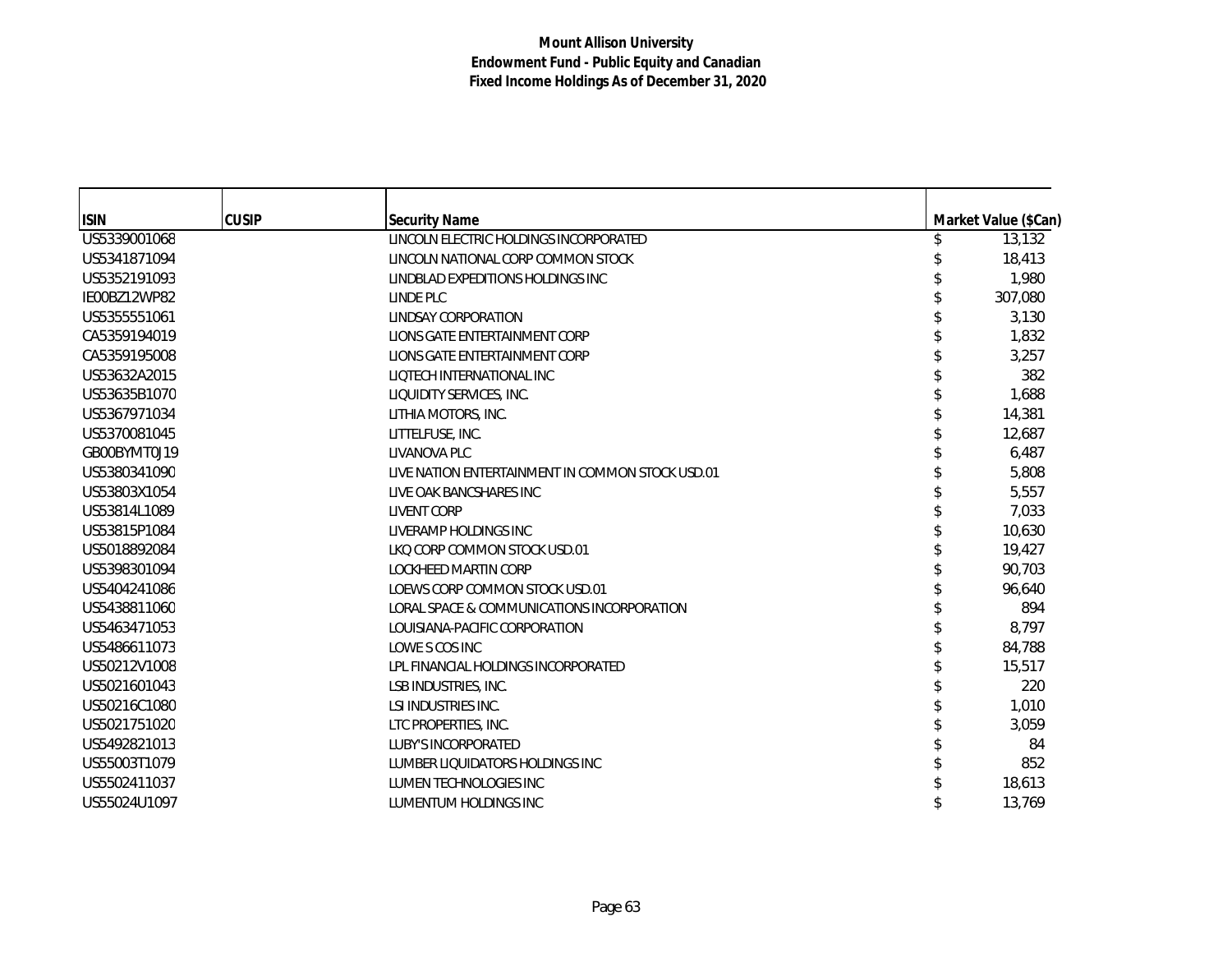| <b>ISIN</b>  | <b>CUSIP</b> | <b>Security Name</b>                         | Market Value (\$Can) |
|--------------|--------------|----------------------------------------------|----------------------|
| US55027E1029 |              | <b>LUMINEX CORPORATION</b>                   | 2,266                |
| US5503511009 |              | LUNA INNOVATIONS INCORPORATED                | 797                  |
| US5505501073 |              | LUTHER BURBANK CORP                          | 1,008                |
| US5508191062 |              | LYDALL, INCORPORATED                         | 990                  |
| US55087P1049 |              | <b>LYFT INC</b>                              | 7,665                |
| NL0009434992 |              | LYONDELLBASELL INDU CL A COMMON STOCK EUR.04 | 9,762                |
| US55261F1049 |              | M + T BANK CORP COMMON STOCK USD.5           | 7,130                |
| US5526761086 |              | M.D.C. HOLDINGS, INC.                        | 3,797                |
| US55305B1017 |              | M/I HOMES, INC.                              | 1,964                |
| US5542251021 |              | MACATAWA BANK CORPORATION                    | 670                  |
| US5543821012 |              | <b>MACERICH CO</b>                           | 2,891                |
| US5544891048 |              | MACK CALI REALTY CORPORATION                 | 2,203                |
| US5545711096 |              | MACKINAC FINANCIAL CORPORATION               | 285                  |
| US55405Y1001 |              | MACOM TECHNOLOGY SOLUTIONS HOLDINGS INC      | 6,729                |
| US55608B1052 |              | MACOUARIE INFRASTRUCTURE CORP                | 7,340                |
| US5560991094 |              | MACROGENICS INC                              | 1,904                |
| US55616P1049 |              | MACY'S INC                                   | 5,021                |
| US55826T1025 |              | MADISON SQUARE GARDEN ENTERTAINMENT CORP     | 3,563                |
| US5588681057 |              | MADRIGAL PHARMACEUTICALS INC                 | 3,744                |
| US5590792074 |              | MAGELLAN HEALTH INC                          | 4,413                |
| US55910K1088 |              | MAGENTA THERAPEUTICS INC                     | 950                  |
| US55933J2033 |              | MAGNACHIP SEMICONDUCTOR CORP                 | 1,157                |
| BMG5753U1128 |              | MAIDEN HOLDINGS, LIMITED                     | 258                  |
| US56064Y1001 |              | MAINSTREET BANKSHARES INC                    | 296                  |
| US56117J1007 |              | <b>MALIBU BOATS INC</b>                      | 2,965                |
| US5614091032 |              | <b>MALVERN BANCORP INC</b>                   | 426                  |
| US56155L1089 |              | MAMMOTH ENERGY SERVICES INC                  | 35                   |
| US5627501092 |              | MANHATTAN ASSOCIATES INCORPORATED            | 12,938               |
| US5634201082 |              | MANITEX INTERNATIONAL INC                    | 212                  |
| US5635714059 |              | MANITOWOC COMPANY INC                        | 1.299                |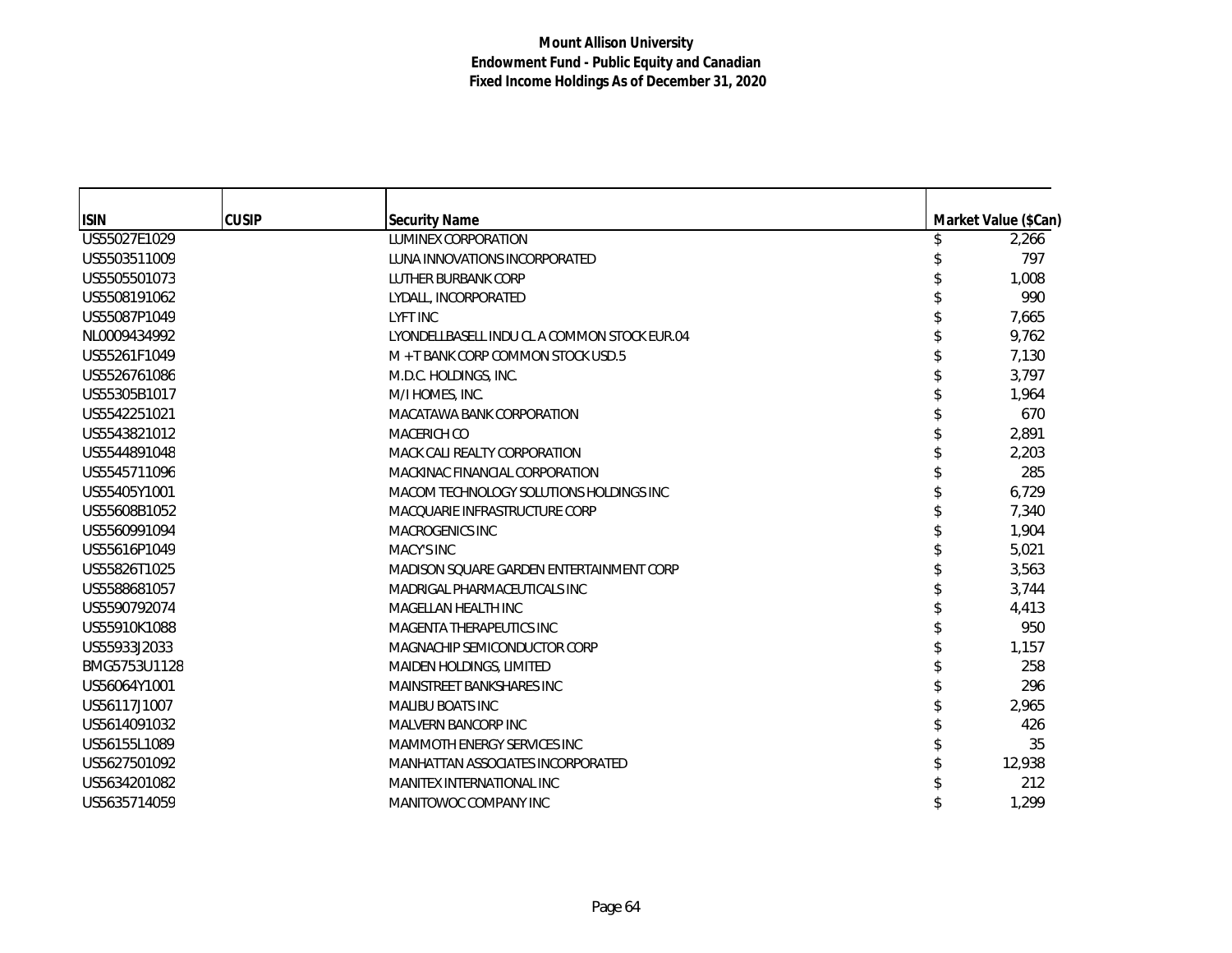| <b>ISIN</b>  | <b>CUSIP</b> | <b>Security Name</b>                           | Market Value (\$Can) |
|--------------|--------------|------------------------------------------------|----------------------|
| US56418H1005 |              | MANPOWERGROUP INC                              | 10,334               |
| US5645631046 |              | MANTECH INTERNATIONAL CORPORATION              | 5,526                |
| US5658491064 |              | MARATHON OIL CORP COMMON STOCK USD1.0          | 10,965               |
| US56585A1025 |              | <b>MARATHON PETROLEUM CORP</b>                 | 27.393               |
| US56624R1086 |              | MARCHEX, INC.                                  | 295                  |
| US5663241090 |              | MARCUS & MILLICHAP INC                         | 3,314                |
| US5663301068 |              | <b>MARCUS CORP</b>                             | 667                  |
| US5684271084 |              | MARINE PRODUCTS CORPORATION                    | 813                  |
| US5679081084 |              | MARINEMAX INC                                  | 2,427                |
| US56854Q2003 |              | MARINUS PHARMACEUTICALS INC                    | 315                  |
| US57060D1081 |              | MARKETAXESS HOLDINGS INC COMMON STOCK USD.003  | 9,266                |
| US5711571068 |              | <b>MARLIN BUSINESS SERVICES CORP.</b>          | 300                  |
| US5719032022 |              | MARRIOTT INTERNATIONAL CLA COMMON STOCK USD.01 | 14,867               |
| US57164Y1073 |              | MARRIOTT VACATIONS WORLDWIDE CORPORATION       | 12.037               |
| US5717481023 |              | MARSH + MCLENNAN COS                           | 198,745              |
| US5730751089 |              | <b>MARTEN TRANSPORT, LTD.</b>                  | 2,452                |
| US5732841060 |              | MARTIN MARIETTA MATERIALS COMMON STOCK USD.01  | 7,609                |
| BMG5876H1051 |              | MARVELL TECHNOLOGY GROUP LTD                   | 50,250               |
| US5745991068 |              | MASCO CORP COMMON STOCK USD1.0                 | 6,391                |
| CA5753851099 |              | MASONITE INTERNATIONAL CORP                    | 5,313                |
| US5763231090 |              | MASTEC INCORPORATED                            | 9,366                |
| US57633B1008 |              | <b>MASTECH DIGITAL INC</b>                     | 183                  |
| US57636Q1040 |              | MASTERCARD INC A COMMON STOCK USD.0001         | 133,423              |
| US57637H1032 |              | MASTERCRAFT BOAT HOLDINGS INC                  | 994                  |
| US5764852050 |              | MATADOR RESOURCES COMPANY                      | 2,984                |
| US57667L1070 |              | <b>MATCH GROUP INC</b>                         | 31,518               |
| US5766901012 |              | <b>MATERION CORP</b>                           | 2,505                |
| US5768531056 |              | MATRIX SERVICE COMPANY                         | 781                  |
| US57686G1058 |              | <b>MATSON INC</b>                              | 6,080                |
| US5770811025 |              | <b>MATTEL INC</b>                              | 12,570               |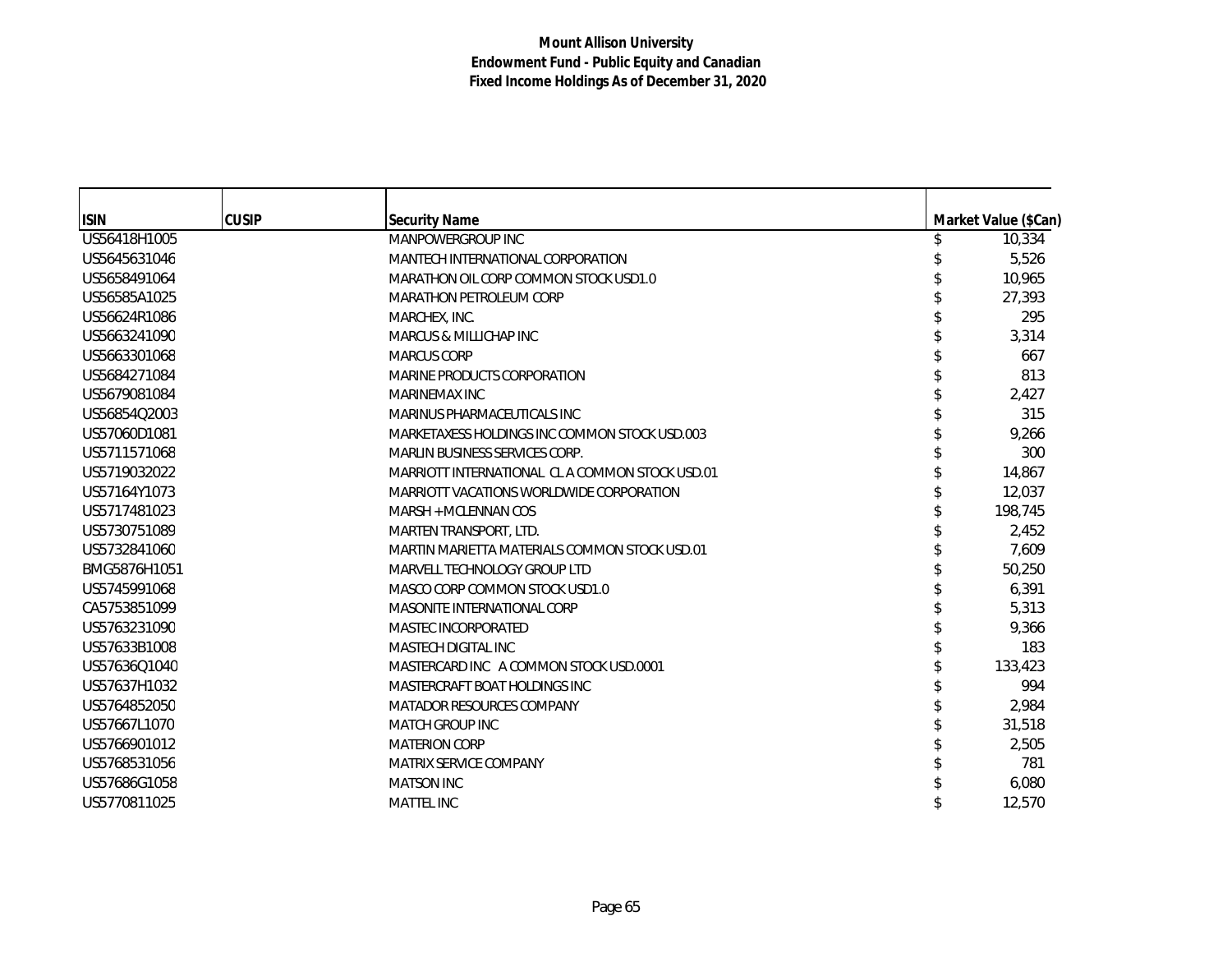| <b>ISIN</b>  | <b>CUSIP</b> | <b>Security Name</b>                           | Market Value (\$Can) |
|--------------|--------------|------------------------------------------------|----------------------|
| US5771281012 |              | MATTHEWS INTERNATIONAL CORPORATION             | 1,904                |
| US5773451019 |              | MAUI LAND & PINEAPPLE COMPANY, INC.            | 548                  |
| US57778K1051 |              | MAXAR TECHNOLOGIES INC                         | 6,351                |
| US57772K1016 |              | MAXIM INTEGRATED PRODUCTS COMMON STOCK USD.001 | 18,516               |
| US5779331041 |              | MAXIMUS, INC.                                  | 8,708                |
| US57776J1007 |              | MAXLINEAR, INCORPORATION                       | 5,322                |
| US55262C1009 |              | MBIA INC.                                      | 1,674                |
| US5797802064 |              | MCCORMICK + CO NON VTG SHRS COMMON STOCK       | 77,428               |
| US5801351017 |              | <b>MCDONALD S CORP</b>                         | 163,672              |
| US58039P1075 |              | MCEWEN MINING INC                              | 366                  |
| US5805891091 |              | <b>MCGRATH RENTCORP</b>                        | 3,535                |
| US58155Q1031 |              | <b>MCKESSON CORP</b>                           | 21,538               |
| US5526901096 |              | MDU RESOURCES GROUP INC                        | 10,652               |
| US58463J3041 |              | MEDICAL PROPERTIES TRUST, INC.                 | 18,490               |
| US58468P2065 |              | MEDICINOVA INC                                 | 295                  |
| US58470H1014 |              | MEDIFAST, INC.                                 | 4,055                |
| US58502B1061 |              | <b>MEDNAX INC</b>                              | 4,422                |
| US58506Q1094 |              | MEDPACE HOLDINGS INC                           | 10,386               |
| IE00BTN1Y115 |              | MEDTRONIC PLC COMMON STOCK USD.1               | 99,568               |
| US58733R1023 |              | MERCADOLIBRE INCORPORATION                     | 86,574               |
| US5873761044 |              | MERCANTILE BANK CORPORATION                    | 1,077                |
| US5880561015 |              | MERCER INTERNATIONAL INC.                      | 1.732                |
| US58844R1086 |              | <b>MERCHANTS BANCORP</b>                       | 2,071                |
| US58933Y1055 |              | MERCK + CO. INC.                               | 264,615              |
| US5894001008 |              | MERCURY GENERAL CORPORATION                    | 6,654                |
| US5893781089 |              | MERCURY SYSTEMS INC                            | 9,452                |
| US5894331017 |              | MEREDITH CORPORATION                           | 1,808                |
| US58958U1034 |              | MERIDIAN BANCORP INC (MARYLAND)                | 1,767                |
| US5895841014 |              | MERIDIAN BIOSCIENCE, INC.                      | 1,686                |
| US58958P1049 |              | MERIDIAN CORP                                  | 255                  |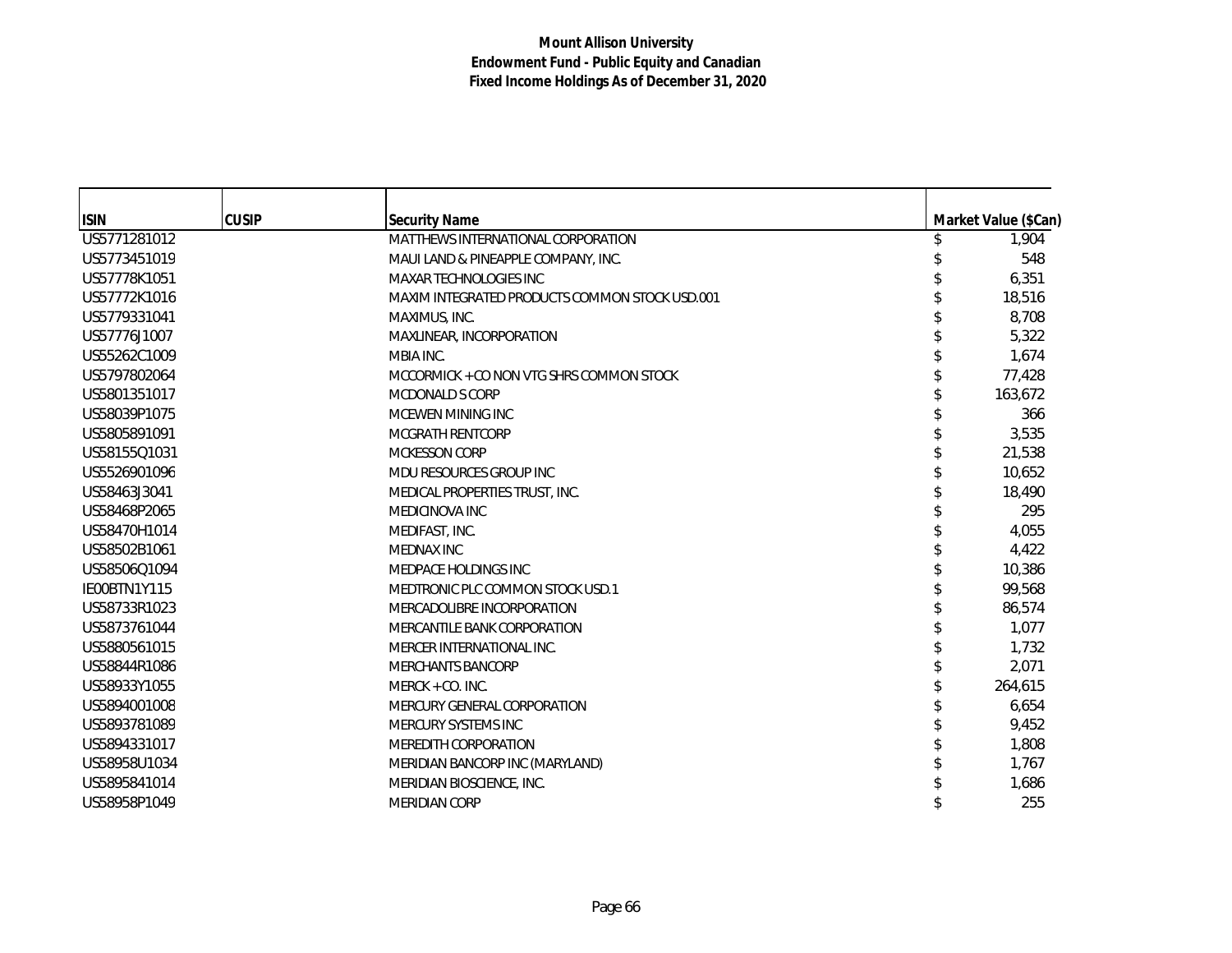| <b>ISIN</b>  | <b>CUSIP</b> | <b>Security Name</b>                             | Market Value (\$Can) |
|--------------|--------------|--------------------------------------------------|----------------------|
| US5898891040 |              | MERIT MEDICAL SYSTEMS, INC.                      | 6,931                |
| US59001A1025 |              | <b>MERITAGE HOMES CORP.</b>                      | 4,232                |
| US59001K1007 |              | <b>MERITOR INC</b>                               | 4,363                |
| US59045L1061 |              | MERSANA THERAPEUTICS INC                         | 4,272                |
| US5904791358 |              | MESA AIR GROUP, INC.                             | 604                  |
| US59100U1088 |              | META FINANCIAL GROUP, INC.                       | 3,060                |
| US5915202007 |              | METHODE ELECTRONICS, INCORPORATED                | 3,334                |
| US59156R1086 |              | METLIFE INC COMMON STOCK USD.01                  | 15,024               |
| US5917741044 |              | METROPOLITAN BANK HOLDING CORP                   | 679                  |
| US5926881054 |              | METTLER TOLEDO INTERNATIONAL COMMON STOCK USD.01 | 11,306               |
| US55277P1049 |              | MGE ENERGY, INC.                                 | 5,283                |
| US5528481030 |              | MGIC INVESTMENT CORPORATION                      | 6,503                |
| US55303A1051 |              | MGM GROWTH PROPERTIES LLC                        | 6,768                |
| US5529531015 |              | MGM RESORTS INTERNATIONAL COMMON STOCK USD.01    | 5,614                |
| US55303J1060 |              | MGP INGREDIENTS INC                              | 1,879                |
| US59408Q1067 |              | MICHAELS COMPANIES INC                           | 4,297                |
| US5950171042 |              | MICROCHIP TECHNOLOGY INC COMMON STOCK USD.001    | 14,642               |
| US5951121038 |              | MICRON TECHNOLOGY INC                            | 87,400               |
| US5949181045 |              | MICROSOFT CORP                                   | 1,113,468            |
| US5949724083 |              | MICROSTRATEGY INCORPORATED                       | 6,879                |
| US59522J1034 |              | MID AMERICA APARTMENT COMM REIT USD.01           | 6,176                |
| US59540G1076 |              | MID PENN BANCORP, INC.                           | 439                  |
| US5962781010 |              | <b>MIDDLEBY CORP</b>                             | 12,902               |
| US5963042040 |              | MIDDLEFIELD BANC CORP.                           | 354                  |
| US5966801087 |              | MIDDLESEX WATER COMPANY                          | 2,960                |
| US5977421057 |              | MIDLAND STATES BANCORP INC                       | 1,045                |
| US5985111039 |              | MIDWESTONE FINANCIAL GROUP INC (IOWA)            | 707                  |
| US60040X1037 |              | MILLENDO THERAPEUTICS INC                        | 108                  |
| US6005512040 |              | MILLER INDUSTRIES, INC.                          | 702                  |
| GB00BYT5JK65 |              | MIMECAST LTD                                     | 7,280                |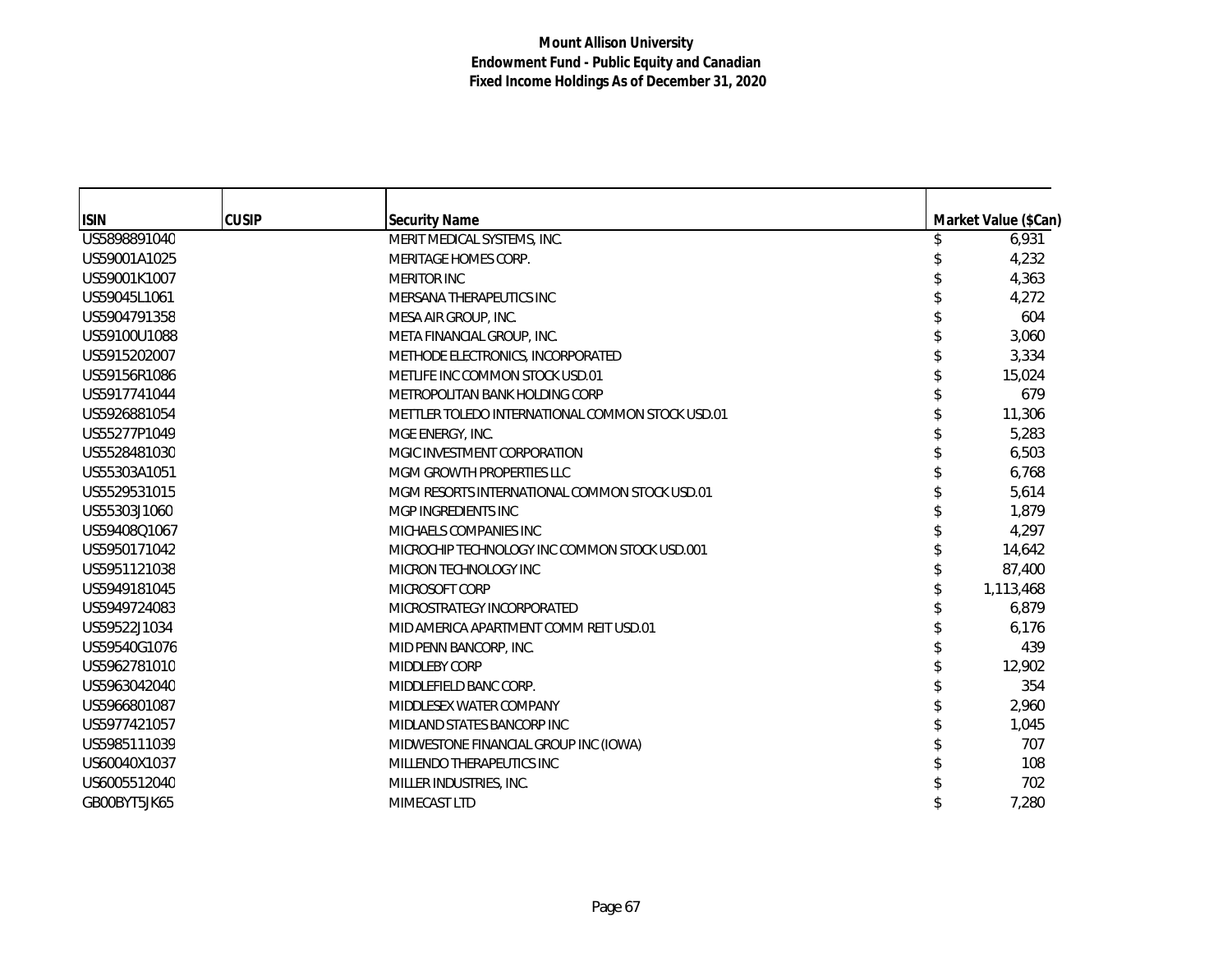| <b>ISIN</b>  | <b>CUSIP</b> | <b>Security Name</b>                           | Market Value (\$Can) |
|--------------|--------------|------------------------------------------------|----------------------|
| US6031581068 |              | MINERALS TECHNOLOGIES INC.                     | 4,637                |
| US6033801068 |              | MINERVA NEUROSCIENCES INC                      | 201                  |
| US60468T1051 |              | MIRATI THERAPEUTICS INC                        | 16,526               |
| US6048711039 |              | MISONIX OPCO INC                               | 175                  |
| US60649T1079 |              | MISTRAS GROUP INCORPORATION                    | 433                  |
| US6067102003 |              | MITEK SYSTEMS, INC.                            | 1,794                |
| US55306N1046 |              | MKS INSTRUMENTS INCORPORATED                   | 15,060               |
| US55315D1054 |              | MMA CAPITAL HOLDINGS INC                       | 552                  |
| US6078281002 |              | MODINE MANUFACTURING COMPANY                   | 1,219                |
| US60783X1046 |              | MODIVCARE INC                                  | 3,874                |
| US60786M1053 |              | MOELIS & CO                                    | 5,536                |
| US6081901042 |              | MOHAWK INDUSTRIES INC COMMON STOCK USD.01      | 19,883               |
| US60855R1005 |              | MOLINA HEALTHCARE, INC.                        | 5,212                |
| US60871R2094 |              | MOLSON COORS BEVERAGE CO B COMMON STOCK USD.01 | 13,252               |
| US6090271072 |              | MONARCH CASINO & RESORT, INC.                  | 2,277                |
| US6092071058 |              | MONDELEZ INTERNATIONAL INC A                   | 130,893              |
| US6097201072 |              | MONMOUTH REAL ESTATE INVESTMENT CORP           | 3,730                |
| US6098391054 |              | MONOLITHIC POWER SYSTEMS, INC.                 | 2,029                |
| US6102361010 |              | MONRO INC                                      | 3,796                |
| US61174X1090 |              | MONSTER BEVERAGE CORP                          | 43,186               |
| US6153691059 |              | MOODY S CORP COMMON STOCK USD.01               | 19.946               |
| US6153942023 |              | MOOG INC.                                      | 4,907                |
| US61735R2031 |              | MORGAN GROUP HOLDING COMPANY                   | 2                    |
| US6174464486 |              | MORGAN STANLEY COMMON STOCK USD.01             | 41,953               |
| US6177001095 |              | MORNINGSTAR, INC.                              | 16,762               |
| US4496692090 |              | MOSAIC CO                                      | 14,491               |
| US61945C1036 |              | MOSAIC CO/THE COMMON STOCK USD.01              | 3,410                |
| US6200711009 |              | MOTORCAR PARTS OF AMERICA, INC.                | 615                  |
| US6200763075 |              | MOTOROLA SOLUTIONS INC COMMON STOCK USD.01     | 12,017               |
| US6245801062 |              | MOVADO GROUP, INC.                             | 381                  |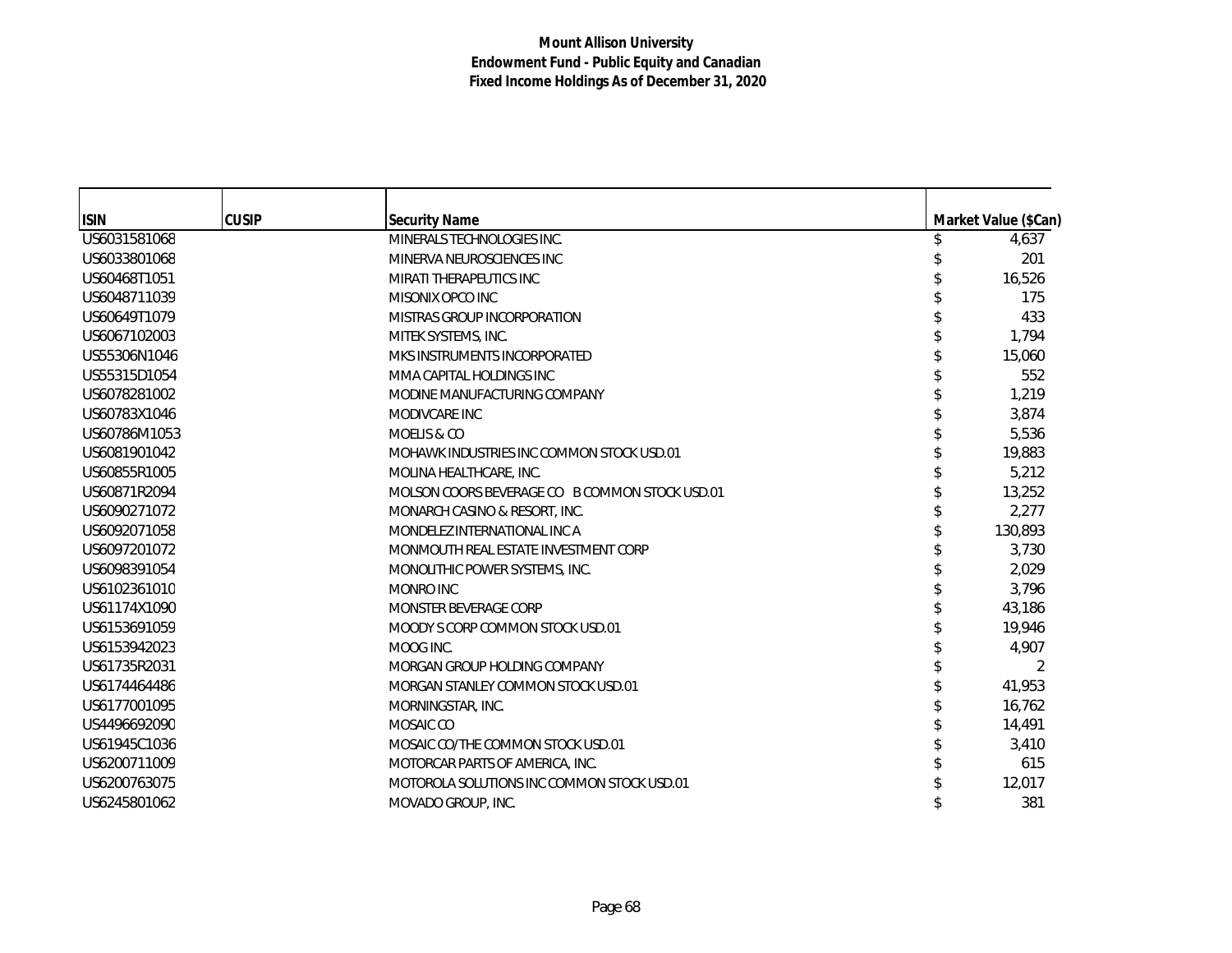| <b>ISIN</b>  | <b>CUSIP</b> | <b>Security Name</b>                      | Market Value (\$Can) |
|--------------|--------------|-------------------------------------------|----------------------|
| US62482R1077 |              | MR. COOPER GROUP INC                      | 7,474                |
| US55345K1034 |              | MRC GLOBAL INCORPORATED                   | 1,139                |
| US5534981064 |              | <b>MSA SAFETY INC</b>                     | 10,792               |
| US5535301064 |              | MSC INDUSTRIAL DIRECT CO., INC.           | 7,851                |
| US55354G1004 |              | MSCI INC COMMON STOCK USD.01              | 15,504               |
| US5535731062 |              | <b>MSG NETWORKS INC</b>                   | 1,641                |
| US5537771033 |              | MTS SYSTEMS CORPORATION                   | 2,582                |
| US6247561029 |              | MUELLER INDUSTRIES, INC.                  | 4,257                |
| US6247581084 |              | MUELLER WATER PRODUCTS, INC.              | 3,975                |
| US6267171022 |              | MURPHY OIL CORPORATION                    | 4,009                |
| US6267551025 |              | MURPHY USA INC                            | 8,073                |
| US5538101024 |              | MVB FINANCIAL CORPORATION                 | 670                  |
| US6284641098 |              | MYERS INDUSTRIES, INC.                    | 1,579                |
| US55405W1045 |              | MYR GROUP, INCORPORATION                  | 1,312                |
| US62855J1043 |              | <b>MYRIAD GENETICS INC</b>                | 3,078                |
| BMG6359F1370 |              | NABORS INDUSTRIES LIMITED                 | 679                  |
| US6295791031 |              | NACCO INDUSTRIES, INC.                    | 227                  |
| US6304021057 |              | NAPCO SECURITY TECHNOLOGIES INCORPORATION | 1,042                |
| US6311031081 |              | NASDAQ INC COMMON STOCK USD.01            | 40,833               |
| US6323071042 |              | <b>NATERA INC</b>                         | 12,655               |
| US6323471002 |              | NATHAN'S FAMOUS, INC.                     | 704                  |
| US6337071046 |              | NATIONAL BANK HOLDINGS CORP               | 2,232                |
| US6348651091 |              | NATIONAL BANKSHARES INC                   | 494                  |
| US6350171061 |              | NATIONAL BEVERAGE CORP.                   | 3,762                |
| US6353091076 |              | NATIONAL CINEMEDIA INC                    | 576                  |
| US6361801011 |              | NATIONAL FUEL GAS COMPANY                 | 8,230                |
| US6362203035 |              | NATIONAL GENERAL HOLDINGS CORP            | 8,868                |
| US63633D1046 |              | NATIONAL HEALTH INVESTORS, INC.           | 6,412                |
| US6359061008 |              | NATIONAL HEALTHCARE CORPORATION           | 2,397                |
|              |              | NATIONAL HOLDINGS CORPORATION             | 3                    |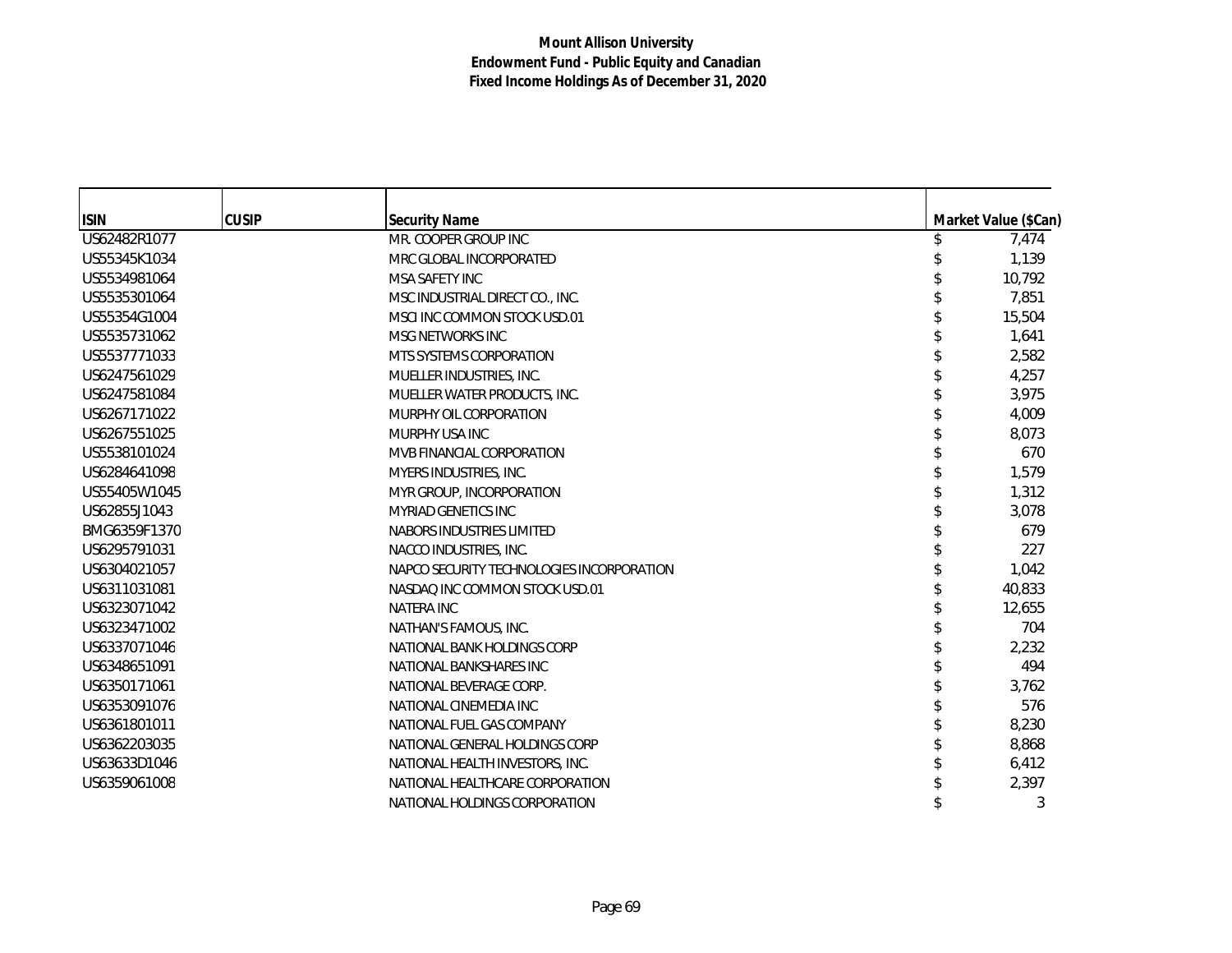| <b>ISIN</b>  | <b>CUSIP</b> | <b>Security Name</b>                   | Market Value (\$Can) |
|--------------|--------------|----------------------------------------|----------------------|
| US6365181022 |              | NATIONAL INSTRUMENTS CORPORATION       | 10,826               |
| US6373722023 |              | NATIONAL RESEARCH CORPORATION          | 2,250                |
| US6374171063 |              | NATIONAL RETAIL PROPERTIES, INC.       | 10,965               |
| US6378701063 |              | NATIONAL STORAGE AFFILIATES TRUST      | 5,558                |
| US63845R1077 |              | NATIONAL VISION HOLDINGS INC           | 7,842                |
| US6385171029 |              | NATIONAL WESTERN LIFE GROUP INC        | 1,259                |
| US63886Q1094 |              | NATURAL GAS SERVICES GROUP, INC.       | 251                  |
| US63888U1088 |              | NATURAL GROCERS BY VITAMIN COTTAGE INC | 729                  |
| US63888P4063 |              | NATURAL HEALTH TRENDS CORP.            | 97                   |
| US6390271012 |              | NATURES SUNSHINE PRODUCTS INC          | 712                  |
| US6390501038 |              | NATUS MEDICAL, INCORPORATION           | 1,598                |
| US63910B1026 |              | NAUTILUS, INC.                         | 855                  |
| US63938C1080 |              | <b>NAVIENT CORP</b>                    | 4,604                |
| US63934E1082 |              | NAVISTAR INTERNATIONAL CORPORATION     | 7,986                |
| US6287781024 |              | <b>NBT BANCORP INC.</b>                | 3,210                |
| US62886E1082 |              | <b>NCR CORPORATION</b>                 | 9,869                |
| US6400791090 |              | <b>NEENAH INC</b>                      | 2,258                |
| US6402681083 |              | <b>NEKTAR THERAPEUTICS</b>             | 6,099                |
| US64031N1081 |              | NELNET, INCORPORATION                  | 2,947                |
| US6404911066 |              | NEOGEN CORPORATION                     | 8,606                |
| US64049M2098 |              | NEOGENOMICS, INC.                      | 11,942               |
| US64051T1007 |              | NEOPHOTONICS CORP                      | 966                  |
| US64110D1046 |              | NETAPP INC COMMON STOCK USD.001        | 28,429               |
| US64110L1061 |              | <b>NETFLIX INC</b>                     | 167,195              |
| US64111Q1040 |              | NETGEAR, INC.                          | 3,006                |
| US64115T1043 |              | NETSCOUT SYSTEMS INCORPORATED          | 4,324                |
| US64125C1099 |              | NEUROCRINE BIOSCIENCES INC             | 12,036               |
| US6443931000 |              | NEW FORTRESS ENERGY INC                | 14,877               |
| US6453701079 |              | NEW HOME COMPANY INC                   | 154                  |
| US6460251068 |              | NEW JERSEY RESOURCES CORPORATION       | 7,683                |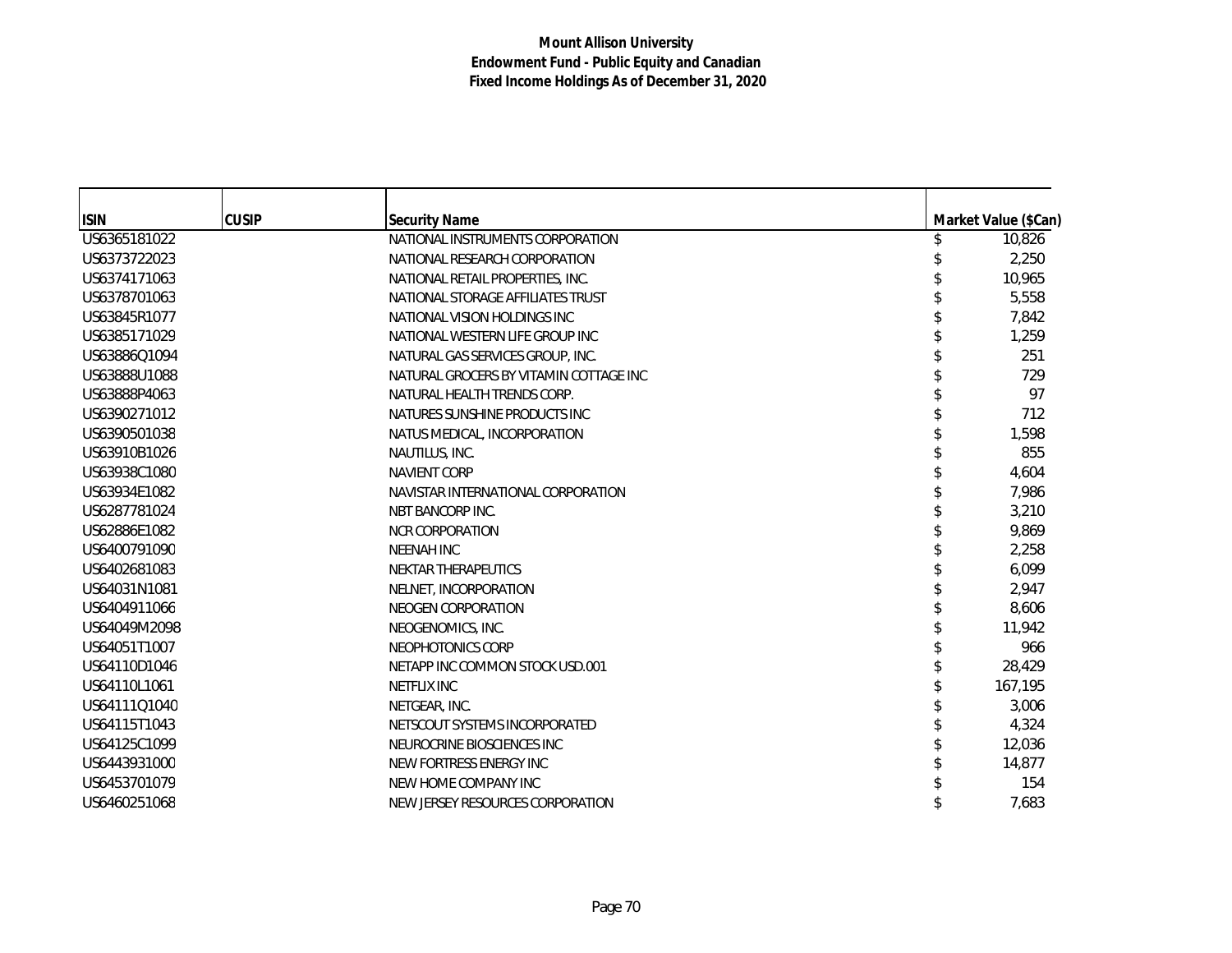| <b>ISIN</b>  | <b>CUSIP</b> | <b>Security Name</b>                      | Market Value (\$Can) |
|--------------|--------------|-------------------------------------------|----------------------|
| US64829B1008 |              | NEW RELIC INC                             | 7,574                |
| US6486911034 |              | NEW SENIOR INVESTMENT GROUP INC           | 914                  |
| US6494451031 |              | NEW YORK COMMUNITY BANCORP INC            | 9,704                |
| US6501111073 |              | NEW YORK TIMES CO                         | 15,976               |
| US6512291062 |              | NEWELL BRANDS INC COMMON STOCK USD1.0     | 20,899               |
| US65158N1028 |              | NEWMARK GROUP INC                         | 2,155                |
| US6515871076 |              | NEWMARKET CORPORATION                     | 7,960                |
| US6516391066 |              | NEWMONT CORP COMMON STOCK USD1.6          | 20,232               |
| US6517185046 |              | NEWPARK RESOURCES, INC.                   | 261                  |
| US65249B1098 |              | NEWS CORP CLASS A COMMON STOCK USD.01     | 15,634               |
| US65249B2088 |              | NEWS CORP CLASS B COMMON STOCK            | 7,448                |
| US65341D1028 |              | NEXPOINT RESIDENTIAL TRUST INC            | 2,154                |
| US65336K1034 |              | NEXSTAR MEDIA GROUP INC                   | 8,815                |
| US65342K1051 |              | <b>NEXTDECADE CORP</b>                    | 187                  |
| US65339F1012 |              | NEXTERA ENERGY INC COMMON STOCK USD.01    | 253,699              |
| US65343C1027 |              | NEXTGEN HEALTHCARE INC                    | 2,713                |
| US65290C1053 |              | NEXTIER OILFIELD SOLUTIONS INC            | 1,605                |
| US65342T1060 |              | NI HOLDINGS INC                           | 721                  |
| US62914B1008 |              | NIC INC.                                  | 3,684                |
| US65406E1029 |              | NICOLET BANKSHARES INC                    | 1,740                |
| GB00BWFY5505 |              | NIELSEN HOLDINGS PLC COMMON STOCK EUR.07  | 17,432               |
| US6541061031 |              | NIKE INC CL B COMMON STOCK                | 75,323               |
| US65441V1017 |              | NINE ENERGY SERVICE INC                   | 93                   |
| US65473P1057 |              | NISOURCE INC COMMON STOCK USD.01          | 74,512               |
| US6291564077 |              | NL INDUSTRIES INC                         | 339                  |
| US6292093050 |              | NMI HOLDINGS INC                          | 3,236                |
| US6293371067 |              | NN, INC.                                  | 792                  |
| US65540B1052 |              | NOODLES & CO                              | 1,030                |
| US6556631025 |              | NORDSON CORPORATION                       | 2,103                |
| US6558441084 |              | NORFOLK SOUTHERN CORP COMMON STOCK USD1.0 | 25,422               |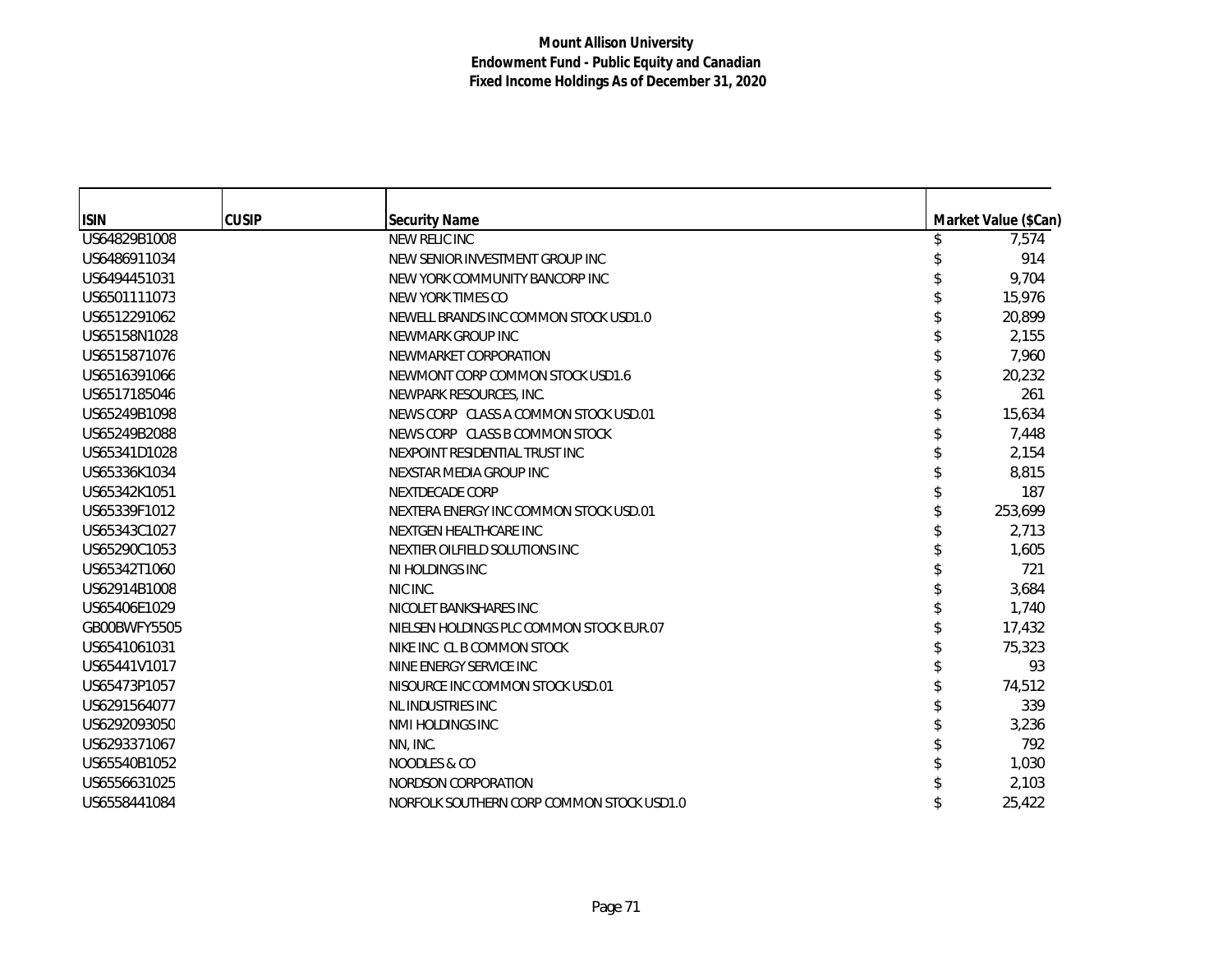| <b>ISIN</b>  | <b>CUSIP</b> | <b>Security Name</b>                              | Market Value (\$Can) |
|--------------|--------------|---------------------------------------------------|----------------------|
| US66405S1006 |              | <b>NORTHEAST BANK</b>                             | 336                  |
| US6658091094 |              | NORTHERN TECHNOLOGIES INTERNATIONAL CORPORATION   | 183                  |
| US6658591044 |              | NORTHERN TRUST CORP COMMON STOCK USD1.667         | 8,267                |
| US66611T1088 |              | NORTHFIELD BANCORP INC                            | 1,275                |
| US6667621097 |              | NORTHRIM BANCORP, INC.                            | 363                  |
| US6668071029 |              | NORTHROP GRUMMAN CORP COMMON STOCK USD1.0         | 20,448               |
| US6673401039 |              | NORTHWEST BANCSHARES INCORPORATION                | 3,741                |
| US66765N1054 |              | NORTHWEST NATURAL HOLDING CO                      | 3,189                |
| US6677461013 |              | NORTHWEST PIPE COMPANY                            | 279                  |
| US6680743050 |              | NORTHWESTERN CORPORATION                          | 6,423                |
| US6687711084 |              | NORTONLIFELOCK INC COMMON STOCK USD.01            | 15,995               |
| BMG667211046 |              | NORWEGIAN CRUISE LINE HOLDIN COMMON STOCK USD.001 | 14,148               |
| US6695491075 |              | NORWOOD FINANCIAL CORP.                           | 391                  |
| US62955J1034 |              | NOV INC COMMON STOCK USD.01                       | 11,093               |
| CA67000B1040 |              | <b>NOVANTA INC</b>                                | 8,538                |
| US66987V1098 |              | NOVARTIS AG SPONSORED ADR                         | 13,892               |
| US6700024010 |              | NOVAVAX, INC.                                     | 10,493               |
| JE00BYSS4X48 |              | NOVOCURE LTD                                      | 9,364                |
| US67011P1003 |              | <b>NOW INC</b>                                    | 1,528                |
| US6293775085 |              | NRG ENERGY INC COMMON STOCK USD.01                | 19,196               |
| US67018T1051 |              | NU SKIN ENTERPRISES INC                           | 5,844                |
| US67020Y1001 |              | NUANCE COMMUNICATIONS, INC.                       | 23,490               |
| US6703461052 |              | NUCOR CORP COMMON STOCK USD.4                     | 7.010                |
| US67059N1081 |              | <b>NUTANIX INC</b>                                | 529                  |
| US6707041058 |              | NUVASIVE, INC.                                    | 6,335                |
| US62945V1098 |              | NV5 GLOBAL INC                                    | 2,095                |
| US6294452064 |              | <b>NVE CORPORATION</b>                            | 689                  |
| IE00BDVJJQ56 |              | <b>NVENT ELECTRIC PLC</b>                         | 8,491                |
| US67066G1040 |              | NVIDIA CORP COMMON STOCK USD.001                  | 137,367              |
| US62944T1051 |              | NVR INC COMMON STOCK USD.01                       | 6,150                |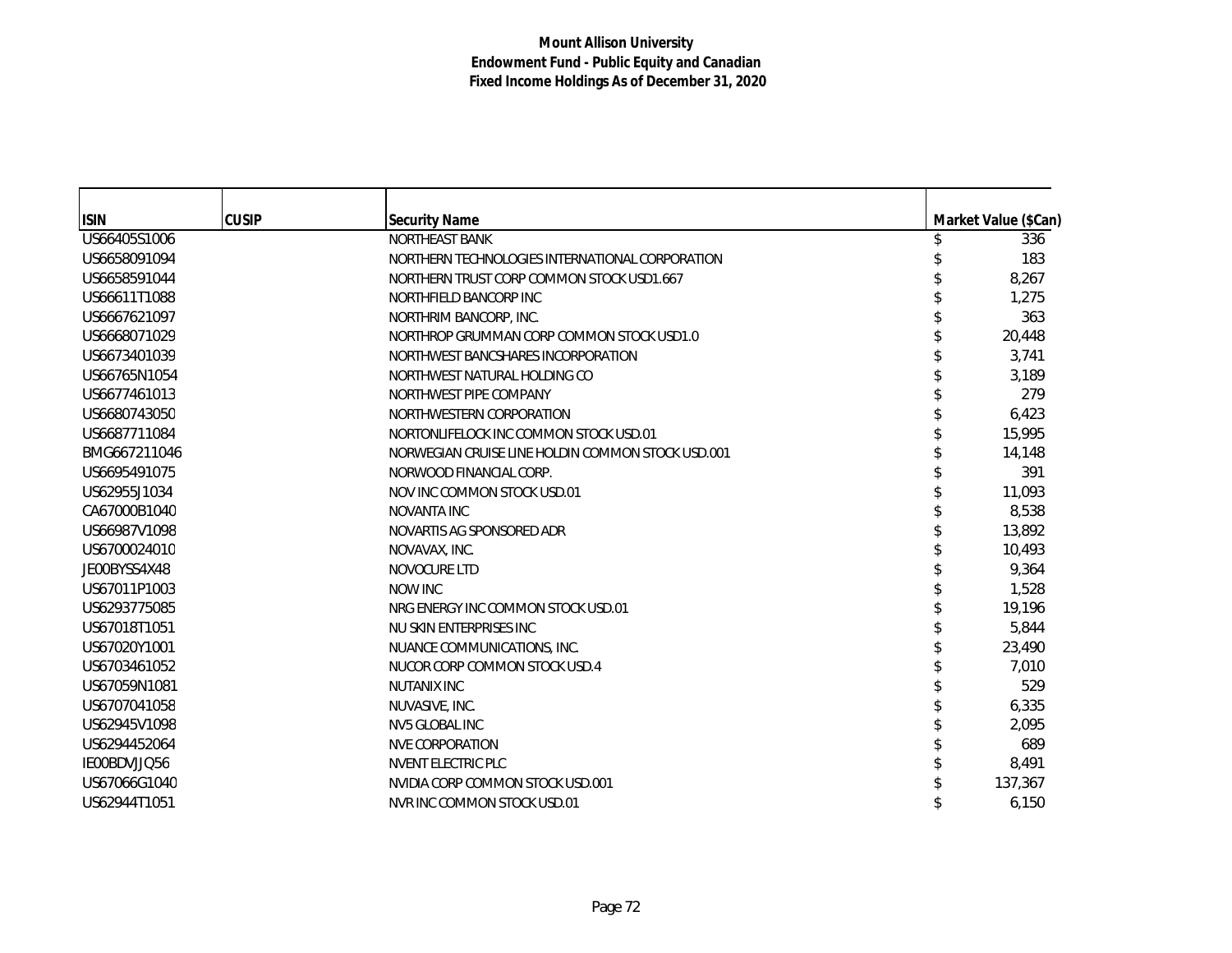| <b>ISIN</b>  | <b>CUSIP</b> | <b>Security Name</b>                         | Market Value (\$Can) |
|--------------|--------------|----------------------------------------------|----------------------|
| US67103H1077 |              | O REILLY AUTOMOTIVE INC COMMON STOCK USD.01  | 13,702               |
| US6718071052 |              | OAK VALLEY BANCORP                           | 364                  |
| US6745991058 |              | OCCIDENTAL PETROLEUM CORP COMMON STOCK USD.2 | 6,325                |
| US6752321025 |              | OCEANEERING INTERNATIONAL, INC.              | 1,330                |
| US6752341080 |              | OCEANFIRST FINANCIAL CORP.                   | 2,567                |
| US6757466064 |              | OCWEN FINANCIAL CORPORATION                  | 218                  |
| US88337F1057 |              | ODP CORP                                     | 3,216                |
| US67623C1099 |              | OFFICE PROPERTIES INCOME TRUST               | 2,492                |
| PR67103X1020 |              | <b>OFG BANCORP</b>                           | 1,923                |
| US6708371033 |              | OGE ENERGY CORPORATION                       | 8,494                |
| US6777191064 |              | OHIO VALLEY BANC CORP.                       | 191                  |
| US67098H1041 |              | O-I GLASS INC                                | 3,949                |
| US6780261052 |              | OIL STATES INTERNATIONAL, INC.               | 760                  |
| US6778641000 |              | OIL-DRI CORPORATION OF AMERICA               | 419                  |
| US6795801009 |              | OLD DOMINION FREIGHT LINE COMMON STOCK USD.1 | 8,309                |
| US6800331075 |              | OLD NATIONAL BANCORP                         | 6,268                |
| US6802231042 |              | OLD REPUBLIC INTERNATIONAL CORPORATION       | 11,708               |
| US6802771005 |              | OLD SECOND BANCORP INC                       | 634                  |
| US6806652052 |              | OLIN CORPORATION                             | 9,713                |
| US6811161099 |              | OLLIE'S BARGAIN OUTLET HOLDINGS INC          | 10.046               |
| US68162K1060 |              | OLYMPIC STEEL, INC.                          | 98                   |
| US6820951043 |              | OMEGA FLEX, INC.                             | 2,414                |
| US6819361006 |              | OMEGA HEALTHCARE INVESTORS, INC.             | 12,907               |
| US68213N1090 |              | OMNICELL INCORPORATED                        | 10,558               |
| US6819191064 |              | <b>OMNICOM GROUP</b>                         | 81,773               |
| US6821891057 |              | ON SEMICONDUCTOR CORPORATION                 | 15,276               |
| US68235P1084 |              | ONE GAS INC                                  | 7,912                |
| US6824061039 |              | ONE LIBERTY PROPERTIES, INC.                 | 752                  |
| US68268W1036 |              | <b>ONEMAIN HOLDINGS INC</b>                  | 12,480               |
| US6826801036 |              | ONEOK INC COMMON STOCK USD.01                | 7,258                |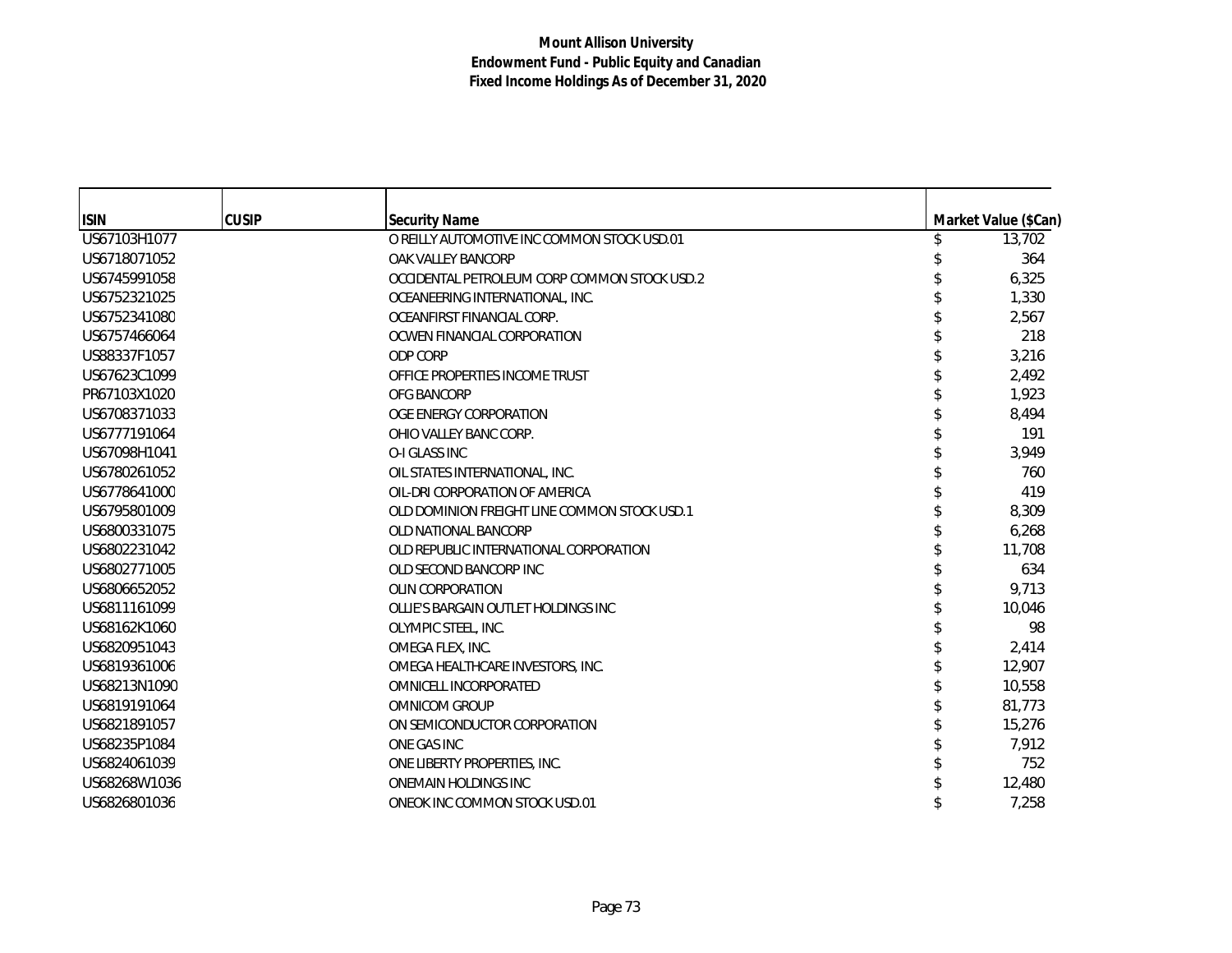| <b>ISIN</b>  | <b>CUSIP</b> | <b>Security Name</b>                    | Market Value (\$Can) |
|--------------|--------------|-----------------------------------------|----------------------|
| US68287N1000 |              | <b>ONESPAN INC</b>                      | 1,635                |
| US6833441057 |              | ONTO INNOVATION INC                     | 1,760                |
| US68375N1037 |              | OPKO HEALTH INCORPORATION               | 6,461                |
| US6837971042 |              | OPPENHEIMER HOLDINGS INCORPORATION      | 801                  |
| US68401U2042 |              | OPTIMIZERX CORPORATION                  | 270                  |
| US68389X1054 |              | ORACLE CORP COMMON STOCK USD.01         | 184,382              |
| US68554V1089 |              | ORASURE TECHNOLOGIES INCORPORATED       | 1,538                |
| US68555P1003 |              | ORBCOMM INC                             | 1,824                |
| US68621T1025 |              | ORIGIN BANCORP INC                      | 1,757                |
| US6862751087 |              | ORION ENERGY SYSTEMS, INCORPORATION     | 536                  |
| US68628V3087 |              | ORION GROUP HOLDINGS INC                | 290                  |
| US6866881021 |              | ORMAT TECHNOLOGIES, INC.                | 12,204               |
| US6873801053 |              | ORRSTOWN FINANCIAL SERVICES. INC.       | 433                  |
| US68752M1080 |              | ORTHOFIX MEDICAL INC                    | 1,597                |
| US68752L1008 |              | ORTHOPEDIATRICS CORP                    | 1,269                |
| US6882392011 |              | <b>OSHKOSH CORP</b>                     | 11,911               |
| US6710441055 |              | OSI SYSTEMS, INC.                       | 3,688                |
| US68902V1070 |              | OTIS WORLDWIDE CORP COMMON STOCK USD.01 | 12,022               |
| US68906L1052 |              | OTONOMY INC                             | 113                  |
| US6896481032 |              | OTTER TAIL CORPORATION                  | 3,977                |
| US69007J1060 |              | <b>OUTFRONT MEDIA INC</b>               | 5,393                |
| US69036R8631 |              | OVERSEAS SHIPHOLDING GROUP, INC         | 314                  |
| US69047Q1022 |              | <b>OVINTIV INC</b>                      | 5,670                |
| US6907321029 |              | OWENS & MINOR, INCORPORATED             | 4,330                |
| US6907421019 |              | <b>OWENS-CORNING</b>                    | 17,170               |
| US69121K1043 |              | OWL ROCK CAPITAL CORP                   | 6,717                |
| US6914973093 |              | OXFORD INDUSTRIES INC                   | 2,324                |
| US6931491061 |              | P.A.M. TRANSPORTATION SERVICES, INC.    | 689                  |
| US6937181088 |              | PACCAR INC COMMON STOCK USD1.0          | 12,869               |
| US6945521002 |              | PACIFIC MERCANTILE BANCORP              | 153                  |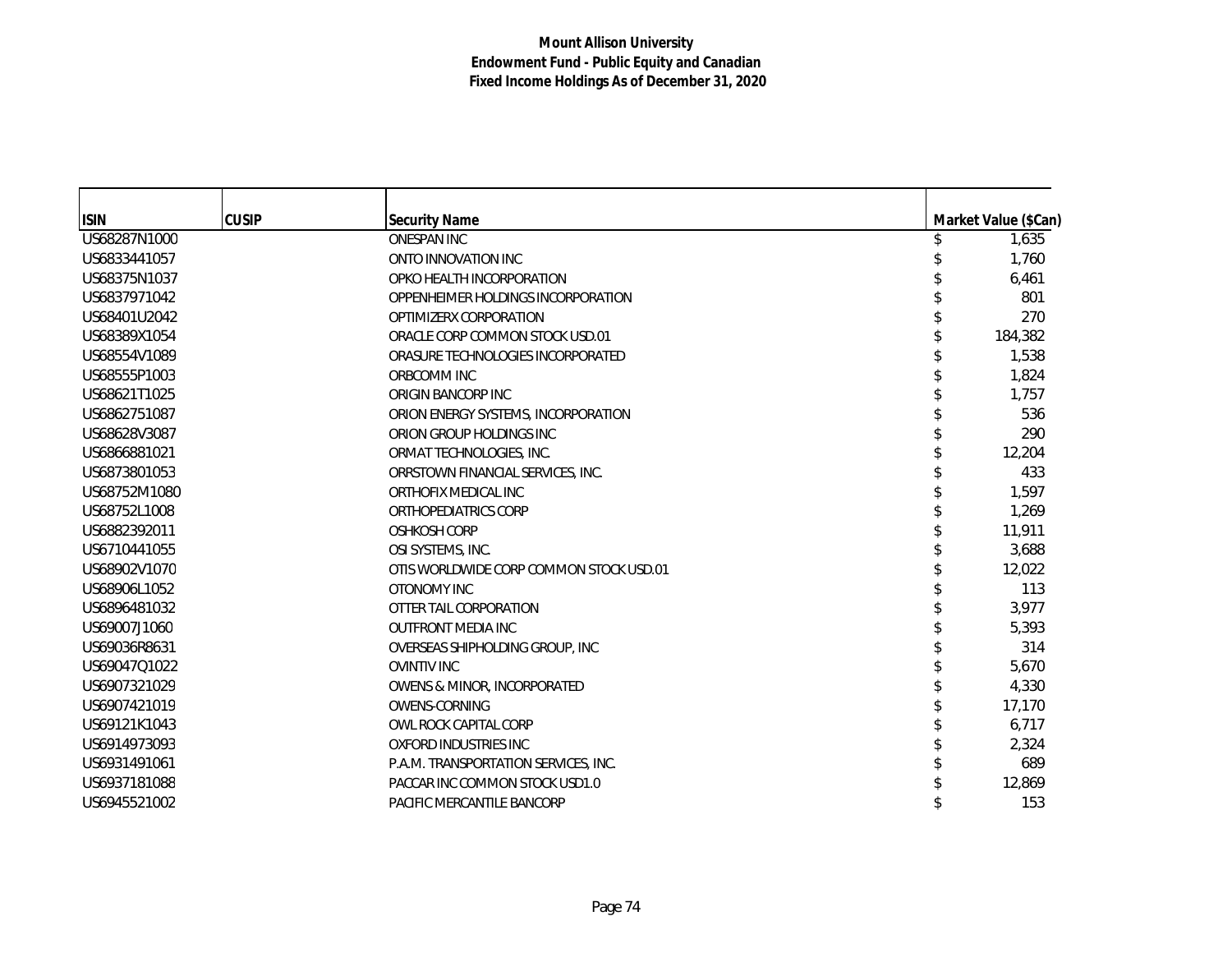| <b>ISIN</b>  | <b>CUSIP</b> | <b>Security Name</b>                          | Market Value (\$Can) |
|--------------|--------------|-----------------------------------------------|----------------------|
| US69478X1054 |              | PACIFIC PREMIER BANCORP, INC.                 | 6,839                |
| US6951271005 |              | PACIRA BIOSCIENCES INC                        | 5,433                |
| US6951561090 |              | PACKAGING CORP OF AMERICA COMMON STOCK USD.01 | 13,206               |
| US6952631033 |              | PACWEST BANCORPORATION                        | 5,845                |
| KYG687071012 |              | PAGSEGURO DIGITAL LTD                         | 90,342               |
| US69753M1053 |              | PALOMAR HOLDINGS INC                          | 2,174                |
| BMG6891L1054 |              | PANGAEA LOGISTICS SOLUTIONS LTD               | 222                  |
| US6988131024 |              | PAPA JOHNS INTERNATIONAL INC                  | 6,247                |
| US69888T2078 |              | PAR PACIFIC HOLDINGS INC                      | 1,513                |
| US69924R1086 |              | PARAMOUNT GROUP INC                           | 4,378                |
| US70014A1043 |              | PARK AEROSPACE CORP                           | 523                  |
| US7005171050 |              | PARK HOTELS & RESORTS INC                     | 7,698                |
| US7006581075 |              | PARK NATIONAL CORPORATION                     | 3,991                |
| US7008851062 |              | PARKE BANCORP, INC.                           | 342                  |
| US7010941042 |              | PARKER HANNIFIN CORP                          | 37,254               |
| US7006661000 |              | PARK-OHIO HOLDINGS CORP.                      | 842                  |
| US7018771029 |              | PARSLEY ENERGY INC                            | 10,275               |
| US7033431039 |              | PATRICK INDUSTRIES, INC.                      | 3,311                |
| US7033951036 |              | PATTERSON COMPANIES, INC.                     | 6,432                |
| US7034811015 |              | PATTERSON-UTI ENERGY, INC.                    | 2,142                |
| US7043261079 |              | PAYCHEX INC COMMON STOCK USD.01               | 12,439               |
| US70432V1026 |              | PAYCOM SOFTWARE INC COMMON STOCK USD.01       | 9,578                |
| US70438V1061 |              | PAYLOCITY HOLDING CORP                        | 18,590               |
| US70450Y1038 |              | PAYPAL HOLDINGS INC                           | 166,390              |
| US70451A1043 |              | <b>PAYSIGN INC</b>                            | 314                  |
| US69318G1067 |              | PBF ENERGY INC                                | 1,716                |
| US69318J1007 |              | PC CONNECTION, INC.                           | 2,842                |
| US69320M1099 |              | PCB BANCORP                                   | 392                  |
| US69324R1041 |              | <b>PCSB FINANCIAL CORP</b>                    | 637                  |
| US69325Q1058 |              | PCTEL INCORPORATED                            | 155                  |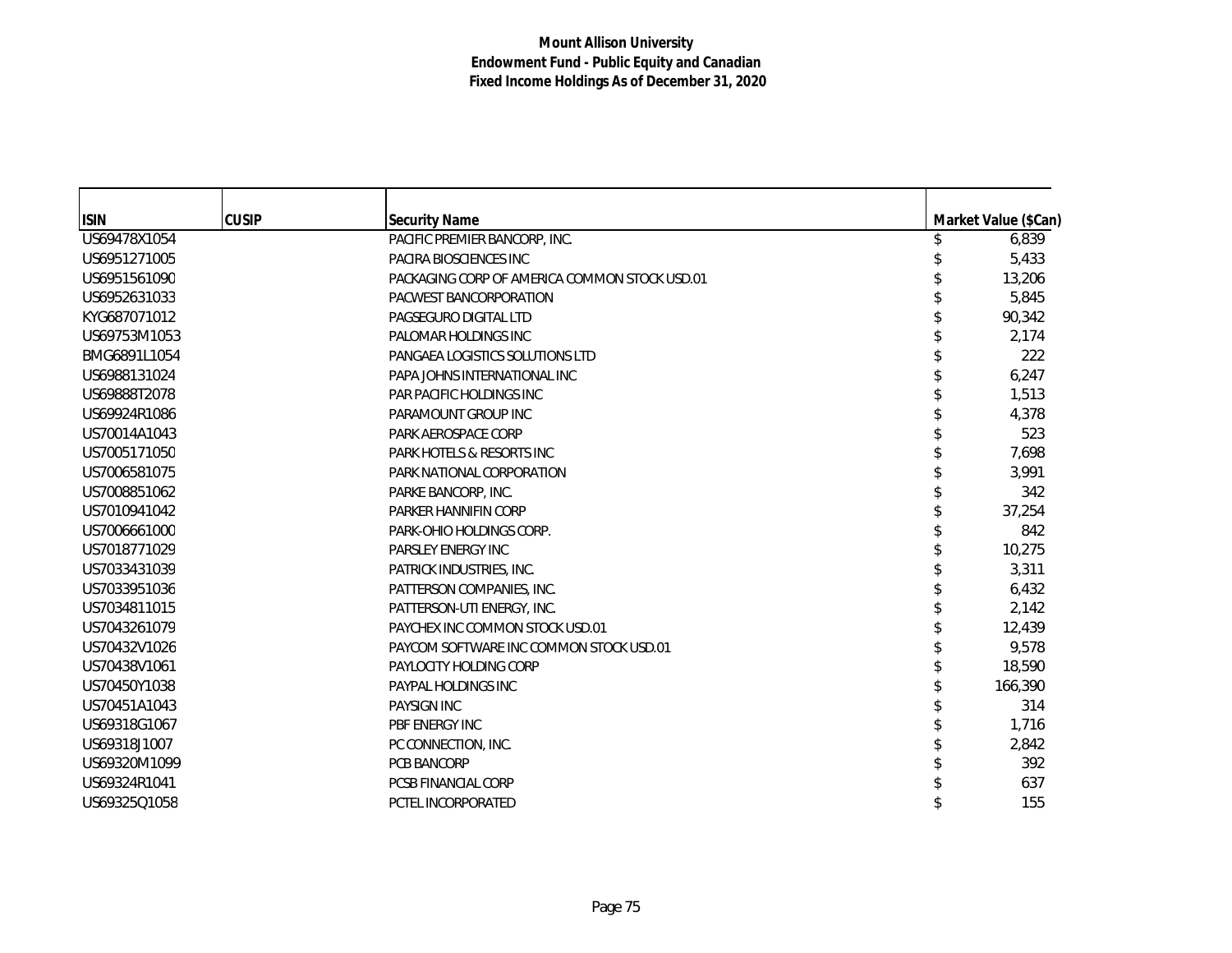| <b>ISIN</b>  | <b>CUSIP</b> | <b>Security Name</b>                         | Market Value (\$Can) |
|--------------|--------------|----------------------------------------------|----------------------|
| US69327R1014 |              | PDC ENERGY INCORPORATED                      | 3,890                |
| US6932821050 |              | PDF SOLUTIONS, INC.                          | 1,618                |
| US69329Y1047 |              | PDL BIOPHARMA, INC.                          | 579                  |
| US69290X1019 |              | PDL COMMUNITY BANCORP                        | 421                  |
| US7045511000 |              | PEABODY ENERGY CORPORATION                   | 473                  |
| US7046991078 |              | PEAPACK-GLADSTONE FINANCIAL CORPORATION      | 952                  |
| US70509V1008 |              | PEBBLEBROOK HOTEL TRUST                      | 4,911                |
| US7055731035 |              | PEGASYSTEMS INC.                             | 19,518               |
| US7075691094 |              | PENN NATIONAL GAMING, INC.                   | 22,228               |
| US70788V1026 |              | PENN VIRGINIA CORPORATION                    | 275                  |
| US70805E1091 |              | PENNANT GROUP INC                            | 2,799                |
| US7084301032 |              | PENNS WOODS BANCORP, INC.                    | 327                  |
| US70932M1071 |              | PENNYMAC FINANCIAL SERVICES INC              | 11,767               |
| US70959W1036 |              | PENSKE AUTOMOTIVE GROUP INC                  | 10,888               |
| IE00BLS09M33 |              | PENTAIR PLC COMMON STOCK USD.01              | 19,347               |
| US70975L1070 |              | PENUMBRA INC                                 | 10,384               |
| US7127041058 |              | PEOPLE SUNITED FINANCIAL COMMON STOCK USD.01 | 13,798               |
| US7097891011 |              | PEOPLES BANCORP INC.                         | 1,013                |
| US7105771072 |              | PEOPLES BANCORP OF NORTH CAROLINA, INC.      | 253                  |
| US7110401053 |              | PEOPLES FINANCIAL SERVICES CORP              | 516                  |
| US7134481081 |              | PEPSICO INC COMMON STOCK USD.017             | 234,115              |
| US71363P1066 |              | PERDOCEO EDUCATION CORP                      | 1,673                |
| US71375U1016 |              | PERFICIENT INC                               | 3,511                |
| US71377A1034 |              | PERFORMANCE FOOD GROUP CO                    | 10.073               |
| US7140461093 |              | PERKINELMER INC COMMON STOCK USD1.0          | 6,967                |
| US7141572039 |              | PERMA-FIX ENVIRONMENTAL SERVICES, INC.       | 220                  |
| IE00BGH1M568 |              | PERRIGO CO PLC COMMON STOCK EUR.001          | 12,641               |
| US7153471005 |              | PERSPECTA INC                                | 8,214                |
| US71639T1060 |              | PETIO INC                                    | 1,931                |
| US7163821066 |              | PETMED EXPRESS, INC.                         | 1,467                |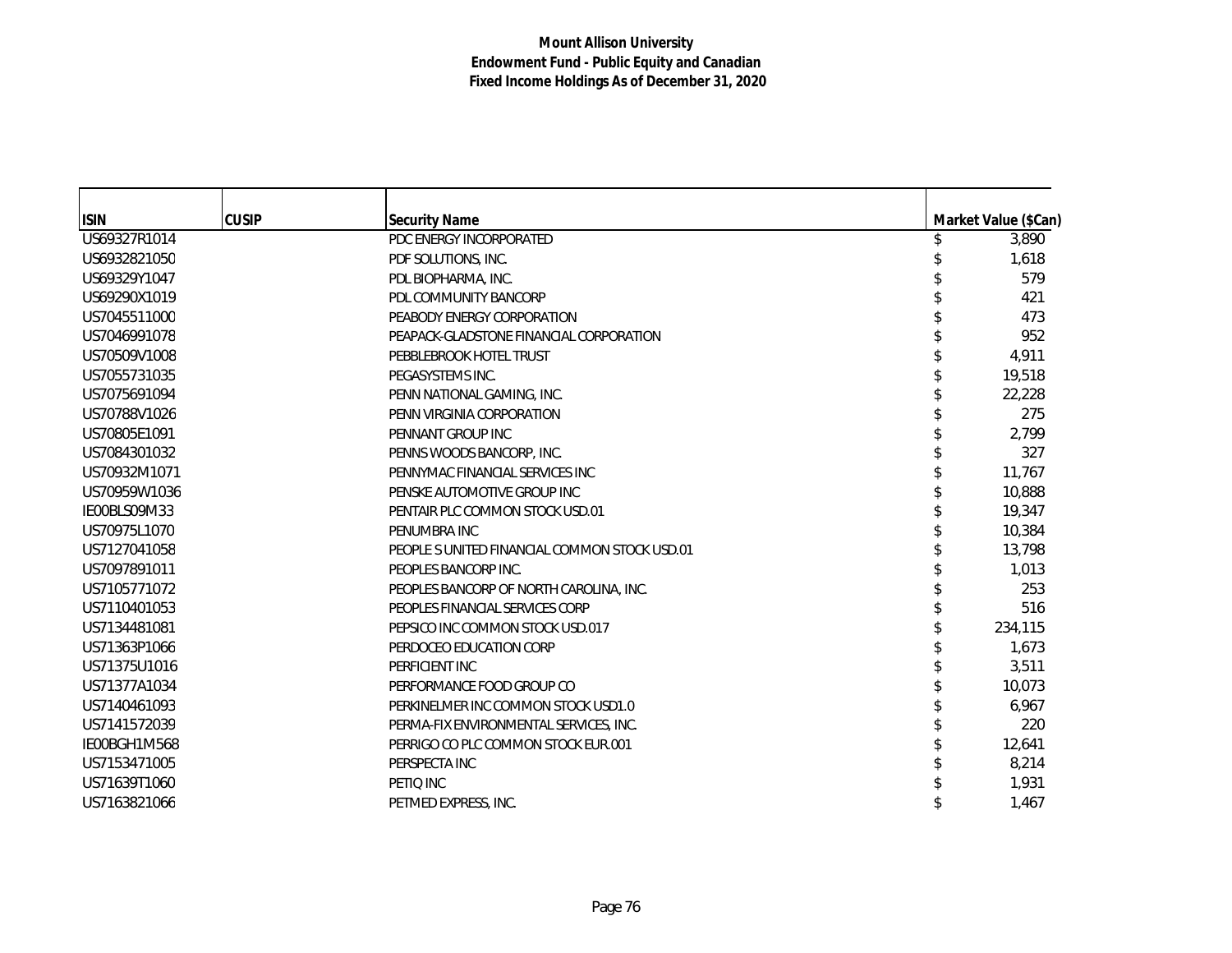| <b>ISIN</b>  | <b>CUSIP</b> | <b>Security Name</b>                             | Market Value (\$Can) |
|--------------|--------------|--------------------------------------------------|----------------------|
| US7170811035 |              | PFIZER INC                                       | 157,565              |
| US7170982067 |              | PFSWEB, INC.                                     | 142                  |
| US69336V1017 |              | PGT INNOVATIONS INC                              | 2,408                |
| US71742Q1067 |              | PHIBRO ANIMAL HEALTH CORP                        | 941                  |
| US7181721090 |              | PHILIP MORRIS INTERNATIONAL COMMON STOCK         | 54,646               |
| US7185461040 |              | PHILLIPS 66 COMMON STOCK                         | 12,729               |
| US7194051022 |              | PHOTRONICS, INC.                                 | 933                  |
| US69291A1007 |              | PHX MINERALS INC                                 | 79                   |
| US71943U1043 |              | PHYSICIANS REALTY TRUST                          | 7,874                |
| US6933662057 |              | PICO HOLDINGS INC                                | 277                  |
| US7201902068 |              | PIEDMONT OFFICE REALTY TRUST. INCORPORATION      | 4,157                |
| US7207951036 |              | PIERIS PHARMACEUTICALS INC                       | 145                  |
| US72147K1088 |              | PILGRIM'S PRIDE CORPORATION                      | 4,644                |
| US72346Q1040 |              | PINNACLE FINANCIAL PARTNERS, INC.                | 10,719               |
| US7234841010 |              | PINNACLE WEST CAPITAL COMMON STOCK               | 19,612               |
| US7237871071 |              | PIONEER NATURAL RESOURCES CO                     | 12,209               |
| US7240781002 |              | PIPER SANDLER COMPANIES                          | 4,118                |
| US7244791007 |              | PITNEY BOWES INC.                                | 2,006                |
| US72581M3051 |              | PIXELWORKS, INC.                                 | 317                  |
| US69343T1079 |              | PJT PARTNERS INC                                 | 3,731                |
| US72703H1014 |              | <b>PLANET FITNESS INC</b>                        | 13,233               |
| NL0012170237 |              | PLAYA HOTELS & RESORTS NV                        | 1,605                |
| US72814N1046 |              | <b>PLAYAGS INC</b>                               | 405                  |
| US7291321005 |              | PLEXUS CORPORATION                               | 4,823                |
| US72919P2020 |              | PLUG POWER INCORPORATED                          | 17,584               |
| US7292731020 |              | PLUMAS BANCORP                                   | 206                  |
| US72940R3003 |              | PLURISTEM THERAPEUTICS INCORPORATION.            | 333                  |
| US7296401026 |              | PLYMOUTH INDUSTRIAL REIT INC                     | 675                  |
| US6934751057 |              | PNC FINANCIAL SERVICES GROUP COMMON STOCK USD5.0 | 26,617               |
| US69349H1077 |              | PNM RESOURCES. INC.                              | 8,612                |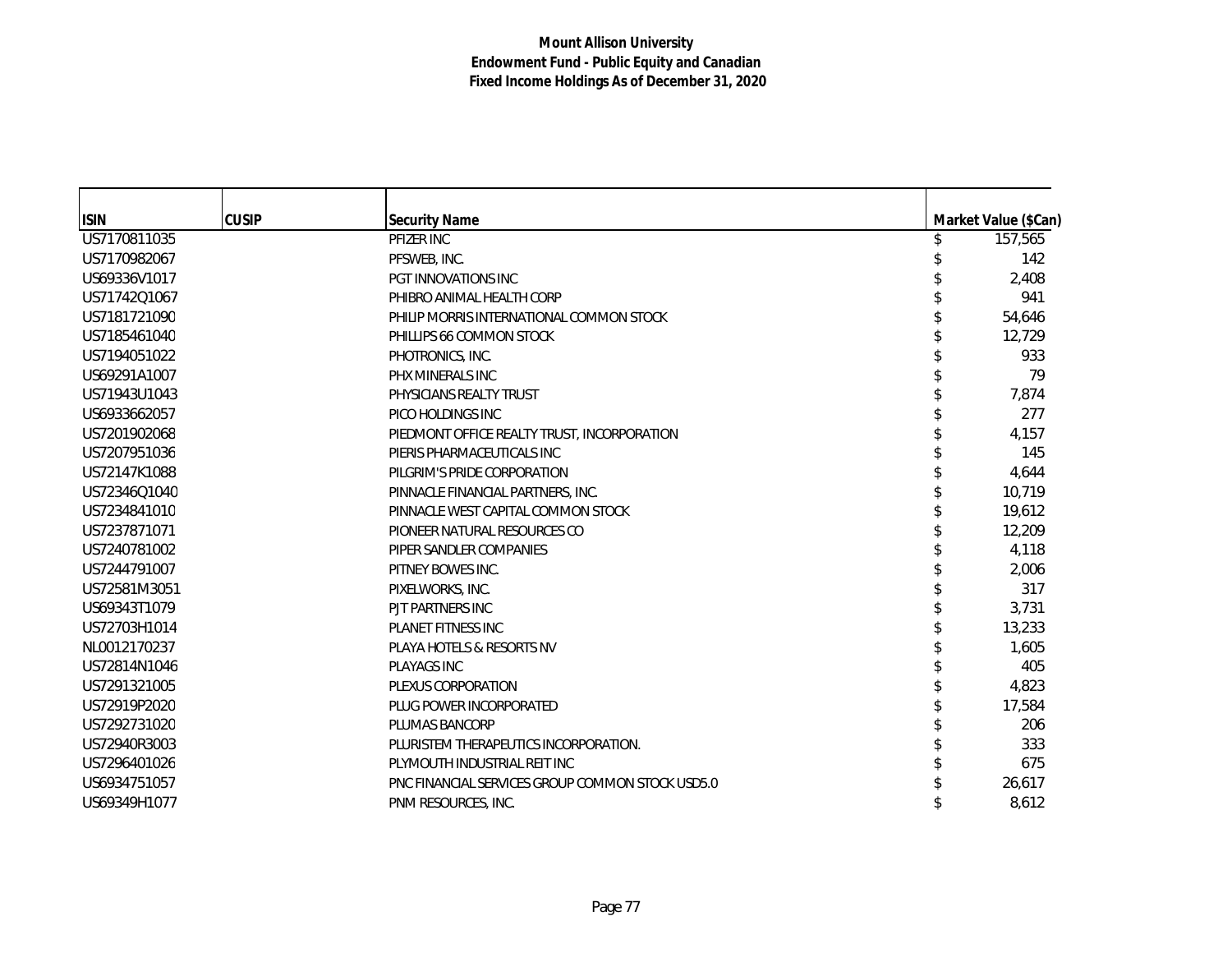| <b>ISIN</b>  | <b>CUSIP</b> | <b>Security Name</b>                          | Market Value (\$Can) |
|--------------|--------------|-----------------------------------------------|----------------------|
| US7310681025 |              | POLARIS INC                                   | \$<br>9,977          |
| US73278L1052 |              | POOL CORP COMMON STOCK USD.001                | 8,085                |
| PR7331747001 |              | POPULAR, INC.                                 | 11.879               |
| US7365088472 |              | PORTLAND GENERAL ELECTRIC COMPANY             | 8,433                |
| US7374461041 |              | POST HOLDINGS INC                             | 10,975               |
| US73754Y1001 |              | POTBELLY CORP                                 | 228                  |
| US7391281067 |              | POWELL INDUSTRIES, INC.                       | 879                  |
| US7392761034 |              | POWER INTEGRATIONS, INC.                      | 9,729                |
| US69355F1021 |              | PPD INC                                       | 5,190                |
| US6935061076 |              | PPG INDUSTRIES INC                            | 40,956               |
| US69351T1060 |              | PPL CORP COMMON STOCK USD.01                  | 9,543                |
| US73943T1034 |              | PO GROUP HOLDINGS INC                         | 3,741                |
| US69354N1063 |              | PRA GROUP INC                                 | 3.777                |
| US69354M1080 |              | PRA HEALTH SCIENCES INC                       | 14,056               |
| US74039L1035 |              | PREFERRED APARTMENT COMMUNITIES INC.          | 675                  |
| US7403674044 |              | PREFERRED BANK                                | 1.641                |
| US7404441047 |              | PREFORMED LINE PRODUCTS COMPANY               | 607                  |
| US74050M1053 |              | PREMIER FINANCIAL BANCORP INC                 | 515                  |
| US74052F1084 |              | PREMIER FINANCIAL CORP (OHIO)                 | 1,406                |
| US74051N1028 |              | PREMIER INC                                   | 6,109                |
| US74112D1019 |              | PRESTIGE CONSUMER HEALTHCARE INC              | 3,585                |
| US69357C5031 |              | PRGX GLOBAL INCORPORATED                      | 385                  |
| US7415111092 |              | PRICESMART, INC.                              | 5,892                |
| US74158E1047 |              | PRIMEENERGY RESOURCES CORP                    | 79                   |
| US74164M1080 |              | PRIMERICA, INC                                | 10,744               |
| US74164F1030 |              | PRIMORIS SERVICES CORPORATION                 | 2,965                |
| US74251V1026 |              | PRINCIPAL FINANCIAL GROUP COMMON STOCK USD.01 | 5,395                |
| US74267C1062 |              | PROASSURANCE CORPORATION                      | 2,225                |
| US7427181091 |              | PROCTER + GAMBLE CO/THE                       | 442,117              |
| US74319R1014 |              | PROG HOLDINGS INC                             | 7,694                |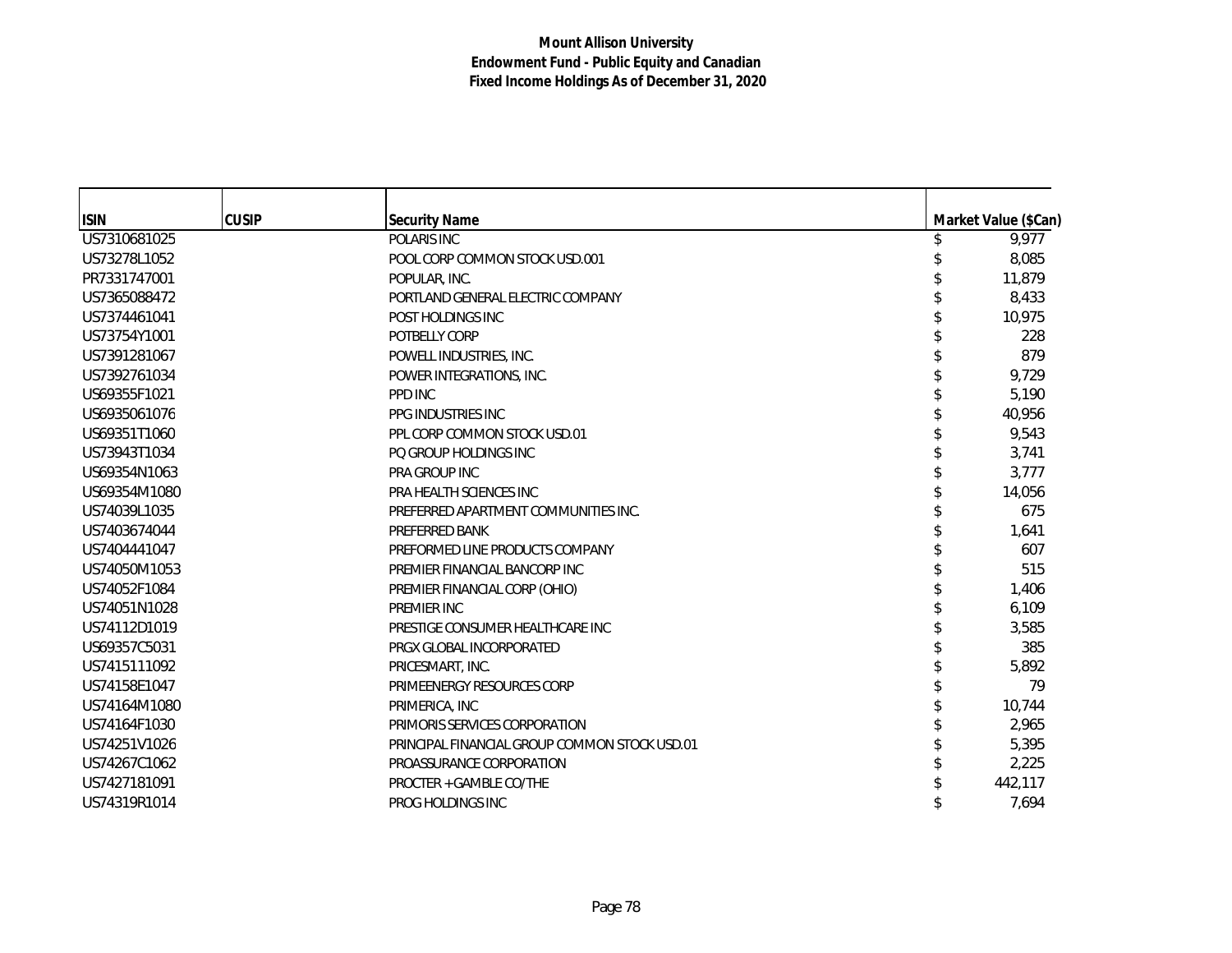| <b>ISIN</b>  | <b>CUSIP</b> | <b>Security Name</b>                         | Market Value (\$Can) |
|--------------|--------------|----------------------------------------------|----------------------|
| US7433121008 |              | PROGRESS SOFTWARE CORPORATION                | 3,824                |
| US7433151039 |              | PROGRESSIVE CORP                             | 63,393               |
| US74340W1036 |              | PROLOGIS INC                                 | 61,558               |
| US7434241037 |              | PROOFPOINT INC                               | 12,954               |
| US74347M1080 |              | PROPETRO HOLDING CORP                        | 1,397                |
| US7436061052 |              | PROSPERITY BANCSHARES, INC.                  | 15,706               |
| US74366E1029 |              | PROTAGONIST THERAPEUTICS INC                 | 1,126                |
| US74368L2034 |              | PROTECTIVE INSURANCE CORP                    | 329                  |
| IE00B91XRN20 |              | PROTHENA CORPORATION PLC                     | 1,163                |
| US7437131094 |              | PROTO LABS INC                               | 8,422                |
| US74383L1052 |              | PROVIDENT BANCORP INC (MARYLAND)             | 300                  |
| US7438681014 |              | PROVIDENT FINANCIAL HOLDINGS, INC.           | 386                  |
| US74386T1051 |              | PROVIDENT FINANCIAL SERVICES, INC.           | 2,450                |
| US74431A1016 |              | PRUDENTIAL BANCORP, INC. OF PENNSYLVANIA     | 283                  |
| US7443201022 |              | PRUDENTIAL FINANCIAL INC COMMON STOCK USD.01 | 13,499               |
| US69360J1079 |              | PS BUSINESS PARKS, INC.                      | 7,971                |
| US7443752057 |              | PSYCHEMEDICS CORPORATION                     | 36                   |
| US69370C1009 |              | PTC INC                                      | 19,238               |
| US69366J2006 |              | PTC THERAPEUTICS INC                         | 6,981                |
| US7445731067 |              | PUBLIC SERVICE ENTERPRISE GP COMMON STOCK    | 51,514               |
| US74460D1090 |              | PUBLIC STORAGE REIT USD.1                    | 157,102              |
| US7458671010 |              | PULTEGROUP INC COMMON STOCK USD.01           | 7,211                |
| US7462283034 |              | PURE CYCLE CORPORATION                       | 574                  |
| US74624M1027 |              | PURE STORAGE INC                             | 11,041               |
| US74640Y1064 |              | PURPLE INNOVATION INC                        | 892                  |
| US6936561009 |              | PVH CORP COMMON STOCK USD1.0                 | 14,117               |
| US74731Q1031 |              | PZENA INVESTMENT MANAGEMENT, INC.            | 205                  |
| US74736L1098 |              | Q2 HOLDINGS INC                              | 10,221               |
| US74727D3061 |              | <b>QAD INCORPORATION</b>                     | 2,232                |
| US74727A1043 |              | <b>QCR HOLDINGS, INC</b>                     | 1,390                |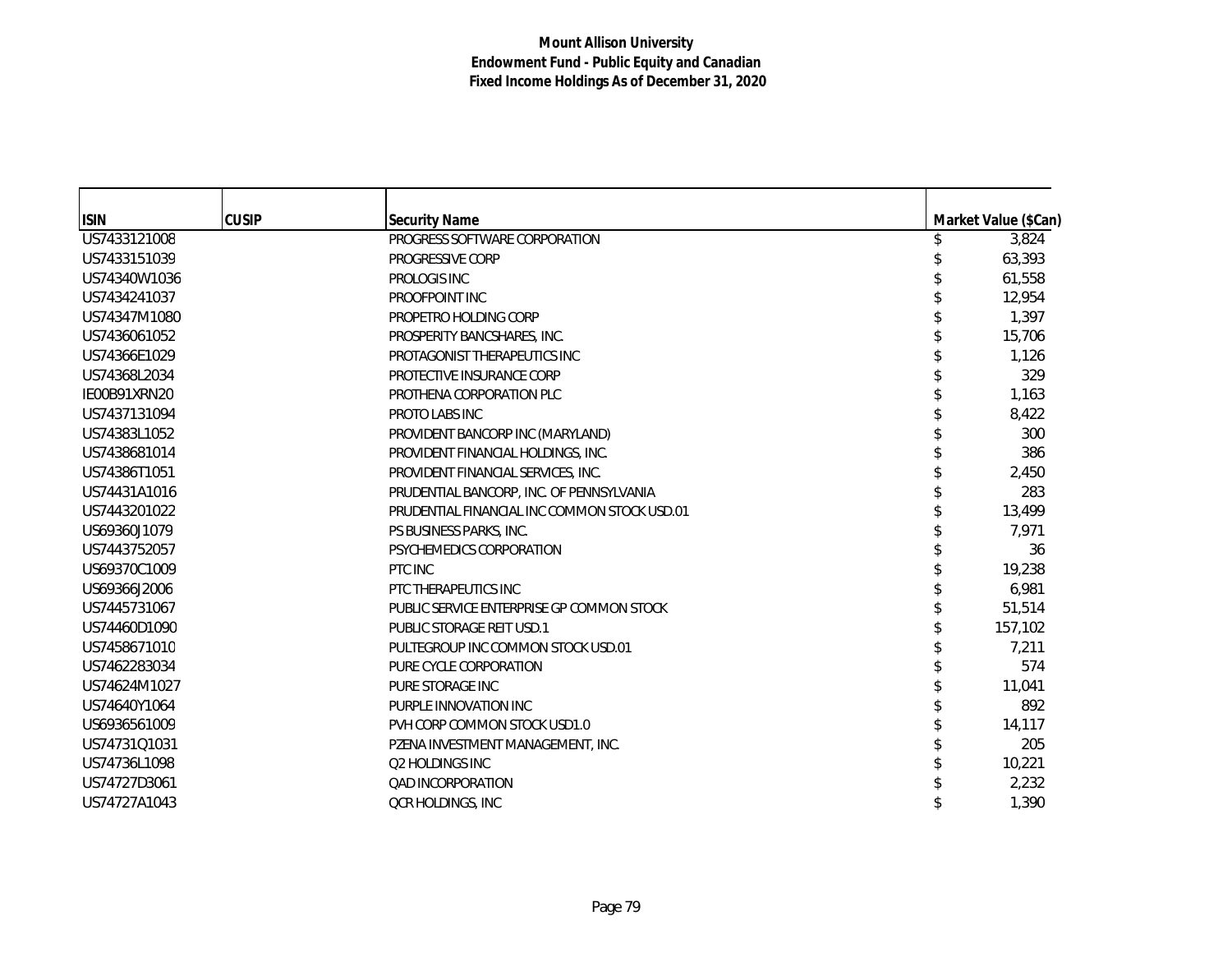| <b>ISIN</b>  | <b>CUSIP</b> | <b>Security Name</b>                            | Market Value (\$Can) |
|--------------|--------------|-------------------------------------------------|----------------------|
| US74733V1008 |              | <b>QEP RESOURCES INCORPORATION</b>              | 969                  |
| US74736K1016 |              | QORVO INC COMMON STOCK USD.0001                 | 8,126                |
| US74736A1034 |              | <b>QTS REALTY TRUST INC</b>                     | 7,319                |
| US7473011093 |              | QUAD/GRAPHICS, INCORPORATION                    | 256                  |
| US7473161070 |              | QUAKER CHEMICAL CORPORATION                     | 5,393                |
| US7475251036 |              | QUALCOMM INC COMMON STOCK USD.0001              | 73,102               |
| US74758T3032 |              | <b>QUALYS INC</b>                               | 9,355                |
| US7476191041 |              | QUANEX BUILDING PRODUCTS CORPORATION            | 1,295                |
| US74762E1029 |              | QUANTA SERVICES INC COMMON STOCK USD.00001      | 25,499               |
| US74834L1008 |              | <b>OUEST DIAGNOSTICS INC.</b>                   | 15,819               |
| US74838J1016 |              | <b>QUIDEL CORPORATION</b>                       | 13,888               |
| US74874Q1004 |              | QUINSTREET, INCORPORATION                       | 2,095                |
| US7491191034 |              | QUOTIENT TECHNOLOGY INC                         | 2,014                |
| US74915M1009 |              | <b>QURATE RETAIL INC</b>                        | 12,909               |
| US7493971052 |              | R1 RCM INC                                      | 6,511                |
| US7502361014 |              | RADIAN GROUP INCORPORATED                       | 6,589                |
| US75025X1000 |              | RADIANT LOGISTICS, INC.                         | 420                  |
| US7504911022 |              | RADNET, INC.                                    | 1,912                |
| US75062E1064 |              | RAFAEL HOLDINGS INC                             | 899                  |
| US7512121010 |              | RALPH LAUREN CORP COMMON STOCK USD.01           | 8,973                |
| US7509171069 |              | <b>RAMBUS INC</b>                               | 4,558                |
| US7523781091 |              | RANDOLPH BANCORP INC                            | 166                  |
| US75281A1097 |              | RANGE RESOURCES CORPORATION                     | 4,149                |
| US7542121089 |              | RAVEN INDUSTRIES, INC.                          | 2,638                |
| US7547301090 |              | RAYMOND JAMES FINANCIAL INC COMMON STOCK USD.01 | 13,035               |
| US75508B1044 |              | RAYONIER ADVANCED MATERIALS INC                 | 627                  |
| US75513E1010 |              | RAYTHEON TECHNOLOGIES CORP                      | 84,559               |
| US74930B1052 |              | <b>RBB BANCORP</b>                              | 600                  |
| US75524B1044 |              | <b>RBC BEARINGS INC</b>                         | 9,588                |
| US75524W1080 |              | RE/MAX HOLDINGS INC                             | 1,642                |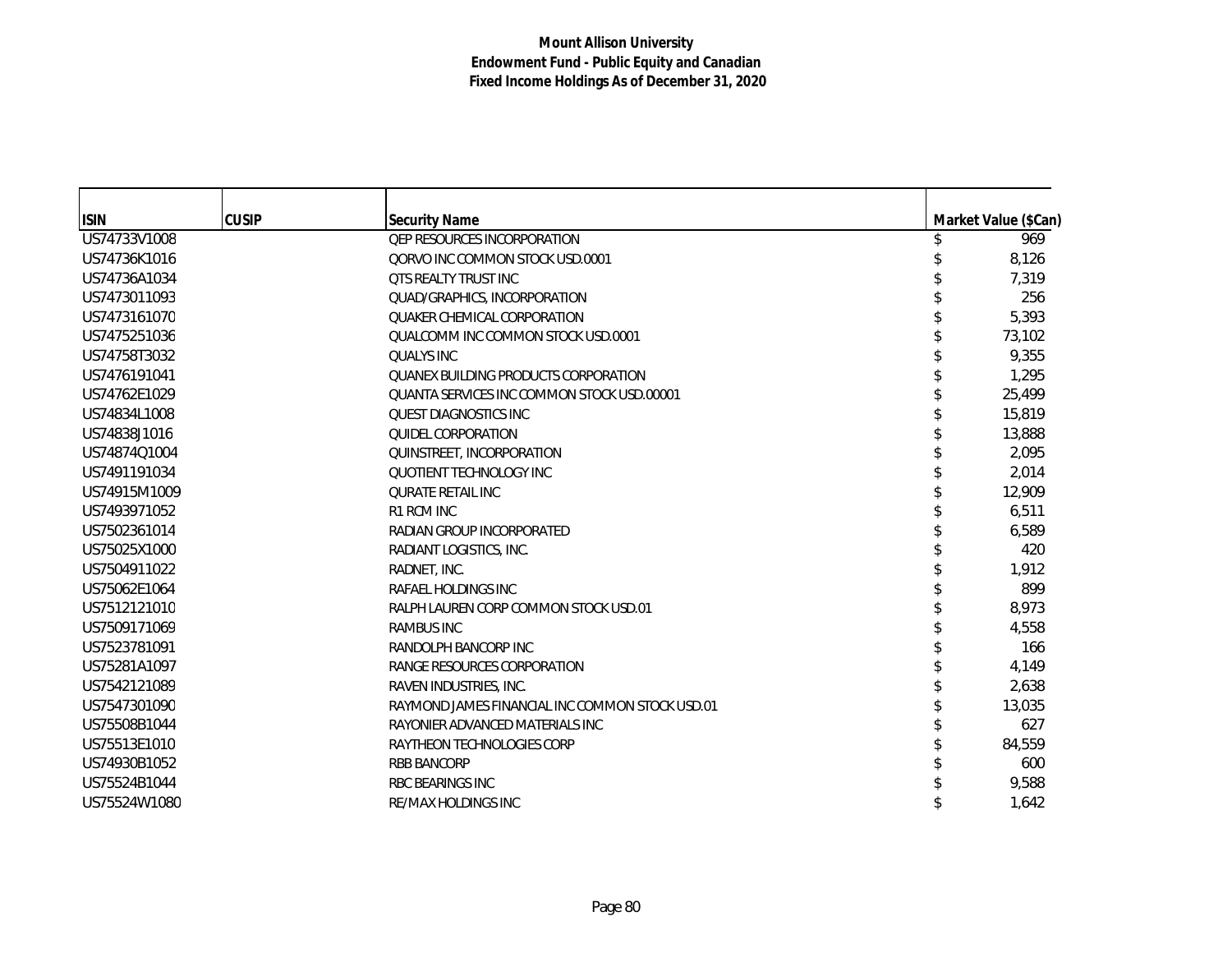| <b>ISIN</b>  | <b>CUSIP</b> | <b>Security Name</b>                       | Market Value (\$Can) |
|--------------|--------------|--------------------------------------------|----------------------|
| US7554081015 |              | READING INTERNATIONAL, INC.                | 230                  |
| US75605L7082 |              | <b>REALNETWORKS INC</b>                    | 110                  |
| US75605Y1064 |              | <b>REALOGY HOLDINGS CORP</b>               | 2,663                |
| US75606N1090 |              | REALPAGE INCORPORATION                     | 13,931               |
| US7561091049 |              | <b>REALTY INCOME CORP REIT USD1.0</b>      | 9,194                |
| US75629F1093 |              | <b>RECRO PHARMA INC</b>                    | 70                   |
| US7567641060 |              | RED LION HOTELS CORPORATION                | 191                  |
| US75689M1018 |              | RED ROBIN GOURMET BURGERS, INC.            | 366                  |
| US75700L1089 |              | RED ROCK RESORTS INC                       | 3,009                |
| US75737F1084 |              | <b>REDFIN CORP</b>                         | 12,623               |
| US7587501039 |              | <b>REGAL BELOIT CORP</b>                   | 11,341               |
| US7588491032 |              | REGENCY CENTERS CORP REIT USD.01           | 12,709               |
| US75886F1075 |              | REGENERON PHARMACEUTICALS                  | 29,948               |
| US75901B1070 |              | <b>REGENXBIO INC</b>                       | 3,562                |
| US75902K1060 |              | REGIONAL MANAGEMENT CORP                   | 636                  |
| US7591EP1005 |              | REGIONS FINANCIAL CORP COMMON STOCK USD.01 | 16,865               |
| US7589321071 |              | <b>REGIS CORPORATION</b>                   | 817                  |
| US7593517037 |              | REINSURANCE GROUP OF AMERICA, INC.         | 11,687               |
| US7595091023 |              | RELIANCE STEEL & ALUMINUM CO.              | 15,814               |
| BMG7496G1033 |              | RENAISSANCERE HOLDINGS LTD.                | 11,909               |
| US75970E1073 |              | RENASANT CORPORATION                       | 3,841                |
| US75972A3014 |              | RENEWABLE ENERGY GROUP INC                 | 6,119                |
| US76009N1000 |              | RENT A CENTER INCORPORATED                 | 4,152                |
| US7599161095 |              | <b>REPLIGEN CORPORATION</b>                | 18,604               |
| US76029N1063 |              | REPLIMUNE GROUP INC                        | 906                  |
| US7602812049 |              | REPUBLIC BANCORP, INC.                     | 1,583                |
| US7604161072 |              | REPUBLIC FIRST BANCORP, INC.               | 291                  |
| US7607591002 |              | REPUBLIC SERVICES INC COMMON STOCK USD.01  | 185,338              |
| US76118Y1047 |              | RESIDEO TECHNOLOGIES INC                   | 6,127                |
| US7611521078 |              | RESMED INC COMMON STOCK USD.004            | 12,847               |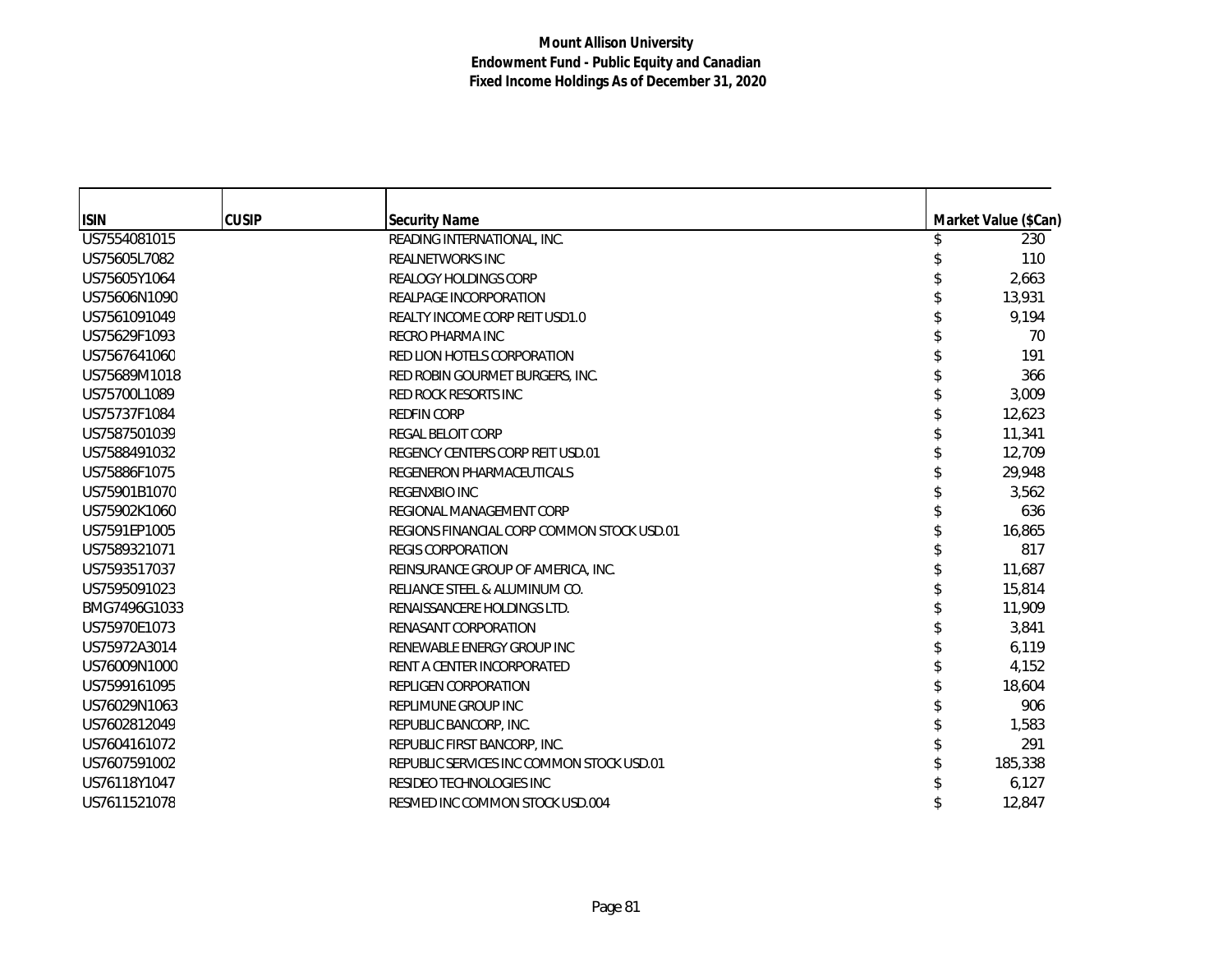| <b>ISIN</b>  | <b>CUSIP</b> | <b>Security Name</b>                        | Market Value (\$Can) |
|--------------|--------------|---------------------------------------------|----------------------|
| US76117W1099 |              | RESOLUTE FOREST PRODUCTS INC                | 4,637                |
| US76122Q1058 |              | RESOURCES CONNECTION, INC.                  | 834                  |
| US76131N1019 |              | RETAIL OPPORTUNITY INVESTMENTS CORP         | 3,238                |
| US76131V6083 |              | RETAIL PROPERTIES OF AMERICA INCORPORATED   | 3,433                |
| US76133Q1022 |              | <b>RETAIL VALUE INC</b>                     | 621                  |
| US76129W1053 |              | RETRACTABLE TECHNOLOGIES, INC.              | 767                  |
| US7495271071 |              | <b>REV GROUP INC</b>                        | 1,065                |
| US7613301099 |              | REVANCE THERAPEUTICS INC                    | 3,154                |
| US7616241052 |              | REX AMERICAN RESOURCES CORPORATION          | 771                  |
| US76169C1009 |              | REXFORD INDUSTRIAL REALTY INC               | 10,541               |
| US76169B1026 |              | <b>REXNORD CORPORATION</b>                  | 10,250               |
| US74955L1035 |              | RGC RESOURCES, INC.                         | 444                  |
| US74967X1037 |              | <b>RH</b>                                   | 18,334               |
| US76243J1051 |              | RHYTHM PHARMACEUTICALS INC                  | 2,440                |
| US7625441040 |              | RIBBON COMMUNICATIONS INC                   | 2,390                |
| US7631651079 |              | RICHARDSON ELECTRONICS, LTD.                | 71                   |
| US7665596034 |              | RIGEL PHARMACEUTICALS, INC.                 | 912                  |
| US76674Q1076 |              | RIMINI STREET INC                           | 415                  |
| US7693971001 |              | RIVERVIEW BANCORP, INC.                     | 190                  |
| US7496071074 |              | RLI CORP.                                   | 9,299                |
| US74965L1017 |              | <b>RLJ LODGING TRUST</b>                    | 4,560                |
| US74967R1068 |              | <b>RMR GROUP INC</b>                        | 1,245                |
| US7703231032 |              | ROBERT HALF INTL INC COMMON STOCK USD.001   | 15,284               |
| US77313F1066 |              | ROCKET PHARMACEUTICALS INC                  | 5,769                |
| US7739031091 |              | ROCKWELL AUTOMATION INC COMMON STOCK USD1.0 | 12,644               |
| US7745151008 |              | ROCKY BRANDS, INC.                          | 359                  |
| US7751331015 |              | ROGERS CORPORATION                          | 6,054                |
| US7757111049 |              | ROLLINS INC COMMON STOCK USD1.0             | 3,763                |
| US7766961061 |              | ROPER TECHNOLOGIES INC COMMON STOCK USD.01  | 19,000               |
| US7782961038 |              | ROSS STORES INC                             | 38,196               |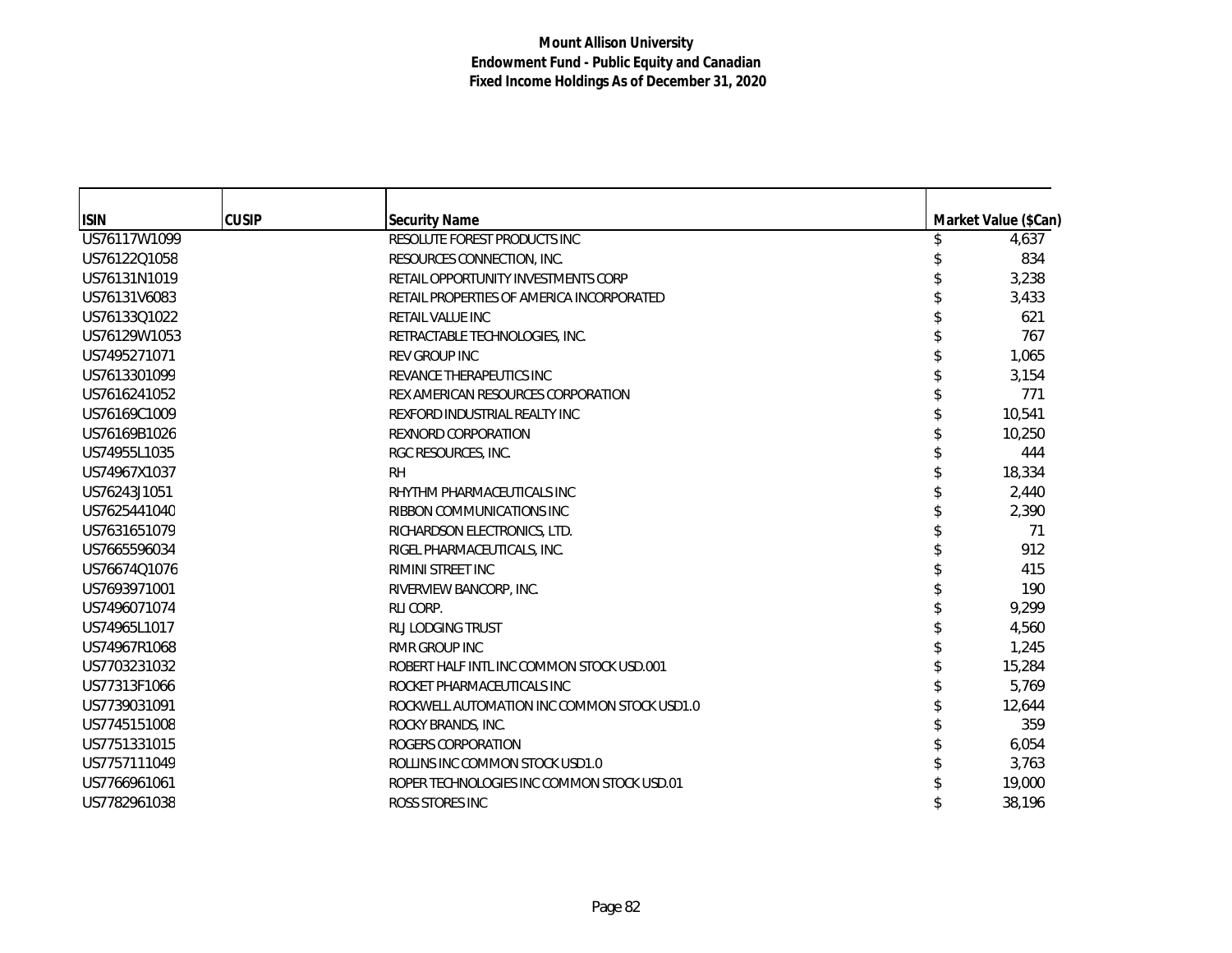| <b>ISIN</b>  | <b>CUSIP</b> | <b>Security Name</b>                            | Market Value (\$Can) |
|--------------|--------------|-------------------------------------------------|----------------------|
| LR0008862868 |              | ROYAL CARIBBEAN CRUISES LTD COMMON STOCK USD.01 | 5,789                |
| US7802592060 |              | ROYAL DUTCH SHELL SPON ADR A                    | 17,778               |
| US7802591070 |              | ROYAL DUTCH SHELL SPON ADR B                    | 9,173                |
| US7802871084 |              | ROYAL GOLD, INC.                                | 12,429               |
| GB00BMVP7Y09 |              | ROYALTY PHARMA PLC CL A                         | 2,419                |
| US7496601060 |              | RPC, INC.                                       | 1,337                |
| US7496851038 |              | RPM INTERNATIONAL, INC.                         | 5,595                |
| US74971D1019 |              | <b>RPT REALTY</b>                               | 1,375                |
| US2578672006 |              | RR DONNELLEY & SONS CO                          | 351                  |
| US7818462092 |              | RUSH ENTERPRISES, INC.                          | 3,212                |
| US7833321091 |              | RUTH'S HOSPITALITY GROUP, INCORPORATION         | 1,184                |
| US7835491082 |              | RYDER SYSTEM, INC.                              | 4,061                |
| US7837541041 |              | RYERSON HOLDINGS CORP.                          | 1,252                |
| US78377T1079 |              | RYMAN HOSPITALITY PROPERTIES INC                | 6,463                |
| US7838591011 |              | S & T BANCORP, INC.                             | 2,315                |
|              |              | $S + P$ 500 INDEX SL CTF                        | 358,444              |
| US7851351046 |              | <b>S&amp;W SEED COMPANY</b>                     | 177                  |
| US78409V1044 |              | S+P GLOBAL INC                                  | 74,791               |
| US78573L1061 |              | SABRA HEALTHCARE REIT INC                       | 7,855                |
| US78573M1045 |              | <b>SABRE CORP</b>                               | 5,650                |
| US7864492076 |              | SAFEGUARD SCIENTIFICS, INC.                     | 166                  |
| US78648T1007 |              | SAFETY INSURANCE GROUP, INC.                    | 2,291                |
| US7865983008 |              | SAGA COMMUNICATIONS INC                         | 123                  |
| US78667J1088 |              | SAGE THERAPEUTICS INC                           | 4,948                |
| US78709Y1055 |              | SAIA, INC.                                      | 9,873                |
| US78781P1057 |              | SAILPOINT TECHNOLOGIES HOLDINGS INC             | 9,831                |
| US79466L3024 |              | SALESFORCE.COM INC                              | 130,740              |
| US7952261094 |              | SALISBURY BANCORP, INC.                         | 113                  |
| US79546E1047 |              | SALLY BEAUTY HOLDINGS, INC.                     | 3,205                |
| US8000131040 |              | SANDERSON FARMS, INC.                           | 6,406                |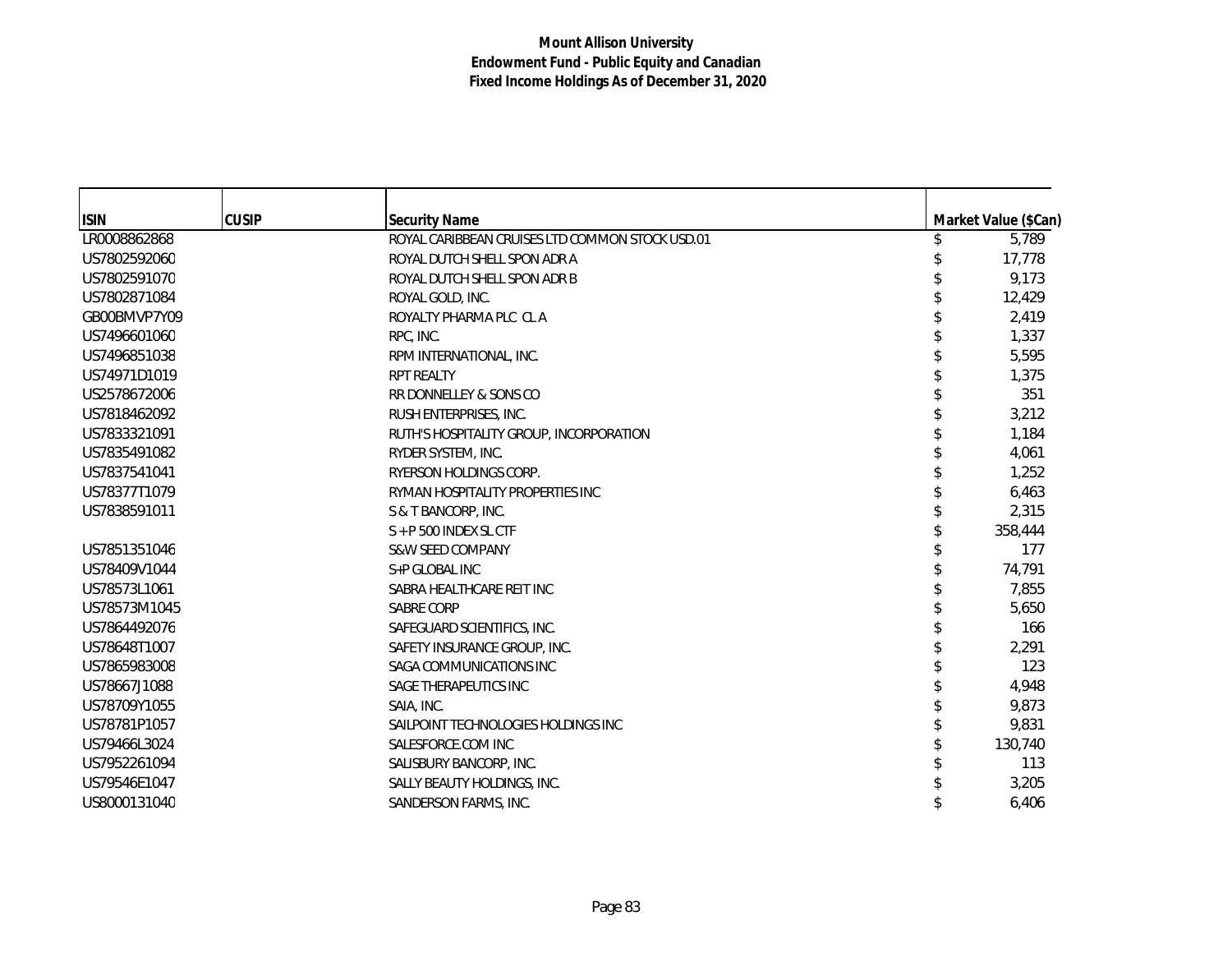| <b>ISIN</b>  | <b>CUSIP</b> | <b>Security Name</b>                      | Market Value (\$Can) |
|--------------|--------------|-------------------------------------------|----------------------|
| US80007P8692 |              | SANDRIDGE ENERGY, INC.                    | 183                  |
| US8003631038 |              | SANDY SPRING BANCORP, INC.                | 3,110                |
| US8006771062 |              | SANGAMO THERAPEUTICS INC                  | 4,397                |
| US8010561020 |              | SANMINA CORP                              | 3,007                |
| US80283M1018 |              | SANTANDER CONSUMER USA HOLDINGS INC       | 5,410                |
| US8036071004 |              | SAREPTA THERAPEUTICS INCORPORATED         | 1,234                |
| US8043951016 |              | SAUL CENTERS, INC.                        | 1,664                |
| US8051111016 |              | <b>SAVARA INC</b>                         | 109                  |
| US78408D1054 |              | SB FINANCIAL GROUP INC                    | 192                  |
| US78410G1040 |              | SBA COMMUNICATIONS CORP REIT USD.01       | 13,078               |
| US8060371072 |              | SCANSOURCE, INC.                          | 926                  |
| AN8068571086 |              | <b>SCHLUMBERGER LTD</b>                   | 21,806               |
| US80689H1023 |              | SCHNEIDER NATIONAL INC                    | 3,812                |
| US8068821060 |              | SCHNITZER STEEL INDUSTRIES, INC.          | 1,591                |
| US8070661058 |              | SCHOLASTIC CORPORATION                    | 1,148                |
| US8085131055 |              | SCHWAB (CHARLES) CORP                     | 93,028               |
| US8085411069 |              | SCHWEITZER-MAUDUIT INTERNATIONAL, INC.    | 3,059                |
| US8086251076 |              | SCIENCE APPLICATIONS INTERNATIONAL CORP   | 9,037                |
| US80874P1093 |              | <b>SCIENTIFIC GAMES CORP</b>              | 7,767                |
| US8090871091 |              | <b>SCIPLAY CORP</b>                       | 612                  |
| MHY7542C1306 |              | SCORPIO TANKERS INCORPORATION             | 1,596                |
| US8101861065 |              | SCOTTS MIRACLE-GRO CO                     | 19,197               |
| US8106481059 |              | SCPHARMACEUTICALS INC                     | 140                  |
| US8115431079 |              | <b>SEABOARD CORP</b>                      | 4,676                |
| US8116991071 |              | SEACHANGE INTERNATIONAL INCORPORATED      | 63                   |
| US8117078019 |              | SEACOAST BANKING CORPORATION OF FLORIDA   | 3,582                |
| US8119041015 |              | SEACOR HOLDINGS INCORPORATED              | 1,653                |
| US78413P1012 |              | SEACOR MARINE HOLDINGS INC                | 122                  |
| IE00B58JVZ52 |              | SEAGATE TECHNOLOGY COMMON STOCK USD.00001 | 6,230                |
| US81181C1045 |              | <b>SEAGEN INC</b>                         | 6,471                |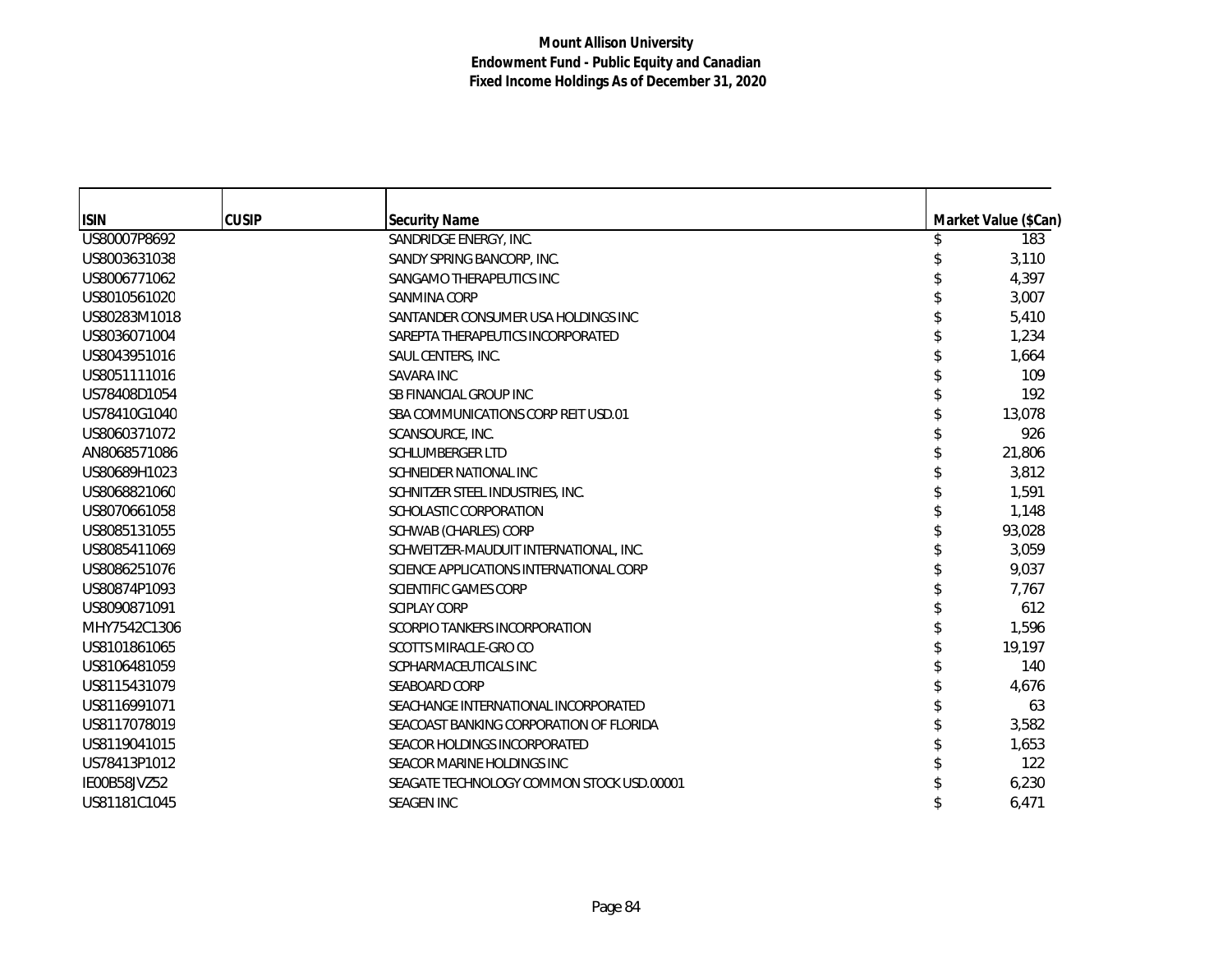| <b>ISIN</b>  | <b>CUSIP</b> | <b>Security Name</b>                        |  | Market Value (\$Can) |
|--------------|--------------|---------------------------------------------|--|----------------------|
| US81211K1007 |              | SEALED AIR CORP COMMON STOCK USD.1          |  | 19,890               |
| US81255T1088 |              | SEASPINE HOLDINGS CORP                      |  | 773                  |
| US81282V1008 |              | SEAWORLD ENTERTAINMENT INC                  |  | 4,997                |
| US81374A1051 |              | <b>SECUREWORKS CORP</b>                     |  | 586                  |
| US8147853092 |              | SECURITY NATIONAL FINANCIAL CORPORATION     |  | 358                  |
| US7841171033 |              | SEI INVESTMENTS COMPANY                     |  | 7,973                |
| US81617L1089 |              | SELECT BANCORP INC                          |  | 258                  |
| US81617J3014 |              | SELECT ENERGY SERVICES INC                  |  | 950                  |
| US8161203075 |              | SELECT INTERIOR CONCEPTS INC                |  | 363                  |
| US81619Q1058 |              | SELECT MEDICAL HOLDINGS CORP                |  | 8,110                |
| US8163001071 |              | SELECTIVE INSURANCE GROUP, INCORPORATED     |  | 8,651                |
| US8168511090 |              | SEMPRA ENERGY COMMON STOCK                  |  | 15,869               |
| US8168501018 |              | SEMTECH CORPORATION                         |  | 9,347                |
| US8170705011 |              | SENECA FOODS CORPORATION                    |  | 630                  |
| GB00BFMBMT84 |              | SENSATA TECHNOLOGIES HOLDING PLC            |  | 11,326               |
| US81725T1007 |              | SENSIENT TECHNOLOGIES CORPORATION           |  | 6,800                |
| US81728J1097 |              | SENSUS HEALTHCARE INC                       |  | 129                  |
| US81752R1005 |              | SERITAGE GROWTH PROPERTIES                  |  | 1,209                |
| US8175651046 |              | SERVICE CORPORATION INTERNATIONAL           |  | 8,992                |
| US81761L1026 |              | SERVICE PROPERTIES TRUST                    |  | 3,686                |
| US81762P1021 |              | SERVICENOW INC                              |  | 67,121               |
| US81763U1007 |              | SERVICESOURCE INTERNATIONAL INCORPORATED    |  | 230                  |
| US81768T1088 |              | SERVISFIRST BANCSHARES, INC.                |  | 4,911                |
| US81811M1009 |              | SEVERN BANCORP, INC.                        |  | 243                  |
| US8190471016 |              | SHAKE SHACK INC                             |  | 6,856                |
| US8200171010 |              | SHARPS COMPLIANCE CORP.                     |  | 438                  |
| US82312B1061 |              | SHENANDOAH TELECOMMUNICATIONS COMPANY       |  | 4,367                |
| US8243481061 |              | SHERWIN WILLIAMS CO/THE COMMON STOCK USD1.0 |  | 25,304               |
| US82489T1043 |              | SHOCKWAVE MEDICAL INC                       |  | 6,780                |
| US8248891090 |              | SHOE CARNIVAL, INC.                         |  | 1,186                |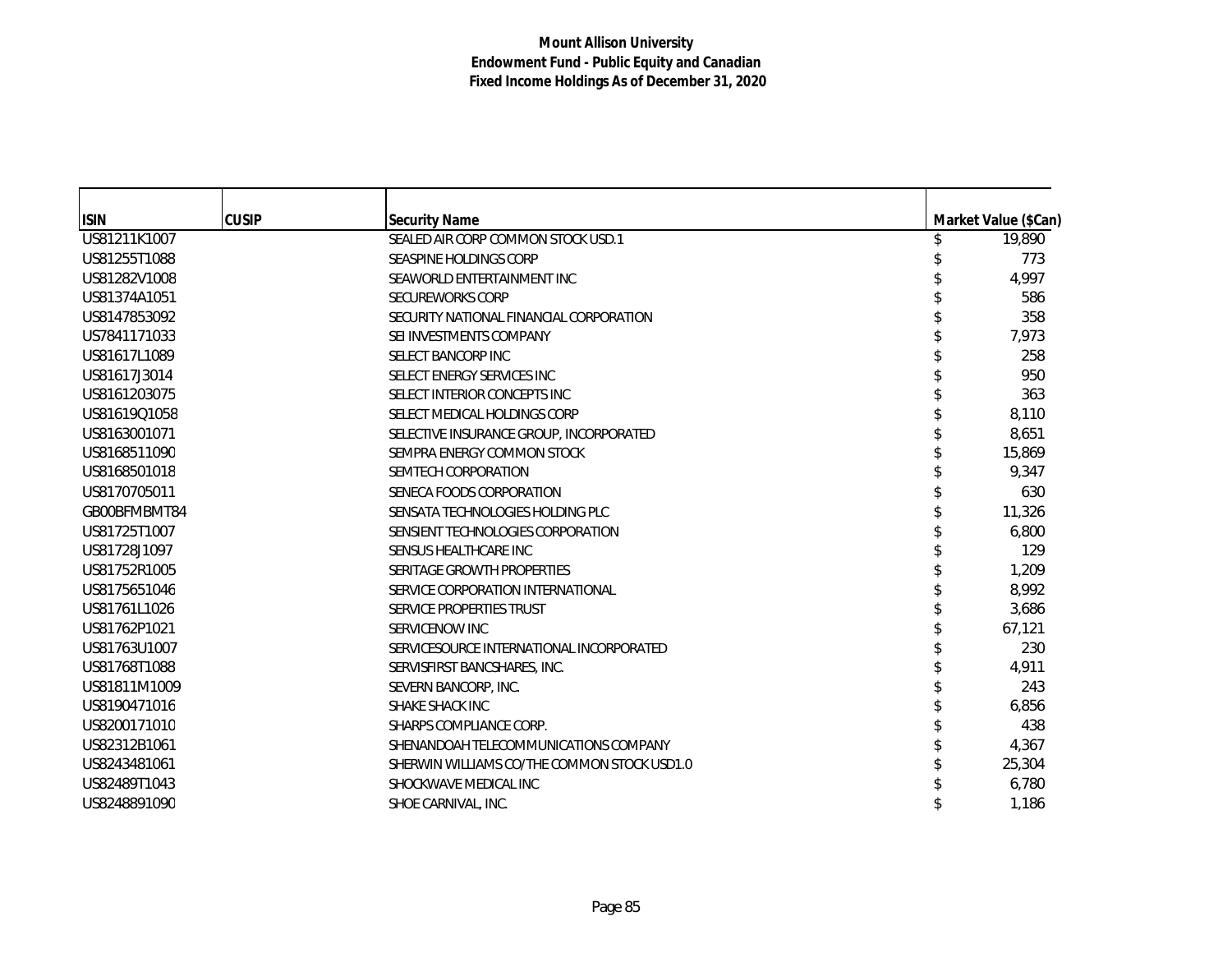| <b>ISIN</b>  | <b>CUSIP</b> | <b>Security Name</b>                       | Market Value (\$Can) |
|--------------|--------------|--------------------------------------------|----------------------|
| US8251071051 |              | SHORE BANCSHARES, INC.                     | 435                  |
| US82536T1079 |              | SHOTSPOTTER INC                            | 884                  |
| US8256901005 |              | SHUTTERSTOCK INC                           | 5,333                |
| US8256981031 |              | <b>SHYFT GROUP INC</b>                     | 2,552                |
| US8257041090 |              | SI-BONE INC                                | 891                  |
| US82620P1021 |              | SIERRA BANCORP                             | 755                  |
| US82640U4040 |              | SIERRA ONCOLOGY INC                        | 281                  |
| US8265461033 |              | SIFCO INDUSTRIES INC                       | 40                   |
| US8269171067 |              | SIGA TECHNOLOGIES, INC.                    | 970                  |
| US82669G1040 |              | SIGNATURE BANK                             | 13,383               |
| BMG812761002 |              | SIGNET JEWELERS LIMITED                    | 2,775                |
| US8270481091 |              | SILGAN HOLDINGS INC.                       | 8,524                |
| US8269191024 |              | SILICON LABORATORIES INC.                  | 10,264               |
| US82836G1022 |              | SILVERBOW RESOURCES INC                    | 111                  |
| US8283591092 |              | SILVERCREST ASSET MANAGEMENT GROUP INC     | 196                  |
| US8287302009 |              | SIMMONS FIRST NATIONAL CORPORATION         | 5,301                |
| US8288061091 |              | SIMON PROPERTY GROUP INC REIT USD.0001     | 11,155               |
| US82900L1026 |              | SIMPLY GOOD FOODS CO                       | 6,733                |
| US8290731053 |              | SIMPSON MANUFACTURING CO., INC.            | 7,993                |
| US82981J1097 |              | SITE CENTERS CORP                          | 3,874                |
| US82982L1035 |              | SITEONE LANDSCAPE SUPPLY INC               | 12,725               |
| US83001A1025 |              | SIX FLAGS ENTERTAINMENT CORPORATION        | 1,059                |
| US7843051043 |              | SJW CORP.                                  | 4,053                |
| US8305661055 |              | SKECHERS U.S.A. INCORPORATED               | 10,060               |
| US8308301055 |              | SKYLINE CHAMPION CORP                      | 3,964                |
| US8308791024 |              | SKYWEST INCORPORATED                       | 2,885                |
| US83088M1027 |              | SKYWORKS SOLUTIONS INC COMMON STOCK USD.25 | 10,532               |
| US78440X1019 |              | SL GREEN REALTY CORP REIT USD.01           | 1,617                |
| US78440X8048 |              | SL GREEN REALTY CORP.                      | 8,848                |
| US83125X1037 |              | SLEEP NUMBER CORP                          | 5,037                |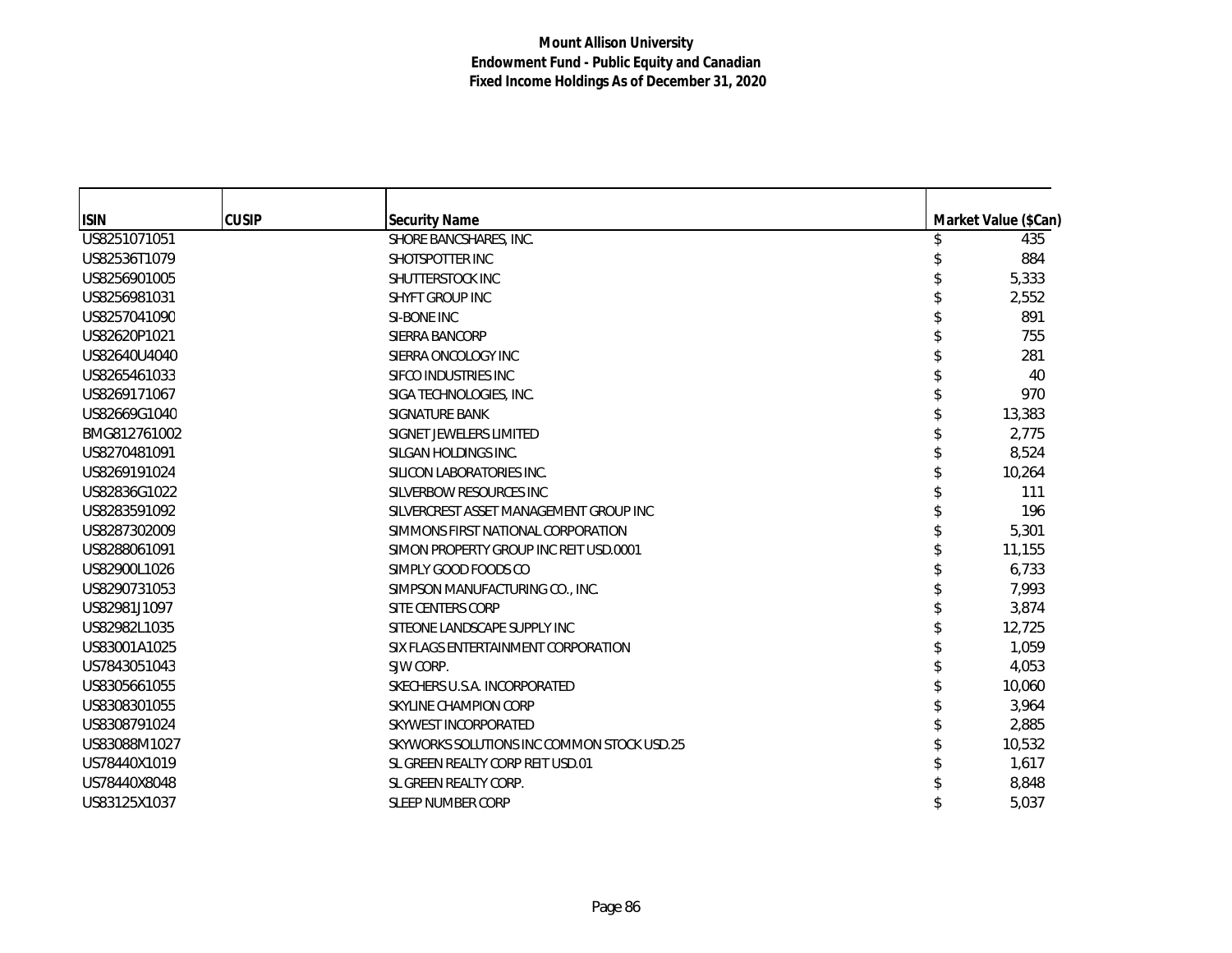| <b>ISIN</b>  | <b>CUSIP</b> | <b>Security Name</b>                        | Market Value (\$Can) |
|--------------|--------------|---------------------------------------------|----------------------|
| US63938C4050 |              | <b>SLM CORPORATION</b>                      | 11,414               |
| US78454L1008 |              | SM ENERGY CO                                | 1,582                |
| KYG8232Y1017 |              | SMART GLOBAL HOLDINGS INC                   | 1.841                |
| US83190L2088 |              | SMARTFINANCIAL INC                          | 675                  |
| US83200N1037 |              | SMARTSHEET INC                              | 12,620               |
| US8317541063 |              | SMITH & WESSON BRANDS INC                   | 1,338                |
| US8318652091 |              | SMITH (A.O.) CORP COMMON STOCK USD1.0       | 12,458               |
| US83304A1060 |              | SNAP INC A                                  | 29,353               |
| US8330341012 |              | SNAP ON INC COMMON STOCK USD1.0             | 15,805               |
| US8334451098 |              | SNOWFLAKE INC CLASS A                       | 1,571                |
| US83417M1045 |              | SOLAREDGE TECHNOLOGIES INC                  | 28,889               |
| US83418M1036 |              | SOLARIS OILFIELD INFRASTRUCTURE INC         | 480                  |
| US83417Q1058 |              | SOLARWINDS CORP                             | 2,899                |
| US83545G1022 |              | SONIC AUTOMOTIVE, INC.                      | 1,851                |
| US8354951027 |              | SONOCO PRODUCTS CO                          | 11,487               |
| US83570H1086 |              | SONOS INC                                   | 4,755                |
| US83600C1036 |              | SOTHERLY HOTELS INC                         | 55                   |
| US8385181081 |              | SOUTH JERSEY INDUSTRIES, INC.               | 4,493                |
| US8404411097 |              | SOUTH STATE CORP                            | 11,039               |
| US8425871071 |              | SOUTHERN CO/THE                             | 34,493               |
| US8428731017 |              | SOUTHERN FIRST BANCSHARES INC               | 526                  |
| US8433801060 |              | SOUTHERN MISSOURI BANCORP, INC.             | 423                  |
| US8433951048 |              | SOUTHERN NATIONAL BANCORP OF VIRGINIA, INC. | 770                  |
| US84470P1093 |              | SOUTHSIDE BANCSHARES, INC.                  | 2,440                |
| US8447411088 |              | SOUTHWEST AIRLINES CO                       | 24,051               |
| US8448951025 |              | SOUTHWEST GAS CORPORATION                   | 7,309                |
| US8454671095 |              | SOUTHWESTERN ENERGY COMPANY                 | 4,514                |
| US78469C1036 |              | SP PLUS CORP                                | 1,439                |
| US8465111032 |              | SPARK ENERGY INC                            | 354                  |
| US8472151005 |              | SPARTANNASH CO                              | 821                  |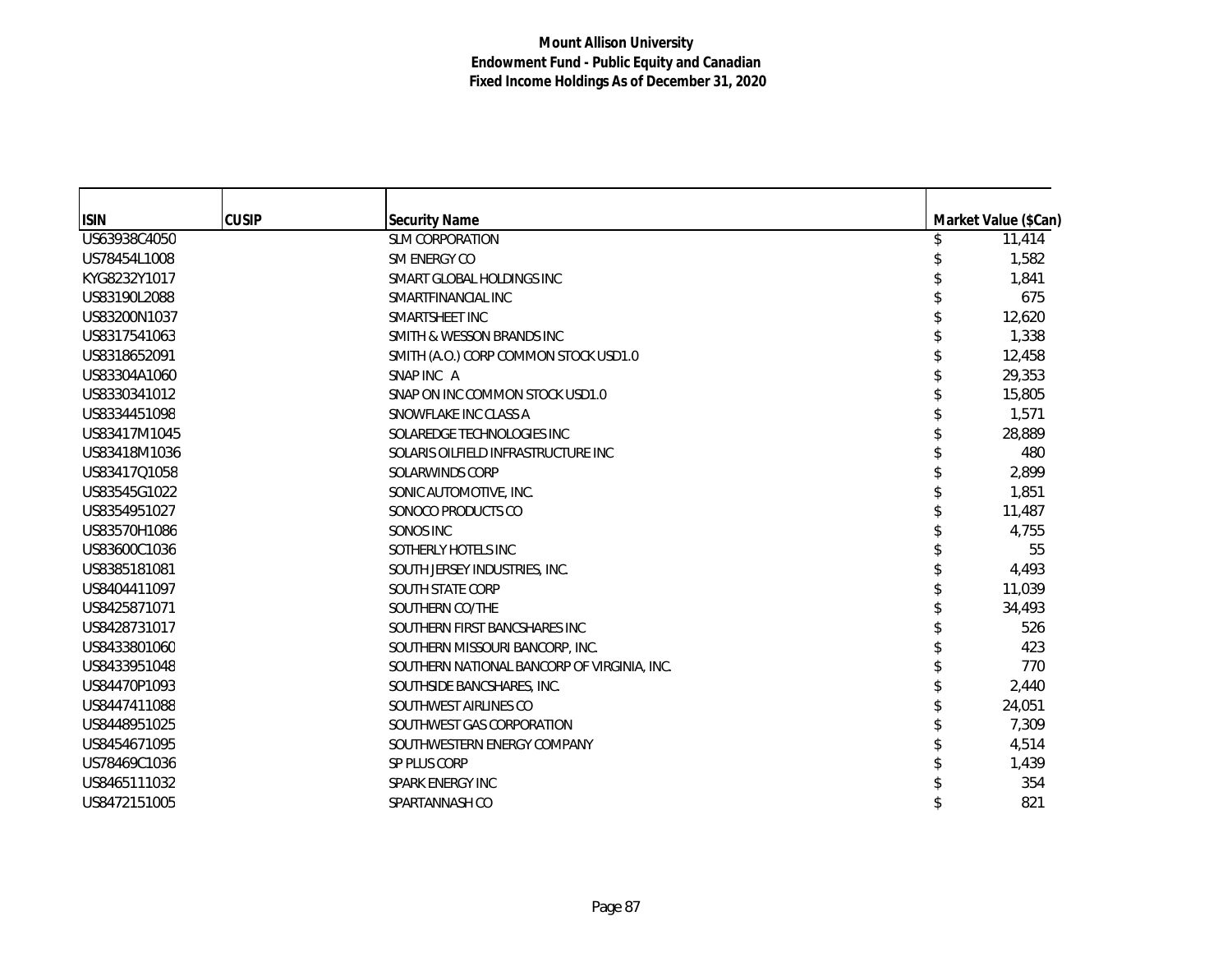| <b>ISIN</b>  | <b>CUSIP</b> | <b>Security Name</b>                  | Market Value (\$Can) |
|--------------|--------------|---------------------------------------|----------------------|
| US78462F1030 |              | SPDR S+P 500 ETF TRUST                | \$<br>7,894,377      |
| US84790A1051 |              | SPECTRUM BRANDS HOLDINGS INC          | 7,530                |
| US84763A1088 |              | SPECTRUM PHARMACEUTICALS, INC.        | 696                  |
| US84833T1034 |              | SPERO THERAPEUTICS INC                | 575                  |
| US84857L1017 |              | SPIRE INC                             | 7,333                |
| US8485741099 |              | SPIRIT AEROSYSTEMS HOLDINGS, INC.     | 806                  |
| US8485771021 |              | SPIRIT AIRLINES INC                   | 3,058                |
| US84861D1037 |              | SPIRIT OF TEXAS BANCSHARES INC        | 521                  |
| US84860W3007 |              | SPIRIT REALTY CAPITAL INC             | 6,415                |
| US8486371045 |              | <b>SPLUNK INC</b>                     | 9,135                |
| US84863T1060 |              | <b>SPOK HOLDINGS INC</b>              | 316                  |
| US84920Y1064 |              | SPORTSMAN'S WAREHOUSE HOLDINGS INC    | 1,789                |
| US85208M1027 |              | SPROUTS FARMERS MARKET INC            | 4,691                |
| US78463M1071 |              | SPS COMMERCE, INC.                    | 7,637                |
| US7846351044 |              | <b>SPX CORPORATION</b>                | 4,715                |
| US78469X1072 |              | <b>SPX FLOW INC</b>                   | 5,185                |
| US7901481009 |              | ST. JOE CO                            | 6,130                |
| US8523123052 |              | STAAR SURGICAL COMPANY                | 7,331                |
| US85254J1025 |              | STAG INDUSTRIAL INC                   | 8,232                |
| US8528572006 |              | STAMPS.COM INCORPORATED               | 7,102                |
| US85303B1008 |              | STANDARD AVB FINANCIAL CORP           | 286                  |
| US8536661056 |              | STANDARD MOTOR PRODUCTS, INCORPORATED | 1,985                |
| US8542311076 |              | STANDEX INTERNATIONAL CORPORATION     | 1,832                |
| US8545021011 |              | STANLEY BLACK + DECKER INC            | 18,242               |
| US8552441094 |              | STARBUCKS CORP COMMON STOCK USD.001   | 53,638               |
| US85569C1071 |              | STARTEK INCORPORATED                  | 415                  |
| US8557071052 |              | STATE AUTO FINANCIAL CORP             | 1,841                |
| US8574771031 |              | STATE STREET CORP COMMON STOCK USD1.0 | 11,160               |
| US8581191009 |              | STEEL DYNAMICS INC                    | 12,446               |
| US8581552036 |              | STEELCASE INC.                        | 2,403                |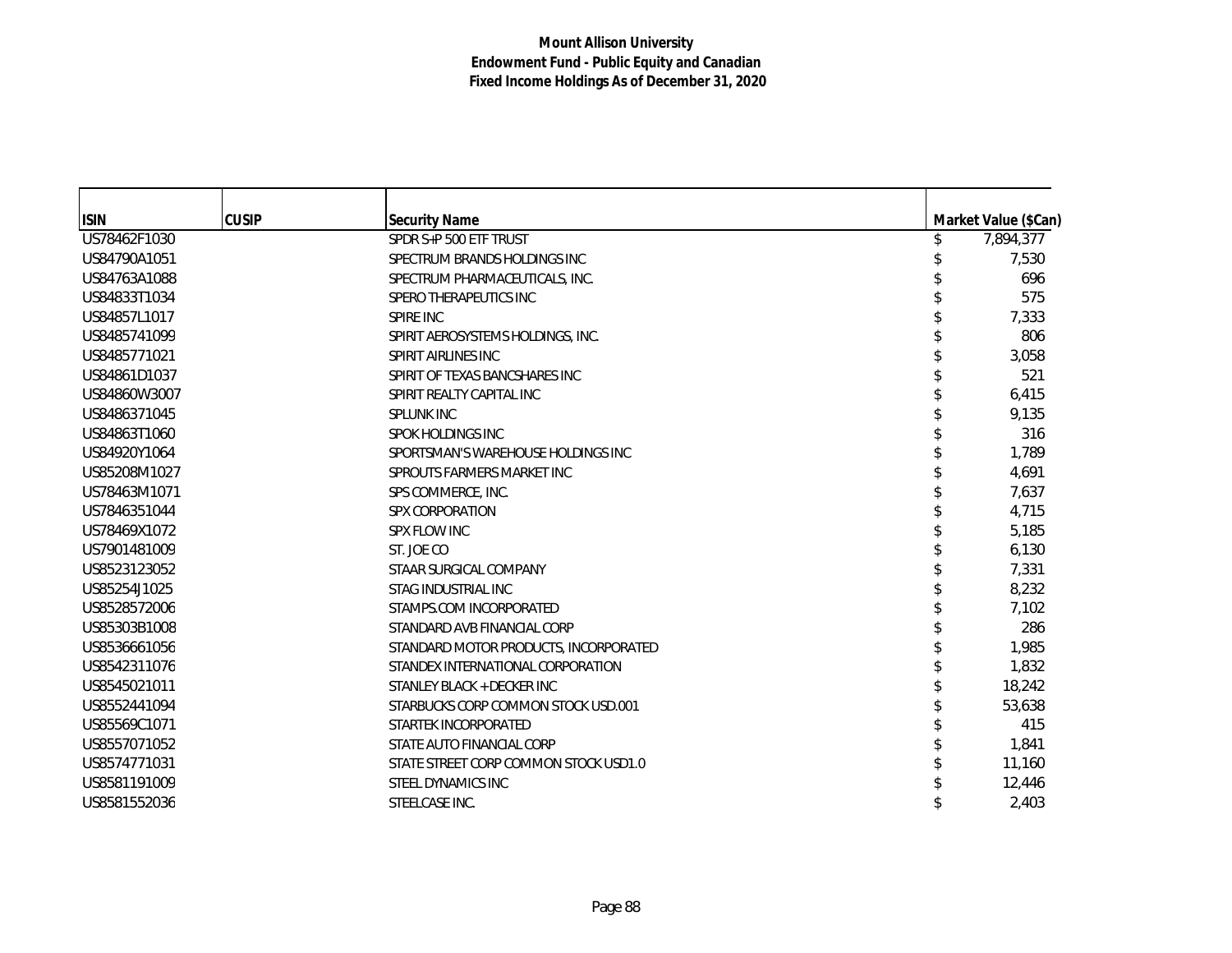| <b>ISIN</b>  | <b>CUSIP</b> | <b>Security Name</b>                        | Market Value (\$Can) |
|--------------|--------------|---------------------------------------------|----------------------|
| US8585861003 |              | <b>STEPAN COMPANY</b>                       | 5,514                |
| US8589121081 |              | STERICYCLE, INC.                            | 12,696               |
| IE00BFY8C754 |              | STERIS PLC COMMON STOCK USD75.0             | 36,415               |
| US85917A1007 |              | <b>STERLING BANCORP</b>                     | 7,629                |
| US85917W1027 |              | STERLING BANCORP INC                        | 424                  |
| US8592411016 |              | STERLING CONSTRUCTION COMPANY INCORPORATION | 1,277                |
| US5562691080 |              | STEVEN MADDEN, LTD.                         | 6,054                |
| US8603721015 |              | STEWART INFORMATION SERVICES CORPORATION    | 3,034                |
| US8606301021 |              | STIFEL FINANCIAL CORP.                      | 12,756               |
| US8608971078 |              | STITCH FIX INC                              | 4,220                |
| US8610251048 |              | STOCK YARDS BANCORP INC                     | 1,901                |
| US86150R1077 |              | STOKE THERAPEUTICS INC                      | 859                  |
| US86183P1021 |              | STONERIDGE INC                              | 1,889                |
| US8618961085 |              | <b>STONEX GROUP INC</b>                     | 3,110                |
| US8621211007 |              | STORE CAPITAL CORP                          | 13,297               |
| IL0011267213 |              | STRATASYS LTD                               | 2,907                |
| US86272C1036 |              | STRATEGIC EDUCATION INC                     | 4.469                |
| US8631111007 |              | STRATTEC SECURITY CORPORATION               | 433                  |
| US8631672016 |              | STRATUS PROPERTIES INC.                     | 313                  |
| US86333M1080 |              | <b>STRIDE INC</b>                           | 1,601                |
| US8636671013 |              | STRYKER CORP COMMON STOCK USD.1             | 33,845               |
| US86606G1013 |              | SUMMIT FINANCIAL GROUP, INC.                | 647                  |
| US8660821005 |              | SUMMIT HOTEL PROPERTIES INC                 | 1,972                |
| US86614U1007 |              | <b>SUMMIT MATERIALS INC</b>                 | 5,197                |
| US86722A1034 |              | SUNCOKE ENERGY INCORPORATED                 | 975                  |
| US86745K1043 |              | SUNNOVA ENERGY INTERNATIONAL INC            | 6,808                |
| US86771W1053 |              | <b>SUNRUN INC</b>                           | 17,915               |
| US8678921011 |              | SUNSTONE HOTEL INVESTORS, INC.              | 5,507                |
| US86800U1043 |              | SUPER MICRO COMPUTER INC                    | 3,798                |
| US8683581024 |              | SUPERIOR GROUP OF COMPANIES INC             | 547                  |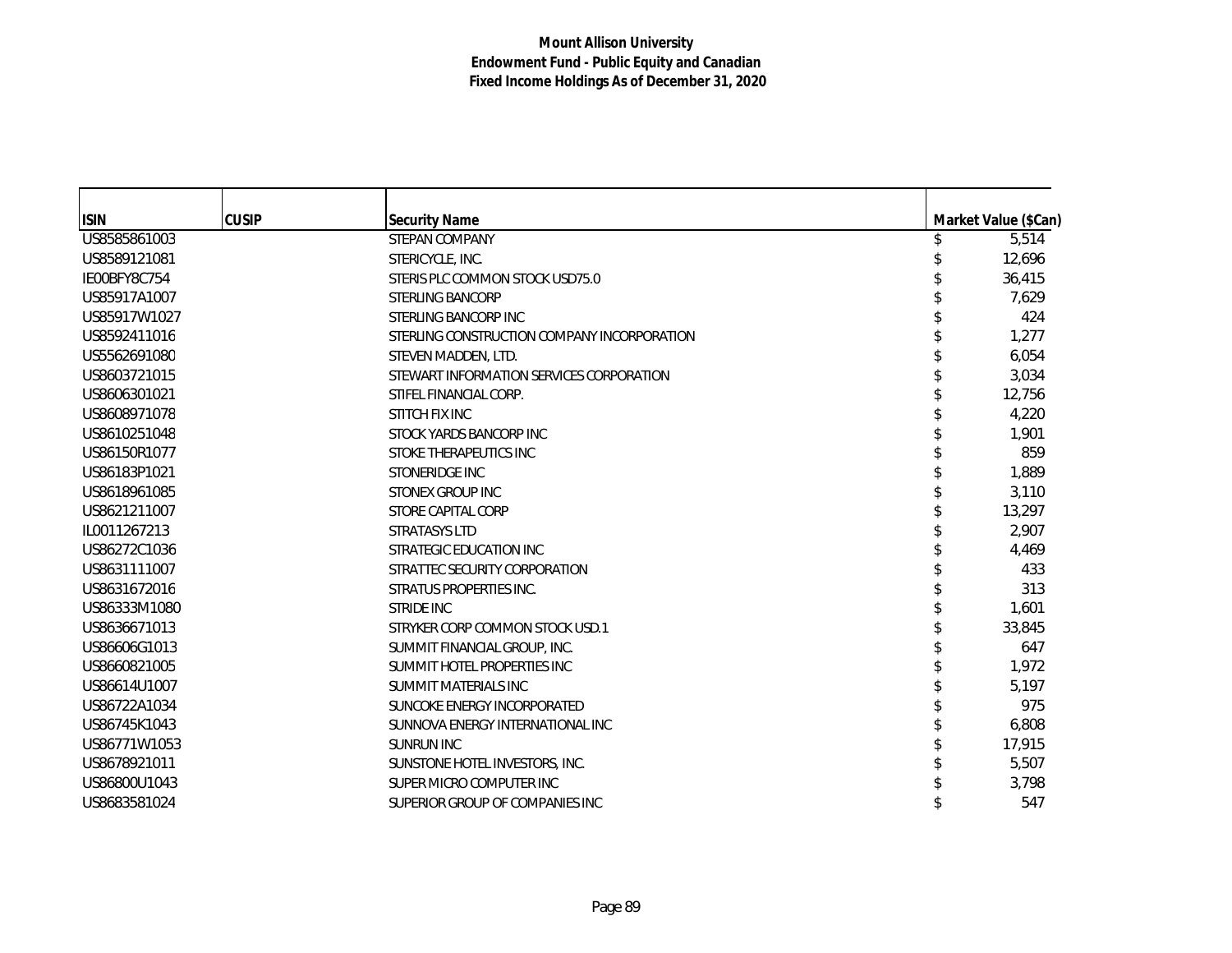| <b>ISIN</b>  | <b>CUSIP</b> | <b>Security Name</b>                             | Market Value (\$Can) |
|--------------|--------------|--------------------------------------------------|----------------------|
| US8684591089 |              | SUPERNUS PHARMACEUTICALS INC                     | 2,804                |
| US86882C1053 |              | SURGALIGN HOLDINGS INC                           | 328                  |
| US86881A1007 |              | SURGERY PARTNERS INC                             | 2,964                |
| US8688731004 |              | SURMODICS, INC.                                  | 1,289                |
| US78486Q1013 |              | SVB FINANCIAL GROUP COMMON STOCK USD.001         | 8,718                |
| US87105L1044 |              | SWITCH INC                                       | 2,674                |
| US78501P2039 |              | SWK HOLDINGS CORPORATION                         | 271                  |
| US8712371033 |              | SYKES ENTERPRISES, INC                           | 2,137                |
| US8715651076 |              | SYNALLOY CORPORATION                             | 153                  |
| US87157D1090 |              | SYNAPTICS INCORPORATED                           | 6,547                |
| US87157B1035 |              | SYNCHRONOSS TECHNOLOGIES, INC.                   | 322                  |
| US87165B1035 |              | SYNCHRONY FINANCIAL COMMON STOCK USD.001         | 8,355                |
| US87164F1057 |              | SYNDAX PHARMACEUTICALS INC                       | 955                  |
| US87166B1026 |              | <b>SYNEOS HEALTH INC</b>                         | 13,753               |
| US87166L1008 |              | <b>SYNLOGIC INC</b>                              | 115                  |
| US87162W1009 |              | <b>SYNNEX CORP</b>                               | 9,114                |
| US8716071076 |              | SYNOPSYS INC COMMON STOCK USD.01                 | 16,982               |
| US87161C5013 |              | SYNOVUS FINANCIAL CORP.                          | 9,771                |
| US8718291078 |              | <b>SYSCO CORP</b>                                | 91,882               |
| US8718511012 |              | SYSTEMAX INC.                                    | 2,826                |
| US8725901040 |              | T MOBILE US INC                                  | 85,046               |
| US74144T1088 |              | T ROWE PRICE GROUP INC COMMON STOCK USD.2        | 14,812               |
| US8733791011 |              | TABULA RASA HEALTHCARE INC                       | 1,656                |
| US87357P1003 |              | TACTILE SYSTEMS TECHNOLOGY INC                   | 1,855                |
| US8740391003 |              | TAIWAN SEMICONDUCTOR SP ADR                      | 25,835               |
| US8740541094 |              | TAKE TWO INTERACTIVE SOFTWRE COMMON STOCK USD.01 | 10,244               |
| US87484T1088 |              | <b>TALOS ENERGY INC</b>                          | 902                  |
| US8753722037 |              | TANDEM DIABETES CARE INC                         | 8,769                |
| US8754651060 |              | TANGER FACTORY OUTLET CENTRES INCORPORATED       | 1,828                |
| US8760301072 |              | TAPESTRY INC COMMON STOCK USD.01                 | 15,028               |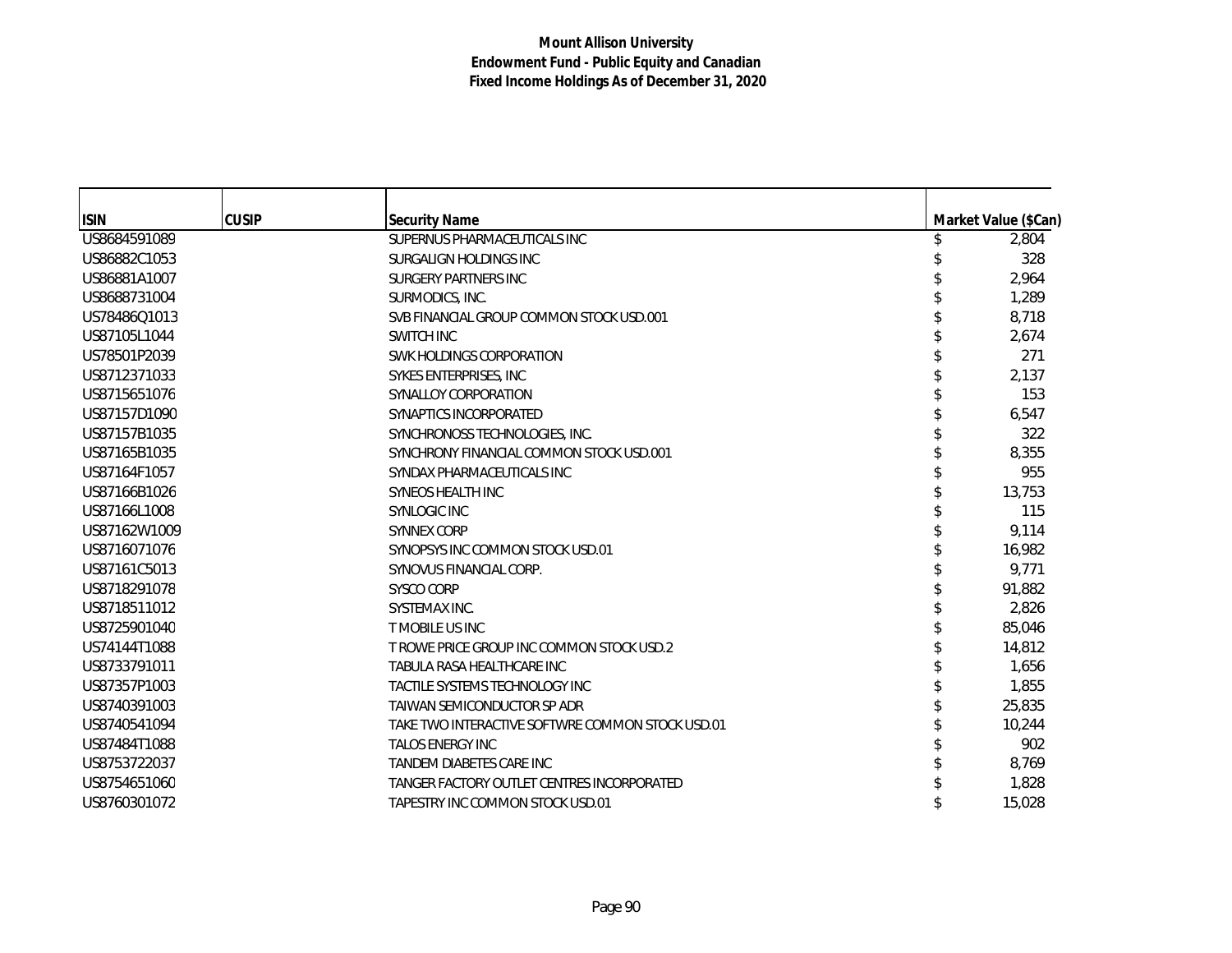| <b>ISIN</b>  | <b>CUSIP</b> | <b>Security Name</b>                          | Market Value (\$Can) |
|--------------|--------------|-----------------------------------------------|----------------------|
| US87612G1013 |              | <b>TARGA RESOURCES CORP</b>                   | 10,316               |
| US87612E1064 |              | TARGET CORP COMMON STOCK USD.0833             | 37,375               |
| US87724P1066 |              | <b>TAYLOR MORRISON HOME CORP</b>              | 7,582                |
| US87808K1060 |              | <b>TCR2 THERAPEUTICS INC</b>                  | 1,665                |
| CH0102993182 |              | TE CONNECTIVITY LTD COMMON STOCK CHF.57       | 17,357               |
| US8781551002 |              | TEAM, INC.                                    | 796                  |
| GB00BDSFG982 |              | TECHNIPFMC PLC COMMON STOCK USD1.0            | 7,955                |
| US87874R1005 |              | TECHTARGET, INC.                              | 3,618                |
| KYG872641009 |              | <b>TECNOGLASS INC</b>                         | 811                  |
| US87901J1051 |              | <b>TEGNA INC</b>                              | 6,142                |
| US8790801091 |              | TEJON RANCH CO                                | 860                  |
| US8793601050 |              | TELEDYNE TECHNOLOGIES INC COMMON STOCK USD.01 | 6,273                |
| US8793691069 |              | <b>TELEFLEX INC</b>                           | 37,577               |
| US8794551031 |              | <b>TELENAV INC</b>                            | 662                  |
| US8794338298 |              | TELEPHONE AND DATA SYSTEMS INC                | 4,965                |
| US88023U1016 |              | TEMPUR SEALY INTERNATIONAL INC                | 11,254               |
| US88033G4073 |              | TENET HEALTHCARE CORPORATION                  | 9,378                |
| US8803451033 |              | <b>TENNANT COMPANY</b>                        | 2,946                |
| US88076W1036 |              | <b>TERADATA CORPORATION</b>                   | 4,918                |
| US8807701029 |              | <b>TERADYNE INC</b>                           | 16,482               |
| US8807791038 |              | <b>TEREX CORPORATION</b>                      | 5,218                |
| US88087E1001 |              | TERMINIX GLOBAL HOLDINGS INC                  | 12,604               |
| US88146M1018 |              | <b>TERRENO REALTY CORPORATION</b>             | 8,532                |
| US88145X1081 |              | TERRITORIAL BANCORP INCORPORATION             | 553                  |
| US88160R1014 |              | <b>TESLA INC</b>                              | 299,409              |
| US8723861071 |              | TESSCO TECHNOLOGIES INCORPORATED              | 91                   |
| US88162G1031 |              | TETRA TECH, INC.                              | 11,833               |
| US88162F1057 |              | <b>TETRA TECHNOLOGIES INC</b>                 | 189                  |
| US88224Q1076 |              | TEXAS CAPITAL BANCSHARES, INC.                | 6,022                |
| US8825081040 |              | <b>TEXAS INSTRUMENTS INC</b>                  | 111,669              |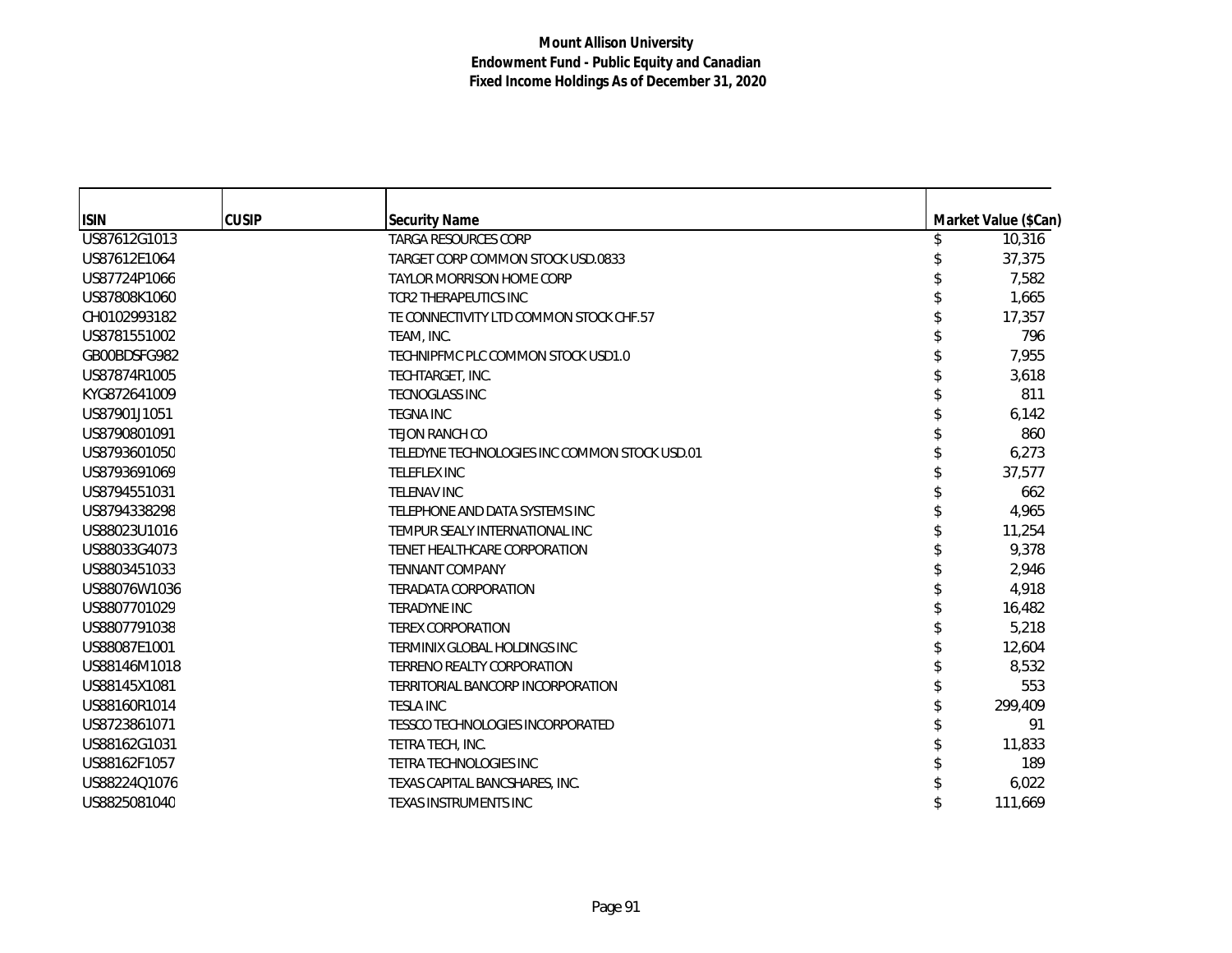| <b>ISIN</b>  | <b>CUSIP</b> | <b>Security Name</b>                        | Market Value (\$Can) |
|--------------|--------------|---------------------------------------------|----------------------|
| US8826811098 |              | TEXAS ROADHOUSE, INC.                       | 10,735               |
| BMG8766E1093 |              | <b>TEXTAINER GROUP HOLDINGS LIMITED</b>     | 3,318                |
| US8832031012 |              | <b>TEXTRON INC COMMON STOCK USD.125</b>     | 4,935                |
| US87240R1077 |              | <b>TFS FINANCIAL CORP</b>                   | 4,327                |
| US8835561023 |              | THERMO FISHER SCIENTIFIC INC                | 130,296              |
| US88362T1034 |              | THERMON GROUP HOLDINGS INCORPORATED         | 1,149                |
| BMG8827U1009 |              | THIRD POINT REINSURANCE LTD                 | 1,785                |
| US8851601018 |              | THOR INDUSTRIES INCORPORATED                | 8,899                |
| US88642R1095 |              | TIDEWATER INC.                              | 712                  |
| US8865471085 |              | TIFFANY + CO COMMON STOCK USD.01            | 5,944                |
| US8868851028 |              | <b>TILLYS INC</b>                           | 349                  |
| US8870981011 |              | TIMBERLAND BANCORP, INC.                    | 298                  |
| US8873891043 |              | <b>TIMKEN CO</b>                            | 12,639               |
| US8873991033 |              | <b>TIMKENSTEEL CORP</b>                     | 315                  |
| US88822Q1031 |              | <b>TIPTREE INC</b>                          | 301                  |
| US88830M1027 |              | TITAN INTERNATIONAL, INC.                   | 534                  |
| US88830R1014 |              | TITAN MACHINERY INCORPORATION               | 662                  |
| US8725401090 |              | <b>TJX COMPANIES INC</b>                    | 82,677               |
| US8894781033 |              | TOLL BROTHERS, INC.                         | 12,431               |
| US8901101092 |              | TOMPKINS FINANCIAL CORPORATION.             | 2,114                |
| US8905161076 |              | TOOTSIE ROLL INDUSTRIES INCORPORATED        | 2,455                |
| US89055F1030 |              | <b>TOPBUILD CORP</b>                        | 13,114               |
| US8910921084 |              | TORO CO                                     | 13,261               |
| US89214P1093 |              | <b>TOWNE BANK</b>                           | 3,795                |
| US8922311019 |              | TOWNSQUARE MEDIA INC                        | 140                  |
| US87266J1043 |              | TPI COMPOSITES INC                          | 3,608                |
| US8923561067 |              | TRACTOR SUPPLY COMPANY COMMON STOCK USD.008 | 6,973                |
| IE00BK9ZQ967 |              | <b>TRANE TECHNOLOGIES PLC</b>               | 35,856               |
| US8929181035 |              | TRANSACT TECHNOLOGIES INCORPORATED          | 133                  |
| US8935291075 |              | TRANSCAT, INC.                              | 486                  |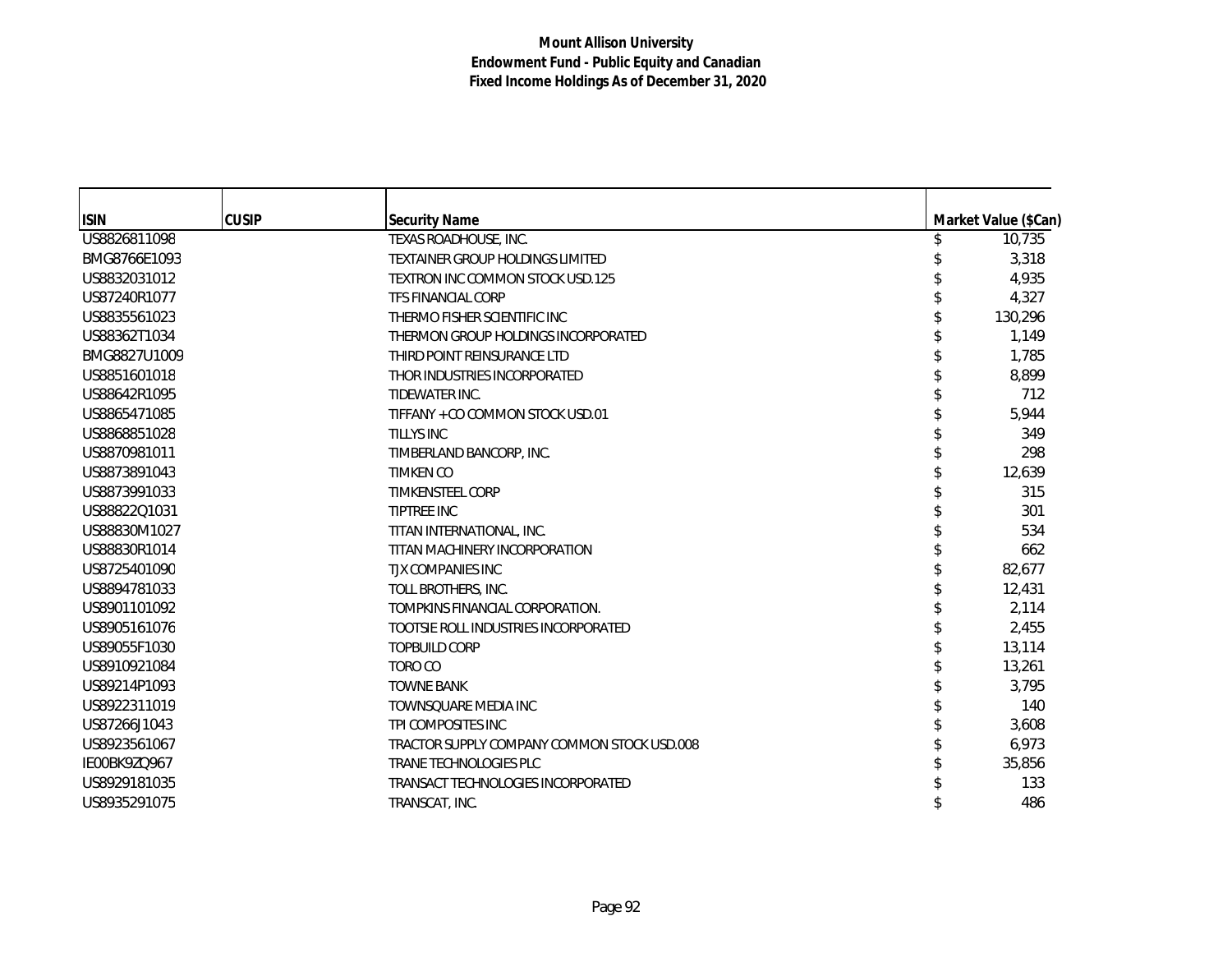| <b>ISIN</b><br><b>CUSIP</b><br><b>Security Name</b><br>Market Value (\$Can)<br>US8936411003<br>14,448<br>TRANSDIGM GROUP INC COMMON STOCK USD.01<br>2,886<br>CH0048265513<br><b>TRANSOCEAN LTD</b><br>US89421B1098<br>510<br>TRAVELCENTERS OF AMERICA INC<br>US89417E1091<br>15,322<br>TRAVELERS COS INC/THE COMMON STOCK NPV<br>US89421Q2057<br>262<br><b>TRAVELZOO</b><br>US89422G1076<br>2,610<br>TRAVERE THERAPEUTICS INC<br>US8946481046<br>262<br><b>TRECORA RESOURCES</b><br>5,425<br>US89469A1043<br>TREEHOUSE FOODS, INC.<br>US89531P1057<br>TREX COMPANY INC<br>17,409<br>4,129<br>US87265H1095<br>TRI POINTE HOMES INC (DELAWARE)<br>US89609W1071<br>1,152<br><b>TRIBUNE PUBLISHING CO</b><br>US8960951064<br>2,388<br><b>TRICO BANCSHARES</b><br>2,698<br>US8962152091<br><b>TRIMAS CORPORATION</b><br>US8962881079<br>11,195<br>TRINET GROUP INC<br>US8965221091<br>6,454<br>TRINITY INDUSTRIES, INC.<br>US89656D1019<br>TRINITY PLACE HOLDINGS INC<br>69<br>LU1057788488<br>4,364<br>TRINSEO S.A.<br>7,121<br>US8969452015<br><b>TRIPADVISOR INC</b><br>PR8967491088<br>1,029<br>TRIPLE-S MANAGEMENT CORPORATION<br>US89678F1003<br>943<br>TRISTATE CAPITAL HOLDINGS INC<br>8,472<br>BMG9078F1077<br>TRITON INTERNATIONAL LTD<br>2,423<br>US89679E3009<br><b>TRIUMPH BANCORP INC</b><br>4,604<br>GB00BJT16S69<br><b>TRONOX HOLDINGS PLC</b><br>US89785X1019<br>1,516<br>TRUEBLUE, INC.<br>US89785L1070<br>866<br><b>TRUECAR INC</b><br>27,242<br>US89832Q1094<br>TRUIST FINANCIAL CORP COMMON STOCK USD5.0<br>1,429<br>US8983491056<br>TRUSTCO BANK CORPORATION NY<br>US8984021027<br>3,823<br><b>TRUSTMARK CORPORATION</b><br>US89854H1023<br><b>TTEC HOLDINGS INC</b><br>6,805<br>US87305R1095<br>1,764<br>TTM TECHNOLOGIES, INC. |  |  |  |
|---------------------------------------------------------------------------------------------------------------------------------------------------------------------------------------------------------------------------------------------------------------------------------------------------------------------------------------------------------------------------------------------------------------------------------------------------------------------------------------------------------------------------------------------------------------------------------------------------------------------------------------------------------------------------------------------------------------------------------------------------------------------------------------------------------------------------------------------------------------------------------------------------------------------------------------------------------------------------------------------------------------------------------------------------------------------------------------------------------------------------------------------------------------------------------------------------------------------------------------------------------------------------------------------------------------------------------------------------------------------------------------------------------------------------------------------------------------------------------------------------------------------------------------------------------------------------------------------------------------------------------------------------------------------------------------------------------------------------------------------------|--|--|--|
|                                                                                                                                                                                                                                                                                                                                                                                                                                                                                                                                                                                                                                                                                                                                                                                                                                                                                                                                                                                                                                                                                                                                                                                                                                                                                                                                                                                                                                                                                                                                                                                                                                                                                                                                                   |  |  |  |
|                                                                                                                                                                                                                                                                                                                                                                                                                                                                                                                                                                                                                                                                                                                                                                                                                                                                                                                                                                                                                                                                                                                                                                                                                                                                                                                                                                                                                                                                                                                                                                                                                                                                                                                                                   |  |  |  |
|                                                                                                                                                                                                                                                                                                                                                                                                                                                                                                                                                                                                                                                                                                                                                                                                                                                                                                                                                                                                                                                                                                                                                                                                                                                                                                                                                                                                                                                                                                                                                                                                                                                                                                                                                   |  |  |  |
|                                                                                                                                                                                                                                                                                                                                                                                                                                                                                                                                                                                                                                                                                                                                                                                                                                                                                                                                                                                                                                                                                                                                                                                                                                                                                                                                                                                                                                                                                                                                                                                                                                                                                                                                                   |  |  |  |
|                                                                                                                                                                                                                                                                                                                                                                                                                                                                                                                                                                                                                                                                                                                                                                                                                                                                                                                                                                                                                                                                                                                                                                                                                                                                                                                                                                                                                                                                                                                                                                                                                                                                                                                                                   |  |  |  |
|                                                                                                                                                                                                                                                                                                                                                                                                                                                                                                                                                                                                                                                                                                                                                                                                                                                                                                                                                                                                                                                                                                                                                                                                                                                                                                                                                                                                                                                                                                                                                                                                                                                                                                                                                   |  |  |  |
|                                                                                                                                                                                                                                                                                                                                                                                                                                                                                                                                                                                                                                                                                                                                                                                                                                                                                                                                                                                                                                                                                                                                                                                                                                                                                                                                                                                                                                                                                                                                                                                                                                                                                                                                                   |  |  |  |
|                                                                                                                                                                                                                                                                                                                                                                                                                                                                                                                                                                                                                                                                                                                                                                                                                                                                                                                                                                                                                                                                                                                                                                                                                                                                                                                                                                                                                                                                                                                                                                                                                                                                                                                                                   |  |  |  |
|                                                                                                                                                                                                                                                                                                                                                                                                                                                                                                                                                                                                                                                                                                                                                                                                                                                                                                                                                                                                                                                                                                                                                                                                                                                                                                                                                                                                                                                                                                                                                                                                                                                                                                                                                   |  |  |  |
|                                                                                                                                                                                                                                                                                                                                                                                                                                                                                                                                                                                                                                                                                                                                                                                                                                                                                                                                                                                                                                                                                                                                                                                                                                                                                                                                                                                                                                                                                                                                                                                                                                                                                                                                                   |  |  |  |
|                                                                                                                                                                                                                                                                                                                                                                                                                                                                                                                                                                                                                                                                                                                                                                                                                                                                                                                                                                                                                                                                                                                                                                                                                                                                                                                                                                                                                                                                                                                                                                                                                                                                                                                                                   |  |  |  |
|                                                                                                                                                                                                                                                                                                                                                                                                                                                                                                                                                                                                                                                                                                                                                                                                                                                                                                                                                                                                                                                                                                                                                                                                                                                                                                                                                                                                                                                                                                                                                                                                                                                                                                                                                   |  |  |  |
|                                                                                                                                                                                                                                                                                                                                                                                                                                                                                                                                                                                                                                                                                                                                                                                                                                                                                                                                                                                                                                                                                                                                                                                                                                                                                                                                                                                                                                                                                                                                                                                                                                                                                                                                                   |  |  |  |
|                                                                                                                                                                                                                                                                                                                                                                                                                                                                                                                                                                                                                                                                                                                                                                                                                                                                                                                                                                                                                                                                                                                                                                                                                                                                                                                                                                                                                                                                                                                                                                                                                                                                                                                                                   |  |  |  |
|                                                                                                                                                                                                                                                                                                                                                                                                                                                                                                                                                                                                                                                                                                                                                                                                                                                                                                                                                                                                                                                                                                                                                                                                                                                                                                                                                                                                                                                                                                                                                                                                                                                                                                                                                   |  |  |  |
|                                                                                                                                                                                                                                                                                                                                                                                                                                                                                                                                                                                                                                                                                                                                                                                                                                                                                                                                                                                                                                                                                                                                                                                                                                                                                                                                                                                                                                                                                                                                                                                                                                                                                                                                                   |  |  |  |
|                                                                                                                                                                                                                                                                                                                                                                                                                                                                                                                                                                                                                                                                                                                                                                                                                                                                                                                                                                                                                                                                                                                                                                                                                                                                                                                                                                                                                                                                                                                                                                                                                                                                                                                                                   |  |  |  |
|                                                                                                                                                                                                                                                                                                                                                                                                                                                                                                                                                                                                                                                                                                                                                                                                                                                                                                                                                                                                                                                                                                                                                                                                                                                                                                                                                                                                                                                                                                                                                                                                                                                                                                                                                   |  |  |  |
|                                                                                                                                                                                                                                                                                                                                                                                                                                                                                                                                                                                                                                                                                                                                                                                                                                                                                                                                                                                                                                                                                                                                                                                                                                                                                                                                                                                                                                                                                                                                                                                                                                                                                                                                                   |  |  |  |
|                                                                                                                                                                                                                                                                                                                                                                                                                                                                                                                                                                                                                                                                                                                                                                                                                                                                                                                                                                                                                                                                                                                                                                                                                                                                                                                                                                                                                                                                                                                                                                                                                                                                                                                                                   |  |  |  |
|                                                                                                                                                                                                                                                                                                                                                                                                                                                                                                                                                                                                                                                                                                                                                                                                                                                                                                                                                                                                                                                                                                                                                                                                                                                                                                                                                                                                                                                                                                                                                                                                                                                                                                                                                   |  |  |  |
|                                                                                                                                                                                                                                                                                                                                                                                                                                                                                                                                                                                                                                                                                                                                                                                                                                                                                                                                                                                                                                                                                                                                                                                                                                                                                                                                                                                                                                                                                                                                                                                                                                                                                                                                                   |  |  |  |
|                                                                                                                                                                                                                                                                                                                                                                                                                                                                                                                                                                                                                                                                                                                                                                                                                                                                                                                                                                                                                                                                                                                                                                                                                                                                                                                                                                                                                                                                                                                                                                                                                                                                                                                                                   |  |  |  |
|                                                                                                                                                                                                                                                                                                                                                                                                                                                                                                                                                                                                                                                                                                                                                                                                                                                                                                                                                                                                                                                                                                                                                                                                                                                                                                                                                                                                                                                                                                                                                                                                                                                                                                                                                   |  |  |  |
|                                                                                                                                                                                                                                                                                                                                                                                                                                                                                                                                                                                                                                                                                                                                                                                                                                                                                                                                                                                                                                                                                                                                                                                                                                                                                                                                                                                                                                                                                                                                                                                                                                                                                                                                                   |  |  |  |
|                                                                                                                                                                                                                                                                                                                                                                                                                                                                                                                                                                                                                                                                                                                                                                                                                                                                                                                                                                                                                                                                                                                                                                                                                                                                                                                                                                                                                                                                                                                                                                                                                                                                                                                                                   |  |  |  |
|                                                                                                                                                                                                                                                                                                                                                                                                                                                                                                                                                                                                                                                                                                                                                                                                                                                                                                                                                                                                                                                                                                                                                                                                                                                                                                                                                                                                                                                                                                                                                                                                                                                                                                                                                   |  |  |  |
|                                                                                                                                                                                                                                                                                                                                                                                                                                                                                                                                                                                                                                                                                                                                                                                                                                                                                                                                                                                                                                                                                                                                                                                                                                                                                                                                                                                                                                                                                                                                                                                                                                                                                                                                                   |  |  |  |
|                                                                                                                                                                                                                                                                                                                                                                                                                                                                                                                                                                                                                                                                                                                                                                                                                                                                                                                                                                                                                                                                                                                                                                                                                                                                                                                                                                                                                                                                                                                                                                                                                                                                                                                                                   |  |  |  |
|                                                                                                                                                                                                                                                                                                                                                                                                                                                                                                                                                                                                                                                                                                                                                                                                                                                                                                                                                                                                                                                                                                                                                                                                                                                                                                                                                                                                                                                                                                                                                                                                                                                                                                                                                   |  |  |  |
|                                                                                                                                                                                                                                                                                                                                                                                                                                                                                                                                                                                                                                                                                                                                                                                                                                                                                                                                                                                                                                                                                                                                                                                                                                                                                                                                                                                                                                                                                                                                                                                                                                                                                                                                                   |  |  |  |
|                                                                                                                                                                                                                                                                                                                                                                                                                                                                                                                                                                                                                                                                                                                                                                                                                                                                                                                                                                                                                                                                                                                                                                                                                                                                                                                                                                                                                                                                                                                                                                                                                                                                                                                                                   |  |  |  |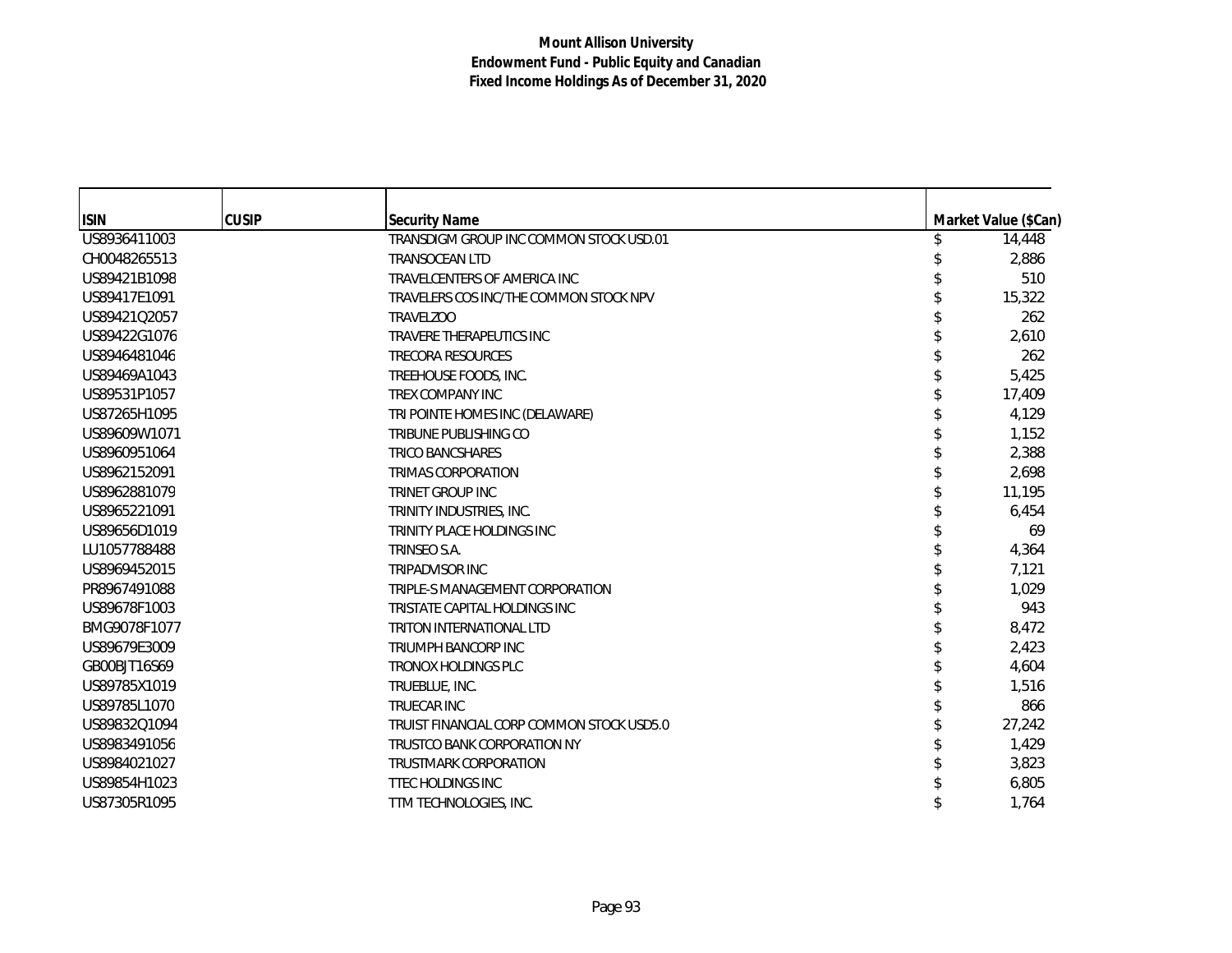| <b>ISIN</b>  | <b>CUSIP</b> | <b>Security Name</b>                             | Market Value (\$Can) |
|--------------|--------------|--------------------------------------------------|----------------------|
| US8998961044 |              | TUPPERWARE BRANDS CORPORATION                    | 3,166                |
| US90041L1052 |              | TURNING POINT BRANDS INC                         | 1,597                |
| US90041T1088 |              | TURNING POINT THERAPEUTICS INC                   | 7,592                |
| US9011091082 |              | TUTOR PERINI CORPORATION                         | 1,484                |
| US9014761012 |              | TWIN DISC, INCORPORATED                          | 216                  |
| US90184D1000 |              | <b>TWIST BIOSCIENCE CORP</b>                     | 6,744                |
| US90184L1026 |              | <b>TWITTER INC</b>                               | 38,505               |
| US9022521051 |              | TYLER TECHNOLOGIES INC COMMON STOCK USD.01       | 7,655                |
| US9024941034 |              | TYSON FOODS INC CL A COMMON STOCK USD.1          | 8,211                |
| US90346E1038 |              | U S SILICA HOLDINGS INC                          | 1.049                |
| US90333L2016 |              | U.S. CONCRETE, INC.                              | 1.394                |
| US90337L1089 |              | U.S. PHYSICAL THERAPY, INC.                      | 2,943                |
| US90353T1007 |              | UBER TECHNOLOGIES INC                            | 16,102               |
| US9026531049 |              | UDR INC REIT USD.01                              | 9,947                |
| US90278Q1085 |              | UFP INDUSTRIES INC                               | 7,307                |
| US9026731029 |              | UFP TECHNOLOGIES, INC.                           | 772                  |
| US9026811052 |              | <b>UGI CORPORATION</b>                           | 12,660               |
| US90384S3031 |              | ULTA BEAUTY INC COMMON STOCK USD.01              | 6,816                |
| US90385V1070 |              | ULTRA CLEAN HOLDINGS, INC.                       | 2,521                |
| US90400D1081 |              | ULTRAGENYX PHARMACEUTICAL INC                    | 12,891               |
| US9038991025 |              | ULTRALIFE CORPORATION                            | 284                  |
| US9027881088 |              | UMB FINANCIAL CORP                               | 7,662                |
| US9030021037 |              | UMH PROPERTIES, INC.                             | 1,268                |
| US9042141039 |              | UMPOUA HOLDINGS CORPORATION                      | 6,944                |
| US9043111072 |              | UNDER ARMOUR INC CLASS A COMMON STOCK USD.000333 | 9,246                |
| US9043112062 |              | UNDER ARMOUR INC CLASS C COMMON STOCK USD.000333 | 7,032                |
| US9046772003 |              | UNIFI, INC.                                      | 343                  |
| US9047081040 |              | UNIFIRST CORPORATION                             | 6,761                |
| US9078181081 |              | UNION PACIFIC CORP COMMON STOCK USD2.5           | 59,470               |
| US9092143067 |              | UNISYS CORPORATION                               | 2,289                |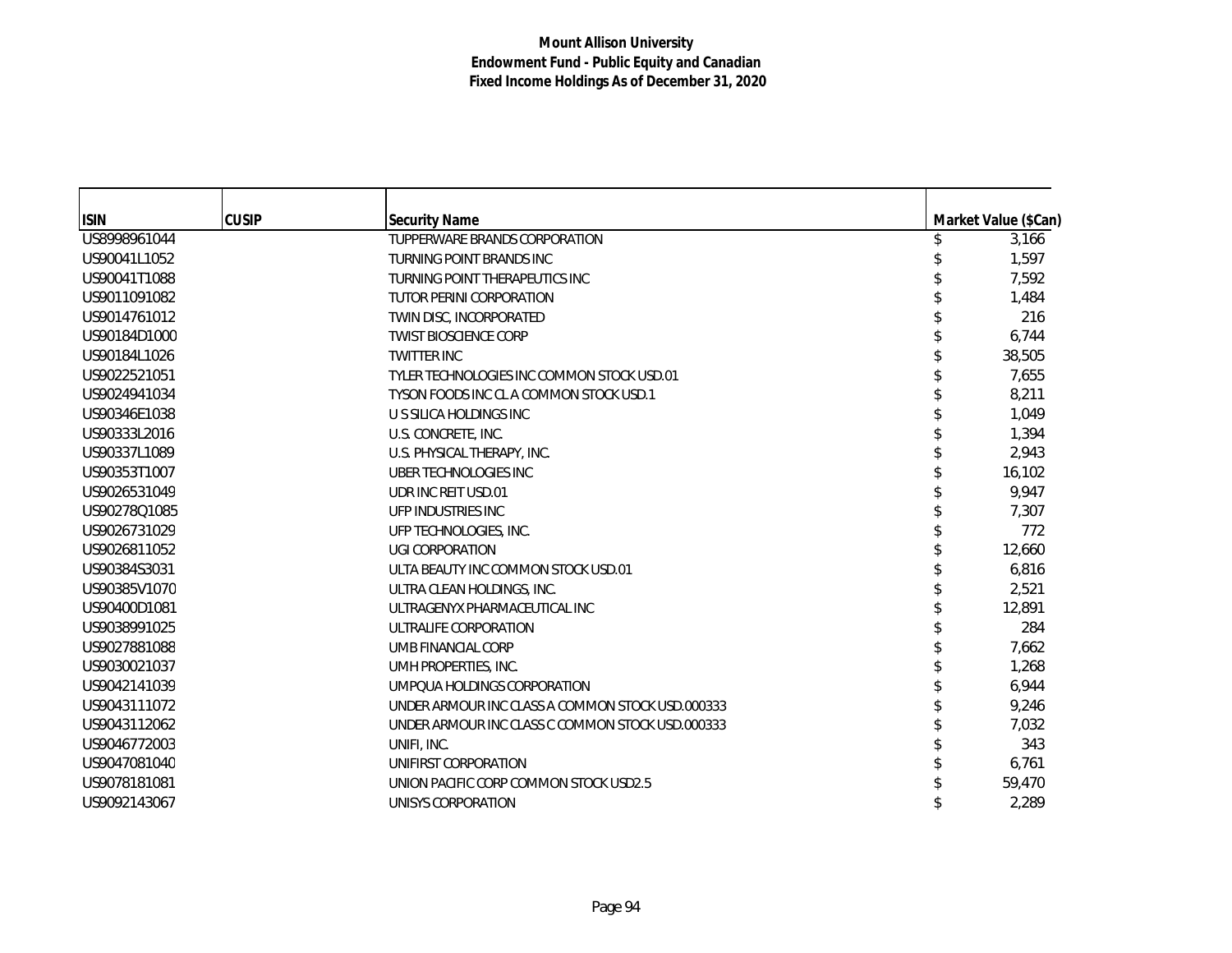| <b>ISIN</b>  | <b>CUSIP</b> | <b>Security Name</b>                             | Market Value (\$Can) |
|--------------|--------------|--------------------------------------------------|----------------------|
| US9100471096 |              | UNITED AIRLINES HOLDINGS INC COMMON STOCK USD.01 | 15,824               |
| US9099111091 |              | UNITED BANCORP, INC. OHIO                        | 254                  |
| US9099071071 |              | UNITED BANKSHARES, INC.                          | 9,483                |
| US90984P3038 |              | UNITED COMMUNITY BANKS, INC.                     | 5,107                |
| US9103401082 |              | UNITED FIRE & CASUALTY CO                        | 1,581                |
| US9107101027 |              | UNITED INSURANCE HOLDINGS CORP                   | 570                  |
| US9111631035 |              | UNITED NATURAL FOODS, INC.                       | 2,163                |
| US9113121068 |              | UNITED PARCEL SERVICE CL B COMMON STOCK USD.01   | 51,143               |
| US9113631090 |              | UNITED RENTALS INC COMMON STOCK USD.01           | 7,287                |
| US9114601035 |              | UNITED SECURITY BANCSHARES                       | 140                  |
| US9116841084 |              | UNITED STATES CELLULAR CORPORATION               | 2,506                |
| US9119221029 |              | UNITED STATES LIME & MINERALS, INC.              | 1,425                |
| US9129091081 |              | UNITED STATES STEEL CORPORATION                  | 5,147                |
| US91307C1027 |              | UNITED THERAPEUTICS CORPORATION                  | 13,645               |
| US91324P1021 |              | UNITEDHEALTH GROUP INC                           | 193,964              |
| US91325V1089 |              | UNITI GROUP INC                                  | 3,524                |
| US9132591077 |              | UNITIL CORPORATION                               | 1,495                |
| US9132901029 |              | UNITY BANCORP, INC.                              | 327                  |
| US91336L1070 |              | UNIVAR SOLUTIONS INC                             | 6,966                |
| US9134561094 |              | UNIVERSAL CORPORATION                            | 1,882                |
| US91347P1057 |              | UNIVERSAL DISPLAY CORPORATION                    | 16,331               |
| US9134831034 |              | UNIVERSAL ELECTRONICS INC.                       | 1,771                |
| US91359E1055 |              | UNIVERSAL HEALTH REALTY INCOME TRUST             | 2,084                |
| US9139031002 |              | UNIVERSAL HEALTH SERVICES B COMMON STOCK USD.01  | 15,766               |
| US91359V1070 |              | UNIVERSAL INSURANCE HOLDINGS, INC.               | 977                  |
| US91388P1057 |              | UNIVERSAL LOGISTICS HOLDINGS INC                 | 888                  |
| US9138371003 |              | UNIVERSAL STAINLESS & ALLOY PRODUCTS, INC.       | 141                  |
| US9139151040 |              | UNIVERSAL TECHNICAL INSTITUTE, INC.              | 313                  |
| US9152711001 |              | UNIVEST FINANCIAL CORP                           | 1,156                |
| US91529Y1064 |              | UNUM GROUP COMMON STOCK USD.1                    | 10,890               |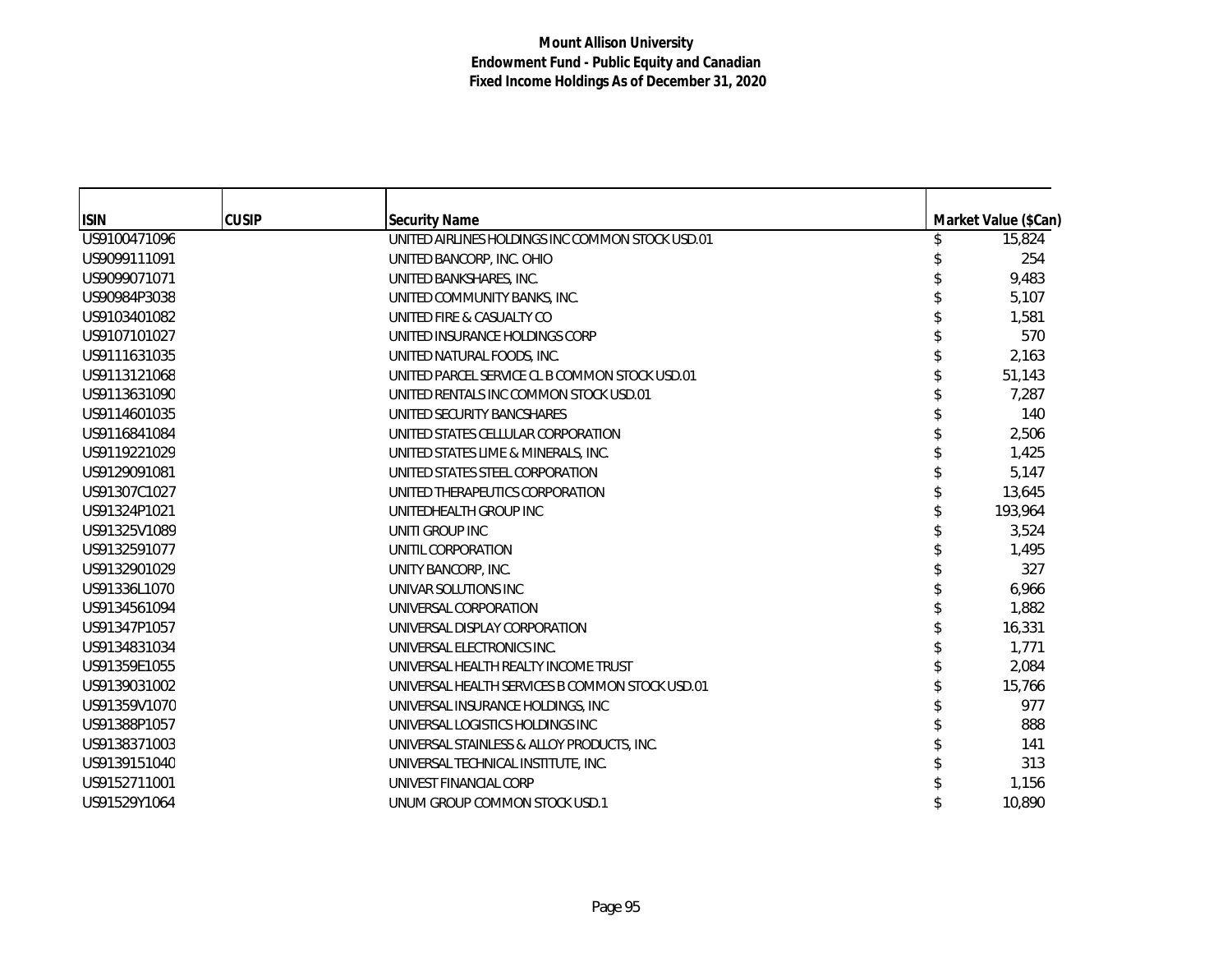| <b>ISIN</b>  | <b>CUSIP</b> | <b>Security Name</b>                           | Market Value (\$Can) |
|--------------|--------------|------------------------------------------------|----------------------|
| US91544A1097 |              | UPLAND SOFTWARE INC                            | 2,052                |
| US91688F1049 |              | <b>UPWORK INC</b>                              | 7,999                |
| US91704F1049 |              | URBAN EDGE PROPERTIES                          | 3,468                |
| US9170471026 |              | URBAN OUTFITTERS INC                           | 5,939                |
| US9172861067 |              | URSTADT BIDDLE PROPERTIES INC                  | 165                  |
| US9172862057 |              | URSTADT BIDDLE PROPERTIES INC.                 | 896                  |
| US9029733048 |              | US BANCORP COMMON STOCK USD.01                 | 26,925               |
| US91734M1036 |              | US ECOLOGY INC                                 | 1,349                |
| US9120081099 |              | US FOODS HOLDING CORP                          | 8,645                |
| US90338N2027 |              | US XPRESS ENTERPRISES INC                      | 529                  |
| US9029251066 |              | USA TRUCK, INC.                                | 108                  |
| US90328M1071 |              | USANA HEALTH SCIENCES, INC.                    | 3,392                |
| US9174881089 |              | UTAH MEDICAL PRODUCTS, INC.                    | 604                  |
| US91879Q1094 |              | VAIL RESORTS, INC.                             | 8,196                |
| US91913Y1001 |              | VALERO ENERGY CORP COMMON STOCK USD.01         | 10,092               |
| US9197941076 |              | <b>VALLEY NATIONAL BANCORP</b>                 | 9,173                |
| US9202531011 |              | VALMONT INDUSTRIES, INCORPORATED               | 7,949                |
| US9204371002 |              | VALUE LINE, INC.                               | 232                  |
| US92047W1018 |              | <b>VALVOLINE INC</b>                           | 9,144                |
| US9216591084 |              | VANDA PHARMACEUTICALS INC.                     | 1,507                |
| US92214X1063 |              | <b>VAREX IMAGING CORP</b>                      | 1,568                |
| US92220P1057 |              | VARIAN MEDICAL SYSTEMS INC COMMON STOCK USD1.0 | 6,843                |
| US92240M1080 |              | <b>VECTOR GROUP LIMITED</b>                    | 4,061                |
| US92242T1016 |              | <b>VECTRUS INC</b>                             | 1,282                |
| US9224171002 |              | <b>VEECO INSTRUMENTS INC.</b>                  | 1,692                |
| GB00BF3ZNS54 |              | <b>VENATOR MATERIALS PLC</b>                   | 362                  |
| US92276F1003 |              | <b>VENTAS INC REIT USD.25</b>                  | 7,637                |
| US92336X1090 |              | <b>VEONEER INC</b>                             | 2,756                |
| US92335C1062 |              | <b>VERA BRADLEY INCORPORATION</b>              | 426                  |
| US92339V3087 |              | <b>VEREIT INC</b>                              | 12,642               |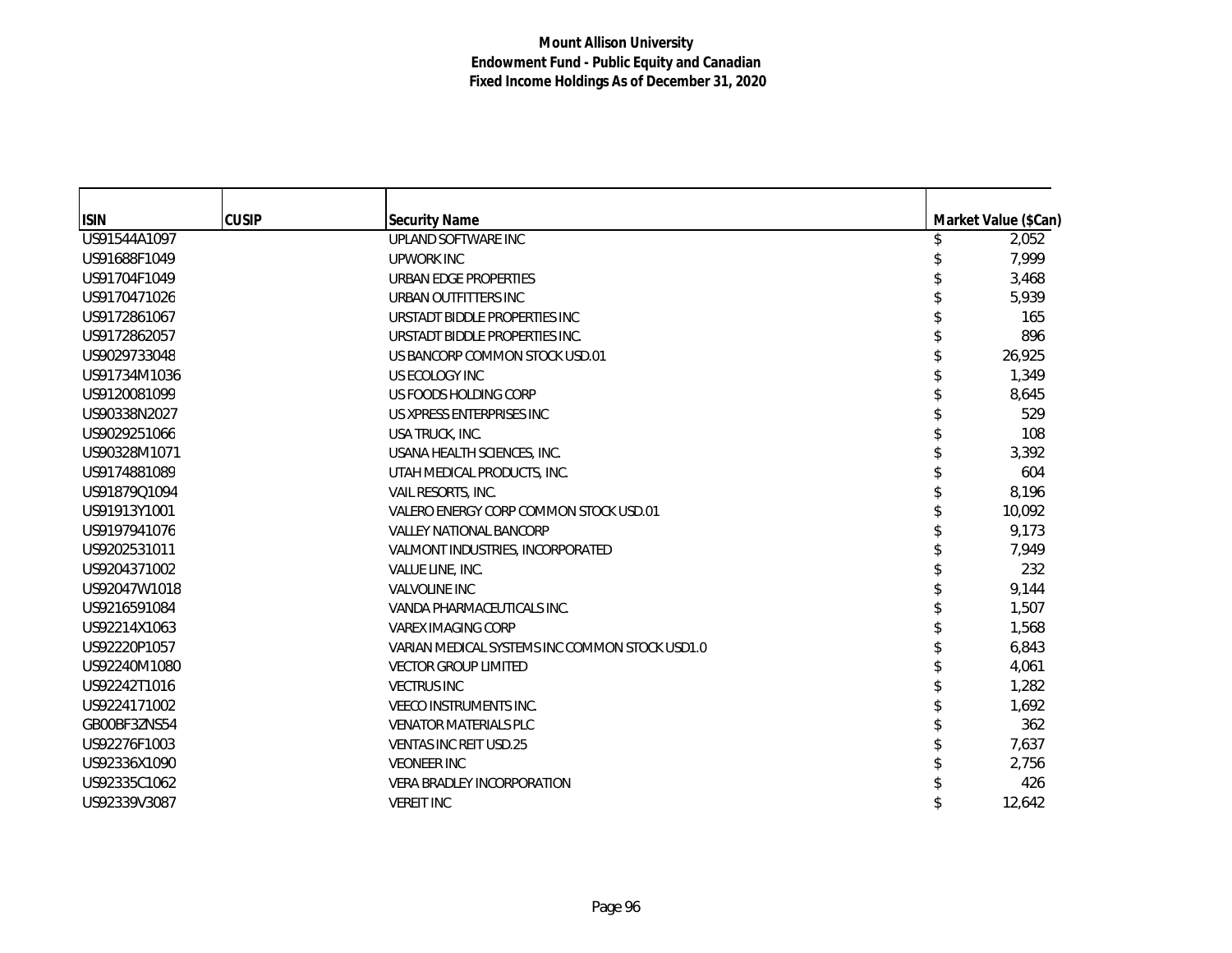| <b>ISIN</b>  | <b>CUSIP</b> | <b>Security Name</b>                          | Market Value (\$Can) |
|--------------|--------------|-----------------------------------------------|----------------------|
| US92346J1088 |              | <b>VERICEL CORP</b>                           | 2,535                |
| US92343X1000 |              | <b>VERINT SYSTEMS INC.</b>                    | 9,067                |
| US92343E1029 |              | VERISIGN INC COMMON STOCK USD.001             | 9,178                |
| US92345Y1064 |              | <b>VERISK ANALYTICS INC.</b>                  | 32,889               |
| US9234511080 |              | <b>VERITEX HOLDINGS INC</b>                   | 2,969                |
| US9234541020 |              | <b>VERITIV CORP</b>                           | 612                  |
| US92343V1044 |              | VERIZON COMMUNICATIONS INC COMMON STOCK USD.1 | 261,818              |
| US92511U1025 |              | <b>VERRA MOBILITY CORP</b>                    | 3,877                |
| US92511W1080 |              | <b>VERRICA PHARMACEUTICALS INC</b>            | 171                  |
| US92531L2079 |              | <b>VERSO CORP</b>                             | 785                  |
| US92532F1003 |              | <b>VERTEX PHARMACEUTICALS INC</b>             | 42.943               |
| US92536C1036 |              | <b>VERU INC</b>                               | 453                  |
| US9182041080 |              | VF CORP COMMON STOCK                          | 11,370               |
| US92556H2067 |              | VIACOMCBS INC CLASS B COMMON STOCK USD.001    | 9,037                |
| US92552R4065 |              | <b>VIAD CORP</b>                              | 1,542                |
| US92552V1008 |              | VIASAT, INC.                                  | 3,481                |
| US92556V1061 |              | VIATRIS INC COMMON STOCK                      | 11,200               |
| US9255501051 |              | <b>VIAVI SOLUTIONS INC</b>                    | 6,762                |
| US9258151029 |              | <b>VICOR CORPORATION</b>                      | 5,721                |
| US92686J1060 |              | <b>VIKING THERAPEUTICS INC</b>                | 1,020                |
| US9271074091 |              | VILLAGE SUPER MARKET, INC.                    | 468                  |
| US92719W2070 |              | <b>VINCE HOLDING CORP</b>                     | 166                  |
| US92766K1060 |              | VIRGIN GALACTIC HOLDINGS INC                  | 4,576                |
| US9282541013 |              | <b>VIRTU FINANCIAL INC</b>                    | 5,249                |
| US92828Q1094 |              | VIRTUS INVESTMENT PARTNERS, INCORPORATION     | 3,614                |
| US92827P1021 |              | <b>VIRTUSA CORPORATION</b>                    | 3,719                |
| US92826C8394 |              | VISA INC CLASS A SHARES                       | 212,888              |
| US9282981086 |              | VISHAY INTERTECHNOLOGY INCORPORATED           | 6,328                |
| US92835K1034 |              | VISHAY PRECISION GROUP, INCORPORATION         | 740                  |
| US9283771007 |              | VISTA OUTDOOR INC                             | 2,884                |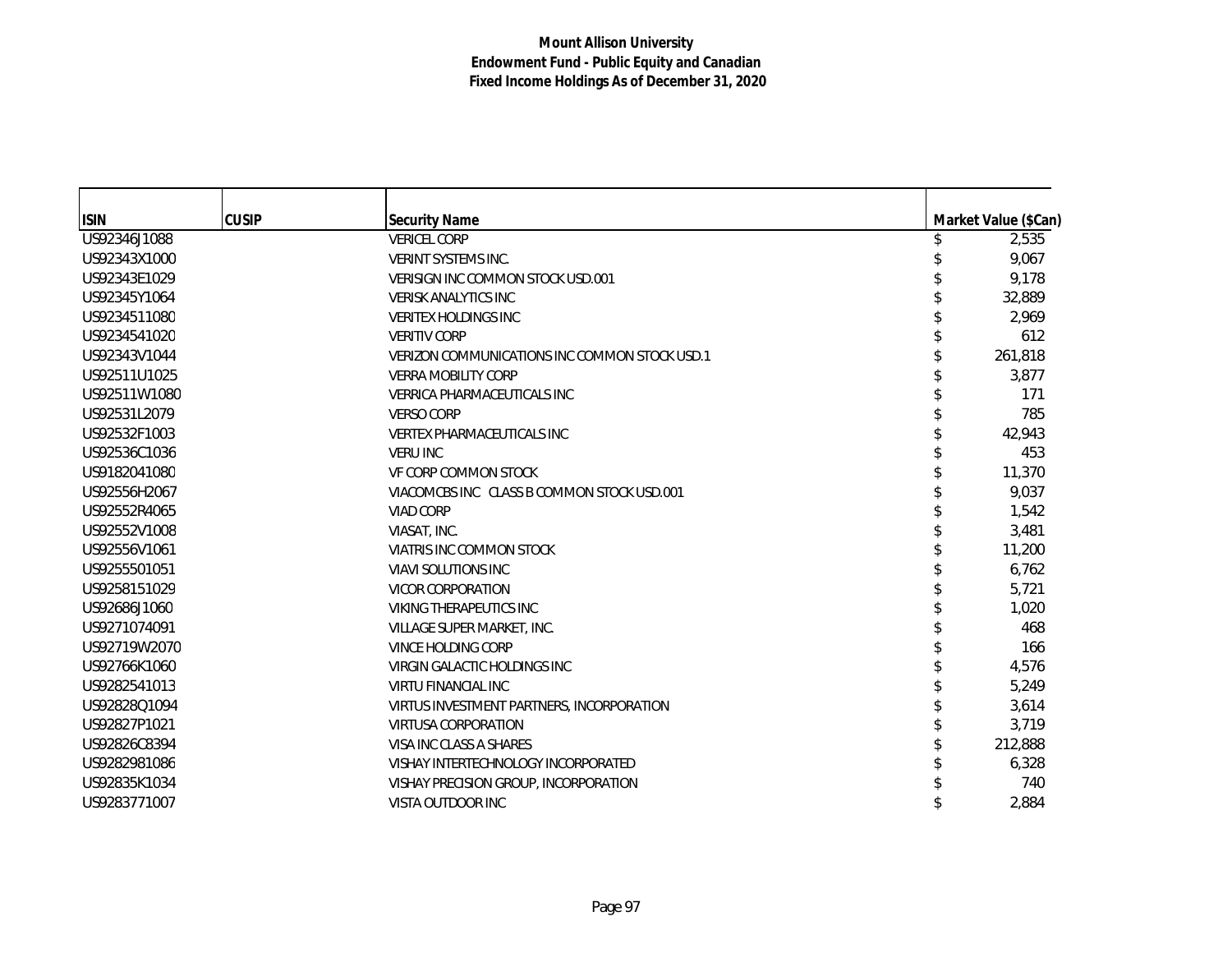| <b>ISIN</b>  | <b>CUSIP</b> | <b>Security Name</b>                             | Market Value (\$Can) |
|--------------|--------------|--------------------------------------------------|----------------------|
| US92839U2069 |              | <b>VISTEON CORPORATION</b>                       | 7,349                |
| US92840M1027 |              | <b>VISTRA CORP</b>                               | 17,036               |
| US92857F1075 |              | <b>VOCERA COMMUNICATIONS INC</b>                 | 2,769                |
| US92886T2015 |              | <b>VONAGE HOLDINGS CORPORATION</b>               | 6,393                |
| US9288811014 |              | VONTIER CORP COMMON STOCK USD.0001               | 2,090                |
| US9290421091 |              | VORNADO REALTY TRUST REIT USD.04                 | 11,195               |
| US91829F1049 |              | <b>VOXX INTERNATIONAL CORPORATION</b>            | 423                  |
| US9290891004 |              | <b>VOYA FINANCIAL INC</b>                        | 11,113               |
| US9182841000 |              | <b>VSE CORPORATION</b>                           | 981                  |
| US9291601097 |              | VULCAN MATERIALS CO COMMON STOCK USD1.0          | 8,537                |
| US92941V1008 |              | <b>VYNE THERAPEUTICS INC</b>                     | 158                  |
| US38388F1084 |              | W R GRACE & CO                                   | 7,320                |
| US92922P1066 |              | W&T OFFSHORE, INC.                               | 627                  |
| US9295661071 |              | WABASH NATIONAL CORPORATION                      | 1,411                |
| US9297401088 |              | <b>WABTEC CORP</b>                               | 51,606               |
| US9300591008 |              | WADDELL & REED FINANCIAL, INC.                   | 3,457                |
| US9314271084 |              | WALGREENS BOOTS ALLIANCE INC COMMON STOCK USD.01 | 12,396               |
| US93148P1021 |              | WALKER & DUNLOP INCORPORATION                    | 6,620                |
| US9311421039 |              | WALMART INC COMMON STOCK USD.1                   | 213,963              |
| US2546871060 |              | <b>WALT DISNEY CO/THE</b>                        | 150,220              |
| US93627C1018 |              | WARRIOR MET COAL LLC                             | 2,152                |
| US9388241096 |              | <b>WASHINGTON FEDERAL INCORPORATED</b>           | 2.817                |
| US93964W4050 |              | <b>WASHINGTON PRIME GROUP INC</b>                | 248                  |
| US9396531017 |              | WASHINGTON REAL ESTATE INVESTMENT TRUST          | 4,051                |
| US9406101082 |              | <b>WASHINGTON TRUST BANCORP INC</b>              | 1,573                |
| CA94106B1013 |              | <b>WASTE CONNECTIONS INC</b>                     | 779,402              |
| US94106L1098 |              | WASTE MANAGEMENT INC COMMON STOCK USD.01         | 178,330              |
| US9418481035 |              | WATERS CORP COMMON STOCK USD.01                  | 6,352                |
| US94188P1012 |              | <b>WATERSTONE FINANCIAL INC.</b>                 | 1,186                |
| US9426222009 |              | <b>WATSCO INC</b>                                | 11,029               |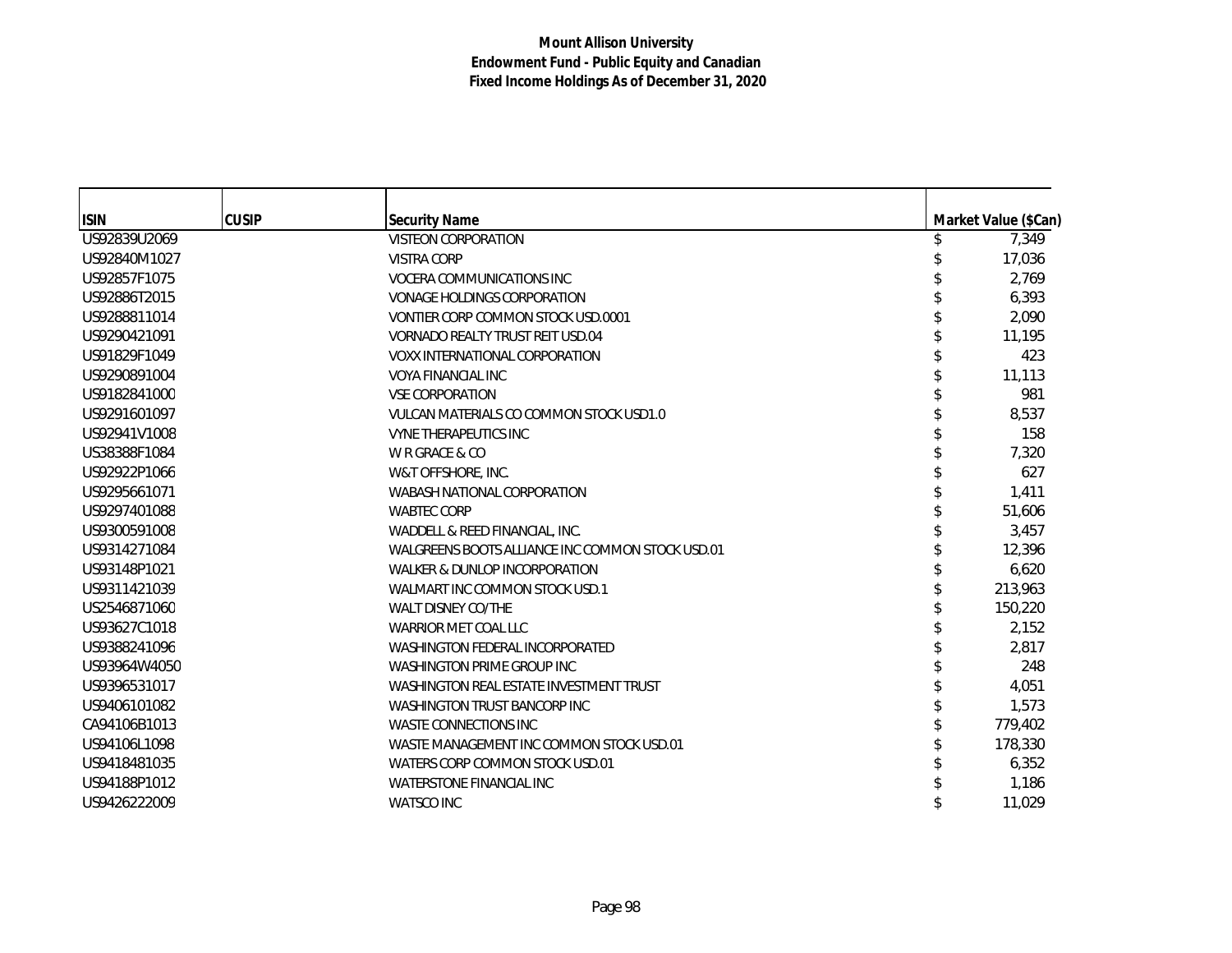| <b>ISIN</b>  | <b>CUSIP</b> | Security Name                                    | Market Value (\$Can) |
|--------------|--------------|--------------------------------------------------|----------------------|
| US9427491025 |              | WATTS WATER TECHNOLOGIES, INC.                   | 7,100                |
| US9467601053 |              | WAYSIDE TECHNOLOGY GROUP, INC.                   | 268                  |
| US9292361071 |              | WD-40 COMPANY                                    | 7,284                |
| US9478901096 |              | WEBSTER FINANCIAL CORPORATION                    | 7.190                |
| US92939U1060 |              | WEC ENERGY GROUP INC COMMON STOCK USD.01         | 115,075              |
| US9487411038 |              | WEINGARTEN REALTY INVESTORS                      | 5,699                |
| US9488491047 |              | <b>WEIS MARKETS INC</b>                          | 3,014                |
| US9490901041 |              | <b>WELBILT INC</b>                               | 3,510                |
| US9497461015 |              | WELLS FARGO + CO COMMON STOCK USD1.666           | 53,353               |
| US95040Q1040 |              | WELLTOWER INC REIT USD1.0                        | 11,382               |
| US95058W1009 |              | <b>WENDYS COMPANY</b>                            | 9,589                |
| US9507551086 |              | WERNER ENTERPRISES, INC.                         | 5.773                |
| US9508101014 |              | <b>WESBANCO INC</b>                              | 4,416                |
| US95082P1057 |              | WESCO INTERNATIONAL, INC.                        | 10,879               |
| US95123P1066 |              | WEST BANCORPORATION INC                          | 585                  |
| US9553061055 |              | WEST PHARMACEUTICAL SERVICES COMMON STOCK USD.25 | 9,122                |
| US9570901036 |              | <b>WESTAMERICA BANCORP</b>                       | 3,111                |
| US9576381092 |              | WESTERN ALLIANCE BANCORPORATION                  | 12,674               |
| US9581021055 |              | WESTERN DIGITAL CORP COMMON STOCK USD.01         | 6,902                |
| US9588921018 |              | WESTERN NEW ENGLAND BANCORP INC                  | 480                  |
| US9598021098 |              | WESTERN UNION CO COMMON STOCK USD.01             | 14,906               |
| US9604131022 |              | WESTLAKE CHEMICAL CORPORATION                    | 5,995                |
| US96145D1054 |              | WESTROCK CO COMMON STOCK                         | 22,013               |
| US9617651040 |              | WESTWOOD HOLDINGS GROUP, INC.                    | 249                  |
| US96208T1043 |              | <b>WEX INC</b>                                   | 12,381               |
| US9621491003 |              | WEYCO GROUP, INC.                                | 364                  |
| US9621661043 |              | WEYERHAEUSER CO REIT USD1.25                     | 10,750               |
| US9633201069 |              | WHIRLPOOL CORP COMMON STOCK USD1.0               | 4,956                |
| BMG9618E1075 |              | WHITE MOUNTAINS INSURANCE GROUP LTD              | 7,017                |
| US9660842041 |              | <b>WHITESTONE REIT</b>                           | 707                  |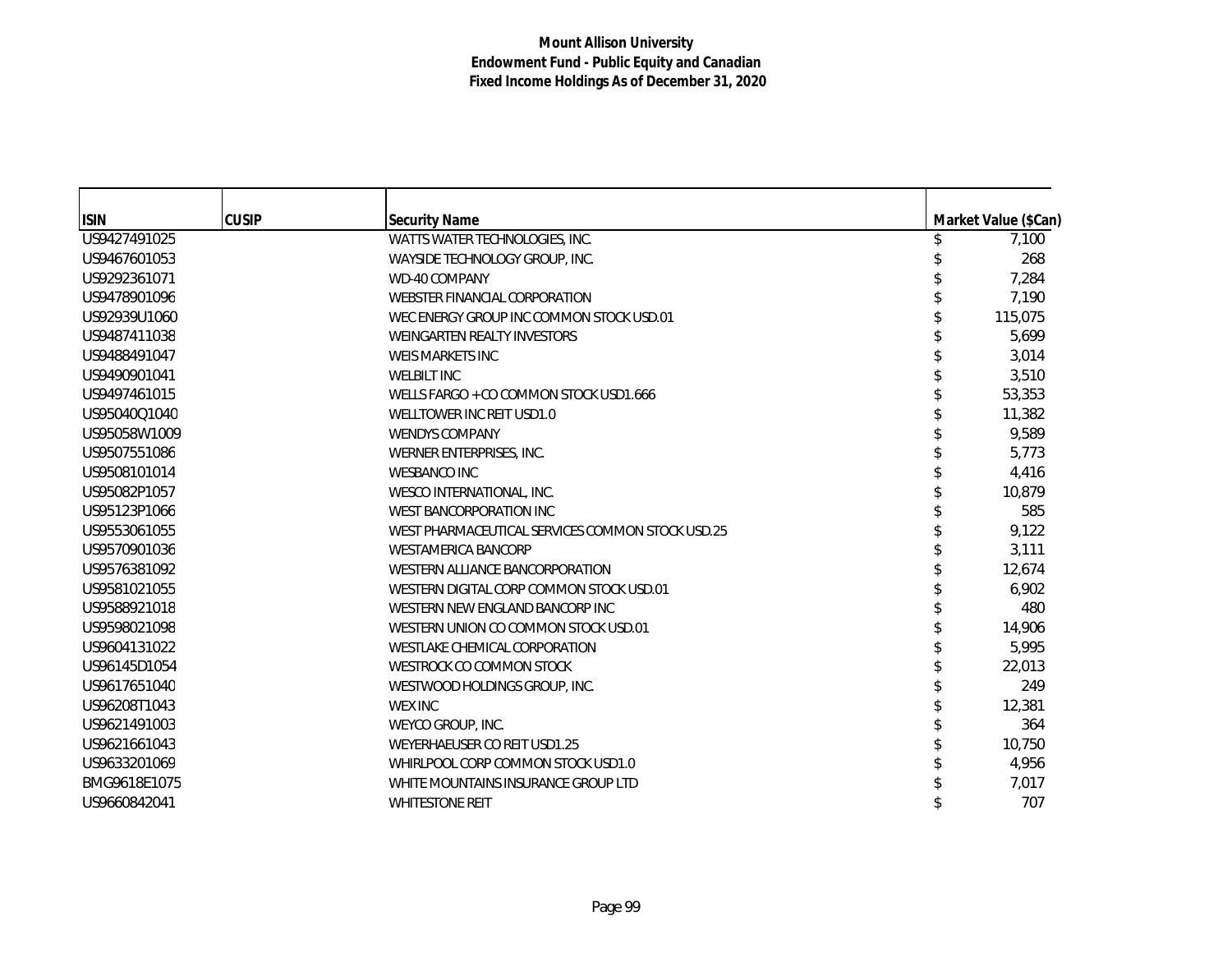| <b>ISIN</b>  | <b>CUSIP</b> | <b>Security Name</b>                                | Market Value (\$Can) |
|--------------|--------------|-----------------------------------------------------|----------------------|
| US96924N1000 |              | WILLDAN GROUP, INC.                                 | 833                  |
| US9694571004 |              | WILLIAMS COS INC COMMON STOCK USD1.0                | 10,575               |
| US9699041011 |              | WILLIAMS-SONOMA, INC.                               | 14,561               |
| IE00BDB6Q211 |              | WILLIS TOWERS WATSON PLC COMMON STOCK USD.000304635 | 18,150               |
| US9713781048 |              | WILLSCOT MOBILE MINI HOLDINGS CORP                  | 12,031               |
| US9741551033 |              | <b>WINGSTOP INC</b>                                 | 8,528                |
| US9742501029 |              | <b>WINMARK CORPORATION</b>                          | 1,515                |
| US9746371007 |              | WINNEBAGO INDUSTRIES INC                            | 4,264                |
| US97650W1080 |              | WINTRUST FINANCIAL CORPORATION                      | 6,917                |
| US97717P1049 |              | WISDOM TREE INVESTMENTS INC                         | 1,589                |
| US9780971035 |              | WOLVERINE WORLD WIDE, INC.                          | 5,220                |
| US9807451037 |              | WOODWARD INC                                        | 12,078               |
| US98138H1014 |              | <b>WORKDAY INC CLASS A</b>                          | 21,176               |
| US9814191048 |              | WORLD ACCEPTANCE CORPORATION                        | 2,018                |
| US9814751064 |              | WORLD FUEL SERVICES CORPORATION                     | 3,392                |
| US98156Q1085 |              | WORLD WRESTLING ENTERTAINMENT, INC.                 | 4,682                |
| US9818111026 |              | WORTHINGTON INDUSTRIES, INC                         | 6,023                |
| US98212B1035 |              | <b>WPX ENERGY INC</b>                               | 8,527                |
| US0844231029 |              | WR BERKLEY CORP COMMON STOCK USD.2                  | 93,710               |
| US9293281021 |              | WSFS FINANCIAL CORPORATION                          | 4,924                |
| US3848021040 |              | WW GRAINGER INC COMMON STOCK USD.5                  | 7,959                |
| US98262P1012 |              | WW INTERNATIONAL INC                                | 3,434                |
| US98310W1080 |              | WYNDHAM DESTINATIONS INC                            | 7,678                |
| US98311A1051 |              | WYNDHAM HOTELS & RESORTS INC                        | 10,305               |
| US9831341071 |              | WYNN RESORTS LTD COMMON STOCK USD.01                | 20.047               |
| US98389B1008 |              | XCEL ENERGY INC COMMON STOCK USD2.5                 | 114,814              |
| US98401F1057 |              | <b>XENCOR INC</b>                                   | 5,010                |
| US9840171030 |              | XENIA HOTELS & RESORTS INC                          | 3,173                |
| CA98420N1050 |              | XENON PHARMACEUTICALS INC                           | 324                  |
| US98421M1062 |              | XEROX HOLDINGS CORP COMMON STOCK USD1.0             | 10,721               |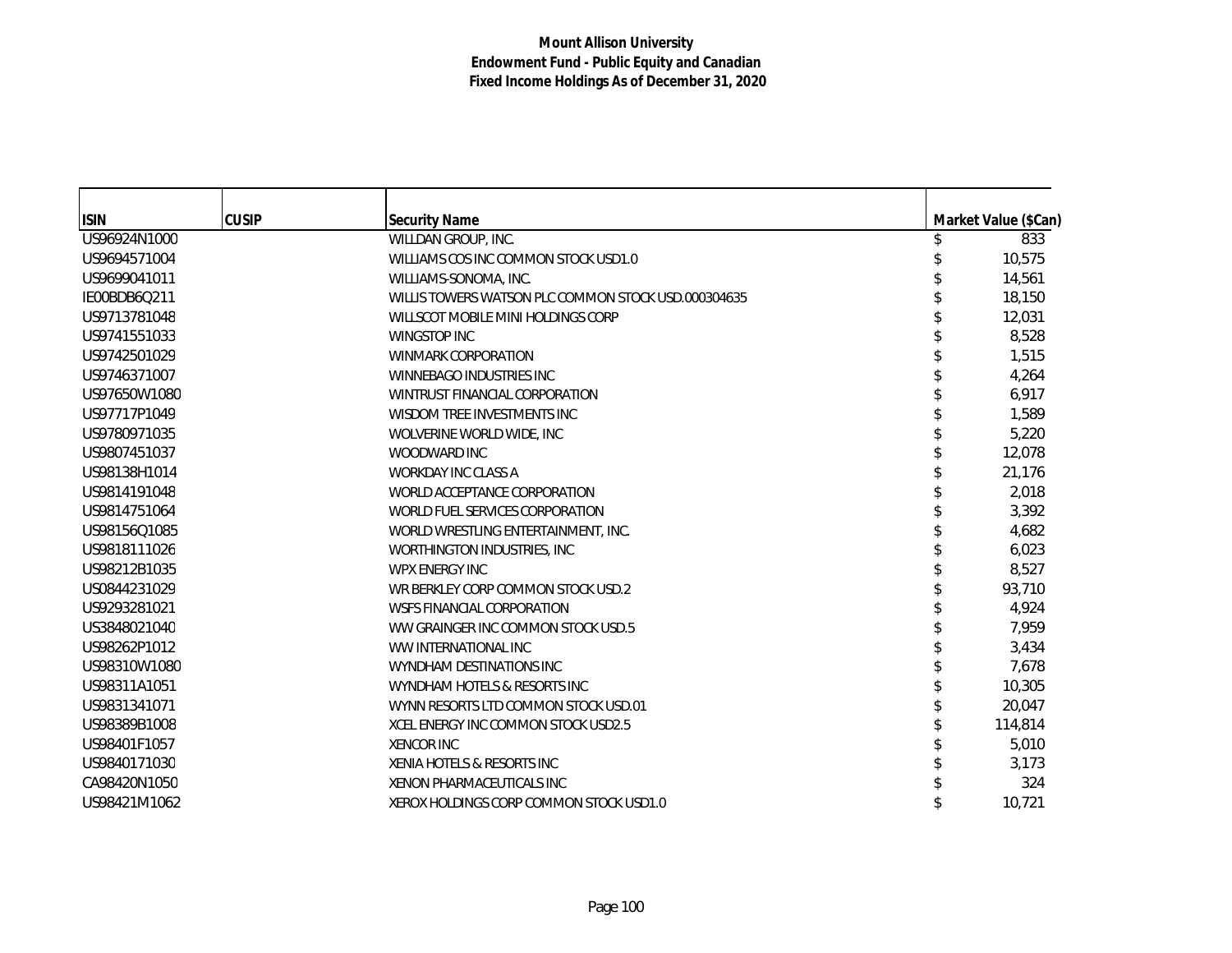| <b>ISIN</b>                    | <b>CUSIP</b> | <b>Security Name</b>                             | Market Value (\$Can) |
|--------------------------------|--------------|--------------------------------------------------|----------------------|
| US9839191015                   |              | XILINX INC COMMON STOCK USD.01                   | \$<br>15,064         |
| US98419J2069                   |              | XOMA CORPORATION                                 | 1,080                |
| US98390M1036                   |              | <b>XPERI HOLDING CORP</b>                        | 3,304                |
| US9837931008                   |              | XPO LOGISTICS INC                                | 14,872               |
| US98419M1009                   |              | XYLEM INC COMMON STOCK                           | 8,018                |
| US9858171054                   |              | YELP INC                                         | 5,018                |
| US98585X1046                   |              | YETI HOLDINGS INC                                | 11.931               |
| US9871841089                   |              | YORK WATER CO                                    | 1,566                |
| US9842496070                   |              | YRC WORLDWIDE INC.                               | 175                  |
| US9884981013                   |              | YUM BRANDS INC COMMON STOCK                      | 13,684               |
| US98872L1026                   |              | YUMANITY THERAPEUTICS INC                        | 124                  |
| US98884U1088                   |              | <b>ZAGG INCORPORATED</b>                         | 267                  |
| US9892071054                   |              | ZEBRA TECHNOLOGIES CORP CL A COMMON STOCK USD.01 | 8,435                |
| US98923T1043                   |              | <b>ZEDGE INC</b>                                 | 78                   |
| US98936J1016                   |              | <b>ZENDESK INC</b>                               | 33                   |
| US98956P1021                   |              | ZIMMER BIOMET HOLDINGS INC COMMON STOCK USD.01   | 13,921               |
| US9897011071                   |              | ZIONS BANCORP NA COMMON STOCK USD.001            | 14,049               |
| US98974P1003                   |              | <b>ZIX CORPORATION</b>                           | 998                  |
| US98978V1035                   |              | ZOETIS INC COMMON STOCK USD.01                   | 76,171               |
| US98978L2043                   |              | <b>ZOGENIX INCORPORATION</b>                     | 1,375                |
| US98979V1026                   |              | <b>ZOVIO INC</b>                                 | 288                  |
| US9898171015                   |              | ZUMIEZ INC.                                      | 1,800                |
| US98986T1088                   |              | <b>ZYNGA INC</b>                                 | 17,539               |
| <b>Foreign Equity Holdings</b> |              |                                                  |                      |
| DE0005545503                   |              | 1&1 DRILLISCH AG                                 | \$<br>2,426          |
| GB00B1YW4409                   |              | 31 GROUP PLC                                     | 16                   |
| AU0000003PL9                   |              | 3P LEARNING LTD                                  | 143                  |
| GB0006640972                   |              | 4IMPRINT GROUP PLC                               | 1,760                |
| US3168271043                   |              | 51JOB, INC.                                      | 31,959               |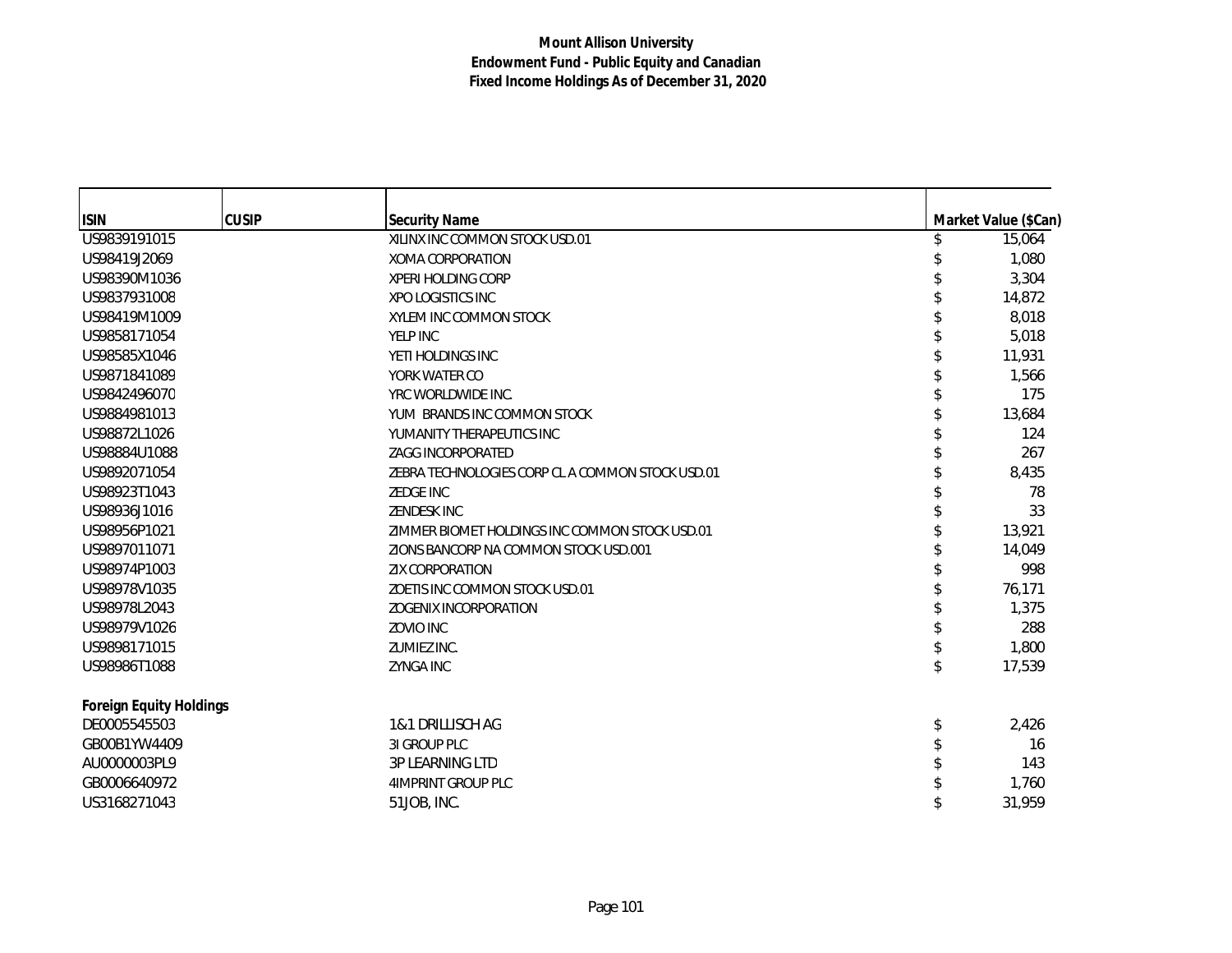| <b>ISIN</b>  | <b>CUSIP</b> | <b>Security Name</b>           | Market Value (\$Can) |
|--------------|--------------|--------------------------------|----------------------|
| JP3352000008 |              | 77 BANK LIMITED (THE)          | 1,233                |
| DE000A11QW68 |              | 7C SOLARPARKEN AG              | 314                  |
| GI000A0F6407 |              | 888 HOLDINGS PLC               | 2,748                |
| JP3160130005 |              | A & D COMPANY LIMITED          | 826                  |
| JP3160560003 |              | A.D. WORKS GROUP COLTD         | 75                   |
| GB00B6XZKY75 |              | A.G. BARR P.L.C.               | 1,458                |
| NZATME0002S8 |              | A2 MILK COMPANY LTD            |                      |
| IT0001233417 |              | A2A SPA                        | 4,591                |
| AU0000032187 |              | A2B AUSTRALIA LTD              | 237                  |
| GB00BMSKPJ95 |              | AA PLC                         | 484                  |
| NL0000852564 |              | <b>AALBERTS NV</b>             | 8,184                |
| BE0003883031 |              | AANNEMINGSMAATSCHAPPIJ CFE NV  | 1,384                |
| DE0005408116 |              | AAREAL BANK AG                 | 2,994                |
| SE0000108227 |              | AB SKF                         | 10                   |
| AU000000ABP9 |              | ABACUS PROPERTY GROUP          | 1,981                |
| CH0012221716 |              | <b>ABB LIMITED</b>             | 53                   |
| JP3152740001 |              | ABC-MART INCORPORATED          | $\mathfrak{D}$       |
| NO0003021909 |              | ABG SUNDAL COLLIER HOLDING ASA | 544                  |
| NL0011540547 |              | ABN AMRO BANK NV               |                      |
| SE0007897079 |              | ACADEMEDIA AB                  | 1,877                |
| NL0009767532 |              | <b>ACCELL GROUP NV</b>         | 1,359                |
| AU000000AX19 |              | <b>ACCENT GROUP LTD</b>        | 1,433                |
| ES0125220311 |              | <b>ACCIONA SA</b>              | 5,601                |
| FR0000120404 |              | <b>ACCOR</b>                   | 7                    |
| TW0002345006 |              | ACCTON TECHNOLOGY CORPORATION  | 88,929               |
| IT0001207098 |              | <b>ACEA SPA</b>                | 2,217                |
| ES0132105018 |              | ACERINOX, S.A.                 | 3,437                |
| KYG0070S1066 |              | ACESO LIFE SCIENCE GROUP LTD   | 79                   |
| JP3108000005 |              | <b>ACHILLES CORPORATION</b>    | 313                  |
| BE0003764785 |              | ACKERMANS & VAN HAAREN         | 6,917                |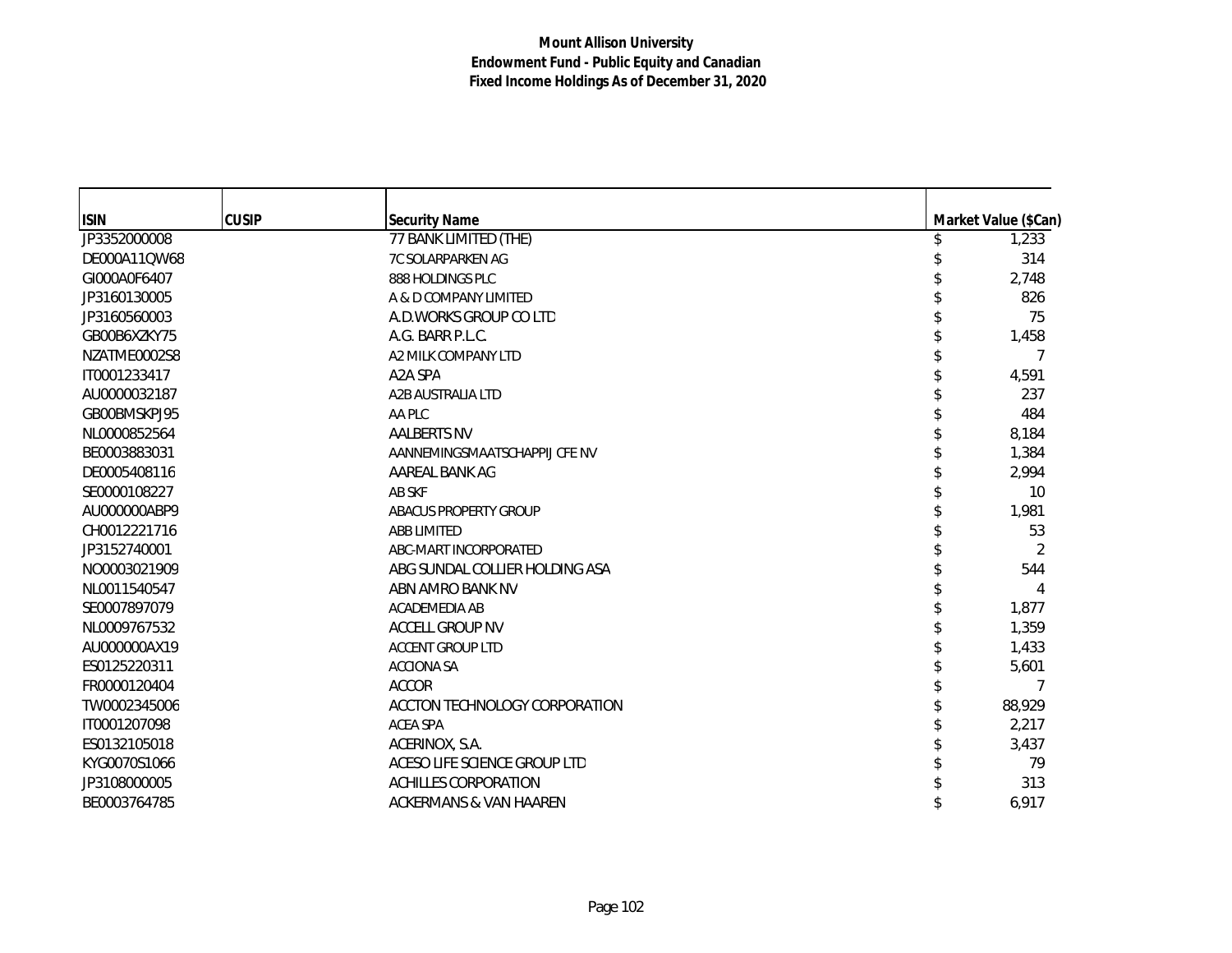| <b>ISIN</b>  | <b>CUSIP</b> | <b>Security Name</b>                           | Market Value (\$Can) |
|--------------|--------------|------------------------------------------------|----------------------|
| JP3108600002 |              | ACOM COMPANY LIMITED                           | 2                    |
| ES0167050915 |              | ACS ACTIVIDADES DE CONSTRUCCION Y SERVICIOS SA | 9                    |
| AU000000ADH2 |              | <b>ADAIRS LTD</b>                              | 712                  |
| FI4000383898 |              | <b>ADAPTEO OYJ</b>                             | 896                  |
| JP3856000009 |              | ADASTRIA CO LTD                                | 1,116                |
| AU000000ABC7 |              | <b>ADBRILTD</b>                                | 2,132                |
| SE0014401378 |              | <b>ADDLIFE AB</b>                              | 2,385                |
| SE0000472268 |              | ADDNODE GROUP AB (PUBL                         | 1,640                |
| SE0014781795 |              | ADDTECH AB                                     | 6,015                |
| US0067542045 |              | ADECCO GROUP AG                                | 9,455                |
| JP3114800000 |              | ADEKA CORPORATION                              | 3,177                |
| NO0010844038 |              | <b>ADEVINTA ASA</b>                            | 4                    |
| IL0018200837 |              | ADGAR INVESTMENT & DEVELOPMENT LTD             | 164                  |
| DE000A1EWWW0 |              | <b>ADIDAS AG</b>                               | 131,112              |
| LU1250154413 |              | <b>ADLER GROUP SA</b>                          | 3,923                |
| GB00B02J6398 |              | ADMIRAL GROUP PLC                              | 201,057              |
| JP3122030004 |              | AD-SOL NISSIN CORPORATION                      | 659                  |
| DE0005103006 |              | ADVA OPTICAL NETWORKING SE                     | 823                  |
| JP3121950004 |              | ADVAN COMPANY LIMITED                          | 531                  |
| JP3122100005 |              | ADVANCE CREATE COMPANY LIMITED                 | 293                  |
| GB0004536594 |              | ADVANCED MEDICAL SOLUTIONS GROUP PLC           | 899                  |
| JP3122400009 |              | ADVANTEST CORPORATION                          | 15                   |
| JP3122380003 |              | <b>ADVENTURE INC</b>                           | 141                  |
| NL0012969182 |              | <b>ADYEN NV</b>                                | 63,172               |
| BE0003851681 |              | <b>AEDIFICA</b>                                | 7,288                |
| NL0000303709 |              | AEGON N.V.                                     | 3,925                |
| SG1BA1000003 |              | AEM HOLDINGS LIMITED                           | 1,226                |
| ES0105046009 |              | AENA SME SA                                    | 134,373              |
| JP3388200002 |              | <b>AEON COMPANY LIMITED</b>                    | 22                   |
| HK0900002681 |              | AEON CREDIT SERVICE (ASIA) COMPANY LIMITED     | 306                  |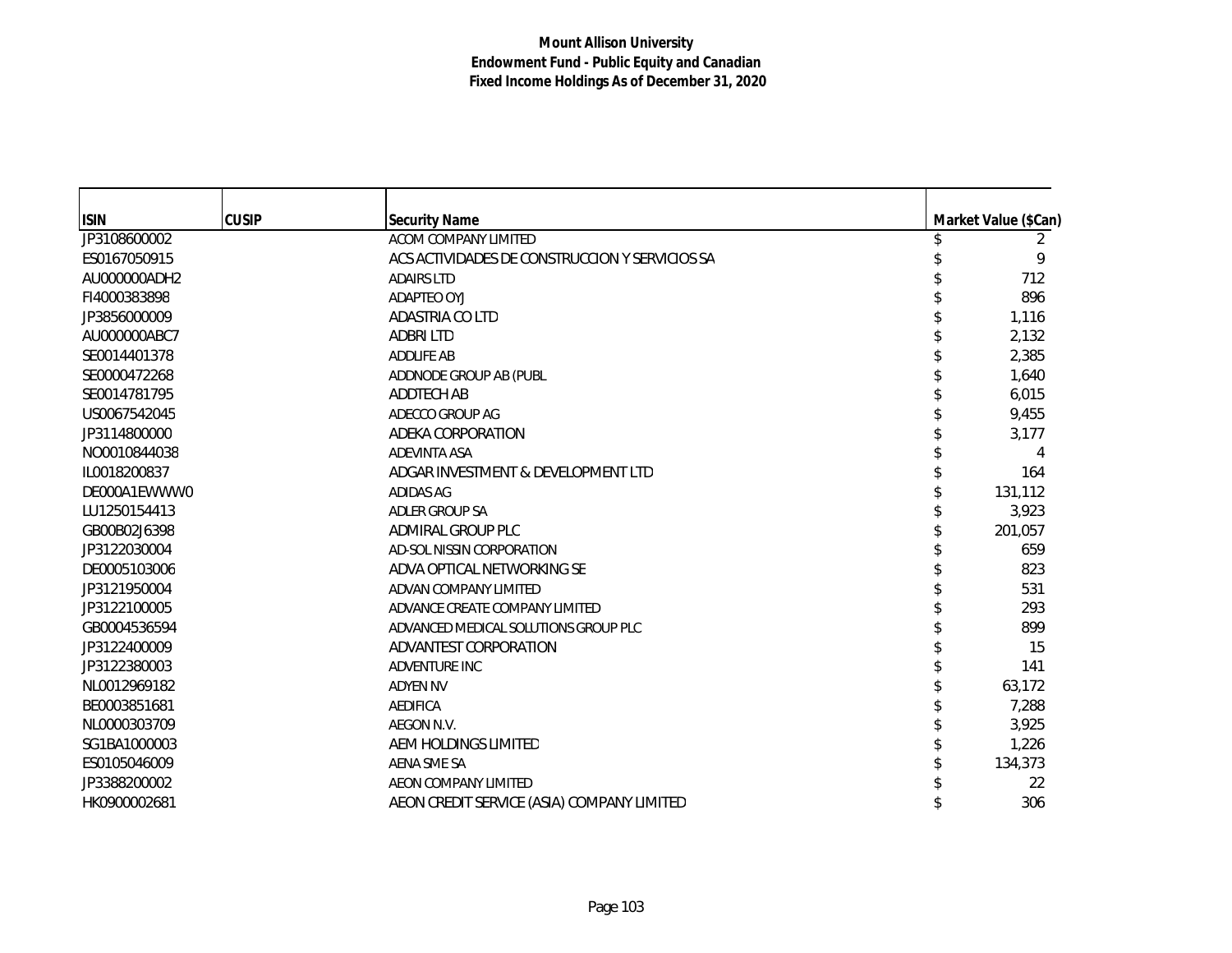| <b>ISIN</b>                  | <b>CUSIP</b> | <b>Security Name</b>               | Market Value (\$Can) |
|------------------------------|--------------|------------------------------------|----------------------|
| JP3389700000                 |              | AEON DELIGHT CO LTD                | 1,049                |
| JP3131420006                 |              | AEON FANTASY COMPANY LIMITED       | 330                  |
| JP3860270002                 |              | AEON HOKKAIDO CORPORATION          | 614                  |
| JP3131430005                 |              | AEON MALL COMPANY LIMITED          | 2                    |
| JP3105290005                 |              | AERIA INCORPORATION                | 88                   |
| FR0010340141                 |              | <b>AEROPORTS DE PARIS</b>          | 4                    |
| CH0478634105                 |              | AEVIS VICTORIA SA                  | 194                  |
| NO0003078107                 |              | AF GRUPPEN ASA                     | 1,060                |
| SE0005999836                 |              | AF POYRY AB                        | 4,783                |
| IL0005780130                 |              | AFCON HOLDINGS LIMITED             | 174                  |
| NL0010872420                 |              | <b>AFFIMED NV</b>                  | 459                  |
| IL0010913544                 |              | AFI PROPERTIES LTD                 | 1,440                |
| IL0010979487                 |              | AFRICA ISRAEL RESIDENCE LIMITED    | 298                  |
| AU000000APT1                 |              | <b>AFTERPAY LTD</b>                | 110,882              |
| JP3112000009                 |              | <b>AGC INC</b>                     |                      |
| BE0974264930                 |              | AGEAS SA                           | 10                   |
| BE0003755692                 |              | AGFA-GEVAERT N.V.                  | 1,581                |
| GB00BK1PTB77                 |              | AGGREKO PLC                        | 4,242                |
| AU000000AGL7                 |              | <b>AGL ENERGY LTD</b>              | 71,926               |
| AT000AGRANA3                 |              | AGRANA BETEILIGUNGS AG             | 399                  |
| JP3108200001                 |              | AGRO-KANESHO COMPANY LIMITED       | 255                  |
| FI4000048418                 |              | AHLSTROM-MUNKSJO OYJ               | 3,104                |
| JP3100600000                 |              | AHRESTY CORPORATION                | 92                   |
| JP3105090009                 |              | AI HOLDINGS CORPORATION            | 1,409                |
|                              |              | AIA GROUP LIMITED                  |                      |
| HK0000069689<br>IE00BF0L3536 |              |                                    | 573,103              |
| JP3103200006                 |              | AIB GROUP PLC<br>AICHI CORPORATION | 1,033<br>778         |
|                              |              |                                    |                      |
| JP3103600007                 |              | AICHI STEEL CORPORATION            | 843                  |
| JP3104400001                 |              | AICHI TOKEI DENKI COMPANY LIMITED  | 302                  |
| JP3102400003                 |              | AIDA ENGINEERING LTD               | 820                  |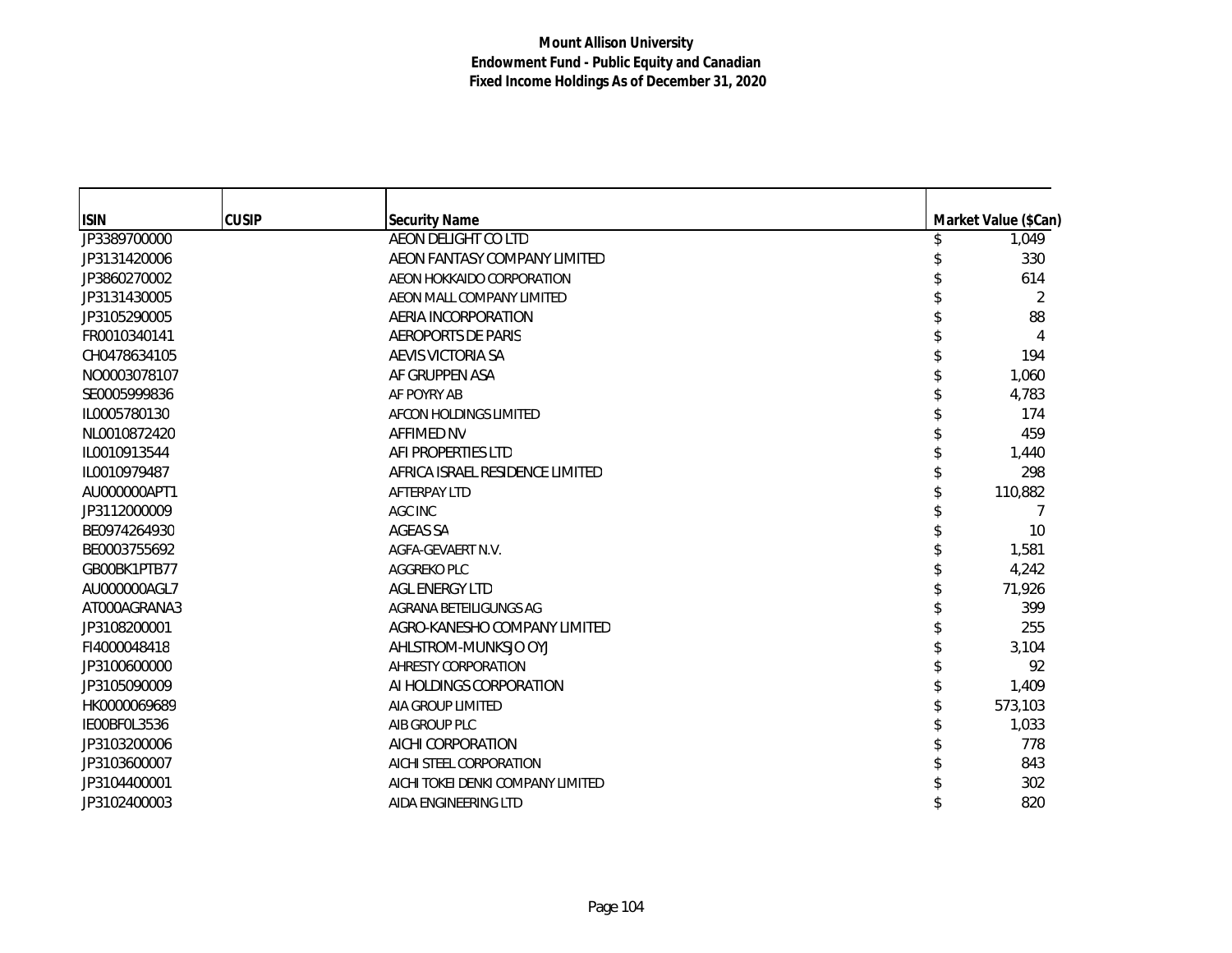| <b>ISIN</b>  | CUSIP | <b>Security Name</b>               | Market Value (\$Can) |
|--------------|-------|------------------------------------|----------------------|
| JP3105040004 |       | AIFUL CORPORATION                  | 1,507                |
| SG2D63974620 |       | <b>AIMS APAC REIT</b>              | 570                  |
| AU000000AGI3 |       | AINSWORTH GAME TECHNOLOGY LTD      | 88                   |
| JP3105050003 |       | AIPHONE CO LTD                     | 347                  |
| FR0000031122 |       | AIR FRANCE KLM SA                  | 1,184                |
| NZAIRE0001S2 |       | AIR NEW ZEALAND LIMITED            | 1,010                |
| JP3160670000 |       | AIR WATER INCORPORATED             | 3                    |
| NL0000235190 |       | <b>AIRBUS SE</b>                   | 169,636              |
| IL0010958358 |       | AIRPORT CITY LTD                   | 238                  |
| JP3266050008 |       | AIRPORT FACILITIES COMPANY LIMITED | 259                  |
| JP3101600009 |       | AISAN INDUSTRY CO LTD              | 359                  |
| JP3102000001 |       | AISIN SEIKI CO LTD                 | 5                    |
| DE000A0WMPJ6 |       | <b>AIXTRON SE</b>                  | 3,119                |
| JP3101850000 |       | AIZAWA SECURITIES COMPANY LIMITED  | 326                  |
| GB00BFZNLB60 |       | AJ BELL HOLDINGS LTD               | 2,825                |
| JP3119600009 |       | AJINOMOTO COMPANY INCORPORATED     | 70,296               |
| JP3160720003 |       | AJIS COMPANY LIMITED               | 523                  |
| NO0010215684 |       | <b>AKASTOR ASA</b>                 | 262                  |
| JP3107000006 |       | AKATSUKI INC                       | 702                  |
| JP3108400007 |       | AKEBONO BRAKE INDUSTRY CO LTD      | 191                  |
| NO0010716582 |       | AKER SOLUTIONS ASA                 | 697                  |
| JP3107600003 |       | <b>AKITA BANK LTD</b>              | 675                  |
| FR0004180537 |       | AKKA TECHNOLOGIES SE               | 795                  |
| FI4000058870 |       | <b>AKTIA BANK ABP</b>              | 1,091                |
| FR0000053027 |       | <b>AKWEL SA</b>                    | 754                  |
| NL0013267909 |       | AKZO NOBEL N.V.                    | 21                   |
| ES0126501131 |       | <b>ALANTRA PARTNERS SA</b>         | 742                  |
| FR0000060402 |       | <b>ALBIOMA SA</b>                  | 2,932                |
| JP3126300007 |       | ALBIS COMPANY LIMITED              | 300                  |
| CH0432492467 |       | <b>ALCON AG</b>                    | 34                   |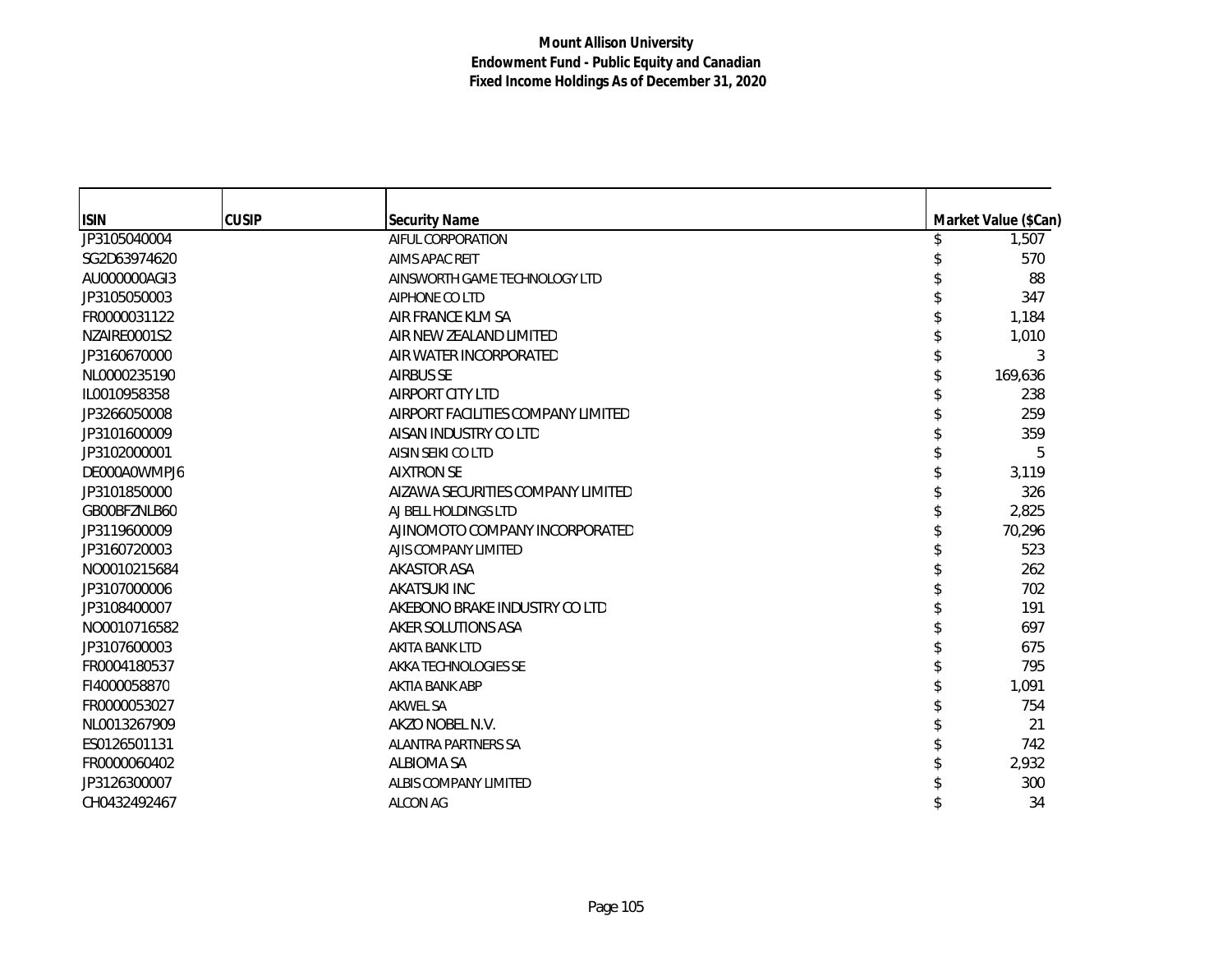| <b>ISIN</b>  | <b>CUSIP</b> | <b>Security Name</b>            | Market Value (\$Can) |
|--------------|--------------|---------------------------------|----------------------|
| JP3126210008 |              | ALCONIX CORPORATION             | 446                  |
| FR0013258662 |              | ALD SA                          | 244                  |
| AU000000LEP0 |              | ALE PROPERTY GROUP              | 612                  |
| SE0000695876 |              | ALFA LAVAL AB                   | 9                    |
| JP3126340003 |              | ALFRESA HOLDINGS CORPORATION    |                      |
| US01609W1027 |              | ALIBABA GROUP HOLDING LTD       | 1,137,102            |
| SE0007158910 |              | ALIMAK GROUP AB (PUBL)          | 736                  |
| JP3126100001 |              | ALINCO INCORPORATED             | 353                  |
| AU000000ALK9 |              | ALKANE RESOURCES LIMITED        | 596                  |
| DE0005110001 |              | ALL FOR ONE GROUP SE            | 336                  |
| JP3500050004 |              | ALLEANZA HOLDINGS CO LTD        | 473                  |
| DE000A2GS633 |              | <b>ALLGEIER SE</b>              | 221                  |
| AU000000AQZ6 |              | ALLIANCE AVIATION SERVICES LTD  | 320                  |
| GB0031030819 |              | ALLIANCE PHARMA PLC             | 1,187                |
| DE0008404005 |              | <b>ALLIANZ SE</b>               | 106                  |
| HK0000650413 |              | ALLIED GROUP LIMITED            | 582                  |
| GB00BLRLH124 |              | <b>ALLIED MINDS PLC</b>         | 193                  |
| IL0010996549 |              | <b>ALLOT LTD</b>                | 799                  |
| CH0008837566 |              | ALLREAL HOLDING AG              | 5,774                |
| DK0015250344 |              | ALM. BRAND A/S                  | 797                  |
| FI0009013114 |              | ALMA MEDIA OYJ                  | 419                  |
| ES0157097017 |              | <b>ALMIRALL SA</b>              | 1,541                |
| JP3126470008 |              | ALPEN COMPANY LIMITED           | 441                  |
| JP3126360001 |              | ALPHA CORPORATION               | 101                  |
| JP3126450000 |              | ALPS LOGISTICS CO LTD           | 341                  |
| IL0003870198 |              | ALROV PROPERTIES & LODGINGS LTD | 826                  |
| AU000000ALQ6 |              | <b>ALS LIMITED</b>              | 5,217                |
| CH0024590272 |              | ALSO HOLDING AG                 | 3,602                |
| FR0010220475 |              | <b>ALSTOM SA</b>                | 15                   |
| DE000A0LD2U1 |              | <b>ALSTRIA OFFICE REIT-AG</b>   | 5,338                |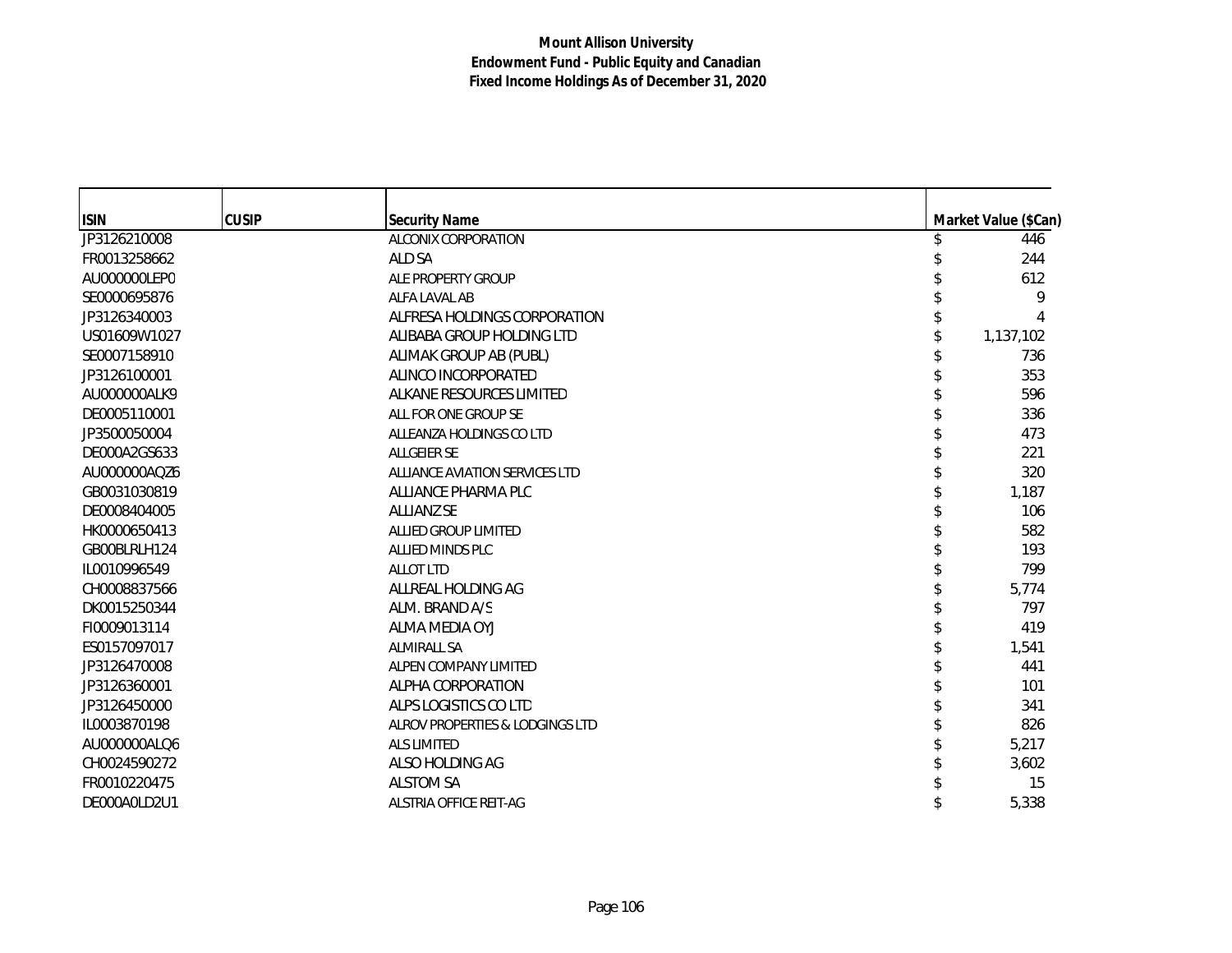| <b>ISIN</b>  | <b>CUSIP</b> | <b>Security Name</b>                  | Market Value (\$Can) |
|--------------|--------------|---------------------------------------|----------------------|
| FR0000033219 |              | ALTAREA                               | 832                  |
| JP3126350002 |              | ALTECH CORPORATION                    | 620                  |
| FR0000071946 |              | <b>ALTEN</b>                          | 4,889                |
| FI4000292438 |              | <b>ALTIA OYJ</b>                      | 316                  |
| NL0011333752 |              | ALTICE EUROPE NV                      | 8,145                |
| AU000000ALU8 |              | <b>ALTIUM LIMITED</b>                 | 1,591                |
| PTALT0AE0002 |              | ALTRI SGPS S.A.                       | 1,180                |
| AU000000AWC3 |              | <b>ALUMINA LIMITED</b>                | 2,590                |
| AU000000AMA8 |              | AMA GROUP LIMITED                     | 631                  |
| JP3122800000 |              | AMADA CO LTD                          |                      |
| DE0005093108 |              | AMADEUS FIRE AG                       | 1,333                |
| ES0109067019 |              | AMADEUS IT GROUP SA                   | 111,793              |
| JP3124400007 |              | AMANO CORPORATION                     | 2,268                |
| SE0009663826 |              | AMBEA AB (PUBL)                       | 1,198                |
| DK0060946788 |              | AMBU A/S                              | 2,972                |
| NO0010272065 |              | AMERICAN SHIPPING COMPANY ASA         | 237                  |
| NL0000888691 |              | AMG ADVANCED METALLURGICAL GROUP N.V. | 1,014                |
| JP3124450002 |              | AMIYAKI TEI CO LTD                    | 294                  |
| AU000000AMP6 |              | <b>AMP LIMITED</b>                    | 4                    |
| ES0109260531 |              | AMPER, S.A.                           | 365                  |
| IT0004056880 |              | <b>AMPLIFON SPA</b>                   | 10,042               |
| AU0000088338 |              | <b>AMPOL LTD</b>                      | 6                    |
| AT0000A18XM4 |              | AMS AG                                | 7,914                |
| NL0000313286 |              | AMSTERDAM COMMODITIES NV              | 1,040                |
| FR0004125920 |              | <b>AMUNDI SA</b>                      | 62,323               |
| JP3124500004 |              | AMUSE INCORPORATED                    | 613                  |
| JP3429800000 |              | ANA HOLDINGS INC                      |                      |
| AT0000730007 |              | ANDRITZ AG                            | 6,575                |
| JP3122450004 |              | ANEST IWATA CORP.                     | 557                  |
| GB00B1XZS820 |              | ANGLO AMERICAN PLC                    | 280,929              |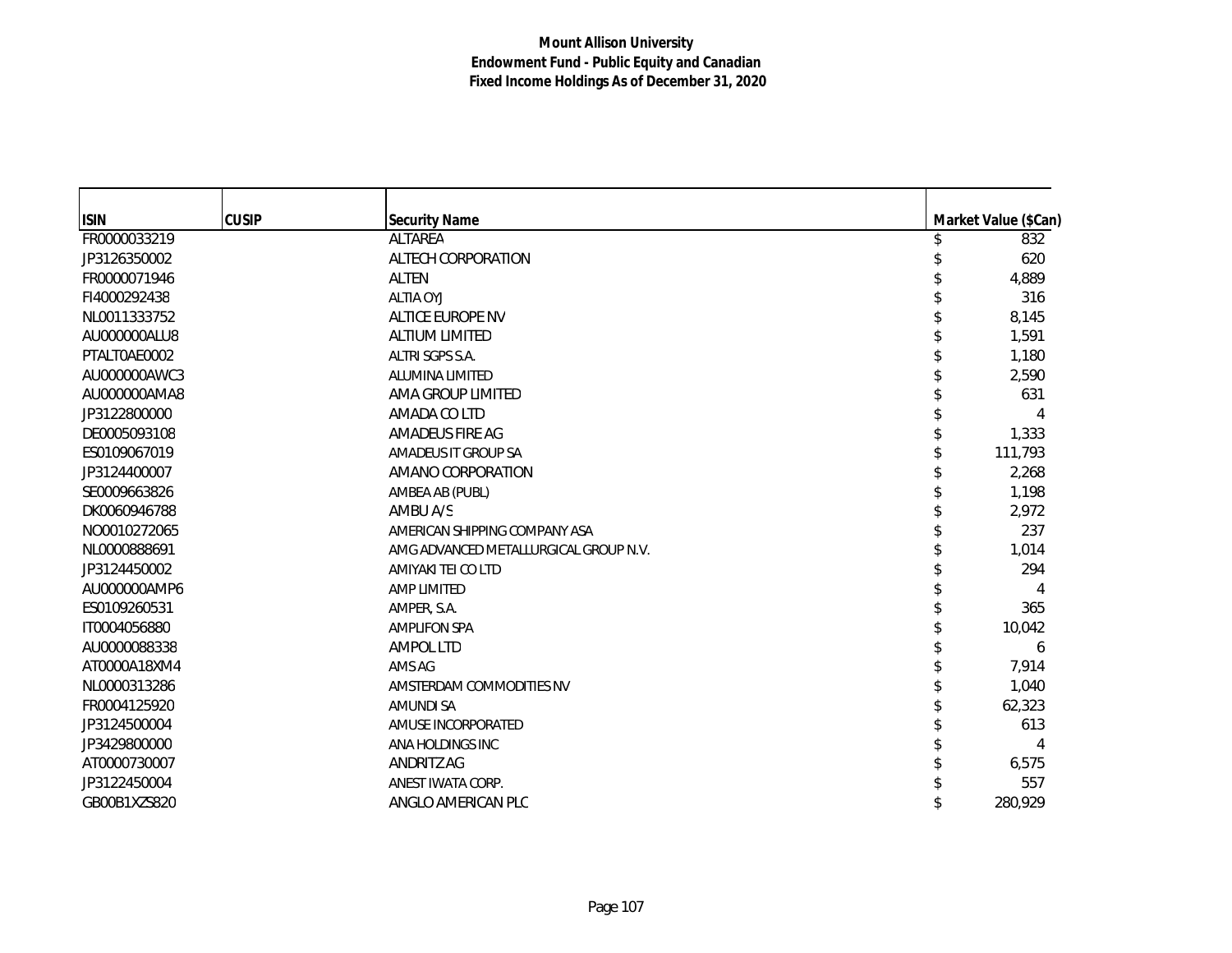| <b>ISIN</b>  | <b>CUSIP</b> | <b>Security Name</b>                   | Market Value (\$Can) |
|--------------|--------------|----------------------------------------|----------------------|
| GB0006449366 |              | ANGLO PACIFIC GROUP PLC                | 605                  |
| GB0000365774 |              | ANGLO-EASTERN PLANTATIONS PLC          | 373                  |
| BE0003793107 |              | ANHEUSER BUSCH INBEV NV                | 83,570               |
| IT0004998065 |              | ANIMA HOLDING SPA                      | 2,438                |
| SE0015221684 |              | ANNEHEM FASTIGHETER AB (PUBL)          | 235                  |
| AU000000ANN9 |              | <b>ANSELL LIMITED</b>                  | 5,319                |
| GB0000456144 |              | ANTOFAGASTA PLC                        | 8                    |
| JP3105280006 |              | AOI ELECTRONICS COMPANY LIMITED        | 353                  |
| JP3105330009 |              | AOI TYO HOLDINGS INC                   | 130                  |
| JP3105400000 |              | AOKI HOLDINGS INCORPORATED             | 683                  |
| JP3106000007 |              | AOMORI BANK LTD                        | 1,101                |
| JP3106200003 |              | AOYAMA TRADING CO LTD                  | 586                  |
| JP3825750007 |              | AOYAMA ZAISAN NETWORKS COMPANY LIMITED | 382                  |
| JP3711200000 |              | <b>AOZORA BANK LTD</b>                 | 2,359                |
| DK0010244508 |              | AP MOELLER MAERSK A/S                  | 14                   |
| DK0010244425 |              | AP MOELLER MAERSK A/S                  |                      |
| AU000000APA1 |              | APA GROUP                              | 9                    |
| BMG0403V2062 |              | APAC RESOURCES LIMITED                 | 64                   |
| JP3122510005 |              | APAMAN CO LTD                          | 102                  |
| LU0569974404 |              | APERAM SA                              | 3,648                |
| CH0019107025 |              | APG SGA SA                             | 696                  |
| AU0000039620 |              | APN CONVENIENCE RETAIL REIT            | 658                  |
| AU0000039711 |              | APN INDUSTRIA REIT                     | 795                  |
| BMG0428W1221 |              | APPLIED DEVELOPMENT HOLDINGS LIMITED   | 62                   |
| ES0105022000 |              | APPLUS SERVICES SA                     | 2,833                |
| GB0006710643 |              | APPRECIATE GROUP PLC                   | 106                  |
| IT0005241192 |              | <b>AOUAFIL SPA</b>                     | 98                   |
| SG1Z70955880 |              | ARA LOGOS LOGISTICS TRUST              | 1,255                |
| IL0010916513 |              | <b>ARAD LIMITED</b>                    | 196                  |
| JP3125000004 |              | ARAKAWA CHEMICAL INDUSTRIES LIMITED    | 462                  |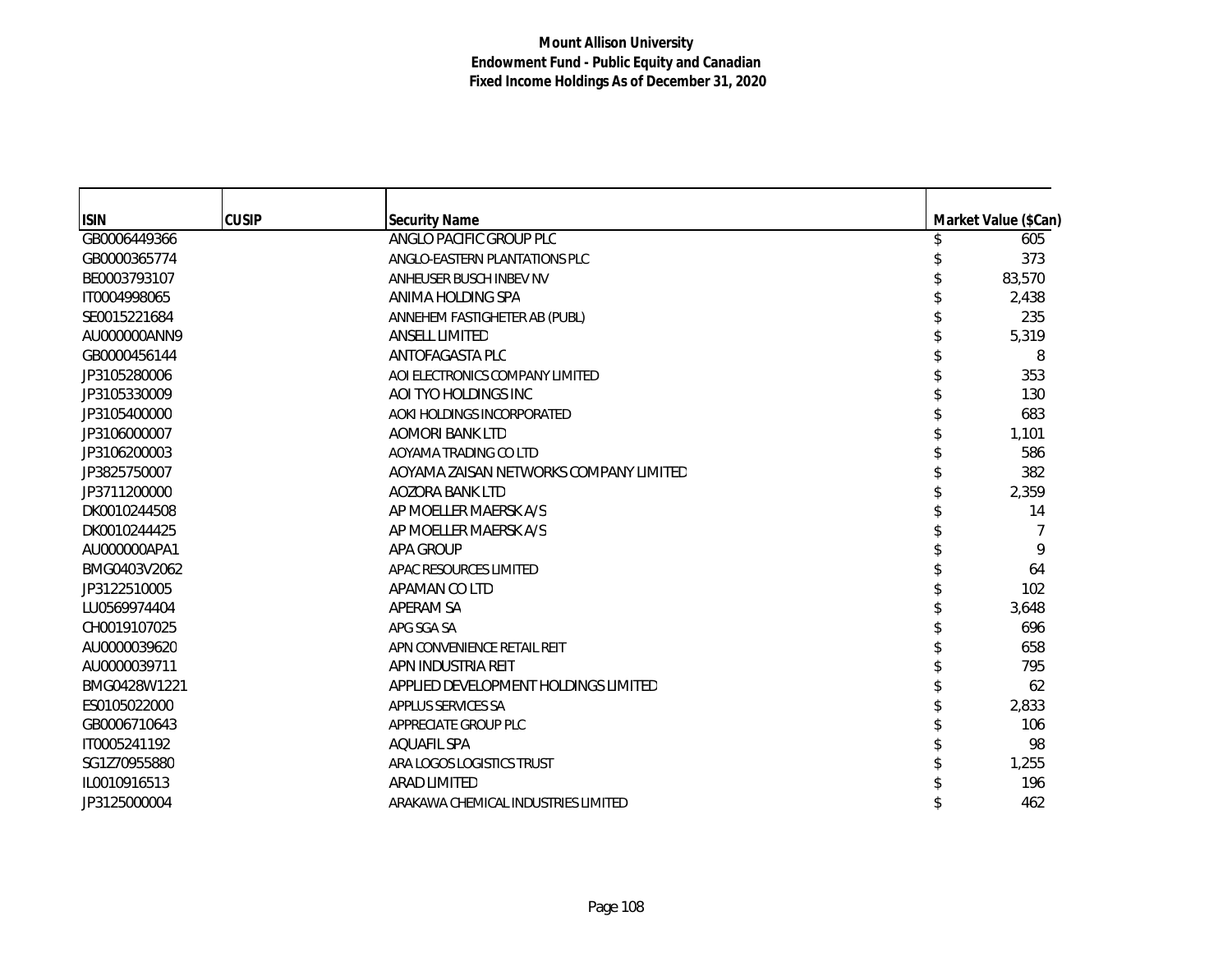| <b>ISIN</b>  | <b>CUSIP</b> | <b>Security Name</b>            | Market Value (\$Can) |
|--------------|--------------|---------------------------------|----------------------|
| JP3125100002 |              | ARATA CORPORATION               | 1,248                |
| AU000000ARB5 |              | ARB CORPORATION LIMITED         | 3,613                |
| CH0110240600 |              | ARBONIA AG                      | 1,631                |
| NL0006237562 |              | <b>ARCADIS NV</b>               | 4,898                |
| LU1598757687 |              | ARCELORMITTAL SA                | 181,981              |
| JP3100100001 |              | ARCLAND SAKAMOTO CO LTD         | 755                  |
| JP3100090004 |              | ARCLAND SERVICE HOLDINGS CO LTD | 734                  |
| JP3968600001 |              | ARCS COMPANY LIMITED            | 1,693                |
| NO0010014632 |              | ARCTICZYMES TECHNOLOGIES ASA    | 688                  |
| AU0000027484 |              | ARDENT LEISURE GROUP LTD        | 489                  |
| JP3167620008 |              | AREALINK CO LTD                 | 112                  |
| AU000000ARF6 |              | ARENA REIT NO 1                 | 1,292                |
| FR0010481960 |              | <b>ARGAN SA</b>                 | 2,351                |
| NL0010832176 |              | ARGENX SE                       | 14                   |
| JP3126110000 |              | ARGO GRAPHICS INCORPORATED      | 879                  |
| NZARGE0010S7 |              | ARGOSY PROPERTY LIMITED         | 1,414                |
| JP3126000003 |              | ARISAWA MFG CO LTD              | 619                  |
| AU000000ALL7 |              | ARISTOCRAT LEISURE LIMITED      | 98,853               |
| SE0010468116 |              | ARJO AB (PUBL)                  | 3,119                |
| FR0010313833 |              | ARKEMA SA                       | 8                    |
| IT0001469383 |              | ARNOLDO MONDADORI EDITORE SPA   | 808                  |
| LU1673108939 |              | AROUNDTOWN SA                   | 8                    |
| GB00BDGTXM47 |              | ARROW GLOBAL GROUP PLC          | 983                  |
| JP3126240005 |              | ARTERIA NETWORKS CORP           | 406                  |
| JP3100210008 |              | ARTNATURE INCORPORATED          | 144                  |
| JP3126290000 |              | <b>ARUHI CORP</b>               | 369                  |
| NZARVE0001S5 |              | ARVIDA GROUP LTD                | 815                  |
| CH0043238366 |              | ARYZTA AG                       | 1,919                |
| JP3131300000 |              | AS ONE CORPORATION              | 1,798                |
| JP3110500000 |              | ASAHI COMPANY LIMITED           | 551                  |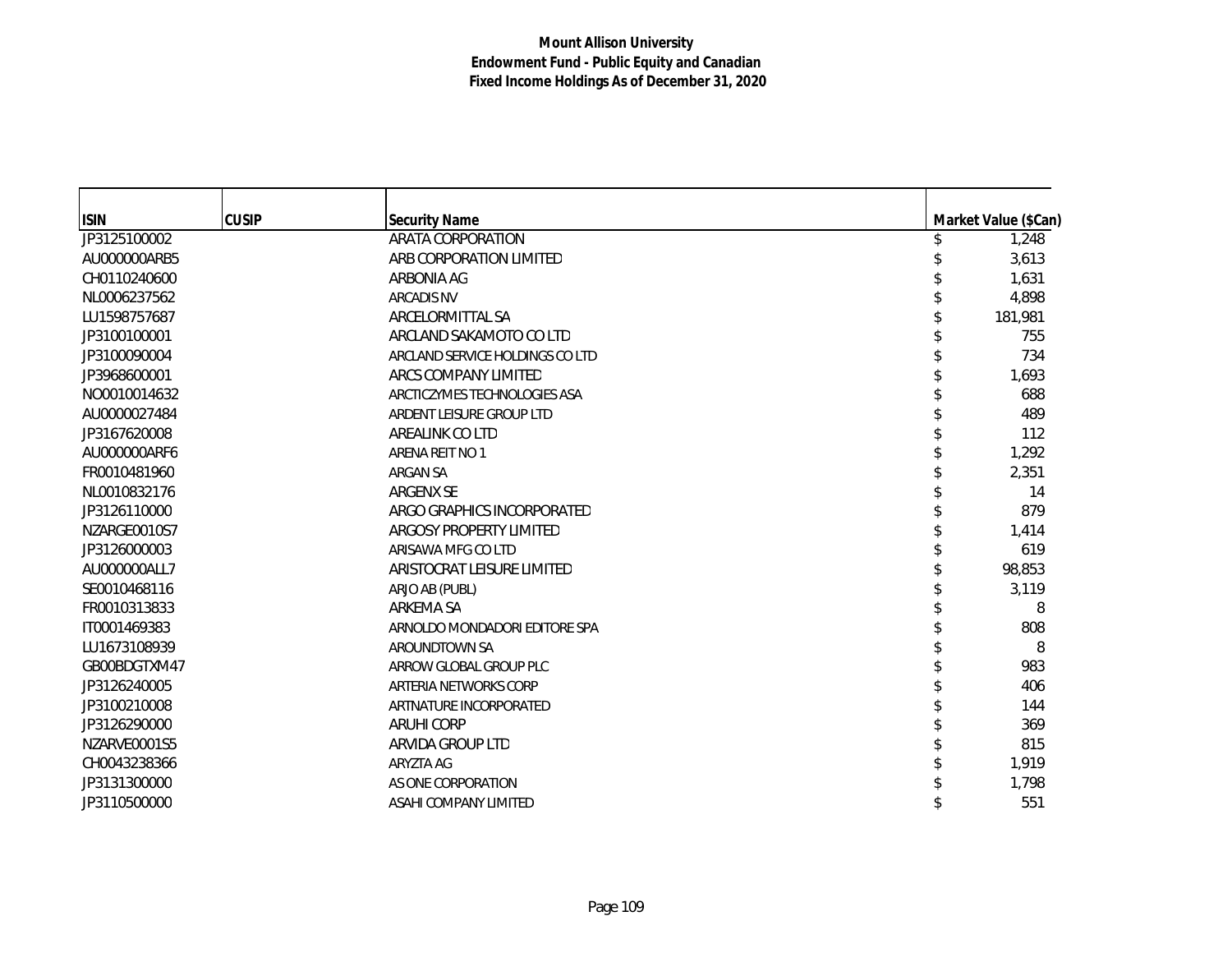| <b>ISIN</b>  | <b>CUSIP</b> | <b>Security Name</b>                   | Market Value (\$Can) |
|--------------|--------------|----------------------------------------|----------------------|
| JP3114400009 |              | ASAHI DIAMOND INDUSTRIAL CO LTD        | 694                  |
| JP3116000005 |              | ASAHI GROUP HOLDINGS LIMITED           | 121,275              |
| JP3116700000 |              | ASAHI HOLDINGS INCORPORATION           | 2,551                |
| JP3110650003 |              | ASAHI INTECC CO., LTD.                 |                      |
| JP3111200006 |              | ASAHI KASEI CORPORATION                | 13                   |
| JP3112800002 |              | ASAHI KOGYOSHA CO LTD                  | 261                  |
| JP3115800009 |              | ASAHI NET, INC                         | 376                  |
| JP3110600008 |              | ASAHI PRINTING COMPANY LIMITED         | 195                  |
| JP3117200000 |              | ASAHI YUKIZAI CORP                     | 462                  |
| AU000000AHY8 |              | ASALEO CARE LTD                        | 740                  |
| JP3117350003 |              | <b>ASANTE INC</b>                      | 203                  |
| JP3110000001 |              | ASANUMA CORP                           | 473                  |
| BE0003856730 |              | <b>ASCENCIO SCA</b>                    | 716                  |
| SG1V35936920 |              | ASCENDAS INDIA TRUST                   | 1,539                |
| SG1M77906915 |              | ASCENDAS REAL ESTATE INVESTMENT TRUST  | 158,558              |
| GB00BYM8GJ06 |              | ASCENTIAL PLC                          | 3,817                |
| CH0011339204 |              | ASCOM HOLDING AG                       | 913                  |
| IT0004093263 |              | <b>ASCOPIAVE SPA</b>                   | 1,011                |
| SGXC16332337 |              | <b>ASCOTT RESIDENCE TRUST</b>          | 2,378                |
| TW0003711008 |              | ASE TECHNOLOGY HOLDING CO LTD          | 108,676              |
| GB00B132NW22 |              | ASHMORE GROUP PLC                      | 4,127                |
| GB0000536739 |              | <b>ASHTEAD GROUP PLC</b>               | 22                   |
| IL0011323156 |              | <b>ASHTROM GROUP LTD</b>               | 1,586                |
| BMG0532X1074 |              | ASIA FINANCIAL HOLDINGS LTD.           | 241                  |
| JP3389640008 |              | ASIA PILE HOLDINGS CORP                | 241                  |
| BMG0533U2355 |              | ASIA STANDARD INTERNATIONAL GROUP LTD. | 105                  |
| JP3118000003 |              | ASICS CORPORATION                      | 103,079              |
| JP3541200006 |              | ASKA PHARMACEUTICAL COMPANY LIMITED    | 704                  |
| JP3119920001 |              | ASKUL CORPORATION                      | 1,373                |
| NL0000334118 |              | ASM INTERNATIONAL NV                   | 10,139               |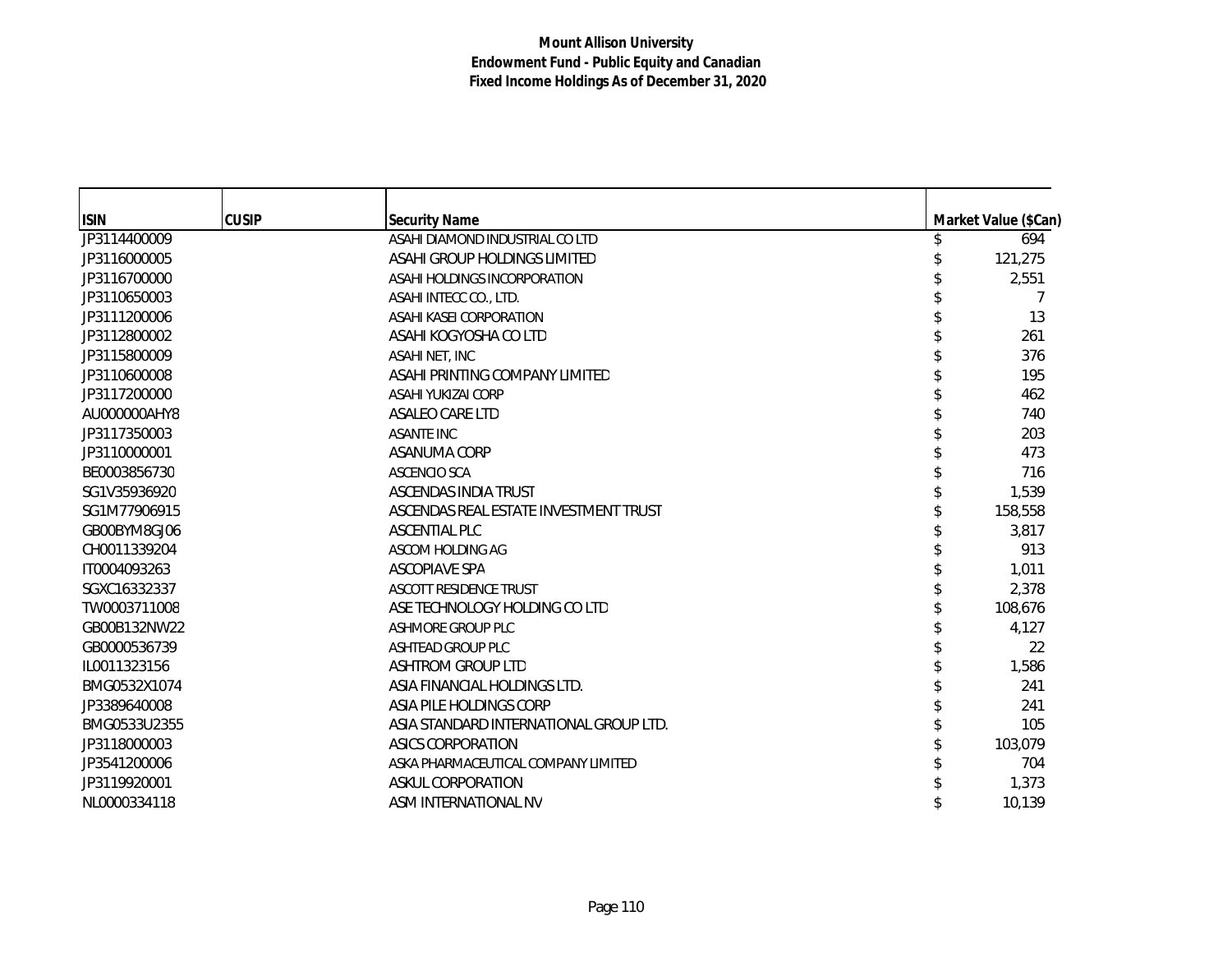| <b>ISIN</b>  | <b>CUSIP</b> |                                                     |                                       |
|--------------|--------------|-----------------------------------------------------|---------------------------------------|
| KYG0535Q1331 |              | <b>Security Name</b><br>ASM PACIFIC TECHNOLOGY LTD. | \$<br>Market Value (\$Can)<br>120,247 |
| NL0010273215 |              | ASML HOLDING NV                                     | 194,089                               |
| AU000000APZ8 |              | <b>ASPEN GROUP</b>                                  | 44                                    |
| ZAE000066692 |              | ASPEN PHARMACARE HOLDINGS LIMITED                   | 48,577                                |
|              |              | ASPO PLC                                            |                                       |
| FI0009008072 |              |                                                     | 557                                   |
| NL0011872643 |              | ASR NEDERLAND NV                                    | 10,672                                |
| SE0007100581 |              | ASSA ABLOY AB                                       | 63,284                                |
| IT0000062072 |              | ASSICURAZIONI GENERALI SPA                          | 20                                    |
| GB0006731235 |              | ASSOCIATED BRITISH FOODS PLC                        | 11                                    |
| HK0105000613 |              | ASSOCIATED INTERNATIONAL HOTELS LIMITED             | 186                                   |
| GB00BVGBWW93 |              | <b>ASSURA PLC</b>                                   | 4,872                                 |
| FR0000074148 |              | ASSYSTEM SA                                         | 419                                   |
| JP3942400007 |              | ASTELLAS PHARMA INCORPORATED                        | 124,066                               |
| GB0009895292 |              | ASTRAZENECA PLC                                     | 414,422                               |
| JP3119670002 |              | ASUKANET COMPANY LIMITED                            | 206                                   |
| AU000000ASX7 |              | <b>ASX LIMITED</b>                                  | 11                                    |
| AT0000969985 |              | AT&S AUSTRIA TECHNOLOGIE & SYSTEMTECHNIK AG         | 1,619                                 |
| NO0004822503 |              | ATEA ASA                                            | 1,947                                 |
| JP3160890004 |              | <b>ATEAM INC</b>                                    | 91                                    |
| FR0011992700 |              | <b>ATEME SA</b>                                     | 246                                   |
| BE0003837540 |              | <b>ATENOR SA</b>                                    | 619                                   |
| IT0003506190 |              | <b>ATLANTIA SPA</b>                                 | 9                                     |
| GB00BLP5YB54 |              | ATLANTICA SUSTAINABLE INFRASTRUCTURE PLC            | 8,508                                 |
| SE0011166610 |              | ATLAS COPCO AB                                      | 36                                    |
| SE0011166628 |              | ATLAS COPCO AB                                      | 18                                    |
| JP3121900009 |              | ATOM CORPORATION                                    | 1,492                                 |
| FR0000051732 |              | ATOS SE                                             | 9                                     |
| DE0005104400 |              | ATOSS SOFTWARE AG                                   | 1,353                                 |
| ES0109427734 |              | ATRESMEDIA CORPORACION DE MEDIOS DE COMUNICACION SA | 735                                   |
| IL0010961063 |              | ATREYU CAPITAL MARKETS LTD                          | 175                                   |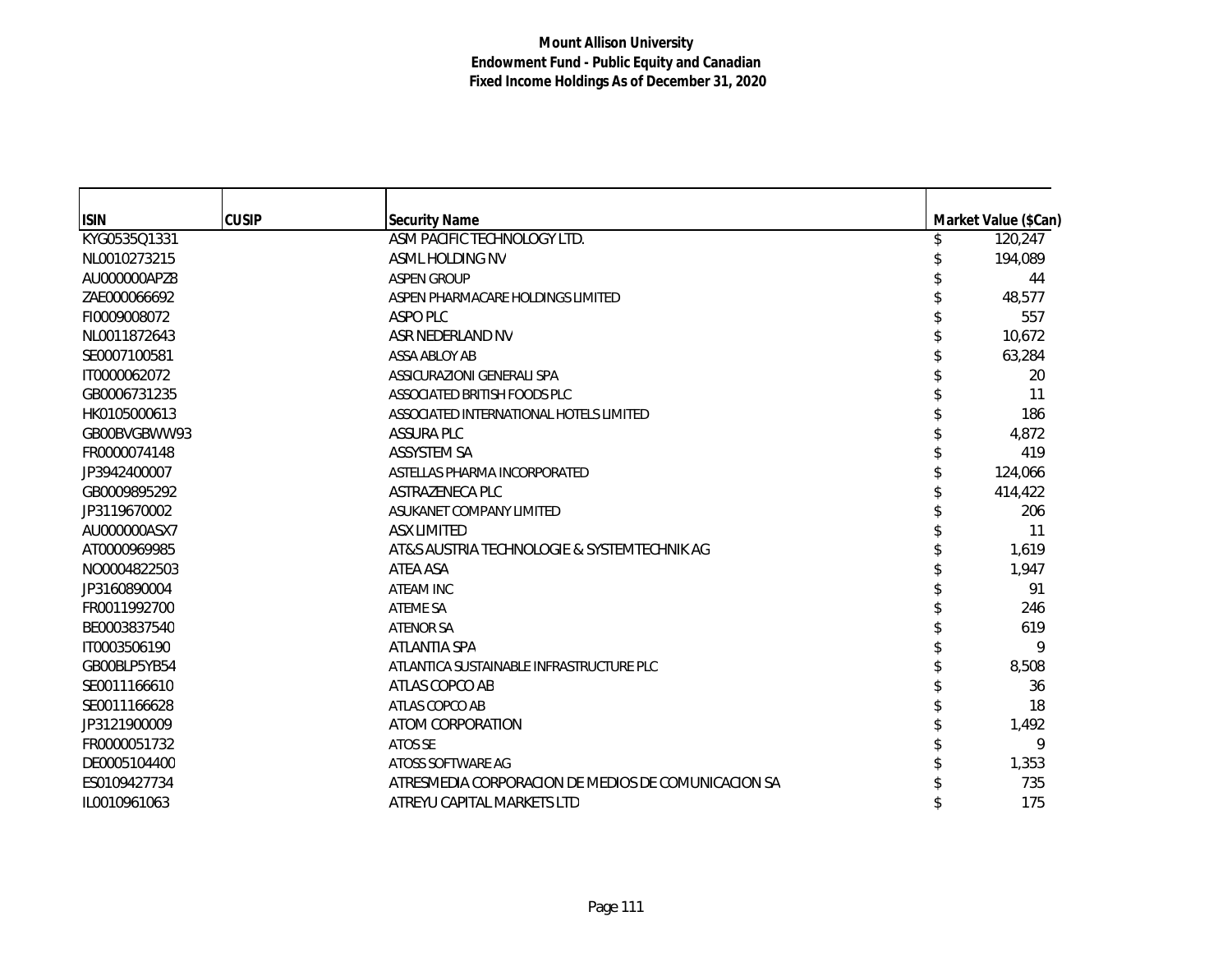| <b>ISIN</b>  | <b>CUSIP</b> | <b>Security Name</b>                            | Market Value (\$Can) |
|--------------|--------------|-------------------------------------------------|----------------------|
| FI0009006548 |              | <b>ATRIA PLC</b>                                | 272                  |
| JE00B3DCF752 |              | ATRIUM EUROPEAN REAL ESTATE LIMITED             | 1,054                |
| SE0000191827 |              | ATRIUM LJUNGBERG AB                             | 1,212                |
| JP3120200005 |              | ATSUGI COMPANY LIMITED                          | 162                  |
| SE0007666110 |              | ATTENDO AB (PUBL)                               | 1,247                |
| AU000000AUB9 |              | AUB GROUP LTD                                   | 1,922                |
| FR0000063737 |              | <b>AUBAY SA</b>                                 | 535                  |
| NZAIAE0002S6 |              | AUCKLAND INTERNATIONAL AIRPORT LIMITED          | 98,801               |
| JP3172060000 |              | <b>AUCNET INC</b>                               | 422                  |
| IL0010829658 |              | <b>AUDIOCODES LIMITED</b>                       | 356                  |
| AU000000AMI1 |              | <b>AURELIA METALS LTD</b>                       | 525                  |
| AU000000AZJ1 |              | AURIZON HOLDINGS LTD                            | 6                    |
| DE0006766504 |              | <b>AURUBIS AG</b>                               | 5,042                |
| AU000000AST5 |              | <b>AUSNET SERVICES LTD</b>                      | 243,502              |
| AU000000ASB3 |              | <b>AUSTAL LIMITED</b>                           | 1,404                |
| NO0010073489 |              | AUSTEVOLL SEAFOOD ASA                           | 1,349                |
| AU000000ANG3 |              | <b>AUSTIN ENGINEERING LTD</b>                   | 111                  |
| AU000000ANZ3 |              | AUSTRALIA AND NEW ZEALAND BANKING GROUP LIMITED | 51                   |
| AU000000AAC9 |              | AUSTRALIAN AGRICULTURAL COMPANY LIMITED         | 575                  |
| AU000000AEF4 |              | AUSTRALIAN ETHICAL INVESTMENT LTD               | 530                  |
| AU000000AFG9 |              | AUSTRALIAN FINANCE GROUP LTD                    | 756                  |
| AU000000API4 |              | AUSTRALIAN PHARMACEUTICAL INDUSTRIES LTD        | 969                  |
| AU0000094153 |              | AUSTRALIAN STRATEGIC MATERIALS (HOLDINGS) LTD   | 801                  |
| AU000000AOF3 |              | AUSTRALIAN UNITY OFFICE FUND                    | 332                  |
| AU000000ABA1 |              | <b>AUSWIDE BANK LTD</b>                         | 232                  |
| GB00BVYVFW23 |              | AUTO TRADER GROUP PLC                           | 8                    |
| JP3172500005 |              | AUTOBACS SEVEN CO LIMITED                       | 2,229                |
| IT0001137345 |              | AUTOGRILL SOCIETA PER AZIONI                    | 1,708                |
| CH0127480363 |              | AUTONEUM HOLDING AG                             | 1,555                |
| BMG067231032 |              | AVANCE GAS HOLDINGS LTD                         | 688                  |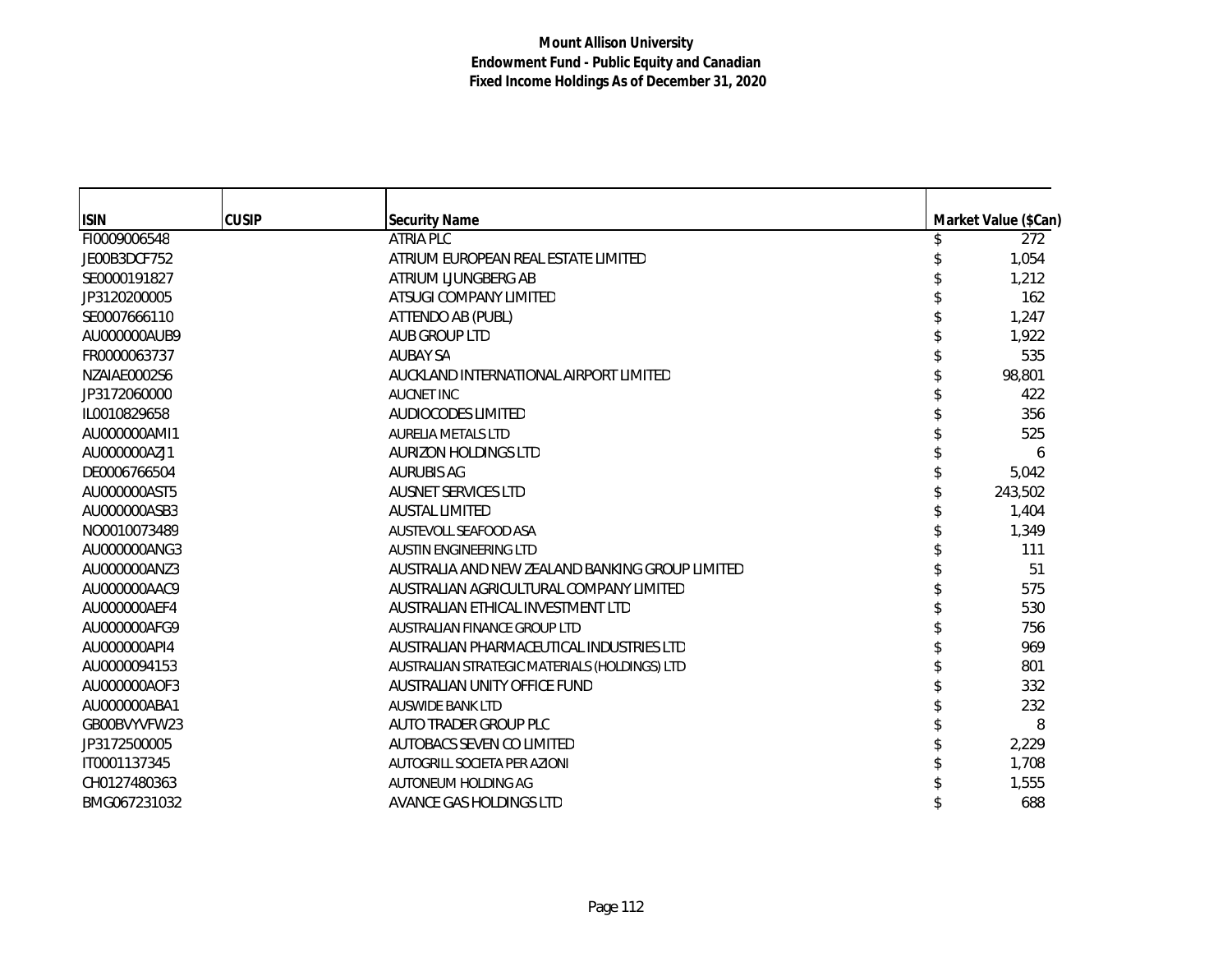| <b>ISIN</b>  | <b>CUSIP</b> | <b>Security Name</b>                                         | Market Value (\$Can) |
|--------------|--------------|--------------------------------------------------------------|----------------------|
| JP3548680002 |              | <b>AVANT CORP</b>                                            | 236                  |
| JP3337500007 |              | AVANTIA CO LTD                                               | 101                  |
| SE0012454072 |              | AVANZA BANK HOLDING AB                                       | 7,349                |
| SG1K55001665 |              | <b>AVARGA LTD</b>                                            | 126                  |
| GB00BDD85M81 |              | <b>AVAST PLC</b>                                             | 56,180               |
| AU000000AVN2 |              | <b>AVENTUS GROUP</b>                                         | 1,061                |
| GB00BBG9VN75 |              | AVEVA GROUP PLC                                              | 5                    |
| JP3160950006 |              | AVEX INC                                                     | 1,049                |
| ZAE000049433 |              | <b>AVI LIMITED</b>                                           | 34,263               |
| IT0005119810 |              | <b>AVIO SPA</b>                                              | 407                  |
| GB0002162385 |              | <b>AVIVA PLC</b>                                             | 18                   |
| GB0000667013 |              | AVON RUBBER P.L.C.                                           | 3,234                |
| JP3126800006 |              | AWA BANK LIMITED (THE)                                       | 1,588                |
| FR0000120628 |              | AXA SA                                                       | 176,571              |
| NO0010840515 |              | <b>AXACTOR SE</b>                                            | 250                  |
| JP3772400002 |              | AXIAL RETAILING INC                                          | 1,278                |
| FR0011040500 |              | AXWAY SOFTWARE SA                                            | 585                  |
| JP3937200008 |              | <b>AZBIL CORPORATION</b>                                     | 7                    |
| IT0003261697 |              | AZIMUT HOLDING SPA                                           | 4,338                |
| IL0007150118 |              | AZORIM INVESTMENT DEVELOPMENT & CONSTRUCTION COMPANY LIMITED | 865                  |
| IL0011194789 |              | <b>AZRIELI GROUP LTD</b>                                     | 3                    |
| LK0451N00001 |              | <b>BPPL HOLDINGS PLC</b>                                     | 94,709               |
| LU1072616219 |              | B&M EUROPEAN VALUE RETAIL SA                                 | 107,847              |
| NO0010633951 |              | <b>B2HOLDING ASA</b>                                         | 393                  |
| BRB3SAACNOR6 |              | <b>B3 SA BRASIL BOLSA BALCAO</b>                             | 93,874               |
| GB0009697037 |              | BABCOCK INTERNATIONAL GROUP PLC                              | 3,187                |
| AU000000BBN2 |              | <b>BABY BUNTING GROUP LTD</b>                                | 700                  |
| CH0012530207 |              | <b>BACHEM HOLDING AG</b>                                     | 5,067                |
| GB0002634946 |              | <b>BAE SYSTEMS PLC</b>                                       | 87,620               |
| GB00BF8J3Z99 |              | <b>BAKKAVOR GROUP PLC</b>                                    | 261                  |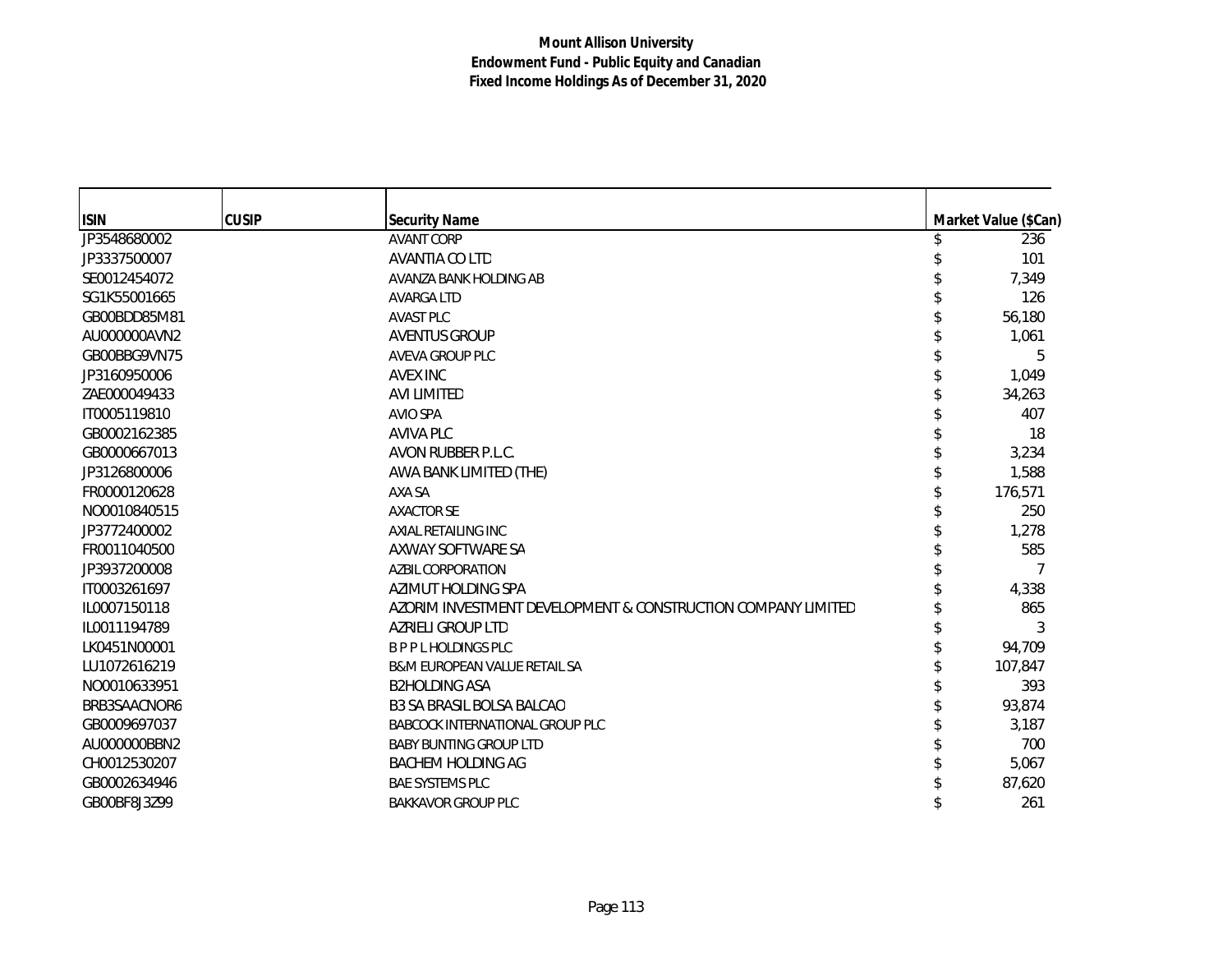| <b>ISIN</b>  | <b>CUSIP</b> | <b>Security Name</b>                     | Market Value (\$Can) |
|--------------|--------------|------------------------------------------|----------------------|
| GB0000961622 |              | <b>BALFOUR BEATTY PLC</b>                | 4,315                |
| CH0012410517 |              | <b>BALOISE HOLDING AG</b>                | 3,477                |
| BMG0865U1009 |              | <b>BAN LOONG HOLDINGS LTD</b>            | 443                  |
| IT0005244402 |              | BANCA FARMAFACTORING SPA                 | 1,595                |
| IT0001031084 |              | <b>BANCA GENERALI SPA</b>                | 3,655                |
| IT0003188064 |              | <b>BANCA IFIS SPA</b>                    | 656                  |
| IT0004776628 |              | <b>BANCA MEDIOLANUM SPA</b>              | 1,297                |
| IT0005218752 |              | BANCA MONTE DEI PASCHI DI SIENA SPA      | 171                  |
| IT0005412025 |              | BANCA PICCOLO CREDITO VALTELLINESE SPA   | 1,772                |
| IT0000784196 |              | BANCA POPOLARE DI SONDRIO SCPA           | 2,283                |
| IT0003173629 |              | <b>BANCA SISTEMA SPA</b>                 | 155                  |
| ES0113211835 |              | BANCO BILBAO VIZCAYA ARGENTARIA SA       | 34                   |
| IT0005218380 |              | <b>BANCO BPM SPA</b>                     | 6,229                |
| PTBCP0AM0015 |              | BANCO COMERCIAL PORTUGUES, S.A.          | 2,196                |
| IT0001041000 |              | BANCO DI DESIO E DELLA BRIANZA SPA       | 213                  |
| ES0113860A34 |              | <b>BANCO SABADELL</b>                    | 4,286                |
| ES0113900J37 |              | <b>BANCO SANTANDER SA</b>                | 56                   |
| US05965X1090 |              | <b>BANCO SANTANDER-CHILE</b>             | 88,777               |
| US05968L1026 |              | <b>BANCOLOMBIA SA</b>                    | 30,462               |
| JP3778630008 |              | <b>BANDAI NAMCO HOLDINGS INC</b>         | 56,466               |
| JP3779000003 |              | <b>BANDO CHEMICAL INDUSTRIES LIMITED</b> | 656                  |
| DK0010218429 |              | <b>BANG &amp; OLUFSEN AS</b>             | 798                  |
| IL0006625771 |              | <b>BANK HAPOALIM B.M.</b>                | 42,506               |
| IL0006046119 |              | BANK LEUMI LE-ISRAEL B.M.                | 9                    |
| HK0023000190 |              | <b>BANK OF EAST ASIA LTD</b>             | 3                    |
| IE00BD1RP616 |              | <b>BANK OF IRELAND</b>                   | 7,666                |
| JP3152400002 |              | <b>BANK OF IWATE LTD</b>                 | 749                  |
| JP3251200006 |              | <b>BANK OF KYOTO LTD</b>                 | 3                    |
| JP3648800005 |              | <b>BANK OF NAGOYA LTD</b>                | 650                  |
| JP3194600007 |              | <b>BANK OF OKINAWA LTD</b>               | 1,376                |
|              |              |                                          |                      |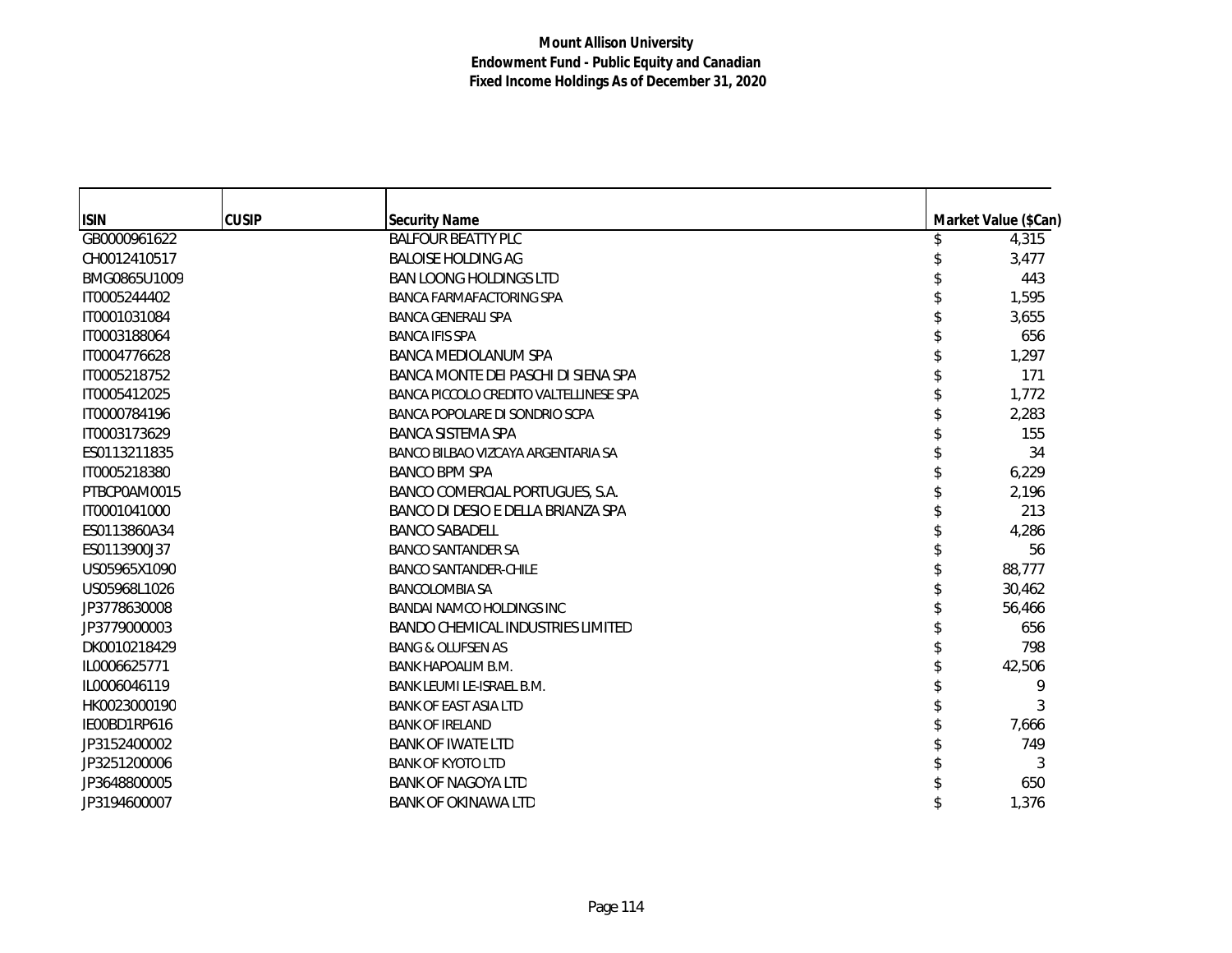| <b>ISIN</b>  | <b>CUSIP</b> | <b>Security Name</b>              | Market Value (\$Can) |
|--------------|--------------|-----------------------------------|----------------------|
| AU000000BOQ8 |              | <b>BANK OF QUEENSLAND LIMITED</b> | 5,920                |
| JP3315200000 |              | <b>BANK OF SAGA LTD</b>           | 380                  |
| JP3975000005 |              | <b>BANK OF THE RYUKYUS LTD</b>    | 622                  |
| JP3632000000 |              | <b>BANK OF TOYAMA LTD</b>         | 300                  |
| ES0113307062 |              | <b>BANKIA SAU</b>                 | 3,887                |
| ES0113679I37 |              | BANKINTER, S.A.                   | 78,660               |
| FO0000000088 |              | <b>BANKNORDIK P/F</b>             | 531                  |
| CH0002782263 |              | <b>BANQUE CANTONALE DE GENEVE</b> | 743                  |
| CH0305951201 |              | BANQUE CANTONALE DU VALAIS        | 518                  |
| CH0531751755 |              | <b>BANQUE CANTONALE VAUDOISE</b>  | 97,024               |
| AU000000BAP9 |              | <b>BAPCOR LTD</b>                 | 4,628                |
| GB0031348658 |              | <b>BARCLAYS PLC</b>               | 36                   |
| BE0974362940 |              | <b>BARCO NV</b>                   | 2,984                |
| JP3778450001 |              | <b>BAROQUE JAPAN LTD</b>          | 237                  |
| GB0000811801 |              | BARRATT DEVELOPMENTS P L C        | 10                   |
| CH0009002962 |              | <b>BARRY CALLEBAUT AG</b>         | 94,047               |
| AU000000BSE5 |              | <b>BASE RESOURCES LIMITED</b>     | 361                  |
| DE000BASF111 |              | <b>BASF SE</b>                    | 89,920               |
| NL0011872650 |              | <b>BASIC FIT NV</b>               | 2,766                |
| IT0001033700 |              | <b>BASICNET SPA</b>               | 371                  |
| CH0011432447 |              | BASILEA PHARMACEUTICA LIMITED     | 685                  |
| DE0005102008 |              | <b>BASLER AG</b>                  | 587                  |
| FR0000035370 |              | <b>BASTIDE LE CONFORT MEDICAL</b> | 226                  |
| FI0009008403 |              | <b>BASWARE OYJ</b>                | 893                  |
| DE0005168108 |              | <b>BAUER AG</b>                   | 288                  |
| DK0015998017 |              | <b>BAVARIAN NORDIC AS</b>         | 1,838                |
| AT0000BAWAG2 |              | <b>BAWAG GROUP AG</b>             | 5,905                |
| JP3835250006 |              | BAYCURRENT CONSULTING INC         | 3,993                |
| DE000BAY0017 |              | <b>BAYER AG</b>                   | 60                   |
| DE0005190003 |              | BAYERISCHE MOTOREN WERKE AG       | 30                   |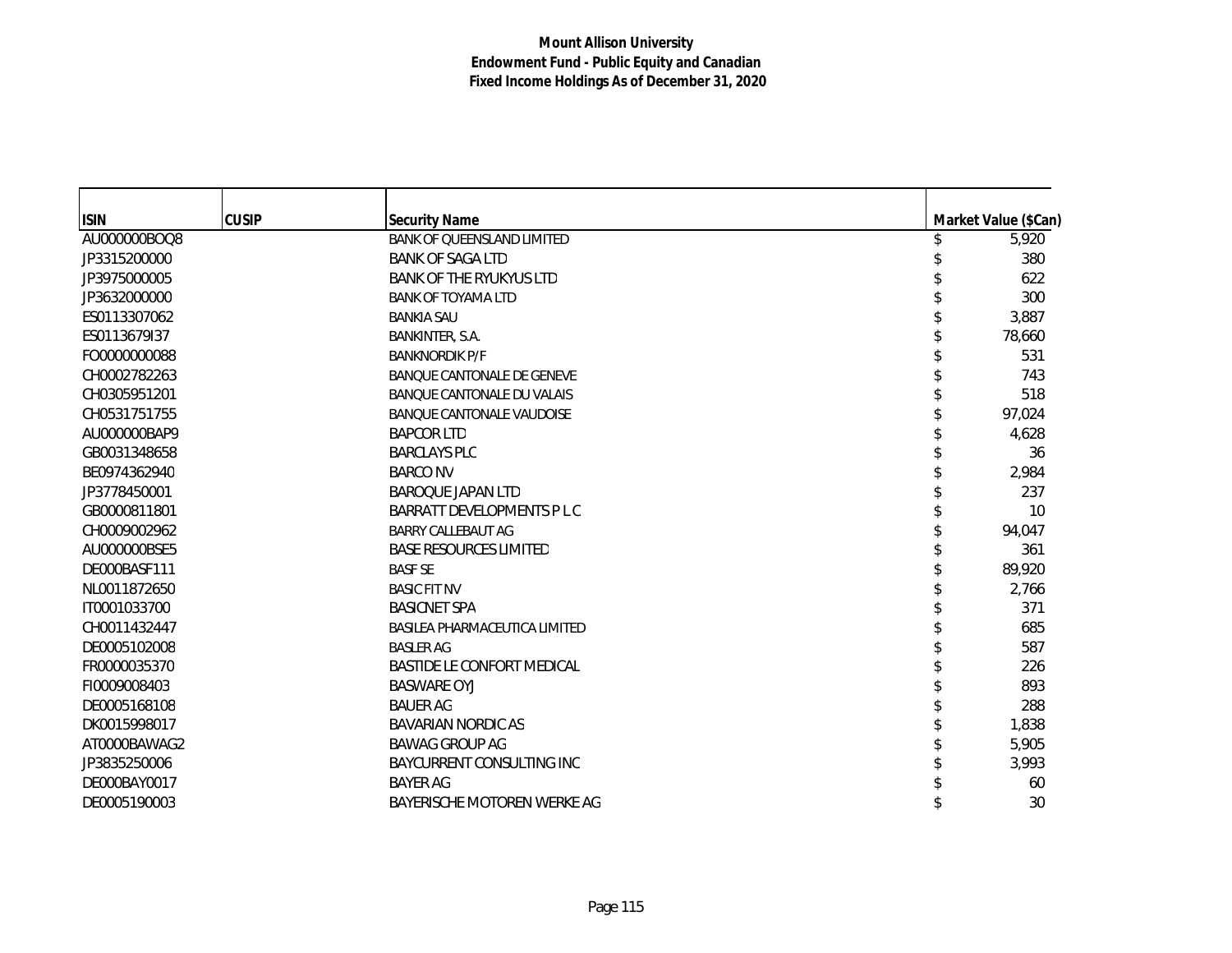| <b>ISIN</b>  | <b>CUSIP</b> | <b>Security Name</b>                        | Market Value (\$Can) |
|--------------|--------------|---------------------------------------------|----------------------|
| DE0005190037 |              | BAYERISCHE MOTOREN WERKE AKTIENGESELLSCHAFT |                      |
| IL0007590198 |              | BAYSIDE LAND CORPORATION LTD                | 1,657                |
| DE0005194062 |              | <b>BAYWA AG</b>                             | 1,434                |
| NL0012866412 |              | BE SEMICONDUCTOR INDUSTRIES N.V.            | 8,102                |
| IT0001479523 |              | BE THINK SOLVE EXECUTE SPA                  | 258                  |
| AU000000BPT9 |              | <b>BEACH ENERGY LIMITED</b>                 | 3,148                |
| GB00BYQ0JC66 |              | <b>BEAZLEY PLC</b>                          | 5,384                |
| DE0005158703 |              | <b>BECHTLE AG</b>                           | 11,762               |
| JP3758110005 |              | <b>BEENOS INC</b>                           | 519                  |
| LU1704650164 |              | <b>BEFESA SA</b>                            | 3,388                |
| BE0003678894 |              | <b>BEFIMMO SCA</b>                          | 1,814                |
| AU000000BGA8 |              | <b>BEGA CHEESE LIMITED</b>                  | 2,343                |
| GB00B0305S97 |              | <b>BEGBIES TRAYNOR GROUP</b>                | 251                  |
| DE0005200000 |              | <b>BEIERSDORF AG</b>                        | 96,450               |
| SE0011090547 |              | <b>BELIER ALMA AB</b>                       | 1,346                |
| SE0000671711 |              | BEIJER ELECTRONICS GROUP AB                 | 246                  |
| JP3835700000 |              | BELC CO., LTD.                              | 1,271                |
| CH0001503199 |              | <b>BELIMO HOLDING AG</b>                    | 7,604                |
| AU000000BFG7 |              | <b>BELL FINANCIAL GROUP LIMITED</b>         | 332                  |
| CH0315966322 |              | BELL FOOD GROUP AG                          | 1,143                |
| CH0028422100 |              | <b>BELLEVUE GROUP AG</b>                    | 804                  |
| JP3835760004 |              | BELLSYSTEM24 HOLDINGS INC                   | 604                  |
| JP3835650007 |              | <b>BELLUNA CO LTD</b>                       | 905                  |
| GB0000904986 |              | BELLWAY P.L.C.                              | 8,258                |
| AU000000BEN6 |              | BENDIGO AND ADELAIDE BANK LTD               | 4,013                |
| FR0000035164 |              | <b>BENETEAU</b>                             | 871                  |
| JP3635580008 |              | <b>BENEXT GROUP INC</b>                     | 390                  |
| NO0010650013 |              | <b>BERGENBIO ASA</b>                        | 353                  |
| SE0000101362 |              | <b>BERGMAN &amp; BEVING AB</b>              | 573                  |
| GB00B02L3W35 |              | BERKELEY GROUP HOLDINGS PLC                 | 8                    |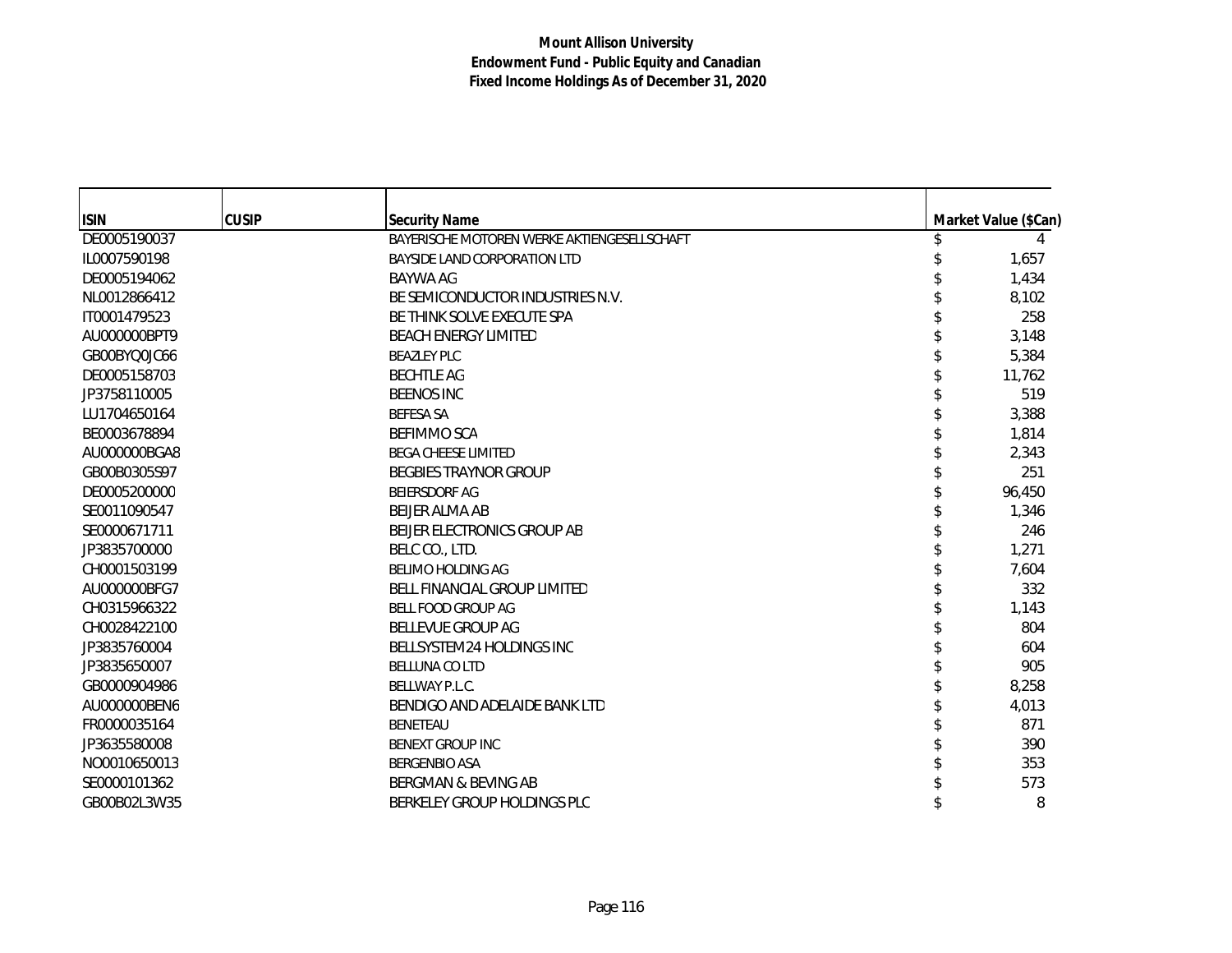| <b>ISIN</b>  | <b>CUSIP</b> | <b>Security Name</b>                                   | Market Value (\$Can) |
|--------------|--------------|--------------------------------------------------------|----------------------|
| CH0009691608 |              | BERNER KANTONALBANK AG                                 | 2,307                |
| DE0005232805 |              | <b>BERTRANDT AG</b>                                    | 633                  |
| SE0005991411 |              | <b>BESQAB AB (PUBL)</b>                                | 189                  |
| IL0010815616 |              | BET SHEMESH ENGINES HOLDINGS (1997) LTD.               | 293                  |
| DE000A0DNAY5 |              | BET-AT-HOME.COM AG                                     | 147                  |
| NL0000339703 |              | BETER BED HOLDING NV                                   | 160                  |
| SE0014186532 |              | <b>BETSSON AB</b>                                      | 1,603                |
| GB00BF4HYT85 |              | <b>BGEO GROUP PLC</b>                                  | 1,387                |
| INE397D01024 |              | <b>BHARTI AIRTEL LIMITED</b>                           | 74,177               |
| SE0010948588 |              | <b>BHG GROUP AB</b>                                    | 2,544                |
| AU000000BHP4 |              | <b>BHP GROUP LTD</b>                                   | 100                  |
| GB00BH0P3Z91 |              | <b>BHP GROUP PLC</b>                                   | 57                   |
| JP3800390001 |              | <b>BIC CAMERA INC</b>                                  | 1,788                |
| IT0003097257 |              | <b>BIESSE SPA</b>                                      | 1,075                |
| GB00BD8DR117 |              | <b>BIFFA PLC</b>                                       | 1,541                |
| IL0010972607 |              | <b>BIG SHOPPING CENTERS LIMITED</b>                    | 861                  |
| GB0002869419 |              | <b>BIG YELLOW GROUP PLC</b>                            | 59,771               |
| FR0000074072 |              | <b>BIGBEN INTERACTIVE</b>                              | 885                  |
| DE0005229504 |              | BIJOU BRIGITTE MODISCHE ACCESSOIRES AKTIENGESELLSCHAFT | 295                  |
| DE0005909006 |              | <b>BILFINGER SE</b>                                    | 2,128                |
| SE0009921588 |              | <b>BILIA AB</b>                                        | 2,042                |
| SE0000862997 |              | BILLERUDKORSNAS AB (PUBL)                              | 731                  |
| TREBIMM00018 |              | BIM BIRLESIK MAGAZALAR AS                              | 57,071               |
| AU000000BIN7 |              | <b>BINGO INDUSTRIES LTD</b>                            | 1,603                |
| BE0974281132 |              | <b>BIOCARTIS GROUP NV</b>                              | 289                  |
| JP3799800002 |              | BIOFERMIN PHARMACEUTICAL COMPANY LIMITED               | 299                  |
| SE0000470395 |              | <b>BIOGAIA AB</b>                                      | 2,161                |
| FR0013280286 |              | <b>BIOMERIEUX SA</b>                                   | 6                    |
| SE0000454746 |              | <b>BIOTAGE AB</b>                                      | 2,255                |
| DE0005227235 |              | <b>BIOTEST AG</b>                                      | 722                  |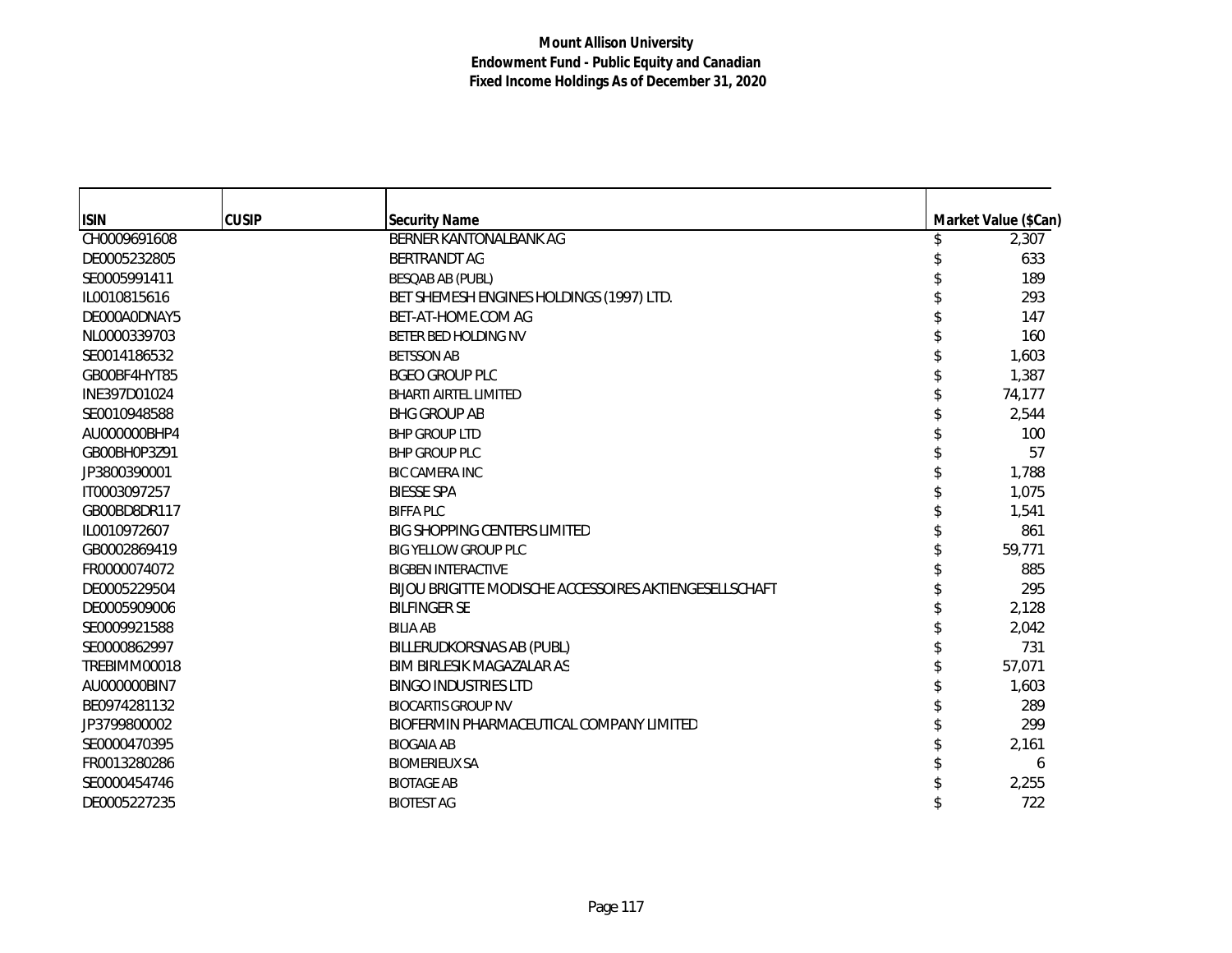| <b>ISIN</b>  | <b>CUSIP</b> | <b>Security Name</b>                | Market Value (\$Can) |
|--------------|--------------|-------------------------------------|----------------------|
| FI0009007264 |              | <b>BITTIUM OYJ</b>                  | 417                  |
| CH0130293662 |              | <b>BKW AG</b>                       | 3,950                |
| AU000000BKL7 |              | <b>BLACKMORES LIMITED</b>           | 1,721                |
| GB0033147751 |              | <b>BLOOMSBURY PUBLISHING PLC</b>    | 756                  |
| IL0010985658 |              | BLUE SQUARE REAL ESTATE LTD         | 524                  |
| AU000000BSL0 |              | <b>BLUESCOPE STEEL LIMITED</b>      |                      |
| JP3799700004 |              | <b>BML INC</b>                      | 1,524                |
| FR0000131104 |              | <b>BNP PARIBAS SA</b>               | 166,761              |
| CH0000911237 |              | <b>BOBST GROUP SA</b>               | 802                  |
| HK2388011192 |              | <b>BOC HONG KONG (HOLDINGS) LTD</b> | 12                   |
| HK0000337987 |              | BOCOM INTERNATIONAL HOLDINGS CO LTD | 182                  |
| GB00B3FLWH99 |              | <b>BODYCOTE PLC</b>                 | 3,657                |
| BMG1223L1054 |              | <b>BOE VARITRONIX LTD</b>           | 625                  |
| FR0000061129 |              | <b>BOIRON SA</b>                    | 515                  |
| SE0012455673 |              | <b>BOLIDEN AB</b>                   | 10                   |
| FR0000039299 |              | <b>BOLLORE SE</b>                   |                      |
| SE0008091581 |              | <b>BONAVA AB (PUBL)</b>             | 1,598                |
| FR0000063935 |              | <b>BONDUELLE SA</b>                 | 862                  |
| NO0003110603 |              | <b>BONHEUR ASA</b>                  | 861                  |
| JE00BG6L7297 |              | <b>BOOHOO GROUP PLC</b>             | 6,432                |
| BMG1466R2078 |              | <b>BORR DRILLING LTD</b>            | 130                  |
| NO0010657505 |              | <b>BORREGAARD AS</b>                | 2,781                |
| DE0005493092 |              | BORUSSIA DORTMUND GMBH & CO. KGAA   | 981                  |
| CH0238627142 |              | <b>BOSSARD HOLDING AG</b>           | 2,494                |
| JP3831400001 |              | <b>BOURBON CORPORATION</b>          | 238                  |
| SG1X13940751 |              | <b>BOUSTEAD SINGAPORE LIMITED</b>   | 555                  |
| NO0010360266 |              | <b>BOUVET ASA</b>                   | 253                  |
| FR0000120503 |              | <b>BOUYGUES SA</b>                  | 10                   |
| JP3836500003 |              | <b>BP CASTROL K.K</b>               | 188                  |
| GB0007980591 |              | <b>BP PLC</b>                       | 164,002              |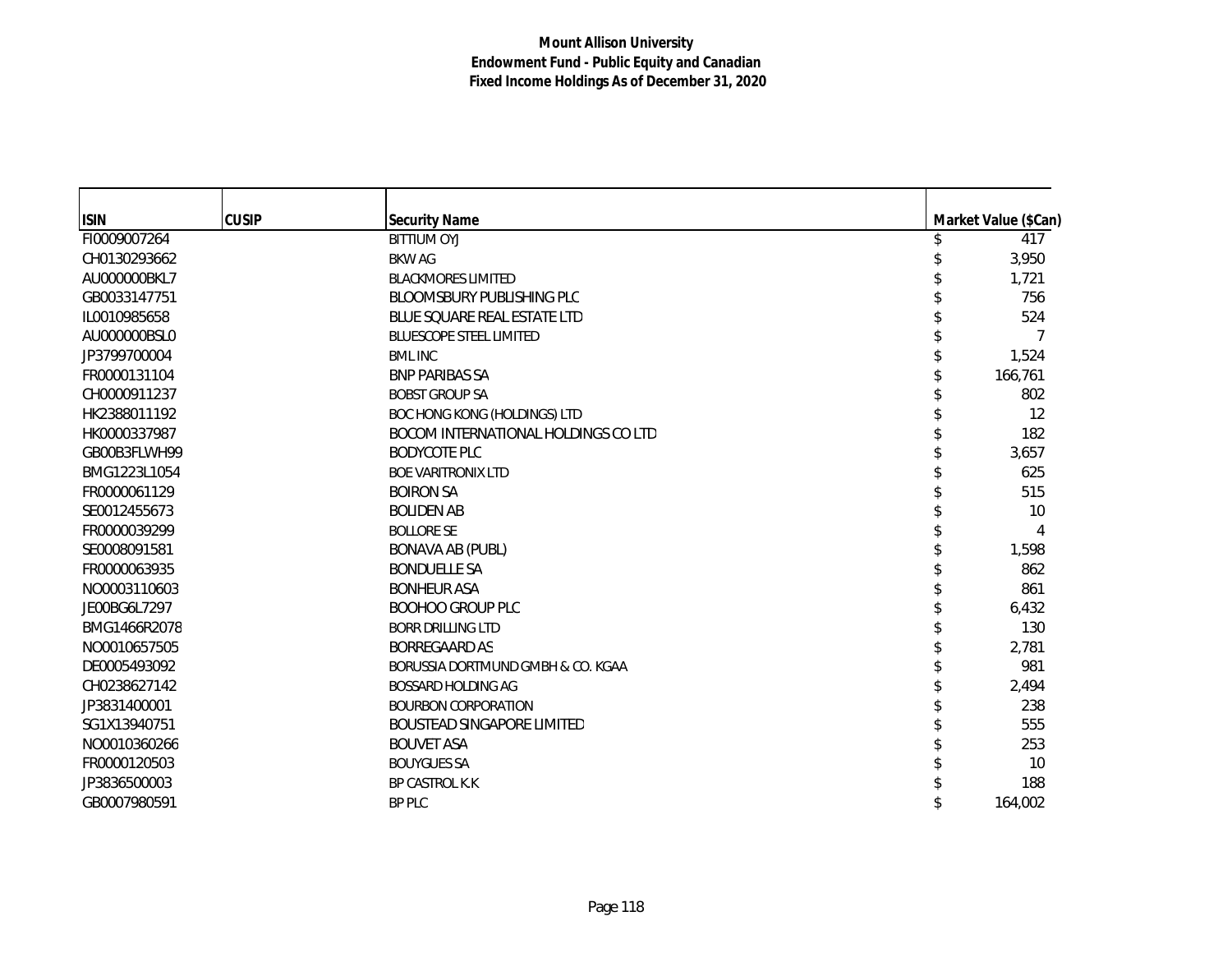| <b>ISIN</b>  | <b>CUSIP</b> | <b>Security Name</b>                                | Market Value (\$Can) |
|--------------|--------------|-----------------------------------------------------|----------------------|
| IT0000066123 |              | <b>BPER BANCA SPA</b>                               | 3,101                |
| BE0974268972 |              | <b>BPOST SA</b>                                     | 1,979                |
| NL0009690619 |              | <b>BRACK CAPITAL PROPERTIES NV</b>                  | 629                  |
| GB0000600931 |              | BRAEMAR SHIPPING SERVICES PLC                       | 5                    |
| JP3831460005 |              | <b>BRAINPAD INC</b>                                 | 468                  |
| AU000000BXB1 |              | <b>BRAMBLES LIMITED</b>                             | 13                   |
| SE0007491303 |              | <b>BRAVIDA HOLDING AB</b>                           | 5,164                |
| AU000000BVS9 |              | <b>BRAVURA SOLUTIONS LTD</b>                        | 1,434                |
| DE000A1DAHH0 |              | <b>BRENNTAG AG</b>                                  | 12                   |
| AU000000BRG2 |              | <b>BREVILLE GROUP LIMITED</b>                       | 3,628                |
| GB0001765816 |              | BREWIN DOLPHIN HOLDINGS PLC                         | 2,233                |
| AU000000BKW4 |              | <b>BRICKWORKS LIMITED</b>                           | 2,220                |
| JP3830800003 |              | BRIDGESTONE CORPORATION                             | 39,247               |
| KYG1644A1004 |              | BRIGHT SMART SECURITIES & COMMODITIES GROUP LIMITED | 264                  |
| NZBGRE0001S4 |              | <b>BRISCOE GROUP LIMITED</b>                        | 244                  |
| GB0002875804 |              | BRITISH AMERICAN TOBACCO P.L.C.                     | 88                   |
| GB0001367019 |              | BRITISH LAND COMPANY PLC (THE)                      | 6                    |
| GB00B0N8QD54 |              | <b>BRITVIC PLC</b>                                  | 5,322                |
| JP3831490002 |              | <b>BROADLEAF CO LTD</b>                             | 1,054                |
| DK0010256197 |              | BRODRENE HARTMANN AS                                | 428                  |
| JP3830000000 |              | <b>BROTHER INDUSTRIES LIMITED</b>                   | 5                    |
| NL0010776944 |              | BRUNEL INTERNATIONAL N.V.                           | 310                  |
| IT0004764699 |              | <b>BRUNELLO CUCINELLI SPA</b>                       | 2,888                |
| AU000000BSA3 |              | <b>BSA LIMITED</b>                                  | 211                  |
| GB0030913577 |              | <b>BT GROUP PLC</b>                                 | 17                   |
| CH0002432174 |              | <b>BUCHER INDUSTRIES AG</b>                         | 5,879                |
| KYG1674K1013 |              | BUDWEISER BREWING COMPANY APAC LTD                  | 6                    |
| SE0005677135 |              | <b>BUFAB AB (PUBL)</b>                              | 1,306                |
| SG1T88932077 |              | <b>BUKIT SEMBAWANG ESTATES LIMITED</b>              | 1,080                |
| JP3831200005 |              | BULL-DOG SAUCE CO., LTD.                            | 292                  |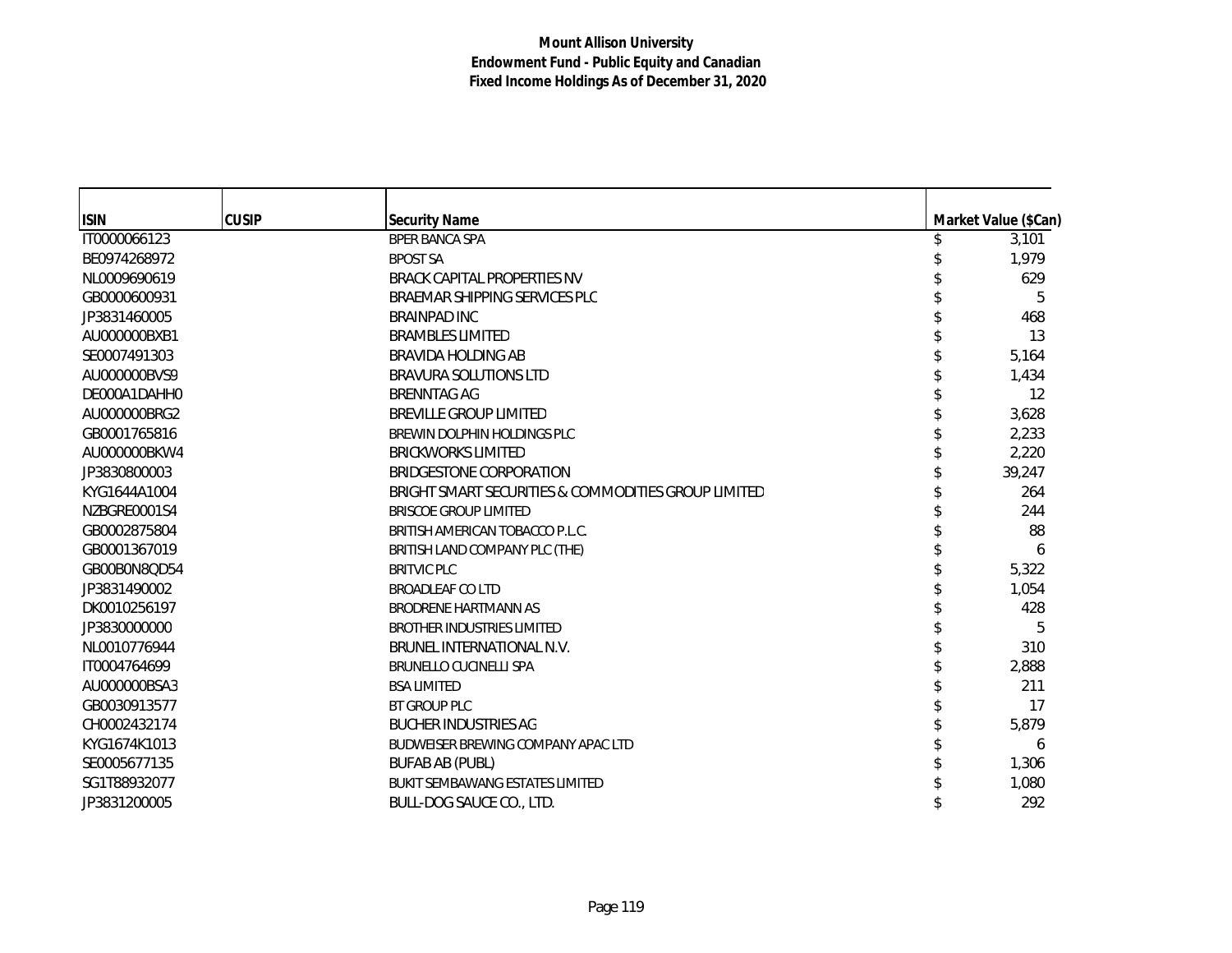| <b>ISIN</b>  | <b>CUSIP</b> | <b>Security Name</b>                | Market Value (\$Can) |
|--------------|--------------|-------------------------------------|----------------------|
| SE0003849223 |              | <b>BULTEN AB</b>                    | 453                  |
| JP3831600006 |              | <b>BUNKA SHUTTER CO LIMITED</b>     | 1,074                |
| GB00B0744B38 |              | <b>BUNZL PUBLIC LIMITED COMPANY</b> | 12                   |
| GB0031743007 |              | <b>BURBERRY GROUP</b>               | 10                   |
| CH0025536027 |              | BURCKHARDT COMPRESSION HOLDING AG   | 2,024                |
| SE0000195810 |              | <b>BURE EQUITY AB</b>               | 4,150                |
| FR0006174348 |              | <b>BUREAU VERITAS SA</b>            | 8                    |
| GG00BMGYLN96 |              | <b>BURFORD CAPITAL LIMITED</b>      | 4,109                |
| CH0212255803 |              | <b>BURKHALTER HOLDING AG</b>        | 764                  |
| JP3800300000 |              | <b>BUSINESS BRAIN SHOWA-OTA INC</b> | 291                  |
| IT0001347308 |              | <b>BUZZI UNICEM SPA</b>             | 3,391                |
| IT0001369427 |              | <b>BUZZI UNICEM SPA</b>             | 1,256                |
| BMG0702P1086 |              | <b>BW ENERGY LTD</b>                | 99                   |
| BMG173841013 |              | <b>BW LPG LTD</b>                   | 846                  |
| BMG1738J1247 |              | <b>BW OFFSHORE LIMITED</b>          | 663                  |
| AU000000BWP3 |              | <b>BWP TRUST</b>                    | 3,410                |
| AU000000BWX7 |              | <b>BWX LTD</b>                      | 827                  |
| SE0003303627 |              | <b>BYGGMAX GROUP AB</b>             | 546                  |
| IE00B010DT83 |              | C&C GROUP PUBLIC LIMITED COMPANY    | 1,924                |
| JP3155350006 |              | C. UYEMURA & COMPANY LIMITED        | 1,004                |
| AT0000641352 |              | CA IMMOBILIEN ANLAGEN               | 5,205                |
| JP3346300001 |              | CAC HOLDINGS CORP                   | 459                  |
| BMG1744V1037 |              | CAFE DE CORAL HOLDINGS LTD.         | 1,359                |
| GB00BN0SMB92 |              | <b>CAIRN ENERGY PLC</b>             | 2,982                |
| IE00BWY4ZF18 |              | <b>CAIRN HOMES PLC</b>              | 1,951                |
| IT0004329733 |              | CAIRO COMMUNICATION SPA             | 218                  |
| ES0140609019 |              | CAIXABANK, S.A.                     | 10                   |
| JP3220580009 |              | CALBEE INCORPORATED                 | 3                    |
| CH0126639464 |              | CALIDA HOLDING AG                   | 311                  |
| GB0001667087 |              | CAMELLIA PUBLIC LIMITED COMPANY     | 411                  |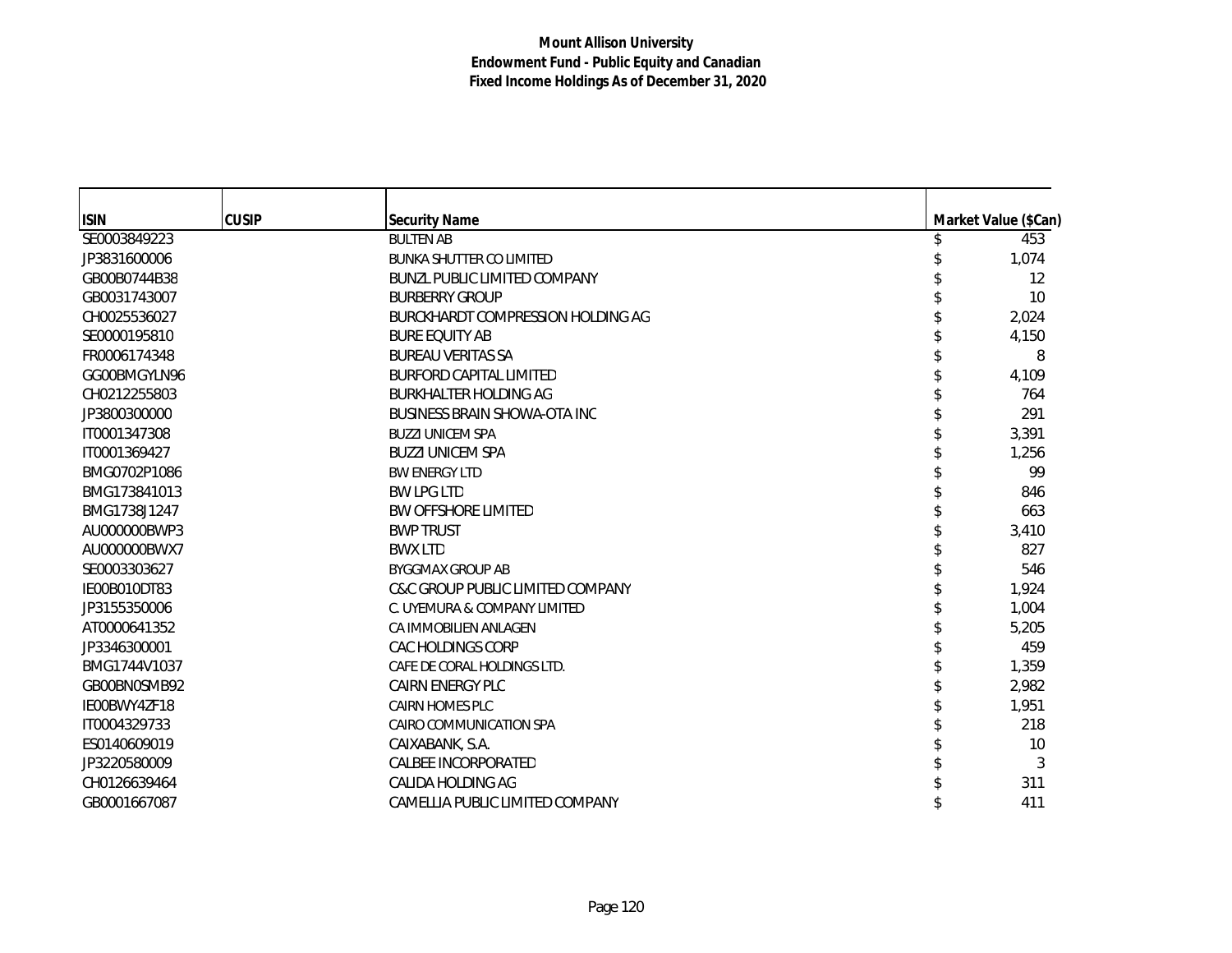| <b>ISIN</b>  | <b>CUSIP</b> | <b>Security Name</b>                   | Market Value (\$Can) |
|--------------|--------------|----------------------------------------|----------------------|
| IL0010952641 |              | <b>CAMTEK LTD</b>                      | 549                  |
| JP3244550004 |              | CAN DO COMPANY LIMITED                 | 579                  |
| DE0005419105 |              | <b>CANCOM SE</b>                       | 1,433                |
| JP3243200007 |              | <b>CANON ELECTRONICS INC</b>           | 458                  |
| JP3242800005 |              | CANON INCORPORATED                     | 39,249               |
| JP3218900003 |              | CAPCOM COMPANY LIMITED                 | 6                    |
| FR0000125338 |              | <b>CAPGEMINI SE</b>                    | 170,014              |
| GB00B23K0M20 |              | <b>CAPITA PLC</b>                      | 1,001                |
| GB00B62G9D36 |              | CAPITAL & COUNTIES PROPERTIES PLC      | 2,762                |
| SG1U25933169 |              | CAPITALAND CHINA TRUST                 | 2,039                |
| SG1M51904654 |              | CAPITALAND INTEGRATED COMMERCIAL TRUST | 8,180                |
| SG1J27887962 |              | CAPITALAND LIMITED                     | 7                    |
| AU000000CAJ0 |              | <b>CAPITOL HEALTH LTD</b>              | 222                  |
| IL0011238503 |              | <b>CARASSO MOTORS LTD</b>              | 118                  |
| GB00BLY2F708 |              | <b>CARD FACTORY PLC</b>                | 314                  |
| AU000000CDD7 |              | <b>CARDNO LTD</b>                      | 80                   |
| BE0974273055 |              | <b>CARE PROPERTY INVEST NV</b>         | 1,427                |
| IT0005331019 |              | <b>CAREL INDUSTRIES SPA</b>            | 1,240                |
| GB00B0KWHQ09 |              | CARETECH HOLDINGS PLC                  | 845                  |
| FI0009013429 |              | CARGOTEC CORP                          | 3,303                |
| AU000000CDP1 |              | <b>CARINDALE PROPERTY TRUST</b>        | 346                  |
| DE0005313704 |              | CARL ZEISS MEDITEC AG                  | 6                    |
| JP3205320009 |              | <b>CARLIT HOLDINGS CO LTD</b>          | 231                  |
| CH0011003594 |              | CARLO GAVAZZI HOLDING AG               | 162                  |
| DK0010181759 |              | <b>CARLSBERG AS</b>                    | 17                   |
| FR0010828137 |              | CARMILA SA                             | 1,367                |
| AU000000CVN8 |              | CARNARVON PETROLEUM LIMITED            | 673                  |
| FR0000120172 |              | CARREFOUR S.A.                         | 29,433               |
| GB00BRK01058 |              | <b>CARR'S GROUP PLC</b>                | 232                  |
| AU000000CAR3 |              | CARSALES.COM LIMITED                   | 3,999                |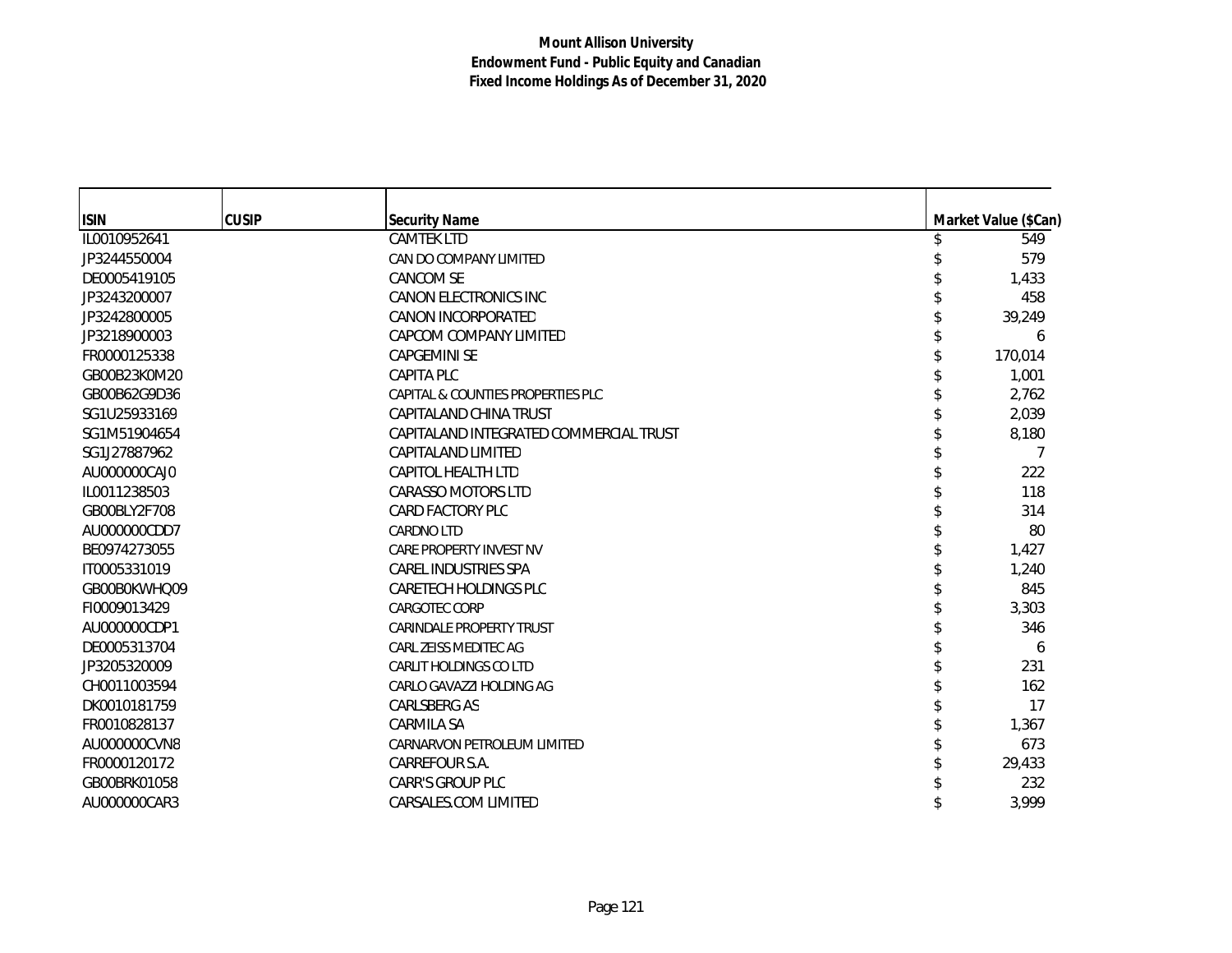| <b>ISIN</b>  | <b>CUSIP</b> | <b>Security Name</b>                  | Market Value (\$Can) |
|--------------|--------------|---------------------------------------|----------------------|
| AU000000CCV1 |              | CASH CONVERTERS INTERNATIONAL LIMITED | 117                  |
| FR0000125585 |              | CASINO GUICHARD PERRACHON SA          | 2,071                |
| JP3209000003 |              | CASIO COMPUTER COMPANY LIMITED        | 4                    |
| GB0001795680 |              | CASTINGS P.L.C.                       | 307                  |
| AU000000CAT9 |              | CATAPULT GROUP INTERNATIONAL LTD      | 252                  |
| SE0000188518 |              | <b>CATELLA AB</b>                     | 491                  |
| SE0001664707 |              | <b>CATENA AB</b>                      | 2,362                |
| HK0293001514 |              | CATHAY PACIFIC AIRWAYS LTD            | 1,621                |
| IT0000784154 |              | CATTOLICA ASSICURAZIONI S.C.A.R.L.    | 1,874                |
| FI4000062781 |              | CAVERION OYJ                          | 1,331                |
| CH0136071542 |              | <b>CAVOTEC SA</b>                     | 133                  |
| JP3226450009 |              | <b>CAWACHI LIMITED</b>                | 399                  |
| SG1T66931158 |              | <b>CDL HOSPITALITY TRUSTS</b>         | 1,531                |
| DE0007257503 |              | <b>CECONOMY AG</b>                    | 2,630                |
| AU000000CWP1 |              | CEDAR WOODS PROPERTIES LIMITED        | 615                  |
| FR0000053506 |              | CEGEDIM                               | 663                  |
| SE0000683484 |              | <b>CELLAVISION AB</b>                 | 370                  |
| IL0011015349 |              | CELLCOM ISRAEL LTD.                   | 1,147                |
| ES0105066007 |              | <b>CELLNEX TELECOM SA</b>             | 150,053              |
| BE0974260896 |              | <b>CELYAD ONCOLOGY</b>                | 75                   |
| CH0225173167 |              | <b>CEMBRA MONEY BANK AG</b>           | 6,457                |
| NL0013995087 |              | <b>CEMENTIR HOLDING NV</b>            | 703                  |
| DE0005407100 |              | CENIT SYSTEMHAUS AG                   | 260                  |
| JE00B5TT1872 |              | <b>CENTAMIN PLC</b>                   | 3,794                |
| GB00B67KBV28 |              | CENTRAL ASIA METALS PLC               | 962                  |
| JP3515400004 |              | CENTRAL AUTOMOTIVE PRODUCTS LTD       | 531                  |
| JP3425000001 |              | CENTRAL GLASS COMPANY LIMITED         | 1,716                |
| JP3566800003 |              | CENTRAL JAPAN RAILWAY COMPANY         | 21                   |
| JP3425400003 |              | CENTRAL SECURITY PATROLS CO LTD       | 609                  |
| JP3425600008 |              | CENTRAL SPORTS COMPANY LIMITED        | 295                  |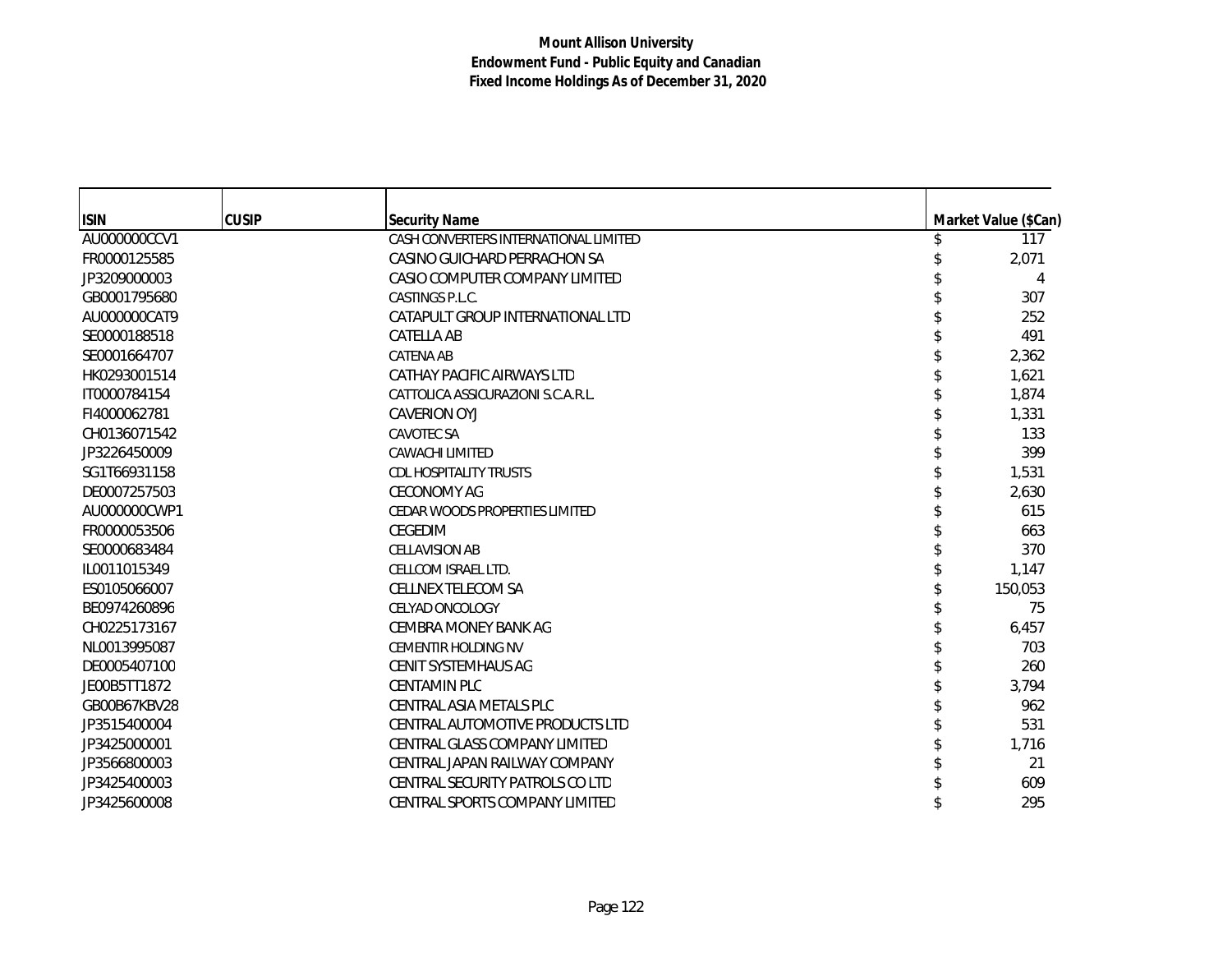| <b>ISIN</b>  | <b>CUSIP</b> | <b>Security Name</b>                            | Market Value (\$Can) |
|--------------|--------------|-------------------------------------------------|----------------------|
| CNE100000GV8 |              | CENTRE TESTING INTERNATIONAL GROUP CO LTD       | 81,007               |
| GB00B033F229 |              | <b>CENTRICA PLC</b>                             | 4,813                |
| AU000000CIP0 |              | CENTURIA INDUSTRIAL REIT                        | 2,083                |
| AU0000077893 |              | CENTURIA OFFICE REIT                            | 1,637                |
| BMG2020F1683 |              | CENTURY CITY INTERNATIONAL HOLDINGS LIMITED     | 227                  |
| IT0005010423 |              | <b>CERVED GROUP SPA</b>                         | 2,863                |
| DE0005403901 |              | CEWE STIFTUNG AND CO KGAA                       | 1,583                |
| FR0013181864 |              | CGG SA                                          | 1,228                |
| KYG2029E1052 |              | CGN MINING COMPANY LTD                          | 216                  |
| AU000000CGF5 |              | <b>CHALLENGER LTD</b>                           | 2,466                |
| AU000000CIA2 |              | <b>CHAMPION IRON LTD</b>                        | 2,354                |
| HK2778034606 |              | CHAMPION REAL ESTATE INVESTMENT TRUST           | 1,926                |
| FR0000130692 |              | CHARGEURS S.A.                                  | 448                  |
| GB0006556046 |              | <b>CHARLES STANLEY GROUP PLC</b>                | 92                   |
| AU000000CLW0 |              | CHARTER HALL LONG WALE REIT                     | 3,324                |
| AU000000CQR9 |              | CHARTER HALL RETAIL REIT                        | 2,763                |
| AU0000030645 |              | CHARTER HALL SOCIAL INFRASTRUCTURE REIT         | 1,551                |
| IL0010824113 |              | CHECK POINT SOFTWARE TECHNOLOGIES LTD.          | 8,188                |
| GB00B45C9X44 |              | CHEMRING GROUP PLC                              | 2,177                |
| GB00B00FPT80 |              | <b>CHESNARA PLC</b>                             | 1,348                |
| HK0131037993 |              | CHEUK NANG (HOLDINGS) LTD                       | 84                   |
| BMG2097Z1471 |              | CHEVALIER INTERNATIONAL HOLDINGS LIMITED        | 137                  |
| JP3511800009 |              | CHIBA BANK LTD (THE)                            | 3                    |
| JP3512200001 |              | CHIBA KOGYO BANK LTD                            | 328                  |
| JP3346180007 |              | CHILLED & FROZEN LOGISTICS HOLDINGS CO LTD      | 723                  |
| SG1T06929205 |              | CHINA AVIATION OIL (SINGAPORE) CORPORATION LTD  | 396                  |
| KYG2153W1033 |              | CHINA ENERGY DEVELOPMENT HOLDINGS LIMITED       | 141                  |
| KYG210961051 |              | CHINA MENGNIU DAIRY COMPANY LIMITED             | 304,817              |
| HK0026000205 |              | CHINA MOTOR BUS CO LIMITED                      | 486                  |
| CNE1000009Q7 |              | CHINA PACIFIC INSURANCE (GROUP) COMPANY LIMITED | 121,106              |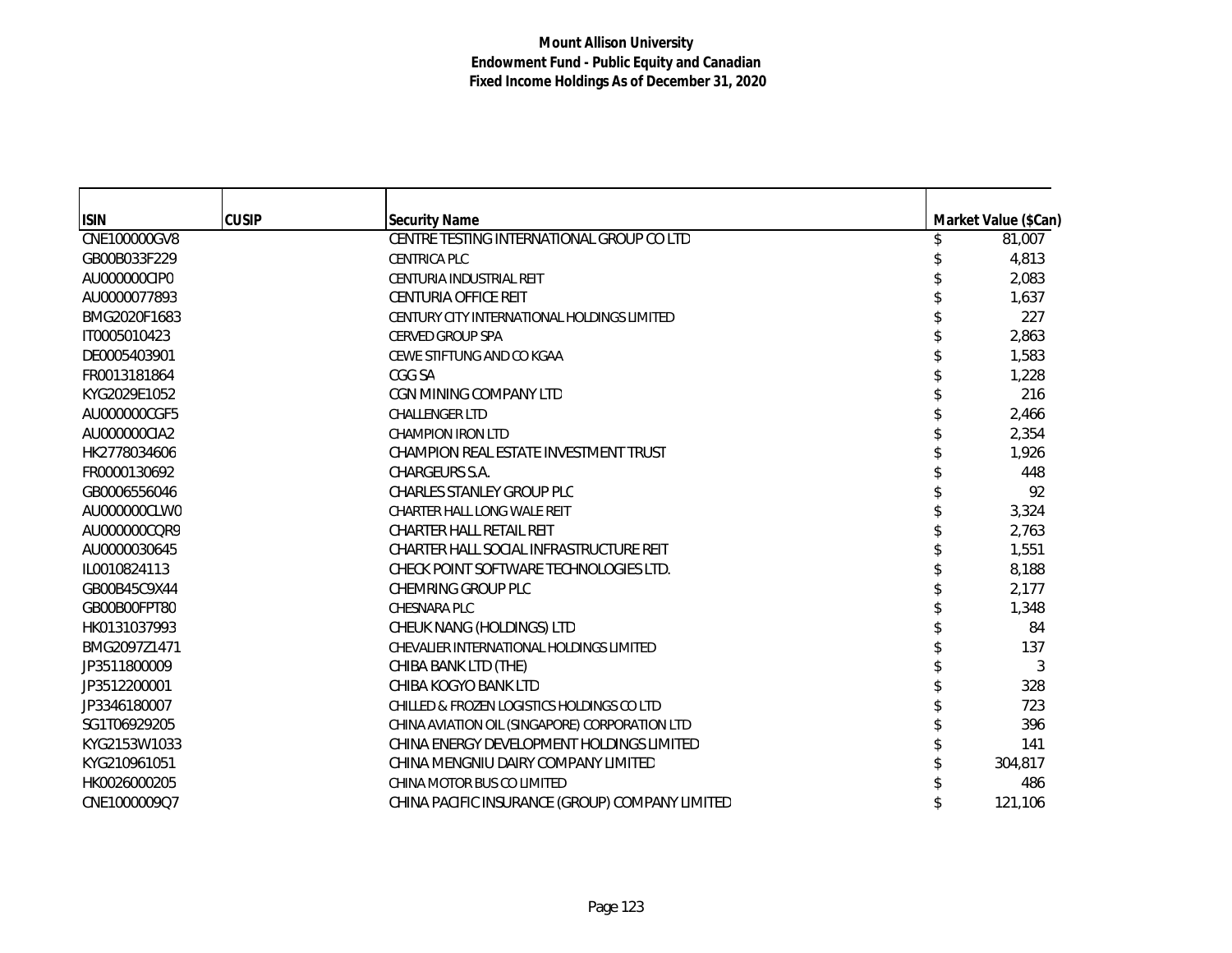| <b>ISIN</b>  | <b>CUSIP</b> | <b>Security Name</b>                          | Market Value (\$Can) |
|--------------|--------------|-----------------------------------------------|----------------------|
| HK0291001490 |              | CHINA RESOURCES BEER HOLDINGS CO LTD          | 151,635              |
| BMG8437G3195 |              | CHINA STAR ENTERTAINMENT LIMITED              | 485                  |
| HK0235034623 |              | CHINA STRATEGIC HOLDINGS LIMITED              | 876                  |
| SGXE54479022 |              | CHINA SUNSINE CHEMICAL HOLDINGS LIMITED.      | 256                  |
| BMG2108M2182 |              | <b>CHINESE ESTATES HOLDINGS LTD</b>           | 620                  |
| JP3511000006 |              | <b>CHINO CORPORATION</b>                      | 191                  |
| SG1H36875612 |              | CHIP ENG SENG CORPORATION LIMITED             | 268                  |
| JP3528400009 |              | CHIYODA CO LTD                                | 482                  |
| JP3528450004 |              | CHIYODA INTEGRE CO., LTD.                     | 502                  |
| CH0010570759 |              | CHOCOLADEFABRIKEN LINDT & SPRUENGLI AG        | 11                   |
| CH0010570767 |              | CHOCOLADEFABRIKEN LINDT & SPRUENGLI AG        | 60,489               |
| JP3527600005 |              | CHODAI CO., LTD.                              | 465                  |
| JP3527800001 |              | CHOFU SEISAKUSHO CO LTD                       | 884                  |
| HK1111036765 |              | <b>CHONG HING BANK LTD</b>                    | 701                  |
| JP3528200003 |              | CHORI COMPANY LIMITED                         | 638                  |
| NZCNUE0001S2 |              | <b>CHORUS LIMITED</b>                         | 4,181                |
| BMG2113M1203 |              | CHOW SANG SANG HOLDINGS INTERNATIONAL LIMITED | 895                  |
| DK0060227585 |              | CHR HANSEN HOLDING A/S                        | 8,184                |
| SG1H43875910 |              | CHUAN HUP HOLDINGS LIMITED                    | 65                   |
| BMG2122V1458 |              | CHUANG'S CONSORTIUM INTERNATIONAL LIMITED     | 129                  |
| JP3526600006 |              | CHUBU ELECTRIC POWER CO INC                   | 8,181                |
| JP3525400002 |              | CHUBUSHIRYO CO LTD                            | 570                  |
| JP3524000001 |              | <b>CHUDENKO CORP</b>                          | 1,572                |
| JP3513400006 |              | CHUETSU PULP & PAPER COMPANY LIMITED          | 286                  |
| JP3519400000 |              | CHUGAI PHARMACEUTICAL CO LTD                  | 37                   |
| JP3519800001 |              | CHUGAI RO CO LTD                              | 201                  |
| JP3521000004 |              | <b>CHUGOKU BANK LTD</b>                       | 2,018                |
| JP3522200009 |              | CHUGOKU ELECTRIC POWER CO INC                 | 4                    |
| JP3522600000 |              | CHUGOKU MARINE PAINTS LTD                     | 1,058                |
| JP3520000005 |              | CHUKYO BANK LIMITED (THE)                     | 696                  |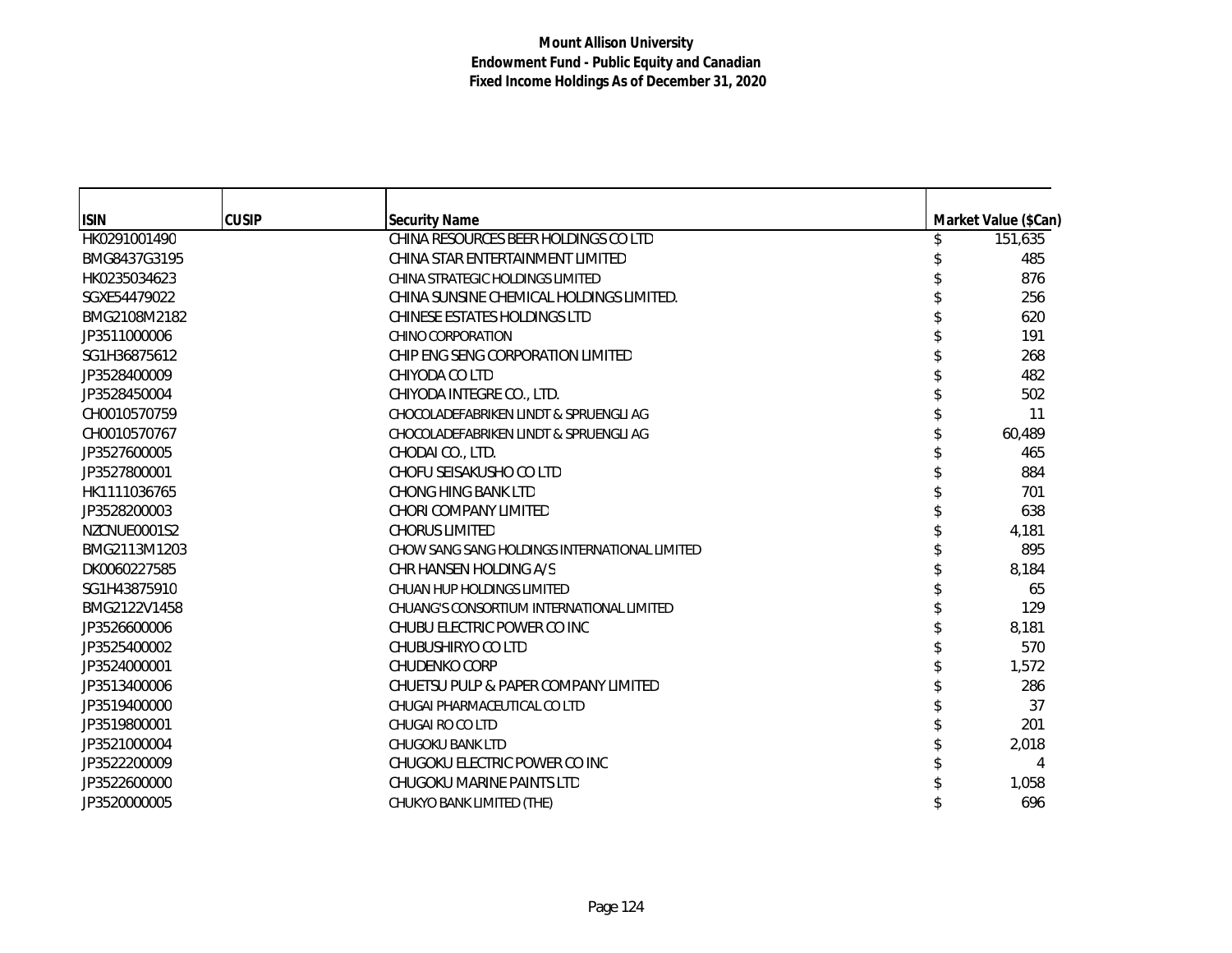| <b>ISIN</b>  | <b>CUSIP</b> | <b>Security Name</b>                         | Market Value (\$Can) |
|--------------|--------------|----------------------------------------------|----------------------|
| JP3517800003 |              | CHUO SPRING CO., LTD.                        | 201                  |
| JP3516600008 |              | CHUO WAREHOUSE COMPANY LIMITED               | 358                  |
| JP3462200001 |              | CI TAKIRON CORP                              | 644                  |
| ES0105027009 |              | CIA DE DISTRIBUCION INTEGRAL LOGISTA HLDG SA | 1,938                |
| CH0008702190 |              | CICOR TECHNOLOGIES LTD                       | 352                  |
| ES0105630315 |              | CIE AUTOMOTIVE SA                            | 3,552                |
| AU000000CIM7 |              | CIMIC GROUP LIMITED                          | 2                    |
| GB00B15FWH70 |              | <b>CINEWORLD GROUP PLC</b>                   | 1,397                |
| IT0000070786 |              | CIR SPA - COMPAGNIE INDUSTRIALI RIUNITE      | 906                  |
| GB00BJVD3B28 |              | CIRCASSIA GROUP PLC                          | 123                  |
| HK1883037637 |              | CITIC 1616 HOLDINGS LTD                      | 743                  |
| JP3352400000 |              | CITIZEN WATCH CO LTD                         | 1,411                |
| AU0000031767 |              | CITY CHIC COLLECTIVE LTD                     | 1,155                |
| SG1R89002252 |              | CITY DEVELOPMENTS LIMITED                    | 3                    |
| GB00B104RS51 |              | CITY OF LONDON INVESTMENT GROUP PLC          | 192                  |
| FI4000369947 |              | <b>CITYCON OYJ</b>                           | 812                  |
| KYG2177B1014 |              | CK ASSET HOLDINGS LTD                        | 14                   |
| KYG217651051 |              | CK HUTCHISON HOLDINGS LTD                    | 19                   |
| BMG2178K1009 |              | CK INFRASTRUCTURE HOLDINGS LTD               | 4                    |
| JP3325100000 |              | CK SAN-ETSU COMPANY LIMITED                  | 329                  |
| IL0002240146 |              | CLAL INSURANCE ENTERPRISES HOLDINGS LTD      | 1,677                |
| FR0013426004 |              | CLARANOVA SA                                 | 466                  |
| CH0012142631 |              | <b>CLARIANT AG</b>                           | 7,237                |
| GB0002018363 |              | <b>CLARKSON PLC</b>                          | 2,027                |
| SE0000584948 |              | CLAS OHLSON AB                               | 614                  |
| AU000000CLQ2 |              | <b>CLEAN TEQ HOLDINGS LIMITED</b>            | 246                  |
| AU000000CWY3 |              | CLEANAWAY WASTE MANAGEMENT LTD               | 1,523                |
| JP3270200003 |              | <b>CLEANUP CORPORATION</b>                   | 398                  |
| GB00B89J2419 |              | <b>CLINIGEN GROUP PLC</b>                    | 1,875                |
| AU000000CUV3 |              | CLINUVEL PHARMACEUTICALS LIMITED             | 1,245                |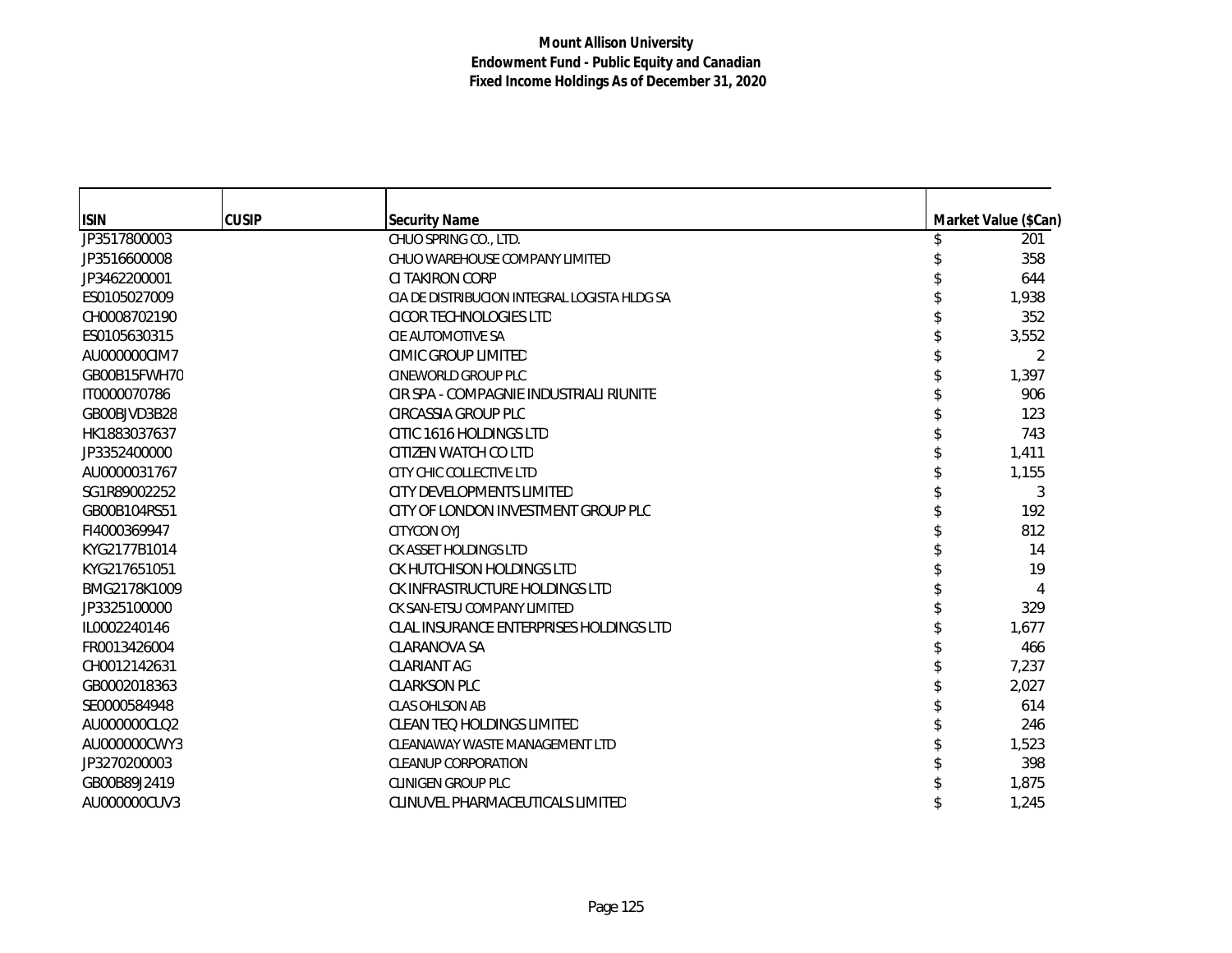| <b>ISIN</b>  | <b>CUSIP</b> | <b>Security Name</b>                  | Market Value (\$Can) |
|--------------|--------------|---------------------------------------|----------------------|
| GB00BMMV6B79 |              | <b>CLIPPER LOGISTICS PLC</b>          | 640                  |
| SE0002626861 |              | <b>CLOETTA AB</b>                     | 1,005                |
| GB0007668071 |              | <b>CLOSE BROTHERS GROUP PIC</b>       | 5,307                |
| AU000000CLV2 |              | <b>CLOVER CORPORATION LIMITED</b>     | 418                  |
| HK0002007356 |              | <b>CLP HOLDINGS LIMITED</b>           | 68,667               |
| GB00BF044593 |              | <b>CLS HOLDINGS PLC</b>               | 1,041                |
| BMG2233G1024 |              | CMBC CAPITAL HOLDINGS LTD             | 182                  |
| GB00B14SKR37 |              | CMC MARKETS PLC                       | 1,031                |
| JP3359000001 |              | CMIC HOLDINGS CO LTD                  | 345                  |
| JP3712000003 |              | <b>CMK CORPORATION</b>                | 575                  |
| NL0010545661 |              | CNH INDUSTRIAL NV                     | 13                   |
| FR0000120222 |              | <b>CNP ASSURANCES</b>                 | 3                    |
| GB00B4YZN328 |              | <b>COATS GROUP PLC</b>                | 2,559                |
| CH0198251305 |              | COCA COLA HBC AG                      |                      |
| AU000000CCL2 |              | COCA-COLA AMATIL LIMITED              | 5                    |
| JP3293200006 |              | COCA-COLA BOTTLERS JAPAN HOLDINGS INC | 2                    |
| GB00BDCPN049 |              | COCA-COLA EUROPEAN PARTNERS PLC       | 11                   |
| AU000000COH5 |              | <b>COCHLEAR LIMITED</b>               | 10                   |
| JP3297330007 |              | COCOKARA FINE INCORPORATED            | 2,850                |
| AU000000CDA3 |              | <b>CODAN LTD</b>                      | 1,858                |
| FR0010667147 |              | <b>COFACE SA</b>                      | 1,134                |
| BE0003593044 |              | COFINIMMO S.A.                        | 7,617                |
| IT0005136681 |              | COIMA RES SPA SIIO                    | 450                  |
| AU0000030678 |              | <b>COLES GROUP LIMITED</b>            | 19                   |
| SE0007048020 |              | <b>COLLECTOR AB</b>                   | 120                  |
| AU000000CKF7 |              | <b>COLLINS FOODS LIMITED</b>          | 1,588                |
| DK0060448595 |              | <b>COLOPLAST AS</b>                   | 37,613               |
| JP3305970000 |              | COLOWIDE CO., LTD.                    | 1,265                |
| CH0025343259 |              | COLTENE HOLDING AG                    | 991                  |
| DK0010268366 |              | <b>COLUMBUS A/S</b>                   | 300                  |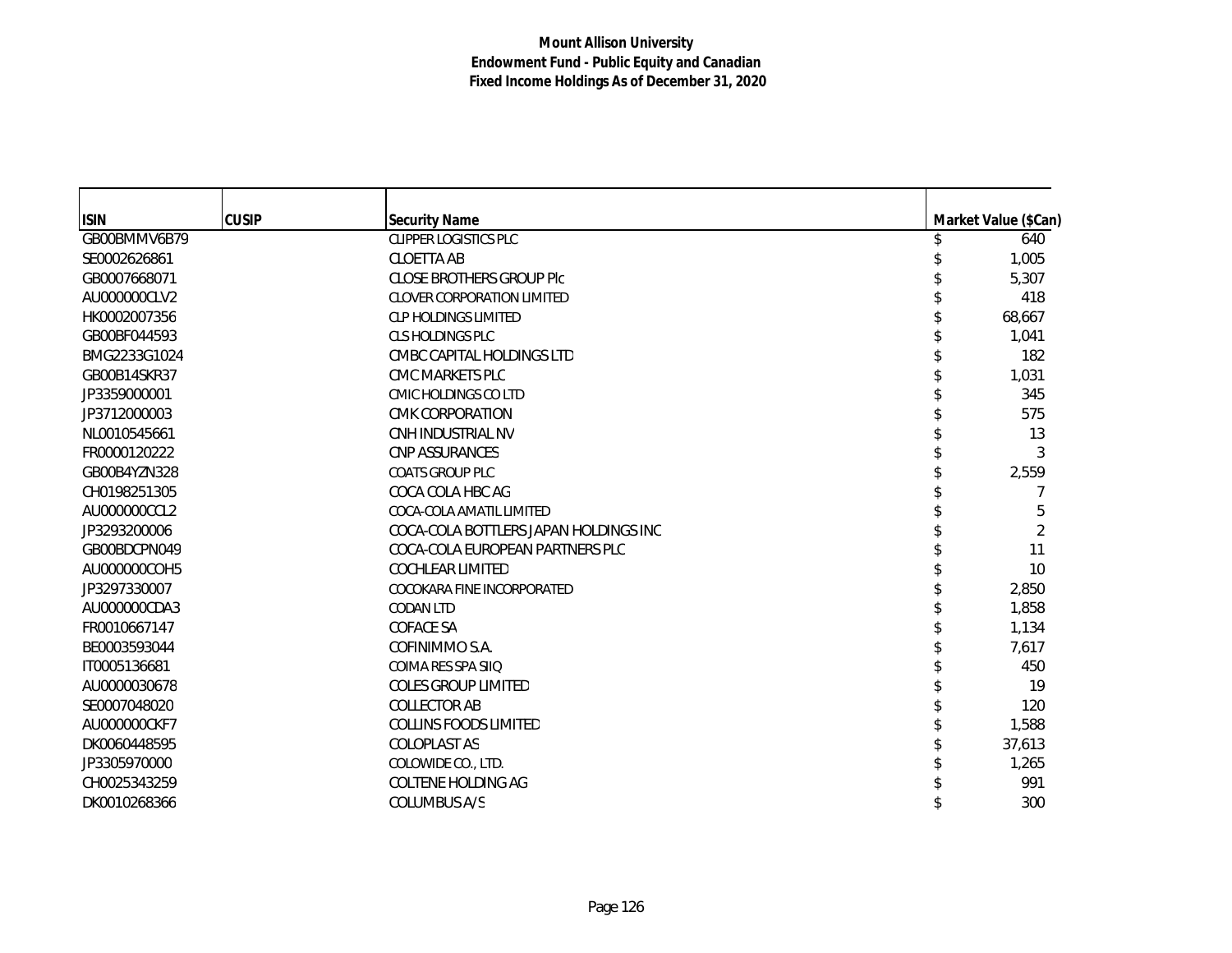| <b>ISIN</b>  | <b>CUSIP</b> | <b>Security Name</b>                               | Market Value (\$Can) |
|--------------|--------------|----------------------------------------------------|----------------------|
| CH0360826991 |              | COMET HOLDING AG                                   | 412                  |
| JP3047540004 |              | COMFORIA RESIDENTIAL REIT INC                      | 2,069                |
| SG1N31909426 |              | COMFORTDELGRO CORPORATION LTD                      | 4,433                |
| EGS60121C018 |              | COMMERCIAL INTERNATIONAL BANK EGYPT SAE            | 53,287               |
| DE000CBK1001 |              | COMMERZBANK AKTIENGESELLSCHAFT                     | 11,101               |
| AU000000CBA7 |              | COMMONWEALTH BANK OF AUSTRALIA                     | 239,945              |
| FR0000125007 |              | COMPAGNIE DE SAINT GOBAIN SA                       | 25                   |
| FR0000053324 |              | <b>COMPAGNIE DES ALPES</b>                         | 369                  |
| CH0045159024 |              | COMPAGNIE FINANCIERE RICHEMONT SA                  | 49                   |
| CH0014345117 |              | COMPAGNIE FINANCIERE TRADITION                     | 314                  |
| FR0000121261 |              | COMPAGNIE GENERALE DES ETABLISSEMENTS MICHELIN SCA | 23                   |
| BE0003599108 |              | COMPAGNIE IMMOBILIERE DE BELGIOUE SA               | 1,147                |
| FR0000124570 |              | COMPAGNIE PLASTIC OMNIUM SE                        | 3,740                |
| GB00BD6K4575 |              | <b>COMPASS GROUP PLC</b>                           | 83,981               |
| IL0010852080 |              | <b>COMPUGEN LTD</b>                                | 1,892                |
| DE000A288904 |              | COMPUGROUP MEDICAL SE & CO KGAA                    | 4,722                |
| GB00BV9FP302 |              | COMPUTACENTER PLC                                  | 5,583                |
| JP3346200003 |              | COMPUTER ENGINEERING & CONSULTING LTD              | 412                  |
| AU000000CPU5 |              | <b>COMPUTERSHARE LIMITED</b>                       | 6                    |
| JP3305560009 |              | COMTURE CORPORATION                                | 793                  |
| SE0003950864 |              | <b>CONCENTRIC AB</b>                               | 1,444                |
| JP3305990008 |              | CONCORDIA FINANCIAL GROUP LTD                      |                      |
| JP3104870005 |              | CONEXIO CORP                                       | 340                  |
| ES0121975009 |              | CONSTRUCCIONES Y AUXILIAR DE FERROCARRILES, S.A.   | 1,442                |
| DE0005439004 |              | <b>CONTINENTAL AG</b>                              | 17                   |
| GB00BF448H58 |              | CONTOURGLOBAL PLC                                  | 718                  |
| GB00BD3VFW73 |              | <b>CONVATEC GROUP PLC</b>                          | 5,551                |
| KYG239801080 |              | CONVENIENCE RETAIL ASIA LIMITED                    | 61                   |
| CH0244017502 |              | CONZZETA AG                                        | 3,576                |
| AU000000COE2 |              | <b>COOPER ENERGY LIMITED</b>                       | 1,306                |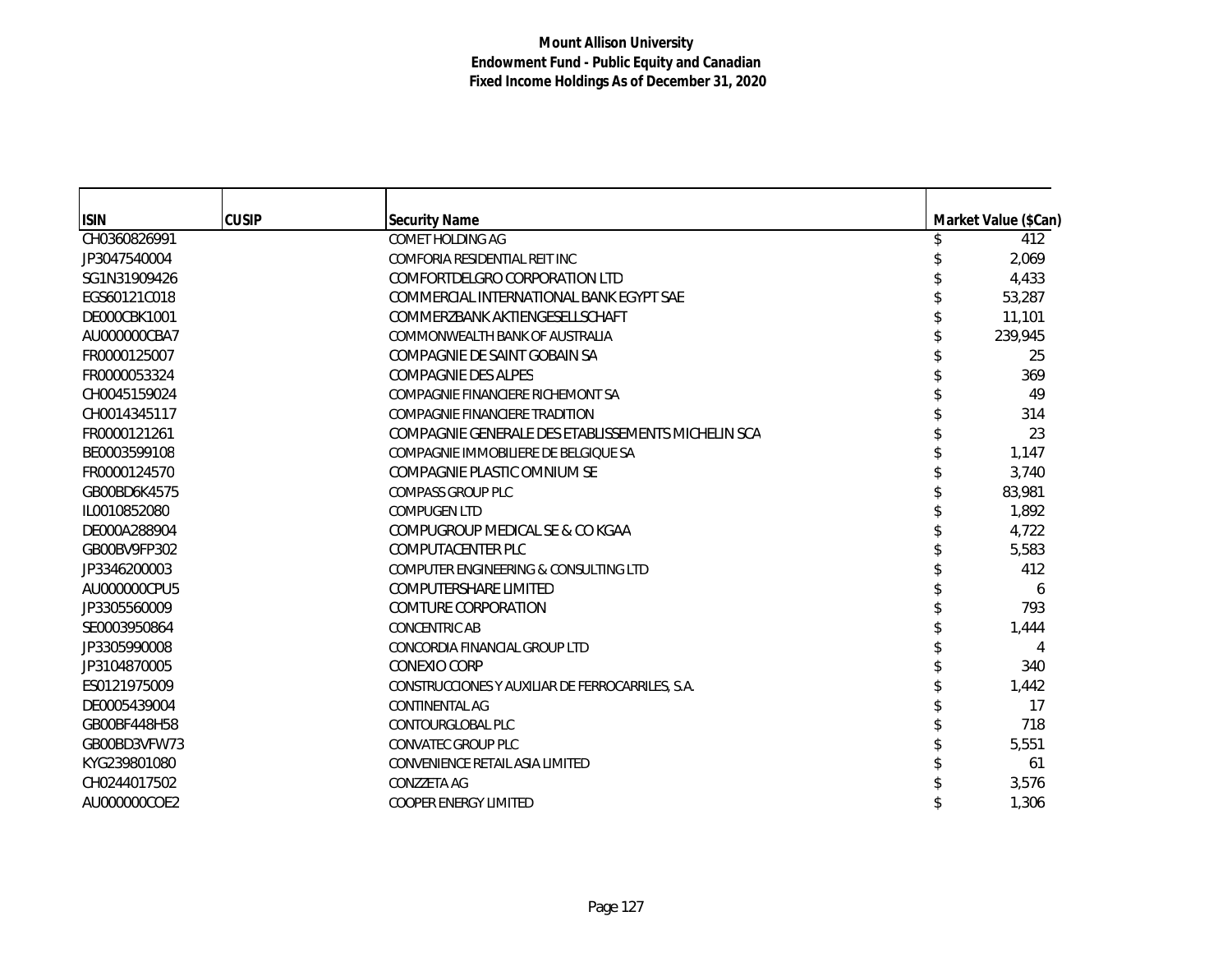| <b>ISIN</b>  | <b>CUSIP</b> | <b>Security Name</b>                            | Market Value (\$Can) |
|--------------|--------------|-------------------------------------------------|----------------------|
| SE0007158829 |              | COOR SERVICE MANAGEMENT HOLDING AB              | 1,861                |
| PAP310761054 |              | <b>COPA HOLDINGS SA</b>                         | 5,015                |
| NL0010583399 |              | <b>CORBION NV</b>                               | 6,066                |
| JP3284000001 |              | <b>CORE CORPORATION</b>                         | 172                  |
| SE0010714279 |              | COREM PROPERTY GROUP AB                         | 531                  |
| LU1296758029 |              | CORESTATE CAPITAL HOLDING SA                    | 561                  |
| JP3305950002 |              | CORONA CORPORATION                              | 363                  |
| AU000000CTD3 |              | CORPORATE TRAVEL MANAGEMENT LIMITED             | 3,233                |
| SG1S76928401 |              | COSCO SHIPPING INTERNATIONAL (SINGAPORE) CO LTD | 627                  |
| JP3283700007 |              | COSEL CO., LTD.                                 | 768                  |
| JP3298000005 |              | COSMO ENERGY HOLDINGS CO LTD                    | 1,341                |
| NL0011832936 |              | COSMO PHARMACEUTICALS SA                        | 1,118                |
| JP3298400007 |              | COSMOS PHARMACEUTICAL CORP                      | 3                    |
| AU000000CGC2 |              | <b>COSTA GROUP HOLDINGS LTD</b>                 | 2,551                |
| GB00B64NSP76 |              | <b>COSTAIN GROUP PLC</b>                        | 214                  |
| MHY1771G1026 |              | COSTAMARE INCORPORATED                          | 2,147                |
| JP3298900006 |              | COTA COMPANY LIMITED                            | 444                  |
| GB00BYPHNG03 |              | COUNTRYSIDE PROPERTIES PLC                      | 5,587                |
| DE0006062144 |              | COVESTRO AG                                     | 12                   |
| FR0000064578 |              | COVIVIO SA                                      | 4,052                |
| KYG248141163 |              | COWELL E HOLDINGS INC                           | 753                  |
| GB0002318888 |              | <b>CRANSWICK PLC</b>                            | 4,423                |
| NO0010808892 |              | CRAYON GROUP HOLDING ASA                        | 450                  |
| JP3048680007 |              | CRE LOGISTICS REIT INC                          | 1,200                |
| JP3269930008 |              | CREATE RESTAURANTS HOLDINGS INCORPORATION       | 947                  |
| SG1A98006814 |              | <b>CREATIVE TECHNOLOGY LIMITED</b>              | 104                  |
| FR0000045072 |              | <b>CREDIT AGRICOLE SA</b>                       | 15                   |
| AU000000CCP3 |              | <b>CREDIT CORP GROUP LTD</b>                    | 3,086                |
| CH0012138530 |              | CREDIT SUISSE GROUP AG                          | 33                   |
| IT0003121677 |              | <b>CREDITO EMILIANO SPA</b>                     | 1,089                |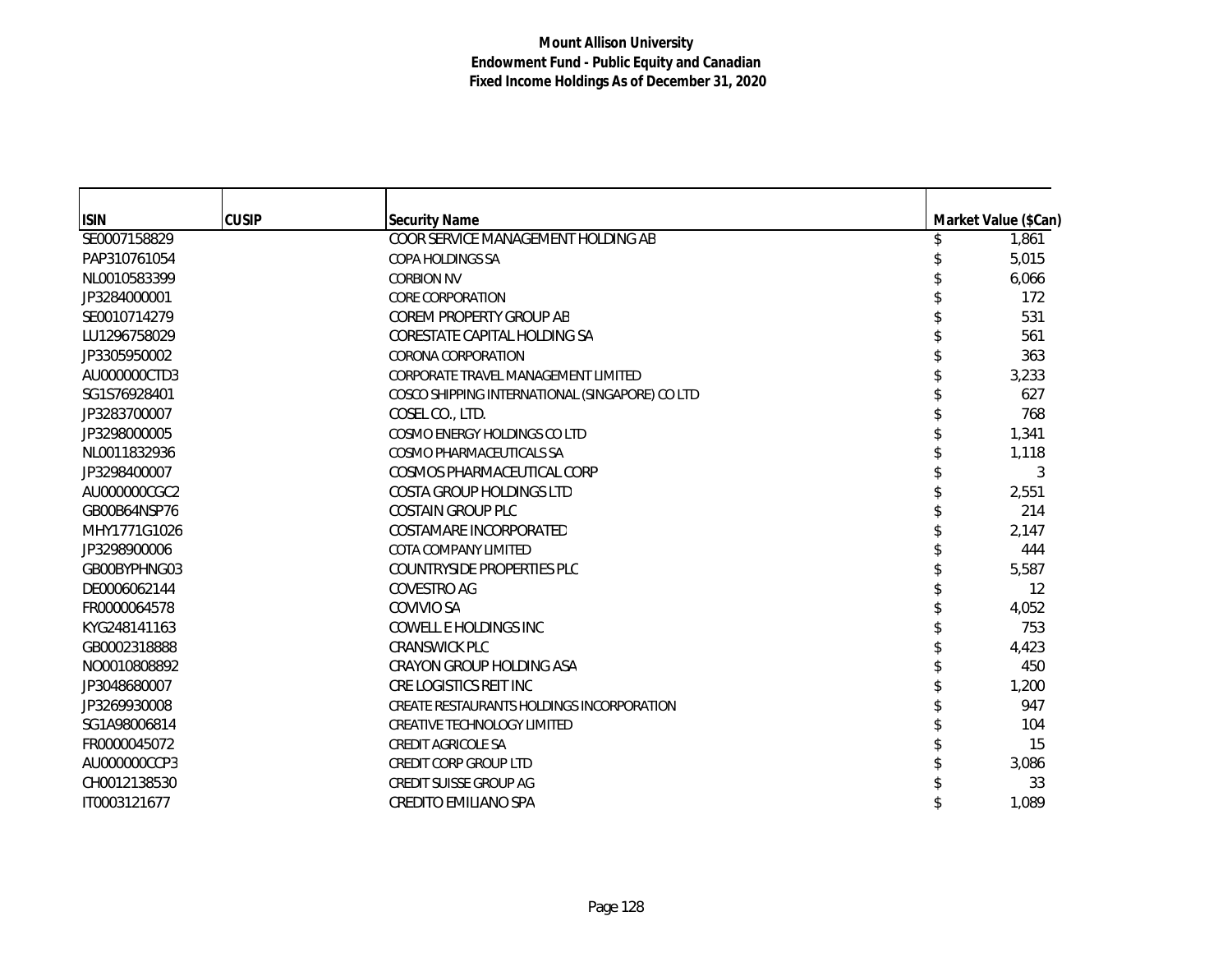| <b>ISIN</b>  | <b>CUSIP</b> | <b>Security Name</b>                     | Market Value (\$Can) |
|--------------|--------------|------------------------------------------|----------------------|
| JP3269700005 |              | <b>CREEK &amp; RIVER COMPANY LIMITED</b> | 226                  |
| JP3271100004 |              | CRESCO, LTD.                             | 534                  |
| GB00B8VZXT93 |              | <b>CREST NICHOLSON HOLDINGS PLC</b>      | 1,846                |
| IE0001827041 |              | CRH PLC                                  | 134,502              |
| GB00BJFFLV09 |              | CRODA INTERNATIONAL PLC                  | 13                   |
| AU000000CMW8 |              | <b>CROMWELL PROPERTY GROUP</b>           | 1,745                |
| DE000A0LAUP1 |              | <b>CROPENERGIES AG</b>                   | 944                  |
| AU000000CWN6 |              | <b>CROWN RESORTS LTD</b>                 | 3                    |
| SG1G47869290 |              | <b>CSE GLOBAL LIMITED</b>                | 336                  |
| BMG2581C1091 |              | <b>CSI PROPERTIES LIMITED</b>            | 275                  |
| AU000000CSL8 |              | <b>CSL LIMITED</b>                       | 283,689              |
| AU000000CSR5 |              | <b>CSR LIMITED</b>                       | 3,906                |
| TW0002891009 |              | CTBC FINANCIAL HOLDING CO LTD            | 82,554               |
| JP3281900005 |              | CTI ENGINEERING CO., LTD.                | 445                  |
| JP3346970001 |              | CTS COMPANY LIMITED                      | 569                  |
| DE0005470306 |              | <b>CTS EVENTIM AG</b>                    | 7,191                |
| PTCTT0AM0001 |              | CTT CORREIOS DE PORTUGAL SA              | 762                  |
| SE0000418923 |              | CTT SYSTEMS AB                           | 245                  |
| JP3205100005 |              | <b>CURVES HOLDINGS CO LTD</b>            | 668                  |
| GB00BJFLFT45 |              | <b>CUSTODIAN REIT PLC</b>                | 1,060                |
| GB00B2863827 |              | <b>CVS GROUP PLC</b>                     | 2,854                |
| JP3311400000 |              | <b>CYBER AGENT INCORPORATED</b>          |                      |
| IL0011334468 |              | CYBERARK SOFTWARE LTD                    | 6                    |
| JP3311570000 |              | <b>CYBERNET SYSTEMS CO LTD</b>           | 274                  |
| JP3312100005 |              | CYBOZU INCORPORATED                      | 788                  |
| AU000000DCN6 |              | DACIAN GOLD LTD                          | 279                  |
| CH0030486770 |              | DAETWYLER HOLDING AG                     | 3,827                |
| HK2356013600 |              | DAH SING BANKING GROUP LIMITED           | 664                  |
| HK0440001847 |              | DAH SING FINANCIAL HOLDINGS LTD.         | 695                  |
| JP3493800001 |              | DAI NIPPON PRINTING COMPANY LIMITED      | 5                    |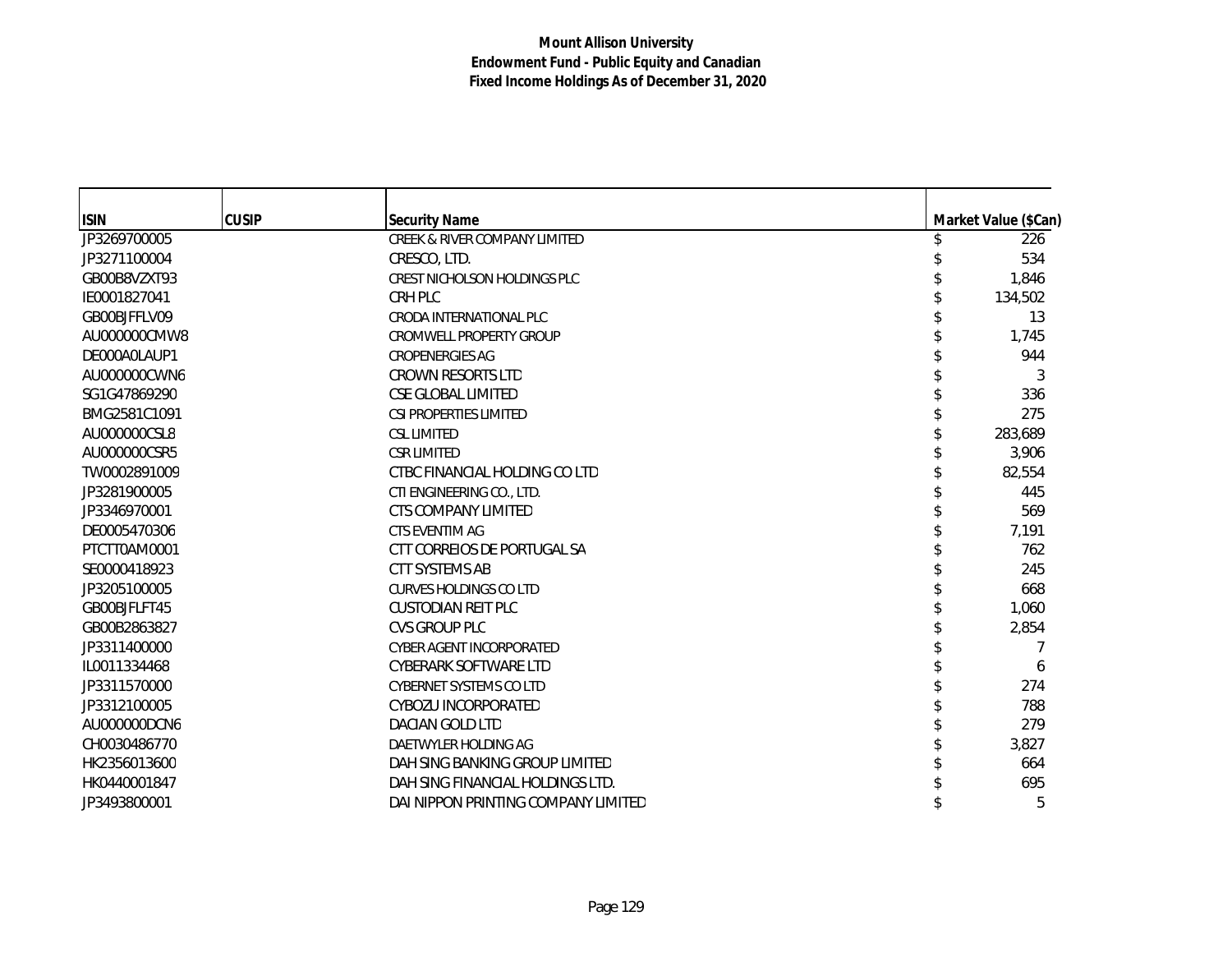| <b>ISIN</b>  | <b>CUSIP</b> | <b>Security Name</b>                          | Market Value (\$Can) |
|--------------|--------------|-----------------------------------------------|----------------------|
| JP3495400008 |              | DAI NIPPON TORYO COMPANY LIMITED              | 538                  |
| JP3497200000 |              | <b>DAIBIRU CORP</b>                           | 1,486                |
| JP3486000007 |              | DAI-DAN COMPANY LIMITED                       | 707                  |
| JP3489000004 |              | DAIDO KOGYO COMPANY LIMITED                   | 158                  |
| JP3491800003 |              | DAIDO METAL COMPANY LIMITED                   | 373                  |
| JP3491000000 |              | DAIDO STEEL COMPANY LIMITED                   | 2,541                |
| JP3497400006 |              | DAIFUKU COMPANY LIMITED                       | 13                   |
| JP3497000004 |              | DAIHATSU DIESEL MANUFACTURING COMPANY LIMITED | 204                  |
| JP3497800007 |              | DAIHEN CORPORATION                            | 1,960                |
| JP3498600000 |              | DAIHO CORPORATION                             | 742                  |
| JP3475800003 |              | DAIICHI JITSUGYO COMPANY LIMITED              | 698                  |
| JP3474610007 |              | DAIICHI KENSETSU CORP                         | 379                  |
| JP3474350000 |              | DAIICHI KIGENSO KAGAKU-KOGYO CO.,LTD          | 244                  |
| JP3476480003 |              | DAI-ICHI LIFE HOLDINGS INC                    | 17                   |
| JP3475350009 |              | DAIICHI SANKYO COMPANY LIMITED                | 142,576              |
| JP3475200006 |              | DAIICHIKOSHO COMPANY LIMITED                  | 2,239                |
| JP3482600008 |              | DAIKEN CORPORATION                            | 238                  |
| JP3482500000 |              | DAIKEN MEDICAL COMPANY., LIMITED              | 91                   |
| JP3480600000 |              | DAIKI ALUMINIUM INDUSTRY COMPANY LIMITED      | 664                  |
| JP3481800005 |              | <b>DAIKIN INDUSTRIES LIMITED</b>              | 88,256               |
| JP3483100008 |              | DAIKOKU DENKI COMPANY LIMITED                 | 220                  |
| JP3483050005 |              | DAIKOKUTENBUSSAN COMPANY LIMITED              | 467                  |
| JP3481300006 |              | DAIKYONISHIKAWA CORP                          | 523                  |
| GB00BJQZC279 |              | DAILY MAIL AND GENERAL TRUST P L C            | 3,344                |
| DE0007100000 |              | <b>DAIMLER AG</b>                             | 152,194              |
| JP3492200005 |              | DAINICHISEIKA COLOR & CHEMICALS MFG CO LTD    | 818                  |
| JP3485600005 |              | DAISEKI CO., LTD.                             | 2,054                |
| JP3483850008 |              | DAISHI HOKUETSU FINANCIAL GROUP INC           | 1,753                |
| JP3484400001 |              | DAISHINKU CORPORATION                         | 270                  |
| JP3486150000 |              | DAITO PHARMACEUTICAL COMPANY LIMITED          | 941                  |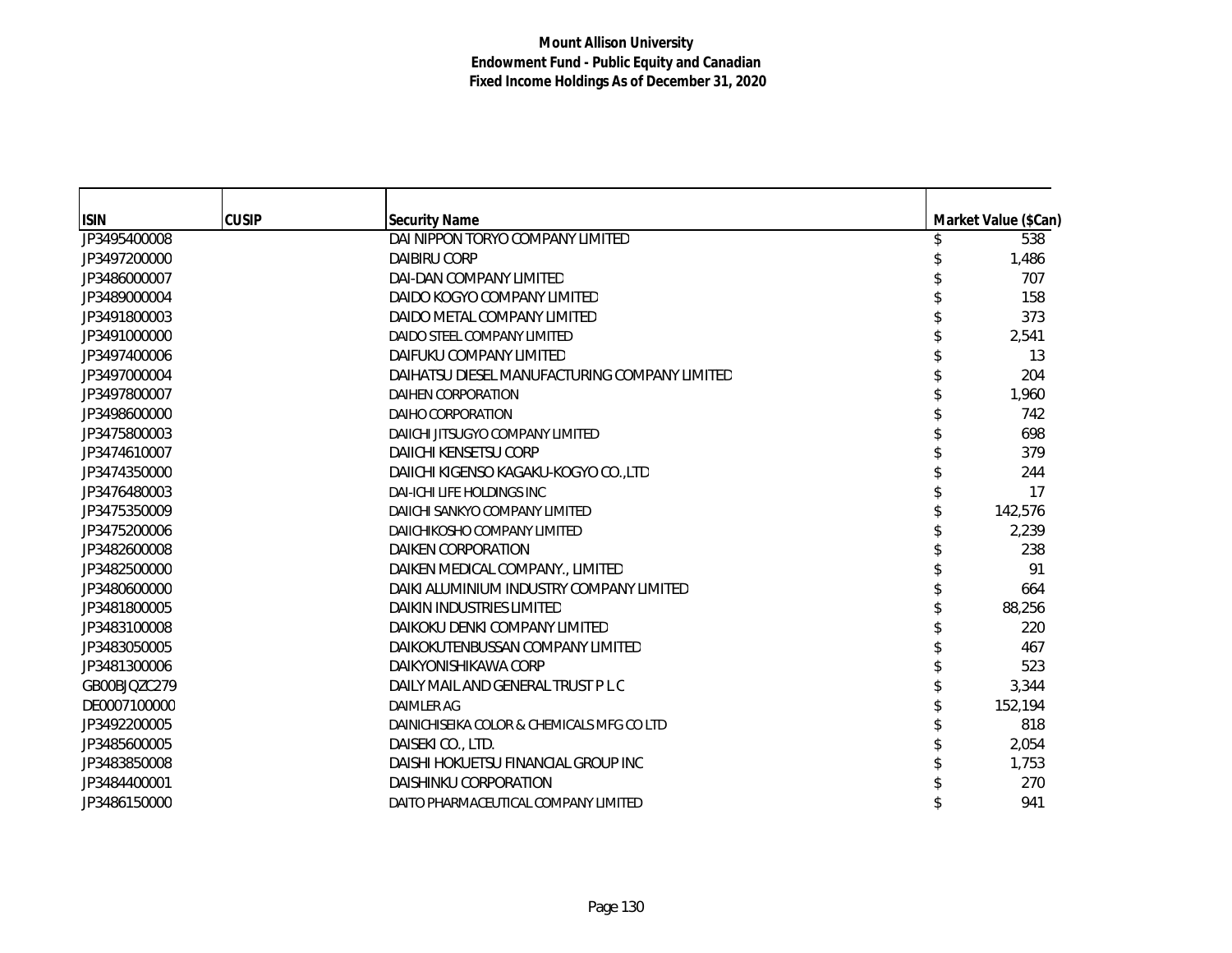| <b>ISIN</b><br>JP3486800000 | <b>CUSIP</b> | <b>Security Name</b><br>DAITO TRUST CONSTRUCTION COMPANY LIMITED | Market Value (\$Can) |
|-----------------------------|--------------|------------------------------------------------------------------|----------------------|
|                             |              | DAITRON CO LTD                                                   | 268                  |
| JP3487600003                |              |                                                                  |                      |
| JP3505000004                |              | DAIWA HOUSE INDUSTRY COMPANY LIMITED                             | 17                   |
| JP3046390005                |              | DAIWA HOUSE REIT INVESTMENT CORP                                 | 85,001               |
| JP3505800007                |              | DAIWA INDUSTRIES LIMITED                                         | 804                  |
| JP3502200003                |              | DAIWA SECURITIES GROUP INCORPORATED                              |                      |
| JP3046410001                |              | DAIWA SECURITIES LIVING INVESTMENT CORP                          | 3,623                |
| JP3505400006                |              | DAIWABO HOLDINGS CO LTD                                          | 2,650                |
| DK0060083210                |              | DAMPSKIBSSELSKABET NORDEN AS                                     | 730                  |
| IL0003140139                |              | DANEL (ADIR YEOSHUA) LTD.                                        | 2,261                |
| IT0000076502                |              | DANIELI & C. OFFICINE MECCANICHE S.P.A.                          | 574                  |
| IT0000076486                |              | DANIELI & C. OFFICINE MECCANICHE S.P.A.                          | 813                  |
| FR0000120644                |              | <b>DANONE SA</b>                                                 | 44,175               |
| DK0010274414                |              | DANSKE BANK AS                                                   | 12                   |
| SG1DE2000000                |              | <b>DASIN RETAIL TRUST</b>                                        | 201                  |
| FR0000121725                |              | <b>DASSAULT AVIATION</b>                                         | 3                    |
| FR0000130650                |              | DASSAULT SYSTEMES SE                                             | 82,890               |
| AU000000DTL4                |              | DATA#3 LIMITED                                                   | 1,221                |
| NL0015435975                |              | DAVIDE CAMPARI MILANO NV                                         |                      |
| SG1L01001701                |              | <b>DBS GROUP HOLDINGS LTD</b>                                    | 92,213               |
| IE0002424939                |              | DCC PLC                                                          |                      |
| JP3548660004                |              | DCM HOLDINGS CO LTD                                              | 2,262                |
| GB00B3DGH821                |              | DE LA RUE PLC                                                    | 604                  |
| IT0003115950                |              | DE LONGHI SPA                                                    | 4,290                |
| IT0001431805                |              | DEA CAPITAL S.P.A.                                               | 434                  |
| JP3548720006                |              | DEAR LIFE CO LTD                                                 | 362                  |
| BE0003789063                |              | <b>DECEUNINCK NV</b>                                             | 432                  |
| AU000000DCG0                |              | <b>DECMIL GROUP LIMITED</b>                                      | 95                   |
| VGG270541169                |              | DEL MONTE PACIFIC LIMITED                                        | 56                   |
| NZDGLE0001S3                |              | <b>DELEGAT GROUP LTD</b>                                         | 669                  |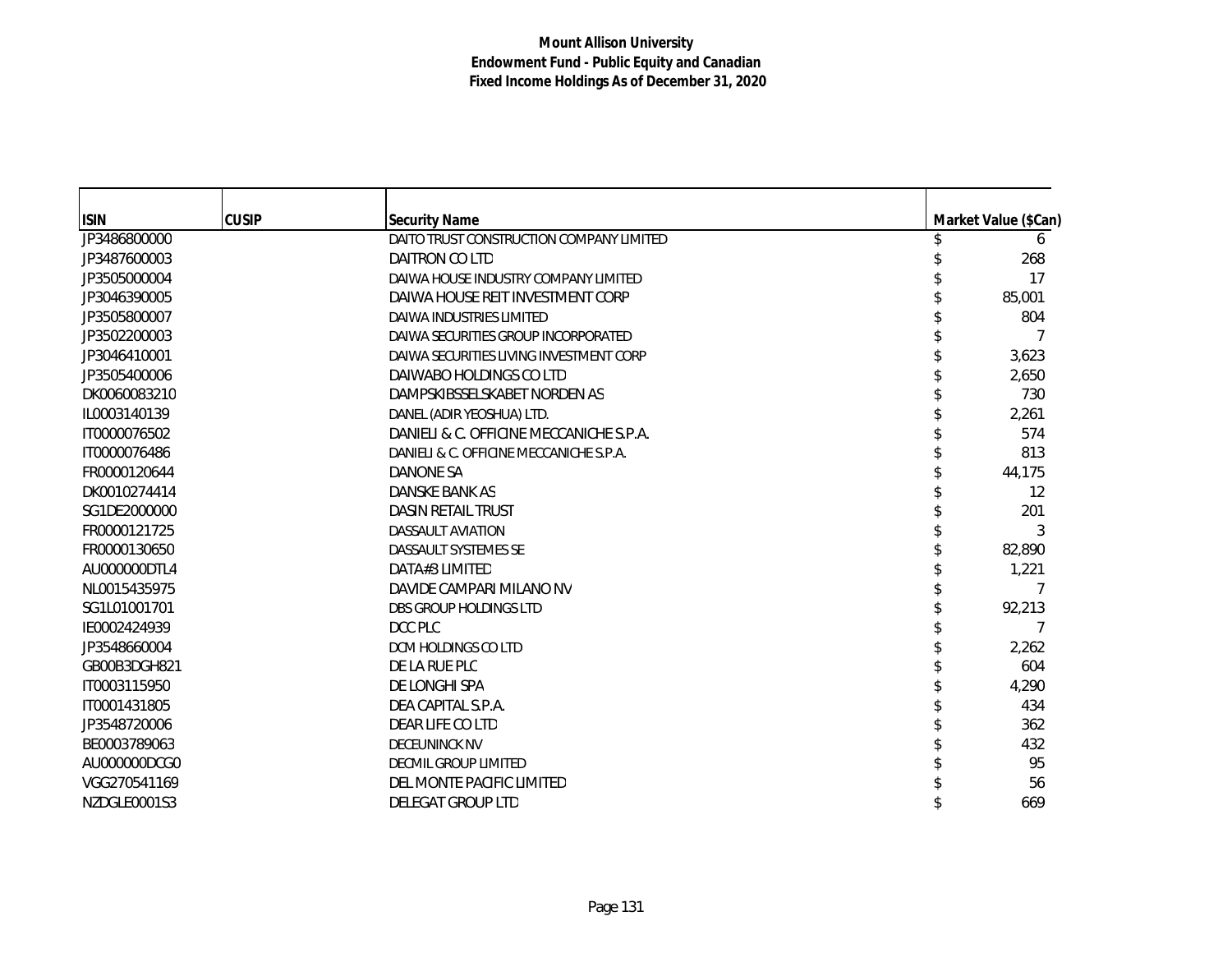| <b>ISIN</b>  | <b>CUSIP</b> | <b>Security Name</b>                     | Market Value (\$Can) |
|--------------|--------------|------------------------------------------|----------------------|
| IL0008290103 |              | DELEK AUTOMOTIVE SYSTEMS LIMITED         | 1,142                |
| IL0010841281 |              | <b>DELEK GROUP LTD</b>                   | 156                  |
| SG1Q25921608 |              | <b>DELFILTD</b>                          | 175                  |
| DE000A2E4K43 |              | <b>DELIVERY HERO SE</b>                  | 117,021              |
| TW0002308004 |              | DELTA ELECTRONICS, INC.                  | 229,160              |
| IL0006270347 |              | DELTA GALIL INDUSTRIES LIMITED           | 349                  |
| DK0060738599 |              | <b>DEMANT A/S</b>                        |                      |
| JP3548610009 |              | DENA CO LTD                              | 250                  |
| JP3551420007 |              | DENSAN SYSTEM COMPANY LIMITED            | 597                  |
| JP3551500006 |              | DENSO CORPORATION                        | 27                   |
| JP3551520004 |              | DENTSU GROUP INC                         |                      |
| JP3551600004 |              | DENYO CO., LTD.                          | 621                  |
| FR0000053381 |              | DERICHEBOURG.                            | 1,710                |
| DE000A2GS5D8 |              | DERMAPHARM HOLDING SE                    | 243                  |
| GB0002652740 |              | DERWENT LONDON PLC                       | 8,294                |
| AU0000107484 |              | DETERRA ROYALTIES LTD                    | 2,018                |
| DE0005140008 |              | DEUTSCHE BANK AKTIENGESELLSCHAFT         | 22                   |
| DE000A1TNUT7 |              | DEUTSCHE BETEILIGUNGS AG                 | 1,060                |
| DE0005810055 |              | DEUTSCHE BOERSE AG                       | 144,157              |
| DE0007480204 |              | DEUTSCHE EUROSHOP AG                     | 2,466                |
| DE0008232125 |              | DEUTSCHE LUFTHANSA AG                    | 1,020                |
| DE0008019001 |              | DEUTSCHE PFANDBRIEFBANK AG               | 3,210                |
| DE0005552004 |              | DEUTSCHE POST AG                         | 200,297              |
| DE0005557508 |              | DEUTSCHE TELEKOM AG                      | 257,115              |
| DE000A0HN5C6 |              | DEUTSCHE WOHNEN SE (PRE-REINCORPORATION) | 19                   |
| DE0006305006 |              | DEUTZ AKTIENGESELLSCHAFT                 | 1,589                |
| GB0002670437 |              | <b>DEVRO PLC</b>                         | 814                  |
| JP3548770001 |              | <b>DEXERIALS CORP</b>                    | 1,328                |
| AU000000DXS1 |              | <b>DEXUS</b>                             | 8                    |
| DK0060655629 |              | <b>DFDS AS</b>                           | 2,406                |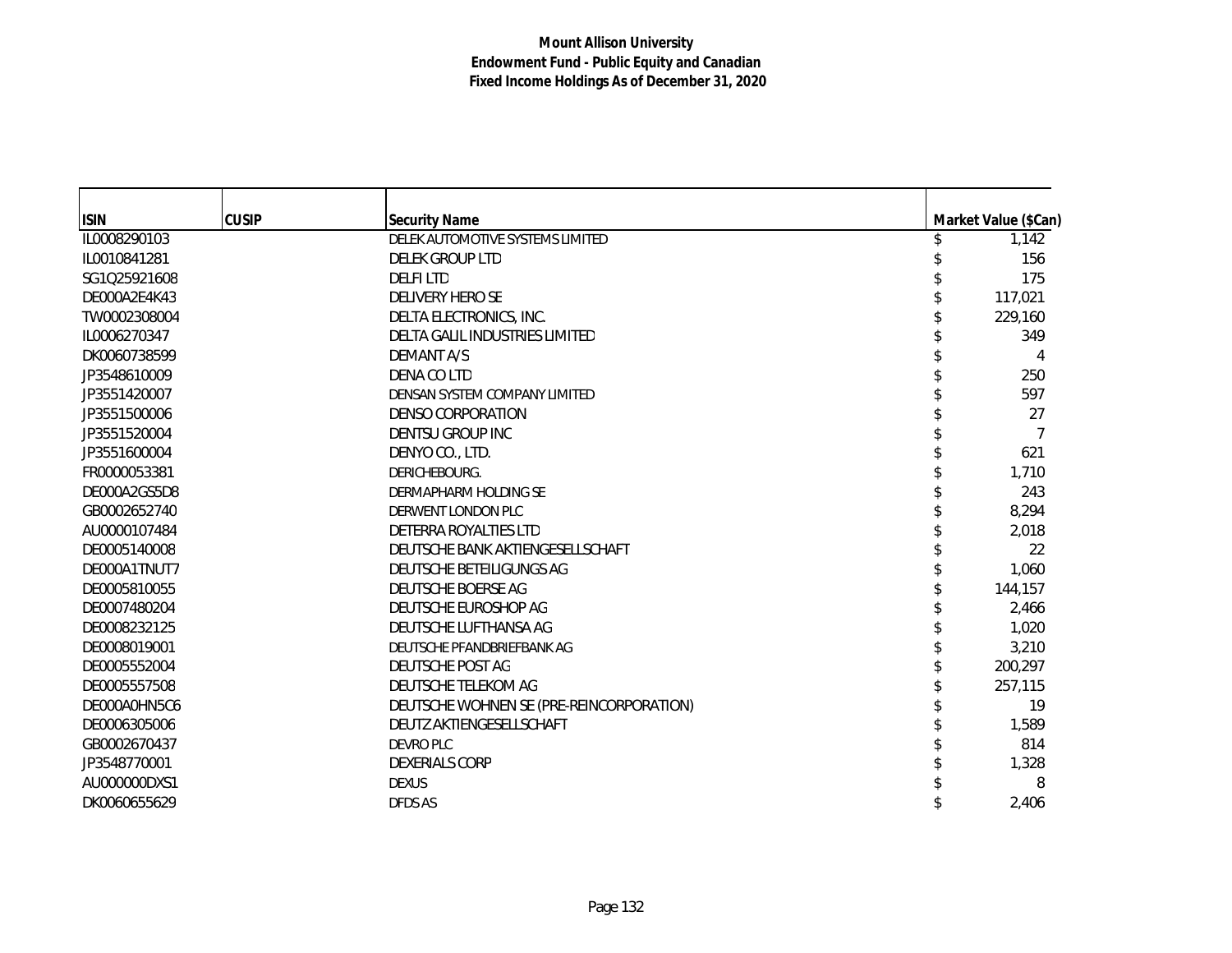| <b>ISIN</b>  | <b>CUSIP</b> | <b>Security Name</b>                  | Market Value (\$Can) |
|--------------|--------------|---------------------------------------|----------------------|
| GB00BTC0LB89 |              | DFS FURNITURE PLC                     | 1,677                |
| GB0002374006 |              | DIAGEO PLC                            | 370,875              |
| GB0033057794 |              | <b>DIALIGHT PLC</b>                   | 155                  |
| GB0059822006 |              | DIALOG SEMICONDUCTOR PLC              | 7,168                |
| IT0003492391 |              | DIASORIN S.P.A.                       | 5                    |
| DE000A1X3XX4 |              | DIC ASSET AG                          | 1,500                |
| AU000000DDR5 |              | DICKER DATA LIMITED                   | 792                  |
| BMG275871231 |              | DICKSON CONCEPTS (INTERNATIONAL) LTD  | 170                  |
| BE0974259880 |              | D'IETEREN NV                          | 4,105                |
| FI0009007983 |              | DIGIA PLC                             | 397                  |
| JP3549020000 |              | <b>DIGITAL ARTS INC</b>               | 2.097                |
| IT0001469995 |              | DIGITAL BROS SPA                      | 214                  |
| BMG2870G1006 |              | DIGITAL DOMAIN HOLDINGS LTD           | 213                  |
| JP3549070005 |              | DIGITAL GARAGE INCORPORATION          | 2,384                |
| JP3765110006 |              | DIGITAL HEARTS HOLDINGS CO LTD        | 318                  |
| JP3549060006 |              | DIGITAL INFORMATION TECHNOLOGIES CORP | 462                  |
| GB00BRB37M78 |              | <b>DIGNITY PLC</b>                    | 769                  |
| SE0001634262 |              | <b>DIOS FASTIGHETER AB</b>            | 1,205                |
| JP3548640006 |              | DIP CORPORATION                       | 1,168                |
| GB0001826634 |              | DIPLOMA PLC                           | 6,231                |
| GB00BY9D0Y18 |              | DIRECT LINE INSURANCE GROUP PLC       | 106,799              |
| JP3548600000 |              | <b>DISCO CORPORATION</b>              | 10                   |
| GB0000055888 |              | <b>DISCOVERIE GROUP PLC</b>           | 1,762                |
| GB00BYX7JT74 |              | DIVERSIFIED GAS & OIL PLC             | 273                  |
| GB00B4Y7R145 |              | DIXONS CARPHONE PLC                   | 3,021                |
| JP3550000008 |              | DKK CO LTD                            | 545                  |
| JP3475000000 |              | DKS CO LTD                            | 514                  |
| CH0126673539 |              | DKSH HOLDING AG                       | 5,558                |
| JP3924800000 |              | DMG MORI CO LTD                       | 2,703                |
| NO0010031479 |              | <b>DNB ASA</b>                        | 19                   |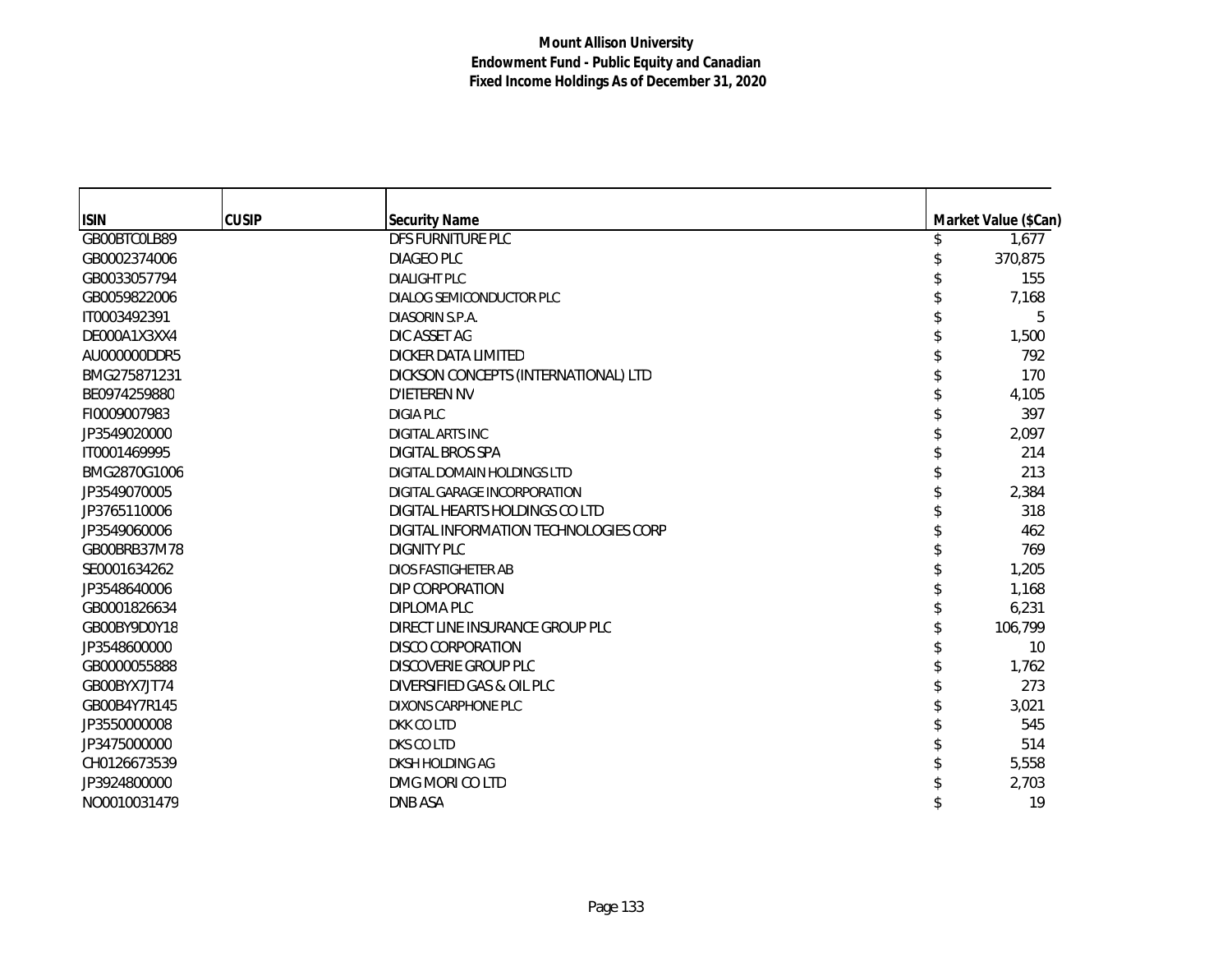| <b>ISIN</b>  | <b>CUSIP</b> | Security Name                            | Market Value (\$Can) |
|--------------|--------------|------------------------------------------|----------------------|
| NO0003921009 |              | DNO ASA                                  | 843                  |
| AT0000818802 |              | DO & CO AG                               | 1,176                |
| AU000000DHG9 |              | DOMAIN HOLDINGS AUSTRALIA LTD            | 1,830                |
| AU000000DMP0 |              | DOMINO'S PIZZA ENTERPRISES LIMITED       | 9                    |
| GB00BYN59130 |              | DOMINO'S PIZZA GROUP PLC                 | 3,374                |
| IL0010932023 |              | DOR ALON ENERGY IN ISRAEL (1988) LTD     | 458                  |
| CH0011795959 |              | DORMAKABA HOLDING AG                     | 2,945                |
| SE0000215493 |              | DORO AB                                  | 175                  |
| JP3638000004 |              | DOSHISHA COMPANY LIMITED                 | 793                  |
| CH0582581713 |              | DOTTIKON ES HOLDING AG                   | 266                  |
| JP3639100001 |              | DOUTOR NICHIRES HOLDINGS COMPANY LIMITED | 655                  |
| JP3638600001 |              | DOWA HOLDINGS COMPANY LIMITED            | 2,600                |
| AU000000DOW2 |              | DOWNER EDI LIMITED                       | 5,532                |
| DE0005157101 |              | DR HOENLE AG                             | 635                  |
| DE0005550636 |              | DRAEGERWERK AG & CO KGAA                 | 1,007                |
| DE0005550602 |              | DRAEGERWERK AG & CO KGAA                 | 779                  |
| GB00B1VNSX38 |              | DRAX GROUP PLC                           | 5,283                |
| US26251A1088 |              | DSV PANALPINA A/S                        | 36                   |
| JP3548500002 |              | DTS CORPORATION                          | 1,588                |
| DE0005565204 |              | <b>DUERR AG</b>                          | 4,134                |
| CH0023405456 |              | <b>DUFRY AG</b>                          | 7,000                |
| GB00B1CKQ739 |              | DUNELM GROUP PLC                         | 2,873                |
| SE0000616716 |              | <b>DUNI AB</b>                           | 817                  |
| BRDTEXACNOR3 |              | <b>DURATEX SA</b>                        | 48,981               |
| JP3505900005 |              | <b>DUSKIN COMPANY LTD</b>                | 2,293                |
| SE0006625471 |              | <b>DUSTIN GROUP AB</b>                   | 871                  |
| JP3488400007 |              | DYDO GROUP HOLDINGS INC                  | 1,001                |
| BMG2889K1678 |              | DYNAMIC HOLDINGS LIMITED                 | 656                  |
| DE000ENAG999 |              | E.ON SE                                  | 26                   |
| AU000000APE3 |              | <b>EAGERS AUTOMOTIVE LTD</b>             | 3,449                |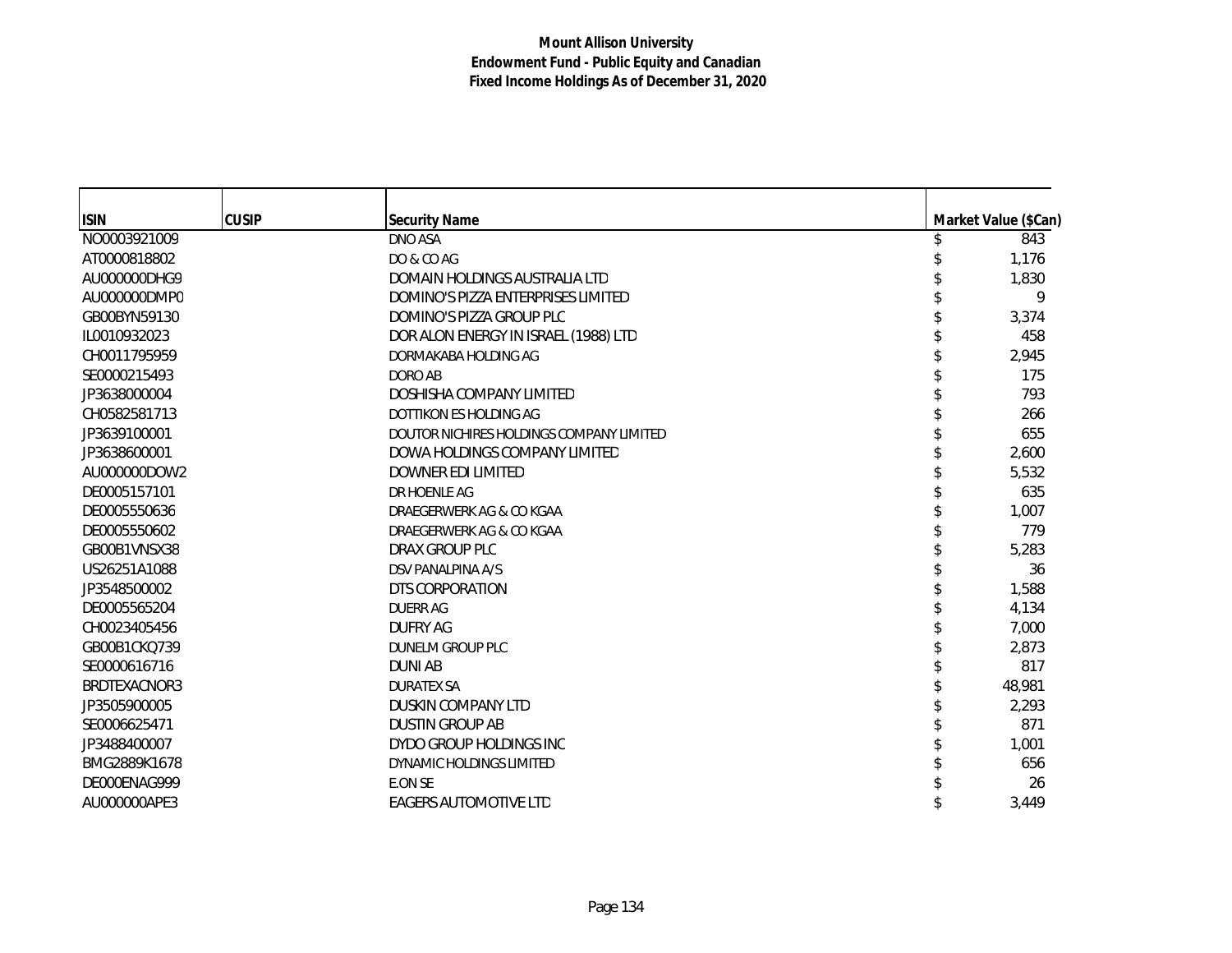| <b>ISIN</b>  | <b>CUSIP</b> | <b>Security Name</b>                     | Market Value (\$Can) |
|--------------|--------------|------------------------------------------|----------------------|
| JP3130400009 |              | EAGLE INDUSTRY CO., LTD.                 | 387                  |
| JP3100190002 |              | <b>EARTH CORP</b>                        | 1,482                |
| JP3783600004 |              | EAST JAPAN RAILWAY COMPANY LIMITED       | 21                   |
| SE0002158568 |              | EASTNINE AB (PUBL)                       | 477                  |
| GB00B7KR2P84 |              | <b>EASYJET PLC</b>                       | 1,280                |
| JP3130740008 |              | EAT&HOLDINGS CO LTD                      | 245                  |
| JP3165930003 |              | EBARA FOODS INDUSTRY, INC.               | 294                  |
| JP3165950001 |              | EBARA JITSUGYO COMPANY LIMITED           | 620                  |
| JP3130790003 |              | <b>EBASE CO LTD</b>                      | 207                  |
| ES0112501012 |              | <b>EBRO FOODS SA</b>                     | 2,863                |
| SG1DA7000003 |              | EC WORLD REAL ESTATE INVESTMENT TRUST    | 228                  |
| DE0005659700 |              | ECKERT & ZIEGLER STRAHLEN- UND MEDIZINTE | 1,563                |
| AU000000ECX3 |              | <b>ECLIPX GROUP LTD</b>                  | 720                  |
| KYG2920K1013 |              | ECOGREEN INTERNATIONAL GROUP LTD         | 89                   |
| BE0974313455 |              | <b>ECONOCOM GROUP SE</b>                 | 610                  |
| JP3161180009 |              | ECO'S CO., LTD.                          | 318                  |
| CH0303692047 |              | EDAG ENGINEERING GROUP AG                | 95                   |
| FR0010908533 |              | <b>EDENRED S.A</b>                       | 46,127               |
| JP3164470001 |              | <b>EDION CORP</b>                        | 1,815                |
| GB00BNGMZB68 |              | EDISTON PROPERTY INVESTMENT COMPANY PLC  | 316                  |
| PTEDP0AM0009 |              | EDP - ENERGIAS DE PORTUGAL S.A.          | 49,306               |
| LU1048328220 |              | <b>EDREAMS ODIGEO SA</b>                 | 641                  |
| JP3802140008 |              | EF ON INC                                | 431                  |
| CH0022268228 |              | EFG INTERNATIONAL AG                     | 1,120                |
| JP3130300001 |              | EGUARANTEE, INC                          | 1,298                |
| JP3130230000 |              | E-GUARDIAN INCORPORATION                 | 614                  |
| JP3166400006 |              | <b>EHIME BANK LTD</b>                    | 658                  |
| JP3160840009 |              | EIDAI CO LTD                             | 256                  |
| FR0000130452 |              | <b>EIFFAGE</b>                           | 8                    |
| JP3160700005 |              | EIKEN CHEMICAL CO., LTD.                 | 1,186                |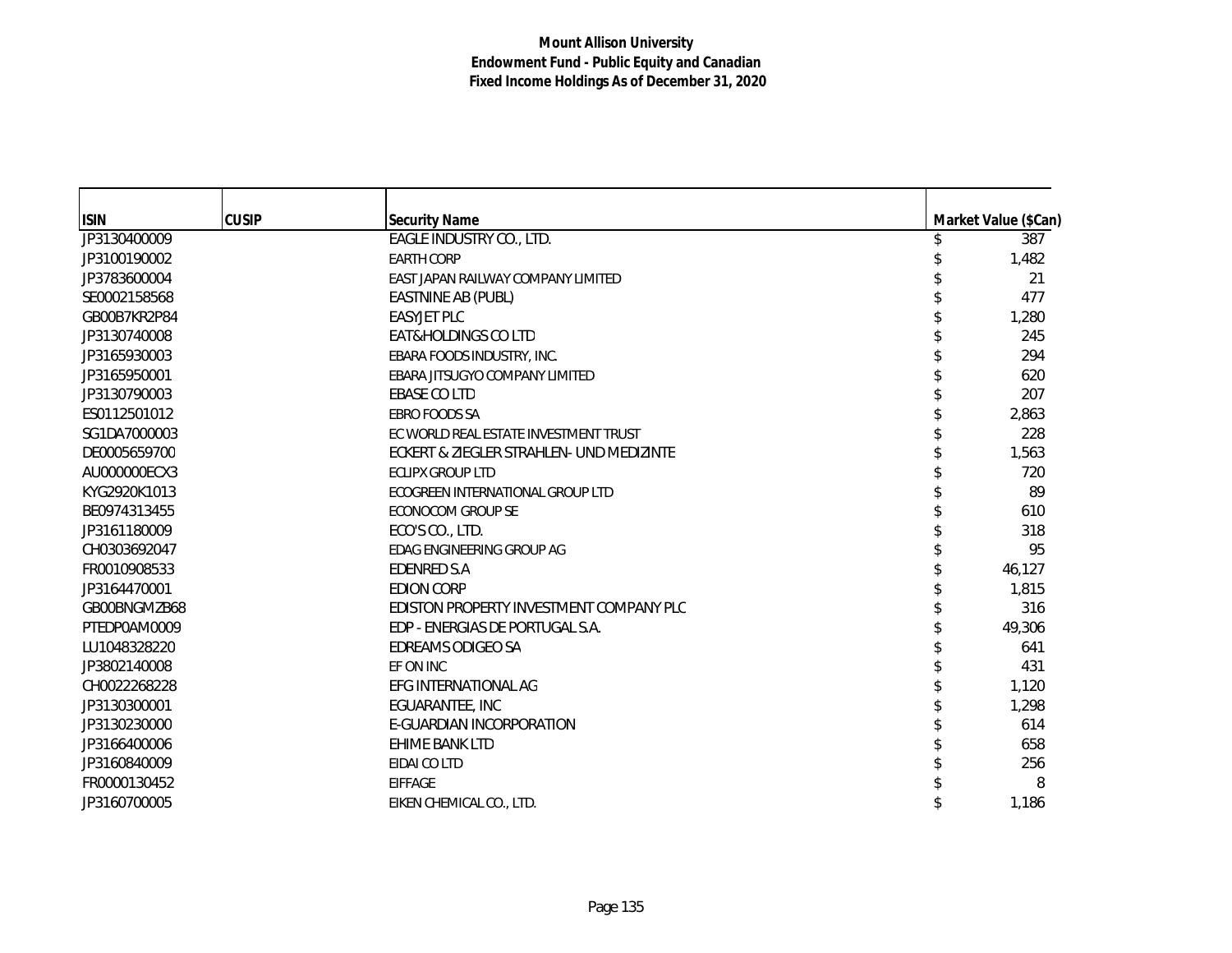| <b>ISIN</b>  | <b>CUSIP</b> | <b>Security Name</b>                   | Market Value (\$Can) |
|--------------|--------------|----------------------------------------|----------------------|
| JP3160400002 |              | EISAI COMPANY LIMITED                  | 19                   |
| JP3651080008 |              | EIZO CORP                              | 1,174                |
| GB0031509804 |              | EKF DIAGNOSTICS HOLDINGS PLC           | 450                  |
| JP3167680002 |              | <b>ELAN CORP</b>                       | 713                  |
| SE0000119299 |              | <b>ELANDERS AB</b>                     | 249                  |
| AU000000ENN1 |              | ELANOR INVESTORS GROUP                 | 192                  |
| AU000000ERF8 |              | ELANOR RETAIL PROPERTY FUND            | 230                  |
| IL0010811243 |              | <b>ELBIT SYSTEMS LTD</b>               | 4                    |
| AU000000ELD6 |              | <b>ELDERS LIMITED</b>                  | 2,208                |
| ES0129743318 |              | ELECNOR, S.A.                          | 931                  |
| JP3168200008 |              | ELECOM COMPANY LIMITED                 | 1,719                |
| IL0050101299 |              | ELECTRA CONSUMER PRODUCTS              | 376                  |
| IL0007390375 |              | ELECTRA LIMITED                        | 604                  |
| IL0010940448 |              | ELECTRA REAL ESTATE LTD                | 517                  |
| IL0003680191 |              | ELECTREON WIRELESS LTD                 | 711                  |
| FR0010242511 |              | ELECTRICITE DE FRANCE                  | 10                   |
| FR0000031023 |              | ELECTRICITE DE STRASBOURG SA           | 172                  |
| AU000000EOS8 |              | ELECTRO OPTIC SYSTEMS HOLDINGS LIMITED | 1,165                |
| GB0003096442 |              | ELECTROCOMPONENTS PLC                  | 8,780                |
| SE0000103814 |              | ELECTROLUX AB                          | 5                    |
| SE0013747870 |              | ELECTROLUX PROFESSIONAL PUBL AB        | 2,229                |
| JP3457690000 |              | <b>ELEMATEC CORPORATION</b>            | 447                  |
| GB0002418548 |              | <b>ELEMENTIS PLC</b>                   | 2,698                |
| BE0003822393 |              | ELIA GROUP SA                          | 6,126                |
| FR0011950732 |              | ELIOR GROUP SA                         | 647                  |
| FR0012435121 |              | ELIS SERVICES SA                       | 4,500                |
| FI0009007884 |              | ELISA OYJ                              | 163,463              |
| IL0010826357 |              | ELLOMAY CAPITAL LIMITED                | 398                  |
| AU000000ELO3 |              | ELMO SOFTWARE LTD                      | 428                  |
| DE0005677108 |              | ELMOS SEMICONDUCTOR SE                 | 802                  |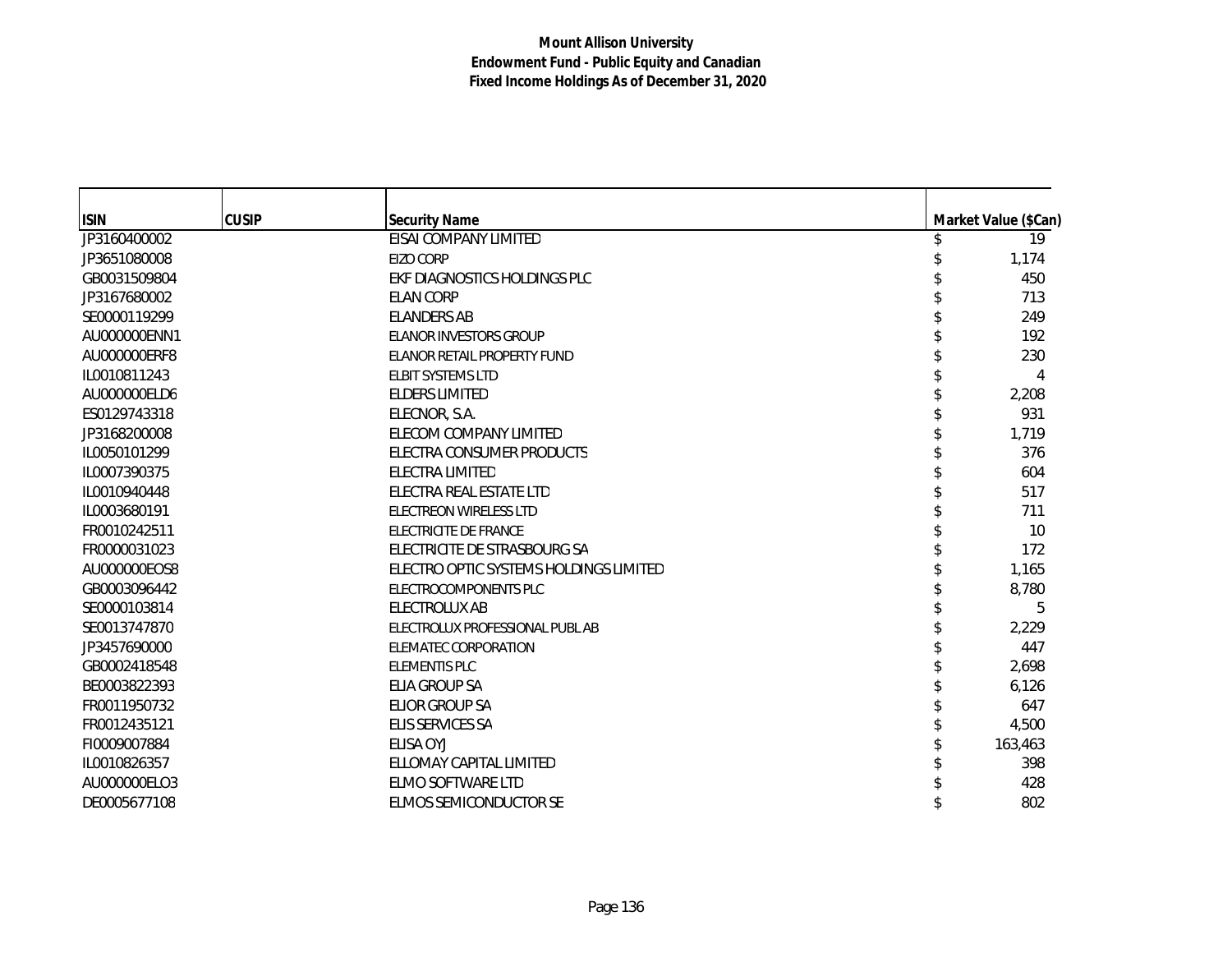| <b>ISIN</b>  | <b>CUSIP</b> | <b>Security Name</b>                | Market Value (\$Can) |
|--------------|--------------|-------------------------------------|----------------------|
| DE0007856023 |              | <b>ELRINGKLINGER AG</b>             | 1,119                |
| SE0006509949 |              | ELTEL AB                            | 507                  |
| AEE000301011 |              | <b>EMAAR PROPERTIES</b>             | 96,969               |
| AU000000EHL7 |              | <b>EMECO HOLDINGS LTD</b>           | 639                  |
| GB00B61D1Y04 |              | <b>EMIS GROUP PLC</b>               | 1,427                |
| CH0012829898 |              | <b>EMMI AG</b>                      | 3,718                |
| BMG313751015 |              | EMPEROR CAPITAL GROUP LTD           | 105                  |
| BMG313891027 |              | EMPEROR ENTERTAINMENT HOTEL LIMITED | 60                   |
| BMG3036C2239 |              | EMPEROR INTERNATIONAL HOLDINGS LTD  | 259                  |
| HK0000047982 |              | EMPEROR WATCH & JEWELLERY LIMITED   | 88                   |
| GB00BLWDVR75 |              | EMPIRIC STUDENT PROPERTY PLC        | 1,395                |
| CH0016440353 |              | <b>EMS-CHEMIE HOLDING AG</b>        | 8                    |
| ES0130960018 |              | <b>ENAGAS SA</b>                    | 8,474                |
| IT0005176406 |              | <b>ENAV SPA</b>                     | 674                  |
| ES0130625512 |              | ENCE ENERGIA Y CELULOSA SA          | 1,175                |
| ES0130670112 |              | <b>ENDESA SA</b>                    | 26,162               |
| JP3169600008 |              | <b>ENDO LIGHTING CORPORATION</b>    | 138                  |
| SE0009697220 |              | <b>ENEA AB</b>                      | 687                  |
| IT0003128367 |              | <b>ENEL SPA</b>                     | 251,162              |
| FI4000123195 |              | <b>ENENTO GROUP PLC</b>             | 1,191                |
| JP3386450005 |              | <b>ENEOS HOLDINGS INC</b>           | 11                   |
| CH0039651184 |              | ENERGIEDIENST HOLDING AG            | 2,159                |
| DE0005313506 |              | <b>ENERGIEKONTOR AG</b>             | 1,420                |
| AU000000EWC5 |              | ENERGY WORLD CORPORATION LIMITED    | 50                   |
| FR0010208488 |              | <b>ENGIE SA</b>                     | 29                   |
| IT0003132476 |              | ENI - ENTE NAZIONALE IDROCARBURI    | 27                   |
| JP3164590006 |              | <b>ENIGMO INC</b>                   | 633                  |
| JP3168700007 |              | EN-JAPAN INCORPORATED               | 1,626                |
| IL0007200111 |              | ENLIGHT RENEWABLE ENERGY LTD        | 1,196                |
| HK0128011282 |              | <b>ENM HOLDINGS LIMITED</b>         | 176                  |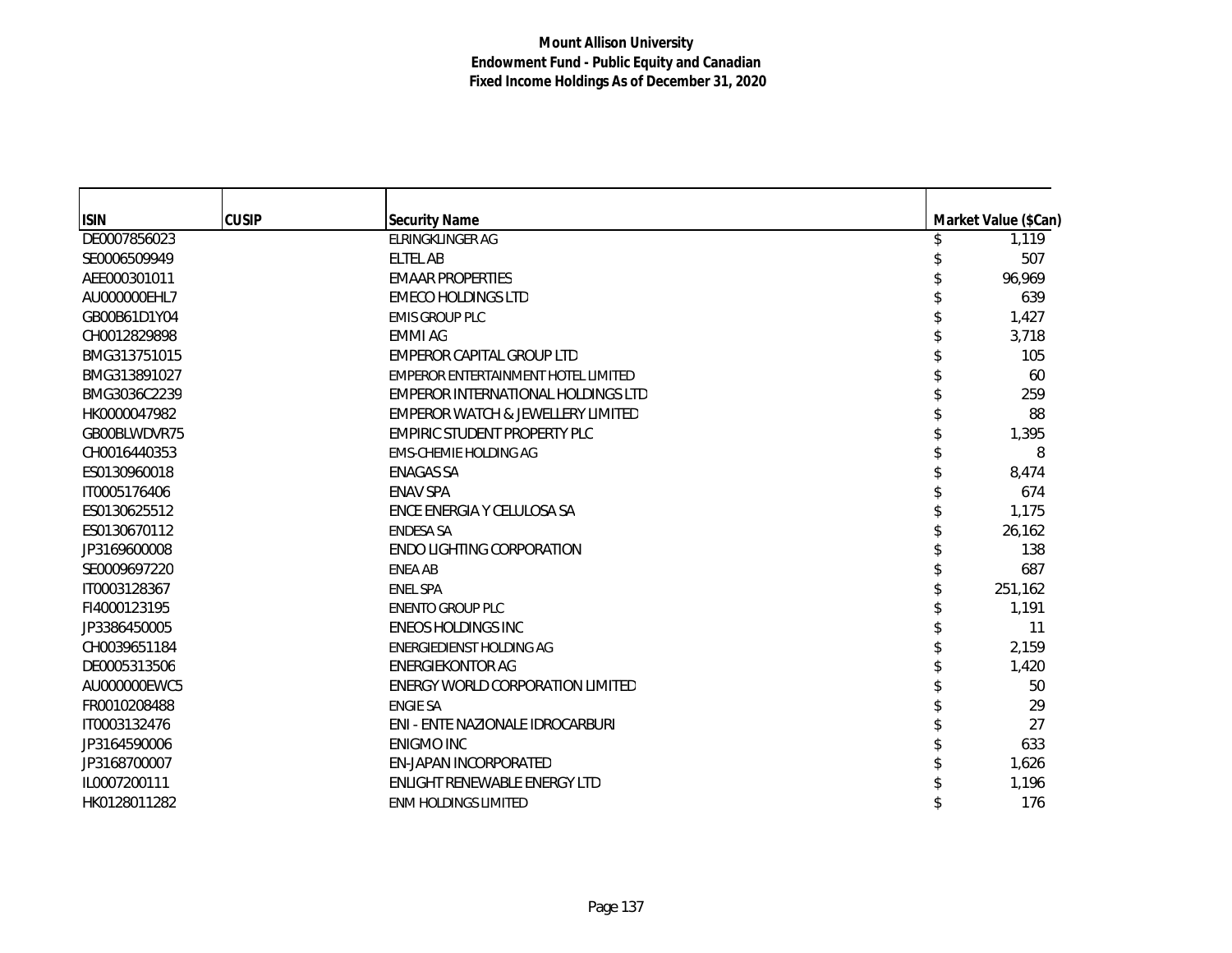| <b>ISIN</b>  | <b>CUSIP</b> | <b>Security Name</b>               | Market Value (\$Can) |
|--------------|--------------|------------------------------------|----------------------|
| KYG3066L1014 |              | <b>ENN ENERGY HOLDINGS LIMITED</b> | 94,328               |
| JP3169800004 |              | <b>ENPLAS CORPORATION</b>          | 728                  |
| GB00B635TG28 |              | <b>ENQUEST PLC</b>                 | 450                  |
| IM00B5VQMV65 |              | <b>ENTAIN PLC</b>                  | 9                    |
| SE0007075056 |              | <b>EOLUS VIND AB</b>               | 685                  |
| SE0011166933 |              | <b>EPIROC AB</b>                   | 12                   |
| SE0011166941 |              | <b>EPIROC AB</b>                   | 7                    |
| JP3130770005 |              | EPS HOLDINGS INC                   | 795                  |
| GB00BNGY4Y86 |              | EPWIN GROUP PLC                    | 321                  |
| SE0012853455 |              | EQT AB                             | 6                    |
| AU000000EQT1 |              | <b>EQT HOLDINGS LTD</b>            | 825                  |
| BREQTLCDAM13 |              | EQUATORIAL ENERGIA S.A             | 86,069               |
| GB00BYWWHR75 |              | <b>EQUINITI GROUP PLC</b>          | 1,231                |
| NO0010096985 |              | <b>EQUINOR ASA</b>                 | 17                   |
| IL0007550176 |              | <b>EOUITAL LTD</b>                 | 834                  |
| FR0000131757 |              | <b>ERAMET</b>                      | 1,043                |
| ES0125140A14 |              | ERCROS, S.A.                       | 479                  |
| JP3130830007 |              | EREX CO LTD                        | 776                  |
| IT0001157020 |              | ERG SPA                            | 3,089                |
| AT0000652011 |              | ERSTE GROUP BANK AG                | 83,927               |
| JP3688330004 |              | <b>ES-CON JAPAN LIMITED</b>        | 526                  |
| JP3688350002 |              | <b>ESLEAD CORP</b>                 | 245                  |
| JP3469800001 |              | <b>ESPEC CORPORATION</b>           | 596                  |
| IT0003850929 |              | <b>ESPRINET SPA</b>                | 456                  |
| BMG3122U1457 |              | <b>ESPRIT HOLDINGS LIMITED</b>     | 545                  |
| KYG319891092 |              | ESR CAYMAN LTD                     | 6                    |
| SG1T70931228 |              | ESR-REIT                           | 1,057                |
| GB00B0744359 |              | <b>ESSENTRA PLC</b>                | 2,551                |
| FR0000121667 |              | ESSILORLUXOTTICA SA                | 46                   |
| SE0009922164 |              | <b>ESSITY AB (PUBL)</b>            | 16,366               |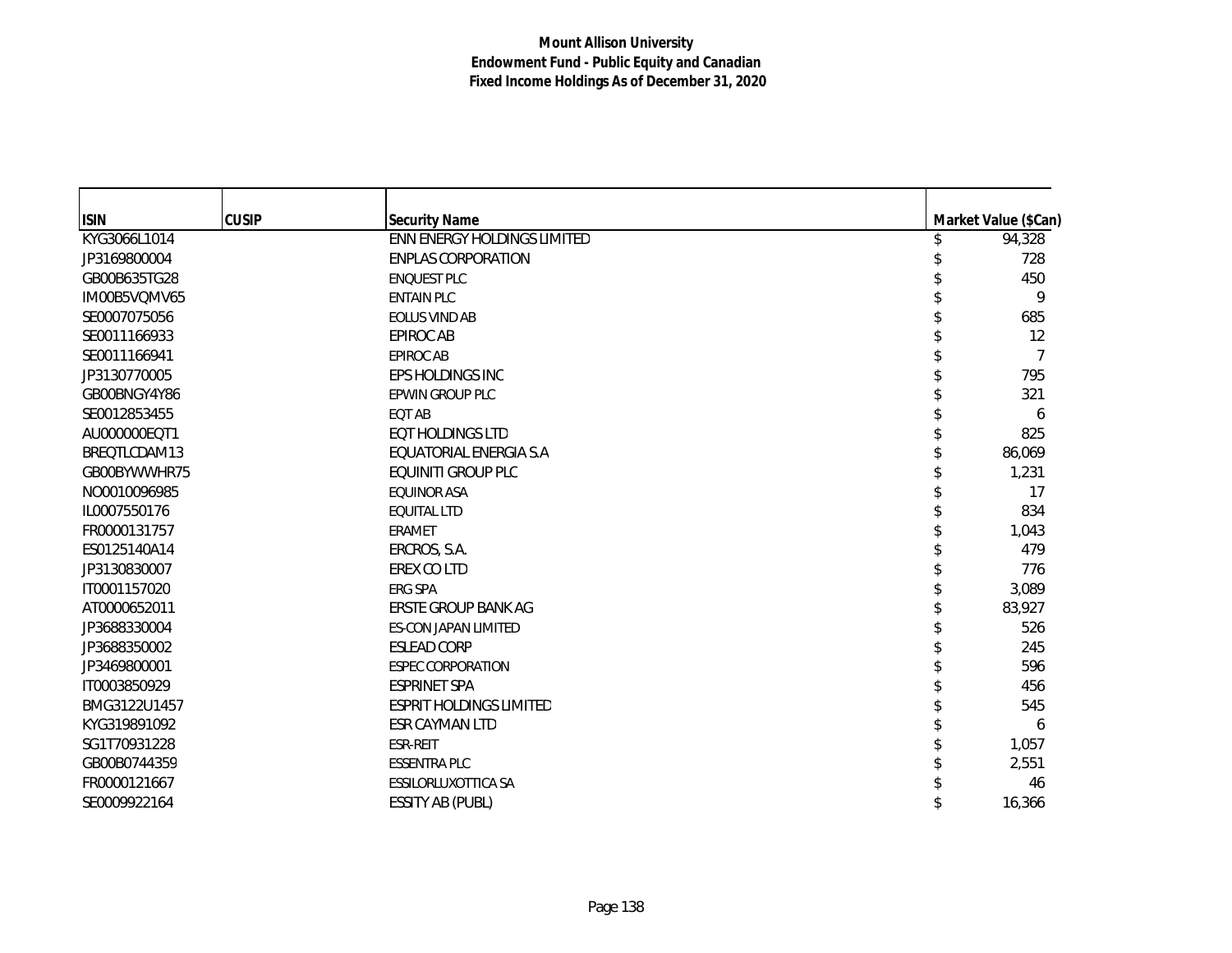| <b>ISIN</b>  | <b>CUSIP</b> | <b>Security Name</b>                    | Market Value (\$Can) |
|--------------|--------------|-----------------------------------------|----------------------|
| FR0000120669 |              | ESSO SOCIETE ANONYME FRANCAISE SA       | 80                   |
| AU000000EHE2 |              | <b>ESTIA HEALTH LTD</b>                 | 520                  |
| BE0974256852 |              | ETABLISSEMENTS FR. COLRUYT SA           | 65,385               |
| FR0000051070 |              | ETABLISSEMENTS MAUREL ET PROM SA        | 130                  |
| FR0000121121 |              | <b>EURAZEO SE</b>                       | 3                    |
| NL0000288876 |              | EUROCOMMERCIAL PROPERTIES NV            | 1,710                |
| FR0014000MR3 |              | EUROFINS SCIENTIFIC SE (FRENCH BRANCH)  | 92,545               |
| GB0006886666 |              | EUROMONEY INSTITUTIONAL INVESTOR PLC    | 3,215                |
| BE0003816338 |              | <b>EURONAV NV</b>                       | 2,938                |
| NL0006294274 |              | <b>EURONEXT NV</b>                      | 10,595               |
| FR0012789949 |              | EUROPCAR MOBILITY GROUP SA              | 156                  |
| NO0010735343 |              | <b>EUROPRIS ASA</b>                     | 2,043                |
| IT0003895668 |              | <b>EUROTECH SPA</b>                     | 386                  |
| ES0105075008 |              | <b>EUSKALTEL SA</b>                     | 1,968                |
| FR0010221234 |              | EUTELSAT COMMUNICATIONS                 | 2,918                |
| AU000000EVT1 |              | EVENT HOSPITALITY AND ENTERTAINMENT LTD | 1,305                |
| AT0000741053 |              | EVN AKTIENGESELLSCHAFT                  | 1,768                |
| SE0012673267 |              | EVOLUTION GAMING GROUP AB (PUBL)        | 17                   |
| AU000000EVN4 |              | <b>EVOLUTION MINING LTD</b>             | 6                    |
| CH0021218067 |              | <b>EVOLVA HOLDING SA</b>                | 281                  |
| DE000EVNK013 |              | <b>EVONIK INDUSTRIES AG</b>             | 7                    |
| DE0005664809 |              | <b>EVOTEC SE</b>                        | 5,428                |
| GB00B71N6K86 |              | <b>EVRAZ PLC</b>                        | 3                    |
| BE0003820371 |              | EVS BROADCAST EOUIPMENT SA              | 648                  |
| SE0002402701 |              | <b>EWORK GROUP AB</b>                   | 43                   |
| JP3161160001 |              | <b>EXEDY CORPORATION</b>                | 710                  |
| FR0004527638 |              | <b>EXEL INDUSTRIES SA</b>               | 292                  |
| BE0003808251 |              | <b>EXMAR NV</b>                         | 170                  |
| NL0012059018 |              | <b>EXOR NV</b>                          | 9                    |
| GB00B19NLV48 |              | <b>EXPERIAN PLC</b>                     | 152,549              |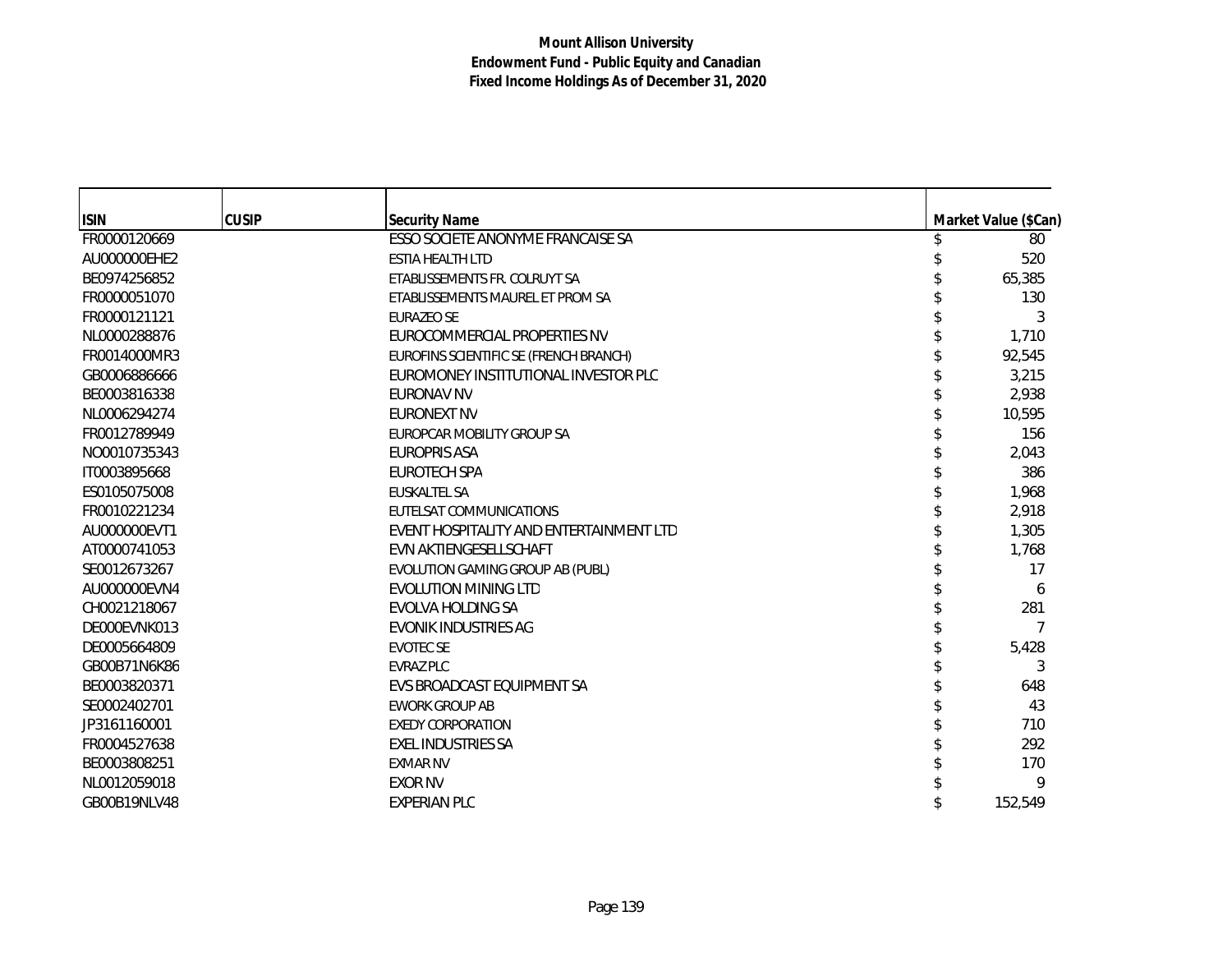| <b>ISIN</b>  | <b>CUSIP</b> | <b>Security Name</b>                      | Market Value (\$Can) |
|--------------|--------------|-------------------------------------------|----------------------|
| JP3166700009 |              | <b>F&amp;M CO LTD</b>                     | 258                  |
| JP3166900005 |              | F.C.C. COMPANY LIMITED                    | 1,544                |
| AT00000FACC2 |              | <b>FACC AG</b>                            | 417                  |
| ES0134950F36 |              | <b>FAES FARMA SA</b>                      | 2,524                |
| SE0010048884 |              | <b>FAGERHULT AB</b>                       | 854                  |
| BE0003874915 |              | <b>FAGRON NV</b>                          | 3,145                |
| BMG3305Y1619 |              | <b>FAIRWOOD HOLDINGS LIMITED</b>          | 340                  |
| IT0003198790 |              | <b>FALCK RENEWABLES SPA</b>               | 959                  |
| JP3802840003 |              | <b>FAN COMMUNICATIONS INC</b>             | 498                  |
| JP3802400006 |              | <b>FANUC LTD</b>                          | 195,779              |
| KYG3307Z1090 |              | FAR EAST CONSORTIUM INTERNATIONAL LIMITED | 1,013                |
| SG2F08984575 |              | <b>FAR EAST HOSPITALITY TRUST</b>         | 752                  |
| SG2P56002559 |              | FAR EAST ORCHARD LIMITED                  | 345                  |
| JP3802300008 |              | <b>FAST RETAILING CO LTD</b>              | 125,365              |
| SE0000455057 |              | <b>FASTIGHETS AB BALDER</b>               | 5                    |
| SE0013512506 |              | <b>FASTPARTNER AB</b>                     | 818                  |
| FR0000121147 |              | <b>FAURECIA SE</b>                        | 5,804                |
| IE0003290289 |              | FBD HOLDINGS PLC                          | 539                  |
| JP3820400004 |              | <b>FDK CORPORATION</b>                    | 393                  |
| GB00BLWDVP51 |              | FDM GROUP HOLDINGS PLC                    | 2,513                |
| JP3802960009 |              | FEED ONE CO LTD                           | 352                  |
| CH0009320091 |              | FEINTOOL INTERNATIONAL HOLDING            | 240                  |
| CH0242214887 |              | FENIX OUTDOOR INTERNATIONAL AG            | 997                  |
| JE00BJVNSS43 |              | <b>FERGUSON PLC</b>                       | 93,591               |
| NL0011585146 |              | <b>FERRARI NV</b>                         | 30                   |
| FI4000106299 |              | FERRATUM OYJ                              | 139                  |
| GB00B1XH2C03 |              | <b>FERREXPO PLC</b>                       | 3,225                |
| GB00BYW6GV68 |              | FERROGLOBE PLC                            | 457                  |
| JP3802720007 |              | FERROTEC HOLDINGS CORP                    | 866                  |
| ES0118900010 |              | <b>FERROVIAL SA</b>                       | 89,159               |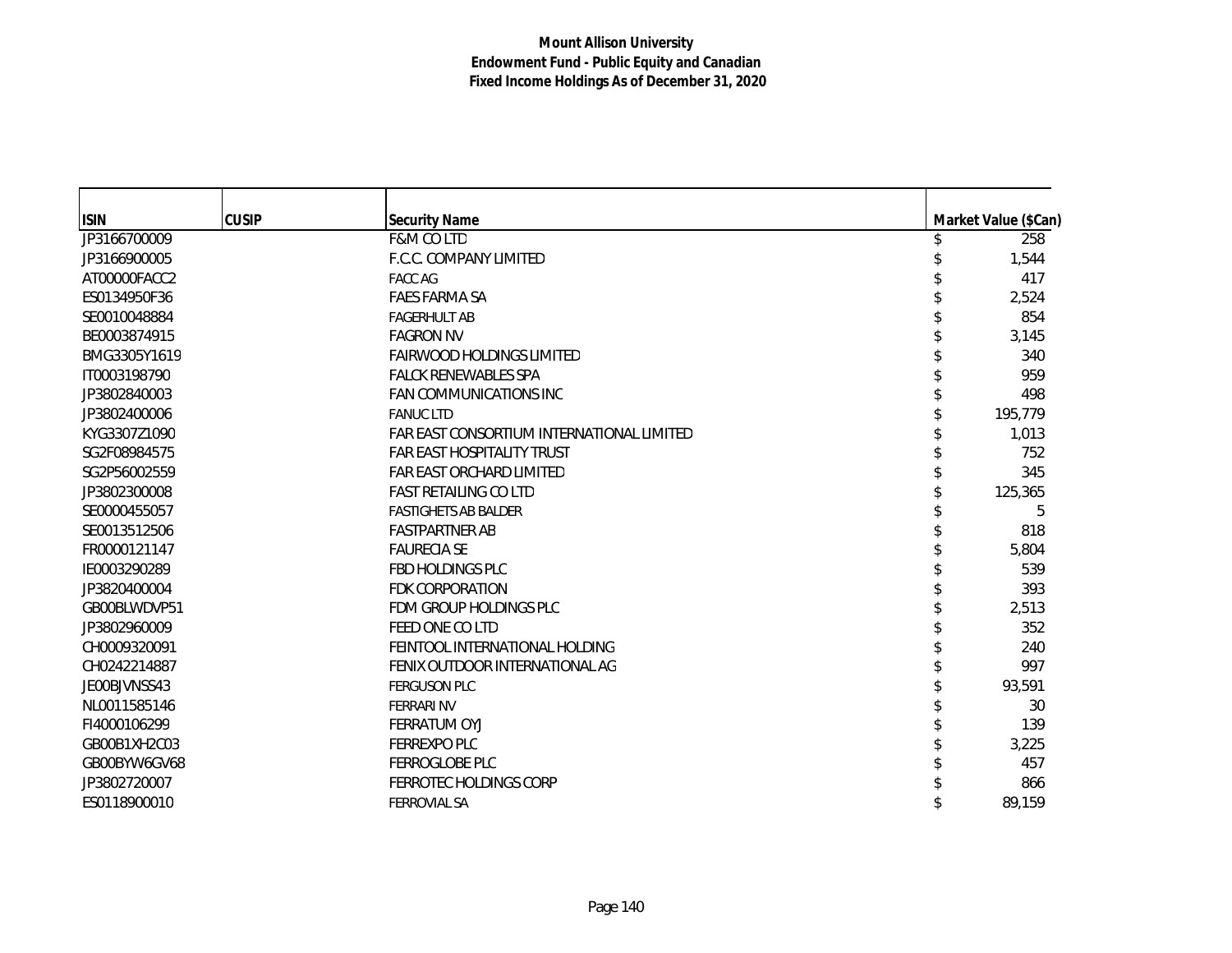| <b>ISIN</b>  | <b>CUSIP</b> | <b>Security Name</b>                           | Market Value (\$Can) |
|--------------|--------------|------------------------------------------------|----------------------|
| GB00BRJ9BJ26 |              | FEVERTREE DRINKS PLC                           | 6,369                |
| JP3166830004 |              | FFRI SECURITY INC                              | 119                  |
| JP3802940001 |              | FIDEA HOLDINGS COMPANY LIMITED                 | 561                  |
| JP3802680003 |              | <b>FIELDS CORPORATION</b>                      | 104                  |
| DE0005772206 |              | <b>FIELMANN AG</b>                             | 2,914                |
| IT0003365613 |              | FIERA MILANO SPA                               | 268                  |
| KYG3472Y1017 |              | FIH MOBILE LTD                                 | 501                  |
| IT0004967292 |              | FILA FABBRICA ITALIANA LAPIS ED AFFINI SPA     | 445                  |
| JP3166990006 |              | FINANCIAL PRODUCTS GROUP COMPANY., LIMITED     | 692                  |
| IT0001415246 |              | <b>FINCANTIERI SPA</b>                         | 542                  |
| JP3801450002 |              | <b>FINDEX INC</b>                              | 355                  |
| IT0000072170 |              | FINECOBANK BANCA FINECO SPA                    | 10                   |
| SE0008374250 |              | <b>FINGERPRINT CARDS AB</b>                    | 400                  |
| FI0009003230 |              | <b>FINNAIR PLC</b>                             | 1,211                |
| JP3632150003 |              | FIRST BANK OF TOYAMA LTD                       | 369                  |
| GB0031477770 |              | <b>FIRST DERIVATIVES PLC</b>                   | 1,103                |
| JP3802230007 |              | FIRST JUKEN CO., LTD                           | 123                  |
| BMG348041077 |              | FIRST PACIFIC CO. LTD.                         | 1,586                |
| SG1U27933225 |              | FIRST REAL ESTATE INVESTMENT TRUST             | 204                  |
| SG1W35938974 |              | FIRST RESOURCES LIMITED                        | 1,007                |
| DE0007201907 |              | <b>FIRST SENSOR AG</b>                         | 812                  |
| HK0227001168 |              | FIRST SHANGHAI INVESTMENTS LIMITED             | 41                   |
| GB0003452173 |              | FIRSTGROUP PLC                                 | 1,937                |
| ZAE000066304 |              | <b>FIRSTRAND LIMITED</b>                       | 260,445              |
| NZFAPE0001S2 |              | FISHER & PAYKEL HEALTHCARE CORPORATION LIMITED | 14,725               |
| FI0009000400 |              | <b>FISKARS OYJ</b>                             | 1,234                |
| JP3802950000 |              | <b>FIXSTARS CORP</b>                           | 320                  |
| JP3166930002 |              | FJ NEXT COMPANY LTD                            | 218                  |
| NO0010815673 |              | <b>FJORDKRAFT HOLDING ASA</b>                  | 1,392                |
| AU000000FWD0 |              | FLEETWOOD LTD                                  | 376                  |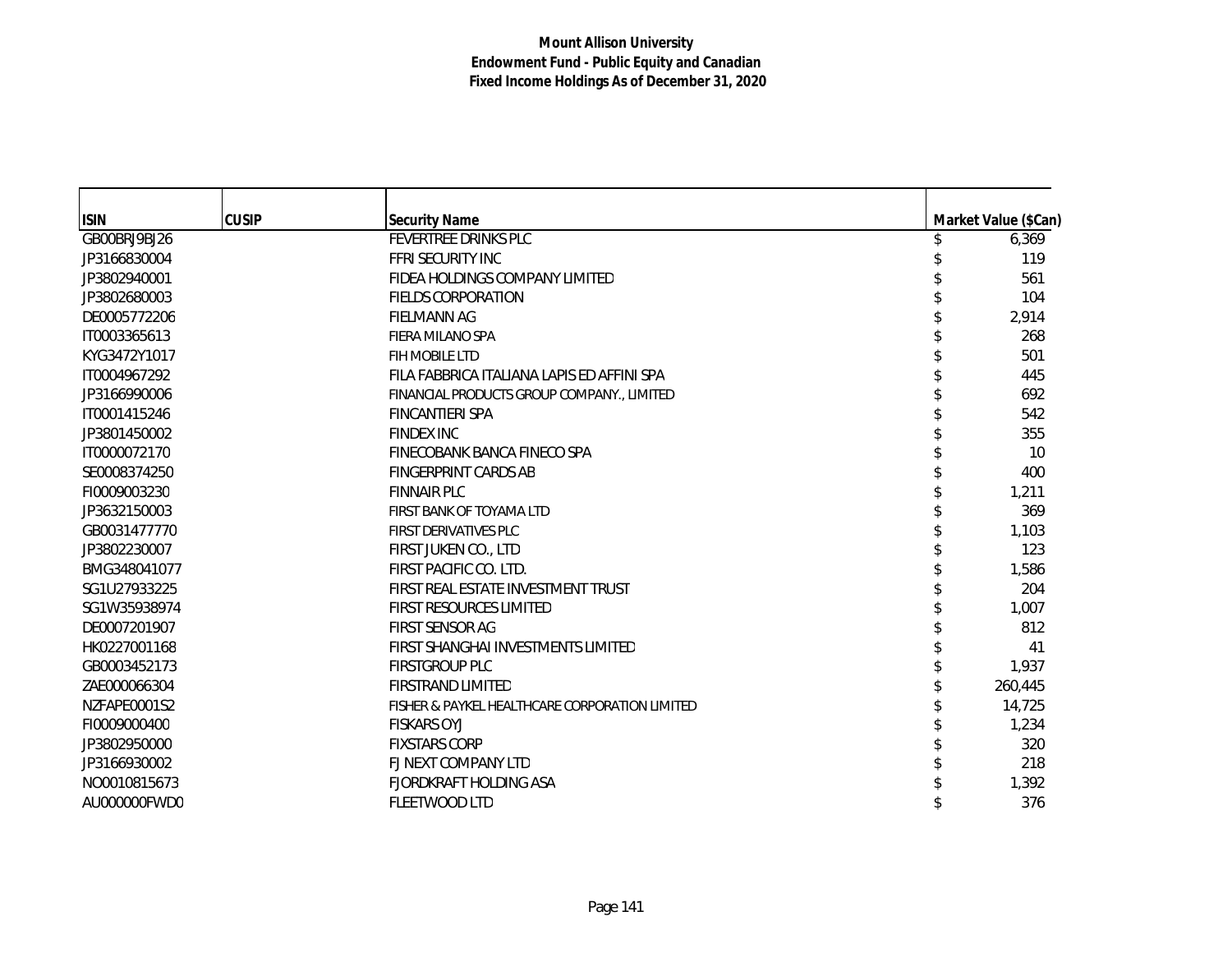| <b>ISIN</b>  | <b>CUSIP</b> | <b>Security Name</b>                     | Market Value (\$Can) |
|--------------|--------------|------------------------------------------|----------------------|
| BMG359472021 |              | FLEX LNG LIMITED                         | 449                  |
| AU000000FLT9 |              | FLIGHT CENTRE TRAVEL GROUP LTD           | 156,936              |
| NL0011279492 |              | <b>FLOW TRADERS NV</b>                   | 1,911                |
| DK0010234467 |              | <b>FLSMIDTH &amp; COMPANY A/S</b>        | 2,342                |
| AT00000VIE62 |              | <b>FLUGHAFEN WIEN AG</b>                 | 606                  |
| CH0319416936 |              | <b>FLUGHAFEN ZURICH AG</b>               | 6,228                |
| ES0137650018 |              | <b>FLUIDRA SA</b>                        | 1,949                |
| IE00BWT6H894 |              | FLUTTER ENTERTAINMENT PLC                | 34                   |
| IL0003150104 |              | <b>FMS ENTERPRISES MIGUN LIMITED</b>     | 248                  |
| FR0011476928 |              | <b>FNAC DARTY SA</b>                     | 1,998                |
| IT0000060886 |              | FNM S.P.A.                               | 224                  |
| JP3802740005 |              | FOCUS SYSTEMS CORPORATION                | 201                  |
| ES0122060314 |              | FOMENTO DE CONSTRUCCIONES Y CONTRATAS SA | 1,743                |
| SG1I44882534 |              | FOOD EMPIRE HOLDINGS LTD                 | 177                  |
| CH0003541510 |              | <b>FORBO HOLDING AG</b>                  | 3,066                |
| NL0011832811 |              | <b>FORFARMERS NV</b>                     | 498                  |
| IL0002560162 |              | FORMULA SYSTEMS (1985) LTD.              | 1,602                |
| GB00BYYW3C20 |              | <b>FORTERRA PLC</b>                      | 1,256                |
| AU000000FMG4 |              | FORTESCUE METALS GROUP LIMITED           | 127,739              |
| FI0009007132 |              | <b>FORTUM OYJ</b>                        | 11                   |
| SG1033912138 |              | FORTUNE REAL ESTATE INVESTMENT TRUST     | 2,118                |
| ZAE000148466 |              | <b>FOSCHINI GROUP LTD</b>                | 34,700               |
| JP3802800007 |              | FOSTER ELECTRIC COMPANY, LIMITED         | 627                  |
| IL0010870223 |              | FOX WIZEL LTD                            | 2,434                |
| GB00BCKFY513 |              | <b>FOXTONS GROUP PLC</b>                 | 462                  |
| SG1Q67923454 |              | <b>FRAGRANCE GROUP LIMITED</b>           | 71                   |
| JP3826500005 |              | FRANCE BED HOLDINGS CO., LTD.            | 581                  |
| SG1T58930911 |              | <b>FRASER &amp; NEAVE LIMITED</b>        | 370                  |
| SG1T60930966 |              | <b>FRASERS CENTREPOINT TRUST</b>         | 3,030                |
| GB00B1QH8P22 |              | <b>FRASERS GROUP PLC</b>                 | 2,556                |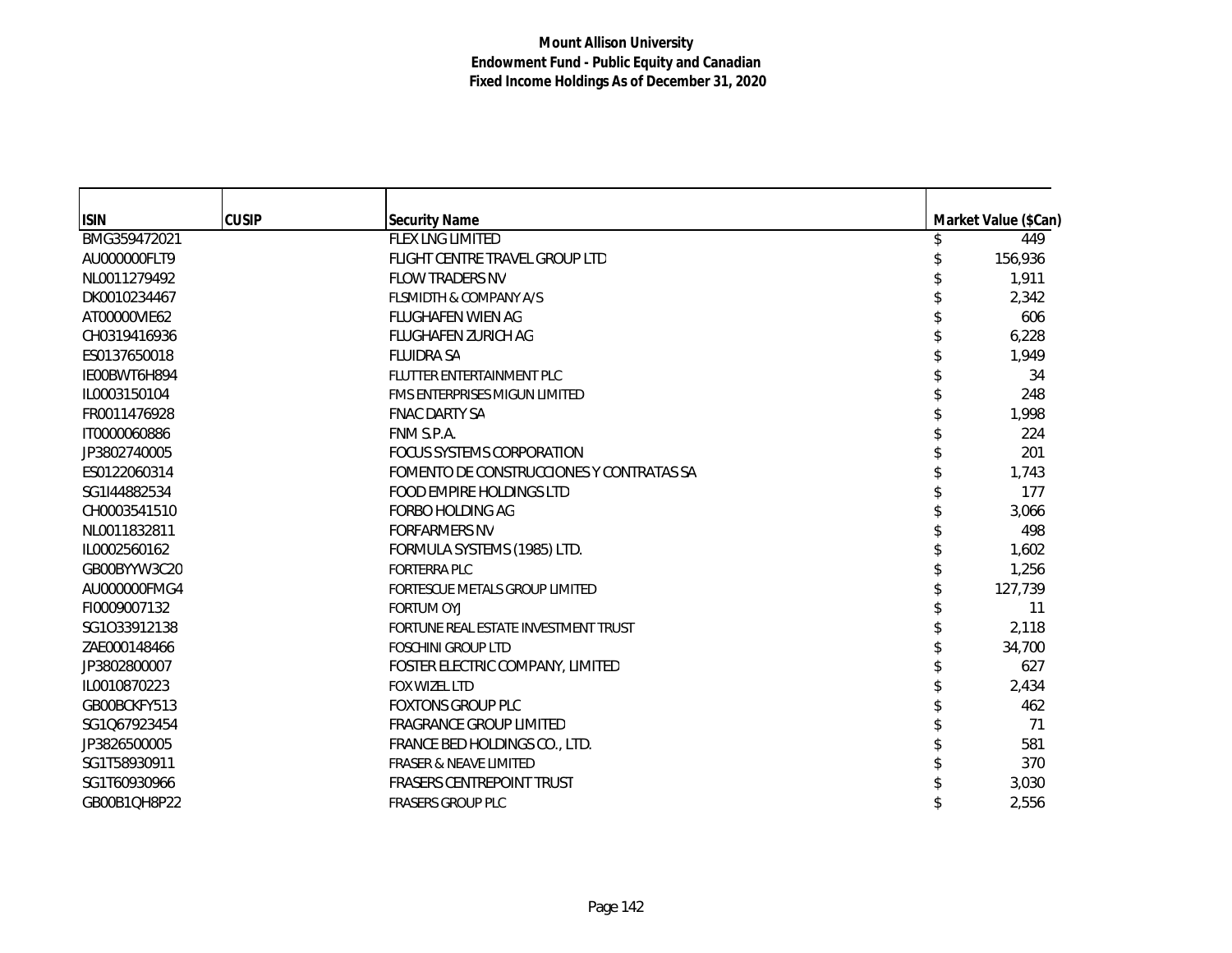| <b>ISIN</b>  | <b>CUSIP</b> | <b>Security Name</b>                 | Market Value (\$Can) |
|--------------|--------------|--------------------------------------|----------------------|
| SG1AA5000001 |              | <b>FRASERS HOSPITALITY TRUST</b>     | 507                  |
| SG2G52000004 |              | <b>FRASERS PROPERTY LTD</b>          | 454                  |
| DE000A0Z2ZZ5 |              | <b>FREENET AG</b>                    | 5,070                |
| NZFREE0001S0 |              | <b>FREIGHTWAYS LIMITED</b>           | 1,790                |
| SG1R43925234 |              | <b>FRENCKEN GROUP LIMITED</b>        | 399                  |
| IT0005252728 |              | FRENI BREMBO SPA                     | 492                  |
| DE0005785802 |              | FRESENIUS MEDICAL CARE AG & CO. KGAA | 18                   |
| DE0005785604 |              | <b>FRESENIUS SE &amp; CO KGAA</b>    | 20                   |
| GB00B2QPKJ12 |              | <b>FRESNILLO PLC</b>                 | 3                    |
| JP3829400005 |              | FREUND CORPORATION                   | 77                   |
| GB00BBT32N39 |              | FRONTIER DEVELOPMENTS PLC            | 1,655                |
| JP3046200006 |              | FRONTIER REAL ESTATE INVESTMENT CORP | 2,913                |
| BMG3682E1921 |              | <b>FRONTLINE LIMITED</b>             | 1,070                |
| FI0009801310 |              | <b>F-SECURE OYJ</b>                  | 1,047                |
| JP3166950000 |              | <b>F-TECH INCORPORATED</b>           | 179                  |
| JP3166940001 |              | FTGROUP CO LTD                       | 304                  |
| DE0005790430 |              | <b>FUCHS PETROLUB SE</b>             | 7,327                |
| DE0005790406 |              | <b>FUCHS PETROLUB SE</b>             | 2,790                |
| JP3825600004 |              | FUDO TETRA CORPORATION               | 571                  |
| NL00150004A7 |              | <b>FUGRO NV</b>                      | 1,073                |
| JP3807400001 |              | <b>FUJI CO LTD</b>                   | 797                  |
| JP3809200003 |              | FUJI CORP (AICHI)                    | 3,270                |
| JP3812300006 |              | FUJI CORP (MIYAGI)                   | 350                  |
| JP3815000009 |              | <b>FUJI CORPORATION LIMITED</b>      | 429                  |
| JP3820000002 |              | FUJI ELECTRIC CO., LTD.              | 5                    |
| JP3810400006 |              | FUJI KYUKO CO., LTD.                 | 1,962                |
| JP3160300004 |              | FUJI OIL CO LTD                      | 142                  |
| JP3816200004 |              | FUJI PHARMA COMPANY LIMITED          | 422                  |
| JP3813800004 |              | FUJI SEAL INTERNATIONAL INCORPORATED | 1,847                |
| JP3816600005 |              | <b>FUJI SOFT INCORPORATED</b>        | 2,278                |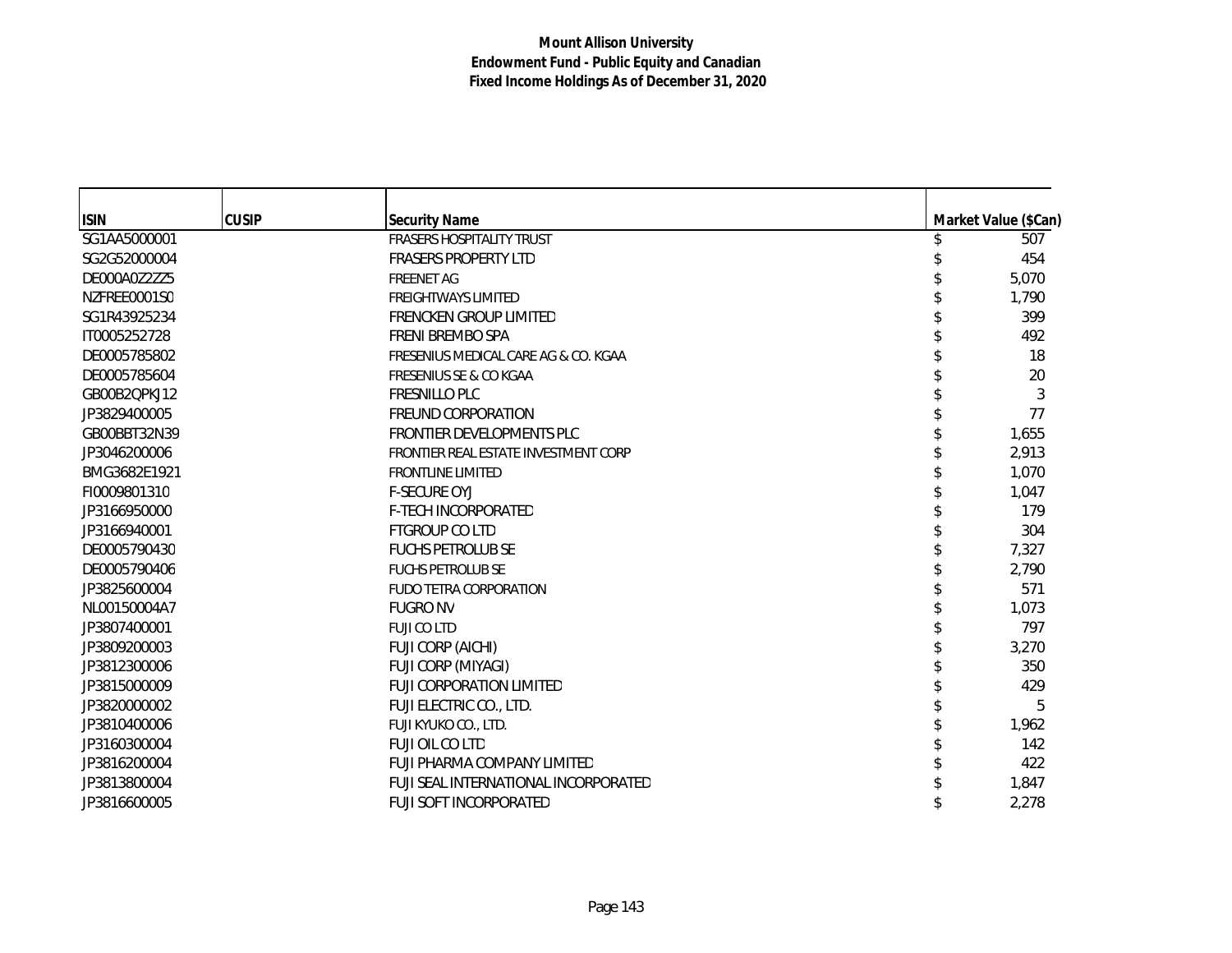| <b>ISIN</b>  | <b>CUSIP</b> | <b>Security Name</b>                   | Market Value (\$Can) |
|--------------|--------------|----------------------------------------|----------------------|
| JP3820800005 |              | <b>FUJIBO HOLDINGS INCORPORATED</b>    | 850                  |
| JP3818700001 |              | <b>FUJICCO CO LIMITED</b>              | 986                  |
| JP3814000000 |              | <b>FUJIFILM HOLDINGS CORPORATION</b>   | 68,671               |
| JP3811200009 |              | FUJIKURA KASEI CO., LTD.               | 233                  |
| JP3811000003 |              | <b>FUJIKURA LTD</b>                    | 2,185                |
| JP3821000001 |              | FUJIMORI KOGYO COMPANY LIMITED         | 1,377                |
| JP3818800009 |              | FUJITEC COMPANY LIMITED                | 2,495                |
| JP3818000006 |              | <b>FUJITSU LIMITED</b>                 | 97,655               |
| JP3821200007 |              | <b>FUJIYA CO LTD</b>                   | 399                  |
| JP3805600008 |              | <b>FUKUDA CORPORATION</b>              | 860                  |
| JP3806000000 |              | FUKUDA DENSHI CO., LTD.                | 1,763                |
| JP3803600000 |              | FUKUI BANK, LTD.                       | 870                  |
| JP3803800006 |              | FUKUI COMPUTER HOLDINGS INCORPORATION  | 613                  |
| JP3805010000 |              | FUKUOKA FINANCIAL GROUP, INC           | 3                    |
| JP3046240002 |              | <b>FUKUOKA REIT CORPORATION</b>        | 1,377                |
| JP3805100009 |              | FUKUSHIMA BANK LTD                     | 76                   |
| JP3805150004 |              | FUKUSHIMA GALILEI CO LTD               | 1,066                |
| JP3806800003 |              | FUKUYAMA TRANSPORTING CO LTD           | 1,992                |
| JP3827800008 |              | FULLCAST HOLDINGS COMPANY LIMITED      | 735                  |
| GB00B1YPC344 |              | FULLER, SMITH & TURNER P.L.C.          | 693                  |
| JP3825850005 |              | FUNAI ELECTRIC CO., LTD.               | 132                  |
| JP3825800000 |              | <b>FUNAI SOKEN HOLDINGS INC</b>        | 1,622                |
| JP3827600002 |              | FURUKAWA BATTERY COMPANY LIMITED (THE) | 627                  |
| JP3826800009 |              | <b>FURUKAWA CO., LTD</b>               | 873                  |
| JP3827200001 |              | FURUKAWA ELECTRIC CO LTD               | 3,259                |
| JP3828400006 |              | FURUNO ELECTRIC CO., LTD.              | 412                  |
| JP3828000004 |              | FURUSATO INDUSTRIES, LTD.              | 356                  |
| JP3828850002 |              | FURUYA METAL CO., LTD                  | 514                  |
| JP3826770004 |              | <b>FURYU CORP</b>                      | 271                  |
| JP3822600007 |              | FUSO CHEMICAL COMPANY LIMITED          | 1,325                |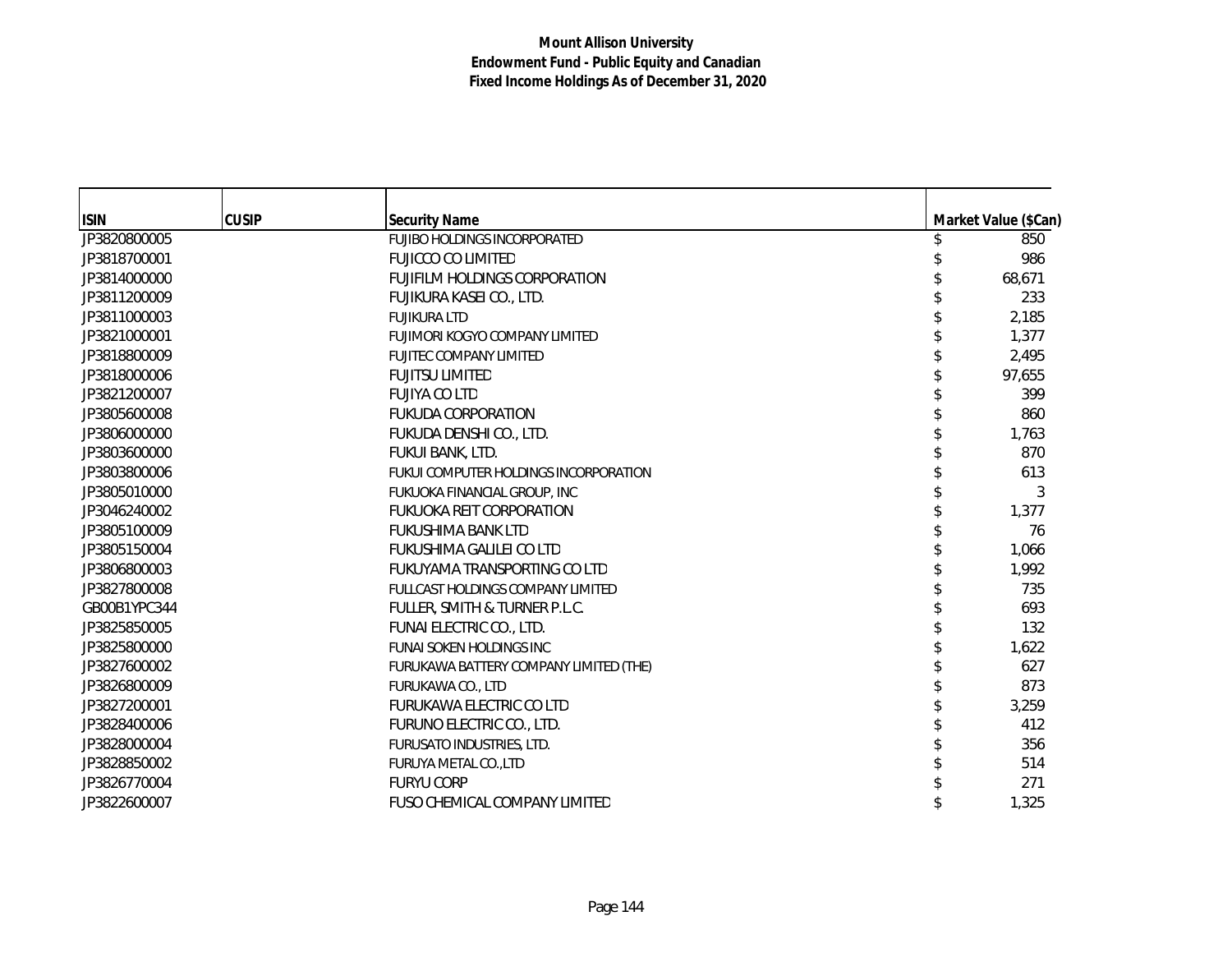| <b>ISIN</b>  | <b>CUSIP</b> | <b>Security Name</b>                      |  | Market Value (\$Can) |
|--------------|--------------|-------------------------------------------|--|----------------------|
| JP3823600006 |              | <b>FUSO PHARMACEUTICAL INDUSTRIES LTD</b> |  | 714                  |
| JP3824400000 |              | <b>FUTABA CORPORATION</b>                 |  | 727                  |
| JP3824000008 |              | FUTABA INDUSTRIAL CO., LTD.               |  | 547                  |
| JP3826200002 |              | <b>FUTURE CORP</b>                        |  | 689                  |
| GB00BYZN9041 |              | <b>FUTURE PLC</b>                         |  | 1,827                |
| JP3826270005 |              | FUYO GENERAL LEASE COMPANY LTD            |  | 2,200                |
| GB00BC9ZLX92 |              | FW THORPE PLC                             |  | 232                  |
| AU000000GUD2 |              | G.U.D. HOLDINGS LIMITED                   |  | 1,712                |
| GB00B01FLG62 |              | G4S PLC                                   |  | 8,801                |
| JP3172450003 |              | <b>G-7 HOLDINGS INCORPORATED</b>          |  | 476                  |
| AU000000GEM7 |              | <b>G8 EDUCATION LIMITED</b>               |  | 1,279                |
| JP3234200008 |              | <b>GAKKEN HOLDINGS CO LTD</b>             |  | 594                  |
| JP3235400003 |              | GAKKYUSHA CO., LTD.                       |  | 175                  |
| JP3234400004 |              | <b>GAKUJO COMPANY LIMITED</b>             |  | 397                  |
| BE0003818359 |              | <b>GALAPAGOS NV</b>                       |  | 4                    |
| HK0027032686 |              | <b>GALAXY ENTERTAINMENT GROUP LIMITED</b> |  | 17                   |
| AU000000GXY2 |              | <b>GALAXY RESOURCES LTD</b>               |  | 1,039                |
| CH0360674466 |              | <b>GALENICA AG</b>                        |  | 5,763                |
| SG1T37930313 |              | <b>GALLANT VENTURE LTD</b>                |  | 240                  |
| GB00BKY40Q38 |              | <b>GALLIFORD TRY HOLDINGS PLC</b>         |  | 303                  |
| PTGAL0AM0009 |              | GALP ENERGIA SGPS, S.A.                   |  | 6                    |
| CH0102659627 |              | <b>GAM HOLDING AG</b>                     |  | 867                  |
| GB0003718474 |              | <b>GAMES WORKSHOP GROUP PLC</b>           |  | 9,413                |
| GB00BZ14BX56 |              | <b>GAMESYS GROUP PLC</b>                  |  | 1,859                |
| GB00BQS10J50 |              | <b>GAMMA COMMUNICATIONS PLC</b>           |  | 2,559                |
| AU000000GDF3 |              | <b>GARDA DIVERSIFIED PROPERTY FUND</b>    |  | 201                  |
| AU000000GCY6 |              | <b>GASCOYNE RESOURCES LIMITED</b>         |  | 15                   |
| BMG375851091 |              | <b>GASLOG LTD</b>                         |  | 596                  |
| DE000A0JJTG7 |              | <b>GATEWAY REAL ESTATE AG</b>             |  | 186                  |
| FR0011726835 |              | <b>GAZTRANSPORT AND HNIGAZ SA</b>         |  | 3,784                |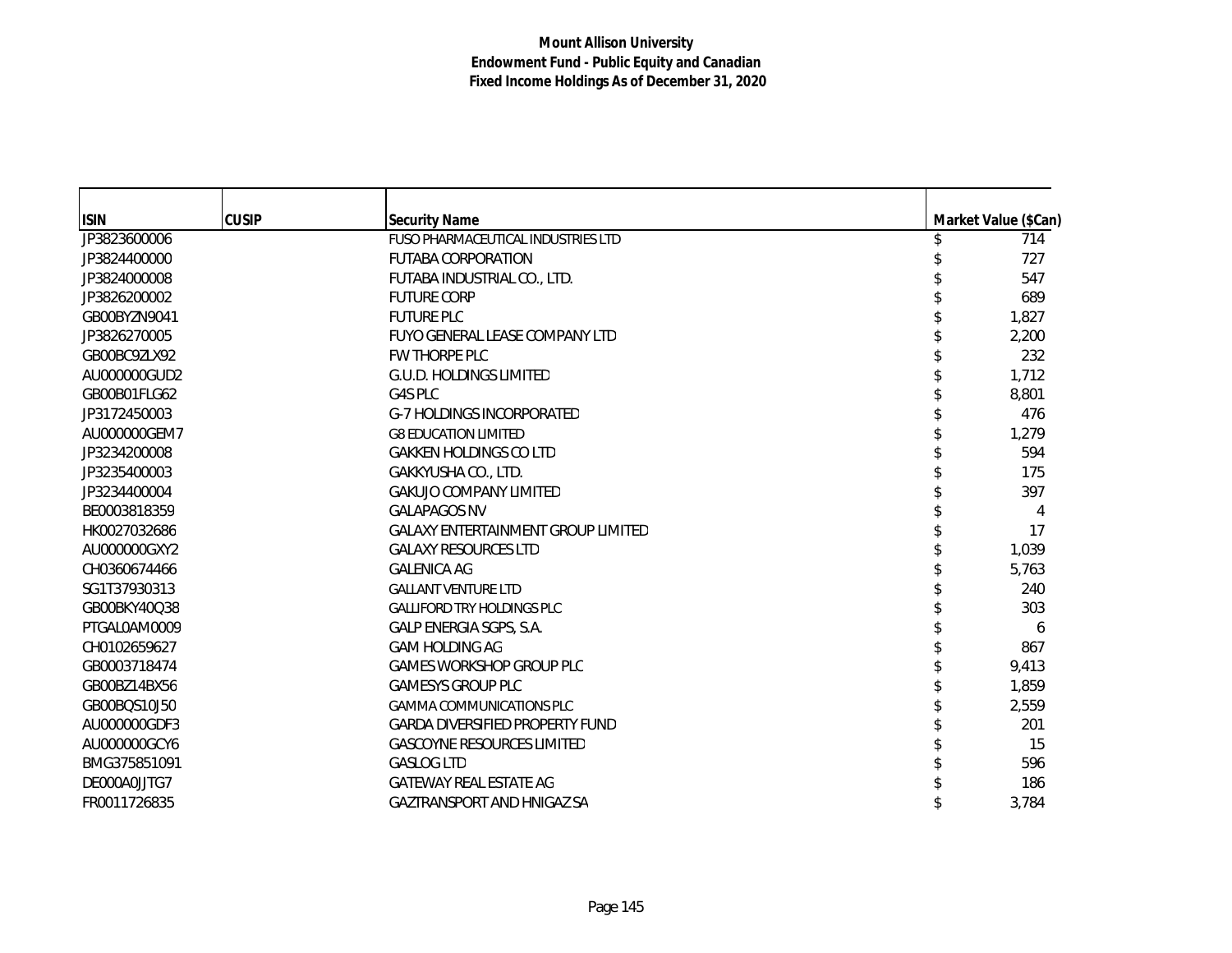| <b>ISIN</b><br><b>CUSIP</b><br><b>Security Name</b><br>JP3386390003<br><b>GCA CORP</b><br><b>GCP STUDENT LIVING PLC</b><br>GB00B8460Z43<br>AU000000GDI7<br><b>GDI PROPERTY GROUP LTD</b> | Market Value (\$Can)<br>362<br>1,480<br>773<br>10,487<br>116,077 |
|------------------------------------------------------------------------------------------------------------------------------------------------------------------------------------------|------------------------------------------------------------------|
|                                                                                                                                                                                          |                                                                  |
|                                                                                                                                                                                          |                                                                  |
|                                                                                                                                                                                          |                                                                  |
|                                                                                                                                                                                          |                                                                  |
|                                                                                                                                                                                          |                                                                  |
| DE0006602006<br><b>GEA GROUP AG</b>                                                                                                                                                      |                                                                  |
| <b>GEBERIT AG</b><br>CH0030170408                                                                                                                                                        |                                                                  |
| FR0010040865<br><b>GECINA</b>                                                                                                                                                            |                                                                  |
| JP3225500002<br><b>GECOSS CORPORATION</b>                                                                                                                                                | 310                                                              |
| VGG379591065<br><b>GEM DIAMONDS LIMITED</b>                                                                                                                                              | 77                                                               |
| <b>GENEL ENERGY PLC</b><br>JE00B55Q3P39                                                                                                                                                  | 306                                                              |
| <b>GENESIS ENERGY LTD</b><br>NZGNEE0001S7                                                                                                                                                | 688                                                              |
| GENKI SUSHI CO., LTD.<br>JP3282800006                                                                                                                                                    | 199                                                              |
| JP3282750003<br><b>GENKY DRUGSTORES CO LTD</b>                                                                                                                                           | 551                                                              |
| DK0010272202<br><b>GENMAB A/S</b>                                                                                                                                                        | 27                                                               |
| SGXE21576413<br><b>GENTING SINGAPORE LTD</b>                                                                                                                                             | 4                                                                |
| NZGTKE0002S9<br><b>GENTRACK GROUP LTD</b>                                                                                                                                                | 57                                                               |
| GB0002074580<br><b>GENUS PLC</b>                                                                                                                                                         | 3,532                                                            |
| AU000000GMA5<br><b>GENWORTH MORTGAGE INSURANCE AUSTRALIA LTD</b>                                                                                                                         | 662                                                              |
| JP3282400005<br><b>GEO HOLDINGS CORP</b>                                                                                                                                                 | 903                                                              |
| CH0001752309<br><b>GEORG FISCHER AG</b>                                                                                                                                                  | 10,700                                                           |
| GB00BF4HYV08<br><b>GEORGIA CAPITAL PLC</b>                                                                                                                                               | 426                                                              |
| <b>GEOX SPA</b><br>IT0003697080                                                                                                                                                          | 89                                                               |
| <b>GERDAU S.A.</b><br>BRGGBRACNPR8                                                                                                                                                       | 109,870                                                          |
| DE000A0LD6E6<br><b>GERRESHEIMER AG</b>                                                                                                                                                   | 6,288                                                            |
| <b>GESCO AG</b><br>DE000A1K0201                                                                                                                                                          | 318                                                              |
| ES0105223004<br><b>GESTAMP AUTOMOCION SA</b>                                                                                                                                             | 1,665                                                            |
| FR0010533075<br><b>GETLINK SE</b>                                                                                                                                                        | 8                                                                |
| DE0005800601<br><b>GFT TECHNOLOGIES SE</b>                                                                                                                                               | 462                                                              |
| JP3264200001<br><b>GIKEN LTD</b>                                                                                                                                                         | 1,086                                                            |
| IL0010825102<br><b>GILAT SATELLITE NETWORKS LTD</b>                                                                                                                                      | 229                                                              |
| BE0003699130<br>GIMV INVESTERINGSMAATSCHAPPIJ VOOR VLANDEREN NV                                                                                                                          | 2,517                                                            |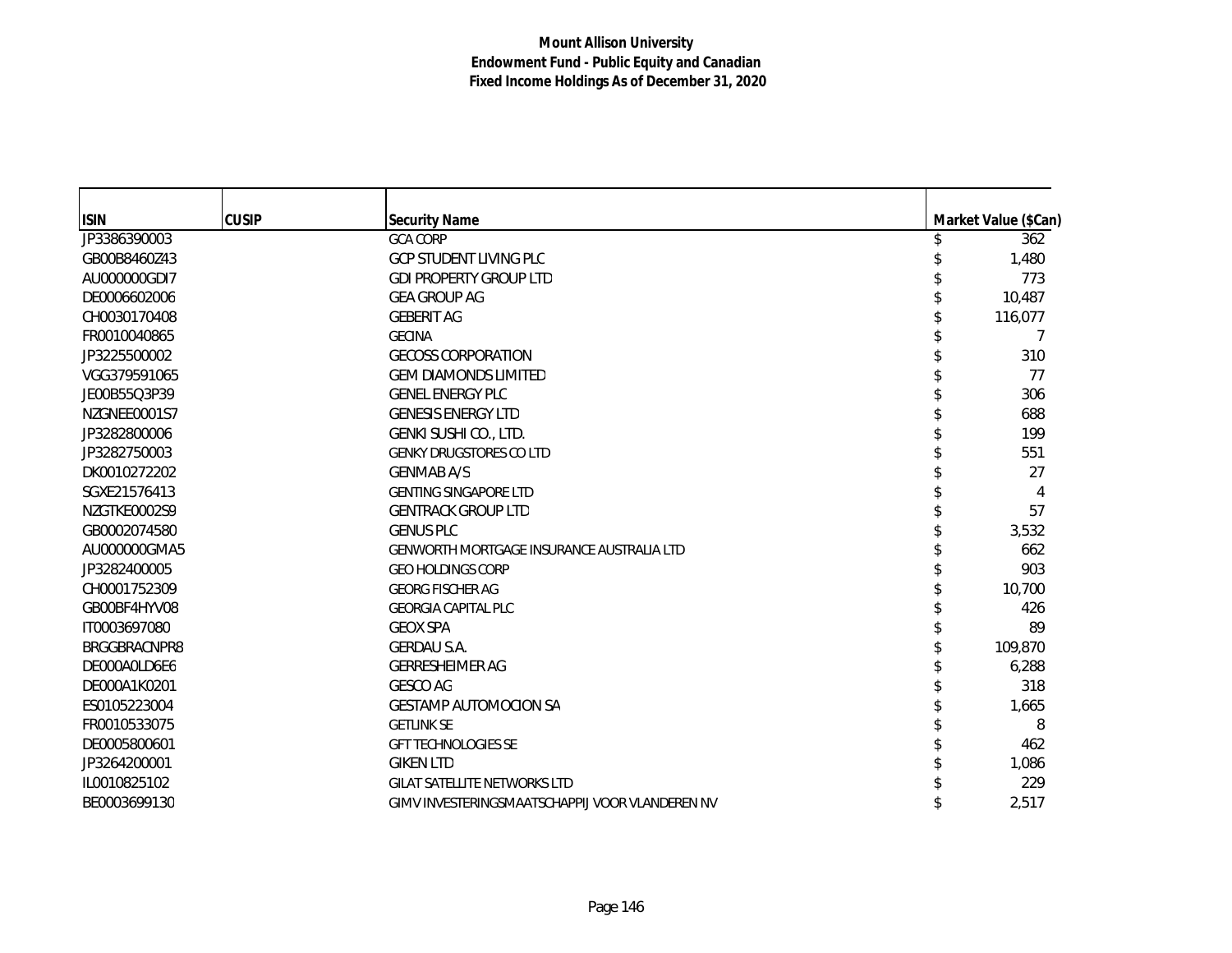| <b>ISIN</b>  | <b>CUSIP</b> | <b>Security Name</b>                                 | Market Value (\$Can) |
|--------------|--------------|------------------------------------------------------|----------------------|
| BMG6901M1010 |              | <b>GIORDANO INTERNATIONAL LIMITED</b>                | 371                  |
| CH0010645932 |              | <b>GIVAUDAN SA</b>                                   | 171,667              |
| NO0010582521 |              | <b>GJENSIDIGE FORSIKRING ASA</b>                     | 5                    |
| FR0000066672 |              | <b>GL EVENTS SA</b>                                  | 269                  |
| BMG392401094 |              | <b>GLLTD</b>                                         | 430                  |
| JP3385850007 |              | <b>GL SCIENCES INC.</b>                              | 284                  |
| IE0000669501 |              | <b>GLANBIA PLC</b>                                   | 4,713                |
| GB0009252882 |              | <b>GLAXOSMITHKLINE PLC</b>                           | 60,573               |
| JE00B4T3BW64 |              | <b>GLENCORE PLC</b>                                  | 33                   |
| ES0105130001 |              | <b>GLOBAL DOMINION ACCESS SA</b>                     | 857                  |
| JP3044520009 |              | <b>GLOBAL ONE REAL ESTATE INVESTMENT CORPORATION</b> | 2,329                |
| LU0974299876 |              | <b>GLOBANT SA</b>                                    | 15,217               |
| JP3503800009 |              | <b>GLOBERIDE INC</b>                                 | 855                  |
| JP3274400005 |              | <b>GLORY LIMITED</b>                                 | 2,367                |
| JP3047510007 |              | <b>GLP TOSHI HOJIN</b>                               | 7                    |
| JP3386550002 |              | <b>GMO FINANCIAL HOLDINGS INC</b>                    | 884                  |
| JP3386040004 |              | <b>GMO GLOBALSIGN HOLDINGS KK</b>                    | 751                  |
| JP3385890003 |              | <b>GMO PAYMENT GATEWAY INC</b>                       | 6                    |
| DK0010272632 |              | <b>GN STORE NORD A/S</b>                             | 11                   |
| GB0003753778 |              | <b>GO-AHEAD GROUP PLC</b>                            | 1,250                |
| GB00BZ02Q916 |              | <b>GOCO GROUP PLC</b>                                | 1,526                |
| JP3307800007 |              | <b>GODO STEEL LTD</b>                                | 461                  |
| AU000000GOR5 |              | <b>GOLD ROAD RESOURCES LIMITED</b>                   | 1,124                |
| JP3306800008 |              | <b>GOLDCREST COMPANY LIMITED</b>                     | 818                  |
| MU0117U00026 |              | <b>GOLDEN AGRI-RESOURCES LIMITED</b>                 | 1,803                |
| BMG396372051 |              | <b>GOLDEN OCEAN GROUP LTD</b>                        | 632                  |
| GB0002259116 |              | <b>GOOCH &amp; HOUSEGO PLC</b>                       | 246                  |
| KYG398141013 |              | <b>GOODBABY INTERNATIONAL HOLDING LIMITED</b>        | 245                  |
| AU000000GMG2 |              | <b>GOODMAN GROUP</b>                                 | 25                   |
| NZCPTE0001S9 |              | <b>GOODMAN PROPERTY TRUST</b>                        | 1,868                |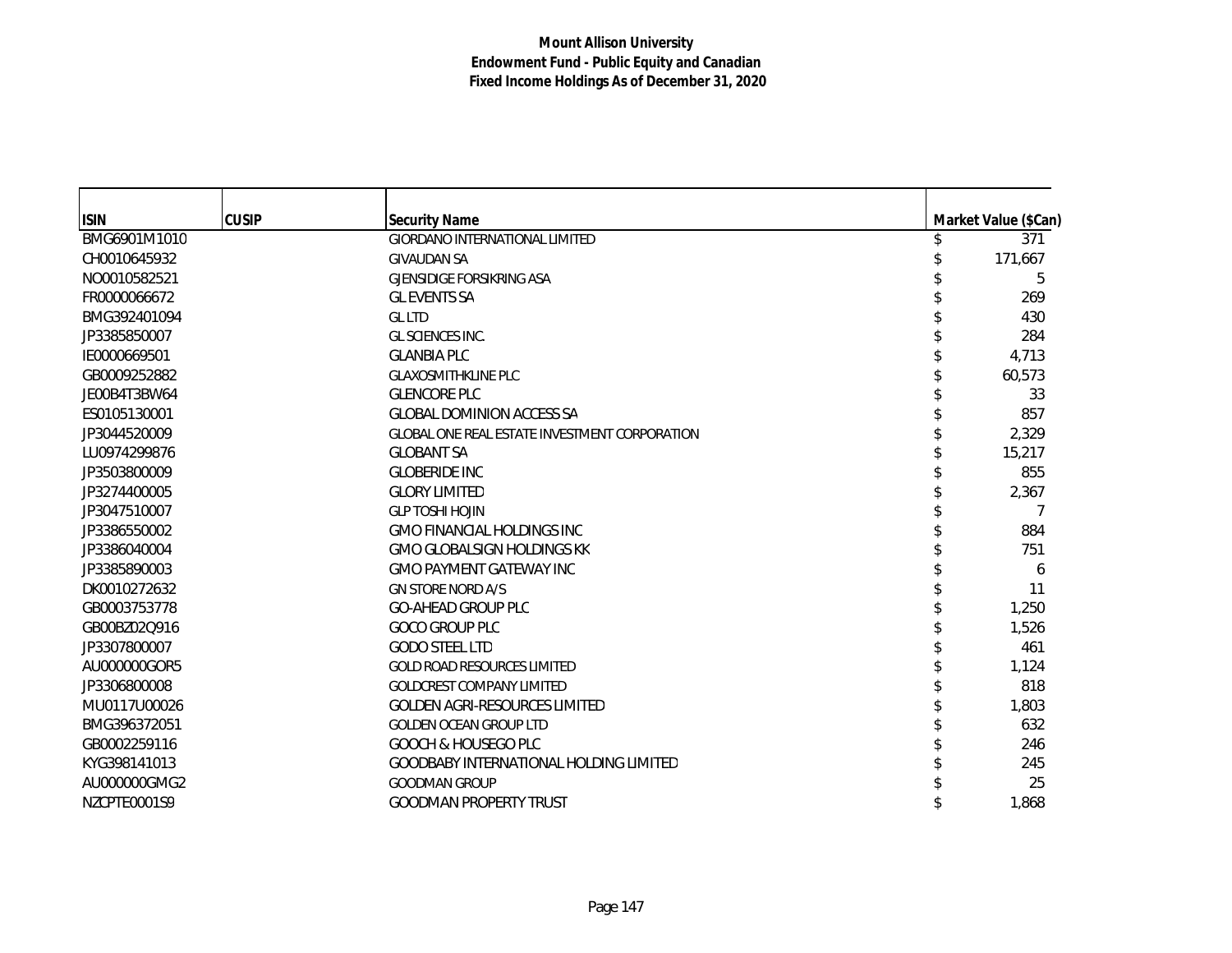| <b>ISIN</b>  | <b>CUSIP</b> | <b>Security Name</b>                        | Market Value (\$Can) |
|--------------|--------------|---------------------------------------------|----------------------|
| GB0003781050 |              | <b>GOODWIN PLC</b>                          | 366                  |
| AU000000GPT8 |              | <b>GPT GROUP</b>                            |                      |
| JP3274260003 |              | <b>GRACE TECHNOLOGY INC</b>                 | 1,292                |
| IE00B00MZ448 |              | <b>GRAFTON GROUP PLC</b>                    | 4,795                |
| AU000000GNC9 |              | <b>GRAINCORP LIMITED</b>                    | 1,557                |
| GB00B04V1276 |              | <b>GRAINGER PLC</b>                         | 52,806               |
| DE0005895403 |              | <b>GRAMMER AG</b>                           | 127                  |
| LU0775917882 |              | <b>GRAND CITY PROPERTIES SA</b>             | 5,793                |
| NL0010937066 |              | <b>GRANDVISION NV</b>                       | 3,135                |
| SE0006288015 |              | <b>GRANGES AB</b>                           | 2,336                |
| BMG4069C1486 |              | <b>GREAT EAGLE HOLDINGS LIMITED</b>         | 1,231                |
| GB00BF5H9P87 |              | <b>GREAT PORTLAND ESTATES P.L.C.</b>        | 3,945                |
| JP3274070006 |              | <b>GREE INCORPORATION</b>                   | 1,027                |
| IE0003864109 |              | <b>GREENCORE GROUP PLC</b>                  | 1,029                |
| AU000000GGG4 |              | <b>GREENLAND MINERALS LTD</b>               | 50                   |
| GB00B63QSB39 |              | <b>GREGGS PLC</b>                           | 4,036                |
| BMG4111M1029 |              | <b>G-RESOURCES GROUP LTD</b>                | 279                  |
| NO0010365521 |              | <b>GRIEG SEAFOOD ASA</b>                    | 902                  |
| ES0171996087 |              | <b>GRIFOLS SA</b>                           | 13,085               |
| BE0003797140 |              | <b>GROEP BRUSSEL LAMBERT NV</b>             | 50,683               |
| FR0000036675 |              | <b>GROUPE CRIT</b>                          | 380                  |
| AU000000GOZ8 |              | <b>GROWTHPOINT PROPERTIES AUSTRALIA LTD</b> | 1,480                |
| ES0116920333 |              | <b>GRUPO CATALANA OCCIDENTE SA</b>          | 2,459                |
| ES0180918015 |              | <b>GRUPO EMPRESARIAL SAN JOSE SA</b>        | 180                  |
| ES0172708234 |              | <b>GRUPO EZENTIS SA</b>                     | 206                  |
| MXP370711014 |              | GRUPO FINANCIERO BANORTE S.A.B. DE C.V.     | 95,792               |
| IT0004195308 |              | <b>GRUPPO MUTUIONLINE S.P.A.</b>            | 2,482                |
| JP3385820000 |              | <b>GS YUASA CORPORATION</b>                 | 4,428                |
| JP3236750000 |              | <b>G-TEKT CORP</b>                          | 638                  |
| AU000000GTN3 |              | <b>GTN LTD</b>                              | 92                   |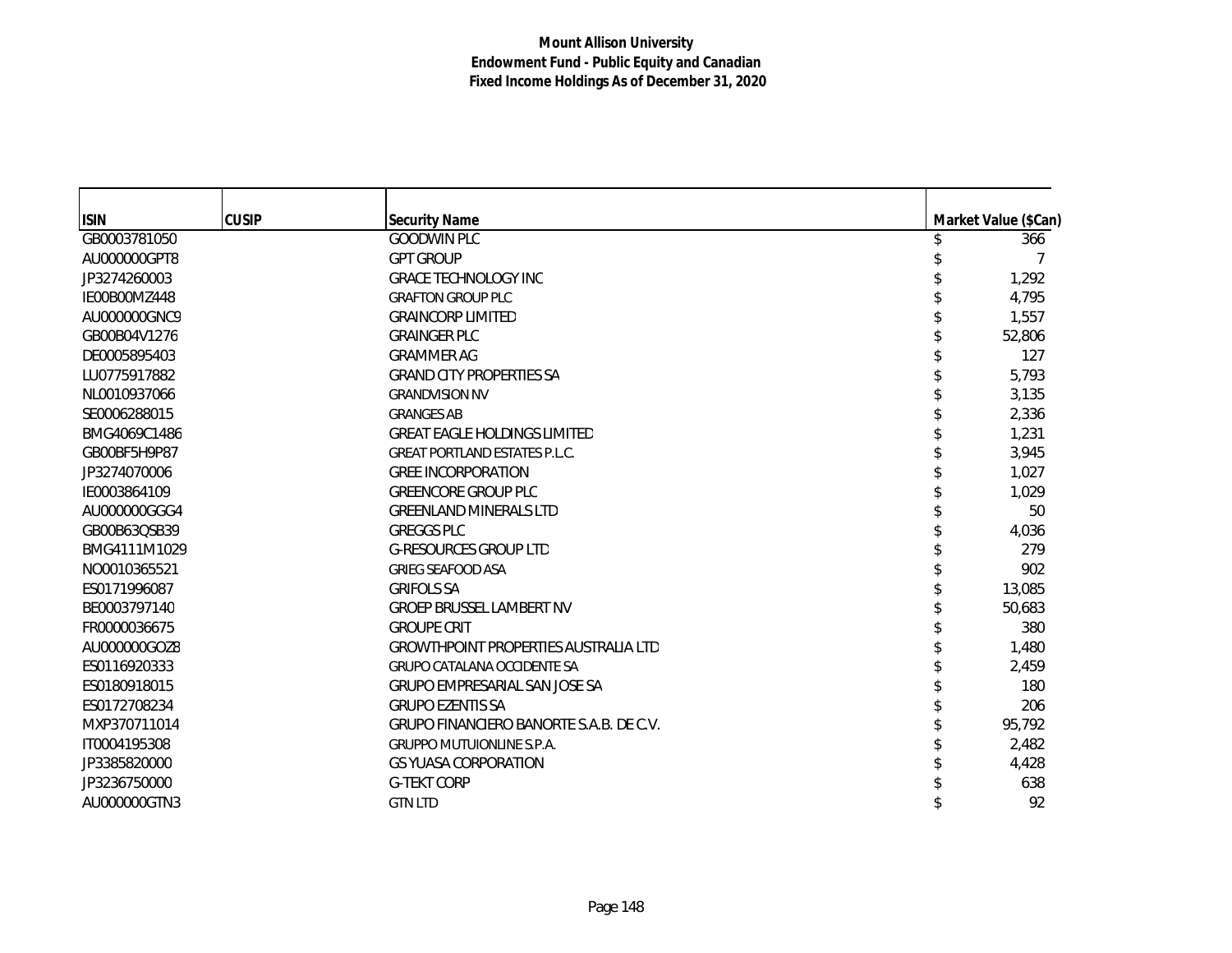| <b>ISIN</b>  | <b>CUSIP</b> | <b>Security Name</b>                           | Market Value (\$Can) |
|--------------|--------------|------------------------------------------------|----------------------|
| IT0005311821 |              | <b>GUALA CLOSURES SPA</b>                      | 1,468                |
| FR0000032526 |              | <b>GUERBET SA</b>                              | 422                  |
| BMG4209G2077 |              | <b>GULF KEYSTONE PETROLEUM LIMITED</b>         | 792                  |
| JP3274800006 |              | GUN EI CHEMICAL INDUSTRY COMPANY LIMITED       | 120                  |
| JP3235900002 |              | <b>GUNGHO ONLINE ENTERTAINMENT INC</b>         | 1,371                |
| JP3276400003 |              | <b>GUNMA BANK LTD</b>                          | 2,483                |
| JP3275200008 |              | <b>GUNZE LTD</b>                               | 799                  |
| BMG420981224 |              | <b>GUOCO GROUP LTD</b>                         | 417                  |
| SG1R95002270 |              | <b>GUOCOLAND LIMITED</b>                       | 800                  |
| HK0000065869 |              | <b>GUOTAI JUNAN INTERNATIONAL HOLDING LTD</b>  | 725                  |
| CH0008012236 |              | GURIT HOLDING AG                               | 1,964                |
| AU000000GWA4 |              | <b>GWA GROUP LIMITED</b>                       | 900                  |
| GB00BZBX0P70 |              | <b>GYM GROUP PLC</b>                           | 723                  |
| SE0000106270 |              | H & M HENNES & MAURITZ AB                      | 17                   |
| DE000A2E4T77 |              | <b>H&amp;R GMBH &amp; CO KGAA</b>              | 137                  |
| DK0010287234 |              | H. LUNDBECK A/S                                | 1,468                |
| JP3160740001 |              | H.I.S. COMPANY LIMITED                         | 651                  |
| JP3822000000 |              | H.U. GROUP HOLDINGS INC                        | 3,114                |
| DK0015202451 |              | H+H INTERNATIONAL A/S                          | 735                  |
| JP3774600005 |              | <b>H2O RETAILING CORP</b>                      | 1,280                |
| JP3765130004 |              | HABA LABORATORIES INCORPORATION                | 280                  |
| PK0085101019 |              | <b>HABIB BANK LIMITED</b>                      | 14,785               |
| JP3769000005 |              | <b>HACHIJUNI BANK LTD</b>                      | 2,312                |
| IL0006320183 |              | <b>HADERA PAPER LTD</b>                        | 266                  |
| JP3765500008 |              | HAGIHARA INDUSTRIES INC.                       | 453                  |
| JP3765600006 |              | HAGIWARA ELECTRIC HOLDINGS CO LTD              | 373                  |
| BMG4232X1020 |              | HAITONG INTERNATIONAL SECURITIES GROUP LIMITED | 1,190                |
| JP3766500007 |              | <b>HAKUDO COMPANY LIMITED</b>                  | 246                  |
| JP3766550002 |              | <b>HAKUHODO DY HOLDINGS INC</b>                | 3                    |
| JP3766400000 |              | HAKUTO CO., LTD.                               | 292                  |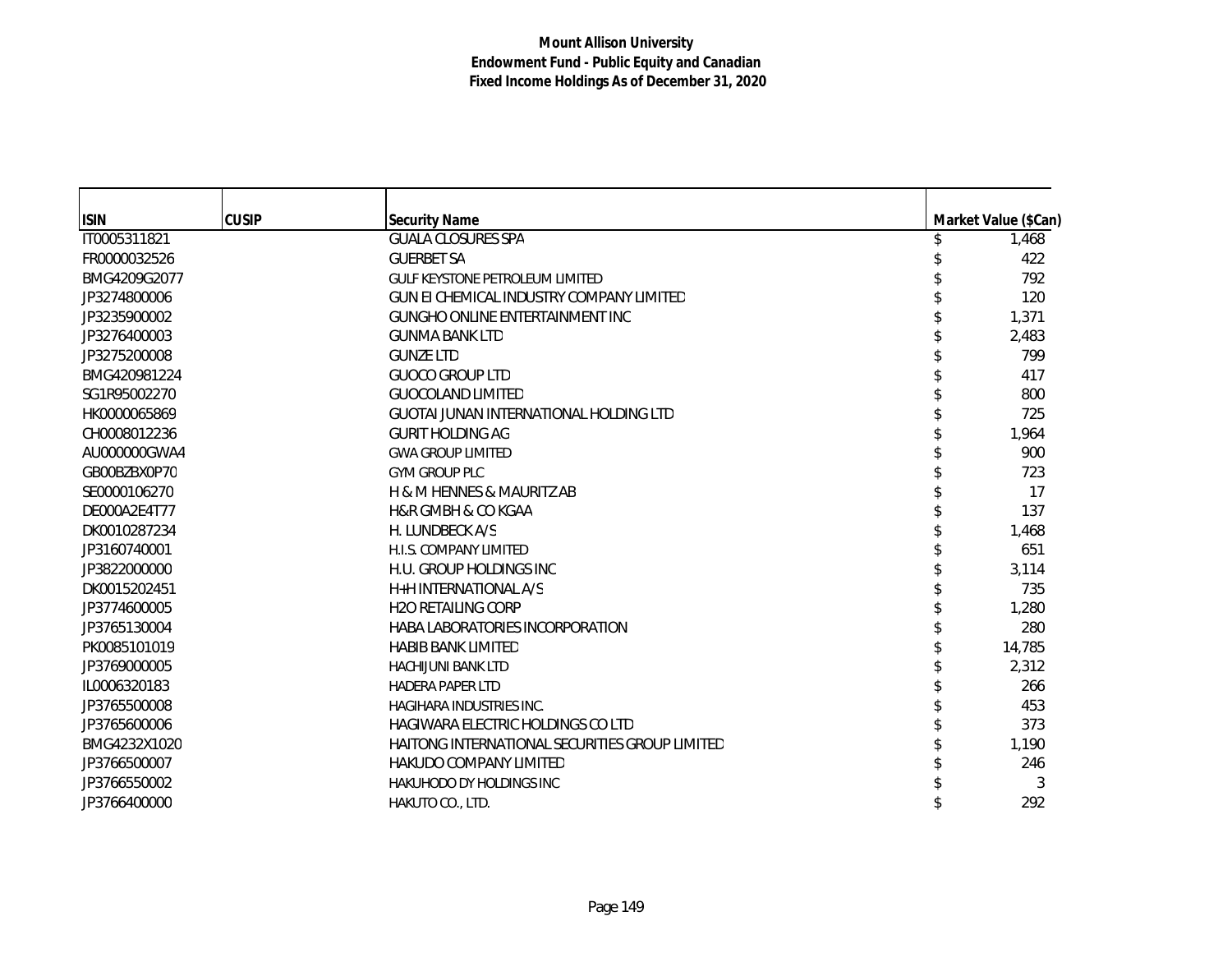| <b>ISIN</b>  | <b>CUSIP</b> | <b>Security Name</b>                                 | Market Value (\$Can) |
|--------------|--------------|------------------------------------------------------|----------------------|
| SG2F48989824 |              | HALCYON AGRI CORPORATION LTD                         | 55                   |
| SE0000105199 |              | <b>HALDEX AB</b>                                     | 854                  |
| GB00B012TP20 |              | <b>HALFORDS GROUP PLC</b>                            | 1,874                |
| NZHLGE0001S4 |              | HALLENSTEIN GLASSON HOLDINGS LIMITED                 | 340                  |
| GB0004052071 |              | HALMA P.L.C.                                         | 8,186                |
| JP3773750009 |              | <b>HALOWS CO. LTD</b>                                | 705                  |
| JP3771150004 |              | HAMAKYOREX CO., LTD.                                 | 945                  |
| JP3771800004 |              | <b>HAMAMATSU PHOTONICS KK</b>                        | 8                    |
| DE0006013006 |              | <b>HAMBORNER AG</b>                                  | 1,665                |
| DE000A0S8488 |              | HAMBURGER HAFEN UND LOGISTIK AG                      | 1,080                |
| IL0010803240 |              | HAM-LET (ISRAEL-CANADA) LIMITED.                     | 482                  |
| GB00BK7YQK64 |              | <b>HAMMERSON PLC</b>                                 | 2,110                |
| KR7086790003 |              | HANA FINANCIAL GROUP                                 | 97,137               |
| JP3777500004 |              | <b>HANDSMAN COMPANY LIMITED</b>                      | 319                  |
| HK0010000088 |              | <b>HANG LUNG GROUP LIMITED</b>                       | 3,706                |
| HK0101000591 |              | <b>HANG LUNG PROPERTIES LIMITED</b>                  | 61,164               |
| HK0011000095 |              | <b>HANG SENG BANK LIMITED</b>                        | 14                   |
| KYG428581030 |              | <b>HANISON CONSTRUCTION HOLDINGS LIMITED</b>         | 67                   |
| JP3774200004 |              | HANKYU HANSHIN HOLDINGS INC                          | 8                    |
| JP3046320002 |              | HANKYU HANSHIN REIT INC                              | 910                  |
| DE0008402215 |              | <b>HANNOVER RUECK SE</b>                             | 6,548                |
| AU000000HSN3 |              | <b>HANSEN TECHNOLOGIES LIMITED</b>                   | 720                  |
| JP3777800008 |              | <b>HANWA CO LTD</b>                                  | 1,971                |
| JP3770300006 |              | <b>HAPPINET CORPORATION</b>                          | 639                  |
| HK0051000351 |              | HARBOUR CENTRE DEVELOPMENT LIMITED                   | 147                  |
| IL0005850180 |              | HAREL INSURANCE INVESTMENTS & FINANCIAL SERVICES LTD | 1,835                |
| GB00B1VZ0M25 |              | <b>HARGREAVES LANSDOWN PLC</b>                       | 7                    |
| GB00B0MTC970 |              | HARGREAVES SERVICES PLC                              | 186                  |
| JP3772600007 |              | HARIMA CHEMICALS GROUP INCORPORATION                 | 437                  |
| JP3765150002 |              | HARMONIC DRIVE SYSTEMS INCORPORATION                 | 4                    |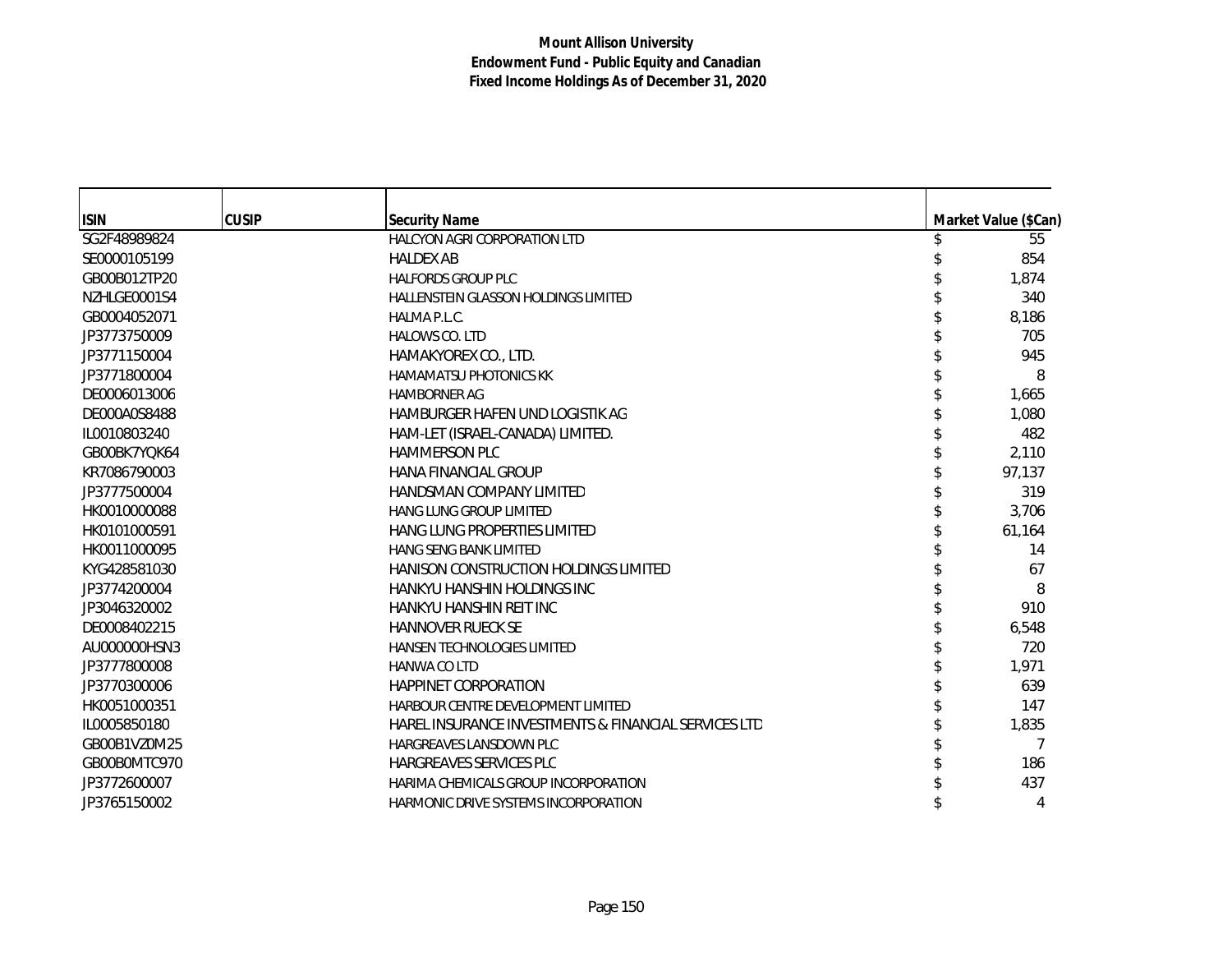| <b>ISIN</b>  | <b>CUSIP</b> | <b>Security Name</b>                          | Market Value (\$Can) |
|--------------|--------------|-----------------------------------------------|----------------------|
| JP3768000006 |              | HASHIMOTO SOGYO HOLDINGS CO LTD               | 277                  |
| FR0000066755 |              | <b>HAULOTTE GROUP</b>                         | 239                  |
| SG1D25001158 |              | <b>HAW PAR CORPORATION LIMITED</b>            | 1,494                |
| DE0006042708 |              | <b>HAWESKO HOLDING AG</b>                     | 151                  |
| GB0004161021 |              | <b>HAYS PLC</b>                               | 5,841                |
| JP3767810009 |              | <b>HAZAMA ANDO CORP</b>                       | 2,829                |
| INE040A01034 |              | <b>HDFC BANK LIMITED</b>                      | 201,373              |
| GB0004170089 |              | <b>HEADLAM GROUP PLC</b>                      | 1,169                |
| AU0000033359 |              | <b>HEALIUS LTD</b>                            | 3,139                |
| JP3047910009 |              | HEALTHCARE & MEDICAL INVESTMENT CORP          | 807                  |
| NZHGHE0007S9 |              | <b>HEARTLAND GROUP HOLDINGS LTD</b>           | 724                  |
| SE0012676336 |              | <b>HEBA FASTIGHETS AB</b>                     | 763                  |
| DE0006047004 |              | HEIDELBERGCEMENT AG                           | 172,165              |
| DE0007314007 |              | HEIDELBERGER DRUCKMASCHINEN AG                | 448                  |
| NL0009269109 |              | <b>HELIMANS NV</b>                            | 628                  |
| NL0000008977 |              | <b>HEINEKEN HOLDING</b>                       | 11                   |
| NL0000009165 |              | <b>HEINEKEN NV</b>                            | 140.031              |
| JP3834200002 |              | <b>HEIWA CORPORATION</b>                      | 1,667                |
| JP3834800009 |              | HEIWA REAL ESTATE CO LTD                      | 2,533                |
| JP3046220004 |              | HEIWA REAL ESTATE REIT INCORPORATED           | 1,550                |
| JP3834400008 |              | <b>HEIWADO CO LTD</b>                         | 827                  |
| GB00B0FYMT95 |              | <b>HELICAL PLC</b>                            | 1,396                |
| JP3802700009 |              | HELIOS TECHNO HOLDING CO LTD                  | 124                  |
| DE000A13SX22 |              | <b>HELLA GMBH &amp; CO KGAA</b>               | 4,269                |
| GRS260333000 |              | HELLENIC TELECOMMUNICATIONS ORGANISATION S.A. | 45,263               |
| DE000A161408 |              | <b>HELLOFRESH SE</b>                          | 44,343               |
| AU000000HLO6 |              | HELLOWORLD TRAVEL LTD                         | 151                  |
| CH0466642201 |              | HELVETIA HOLDING AG                           | 7,113                |
| HK0012000102 |              | HENDERSON LAND DEVELOPMENT COMPANY LIMITED    | 6                    |
| DE0006048408 |              | HENKEL AG AND CO. KGAA                        | 17,990               |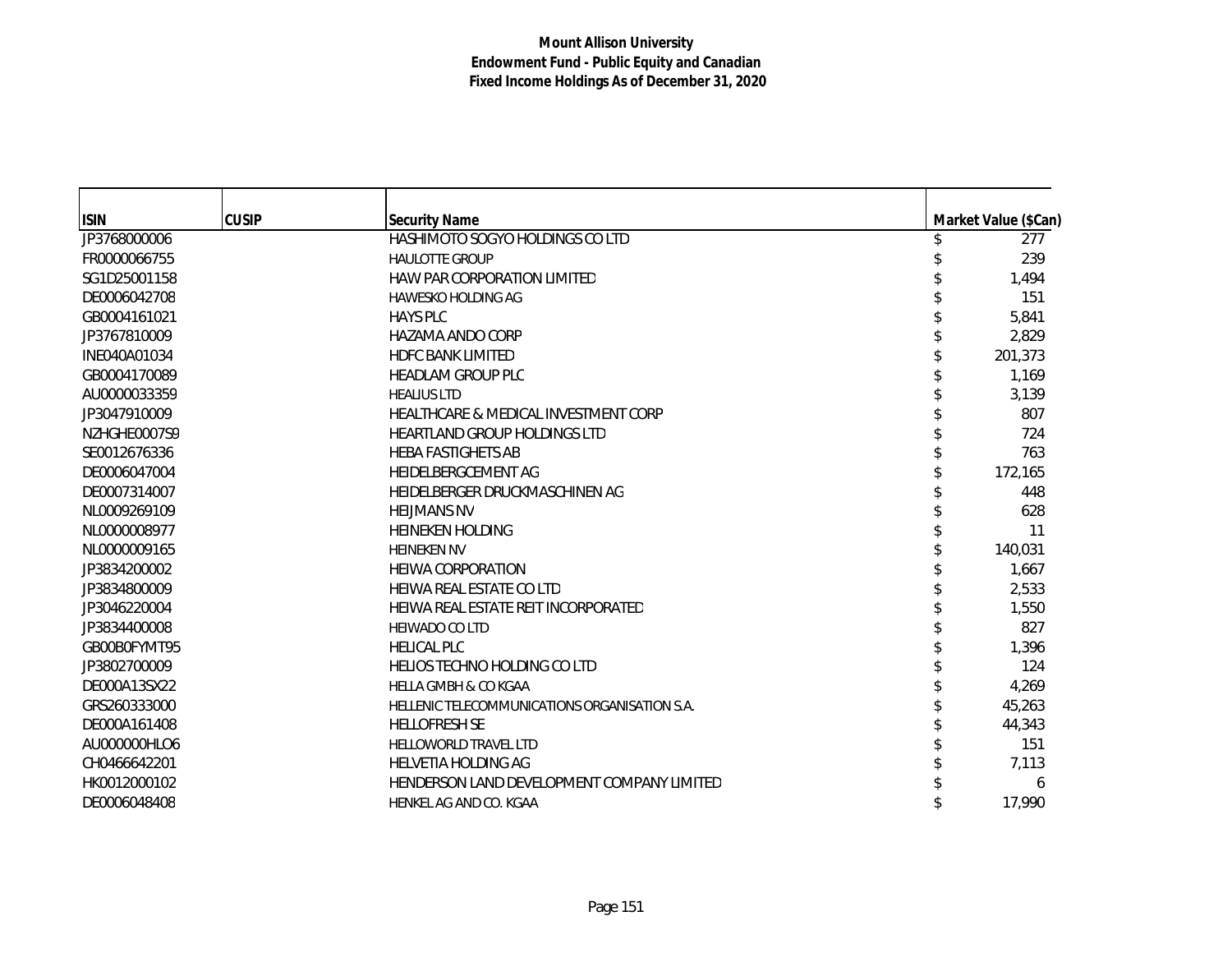| <b>ISIN</b>  | <b>CUSIP</b> | <b>Security Name</b>              | Market Value (\$Can) |
|--------------|--------------|-----------------------------------|----------------------|
| DE0006048432 |              | HENKEL AG AND CO. KGAA            | 8,194                |
| GB0001110096 |              | <b>HENRY BOOT PLC</b>             | 660                  |
| IT0001250932 |              | <b>HERA SPA</b>                   | 5,636                |
| FR0000052292 |              | HERMES INTERNATIONAL SCA          | 128,802              |
| SE0000103699 |              | <b>HEXAGON AB</b>                 | 27                   |
| NO0003067902 |              | <b>HEXAGON COMPOSITES ASA</b>     | 1,573                |
| NO0010904923 |              | <b>HEXAGON PURUS AS</b>           | 217                  |
| FR0004159473 |              | <b>HEXAOM SA</b>                  | 130                  |
| SE0002367797 |              | <b>HEXATRONIC GROUP AB</b>        | 431                  |
| SE0007074281 |              | <b>HEXPOL AB</b>                  | 1,387                |
| CH0239518779 |              | HIAG IMMOBILIEN HOLDING AG        | 1,908                |
| IE00BGHQ1986 |              | HIBERNIA REIT PLC                 | 1,658                |
| JP3793400007 |              | HIBIYA ENGINEERING LTD            | 773                  |
| JP3765180009 |              | HIDAY HIDAKA CORP.                | 251                  |
| JP3783420007 |              | HIKARI TSUSHIN, INC.              | 5                    |
| GB00B0LCW083 |              | HIKMA PHARMACEUTICALS PLC         | 6                    |
| IL0010846983 |              | <b>HILAN LIMITED</b>              | 1,186                |
| JP3699600007 |              | <b>HI-LEX CORPORATION</b>         | 652                  |
| GB0004270301 |              | HILL & SMITH HOLDINGS PLC         | 2,820                |
| GB00B1V9NW54 |              | HILTON FOOD GROUP PLC             | 1,682                |
| JP3792600003 |              | HINO MOTORS LTD                   | 3                    |
| JP3792100004 |              | HINOKIYA GROUP CO LTD             | 441                  |
| JP3783200003 |              | HIOKI E.E. CORPORATION            | 781                  |
| SG1083915098 |              | HI-P INTERNATIONAL LTD            | 413                  |
| JP3795080005 |              | HIRAKAWA HEWTECH CORPORATION      | 207                  |
| JP3795800006 |              | HIRANO TECSEED CO LTD             | 441                  |
| JP3796150005 |              | <b>HIROGIN HOLDINGS INC</b>       | 3,220                |
| JP3799000009 |              | HIROSE ELECTRIC CO LTD            | 5                    |
| JP3798600007 |              | HIROSHIMA ELECTRIC RAILWAY CO LTD | 366                  |
| JP3796200008 |              | HIROSHIMA GAS CO LTD              | 344                  |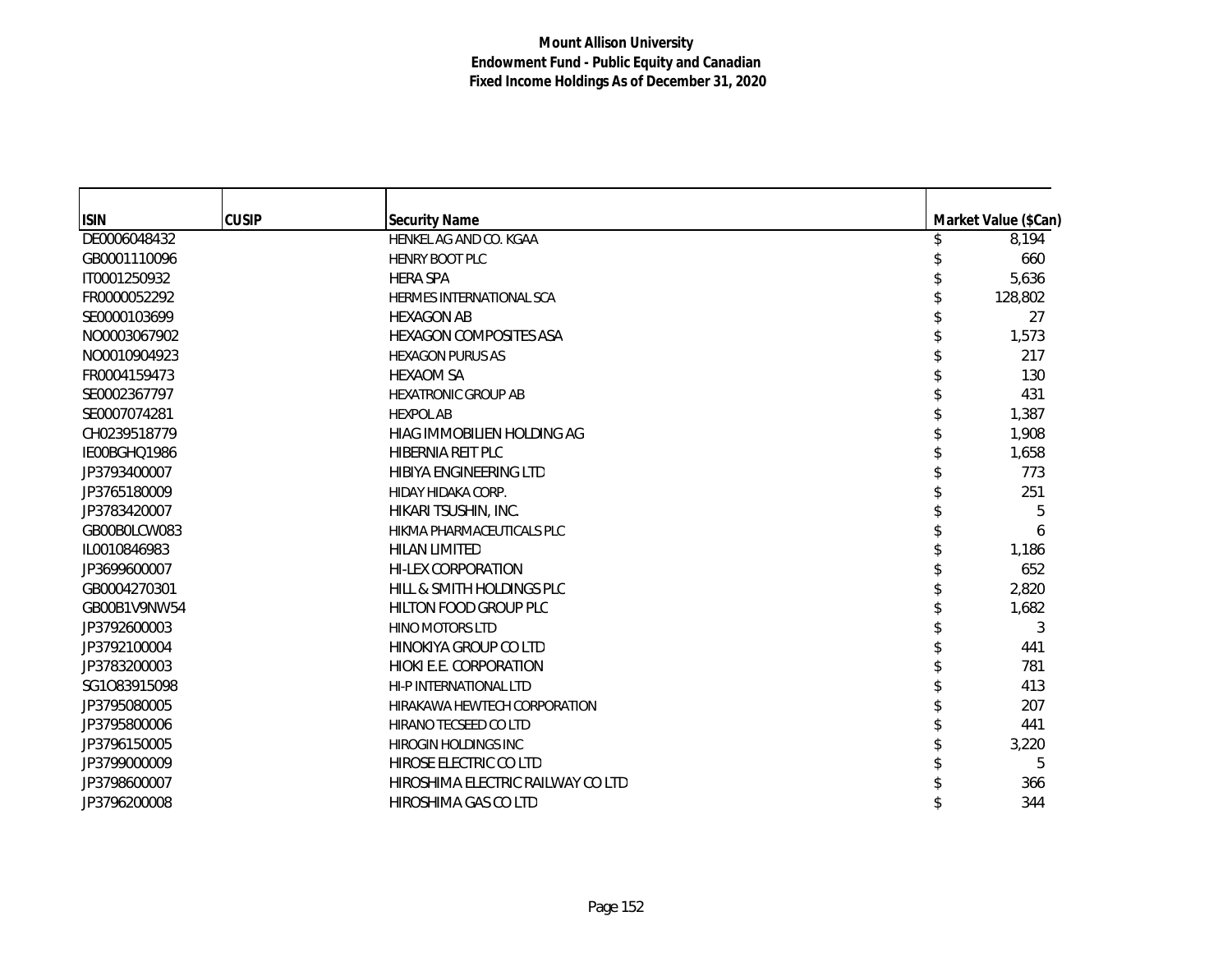| <b>ISIN</b>  | <b>CUSIP</b> | <b>Security Name</b>                         | Market Value (\$Can) |
|--------------|--------------|----------------------------------------------|----------------------|
| JP3784200002 |              | HISAKA WORKS LTD                             | 274                  |
| JP3784600003 |              | HISAMITSU PHARMACEUTICAL CO INC              | 3                    |
| BMG4593F1389 |              | <b>HISCOX PLC</b>                            | 7,178                |
| JP3787000003 |              | HITACHI CONSTRUCTION MACHINERY CO LTD        | 3                    |
| JP3788600009 |              | <b>HITACHI LIMITED</b>                       | 174,022              |
| JP3786200000 |              | <b>HITACHI METALS LTD</b>                    | 3                    |
| JP3789000001 |              | <b>HITACHI ZOSEN CORPORATION</b>             | 1,258                |
| JP3791990009 |              | HITO-COMMUNICATIONS HOLDINGS INC             | 240                  |
| HK0000179108 |              | HK ELECTRIC INVESTMENTS LIMITED              | 37,597               |
| KYG451581055 |              | <b>HKBN LTD</b>                              | 770                  |
| KYG4520J1040 |              | HKR INTERNATIONAL LIMITED                    | 586                  |
| FI0009006308 |              | <b>HKSCAN CORPORATION</b>                    | 120                  |
| HK0000093390 |              | HKT TRUST AND HKT LTD                        | 109,202              |
| SE0009997018 |              | HMS NETWORKS AB.                             | 1,927                |
| SG1H41875896 |              | HO BEE LAND LTD                              | 507                  |
| CH0024666528 |              | <b>HOCHDORF HOLDING AG</b>                   | 118                  |
| JP3837400005 |              | <b>HOCHIKI CORPORATION</b>                   | 520                  |
| GB00B1FW5029 |              | <b>HOCHSCHILD MINING PLC</b>                 | 1,563                |
| DE0006070006 |              | <b>HOCHTIEF AG</b>                           | 2                    |
| JP3852600000 |              | HODOGAYA CHEMICAL CO., LTD.                  | 690                  |
| BMG454221059 |              | HOEGH LNG HOLDINGS LTD                       | 82                   |
| JP3840800001 |              | HOGY MEDICAL COMPANY LIMITED                 | 968                  |
| SE0006887063 |              | HOIST FINANCE AB (PUBL)                      | 781                  |
| JP3847800004 |              | HOKKAIDO COCA COLA BOTTLING CO LTD           | 400                  |
| JP3850200001 |              | HOKKAIDO ELECTRIC POWER COMPANY INCORPORATED | 1,241                |
| JP3847000001 |              | HOKKAIDO GAS CO., LTD.                       | 789                  |
| JP3846600009 |              | <b>HOKKAN HOLDINGS LIMITED</b>               | 333                  |
| JP3851000004 |              | HOKKO CHEMICAL INDUSTRY COMPANY LIMITED      | 527                  |
| JP3851400006 |              | HOKKOKU BANK LIMITED (THE)                   | 1,023                |
| JP3841800000 |              | <b>HOKUETSU CORP</b>                         | 1,086                |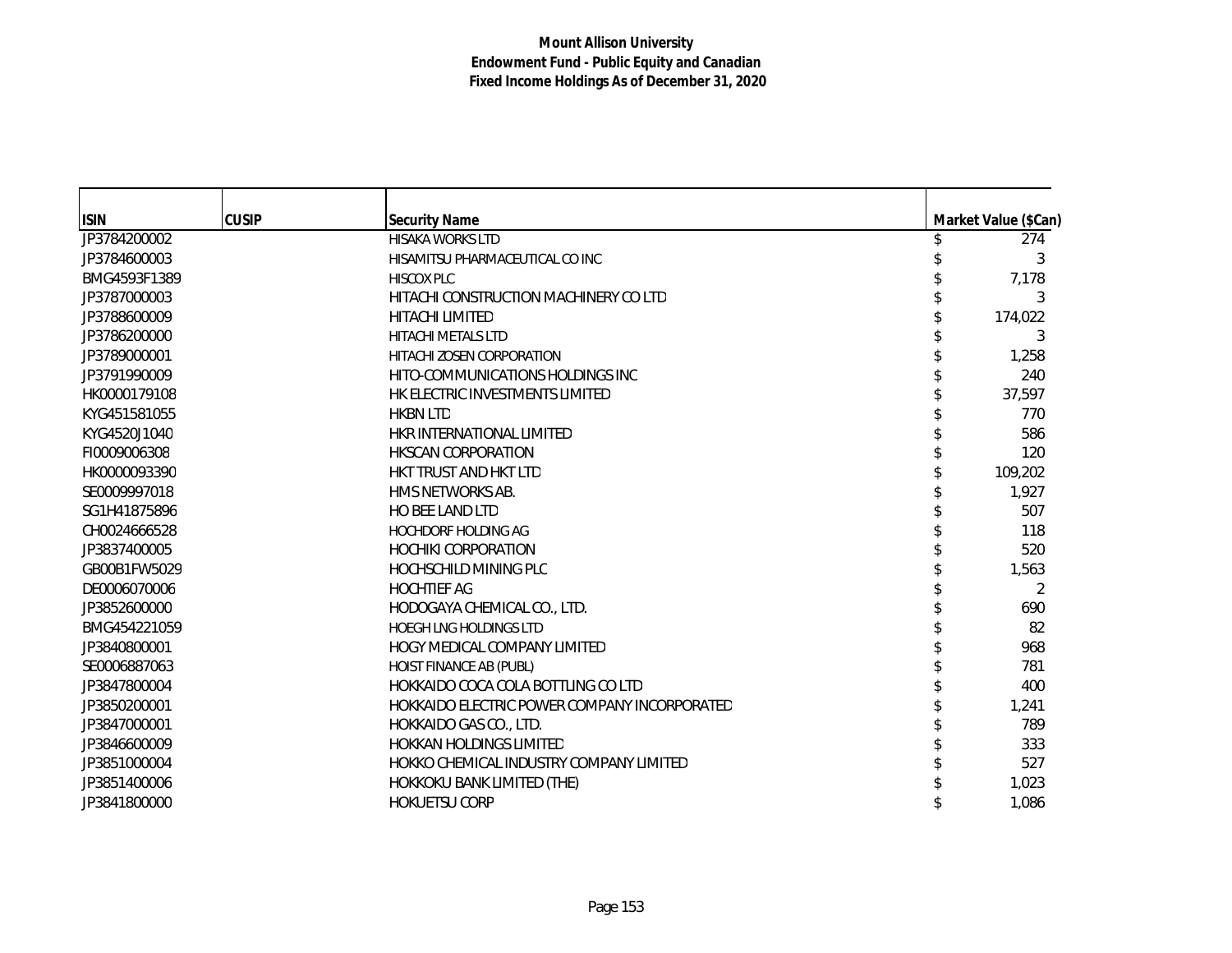| <b>ISIN</b>  | <b>CUSIP</b> | <b>Security Name</b>                             | Market Value (\$Can) |
|--------------|--------------|--------------------------------------------------|----------------------|
| JP3841400009 |              | HOKUETSU INDUSTRIES CO., LTD.                    | 427                  |
| JP3842400008 |              | HOKUHOKU FINANCIAL GROUP INCORPORATED            | 2,092                |
| JP3844600001 |              | HOKURIKU ELECTRIC INDUSTRY CO LTD                | 139                  |
| JP3845400005 |              | HOKURIKU ELECTRIC POWER COMPANY                  | 2,458                |
| JP3845000003 |              | HOKURIKU ELECTRICAL CONSTRUCTION COMPANY LIMITED | 363                  |
| JP3843250006 |              | <b>HOKUTO CORP</b>                               | 921                  |
| DE0005495329 |              | <b>HOLIDAYCHECK GROUP AG</b>                     | 217                  |
| GB00BD0NVK62 |              | HOLLYWOOD BOWL GROUP PLC                         | 985                  |
| BE0003760742 |              | <b>HOME INVEST BELGIUM SA</b>                    | 505                  |
| GB00BYYTFB60 |              | <b>HOMESERVE PLC</b>                             | 1,372                |
| TW0002317005 |              | HON HAI PRECISION INDUSTRY COMPANY LIMITED       | 259,537              |
| JP3854600008 |              | HONDA MOTOR CO., LTD.                            | 47                   |
| JP3854650003 |              | HONDA TSUSHIN KOGYO CO., LTD.                    | 176                  |
| JP3795200009 |              | <b>H-ONE COMPANY LIMITED</b>                     | 310                  |
| JP3770080004 |              | HONEYS HOLDINGS CO LTD                           | 409                  |
| SG1J14885763 |              | <b>HONG FOK CORPORATION LIMITED</b>              | 378                  |
| HK0003000038 |              | HONG KONG AND CHINA GAS COMPANY LIMITED (THE)    | 16                   |
| HK0388045442 |              | HONG KONG EXCHANGES AND CLEARING LIMITED         | 68                   |
| HK0050000345 |              | HONG KONG FERRY HOLDINGS CO LTD                  | 208                  |
| SG1M04001939 |              | HONG LEONG FINANCE LIMITED                       | 1,014                |
| HK0045000319 |              | HONGKONG AND SHANGHAI HOTELS LIMITED (THE)       | 946                  |
| BMG4586T1036 |              | <b>HONGKONG CHINESE LIMITED</b>                  | 111                  |
| BMG4587L1090 |              | <b>HONGKONG LAND HOLDINGS LTD</b>                | 5                    |
| KYG459461037 |              | <b>HONMA GOLF LTD</b>                            | 201                  |
| JP3802060008 |              | <b>HOOSIERS HOLDINGS</b>                         | 373                  |
| DE0006083439 |              | <b>HORNBACH HOLDING AG</b>                       | 2,486                |
| DE0006084403 |              | HORNBACH-BAUMARKT-AKTIENGESELLSCHAFT             | 1,099                |
| JP3047610005 |              | <b>HOSHINO RESORTS REIT INC</b>                  | 1,452                |
| JP3845770001 |              | <b>HOSHIZAKI CORP</b>                            | 5                    |
| JP3845800006 |              | <b>HOSIDEN CORPORATION</b>                       | 1,146                |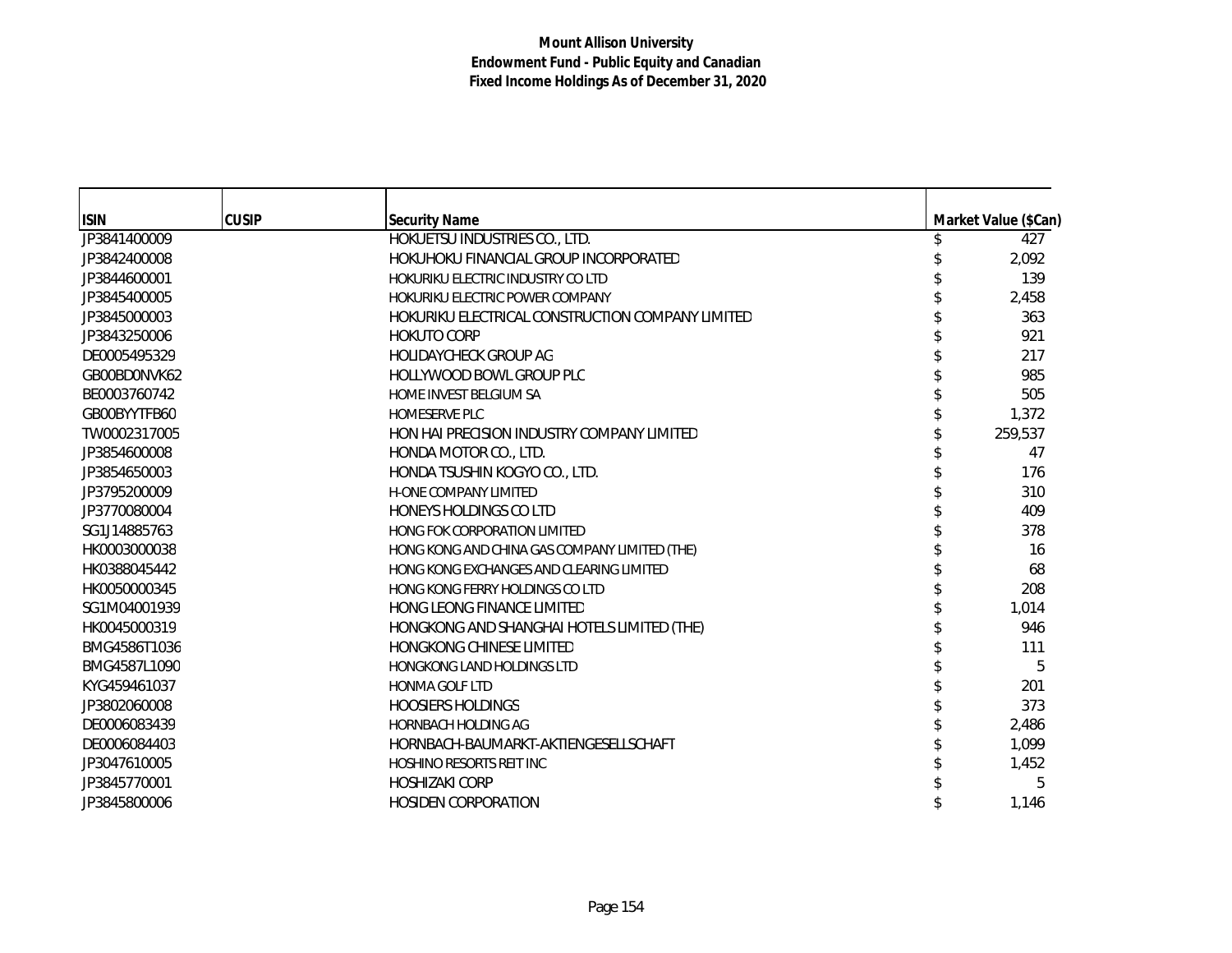| <b>ISIN</b>  | <b>CUSIP</b> | <b>Security Name</b>                         | Market Value (\$Can) |
|--------------|--------------|----------------------------------------------|----------------------|
| JP3846000002 |              | HOSOKAWA MICRON CORPORATION                  | 1,188                |
| GB00BYYN4225 |              | HOSTELWORLD GROUP PLC                        | 116                  |
| SG1J41888780 |              | HOTEL GRAND CENTRAL LIMITED                  | 234                  |
| AU000000HPI9 |              | HOTEL PROPERTY INVESTMENTS LTD               | 641                  |
| JP3851950000 |              | <b>HOTLAND CO LTD</b>                        | 370                  |
| SG1AE9000009 |              | <b>HOUR GLASS LTD</b>                        | 335                  |
| JP3765420009 |              | <b>HOUSE DO CO LTD</b>                       | 198                  |
| JP3840600005 |              | HOWA MACHINERY LIMITED                       | 279                  |
| GB0005576813 |              | HOWDEN JOINERY GROUP PLC                     | 7,867                |
| JP3837800006 |              | <b>HOYA CORPORATION</b>                      | 277,231              |
| GB0005405286 |              | <b>HSBC HOLDINGS PLC</b>                     | 109                  |
| AU000000HT18 |              | HT&E LTD                                     | 635                  |
| AU000000HUB4 |              | HUB24 LTD                                    | 1,940                |
| CH0030380734 |              | <b>HUBER+SUHNER AG</b>                       | 2,029                |
| DE000A1PHFF7 |              | <b>HUGO BOSS AG</b>                          | 3,763                |
| FI0009000459 |              | <b>HUHTAMAKI OYJ</b>                         | 9,388                |
| JP3360800001 |              | <b>HULIC COMPANY LIMITED</b>                 | 3                    |
| JP3047660000 |              | <b>HULIC REIT INC</b>                        | 2,691                |
| SE0008040653 |              | <b>HUMANA AB</b>                             | 421                  |
| AU0000121337 |              | <b>HUMM GROUP LTD</b>                        | 962                  |
| ANN4327C1220 |              | <b>HUNTER DOUGLAS NV</b>                     | 814                  |
| GB0004478896 |              | <b>HUNTING PLC</b>                           | 787                  |
| AU000000HUO7 |              | HUON AQUACULTURE GROUP LTD                   | 151                  |
| GB00B580MF54 |              | HURRICANE ENERGY PLC                         | 63                   |
| SE0001662230 |              | <b>HUSQVARNA AB</b>                          | 6                    |
| SG2D00968206 |              | <b>HUTCHISON PORT HOLDINGS TRUST</b>         | 2,473                |
| KYG4672G1064 |              | HUTCHISON TELECOM HONG KONG HOLDINGS LIMITED | 341                  |
| JP3793800008 |              | HYAKUGO BANK LIMITED (THE)                   | 951                  |
| JP3794200000 |              | <b>HYAKUJUSHI BANK LIMITED</b>               | 681                  |
| DE0005493365 |              | <b>HYPOPORT SE</b>                           | 3,221                |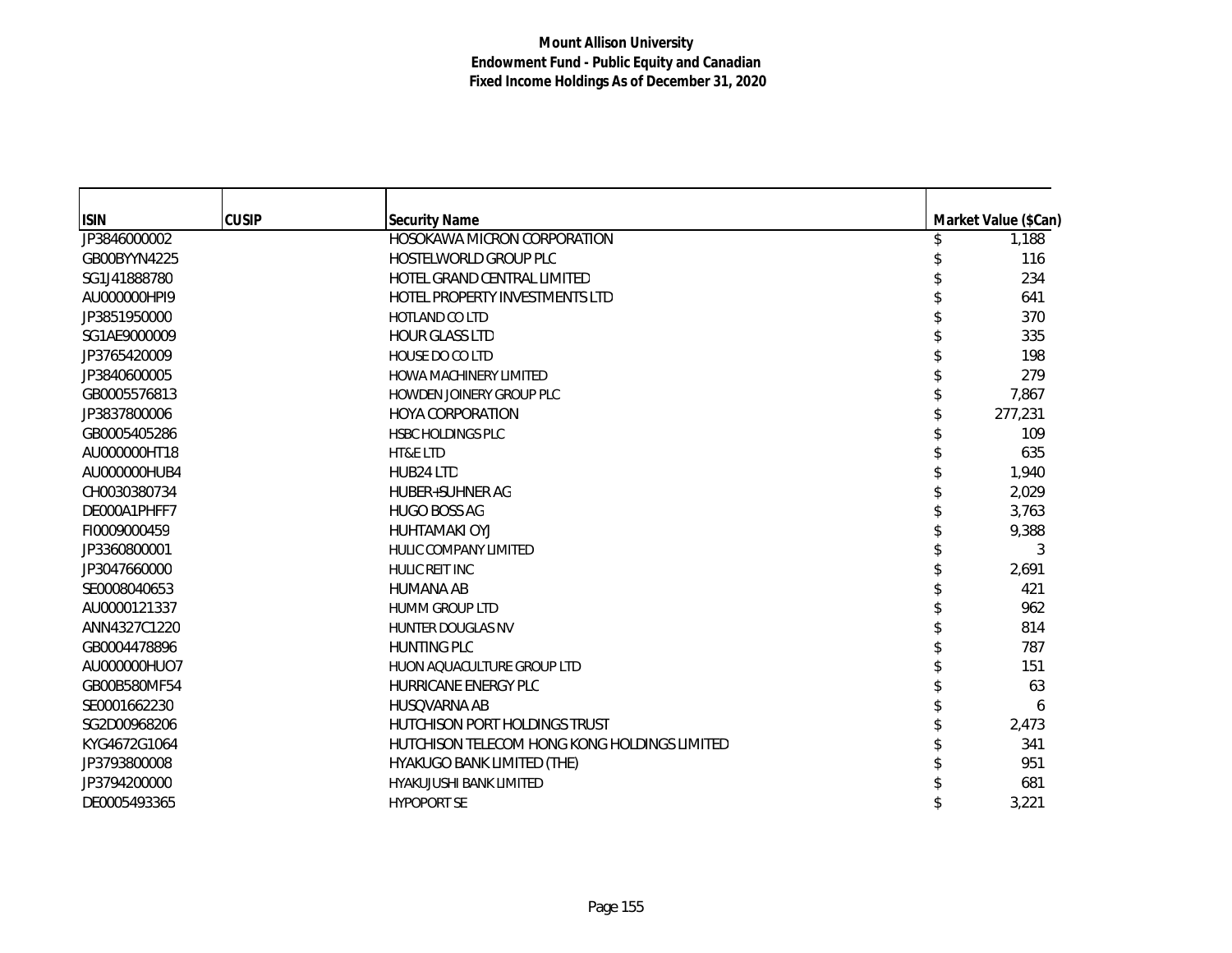| <b>ISIN</b>  | <b>CUSIP</b> | <b>Security Name</b>               | Market Value (\$Can) |
|--------------|--------------|------------------------------------|----------------------|
| CH0001341608 |              | HYPOTHEKARBANK LENZBURG AG         | 756                  |
| HK0014000126 |              | HYSAN DEVELOPMENT COMPANY LIMITED  | 3,924                |
| KR7012330007 |              | <b>HYUNDAI MOBIS</b>               | 172,660              |
| GB00BKP36R26 |              | <b>HYVE GROUP PLC</b>              | 912                  |
| BMG4977W1038 |              | I.T. LTD                           | 290                  |
| SE0005851706 |              | <b>IAR SYSTEMS GROUP AB</b>        | 391                  |
| ES0144580Y14 |              | <b>IBERDROLA S.A.</b>              | 310,539              |
| ES0147561015 |              | <b>IBERPAPEL GESTION SA</b>        | 512                  |
| JP3148800000 |              | <b>IBIDEN CO LTD</b>               | 5                    |
|              |              |                                    |                      |
| JP3104960004 |              | <b>IBJ INC</b>                     | 386                  |
| GB00BYXJC278 |              | <b>IBSTOCK PLC</b>                 | 2,083                |
| SE0000652216 |              | <b>ICA GRUPPEN AB</b>              | 5                    |
| FR0000035081 |              | <b>ICADE</b>                       | 3,646                |
| JP3142150006 |              | <b>ICHIBANYA COMPANY LIMITED</b>   | 1,446                |
| JP3048160000 |              | ICHIGO HOTEL REIT INVESTMENT CORP  | 246                  |
| JP3120010008 |              | <b>ICHIGO INC</b>                  | 1,463                |
| JP3046300004 |              | ICHIGO OFFICE REIT INVESTMENT CORP | 1,301                |
| JP3141600001 |              | <b>ICHIKOH INDUSTRIES LTD</b>      | 445                  |
| JP3142200009 |              | ICHIMASA KAMABOKO CO LTD           | 244                  |
| JP3142100001 |              | <b>ICHINEN HOLDINGS CO LTD</b>     | 515                  |
| JP3142300007 |              | ICHIYOSHI SECURITIES CO., LTD.     | 365                  |
| INE090A01021 |              | <b>ICICI BANK LIMITED</b>          | 253,902              |
| IL0002810146 |              | <b>ICL GROUP LTD</b>               | 4                    |
| JP3101400004 |              | <b>ICOM INCORPORATED</b>           | 693                  |
| JP3153600006 |              | ID HOLDINGS CORP                   | 172                  |
| FR0010929125 |              | <b>ID LOGISTICS SAS</b>            | 1,229                |
| JP3138800002 |              | <b>IDEC CORPORATION</b>            | 1,144                |
| JP3142500002 |              | <b>IDEMITSU KOSAN CO., LTD</b>     | 107,927              |
| NO0003070609 |              | <b>IDEX BIOMETRICS ASA</b>         | 770                  |
| IL0011295016 |              | <b>IDI INSURANCE COMPANY LTD</b>   | 666                  |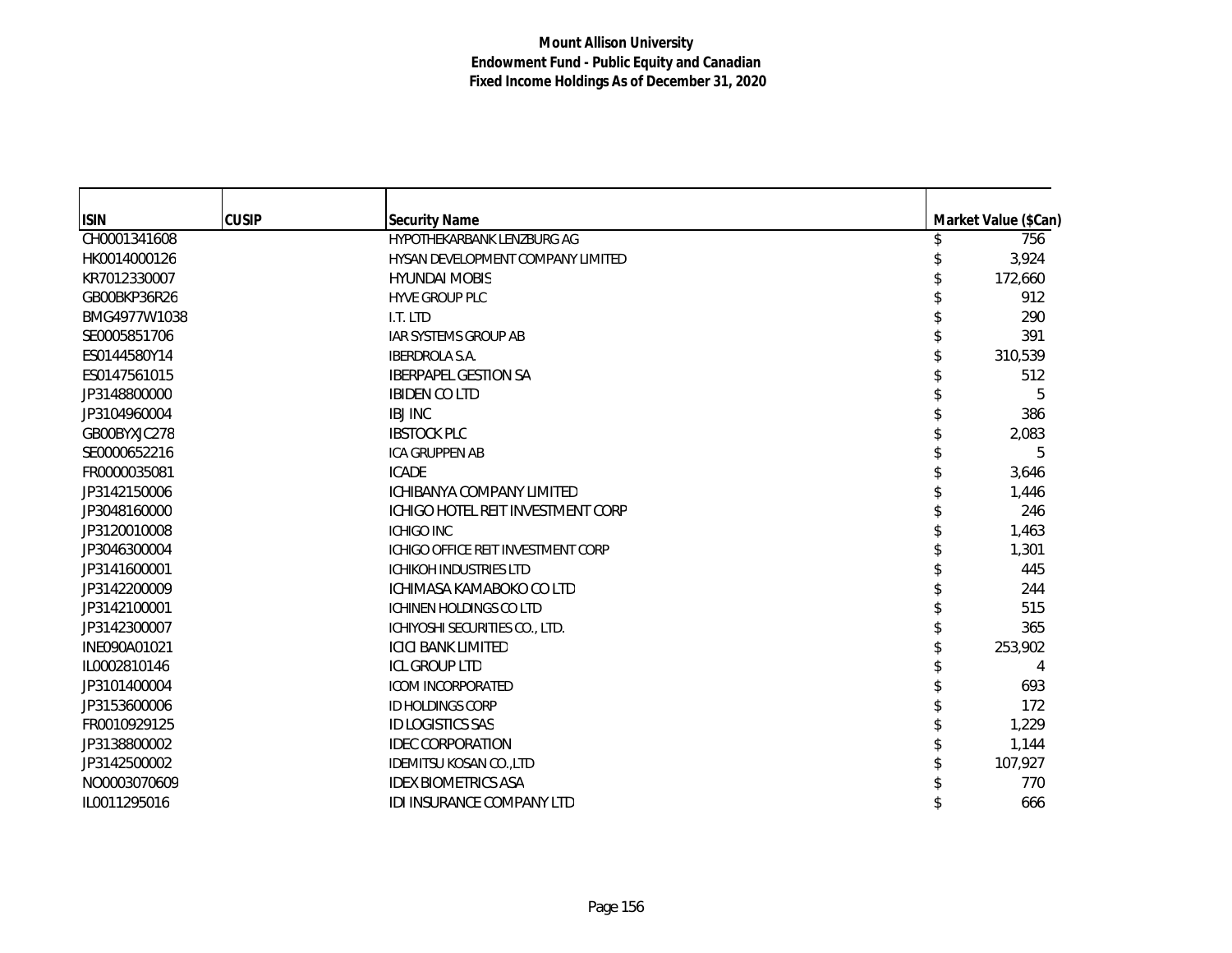| <b>ISIN</b>  | <b>CUSIP</b> | <b>Security Name</b>                      | Market Value (\$Can) |
|--------------|--------------|-------------------------------------------|----------------------|
| JP3235700006 |              | <b>IDOM INC</b>                           | 641                  |
| GB0002998192 |              | <b>IDOX PLC</b>                           | 440                  |
| IL0004310152 |              | IES HOLDINGS LTD                          | 183                  |
| SG1AF5000000 |              | <b>IFAST CORPORATION LTD</b>              | 422                  |
| GB00B06QFB75 |              | IG GROUP HOLDINGS PLC                     | 7,809                |
| KYG6771K1022 |              | <b>IGG INC</b>                            | 1,616                |
| AU000000IGO4 |              | <b>IGO LTD</b>                            | 6,851                |
| JP3148400009 |              | <b>IHARA SCIENCE CORPORATION</b>          | 203                  |
| JP3131090007 |              | <b>IIDA GROUP HOLDINGS CO., LTD</b>       | 3                    |
| JP3131200002 |              | <b>IINO KAIUN KAISHA LIMITED</b>          | 692                  |
| JP3102310004 |              | <b>LITT CO LTD</b>                        | 107                  |
| FR0004035913 |              | <b>ILIAD SA</b>                           | 3                    |
| IT0005359192 |              | <b>ILLIMITY BANK SPA</b>                  | 1,205                |
| AU000000ILU1 |              | <b>ILUKA RESOURCES LIMITED</b>            | 2,728                |
| IT0001049623 |              | IMA INDUSTRIA MACCHINE AUTOMATICHE SPA    | 3,358                |
| JP3802900005 |              | <b>IMAGICA GROUP INC</b>                  | 97                   |
| JP3149100004 |              | IMASEN ELECTRIC INDUSTRIAL CO., LTD.      | 241                  |
| NL0010801007 |              | <b>IMCD GROUP BV</b>                      | 12,049               |
| AU000000IMD5 |              | <b>IMDEX LIMITED</b>                      | 881                  |
| FR0000120859 |              | <b>IMERYS SA</b>                          | 2,574                |
| GB00BGLP8L22 |              | <b>IMIPLC</b>                             | 7,678                |
| IT0005322612 |              | IMMOBILIARE GRANDE DISTRIBUZIONE SIIQ SPA | 563                  |
| AT0000A21KS2 |              | <b>IMMOFINANZ AG</b>                      | 3,933                |
| IT0001413837 |              | <b>IMMSI SPA</b>                          | 118                  |
| ZAE000083648 |              | IMPALA PLATINUM HOLDINGS LIMITED          | 173,703              |
| GB0004905260 |              | <b>IMPAX ASSET MANAGEMENT GROUP PLC</b>   | 393                  |
| GB0004544929 |              | <b>IMPERIAL BRANDS PLC</b>                | 21                   |
| CH0023868554 |              | <b>IMPLENIA AG</b>                        | 548                  |
| JP3149200002 |              | <b>IMURAYA GROUP COMPANY LIMITED</b>      | 387                  |
| JP3146200005 |              | INABA DENKISANGYO CO., LTD.               | 2,487                |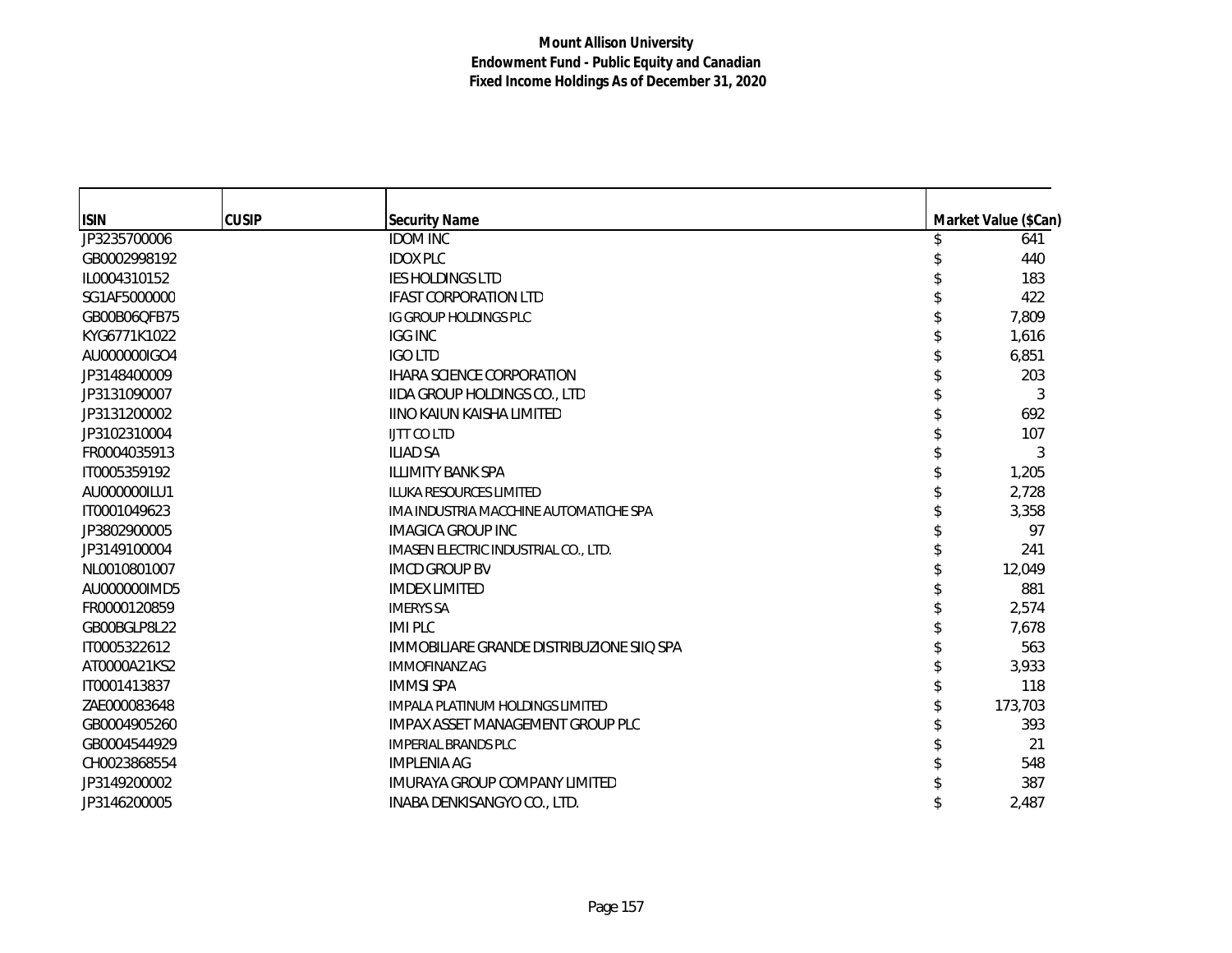| <b>ISIN</b>  | <b>CUSIP</b> | <b>Security Name</b>                            | Market Value (\$Can) |
|--------------|--------------|-------------------------------------------------|----------------------|
| JP3145800003 |              | INABA SEISAKUSHO CO., LTD.                      | 496                  |
| JP3146000009 |              | INABATA & CO., LTD.                             | 1,567                |
| GB00B61TVQ02 |              | <b>INCHCAPE PLC</b>                             | 5,827                |
| AU000000IPL1 |              | <b>INCITEC PIVOT LTD</b>                        | 3,847                |
| GB00BRS65X63 |              | <b>INDIVIOR PLC</b>                             | 2,398                |
| SG1U47933908 |              | <b>INDOFOOD AGRI RESOURCES LTD</b>              | 125                  |
| ES0118594417 |              | <b>INDRA SISTEMAS</b>                           | 2,315                |
| DE0006200108 |              | <b>INDUS HOLDING AG</b>                         | 1,642                |
| ES0148396007 |              | INDUSTRIA DE DISENO TEXTIL SA                   | 36                   |
| SE0000190126 |              | <b>INDUSTRIVARDEN AB</b>                        |                      |
| SE0000107203 |              | <b>INDUSTRIVARDEN AB</b>                        | 5                    |
| JP3105010007 |              | I-NET CORP.                                     | 264                  |
| CH0011029946 |              | <b>INFICON HOLDING AG</b>                       | 2,784                |
| DE0006231004 |              | <b>INFINEON TECHNOLOGIES AG</b>                 | 82,178               |
| JP3153450006 |              | <b>INFOCOM CORPORATION</b>                      | 1,842                |
| JP3153480003 |              | <b>INFOMART CORPORATION</b>                     | 3,007                |
| AU000000IFM0 |              | <b>INFOMEDIA LIMITED</b>                        | 1,070                |
| GB00BMJ6DW54 |              | <b>INFORMA PLC</b>                              | 74,371               |
| JP3551530003 |              | INFORMATION SERVICES INTERNATIONAL-DENTSU, LTD. | 955                  |
| FR0000071797 |              | <b>INFOTEL</b>                                  | 451                  |
| IT0005090300 |              | INFRASTRUTTURE WIRELESS ITALIANE SPA            |                      |
| NZIFTE0003S3 |              | <b>INFRATIL LIMITED</b>                         | 5,362                |
| NL0011821202 |              | ING GROEP N.V.                                  | 38                   |
| AU000000INA9 |              | INGENIA COMMUNITIES GROUP                       | 2,101                |
| AU000000ING6 |              | <b>INGHAMS GROUP LTD</b>                        | 1,489                |
| DE0005759807 |              | INIT INNOVATION IN TRAFFIC SYSTEMS SE           | 819                  |
| ES0139140174 |              | INMOBILIARIA COLONIAL SOCIMI SA                 | 4,884                |
| JP3147800001 |              | INNOTECH CORPORATION                            | 445                  |
| JP3294460005 |              | <b>INPEX CORPORATION</b>                        | 6                    |
| IL0011323560 |              | <b>INROM CONSTRUCTION INDUSTRIES LTD</b>        | 738                  |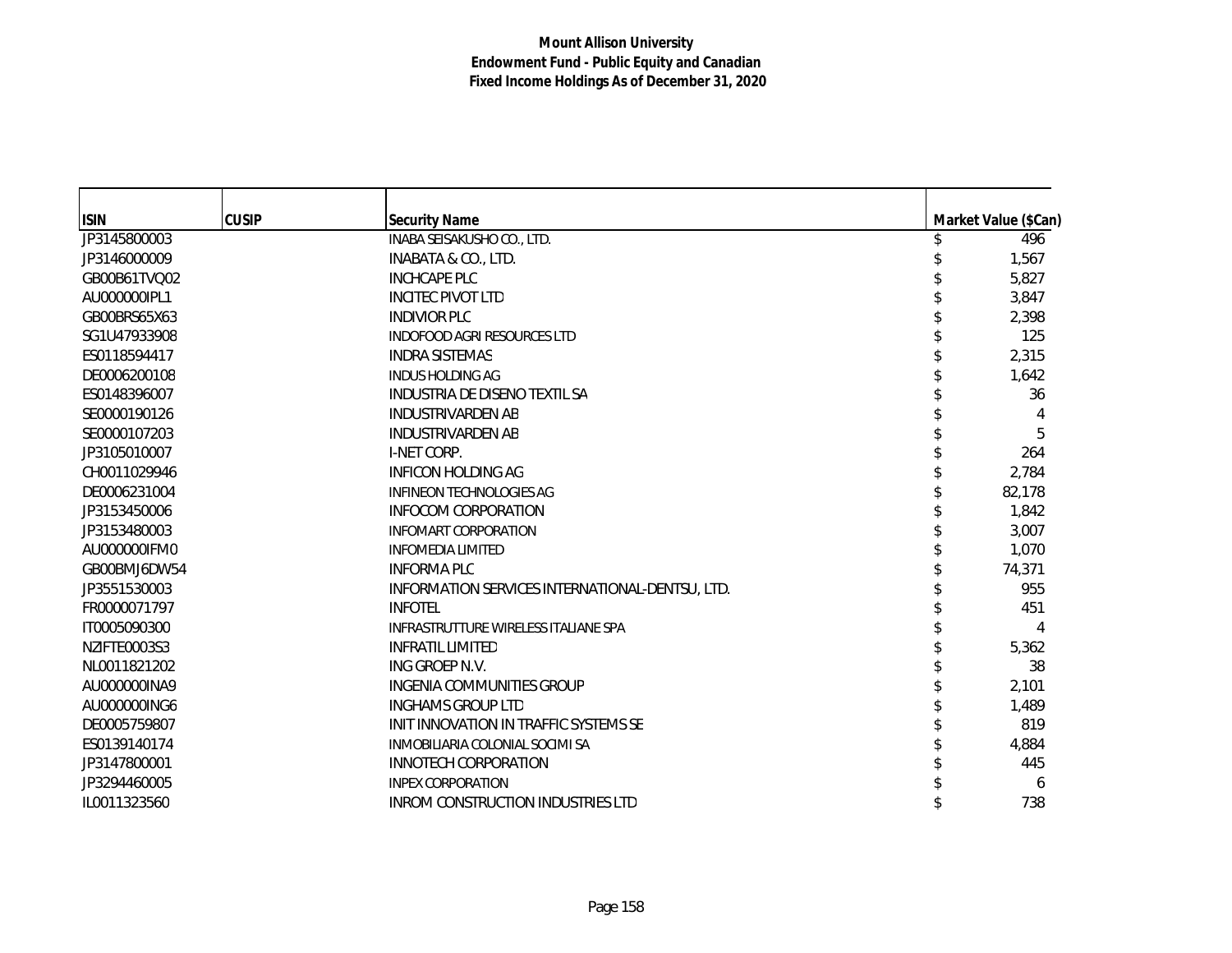| <b>ISIN</b>  | <b>CUSIP</b> | <b>Security Name</b>                   | Market Value (\$Can) |
|--------------|--------------|----------------------------------------|----------------------|
| JP3152670000 |              | <b>INSOURCE COLTD</b>                  | 723                  |
| SE0009664253 |              | <b>INSTALCO AB</b>                     | 1,173                |
| DE000A2NBX80 |              | <b>INSTONE REAL ESTATE GROUP AG</b>    | 2,128                |
| AU000000IAG3 |              | INSURANCE AUSTRALIA GROUP LIMITED      | 9                    |
| JP3152790006 |              | INTAGE HOLDINGS INC                    | 480                  |
| AU0000058224 |              | <b>INTEGA GROUP LTD</b>                | 65                   |
| GB00BD45SH49 |              | <b>INTEGRAFIN HOLDINGS PLC</b>         | 3,070                |
| AU000000IDX2 |              | <b>INTEGRAL DIAGNOSTICS LTD</b>        | 845                  |
| AU000000IRI3 |              | INTEGRATED RESEARCH LIMITED            | 290                  |
| IT0004552359 |              | <b>INTEK GROUP SPA</b>                 | 14                   |
| JP3152720003 |              | <b>INTER ACTION CORP</b>               | 459                  |
| GB00BHJYC057 |              | INTERCONTINENTAL HOTELS GROUP PLC      | 11                   |
| GB00BVG7F061 |              | INTERNATIONAL GAME TECHNOLOGY PLC      | 6,383                |
| GB00B1YKG049 |              | INTERNATIONAL PERSONAL FINANCE PLC     | 453                  |
| JP3152820001 |              | INTERNET INITIATIVE JAPAN INCORPORATED | 2,208                |
| IT0001078911 |              | INTERPUMP GROUP SPA                    | 7,106                |
| CH0006372897 |              | <b>INTERROLL HOLDING AG</b>            | 4,749                |
| CH0273774791 |              | <b>INTERSHOP HOLDING AG</b>            | 1,717                |
| GB0031638363 |              | <b>INTERTEK GROUP PLC</b>              | 22,897               |
| NL0010937058 |              | <b>INTERTRUST NV</b>                   | 2.727                |
| BE0003746600 |              | INTERVEST OFFICES & WAREHOUSES NV      | 1,140                |
| IT0000072618 |              | <b>INTESA SANPAOLO SPA</b>             | 144,631              |
| JP3047760008 |              | <b>INVESCO OFFICE J-REIT INC</b>       | 2,114                |
| GB00B17BBQ50 |              | <b>INVESTEC PLC</b>                    | 2,423                |
| CH0325094297 |              | <b>INVESTIS HOLDING SA</b>             | 594                  |
| SE0010100958 |              | <b>INVESTMENT AB LATOUR</b>            |                      |
| SE0000107401 |              | <b>INVESTOR AB</b>                     | 105,628              |
| SE0000107419 |              | <b>INVESTOR AB</b>                     | 86,665               |
| NZIPLE0001S3 |              | <b>INVESTORE PROPERTY LTD</b>          | 648                  |
| JP3046190009 |              | INVINCIBLE INVESTMENT CORPORATION      | 3,596                |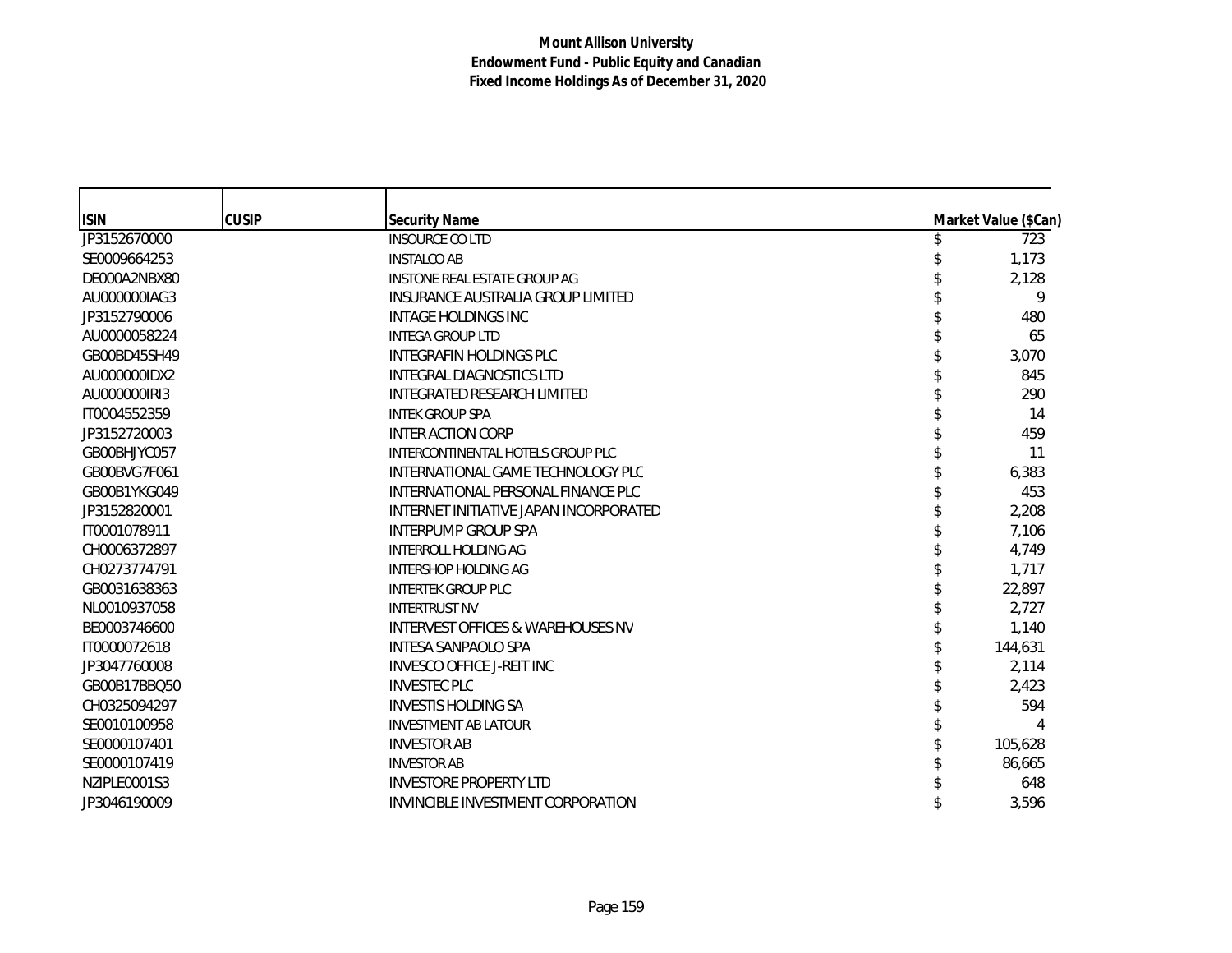| <b>ISIN</b>  | <b>CUSIP</b> | <b>Security Name</b>                               | Market Value (\$Can) |
|--------------|--------------|----------------------------------------------------|----------------------|
| SE0001200015 |              | <b>INVISIO AB</b>                                  | 2,368                |
| AU000000IVC8 |              | <b>INVOCARE LTD</b>                                | 2,618                |
| SE0006220018 |              |                                                    |                      |
| GB0004281639 |              | <b>INWIDO AB (PUBL)</b><br><b>IOMART GROUP PLC</b> | 1,019<br>895         |
| BE0003766806 |              |                                                    | 628                  |
|              |              | ION BEAM APPLICATIONS SA                           |                      |
| AU0000028946 |              | <b>IONEER LTD</b>                                  | 384                  |
| AU000000IFL2 |              | <b>IOOF HOLDINGS LIMITED</b>                       | 3,317                |
| GB00B128J450 |              | IP GROUP PLC                                       | 3,281                |
| JP3476210004 |              | <b>I-PEX INC</b>                                   | 403                  |
| AU000000IPH9 |              | <b>IPH LTD</b>                                     | 1,858                |
| FR0010259150 |              | <b>IPSEN SA</b>                                    | 2,184                |
| FR0000073298 |              | <b>IPSOS SA</b>                                    | 1,969                |
| JP3100640006 |              | IR JAPAN HOLDINGS LTD                              | 2,798                |
| SG1AB8000006 |              | <b>IREIT GLOBAL</b>                                | 441                  |
| IT0003027817 |              | <b>IREN SPA</b>                                    | 3,425                |
| AU000000IRE2 |              | <b>IRESS LIMITED</b>                               | 3,271                |
| IE00BLP58571 |              | IRISH CONTINENTAL GROUP PLC                        | 1,878                |
| IE00BJ34P519 |              | IRISH RESIDENTIAL PROPERTIES REIT PLC              | 1,781                |
| JP3149800009 |              | IRISO ELECTRONICS CO., LTD.                        | 1,590                |
| JP3105170009 |              | I'ROM GROUP CO LTD                                 | 226                  |
| AU0000046005 |              | <b>IRONGATE GROUP</b>                              | 884                  |
| JP3100700008 |              | <b>ISB CORP</b>                                    | 312                  |
| JP3139600005 |              | <b>ISEKI &amp; CO LTD</b>                          | 470                  |
| JP3136900002 |              | ISHIHARA CHEMICAL COMPANY LIMITED                  | 257                  |
| JP3136800004 |              | ISHIHARA SANGYO KAISHA LIMITED                     | 509                  |
| IL0011574030 |              | <b>ISRACARD LTD</b>                                | 805                  |
| IL0004340191 |              | <b>ISRAEL CANADA TR LTD</b>                        | 989                  |
| IL0006912120 |              | <b>ISRAEL DISCOUNT BANK LTD</b>                    | 5                    |
| IL0006120104 |              | <b>ISRAEL LAND DEVELOPMENT CO LTD</b>              | 189                  |
| IL0006130343 |              | <b>ISRAS INVESTMENT CO LIMITED</b>                 | 719                  |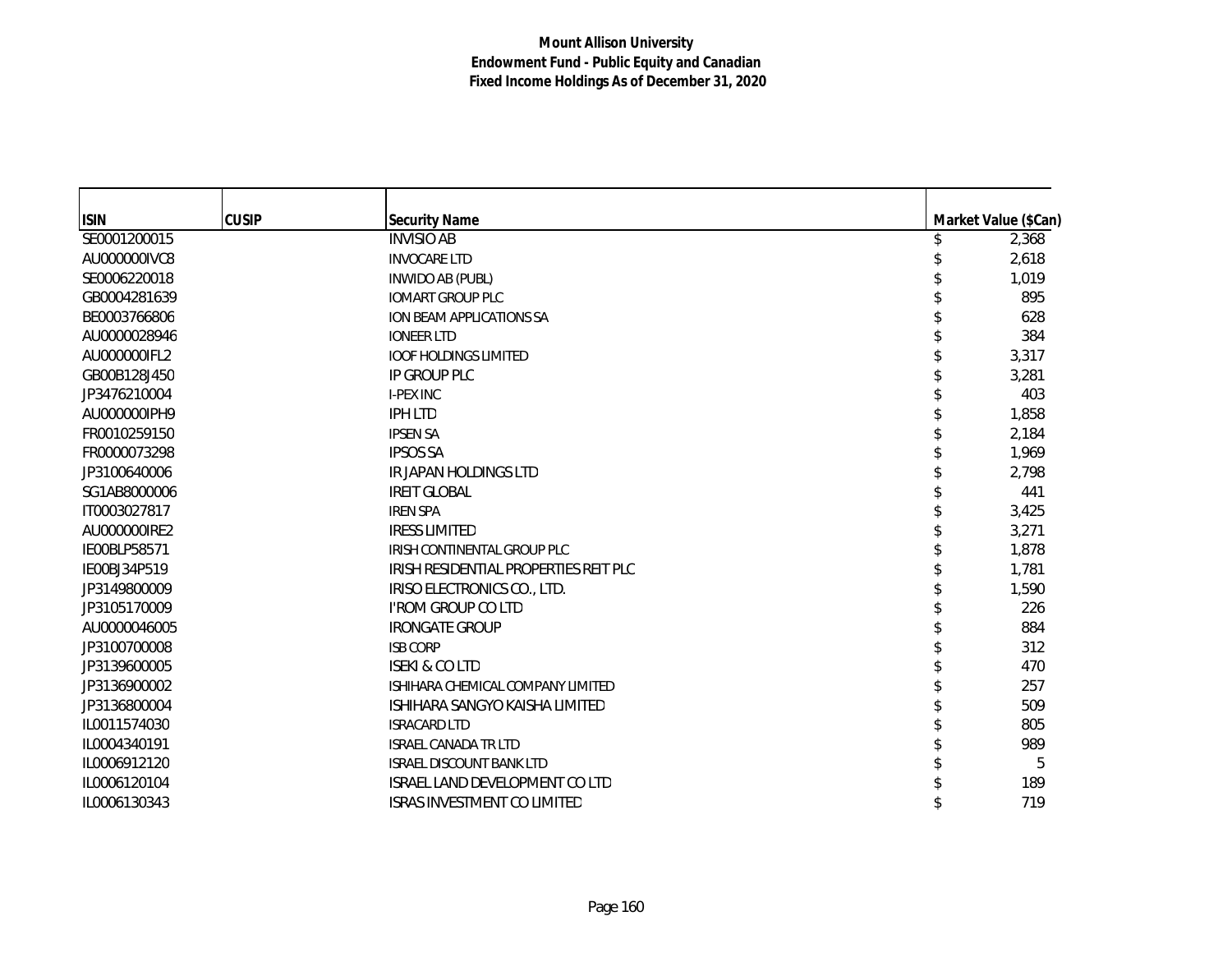| <b>ISIN</b>  | <b>CUSIP</b> | <b>Security Name</b>                           | Market Value (\$Can) |
|--------------|--------------|------------------------------------------------|----------------------|
| DK0060542181 |              | <b>ISS A/S</b>                                 | 3,997                |
| IL0010810740 |              | ISSTA LINES ISRAEL STUDENTS TRAVEL COMPANY LTD | 182                  |
| JP3137200006 |              | <b>ISUZU MOTORS LIMITED</b>                    | 157,047              |
| SE0008375117 |              | <b>ITAB SHOP CONCEPT</b>                       | 110                  |
| IT0005211237 |              | <b>ITALGAS SPA</b>                             | 6,094                |
| IT0005253205 |              | <b>ITALMOBILIARE SPA</b>                       | 1,027                |
| IL0011024580 |              | <b>ITAMAR MEDICAL LTD.</b>                     | 355                  |
| US4655621062 |              | ITAU UNIBANCO HOLDING S.A.                     | 334,186              |
| JP3530000003 |              | <b>ITFOR INC.</b>                              | 461                  |
| JP3104880004 |              | <b>ITMEDIA INC</b>                             | 262                  |
| JP3143000002 |              | ITO EN, LTD.                                   | 3                    |
| JP3143600009 |              | <b>ITOCHU CORPORATION</b>                      | 398,318              |
| JP3144000001 |              | <b>ITOCHU ENEX COMPANY LIMITED</b>             | 1,241                |
| JP3143900003 |              | ITOCHU TECHNO-SOLUTIONS CORPORATION            | 4                    |
| JP3143700007 |              | <b>ITOCHU-SHOKUHIN COMPANY LIMITED</b>         | 655                  |
| JP3144500000 |              | <b>ITOHAM YONEKYU HOLDINGS INC</b>             | 1,405                |
| JP3142700008 |              | <b>ITOKI CORPORATION</b>                       | 250                  |
| JP3144600008 |              | <b>ITOKURO INC</b>                             | 175                  |
| AU000000IGL0 |              | <b>IVE GROUP LTD</b>                           | 222                  |
| LU0556041001 |              | <b>IVS GROUP SA</b>                            | 102                  |
| DE0007448508 |              | IVU TRAFFIC TECHNOLOGIES AG                    | 707                  |
| JP3149950002 |              | IWAICOSMO HOLDINGS, INCORPORATED               | 579                  |
| JP3150800005 |              | <b>IWASAKI ELECTRIC CO LTD</b>                 | 192                  |
| JP3151600008 |              | <b>IWATANI CORP</b>                            | 22                   |
| JP3152200006 |              | <b>IWATSUKA CONFECTIONERY COLTD</b>            | 445                  |
| JE00BYVQYS01 |              | <b>IWG PLC</b>                                 | 4,963                |
| JP3149600003 |              | IYO BANK LIMITED (THE)                         | 2,867                |
| GB0001638955 |              | JD WETHERSPOON PLC                             | 1,986                |
| GB00B019KW72 |              | J SAINSBURY PLC                                | 6                    |
| JP3142350002 |              | J TRUST COMPANY LIMITED                        | 316                  |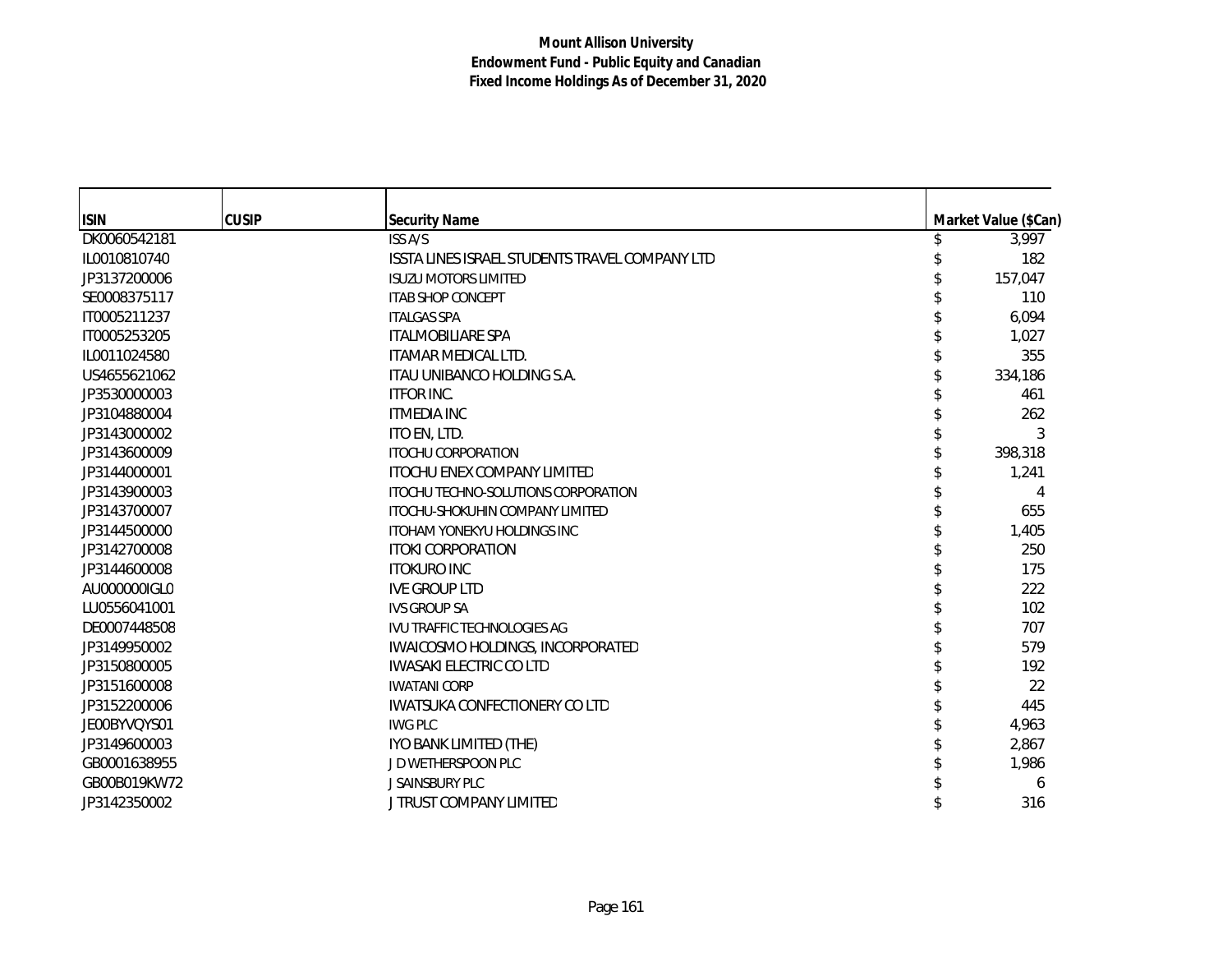| <b>ISIN</b>  | <b>CUSIP</b> | <b>Security Name</b>                          | Market Value (\$Can) |
|--------------|--------------|-----------------------------------------------|----------------------|
| JP3386130003 |              | JAC RECRUITMENT COMPANY LIMITED               | 450                  |
| JP3388600003 |              | JACCS CO., LTD.                               | 497                  |
| KYG677291067 |              | JACOBSON PHARMA CORPORATION LTD               | 135                  |
| FR0000033904 |              | <b>JACQUET METALS SA</b>                      | 498                  |
| JP3389900006 |              | JAFCO GROUP CO LTD                            | 2,545                |
| JP3390250003 |              | <b>JALUX INCORPORATED</b>                     | 137                  |
| JP3390000002 |              | <b>JAMCO CORP</b>                             | 168                  |
| GB0003395000 |              | JAMES FISHER AND SONS PLC                     | 1,270                |
| GB00B0LS8535 |              | <b>JAMES HALSTEAD PLC</b>                     | 1,043                |
| AU000000JHX1 |              | JAMES HARDIE INDUSTRIES PLC                   | 14                   |
| JP3389400007 |              | JANOME SEWING MACHINE CO LTD                  | 422                  |
| JP3705200008 |              | JAPAN AIRLINES COMPANY LIMITED                | 3                    |
| JP3699400002 |              | JAPAN AIRPORT TERMINAL COMPANY LIMITED        | 3                    |
| JP3705600009 |              | JAPAN AVIATION ELECTRONICS INDUSTRY LIMITED   | 1,635                |
| JP3389670005 |              | JAPAN BEST RESCUE SYSTEM COMPANY LTD          | 458                  |
| JP3697800005 |              | JAPAN CASH MACHINE CO., LTD.                  | 189                  |
| JP3389660006 |              | JAPAN DISPLAY INC                             | 432                  |
| JP3389510003 |              | JAPAN ELEVATOR SERVICE HOLDINGS CO LTD        | 1,871                |
| JP3046420000 |              | JAPAN EXCELLENT, INC.                         | 2,671                |
| JP3183200009 |              | JAPAN EXCHANGE GROUP INC                      | 13                   |
| JP3046400002 |              | JAPAN HOTEL REIT INVESTMENT CORPORATION       | 3,860                |
| JP3754500001 |              | JAPAN LIFELINE CO., LTD.                      | 1,409                |
| JP3389680004 |              | JAPAN MATERIAL CO LTD                         | 1,560                |
| JP3689100000 |              | JAPAN MEDICAL DYNAMIC MARKETING, INCORPORATED | 722                  |
| JP3421100003 |              | JAPAN PETROLEUM EXPLORATION COMPANY LIMITED   | 1,274                |
| JP3946750001 |              | JAPAN POST BANK CO LTD                        | 137,305              |
| JP3752900005 |              | JAPAN POST HOLDINGS CO LTD                    | 138,949              |
| JP3233250004 |              | JAPAN POST INSURANCE CO LTD                   | 5                    |
| JP3695050009 |              | JAPAN PROPERTY MANAGEMENT CENTER CO LTD       | 241                  |
| JP3694000005 |              | JAPAN PULP & PAPER CO LTD                     | 801                  |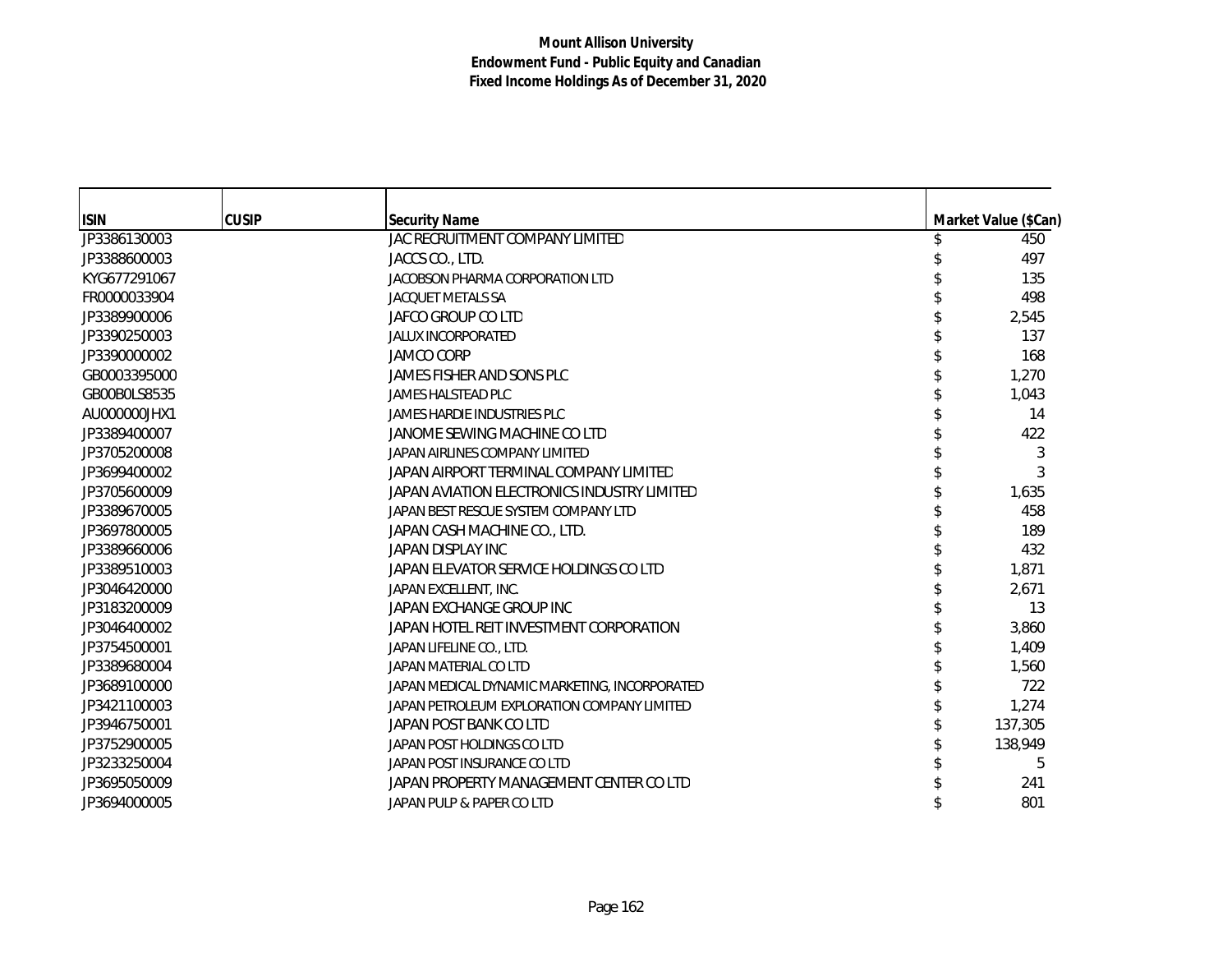| <b>ISIN</b>  | <b>CUSIP</b> | <b>Security Name</b>                     | Market Value (\$Can) |
|--------------|--------------|------------------------------------------|----------------------|
| JP3027680002 |              | JAPAN REAL ESTATE INVESTMENT CORP        | 14,719               |
| JP3039710003 |              | JAPAN RETAIL FUND INVESTMENT CORPORATION | 5                    |
| JP3714400003 |              | JAPAN SECURITIES FINANCE CO LTD          | 986                  |
| JP3721400004 |              | JAPAN STEEL WORKS LIMITED (THE)          | 3,313                |
| JP3726800000 |              | JAPAN TOBACCO INCORPORATED               | 53,965               |
|              |              |                                          |                      |
| JP3739600009 |              | JAPAN TRANSCITY CORPORATION              | 376                  |
| JP3700800000 |              | JAPAN WOOL TEXTILE COMPANY LIMITED (THE) | 983                  |
| AU000000JHC5 |              | JAPARA HEALTHCARE LTD                    | 255                  |
| SG1AB9000005 |              | <b>JAPFA LTD</b>                         | 540                  |
| BMG507361001 |              | JARDINE MATHESON HOLDINGS LTD.           | 13                   |
| BMG507641022 |              | JARDINE STRATEGIC HOLDINGS LTD           | 6                    |
| JP3388400008 |              | <b>JASTEC COMPANY LIMITED</b>            | 273                  |
| JP3746800006 |              | <b>JBCC HOLDINGS INCORPORATED</b>        | 567                  |
| FR0000077919 |              | <b>JCDECAUX SA</b>                       | 3,038                |
| JP3166200000 |              | <b>JCU CORP</b>                          | 1,350                |
| GB00BYX91H57 |              | <b>JD SPORTS FASHION PLC</b>             | 5                    |
| US47215P1066 |              | <b>JD.COM INC</b>                        | 324,564              |
| NL0014332678 |              | <b>JDE PEET'S NV</b>                     | 4                    |
| DE000A2NB601 |              | <b>JENOPTIK AG</b>                       | 3,075                |
| BE0003858751 |              | <b>JENSEN GROUP SA</b>                   | 300                  |
| JP3735000006 |              | <b>JEOL LIMITED</b>                      | 3,386                |
| PTJMT0AE0001 |              | JERONIMO MARTINS SGPS SA                 | 4                    |
| GB00B1722W11 |              | <b>JET2 PLC</b>                          | 3,692                |
| DK0061282464 |              | JEUDAN A/S                               | 721                  |
| JP3386030005 |              | JFE HOLDINGS INCORPORATED                | 5                    |
| JP3226650004 |              | JFE SYSTEMS INCORPORATED                 | 170                  |
| JP3386560001 |              | <b>JIG SAW INC</b>                       | 757                  |
| JP3387970001 |              | <b>JIMOTO HOLDINGS INC</b>               | 181                  |
| JP3386110005 |              | JINS HOLDINGS INC                        | 1,612                |
| JP3389570007 |              | JK HOLDINGS COMPANY LIMITED              | 204                  |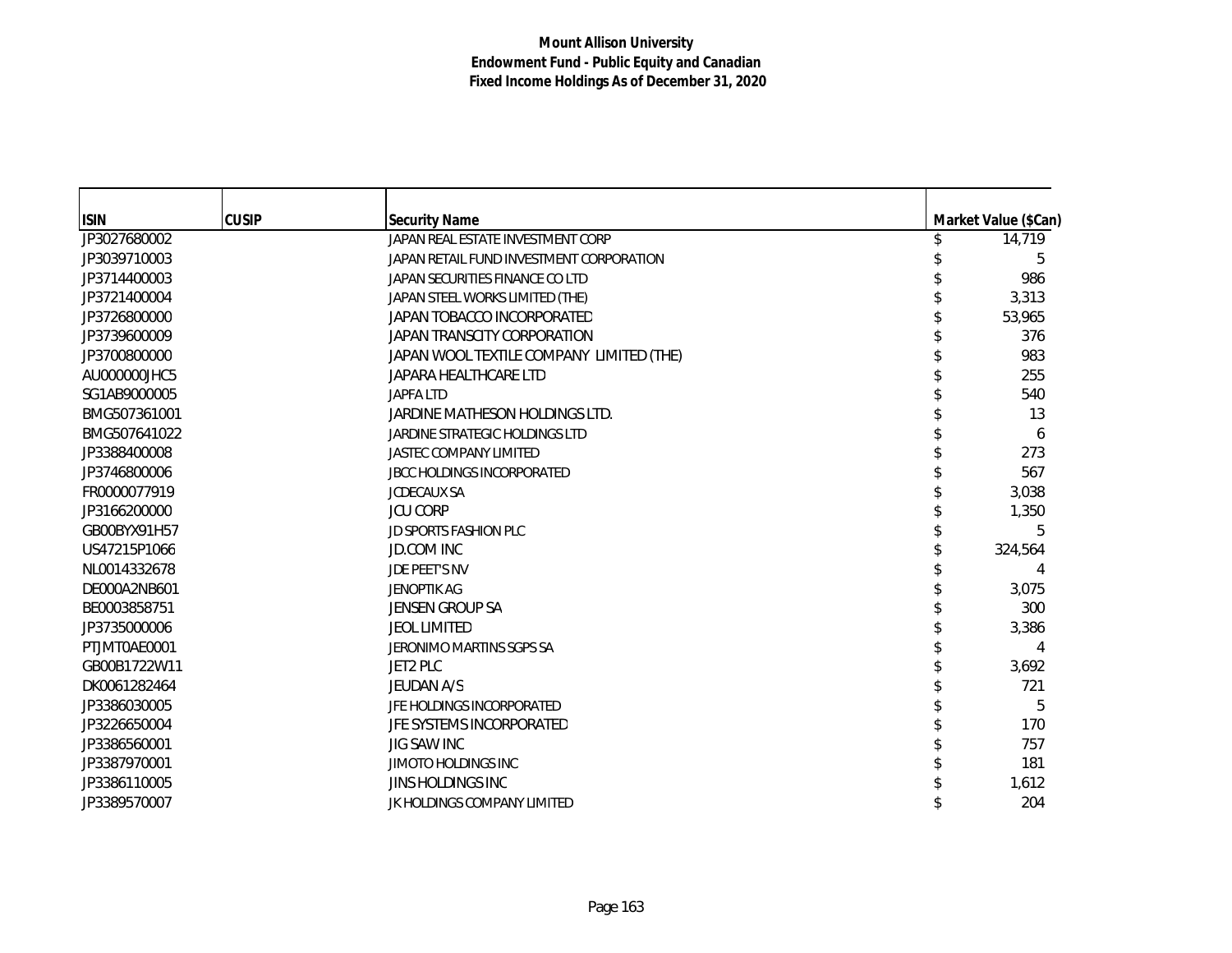| <b>ISIN</b>  | <b>CUSIP</b> | <b>Security Name</b>                           | Market Value (\$Can) |
|--------------|--------------|------------------------------------------------|----------------------|
| SE0000806994 |              | JM AB                                          | 3,922                |
| JP3389690003 |              | JM HOLDINGS CO LTD                             | 429                  |
| JP3386050003 |              | JMS CO LTD                                     | 274                  |
| JP3393400001 |              | JOBAN KOSAN CO., LTD.                          | 211                  |
| GB00BVC3CB83 |              | JOHN LAING GROUP PLC                           | 4,134                |
| GB0005790059 |              | JOHN MENZIES PLC                               | 619                  |
| GB00B5N0P849 |              | JOHN WOOD GROUP PLC                            | 4,981                |
| AU000000JLG8 |              | JOHNS LYNG GROUP LTD                           | 346                  |
| BMG5150J1577 |              | JOHNSON ELECTRIC HOLDINGS LIMITED              | 1,528                |
| GB00BZ4BQC70 |              | JOHNSON MATTHEY PUBLIC LIMITED COMPANY         |                      |
| GB0004762810 |              | JOHNSON SERVICE GROUP PLC                      | 1,573                |
| JP3840000008 |              | <b>J-OIL MILLS INCORPORATED</b>                | 660                  |
| JP3393000009 |              | <b>JOSHIN DENKI CO LTD</b>                     | 555                  |
| DE000JST4000 |              | <b>JOST WERKE AG</b>                           | 898                  |
| GB00BZ059357 |              | <b>JOULES GROUP PLC</b>                        | 144                  |
| JP3392920009 |              | JOYFUL HONDA CO LTD                            | 804                  |
| JP3386190007 |              | JP-HOLDINGS INCORPORATED                       | 234                  |
| JP3386000008 |              | <b>JSP CORPORATION</b>                         | 441                  |
| JP3385980002 |              | <b>JSR CORPORATION</b>                         | 6                    |
| JP3390400004 |              | <b>JUKI CORPORATION</b>                        | 269                  |
| CH0102484968 |              | <b>JULIUS BAER GRUPPE AG</b>                   | 88,540               |
| AU000000JIN0 |              | <b>JUMBO INTERACTIVE LIMITED</b>               | 797                  |
| CH0017875789 |              | JUNGFRAUBAHN HOLDING AG                        | 1,274                |
| DE0006219934 |              | <b>JUNGHEINRICH AG</b>                         | 5,363                |
| GB00B53P2009 |              | JUPITER FUND MANAGEMENT PUBLIC LIMITED COMPANY | 3,979                |
| AU0000005159 |              | <b>JUPITER MINES LTD</b>                       | 565                  |
| JP3392600007 |              | JUROKU BANK LIMITED (THE)                      | 1,179                |
| NL0012015705 |              | JUST EAT TAKEAWAY.COM NV                       | 2,372                |
| GB00BCRX1J15 |              | <b>JUST GROUP PLC</b>                          | 1,481                |
| IT0000336518 |              | <b>JUVENTUS FC SPA</b>                         | 1,199                |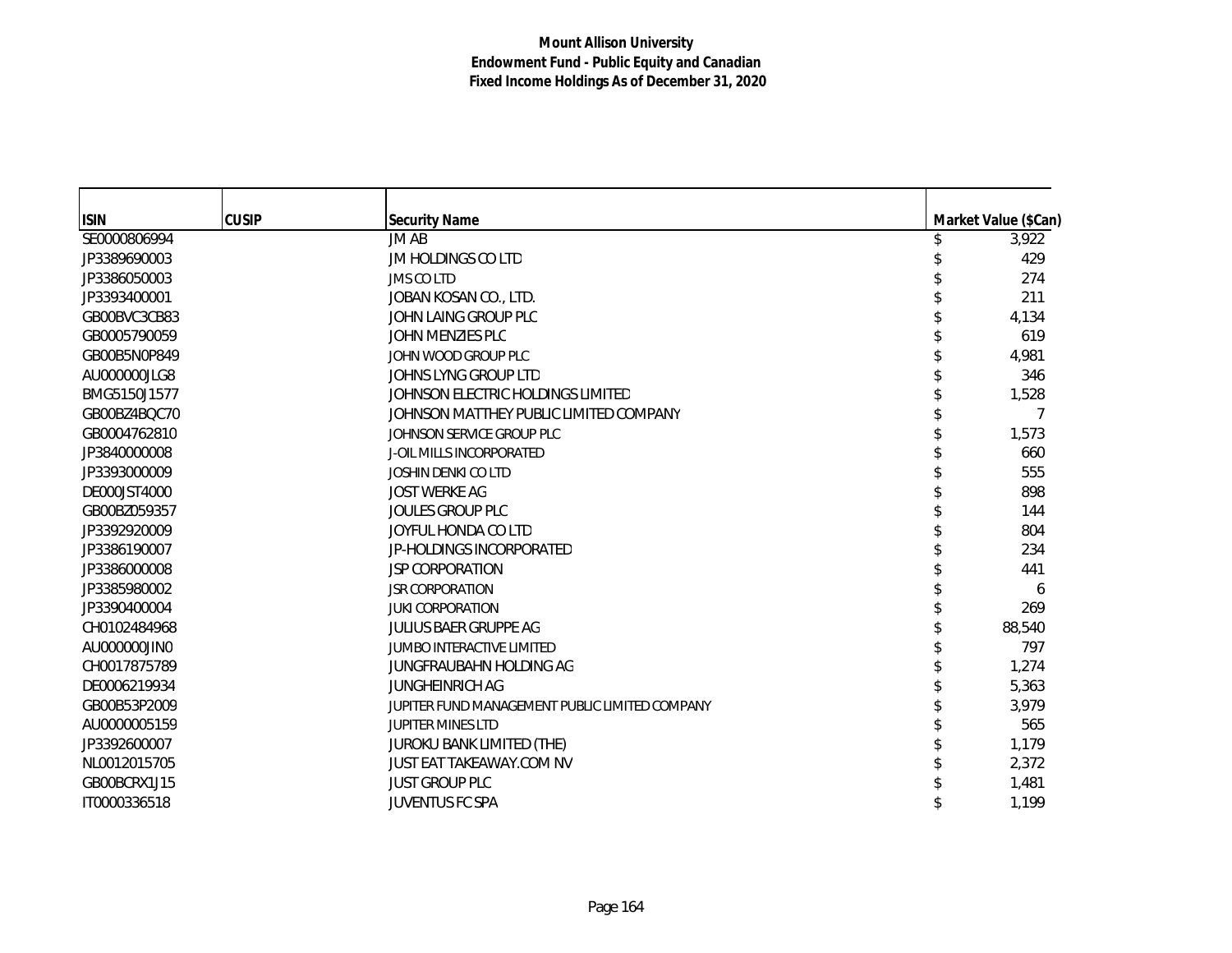| <b>ISIN</b>  | <b>CUSIP</b> | <b>Security Name</b>                             | Market Value (\$Can) |
|--------------|--------------|--------------------------------------------------|----------------------|
| JP3386410009 |              | <b>JVCKENWOOD CORP</b>                           | 586                  |
| DK0010307958 |              | <b>JYSKE BANK AS</b>                             | 2,884                |
| JP3277020008 |              | <b>K&amp;O ENERGY GROUP INC</b>                  | 379                  |
| DE000KSAG888 |              | K&S AG                                           | 3,646                |
| BMG5321P1169 |              | K. WAH INTERNATIONAL HOLDINGS LTD                | 1,290                |
| JP3244700005 |              | K.R.S. CORPORATION                               | 140                  |
| JP3214350005 |              | KADOKAWA CORP                                    | 1,103                |
| JP3214400008 |              | KADOYA SESAME MILLS INCORPORATED                 | 266                  |
| JP3206200002 |              | KAGA ELECTRONICS CO., LTD.                       | 809                  |
| GB00BZ0D6727 |              | KAINOS GROUP PLC                                 | 2,734                |
| JP3210200006 |              | KAJIMA CORPORATION                               | 6                    |
| JP3206000006 |              | KAKAKU.COM INC                                   |                      |
| JP3207000005 |              | KAKEN PHARMACEUTICAL CO LTD                      | 1,556                |
| JP3206500005 |              | KAKIYASU HONTEN COMPANY LIMITED                  | 442                  |
| IL0010941198 |              | KAMADA LIMITED                                   | 422                  |
| JP3218950008 |              | KAMAKURA SHINSHO LTD                             | 543                  |
| JP3219800004 |              | KAMEDA SEIKA CO., LTD.                           | 987                  |
| JP3219400003 |              | KAMEI CORPORATION                                | 447                  |
| FI4000206750 |              | KAMUX OYJ                                        | 382                  |
| JP3215000005 |              | KANADEN CORPORATION                              | 615                  |
| JP3214600003 |              | KANAGAWA CHUO KOTSU COMPANY LIMITED              | 540                  |
| JP3215100003 |              | KANAMIC NETWORK CO LTD                           | 257                  |
| JP3215200001 |              | KANAMOTO CO., LTD.                               | 903                  |
| JP3230600003 |              | <b>KANDENKO CO LTD</b>                           | 1,541                |
| JP3215800008 |              | KANEKA CORPORATION                               | 1,103                |
| JP3216200000 |              | KANEKO SEEDS CO., LTD.                           | 267                  |
| JP3217100001 |              | KANEMATSU CORPORATION                            | 2,249                |
| JP3217200009 |              | KANEMATSU ELECTRONICS LTD.                       | 775                  |
| JP3228600007 |              | KANSAI ELECTRIC POWER COMPANY INCORPORATED (THE) | 13,083               |
| JP3229500008 |              | KANSAI MIRAI FINANCIAL GROUP INC                 | 508                  |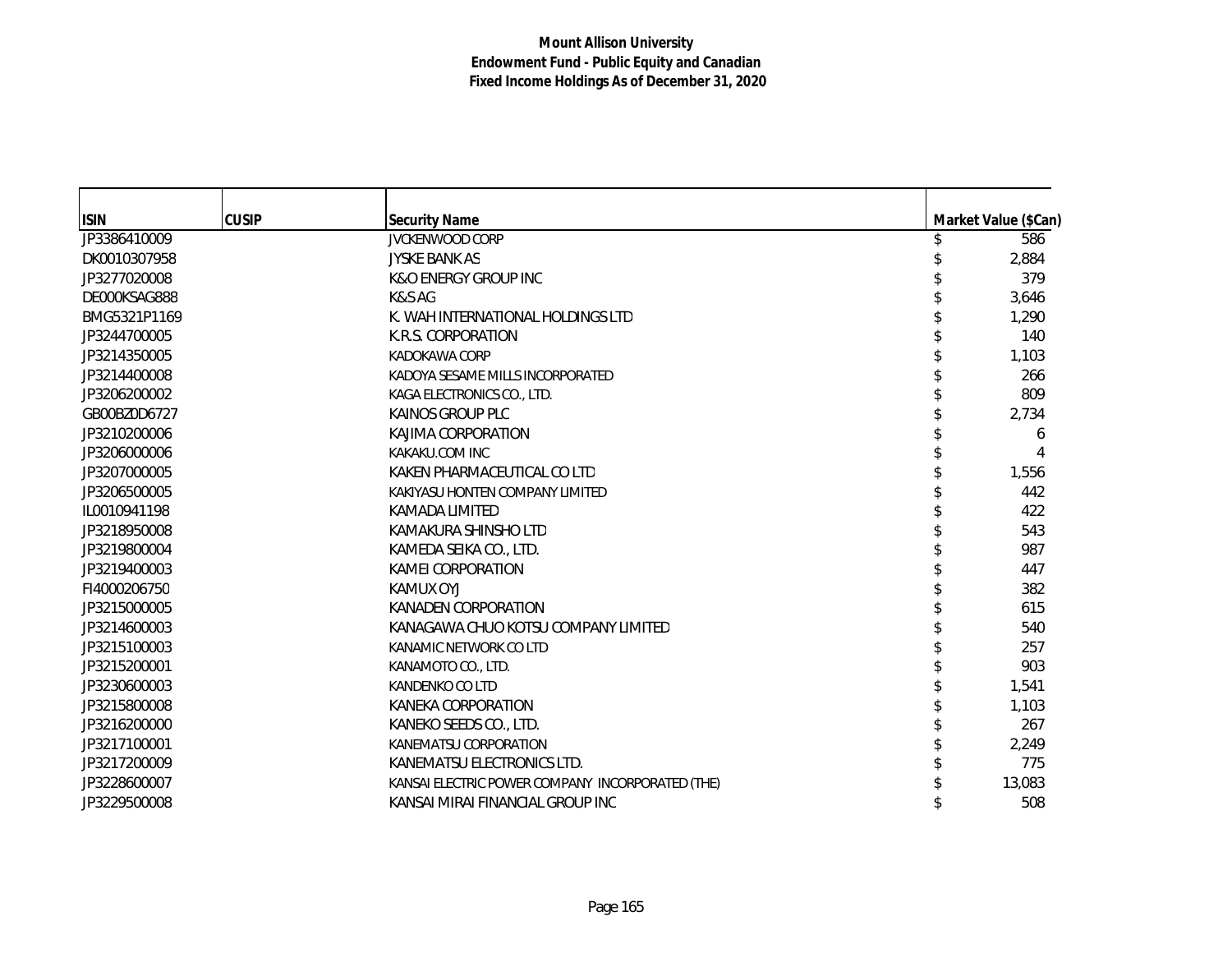| <b>ISIN</b>  | <b>CUSIP</b> | <b>Security Name</b>                          | Market Value (\$Can) |
|--------------|--------------|-----------------------------------------------|----------------------|
| JP3229400001 |              | <b>KANSAI PAINT CO LTD</b>                    | 6                    |
| JP3227900002 |              | KANSAI SUPER MARKET LIMITED                   | 450                  |
| JP3232600001 |              | KANTO DENKA KOGYO CO., LTD.                   | 538                  |
| JP3205800000 |              | KAO CORP                                      | 108,044              |
| AT000KAPSCH9 |              | KAPSCH TRAFFICCOM AG                          | 155                  |
| CH0100837282 |              | KARDEX HOLDING AG                             | 2,994                |
| AU000000KAR6 |              | <b>KAROON ENERGY LTD</b>                      | 725                  |
| JP3208600001 |              | KASAI KOGYO COMPANY LIMITED                   | 225                  |
| JP3211400001 |              | KATAKURA INDUSTRIES CO LTD                    | 452                  |
| NZKMDE0001S3 |              | KATHMANDU HOLDINGS LIMITED                    | 985                  |
| JP3213300001 |              | KATO SANGYO CO., LTD.                         | 1,483                |
| JP3213800000 |              | KATO WORKS CO., LTD.                          | 131                  |
| FR0004007813 |              | KAUFMAN & BROAD SA                            | 850                  |
| JP3226300006 |              | KAWADA TECHNOLOGIES INCORPORATION             | 291                  |
| JP3221400009 |              | KAWAI MUSICAL INSTRUMENTS MANUFACTURING COLTD | 316                  |
| JP3224200000 |              | KAWASAKI HEAVY INDUSTRIES, LIMITED            | 108,916              |
| JP3223800008 |              | KAWASAKI KISEN KAISHA LTD                     | 1,804                |
| GB00B0HZPV38 |              | <b>KAZ MINERALS PLC</b>                       | 5,393                |
| BE0003565737 |              | <b>KBC GROUP NV</b>                           | 213,081              |
| JP3496400007 |              | <b>KDDI CORPORATION</b>                       | 24,568               |
| JP3236320002 |              | KEEPER TECHNICAL LABORATORY CO LTD            | 833                  |
| JP3279400000 |              | KEIHAN HOLDINGS CO LTD                        | 5                    |
| JP3279000008 |              | KEIHANSHIN BUILDING COMPANY LIMITED           | 1,201                |
| JP3280200001 |              | <b>KEIKYU CORPORATION</b>                     | 4                    |
| JP3277800003 |              | <b>KEIO CORPORATION</b>                       | 8                    |
| JP3278600006 |              | KEISEI ELECTRIC RAILWAY CO LTD                | 5                    |
| JP3281600001 |              | <b>KEIYO BANK LTD</b>                         | 1,147                |
| JP3277400002 |              | KEIYO COMPANY LIMITED                         | 473                  |
| GB0004866223 |              | <b>KELLER GROUP PLC</b>                       | 1,524                |
| FI0009004824 |              | <b>KEMIRA OYJ</b>                             | 2,918                |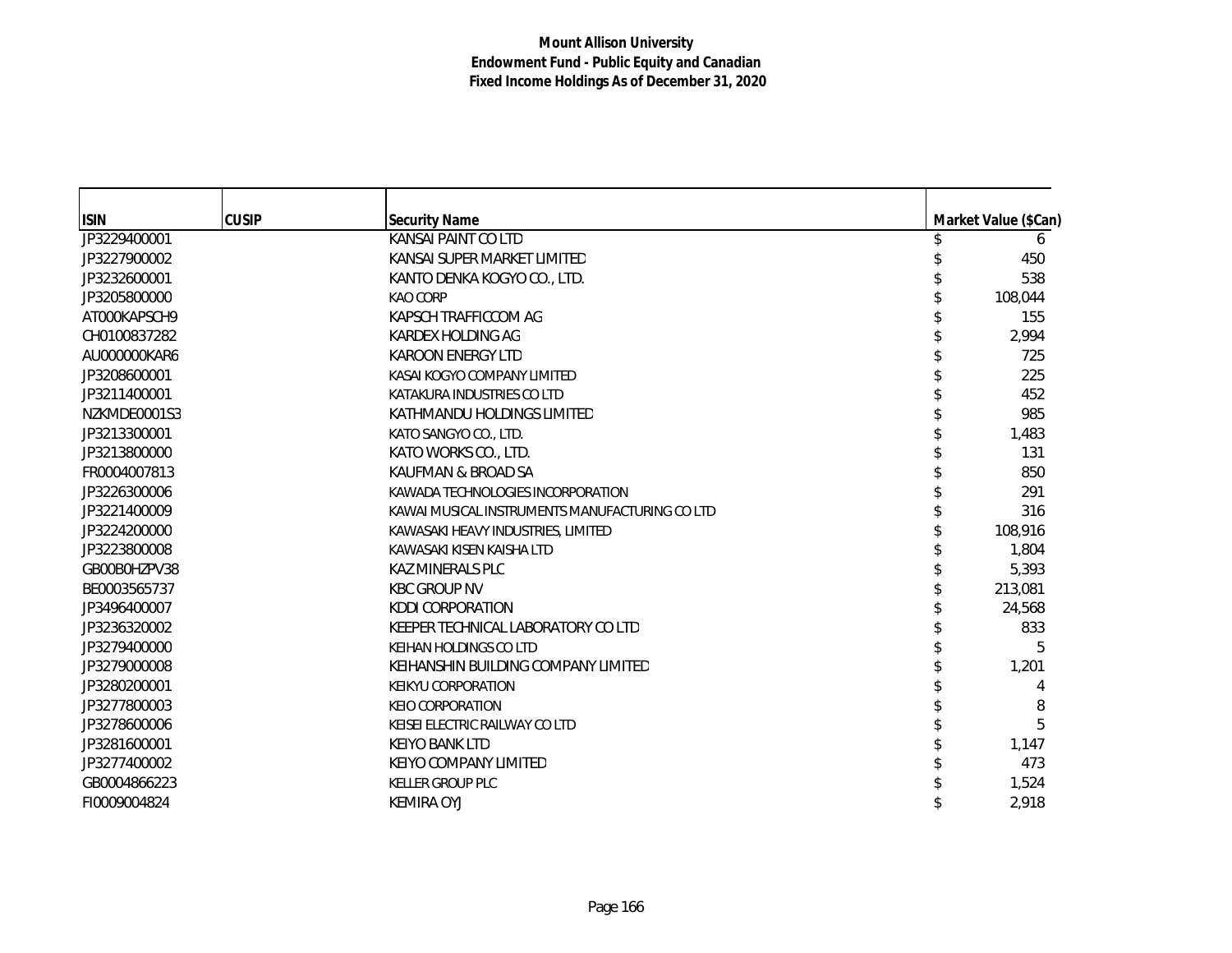| <b>ISIN</b>         | <b>CUSIP</b> | <b>Security Name</b>                     | Market Value (\$Can) |
|---------------------|--------------|------------------------------------------|----------------------|
| NL0000852531        |              | <b>KENDRION NV</b>                       | 481                  |
| JP3281630008        |              | KENEDIX INCORPORATED                     | 2,502                |
| JP3047480003        |              | KENEDIX RESIDENTIAL NEXT INVESTMENT CORP | 2,992                |
| JP3047900000        |              | KENEDIX RETAIL REIT CORP                 | 2,306                |
| JP3281850002        |              | KENKO MAYONNAISE CO., LTD.               | 533                  |
| SG9999012629        |              | <b>KENON HOLDINGS LTD</b>                | 1,318                |
| SG1U68934629        |              | <b>KEPPEL CORPORATION LIMITED</b>        | 6                    |
| SG1AF6000009        |              | <b>KEPPEL DC REIT</b>                    | 1,964                |
| SG1U48933923        |              | KEPPEL INFRASTRUCTURE TRUST              | 3,086                |
| SG1EA1000007        |              | KEPPEL PACIFIC OAK US REIT               | 924                  |
| FR0000121485        |              | <b>KERING SA</b>                         | 57                   |
| IE0004906560        |              | <b>KERRY GROUP PLC</b>                   | 222,811              |
| BMG524181036        |              | KERRY LOGISTICS NETWORK LTD              | 2,383                |
| BMG524401079        |              | <b>KERRY PROPERTIES LIMITED</b>          | 3,553                |
| IL0006210111        |              | <b>KERUR HOLDINGS LIMITED</b>            | 383                  |
| FI0009000202        |              | <b>KESKO OYJ</b>                         | 4,949                |
| JP3236200006        |              | <b>KEYENCE CORPORATION</b>               | 222,802              |
| JP3702200001        |              | <b>KFC HOLDINGS JAPAN LTD</b>            | 749                  |
| JP3277100008        |              | KFC, LTD.                                | 210                  |
| <b>PLKGHM000017</b> |              | KGHM POLSKA MIEDZ S.A.                   | 112,999              |
| JP3277040006        |              | KH NEOCHEM CO LTD                        | 1,623                |
| GB0004915632        |              | <b>KIER GROUP PLC</b>                    | 278                  |
| JP3240400006        |              | KIKKOMAN CORPORATION                     | 10                   |
| GB0007689002        |              | KIN AND CARTA PLC                        | 718                  |
| SE0007871645        |              | KINDRED GROUP PLC                        | 4,222                |
| BE0974274061        |              | <b>KINEPOLIS GROUP</b>                   | 1,206                |
| GB0033195214        |              | KINGFISHER PLC                           | 8                    |
| IE0004927939        |              | KINGSPAN GROUP PLC                       | 11                   |
| JP3258800006        |              | KINKI SHARYO COMPANY LIMITED             | 89                   |
| SE0014684528        |              | <b>KINNEVIK AB</b>                       | 13                   |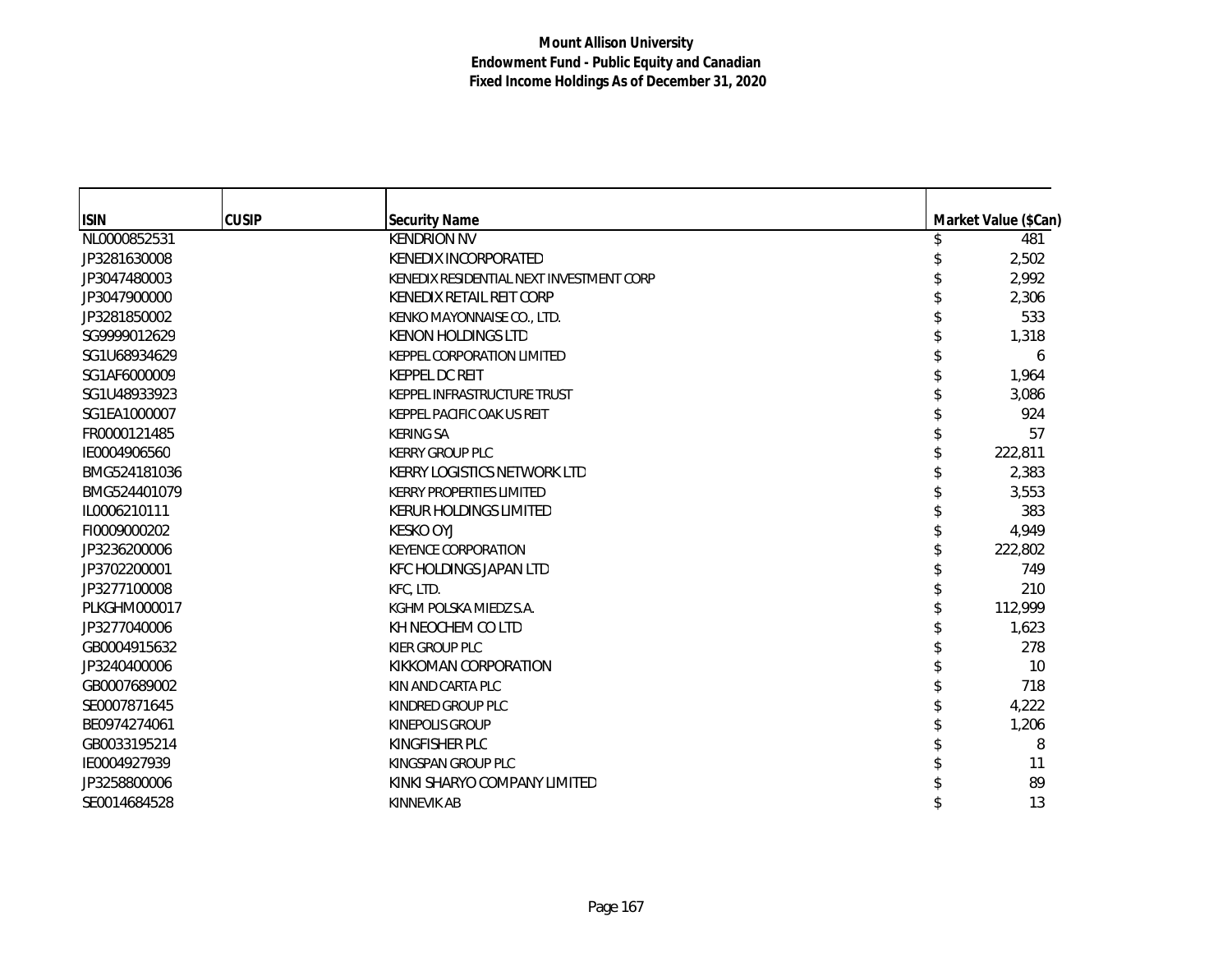| <b>ISIN</b>  | <b>CUSIP</b> | <b>Security Name</b>                      |  | Market Value (\$Can) |
|--------------|--------------|-------------------------------------------|--|----------------------|
| JP3250800004 |              | KINTETSU DEPARTMENT STORE COMPANY LIMITED |  | 427                  |
| JP3260800002 |              | KINTETSU GROUP HOLDINGS CO LTD            |  | 8                    |
| JP3262900008 |              | KINTETSU WORLD EXPRESS, INC.              |  | 1,953                |
| DE000KGX8881 |              | KION GROUP AG                             |  | 6                    |
| JP3258000003 |              | KIRIN HOLDINGS COMPANY LIMITED.           |  | 20                   |
| JP3240600001 |              | KISSEI PHARMACEUTICAL COMPANY LIMITED     |  | 1,519                |
| JP3277620005 |              | KI-STAR REAL ESTATE CO LTD                |  | 257                  |
| JP3237200005 |              | KITAGAWA CORP                             |  | 271                  |
| JP3238200004 |              | KITA-NIPPON BANK, LTD.                    |  | 312                  |
| JP3240000004 |              | KITANO CONSTRUCTION CORPORATION           |  | 255                  |
| JP3240100002 |              | KITANOTATSUJIN CORP                       |  | 550                  |
| JP3240800007 |              | KITO CORP.                                |  | 682                  |
| JP3240700009 |              | KITZ CORPORATION                          |  | 873                  |
| NZKPGE0001S9 |              | KIWI PROPERTY GROUP LTD                   |  | 1,998                |
| JP3248000006 |              | <b>KIYO BANK LTD</b>                      |  | 1,653                |
| JP3268870007 |              | <b>KLAB INC</b>                           |  | 563                  |
| BRKLBNCDAM18 |              | <b>KLABIN SA</b>                          |  | 49,267               |
| FR0000121964 |              | <b>KLEPIERRE SA</b>                       |  | 5                    |
| DE000KC01000 |              | KLOECKNER & CO SE                         |  | 1,837                |
| SE0006593919 |              | <b>KLOVERN AB</b>                         |  | 2,229                |
| DE000KBX1006 |              | <b>KNORR BREMSE AG</b>                    |  | 10                   |
| SE0000421273 |              | KNOWIT AB (PUBL)                          |  | 1,428                |
| JP3283400004 |              | KOA CORPORATION                           |  | 626                  |
| JP3285800003 |              | KOATSU GAS KOGYO CO LTD                   |  | 540                  |
| JP3301100008 |              | KOBAYASHI PHARMACEUTICAL CO LTD           |  | 6                    |
| JP3291200008 |              | KOBE BUSSAN CO LTD                        |  |                      |
| JP3290600000 |              | KOBE ELECTRIC RAILWAY CO LTD              |  | 428                  |
| JP3289800009 |              | KOBE STEEL, LTD.                          |  | 2,563                |
| TRAKCHOL91Q8 |              | KOC HOLDING A.S.                          |  | 55,271               |
| JP3283460008 |              | KOEI TECMO HOLDINGS CO LTD                |  | 3                    |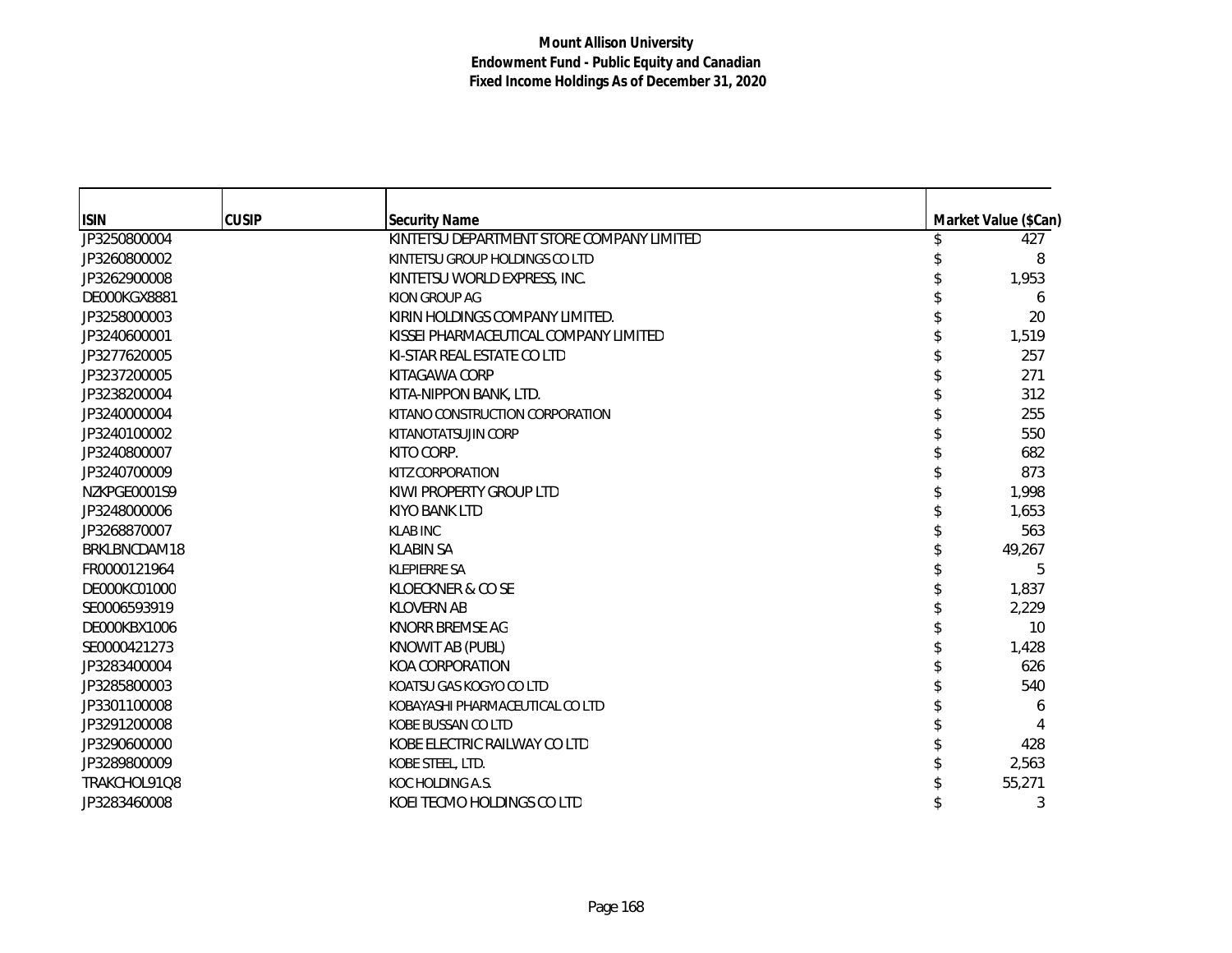| <b>ISIN</b>  | <b>CUSIP</b> | <b>Security Name</b>                | Market Value (\$Can) |
|--------------|--------------|-------------------------------------|----------------------|
| DE0007193500 |              | KOENIG & BAUER AG                   | 736                  |
| AU000000KGN2 |              | KOGAN.COM LTD                       | 1,871                |
| JP3283750002 |              | KOHNAN SHOJI CO., LTD.              | 1,092                |
| JP3288900008 |              | KOHSOKU CORPORATION                 | 278                  |
| JP3284600008 |              | KOITO MANUFACTURING CO LTD          | 7                    |
| FI4000312251 |              | KOJAMO OYJ                          | 4,545                |
| JP3297380002 |              | KOJIMA CO., LTD.                    | 640                  |
| JP3293700005 |              | <b>KOKUSAI CO LTD</b>               | 148                  |
| JP3293350009 |              | KOKUSAI PULP & PAPER CO LTD         | 176                  |
| JP3297000006 |              | KOKUYO CO LTD                       | 1,921                |
| JP3304200003 |              | <b>KOMATSU LIMITED</b>              | 25                   |
| JP3304600004 |              | KOMATSU MATERE CO LTD               | 349                  |
| JP3303200004 |              | KOMATSU WALL INDUSTRY CO., LTD.     | 267                  |
| CH0010702154 |              | KOMAX HOLDING AG                    | 1,107                |
| JP3305580007 |              | KOMEDA HOLDINGS CO LTD              | 1,077                |
| JP3305590006 |              | KOMEHYO HOLDINGS CO LTD             | 60                   |
| JP3305600003 |              | KOMERI COMPANY LIMITED              | 1,881                |
| JP3305800009 |              | KOMORI CORPORATION                  | 638                  |
| JP3300000001 |              | KONAKA CO., LTD.                    | 178                  |
| JP3300200007 |              | KONAMI HOLDINGS CORP                | 5                    |
| JP3306050000 |              | KONDOTEC INC.                       | 653                  |
| FI0009013403 |              | KONE OYJ                            | 49,065               |
| FI0009005870 |              | KONECRANES ABP                      | 3,952                |
| NO0003033102 |              | KONGSBERG AUTOMOTIVE ASA            | 242                  |
| JP3300600008 |              | KONICA MINOLTA INC                  | 2,736                |
| NL0011794037 |              | KONINKLIJKE AHOLD DELHAIZE NV       | 119,354              |
| NL0000337319 |              | KONINKLIJKE BAM GROEP NV            | 909                  |
| NL0000852580 |              | KONINKLIJKE BOSKALIS WESTMINSTER NV | 4,615                |
| NL0000009827 |              | KONINKLIJKE DSM N.V.                | 31                   |
| NL0000009082 |              | KONINKLIJKE KPN NV                  | 11                   |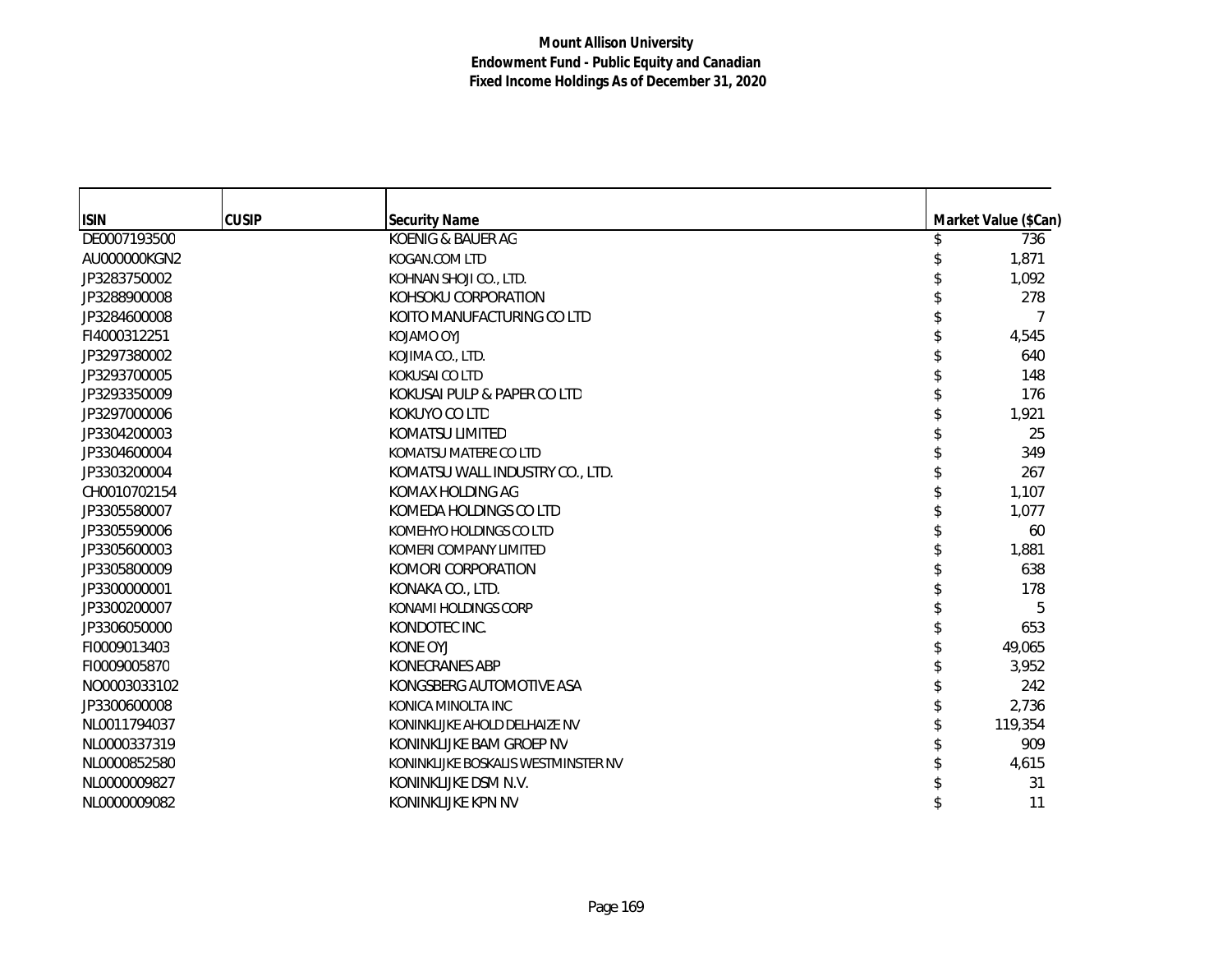| <b>ISIN</b>  | <b>CUSIP</b> | <b>Security Name</b>                     | Market Value (\$Can) |
|--------------|--------------|------------------------------------------|----------------------|
| NL0000009538 |              | KONINKLIJKE PHILIPS NV                   | 83,333               |
| NL0009432491 |              | KONINKLIJKE VOPAK NV                     | 35,780               |
| JP3300800004 |              | KONISHI CO., LTD.                        | 937                  |
| JP3288970001 |              | KONOIKE TRANSPORT CO LTD                 | 607                  |
| KR7010130003 |              | KOREA ZINC INC                           | 86,524               |
| FR0010386334 |              | <b>KORIAN SA</b>                         | 4,251                |
| JP3283650004 |              | KOSE CORPORATION                         | 6                    |
| JP3297360004 |              | KOSHIDAKA HOLDINGS CO LTD                | 384                  |
| JP3299600001 |              | KOTOBUKI SPIRITS CO LTD                  | 1,092                |
| HK0034000254 |              | KOWLOON DEVELOPMENT COMPANY LIMITED      | 696                  |
| JP3288950003 |              | KOZO KEIKAKU ENGINEERING INCORPORATED    | 345                  |
| DE0006335003 |              | <b>KRONES AG</b>                         | 1,963                |
| JP3272400007 |              | KROSAKI HARIMA CORPORATION               | 469                  |
| DE0006292006 |              | KSB SE & CO KGAA                         | 60                   |
| JP3277300004 |              | KU HOLDINGS CO.LTD.                      | 286                  |
| JP3266400005 |              | <b>KUBOTA CORPORATION</b>                | 23                   |
| CH0012268360 |              | KUDELSKI SA                              | 179                  |
| CH0025238863 |              | KUEHNE UND NAGEL INTERNATIONAL AG        | 19,627               |
| JP3266800006 |              | KUMAGAI GUMI CO LIMITED                  | 1,720                |
| JP3267600009 |              | KUMIAI CHEMICAL INDUSTRY COMPANY LIMITED | 1,378                |
| SE0000549412 |              | <b>KUNGSLEDEN AB</b>                     | 4,180                |
| JP3268800004 |              | KURABO INDUSTRIES LIMITED                | 246                  |
| JP3269600007 |              | KURARAY CO LTD                           |                      |
| JP3271600003 |              | KUREHA CORPORATION                       | 1,975                |
| JP3270800000 |              | <b>KURIMOTO LTD</b>                      | 300                  |
| JP3270000007 |              | KURITA WATER INDUSTRIES LIMITED          | 4                    |
| JP3270810009 |              | KURIYAMA HOLDINGS CORPORATION            | 87                   |
| DE0007074007 |              | KWS SAAT SE & CO KGAA                    | 1,714                |
| JP3220200004 |              | <b>KYB CORP</b>                          | 883                  |
| JP3249600002 |              | KYOCERA CORPORATION                      | 20                   |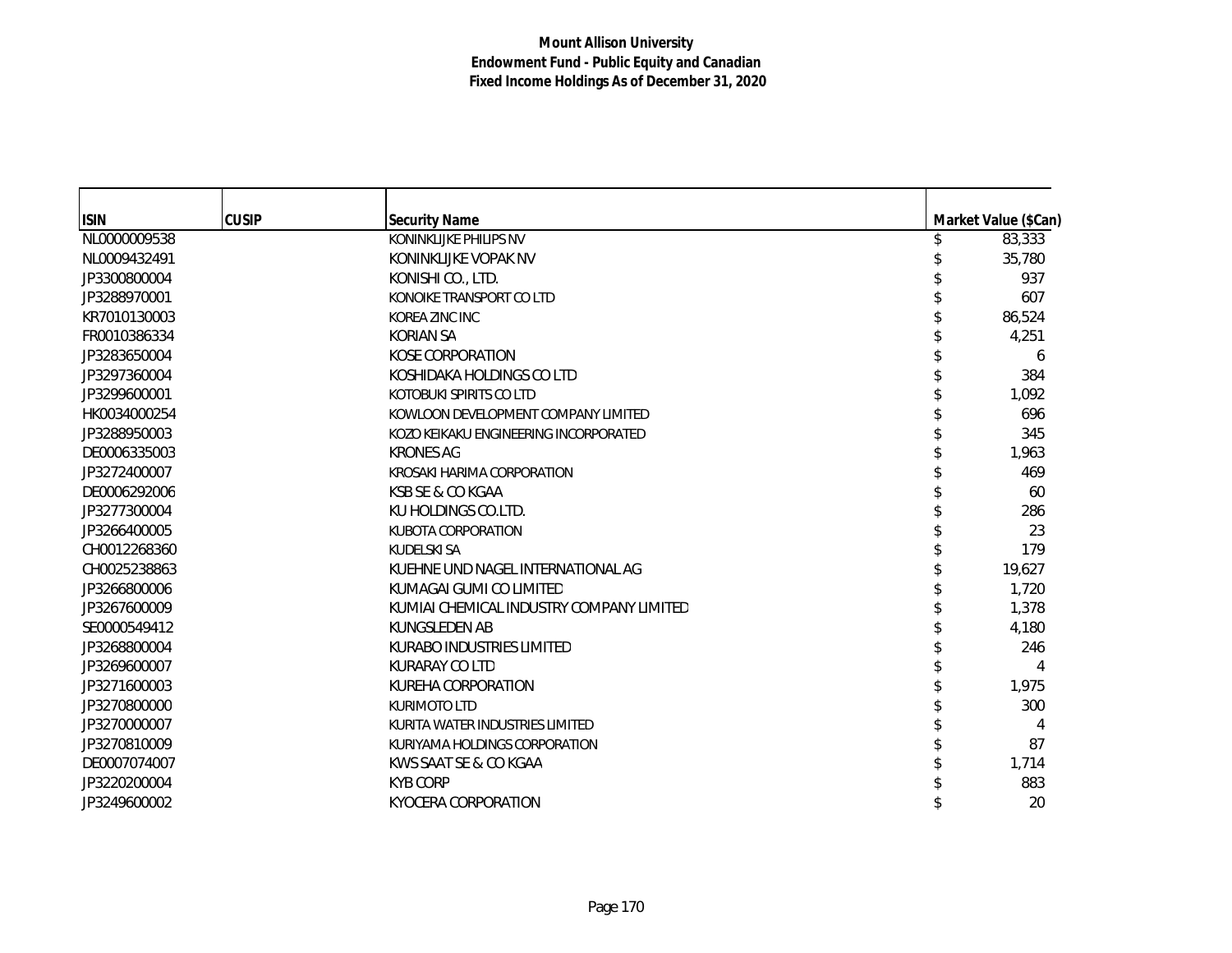| <b>ISIN</b>  | <b>CUSIP</b> | <b>Security Name</b>                                                             | Market Value (\$Can) |
|--------------|--------------|----------------------------------------------------------------------------------|----------------------|
| JP3252800002 |              | KYODO PRINTING CO LTD                                                            | 492                  |
| JP3247400009 |              | <b>KYOEI STEEL LTD</b>                                                           | 680                  |
| JP3256900006 |              | KYOKUTO KAIHATSU KOGYO CO LTD                                                    | 952                  |
| JP3256970009 |              | KYOKUTO SECURITIES COMPANY LTD                                                   | 270                  |
| JP3257200000 |              | <b>KYOKUYO CO LTD</b>                                                            | 651                  |
| JP3247090008 |              | KYORIN HOLDINGS, INCORPORATION                                                   | 1,022                |
| JP3248800009 |              | KYOSAN ELECTRIC MANUFACTURING CO LIMITED                                         | 358                  |
| JP3255200002 |              | KYOWA ELECTRONIC INSTRUMENTS COMPANY LIMITED                                     | 253                  |
| JP3256000005 |              | KYOWA KIRIN CO LTD                                                               | 8                    |
| JP3256400007 |              | KYOWA LEATHER CLOTH COMPANY LIMITED                                              | 212                  |
| JP3246400000 |              | KYUSHU ELECTRIC POWER CO INC                                                     | 3                    |
| JP3246500007 |              | KYUSHU FINANCIAL GROUP INC                                                       | 2,435                |
| JP3247010006 |              | KYUSHU RAILWAY CO                                                                | 3                    |
| SE0000108847 |              | L E LUNDBERGFORETAGEN AB (PUBL)                                                  | 40,868               |
| IT0001055521 |              | LA DORIA SPA                                                                     | 369                  |
| FR0013451333 |              | LA FRANCAISE DES JEUX SA                                                         | 4                    |
| ES0157261019 |              | LABORATORIOS FARMACEUTICOS ROVI S.A.                                             | 1,368                |
| JP3967900006 |              | LAC COMPANY LIMITED                                                              | 265                  |
| JP3967250006 |              | LACTO JAPAN CO LTD                                                               | 290                  |
| CH0012214059 |              | LAFARGEHOLCIM LTD                                                                | 30                   |
| FR0000130213 |              | LAGARDERE S.C.A.                                                                 | 2,788                |
| SE0014990966 |              | LAGERCRANTZ GROUP AB                                                             | 3,028                |
| HK0000356821 |              | LAI SUN DEVELOPMENT CO. LTD.                                                     | 366                  |
| FR0000120073 |              | L'AIR LIQUIDE SOCIETE ANONYME POUR L'ETUDE ET L'EXPLOITATION DES PROCEDES GEORGE | 179,880              |
| HK0411006957 |              | LAM SOON (HONG KONG) LIMITED                                                     | 161                  |
| BMG5361W1047 |              | LANCASHIRE HOLDINGS LTD                                                          | 4,217                |
| GB00BYW0PQ60 |              | LAND SECURITIES GROUP PLC                                                        | 7                    |
| BMG5369T1788 |              | LANDING INTERNATIONAL DEVELOPMENT LTD                                            | 52                   |
| CH0371153492 |              | LANDIS+GYR GROUP AG                                                              | 3,074                |
| BMG5370A1018 |              | LANDSEA GREEN PROPERTIES CO LTD                                                  | 252                  |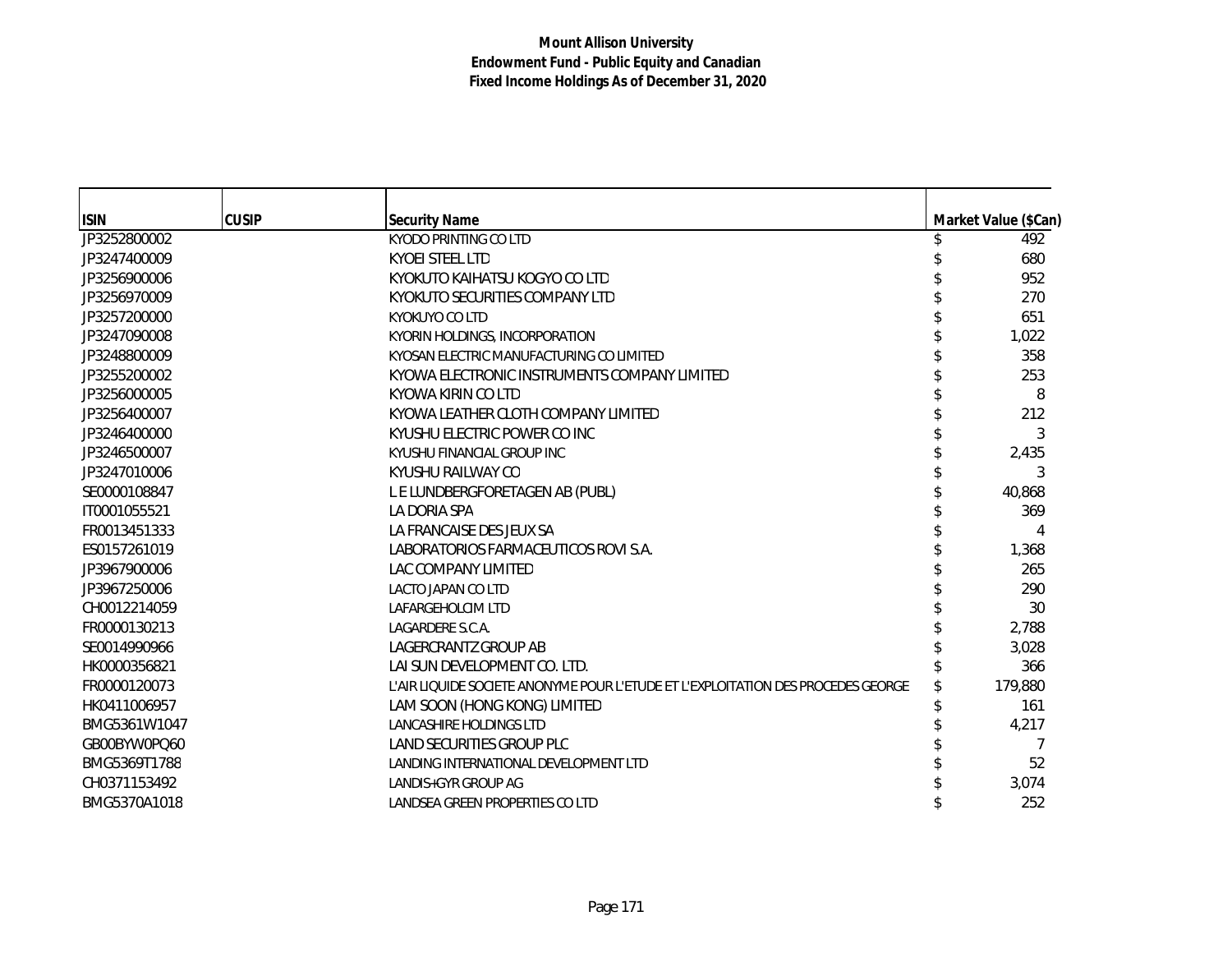| <b>ISIN</b>  | <b>CUSIP</b> |                                                             |                      |
|--------------|--------------|-------------------------------------------------------------|----------------------|
|              |              | <b>Security Name</b><br>LANGHAM HOSPITALITY INVESTMENTS LTD | Market Value (\$Can) |
| HK0000150521 |              |                                                             | 138                  |
| DE0005470405 |              | <b>LANXESS AG</b>                                           | 12,469               |
| ES0105015012 |              | LAR ESPANA REAL ESTATE SOCIMI SA                            | 850                  |
| JP3979200007 |              | LASERTEC CORPORATION                                        | 9                    |
| FI0009010854 |              | LASSILA & TIKANOJA PUBLIC LIMITED COMPANY                   | 1,099                |
| NL0010733960 |              | LASTMINUTE.COM NV                                           | 349                  |
| FR0006864484 |              | <b>LAURENT PERRIER</b>                                      | 437                  |
| JP3982100004 |              | <b>LAWSON INC</b>                                           | 39,232               |
| GB00B4T7HX10 |              | LEARNING TECHNOLOGIES GROUP PLC                             | 1,281                |
| BE0003770840 |              | LEASINVEST REAL ESTATE COMM VA                              | 641                  |
| JP3410800001 |              | LEC INC                                                     | 682                  |
| FR0000065484 |              | LECTRA                                                      | 1,579                |
| DE000LEG1110 |              | LEG IMMOBILIEN AG                                           | 11                   |
| GB0005603997 |              | LEGAL & GENERAL GROUP PLC                                   | 47,231               |
| FR0010307819 |              | LEGRAND S.A.                                                | 25                   |
| FI4000081138 |              | LEHTO GROUP OYJ                                             | 56                   |
| DE0006464506 |              | LEIFHEIT AG                                                 | 1,327                |
| CH0022427626 |              | LEM HOLDING SA                                              | 1,848                |
| AU000000LLC3 |              | LENDLEASE GROUP                                             | 7                    |
| AT0000644505 |              | <b>LENZING AG</b>                                           | 2,729                |
| IT0003856405 |              | LEONARDO SPA                                                | 4,312                |
| DE0005408884 |              | <b>LEONI AG</b>                                             | 441                  |
| SE0008091904 |              | LEOVEGAS AB (PUBL)                                          | 623                  |
| IL0011190803 |              | LEVINSTEIN PROPERTIES LIMITED                               | 219                  |
| KR7051910008 |              | LG CHEM LIMITED                                             | 197,016              |
| KR7066570003 |              | LG ELECTRONICS INCORPORATED                                 | 136,530              |
| KYG5496K1242 |              | LI NING COMPANY LIMITED                                     | 135,656              |
| SG1G55870362 |              | LIAN BENG GROUP LIMITED                                     | 113                  |
| ES0168675090 |              | <b>LIBERBANK SA</b>                                         | 1,085                |
| LI0355147575 |              | LIECHTENSTEINISCHE LANDESBANK AKTIENGESELLSCHAFT            | 1,635                |
|              |              |                                                             |                      |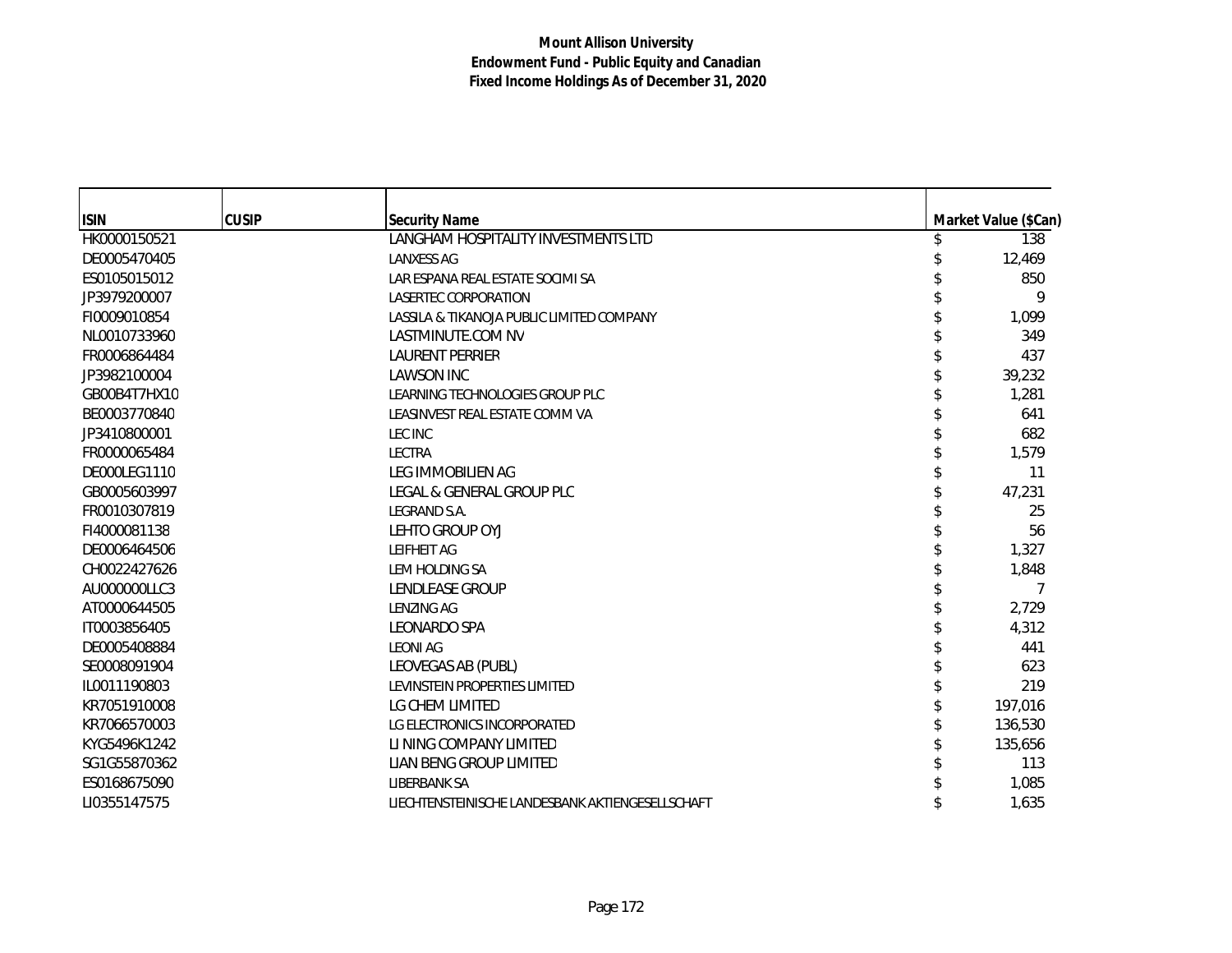| <b>ISIN</b>  | <b>CUSIP</b> | <b>Security Name</b>                 | Market Value (\$Can) |
|--------------|--------------|--------------------------------------|----------------------|
| AU000000LIC9 |              | LIFESTYLE COMMUNITIES LIMITED        | 1,794                |
| KYG548561284 |              | LIFESTYLE INTERNATIONAL HOLDINGS LTD | 596                  |
| JP3758140002 |              | LIFULL CO LTD                        | 426                  |
| JP3386120004 |              | LIKE INC                             | 442                  |
| SE0011870195 |              | LIME TECHNOLOGIES AB                 | 439                  |
| SE0001852419 |              | LINDAB INTERNATIONAL AB              | 3,213                |
| JP3974530002 |              | LINICAL COMPANY LIMITED              | 192                  |
| AU000000LNK2 |              | LINK ADMINISTRATION HOLDINGS LTD     | 4,957                |
| JP3977020001 |              | LINK AND MOTIVATION INC              | 417                  |
| JP3977200009 |              | LINTEC CORPORATION                   | 2,050                |
| JP3965400009 |              | <b>LION CORPORATION</b>              | 6                    |
| GB0007388407 |              | LIONTRUST ASSET MANAGEMENT PLC       | 2,167                |
| HK0156000819 |              | LIPPO CHINA RESOURCES LIMITED        | 70                   |
| SG1W27938677 |              | LIPPO MALLS INDONESIA RETAIL TRUST   | 129                  |
| FR0000050353 |              | <b>LISI</b>                          | 821                  |
| JP3974460002 |              | LITALICO INC                         | 458                  |
| HK0194000995 |              | LIU CHONG HING INVESTMENT LIMITED    | 287                  |
| JP3626800001 |              | LIXIL CORP                           | 6                    |
| GB0008706128 |              | LLOYDS BANKING GROUP PLC             | 96,926               |
| FR0004170017 |              | LNA SANTE SA                         | 689                  |
| LU0501835309 |              | L'OCCITANE INTERNATIONAL SA          | 1,616                |
| CH0025751329 |              | LOGITECH INTERNATIONAL SA            | 17                   |
| BRLAMEACNPR6 |              | LOJAS AMERICANAS SA                  | 37,156               |
| BRLRENACNOR1 |              | <b>LOJAS RENNER SA</b>               | 127,767              |
| GB00B0SWJX34 |              | LONDON STOCK EXCHANGE GROUP PLC      | 195,431              |
| GB00B4WFW713 |              | LONDONMETRIC PROPERTY PLC            | 4,558                |
| CH0013841017 |              | LONZA GROUP AG                       | 196,019              |
| SE0014504817 |              | <b>LOOMIS AB</b>                     | 4,019                |
| FR0000120321 |              | L'OREAL SA                           | 179,899              |
| BE0003604155 |              | <b>LOTUS BAKERIES NV</b>             | 3,389                |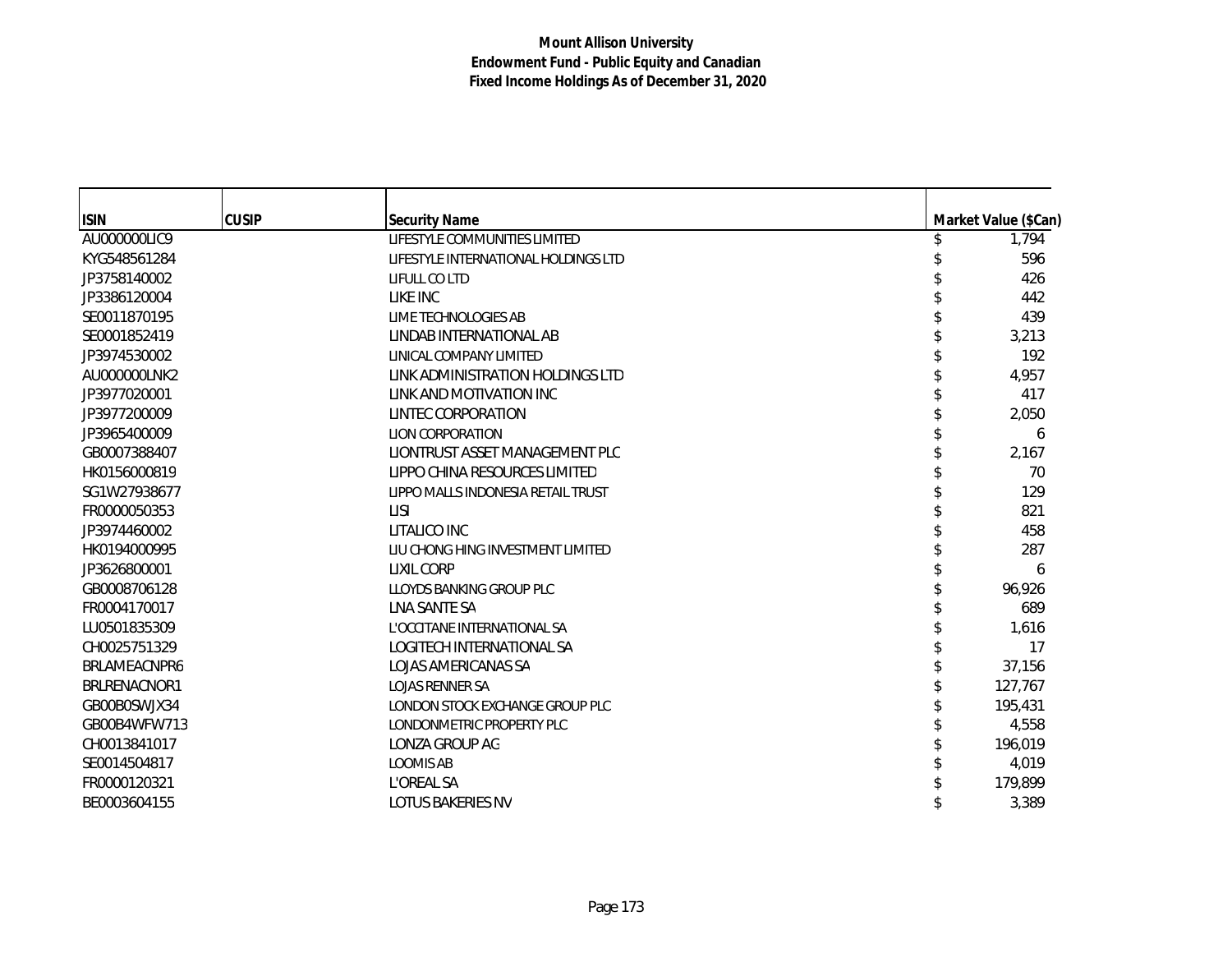| <b>ISIN</b>  | <b>CUSIP</b> | <b>Security Name</b>                                                        | Market Value (\$Can) |
|--------------|--------------|-----------------------------------------------------------------------------|----------------------|
| AU000000LOV7 |              | <b>LOVISA HOLDINGS LTD</b>                                                  | 757                  |
| DE0006450000 |              | LPKF LASER & ELECTRONICS AG                                                 | 1,466                |
| GB00B1G5HX72 |              | <b>LSL PROPERTY SERVICES PLC</b>                                            | 571                  |
| NL0010998878 |              | LUCAS BOLS AMSTERDAM BV                                                     | 100                  |
| GB00BZC0LP49 |              | LUCECO PLC                                                                  | 460                  |
| BMG5695X1258 |              | LUK FOOK HOLDINGS (INTERNATIONAL) LIMITED                                   | 1,480                |
| SE0000825820 |              | <b>LUNDIN ENERGY AB</b>                                                     | 5                    |
| IT0005107492 |              | LUVE SPA                                                                    | 280                  |
| CH0011693600 |              | LUZERNER KANTONALBANK AG                                                    | 3,251                |
| FR0000121014 |              | LVMH MOET HENNESSY LOUIS VUITTON SE                                         | 409,315              |
| AU000000LYC6 |              | LYNAS RARE EARTHS LTD                                                       | 5,761                |
| JP3167320005 |              | M&A CAPITAL PARTNERS CO LTD                                                 | 1,005                |
| GB00B01F7T14 |              | M&C SAATCHI PLC                                                             | 50                   |
| GB00BKFB1C65 |              | M&G PLC                                                                     | 80,534               |
| GB0007538100 |              | M.P. EVANS GROUP PLC                                                        | 468                  |
| JP3435750009 |              | M3 INCORPORATION                                                            | 43                   |
| AU000000MLD9 |              | <b>MACA LIMITED</b>                                                         | 383                  |
| GB0005518872 |              | MACFARLANE GROUP PLC                                                        | 378                  |
| AU000000MAH3 |              | <b>MACMAHON HOLDINGS LIMITED</b>                                            | 507                  |
| JP3862960006 |              | MACNICA FUJI ELECTRONICS HOLDINGS INC                                       | 2,166                |
| AU000000MQG1 |              | MACOUARIE GROUP LIMITED                                                     | 38                   |
| AU000000MAQ4 |              | MACQUARIE TELECOM GROUP LIMITED                                             | 541                  |
| JP3863030007 |              | MACROMILL INC                                                               | 489                  |
| JP3861200008 |              | <b>MAEDA CORPORATION</b>                                                    | 2,289                |
| JP3861250003 |              | MAEDA KOSEN CO LIMITED.                                                     | 690                  |
|              |              | MAEDA ROAD CONSTRUCTION CO LTD                                              | 763                  |
| JP3861600009 |              | MAERSK DRILLING A/S                                                         | 1,087                |
| DK0061135753 |              |                                                                             |                      |
| JP3860250004 |              | MAEZAWA KASEI INDUSTRIES COMPANY LIMITED<br>MAEZAWA KYUSO INDUSTRIES CO LTD | 299                  |
| JP3860300007 |              |                                                                             | 354                  |
| AU000000MFG4 |              | MAGELLAN FINANCIAL GROUP LIMITED                                            | 5                    |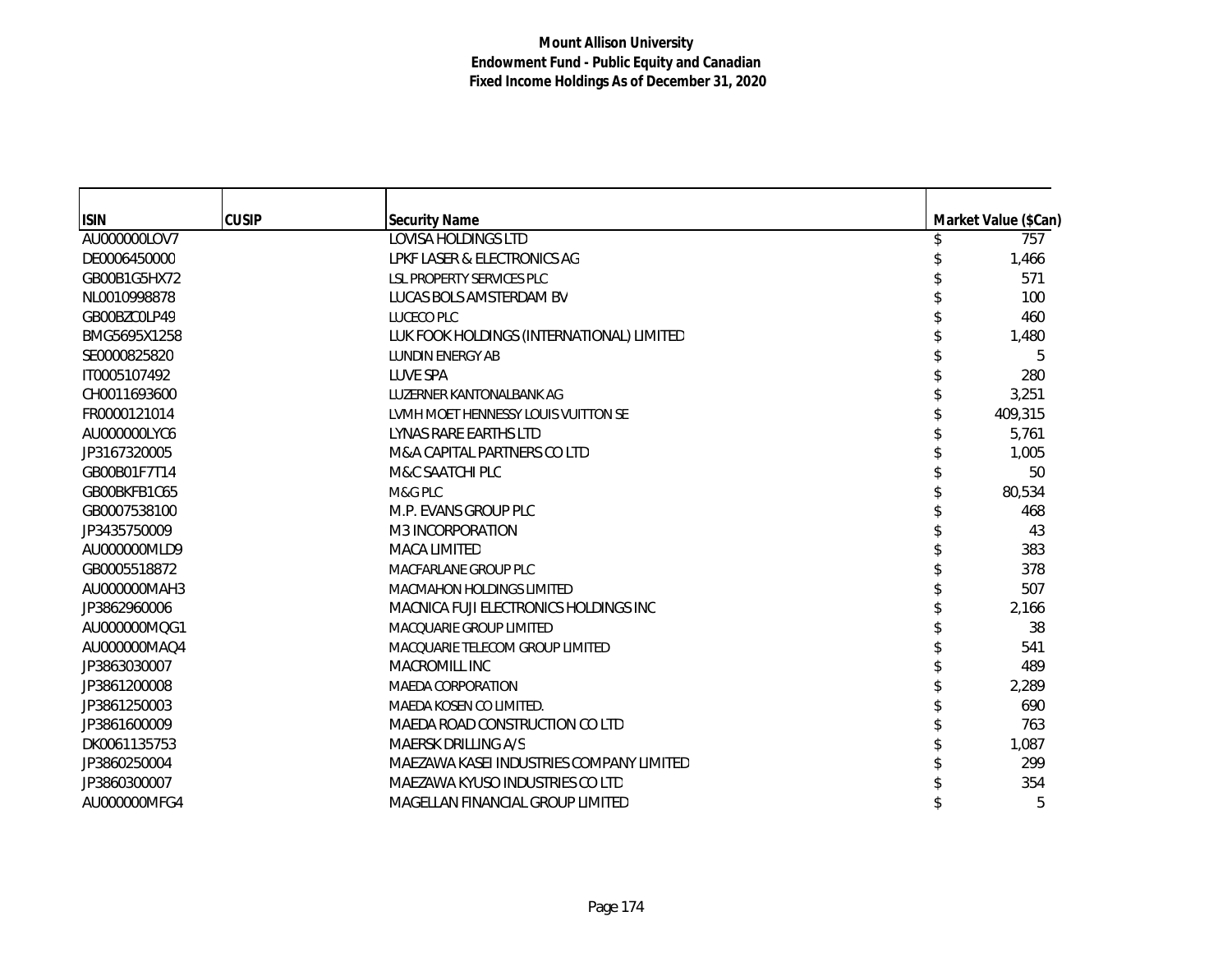| <b>ISIN</b>  | <b>CUSIP</b> | <b>Security Name</b>                         | Market Value (\$Can) |
|--------------|--------------|----------------------------------------------|----------------------|
| IL0010823123 |              | MAGIC SOFTWARE ENTERPRISES LTD               | 834                  |
| HK0201008726 |              | MAGNIFICENT HOTEL INVESTMENTS LTD            | 55                   |
| RU000A0JKQU8 |              | <b>MAGNIT PAO</b>                            | 59,645               |
| IT0004931058 |              | MAIRE TECNIMONT SPA                          | 628                  |
| FR0013153541 |              | <b>MAISONS DU MONDE SAS</b>                  | 1,705                |
| JP3862800004 |              | MAKINO MILLING MACHINE COMPANY LIMITED       | 1,581                |
| JP3862400003 |              | <b>MAKITA CORPORATION</b>                    | 12                   |
| IL0001560189 |              | <b>MALAM TEAM LTD</b>                        | 628                  |
| JE00BJ1DLW90 |              | <b>MAN GROUP PLC</b>                         | 4,999                |
| BMG5800U1071 |              | MAN WAH HOLDINGS LTD                         | 2,723                |
| BMG578481068 |              | MANDARIN ORIENTAL INTERNATIONAL LTD          | 909                  |
| JP3879400004 |              | <b>MANDOM CORPORATION</b>                    | 865                  |
| FR0000038606 |              | MANITOU BF S.A.                              | 573                  |
| SG1CI1000004 |              | MANULIFE US REAL ESTATE INVESTMENT TRUST     | 1,918                |
| FR0000032302 |              | MANUTAN INTERNATIONAL SA                     | 398                  |
| DE000A0JQ5U3 |              | MANZ AG                                      | 394                  |
| ES0124244E34 |              | <b>MAPFRE SA</b>                             | 1,381                |
| SG2D18969584 |              | MAPLETREE COMMERCIAL TRUST                   | 6,542                |
| SG1S03926213 |              | MAPLETREE LOGISTICS TRUST MANAGEMENT LIMITED | 5                    |
| SG2F55990442 |              | MAPLETREE NORTH ASIA COMMERCIAL TRUST        | 2,655                |
| JP3048290005 |              | MARIMO REGIONAL REVITALIZATION REIT INC      | 264                  |
| JP3860210008 |              | <b>MARKLINES CO LTD</b>                      | 758                  |
| GB0031274896 |              | MARKS AND SPENCER GROUP PLC                  | 5,226                |
| JP3860220007 |              | <b>MARS GROUP HOLDINGS CORP</b>              | 475                  |
| GB00B012BV22 |              | <b>MARSHALLS PLC</b>                         | 3,506                |
| GB00B1JQDM80 |              | <b>MARSTON'S PLC</b>                         | 1,342                |
| JP3877600001 |              | MARUBENI CORPORATION                         | 11                   |
| JP3877500003 |              | <b>MARUBUN CORPORATION</b>                   | 70                   |
| JP3876400007 |              | MARUDAI FOOD CO., LTD                        | 632                  |
| JP3876600002 |              | MARUHA NICHIRO CORP                          | 1,340                |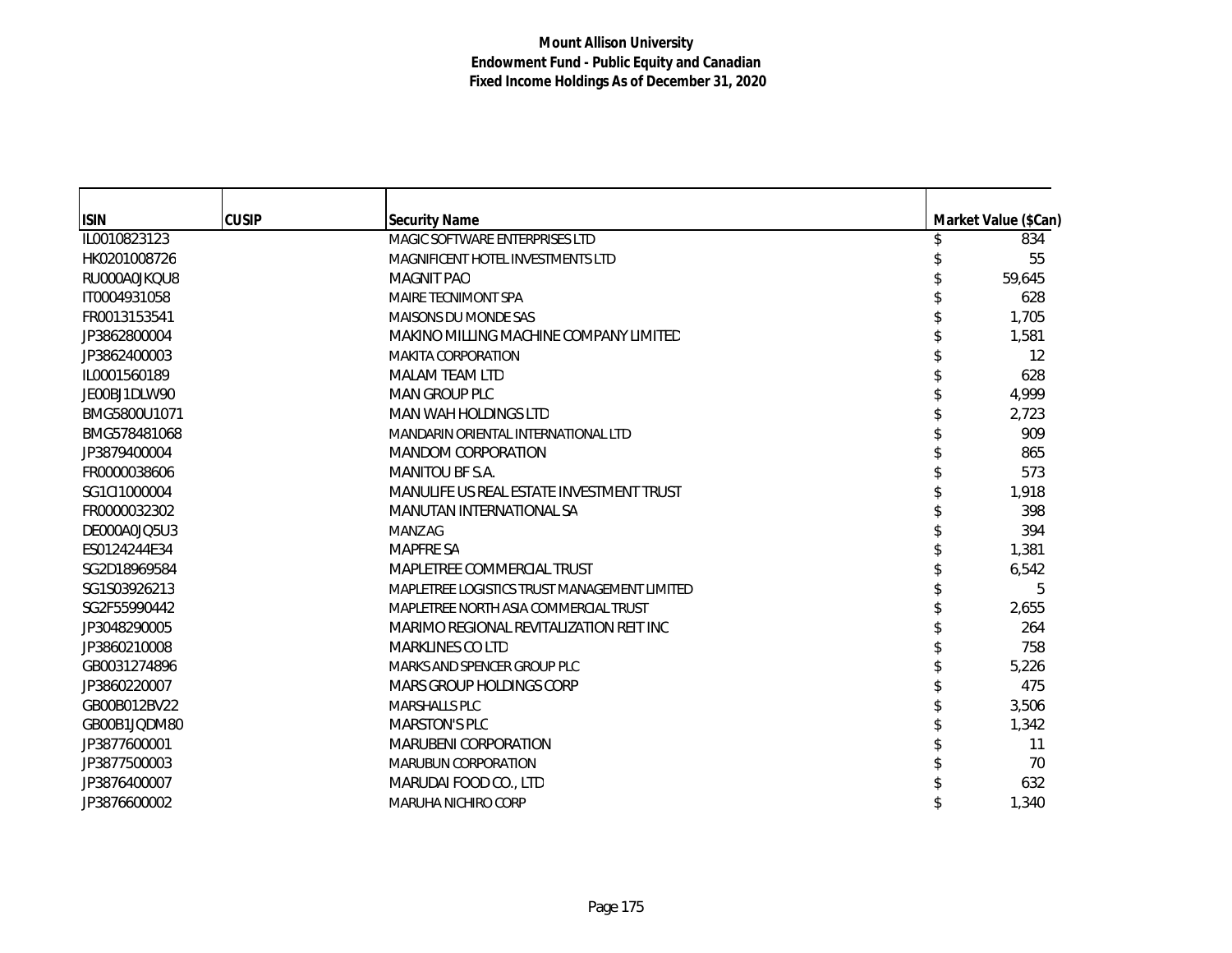| <b>ISIN</b>  | <b>CUSIP</b> | <b>Security Name</b>                  | Market Value (\$Can) |
|--------------|--------------|---------------------------------------|----------------------|
| JP3870400003 |              | MARUI GROUP CO., LIMITED              | 3                    |
| JP3873000008 |              | <b>MARUKA CORP</b>                    | 203                  |
| JP3874800000 |              | MARUSAN SECURITIES CO., LTD.          | 377                  |
| JP3879250003 |              | MARUWA CO LTD                         | 2,164                |
| JP3875610002 |              | MARUZEN COMPANY LIMITED               | 312                  |
| JP3876000005 |              | MARUZEN SHOWA UNYU COMPANY LIMITED    | 945                  |
| JP3860230006 |              | <b>MARVELOUS INC</b>                  | 421                  |
| HK0000227089 |              | <b>MASON GROUP HOLDINGS LTD</b>       | 182                  |
| DK0060497295 |              | MATAS A/S                             | 947                  |
| JP3167330004 |              | MATCHING SERVICE JAPAN CO LTD         | 292                  |
| IL0004450156 |              | <b>MATRIX IT LTD</b>                  | 1,510                |
| JP3868500004 |              | MATSUDA SANGYO CO., LTD.              | 455                  |
| JP3863600007 |              | MATSUI CONSTRUCTION CO., LTD.         | 378                  |
| JP3863900001 |              | <b>MATSUOKA CORP</b>                  | 248                  |
| JP3869800007 |              | MATSUYA FOODS HOLDINGS CO LTD         | 629                  |
| JP3864800002 |              | MAX CO LTD                            | 733                  |
| JP3791800000 |              | <b>MAXELL HOLDINGS LTD</b>            | 1,179                |
| JP3930400001 |              | <b>MAXVALU TOKAI CO.,LTD</b>          | 398                  |
| AU000000MYX0 |              | MAYNE PHARMA GROUP LIMITED            | 977                  |
| AT0000938204 |              | MAYR-MELNHOF KARTON AG                | 3,530                |
| IL0010910656 |              | <b>MAYTRONICS LTD.</b>                | 1,107                |
| JP3868400007 |              | <b>MAZDA MOTOR CORPORATION</b>        |                      |
| GB0005746358 |              | MCBRIDE PLC                           | 549                  |
| GB00BYNVD082 |              | MCCARTHY & STONE PLC                  | 1,195                |
| JP3750500005 |              | MCDONALD'S HOLDINGS COMPANY JAPAN LTD | 8,176                |
| JP3167420003 |              | MCJ CO., LTD.                         | 1,411                |
| GB0005522007 |              | MCKAY SECURITIES PLC                  | 640                  |
| AU000000MMS5 |              | MCMILLAN SHAKESPEARE LTD              | 1,165                |
| AU000000MCP2 |              | <b>MCPHERSON'S LIMITED</b>            | 431                  |
| JP3046450007 |              | MCUBS MIDCITY INVESTMENT CORP         | 2,646                |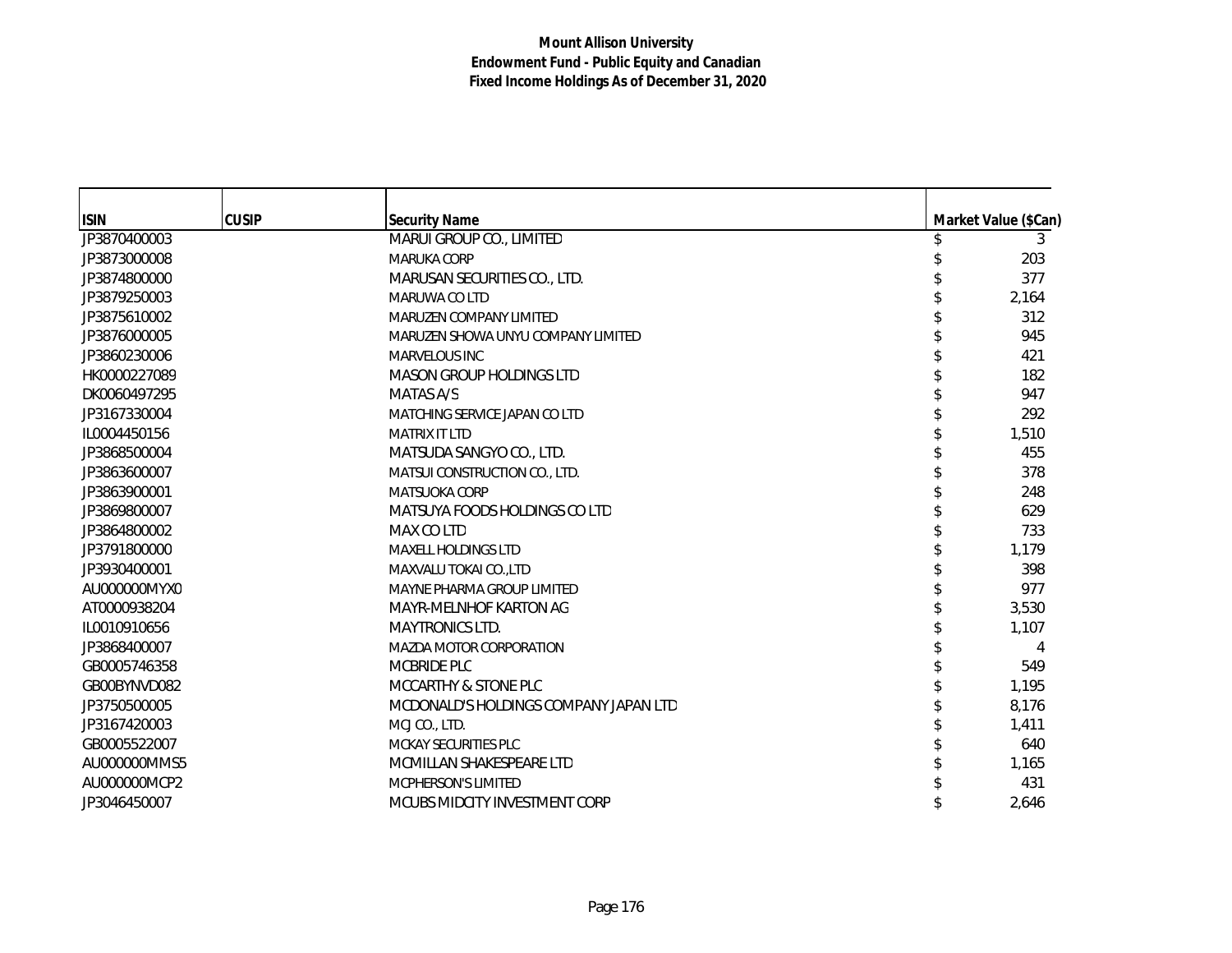| <b>ISIN</b>  | <b>CUSIP</b> | <b>Security Name</b>                        | Market Value (\$Can) |
|--------------|--------------|---------------------------------------------|----------------------|
| GB0005630420 |              | <b>MEARS GROUP PLC</b>                      | 673                  |
| JP3920890005 |              | MEC COMPANY LIMITED                         | 771                  |
| CH0386200239 |              | MEDARTIS HOLDING AG                         | 182                  |
| JP3921230003 |              | MEDIA DO CO LTD                             | 755                  |
| IT0001063210 |              | MEDIASET                                    | 1,173                |
| ES0152503035 |              | MEDIASET ESPANA COMUNICACION SA             | 1,644                |
| TW0002454006 |              | MEDIATEK INCORPORATED                       | 188,185              |
| AU000000MPL3 |              | <b>MEDIBANK PRIVATE LTD</b>                 | 7                    |
| JP3921250001 |              | MEDICAL DATA VISION CO LTD                  | 963                  |
| JP3920940008 |              | MEDICAL SYSTEM NETWORK COMPANY LIMITED      | 217                  |
| GB00B8HX8Z88 |              | MEDICLINIC INTERNATIONAL PLC                | 3,104                |
| SE0009778848 |              | <b>MEDICOVER AB</b>                         | 1,090                |
| DE000A1X3W00 |              | <b>MEDIGENE AG</b>                          | 97                   |
| JP3921060004 |              | <b>MEDIKIT CO LTD</b>                       | 291                  |
| IT0000062957 |              | MEDIOBANCA BANCA DI CREDITO FINANZIARIO SPA | 692                  |
| JP3268950007 |              | MEDIPAL HOLDINGS CORPORATION                | 4                    |
| IL0011315236 |              | MEDITERRANEAN TOWERS LTD                    | 433                  |
| AU000000MML0 |              | MEDUSA MINING LTD                           | 220                  |
| IL0011044885 |              | MEGA OR HOLDINGS LTD                        | 520                  |
| JP3920860008 |              | MEGACHIPS CORPORATION                       | 1,004                |
| GB0005758098 |              | MEGGITT P.L.C.                              | 6,083                |
| JP3947800003 |              | MEGMILK SNOW BRAND COMPANY LIMITED          | 1,761                |
| IL0006860147 |              | <b>MEHADRIN LIMITED</b>                     | 34                   |
| JP3919800007 |              | MEIDENSHA CORPORATION                       | 1,735                |
| CH0015940247 |              | MEIER TOBLER GROUP AG                       | 113                  |
| JP3917600003 |              | MEIJI ELECTRIC INDUSTRIES CO LTD            | 145                  |
| JP3918000005 |              | MEIJI HOLDINGS COMPANY LIMITED              | 8                    |
| JP3915350007 |              | MEIKO ELECTRONICS COMPANY LIMITED           | 948                  |
| JP3916100005 |              | MEIKO NETWORK JAPAN COMPANY LIMITED         | 150                  |
| JP3918200001 |              | MEISEI INDUSTRIAL COMPANY LIMITED           | 558                  |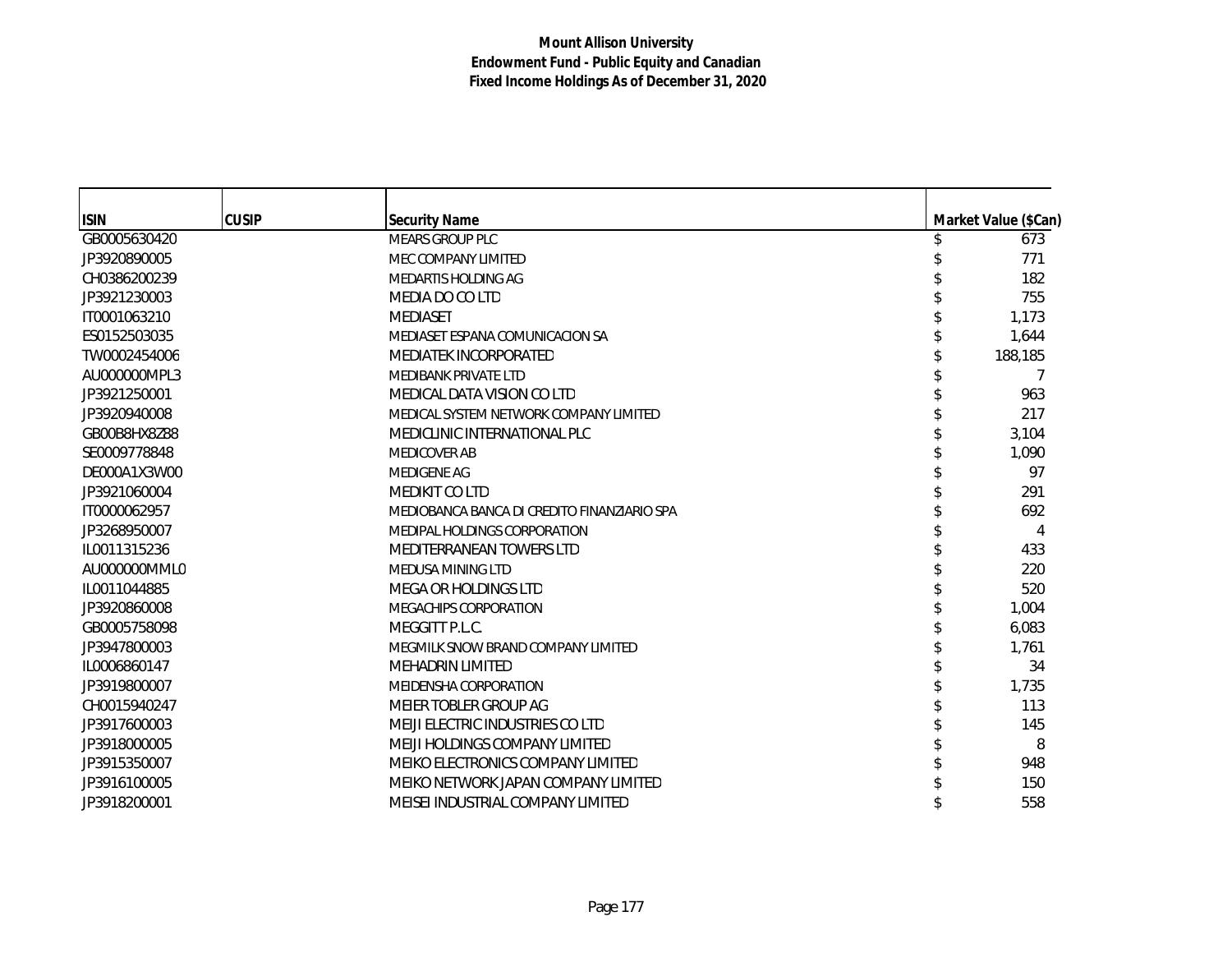| <b>ISIN</b>  | <b>CUSIP</b> | <b>Security Name</b>                    | Market Value (\$Can) |
|--------------|--------------|-----------------------------------------|----------------------|
| IL0010818438 |              | MEITAV DASH INVESTMENTS LTD             | 263                  |
| JP3919200000 |              | <b>MEITEC CORPORATION</b>               | 2,821                |
| JP3920600008 |              | <b>MEIWA CORPORATION</b>                | 234                  |
| SE0002110064 |              | <b>MEKONOMEN AB</b>                     | 740                  |
| JP3921080002 |              | MELCO HOLDINGS INCORPORATED             | 341                  |
| HK0200030994 |              | MELCO INTERNATIONAL DEVELOPMENT LTD.    | 2,114                |
| US5854641009 |              | MELCO RESORTS & ENTERTAINMENT LTD - ADR |                      |
| BE0165385973 |              | <b>MELEXIS NV</b>                       | 3,802                |
| ES0176252718 |              | MELIA HOTELS INTERNATIONAL SA           | 1,169                |
| GB00BZ1G4322 |              | MELROSE INDUSTRIES PLC                  | 12                   |
| JP3921700005 |              | MEMBERS CO. LTD                         | 433                  |
| JP3921270009 |              | MENICON CO LTD                          | 2,759                |
| IL0005660183 |              | MENORA MIVTACHIM HOLDINGS LTD           | 863                  |
| JP3921290007 |              | <b>MERCARI INC</b>                      | 4                    |
| FR0010241638 |              | <b>MERCIALYS</b>                        | 856                  |
| DE0006599905 |              | <b>MERCK KGAA</b>                       | 23                   |
| NZMRPE0001S2 |              | <b>MERCURY NZ LTD</b>                   | 3                    |
| NZMELE0002S7 |              | <b>MERIDIAN ENERGY LTD</b>              |                      |
| ES0105025003 |              | MERLIN PROPERTIES SOCIMI SA             | 6,026                |
| FR0000039620 |              | <b>MERSEN SA</b>                        | 961                  |
| AU000000MSB8 |              | <b>MESOBLAST LTD</b>                    | 1,021                |
| CH0039821084 |              | METALL ZUG AG                           | 743                  |
| AU000000MLX7 |              | <b>METALS X LIMITED</b>                 | 162                  |
| JP3921260000 |              | <b>METAWATER CO LTD</b>                 | 867                  |
| AU000000MTS0 |              | METCASH LIMITED                         | 5,335                |
| DE000BFB0019 |              | <b>METRO AG</b>                         | 3,507                |
| GB00BZ6STL67 |              | <b>METRO BANK PLC</b>                   | 63                   |
| SG1I11878499 |              | <b>METRO HOLDINGS LIMITED</b>           | 467                  |
| FR0000053225 |              | METROPOLE TELEVISION SA                 | 946                  |
| ES0105122024 |              | METROVACESA SA                          | 177                  |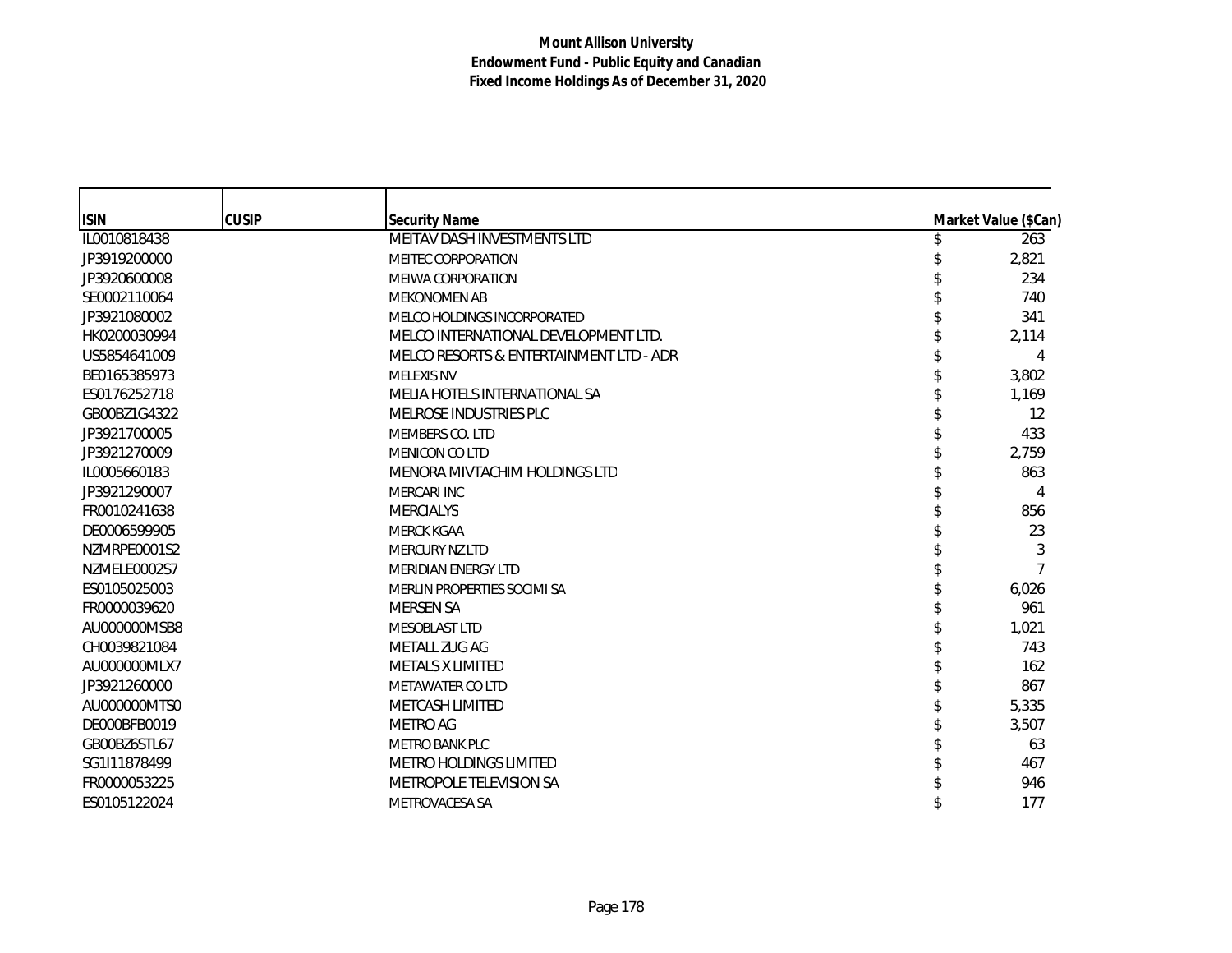| <b>ISIN</b>  | <b>CUSIP</b> | <b>Security Name</b>                          | Market Value (\$Can) |
|--------------|--------------|-----------------------------------------------|----------------------|
| FI0009000665 |              | METSA BOARD OYJ                               | 3,497                |
| FI0009014575 |              | METSO OUTOTEC CORP                            | 12,792               |
| KYG1809X1016 |              | MH DEVELOPMENT LTD                            | 89                   |
| AU000000MHJ4 |              | MICHAEL HILL INTERNATIONAL LTD                | 300                  |
| JP3888000001 |              | MICHINOKU BANK LIMITED (THE)                  | 255                  |
| GB00BJ1F4N75 |              | MICRO FOCUS INTERNATIONAL PLC                 | 1,051                |
| CNE100001QQ5 |              | MIDEA GROUP CO LTD                            | 363,386              |
| BMG4491W1001 |              | MIDLAND HOLDINGS LIMITED                      | 82                   |
| KYG6103P1182 |              | MIDLAND IC & I LIMITED                        | 10                   |
| SE0000565228 |              | <b>MIDSONA AB</b>                             | 230                  |
| GB00BYSXWW41 |              | MIDWICH GROUP PLC                             | 501                  |
| JP3332510001 |              | MIE KOTSU GROUP HOLDINGS INC                  | 588                  |
| IL0010811656 |              | MIGDAL INSURANCE & FINANCIAL HOLDINGS LIMITED | 903                  |
| JP3882800000 |              | MIKUNI CORPORATION                            | 173                  |
| JP3910650005 |              | MILBON COMPANY LIMITED                        | 2,833                |
| JP3907150001 |              | MIMAKI ENGINEERING CO LTD                     | 212                  |
| JP3907200004 |              | MIMASU SEMICONDUCTOR INDUSTRY COMPANY LIMITED | 745                  |
| JP3906000009 |              | MINEBEA MITSUMI INC                           | 40,481               |
| JP3905950006 |              | MINISTOP CO., LTD.                            | 478                  |
| SE0009216278 |              | <b>MIPS AB</b>                                | 2,722                |
| ES0164180012 |              | MIQUEL Y COSTAS & MIQUEL SA                   | 888                  |
| JP3048370005 |              | <b>MIRAI CORP</b>                             | 1,123                |
| JP3910570005 |              | MIRAIAL CO LTD                                | 187                  |
| JP3910620008 |              | MIRAIT HOLDINGS CORPORATION                   | 2,972                |
| HK0071000456 |              | MIRAMAR HOTEL & INVESTMENT CO LIMITED         | 852                  |
| JP3910700008 |              | MIROKU JYOHO SERVICE CO., LTD.                | 711                  |
| AU000000MGR9 |              | MIRVAC GROUP                                  | 8                    |
| JP3885400006 |              | MISUMI GROUP INCORPORATED                     | 10                   |
| JP3886800006 |              | MITANI CORPORATION                            | 1,922                |
| JP3886600000 |              | MITANI SANGYO CO., LTD.                       | 249                  |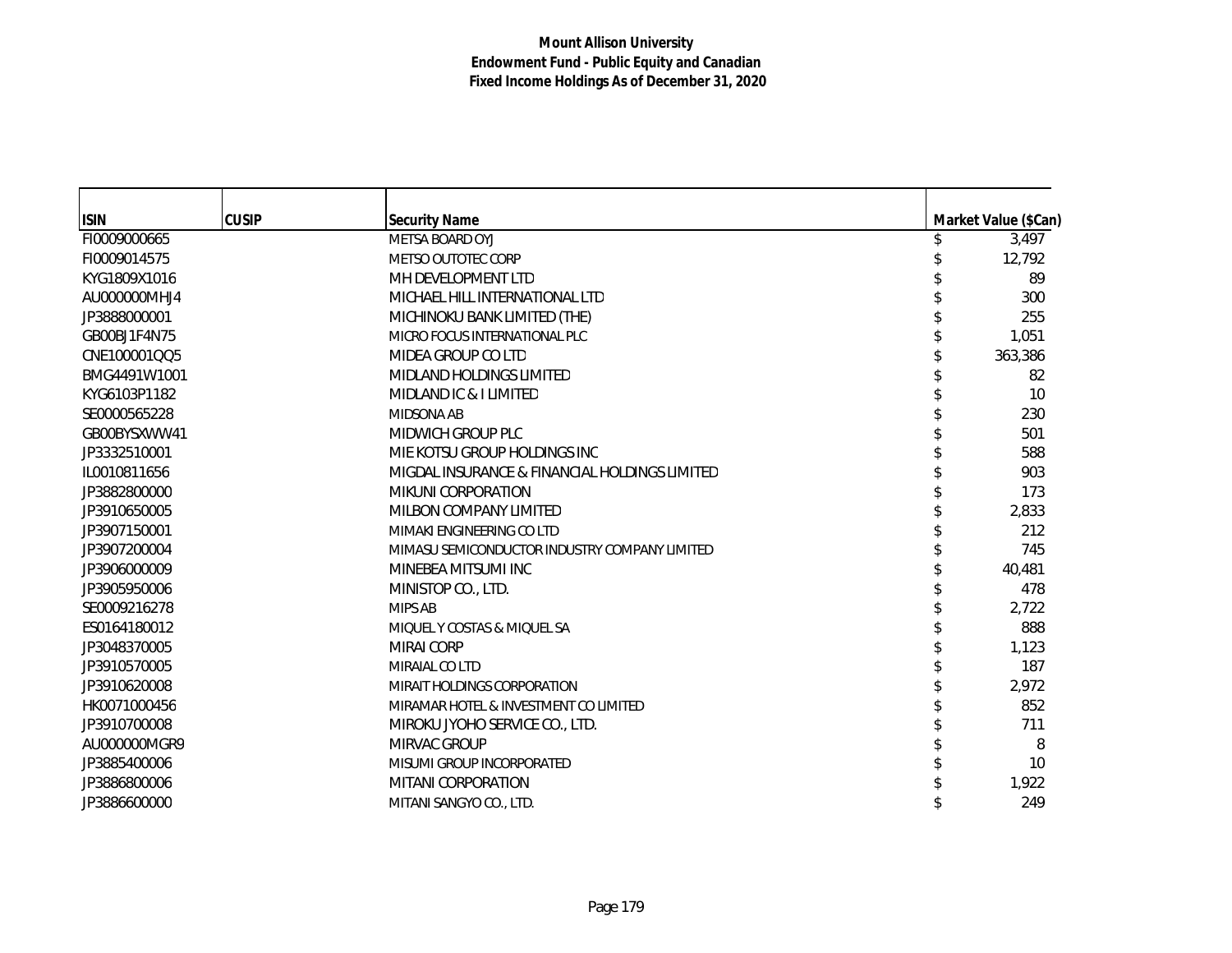| <b>ISIN</b>  | <b>CUSIP</b> | <b>Security Name</b>                             | Market Value (\$Can) |
|--------------|--------------|--------------------------------------------------|----------------------|
| JP3887600009 |              | MITANI SEKISAN CO LTD                            | 819                  |
| GB00B1FP6H53 |              | <b>MITCHELLS &amp; BUTLERS PLC</b>               | 1,503                |
| GB0004657408 |              | MITIE GROUP PLC                                  | 1,407                |
| JP3905400002 |              | MITO SECURITIES CO., LTD.                        | 209                  |
| JP3895200008 |              | MITSUBA CORPORATION                              | 286                  |
| JP3897700005 |              | MITSUBISHI CHEMICAL HOLDINGS CORPORATION         | 8                    |
| JP3898400001 |              | MITSUBISHI CORPORATION                           | 67,050               |
| JP3902400005 |              | MITSUBISHI ELECTRIC CORPORATION                  | 28                   |
| JP3899600005 |              | MITSUBISHI ESTATE CO LIMITED                     | 92,646               |
| JP3048480002 |              | MITSUBISHI ESTATE LOGISTICS REIT INVESTMENT CORP | 2,117                |
| JP3896800004 |              | MITSUBISHI GAS CHEMICAL COMPANY INCORPORATED     | 4                    |
| JP3900000005 |              | MITSUBISHI HEAVY INDUSTRIES LIMITED              | 10                   |
| JP3896000001 |              | MITSUBISHI KAKOKI KAISHA LIMITED                 | 451                  |
| JP3753800006 |              | MITSUBISHI LOGISNEXT CO LTD                      | 844                  |
| JP3895600009 |              | MITSUBISHI PENCIL CO LTD                         | 864                  |
| JP3902200009 |              | MITSUBISHI RESEARCH INSTITUTE INCORPORATION      | 508                  |
| JP3976000004 |              | MITSUBISHI SHOKUHIN COMPANY LIMITED              | 875                  |
| JP3902900004 |              | MITSUBISHI UFJ FINANCIAL GROUP INCORPORATED      | 56                   |
| JP3499800005 |              | MITSUBISHI UFJ LEASE & FINANCE CO LTD            | 2                    |
| JP3904000001 |              | MITSUBOSHI BELTING LTD                           | 750                  |
| JP3893600001 |              | <b>MITSUI &amp; CO LIMITED</b>                   | 50,702               |
| JP3888300005 |              | MITSUI CHEMICALS INCORPORATED                    | 6                    |
| JP3891600003 |              | MITSUI E&S HOLDINGS CO LTD                       | 238                  |
| JP3893200000 |              | MITSUI FUDOSAN CO LTD                            | 20                   |
| JP3048300002 |              | MITSUI FUDOSAN LOGISTICS PARK INC                | 1,598                |
| JP3892400007 |              | MITSUI HIGH-TEC INCORPORATED                     | 921                  |
| JP3894000003 |              | MITSUI MATSUSHIMA HOLDINGS CO., LTD.             | 219                  |
| JP3888400003 |              | MITSUI MINING & SMELTING CO LTD                  | 3,663                |
| JP3891200002 |              | MITSUI SOKO HOLDINGS CO LTD                      | 782                  |
| JP3890400009 |              | MITSUI SUGAR COMPANY LIMITED                     | 586                  |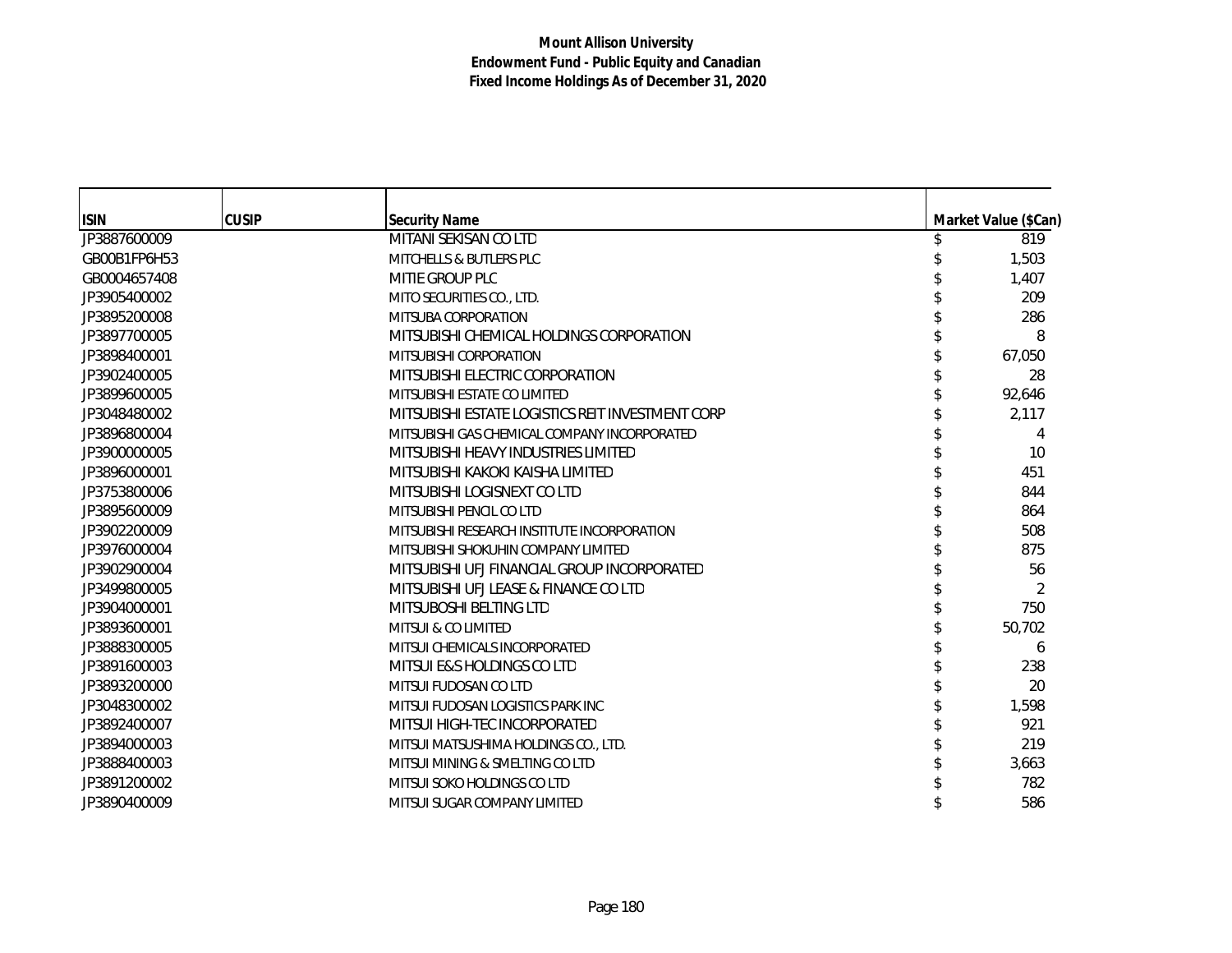| <b>ISIN</b>  | <b>CUSIP</b> | <b>Security Name</b>                      | Market Value (\$Can) |
|--------------|--------------|-------------------------------------------|----------------------|
| JP3894400005 |              | MITSUUROKO GROUP HOLDINGS COMPANY LIMITED | 656                  |
| JP3880800002 |              | MIURA CO., LTD.                           | 5                    |
| IL0001270193 |              | MIVTACH SHAMIR HOLDINGS LTD               | 190                  |
| JP3882750007 |              | MIXI. INC                                 | 2,348                |
| JP3908000007 |              | MIYAZAKI BANK LTD                         | 823                  |
| JP3910400005 |              | MIYOSHI OIL & FAT CO LTD                  | 228                  |
| IL0006954379 |              | MIZRAHI TEFAHOT BANK LIMITED              | 3                    |
| JP3885780001 |              | MIZUHO FINANCIAL GROUP INC                | 34,357               |
| JP3286500008 |              | MIZUHO LEASING CO LTD                     | 1,581                |
| JP3905200006 |              | MIZUNO CORPORATION                        | 853                  |
| GB00BRKD9Z53 |              | MJ GLEESON PLC                            | 1,180                |
| DE0006569908 |              | <b>MLP SE</b>                             | 833                  |
| SG1DC0000006 |              | MM2 ASIA LTD                              | 123                  |
| AU000000MNF0 |              | MNF GROUP LTD                             | 152                  |
| CH0276837694 |              | MOBILEZONE HOLDING AG                     | 1,036                |
| CH0011108872 |              | MOBIMO HOLDING AG                         | 4,531                |
| JP3888250002 |              | MODEC INC                                 | 890                  |
| SE0000412371 |              | MODERN TIMES GROUP MTG AB                 | 2,289                |
| AU000000MOE1 |              | MOELIS AUSTRALIA LTD                      | 331                  |
| SE0009922305 |              | MOMENTUM GROUP AB                         | 504                  |
| AU000000MND5 |              | MONADELPHOUS GROUP LIMITED                |                      |
| AU000000MVF3 |              | MONASH IVF GROUP LTD                      | 1,969                |
| IT0004965148 |              | MONCLER SPA                               | 340<br>63,952        |
|              |              |                                           |                      |
| GB00B1CRLC47 |              | <b>MONDI PLC</b>                          | 114,978              |
| JP3869970008 |              | MONEX GROUP INC                           | 747                  |
| AU000000MNY1 |              | MONEY3 CORP LTD                           | 705                  |
| GB00B1ZBKY84 |              | MONEYSUPERMARKET.COM GROUP PLC            | 3,540                |
| JP3922930007 |              | MONOGATARI CORP                           | 1,066                |
| JP3922950005 |              | MONOTARO, CO., LTD                        |                      |
| BE0003853703 |              | MONTEA SCA                                | 2,173                |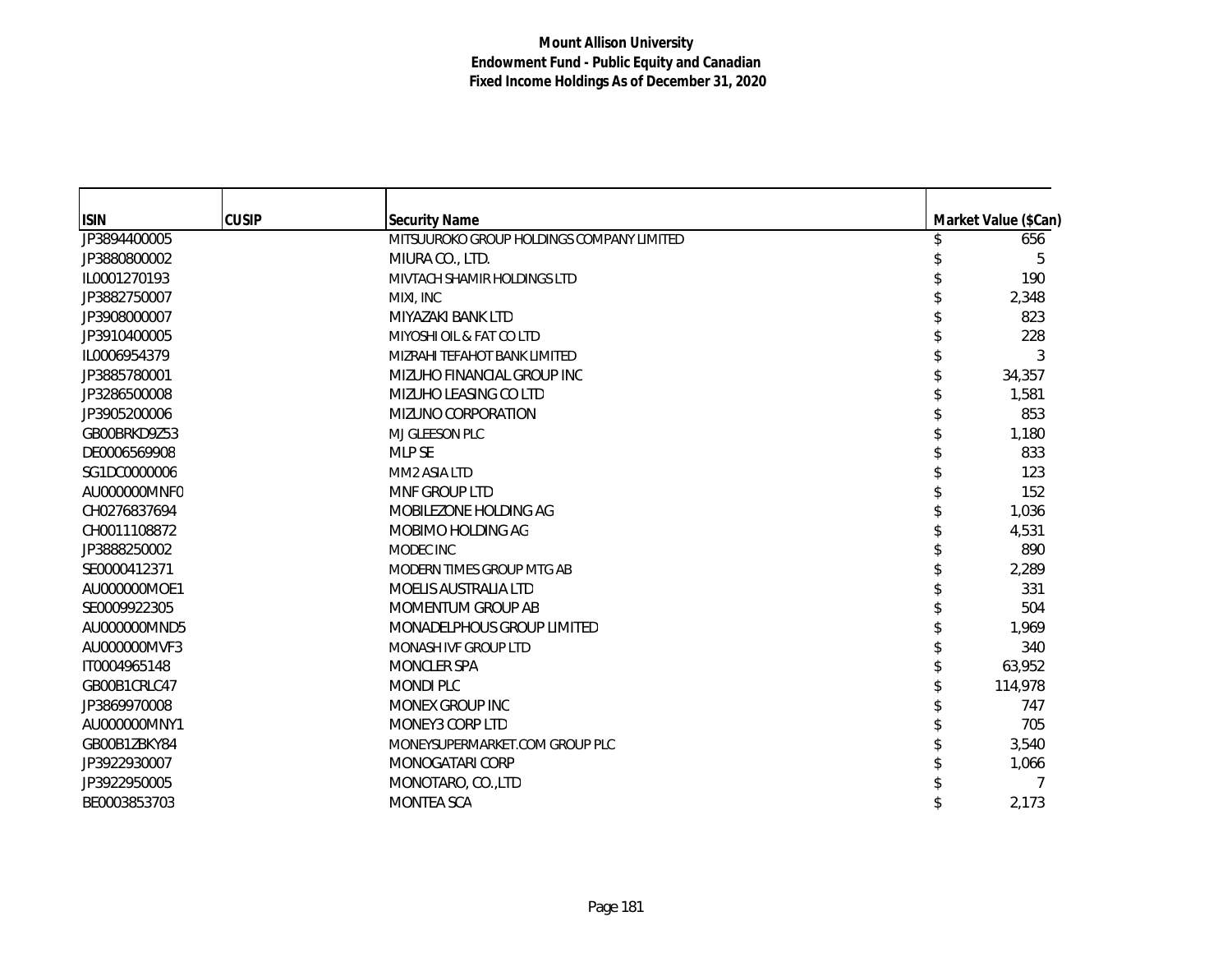| <b>ISIN</b>  | <b>CUSIP</b> | <b>Security Name</b>                                      | Market Value (\$Can) |
|--------------|--------------|-----------------------------------------------------------|----------------------|
| JP3868850003 |              | MORESCO CORP                                              | 137                  |
| GB0006027295 |              | MORGAN ADVANCED MATERIALS PLC                             | 2,675                |
| GB0008085614 |              | MORGAN SINDALL GROUP PLC                                  | 1,724                |
| JP3048380004 |              | MORI TRUST HOTEL REIT INC                                 | 703                  |
| JP3046170001 |              | MORI TRUST SOGO REIT, INC.                                | 2,823                |
| JP3926400007 |              | MORINAGA & CO LTD                                         | 395                  |
| JP3927450001 |              | MORIROKU HOLDINGS CO LTD                                  | 371                  |
| JP3925600003 |              | MORITA HOLDINGS CORPORATION                               | 953                  |
| JP3926200001 |              | MORITO CO., LTD.                                          | 367                  |
| JP3927600001 |              | MOROZOFF LIMITED                                          | 302                  |
| GB00BZ6C4F71 |              | MORSES CLUB PLC                                           | 74                   |
| GB00BQSBH502 |              | MORTGAGE ADVICE BUREAU (HOLDINGS) PLC                     | 867                  |
| AU000000MOC5 |              | MORTGAGE CHOICE LTD                                       | 100                  |
| JP3924000007 |              | MORY INDUSTRIES INC.                                      | 277                  |
| PTMEN0AE0005 |              | MOTA-ENGIL SGPS SA                                        | 365                  |
| GB00BD0SFR60 |              | MOTORPOINT GROUP PLC                                      | 336                  |
| AU000000MGX7 |              | <b>MOUNT GIBSON IRON LIMITED</b>                          | 920                  |
| NO0003054108 |              | <b>MOWI ASA</b>                                           | 10                   |
| JP3885200000 |              | MR MAX HOLDINGS LTD                                       | 171                  |
| JP3890310000 |              | MS&AD INSURANCE GROUP HOLDINGS, INCORPORATED              | 14                   |
| JP3167480007 |              | <b>MTILTD</b>                                             | 293                  |
| HK0066009694 |              | MTR CORPORATION LIMITED                                   | 9                    |
| DE000A0D9PT0 |              | MTU AERO ENGINES AG                                       | 14                   |
| US6261881063 |              | MUENCHENER RUECKVERSICHERUNGS GESELLSCHAFT AG IN MUENCHEN | 65,629               |
| JP3912500000 |              | <b>MUGEN ESTATE CO LTD</b>                                | 72                   |
| ZAE000265971 |              | MULTICHOICE GROUP LTD                                     | 48,964               |
| SE0009806607 |              | <b>MUNTERS GROUP AB</b>                                   | 221                  |
| JP3167310006 |              | M-UP HOLDINGS INC                                         | 423                  |
| JP3914200005 |              | MURAKAMI CORPORATION                                      | 297                  |
| JP3914400001 |              | MURATA MANUFACTURING CO LIMITED                           | 129.895              |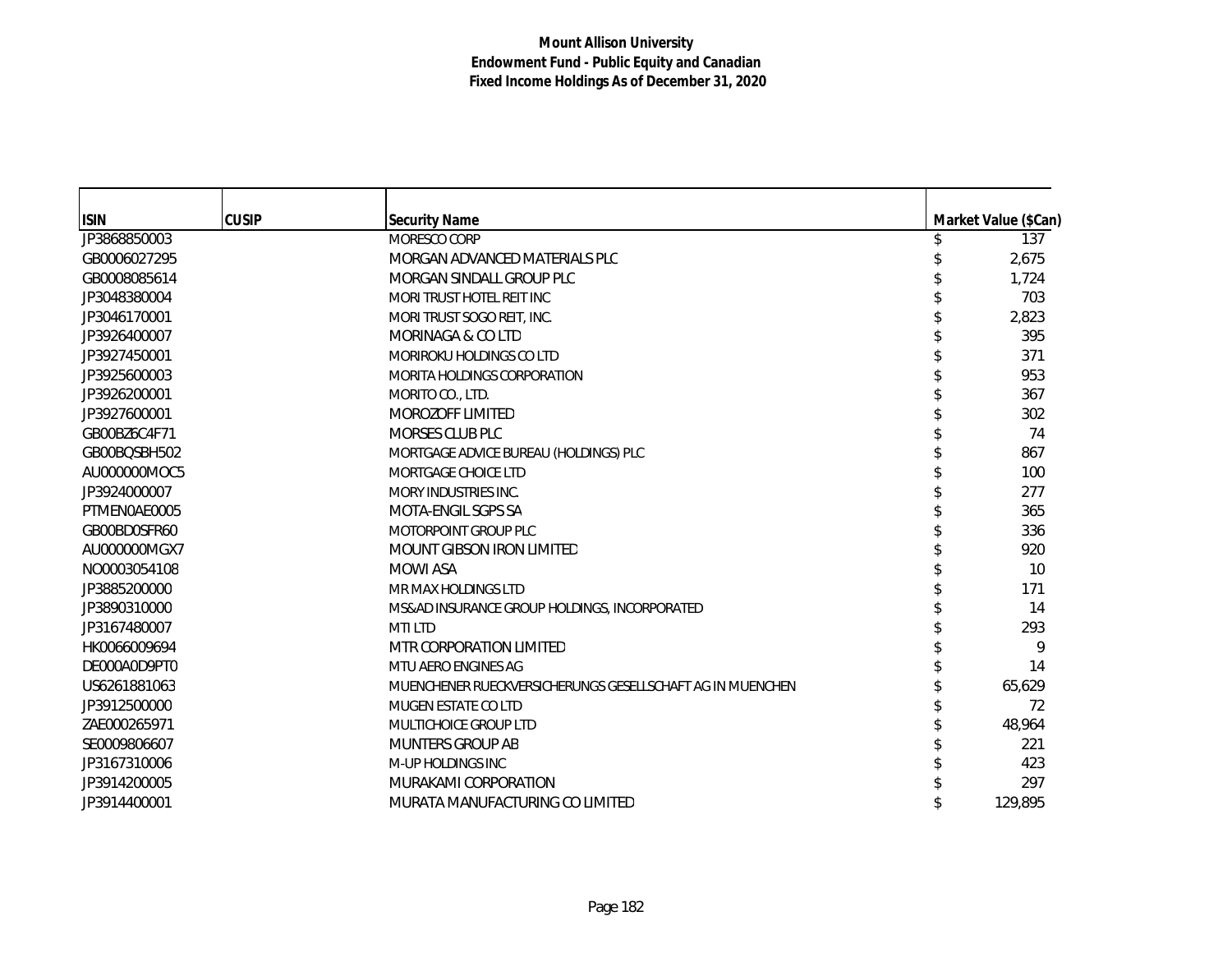| <b>ISIN</b>  | <b>CUSIP</b> | <b>Security Name</b>                          | Market Value (\$Can) |
|--------------|--------------|-----------------------------------------------|----------------------|
| JP3912700006 |              | MUSASHI SEIMITSU INDUSTRY CO LTD              | 1,694                |
| JP3912800004 |              | MUSASHINO BANK LIMITED (THE)                  | 964                  |
| JP3914000009 |              | MUTOH HOLDINGS COMPANY LIMITED                | 25                   |
| SE0000375115 |              | MYCRONIC AB (PUBL)                            | 3,964                |
| AU000000MYR2 |              | <b>MYER HOLDINGS LIMITED</b>                  | 251                  |
| AU000000MYS0 |              | <b>MYSTATE LIMITED</b>                        | 738                  |
| GB00B1P6ZR11 |              | N BROWN GROUP PLC                             | 331                  |
| JP3165850003 |              | N FIELD KK                                    | 198                  |
| JP3651210001 |              | NABTESCO CORPORATION                          | 5                    |
| JP3651020004 |              | NAC CO., LTD.                                 | 158                  |
| JP3813200007 |              | NACHI-FUJIKOSHI CORPORATION                   | 654                  |
| JP3651160008 |              | NAFCO CO., LTD.                               | 478                  |
| KYG6382M1096 |              | NAGACORP LTD                                  | 551                  |
| JP3648300006 |              | NAGANO BANK LTD                               | 323                  |
| JP3648350001 |              | NAGANO KEIKI CO., LTD.                        | 232                  |
| DE000A3H2200 |              | NAGARRO SE                                    | 1,080                |
| JP3647800006 |              | NAGASE & CO LTD                               | 2,957                |
| JP3648200008 |              | NAGATANIEN HOLDINGS CO LTD                    | 654                  |
| JP3648700007 |              | NAGAWA COMPANY LIMITED                        | 1,467                |
| JP3649800004 |              | NAGOYA RAILROAD CO LTD                        | 5                    |
| JP3644400008 |              | NAKABAYASHI CO LTD                            | 182                  |
| JP3646000004 |              | NAKAMURAYA CO., LTD.                          | 476                  |
| JP3642500007 |              | NAKANISHI INCORPORATED                        | 1,540                |
| JP3646400006 |              | NAKAYAMA STEEL WORKS LTD                      | 163                  |
| GB00B021F836 |              | NAKED WINES PLC                               | 1,725                |
| KYG6362E1017 |              | NAMESON HOLDINGS LTD                          | 86                   |
| JP3651400008 |              | NAMURA SHIPBUILDING CO., LTD.                 | 113                  |
| JP3653400006 |              | NANTO BANK LIMITED (THE)                      | 1,124                |
| IL0006430156 |              | NAPHTHA ISRAEL PETROLEUM CORPORATION LIMITED. | 279                  |
| ZAE000015889 |              | NASPERS LIMITED                               | 285,979              |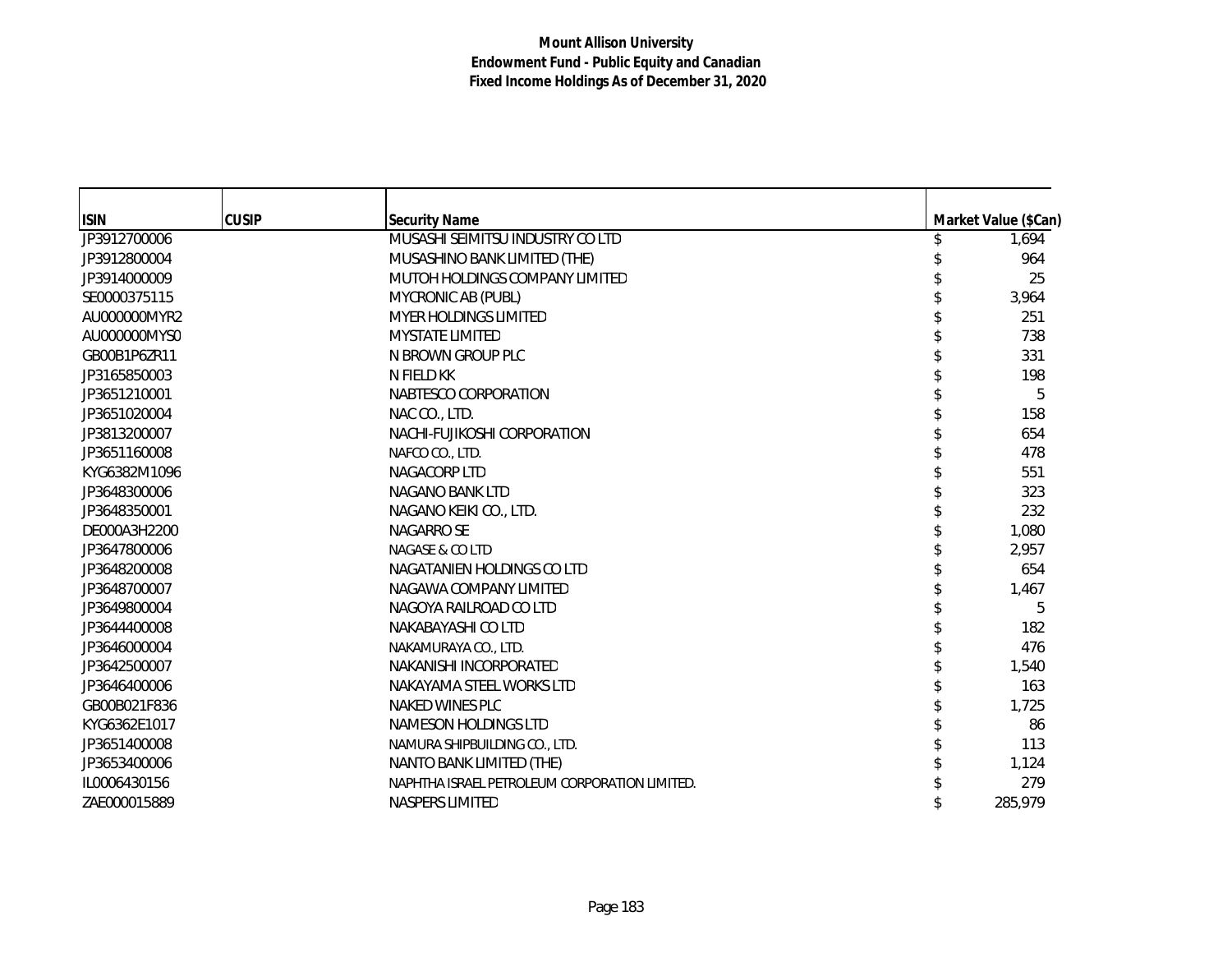| <b>ISIN</b>  | <b>CUSIP</b> | <b>Security Name</b>             | Market Value (\$Can) |
|--------------|--------------|----------------------------------|----------------------|
| AU000000NAB4 |              | NATIONAL AUSTRALIA BANK LIMITED  | 282,235              |
| GB0006215205 |              | NATIONAL EXPRESS GROUP PLC       | 2,959                |
| GB00BDR05C01 |              | NATIONAL GRID PLC                | 165,132              |
| AU000000NSR2 |              | NATIONAL STORAGE REIT            | 79,152               |
| FR0000120685 |              | <b>NATIXIS</b>                   | 3                    |
| JP3651060000 |              | NATORI CO., LTD.                 | 418                  |
| US63884N1081 |              | NATURA & CO HOLDING SA - ADR     | 4,362                |
| ES0116870314 |              | NATURGY ENERGY GROUP SA          | 7                    |
| GB00B7T77214 |              | NATWEST GROUP PLC                | 11                   |
| KR7035420009 |              | <b>NAVER CORP</b>                | 210,809              |
| PTPTI0AM0006 |              | NAVIGATOR COMPANY SA             | 1,787                |
| AU000000NGI6 |              | NAVIGATOR GLOBAL INVESTMENTS LTD | 465                  |
| IL0002080179 |              | NAWI BROTHERS GROUP LTD          | 195                  |
| SE0000117970 |              | NCC AB                           | 2,835                |
| GB00B01QGK86 |              | <b>NCC GROUP PLC</b>             | 2,086                |
| AU000000NEA8 |              | <b>NEARMAP LTD</b>               | 913                  |
| JP3733000008 |              | <b>NEC CORPORATION</b>           | 14                   |
| NL0000371243 |              | <b>NEDAP NV</b>                  | 617                  |
| SE0011204510 |              | NEDERMAN HOLDING AB              | 580                  |
| ES0105251005 |              | <b>NEINOR HOMES SA</b>           | 1,621                |
| FI4000440664 |              | <b>NELES OYJ</b>                 | 2,834                |
| SE0015245535 |              | NELLY GROUP AB (PUBL)            | 54                   |
| DE0006452907 |              | NEMETSCHEK SE                    |                      |
| FR0011675362 |              | <b>NEOEN SA</b>                  | 322                  |
| FI0009013296 |              | <b>NESTE OYJ</b>                 | 68,995               |
| CH0372071347 |              | NESTLE S.A.                      | 778,895              |
| DK0060952919 |              | NETCOMPANY GROUP A/S             | 5,791                |
| SG1DH9000006 |              | <b>NETLINK NBN TRUST</b>         | 1,015                |
| IL0001680136 |              | NETO ME HOLDINGS LIMITED         | 215                  |
| JP3288200003 |              | NETUREN CO., LTD.                | 457                  |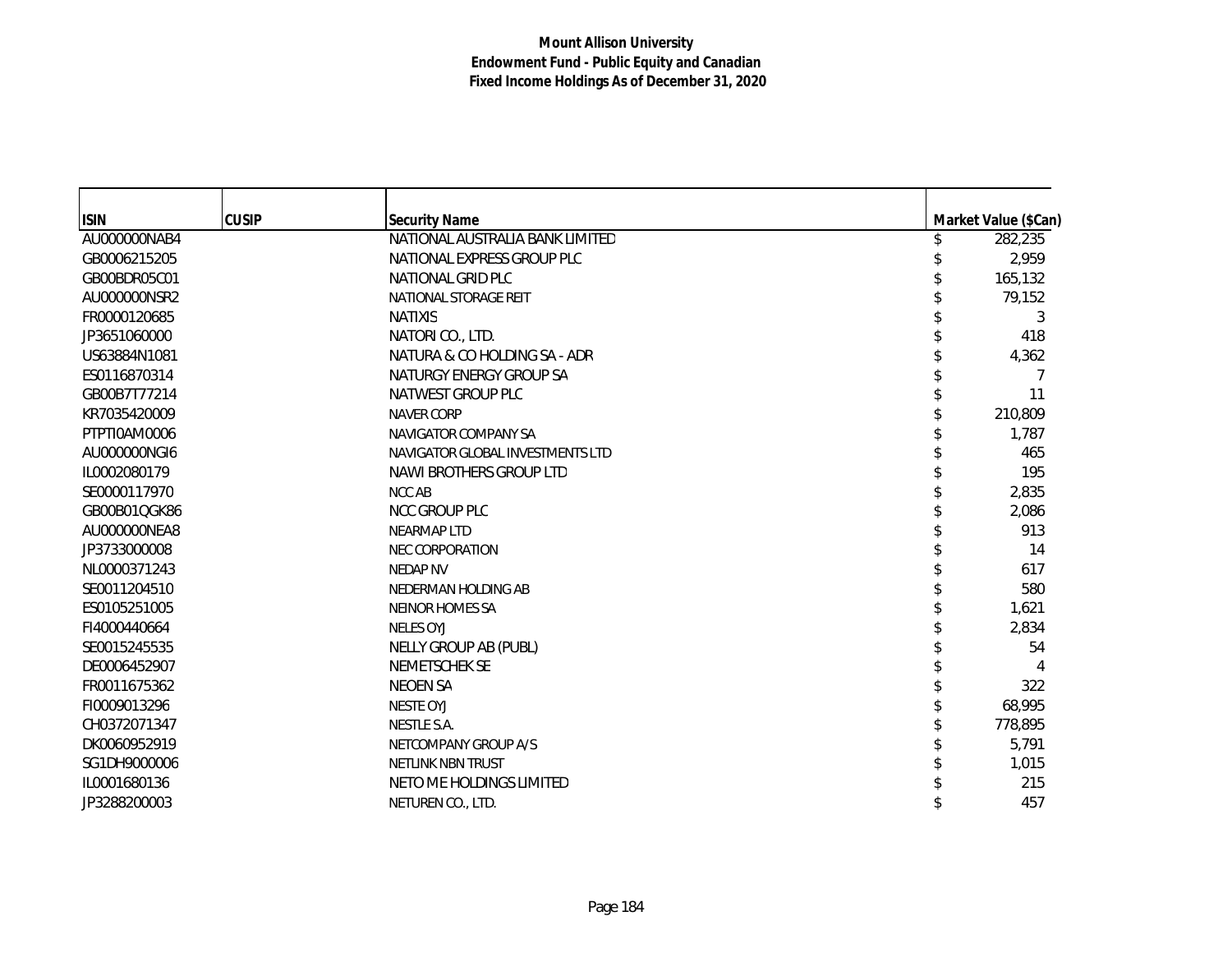| <b>ISIN</b>  | <b>CUSIP</b> | <b>Security Name</b>                          | Market Value (\$Can) |
|--------------|--------------|-----------------------------------------------|----------------------|
| AU000000NWL7 |              | NETWEALTH GROUP LTD                           | 1,719                |
| AU000000NEW2 |              | NEW ENERGY SOLAR LTD                          | 596                  |
| AU000000NHC7 |              | NEW HOPE CORPORATION LTD                      | 1,047                |
| US6475811070 |              | NEW ORIENTAL EDUCATION & TECHNOLOGY GROUP INC | 102,133              |
| SE0000426546 |              | NEW WAVE GROUP AB                             | 537                  |
| DE000NWRK013 |              | NEW WORK SE                                   | 1,745                |
| HK0000608585 |              | NEW WORLD DEVELOPMENT CO LIMITED              |                      |
| NZNZRE0001S9 |              | NEW ZEALAND REFINING COMPANY LTD              | 123                  |
| AU000000NCM7 |              | NEWCREST MINING LIMITED                       | 83,995               |
| BMG6469T1009 |              | NEWOCEAN ENERGY HOLDINGS LIMITED              | 199                  |
| GB00BD7XPJ64 |              | NEWRIVER REIT PLC                             | 625                  |
| LU1701428291 |              | NEXA RESOURCES SA                             | 2,095                |
| FR0000044448 |              | <b>NEXANS SA</b>                              | 3,907                |
| IT0005366767 |              | <b>NEXI SPA</b>                               | 9                    |
| FR0010112524 |              | <b>NEXITY</b>                                 | 3,058                |
| JP3758190007 |              | NEXON CO LTD                                  | 15                   |
| GB0030026057 |              | NEXT FIFTEEN COMMUNICATIONS GROUP PLC         | 1,238                |
| GB0032089863 |              | NEXT PLC                                      | 13                   |
| JP3758210003 |              | <b>NEXTAGE COLTD</b>                          | 673                  |
| DE0005220909 |              | <b>NEXUS AG</b>                               | 1,904                |
| JP3695200000 |              | NGK INSULATORS LTD                            |                      |
| JP3738600000 |              | NGK SPARK PLUG CO LTD                         | 3                    |
| JP3743000006 |              | NH FOODS LTD                                  |                      |
| JP3742600004 |              | NHK SPRING CO LTD                             | 3,245                |
| AU000000NHF0 |              | NIB HOLDINGS LIMITED                          | 3,906                |
| SE0008321293 |              | NIBE INDUSTRIER AB                            | 64,914               |
| IL0002730112 |              | NICE LTD                                      | 172,582              |
| JP3660400007 |              | NICHIAS CORPORATION                           | 2,706                |
| JP3662400005 |              | NICHIBAN CO., LTD.                            | 420                  |
| JP3661800007 |              | NICHICON CORPORATION                          | 1,329                |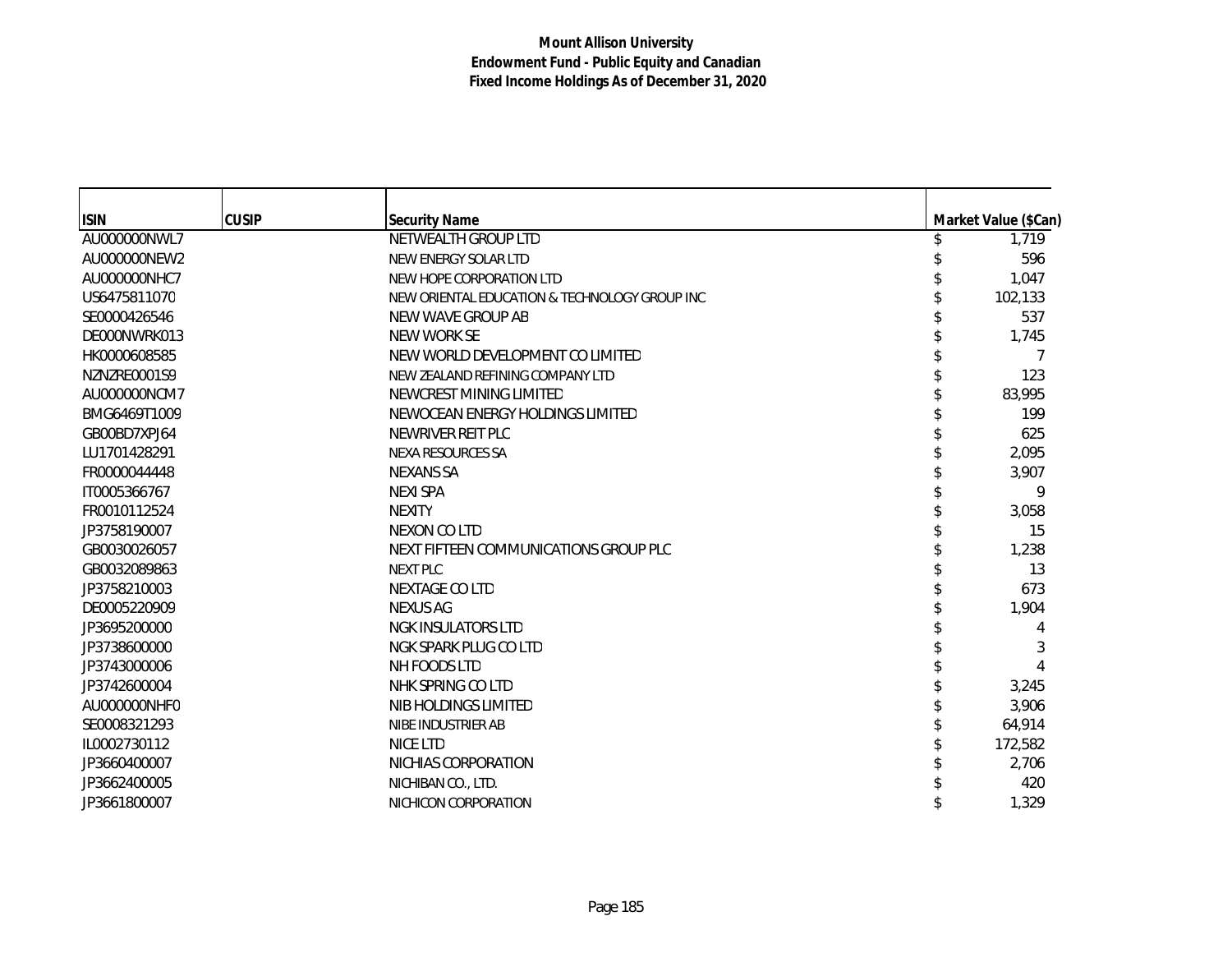| <b>ISIN</b>  | <b>CUSIP</b> | <b>Security Name</b>                     | Market Value (\$Can) |
|--------------|--------------|------------------------------------------|----------------------|
| JP3661950000 |              | NICHIDEN CORPORATION                     | 532                  |
| JP3662200009 |              | NICHIHA CORPORATION                      | 1,766                |
| JP3687200000 |              | NICHI-IKO PHARMACEUTICAL COMPANY LIMITED | 976                  |
| JP3665600007 |              | NICHIREKI COMPANY LIMITED                | 697                  |
| JP3665000000 |              | NICHIRIN CO., LTD.                       | 398                  |
| AU000000NCK1 |              | NICK SCALI LTD                           | 537                  |
| FR0013018124 |              | NICOX SA                                 | 156                  |
| JP3734800000 |              | NIDEC CORPORATION                        | 58                   |
| JP3729200000 |              | NIHON CHOUZAI, CO., LTD                  | 203                  |
| JP3734350006 |              | NIHON DENGI CO LTD                       | 581                  |
| JP3756230003 |              | NIHON FLUSH COMPANY LIMITED              | 444                  |
| JP3783500006 |              | NIHON HOUSE HOLDINGS CO LTD              | 353                  |
| JP3692000007 |              | NIHON KAGAKU SANGYO CO., LTD.            | 243                  |
| JP3689050007 |              | NIHON M&A CENTER INC                     | 10                   |
| JP3741800001 |              | NIHON NOHYAKU CO LTD                     | 291                  |
| JP3744600002 |              | NIHON PARKERIZING COMPANY LIMITED        | 1,712                |
| JP3749200006 |              | NIHON PLAST CO., LTD.                    | 101                  |
| JP3739000002 |              | NIHON TOKUSHU TORYO COMPANY LIMITED      | 307                  |
| JP3752800007 |              | NIHON YAMAMURA GLASS COMPANY LIMITED     | 174                  |
| JP3668000007 |              | NIKKISO CO LTD                           | 972                  |
| JP3669200002 |              | NIKKO COMPANY LIMITED                    | 427                  |
| JP3709600005 |              | NIKKON HOLDINGS CO LTD                   | 2,332                |
| DK0060907293 |              | NILFISK HOLDING A/S                      | 1,083                |
| AU000000NEC4 |              | NINE ENTERTAINMENT CO HOLDINGS LTD       | 5,237                |
| JP3756600007 |              | NINTENDO CO LTD                          | 74                   |
| JP3723000000 |              | <b>NIPPN CORP</b>                        | 1,532                |
| JP3699500009 |              | NIPPON AIR CONDITIONING SERVICES CO LTD  | 640                  |
| JP3732600006 |              | NIPPON BEET SUGAR MANUFACTURING CO LTD   | 273                  |
| JP3027670003 |              | NIPPON BUILDING FUND INCORPORATED        | 22,892               |
| JP3690000009 |              | NIPPON CARBIDE INDUSTRIES CO INC         | 87                   |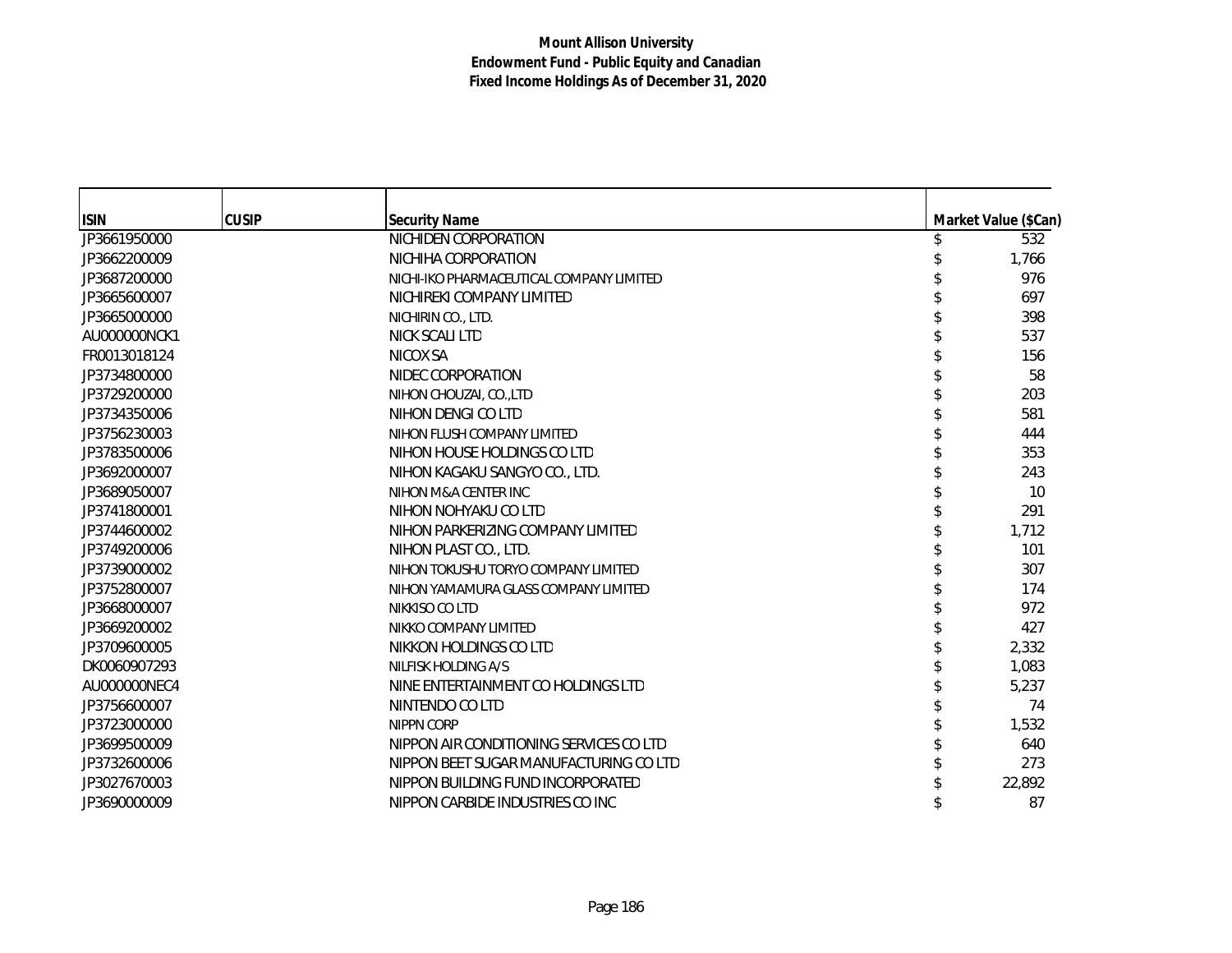| <b>ISIN</b>  | <b>CUSIP</b> | <b>Security Name</b>                          | Market Value (\$Can) |
|--------------|--------------|-----------------------------------------------|----------------------|
| JP3690400001 |              | NIPPON CARBON CO LTD                          | 871                  |
| JP3725200004 |              | NIPPON CERAMIC CO., LTD.                      | 690                  |
| JP3691600005 |              | NIPPON CHEMICAL INDUSTRIAL CO LTD             | 382                  |
| JP3701200002 |              | NIPPON CHEMI-CON CORPORATION                  | 497                  |
| JP3889610006 |              | NIPPON COKE & ENGINEERING CO LTD              | 293                  |
| JP3714200007 |              | NIPPON COMMERCIAL DEVELOPMENT COMPANY LIMITED | 484                  |
| JP3708400001 |              | NIPPON CONCRETE INDUSTRIES CO., LTD.          | 266                  |
| JP3734600004 |              | NIPPON DENKO CO LTD                           | 695                  |
| JP3736200001 |              | NIPPON DENSETSU KOGYO COMPANY LIMITED         | 1,014                |
| JP3733400000 |              | NIPPON ELECTRIC GLASS CO LTD                  | 3,064                |
| JP3729400006 |              | NIPPON EXPRESS CO LIMITED                     | 5                    |
| JP3720000003 |              | NIPPON FINE CHEMICAL CO., LTD.                | 315                  |
| JP3695600001 |              | NIPPON GAS CO., LTD.                          | 4,141                |
| JP3745800007 |              | NIPPON HUME CORPORATION                       | 504                  |
| JP3694400007 |              | NIPPON KAYAKU CO LTD                          | 1,526                |
| JP3707000000 |              | NIPPON KODOSHI CORPORATION                    | 348                  |
| JP3703200000 |              | NIPPON KOEI COMPANY LIMITED                   | 578                  |
| JP3700200003 |              | NIPPON LIGHT METAL HOLDINGS COMPANY LTD       | 2,037                |
| JP3749400002 |              | NIPPON PAINT HOLDINGS CO LTD                  | 17                   |
| JP3721600009 |              | NIPPON PAPER INDUSTRIES COMPANY LIMITED       | 2,514                |
| JP3728000005 |              | NIPPON PARKING DEVELOPMENT COMPANY LIMITED    | 523                  |
| JP3747800005 |              | NIPPON PILLAR PACKING CO., LTD.               | 710                  |
| JP3747400004 |              | NIPPON PISTON RING CO LTD                     | 173                  |
| JP3047550003 |              | NIPPON PROLOGIS REIT INC                      | 13,083               |
| JP3047750009 |              | NIPPON REIT INVESTMENT CORP                   | 2,893                |
| JP3510600004 |              | NIPPON RIETEC CO LTD                          | 743                  |
| JP3740200005 |              | NIPPON ROAD CO LTD (THE)                      | 915                  |
| JP3711600001 |              | NIPPON SANSO HOLDINGS CORP                    | 3                    |
| JP3720600000 |              | NIPPON SEIKI CO., LTD.                        | 1,228                |
| JP3721800005 |              | NIPPON SEISEN CO., LTD.                       | 189                  |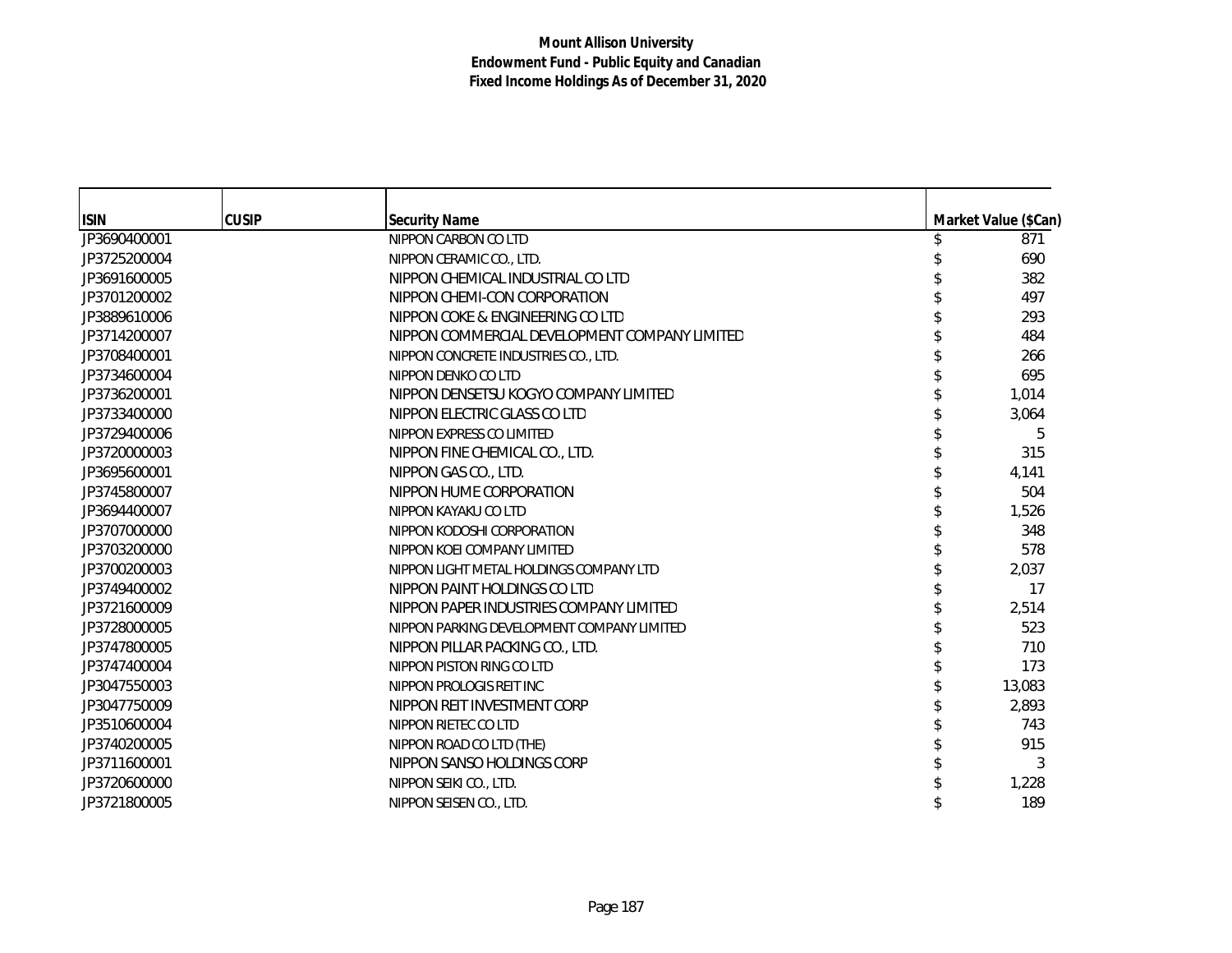|              | <b>CUSIP</b> |                                            |                      |
|--------------|--------------|--------------------------------------------|----------------------|
| <b>ISIN</b>  |              | <b>Security Name</b><br>NIPPON SHARYO LTD  | Market Value (\$Can) |
| JP3713600009 |              |                                            | 328<br>597           |
| JP3686800008 |              | NIPPON SHEET GLASS CO LTD                  |                      |
| JP3717600005 |              | NIPPON SHINYAKU CO LTD                     | 3                    |
| JP3716000009 |              | NIPPON SIGNAL CO LTD                       | 943                  |
| JP3726200003 |              | NIPPON SODA CO LTD                         | 1,144                |
| JP3381000003 |              | NIPPON STEEL CORP                          | 11                   |
| JP3681000000 |              | NIPPON STEEL TRADING CORP                  | 1,245                |
| JP3718800000 |              | NIPPON SUISAN KAISHA LIMITED               | 2,618                |
| JP3712500002 |              | NIPPON SYSTEMWARE CO., LTD.                | 257                  |
| JP3735400008 |              | NIPPON TELEGRAPH AND TELEPHONE CORPORATION | 40,898               |
| JP3739400004 |              | NIPPON THOMPSON COMPANY LIMITED            | 649                  |
| JP3752600001 |              | NIPPON YAKIN KOGYO CO LTD                  | 396                  |
| JP3753000003 |              | NIPPON YUSEN KABUSHIKI KAISHA              |                      |
| JP3673600007 |              | NIPRO CORPORATION                          | 1,484                |
| JP3657550004 |              | NISHIKAWA RUBBER CO., LTD.                 | 341                  |
| JP3659200004 |              | NISHIMATSU CONSTRUCTION CO LTD             | 1,665                |
| JP3659350007 |              | NISHIMOTO CO LTD                           | 171                  |
| JP3658850007 |              | NISHI-NIPPON FINANCIAL HOLDINGS INC        | 1,809                |
| JP3657500009 |              | NISHIO RENT ALL CO LTD                     | 770                  |
| JP3670800006 |              | NISSAN CHEMICAL CORP                       | 8                    |
| JP3672400003 |              | NISSAN MOTOR CO LTD                        | 13                   |
| JP3672000001 |              | NISSAN SHATAI COMPANY LIMITED              | 1,192                |
| JP3678200001 |              | NISSEI ASB MACHINE CO., LTD.               | 700                  |
| JP3679000004 |              | NISSEI PLASTIC INDUSTRIAL CO., LTD.        | 331                  |
| JP3713200008 |              | NISSHA CO LTD                              | 1,068                |
| JP3677900007 |              | NISSHIN GROUP HOLDINGS CO LTD              | 251                  |
| JP3677200002 |              | NISSHIN OILLIO GROUP LTD                   | 1,649                |
| JP3676800000 |              | NISSHIN SEIFUN GROUP INCORPORATED          | 3                    |
| JP3678000005 |              | NISSHINBO HOLDINGS INCORPORATED            | 1,819                |
| JP3674400001 |              | NISSIN CORPORATION                         | 289                  |
|              |              |                                            |                      |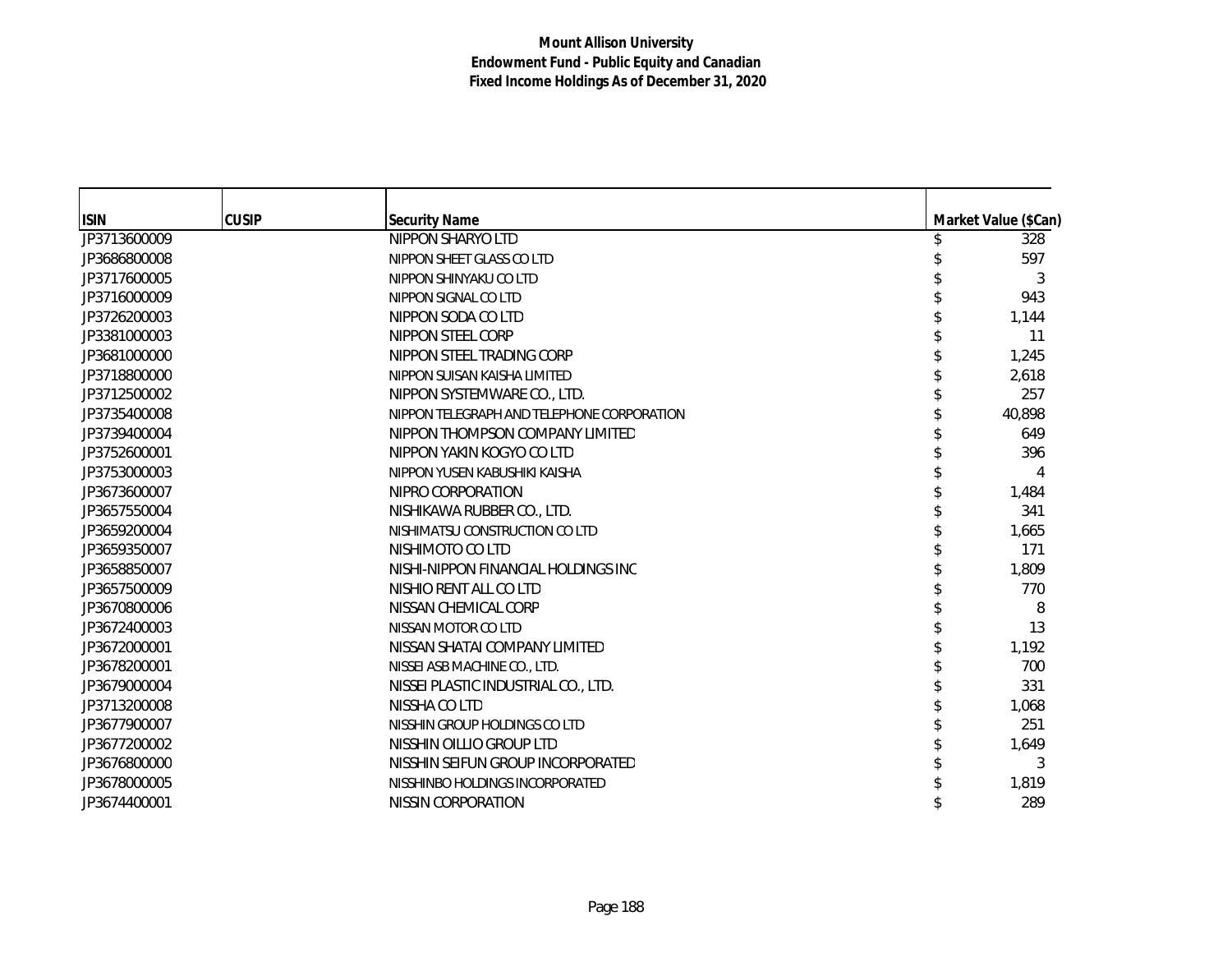| <b>ISIN</b>  | <b>CUSIP</b> | <b>Security Name</b>             | Market Value (\$Can) |
|--------------|--------------|----------------------------------|----------------------|
| JP3677600003 |              | NISSIN ELECTRIC CO LTD           | 1,161                |
| HK0000376142 |              | NISSIN FOODS CO LTD              | 346                  |
| JP3675600005 |              | NISSIN FOODS HOLDINGS CO LIMITED | 6                    |
| JP3676600004 |              | NISSIN SUGAR CO LTD              | 501                  |
| JP3679860001 |              | NISSO CORP                       | 383                  |
| JP3678100003 |              | NISSUI PHARMACEUTICAL CO., LTD.  | 164                  |
| JP3756100008 |              | NITORI HOLDINGS COMPANY LIMITED  | 53,731               |
| JP3679850002 |              | NITTA CORPORATION                | 871                  |
| JP3680800004 |              | NITTETSU MINING CO LTD           | 624                  |
| JP3684000007 |              | NITTO DENKO CORPORATION          | 15                   |
| JP3682400001 |              | NITTO KOGYO CORPORATION          | 1,110                |
| JP3682300003 |              | NITTO KOHKI CO., LTD.            | 267                  |
| JP3682800002 |              | NITTO SEIKO CO., LTD.            | 396                  |
| JP3684800000 |              | NITTOC CONSTRUCTION CO LTD       | 490                  |
| JP3718600004 |              | NJS CO LTD                       | 243                  |
| US69343P1057 |              | NK LUKOIL PAO                    | 181,861              |
| RU000A0J2Q06 |              | NK ROSNEFT' PAO                  | 60,452               |
| DK0010287663 |              | NKT A/S                          | 2,476                |
| NL0010773842 |              | NN GROUP NV                      | 128,559              |
| DK0060580512 |              | NNIT A/S                         | 482                  |
| SE0000949331 |              | <b>NOBIA AB</b>                  | 1,409                |
| SE0007185418 |              | NOBINA AB (PUBL)                 | 1,340                |
| JP3761700008 |              | NODA CORPORATION                 | 110                  |
| JP3760450001 |              | NOEVIR HOLDINGS COMPANY LIMITED  | 1,241                |
| JP3753400005 |              | NOF CORPORATION                  | 68,512               |
| JP3759800000 |              | NOHMI BOSAI LTD.                 | 879                  |
| JP3761600000 |              | NOJIMA CORP                      | 1,777                |
| FI0009000681 |              | <b>NOKIA OY</b>                  | 23                   |
| FI0009005318 |              | <b>NOKIAN TYRES PLC</b>          | 8,365                |
| SE0000109811 |              | <b>NOLATO AB</b>                 | 4,251                |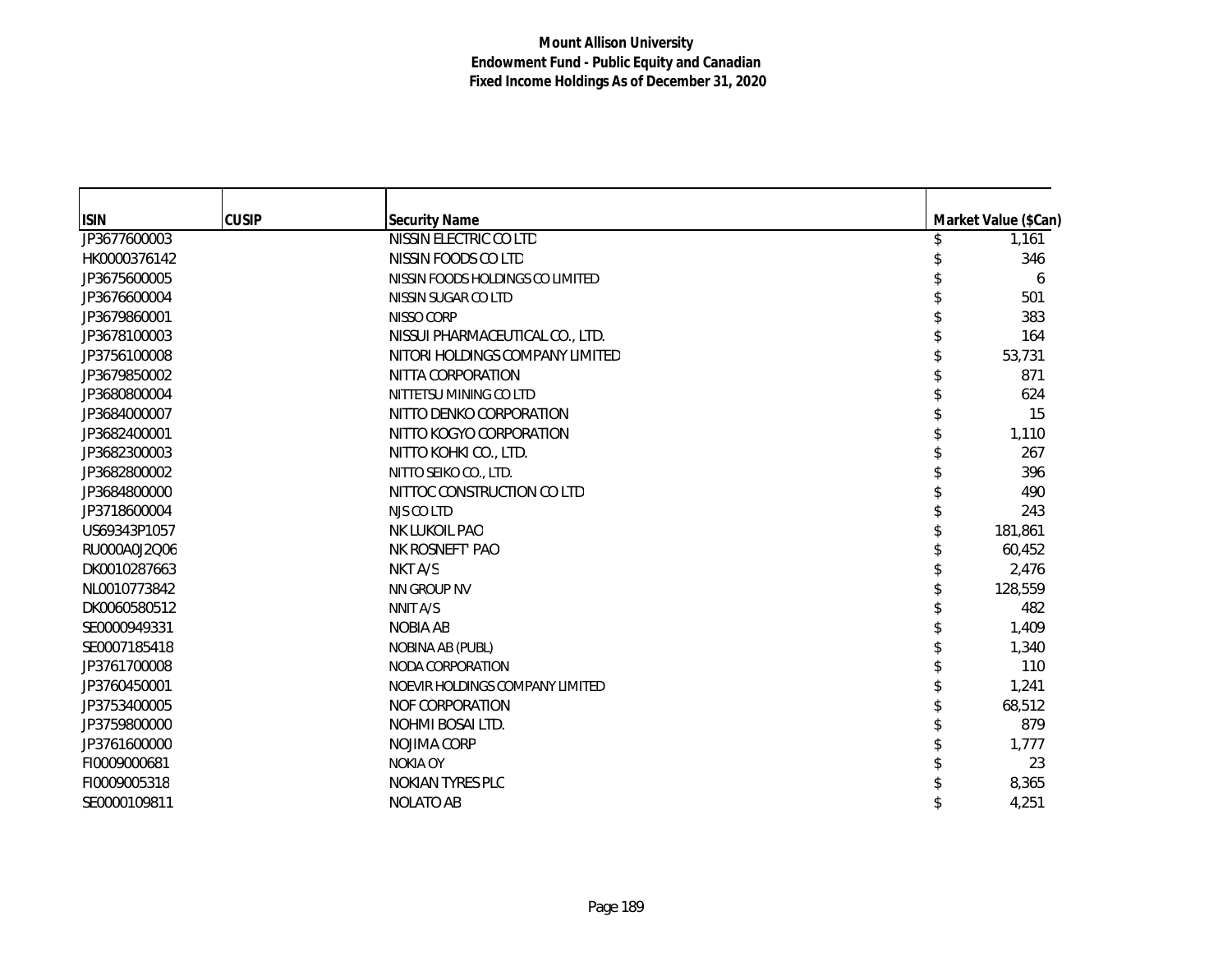| <b>ISIN</b>  | <b>CUSIP</b> | <b>Security Name</b>               | Market Value (\$Can) |
|--------------|--------------|------------------------------------|----------------------|
| JP3762400004 |              | NOMURA CO LTD                      | 1,273                |
| JP3762600009 |              | NOMURA HOLDINGS INC                | 17                   |
| JP3762900003 |              | NOMURA REAL ESTATE HOLDINGS, INC   | 3                    |
| JP3048110005 |              | NOMURA REAL ESTATE MASTER FUND INC | 6                    |
| JP3762800005 |              | NOMURA RESEARCH INSTITUTE LIMITED  | 12                   |
| GB00BYYJL418 |              | <b>NORCROS PLC</b>                 | 443                  |
| FI4000297767 |              | <b>NORDEA BANK ABP</b>             | 27                   |
| DE000A0D6554 |              | <b>NORDEX SE</b>                   | 2,888                |
| BMG657731060 |              | NORDIC AMERICAN TANKER LIMITED     | 910                  |
| SE0012116390 |              | NORDIC ENTERTAINMENT GROUP AB      | 5,774                |
| NO0010597883 |              | NORDIC NANOVECTOR ASA              | 146                  |
| NO0003055501 |              | NORDIC SEMICONDUCTOR ASA           | 3,873                |
| SE0014731089 |              | NORDIC WATERPROOFING HOLDING AB    | 1,377                |
| SE0015192067 |              | NORDNET AB (PUBL)                  | 26,735               |
| JP3763000001 |              | NORITAKE CO LTD                    | 559                  |
| JP3759500006 |              | NORITSU KOKI CO., LTD.             | 1,238                |
| JP3759400009 |              | NORITZ CORPORATION                 | 766                  |
| DE000A1H8BV3 |              | NORMA GROUP SE                     | 3,156                |
| NO0005052605 |              | NORSK HYDRO ASA                    | 6                    |
| JP3843400007 |              | NORTH PACIFIC BANK LIMITED         | 1,188                |
| AU000000NST8 |              | NORTHERN STAR RESOURCES LTD        | 7                    |
| NO0010331838 |              | NORWAY ROYAL SALMON AS             | 469                  |
| NO0010387004 |              | NORWEGIAN FINANS HOLDING ASA       | 2,019                |
| NO0010317811 |              | NORWEGIAN PROPERTY ASA             | 268                  |
| PTZON0AM0006 |              | NOS SGPS SA                        | 1,624                |
| IL0010845571 |              | NOVA MEASURING INSTRUMENTS LIMITED | 3,463                |
| CH0038459415 |              | NOVARTIS AG                        | 526,184              |
| RU000A0DKVS5 |              | NOVATEK PAO                        | 202,449              |
| DK0060534915 |              | <b>NOVO NORDISK AS</b>             | 163,579              |
| IL0011401515 |              | NOVOLOG PHARM UP 1966 LTD          | 384                  |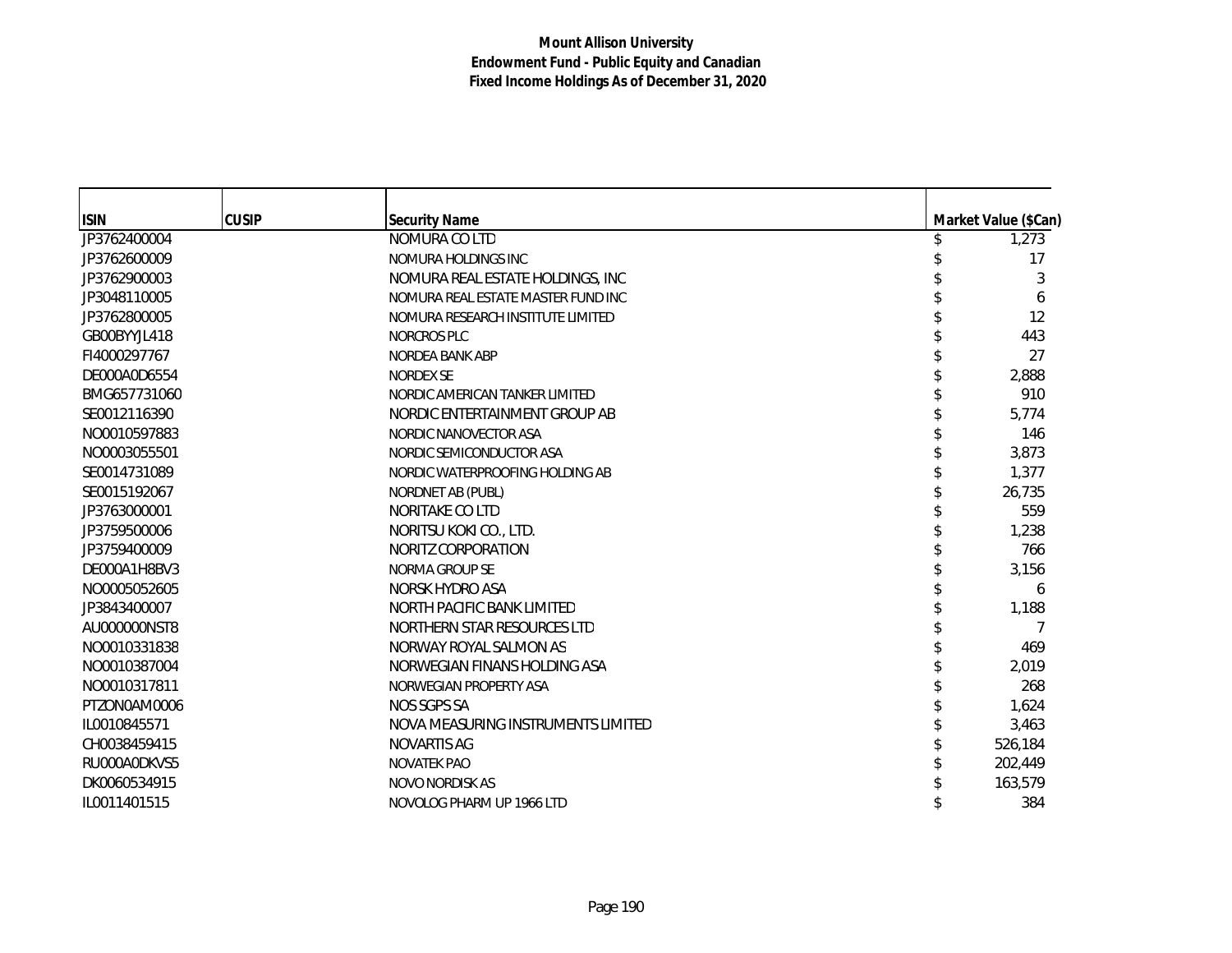| <b>ISIN</b>  | <b>CUSIP</b> | <b>Security Name</b>                  | Market Value (\$Can) |
|--------------|--------------|---------------------------------------|----------------------|
| DK0060336014 |              | NOVOZYMES A/S                         | 29,434               |
| SE0006342333 |              | NP3 FASTIGHETER AB                    | 1,119                |
| FR0000121691 |              | NRJ GROUP SA                          | 367                  |
| AU000000NWH5 |              | NRW HOLDINGS LIMITED                  | 1,700                |
| JP3675320000 |              | NS TOOL CO LTD                        | 490                  |
| JP3385000009 |              | NS UNITED KAIUN KAISHA LIMITED        | 166                  |
| JP3712600000 |              | NSD COMPANY LIMITED                   | 2,900                |
| NL0012365084 |              | <b>NSI NV</b>                         | 1,761                |
| JP3720800006 |              | NSK LTD.                              | 3                    |
| SG1F87001375 |              | <b>NSL LIMITED</b>                    | 49                   |
| JP3165600002 |              | NTN CORPORATION                       | 1,881                |
| JP3165700000 |              | NTT DATA CORPORATION                  | 9                    |
| AU000000NUF3 |              | <b>NUFARM LIMITED</b>                 | 2,016                |
| GB00B05M6465 |              | NUMIS CORPORATION PLC                 | 613                  |
| BE0974258874 |              | NV BEKAERT SA                         | 2,432                |
| BMG668971101 |              | NWS HOLDINGS LIMITED                  | 2,536                |
| SE0011426428 |              | NYFOSA AB                             | 3,550                |
| NZNZME0001S0 |              | <b>NZME LTD</b>                       | 309                  |
| NZNZXE0001S7 |              | <b>NZX LIMITED</b>                    | 666                  |
| JP3197650009 |              | OBARA GROUP INCORPORATED              | 1,201                |
| JP3190000004 |              | <b>OBAYASHI CORPORATION</b>           | 6                    |
| AT0000625108 |              | <b>OBERBANK AG</b>                    | 949                  |
| JP3173400007 |              | OBIC CO., LTD.                        | 14                   |
| AU0000000CL7 |              | OBJECTIVE CORPORATION LIMITED         | 432                  |
| ES0142090317 |              | OBRASCON HUARTE LAIN SA               | 166                  |
| CH0346177709 |              | OBSEVA SA                             | 95                   |
| CH0000816824 |              | OC OERLIKON CORPORATION PFAEFFIKON AG | 3,713                |
| GB00B3MBS747 |              | OCADO GROUP PLC                       | 54,907               |
| NO0010657448 |              | OCEAN YIELD ASA                       | 523                  |
| NZOCAE0002S0 |              | OCEANIA HEALTHCARE LTD                | 544                  |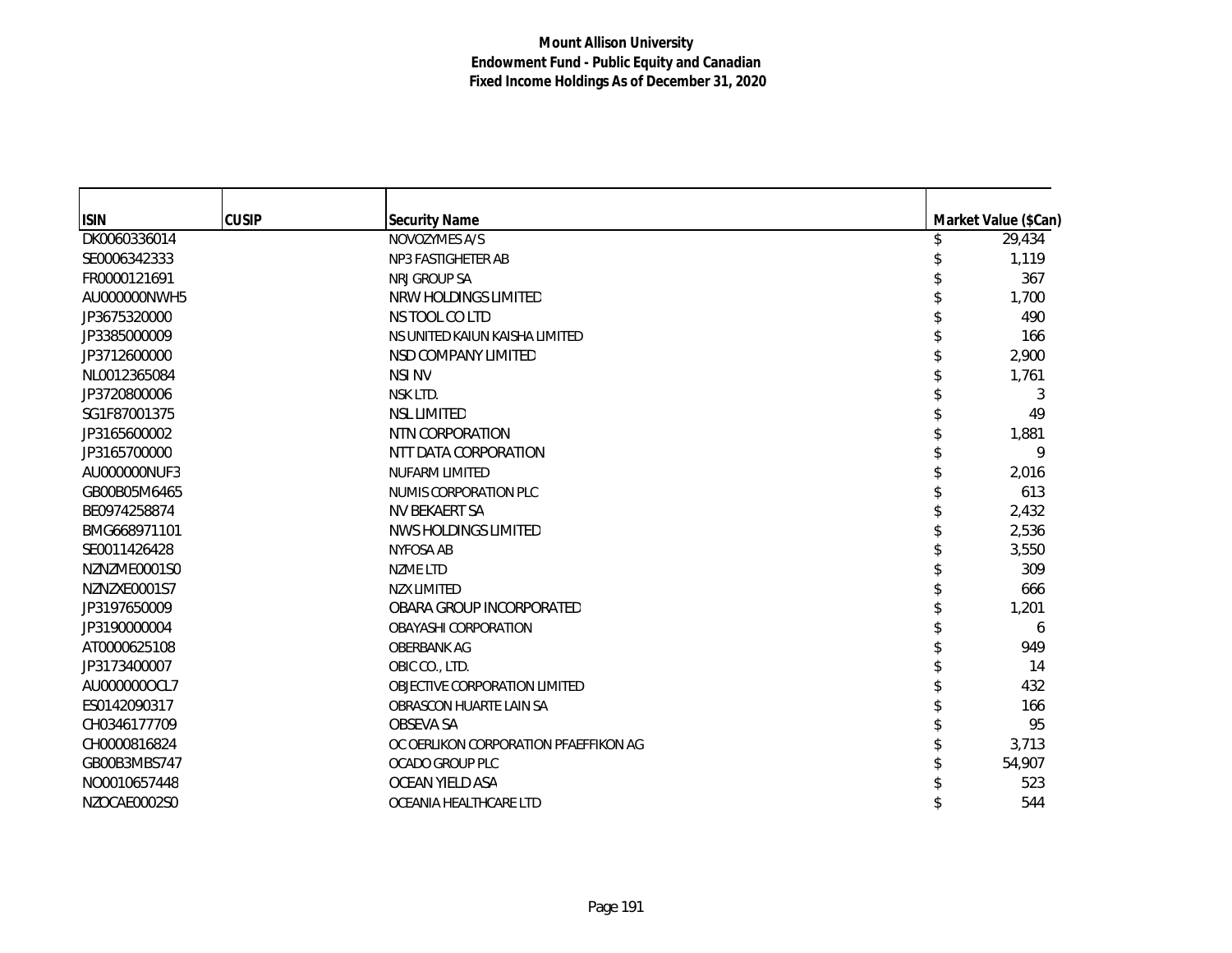| <b>ISIN</b>  | <b>CUSIP</b> | <b>Security Name</b>                    | Market Value (\$Can) |
|--------------|--------------|-----------------------------------------|----------------------|
| NL0010558797 |              | <b>OCI NV</b>                           | 2,201                |
| JP3196000008 |              | ODAKYU ELECTRIC RAILWAY CO LTD          | 10 <sup>1</sup>      |
| BMG671801022 |              | <b>ODEJELL DRILLING LTD</b>             | 312                  |
| SE0005876968 |              | OEM-INTERNATIONAL AB                    | 746                  |
| FR0000052680 |              | <b>OENEO</b>                            | 528                  |
| JP3307400006 |              | OENON HOLDINGS INCORPORATED             | 425                  |
| DK0060094928 |              | <b>OERSTED A/S</b>                      | 123,004              |
| AU000000OFX5 |              | OFX GROUP LTD                           | 493                  |
| JP3176000002 |              | OGAKI KYORITSU BANK LIMITED (THE)       | 1,423                |
| JP3197630001 |              | <b>OHARA INC</b>                        | 84                   |
| JP3173100003 |              | OHASHI TECHNICA INC.                    | 443                  |
| DE0005936124 |              | OHB SE                                  | 611                  |
| JP3189600004 |              | OHBA CO., LTD.                          | 171                  |
| JP3190500003 |              | OHMOTO GUMI CO., LTD.                   | 271                  |
| JP3174300008 |              | OHSHO FOOD SERVICE CORP                 | 1,278                |
| IL0025902482 |              | OIL REFINERIES LIMITED.                 | 536                  |
| PG0008579883 |              | OIL SEARCH LIMITED                      | 6                    |
| JP3174200000 |              | OILES CORPORATION                       | 733                  |
| JP3174190003 |              | OISIX DAICHI INC                        | 1,008                |
| JP3175200009 |              | OITA BANK, LTD.                         | 691                  |
| JP3174410005 |              | OJI HOLDINGS CORPORATION                | 5                    |
| JP3192000002 |              | OKABE CO., LTD.                         | 604                  |
| JP3192800005 |              | OKAMOTO INDUSTRIES INC                  | 873                  |
| JP3192400004 |              | OKAMURA CORPORATION                     | 1,113                |
| JP3190800007 |              | OKASAN SECURITIES GROUP INCORPORATED    | 643                  |
| JP3194000000 |              | OKI ELECTRIC INDUSTRY COMPANY LIMITED   | 1,206                |
| JP3194650002 |              | OKINAWA CELLULAR TELEPHONE COMPANY      | 1,133                |
| JP3194700005 |              | OKINAWA ELECTRIC POWER CO., INC., (THE) | 1,285                |
| JP3172100004 |              | OKUMA CORPORATION                       | 2,840                |
| JP3194800003 |              | OKUMURA CORPORATION                     | 1,083                |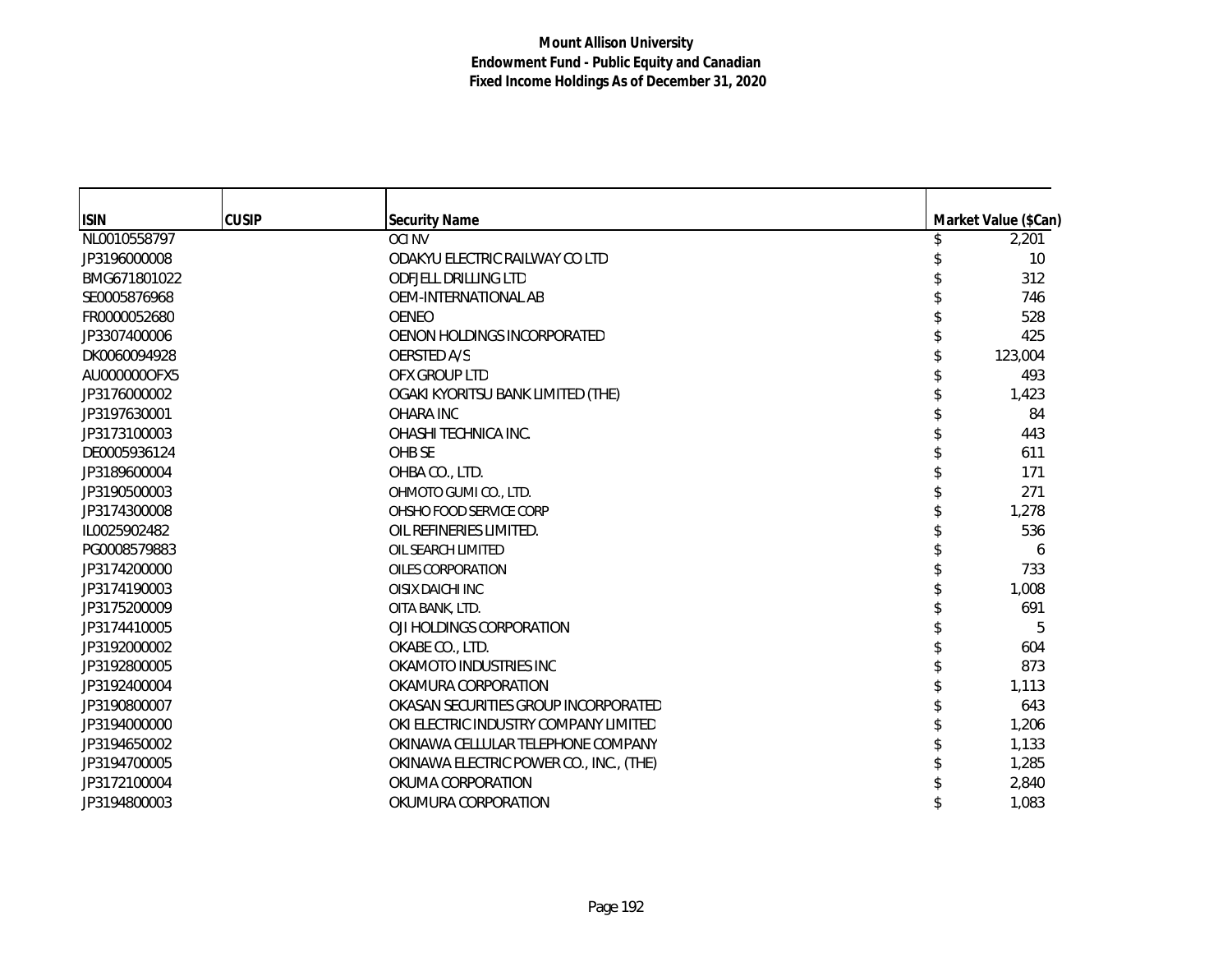| <b>ISIN</b>  | <b>CUSIP</b> | <b>Security Name</b>                   | Market Value (\$Can) |
|--------------|--------------|----------------------------------------|----------------------|
| JP3178400002 |              | OKURA INDUSTRIAL CO., LTD.             | 357                  |
| JP3172150009 |              | OKUWA COMPANY LIMITED                  | 508                  |
| NO0005638858 |              | OLAV THON EIENDOMSSELSKAP              | 826                  |
| FI0009900401 |              | OLVI OYJ                               | 1,712                |
| JP3201200007 |              | OLYMPUS CORPORATION                    | 45,640               |
| BMG6748X1048 |              | OM HOLDINGS LIMITED                    | 293                  |
| AU0000082489 |              | OMNI BRIDGEWAY LTD                     | 1,502                |
| JP3197800000 |              | OMRON CORPORATION                      | 17                   |
| AT0000743059 |              | OMV AKTIENGESELLSCHAFT                 | 6                    |
| GB00BYM1K758 |              | ON THE BEACH GROUP PLC                 | 1,192                |
| JP3047640002 |              | ONE REIT INC                           | 1,201                |
| IL0001610182 |              | ONE SOFTWARE TECHNOLOGIES LTD          | 1,175                |
| JP3197600004 |              | ONO PHARMACEUTICAL CO LTD              | 11                   |
| JP3196700003 |              | ONOKEN CO., LTD.                       | 319                  |
| BE0974276082 |              | <b>ONTEX GROUP NV</b>                  | 1,518                |
| JP3203500008 |              | ONWARD HOLDINGS CO. LTD.               | 604                  |
| JP3048310001 |              | OOEDO ONSEN REIT INVESTMENT CORP       | 389                  |
| AU0000000ML6 |              | OOH!MEDIA LTD                          | 1,538                |
| IT0003683528 |              | OPENJOBMETIS SPA AGENZIA PER IL LAVORO | 208                  |
| CNE100002RB3 |              | OPPEIN HOME GROUP INC                  | 103,512              |
| JP3197690005 |              | OPTIM CORP                             | 667                  |
| JP3197760006 |              | OPTORUN CO LTD                         | 752                  |
| JP3689500001 |              | ORACLE CORPORATION JAPAN               | 110,885              |
| BE0003735496 |              | ORANGE BELGIUM SA                      | 1,543                |
| FR0000133308 |              | <b>ORANGE SA</b>                       | 179,824              |
| CH0038285679 |              | ORASCOM DEVELOPMENT HOLDING AG         | 282                  |
| NL0000440584 |              | <b>ORDINA NV</b>                       | 758                  |
| SE0000736415 |              | OREXO AB                               | 345                  |
| JP3201600008 |              | ORGANO CORPORATION                     | 833                  |
| AU0000000RI1 |              | ORICA LIMITED                          | 5                    |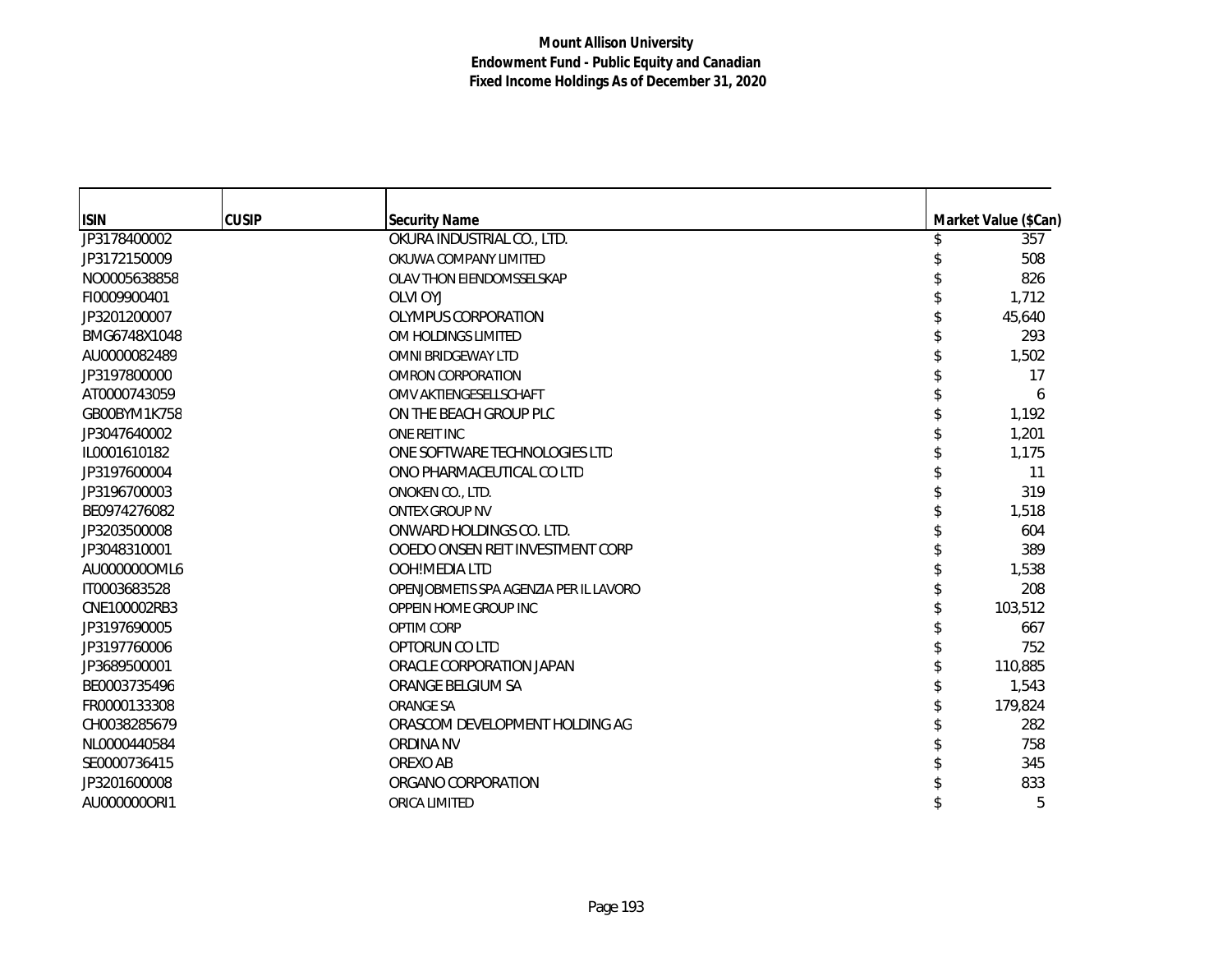| <b>ISIN</b>  | <b>CUSIP</b> | <b>Security Name</b>                    | Market Value (\$Can) |
|--------------|--------------|-----------------------------------------|----------------------|
| JP3199000005 |              | ORIENT CORPORATION                      | 867                  |
| JP3198900007 |              | ORIENTAL LAND COMPANY LTD               | 34                   |
| BMG6773R1051 |              | ORIENTAL WATCH HOLDINGS LIMITED         | 180                  |
| JP3200400004 |              | ORIGIN CO LTD                           | 248                  |
| AU0000000RG5 |              | ORIGIN ENERGY LIMITED                   | 7                    |
| FI0009014351 |              | ORIOLA OYJ                              | 551                  |
| FI0009014344 |              | <b>ORIOLA OYJ</b>                       | 191                  |
| FI0009014377 |              | <b>ORION OYJ</b>                        | 8,402                |
| FI0009014369 |              | <b>ORION OYJ</b>                        | 2,062                |
| CH0111677362 |              | ORIOR AG                                | 900                  |
| JP3200450009 |              | ORIX CORPORATION                        | 195,061              |
| JP3040880001 |              | ORIX JREIT INC                          | 4                    |
| NO0003733800 |              | ORKLA ASA                               | 156,924              |
| JP3201900002 |              | ORO CO LTD                              | 521                  |
| AU000000ORE0 |              | OROCOBRE LIMITED                        | 1,287                |
| AU0000000RA8 |              | ORORA LTD                               | 3,570                |
| FR0000184798 |              | ORPEA SA                                | 7                    |
| JP3180400008 |              | OSAKA GAS CO LIMITED                    | 45,775               |
| JP3187000009 |              | OSAKA ORGANIC CHEMICAL INDUSTRY LTD.    | 706                  |
| JP3485900009 |              | OSAKA SODA CO LTD                       | 739                  |
| JP3184600009 |              | OSAKA STEEL CO., LTD                    | 292                  |
| JP3407200009 |              | OSAKA TITANIUM TECHNOLOGIES CO.LIMITED. | 451                  |
| JP3187600006 |              | OSAKI ELECTRIC CO., LTD.                | 393                  |
| GB00BLDRH360 |              | OSB GROUP PLC                           | 2,889                |
| JP3170800001 |              | <b>OSG CORPORATION</b>                  | 2,894                |
| BMG6804L1019 |              | OSHIDORI INTERNATIONAL HOLDINGS LTD     | 637                  |
| JP3697600009 |              | OSJB HOLDINGS CORP                      | 819                  |
| IE00BF2HDL56 |              | OSMOTICA PHARMACEUTICALS PLC            | 245                  |
| AT0000APOST4 |              | OSTERREICHISCHE POST AG                 | 2,168                |
| NO0010040611 |              | OTELLO CORPORATION ASA                  | 436                  |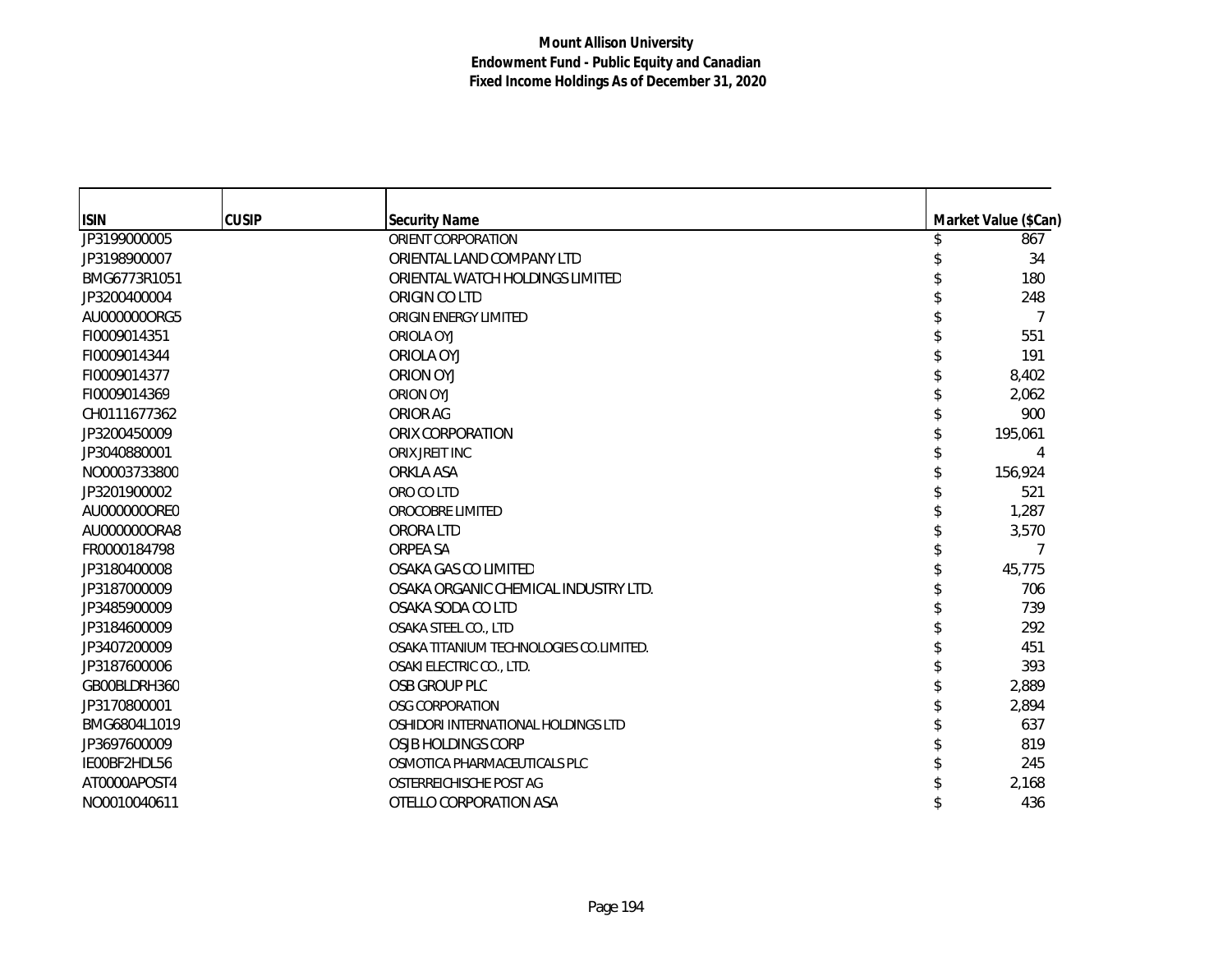| <b>ISIN</b>  | <b>CUSIP</b> | <b>Security Name</b>                         |  | Market Value (\$Can) |
|--------------|--------------|----------------------------------------------|--|----------------------|
| HU0000061726 |              | OTP BANK NYRT                                |  | 132,292              |
| JP3188200004 |              | OTSUKA CORPORATION                           |  | 6                    |
| JP3188220002 |              | OTSUKA HOLDINGS COMPANY LIMITED              |  | 17                   |
| SG2G60000004 |              | OUE COMMERCIAL REAL ESTATE INVESTMENT TRUST  |  | 721                  |
| SG2B80958517 |              | <b>OUE LTD</b>                               |  | 600                  |
| JP3180000006 |              | OUG HOLDINGS INCORPORATED                    |  | 244                  |
| FI0009002422 |              | <b>OUTOKUMPU OYJ</b>                         |  | 1,920                |
| JP3105270007 |              | <b>OUTSOURCING INC</b>                       |  | 2,134                |
| SG1S04926220 |              | OVERSEA-CHINESE BANKING CORPORATION LIMITED  |  | 44,159               |
| IT0005043507 |              | <b>OVS SPA</b>                               |  | 703                  |
| GB00BGFBB958 |              | OXFORD IMMUNOTEC GLOBAL PLC                  |  | 836                  |
| GB0006650450 |              | <b>OXFORD INSTRUMENTS PLC</b>                |  | 3,608                |
| SG2F25986140 |              | <b>OXLEY HOLDINGS LIMITED</b>                |  | 201                  |
| BE0003846632 |              | <b>OXURION NV</b>                            |  | 258                  |
| JP3174600001 |              | OYO CORPORATION                              |  | 416                  |
| AU0000000ZL8 |              | OZ MINERALS LIMITED                          |  | 8,107                |
| JP3801400007 |              | P.S. MITSUBISHI CONSTRUCTION COMPANY LIMITED |  | 362                  |
| BMG684371393 |              | PACIFIC BASIN SHIPPING LIMITED               |  | 1,697                |
| AU000000PAC7 |              | <b>PACIFIC CURRENT GROUP LTD</b>             |  | 545                  |
| JP3448400006 |              | PACIFIC INDUSTRIAL CO LTD                    |  | 1,021                |
| JP3448000004 |              | PACIFIC METALS CO LTD                        |  | 568                  |
| KYG686121032 |              | PACIFIC TEXTILES HOLDINGS LIMITED            |  | 978                  |
| AU000000PGH3 |              | PACT GROUP HOLDINGS LTD                      |  | 840                  |
| GB0030232317 |              | PAGEGROUP PLC                                |  | 3,469                |
| JP3781650001 |              | PAL GROUP HOLDINGS CO LTD                    |  | 456                  |
| GB00BF5SGF06 |              | PALACE CAPITAL PLC                           |  | 259                  |
| AT0000758305 |              | PALFINGER AKTIENGESELLSCHAFT                 |  | 867                  |
| GB0004300496 |              | <b>PAN AFRICAN RESOURCES PLC</b>             |  | 1,275                |
| JP3639650005 |              | PAN PACIFIC INTERNATIONAL HOLDINGS CORP.     |  | 10                   |
| JP3866800000 |              | PANASONIC CORPORATION                        |  | 105,643              |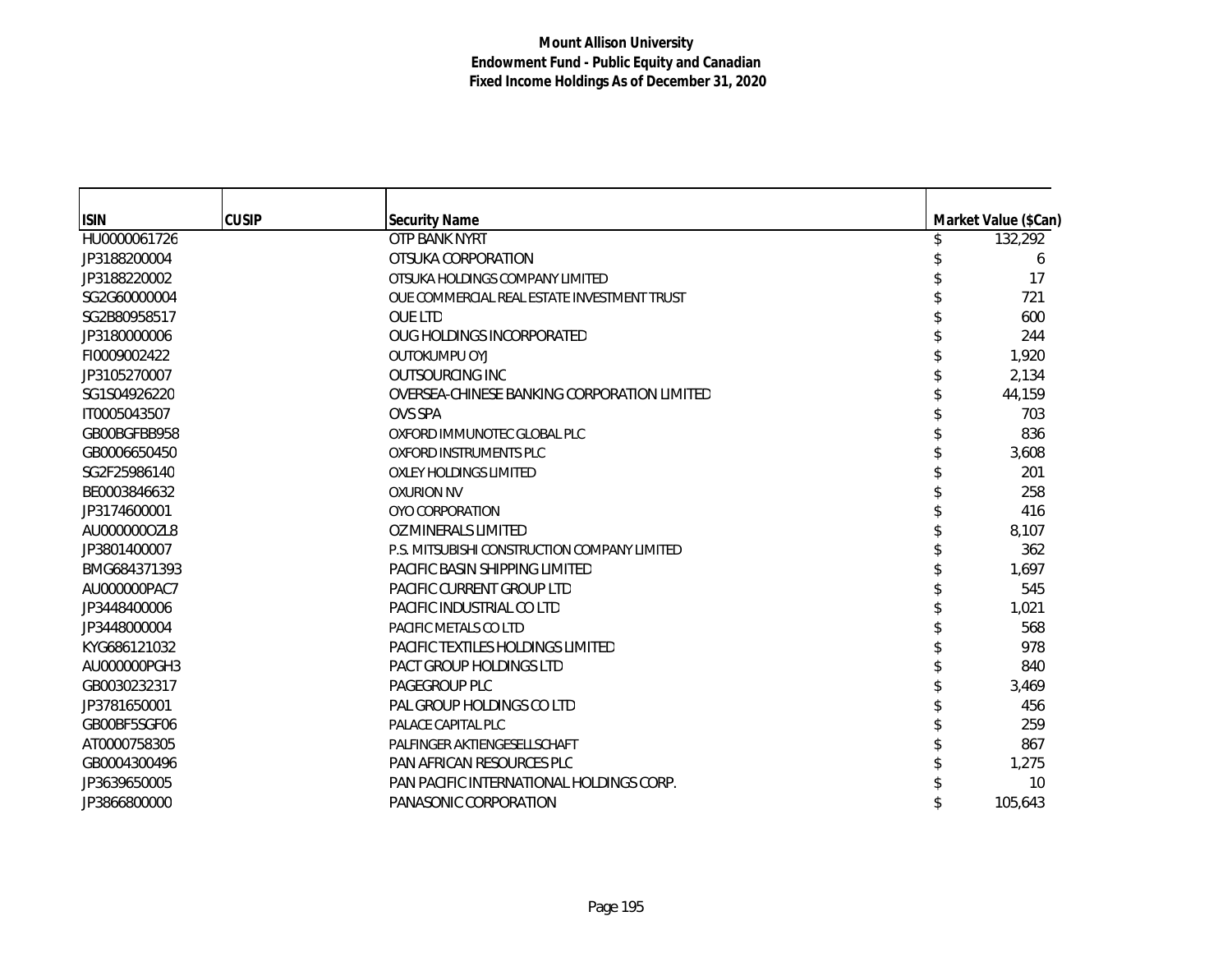| <b>ISIN</b>  | <b>CUSIP</b> | <b>Security Name</b>                      | Market Value (\$Can) |
|--------------|--------------|-------------------------------------------|----------------------|
| DK0060252690 |              | PANDORA A/S                               | 1,473                |
| SE0007100359 |              | PANDOX AB                                 | 1,379                |
| AU000000PAN4 |              | PANORAMIC RESOURCES LIMITED               | 46                   |
| SG1A67000830 |              | PAN-UNITED CORPORATION LIMITED            | 85                   |
| JP3781540004 |              | PAPYLESS COMPANY LIMITED                  | 116                  |
| BMG6893L1375 |              | PARADISE ENTERTAINMENT LIMITED            | 89                   |
| GB00B2NGPM57 |              | PARAGON BANKING GROUP PLC                 | 2,745                |
| JP3781620004 |              | PARAMOUNT BED HOLDINGS CO LTD             | 1,837                |
| JP3882600004 |              | PARIS MIKI HOLDINGS INCORPORATED          | 122                  |
| JP3780100008 |              | PARK24 CO., LTD.                          | 60,879               |
| SG1V52937132 |              | PARKWAY LIFE REAL ESTATE INVESTMENT TRUST | 2,115                |
| IL0010834849 |              | PARTNER COMMUNICATIONS COMPANY LIMITED    | 1,772                |
| CH0024608827 |              | PARTNERS GROUP HOLDING AG                 | 23                   |
| JP3781490002 |              | PASONA GROUP INC                          | 563                  |
| DE000PAT1AG3 |              | PATRIZIA AG                               | 2,898                |
| GB00B02QND93 |              | PAYPOINT PLC                              | 1,005                |
| IL0011000077 |              | PAZ OIL COMPANY LTD                       | 1,960                |
| JP3801520002 |              | PC DEPOT CORPORATION                      | 552                  |
| KYG6956A1013 |              | PC PARTNER GROUP LTD                      | 129                  |
| JP3801500004 |              | <b>PCA CORPORATION</b>                    | 458                  |
| HK0008011667 |              | PCCW LIMITED                              | 1,777                |
| NO0010405640 |              | PCI BIOTECH HOLDING ASA                   | 159                  |
| SE0000106205 |              | PEAB AB                                   | 3,324                |
| GB0006776081 |              | PEARSON PLC                               | 11,449               |
| AU000000PPC5 |              | PEET LIMITED                              | 773                  |
| JP3836300008 |              | PEGASUS SEWING MACHINE MFG CO LTD         | 52                   |
| AU0000009789 |              | PENDAL GROUP LTD                          | 2,174                |
| GB00B1JQBT10 |              | PENDRAGON PLC                             | 527                  |
| JP3309000002 |              | PENTA-OCEAN CONSTRUCTION CO LTD           | 3,972                |
| AU000000PPE1 |              | PEOPLE INFRASTRUCTURE LTD                 | 336                  |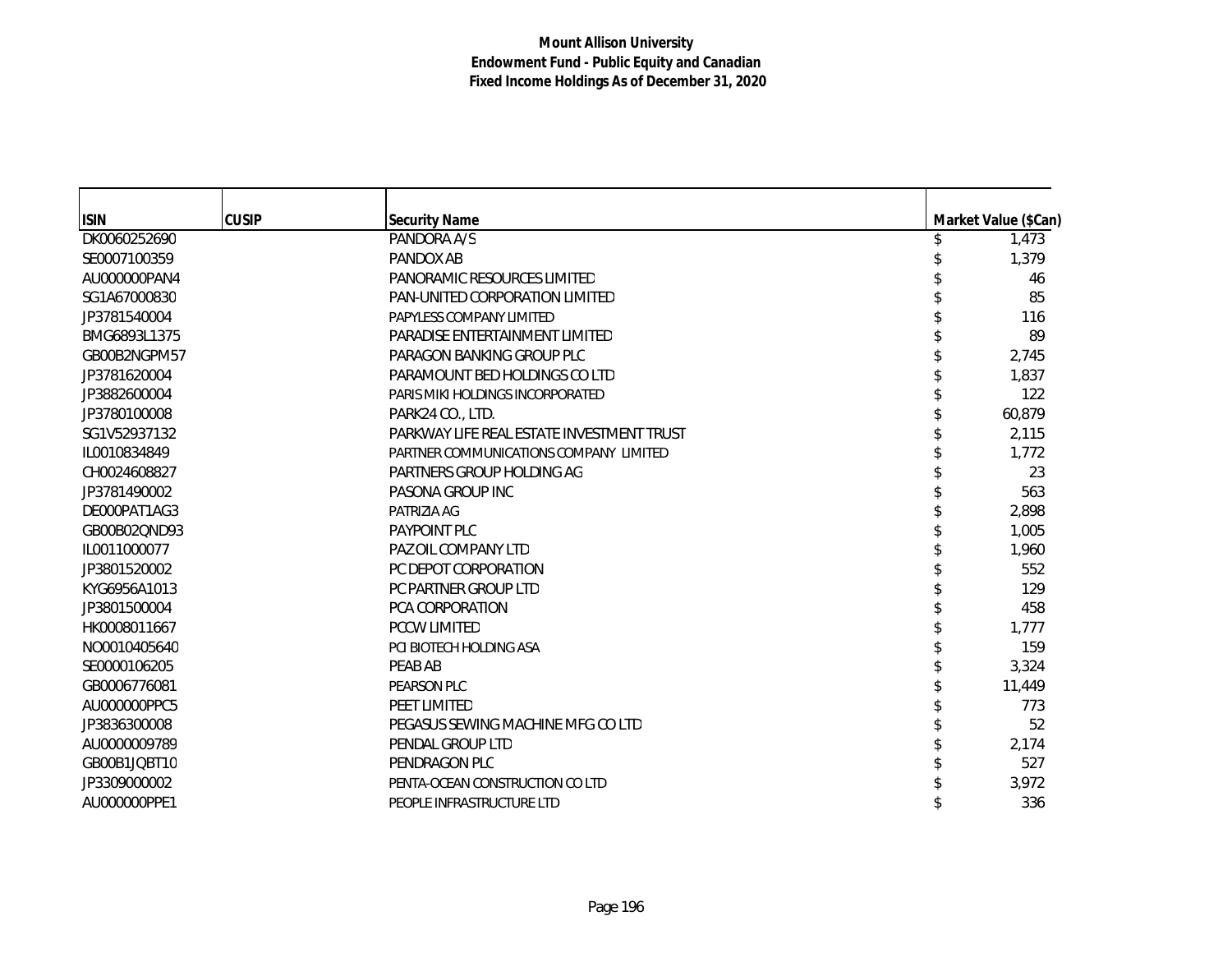| <b>ISIN</b>  | <b>CUSIP</b> | <b>Security Name</b>                   | Market Value (\$Can) |
|--------------|--------------|----------------------------------------|----------------------|
| JP3836750004 |              | PEPTIDREAM INC                         | 5                    |
| DK0060700516 |              | PER AARSLEFF HOLDING A/S               | 865                  |
| AU0000061897 |              | PERENTI GLOBAL LTD                     | 1,272                |
| KYG7013H1056 |              | PERFECT SHAPE MEDICAL LTD              | 233                  |
| IL0010958192 |              | PERION NETWORK LIMITED                 | 331                  |
| IE00BWB8X525 |              | PERMANENT TSB GROUP HOLDINGS PLC       | 85                   |
| FR0000120693 |              | PERNOD RICARD                          | 374,286              |
| AU000000PPT9 |              | PERPETUAL LIMITED                      | 2,936                |
| AU000000PRU3 |              | PERSEUS MINING LTD                     | 2,546                |
| GB0006825383 |              | PERSIMMON PLC                          | 12                   |
| JP3547670004 |              | PERSOL HOLDINGS CO LTD                 | 39,724               |
| GB00B0H2K534 |              | PETROFAC LIMITED                       | 867                  |
| GB0031544546 |              | PETROPAVLOVSK PLC                      | 1,472                |
| GB00BJ62K685 |              | PETS AT HOME GROUP PLC                 | 6,723                |
| FR0000121501 |              | PEUGEOT S.A.                           | 17                   |
| DE0006916604 |              | PFEIFFER VACUUM TECHNOLOGY AG          | 1,763                |
| NO0010199151 |              | PGS ASA                                | 376                  |
| ES0169501022 |              | PHARMA MAR SA                          | 2,405                |
| GB00B572ZV91 |              | PHAROS ENERGY PLC                      | 75                   |
| JP3802930002 |              | PHIL COMPANY INC                       | 136                  |
| GB00BGXQNP29 |              | PHOENIX GROUP HOLDINGS PLC             | 5                    |
| IL0007670123 |              | PHOENIX HOLDINGS LTD (ISRAEL)          | 1,364                |
| CH0002187810 |              | PHOENIX MECANO AG                      | 837                  |
| NO0010000045 |              | PHOTOCURE ASA                          | 414                  |
| GB0008481250 |              | PHOTO-ME INTERNATIONAL PLC             | 464                  |
| IT0003073266 |              | PIAGGIO NC SPA                         | 889                  |
| CNE100000593 |              | PICC PROPERTY AND CASUALTY COMPANY LTD | 106,826              |
| KYG7082H1276 |              | PICO FAR EAST HOLDINGS LIMITED         | 264                  |
| FR0000073041 |              | PIERRE ET VACANCES SA                  | 179                  |
| JP3801600002 |              | PIGEON CORPORATION                     | 5                    |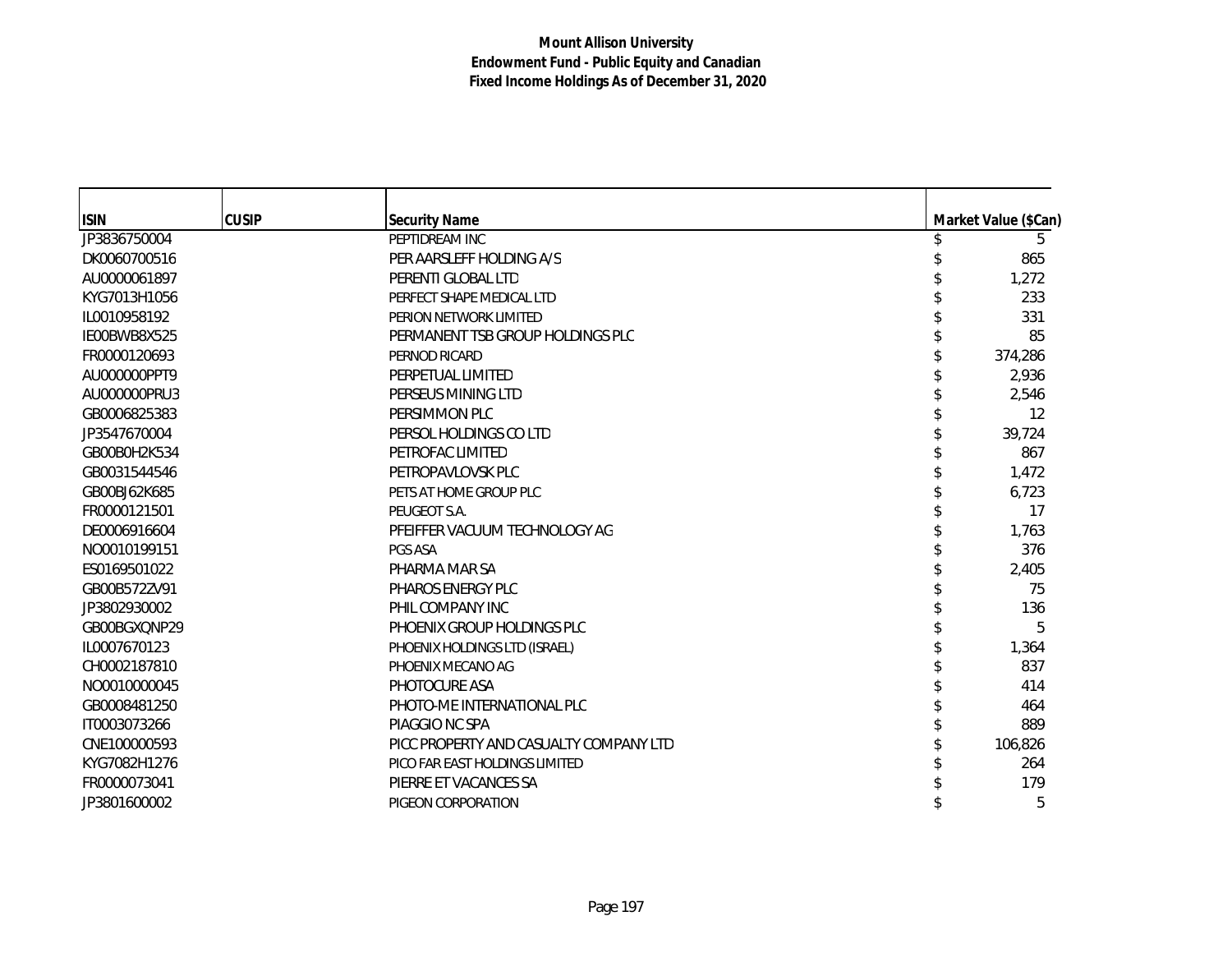| <b>ISIN</b>  | <b>CUSIP</b> | <b>Security Name</b>                           | Market Value (\$Can) |
|--------------|--------------|------------------------------------------------|----------------------|
| FI4000092556 |              | PIHLAJALINNA OYJ                               | 115                  |
| JP3780610006 |              | PILOT CORPORATION                              | 1,475                |
| CNE1000003X6 |              | PING AN INSURANCE (GROUP) COMPANY OF CHINA LTD | 392,283              |
| JP3780400002 |              | PIOLAX, INC.                                   | 1.049                |
| IT0005278236 |              | PIRELLI & C SPA                                | 4.049                |
| IL0010816036 |              | PLASSON INDUSTRIES LIMITED                     | 550                  |
| FR0013252186 |              | PLASTIQUES DU VAL DE LOIRE                     | 123                  |
| AU000000PTM6 |              | PLATINUM ASSET MANAGEMENT LIMITED              | 1,733                |
| SE0004977692 |              | PLATZER FASTIGHETER HOLDING AB (PUBL)          | 1,481                |
| BMG7130P2206 |              | PLAYMATES HOLDINGS LIMITED                     | 123                  |
| IM00B7S9G985 |              | PLAYTECH PLC                                   | 4,169                |
| CH0284142913 |              | PLAZZA AG                                      | 960                  |
| IL0011284465 |              | PLUS500 LTD                                    | 3,133                |
| DE000A0JBPG2 |              | PNE AG                                         | 629                  |
| JP3855900001 |              | POLA ORBIS HOLDINGS INCORPORATION              | $\mathfrak{D}$       |
| GB00B1GCLT25 |              | POLAR CAPITAL HOLDINGS PLC                     | 1,368                |
| JP3855950006 |              | POLETOWIN PITCREW HOLDINGS INC                 | 555                  |
| GB00BKRC5K31 |              | POLYPIPE GROUP PLC                             | 3,336                |
| AT0000A00XX9 |              | POLYTEC HOLDING AG                             | 197                  |
| RU000A0JNAA8 |              | POLYUS PAO                                     | 85,094               |
| FI0009005078 |              | PONSSE OYJ                                     | 625                  |
| AT0000609607 |              | PORR AG                                        | 372                  |
| DE000PAH0038 |              | PORSCHE AUTOMOBIL HOLDING SE                   | 11                   |
| GB0006963689 |              | PORVAIR PLC                                    | 766                  |
| IT0003796171 |              | POSTE ITALIANE SPA                             | 5                    |
| NL0009739416 |              | <b>POSTNL</b>                                  | 3,516                |
| HK0006000050 |              | POWER ASSETS HOLDINGS LTD                      | 8,180                |
| PLPKO0000016 |              | POWSZECHNA KASA OSZCZEDNOŚCI BANK POLSKI SA    | 8,259                |
| GG00B1Z5FH87 |              | PPHE HOTEL GROUP LIMITED                       | 616                  |
| AU000000PPS1 |              | PRAEMIUM LTD                                   | 170                  |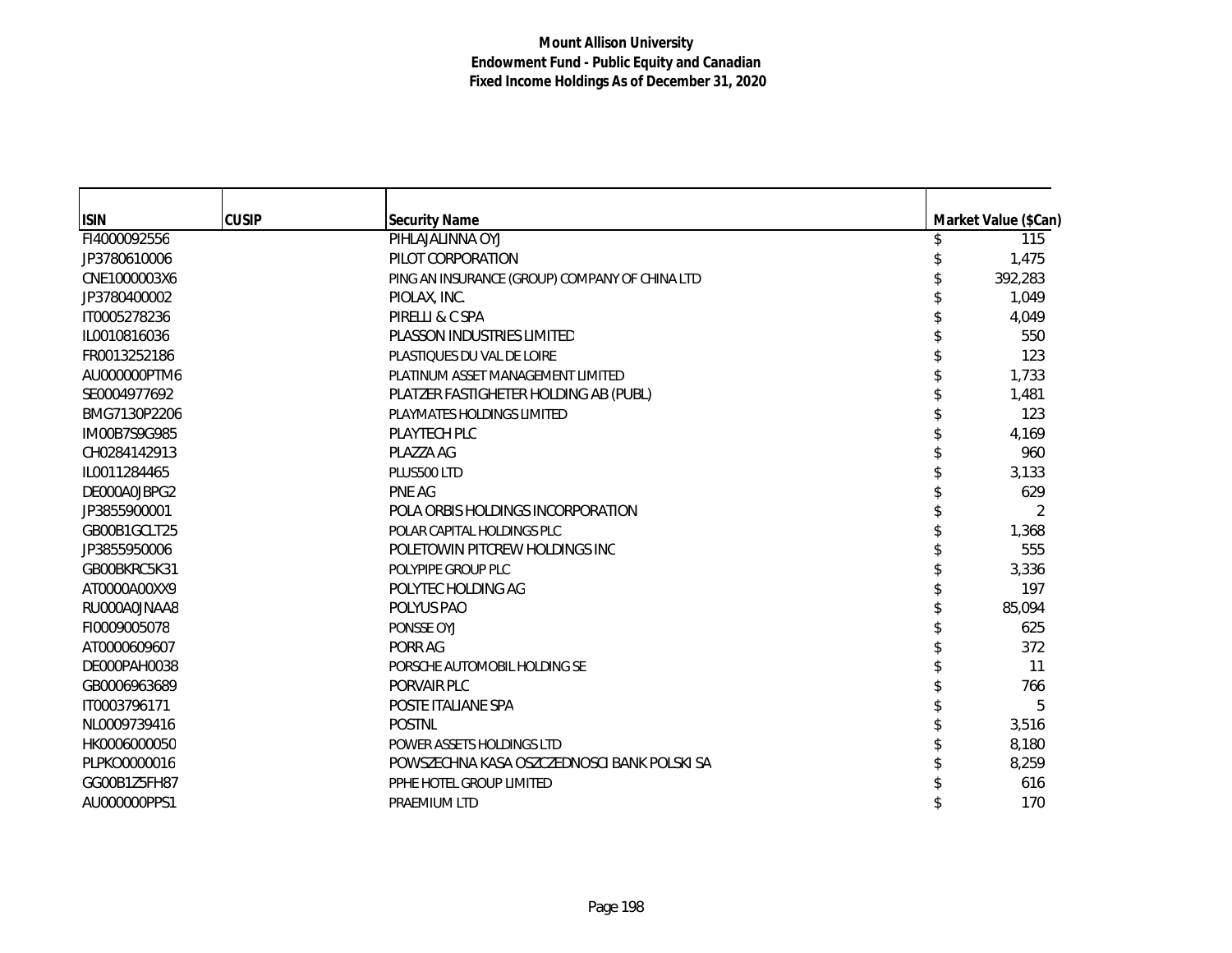| <b>ISIN</b>  | <b>CUSIP</b> | <b>Security Name</b>                    | Market Value (\$Can) |
|--------------|--------------|-----------------------------------------|----------------------|
| NZAPTE0001S3 |              | PRECINCT PROPERTIES NEW ZEALAND LIMITED | 1,793                |
| GB00B7N0K053 |              | PREMIER FOODS PLC                       | 2,070                |
| JP3041770003 |              | PREMIER INVESTMENT COMPANY              | 2,619                |
| AU000000PMV2 |              | PREMIER INVESTMENTS LIMITED             | 3,404                |
| GB00B43G0577 |              | PREMIER OIL PLC                         | 452                  |
| JP3833710001 |              | PREMIUM GROUP CO LTD                    | 790                  |
| JP3833600004 |              | PRESS KOGYO CO LTD                      | 462                  |
| JP3833300001 |              | PRESSANCE CORP                          | 1,085                |
| JP3833620002 |              | PRESTIGE INTERNATIONAL INCORPORATED     | 1,904                |
| SE0000233934 |              | <b>PRICER AB</b>                        | 1,139                |
| ES0170884417 |              | PRIM, S.A.                              | 221                  |
| IT0003124663 |              | PRIMA INDUSTRIE SPA                     | 134                  |
| JP3833200003 |              | PRIMA MEAT PACKERS LTD                  | 1,999                |
| GB00BYRJ5J14 |              | PRIMARY HEALTH PROPERTIES PLC           | 4,829                |
| IL0003280133 |              | PRIORTECH LIMITED                       | 371                  |
| AU000000PME8 |              | PRO MEDICUS LIMITED                     | 2,215                |
| SE0000412991 |              | PROACT IT GROUP AB                      | 802                  |
| SE0001280355 |              | <b>PROBI AB</b>                         | 301                  |
| ES0171743901 |              | PROMOTORA DE INFORMACIONES S.A. (PRISA) | 691                  |
| JP3119000002 |              | PRONEXUS INCORPORATED                   | 303                  |
| AU000000PFP8 |              | PROPEL FUNERAL PARTNERS LTD             | 519                  |
| NZPFIE0001S5 |              | PROPERTY FOR INDUSTRY LIMITED           | 1,673                |
| JP3833830007 |              | PRORED PARTNERS CO LTD                  | 186                  |
| ES0105229001 |              | PROSEGUR CASH SA                        | 554                  |
| ES0175438003 |              | PROSEGUR, COMPANIA DE SEGURIDAD, S.A.   | 1,266                |
| JP3833730009 |              | PRO-SHIP INC                            | 255                  |
| DE000PSM7770 |              | PROSIEBENSAT 1 MEDIA SE                 | 7,157                |
| JP3221000007 |              | PROSPECT CO LTD                         | 341                  |
| HK0808032913 |              | PROSPERITY REAL ESTATE INVESTMENT TRUST | 657                  |
| NL0013654783 |              | <b>PROSUS NV</b>                        | 54                   |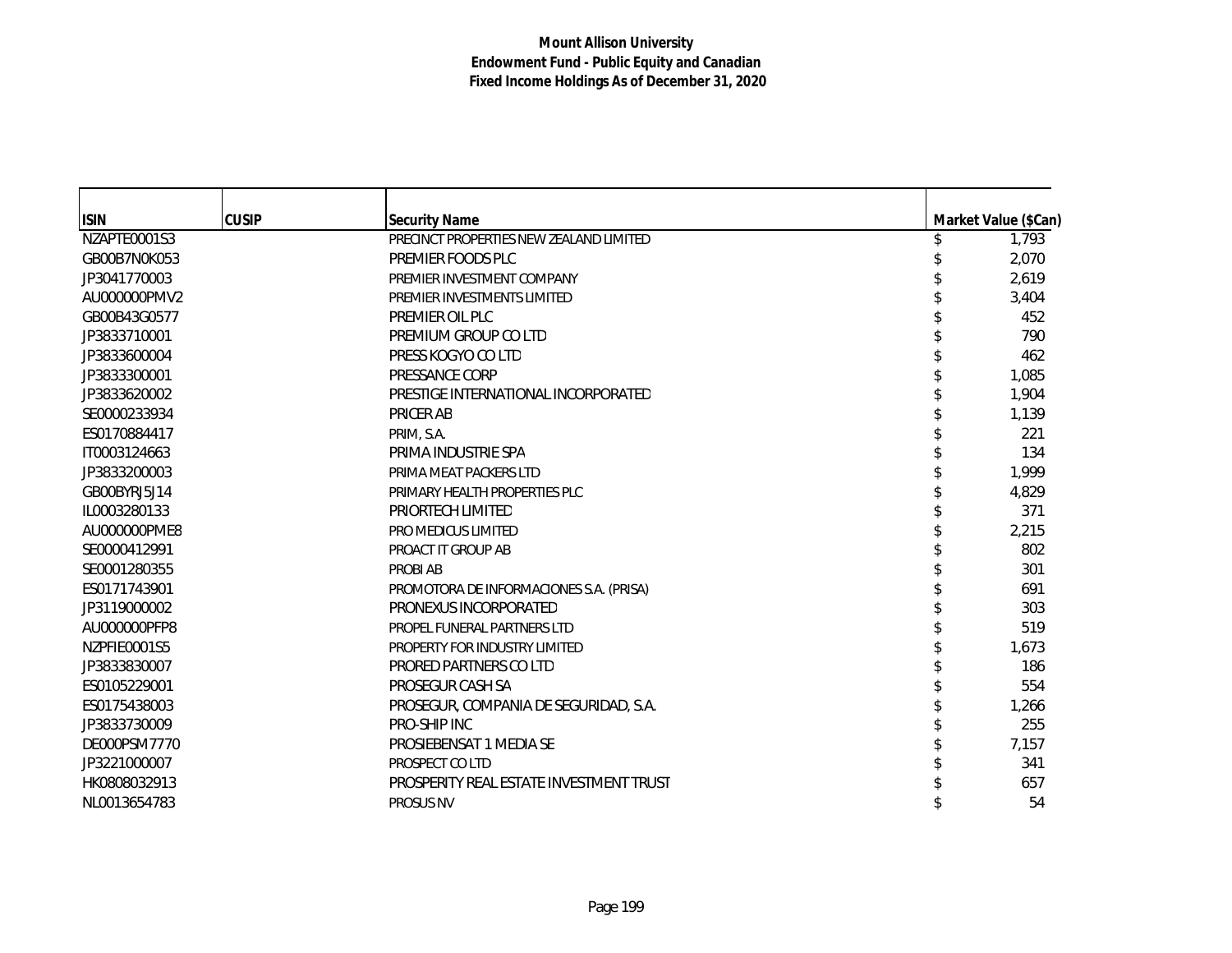| <b>ISIN</b>  | <b>CUSIP</b> | <b>Security Name</b>                         | Market Value (\$Can) |
|--------------|--------------|----------------------------------------------|----------------------|
| NO0010209331 |              | PROTECTOR FORSIKRING ASA                     | 1,160                |
| JP3833740008 |              | PROTO CORPORATION                            | 778                  |
| GB00B1Z4ST84 |              | PROVIDENT FINANCIAL PLC                      | 1,873                |
| BE0003810273 |              | PROXIMUS NV                                  | 2,551                |
| GB0007099541 |              | PRUDENTIAL PLC                               | 196,681              |
| IT0004176001 |              | PRYSMIAN SPA                                 | 13,607               |
| AU000000PSI6 |              | PSC INSURANCE GROUP LTD                      | 649                  |
| DE000A0Z1JH9 |              | PSI SOFTWARE AG                              | 780                  |
| CH0018294154 |              | PSP SWISS PROPERTY AG                        | 10,028               |
| BMG7S93G1188 |              | PT INTERNATIONAL DEVELOPMENT CORPORATION LTD | 38                   |
| BMG7297B1054 |              | PUBLIC FINANCIAL HOLDINGS LIMITED            | 294                  |
| FR0000130577 |              | PUBLICIS GROUPE SA                           | 11                   |
| US74589A1016 |              | <b>PUMA SE</b>                               | 11                   |
| JP3782950004 |              | PUNCH INDUSTRY CO LTD                        | 157                  |
| GB00BY2Z0H74 |              | PURETECH HEALTH PLC                          | 2,029                |
| NZPPHE0001S6 |              | PUSHPAY HOLDINGS LTD                         | 795                  |
| DE0007461006 |              | PVA TEPLA AG                                 | 391                  |
| AU000000PWH0 |              | <b>PWR HOLDINGS LTD</b>                      | 526                  |
| BMG7304P1398 |              | PYI CORPORATION LTD                          | 34                   |
| GB00B19Z1432 |              | PZ CUSSONS PLC                               | 1,027                |
| SG2E73981531 |              | Q & M DENTAL GROUP (SINGAPORE) LIMITED       | 221                  |
| DE0005137004 |              | O.BEYOND AG                                  | 424                  |
| SG1A49000759 |              | <b>QAF LIMITED</b>                           | 248                  |
| AU000000QAN2 |              | <b>QANTAS AIRWAYS LIMITED</b>                | 4                    |
| JP3244750000 |              | <b>QB NET HOLDINGS CO LTD</b>                | 405                  |
| AU000000QBE9 |              | <b>QBE INSURANCE GROUP LIMITED</b>           | 10                   |
| NL0012169213 |              | QIAGEN N.V.                                  | 12                   |
| GB00B0WMWD03 |              | QINETIQ GROUP                                | 4,726                |
| JP3266160005 |              | QOL HOLDINGS CO LTD                          | 535                  |
| FI4000198031 |              | <b>QT GROUP OYJ</b>                          | 1,394                |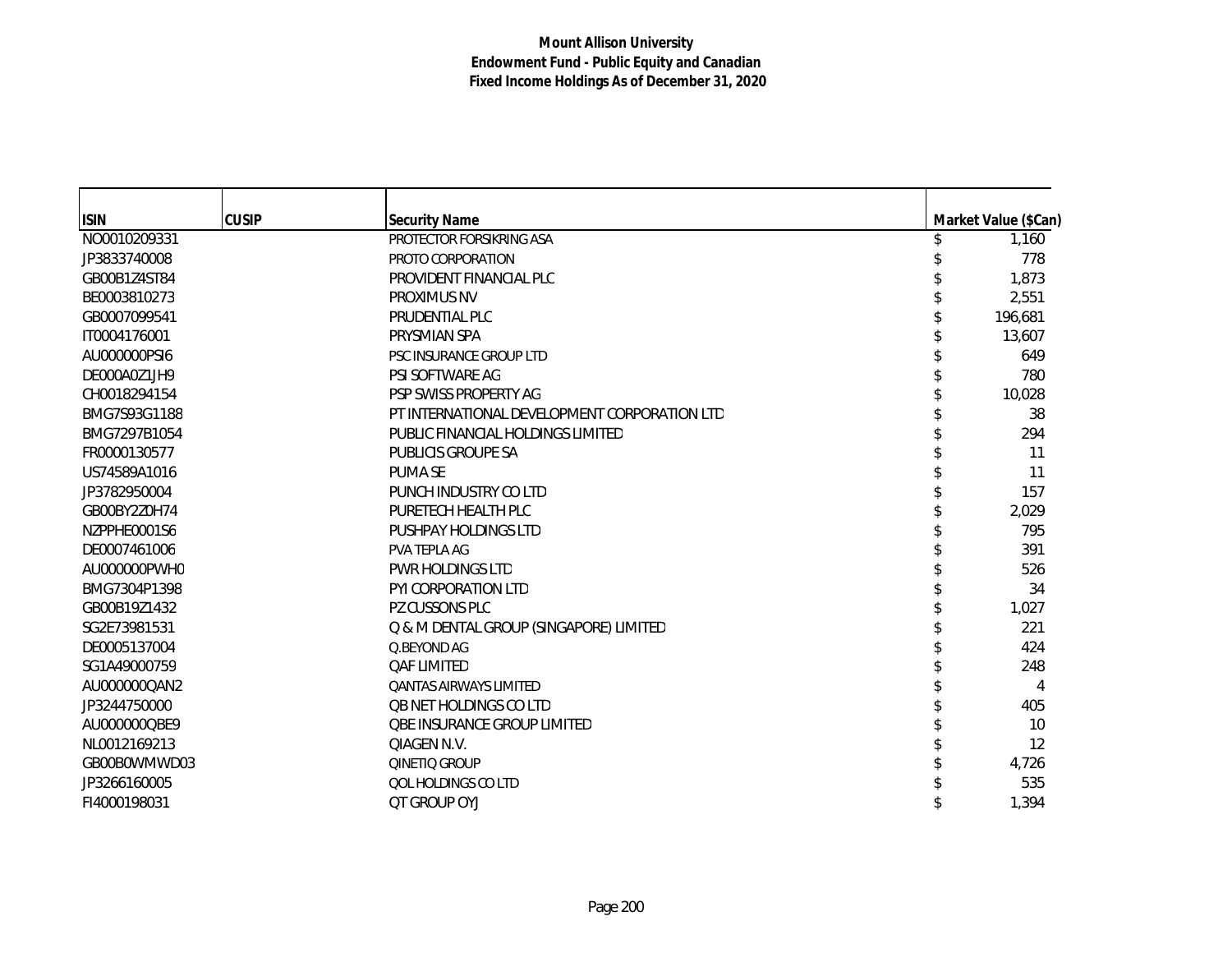| <b>ISIN</b>         | <b>CUSIP</b> | <b>Security Name</b>                                   | Market Value (\$Can) |
|---------------------|--------------|--------------------------------------------------------|----------------------|
| ES0110944172        |              | <b>QUABIT INMOBILIARIA SA</b>                          | 130                  |
| FR0000120560        |              | <b>QUADIENT SA</b>                                     | 886                  |
| JP3266000003        |              | QUICK COMPANY LIMITED                                  | 322                  |
| GB00BDCXV269        |              | <b>QUILTER PLC</b>                                     | 6,733                |
| DE000A1PHBB5        |              | R. STAHL AG                                            | 51                   |
| JP3967050000        |              | RACCOON HOLDINGS INC                                   | 406                  |
| SG1CH4000003        |              | RAFFLES MEDICAL GROUP LIMITED                          | 1,463                |
| IT0005054967        |              | RAI WAY SPA                                            | 1,107                |
| <b>BRRADLACNORO</b> |              | RAIA DROGASIL SA                                       | 107,028              |
| AT0000606306        |              | RAIFFEISEN BANK INTERNATIONAL AG                       | 1,412                |
| FI0009002943        |              | RAISIO OYJ                                             | 1,013                |
| JP3965800000        |              | RAITO KOGYO CO LTD                                     | 1,016                |
| JP3331600001        |              | <b>RAIZNEXT CORP</b>                                   | 583                  |
| JP3967200001        |              | <b>RAKUTEN INC</b>                                     | 9                    |
| FR0000060618        |              | <b>RALLYE</b>                                          | 240                  |
| AU000000RMS4        |              | RAMELIUS RESOURCES LTD                                 | 2,085                |
| IL0011042491        |              | RAMI LEVI CHAIN STORES HASHIKMA MARKETING 2006 LIMITED | 965                  |
| AU000000RHC8        |              | RAMSAY HEALTH CARE LIMITED                             | 9                    |
| NL0000379121        |              | <b>RANDSTAD NV</b>                                     | 8                    |
| GB00B1L5QH97        |              | RANK GROUP PLC                                         | 653                  |
| FI0009007355        |              | RAPALA VMC CORPORATION                                 | 131                  |
| JP3967450002        |              | RASA CORPORATION                                       | 232                  |
| JP3967400007        |              | RASA INDUSTRIES LTD                                    | 393                  |
| GB0002148343        |              | RATHBONE BROTHERS PLC                                  | 2,540                |
| DE0007010803        |              | <b>RATIONAL AG</b>                                     | 5                    |
| SE0000111940        |              | <b>RATOS AB</b>                                        | 2,208                |
| GB00B0D5V538        |              | RAVEN PROPERTY GROUP LTD                               | 333                  |
| SE0000135485        |              | RAYSEARCH LABORATORIES AB (PUBL)                       | 560                  |
| JP3979100009        |              | RAYSUM CO., LIMITED                                    | 273                  |
| IM00BH3JLY32        |              | RDI REIT PLC                                           | 668                  |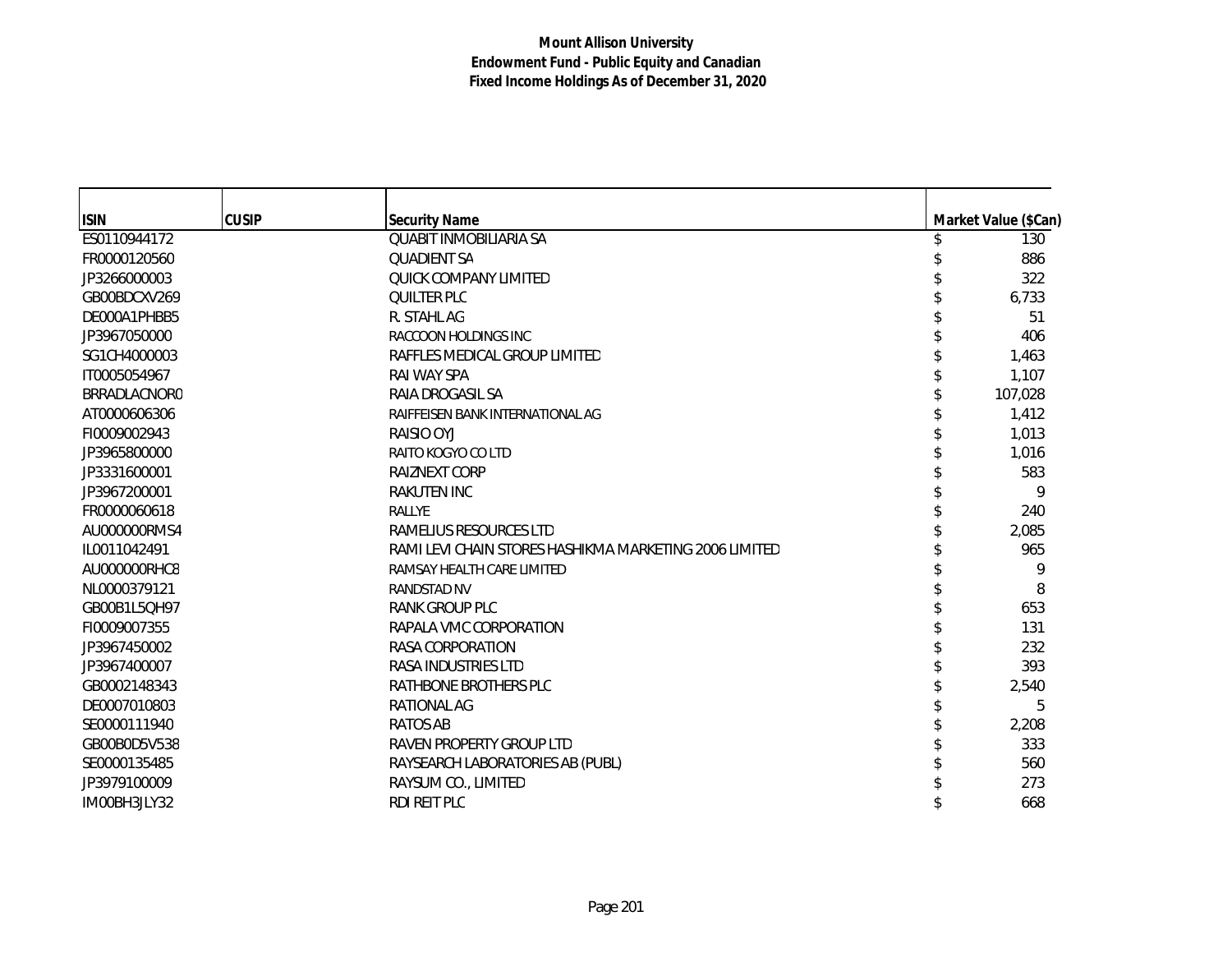| <b>ISIN</b>  | <b>CUSIP</b> | <b>Security Name</b>                           | Market Value (\$Can) |
|--------------|--------------|------------------------------------------------|----------------------|
| AU000000REA9 |              | <b>REA GROUP LIMITED</b>                       | 6                    |
| GB0009039941 |              | <b>REACH PLC</b>                               | 1,670                |
| ES0173908015 |              | REALIA BUSINESS SA.                            | 486                  |
| NO0010112675 |              | <b>REC SILICON ASA</b>                         | 689                  |
| SE0005757267 |              | RECIPHARM AB (PUBL)                            | 4,546                |
| GB00B24CGK77 |              | RECKITT BENCKISER GROUP PLC                    | 99,780               |
| AU000000RKN9 |              | <b>RECKON LIMITED</b>                          | 160                  |
| IT0003828271 |              | RECORDATI INDUSTRIA CHIMICA E FARMACEUTICA SPA | 112,790              |
| JP3970300004 |              | RECRUIT HOLDINGS CO LTD                        | 190,091              |
| BE0003656676 |              | <b>RECTICEL NV</b>                             | 1,177                |
| AU000000RED3 |              | <b>RED 5 LIMITED</b>                           | 443                  |
| ES0173093024 |              | RED ELECTRICA CORPORACION SA                   | 170,002              |
| AU0000030553 |              | REDCAPE HOTEL GROUP PTY LTD                    | 879                  |
| GB00B7TW1V39 |              | <b>REDCENTRIC PLC</b>                          | 308                  |
| GB00B41H7391 |              | REDDE NORTHGATE PLC                            | 1,137                |
| GB00BG11K365 |              | REDROW PLC                                     | 3,454                |
| BMG7475M1626 |              | REGAL HOTELS INTERNATIONAL HOLDINGS LIMITED    | 136                  |
| HK1881037571 |              | REGAL REAL ESTATE INVESTMENT TRUST             | 319                  |
| KYG748071019 |              | REGINA MIRACLE INTERNATIONAL (HOLDINGS) LTD    | 138                  |
| GG00BYV2ZQ34 |              | REGIONAL REIT LTD                              | 1,123                |
| AU000000REG6 |              | REGIS HEALTHCARE LTD                           | 339                  |
| AU000000RRL8 |              | <b>REGIS RESOURCES LIMITED</b>                 | 2,727                |
| JP3922200005 |              | <b>RELIA INC</b>                               | 1,107                |
| INE002A01018 |              | RELIANCE INDUSTRIES LIMITED                    | 67,651               |
| AU000000RWC7 |              | RELIANCE WORLDWIDE CORPORATION (AUST) PTY LTD  | 4,735                |
| US7595301083 |              | <b>RELX PLC</b>                                | 54,676               |
| GB00B2B0DG97 |              | <b>RELX PLC</b>                                | 96,487               |
| FR0000130395 |              | REMY COINTREAU SA                              |                      |
| PTRELOAM0008 |              | REN - REDES ENERGETICAS NACIONAIS, SGPS, S.A.  | 2,059                |
| JP3978800005 |              | RENAISSANCE INC                                | 303                  |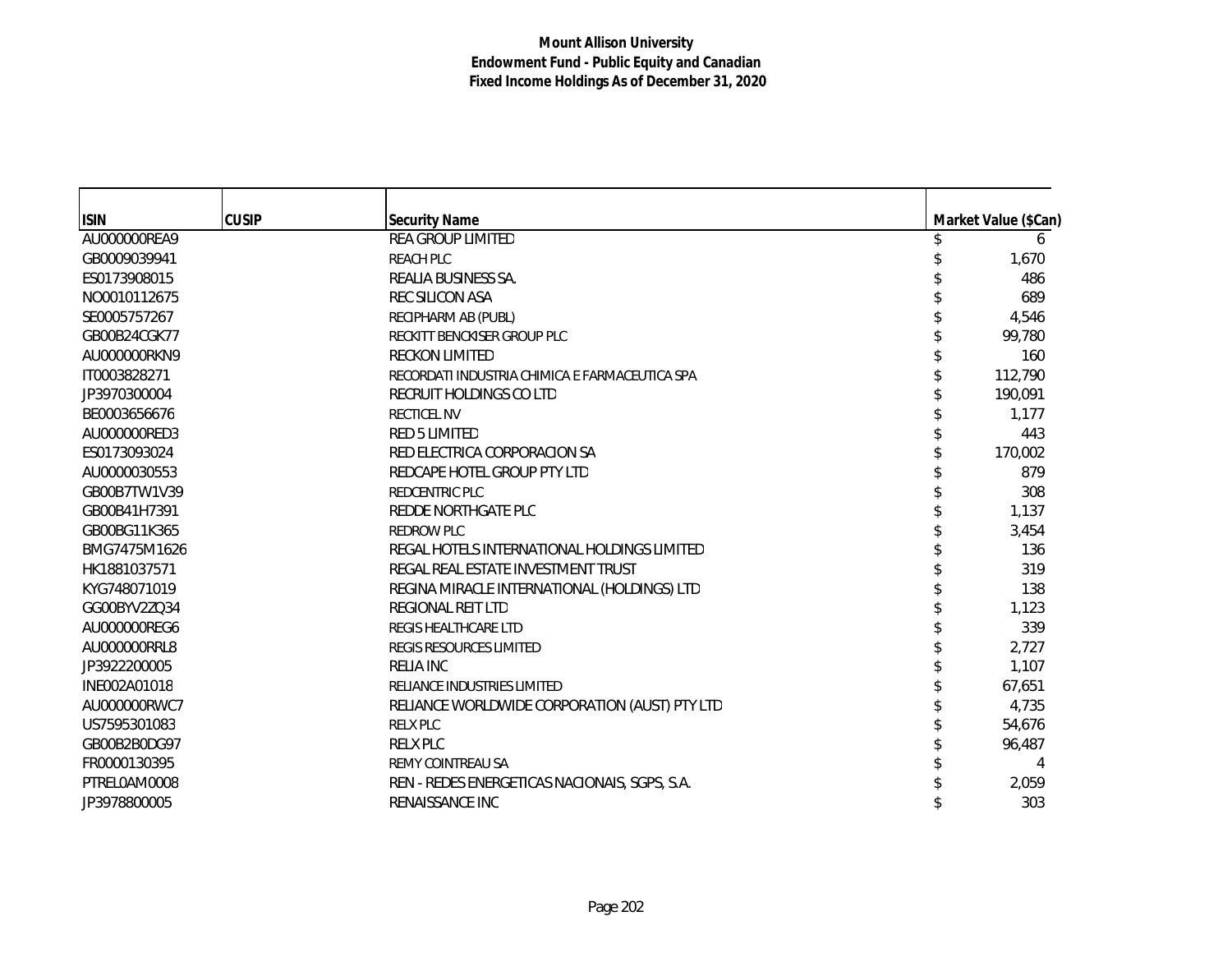## **Mount Allison University Endowment Fund - Public Equity and Canadian Fixed Income Holdings As of December 31, 2020**

| <b>ISIN</b>  | <b>CUSIP</b> | <b>Security Name</b>                                               |   | Market Value (\$Can) |
|--------------|--------------|--------------------------------------------------------------------|---|----------------------|
| FR0000131906 |              | RENAULT (REGIE NATIONALE DES USINES) SA                            | S | 9                    |
| JP3164720009 |              | RENESAS ELECTRONICS CORPORATION                                    |   | 39,366               |
| GB0005359004 |              | RENEW HOLDINGS PLC                                                 |   | 993                  |
| GB0007995243 |              | <b>RENEWI PLC</b>                                                  |   | 1,028                |
| GB0007323586 |              | <b>RENISHAW PLC</b>                                                |   | 4,907                |
| IT0001178299 |              | RENO DE MEDICI SPA                                                 |   | 427                  |
| GB0007325078 |              | <b>RENOLD PLC</b>                                                  |   | 22                   |
| JP3981200003 |              | <b>RENOVA INC</b>                                                  |   | 1,479                |
| ES0173358039 |              | <b>RENTA 4 BANCO SA</b>                                            |   | 245                  |
| GB00B082RF11 |              | RENTOKIL INITIAL PLC                                               |   | 73,610               |
| IT0005282865 |              | <b>REPLY SPA</b>                                                   |   | 4,461                |
| ES0173516115 |              | <b>REPSOL SA</b>                                                   |   | 16                   |
| BE0003707214 |              | <b>RESILUX SA</b>                                                  |   | 392                  |
| AU000000RSG6 |              | RESOLUTE MINING LIMITED                                            |   | 1,450                |
| JP3500610005 |              | RESONA HOLDINGS INC                                                |   | 7                    |
| JP3974450003 |              | <b>RESORT TRUST. INC.</b>                                          |   | 2,471                |
| NZRBDE0001S1 |              | RESTAURANT BRANDS NEW ZEALAND LIMITED                              |   | 578                  |
| SE0007665823 |              | RESURS HOLDING AB (PUBL)                                           |   | 1,327                |
| BE0003720340 |              | <b>RETAIL ESTATES SA</b>                                           |   | 1,226                |
| AU000000RFG3 |              | <b>RETAIL FOOD GROUP LTD</b>                                       |   | 400                  |
| JP3873200004 |              | RETAIL PARTNERS CO LTD                                             |   | 570                  |
| FI0009010912 |              | <b>REVENIO GROUP OYJ</b>                                           |   | 2,119                |
| FR0010451203 |              | REXEL S.A.                                                         |   | 138,372              |
| DE0007030009 |              | RHEINMETALL AG                                                     |   | 8,831                |
| JP3979400003 |              | RHEON AUTOMATIC MACHINERY CO., LTD.                                |   | 557                  |
| NL0012650360 |              | RHI MAGNESITA NV                                                   |   | 2,903                |
| AU000000RHP0 |              | <b>RHIPE LTD</b>                                                   |   | 229                  |
| JP3974200002 |              | RHYTHM CO LTD                                                      |   | 66                   |
| GB0007370074 |              | <b>RICARDO PLC</b>                                                 |   | 745                  |
| HU0000123096 |              | RICHTER GEDEON VEGYESZETI GYAR NYILVANOSAN MUKODO RESZVENYTARSASAG |   | 74,598               |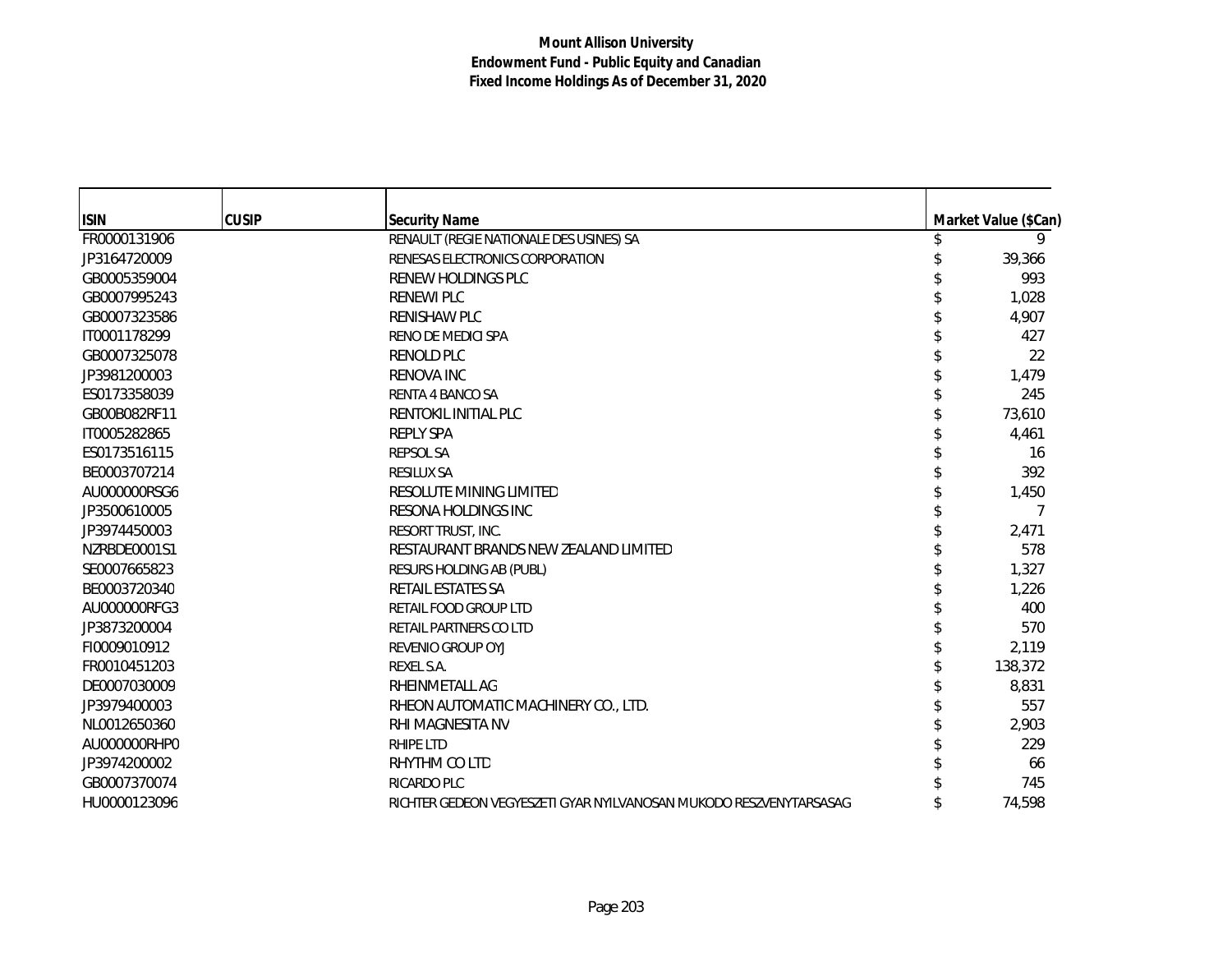| <b>ISIN</b>  | <b>CUSIP</b> | <b>Security Name</b>                       | Market Value (\$Can) |
|--------------|--------------|--------------------------------------------|----------------------|
| JP3973400009 |              | RICOH COMPANY, LTD                         | 5                    |
| JP3974100004 |              | RICOH LEASING COMPANY, LTD.                | 1,042                |
| JP3966000006 |              | RIDE ON EXPRESS HOLDINGS CO LTD            | 409                  |
| AU000000RIC6 |              | RIDLEY CORPORATION LIMITED                 | 369                  |
| CH0003671440 |              | RIETER HOLDING AG                          | 731                  |
| JP3965600004 |              | RIGHT ON CO., LTD.                         | 158                  |
| JP3970600007 |              | <b>RIKEN CORPORATION</b>                   | 325                  |
| JP3971000009 |              | RIKEN KEIKI CO., LTD.                      | 730                  |
| JP3973000007 |              | RIKEN TECHNOS COMPANY LIMITED              | 299                  |
| JP3972600005 |              | RIKEN VITAMIN CO., LTD.                    | 555                  |
| JP3977000003 |              | RINGER HUT CO., LTD.                       | 92,706               |
| DK0060854669 |              | RINGKJOBING LANDBOBANK A/S                 | 3,448                |
| JP3977400005 |              | RINNAI CORPORATION                         | 29,426               |
| AU000000RIO1 |              | RIO TINTO LIMITED                          | 34                   |
| GB0007188757 |              | RIO TINTO PLC                              | 209,019              |
| JP3969700008 |              | RION CO., LTD.                             | 367                  |
| JP3974400008 |              | RISO KAGAKU CORPORATION                    | 544                  |
| JP3974300000 |              | RISO KYOIKU CO., LTD.                      | 829                  |
| GB00BLZH7X42 |              | RIVER AND MERCANTILE GROUP PLC             | 204                  |
| SG1U22933048 |              | RIVERSTONE HOLDINGS LTD                    | 739                  |
| IT0004931496 |              | RIZZOLI CORRIERE DELLA SERA MEDIAGROUP SPA | 151                  |
| GB00BJT0FF39 |              | RM PLC                                     | 584                  |
| GB0008475088 |              | ROBERT WALTERS PLC                         | 1,152                |
| FR0000039091 |              | <b>ROBERTET SA</b>                         | 1,570                |
| CH0012032113 |              | ROCHE HOLDING AKTIENGESELLSCHAFT           | 571,592              |
| CH0012032048 |              | ROCHE HOLDING AKTIENGESELLSCHAFT           | 168,612              |
| DK0010219153 |              | ROCKWOOL INTERNATIONAL A/S                 | 4,015                |
| DK0010219070 |              | ROCKWOOL INTERNATIONAL A/S                 | 2,194                |
| JP3982800009 |              | ROHM CO LTD                                | 9                    |
| JP3984800007 |              | ROKKO BUTTER CO., LTD.                     | 399                  |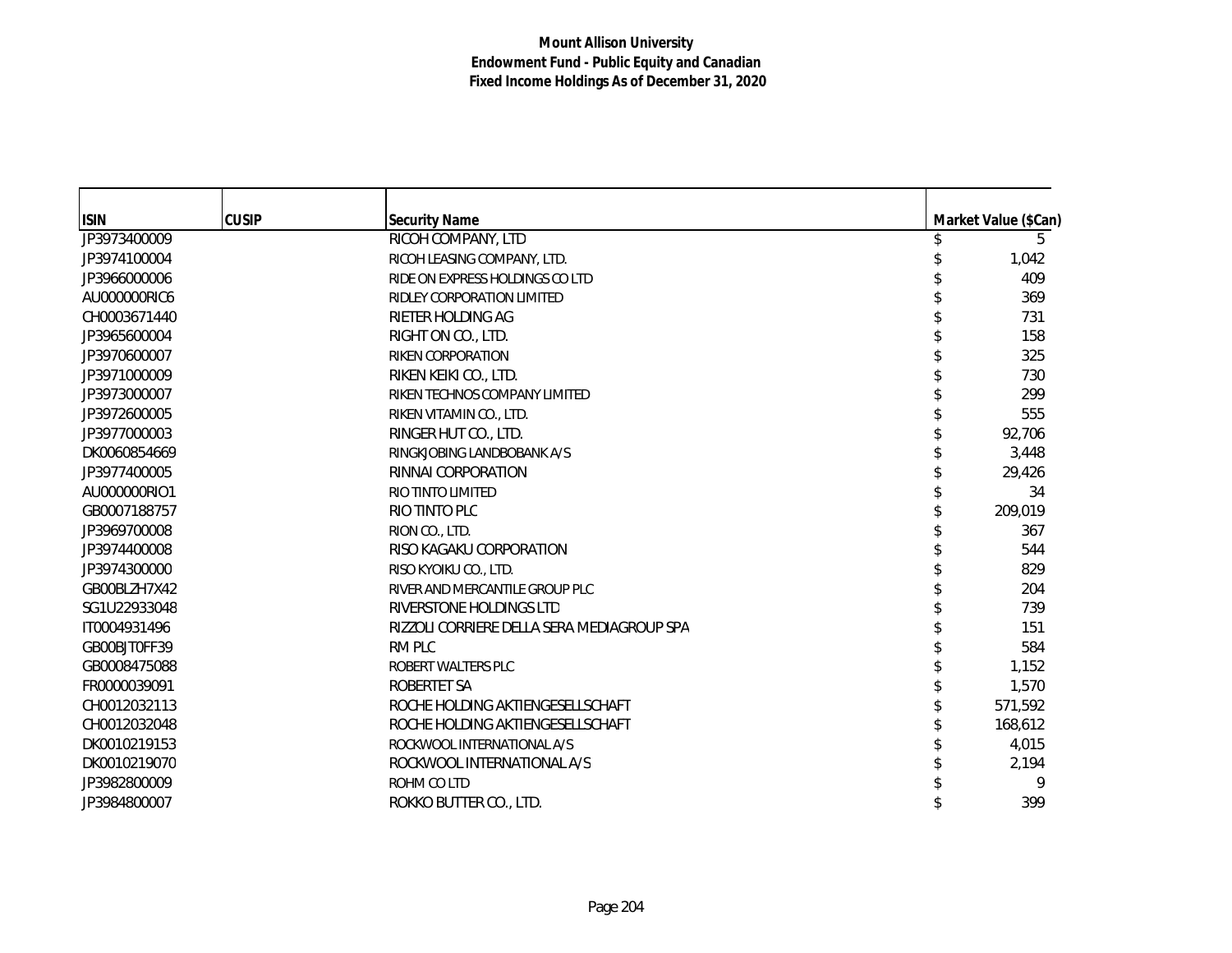| <b>ISIN</b>  | <b>CUSIP</b> | <b>Security Name</b>        | Market Value (\$Can) |
|--------------|--------------|-----------------------------|----------------------|
| JP3983450002 |              | ROLAND DG CORPORATION       | 701                  |
| GB00B63H8491 |              | ROLLS ROYCE HOLDINGS PLC    | 13                   |
| CH0025607331 |              | ROMANDE ENERGIE HOLDING SA  | 1,096                |
| JP3982200002 |              | RORZE CORPORATION           | 906                  |
| AT0000922554 |              | ROSENBAUER INTERNATIONAL AG | 288                  |
| FR0000031684 |              | ROTHSCHILD & CO SCA         | 2,043                |
| GB00BVFNZH21 |              | ROTORK P.L.C.               | 6,705                |
| SE0000112252 |              | <b>ROTTNEROS AB</b>         | 164                  |
| JP3966800009 |              | ROUND ONE CORPORATION       | 1,228                |
| FI4000266804 |              | ROVIO ENTERTAINMENT OYJ     | 442                  |
| GB00B03MLX29 |              | ROYAL DUTCH SHELL PLC       | 131,840              |
| GB00B03MM408 |              | ROYAL DUTCH SHELL PLC       | 66                   |
| GB00BDVZYZ77 |              | ROYAL MAIL PLC              | 9,957                |
| DK0060634707 |              | ROYAL UNIBREW A/S           | 8,149                |
| JP3984160006 |              | ROZETTA CORP                | 265                  |
| AU000000RUL2 |              | RPMGLOBAL HOLDINGS LTD      | 497                  |
| GB0007594764 |              | RPS GROUP PLC               | 543                  |
| JP3100350002 |              | RS TECHNOLOGIES CO LTD      | 579                  |
| GB00BKKMKR23 |              | RSA INSURANCE GROUP PLC     | 10                   |
| DK0010267129 |              | RTX TELECOM A/S             | 500                  |
| FR0013269123 |              | <b>RUBIS SCA</b>            | 6,674                |
| DE0007037129 |              | RWE AKTIENGESELLSCHAFT      | 183,998              |
| GB00BVFCZV34 |              | <b>RWS HOLDINGS PLC</b>     | 3,020                |
| IE00BYTBXV33 |              | RYANAIR HOLDINGS PLC        | 15,978               |
| US7835132033 |              | <b>RYANAIR HOLDINGS PLC</b> | 97,464               |
| NZRYME0001S4 |              | RYMAN HEALTHCARE LIMITED    | 5                    |
| JP3975800008 |              | <b>RYOBILTD</b>             | 531                  |
| JP3976200000 |              | <b>RYODEN CORP</b>          | 447                  |
| JP3976300008 |              | RYOHIN KEIKAKU CO., LTD.    | 32,334               |
| JP3975400007 |              | RYOSAN COMPANY LIMITED      | 697                  |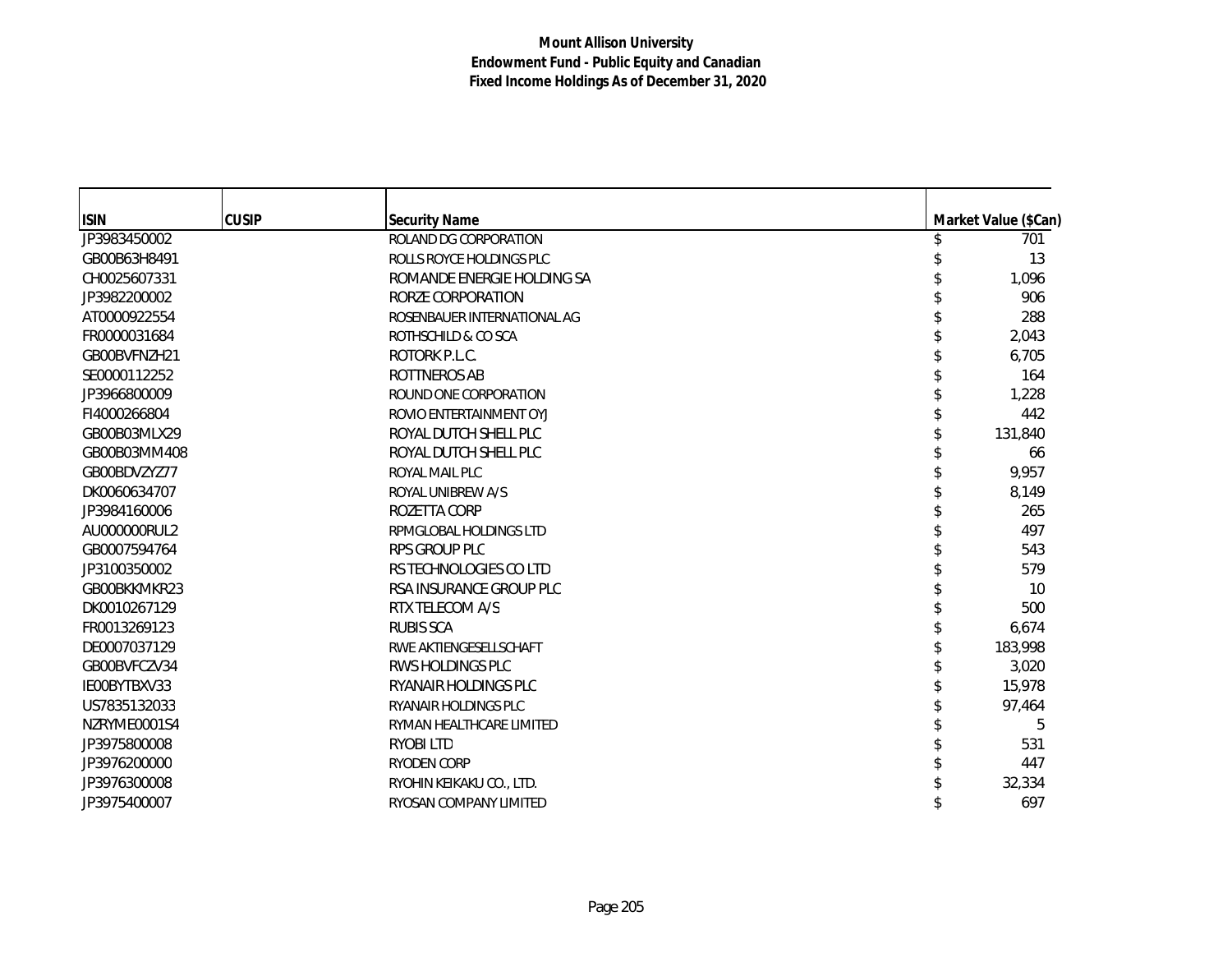| <b>ISIN</b>  | <b>CUSIP</b> | <b>Security Name</b>                 | Market Value (\$Can) |
|--------------|--------------|--------------------------------------|----------------------|
| JP3163600004 |              | S & B FOODS INCORPORATED             | 776                  |
| GB0007655037 |              | S & U PLC                            | 685                  |
| JP3399300007 |              | S FOODS INC.                         | 1,028                |
| AT0000A0E9W5 |              | S&T AG                               | 2,124                |
| KYG7814S1021 |              | SA SA INTERNATIONAL HOLDINGS LIMITED | 265                  |
| IT0001042610 |              | SABAF SPA                            | 126                  |
| SG2C57965205 |              | SABANA SHARIAH COMPLIANT REIT        | 357                  |
| GB00BYWVDP49 |              | SABRE INSURANCE GROUP PLC            | 1,021                |
| JP3584700003 |              | SAC'S BAR HOLDINGS INC               | 243                  |
| ES0182870214 |              | <b>SACYR SA</b>                      | 1,638                |
| DE000SAFH001 |              | SAF HOLLAND SE                       | 1,268                |
| GB00B1N7Z094 |              | SAFESTORE HOLDINGS PLC               | 4,209                |
| IT0004604762 |              | <b>SAFILO GROUP</b>                  | 184                  |
| FR0000073272 |              | <b>SAFRAN</b>                        | 47                   |
| GB00BMX64W89 |              | <b>SAGA PLC</b>                      | 505                  |
| JP3311600005 |              | SAIBU GAS CO., LTD.                  | 2,111                |
| JP3337070001 |              | SAINT MARC HOLDINGS COMPANY LTD      | 428                  |
| IT0005252140 |              | SAIPEM SPA                           | 2,603                |
| JP3422150007 |              | SAISON INFORMATION SYSTEMS CO LTD    | 307                  |
| JP3310500008 |              | SAIZERIYA CO., LTD.                  | 680                  |
| JP3312800000 |              | SAKAI CHEMICAL INDUSTRY CO LTD       | 301                  |
| JP3313200002 |              | SAKAI HEAVY INDUSTRIES, LTD.         | 160                  |
| JP3314200001 |              | SAKAI MOVING SERVICE CO LTD          | 1,241                |
| JP3314800008 |              | SAKATA INX CORPORATION               | 865                  |
| JP3317300006 |              | SAKURA INTERNET INC                  | 248                  |
| JP3310350008 |              | SALA CORPORATION                     | 650                  |
| DE0006202005 |              | SALZGITTER AG                        | 1,914                |
| FI0009003305 |              | <b>SAMPO PLC</b>                     | 21                   |
| FR0000060071 |              | SAMSE SA                             | 194                  |
| LU0633102719 |              | SAMSONITE INTERNATIONAL S.A.         | 4,008                |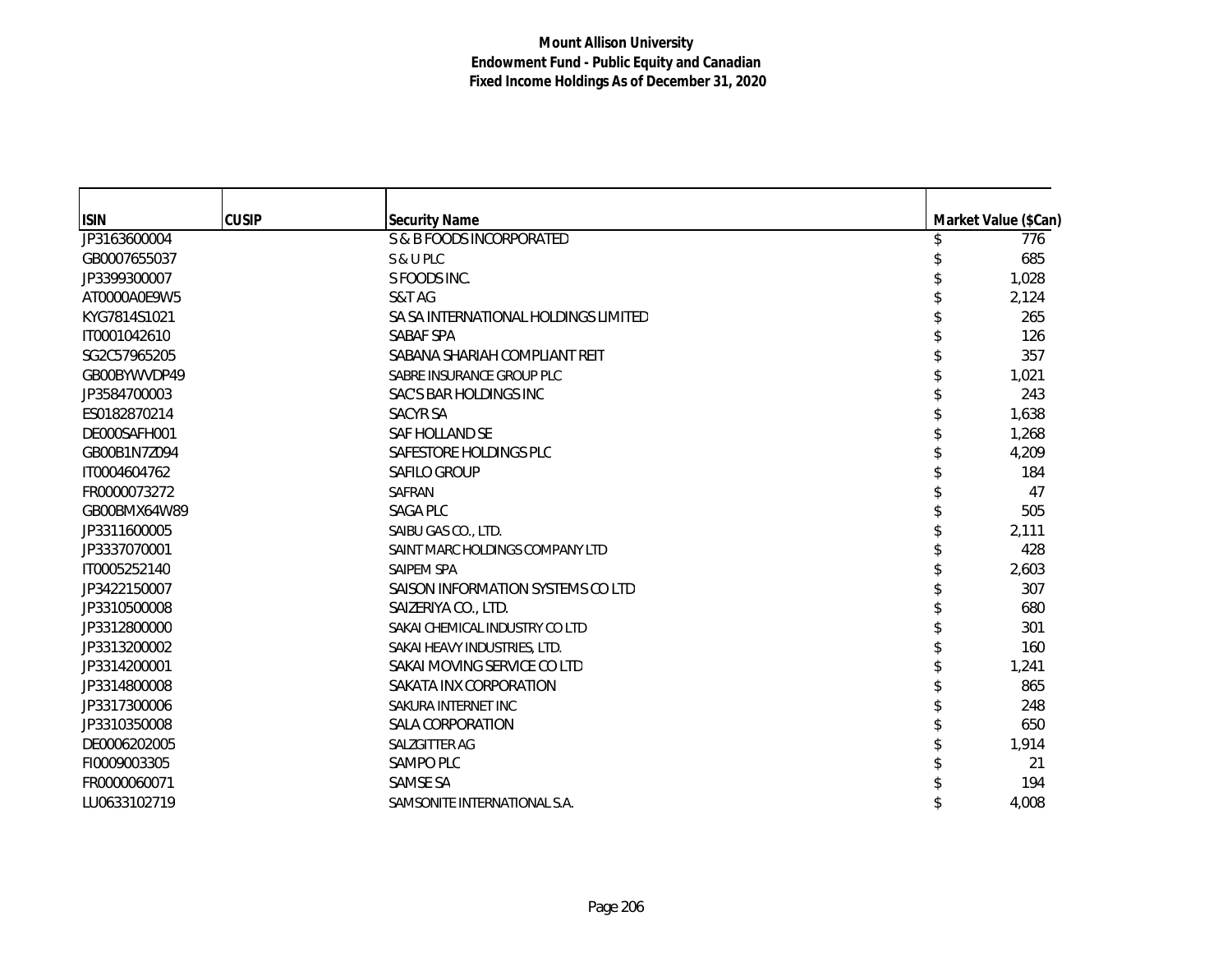| <b>ISIN</b>  | <b>CUSIP</b> | <b>Security Name</b>                   | Market Value (\$Can) |
|--------------|--------------|----------------------------------------|----------------------|
| KR7005930003 |              | SAMSUNG ELECTRONICS COMPANY LIMITED    | 1,486,628            |
| KR7000810002 |              | SAMSUNG FIRE & MARINE INSURANCE CO LTD | 94,295               |
| KR7006400006 |              | SAMSUNG SDI COMPANY LIMITED            | 215,939              |
| JP3322970009 |              | SAMTY CO LTD                           | 747                  |
| JP3047960004 |              | SAMTY RESIDENTIAL INVESTMENT CORP      | 610                  |
| JP3286300003 |              | SAN HOLDINGS INCORPORATED              | 294                  |
| JP3333500001 |              | SAN JU SAN FINANCIAL GROUP INC         | 518                  |
| JP3324500002 |              | SAN-A COMPANY LIMITED                  | 1,112                |
| JP3323600001 |              | SAN-AI OIL CO., LTD.                   | 1,384                |
| JP3336400001 |              | SANDEN HOLDINGS CORP                   | 130                  |
| AU000000SFR8 |              | SANDFIRE RESOURCES LTD                 | 1,107                |
| KYG7800X1079 |              | SANDS CHINA LIMITED                    | 129,482              |
| SE0000667891 |              | <b>SANDVIK AB</b>                      | 29                   |
| JP3324700008 |              | SANEI ARCHITECTURE PLANNING CO, LTD    | 347                  |
| NZSANE0001S0 |              | SANFORD LTD                            | 513                  |
| JP3330000005 |              | SANGETSU CORP                          | 1,501                |
| JP3324000003 |              | SAN-IN GODO BANK LTD                   | 1,520                |
| JP3329600005 |              | SANKEN ELECTRIC CO LTD                 | 1,671                |
| JP3325600009 |              | SANKI ENGINEERING CO LTD               | 1,153                |
| JP3326410002 |              | SANKYO CO., LTD. (6417)                | 663                  |
| JP3328200005 |              | SANKYO FRONTIER CO., LTD.              | 268                  |
| JP3328000009 |              | SANKYO SEIKO COMPANY LIMITED           | 407                  |
| JP3326800004 |              | SANKYO TATEYAMA INC                    | 359                  |
| JE00BVRZ8S85 |              | SANNE GROUP PLC                        | 701                  |
| IL0008130143 |              | SANO BRUNO'S ENTERPRISES LIMITED       | 163                  |
| FR0000120578 |              | SANOFI S.A.                            | 511,455              |
| JP3325200008 |              | SANOH INDUSTRIAL CO., LTD.             | 527                  |
| FI0009007694 |              | SANOMA- OYJ                            | 2,044                |
| JP3334800004 |              | SANSEI TECHNOLOGIES INC                | 167                  |
| JP3333200008 |              | SANSHIN ELECTRONICS COMPANY            | 527                  |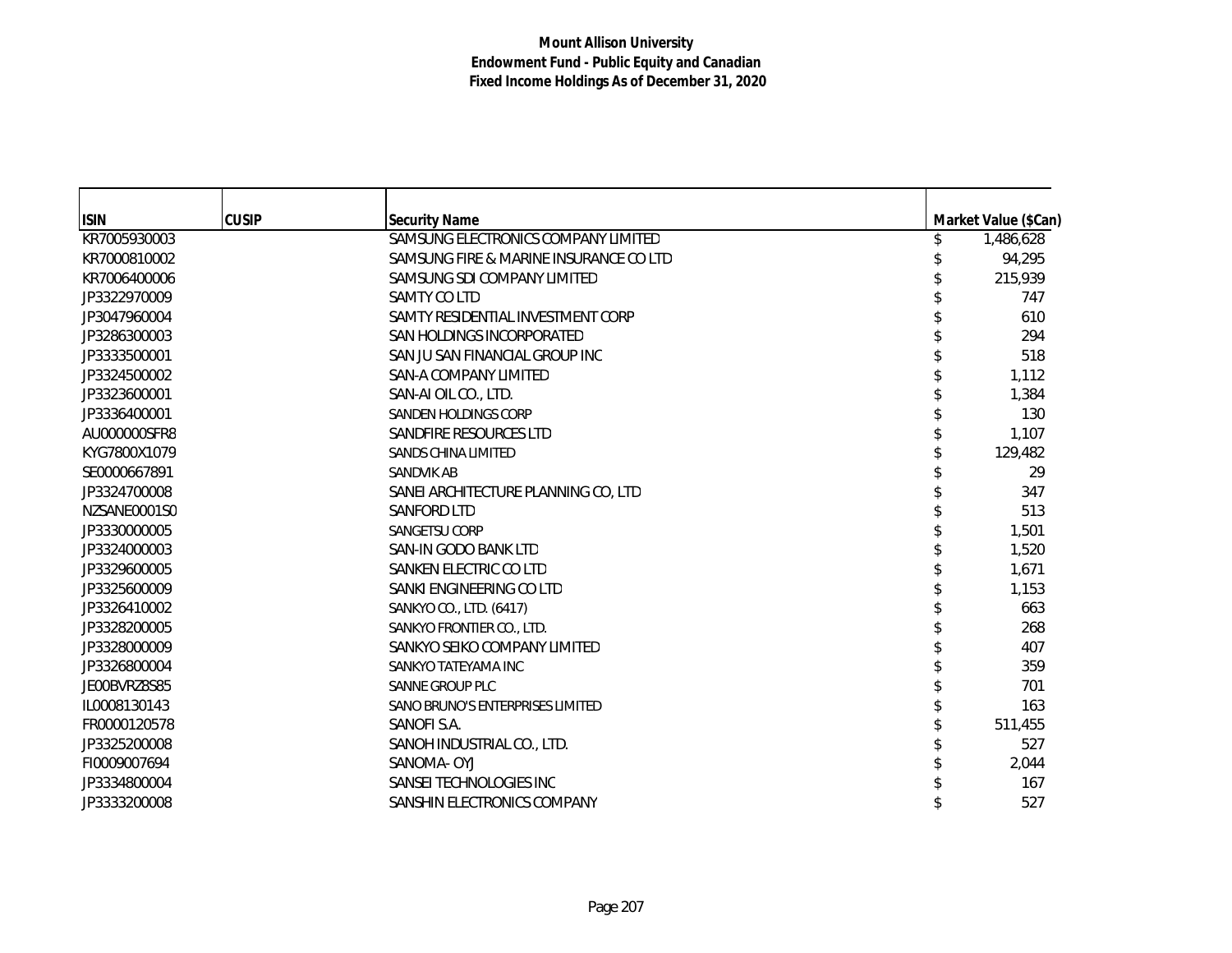| <b>ISIN</b>  | <b>CUSIP</b> | <b>Security Name</b>                  | Market Value (\$Can) |
|--------------|--------------|---------------------------------------|----------------------|
| JP3335410001 |              | SANTEC CORPORATION                    | 316                  |
| JP3336000009 |              | SANTEN PHARMACEUTICAL COMPANY LIMITED | 6                    |
| AU000000STO6 |              | <b>SANTOS LIMITED</b>                 | 9                    |
| JP3337600005 |              | SANYO CHEMICAL INDUSTRIES LIMITED     | 1,123                |
| JP3340800006 |              | SANYO DENKI CO LTD                    | 1,036                |
| JP3341600009 |              | SANYO ELECTRIC RAILWAY CO., LTD.      | 605                  |
| JP3339400008 |              | SANYO SHOKALLTD                       | 151                  |
| JP3342000001 |              | SANYO SPECIAL STEEL CO LTD            | 588                  |
| JP3342500000 |              | SANYO TRADING CO LTD                  | 601                  |
| DE0007164600 |              | SAP SE                                | 117,609              |
| KYG7T16G1039 |              | SAPIENS INTERNATIONAL CORPORATION NV  | 5,168                |
| JP3320800000 |              | SAPPORO HOLDINGS LIMITED              | 2,055                |
| IT0000433307 |              | SARAS                                 | 780                  |
| DE0007165631 |              | <b>SARTORIUS AG</b>                   | 15                   |
| FR0013154002 |              | SARTORIUS STEDIM BIOTECH SA           | 80,318               |
| SE0003366871 |              | SAS AB                                | 1,095                |
| JP3321400008 |              | SATO HOLDINGS CORPORATION             | 1,171                |
| JP3322000005 |              | SATO SHOJI CORPORATION                | 167                  |
| JP3322300009 |              | SATORI ELECTRIC CO., LTD.             | 127                  |
| FR0000120107 |              | <b>SAVENCIA SA</b>                    | 713                  |
| GB00B135BJ46 |              | <b>SAVILLS PLC</b>                    | 3,028                |
| JP3160790006 |              | SAWADA HOLDINGS COMPANY LIMITED       | 495                  |
| JP3323050009 |              | SAWAI PHARMACEUTICAL CO., LTD.        | 1,112                |
| JP3471200000 |              | SAXA HOLDINGS INCORPORATION.          | 163                  |
| NO0010739402 |              | <b>SBANKEN ASA</b>                    | 1,253                |
| US80585Y3080 |              | SBERBANK ROSSII PAO                   | 284,801              |
| JP3436120004 |              | SBI HOLDINGS INCORPORATED             | 6                    |
| NL0000360618 |              | <b>SBM OFFSHORE NV</b>                | 5,473                |
| JP3163500006 |              | <b>SBS HOLDINGS INCORPORATED</b>      | 887                  |
| SG1F58858209 |              | <b>SBS TRANSIT LIMITED</b>            | 405                  |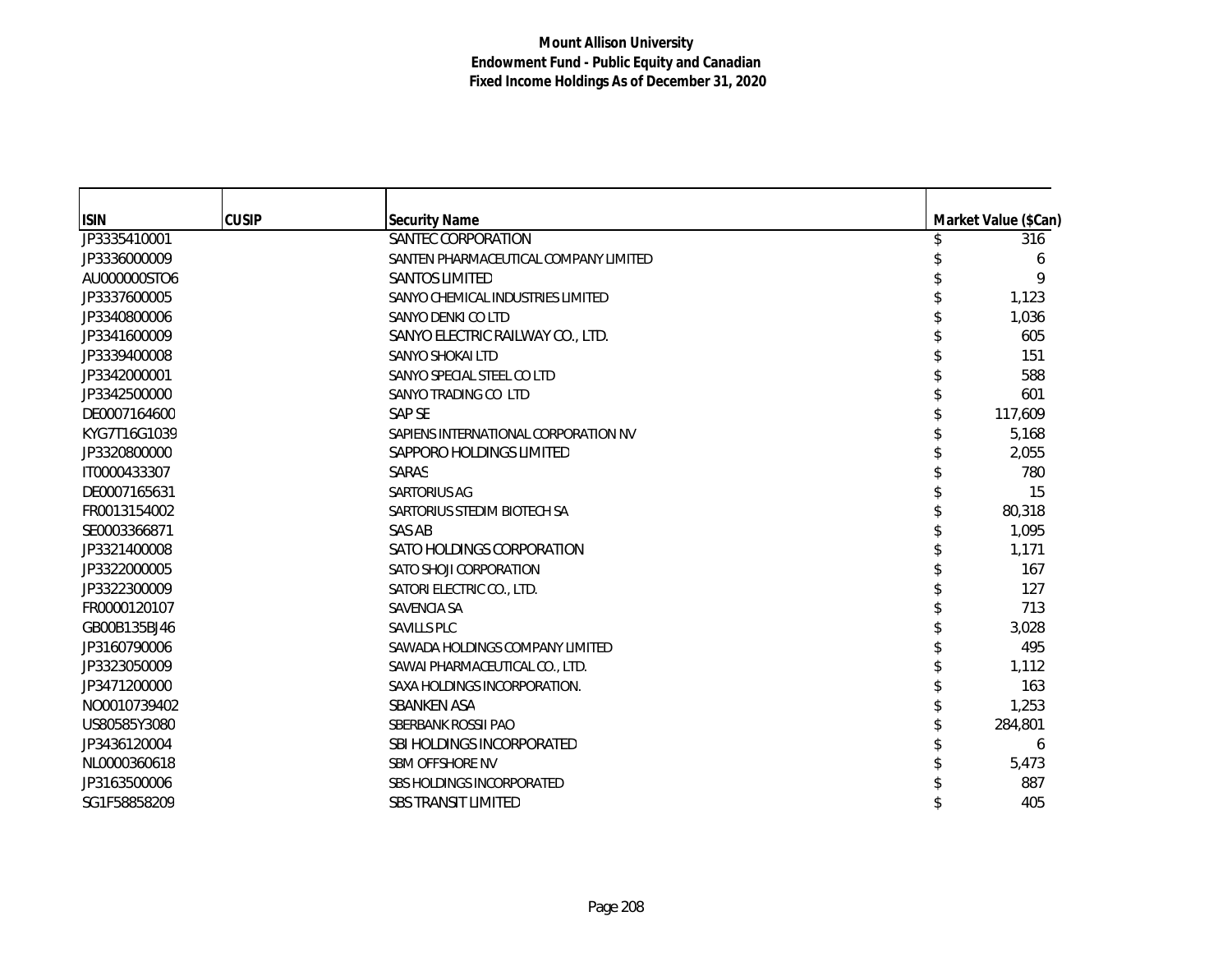| <b>ISIN</b>  | <b>CUSIP</b> | <b>Security Name</b>                          | Market Value (\$Can) |
|--------------|--------------|-----------------------------------------------|----------------------|
| JP3548520000 |              | <b>SCALA INC</b>                              | 399                  |
| NZSCLE0002S8 |              | <b>SCALES CORP LTD</b>                        | 689                  |
| SE0005999760 |              | SCANDI STANDARD AB (PUBL)                     | 866                  |
| DK0060696300 |              | SCANDINAVIAN TOBACCO GROUP A/S                | 1,976                |
| GB0007281198 |              | <b>SCAPA GROUP PLC</b>                        | 1,329                |
| AU000000SCG8 |              | <b>SCENTRE GROUP</b>                          | 12                   |
| CH0009062099 |              | SCHAFFNER HOLDING AG                          | 327                  |
| DE000A2NBTL2 |              | SCHALTBAU HOLDING AG                          | 412                  |
| NO0003028904 |              | SCHIBSTED ASA                                 | 100,908              |
| NO0010736879 |              | <b>SCHIBSTED ASA</b>                          |                      |
| CH0024638212 |              | SCHINDLER HOLDING AG                          | 8,178                |
| CH0024638196 |              | SCHINDLER HOLDING AG                          | 16,357               |
| FR0000121972 |              | <b>SCHNEIDER ELECTRIC SE</b>                  | 81                   |
| AT0000946652 |              | SCHOELLER-BLECKMANN OILFIELD EQUIP. AG        | 891                  |
| DK0010253921 |              | SCHOUW & CO A/S                               | 2,008                |
| GB00B01HM147 |              | SCHRODER REAL ESTATE INVESTMENT TRUST LIMITED | 549                  |
| GB0002405495 |              | <b>SCHRODERS PLC</b>                          | 6                    |
| CH0010754924 |              | SCHWEITER TECHNOLOGIES AG                     | 4,221                |
| IL0002880198 |              | SCOPE METAL TRADING & TECHNICAL SERVICES LTD  | 153                  |
| FR0010411983 |              | <b>SCOR SE</b>                                | 6,001                |
| MHY7546A1304 |              | <b>SCORPIO BULKERS INC</b>                    | 301                  |
| DE000A12DM80 |              | SCOUT24 AG                                    | 9                    |
| JP3913600007 |              | <b>SCROLL CORP</b>                            | 568                  |
| JP3400400002 |              | <b>SCSK CORPORATION</b>                       | 3                    |
| BMG7946B1000 |              | <b>SEA HOLDINGS LTD</b>                       | 340                  |
| US81141R1005 |              | SEA LTD - ADR                                 | 70,578               |
| AU000000SLK1 |              | SEALINK TRAVEL GROUP LTD                      | 426                  |
| FR0000121709 |              | SEB SA                                        | 4                    |
| JP3161600006 |              | <b>SEC CARBON LIMITED</b>                     | 281                  |
| FR0000039109 |              | SECHE ENVIRONNEMENT                           | 545                  |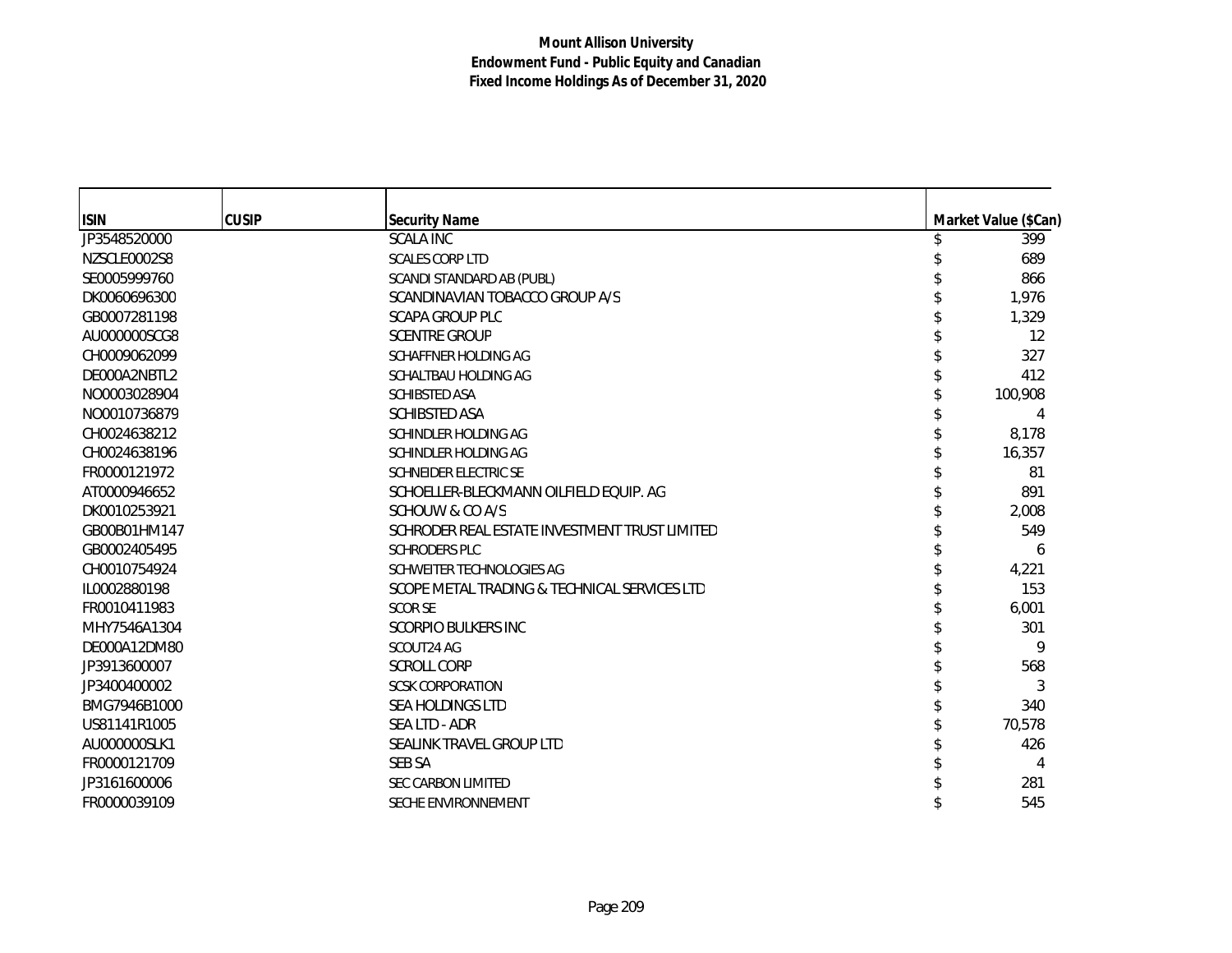| <b>ISIN</b>  | <b>CUSIP</b> | <b>Security Name</b>                                   | Market Value (\$Can) |
|--------------|--------------|--------------------------------------------------------|----------------------|
| JP3421800008 |              | SECOM CO LTD                                           | 132,418              |
| JP3421850003 |              | SECOM JOSHINETSU COMPANY LIMITED                       | 193                  |
| SE0014609061 |              | <b>SECTRA AB</b>                                       | 3,634                |
| DE0007276503 |              | SECUNET SECURITY NETWORKS AG                           | 473                  |
| GB00BLMQ9L68 |              | SECURE INCOME REIT PLC                                 | 1,790                |
| SE0000163594 |              | <b>SECURITAS AB</b>                                    | 111,013              |
| JP3347000006 |              | SEED CO LTD                                            | 124                  |
| AU000000SEK6 |              | <b>SEEK LIMITED</b>                                    | 8                    |
| JP3419050004 |              | SEGA SAMMY HOLDINGS, INCORPORATED                      | 3                    |
| GB00B5ZN1N88 |              | <b>SEGRO PLC</b>                                       | 11,458               |
| JP3416600009 |              | SEIBU ELECTRIC & MACHINERY CO LTD                      | 233                  |
| JP3417200007 |              | SEIBU HOLDINGS INC                                     | 2                    |
| JP3414200000 |              | SEIKA CORPORATION                                      | 140                  |
| JP3414000004 |              | SEIKAGAKU CORPORATION                                  | 742                  |
| JP3414600001 |              | SEIKITOKYU KOGYO CO., LTD.                             | 740                  |
| JP3414750004 |              | SEIKO EPSON                                            | 4                    |
| JP3414700009 |              | SEIKO HOLDINGS CORP                                    | 784                  |
| JP3746900004 |              | SEIKO PMC CORPORATION                                  | 197                  |
| JP3413800008 |              | SEIREN CO LTD                                          | 1,272                |
| JP3419400001 |              | SEKISUI CHEMICAL CO LTD                                | 7                    |
| JP3420600003 |              | SEKISUI HOUSE, LIMITED                                 | 13                   |
| JP3420200002 |              | SEKISUI JUSHI CORPORATION                              | 1,184                |
| JP3419800002 |              | SEKISUI KASEI CO LTD                                   | 432                  |
| AU000000SHV6 |              | SELECT HARVESTS LIMITED                                | 1,221                |
| NO0010612450 |              | SELVAAG BOLIG ASA                                      | 564                  |
| PTSEM0AM0004 |              | SEMAPA - SOCIEDADE DE INVESTIMENTO E GESTAO SGPS, S.A. | 613                  |
| SG1R50925390 |              | SEMBCORP INDUSTRIES LIMITED                            | 2,119                |
| SG1H97877952 |              | SEMBCORP MARINE LIMITED                                | 895                  |
| SE0000379497 |              | <b>SEMCON AB</b>                                       | 273                  |
| AT0000785555 |              | SEMPERIT AKTIENGESELLSCHAFT HOLDING                    | 532                  |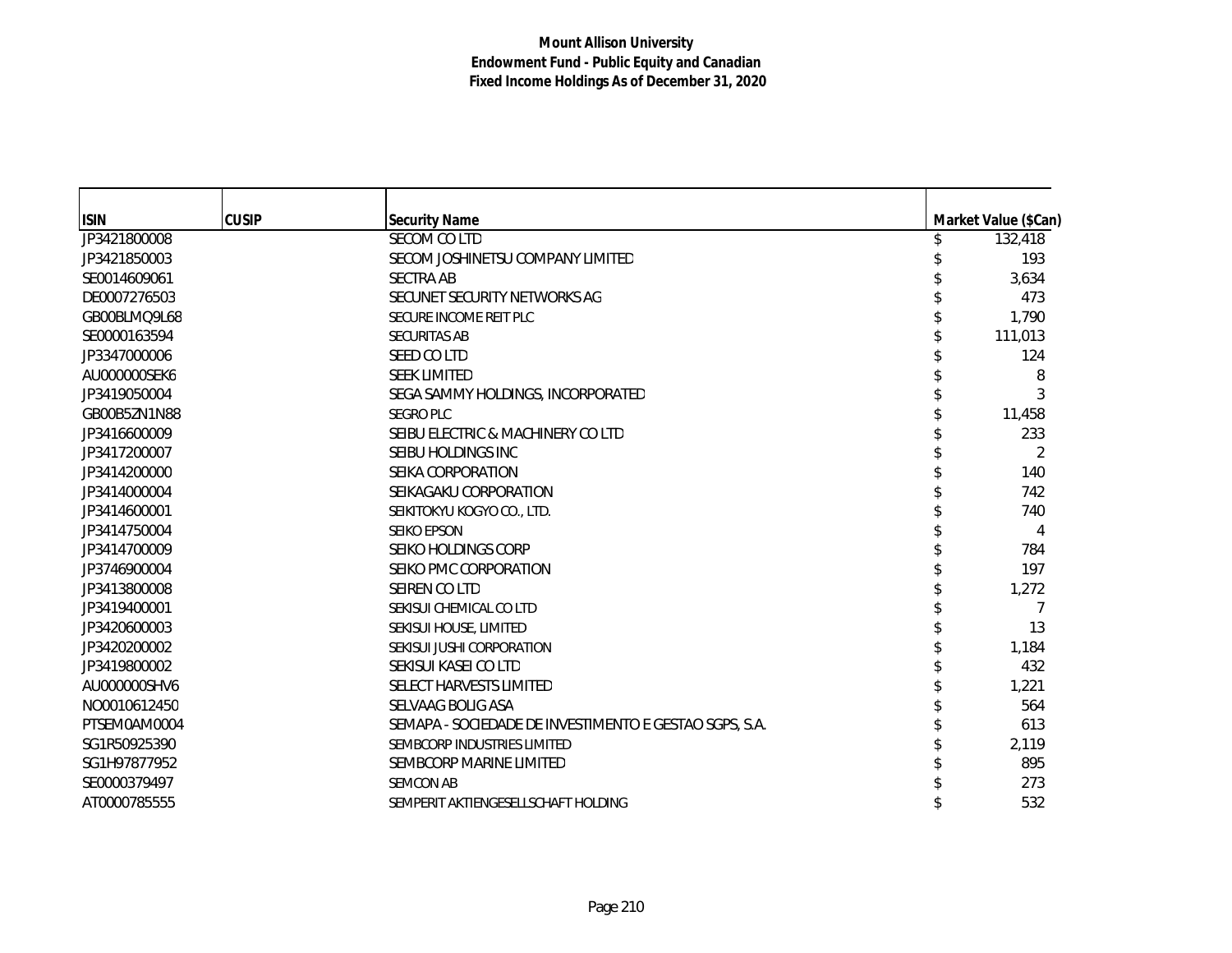| <b>ISIN</b>  | <b>CUSIP</b> | <b>Security Name</b>                | Market Value (\$Can) |
|--------------|--------------|-------------------------------------|----------------------|
| AU000000SXY7 |              | SENEX ENERGY LIMITED                | 737                  |
| GB0007958233 |              | <b>SENIOR PLC</b>                   | 877                  |
| JP3423800006 |              | SENKO GROUP HOLDINGS CO LTD         | 1,913                |
| JP3424400004 |              | SENSHU ELECTRIC CO., LTD.           | 485                  |
| JP3132600002 |              | SENSHU IKEDA HOLDINGS INCORPORATION | 779                  |
| JP3424600009 |              | SENSHUKAI COMPANY LIMITED           | 127                  |
| CH0406705126 |              | SENSIRION HOLDING AG                | 372                  |
| SE0000567729 |              | SENSYS GATSO GROUP AB               | 168                  |
| JP3423300007 |              | SEPTENI HOLDINGS COMPANY LIMITED    | 496                  |
| GB0007973794 |              | <b>SERCO GROUP PLC</b>              | 3,674                |
| GB00B0CY5V57 |              | SERICA ENERGY PLC                   | 233                  |
| AU000000SRV5 |              | <b>SERVCORP LIMITED</b>             | 191                  |
| AU000000SSM2 |              | SERVICE STREAM LTD                  | 776                  |
| LU0088087324 |              | SES S.A.                            | 3,440                |
| IT0004729759 |              | <b>SESA SPA</b>                     | 2,199                |
| JP3422950000 |              | SEVEN & I HOLDINGS COMPANY LTD      | 159,238              |
| AU000000SWM4 |              | SEVEN WEST MEDIA LTD                | 325                  |
| GB00B27YGJ97 |              | SEVERFIELD PLC                      | 474                  |
| GB00B1FH8J72 |              | SEVERN TRENT PLC                    | 57,217               |
| BMG7738W1064 |              | SFL CORPORATION LTD                 | 1,969                |
| CH0239229302 |              | <b>SFS GROUP AG</b>                 | 3,202                |
| AU000000SGF1 |              | SG FLEET GROUP LTD                  | 465                  |
| JP3162770006 |              | SG HOLDINGS CO LTD                  | 9                    |
| DE0007235301 |              | <b>SGL CARBON SE</b>                | 512                  |
| CH0002497458 |              | <b>SGS SA</b>                       | 76,843               |
| GB0007990962 |              | SHAFTESBURY PLC                     | 2,534                |
| BMG8063F1068 |              | SHANGRI-LA ASIA LIMITED             | 1,875                |
| JP3359600008 |              | SHARP CORPORATION                   | 3                    |
| SG2D54973185 |              | SHENG SIONG GROUP LTD               | 1,517                |
| HK0218001102 |              | SHENWAN HONGYUAN HK LTD             | 161                  |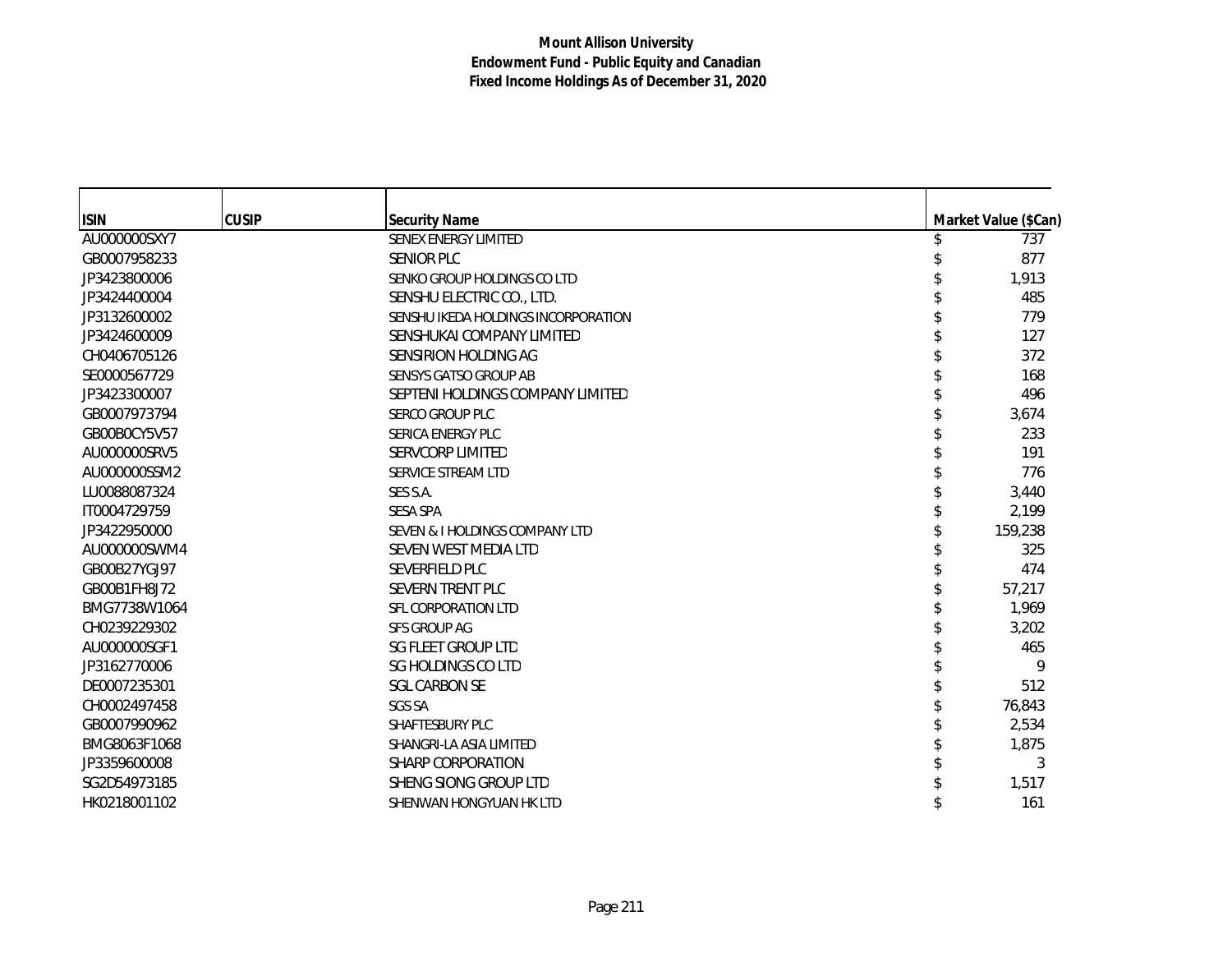| <b>ISIN</b>  | <b>CUSIP</b> | <b>Security Name</b>                      | Market Value (\$Can) |
|--------------|--------------|-------------------------------------------|----------------------|
| KYG8087W1015 |              | SHENZHOU INTERNATIONAL GROUP HOLDINGS LTD | 203,677              |
| JP3354800009 |              | SHIBAURA ELECTRONICS CO., LTD.            | 371                  |
| JP3592600005 |              | SHIBAURA MACHINE CO LTD                   | 880                  |
| JP3355000005 |              | SHIBAURA MECHANTRONICS CORPORATION        | 442                  |
| JP3355600002 |              | SHIBUSAWA WAREHOUSE COMPANY LIMITED       | 627                  |
| JP3356000004 |              | SHIBUYA CORP                              | 661                  |
| JP3347600003 |              | SHIGA BANK LIMITED (THE)                  | 1,397                |
| JP3348400007 |              | SHIKIBO LTD.                              | 226                  |
| JP3350000000 |              | SHIKOKU BANK LIMITED (THE)                | 393                  |
| JP3349600001 |              | SHIKOKU CHEMICALS CORPORATION             | 795                  |
| JP3350800003 |              | SHIKOKU ELECTRIC POWER CO INC             | 1,814                |
| JP3356500003 |              | SHIMA SEIKI MANUFACTURING LIMITED         | 653                  |
| JP3356800007 |              | SHIMACHU CO LTD                           | 3,349                |
| JP3357200009 |              | SHIMADZU CORPORATION                      | 9                    |
| JP3358200008 |              | SHIMAMURA CO LIMITED                      | 2                    |
| JP3358000002 |              | SHIMANO INC                               | 18                   |
| JP3358400004 |              | SHIMIZU BANK, LTD.                        | 379                  |
| JP3358800005 |              | SHIMIZU CORPORATION                       | 4                    |
| JP3359500000 |              | SHIMOJIMA CO., LTD.                       | 269                  |
| JP3380250005 |              | SHIN NIPPON AIR TECHNOLOGIES CO., LTD.    | 381                  |
| JP3379950003 |              | SHIN NIPPON BIOMEDICAL LABORATORIES LTD   | 435                  |
| JP3353200003 |              | SHINAGAWA REFRACTORIES CO LTD             | 255                  |
| JP3377800002 |              | SHINDENGEN ELECTRIC MANUFACTURING CO LTD  | 305                  |
| AU000000SHJ1 |              | SHINE JUSTICE LTD                         | 131                  |
| JP3371200001 |              | SHIN-ETSU CHEMICAL CO LIMITED             | 193,602              |
| JP3371600002 |              | SHIN-ETSU POLYMER COMPANY LIMITED         | 800                  |
| JP3372400006 |              | SHIN-KEISEI ELECTRIC RAILWAY CO., LTD.    | 280                  |
| JP3372000004 |              | SHINKI BUS CO., LTD.                      | 198                  |
| JP3375800004 |              | SHINKO ELECTRIC INDUSTRIES CO LIMITED     | 361                  |
| JP3374200008 |              | SHINKO SHOJI CO., LTD.                    | 356                  |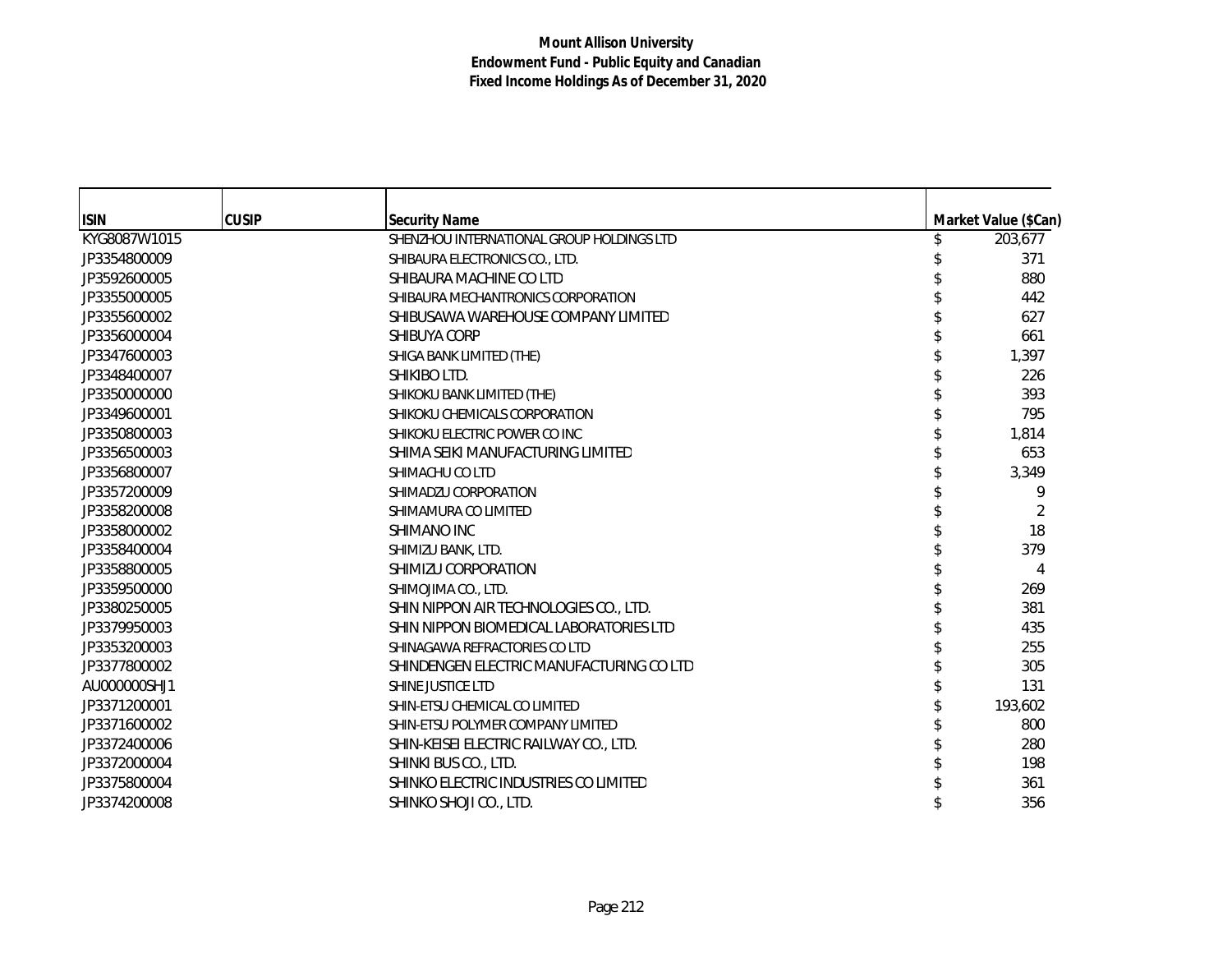| <b>ISIN</b>  | <b>CUSIP</b> | <b>Security Name</b>                                   | Market Value (\$Can) |
|--------------|--------------|--------------------------------------------------------|----------------------|
| JP3384600007 |              | SHINMAYWA INDUSTRIES LIMITED                           | 1,126                |
| JP3380300008 |              | SHINNIHON CORPORATION                                  | 324                  |
| JP3729000004 |              | <b>SHINSEI BANK LTD</b>                                | 2                    |
| JP3374000002 |              | SHINSHO CORP                                           | 219                  |
| JP3384730002 |              | SHINWA CO LTD                                          | 273                  |
| JP3347200002 |              | <b>SHIONOGI &amp; CO LTD</b>                           | 15                   |
| JP3351600006 |              | SHISEIDO CO LTD                                        | 83,032               |
| JP3352800001 |              | SHIZUKI ELECTRIC COMPANY INC.                          | 152                  |
| JP3351200005 |              | SHIZUOKA BANK LTD (THE)                                | 3                    |
| JP3351150002 |              | SHIZUOKA GAS CO LTD                                    | 790                  |
| JP3360900009 |              | SHOEI CO., LTD.                                        | 1,548                |
| JP3361200003 |              | SHOEI FOODS CORPORATION                                | 609                  |
| JP3363600002 |              | SHOFU INC.                                             | 452                  |
| AU000000SCP9 |              | SHOPPING CENTRES AUSTRALASIA PROPERTY GROUP RE LIMITED | 4,223                |
| JP3366400004 |              | SHOWA SANGYO CO LTD                                    | 1,241                |
| HK0219009344 |              | SHUN HO PROPERTY INVESTMENTS LTD                       | 15                   |
| HK0242001243 |              | SHUN TAK HOLDINGS LIMITED                              | 868                  |
| LU1883301340 |              | SHURGARD SELF STORAGE SA                               | 1,464                |
| SG1I53882771 |              | SIA ENGINEERING COMPANY LTD                            | 834                  |
| CH0014284498 |              | SIEGFRIED HOLDING AG                                   | 6,708                |
| DE0007236101 |              | <b>SIEMENS AG</b>                                      | 114                  |
| DE000ENER6Y0 |              | SIEMENS ENERGY AG                                      | 15                   |
| ES0143416115 |              | SIEMENS GAMESA RENEWABLE ENERGY SA                     | 10                   |
| DE000SHL1006 |              | SIEMENS HEALTHINEERS AG                                | 14                   |
| INE003A01024 |              | <b>SIEMENS LIMITED</b>                                 | 289,572              |
| NL0011660485 |              | SIF HOLDING NV                                         | 240                  |
| CH0435377954 |              | SIG HOLDING AG                                         | 10,542               |
| GB0008025412 |              | SIG PLC                                                | 676                  |
| AU000000SIG5 |              | SIGMA HEALTHCARE LTD                                   | 911                  |
| JP3348950001 |              | SIGMAXYZ INC                                           | 435                  |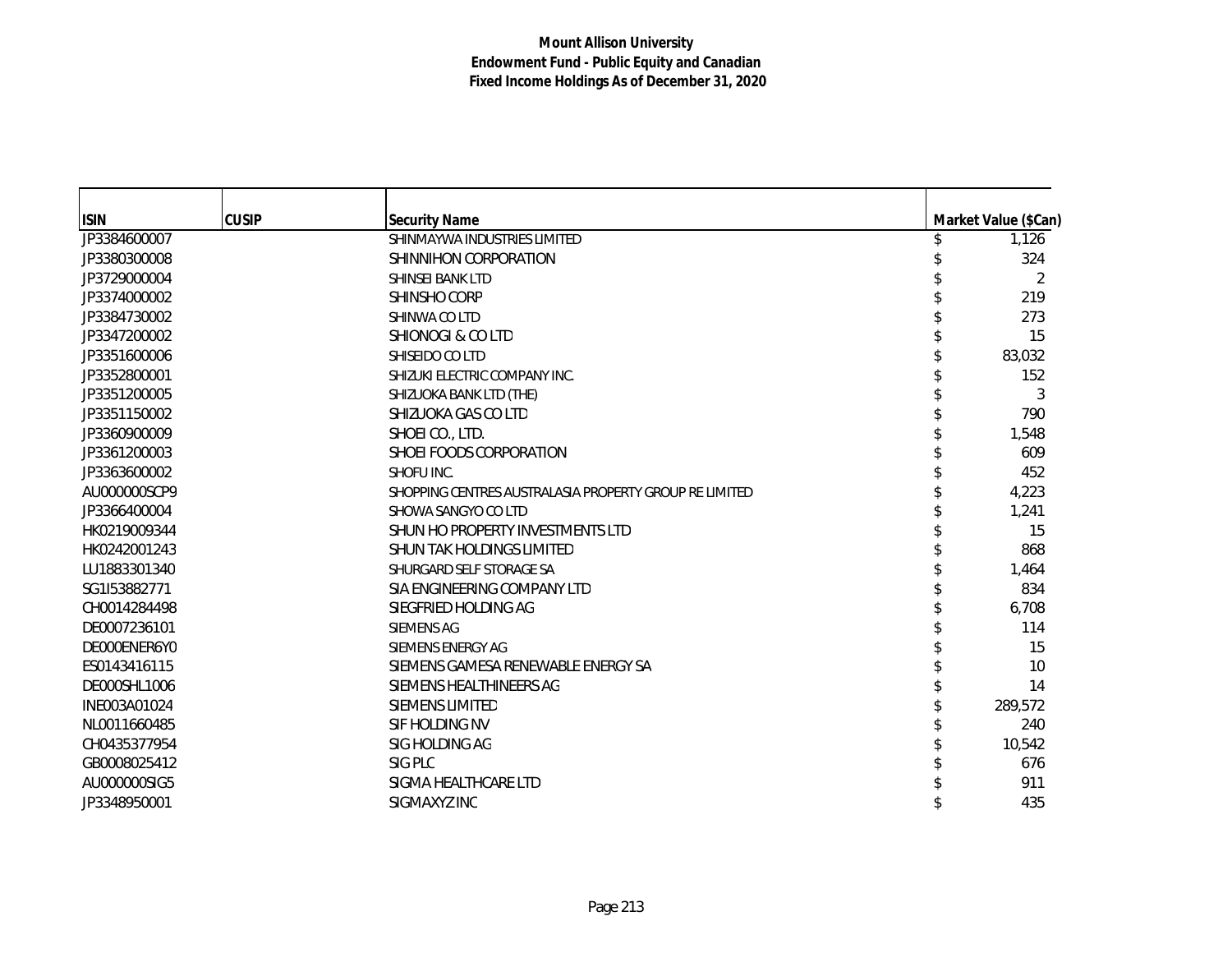| <b>ISIN</b>  | <b>CUSIP</b> | <b>Security Name</b>                       | Market Value (\$Can) |
|--------------|--------------|--------------------------------------------|----------------------|
| GB00BKDM7X41 |              | SIGNATURE AVIATION PLC                     | 7,785                |
| NL0011821392 |              | SIGNIFY NV                                 | 10,698               |
| SG1BI7000000 |              | SIIC ENVIRONMENT HOLDINGS LTD              | 196                  |
| JP3346700002 |              | SIIX CORPORATION                           | 629                  |
| CH0418792922 |              | SIKA AG                                    | 166,374              |
| DE000WAF3001 |              | SILTRONIC AG                               | 6,074                |
| AU000000SLR6 |              | SILVER LAKE RESOURCES LIMITED              | 2,296                |
| JP3369800002 |              | SILVER LIFE CO LTD                         | 220                  |
| DK0060495240 |              | <b>SIMCORP AS</b>                          | 8,705                |
| AU000000SGM7 |              | <b>SIMS LTD</b>                            | 3,974                |
| JP3354000006 |              | SINANEN HOLDINGS CO LTD                    | 654                  |
| SG1E97853881 |              | SINARMAS LAND LIMITED                      | 342                  |
| JP3375400003 |              | SINFONIA TECHNOLOGY COMPANY LIMITED        | 690                  |
| HK0716002271 |              | SINGAMAS CONTAINER HOLDINGS LIMITED        | 206                  |
| SG1V61937297 |              | SINGAPORE AIRLINES LIMITED                 |                      |
| SG1J26887955 |              | SINGAPORE EXCHANGE LIMITED                 | 127,500              |
| SG1N89910219 |              | SINGAPORE POST LTD                         | 1,561                |
| SG1P66918738 |              | SINGAPORE PRESS HOLDINGS LIMITED           | 2,702                |
| SG1F60858221 |              | SINGAPORE TECHNOLOGIES ENGINEERING LIMITED | 24,523               |
| SG1T75931496 |              | SINGAPORE TELECOMMUNICATIONS LIMITED       | 60.493               |
| JP3372800007 |              | SINKO INDUSTRIES LIMITED                   | 663                  |
| HK0083000502 |              | SINO LAND CO LIMITED                       | 71,732               |
| JP3378200004 |              | SINTOKOGIO LIMITED                         | 497                  |
| BE0003743573 |              | <b>SIOEN INDUSTRIES</b>                    | 627                  |
| BE0003898187 |              | SIPEF NA                                   | 766                  |
| KYG8187G1055 |              | SITC INTERNATIONAL HOLDINGS CO LTD         | 4,883                |
| DE0007231326 |              | SIXT SE                                    | 2,980                |
| DE0007231334 |              | SIXT SE                                    | 2,439                |
| HK0880043028 |              | SJM HOLDINGS LIMITED                       |                      |
| KR7000660001 |              | SK HYNIX INCORPORATION                     | 307,525              |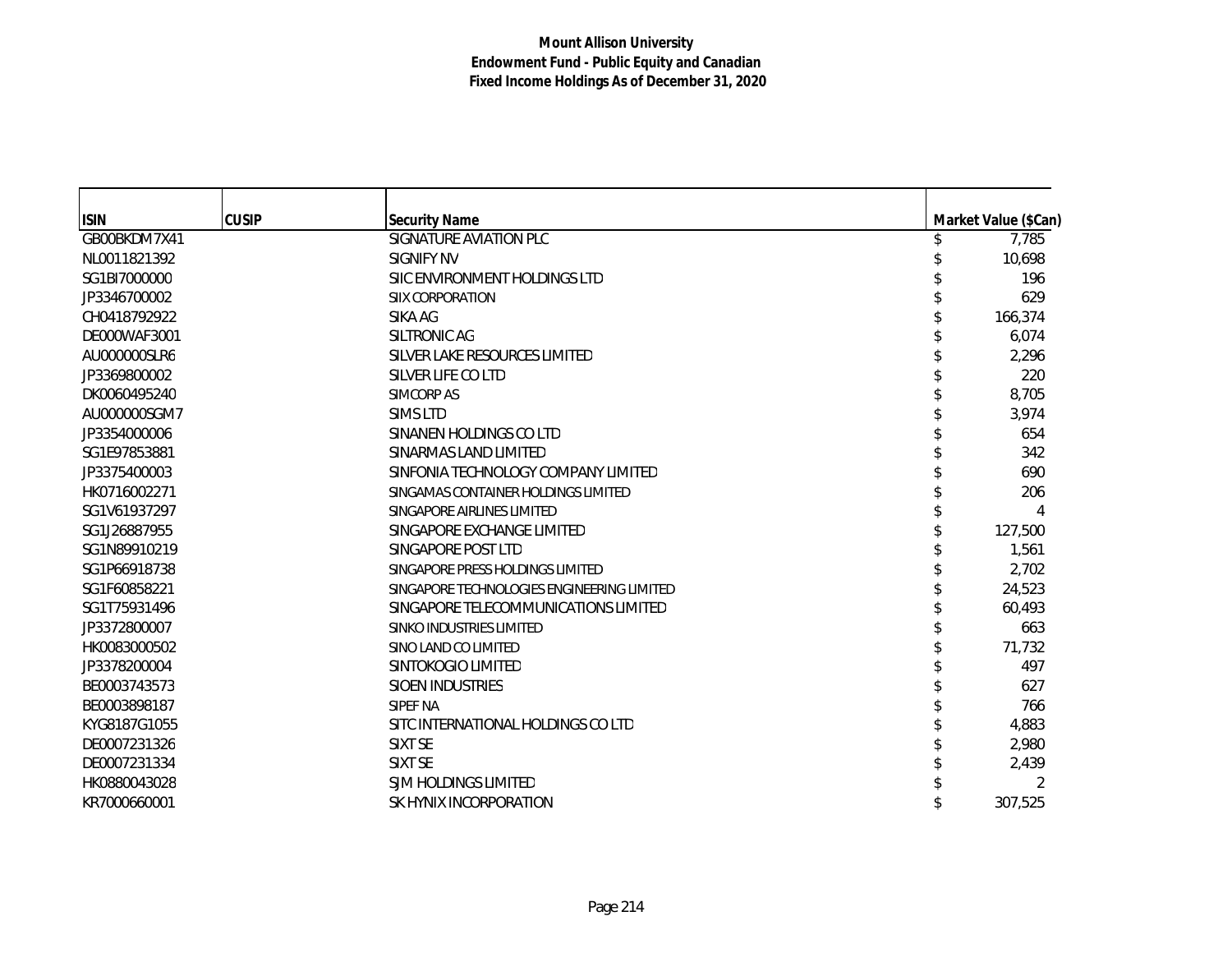| <b>ISIN</b>  | <b>CUSIP</b> | <b>Security Name</b>                                                    | Market Value (\$Can) |
|--------------|--------------|-------------------------------------------------------------------------|----------------------|
| SE0000148884 |              | SKANDINAVISKA ENSKILDA BANKEN                                           | 17                   |
|              |              | <b>SKANSKA AB</b>                                                       | 9                    |
| JP3162640001 |              | SK-ELECTRONICS CO., LTD                                                 | 248                  |
| NZSKXE0001S8 |              | SKELLERUP HOLDINGS LIMITED                                              | 814                  |
| SE0012141687 |              | SKISTAR AB                                                              | 1,019                |
| NZSKCE0001S2 |              | SKY CITY ENTERTAINMENT GROUP LIMITED                                    | 2,629                |
| NZSKTE0001S6 |              | SKY NETWORK TELEVISION LTD                                              | 200                  |
| JP3396350005 |              | SKY PERFECT JSAT HOLDINGS INCORPORATION                                 | 1,199                |
| NL0000817179 |              | SLIGRO FOOD GROUP NV                                                    | 855                  |
| DE000A0DJ6J9 |              | SMA SOLAR TECHNOLOGY AG                                                 | 1,219                |
| GB00B4X1RC86 |              | SMART METERING SYSTEMS PLC                                              | 1,952                |
| AU000000SIQ4 |              | SMARTGROUP CORPORATION LTD                                              | 1,274                |
| BMG8219Z1059 |              | SMARTONE TELECOMMUNICATIONS HOLDINGS LIMITED                            | 233                  |
| JP3162600005 |              | <b>SMC CORPORATION</b>                                                  | 42,689               |
| GB0009223206 |              | <b>SMITH &amp; NEPHEW PLC</b>                                           | 19                   |
| GB00B1WY2338 |              | <b>SMITHS GROUP PLC</b>                                                 | 8                    |
| JP3162400000 |              | <b>SMK CORPORATION</b>                                                  | 308                  |
| JP3162350007 |              | <b>SMS COMPANY LIMITED</b>                                              | 1,792                |
| IE00B1RR8406 |              | SMURFIT KAPPA GROUP PLC                                                 | 12                   |
| IT0003153415 |              | <b>SNAM SPA</b>                                                         | 44,144               |
| JP3399770001 |              | SNOW PEAK INC                                                           | 253                  |
| JP3379600004 |              | <b>SNT CORP</b>                                                         | 101                  |
| MC0000031187 |              | SOCIETE ANONYME DES BAINS DE MER ET DU CERCLE DES ETRANGERS A MONACO SA | 1,317                |
| FR0000120966 |              | SOCIETE B I C SA                                                        | 2,000                |
| FR0000036816 |              | SOCIETE DE LA TOUR EIFFEL                                               | 412                  |
| FR0000130809 |              | SOCIETE GENERALE                                                        | 17                   |
| FR0004016699 |              | SOCIETE MARSEILLAISE DU TUNNEL PRADO CARENAGE SA                        | 71                   |
| FR0000074122 |              | SOCIETE POUR L INFORMATIQUE INDUSTRIELLE SA                             | 454                  |
| JP3431400005 |              | SODA NIKKA CO., LTD.                                                    | 195                  |
| FR0000121220 |              | SODEXO                                                                  | 8                    |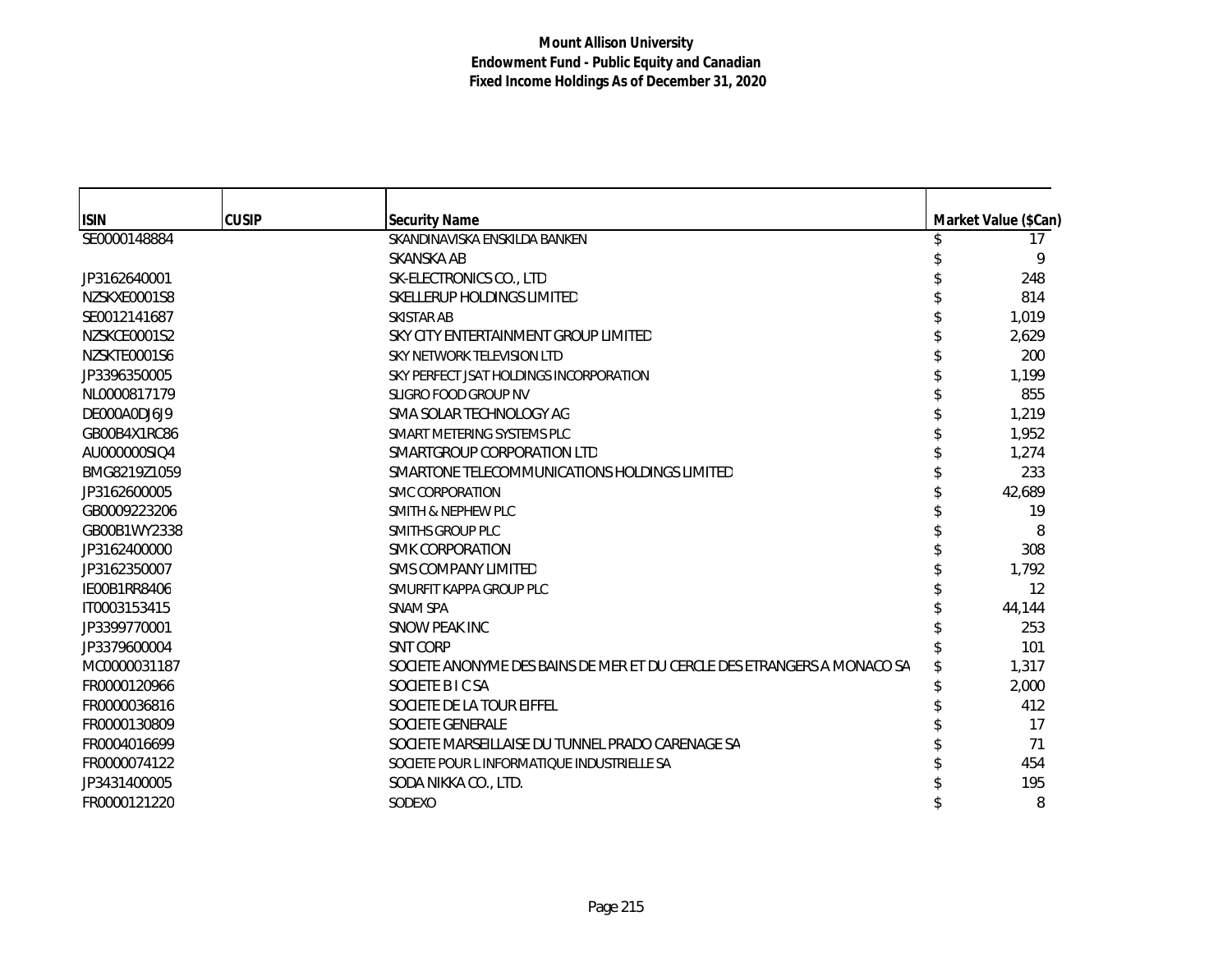| <b>ISIN</b>  | <b>CUSIP</b> | <b>Security Name</b>                   | Market Value (\$Can) |
|--------------|--------------|----------------------------------------|----------------------|
| JP3434200006 |              | SODICK CO., LTD.                       | 718                  |
| BE0003717312 |              | SOFINA SOCIETE ANONYME                 | 5                    |
| JP3436030005 |              | SOFT99 CORP                            | 242                  |
| JP3732000009 |              | SOFTBANK CORP                          | 37                   |
| JP3436100006 |              | SOFTBANK GROUP CORP                    | 253,600              |
| JP3436150001 |              | SOFTBANK TECHNOLOGY CORP.              | 711                  |
| GB00BYZDVK82 |              | SOFTCAT PLC                            | 3,656                |
| JP3436040004 |              | SOFTCREATE HOLDINGS CORPORATION        | 659                  |
| DE000A2GS401 |              | SOFTWARE AG                            | 4,087                |
| JP3436020006 |              | SOFTWARE SERVICE, INC.                 | 369                  |
| JP3431900004 |              | SOHGO SECURITY SERVICES CO. LTD        | 4                    |
| JP3431850001 |              | SOIKEN HOLDINGS INCORPORATED           | 139                  |
| SG2G07995670 |              | SOILBUILD BUSINESS SPACE REIT          | 875                  |
| FR0013227113 |              | SOITEC                                 | 7,164                |
| JP3431550007 |              | SOKEN CHEMICAL & ENGINEERING CO LTD    | 332                  |
| IT0001206769 |              | <b>SOL SPA</b>                         | 963                  |
| DK0010274844 |              | SOLAR A/S                              | 733                  |
| ES0165386014 |              | SOLARIA ENERGIA Y MEDIO AMBIENTE, S.A. | 4,374                |
| JP3436250009 |              | SOLASTO CORP                           | 1,248                |
| JP3436300002 |              | SOLITON SYSTEMS K.K.                   | 551                  |
| FR00140006O9 |              | SOLOCAL GROUP SA                       | 642                  |
| US8344373035 |              | SOLVAY SOCIETE ANONYME                 | 9                    |
| FR0013199916 |              | SOMFY SA                               | 1,766                |
| JP3165000005 |              | SOMPO HOLDINGS INC                     | 14                   |
| PTSON0AM0001 |              | SONAE-SGSP SA                          | 1,317                |
| AU000000SHL7 |              | SONIC HEALTHCARE LIMITED               | 12                   |
| CH0012549785 |              | SONOVA HOLDING AG                      | 15                   |
| JP3435000009 |              | SONY CORPORATION                       | 416,082              |
| FR0000050809 |              | SOPRA STERIA GROUP SA                  | 4,632                |
| BMG8277H1530 |              | SOUNDWILL HOLDINGS LIMITED             | 128                  |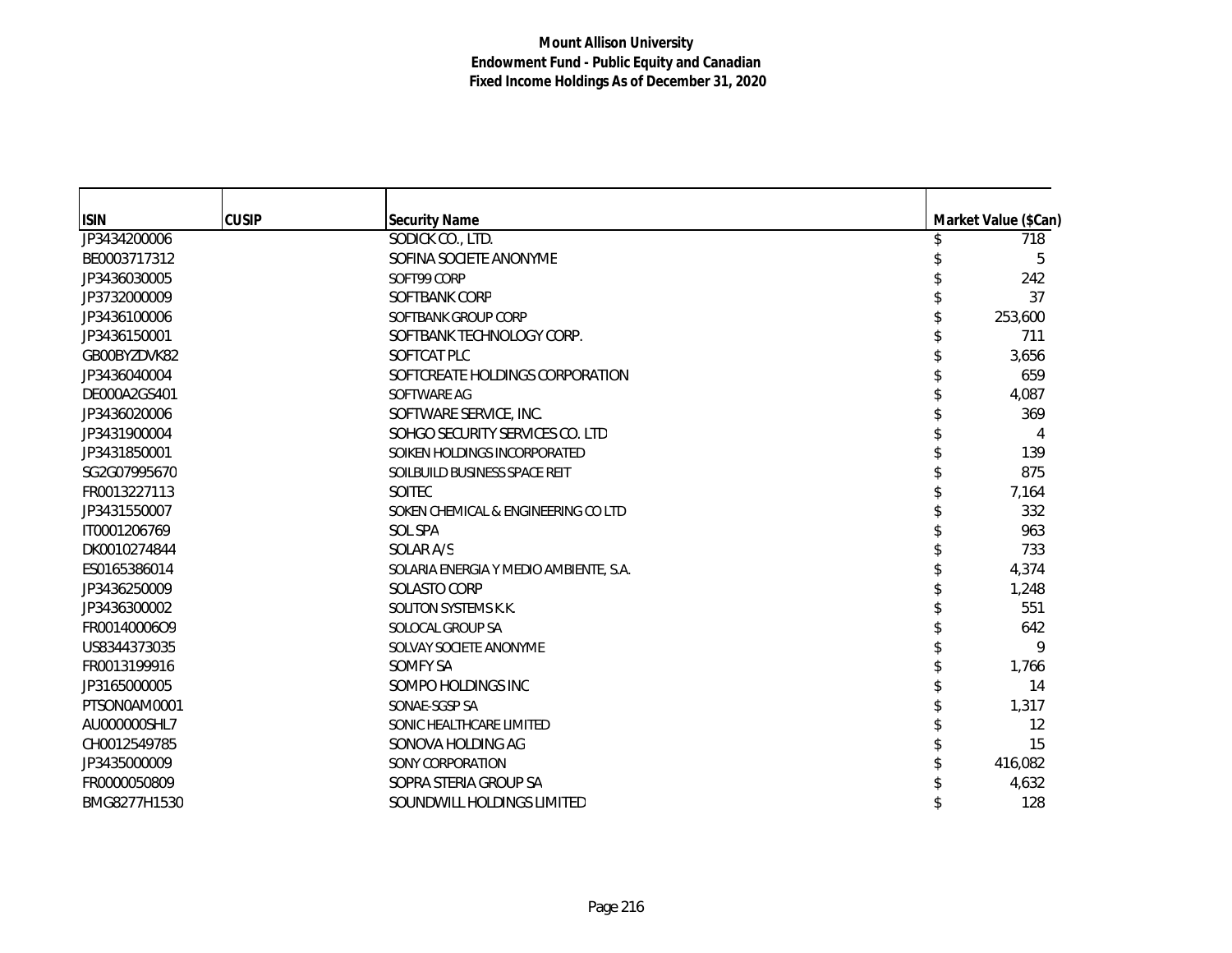| <b>ISIN</b>  | <b>CUSIP</b> | <b>Security Name</b>                 | Market Value (\$Can) |
|--------------|--------------|--------------------------------------|----------------------|
| AU000000S320 |              | SOUTH32 LTD                          | 10 <sup>°</sup>      |
| AU000000SXL4 |              | SOUTHERN CROSS MEDIA GROUP LTD       | 827                  |
| JP3400050005 |              | SPACE CO., LTD.                      | 118                  |
| JP3400060004 |              | SPACE VALUE HOLDINGS CO LTD          | 272                  |
| DK0060036564 |              | SPAR NORD BANK A/S                   | 884                  |
| AU000000SKI7 |              | SPARK INFRASTRUCTURE GROUP           | 4,188                |
| NZTELE0001S4 |              | SPARK NEW ZEALAND LTD                | 80,099               |
| AT0000652250 |              | SPARKASSEN IMMOBILIEN AG             | 1,676                |
| JP3399900004 |              | SPARX GROUP COMPANY LIMITED          | 472                  |
| GB0003308607 |              | <b>SPECTRIS PLC</b>                  | 8,171                |
| GB0000163088 |              | SPEEDY HIRE PLC                      | 1,198                |
| SG2G02994595 |              | <b>SPH REIT</b>                      | 1,124                |
| FR0012757854 |              | <b>SPIE SA</b>                       | 4,378                |
| GB00BWFGQN14 |              | SPIRAX-SARCO ENGINEERING PLC         | 12                   |
| GB00BNLPYF73 |              | SPIRE HEALTHCARE GROUP PLC           | 1,146                |
| GB0004726096 |              | SPIRENT COMMUNICATIONS PLC           | 3,912                |
| JP3163800000 |              | <b>SPK CORPORATION</b>               | 216                  |
| JP3163900008 |              | S-POOL, INC                          | 894                  |
| JP3164630000 |              | SOUARE ENIX HOLDINGS COMPANY LIMITED | 6                    |
| JP3161450006 |              | <b>SRA HOLDINGS, INC</b>             | 312                  |
| SE0000120669 |              | SSAB SVENSKT STAL AKTIEBOLAGET       | 1,075                |
| GB0007908733 |              | <b>SSE PLC</b>                       | 57,231               |
| GB00BGBN7C04 |              | <b>SSP GROUP LIMITED</b>             | 3,462                |
| AU000000SBM8 |              | ST BARBARA LIMITED                   | 2,771                |
| JP3162800001 |              | <b>ST CORP</b>                       | 465                  |
| CH0011484067 |              | ST GALLER KANTONALBANK AG            | 2,975                |
| GB0007291015 |              | ST MODWEN PROPERTIES PLC             | 1,869                |
| GB0007669376 |              | ST. JAMES'S PLACE PLC                | 9                    |
| LU1066226637 |              | <b>STABILUS SA</b>                   | 3,591                |
| GB00B6YTLS95 |              | STAGECOACH GROUP PLC                 | 817                  |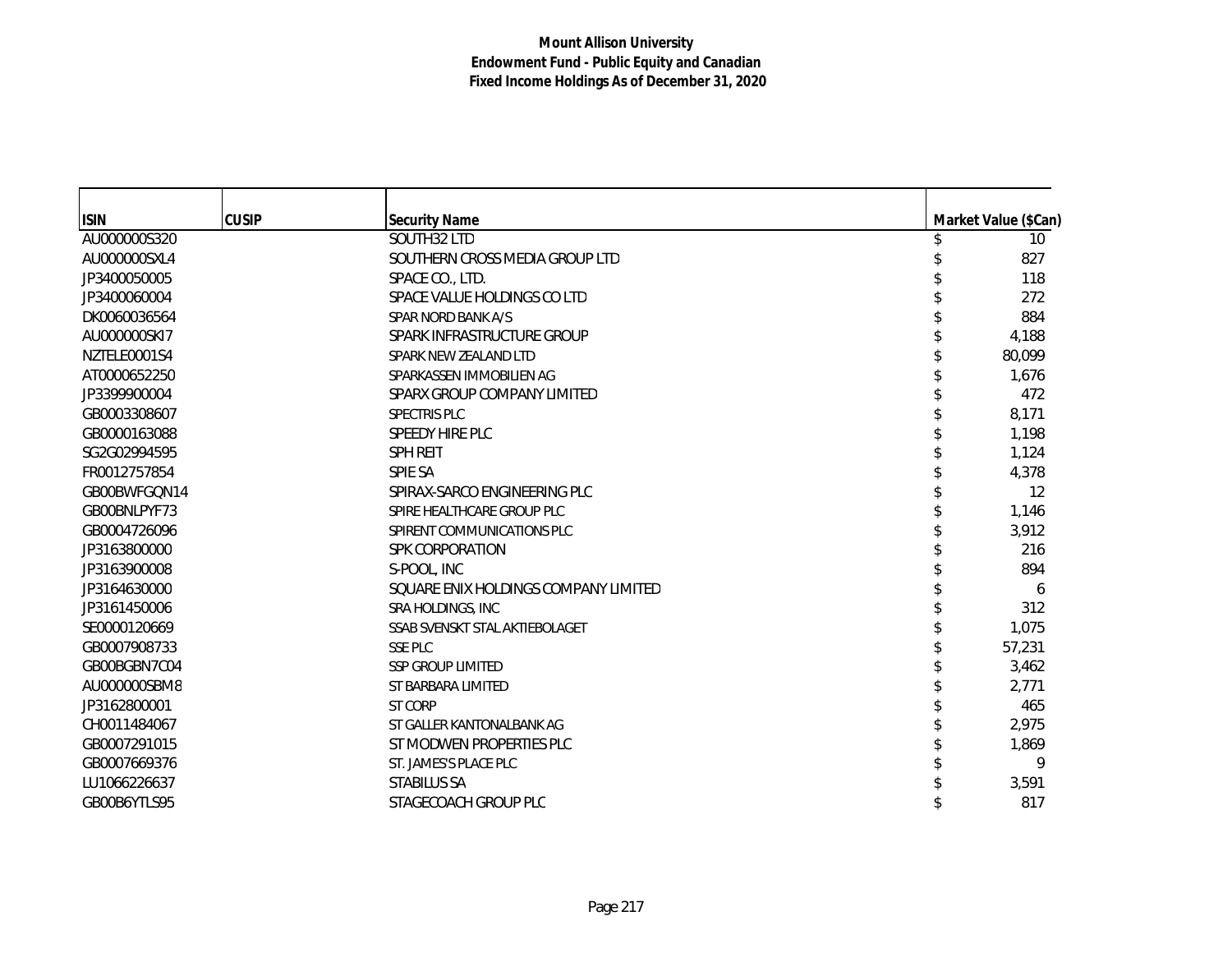| <b>ISIN</b>  | <b>CUSIP</b> | <b>Security Name</b>                         | Market Value (\$Can) |
|--------------|--------------|----------------------------------------------|----------------------|
| SG1I47882655 |              | STAMFORD LAND CORPORATION LIMITED            | 219                  |
| GB0004082847 |              | STANDARD CHARTERED PLC                       | 131,139              |
| GB00BF8Q6K64 |              | STANDARD LIFE ABERDEEN PLC                   | 9                    |
| GB0033875286 |              | STANDARD LIFE INV PROP INC TRUST LTD         | 701                  |
| JP3399400005 |              | STANLEY ELECTRIC CO, LTD.                    | 4                    |
| JP3048200004 |              | STAR ASIA INVESTMENT CORP                    | 1,027                |
| AU000000SGR6 |              | STAR ENTERTAINMENT GROUP LTD                 | 4,712                |
| JP3399340003 |              | STAR MICA HOLDINGS CO LTD                    | 504                  |
| JP3399000003 |              | STAR MICRONICS CO LTD                        | 1.011                |
| SG1S18926810 |              | STARHILL GLOBAL REAL ESTATE INVESTMENT TRUST | 582                  |
| SG1V12936232 |              | <b>STARHUB LTD</b>                           | 1,004                |
| JP3399200009 |              | STARTS CORPORATION INCORPORATED              | 1,703                |
| JP3046340000 |              | STARTS PROCEED INVESTMENT CORPORATION        | 923                  |
| JP3399100001 |              | STARZEN COMPANY LIMITED                      | 791                  |
| AU000000SDF8 |              | STEADFAST GROUP LTD                          | 5,465                |
| NZSUTE0001S5 |              | STEEL & TUBE HOLDINGS LIMITED                | 86                   |
| FR0000064271 |              | <b>STEF SA</b>                               | 535                  |
| JP3399720006 |              | STELLA CHEMIFA CORPORATION                   | 450                  |
| KYG846981028 |              | STELLA INTERNATIONAL HOLDINGS LIMITED        | 1,019                |
| NL00150001Q9 |              | STELLANTIS NV                                | 20                   |
| JP3399700008 |              | STEP CO., LTD.                               | 217                  |
| GB00B0KM9T71 |              | STHREE PLC                                   | 1,003                |
| NL0000226223 |              | STMICROELECTRONICS NV                        | 24                   |
| DE0007274136 |              | STO AKTIENGESELLSCHAFT                       | 931                  |
| GB00B03HDJ73 |              | STOBART GROUP LIMITED                        | 216                  |
| GB00BF5SDZ96 |              | STOCK SPIRITS GROUP PLC                      | 1,287                |
| AU000000SGP0 |              | STOCKLAND CORPORATION LTD                    | 8                    |
| FI0009000251 |              | STOCKMANN OYJ                                | 54                   |
| BMG850801025 |              | STOLT-NIELSEN LIMITED                        | 694                  |
| FI0009005953 |              | STORA ENSO OYJ                               | 136,747              |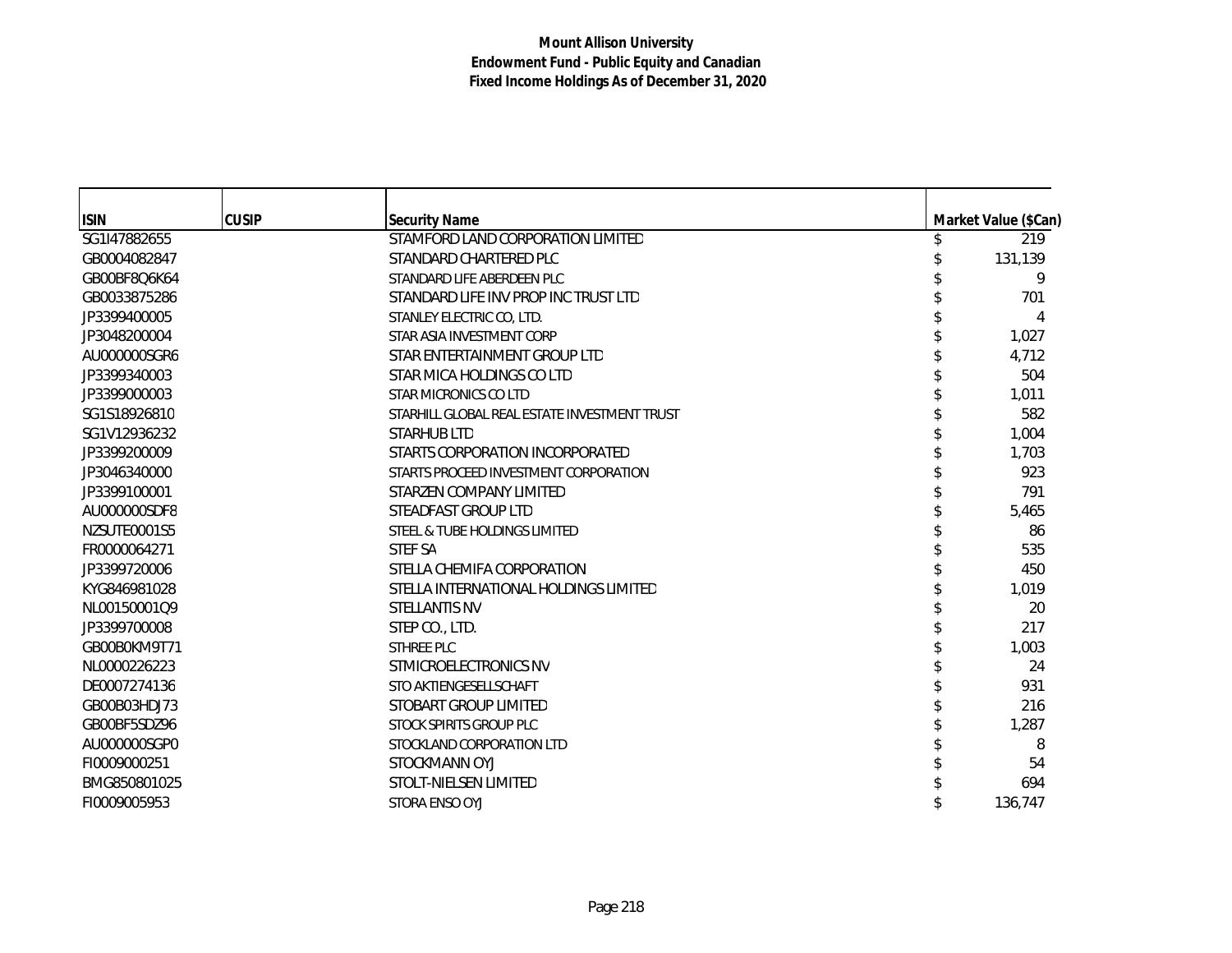| <b>ISIN</b>  | <b>CUSIP</b> | <b>Security Name</b>                 | Market Value (\$Can) |
|--------------|--------------|--------------------------------------|----------------------|
| FI0009005961 |              | STORA ENSO OYJ                       | $12 \overline{ }$    |
| AT000000STR1 |              | STRABAG SE                           | 1,062                |
| SG1J49001550 |              | STRAITS TRADING CO LTD               | 389                  |
| DE000STRA555 |              | <b>STRATEC SE</b>                    | 1,423                |
| CH0012280076 |              | STRAUMANN HOLDING AG                 | 12                   |
| NZSPGE0001S2 |              | STRIDE PROPERTY LTD                  | 1,116                |
| JP3399780000 |              | <b>STRIKE COMPANY LTD</b>            | 522                  |
| IM00BF0FMG91 |              | STRIX GROUP PLC                      | 762                  |
| DE0007493991 |              | STROEER SE & CO KGAA                 | 5,105                |
| IE00BYZ5XL97 |              | STRONGBRIDGE BIOPHARMA PLC           | 483                  |
| JP3399240005 |              | STUDIO ALICE CO. LTD.                | 426                  |
| GB00B8B4R053 |              | STUDIO RETAIL GROUP PLC              | 278                  |
| GB00B3CX3644 |              | <b>STV GROUP PLC</b>                 | 384                  |
| JP3814800003 |              | SUBARU CORP                          | 13                   |
| LU0075646355 |              | SUBSEA 7 S.A.                        | 3,539                |
| DE0007297004 |              | SUEDZUCKER AG                        | 1,884                |
| DE000A1K0235 |              | <b>SUESS MICROTEC SE</b>             | 832                  |
| FR0010613471 |              | <b>SUEZ SA</b>                       |                      |
| JP3397050000 |              | SUGIMOTO & CO., LTD.                 | 464                  |
| CH0038388911 |              | <b>SULZER AG</b>                     | 4,129                |
| JP3322930003 |              | SUMCO CORPORATION                    | 6                    |
| JP3400800003 |              | SUMIDA ELECTRIC CO., LTD.            | 402                  |
| JP3410200004 |              | SUMINOE TEXTILE CO., LTD.            | 146                  |
| JP3409400003 |              | SUMITOMO BAKELITE CO LTD             | 2,712                |
| JP3401400001 |              | SUMITOMO CHEMICAL CO LIMITED         | 6                    |
| JP3404600003 |              | SUMITOMO CORPORATION                 | 16                   |
| JP3495000006 |              | SUMITOMO DAINIPPON PHARMA CO LTD     | 3                    |
| JP3407800006 |              | SUMITOMO DENSETSU CO., LTD.          | 847                  |
| JP3407400005 |              | SUMITOMO ELECTRIC INDUSTRIES LIMITED | 10                   |
| JP3402600005 |              | SUMITOMO METAL MINING CO LTD         | 11                   |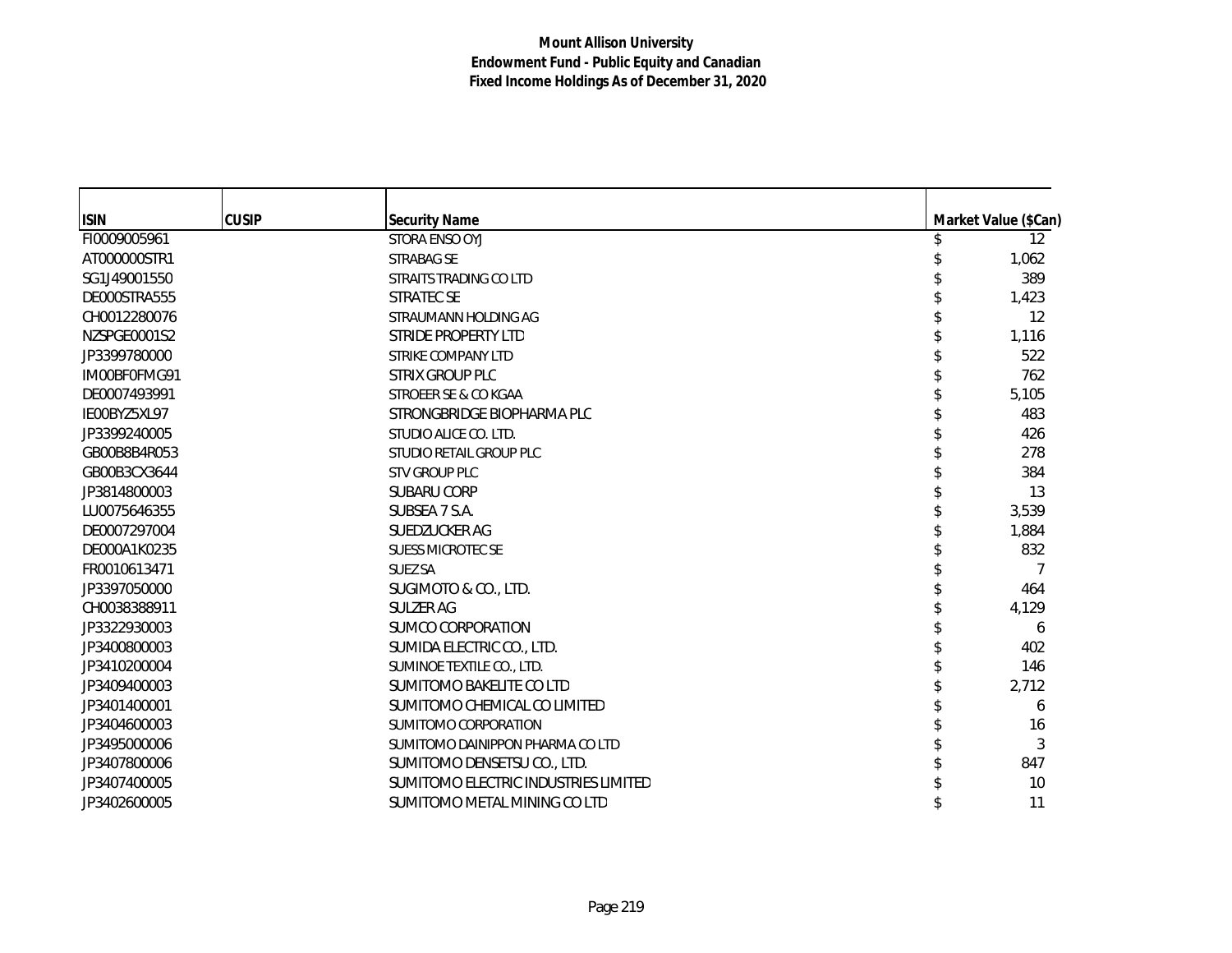| <b>ISIN</b>  | <b>CUSIP</b> | <b>Security Name</b>                         | Market Value (\$Can) |
|--------------|--------------|----------------------------------------------|----------------------|
| JP3889200006 |              | SUMITOMO MITSUI CONSTRUCTION COMPANY LIMITED | 1,055                |
| JP3890350006 |              | SUMITOMO MITSUI FINANCIAL GROUP INC          | 42                   |
| JP3892100003 |              | SUMITOMO MITSUI TRUST HOLDINGS INCORPORATION | 272,185              |
| JP3400900001 |              | SUMITOMO OSAKA CEMENT COMPANY LIMITED        | 2,355                |
| JP3409000001 |              | SUMITOMO REALTY & DEVELOPMENT CO LTD         | 10                   |
| JP3564200008 |              | SUMITOMO RIKO CO LTD                         | 774                  |
| JP3405600002 |              | SUMITOMO SEIKA CHEMICALS CO LTD              | 767                  |
| JP3407000003 |              | SUMITOMO WAREHOUSE CO LTD (THE)              | 1,726                |
| NZSUME0001S0 |              | SUMMERSET GROUP HLDG LTD                     | 3,096                |
| IL0010816861 |              | SUMMIT REAL ESTATE HOLDINGS LTD              | 788                  |
| JP3336950005 |              | SUN FRONTIER FUDOUSAN CO LTD                 | 681                  |
| HK0086000525 |              | <b>SUN HUNG KAI &amp; CO. LIMITED</b>        | 355                  |
| HK0016000132 |              | SUN HUNG KAI PROPERTIES LIMITED              | 17                   |
| JP3330600002 |              | SUNCALL CORPORATION                          | 260                  |
| AU0000064594 |              | <b>SUNCORP GROUP LIMITED</b>                 | 10                   |
| US86725N1028 |              | SUNDANCE ENERGY AUSTRALIA LTD.               | 28                   |
| JP3336600006 |              | SUNDRUG CO LTD                               | 3                    |
| KYG857001054 |              | SUNEVISION HOLDINGS LIMITED                  | 1,068                |
| AU000000SDG6 |              | <b>SUNLAND GROUP LIMITED</b>                 | 305                  |
| HK0435036626 |              | SUNLIGHT REAL ESTATE INVESTMENT TRUST        | 946                  |
| SG1BJ1000004 |              | SUNNINGDALE TECH LTD                         | 327                  |
| SG1Q52922370 |              | SUNTEC REAL ESTATE INVESTMENT TRUST          | 2                    |
| JP3336560002 |              | SUNTORY BEVERAGE & FOOD LTD                  | 5                    |
| JP3345400000 |              | <b>SUN-WA TECHNOS CORP</b>                   | 148                  |
| AU000000SUL0 |              | SUPER RETAIL GROUP LIMITED                   | 2,911                |
| GB00B60BD277 |              | SUPERDRY PLC                                 | 291                  |
| AU000000SLC8 |              | SUPERLOOP LTD                                | 262                  |
| DE0005176903 |              | <b>SURTECO GROUP SE</b>                      | 539                  |
| JP3411000007 |              | SURUGA BANK LIMITED (THE)                    | 826                  |
| JP3398400006 |              | <b>SUZUDEN CORPORATION</b>                   | 208                  |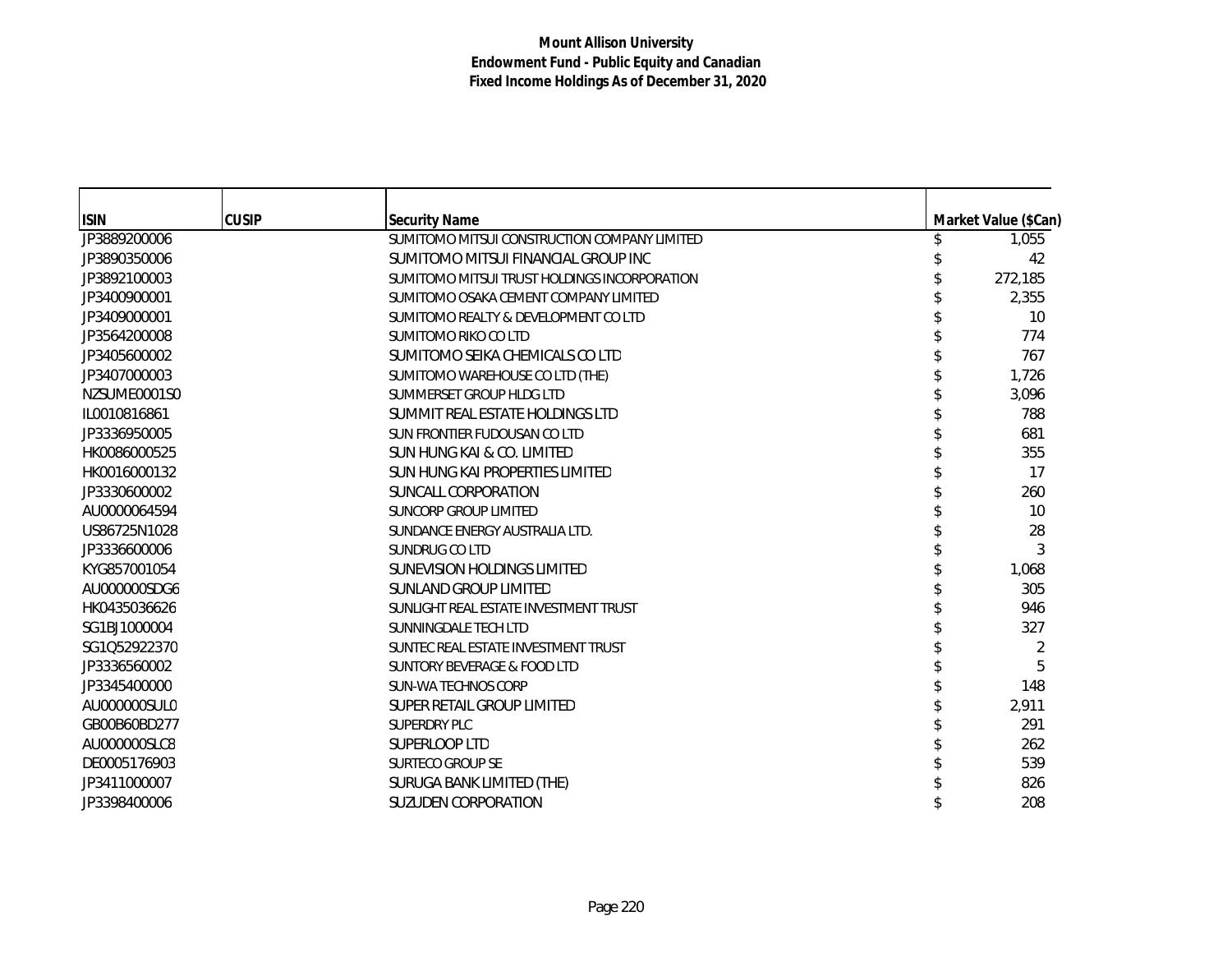| <b>ISIN</b>  | <b>CUSIP</b> | <b>Security Name</b>                | Market Value (\$Can) |
|--------------|--------------|-------------------------------------|----------------------|
| JP3398000004 |              | SUZUKEN CO., LTD.                   | 3                    |
| JP3397210000 |              | SUZUKI CO LTD                       | 299                  |
| JP3397200001 |              | SUZUKI MOTOR CORPORATION            | 18                   |
| SE0000112724 |              | SVENSKA CELLULOSA SCA AB            | 11                   |
| SE0007100599 |              | SVENSKA HANDELSBANKEN AB            | 19,631               |
| JP3368400002 |              | SWCC SHOWA HOLDINGS COMPANY LIMITED | 804                  |
| SE0000242455 |              | SWEDBANK AB                         | 72,841               |
| SE0000310336 |              | SWEDISH MATCH AB                    | 120,574              |
| HK0019000162 |              | SWIRE PACIFIC LIMITED               | 3                    |
| HK0000063609 |              | SWIRE PROPERTIES LIMITED            |                      |
| CH0014852781 |              | SWISS LIFE HOLDING AG               | 15                   |
| CH0008038389 |              | <b>SWISS PRIME SITE</b>             | 168,319              |
| CH0126881561 |              | SWISS RE AG                         | 13,104               |
| CH0005795668 |              | SWISS STEEL HOLDING AG              | 232                  |
| CH0008742519 |              | SWISSCOM                            | 163,469              |
| CH0010675863 |              | SWISSQUOTE GROUP                    | 2,157                |
| FR0004180578 |              | <b>SWORD GROUP</b>                  | 528                  |
| DK0010311471 |              | SYDBANK AS                          | 1,869                |
| AU000000SYD9 |              | SYDNEY AIRPORT HOLDINGS PTY LTD     |                      |
| DE000SYM9999 |              | SYMRISE AG                          | 76,011               |
| FR0000032658 |              | SYNERGIE SE                         | 707                  |
| NZSMLE0001S9 |              | <b>SYNLAIT MILK LTD</b>             | 407                  |
| GB0009887422 |              | SYNTHOMER PLC                       | 4,838                |
| AU000000SYR9 |              | SYRAH RESOURCES LIMITED             | 407                  |
| JP3351100007 |              | SYSMEX CORPORATION                  | 21                   |
| JP3350940007 |              | SYSTEM INFORMATION CO LTD           | 218                  |
| SE0002133975 |              | SYSTEMAIR AB                        | 934                  |
| JP3351050004 |              | <b>SYSTENA CORP</b>                 | 2,717                |
| JP3359940008 |              | SYUPPIN CO LTD                      | 306                  |
| JP3538570007 |              | T & K TOKA CO., LTD.                | 506                  |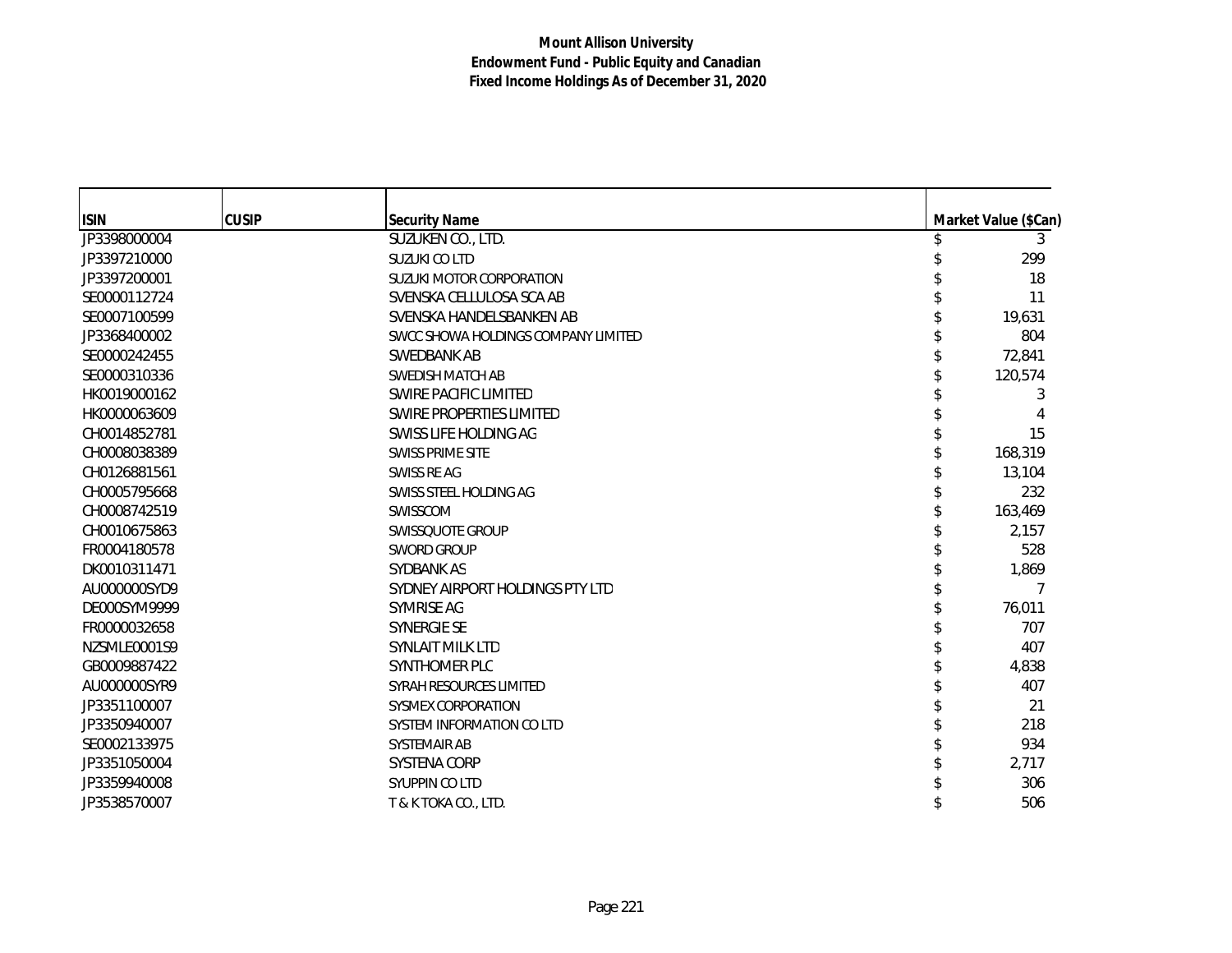| <b>ISIN</b>  | <b>CUSIP</b> | <b>Security Name</b>                               | Market Value (\$Can) |
|--------------|--------------|----------------------------------------------------|----------------------|
| JP3539220008 |              | <b>T&amp;D HOLDINGS INCORPORATED</b>               |                      |
| JP3768500005 |              | T. HASEGAWA CO., LTD.                              | 1,326                |
| JP3620200000 |              | T. RAD COMPANY LIMITED                             | 182                  |
| AU000000TAH8 |              | <b>TABCORP HOLDINGS LIMITED</b>                    | 7                    |
| JP3466600008 |              | <b>TACHIBANA ELETECH CO LTD</b>                    | 512                  |
| JP3466200007 |              | <b>TACHIKAWA CORPORATION</b>                       | 362                  |
| JP3465400004 |              | TACHI-S CO., LTD.                                  | 559                  |
| JP3465000002 |              | <b>TADANO LTD</b>                                  | 2,129                |
| IL0002580129 |              | <b>TADIRAN HOLDINGS LTD</b>                        | 446                  |
| DE0008303504 |              | TAG IMMOBILIEN AG                                  | 9,300                |
| BMG8659B1054 |              | TAI CHEUNG HOLDINGS LTD                            | 449                  |
| JP3447200001 |              | TAIHEI DENGYO KAISHA, LTD.                         | 598                  |
| JP3449020001 |              | TAIHEIYO CEMENT CORPORATION                        | 3                    |
| JP3449080005 |              | TAIHO KOGYO CO., LTD.                              | 183                  |
| JP3441200007 |              | <b>TAIKISHA LIMITED</b>                            | 1,609                |
| JP3441600008 |              | TAIKO BANK LTD                                     | 114                  |
| JP3442200006 |              | TAIKO PHARMACEUTICAL COMPANY., LIMITED             | 657                  |
| JP3443600006 |              | <b>TAISEI CORPORATION</b>                          | 7                    |
| JP3444900009 |              | TAISEI LAMICK COMPANY LIMITED                      | 312                  |
| JP3442850008 |              | TAISHO PHARMACEUTICAL HOLDINGS CO LTD              | 2                    |
| TW0002330008 |              | TAIWAN SEMICONDUCTOR MANUFACTURING COMPANY LIMITED | 1,301,975            |
| JP3449100001 |              | TAIYO HOLDINGS COMPANY LIMITED                     | 1,867                |
| JP3457900003 |              | TAKAMATSU CONSTRUCTION GROUP COMPANY LIMITED       | 799                  |
| JP3161560002 |              | TAKAMIYA CO LTD                                    | 357                  |
| JP3591600006 |              | TAKAOKA TOKO CO LTD                                | 504                  |
| JP3459000000 |              | <b>TAKARA &amp; COMPANY LTD</b>                    | 297                  |
| JP3459600007 |              | TAKARA HOLDING INCORPORATED                        | 3,042                |
| JP3460800000 |              | <b>TAKARA LEBEN CO LTD</b>                         | 594                  |
| JP3048750008 |              | TAKARA LEBEN REAL ESTATE INVESTMENT CORP           | 752                  |
| JP3460000007 |              | TAKARA STANDARD CO LTD                             | 1,107                |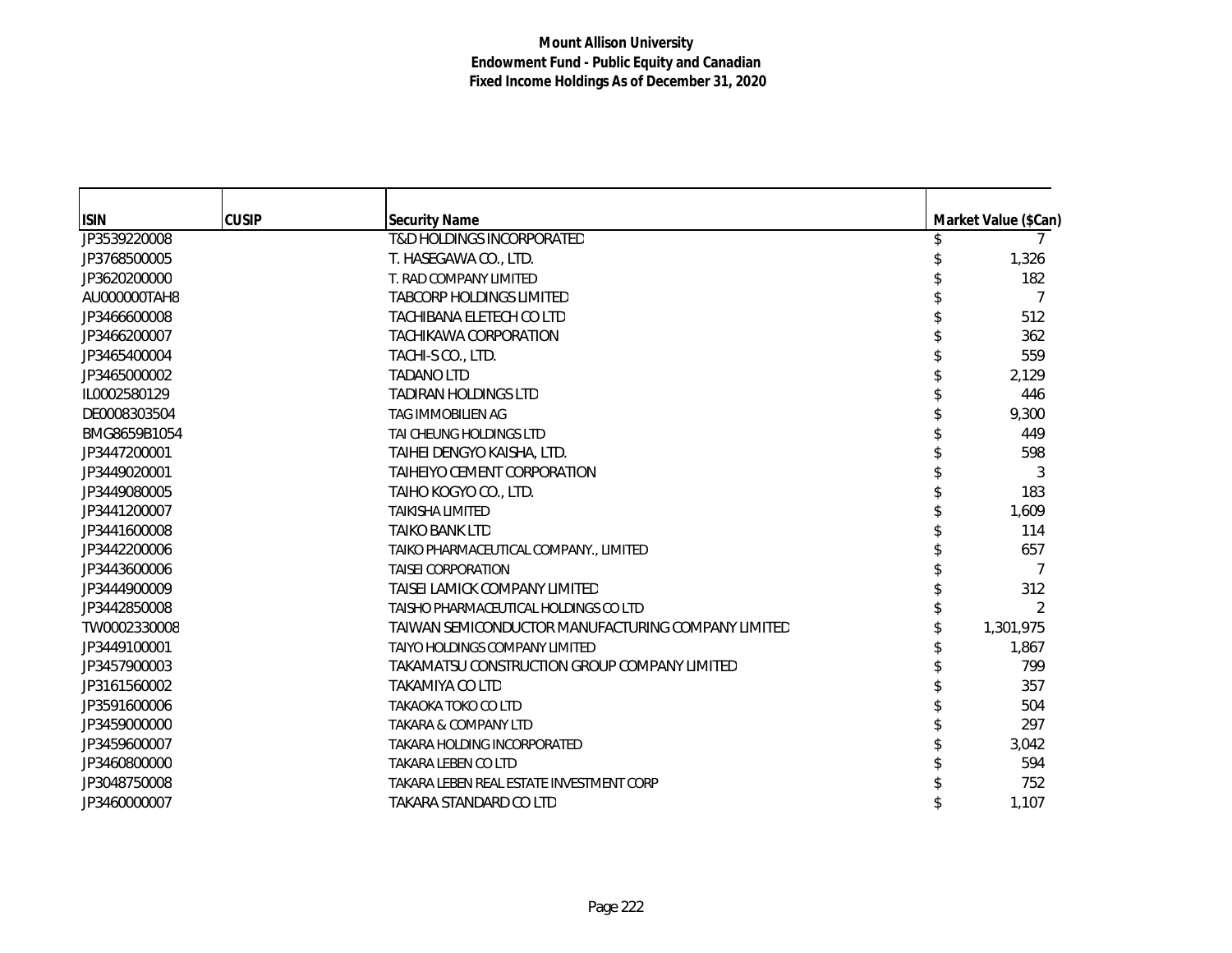| <b>ISIN</b>  | <b>CUSIP</b> | <b>Security Name</b>                    | Market Value (\$Can) |
|--------------|--------------|-----------------------------------------|----------------------|
| JP3454400007 |              | TAKASAGO INTERNATIONAL CORPORATION      | 725                  |
| JP3455200000 |              | TAKASAGO THERMAL ENGINEERING CO LTD     | 1,222                |
| JP3456000003 |              | TAKASHIMAYA CO., LTD                    | 1,773                |
| JP3539350003 |              | TAKE AND GIVE NEEDS COMPANY LIMITED     | 75                   |
| JP3463100002 |              | <b>TAKEBISHI CORPORATION</b>            | 239                  |
| JP3463000004 |              | TAKEDA PHARMACEUTICAL COMPANY LIMITED   | 59                   |
| JP3462680004 |              | <b>TAKEEI CORPORATION</b>               | 366                  |
| JP3462660006 |              | TAKEUCHI MFG CO LTD                     | 1,114                |
| JP3462100003 |              | TAKIHYO CO., LTD.                       | 257                  |
| DE0007446007 |              | <b>TAKKT AG</b>                         | 991                  |
| JP3462600002 |              | <b>TAKUMA CO LTD</b>                    | 1,408                |
| DE000TLX1005 |              | <b>TALANX AG</b>                        | 70,331               |
| ES0105065009 |              | <b>TALGO SA</b>                         | 805                  |
| GB00B4YCDF59 |              | TALKTALK TELECOM GROUP PLC              | 1,423                |
| JP3470900006 |              | TAMA HOME CO LTD                        | 450                  |
| IT0003153621 |              | TAMBURI INVESTMENT PARTNERS SPA         | 2,207                |
| JP3471800007 |              | <b>TAMRON CO LTD</b>                    | 403                  |
| JP3471000004 |              | <b>TAMURA CORPORATION</b>               | 1,020                |
| BMG8667Z1023 |              | TAN CHONG INTERNATIONAL LIMITED         | 194                  |
| JP3472200009 |              | TANSEISHA CO., LTD.                     | 501                  |
| JP3452400009 |              | TAOKA CHEMICAL CO., LTD.                | 223                  |
| GB00BJGTLF51 |              | <b>TARGET HEALTHCARE REIT LTD</b>       | 1,262                |
| FR0004188670 |              | <b>TARKETT SA</b>                       | 952                  |
| IL0010827181 |              | TARO PHARMACEUTICAL INDUSTRIES LTD      | 4,685                |
| AU000000TGR4 |              | <b>TASSAL GROUP LTD</b>                 | 1,288                |
| INE467B01029 |              | <b>TATA CONSULTANCY SERVICES LTD</b>    | 179,910              |
| GB0008754136 |              | TATE & LYLE PLC                         | 7,968                |
| JP3467400002 |              | TATSUTA ELECTRIC WIRE & CABLE CO., LTD. | 574                  |
| GB00BYX1P358 |              | <b>TATTON ASSET MANAGEMENT PLC</b>      | 352                  |
| JP3539300008 |              | <b>TAYCA CORPORATION</b>                | 385                  |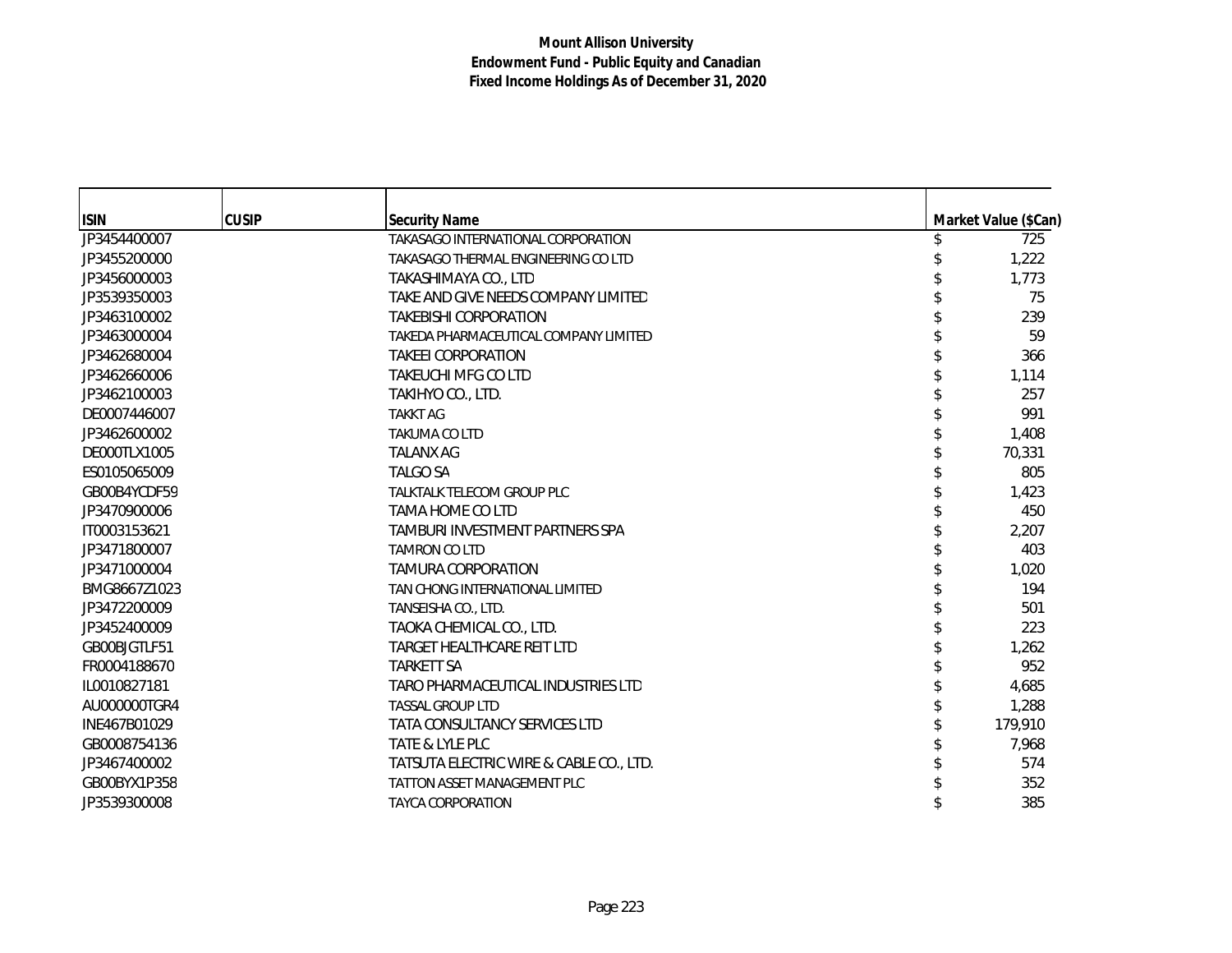| <b>ISIN</b><br>GB0008782301 | <b>CUSIP</b> | <b>Security Name</b><br>TAYLOR WIMPEY PLC | Market Value (\$Can)<br>9 |
|-----------------------------|--------------|-------------------------------------------|---------------------------|
|                             |              |                                           |                           |
| JP3468000009                |              | TAZMO CO., LTD.                           | 357                       |
| GB00BYT18307                |              | TBC BANK GROUP PLC                        | 1,710                     |
| JP3588200000                |              | TBK COMPANY LIMITED                       | 197                       |
| JP3539000004                |              | TDC SOFT INC                              | 219                       |
| JP3538800008                |              | TDK CORPORATION                           | 20                        |
| DE000A2YN900                |              | <b>TEAMVIEWER AG</b>                      | 8                         |
| CH0012100191                |              | <b>TECAN GROUP AG</b>                     | 2,070                     |
| JP3545130001                |              | <b>TECHMATRIX CORP</b>                    | 1,312                     |
| FR0013505062                |              | <b>TECHNICOLOR SA</b>                     | 41                        |
| JP3619200003                |              | TECHNO ASSOCIE COMPANY LIMITED            | 55                        |
| JP3545110003                |              | TECHNO MEDICA CO., LTD.                   | 160                       |
| JP3545040002                |              | <b>TECHNO RYOWA</b>                       | 241                       |
| IT0005162406                |              | <b>TECHNOGYM SPA</b>                      | 2,235                     |
| AU000000TNE8                |              | TECHNOLOGY ONE LTD                        | 3,138                     |
| DE000A0XYGA7                |              | <b>TECHNOTRANS SE</b>                     | 574                       |
| HK0669013440                |              | TECHTRONIC INDUSTRIES COLTD               | 100,664                   |
| ES0178165017                |              | TECNICAS REUNIDAS S.A.                    | 916                       |
| GB0001048619                |              | TED BAKER PLC                             | 151                       |
| MHY8564W1030                |              | <b>TEEKAY CORPORATION</b>                 | 237                       |
| MHY8565N3002                |              | TEEKAY TANKERS LIMITED                    | 770                       |
| JP3544000007                |              | <b>TEIJIN LTD</b>                         | 3                         |
| JP3541800003                |              | TEIKOKU ELECTRIC MFG. CO., LTD.           | 553                       |
| JP3540800004                |              | TEIKOKU SEN-I CO LTD                      | 690                       |
| JP3541600007                |              | TEIKOKU TSUSHIN KOGYO CO., LTD.           | 195                       |
| JP3545600003                |              | <b>TEKKEN CORPORATION</b>                 | 528                       |
| DE000TCAG172                |              | TELE COLUMBUS AG                          | 872                       |
| SE0005190238                |              | TELE2 AB                                  | 13,083                    |
| IT0003497168                |              | TELECOM ITALIA SPA                        | 4                         |
| IT0003497176                |              | <b>TELECOM ITALIA SPA</b>                 | 3                         |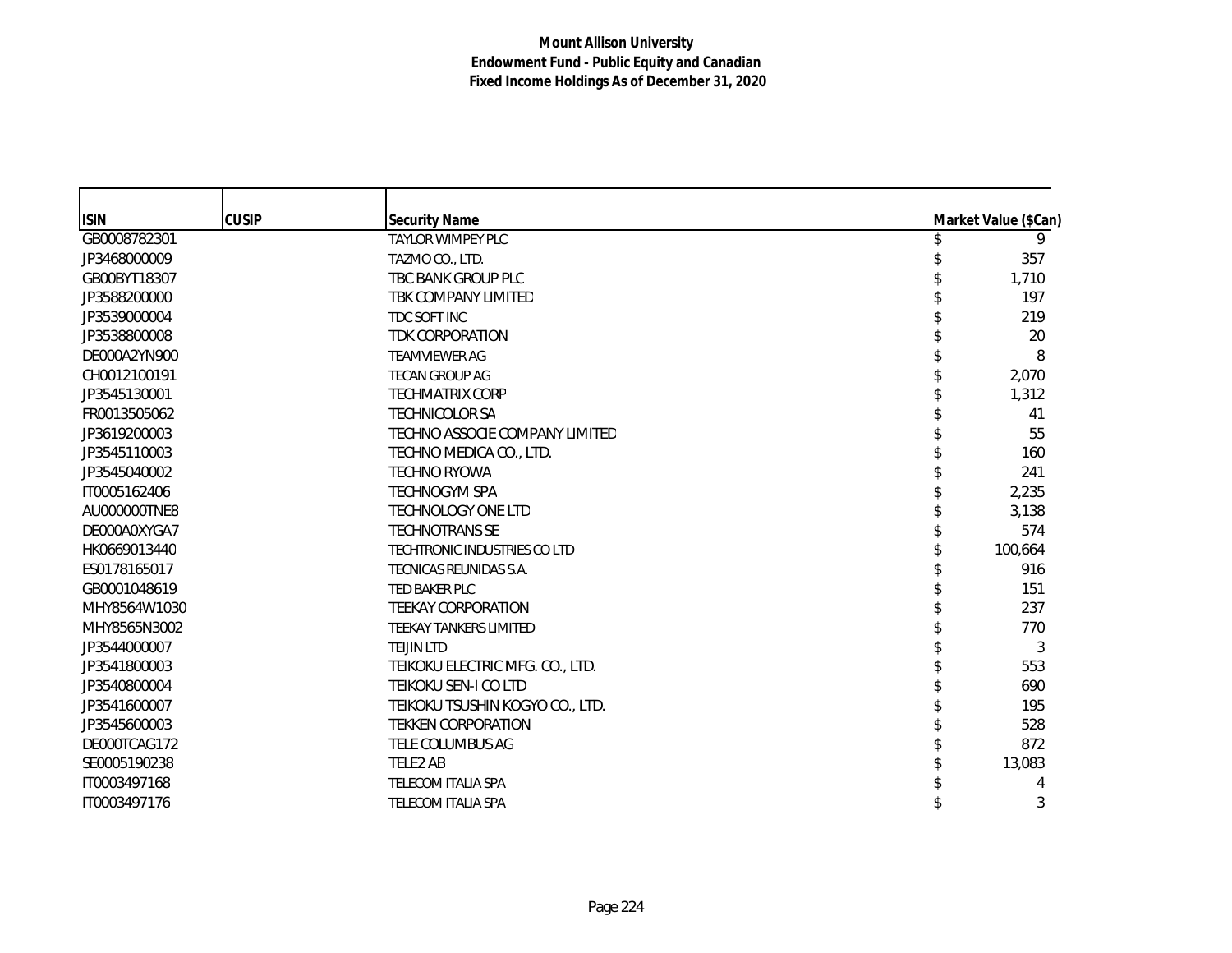| <b>ISIN</b>  | <b>CUSIP</b> | <b>Security Name</b><br>TELECOM PLUS PLC | Market Value (\$Can) |
|--------------|--------------|------------------------------------------|----------------------|
| GB0008794710 |              |                                          | 1,967                |
| SE0000108656 |              | TELEFONAKTIEBOLAGET LM ERICSSON          | 100,335              |
| DE000A1J5RX9 |              | TELEFONICA DEUTSCHLAND HOLDING AG        | 3                    |
| ES0178430E18 |              | <b>TELEFONICA SA</b>                     | 21                   |
| AT0000720008 |              | TELEKOM AUSTRIA AG                       | 2,369                |
| BE0003826436 |              | TELENET GROUP HOLDING NV                 | 3,795                |
| NO0010063308 |              | <b>TELENOR GROUP ASA</b>                 | 99,720               |
| FR0000051807 |              | TELEPERFORMANCE SE                       | 100,966              |
| HK0000139300 |              | TELEVISION BROADCASTS LIMITED            | 632                  |
| FR0000054900 |              | <b>TELEVISION FRANCAISE 1 SA</b>         | 832                  |
| SE0000667925 |              | TELIA COMPANY AB                         | 174,907              |
| AU000000TLS2 |              | TELSTRA CORPORATION LIMITED              | 10                   |
| CH0012453913 |              | <b>TEMENOS AG</b>                        | 10                   |
| GB00BF020D33 |              | TEN ENTERTAINMENT GROUP PLC              | 276                  |
| LU0156801721 |              | TENARIS S.A.                             | 873                  |
| KYG875721634 |              | <b>TENCENT HOLDINGS LIMITED</b>          | 1,208,101            |
| US88034P1093 |              | TENCENT MUSIC ENTERTAINMENT GROUP        | 113,217              |
| JP3547800007 |              | <b>TENMA CORPORATION</b>                 | 520                  |
| JP3547700009 |              | <b>TENPOS HOLDINGS CO LTD</b>            | 210                  |
| BE0003573814 |              | TER BEKE N.V                             | 139                  |
| IT0003242622 |              | TERNA RETE ELETTRICA NAZIONALE SPA       | 91,546               |
| US8808901081 |              | <b>TERNIUM SA</b>                        | 69,871               |
| JP3546800008 |              | <b>TERUMO CORPORATION</b>                | 28                   |
| FI4000252127 |              | TERVEYSTALO OYJ                          | 1,896                |
| GB0008847096 |              | <b>TESCO PLC</b>                         | 162,383              |
| BE0003555639 |              | <b>TESSENDERLO GROUP NV</b>              | 1,705                |
| US8816242098 |              | TEVA PHARMACEUTICAL INDUSTRIES LIMITED   | 11                   |
| BMG8770Z1068 |              | <b>TEXWINCA HOLDINGS LIMITED</b>         | 330                  |
| JP3893700009 |              | <b>T-GAIA CORP</b>                       | 624                  |
| NO0003078800 |              | TGS-NOPEC GEOPHYSICAL COMPANY ASA        | 3.149                |
|              |              |                                          |                      |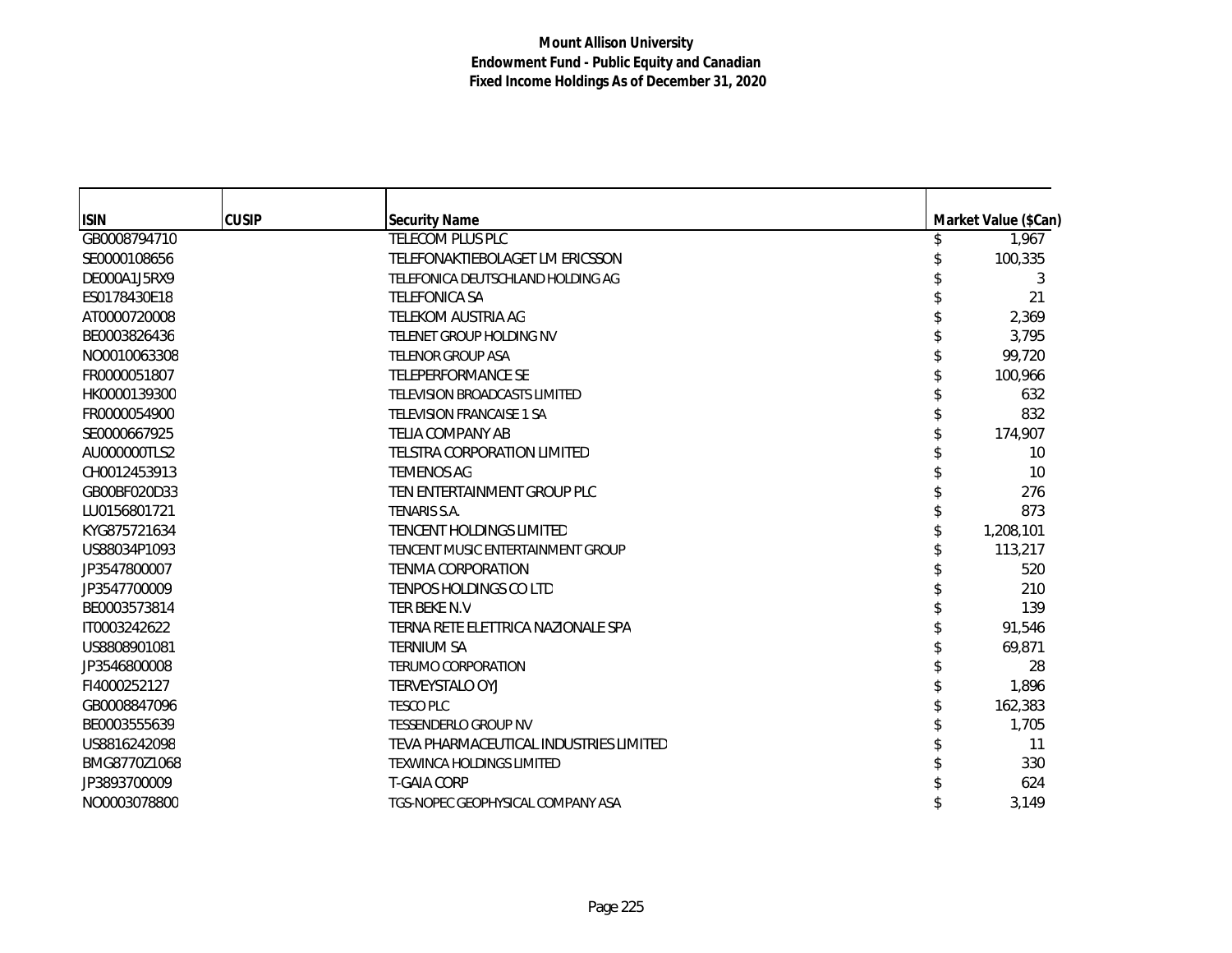| <b>ISIN</b>  | <b>CUSIP</b> | <b>Security Name</b>                                   | Market Value (\$Can) |
|--------------|--------------|--------------------------------------------------------|----------------------|
| FR0000121329 |              | <b>THALES SA</b>                                       | 10                   |
| HK0823032773 |              | THE LINK REAL ESTATE INVESTMENT TRUST                  | 144,588              |
| JP3345900009 |              | THE PACK CORP                                          | 624                  |
| AU000000TRS9 |              | THE REJECT SHOP LTD                                    | 240                  |
| GB00B8C3BL03 |              | THE SAGE GROUP PLC                                     | 9                    |
| CH0012255144 |              | THE SWATCH GROUP AG                                    | 3                    |
| CH0012255151 |              | THE SWATCH GROUP AG                                    | 8                    |
| KYG8813K1085 |              | THE UNITED LABORATORIES INTERNATIONAL HOLDINGS LIMITED | 958                  |
| FR0013333432 |              | <b>THERMADOR GROUPE</b>                                | 910                  |
| JP3539250005 |              | THK CO., LTD.                                          | 111,692              |
| SE0006422390 |              | THULE GROUP AB                                         | 7,121                |
| DE0007500001 |              | THYSSENKRUPP AG                                        | 1,843                |
| GB00BYQB9V88 |              | TI FLUID SYSTEMS PLC                                   | 808                  |
| FI0009000277 |              | <b>TIETOEVRY CORP</b>                                  | 5,613                |
| FR0013230612 |              | TIKEHAU CAPITAL SCA                                    | 870                  |
| FI4000008719 |              | TIKKURILA OYJ                                          | 1,965                |
| IT0005037210 |              | <b>TINEXTA SPA</b>                                     | 766                  |
| JP3104890003 |              | TIS INC                                                | 46,319               |
| DK0060726743 |              | <b>TIVOLI A/S</b>                                      | 449                  |
| KYG889391069 |              | TK GROUP HOLDINGS LTD                                  | 102                  |
| JP3539400006 |              | TKC CORPORATION                                        | 2,365                |
| NL0000852523 |              | TKH GROUP N.V.                                         | 2,871                |
| JP3538600002 |              | TOA CORP (HYOGO)                                       | 347                  |
| JP3556000002 |              | TOA CORP (TOKYO)                                       | 609                  |
| JP3556800005 |              | TOA OIL CO., LTD.                                      | 480                  |
| JP3558000000 |              | TOA ROAD CORPORATION                                   | 450                  |
| JP3556400004 |              | <b>TOAGOSEI COMPANY LIMITED</b>                        | 1,707                |
| JP3629800008 |              | TOBISHIMA CORPORATION                                  | 301                  |
| JP3597800006 |              | TOBU RAILWAY CO LTD                                    | 6                    |
| JP3538400007 |              | TOC COMPANY LIMITED                                    | 532                  |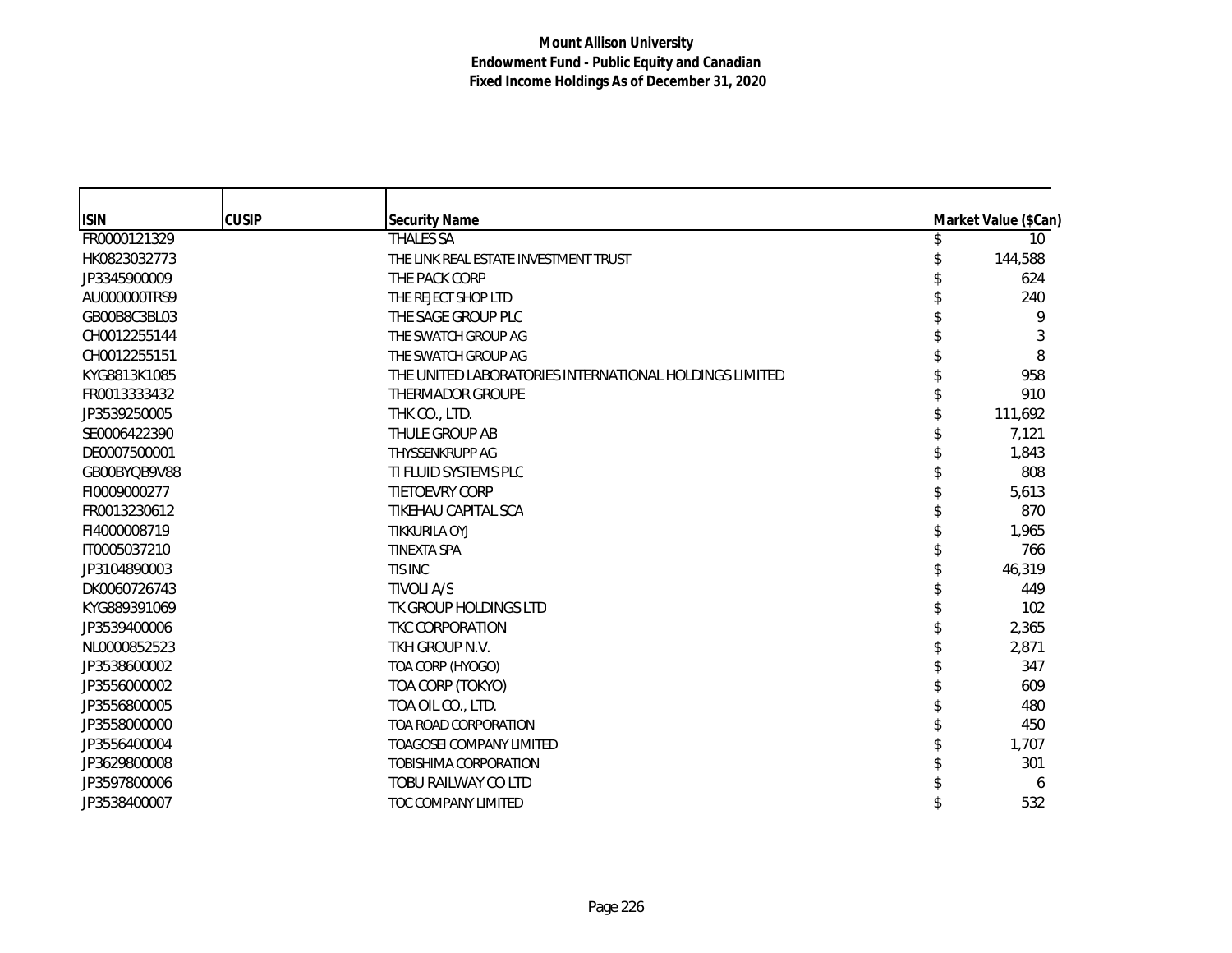| <b>ISIN</b>  | <b>CUSIP</b> | <b>Security Name</b>                         | Market Value (\$Can) |
|--------------|--------------|----------------------------------------------|----------------------|
| JP3552290003 |              | <b>TOCALO COMPANY LIMITED</b>                | 1,297                |
| JP3627800000 |              | <b>TOCHIGI BANK LTD</b>                      | 234                  |
| JP3627000007 |              | <b>TODA CORPORATION</b>                      | 846                  |
| JP3627400009 |              | TODA KOGYO CORPORATION                       | 195                  |
| IT0003007728 |              | TOD'S SPA                                    | 655                  |
| JP3560000006 |              | <b>TOEI CO LTD</b>                           | 1,433                |
| JP3552230009 |              | <b>TOENEC CORPORATION</b>                    | 549                  |
| JP3601000007 |              | TOHO BANK, LTD.                              | 869                  |
| JP3553200001 |              | TOHO CO LTD (HYOGO)                          | 192                  |
| JP3598600009 |              | TOHO CO LTD (TOKYO)                          | 5                    |
| JP3600200004 |              | TOHO GAS CO LTD                              | 5                    |
| JP3602600003 |              | TOHO HOLDINGS COMPANY LIMITED                | 1,663                |
| JP3601800000 |              | TOHO TITANIUM CO LTD                         | 737                  |
| JP3599000001 |              | TOHO ZINC CO LTD                             | 395                  |
| JP3604200000 |              | TOHOKU BANK, LTD. (THE)                      | 94                   |
| JP3605400005 |              | TOHOKU ELECTRIC POWER CO INC                 | 4                    |
| JP3604400006 |              | TOHOKUSHINSHA FILM CORP                      | 117                  |
| JP3552250007 |              | <b>TOKAI CORP (GIFU)</b>                     | 726                  |
| JP3552260006 |              | <b>TOKAI HOLDINGS CORP</b>                   | 1,742                |
| JP3566600007 |              | TOKAI RIKA CO. LTD.                          | 1,689                |
| JP3577600004 |              | TOKAI TOKYO FINANCIAL HOLDINGS, INCORPORATED | 1,555                |
| JP3590900001 |              | <b>TOKEN CORPORATION</b>                     | 861                  |
| JP3910660004 |              | TOKIO MARINE HOLDINGS INCORPORATED           | 230,808              |
| FI4000197934 |              | <b>TOKMANNI GROUP OYJ</b>                    | 1,819                |
| JP3624900001 |              | TOKUSHU TOKAI PAPER COMPANY LIMITED          | 932                  |
| JP3625000009 |              | TOKUYAMA CORPORATION                         | 2,754                |
| JP3424950008 |              | <b>TOKYO CENTURY CORP</b>                    | 4                    |
| JP3587600002 |              | TOKYO DOME CORPORATION                       | 1,609                |
| JP3585800000 |              | TOKYO ELECTRIC POWER COMPANY HOLDINGS INC    |                      |
| JP3571600000 |              | TOKYO ELECTRON DEVICE LTD                    | 322                  |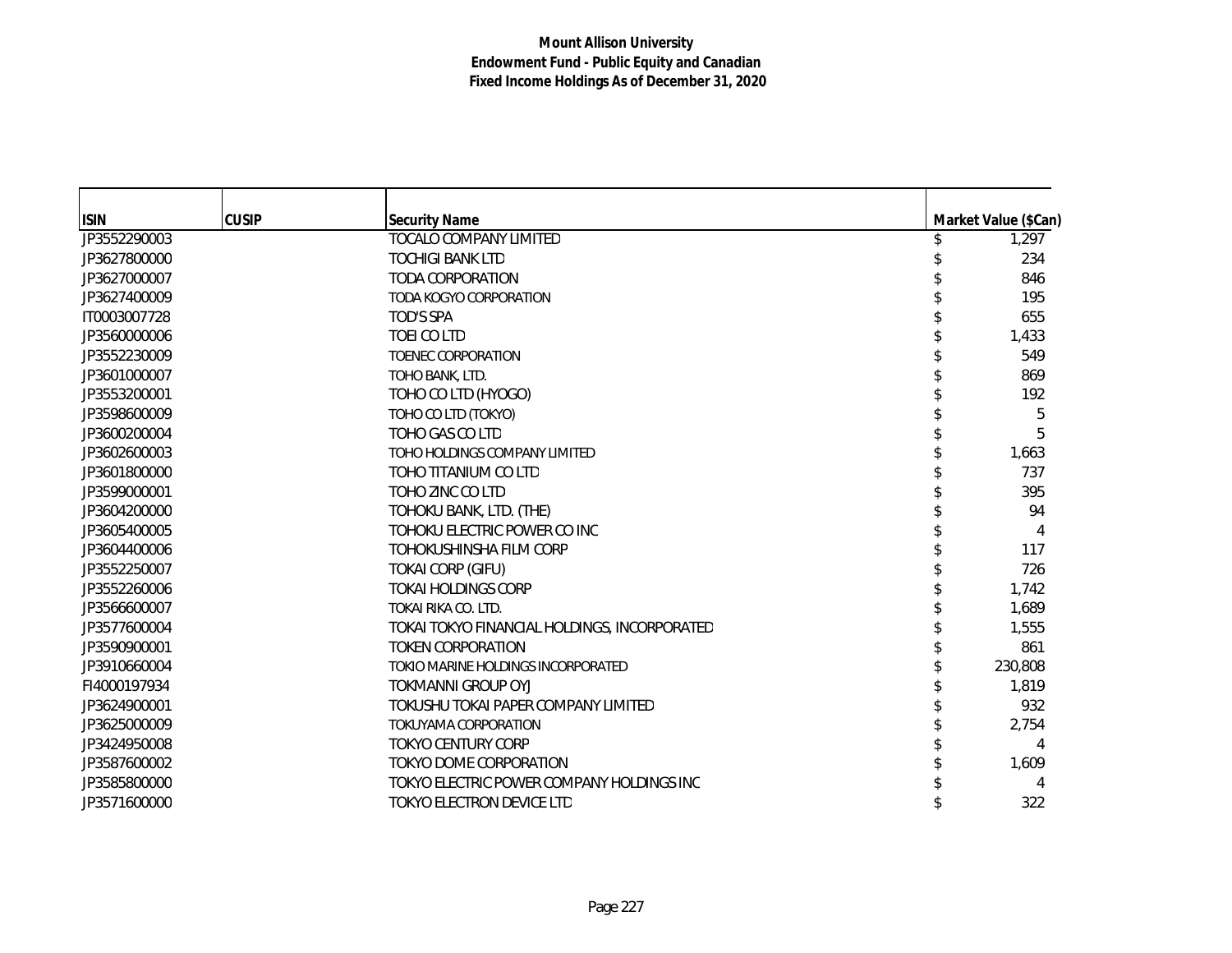| <b>ISIN</b>  | <b>CUSIP</b> | <b>Security Name</b>                           | Market Value (\$Can) |
|--------------|--------------|------------------------------------------------|----------------------|
| JP3571400005 |              | <b>TOKYO ELECTRON LTD</b>                      | 138,825              |
| JP3585400009 |              | <b>TOKYO ENERGY &amp; SYSTEMS INCORPORATED</b> | 462                  |
| JP3573000001 |              | TOKYO GAS CO LIMITED                           | 9,816                |
| JP3624000000 |              | TOKYO KEIKI INCORPORATED                       | 143                  |
| JP3584400000 |              | TOKYO KIRABOSHI FINANCIAL GROUP INC            | 514                  |
| JP3589800006 |              | TOKYO RAKUTENCHI CO., LTD.                     | 294                  |
| JP3579400007 |              | TOKYO ROPE MFG. CO., LTD.                      | 154                  |
| JP3576600005 |              | TOKYO SANGYO CO LTD                            | 409                  |
| JP3580200008 |              | TOKYO SEIMITSU CO LTD                          | 2,635                |
| JP3579800008 |              | TOKYO STEEL MANUFACTURING CO LTD               | 1,418                |
| JP3584600005 |              | <b>TOKYO TEKKO CO LTD</b>                      | 139                  |
| JP3584200004 |              | TOKYO THEATRES COMPANY INCORPORATED            | 192                  |
| JP3586600003 |              | <b>TOKYOTOKEIBA CO LTD</b>                     | 1,112                |
| JP3567410000 |              | TOKYU CONSTRUCTION COMPANY LIMITED             | 790                  |
| JP3574200006 |              | <b>TOKYU CORPORATION</b>                       | 6                    |
| JP3569200003 |              | TOKYU FUDOSAN HOLDINGS CORP                    | 3                    |
| JP3044510000 |              | TOKYU REIT, INC.                               | 1,972                |
| JP3620600001 |              | <b>TOLI CORPORATION</b>                        | 143                  |
| JP3630500001 |              | TOMATO BANK, LTD.                              | 126                  |
| JP3553900006 |              | TOMEN DEVICES CORPORATION                      | 391                  |
| JP3631400003 |              | TOMOE CORPORATION                              | 218                  |
| JP3631600008 |              | TOMOE ENGINEERING CO., LTD.                    | 372                  |
| JP3554000004 |              | TOMOKU COMPANY LIMITED                         | 406                  |
| JP3631700006 |              | TOMONY HOLDINGS INCORPORATION                  | 779                  |
| NL0013332471 |              | TOMTOM N.V.                                    | 1,265                |
| JP3630550006 |              | TOMY CO LTD                                    | 1,746                |
| JP3629400007 |              | TONAMI HOLDINGS COMPANY LIMITED                | 608                  |
| FR0013295789 |              | TONNELLERIE FRANCOIS FRERES S.A.               | 215                  |
| JP3630400004 |              | <b>TOPCON CORPORATION</b>                      | 2,900                |
| DK0060477503 |              | <b>TOPDANMARK A/S</b>                          | 2,772                |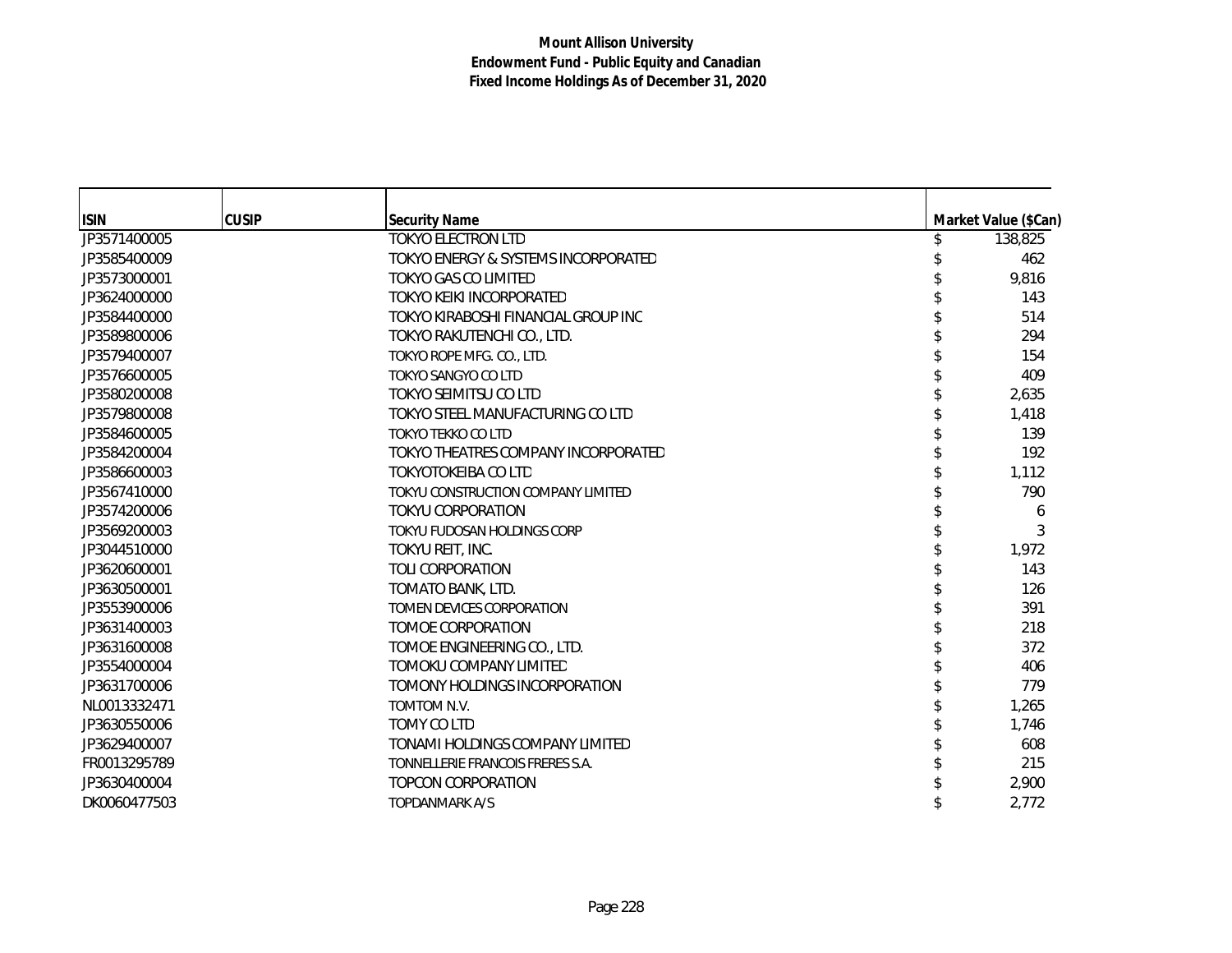| <b>ISIN</b>  | <b>CUSIP</b> | <b>Security Name</b>                         | Market Value (\$Can) |
|--------------|--------------|----------------------------------------------|----------------------|
| JP3629200001 |              | TOPPAN FORMS CO., LTD.                       | 1,256                |
| JP3629000005 |              | TOPPAN PRINTING CO LTD                       | 4                    |
| GB00B18P5K83 |              | <b>TOPPS TILES PLC</b>                       | 135                  |
| JP3598200008 |              | <b>TOPRE CORP</b>                            | 644                  |
| JP3630200008 |              | <b>TOPY INDUSTRIES LTD</b>                   | 240                  |
| JP3621000003 |              | TORAY INDUSTRIES, INC.                       | 8                    |
| JP3637280003 |              | <b>TOREX SEMICONDUCTOR LTD</b>               | 248                  |
| JP3636650008 |              | <b>TORIDOLL HOLDINGS CORP</b>                | 751                  |
| JP3636200002 |              | <b>TORIGOE CO LTD</b>                        | 188                  |
| JP3635800000 |              | TORII PHARMACEUTICAL CO., LTD.               | 875                  |
| JP3635900008 |              | <b>TORIKIZOKU CO LTD</b>                     | 197                  |
| JP3636600003 |              | TORISHIMA PUMP MANUFACTURING COMPANY LIMITED | 308                  |
| GB00BZ3CNK81 |              | <b>TORM PLC</b>                              | 674                  |
| JP3595070008 |              | <b>TOSEI CORPORATION</b>                     | 622                  |
| JP3047830009 |              | TOSEI REIT INVESTMENT CORP                   | 709                  |
| JP3592200004 |              | <b>TOSHIBA CORPORATION</b>                   | 11                   |
| JP3594400008 |              | <b>TOSHO COMPANY LIMITED</b>                 | 398                  |
| JP3595200001 |              | <b>TOSOH CORPORATION</b>                     | 4                    |
| GA0000121459 |              | <b>TOTAL GABON SA</b>                        | 206                  |
| FR0000120271 |              | <b>TOTAL SA</b>                              | 311,090              |
| JP3595300009 |              | TOTECH CORPORATION                           | 478                  |
| JP3595400007 |              | TOTETSU KOGYO CO., LTD.                      | 1,297                |
| JP3596200000 |              | <b>TOTO LTD</b>                              | 9                    |
| JP3628600003 |              | <b>TOTTORI BANK LTD</b>                      | 190                  |
| JP3590850008 |              | TOUKEI COMPUTER CO., LTD.                    | 221                  |
| NZHELE0001S9 |              | <b>TOURISM HOLDINGS LIMITED</b>              | 341                  |
| JP3538450002 |              | TOW CO., LTD.                                | 274                  |
| JP3622400004 |              | <b>TOWA BANK LTD</b>                         | 321                  |
| JP3555700008 |              | <b>TOWA CORPORATION</b>                      | 856                  |
| JP3623150004 |              | TOWA PHARMACEUTICAL COMPANY LIMITED          | 1,202                |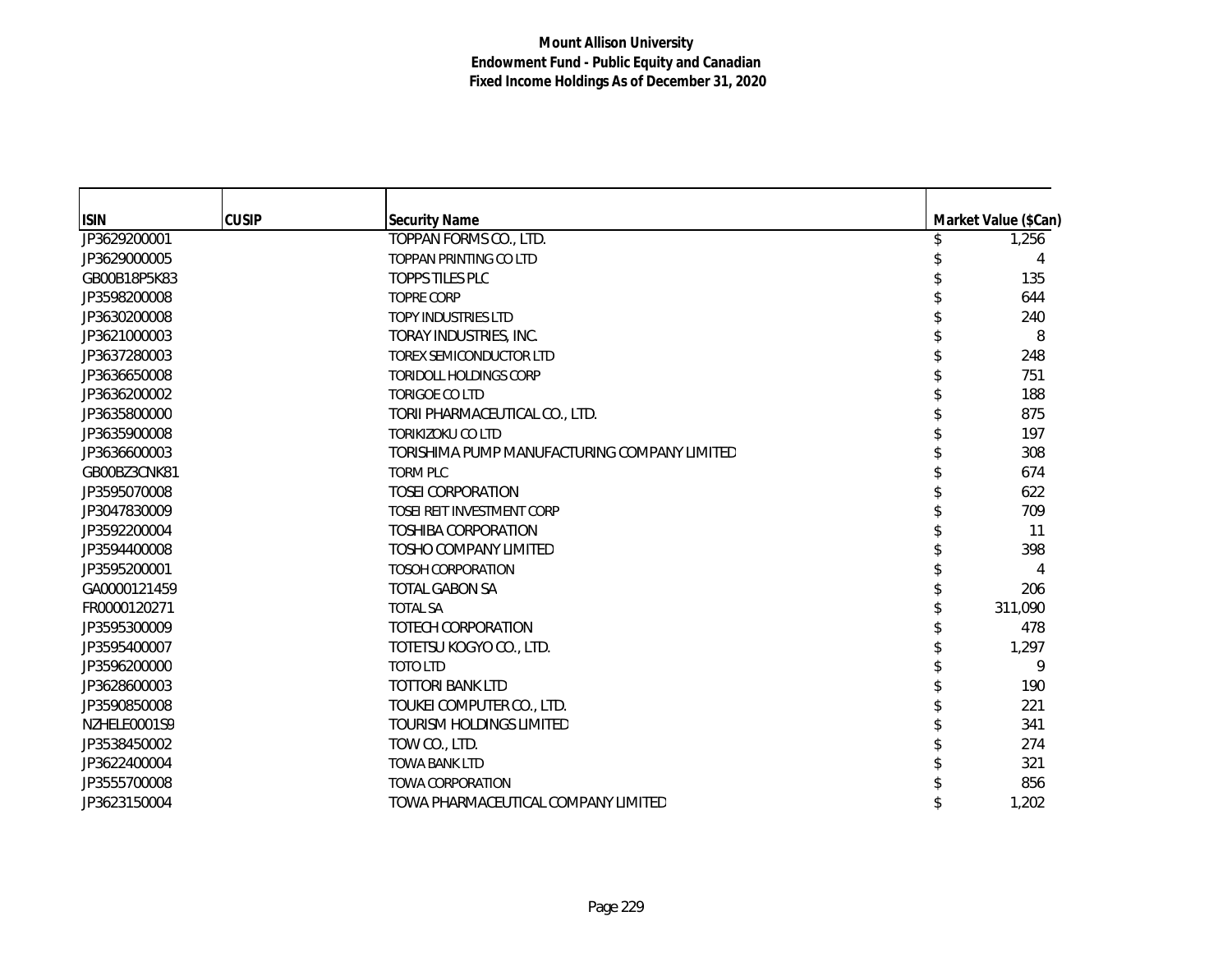| <b>ISIN</b>  | <b>CUSIP</b> | <b>Security Name</b>                     | Market Value (\$Can) |
|--------------|--------------|------------------------------------------|----------------------|
| NZTWRE0011S2 |              | <b>TOWER LIMITED</b>                     | 208                  |
| JP3609800002 |              | TOYO CONSTRUCTION CO LTD                 | 566                  |
| JP3616600007 |              | <b>TOYO CORPORATION</b>                  | 633                  |
| JP3617000009 |              | TOYO DENKI SEIZO K.K.                    | 158                  |
| JP3607800004 |              | TOYO ENGINEERING CORPORATION             | 193                  |
| JP3610400008 |              | TOYO GOSEI CO., LTD.                     | 1,402                |
| JP3606600009 |              | TOYO INK SC HOLDINGS COMPANY LIMITED     | 1,139                |
| JP3554400006 |              | TOYO KANETSU KABUSHIKI KAISHA            | 321                  |
| JP3615400003 |              | <b>TOYO LOGISTICS CO LTD</b>             | 140                  |
| JP3609000009 |              | TOYO MACHINERY METAL CO LTD              | 84                   |
| JP3611800008 |              | <b>TOYO SECURITIES CO LTD</b>            | 158                  |
| JP3613000003 |              | TOYO SUISAN KAISHA LIMITED               | 4                    |
| JP3616000000 |              | TOYO TANSO COMPANY LTD                   | 582                  |
| JP3610600003 |              | <b>TOYO TIRE CORP</b>                    | 506                  |
| JP3619800000 |              | TOYOBO CO LTD                            | 1,817                |
| JP3634200004 |              | TOYODA GOSEI CO LTD                      | 2                    |
| JP3634600005 |              | <b>TOYOTA INDUSTRIES CORPORATION</b>     | 12                   |
| JP3633400001 |              | <b>TOYOTA MOTOR CORPORATION</b>          | 528,942              |
| JP3635000007 |              | <b>TOYOTA TSUSHO CORPORATION</b>         | 9                    |
| GB00B1H0DZ51 |              | TP ICAP PLC                              | 3,374                |
| AU0000090128 |              | TPG TELECOM LTD                          | 2                    |
| JP3542400001 |              | TPR COMPANY LIMITED                      | 601                  |
| JP3635650009 |              | TRANCOM CO., LTD.                        | 1,213                |
| JP3635670007 |              | <b>TRANSACTION CO LTD</b>                | 174                  |
| JP3635700002 |              | <b>TRANSCOSMOS INC</b>                   | 1,283                |
| BMG9031M1082 |              | TRANSPORT INTERNATIONAL HOLDINGS LIMITED | 794                  |
| AU000000TCL6 |              | <b>TRANSURBAN GROUP</b>                  | 30                   |
| GB0007739609 |              | <b>TRAVIS PERKINS PLC</b>                | 8,432                |
| NO0010763550 |              | <b>TREASURE ASA</b>                      | 238                  |
| AU000000TWE9 |              | TREASURY WINE ESTATES LTD                | 41,606               |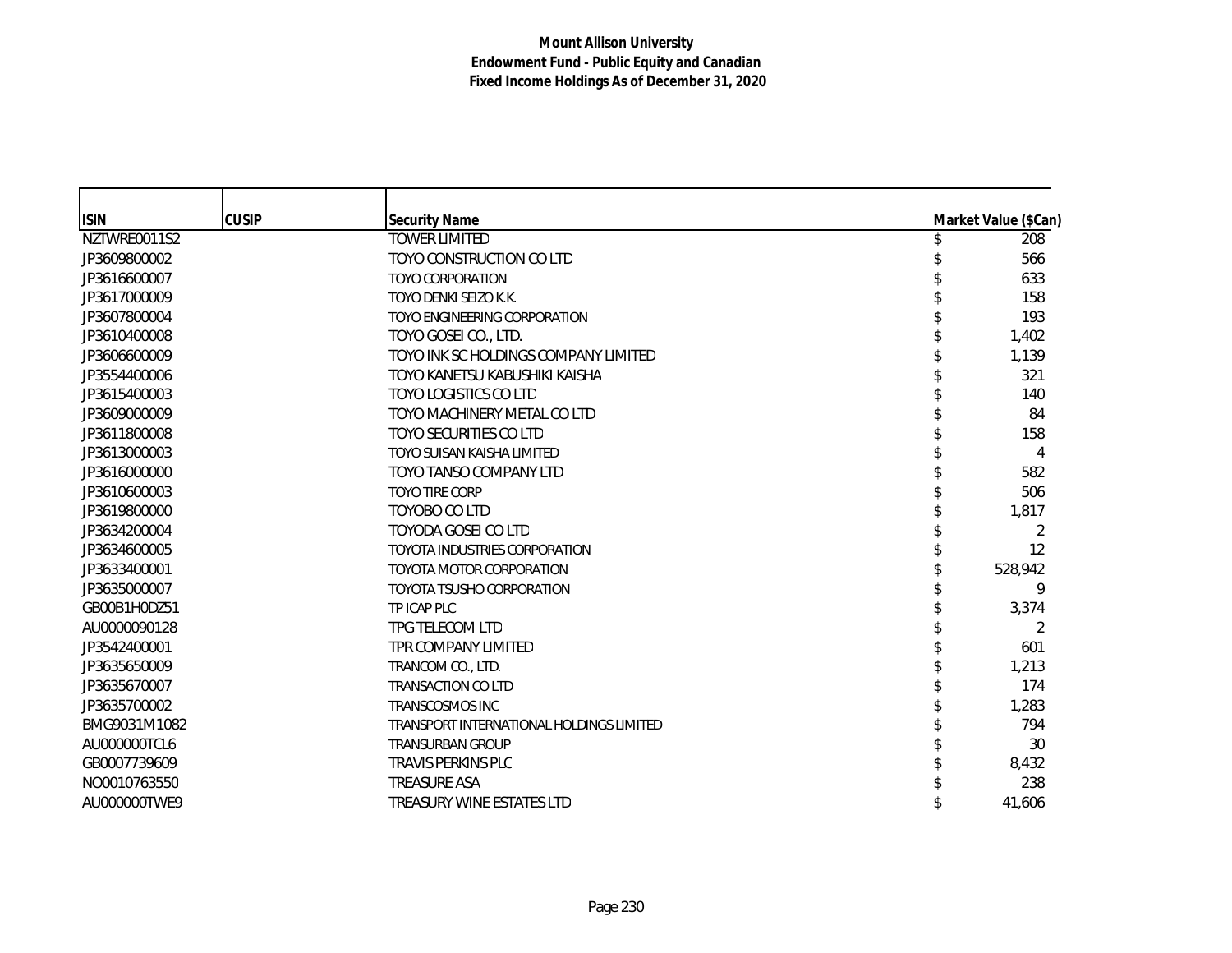| <b>ISIN</b>  | <b>CUSIP</b> | <b>Security Name</b>                    | Market Value (\$Can) |
|--------------|--------------|-----------------------------------------|----------------------|
| GB00BKS7YK08 |              | <b>TREATT PLC</b>                       | 457                  |
| JP3637300009 |              | TREND MICRO INCORPORATED                | 8                    |
| JP3636000006 |              | TRI CHEMICAL LABORATORIES INCORPORATION | 1,131                |
| GB0008883927 |              | <b>TRIFAST PLC</b>                      | 622                  |
| FR0005691656 |              | <b>TRIGANO</b>                          | 3,126                |
|              |              | TRITAX BIG BOX REIT PLC                 |                      |
| GB00BG49KP99 |              |                                         | 7,031                |
| SE0012729366 |              | TROAX GROUP AB (PUBL)                   | 1.955                |
| JP3635500006 |              | TRUSCO NAKAYAMA CORPORATION             | 1,820                |
| NZTPXE0001S5 |              | <b>TRUSTPOWER LTD</b>                   | 509                  |
| DK0060636678 |              | TRYG A/S                                | 155,287              |
| JP3539230007 |              | TS TECH CO LTD                          | 1,679                |
| JP3538690003 |              | TSI HOLDINGS CO LTD                     | 213                  |
| JP3534410000 |              | TSUBAKI NAKASHIMA CO LTD.               | 952                  |
| JP3535400000 |              | <b>TSUBAKIMOTO CHAIN COMPANY</b>        | 1,425                |
| JP3534600006 |              | TSUBAKIMOTO KOGYO CO., LTD.             | 391                  |
| JP3531800005 |              | <b>TSUGAMI CORPORATION</b>              | 1,138                |
| JP3835670005 |              | TSUKADA GLOBAL HOLDINGS INC             | 30                   |
| JP3532200007 |              | TSUKISHIMA KIKAI CO., LTD.              | 828                  |
| JP3231000005 |              | <b>TSUKUBA BANK LIMITED</b>             | 292                  |
| JP3532800004 |              | <b>TSUKUI HOLDINGS CORP</b>             | 529                  |
| JP3536150000 |              | <b>TSURUHA HOLDINGS INC</b>             | 66,317               |
| JP3536200003 |              | TSURUMI MANUFACTURING COMPANY LIMITED   | 509                  |
| JP3533500009 |              | TSUTSUMI JEWELRY COMPANY LIMITED        | 181                  |
| GB0008711763 |              | <b>TT ELECTRONICS PLC</b>               | 1,064                |
| SG2D13002373 |              | TUAN SING HOLDINGS LIMITED              | 206                  |
| ES0132945017 |              | <b>TUBACEX SA</b>                       | 540                  |
| GB0001500809 |              | TULLOW OIL PLC                          | 1,056                |
| TRAGARAN91N1 |              | TURKIYE GARANTI BANKASI AS              | 105,631              |
| NZVNLE0001S1 |              | TURNERS AUTOMOTIVE GROUP LTD            | 386                  |
| JP3429000007 |              | TV ASAHI HOLDINGS CORP                  | 977                  |
|              |              |                                         |                      |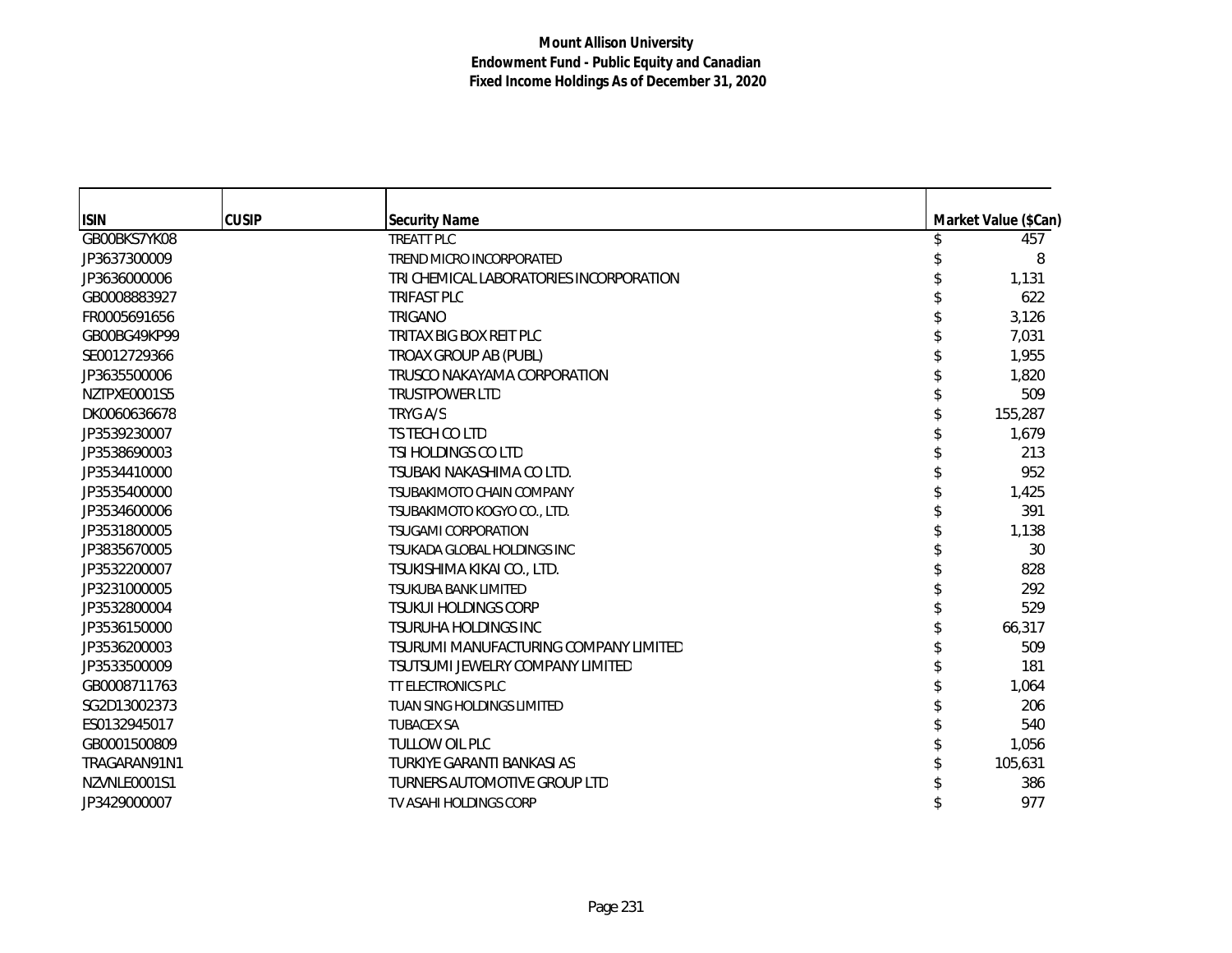| <b>ISIN</b>  | <b>CUSIP</b> | <b>Security Name</b>                  | Market Value (\$Can) |
|--------------|--------------|---------------------------------------|----------------------|
| JP3547060008 |              | TV TOKYO HOLDINGS CORPORATION         | 469                  |
| CH0011178255 |              | TX GROUP AG                           | 533                  |
| GB00B29H4253 |              | <b>TYMAN PLC</b>                      | 2,046                |
| GB0002668464 |              | U AND I GROUP PLC                     | 265                  |
| JP3826900007 |              | <b>UACJ CORP</b>                      | 739                  |
| JP3158800007 |              | UBE INDUSTRIES LTD                    | 2,066                |
| FR0000054470 |              | UBISOFT ENTERTAINMENT SA              | 9                    |
| CH0033361673 |              | U-BLOX HOLDING AG                     | 549                  |
| AT0000815402 |              | UBM DEVELOPMENT AG                    | 440                  |
| CH0244767585 |              | <b>UBS GROUP AG</b>                   | 103,405              |
| BE0003739530 |              | <b>UCB SA</b>                         | 138,460              |
| JP3157200001 |              | UCHIDA YOKO CO., LTD.                 | 647                  |
| IE0033024807 |              | <b>UDG HEALTHCARE PLC</b>             | 41,345               |
| GB0009123323 |              | ULTRA ELECTRONICS HOLDINGS PLC        | 3,291                |
| JP3126190002 |              | ULVAC INCORPORATED                    | 3,373                |
| BE0974320526 |              | <b>UMICORE SA</b>                     | 10                   |
| SG1J94892465 |              | UMS HOLDINGS LIMITED                  | 476                  |
| TW0001216000 |              | UNI PRESIDENT ENTERPRISES CORPORATION | 70,881               |
| FR0013326246 |              | UNIBAIL-RODAMCO-WESTFIELD SE          | 11                   |
| ES0180907000 |              | UNICAJA BANCO SA                      | 1,594                |
| JP3951600000 |              | UNICHARM CORP                         | 69,076               |
| IT0005239360 |              | UNICREDIT SPA                         | 21                   |
| JP3952000002 |              | UNIDEN HOLDINGS CORP                  | 345                  |
| IT0005239881 |              | UNIEURO SPA                           | 484                  |
| GB00B10RZP78 |              | <b>UNILEVER PLC</b>                   | 114,581              |
| FR0000034548 |              | UNION FINANCIERE DE FRANCE BANQUE SA  | 244                  |
| JP3950600001 |              | UNION TOOL CO.                        | 525                  |
| DE000UNSE018 |              | <b>UNIPER SE</b>                      |                      |
| IT0004810054 |              | UNIPOL GRUPPO SPA                     | 3,663                |
| JP3952550006 |              | UNIPRES CORPORATION                   | 758                  |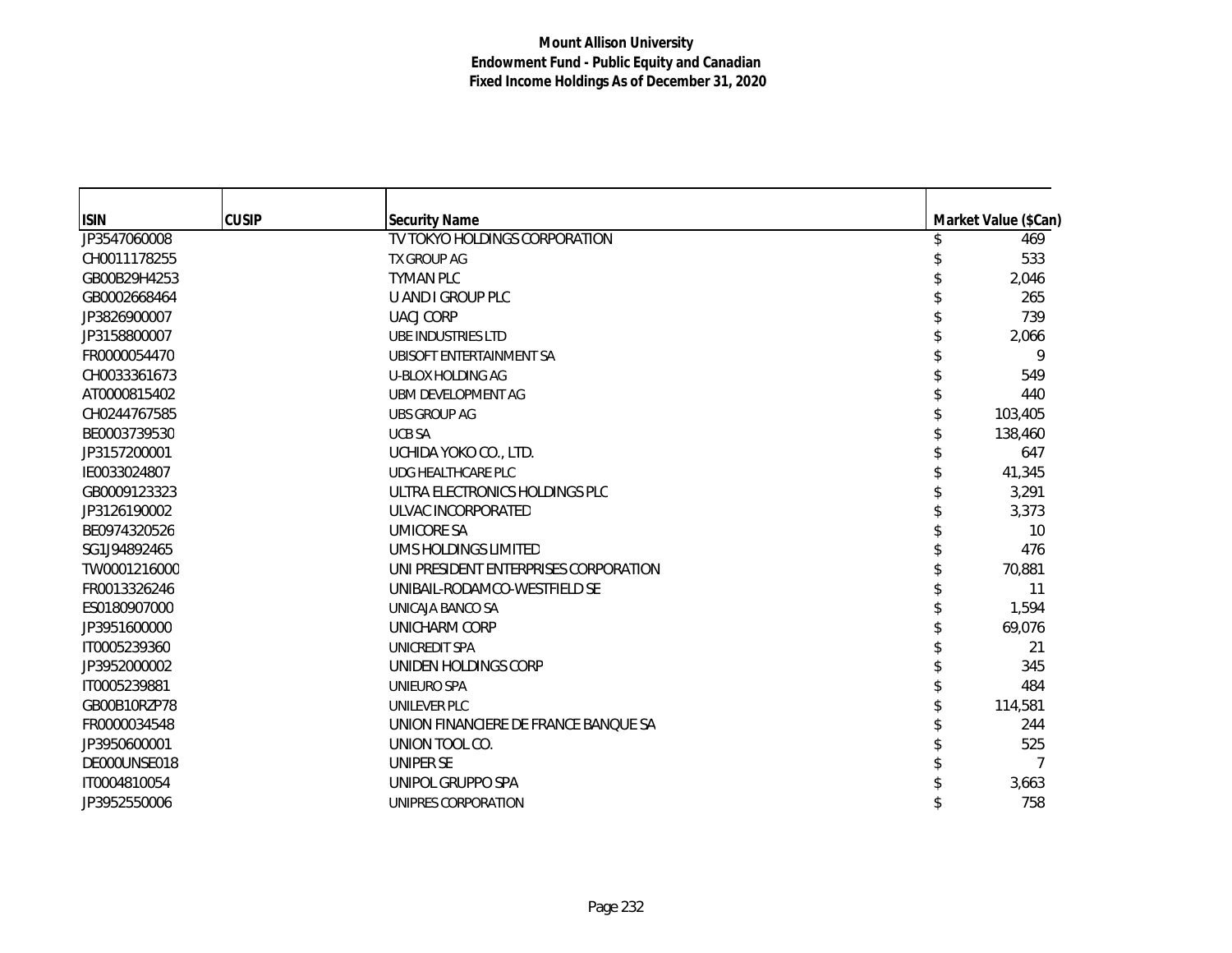| <b>ISIN</b>  | <b>CUSIP</b> | <b>Security Name</b>                  | Market Value (\$Can) |
|--------------|--------------|---------------------------------------|----------------------|
| AT0000821103 |              | <b>UNIOA INSURANCE GROUP AG</b>       | 1,748                |
| GB0006928617 |              | UNITE GROUP PLC (THE)                 | 5,198                |
| JP3949400000 |              | UNITED ARROWS LTD.                    | 959                  |
| PK0081901016 |              | UNITED BANK LIMITED                   | 9,806                |
| JP3758130003 |              | UNITED INC                            | 232                  |
| SG1K37001643 |              | UNITED INDUSTRIAL CORPORATION LIMITED | 215                  |
| BSP951331318 |              | UNITED INTERNATIONAL ENTERPRISES LTD  | 869                  |
| DE0005089031 |              | UNITED INTERNET AG                    | 5,606                |
| AU0000079691 |              | UNITED MALT GROUP LTD                 | 1,744                |
| SG1M31001969 |              | UNITED OVERSEAS BANK LIMITED          | 120,383              |
| JP3949450005 |              | UNITED SUPER MARKETS HOLDINGS INC     | 902                  |
| JP3045540006 |              | UNITED URBAN INVESTMENT CORPORATION   | 4                    |
| GB00B39J2M42 |              | UNITED UTILITIES GROUP PLC            | 21,258               |
| JP3951200009 |              | <b>UNITIKA LTD</b>                    | 676                  |
| JP3126130008 |              | UNIVERSAL ENTERTAINMENT CORP          | 929                  |
| SG1J21887414 |              | UOB-KAY HIAN HOLDINGS LTD             | 850                  |
| SG1S83002349 |              | <b>UOL GROUP LIMITED</b>              | 3                    |
| FI0009005987 |              | UPM-KYMMENE OYJ                       | 21                   |
| FI0009002158 |              | <b>UPONOR OYJ</b>                     | 2,645                |
| GB00BKT04W07 |              | URBAN&CIVIC PLC                       | 1,659                |
| JP3156400008 |              | <b>USHIO INC</b>                      | 2,332                |
| JP3944130008 |              | USS CO., LTD.                         | 5                    |
| JP3949500007 |              | UT GROUP CO LTD                       | 1,087                |
| JP3157600002 |              | UTOC CORPORATION                      | 193                  |
| JP3154080000 |              | UUUM CO LTD                           | 352                  |
| JP3829900004 |              | V TECHNOLOGY COMPANY LIMITED          | 1,198                |
| FI0009900682 |              | <b>VAISALA OYJ</b>                    | 1,673                |
| US91912E1055 |              | VALE S.A                              | 171,971              |
| FR0013176526 |              | VALEO SA                              | 9                    |
| CH0014786500 |              | <b>VALIANT HOLDING AG</b>             | 2,722                |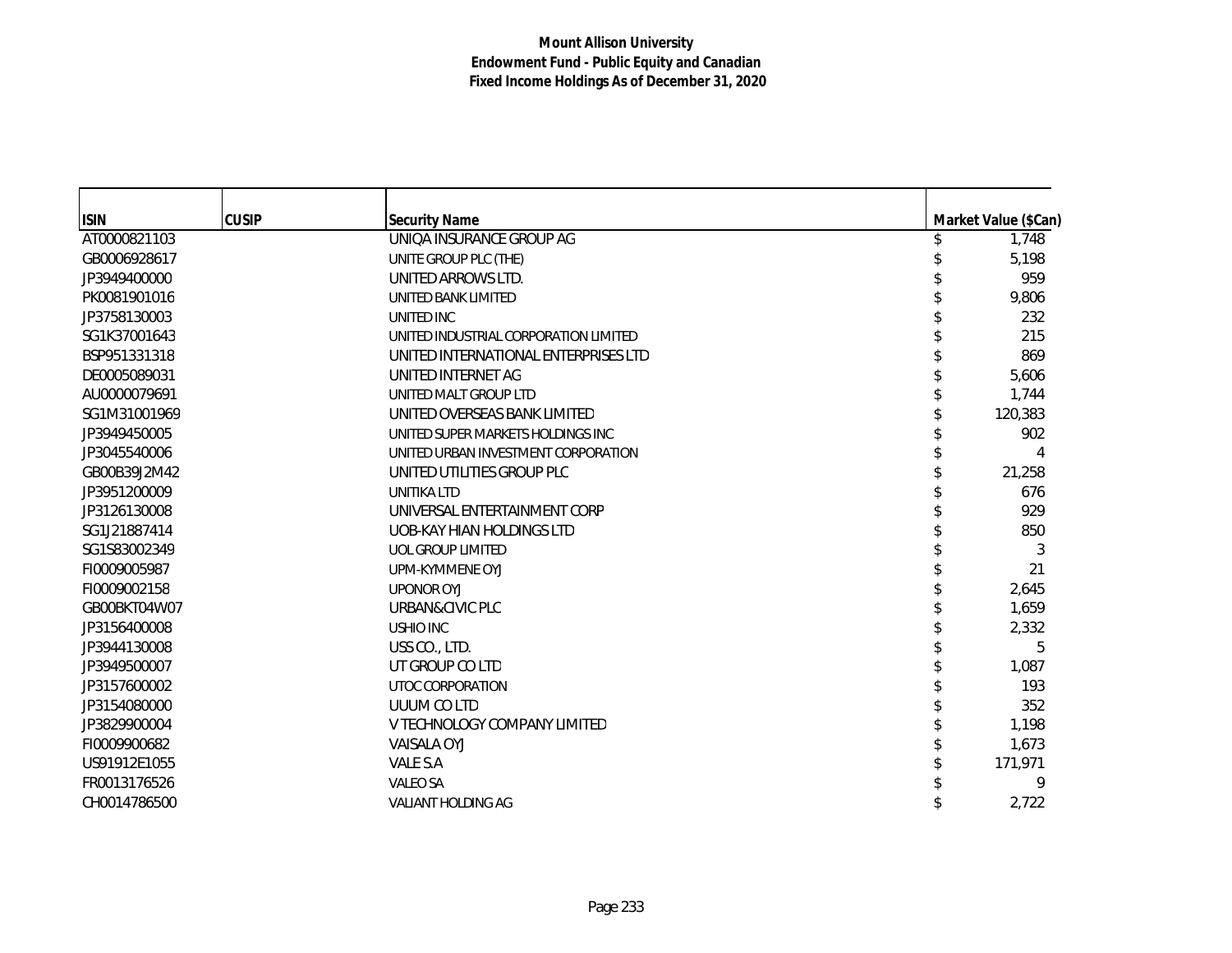| <b>ISIN</b>  | <b>CUSIP</b> | <b>Security Name</b>                   | Market Value (\$Can) |
|--------------|--------------|----------------------------------------|----------------------|
| FR0013506730 |              | VALLOUREC                              | 397                  |
| FI4000074984 |              | <b>VALMET OYJ</b>                      | 7,034                |
| FR0004056851 |              | <b>VALNEVA SE</b>                      | 1,618                |
| JP3778400006 |              | VALOR HOLDINGS CO LTD                  | 2,154                |
| CH0002088976 |              | VALORA HOLDING AG                      | 957                  |
| JP3744200001 |              | <b>VALQUA LTD</b>                      | 558                  |
| JP3778410005 |              | VALUE HR CO LTD                        | 222                  |
| KYG931751005 |              | <b>VALUE PARTNERS GROUP LIMITED</b>    | 1,138                |
| JP3778390009 |              | VALUECOMMERCE CO LTD                   | 1,029                |
| BMG9316Y1084 |              | VALUETRONICS HOLDINGS LIMITED          | 242                  |
| BE0003839561 |              | VAN DE VELDE SA                        | 362                  |
| NL0000302636 |              | VAN LANSCHOT KEMPEN NV                 | 511                  |
| CH0305285295 |              | VARIA US PROPERTIES AG                 | 460                  |
| DE000A0TGJ55 |              | VARTA AG                               | 2,762                |
| NL0000288918 |              | VASTNED RETAIL NV                      | 849                  |
| CH0311864901 |              | VAT GROUP AG                           | 13,103               |
| CH0021545667 |              | VAUDOISE ASSURANCES HOLDING SA         | 1,166                |
| SE0000115107 |              | <b>VBG GROUP AB (PUBL)</b>             | 545                  |
| JP3835500004 |              | <b>VECTOR INC</b>                      | 678                  |
| GB00BKM2MW97 |              | <b>VECTURA GROUP PLC</b>               | 1,757                |
| NO0005806802 |              | <b>VEIDEKKE ASA</b>                    | 2,202                |
| SG0531000230 |              | <b>VENTURE CORPORATION LIMITED</b>     | 4                    |
| FR0000124141 |              | <b>VEOLIA ENVIRONNEMENT SA</b>         | 14                   |
| DE000A0JL9W6 |              | <b>VERBIO VEREINIGTE BIOENERGIE AG</b> | 2,195                |
| AT0000746409 |              | <b>VERBUND AG</b>                      | 6                    |
| GB00B1GK4645 |              | <b>VERTU MOTORS PLC</b>                | 182                  |
| DK0010268606 |              | VESTAS WIND SYSTEMS AS                 | 190,801              |
| DK0010304500 |              | <b>VESTJYSK BANK A/S</b>               | 509                  |
| GB00B82YXW83 |              | <b>VESUVIUS PLC</b>                    | 2,819                |
| FR0004186856 |              | <b>VETOQUINOL SA</b>                   | 465                  |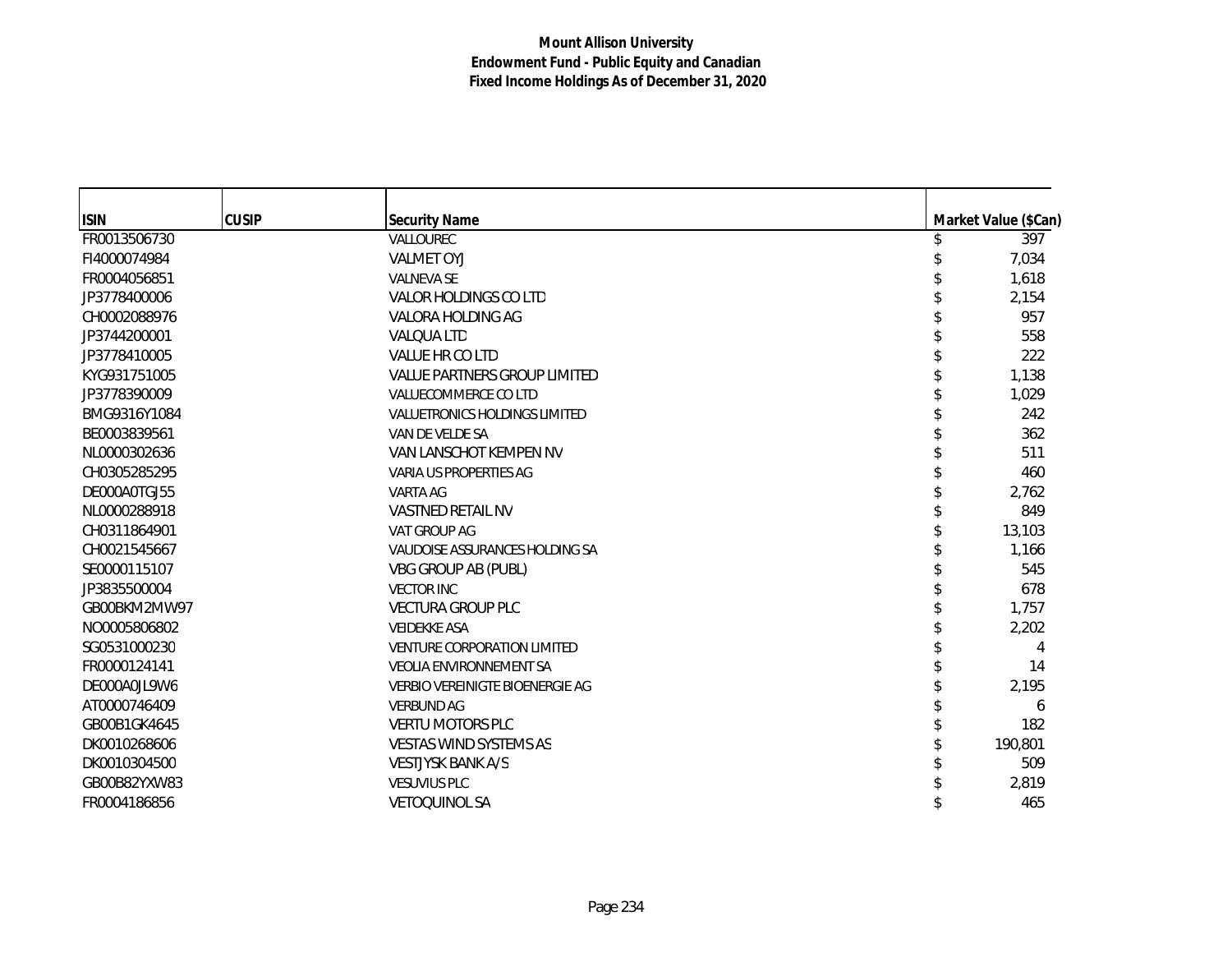| <b>ISIN</b>  | <b>CUSIP</b> | <b>Security Name</b>               | Market Value (\$Can) |
|--------------|--------------|------------------------------------|----------------------|
| CH0530235594 |              | <b>VETROPACK HOLDING SA</b>        | 1,714                |
| BE0003878957 |              | <b>VGP NV</b>                      | 1,659                |
| FR0000031775 |              | <b>VICAT SA</b>                    | 1,635                |
| AU000000VCX7 |              | <b>VICINITY CENTRES</b>            | 5                    |
| SGXE86215543 |              | <b>VICOM LIMITED</b>               | 309                  |
| IL0011237778 |              | VICTORY SUPERMARKET CHAIN LTD      | 255                  |
| GB0009292243 |              | <b>VICTREX PLC</b>                 | 4,677                |
| ES0183746314 |              | <b>VIDRALA SA</b>                  | 3,672                |
| AT0000908504 |              | VIENNA INSURANCE GROUP             | 1,821                |
| CH0364749348 |              | VIFOR PHARMA AG                    |                      |
| DE0007657231 |              | VILLEROY & BOCH AKTIENGESELLSCHAFT | 309                  |
| FR0000052516 |              | <b>VILMORIN &amp; CIE</b>          | 601                  |
| FR0000125486 |              | <b>VINCI</b>                       | 157,315              |
| BE0974271034 |              | VIOHALCO SA                        | 233                  |
| FR0000031577 |              | <b>VIRBAC</b>                      | 1,682                |
| GB00BD6GN030 |              | VIRGIN MONEY UK PLC                | 1,848                |
| AU000000VRT3 |              | <b>VIRTUS HEALTH LTD</b>           | 478                  |
| ES0184262212 |              | <b>VISCOFAN SA</b>                 | 5,312                |
| JP3800330007 |              | VISION INC                         | 528                  |
| NZVGLE0003S1 |              | VISTA GROUP INTERNATIONAL LTD      | 245                  |
| GB0001859296 |              | <b>VISTRY GROUP PLC</b>            | 43,697               |
| AU000000VTG6 |              | <b>VITA GROUP LIMITED</b>          | 158                  |
| NZCHPE0001S4 |              | VITAL HEALTHCARE PROPERTY TRUST    | 1,446                |
| JP3778280002 |              | VITAL KSK HOLDINGS INCORPORATION   | 662                  |
| HK0345001611 |              | VITASOY INTERNATIONAL HOLDINGS LTD | 4,507                |
| GB0009296665 |              | VITEC GROUP PLC                    | 1,038                |
| SE0007871363 |              | VITEC SOFTWARE GROUP AB (PUBL)     | 610                  |
| AU0000016875 |              | <b>VIVA ENERGY GROUP LTD</b>       | 2,776                |
| FR0000127771 |              | <b>VIVENDI SE</b>                  | 31,084               |
| GB00BDGT2M75 |              | <b>VIVO ENERGY PLC</b>             | 780                  |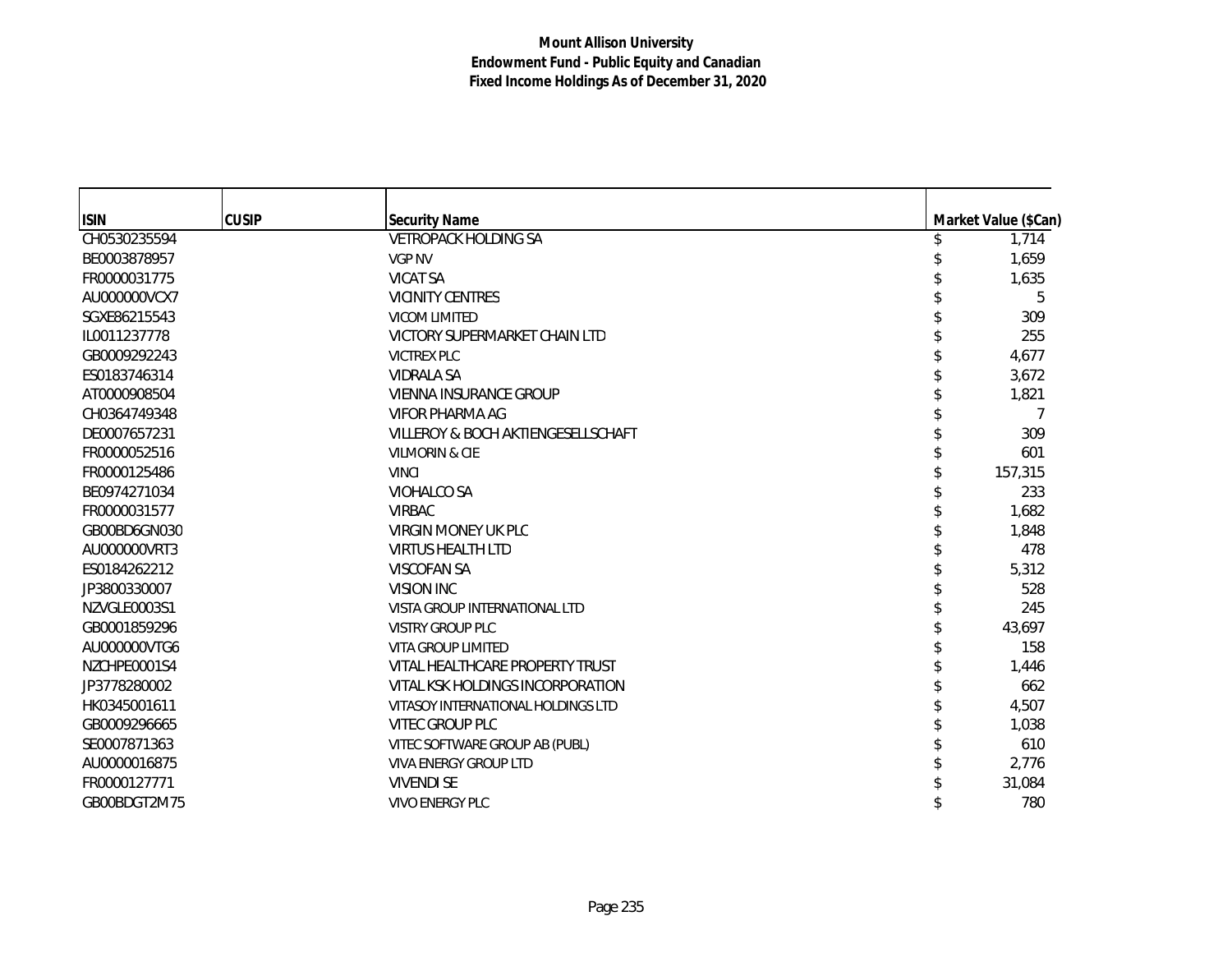| <b>ISIN</b>  | <b>CUSIP</b> | <b>Security Name</b>                  | Market Value (\$Can) |
|--------------|--------------|---------------------------------------|----------------------|
| ES0114820113 |              | <b>VOCENTO SA</b>                     | 241                  |
| AU000000VOC6 |              | <b>VOCUS GROUP LTD</b>                | 3,783                |
| GB00BH4HKS39 |              | VODAFONE GROUP PUBLIC LIMITED COMPANY | 131,323              |
| AT0000937503 |              | <b>VOEST-ALPINE AG</b>                | 8,638                |
| DE0007664005 |              | <b>VOLKSWAGEN AG</b>                  | 151,459              |
| DE0007664039 |              | <b>VOLKSWAGEN AG</b>                  | 36                   |
| GB00BN3ZZ526 |              | <b>VOLUTION GROUP PLC</b>             | 1,280                |
| SE0000115420 |              | <b>VOLVO AB</b>                       | 97,525               |
| SE0000115446 |              | <b>VOLVO AB</b>                       | 35                   |
| CH0003245351 |              | VON ROLL HOLDING AG                   | 331                  |
| DE000A1ML7J1 |              | <b>VONOVIA SE</b>                     | 167,705              |
| CH0012335540 |              | <b>VONTOBEL HOLDING AG</b>            | 5,036                |
| DE0007667107 |              | <b>VOSSLOH AG</b>                     | 1,118                |
| LI0315487269 |              | <b>VP BANK AG</b>                     | 867                  |
| GB0009286963 |              | <b>VP PLC</b>                         | 170                  |
| KYG9400C1116 |              | <b>VSTECS HOLDINGS LTD</b>            | 1,064                |
| JP3854700006 |              | VT HOLDINGS COMPANY LIMITED           | 868                  |
| BMG9400S1329 |              | <b>VTECH HOLDINGS LIMITED</b>         | 1,976                |
| CH0528751586 |              | <b>VZ HOLDING AG</b>                  | 2,725                |
| DE000WCH8881 |              | <b>WACKER CHEMIE AG</b>               | 4,313                |
| DE000WACK012 |              | <b>WACKER NEUSON SE</b>               | 1,161                |
| JP3992400006 |              | WACOAL HOLDINGS CORPORATION           | 1,917                |
| JP3993400005 |              | WACOM CO LTD                          | 1,968                |
| AU000000WGN7 |              | WAGNERS HOLDING COMPANY LTD           | 281                  |
| BMG942051043 |              | WAI KEE HOLDINGS LIMITED              | 207                  |
| JP3990800009 |              | WAKACHIKU CONSTRUCTION CO LTD         | 279                  |
| JP3992000004 |              | <b>WAKITA &amp; CO LIMITED</b>        | 806                  |
| NO0010571680 |              | <b>WALLENIUS WILHELMSEN ASA</b>       | 347                  |
| BMG9429S2464 |              | WANG ON GROUP LIMITED                 | 68                   |
| JP3994400004 |              | WARABEYA NICHIYO HOLDINGS CO LTD      | 601                  |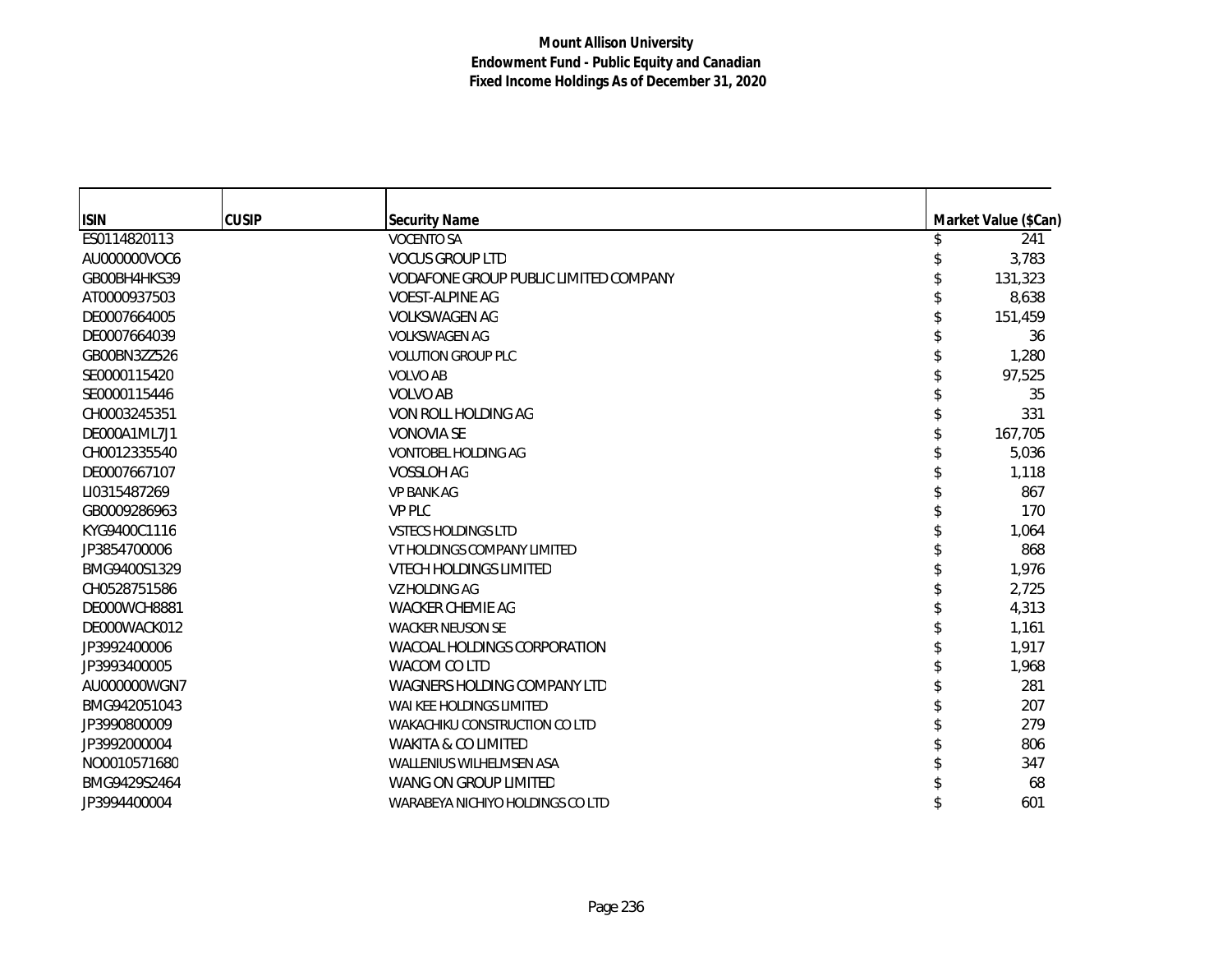| <b>ISIN</b>  | <b>CUSIP</b> | <b>Security Name</b>                          | Market Value (\$Can) |
|--------------|--------------|-----------------------------------------------|----------------------|
| NZWHSE0001S6 |              | <b>WAREHOUSE GROUP LTD</b>                    | 291                  |
| BE0974349814 |              | <b>WAREHOUSES DE PAUW NV</b>                  | 9,398                |
| CH0002619481 |              | <b>WARTECK INVEST AG</b>                      | 1,084                |
| FI0009003727 |              | <b>WARTSILA OYJ ABP</b>                       | 5,229                |
| AU000000SOL3 |              | WASHINGTON H SOUL PATTINSON & COMPANY LIMITED | 3                    |
| DE0007507501 |              | <b>WASHTEC AG</b>                             | 1,287                |
| JP3993830003 |              | <b>WATAHAN &amp; CO LTD</b>                   | 322                  |
| GB00BD6RF223 |              | <b>WATKIN JONES PLC</b>                       | 634                  |
| FR0013357621 |              | <b>WAVESTONE SA</b>                           | 450                  |
| AU0000088064 |              | <b>WAYPOINT REIT LTD</b>                      | 2,699                |
| JP3505940001 |              | WDB HOLDINGS CO LTD                           | 404                  |
| KYG676931044 |              | WEALTHKING INVESTMENTS LTD                    | 182                  |
| JP3154500007 |              | <b>WEATHERNEWS INCORPORATED</b>               | 661                  |
| AU000000WEB7 |              | <b>WEBJET LIMITED</b>                         | 2,905                |
| IT0003865570 |              | <b>WEBUILD SPA</b>                            | 323                  |
| BRWEGEACNOR0 |              | WEG S.A.                                      | 81,377               |
| CNE1000000D4 |              | WEICHAI POWER CO., LTD.                       | 86,843               |
| GB0009465807 |              | WEIR GROUP PLC                                | 8,364                |
| JP3155390002 |              | <b>WELBE INC</b>                              | 222                  |
| JP3274280001 |              | WELCIA HOLDINGS COMPANY LIMITED               |                      |
| FR0000121204 |              | <b>WENDEL SE</b>                              | 3                    |
| BE0003724383 |              | WERELDHAVE BELGIUM NV                         | 358                  |
| NL0000289213 |              | WERELDHAVE N.V.                               | 919                  |
| AU000000WES1 |              | <b>WESFARMERS LIMITED</b>                     | 46                   |
| JP3154750008 |              | <b>WEST HOLDINGS CORPORATION</b>              | 918                  |
| JP3659000008 |              | WEST JAPAN RAILWAY CO                         | 9                    |
| AU000000WSA9 |              | <b>WESTERN AREAS LTD</b>                      | 1,310                |
| AU000000WGX6 |              | <b>WESTGOLD RESOURCES LIMITED</b>             | 1,611                |
| AU000000WBC1 |              | <b>WESTPAC BANKING CORPORATION</b>            | 56                   |
| KYG960071028 |              | WH GROUP LTD                                  | 8                    |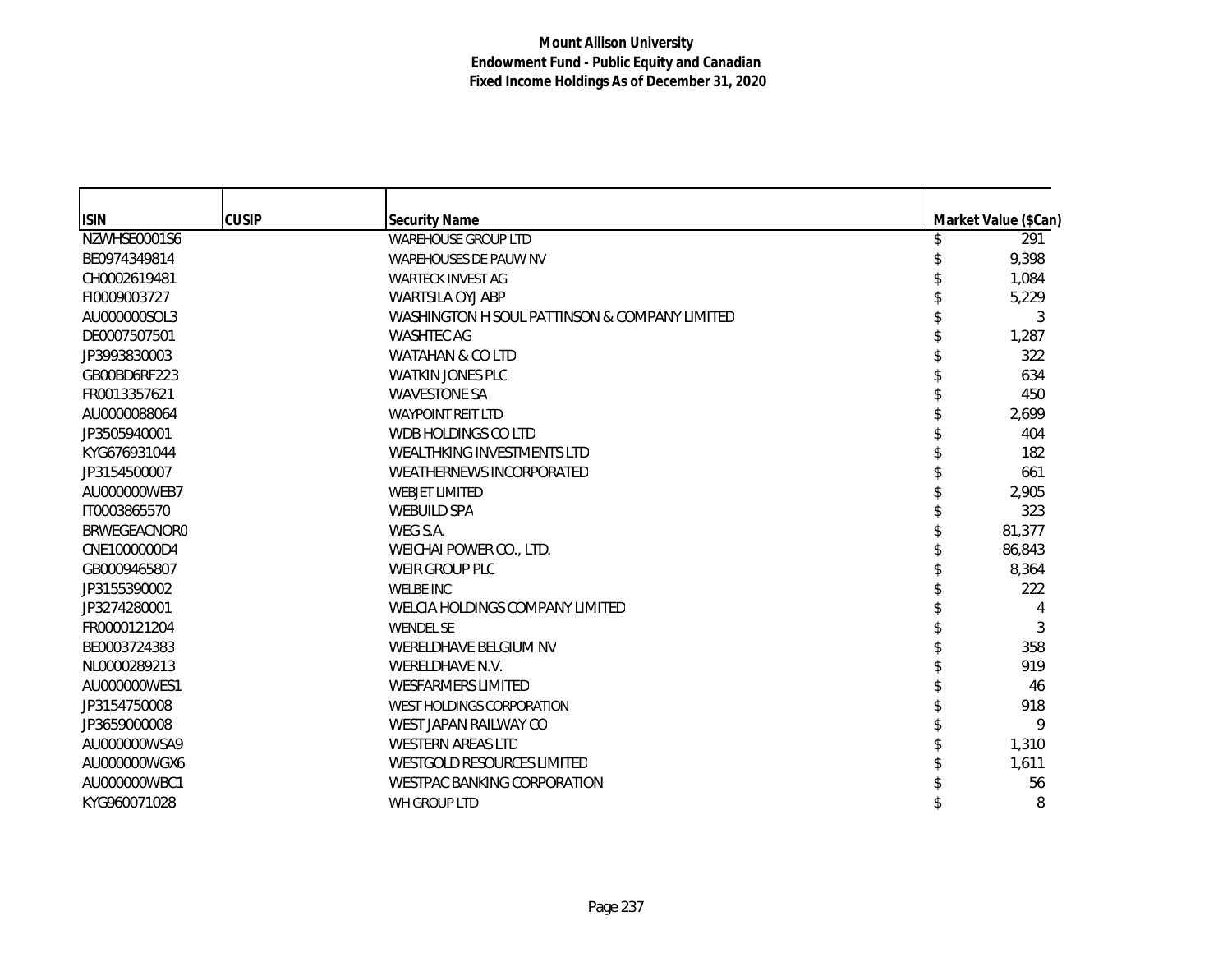| <b>ISIN</b>  | <b>CUSIP</b> | <b>Security Name</b>                              | Market Value (\$Can) |
|--------------|--------------|---------------------------------------------------|----------------------|
| GB00B2PDGW16 |              | WH SMITH PLC                                      | 3,893                |
| KYG9593A1040 |              | WHARF REAL ESTATE INVESTMENT COMPANY LTD          | 9                    |
| GB00B1KJJ408 |              | <b>WHITBREAD PLC</b>                              | 9                    |
| AU000000WHC8 |              | WHITEHAVEN COAL LTD                               | 1,802                |
| AT0000831706 |              | <b>WIENERBERGER AG</b>                            | 3,337                |
| SE0011205194 |              | WIHLBORG FASTIGHETER AB                           | 5,738                |
| NO0010571698 |              | WILH WILHELMSEN HOLDING ASA                       | 293                  |
| JP3154160000 |              | WILL GROUP INC                                    | 273                  |
| GB0031698896 |              | <b>WILLIAM HILL PLC</b>                           | 7,953                |
| SG1T56930848 |              | <b>WILMAR INTERNATIONAL LIMITED</b>               |                      |
| GB0009692319 |              | <b>WILMINGTON PLC</b>                             | 309                  |
| JP3154390003 |              | WIN PARTNERS CO LTD                               | 230                  |
| GB0030329360 |              | <b>WINCANTON PLC</b>                              | 1,047                |
| BMG970561087 |              | WING ON COMPANY INTERNATIONAL LIMITED             | 418                  |
| SG1K66001688 |              | <b>WING TAI HOLDINGS LIMITED</b>                  | 1,368                |
| BMG9716V1000 |              | WING TAI PROPERTIES LTD                           | 308                  |
| AU000000WTC3 |              | <b>WISETECH GLOBAL LTD</b>                        | 4                    |
| IL0011301780 |              | WIX.COM LTD                                       | 14                   |
| GB0006043169 |              | WM MORRISON SUPERMARKETS PLC                      | 57,215               |
| NL0000395903 |              | WOLTERS KLUWER NV                                 | 163,478              |
| JP3390600009 |              | WOOD ONE CO., LTD                                 | 191                  |
| AU000000WPL2 |              | WOODSIDE PETROLEUM LIMITED                        | 17                   |
| AU000000WOW2 |              | WOOLWORTHS GROUP LTD                              | 148,783              |
| GB00B67G5X01 |              | <b>WORKSPACE GROUP PLC</b>                        | 2,069                |
| JP3990210001 |              | WORLD CO., LTD.                                   | 681                  |
| JP3990220000 |              | <b>WORLD HOLDINGS CO LTD</b>                      | 200                  |
| FR0011981968 |              | <b>WORLDLINE SA</b>                               | 106,019              |
| AU000000WPP3 |              | WPP AUNZ LTD                                      | 268                  |
| JE00B8KF9B49 |              | WPP PLC                                           | 14                   |
| DE0008051004 |              | WUESTENROT & WUERTTEMBERGISCHE AKTIENGESELLSCHAFT | 1,188                |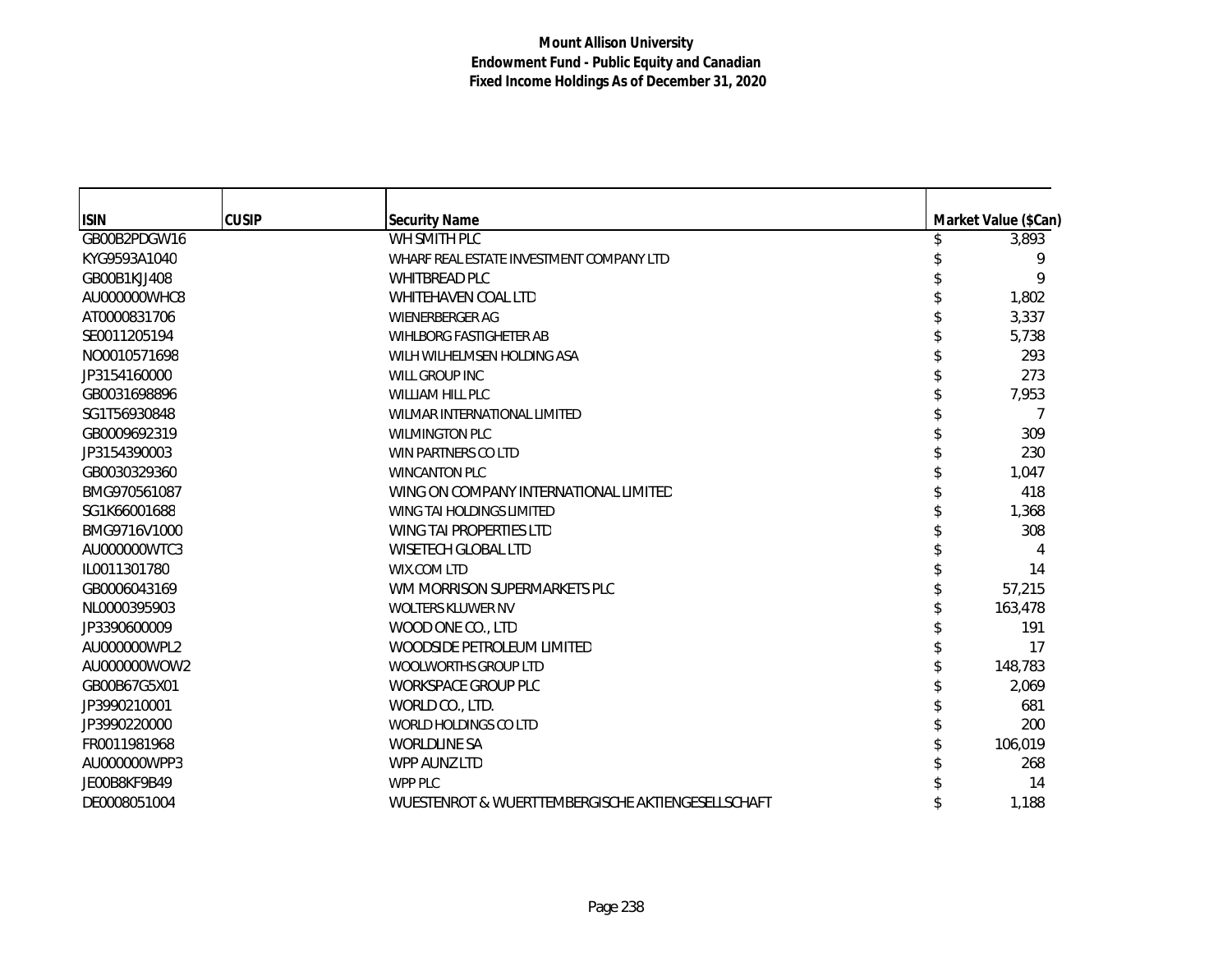| <b>ISIN</b>  | <b>CUSIP</b> | <b>Security Name</b>                | Market Value (\$Can) |
|--------------|--------------|-------------------------------------|----------------------|
| KYG970081173 |              | WUXI BIOLOGICS (CAYMAN) INC         | 154,814              |
| KYG981491007 |              | WYNN MACAU LIMITED                  | 3,528                |
| BE0974310428 |              | X FAB SILICON FOUNDRIES EV          | 736                  |
| US98387E2054 |              | X5 RETAIL GROUP N.V.                | 39,915               |
| GB0001570810 |              | <b>XAAR PLC</b>                     | 313                  |
| JP3428800001 |              | <b>XEBIO HOLDINGS CO LTD</b>        | 349                  |
| NZXROE0001S2 |              | <b>XERO LIMITED</b>                 | 14                   |
| KYG9828G1082 |              | XINYI GLASS HOLDINGS LIMITED        | 5                    |
| SG9999003735 |              | XP POWER LIMITED.                   | 2,154                |
| NO0010716863 |              | <b>XXL ASA</b>                      | 379                  |
| JP3048690006 |              | XYMAX REIT INVESTMENT CORP          | 578                  |
| BMG987731079 |              | Y.T. REALTY GROUP LIMITED           | 90                   |
| JP3930600006 |              | YAGI & CO., LTD.                    | 145                  |
| JP3933200002 |              | YAHAGI CONSTRUCTION COMPANY LIMITED | 406                  |
| JP3933800009 |              | YAHOO JAPAN CORPORATION             | 17                   |
| JP3930100007 |              | YAIZU SUISANKAGAKU INDUSTRY CO LTD  | 187                  |
| JP3931600005 |              | YAKULT HONSHA CO LTD                | 7                    |
| JP3931410009 |              | YAKUODO HOLDINGS CO LTD             | 545                  |
| JP3943000004 |              | YAMABIKO CORPORATION                | 770                  |
| JP3588100002 |              | YAMADA CONSULTING GROUP CO LTD      | 352                  |
| JP3939000000 |              | YAMADA HOLDINGS CO LTD              | 4                    |
| JP3934800008 |              | YAMAGATA BANK LTD                   | 453                  |
| JP3935300008 |              | YAMAGUCHI FINANCIAL GROUP, INC      | 2,150                |
| JP3942600002 |              | YAMAHA CORPORATION                  | 8                    |
| JP3942800008 |              | YAMAHA MOTOR CO LTD                 | 6                    |
| JP3934200001 |              | YAMAICHI ELECTRONICS CO LTD         | 711                  |
| JP3930050004 |              | YA-MAN LIMITED                      | 857                  |
| JP3942000005 |              | YAMANASHI CHUO BANK, LTD.           | 392                  |
| JP3937600009 |              | YAMATANE CORPORATION                | 324                  |
| JP3940800000 |              | YAMATO CORPORATION                  | 282                  |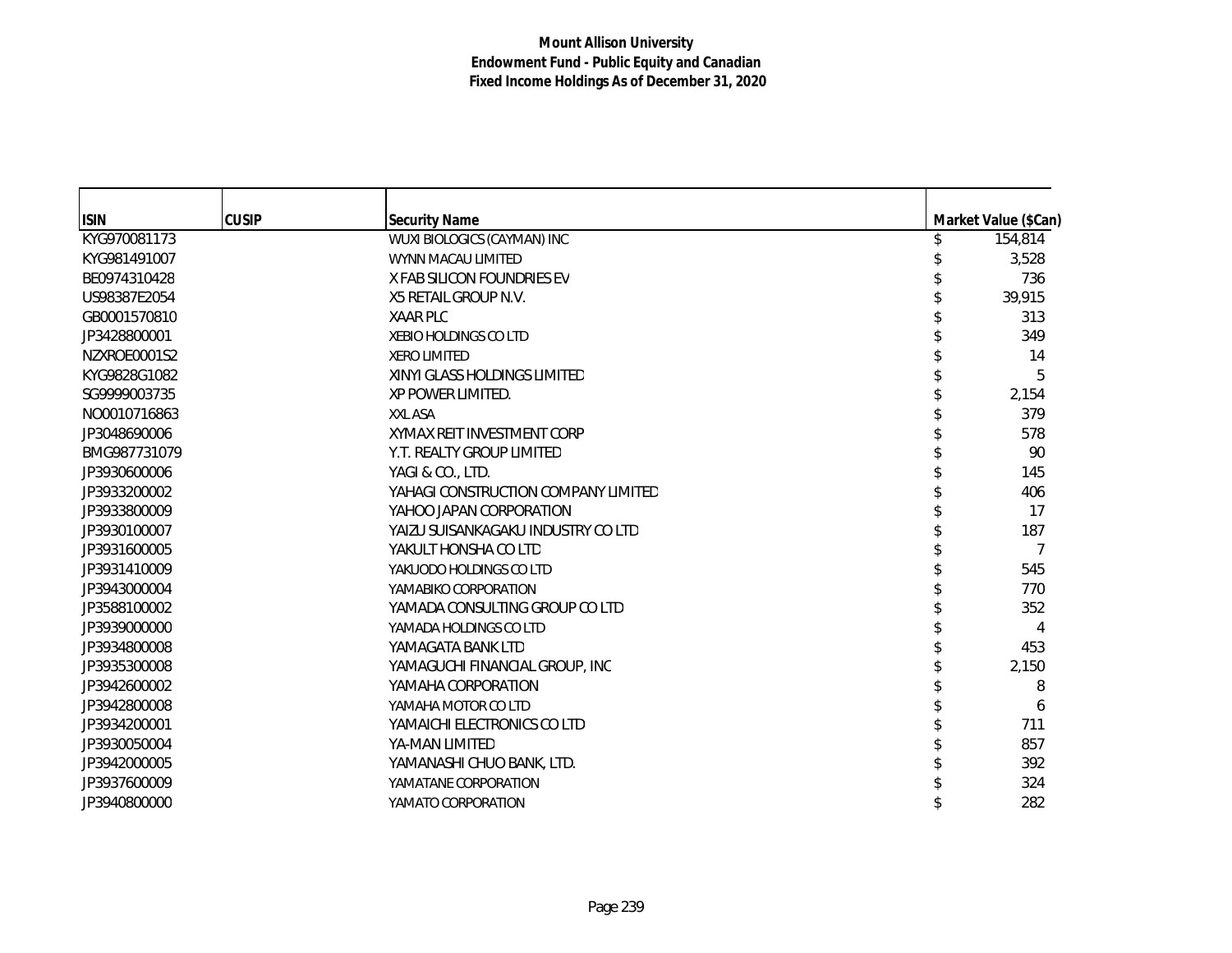| <b>ISIN</b>  | <b>CUSIP</b> | <b>Security Name</b>                      | Market Value (\$Can) |
|--------------|--------------|-------------------------------------------|----------------------|
| JP3940000007 |              | YAMATO HOLDINGS COMPANY LIMITED           | 8                    |
| JP3940400009 |              | YAMATO KOGYO CO LTD                       | 2,555                |
| JP3935600001 |              | YAMAZAKI BAKING CO LTD                    |                      |
| JP3936800006 |              | YAMAZEN CORPORATION                       | 1,228                |
| NL0009805522 |              | YANDEX N V                                | 68,845               |
| SG1U76934819 |              | YANGZIJIANG SHIPBUILDING HOLDINGS LTD     | 2,713                |
| NO0010208051 |              | YARA INTERNATIONAL ASA                    |                      |
| JP3931700003 |              | YASHIMA DENKI COMPANY LIMITED             | 215                  |
| JP3932000007 |              | YASKAWA ELECTRIC CORPORATION              | 12                   |
| JP3932820008 |              | YASUDA LOGISTICS CORP                     | 394                  |
| JP3932850005 |              | YASUNAGA CORPORATION                      | 162                  |
| JP3131350005 |              | YELLOW HAT LTD.                           | 1,026                |
| IL0010903156 |              | YH DIMRI CONSTRUCTION AND DEVELOPMENT LTD | 618                  |
| FI0009800643 |              | YIT OYJ                                   | 1,694                |
| JP3959400007 |              | YODOGAWA STEEL WORKS LTD                  | 1,002                |
| JP3955200005 |              | YOKOGAWA BRIDGE HOLDINGS CORP             | 1,148                |
| JP3955000009 |              | YOKOGAWA ELECTRIC CORPORATION             | 5                    |
| JP3957000007 |              | YOKOHAMA REITO COMPANY LIMITED            | 995                  |
| JP3954200006 |              | YOKOWO CO., LTD.                          | 1,002                |
| JP3953800004 |              | YOMEISHU SEIZO CO LTD                     | 161                  |
| JP3962600007 |              | YONDENKO CORPORATION                      | 236                  |
| JP3119950008 |              | YONDOSHI HOLDINGS INC                     | 474                  |
| JP3961400003 |              | YOROZU CORPORATION                        | 528                  |
| JP3958000006 |              | YOSHINOYA HOLDINGS CO LTD                 | 809                  |
| JP3953600008 |              | YOTAI REFRACTORIES CO., LTD.              | 301                  |
| GB00B2NDK765 |              | YOUNG AND COMPANY'S BREWERY P.L.C.        | 578                  |
| GB00B2NDK989 |              | YOUNG AND COMPANY'S BREWERY P.L.C.        | 166                  |
| CH0019396990 |              | YPSOMED HOLDING AG                        | 895                  |
| JP3945200008 |              | YUASA TRADING CO LIMITED                  | 1,069                |
| BMG988031446 |              | YUE YUEN INDUSTRIAL (HOLDINGS) LTD        | 1,916                |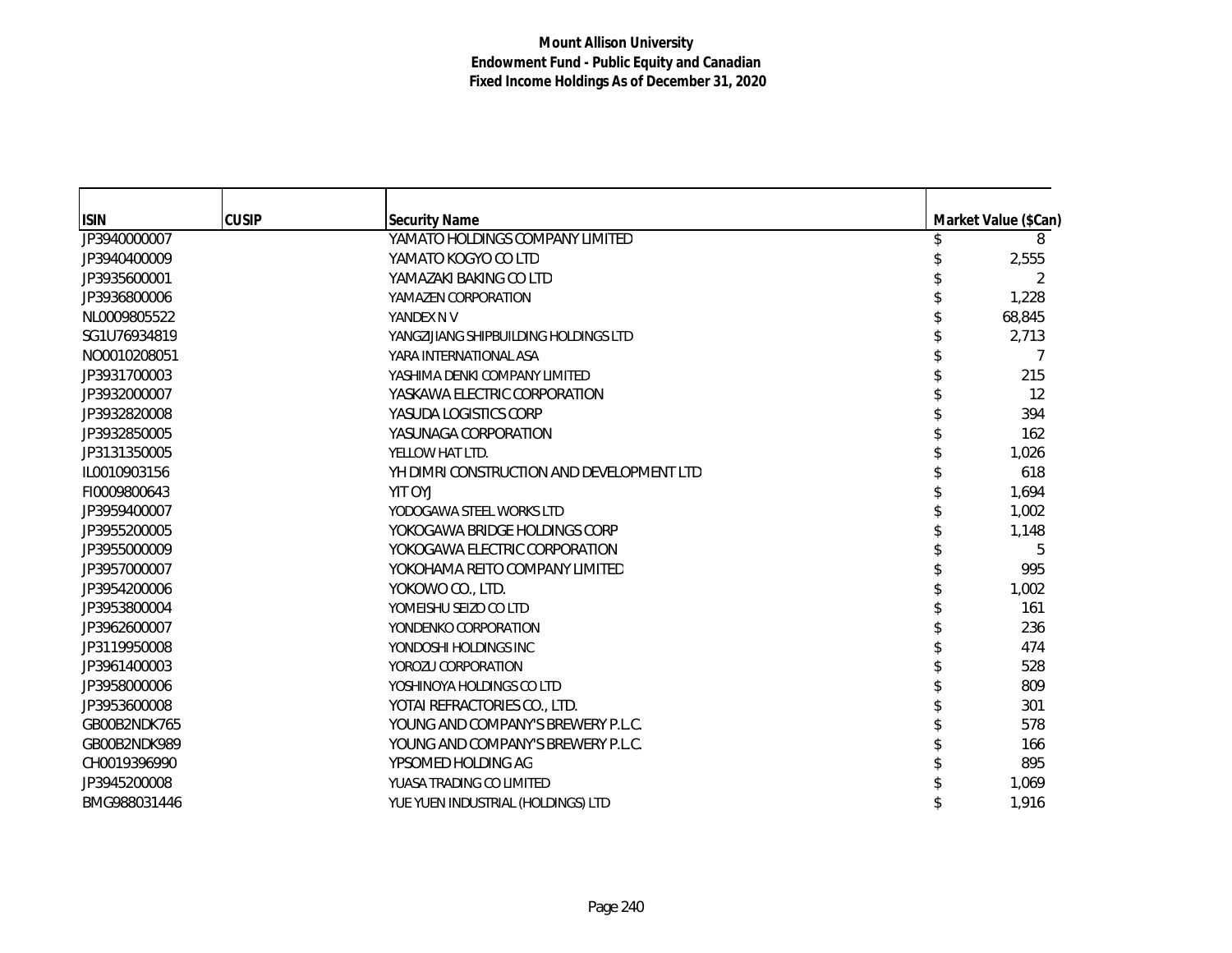| <b>ISIN</b>  | <b>CUSIP</b>                            | <b>Security Name</b>                        | Market Value (\$Can) |
|--------------|-----------------------------------------|---------------------------------------------|----------------------|
| US98850P1093 |                                         | YUM CHINA HOLDINGS INC                      | \$<br>84,169         |
| JP3952850000 |                                         | YUMESHIN HOLDINGS COMPANY LIMITED           | 757                  |
| JP3946200007 |                                         | YURTEC CORPORATION                          | 481                  |
| JP3944500002 |                                         | YUSHIN PRECISION EQUIPMENT CO., LTD.        | 195                  |
| JP3948400001 |                                         | YUSHIRO CHEMICAL INDUSTRIES COMPANY LIMITED | 320                  |
| JP3948900000 |                                         | YUTAKA GIKEN CO., LTD.                      | 167                  |
| NZZELE0001S1 |                                         | <b>Z ENERGY LTD</b>                         | 70,466               |
| DE000ZAL1111 |                                         | <b>ZALANDO SE</b>                           | 18                   |
| ES0184933812 |                                         | ZARDOYA OTIS SA                             | 2,331                |
| DE000ZEAL241 |                                         | ZEAL NETWORK SE                             | 1,098                |
| DK0060257814 |                                         | <b>ZEALAND PHARMA A/S</b>                   | 1,314                |
| CH0276534614 |                                         | ZEHNDER GROUP AG                            | 905                  |
| JP3427800002 |                                         | ZENITAKA CORPORATION                        | 375                  |
| JP3430400006 |                                         | ZENRIN CO., LTD.                            | 792                  |
| HK0185013379 |                                         | <b>ZENSUN ENTERPRISES LTD</b>               | 224                  |
| KYG9898R1175 |                                         | ZHAOBANGJI PROPERTIES HOLDINGS LTD          | 538                  |
| CNE000001KS5 |                                         | ZHEJIANG SUPOR CO LTD                       | 69,871               |
| KYG989221000 |                                         | ZHEN DING TECHNOLOGY HOLDING LIMITED        | 62,841               |
| JP3386490001 |                                         | ZIGEXN CO LTD                               | 121                  |
| IT0004171440 |                                         | ZIGNAGO VETRO                               | 806                  |
| DE0005111702 |                                         | <b>ZOOPLUS AG</b>                           | 273                  |
| GB0009896605 |                                         | ZOTEFOAMS PLC                               | 378                  |
| JP3399310006 |                                         | ZOZO INC                                    | 67,937               |
| CH0148052126 |                                         | ZUG ESTATES HOLDING AG                      | 1,286                |
| CH0493891243 |                                         | <b>ZUGER KANTONALBANK</b>                   | 1,901                |
| AT0000837307 |                                         | ZUMTOBEL GROUP AG                           | 558                  |
| CH0011075394 |                                         | ZURICH INSURANCE GROUP LIMITED              | \$<br>412,894        |
|              | Canadian Publically Traded Fixed Income |                                             |                      |
| US68245XAC39 |                                         | 1011778 BC / NEW RED FIN 4.250 15/5/2024    | \$<br>5,460          |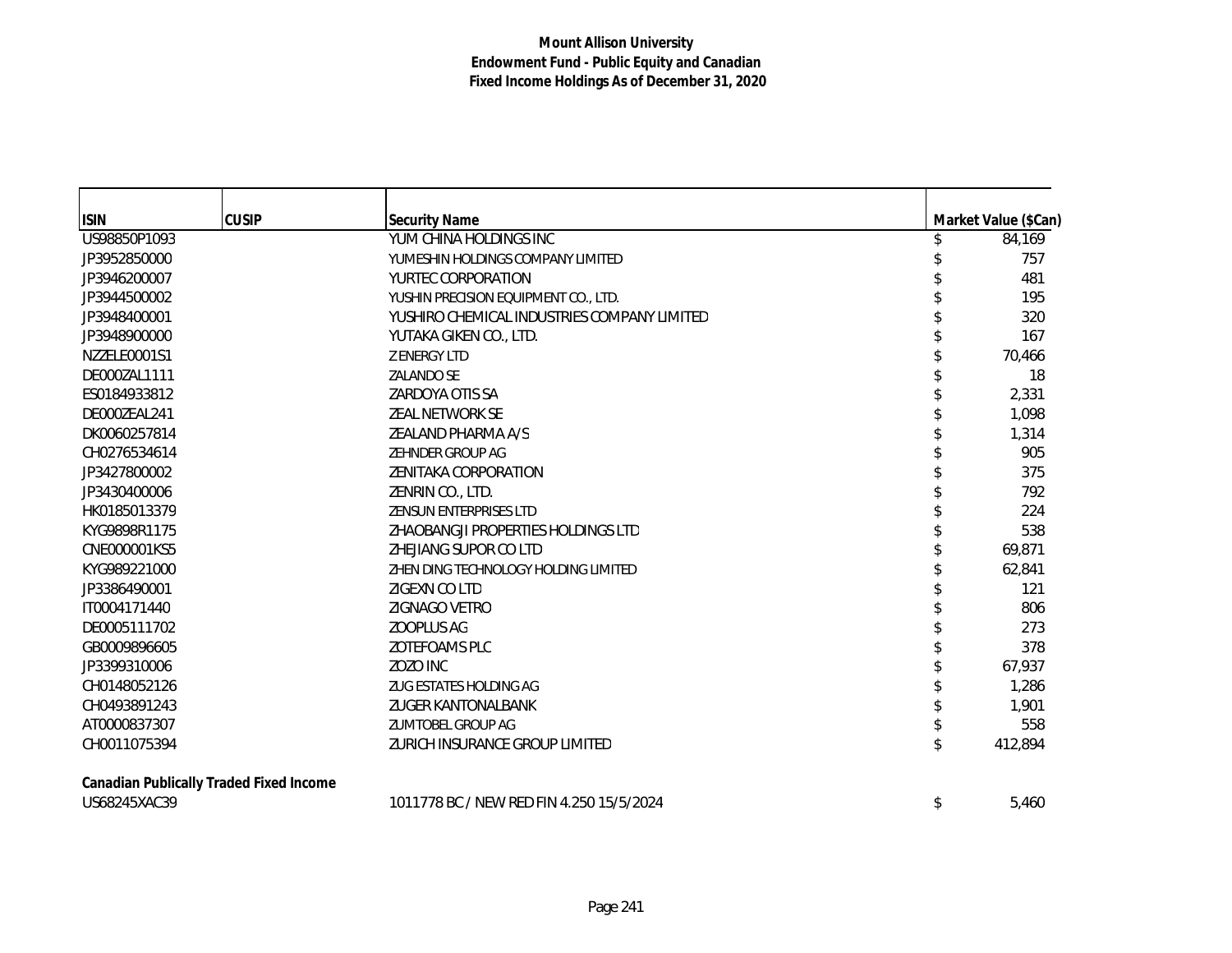| <b>ISIN</b>  | <b>CUSIP</b> | <b>Security Name</b>                              | Market Value (\$Can) |
|--------------|--------------|---------------------------------------------------|----------------------|
| US68245XAH26 |              | 1011778 BC UNLIMITED LIABILITY CO 3.875 15/1/2028 | 597                  |
| US68245XAJ81 |              | 1011778 BC UNLIMITED LIABILITY CO 4.375 15/1/2028 | 627                  |
| US68245XAK54 |              | 1011778 BC UNLIMITED LIABILITY CO 5.750 15/4/2025 | 2,148                |
| CA35085ZBW55 |              | 407 INTERNATIONAL INC 1.800 22/5/2025             | 14,859               |
| CA35085ZBR60 |              | 407 INTERNATIONAL INC 2.470 8/9/2022              | 9,757                |
| CA35085ZBX39 |              | 407 INTERNATIONAL INC 2.590 25/5/2032             | 15,366               |
| CA35085ZBV72 |              | 407 INTERNATIONAL INC 2.840 7/3/2050              | 15,038               |
| CA35085ZBT27 |              | 407 INTERNATIONAL INC 3.140 6/3/2030              | 7,221                |
| CA35085ZBQ87 |              | 407 INTERNATIONAL INC 3.650 8/9/2044              | 11,308               |
| CA35085ZBS44 |              | 407 INTERNATIONAL INC 3.720 11/5/2048             | 11,607               |
| CA35085ZBG06 |              | 407 INTERNATIONAL INC 3.980 11/9/2052             | 16,381               |
| CA35085ZBF23 |              | 407 INTERNATIONAL INC 4.190 25/4/2042             | 7,996                |
| CA35085ZBE57 |              | 407 INTERNATIONAL INC 4.450 15/11/2041            | 8,235                |
| CA35085ZAD83 |              | 407 INTERNATIONAL INC 5.960 3/12/2035             | 18,290               |
| CA35085ZBM73 |              | 407 INTERNATIONAL INC. 3.600 21/5/2047            | 9,458                |
| CA35085ZBL90 |              | 407 INTERNATIONAL INC. 3.830 11/5/2046            | 7,728                |
| CA31680PAA45 |              | 55 SCHOOL BOARD TRUST 5.900 2/6/2033              | 18,380               |
| CA007863AK90 |              | AEROPORTS DE MONTREAL 3.360 24/4/2047             | 14,650               |
| CA007863AE31 |              | AEROPORTS DE MONTREAL 5.170 17/9/2035             | 8,533                |
| CA007863AF06 |              | AEROPORTS DE MONTREAL 5.670 16/10/2037            | 9,100                |
| CA007863AC74 |              | AEROPORTS DE MONTREAL 6.550 11/10/2033            | 18,648               |
| CA00889YAD37 |              | AIMCO REALTY INVESTORS LP 2.712 1/6/2029          | 15,426               |
| CA00889YAC53 |              | AIMCO REALTY INVESTORS LP 3.367 1/6/2027          | 7,101                |
| US009089AA11 |              | AIR CANADA 4.125 15/5/2025                        | 597                  |
| US009088AC93 |              | AIR CANADA 5.000 15/12/2023                       | 4,505                |
| CA013051DX27 |              | ALBERTA (PROVINCE OF) 1.600 1/9/2022              | 12,949               |
| CA013051EG84 |              | ALBERTA (PROVINCE OF) 2.050 1/6/2030              | 109,890              |
| CA013051DT15 |              | ALBERTA (PROVINCE OF) 2.200 1/6/2026              | 57,705               |
| CA013051DQ75 |              | ALBERTA (PROVINCE OF) 2.350 1/6/2025              | 64,567               |
| CA013051DW44 |              | ALBERTA (PROVINCE OF) 2.550 1/6/2027              | 100,820              |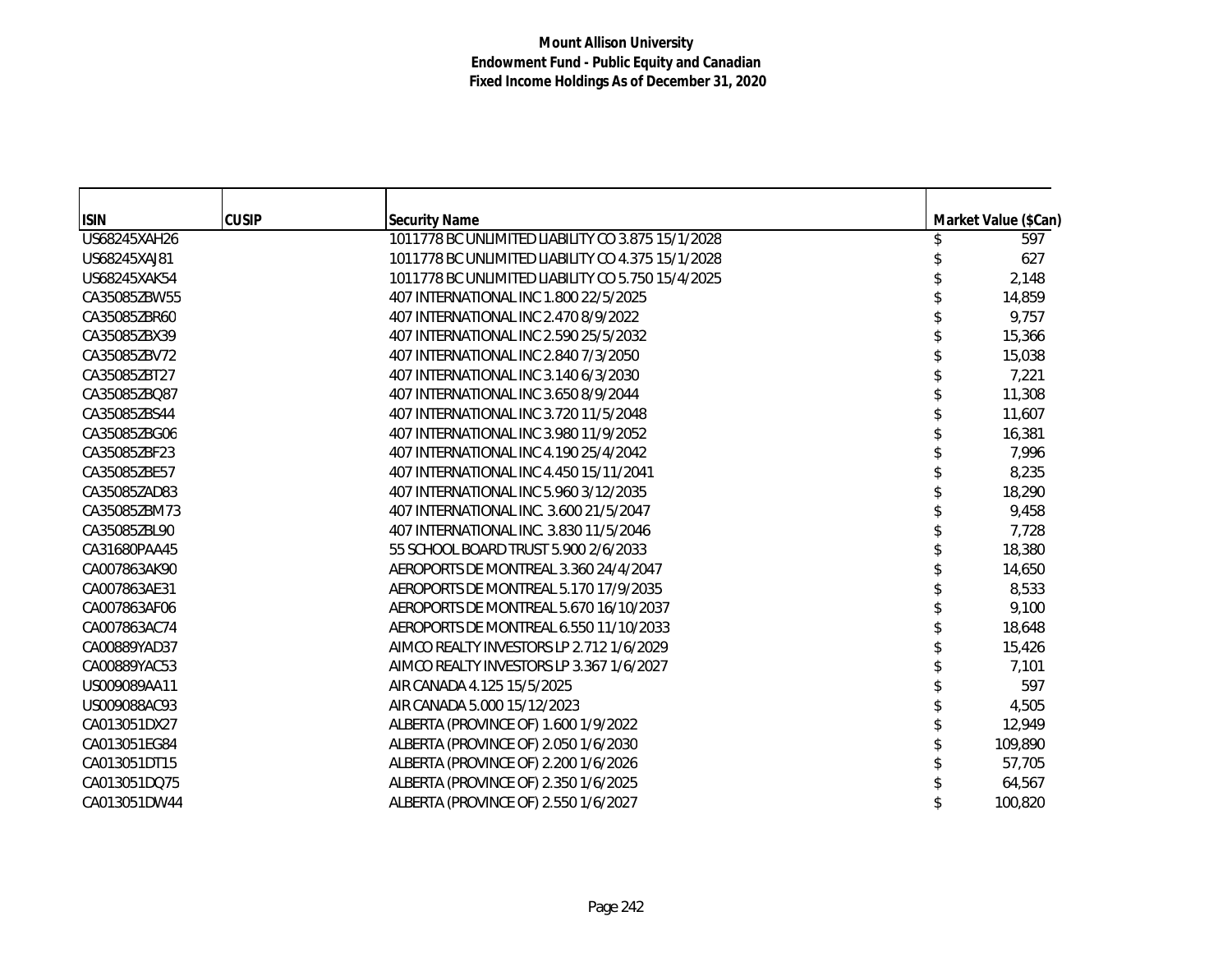| <b>ISIN</b>  | <b>CUSIP</b> | <b>Security Name</b>                                | Market Value (\$Can) |
|--------------|--------------|-----------------------------------------------------|----------------------|
| CA013051DG93 |              | ALBERTA (PROVINCE OF) 2.550 15/12/2022              | 23,154               |
| CA013051EC70 |              | ALBERTA (PROVINCE OF) 2.650 1/9/2023                | 23,482               |
| CA013051EB97 |              | ALBERTA (PROVINCE OF) 2.900 1/12/2028               | 52,991               |
| CA013051DY00 |              | ALBERTA (PROVINCE OF) 3.050 1/12/2048               | 142,293              |
| CA013051DM61 |              | ALBERTA (PROVINCE OF) 3.100 1/6/2024                | 41,324               |
| CA013051ED53 |              | ALBERTA (PROVINCE OF) 3.100 1/6/2050                | 16,500               |
| CA013051DS32 |              | ALBERTA (PROVINCE OF) 3.300 1/12/2046               | 183,200              |
| CA013051DK06 |              | ALBERTA (PROVINCE OF) 3.450 1/12/2043               | 46,456               |
| CA01306ZDF59 |              | ALBERTA (PROVINCE OF) 3.500 1/6/2031                | 45,323               |
| CA013051DB07 |              | ALBERTA (PROVINCE OF) 4.500 1/12/2040               | 13,158               |
| CA013047AB15 |              | ALBERTA POWERLINE LP 4.065 1/12/2053                | 11,219               |
| CA013047AD70 |              | ALBERTA POWERLINE LP 4.065 1/3/2054                 | 7,608                |
| CA01306ZCV19 |              | ALBERTA PROVINCE OF 2.900 20/9/2029                 | 25,093               |
| CA01306ZDC29 |              | ALBERTA PROVINCE OF 3.900 1/12/2033                 | 7,937                |
| CA014443AG00 |              | ALECTRA INC (CANADA) 2.488 17/5/2027                | 13,755               |
| CA014443AC95 |              | ALECTRA INC (CANADA) 3.958 30/7/2042                | 11,815               |
| CA01585PAG06 |              | ALGONQUIN POWER CO 4.090 17/2/2027                  | 7,191                |
| CA01585PAJ45 |              | ALGONQUIN POWER CO 4.600 29/1/2029                  | 5,639                |
| CA01626PAF32 |              | ALIMENTATION COUCHE-TARD INC 3.056 26/7/2024        | 13,576               |
| CA01626PAE66 |              | ALIMENTATION COUCHE-TARD INC 3.600 2/6/2025         | 13,964               |
| CA019456AE21 |              | ALLIED PROPERTIES REAL ESTATE INVE 3.113 8/4/2027   | 3,372                |
| CA019456AF95 |              | ALLIED PROPERTIES REAL ESTATE INVE 3.117 21/2/2030  | 1,671                |
| CA019456AG78 |              | ALLIED PROPERTIES REAL ESTATE INVE 3.131 15/5/2028  | 3,372                |
| CA019456AD48 |              | ALLIED PROPERTIES REAL ESTATE INVE 3.394 15/8/2029  | 5,102                |
| CA019456AC64 |              | ALLIED PROPERTIES REAL ESTATE INVE 3.636 21/4/2025  | 6,863                |
| CA019456AB81 |              | ALLIED PROPERTIES REAL ESTATE INVE 3.934 14/11/2022 | 6,684                |
| CA02091ZAB46 |              | ALTAGAS CANADA INC 3.150 6/4/2026                   | 5,192                |
| CA02091ZAA62 |              | ALTAGAS CANADA INC 4.260 5/12/2028                  | 7,519                |
| CA02138ZAW38 |              | ALTAGAS LTD 2.075 30/5/2028                         | 3,222                |
| CA02138ZAT09 |              | ALTAGAS LTD 2.157 10/6/2025                         | 9,876                |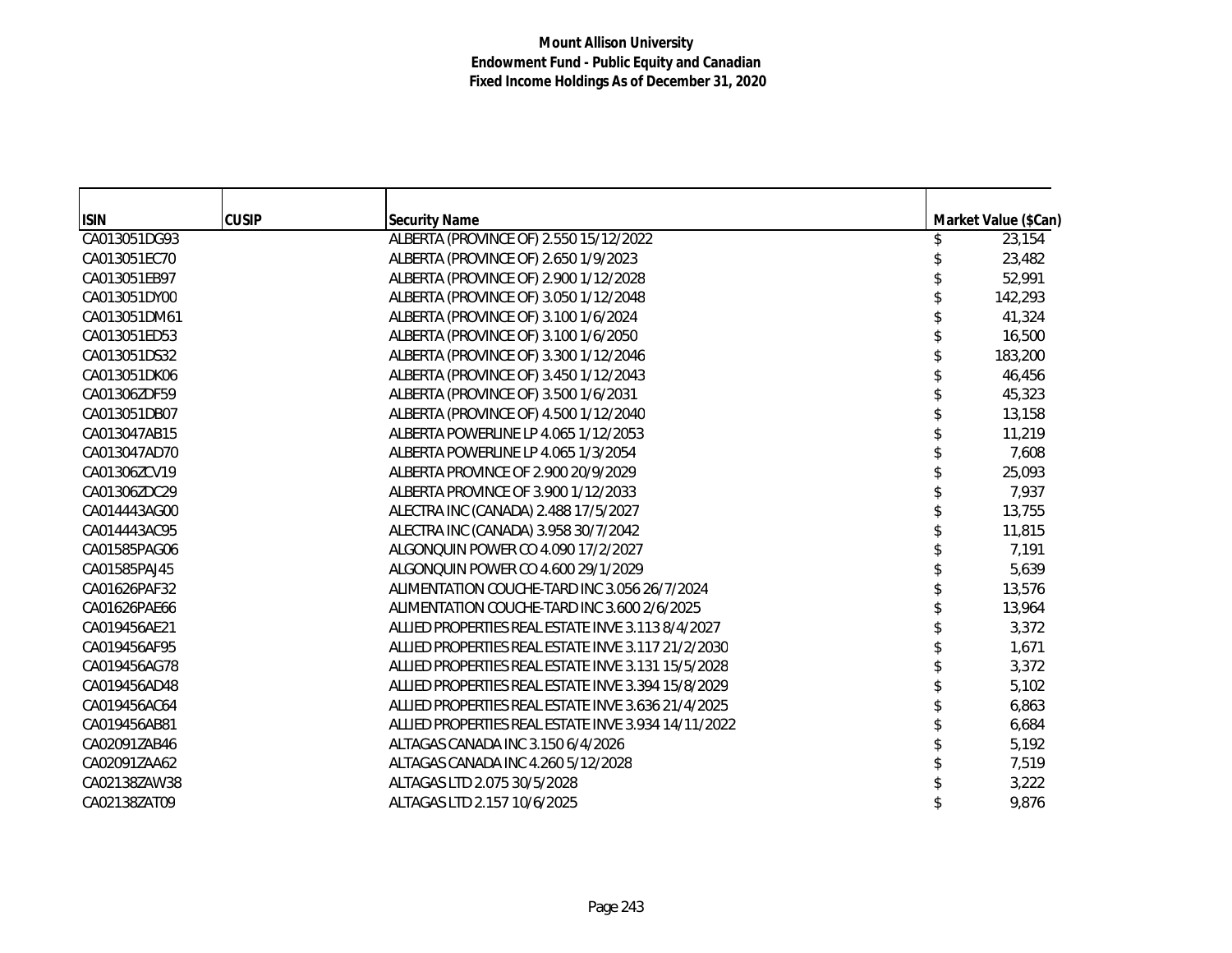| <b>ISIN</b>  | <b>CUSIP</b> | <b>Security Name</b>                               | Market Value (\$Can) |
|--------------|--------------|----------------------------------------------------|----------------------|
| CA02138ZAX11 |              | ALTAGAS LTD 2.477 30/11/2030                       | 1,611                |
| CA02138ZAS26 |              | ALTAGAS LTD 2.609 16/12/2022                       | 1,641                |
| CA02138ZAG87 |              | ALTAGAS LTD 3.570 12/6/2023                        | 6,713                |
| CA02138ZAM55 |              | ALTAGAS LTD 3.840 15/1/2025                        | 6,952                |
| CA02138ZAQ69 |              | ALTAGAS LTD 3.980 4/10/2027                        | 7,221                |
| CA02138ZAP86 |              | ALTAGAS LTD 4.120 7/4/2026                         | 7,161                |
| CA02138ZAL72 |              | ALTAGAS LTD 4.500 15/8/2044                        | 7,161                |
| CA021374AC77 |              | ALTALINK LP 1.509 11/9/2030                        | 3,193                |
| CA02135ZAM82 |              | ALTALINK LP 3.399 6/6/2024                         | 13,785               |
| CA02135ZAL00 |              | ALTALINK LP 3.668 6/11/2023                        | 13,815               |
| CA02135ZAS52 |              | ALTALINK LP 3.717 3/12/2046                        | 7,787                |
| CA02135ZAP14 |              | ALTALINK LP 4.054 21/11/2044                       | 8,056                |
| CA02135ZAQ96 |              | ALTALINK LP 4.090 30/6/2045                        | 8,146                |
| CA02135ZAH97 |              | ALTALINK LP 4.446 11/7/2053                        | 9,011                |
| CA02135ZAE66 |              | ALTALINK LP 4.462 8/11/2041                        | 8,325                |
| CA02135ZAK27 |              | ALTALINK LP 4.922 17/9/2043                        | 8,981                |
| CA02135ZAC01 |              | ALTALINK LP 5.381 26/3/2040                        | 9,130                |
| CA04315LAL95 |              | ARTIS REAL ESTATE INVESTMENT TRUST 3.824 18/9/2023 | 1,611                |
| CA046789AA18 |              | ATCO LTD FRN 1/11/2078                             | 5,042                |
| CA06367V6B64 |              | BANK OF MONTREAL 2.120 16/3/2022                   | 32,343               |
| CA06367X7W56 |              | BANK OF MONTREAL 2.270 11/7/2022                   | 32,552               |
| CA06368B5B08 |              | BANK OF MONTREAL 2.280 29/7/2024                   | 28,315               |
| CA06368DCV43 |              | BANK OF MONTREAL 2.370 3/2/2025                    | 25,123               |
| CA06368AAD24 |              | BANK OF MONTREAL 2.700 11/9/2024                   | 27,211               |
| CA06368B2H05 |              | BANK OF MONTREAL 2.850 6/3/2024                    | 30,374               |
| CA06368BJ907 |              | BANK OF MONTREAL 2.890 20/6/2023                   | 35,178               |
| CA06368BTX69 |              | BANK OF MONTREAL 3.190 1/3/2028                    | 45,054               |
| CA063679EC44 |              | BANK OF MONTREAL 4.609 10/9/2025                   | 11,159               |
| CA06369ZCF95 |              | BANK OF MONTREAL FRN 17/6/2030                     | 26,197               |
| CA06369ZCE21 |              | BANK OF MONTREAL FRN 17/9/2029                     | 20,200               |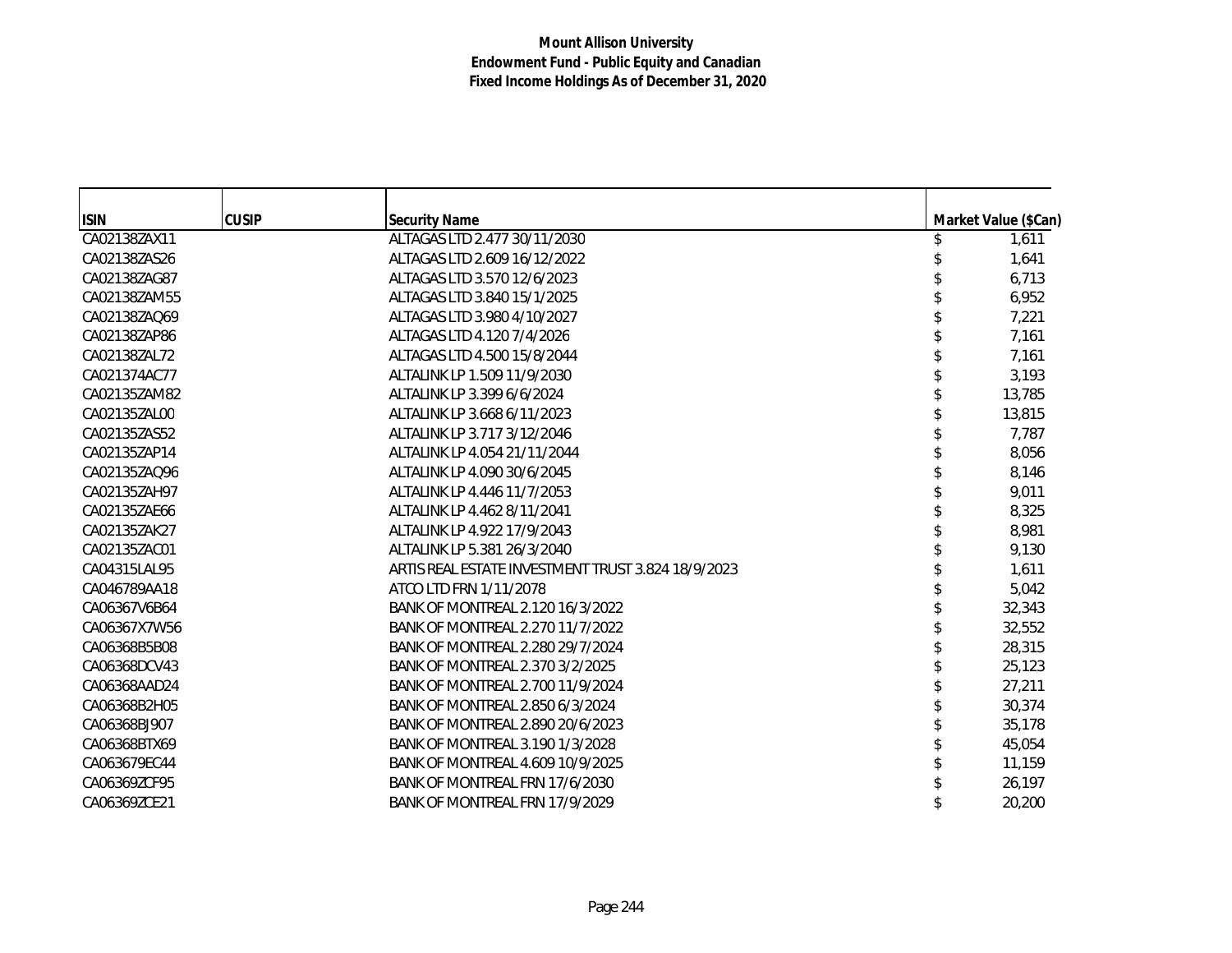| <b>ISIN</b>  | <b>CUSIP</b> | <b>Security Name</b>                         | Market Value (\$Can) |
|--------------|--------------|----------------------------------------------|----------------------|
| CA06415E4E25 |              | BANK OF NOVA SCOTIA 1.400 1/11/2027          | 20,707               |
| CA064151UU54 |              | BANK OF NOVA SCOTIA 1.830 27/4/2022          | 35,506               |
| CA06415EV939 |              | BANK OF NOVA SCOTIA 2.160 3/2/2025           | 26,615               |
| CA064151WY58 |              | BANK OF NOVA SCOTIA 2.290 28/6/2024          | 35,118               |
| CA064151F246 |              | BANK OF NOVA SCOTIA 2.360 8/11/2022          | 31,150               |
| CA06415EK460 |              | BANK OF NOVA SCOTIA 2.380 1/5/2023           | 62,270               |
| CA06415EXV24 |              | BANK OF NOVA SCOTIA 2.490 23/9/2024          | 20,140               |
| CA064151QE68 |              | BANK OF NOVA SCOTIA 2.620 2/12/2026          | 20,796               |
| CA0641514V23 |              | BANK OF NOVA SCOTIA 2.980 17/4/2023          | 26,734               |
| CA064151S959 |              | BANK OF NOVA SCOTIA 3.100 2/2/2028           | 28,673               |
| CA06415ELY90 |              | BANK OF NOVA SCOTIA FRN 18/1/2029            | 20,647               |
| CA06415EUC79 |              | BANK OF NOVA SCOTIA FRN 3/7/2029             | 30,195               |
| CA064151AR46 |              | BANK OF NOVA SCOTIA FRN 30/3/2027            | 16,231               |
| US91911KAN28 |              | BAUSCH HEALTH COMPANIES INC 5.500 1/11/2025  | 9,846                |
| US071734AC18 |              | BAUSCH HEALTH COMPANIES INC 5.750 15/8/2027  | 1,014                |
| US91831AAC53 |              | BAUSCH HEALTH COMPANIES INC 6.125 15/4/2025  | 3,073                |
| US071734AD90 |              | BAUSCH HEALTH COMPANIES INC 7.000 15/1/2028  | 2,745                |
| US91911KAK88 |              | BAUSCH HEALTH COMPANIES INC 7.000 15/3/2024  | 7,907                |
| US071734AF49 |              | BAUSCH HEALTH COMPANIES INC 7.250 30/5/2029  | 2,238                |
| US91911KAP75 |              | BAUSCH HEALTH COMPANIES INC 9.000 15/12/2025 | 3,461                |
| CA05554PAB90 |              | BCI QUADREAL REALTY 1.680 3/3/2025           | 1,641                |
| CA05554PAA18 |              | BCI QUADREAL REALTY 1.747 24/7/2030          | 1,611                |
| CA07329VAS93 |              | BCIMC REALTY CORP 2.150 11/8/2022            | 6,504                |
| CA07329VAP54 |              | BCIMC REALTY CORP 2.840 3/6/2025             | 6,833                |
| CA07329VAR11 |              | BCIMC REALTY CORP 3.000 31/3/2027            | 13,994               |
| CA07813ZBW38 |              | BELL CANADA 2.700 27/2/2024                  | 20,051               |
| CA07813ZBZ68 |              | BELL CANADA 3.350 12/3/2025                  | 27,659               |
| CA07813ZBC73 |              | BELL CANADA 3.350 22/3/2023                  | 6,654                |
| CA07813ZBT09 |              | BELL CANADA 3.550 2/3/2026                   | 10,562               |
| CA07813ZBR43 |              | BELL CANADA 4.350 18/12/2045                 | 11,308               |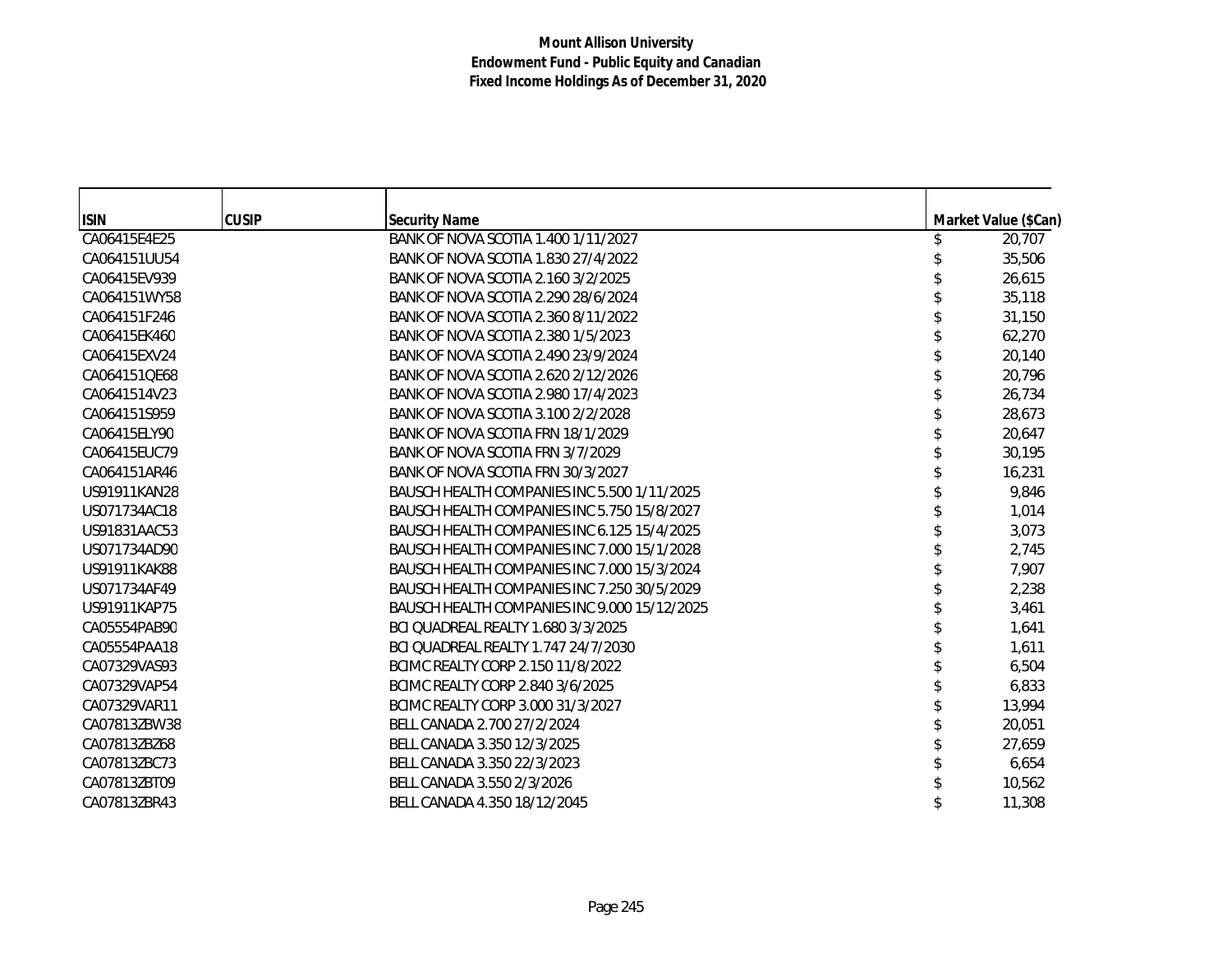| <b>ISIN</b>  | <b>CUSIP</b> | <b>Security Name</b>                               | Market Value (\$Can) |
|--------------|--------------|----------------------------------------------------|----------------------|
| CA07813ZBX11 |              | BELL CANADA 4.450 27/2/2047                        | 11,517               |
| CA07813ZBH60 |              | BELL CANADA 4.750 29/9/2044                        | 7,907                |
| CA07813ZAT18 |              | BELL CANADA 6.100 16/3/2035                        | 8,593                |
| CA07813ZAP95 |              | BELL CANADA 7.300 23/2/2032                        | 18,081               |
| CA07813ZAL81 |              | BELL CANADA 7.850 2/4/2031                         | 9,339                |
| CA078149DT53 |              | BELL CANADA 8.875 17/4/2026                        | 16,977               |
| CA07813ZCE21 |              | BELL CANADA INC 2.500 14/5/2030                    | 13,278               |
| CA07813ZCB81 |              | BELL CANADA INC 2.750 29/1/2025                    | 3,372                |
| CA07813ZCC64 |              | BELL CANADA INC 2.900 10/9/2029                    | 5,162                |
| CA07813ZCD48 |              | BELL CANADA INC 3.500 30/9/2050                    | 21,662               |
| CA07813ZBS26 |              | BELL TELEPHONE CO OF CANADA 3.000 3/10/2022        | 26,346               |
| CA07813ZBY93 |              | BELL TELEPHONE COMPANY OF CANADA O 3.600 29/9/2027 | 32,224               |
| CA07813ZCA09 |              | BELL TELEPHONE COMPANY OF CANADA O 3.800 21/8/2028 | 17,514               |
| CA05590HAY32 |              | BMW CANADA INC 2.410 27/11/2023                    | 1,671                |
| US097751AY72 |              | BOMBARDIER INC 5.750 15/3/2022                     | 1,731                |
| US097751BP56 |              | BOMBARDIER INC 8.750 1/12/2021                     | 2,238                |
| CA626209JK75 |              | BRIT COL MUNI FIN AUTH 3.350 1/6/2022              | 6,624                |
| CA110709GK29 |              | BRITISH COLUMBIA (PROVINCE OF) 2.200 18/6/2030     | 44,756               |
| CA11070TAJ75 |              | BRITISH COLUMBIA (PROVINCE OF) 2.300 18/6/2026     | 17,126               |
| CA11070TAL22 |              | BRITISH COLUMBIA (PROVINCE OF) 2.550 18/6/2027     | 25,541               |
| CA11070TAG37 |              | BRITISH COLUMBIA (PROVINCE OF) 2.800 18/6/2048     | 107,951              |
| CA11070TAF53 |              | BRITISH COLUMBIA (PROVINCE OF) 2.850 18/6/2025     | 73,041               |
| CA110709GH99 |              | BRITISH COLUMBIA (PROVINCE OF) 2.950 18/12/2028    | 36,998               |
| CA110709GC03 |              | BRITISH COLUMBIA (PROVINCE OF) 3.200 18/6/2044     | 159,986              |
| CA110709GF34 |              | BRITISH COLUMBIA (PROVINCE OF) 3.300 18/12/2023    | 13,755               |
| CA1107098Y17 |              | BRITISH COLUMBIA (PROVINCE OF) 4.300 18/6/2042     | 63,016               |
| CA110709FL11 |              | BRITISH COLUMBIA (PROVINCE OF) 4.700 18/6/2037     | 27,092               |
| CA110709FY32 |              | BRITISH COLUMBIA (PROVINCE OF) 4.950 18/6/2040     | 42,965               |
| CA110709FJ64 |              | BRITISH COLUMBIA (PROVINCE OF) 5.400 18/6/2035     | 18,827               |
| CA110709EK47 |              | BRITISH COLUMBIA (PROVINCE OF) 5.700 18/6/2029     | 69,312               |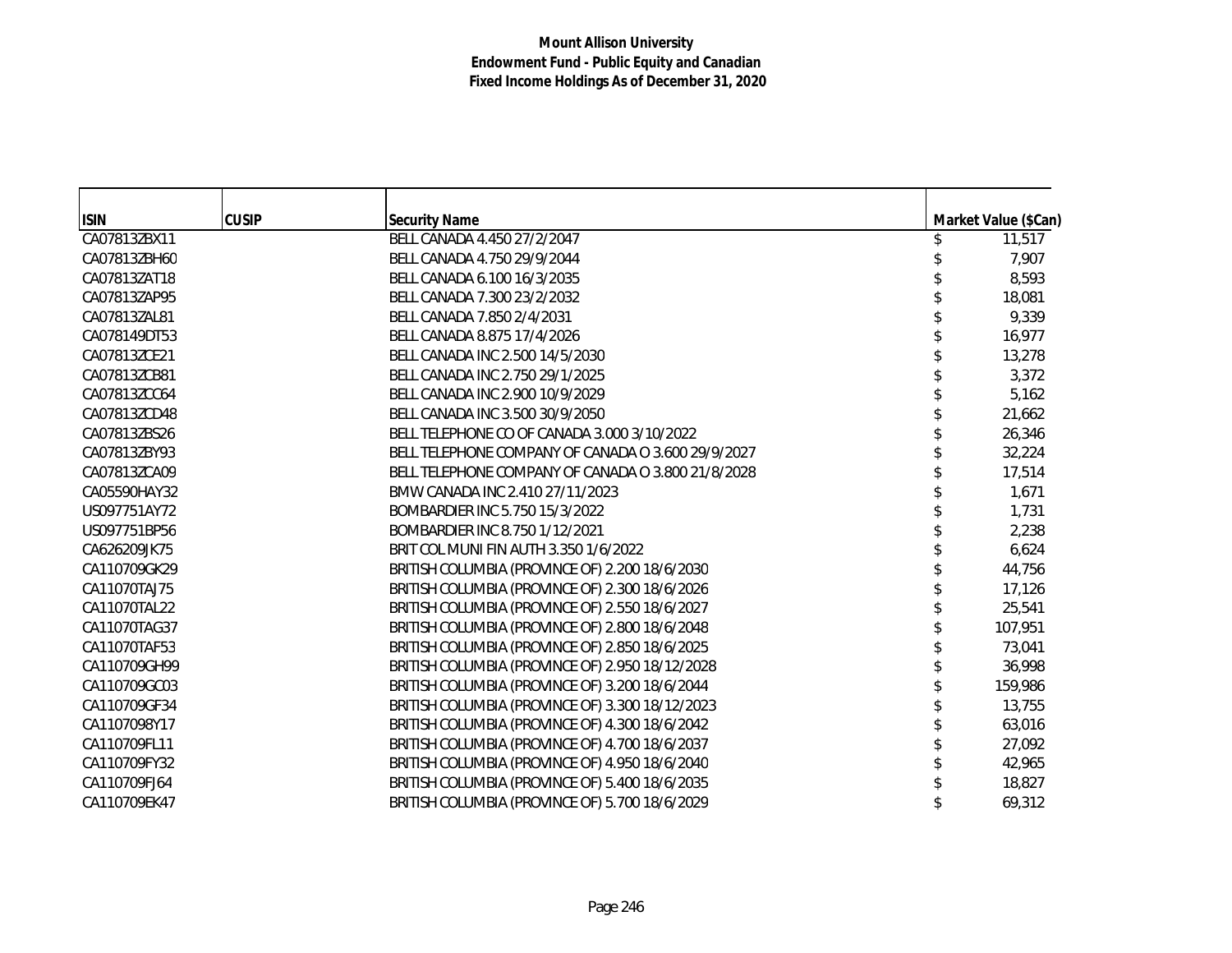| <b>ISIN</b>  | <b>CUSIP</b> | <b>Security Name</b>                                | Market Value (\$Can) |
|--------------|--------------|-----------------------------------------------------|----------------------|
| CA110709EJ73 |              | BRITISH COLUMBIA (PROVINCE OF) 6.150 19/11/2027     | 17,037               |
| CA110709EX67 |              | BRITISH COLUMBIA (PROVINCE OF) 6.350 18/6/2031      | 42,488               |
| CA110709DK55 |              | BRITISH COLUMBIA (PROVINCE OF) 8.000 8/9/2023       | 15,217               |
| CA110709GB20 |              | BRITISH COLUMBIA CANADA (PROVINCE 2.700 18/12/2022  | 26,525               |
| CA110574AK68 |              | BRITISH COLUMBIA FERRY SERVICES IN 2.794 15/10/2049 | 8,384                |
| CA110574AF73 |              | BRITISH COLUMBIA FERRY SERVICES IN 5.581 11/1/2038  | 18,141               |
| CA11257ZAF68 |              | BROOKFIELD ASSET MANAGEMENT INC 3.800 16/3/2027     | 10,682               |
| CA11257ZAC38 |              | BROOKFIELD ASSET MANAGEMENT INC 4.540 31/3/2023     | 13,695               |
| CA11257ZAE93 |              | BROOKFIELD ASSET MANAGEMENT INC 4.820 28/1/2026     | 7,340                |
| CA11257ZAD11 |              | BROOKFIELD ASSET MANAGEMENT INC 5.040 8/3/2024      | 7,042                |
| CA10549PAJ09 |              | BROOKFIELD ASSET MANAGEMENT INC. 5.950 14/6/2035    | 16,947               |
| CA11291ZAD92 |              | BROOKFIELD INFRASTRUCTURE FINANCE 3.315 22/2/2024   | 10,145               |
| CA11291ZAF41 |              | BROOKFIELD INFRASTRUCTURE FINANCE 3.410 9/10/2029   | 15,664               |
| CA11291ZAE75 |              | BROOKFIELD INFRASTRUCTURE FINANCE 4.193 11/9/2028   | 10,980               |
| CA11286ZAE49 |              | BROOKFIELD PROPERTY FINANCE ULC 3.926 24/8/2025     | 3,282                |
| CA11286ZAD65 |              | BROOKFIELD PROPERTY FINANCE ULC 3.930 15/1/2027     | 16,381               |
| CA11286ZAC82 |              | BROOKFIELD PROPERTY FINANCE ULC 4.300 1/3/2024      | 22,885               |
| CA11282ZAL28 |              | BROOKFIELD RENEWABLE ENERGY PARTNE 3.630 15/1/2027  | 14,232               |
| CA11282ZAA62 |              | BROOKFIELD RENEWABLE ENERGY PARTNE 3.752 2/6/2025   | 10,503               |
| CA11282ZAQ15 |              | BROOKFIELD RENEWABLE PARTNERS ULC 3.330 13/8/2050   | 1,641                |
| CA11282ZAN83 |              | BROOKFIELD RENEWABLE PARTNERS ULC 3.380 15/1/2030   | 5,341                |
| CA11282ZAM01 |              | BROOKFIELD RENEWABLE PARTNERS ULC 4.250 15/1/2029   | 10,503               |
| CA11282ZAP32 |              | BROOKFIELD RENEWABLE PARTNERS ULC 4.290 5/11/2049   | 6,176                |
| US11283YAB65 |              | BROOKFIELD RESIDENTIAL PROPERTIES 6.250 15/9/2027   | 7,996                |
| CA05573YAB70 |              | BRP FINANCE ULC 5.840 5/11/2036                     | 8,593                |
| CA116705AD66 |              | BRUCE POWER LP 3.000 21/6/2024                      | 6,743                |
| CA116705AB01 |              | BRUCE POWER LP 3.969 23/6/2026                      | 14,292               |
| CA116705AJ37 |              | BRUCE POWER LP 4.000 21/6/2030                      | 18,320               |
| CA116705AG97 |              | BRUCE POWER LP 4.132 21/6/2033                      | 14,919               |
| CA116705AH70 |              | BRUCE POWER LP 4.746 21/6/2049                      | 10,264               |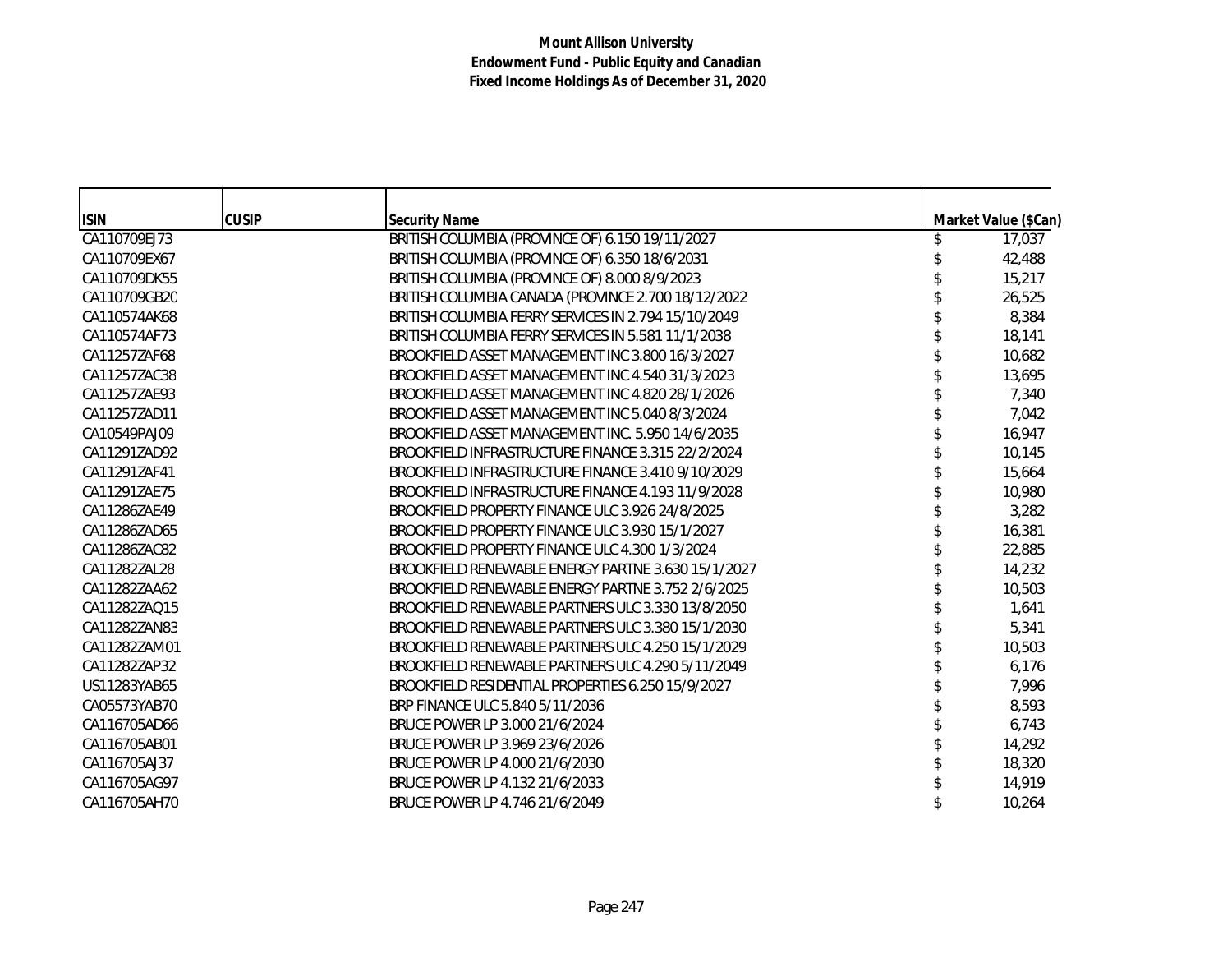| <b>ISIN</b>  | <b>CUSIP</b> | <b>Security Name</b>                               | Market Value (\$Can) |
|--------------|--------------|----------------------------------------------------|----------------------|
| CA131253AS56 |              | CALLOWAY REAL ESTATE INVESTMENT TR 3.730 22/7/2022 | 6,624                |
| CA13321LAL23 |              | CAMECO CORPORATION 2.950 21/10/2027                | 9,787                |
| CA13321LAK40 |              | CAMECO CORPORATION 4.190 24/6/2024                 | 13,636               |
| CA135087L369 |              | CANADA (GOVERNMENT OF) 0.250 1/11/2022             | 63,404               |
| CA135087L773 |              | CANADA (GOVERNMENT OF) 0.250 1/2/2023              | 126,748              |
| CA135087L518 |              | CANADA (GOVERNMENT OF) 0.250 1/3/2026              | 125,405              |
| CA135087L286 |              | CANADA (GOVERNMENT OF) 0.250 1/8/2022              | 190,301              |
| CA135087L443 |              | CANADA (GOVERNMENT OF) 0.500 1/12/2030             | 123,973              |
| CA135087G328 |              | CANADA (GOVERNMENT OF) 0.500 1/3/2022              | 260,776              |
| CA135087K940 |              | CANADA (GOVERNMENT OF) 0.500 1/9/2025              | 267,400              |
| CA135087F825 |              | CANADA (GOVERNMENT OF) 1.000 1/6/2027              | 196,537              |
| CA135087G732 |              | CANADA (GOVERNMENT OF) 1.000 1/9/2022              | 303,503              |
| CA135087K528 |              | CANADA (GOVERNMENT OF) 1.250 1/3/2025              | 98,612               |
| CA135087K379 |              | CANADA (GOVERNMENT OF) 1.250 1/6/2030              | 299,982              |
| CA135087K601 |              | CANADA (GOVERNMENT OF) 1.500 1/2/2022              | 96,404               |
| CA135087K866 |              | CANADA (GOVERNMENT OF) 1.500 1/5/2022              | 193,404              |
| CA135087A610 |              | CANADA (GOVERNMENT OF) 1.500 1/6/2023              | 176,337              |
| CA135087E679 |              | CANADA (GOVERNMENT OF) 1.500 1/6/2026              | 156,197              |
| CA135087J967 |              | CANADA (GOVERNMENT OF) 1.500 1/9/2024              | 198,357              |
| CA135087H490 |              | CANADA (GOVERNMENT OF) 1.750 1/3/2023              | 274,740              |
| CA135087H722 |              | CANADA (GOVERNMENT OF) 2.000 1/12/2051             | 160,016              |
| CA135087H235 |              | CANADA (GOVERNMENT OF) 2.000 1/6/2028              | 150,886              |
| CA135087H987 |              | CANADA (GOVERNMENT OF) 2.000 1/9/2023              | 222,048              |
| CA135087J546 |              | CANADA (GOVERNMENT OF) 2.250 1/3/2024              | 158,196              |
| CA135087D507 |              | CANADA (GOVERNMENT OF) 2.250 1/6/2025              | 269,131              |
| CA135087J397 |              | CANADA (GOVERNMENT OF) 2.250 1/6/2029              | 61,196               |
| CA135087B451 |              | CANADA (GOVERNMENT OF) 2.500 1/6/2024              | 186,004              |
| CA135087D358 |              | CANADA (GOVERNMENT OF) 2.750 1/12/2048             | 530,265              |
| CA135087C939 |              | CANADA (GOVERNMENT OF) 2.750 1/12/2064             | 9,697                |
| CA135087ZU15 |              | CANADA (GOVERNMENT OF) 2.750 1/6/2022              | 146,112              |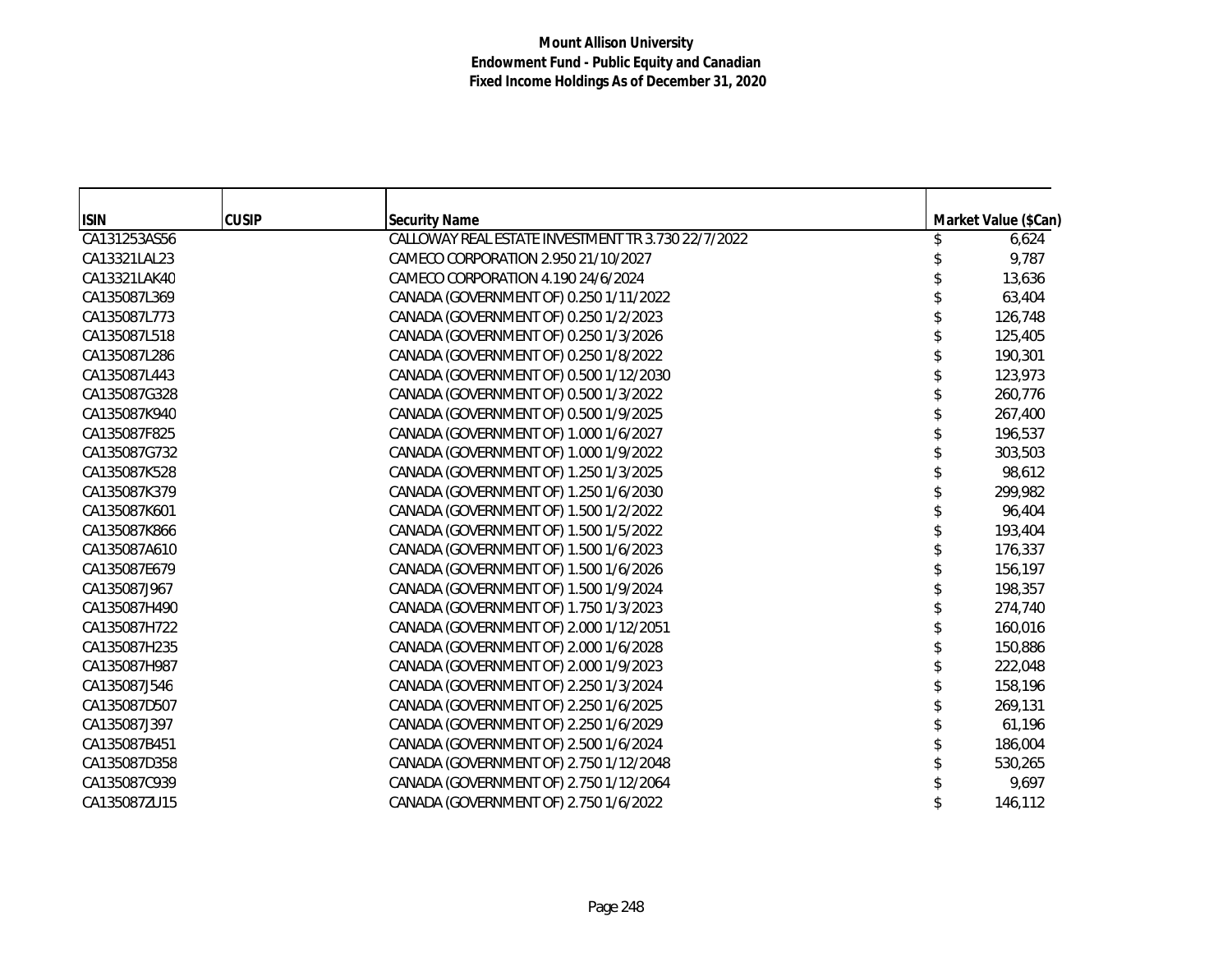|                             | <b>CUSIP</b> |                                                                |                                 |
|-----------------------------|--------------|----------------------------------------------------------------|---------------------------------|
| <b>ISIN</b><br>CA135087ZS68 |              | <b>Security Name</b><br>CANADA (GOVERNMENT OF) 3.500 1/12/2045 | Market Value (\$Can)<br>258,717 |
| CA135087YQ12                |              | CANADA (GOVERNMENT OF) 4.000 1/6/2041                          | 239,323                         |
| CA135087XW98                |              | CANADA (GOVERNMENT OF) 5.000 1/6/2037                          | 189,704                         |
| CA135087WL43                |              | CANADA (GOVERNMENT OF) 5.750 1/6/2029                          | 535,844                         |
| CA135087XG49                |              | CANADA (GOVERNMENT OF) 5.750 1/6/2033                          | 260,418                         |
| CA135087UT96                |              | CANADA (GOVERNMENT OF) 8.000 1/6/2023                          | 60,122                          |
| CA135087VW17                |              | CANADA (GOVERNMENT OF) 8.000 1/6/2027                          | 18,678                          |
| CA135087VH40                |              | CANADA (GOVERNMENT OF) 9.000 1/6/2025                          | 43,652                          |
| CA13509PFL28                |              | CANADA HOUSING TRUST No 1 1.900 15/9/2026                      | 101,386                         |
| CA13509PDV28                |              | CANADA HOUSING TRUST NO 1 2.350 15/9/2023                      | 200,237                         |
| CA13509PER07                |              | CANADA HOUSING TRUST NO 1 2.550 15/3/2025                      | 96,105                          |
| CA13509PEF68                |              | CANADA HOUSING TRUST NO 1 2.900 15/6/2024                      |                                 |
|                             |              |                                                                | 264,386                         |
| CA13509PDY66                |              | CANADA HOUSING TRUST NO 1 3.150 15/9/2023                      | 34,044                          |
| CA13509PGS61                |              | CANADA HOUSING TRUST NO. 1 2.650 15/12/2028                    | 100,581                         |
| CA13509PHN65                |              | CANADA HOUSING TRUST NO.1 0.950 15/6/2025                      | 177,202                         |
| CA13509PHQ96                |              | CANADA HOUSING TRUST NO.1 1.100 15/3/2031                      | 63,493                          |
| CA13509PFY49                |              | CANADA HOUSING TRUST NO.1 1.750 15/6/2022                      | 165,118                         |
| CA13509PHM82                |              | CANADA HOUSING TRUST NO.1 1.750 15/6/2030                      | 151,871                         |
| CA13509PHJ53                |              | CANADA HOUSING TRUST NO.1 1.800 15/12/2024                     | 155,421                         |
| CA13509PFA62                |              | CANADA HOUSING TRUST NO.1 1.950 15/12/2025                     | 193,911                         |
| CA13509PHD83                |              | CANADA HOUSING TRUST NO.1 2.100 15/9/2029                      | 109,234                         |
| CA13509PFD02                |              | CANADA HOUSING TRUST NO.1 2.250 15/12/2025                     | 51,290                          |
| CA13509PGF41                |              | CANADA HOUSING TRUST NO.1 2.350 15/3/2028                      | 43,771                          |
| CA13509PGM91                |              | CANADA HOUSING TRUST NO.1 2.350 15/6/2023                      | 159,897                         |
| CA13509PFX65                |              | CANADA HOUSING TRUST NO.1 2.350 15/6/2027                      | 88,437                          |
| CA13509PDL46                |              | CANADA HOUSING TRUST NO.1 2.400 15/12/2022                     | 263,939                         |
| CA13509PGU18                |              | CANADA HOUSING TRUST NO.1 2.550 15/12/2023                     | 174,487                         |
| CA13509PDB63                |              | CANADA HOUSING TRUST NO.1 2.650 15/3/2022                      | 101,058                         |
| CA13509PGL19                |              | CANADA HOUSING TRUST NO.1 2.650 15/3/2028                      | 57,108                          |
| CA13521JAC59                |              | CANADA POST CORPORATION 4.080 16/7/2025                        | 51,081                          |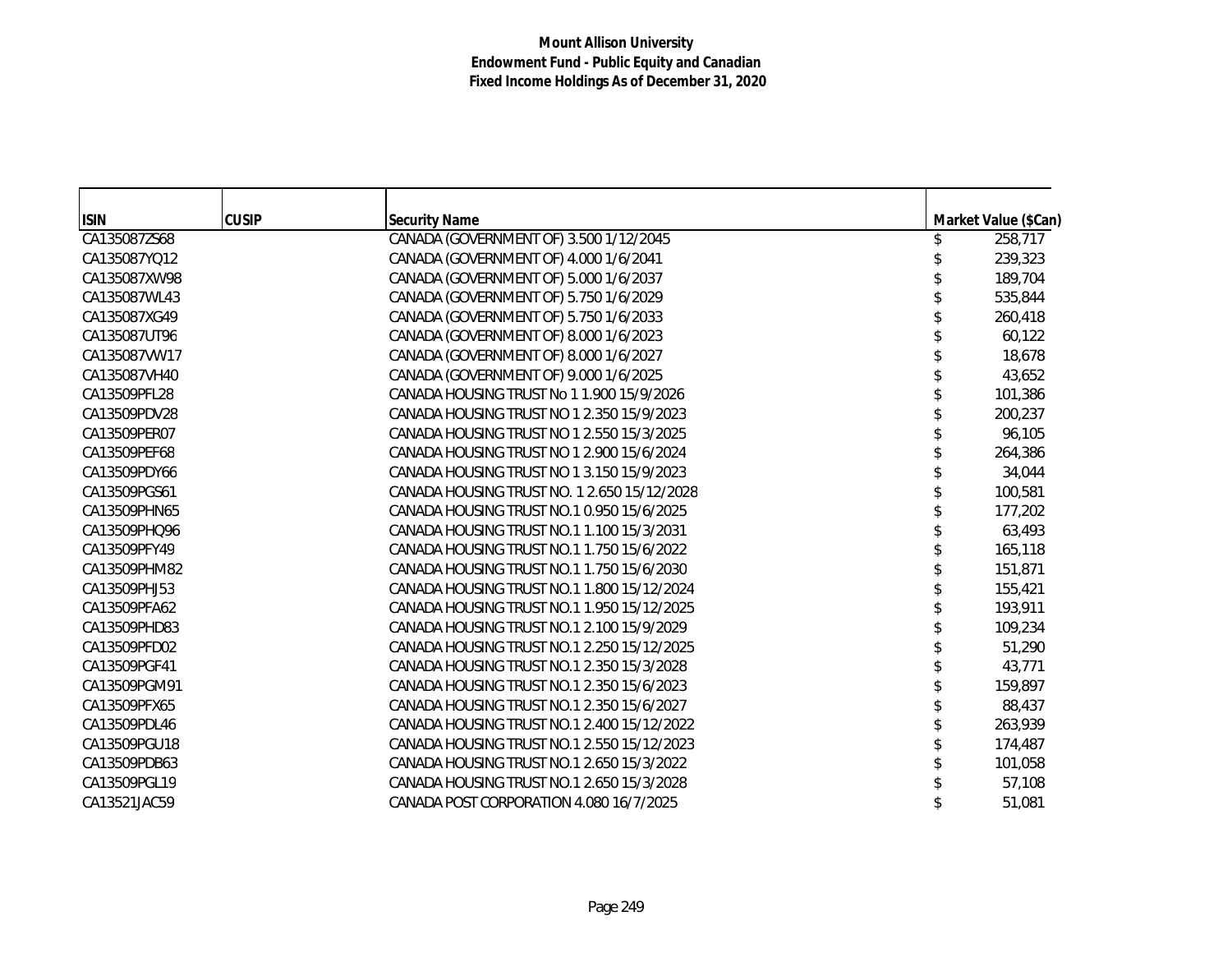| <b>ISIN</b>  | <b>CUSIP</b> | <b>Security Name</b>                               | Market Value (\$Can) |
|--------------|--------------|----------------------------------------------------|----------------------|
| CA13607GPJ71 |              | CANADIAN IMPERIAL BANK OF COMMERCE 2.000 17/4/2025 | 34,701               |
| CA13596ZNQ41 |              | CANADIAN IMPERIAL BANK OF COMMERCE 2.040 21/3/2022 | 25,869               |
| CA13596ZSZ94 |              | CANADIAN IMPERIAL BANK OF COMMERCE 2.300 11/7/2022 | 19,543               |
| CA13607GFB55 |              | CANADIAN IMPERIAL BANK OF COMMERCE 2.350 28/8/2024 | 13,337               |
| CA13607GKV54 |              | CANADIAN IMPERIAL BANK OF COMMERCE 2.430 9/6/2023  | 18,171               |
| CA13596ZE680 |              | CANADIAN IMPERIAL BANK OF COMMERCE 2.470 5/12/2022 | 26,316               |
| CA13596Z4B88 |              | CANADIAN IMPERIAL BANK OF COMMERCE 2.970 11/7/2023 | 26,883               |
| CA1360695D97 |              | CANADIAN IMPERIAL BANK OF COMMERCE 3.290 15/1/2024 | 25,541               |
| CA13596Z3Y90 |              | CANADIAN IMPERIAL BANK OF COMMERCE 3.300 26/5/2025 | 27,032               |
| CA13607GCJ19 |              | CANADIAN IMPERIAL BANK OF COMMERCE FRN 19/6/2029   | 28,584               |
| CA13607HBC57 |              | CANADIAN IMPERIAL BANK OF COMMERCE FRN 21/7/2030   | 11,398               |
| CA136069YW55 |              | CANADIAN IMPERIAL BANK OF COMMERCE FRN 4/4/2028    | 30,135               |
| CA136375CX83 |              | CANADIAN NATIONAL RAILWAY 3.050 8/2/2050           | 8,712                |
| CA136375CS98 |              | CANADIAN NATIONAL RAILWAY COMPANY 3,000 8/2/2029   | 5,371                |
| CA136375CR16 |              | CANADIAN NATIONAL RAILWAY COMPANY 3.200 31/7/2028  | 13,337               |
| CA136375CM29 |              | CANADIAN NATIONAL RAILWAY COMPANY 3,600 1/8/2047   | 11,398               |
| CA136375CQ33 |              | CANADIAN NATIONAL RAILWAY COMPANY 3.600 31/7/2048  | 11,428               |
| CA136375CT71 |              | CANADIAN NATIONAL RAILWAY COMPANY 3.600 8/2/2049   | 7,638                |
| CA13638ZCR43 |              | CANADIAN NATURAL RESOURCES LIMITED 3.550 3/6/2024  | 6,833                |
| CA13638ZDW29 |              | CANADIAN NATURAL RESOURCES LTD 1.450 16/11/2023    | 1,611                |
| CA13638ZDX02 |              | CANADIAN NATURAL RESOURCES LTD 2.500 17/1/2028     | 6,564                |
| CA13638ZDA09 |              | CANADIAN NATURAL RESOURCES LTD 3.310 11/2/2022     | 19,543               |
| CA13638ZDC64 |              | CANADIAN NATURAL RESOURCES LTD 3.420 1/12/2026     | 6,922                |
| CA13638ZDD48 |              | CANADIAN NATURAL RESOURCES LTD 4.850 30/5/2047     | 7,608                |
| CA13645RBA10 |              | CANADIAN PACIFIC RAILWAY COMPANY 3.050 9/3/2050    | 8,414                |
| CA13645RAZ79 |              | CANADIAN PACIFIC RAILWAY COMPANY 3.150 13/3/2029   | 21,453               |
| CA13668ZAD02 |              | CANADIAN TIRE CORP LTD FRN 13/4/2028               | 7,817                |
| CA13668ZAN83 |              | CANADIAN TIRE CORPORATION LIMITED 5.610 4/9/2035   | 7,549                |
| CA13668ZAX65 |              | CANADIAN TIRE CORPORATION LTD 3.167 6/7/2023       | 3,342                |
| CA13671ZAL72 |              | CANADIAN UTILITIES LIMITED 3.122 9/11/2022         | 6,624                |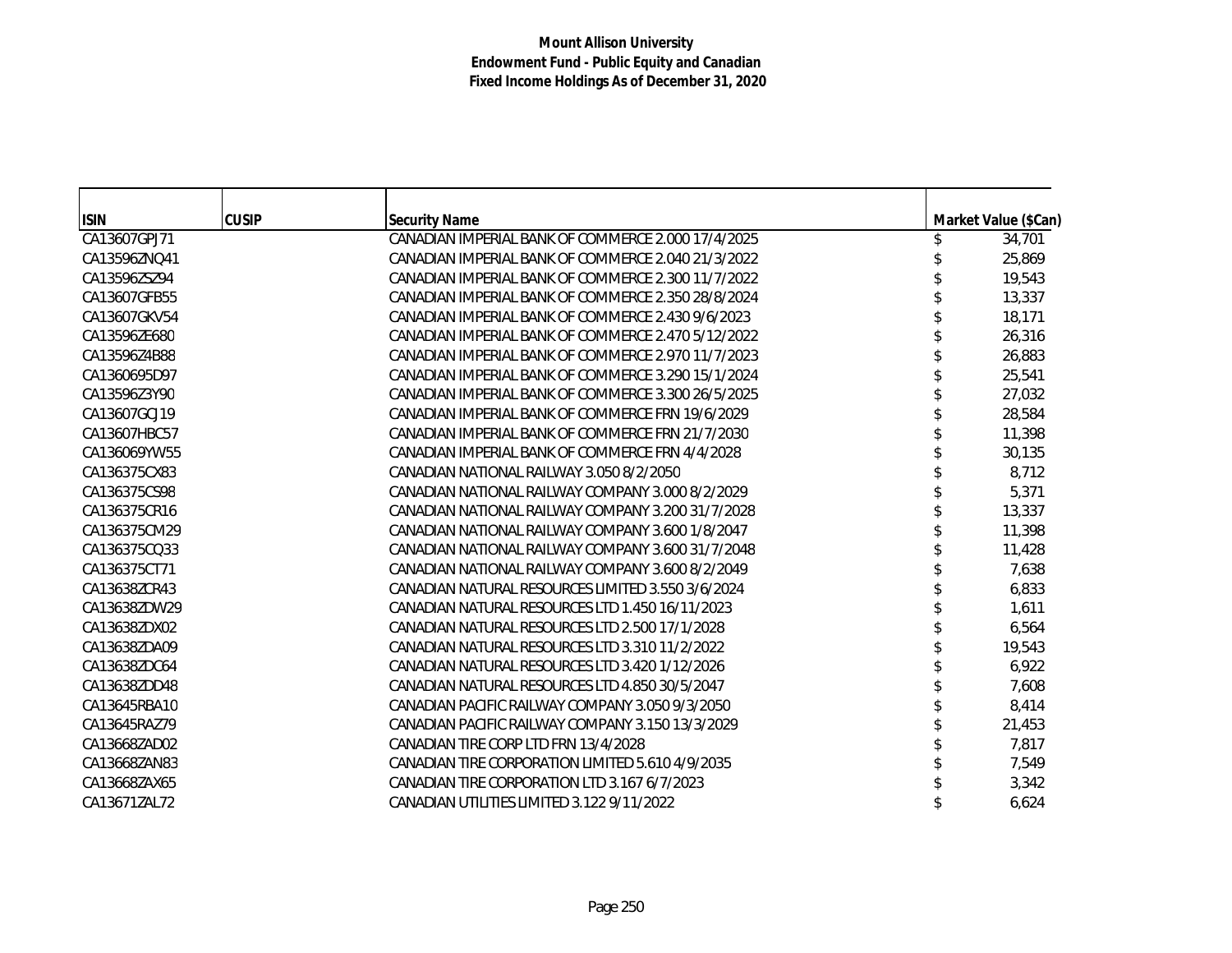| <b>ISIN</b>  | <b>CUSIP</b> | <b>Security Name</b>                               | Market Value (\$Can) |
|--------------|--------------|----------------------------------------------------|----------------------|
| CA136765BL78 |              | CANADIAN WESTERN BANK 1.570 14/9/2023              | 1,283                |
| CA136765BN35 |              | CANADIAN WESTERN BANK 1.818 16/12/2027             | 7,967                |
| CA136765BG83 |              | CANADIAN WESTERN BANK 2.597 6/9/2024               | 3,342                |
| CA136765BJ23 |              | CANADIAN WESTERN BANK 2.606 30/1/2025              | 15,038               |
| CA136765AY09 |              | CANADIAN WESTERN BANK 2.737 16/6/2022              | 6,534                |
| CA136765BA14 |              | CANADIAN WESTERN BANK 2.924 15/12/2022             | 6,594                |
| CA136765BF01 |              | CANADIAN WESTERN BANK FRN 11/6/2029                | 4,356                |
| CA14046ZAN92 |              | CAPITAL POWER CORP 3.147 1/10/2032                 | 1,641                |
| CA14046ZAC38 |              | CAPITAL POWER CORP 4.284 18/9/2024                 | 13,934               |
| CA14046ZAM10 |              | CAPITAL POWER CORP 4.424 8/2/2030                  | 1,820                |
| CA14046ZAL37 |              | CAPITAL POWER CORP 4.986 23/1/2026                 | 7,280                |
| CA14161ZCY21 |              | CARDS2_19-2                                        | 8,265                |
| CA124900AC56 |              | CCL INDUSTRIES INC 3.864 13/4/2028                 | 3,580                |
| CA154728AQ24 |              | CENTRAL 1 CREDIT UNION 2.584 6/12/2023             | 1,671                |
| CA154728AN92 |              | CENTRAL 1 CREDIT UNION 2.600 7/11/2022             | 6,564                |
| CA156327AB47 |              | CENTRE STREET TRUST 3.693 14/6/2022                | 10,383               |
| CA16141AAC77 |              | CHARTWELL RETIREMENT RESIDENCES 4.211 28/4/2025    | 3,730                |
| CA16961RAK91 |              | CHIP MORTGAGE TRUST 1.738 15/12/2025               | 4,804                |
| CA17039BAF19 |              | CHOICE PROPERTIES LP 3.600 20/9/2022               | 6,594                |
| CA17039AAU03 |              | CHOICE PROPERTIES REAL ESTATE INVE 2.848 21/5/2027 | 5,072                |
| CA17039AAS56 |              | CHOICE PROPERTIES REAL ESTATE INVE 2.981 4/3/2030  | 8,444                |
| CA17039AAJ57 |              | CHOICE PROPERTIES REAL ESTATE INVE 3.010 21/3/2022 | 9,757                |
| CA17039AAP18 |              | CHOICE PROPERTIES REAL ESTATE INVE 3.532 11/6/2029 | 14,053               |
| CA17039AAK21 |              | CHOICE PROPERTIES REAL ESTATE INVE 3.546 10/1/2025 | 6,892                |
| CA17039AAM86 |              | CHOICE PROPERTIES REAL ESTATE INVE 3.556 9/9/2024  | 13,725               |
| CA17039AAT30 |              | CHOICE PROPERTIES REAL ESTATE INVE 3.827 4/3/2050  | 1,641                |
| CA17039AAN69 |              | CHOICE PROPERTIES REAL ESTATE INVE 4.178 8/3/2028  | 14,590               |
| CA17039AAG19 |              | CHOICE PROPERTIES REIT 3.196 7/3/2023              | 6,654                |
| CA17039AAH91 |              | CHOICE PROPERTIES REIT 5.268 7/3/2046              | 8,056                |
| CA125491AL40 |              | CLEINANCIAL CORP 3.215 22/7/2024                   | 1,671                |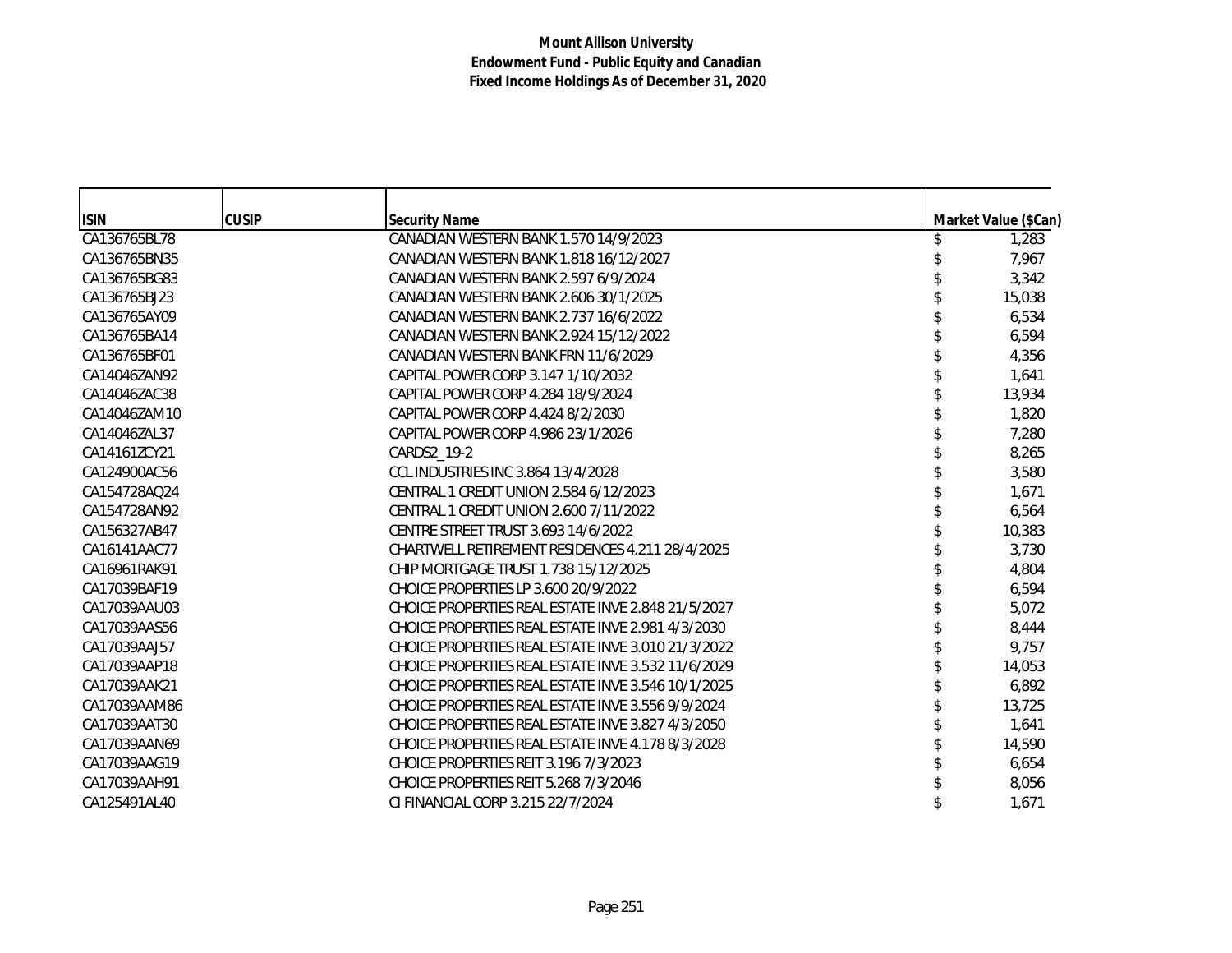| <b>ISIN</b>  | <b>CUSIP</b> | <b>Security Name</b>                               | Market Value (\$Can) |
|--------------|--------------|----------------------------------------------------|----------------------|
| CA125491AH38 |              | CI FINANCIAL CORP 3.520 20/7/2023                  | 6,654                |
| CA125491AJ93 |              | CI FINANCIAL CORP 3.759 26/5/2025                  | 1,701                |
| CA125491AG54 |              | CI FINANCIAL CORP 3.904 27/9/2027                  | 6,803                |
| CA614852KN00 |              | CITY OF MONTREAL 6.000 1/6/2043                    | 10,503               |
| US18060TAA34 |              | CLARIOS GLOBAL LP 6.750 15/5/2025                  | 149                  |
| CA190330AC40 |              | COAST CAPITAL SAVINGS CREDIT UNION FRN 3/5/2028    | 8,444                |
| CA19238VAJ40 |              | COGECO CABLE INC 4.175 26/5/2023                   | 6,773                |
| CA19238VAF28 |              | COGECO CABLE INC 4.925 14/2/2022                   | 6,624                |
| CA18976JAC41 |              | CO-OPERATORS FINANCIAL SERVICES LT 3.327 13/5/2030 | 6,445                |
| CA218493AA28 |              | CORDELIO AMALCO GP I 4.087 30/9/2034               | 15,933               |
| CA12593CAH49 |              | CPPIB CAPITAL INC 1.950 30/9/2029                  | 18,529               |
| CA12593CAF82 |              | CPPIB CAPITAL INC 3.000 15/6/2028                  | 45,173               |
| CA227107AQ29 |              | CROMBIE REAL ESTATE INVESTMENT TRU 2.686 31/3/2028 | 1,313                |
| CA227107AR02 |              | CROMBIE REAL ESTATE INVESTMENT TRU 3.211 9/10/2030 | 1,671                |
| CA227107AN97 |              | CROMBIE REAL ESTATE INVESTMENT TRU 3.677 26/8/2026 | 3,461                |
| CA227107AP46 |              | CROMBIE REAL ESTATE INVESTMENT TRU 3.917 21/6/2027 | 1,760                |
| CA227107AM15 |              | CROMBIE REAL ESTATE INVESTMENT TRU 4.800 31/1/2025 | 3,551                |
| CA22766TAA21 |              | CROSSLINX TRANSIT SOLUTIONS GENERA 4.651 30/9/2046 | 15,098               |
| CA126462AG57 |              | CT REAL ESTATE INVESTMENT TRUST 2.371 6/1/2031     | 1,581                |
| CA126462AA87 |              | CT REAL ESTATE INVESTMENT TRUST 2.852 9/6/2022     | 6,504                |
| CA126462AD27 |              | CT REAL ESTATE INVESTMENT TRUST 3.289 1/6/2026     | 6,863                |
| CA12657ZBN20 |              | CU INC 2.609 28/9/2050                             | 1,462                |
| CA12657ZBM47 |              | CU INC 2.963 7/9/2049                              | 13,725               |
| CA12657ZBK80 |              | CU INC 3.548 22/11/2047                            | 15,068               |
| CA12657ZBJ18 |              | CU INC 3.763 19/11/2046                            | 7,758                |
| CA12657ZAY93 |              | CU INC 3.805 10/9/2042                             | 7,638                |
| CA12657ZBE21 |              | CU INC 4.085 2/9/2044                              | 28,047               |
| CA12657ZAW38 |              | CU INC 4.543 24/10/2041                            | 25,063               |
| CA12657ZBD48 |              | CU INC 4.558 7/11/2053                             | 18,051               |
| CA12657ZBB81 |              | CU INC 4.722 9/9/2043                              | 8,653                |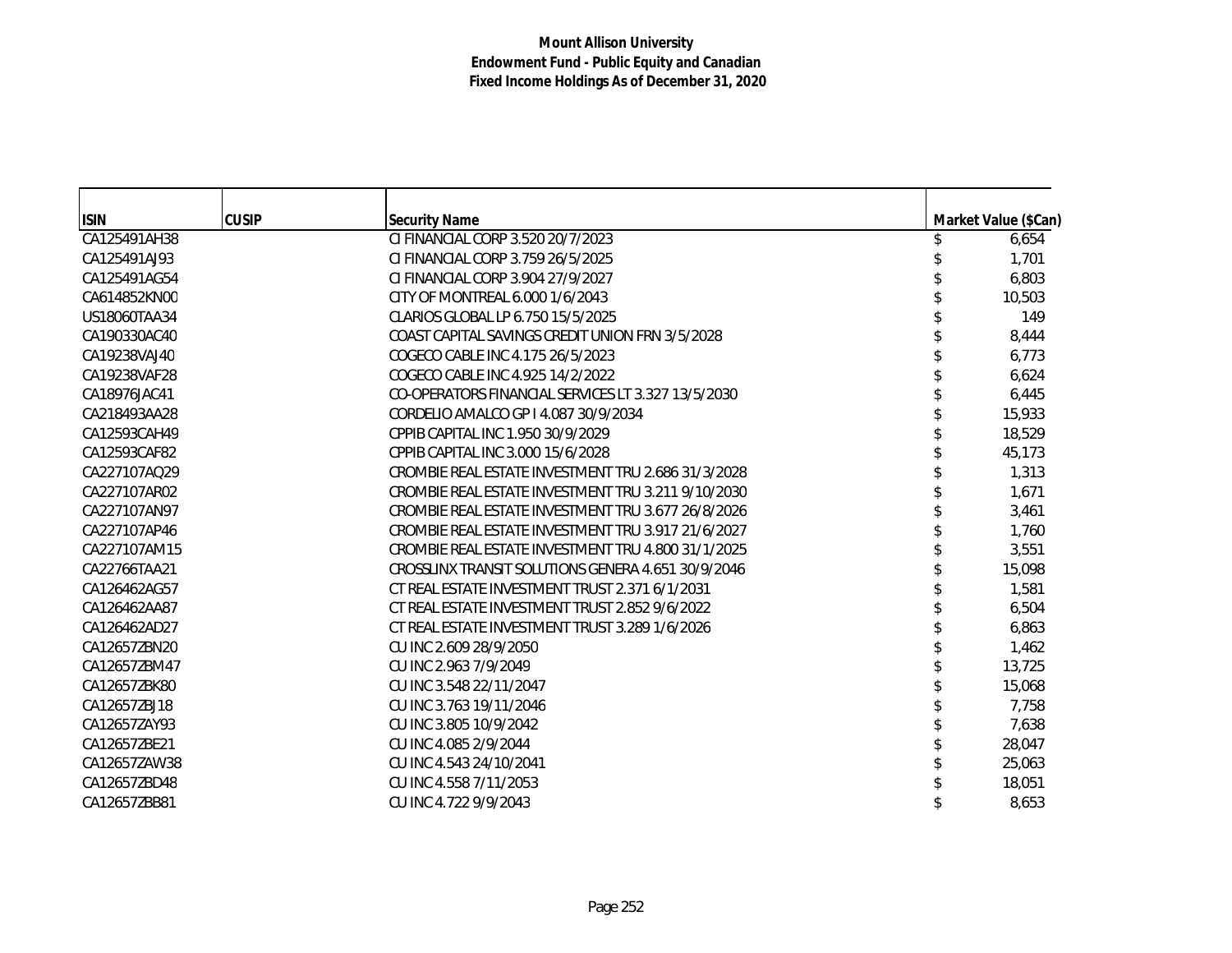| <b>ISIN</b>  | <b>CUSIP</b> | <b>Security Name</b>                                | Market Value (\$Can) |
|--------------|--------------|-----------------------------------------------------|----------------------|
| CA12657ZAN39 |              | CU INC 5.556 30/10/2037                             | 9,041                |
| CA12657ZAJ27 |              | CU INC 5.896 20/11/2034                             | 8,951                |
| CA23384NBS59 |              | DAIMLER CANADA FINANCE INC 1.650 22/9/2025          | 12,890               |
| CA23384NBP11 |              | DAIMLER CANADA FINANCE INC 2.540 21/8/2023          | 4,953                |
| CA23384NBE63 |              | DAIMLER CANADA FINANCE INC 2.570 22/11/2022         | 6,564                |
| CA23384NBL07 |              | DAIMLER CANADA FINANCE INC 2.970 13/3/2024          | 6,743                |
| CA23384NBF39 |              | DAIMLER CANADA FINANCE INC 3.050 16/5/2022          | 6,534                |
| CA25675TAK30 |              | DOLLARAMA INC 1.505 20/9/2027                       | 1,581                |
| CA25675TAG28 |              | DOLLARAMA INC 2.203 10/11/2022                      | 6,504                |
| CA25675TAJ66 |              | DOLLARAMA INC 3.550 6/11/2023                       | 6,803                |
| CA26153WAC34 |              | DREAM INDUSTRIAL REAL ESTATE INVES 1.700 22/12/2025 | 1,581                |
| CA26948ZAS17 |              | EAGCCT_18-1                                         | 1,999                |
| CA26948ZAV46 |              | EAGCCT_19-1                                         | 1,641                |
| CA26857QAA90 |              | E-L FINANCIAL CORP LTD 4.000 22/6/2050              | 3,372                |
| CA290876AC55 |              | EMERA INC. 2.900 16/6/2023                          | 9,966                |
| CA291839AE81 |              | EMPIRE LIFE INSURANCE CO FRN 15/3/2028              | 13,367               |
| CA29260ZAA45 |              | ENBRIDGE GAS INC 2.370 9/8/2029                     | 13,665               |
| CA90664ZAX83 |              | ENBRIDGE GAS INC 2.880 22/11/2027                   | 7,042                |
| CA29260ZAC01 |              | ENBRIDGE GAS INC 2.900 1/4/2030                     | 5,311                |
| CA29260ZAB28 |              | ENBRIDGE GAS INC 3.010 9/8/2049                     | 10,383               |
| CA29290ZAN02 |              | ENBRIDGE GAS INC 3.150 22/8/2024                    | 6,863                |
| CA90664ZAE03 |              | ENBRIDGE GAS INC 3.190 17/9/2025                    | 6,982                |
| CA29260ZAD83 |              | ENBRIDGE GAS INC 3.650 1/4/2050                     | 17,425               |
| CA90664ZAV28 |              | ENBRIDGE GAS INC 3.790 10/7/2023                    | 6,803                |
| CA29290ZAP59 |              | ENBRIDGE GAS INC 4.000 22/8/2044                    | 7,937                |
| CA90664ZAD20 |              | ENBRIDGE GAS INC 4.200 2/6/2044                     | 16,261               |
| CA90664ZAU45 |              | ENBRIDGE GAS INC 4.880 21/6/2041                    | 12,949               |
| CA29290ZAK62 |              | ENBRIDGE GAS INC 4.950 22/11/2050                   | 9,488                |
| CA29290ZAE03 |              | ENBRIDGE GAS INC 5.210 25/2/2036                    | 8,533                |
| CA90664ZAS98 |              | ENBRIDGE GAS INC 6.050 2/9/2038                     | 9,488                |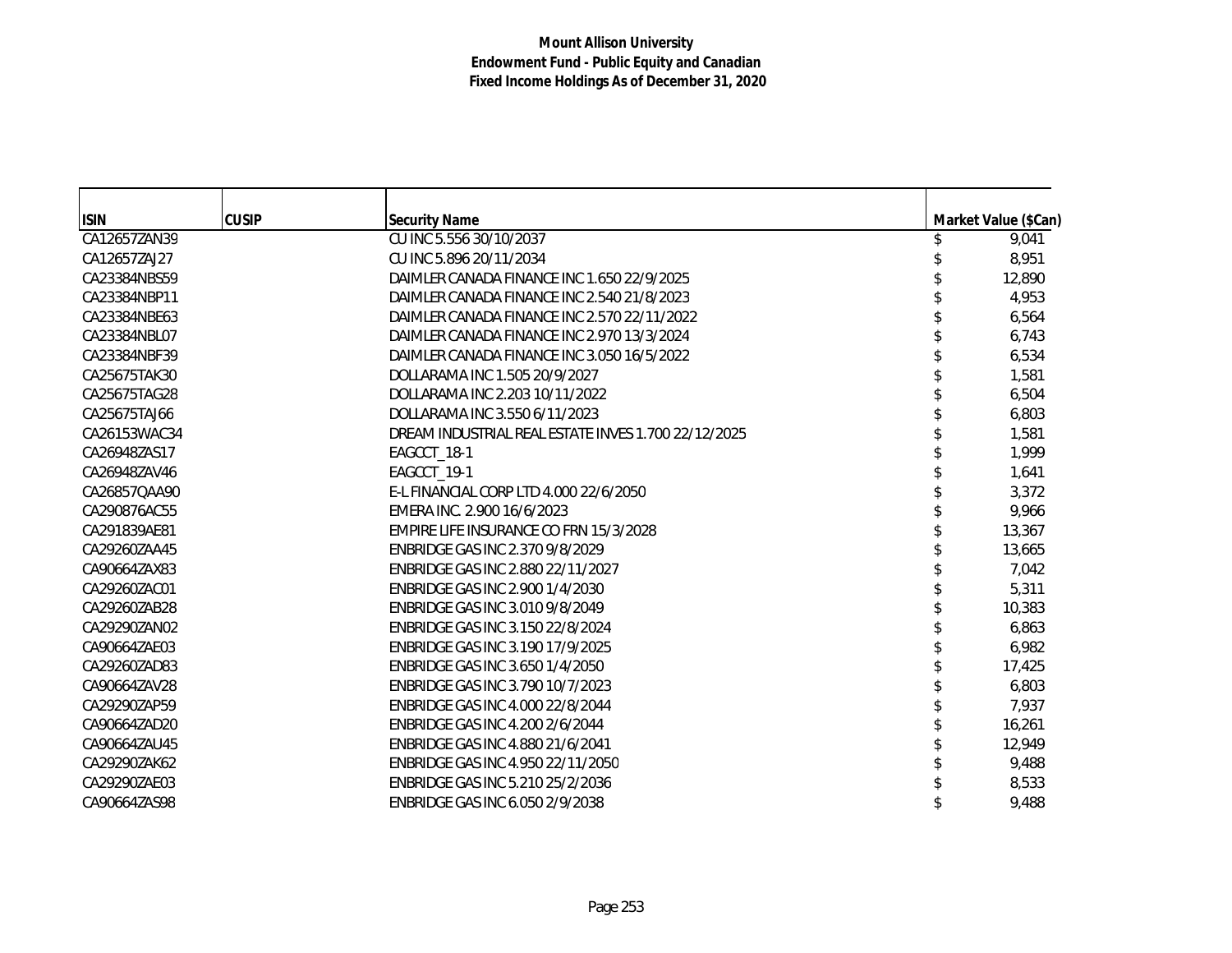| <b>ISIN</b>  | <b>CUSIP</b> | <b>Security Name</b>                            | Market Value (\$Can) |
|--------------|--------------|-------------------------------------------------|----------------------|
| CA29290ZAC47 |              | ENBRIDGE GAS INC 6.160 16/12/2033               | 9,041                |
| CA29251ZBT36 |              | ENBRIDGE INC 2.440 2/6/2025                     | 8,354                |
| CA29251ZBS52 |              | ENBRIDGE INC 2.990 3/10/2029                    | 18,797               |
| CA29251ZBC01 |              | ENBRIDGE INC 3.190 5/12/2022                    | 13,278               |
| CA29251ZBK27 |              | ENBRIDGE INC 3.200 8/6/2027                     | 12,084               |
| CA29251ZBP14 |              | ENBRIDGE INC 3.940 13/1/2023                    | 10,115               |
| CA29251ZBD83 |              | ENBRIDGE INC 3.940 30/6/2023                    | 6,773                |
| CA29251ZBQ96 |              | ENBRIDGE INC 3.950 19/11/2024                   | 10,473               |
| CA29251ZBB28 |              | ENBRIDGE INC 4.240 27/8/2042                    | 14,023               |
| CA29251ZBG15 |              | ENBRIDGE INC 4.570 11/3/2044                    | 18,380               |
| CA29251ZBR79 |              | ENBRIDGE INC 4.870 21/11/2044                   | 7,668                |
| CA29251ZAD92 |              | ENBRIDGE INC 7.220 24/7/2030                    | 8,593                |
| CA29250NAX36 |              | ENBRIDGE INC FRN 12/4/2078                      | 21,692               |
| CA29250NAT24 |              | ENBRIDGE INC FRN 27/9/2077                      | 23,422               |
| CA29250ZAO15 |              | ENBRIDGE PIPELINES INC 2.930 30/11/2022         | 6,624                |
| CA29250ZAV00 |              | ENBRIDGE PIPELINES INC 3.000 10/8/2026          | 13,815               |
| CA29250ZAT53 |              | ENBRIDGE PIPELINES INC 3.450 29/9/2025          | 13,994               |
| CA29250ZAX65 |              | <b>ENBRIDGE PIPELINES INC 3.520 22/2/2029</b>   | 16,112               |
| CA29250ZAY49 |              | <b>ENBRIDGE PIPELINES INC 4.330 22/2/2049</b>   | 11,219               |
| CA29250ZAU27 |              | ENBRIDGE PIPELINES INC 4.550 29/9/2045          | 15,217               |
| CA29250ZAS70 |              | <b>ENBRIDGE PIPELINES INC. 3.790 17/8/2023</b>  | 6,803                |
| CA29250ZAJ71 |              | <b>ENBRIDGE PIPELINES INC. 5.350 10/11/2039</b> | 8,116                |
| CA29279YAA60 |              | ENERGIR INC 2.100 16/4/2027                     | 3,014                |
| CA293365AD49 |              | ENMAX CORP 3.836 5/6/2028                       | 10,592               |
| CA293365AG79 |              | ENMAX CORP 3.876 18/10/2029                     | 10,801               |
| CA29410ZAQ87 |              | EPCOR UTILITIES INC 2.899 19/5/2050             | 3,401                |
| CA29410ZAP05 |              | EPCOR UTILITIES INC 3.106 8/7/2049              | 1,760                |
| CA29410ZAM73 |              | EPCOR UTILITIES INC 3.949 26/11/2048            | 3,222                |
| CA29410ZAK18 |              | EPCOR UTILITIES INC 4.550 28/2/2042             | 16,798               |
| CA29410ZAF23 |              | EPCOR UTILITIES INC 5.650 16/11/2035            | 19,872               |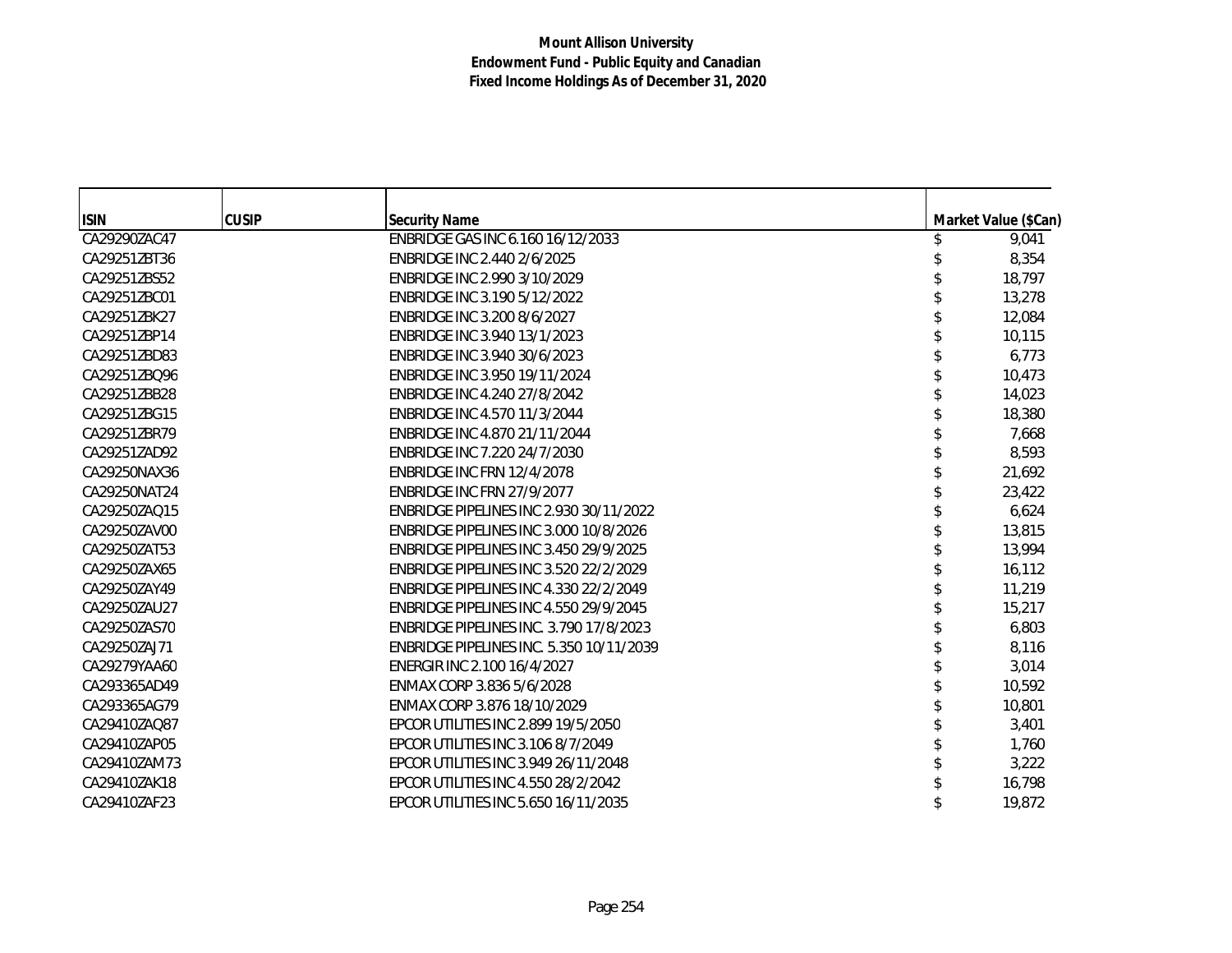| <b>ISIN</b>  | <b>CUSIP</b> | <b>Security Name</b>                                | Market Value (\$Can) |
|--------------|--------------|-----------------------------------------------------|----------------------|
| CA29446NAG57 |              | EQUITABLE BANK (CANADA) 1.876 26/11/2025            | 1,014                |
| CA29446NAE00 |              | EQUITABLE BANK 2.948 26/9/2022                      | 3,282                |
| CA30216BHL95 |              | EXPORT DEVELOPMENT CANADA 1.650 31/7/2024           | 9,906                |
| CA30324RAA47 |              | FAIR HYDRO TRUST 3.357 15/5/2033                    | 11,040               |
| CA30324RAB20 |              | FAIR HYDRO TRUST 3.520 15/5/2038                    | 11,398               |
| CA303901AV45 |              | FAIRFAX FINANCIAL HOLDINGS LIMITED 5.840 14/10/2022 | 6,833                |
| CA303901BD38 |              | FAIRFAX FINANCIAL HOLDINGS LTD 4.230 14/6/2029      | 10,294               |
| CA303901AZ58 |              | FAIRFAX FINANCIAL HOLDINGS LTD 4.250 6/12/2027      | 13,844               |
| CA303901AW28 |              | FAIRFAX FINANCIAL HOLDINGS LTD 4.950 3/3/2025       | 7,071                |
| CA31430WAA23 |              | FEDERATION DES CAISSES DESJARDINS 2.091 17/1/2022   | 12,890               |
| CA31430WAB06 |              | FEDERATION DES CAISSES DESJARDINS 2.394 25/8/2022   | 19,603               |
| CA31430WCG74 |              | FEDERATION DES CAISSES DESJARDINS 2.417 4/10/2024   | 23,422               |
| CA31430WAD61 |              | FEDERATION DES CAISSES DESJARDINS 3.056 11/9/2023   | 9,458                |
| CA31430WDW16 |              | FEDERATION DES CAISSES DESJARDINS FRN 26/5/2030     | 18,559               |
| CA31739ZAG06 |              | FINANCEMENT-QUEBEC 5.250 1/6/2034                   | 40,578               |
| CA318071AF47 |              | FINNING INTERNATIONAL INC 2.626 14/8/2026           | 6,624                |
| CA31890BAA13 |              | FIRST CAPITAL REAL ESTATE INVESTME 3.447 1/3/2028   | 1,671                |
| CA31943BBZ28 |              | FIRST CAPITAL REAL ESTATE INVESTME 3.456 22/1/2027  | 1,671                |
| CA31943BBY52 |              | FIRST CAPITAL REAL ESTATE INVESTME 3.753 12/7/2027  | 6,803                |
| CA31943BBR02 |              | FIRST CAPITAL REAL ESTATE INVESTME 3.950 5/12/2022  | 6,624                |
| CA31943BBW96 |              | FIRST CAPITAL REAL ESTATE INVESTME 4.323 31/7/2025  | 6,952                |
| CA31943BBO29 |              | FIRST CAPITAL REAL ESTATE INVESTME 4.430 31/1/2022  | 6,564                |
| CA31943BBV14 |              | FIRST CAPITAL REAL ESTATE INVESTME 4.790 30/8/2024  | 6,982                |
| CA31943BBU31 |              | FIRST CAPITAL REALTY INC 3.900 30/10/2023           | 6,743                |
| CA33564PAD56 |              | FIRST NATIONAL FINANCIAL CORP 2.961 17/11/2025      | 1,611                |
| CA33564PAC73 |              | FIRST NATIONAL FINANCIAL CORP 3.582 25/11/2024      | 1,641                |
| CA32117PAA53 |              | FIRST NATIONS ETF LP 4.136 31/12/2041               | 12,263               |
| CA32117DAB07 |              | FIRST NATIONS FINANCE AUTHORITY 3.050 1/6/2028      | 7,191                |
| CA34960VAN88 |              | FORTIFIED TRUST 2.340 23/1/2023                     | 13,128               |
| CA349553AN72 |              | FORTIS INC 2.850 12/12/2023                         | 20,080               |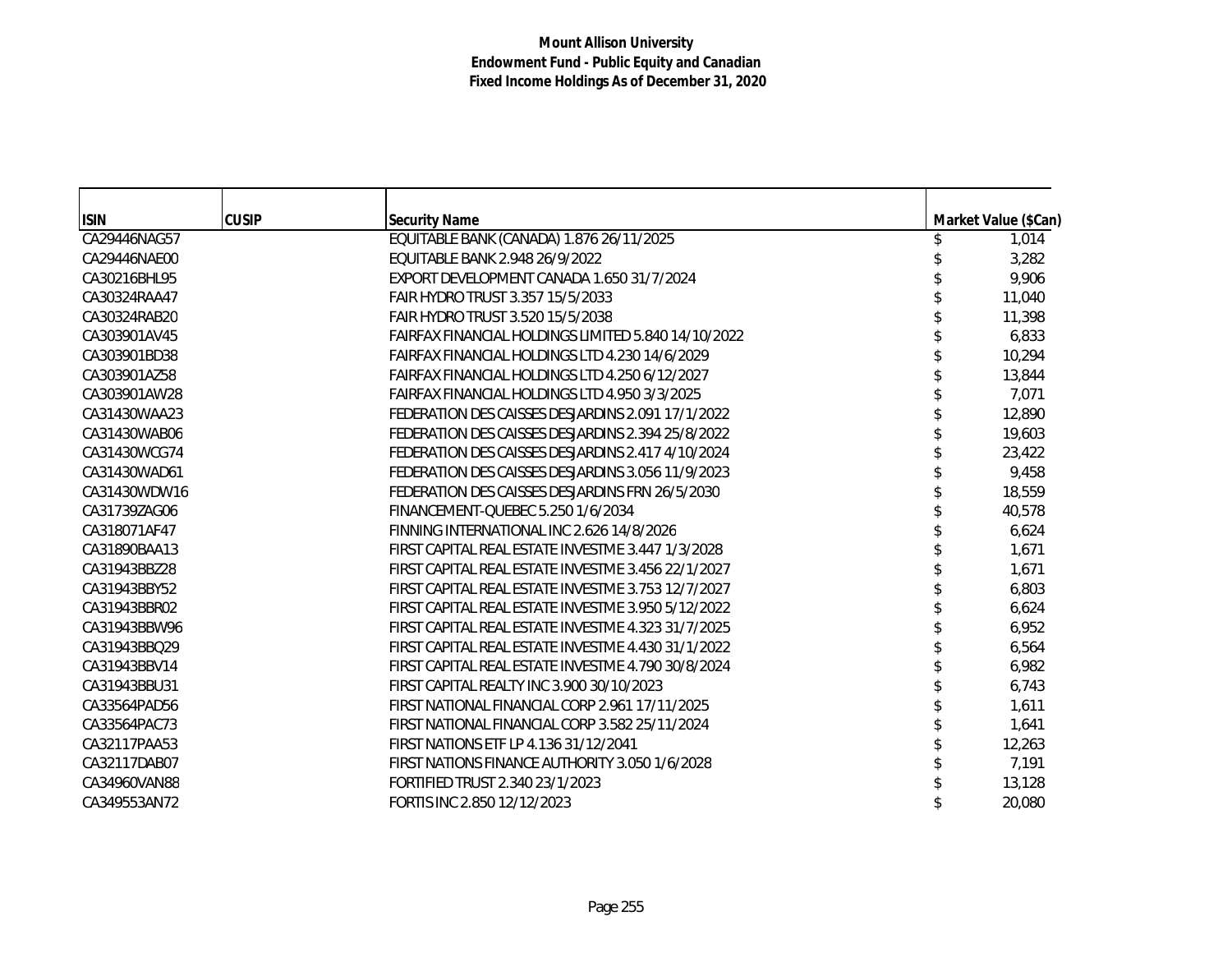| <b>ISIN</b><br><b>CUSIP</b><br><b>Security Name</b><br>Market Value (\$Can)<br>FORTIS INC 6.510 4/7/2039<br>CA349553AD90<br>9,608<br>CA34957ZAY03<br>FORTISALBERTA INC 2.632 8/6/2051<br>1,611<br>CA34957ZAV63<br>FORTISALBERTA INC 3.340 21/9/2046<br>7,250<br>CA34957ZAW47<br>FORTISALBERTA INC 3.672 9/9/2047<br>7,668<br>FORTISALBERTA INC 3.734 18/9/2048<br>7,787<br>CA34957ZAX20<br>CA34957ZAP95<br>FORTISALBERTA INC 4.540 18/10/2041<br>8,354<br>CA34959ZAK80<br>FORTISBC ENERGY INC 2.540 13/7/2050<br>7,907<br>1,671<br>CA34959ZAJ18<br>FORTISBC ENERGY INC 2.820 9/8/2049<br>FORTISBC ENERGY INC 3.670 9/4/2046<br>7,668<br>CA34959ZAE21<br>FORTISBC ENERGY INC 3.850 7/12/2048<br>5,997<br>CA34959ZAH51<br>FORTISBC INC 4.000 28/10/2044<br>7,817<br>CA34958ZAC73<br>FORTISBC INC 5.600 9/11/2035<br>9,011<br>CA34957UAB13<br>15,068<br>CA34960VAK40<br>FORTTR_191<br>CA368271BB76<br>GAZ METRO INC 3.530 16/5/2047<br>7,549<br>GAZ METRO INC 5.700 10/7/2036<br>CA368271AX06<br>9,041<br>GAZ METRO INC 7.050 30/10/2030<br>9,190<br>CA368271AU66<br>CA36158ZBV72<br>GENERAL ELECTRIC CAPITAL CANADA IN 4.600 26/1/2022<br>9,876<br>6,475<br>CA37045YAC80<br>GENERAL MOTORS FINANCIAL OF CANADA 2.600 1/6/2022<br>CA37045YAE47<br>GENERAL MOTORS FINANCIAL OF CANADA 3.250 7/11/2023<br>3,342<br>CA37045YAF12<br>GENERAL MOTORS FINANCIAL OF CANADA 5.950 14/5/2024<br>3,610<br>CA37252BAD43<br>GENWORTH MI CANADA INC 2.955 1/3/2027<br>3,282 |  |  |  |
|-------------------------------------------------------------------------------------------------------------------------------------------------------------------------------------------------------------------------------------------------------------------------------------------------------------------------------------------------------------------------------------------------------------------------------------------------------------------------------------------------------------------------------------------------------------------------------------------------------------------------------------------------------------------------------------------------------------------------------------------------------------------------------------------------------------------------------------------------------------------------------------------------------------------------------------------------------------------------------------------------------------------------------------------------------------------------------------------------------------------------------------------------------------------------------------------------------------------------------------------------------------------------------------------------------------------------------------------------------------------------------------------------------------------------------------------------------------|--|--|--|
|                                                                                                                                                                                                                                                                                                                                                                                                                                                                                                                                                                                                                                                                                                                                                                                                                                                                                                                                                                                                                                                                                                                                                                                                                                                                                                                                                                                                                                                             |  |  |  |
|                                                                                                                                                                                                                                                                                                                                                                                                                                                                                                                                                                                                                                                                                                                                                                                                                                                                                                                                                                                                                                                                                                                                                                                                                                                                                                                                                                                                                                                             |  |  |  |
|                                                                                                                                                                                                                                                                                                                                                                                                                                                                                                                                                                                                                                                                                                                                                                                                                                                                                                                                                                                                                                                                                                                                                                                                                                                                                                                                                                                                                                                             |  |  |  |
|                                                                                                                                                                                                                                                                                                                                                                                                                                                                                                                                                                                                                                                                                                                                                                                                                                                                                                                                                                                                                                                                                                                                                                                                                                                                                                                                                                                                                                                             |  |  |  |
|                                                                                                                                                                                                                                                                                                                                                                                                                                                                                                                                                                                                                                                                                                                                                                                                                                                                                                                                                                                                                                                                                                                                                                                                                                                                                                                                                                                                                                                             |  |  |  |
|                                                                                                                                                                                                                                                                                                                                                                                                                                                                                                                                                                                                                                                                                                                                                                                                                                                                                                                                                                                                                                                                                                                                                                                                                                                                                                                                                                                                                                                             |  |  |  |
|                                                                                                                                                                                                                                                                                                                                                                                                                                                                                                                                                                                                                                                                                                                                                                                                                                                                                                                                                                                                                                                                                                                                                                                                                                                                                                                                                                                                                                                             |  |  |  |
|                                                                                                                                                                                                                                                                                                                                                                                                                                                                                                                                                                                                                                                                                                                                                                                                                                                                                                                                                                                                                                                                                                                                                                                                                                                                                                                                                                                                                                                             |  |  |  |
|                                                                                                                                                                                                                                                                                                                                                                                                                                                                                                                                                                                                                                                                                                                                                                                                                                                                                                                                                                                                                                                                                                                                                                                                                                                                                                                                                                                                                                                             |  |  |  |
|                                                                                                                                                                                                                                                                                                                                                                                                                                                                                                                                                                                                                                                                                                                                                                                                                                                                                                                                                                                                                                                                                                                                                                                                                                                                                                                                                                                                                                                             |  |  |  |
|                                                                                                                                                                                                                                                                                                                                                                                                                                                                                                                                                                                                                                                                                                                                                                                                                                                                                                                                                                                                                                                                                                                                                                                                                                                                                                                                                                                                                                                             |  |  |  |
|                                                                                                                                                                                                                                                                                                                                                                                                                                                                                                                                                                                                                                                                                                                                                                                                                                                                                                                                                                                                                                                                                                                                                                                                                                                                                                                                                                                                                                                             |  |  |  |
|                                                                                                                                                                                                                                                                                                                                                                                                                                                                                                                                                                                                                                                                                                                                                                                                                                                                                                                                                                                                                                                                                                                                                                                                                                                                                                                                                                                                                                                             |  |  |  |
|                                                                                                                                                                                                                                                                                                                                                                                                                                                                                                                                                                                                                                                                                                                                                                                                                                                                                                                                                                                                                                                                                                                                                                                                                                                                                                                                                                                                                                                             |  |  |  |
|                                                                                                                                                                                                                                                                                                                                                                                                                                                                                                                                                                                                                                                                                                                                                                                                                                                                                                                                                                                                                                                                                                                                                                                                                                                                                                                                                                                                                                                             |  |  |  |
|                                                                                                                                                                                                                                                                                                                                                                                                                                                                                                                                                                                                                                                                                                                                                                                                                                                                                                                                                                                                                                                                                                                                                                                                                                                                                                                                                                                                                                                             |  |  |  |
|                                                                                                                                                                                                                                                                                                                                                                                                                                                                                                                                                                                                                                                                                                                                                                                                                                                                                                                                                                                                                                                                                                                                                                                                                                                                                                                                                                                                                                                             |  |  |  |
|                                                                                                                                                                                                                                                                                                                                                                                                                                                                                                                                                                                                                                                                                                                                                                                                                                                                                                                                                                                                                                                                                                                                                                                                                                                                                                                                                                                                                                                             |  |  |  |
|                                                                                                                                                                                                                                                                                                                                                                                                                                                                                                                                                                                                                                                                                                                                                                                                                                                                                                                                                                                                                                                                                                                                                                                                                                                                                                                                                                                                                                                             |  |  |  |
|                                                                                                                                                                                                                                                                                                                                                                                                                                                                                                                                                                                                                                                                                                                                                                                                                                                                                                                                                                                                                                                                                                                                                                                                                                                                                                                                                                                                                                                             |  |  |  |
|                                                                                                                                                                                                                                                                                                                                                                                                                                                                                                                                                                                                                                                                                                                                                                                                                                                                                                                                                                                                                                                                                                                                                                                                                                                                                                                                                                                                                                                             |  |  |  |
|                                                                                                                                                                                                                                                                                                                                                                                                                                                                                                                                                                                                                                                                                                                                                                                                                                                                                                                                                                                                                                                                                                                                                                                                                                                                                                                                                                                                                                                             |  |  |  |
| CA37252BAC69<br>GENWORTH MI CANADA INC 4.242 1/4/2024<br>8,533                                                                                                                                                                                                                                                                                                                                                                                                                                                                                                                                                                                                                                                                                                                                                                                                                                                                                                                                                                                                                                                                                                                                                                                                                                                                                                                                                                                              |  |  |  |
| CA96115ZAD48<br>GEORGE WESTON LIMITED 7.100 5/2/2032<br>8,623                                                                                                                                                                                                                                                                                                                                                                                                                                                                                                                                                                                                                                                                                                                                                                                                                                                                                                                                                                                                                                                                                                                                                                                                                                                                                                                                                                                               |  |  |  |
| GFL ENVIRONMENTAL INC (ALBERTA) 5.125 15/12/2026<br>239<br>US36168QAF19                                                                                                                                                                                                                                                                                                                                                                                                                                                                                                                                                                                                                                                                                                                                                                                                                                                                                                                                                                                                                                                                                                                                                                                                                                                                                                                                                                                     |  |  |  |
| GIBSON ENERGY INC 2.450 14/7/2025<br>985<br>CA37482ZAB72                                                                                                                                                                                                                                                                                                                                                                                                                                                                                                                                                                                                                                                                                                                                                                                                                                                                                                                                                                                                                                                                                                                                                                                                                                                                                                                                                                                                    |  |  |  |
| GIBSON ENERGY INC 2.850 14/7/2027<br>3,342<br>CA37482ZAC55                                                                                                                                                                                                                                                                                                                                                                                                                                                                                                                                                                                                                                                                                                                                                                                                                                                                                                                                                                                                                                                                                                                                                                                                                                                                                                                                                                                                  |  |  |  |
| CA37482ZAA99<br>GIBSON ENERGY INC 3.600 17/9/2029<br>5,192                                                                                                                                                                                                                                                                                                                                                                                                                                                                                                                                                                                                                                                                                                                                                                                                                                                                                                                                                                                                                                                                                                                                                                                                                                                                                                                                                                                                  |  |  |  |
| CA37638ZBL72<br><b>GLACIER CREDIT CARD TRUST</b><br>12,502                                                                                                                                                                                                                                                                                                                                                                                                                                                                                                                                                                                                                                                                                                                                                                                                                                                                                                                                                                                                                                                                                                                                                                                                                                                                                                                                                                                                  |  |  |  |
| CA37638ZBJ27<br>GLCRTR_17-1<br>9,727                                                                                                                                                                                                                                                                                                                                                                                                                                                                                                                                                                                                                                                                                                                                                                                                                                                                                                                                                                                                                                                                                                                                                                                                                                                                                                                                                                                                                        |  |  |  |
| GLCRTR_19-1<br>9,995<br>CA37638ZBN39                                                                                                                                                                                                                                                                                                                                                                                                                                                                                                                                                                                                                                                                                                                                                                                                                                                                                                                                                                                                                                                                                                                                                                                                                                                                                                                                                                                                                        |  |  |  |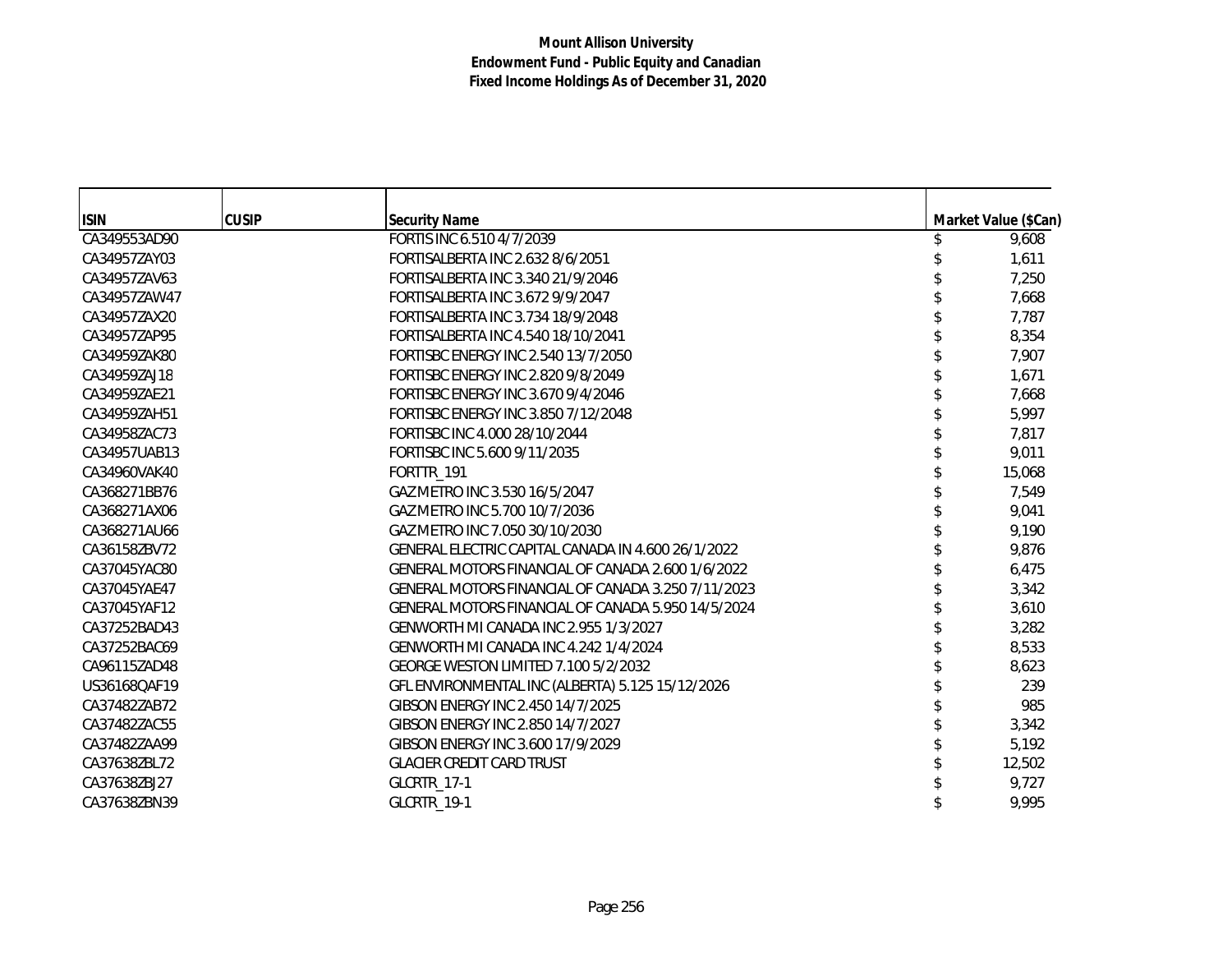| <b>ISIN</b>  | <b>CUSIP</b> | <b>Security Name</b>                                | Market Value (\$Can) |
|--------------|--------------|-----------------------------------------------------|----------------------|
| CA37638ZBQ69 |              | GLCRTR_20-1                                         | 3,252                |
| CA667915AB82 |              | GOVERNMENT OF THE NORTHWEST TERRIT 2.200 29/9/2051  | 3,103                |
| CA387427AK38 |              | GRANITE REIT HOLDINGS LP 2.378 18/12/2030           | 3,222                |
| CA387427AH09 |              | GRANITE REIT HOLDINGS LP 3.062 4/6/2027             | 1,731                |
| CA387427AC12 |              | GRANITE REIT HOLDINGS LP 3.873 30/11/2023           | 10,264               |
| CA391906AC89 |              | GREATER TORONTO AIRPORTS AUTH 6.450 3/12/2027       | 8,384                |
| CA39191ZBC29 |              | GREATER TORONTO AIRPORTS AUTHORITY 2.730 3/4/2029   | 14,173               |
| CA39191ZBD02 |              | GREATER TORONTO AIRPORTS AUTHORITY 2.750 17/10/2039 | 19,931               |
| CA39191ZAX74 |              | GREATER TORONTO AIRPORTS AUTHORITY 5.300 25/2/2041  | 9,130                |
| CA39191ZAW91 |              | GREATER TORONTO AIRPORTS AUTHORITY 5.630 7/6/2040   | 18,738               |
| CA391906AG93 |              | GREATER TORONTO AIRPORTS AUTHORITY 6.450 30/7/2029  | 4,177                |
| CA39191ZAJ80 |              | GREATER TORONTO AIRPORTS AUTHORITY 6.470 2/2/2034   | 18,678               |
| CA39191ZAA71 |              | GREATER TORONTO AIRPORTS AUTHORITY 7.050 12/6/2030  | 18,201               |
| CA39191ZAC38 |              | GREATER TORONTO AIRPORTS AUTHORITY 7.100 4/6/2031   | 18,678               |
| CA39138CAK23 |              | GREAT-WEST LIFECO INC 2.379 14/5/2030               | 10,085               |
| CA39138CAJ59 |              | GREAT-WEST LIFECO INC 2.981 8/7/2050                | 8,146                |
| CA39138CAH93 |              | GREAT-WEST LIFECO INC 3.337 28/2/2028               | 10,741               |
| CA39138CAF38 |              | GREAT-WEST LIFECO INC 5.998 16/11/2039              | 9,190                |
| CA39138CAB24 |              | GREAT-WEST LIFECO INC 6.740 24/11/2031              | 9,070                |
| CA39138CAD89 |              | GREAT-WEST LIFECO INC. 6.670 21/3/2033              | 9,070                |
| CA403925BC39 |              | H&R REAL ESTATE INVESTMENT TRUST 2.906 2/6/2026     | 1,611                |
| CA403925AZ33 |              | H&R REAL ESTATE INVESTMENT TRUST 3.416 23/1/2023    | 13,069               |
| CA403925BB55 |              | H&R REAL ESTATE INVESTMENT TRUST 4.071 16/6/2025    | 5,072                |
| CA405819AA10 |              | HALIFAX INTERNATIONAL AIRPORT AUTH 5.503 19/7/2041  | 8,951                |
| CA40649CVU75 |              | HALTON REGIONAL MUNICIPALITY OF (3.150 6/4/2045     | 7,250                |
| CA40416RAB02 |              | HCN CANADIAN HOLDINGS 1 LP 2.950 15/1/2027          | 3,342                |
| CA42225GAA37 |              | HEALTH MONTREAL COLLECTIVE LP 6.721 30/9/2049       | 55,378               |
| CA438121AX33 |              | HONDA CANADA FINANCE INC 1.337 17/3/2026            | 3,193                |
| CA438121AM77 |              | HONDA CANADA FINANCE INC 2.268 15/7/2022            | 13,009               |
| CA438121AV76 |              | HONDA CANADA FINANCE INC 2.500 4/6/2024             | 3,342                |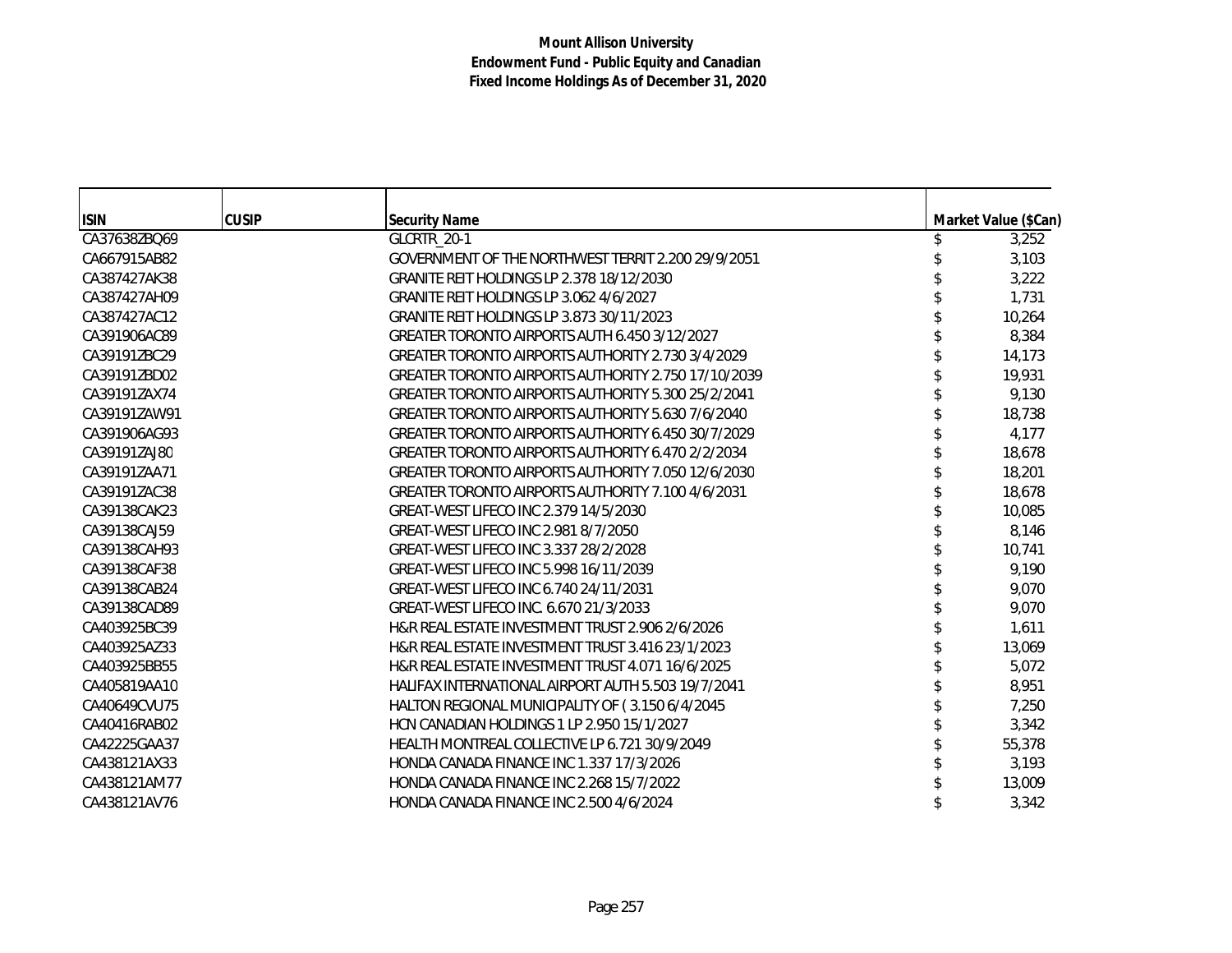| <b>ISIN</b>  | <b>CUSIP</b> | <b>Security Name</b>                               | Market Value (\$Can) |
|--------------|--------------|----------------------------------------------------|----------------------|
| CA438121AN50 |              | HONDA CANADA FINANCE INC 2.537 1/3/2023            | 6,594                |
| CA438121AT21 |              | <b>HONDA CANADA FINANCE INC 3.176 28/8/2023</b>    | 9,429                |
| CA438121AS48 |              | HONDA CANADA FINANCE INC 3.444 23/5/2025           | 10,831               |
| CA44107DAB79 |              | HOSPITAL FOR SICK CHILDREN 3.416 7/12/2057         | 38,550               |
| CA44107EAA79 |              | HOSPITAL INFRASTRUCTURE PARTNERS I 5.439 31/1/2045 | 15,396               |
| CA40427HTB91 |              | HSBC BANK CANADA 2.170 29/6/2022                   | 19,484               |
| CA40427HTG88 |              | HSBC BANK CANADA 2.253 15/9/2022                   | 14,680               |
| CA40427HTC74 |              | HSBC BANK CANADA 2.542 31/1/2023                   | 26,346               |
| CA40427HTD57 |              | HSBC BANK CANADA 3.245 15/9/2023                   | 14,202               |
| CA448055AS21 |              | HUSKY ENERGY INC. 3.500 7/2/2028                   | 13,218               |
| CA448055AM50 |              | HUSKY ENERGY INC. 3.550 12/3/2025                  | 13,367               |
| CA448055AN34 |              | HUSKY ENERGY INC. 3.600 10/3/2027                  | 11,696               |
| CA44810ZCE84 |              | HYDRO ONE INC 0.710 16/1/2023                      | 3,193                |
| CA44810ZCF59 |              | HYDRO ONE INC 1.690 16/1/2031                      | 3,222                |
| CA44810ZCB46 |              | HYDRO ONE INC 1.760 28/2/2025                      | 3,282                |
| CA44810ZCC29 |              | HYDRO ONE INC 2.160 28/2/2030                      | 3,372                |
| CA44810ZBY57 |              | HYDRO ONE INC 2.540 5/4/2024                       | 5,042                |
| CA44810ZCD02 |              | HYDRO ONE INC 2.710 28/2/2050                      | 9,876                |
| CA44810ZBW91 |              | HYDRO ONE INC 2.970 26/6/2025                      | 8,653                |
| CA44810ZBF68 |              | HYDRO ONE INC 3.200 13/1/2022                      | 13,039               |
| CA44810ZBX74 |              | HYDRO ONE INC 3.63 6/49 3.630 25/6/2049            | 15,485               |
| CA44810ZCA62 |              | HYDRO ONE INC 3.640 5/4/2050                       | 10,025               |
| CA44810ZBU36 |              | HYDRO ONE INC 3.720 18/11/2047                     | 19,484               |
| CA44810ZBN92 |              | HYDRO ONE INC 4.170 6/6/2044                       | 16,261               |
| CA44810ZBK53 |              | HYDRO ONE INC 4.590 9/10/2043                      | 8,533                |
| CA44810ZAS98 |              | HYDRO ONE INC 4.890 13/3/2037                      | 8,474                |
| CA44810ZAR16 |              | HYDRO ONE INC 5.000 19/10/2046                     | 9,279                |
| CA44810ZAP59 |              | HYDRO ONE INC 5.360 20/5/2036                      | 8,802                |
| CA44810ZAY66 |              | HYDRO ONE INC 5.490 16/7/2040                      | 18,469               |
| CA44810ZAD20 |              | HYDRO ONE INC. 6.350 31/1/2034                     | 18,589               |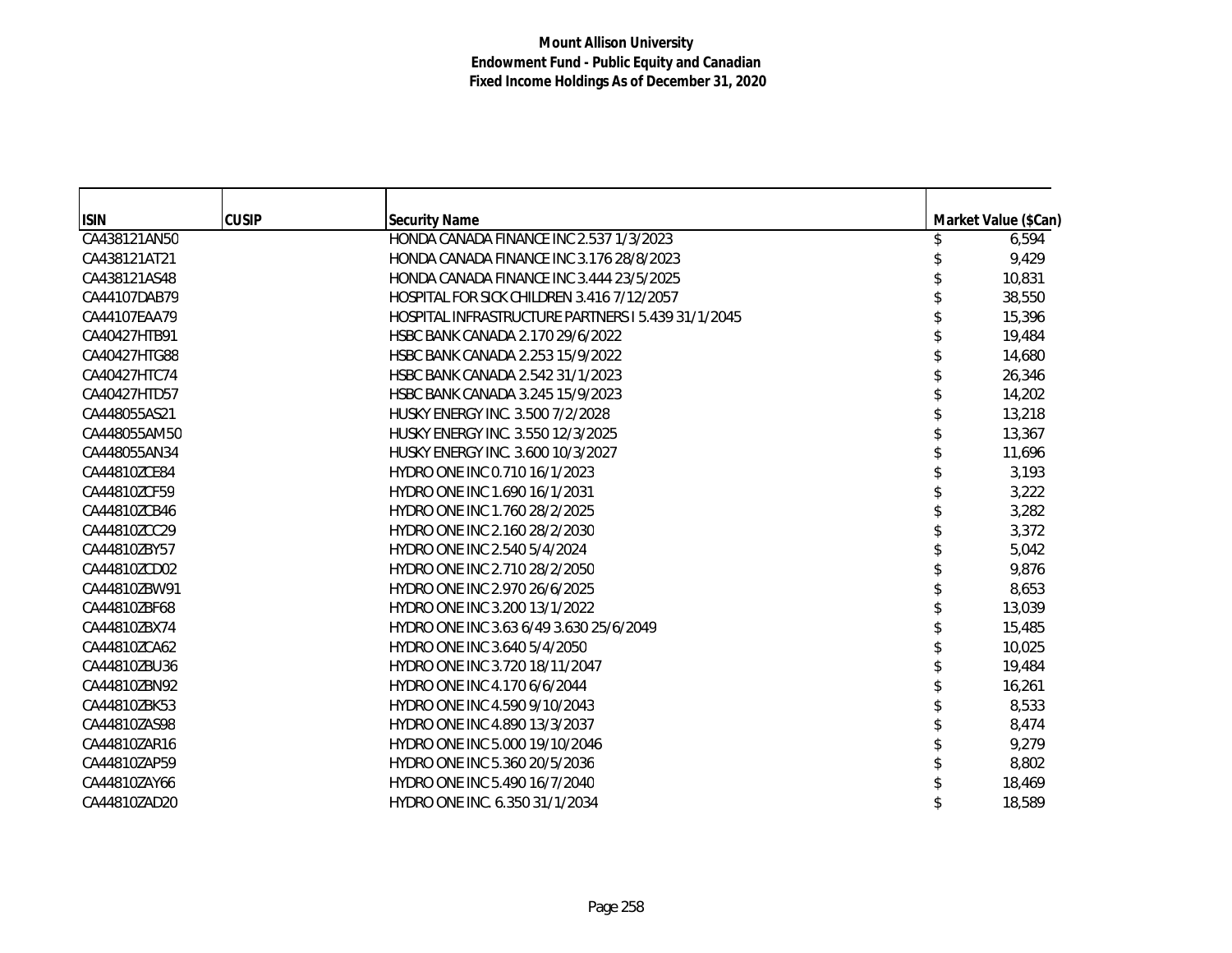| <b>ISIN</b>  | <b>CUSIP</b> | <b>Security Name</b>                            | Market Value (\$Can) |
|--------------|--------------|-------------------------------------------------|----------------------|
| CA448810AC58 |              | HYDRO ONE INC. 7.350 3/6/2030                   | 18,678               |
| CA448811AC32 |              | HYDRO ONE LTD 1.410 15/10/2027                  | 3,222                |
| CA44882CAE45 |              | HYDRO OTTAWA HOLDING INC 3.639 2/2/2045         | 14,680               |
| CA448814JC89 |              | HYDRO-OUEBEC 2.100 15/2/2060                    | 12,890               |
| CA4488148V86 |              | HYDRO-QUEBEC 4.000 15/2/2055                    | 148,619              |
| CA448814HZ92 |              | HYDRO-QUEBEC 5.000 15/2/2045                    | 49,470               |
| CA448814JA24 |              | HYDRO-QUEBEC 5.000 15/2/2050                    | 41,682               |
| CA44889ZCN48 |              | HYDRO-QUEBEC 6.000 15/2/2040                    | 41,891               |
| CA44889ZCM64 |              | HYDRO-QUEBEC 6.500 15/2/2035                    | 60,838               |
| CA448814DZ39 |              | HYDRO-QUEBEC 9.625 15/7/2022                    | 36,222               |
| CA45075EAB08 |              | IA FINANCIAL CORPORATION INC FRN 21/2/2030      | 8,265                |
| CA45075EAA25 |              | IA FINANCIAL CORPORATION INC FRN 24/9/2031      | 3,431                |
| CA449586AC09 |              | IGM FINANCIAL INC 3.440 26/1/2027               | 7,042                |
| CA449586AF30 |              | IGM FINANCIAL INC 4.174 13/7/2048               | 5,639                |
| CA449586AH95 |              | IGM FINANCIAL INC 4.206 21/3/2050               | 3,819                |
| CA449586AD81 |              | IGM FINANCIAL INC 4.560 25/1/2047               | 7,877                |
| CA454015AA69 |              | INDEPENDENT ORDER OF FORESTERS FRN 15/10/2035   | 3,282                |
| CA455870AD75 |              | INDUSTRIAL ALLIANCE INSURANCE AND FRN 15/9/2028 | 6,713                |
| CA455870AC92 |              | INDUSTRIAL ALLIANCE INSURANCE AND FRN 23/2/2027 | 6,475                |
| CA45823TAB22 |              | INTACT FINANCIAL CORP 1.928 16/12/2030          | 3,193                |
| CA45823ZAF95 |              | INTACT FINANCIAL CORP 2.850 7/6/2027            | 6,863                |
| CA45823TAC05 |              | INTACT FINANCIAL CORP 2.954 16/12/2050          | 3,222                |
| CA45823ZAD48 |              | INTACT FINANCIAL CORP 5.160 16/6/2042           | 8,593                |
| CA45823ZAB81 |              | INTACT FINANCIAL CORP 6.400 23/11/2039          | 9,488                |
| CA45834ZAQ24 |              | INTER PIPELINE LTD 2.734 18/4/2024              | 13,188               |
| CA45834ZAM10 |              | INTER PIPELINE LTD 3.173 24/3/2025              | 6,684                |
| CA45834ZAC38 |              | INTER PIPELINE LTD 3.776 30/5/2022              | 6,594                |
| CA45834ZAR07 |              | INTER PIPELINE LTD 4.232 1/6/2027               | 14,053               |
| CA45834ZAE93 |              | INTER PIPELINE LTD 4.637 30/5/2044              | 6,773                |
| CA46152HAB74 |              | INVESTORS GROUP INC. 6.650 13/12/2027           | 8,325                |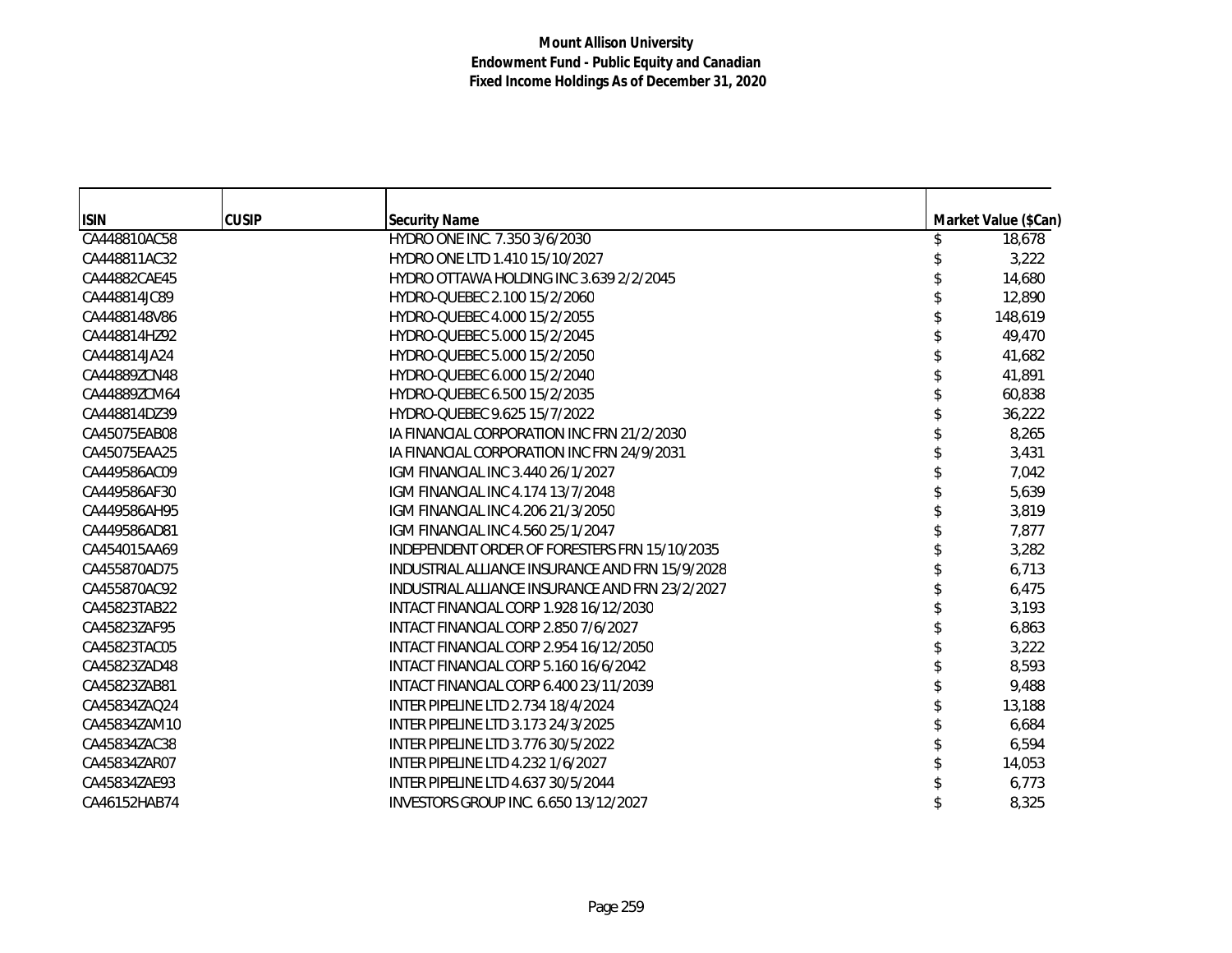| <b>ISIN</b>  | <b>CUSIP</b> | <b>Security Name</b>                                | Market Value (\$Can) |
|--------------|--------------|-----------------------------------------------------|----------------------|
| CA46152HAG61 |              | INVESTORS GROUP INC. 7.110 7/3/2033                 | 9,130                |
| CA46578WAB06 |              | <b>IVANHOE CAMBRIDGE II INC 2.296 12/12/2024</b>    | 1,671                |
| CA46578WAA23 |              | IVANHOE CAMBRIDGE II INC 2.909 27/6/2023            | 11,010               |
| CA47787ZAW29 |              | JOHN DEERE CANADA FUNDING INC 2.050 13/5/2022       | 6,475                |
| CA47788ZAC55 |              | JOHN DEERE CANADA FUNDING INC 2.460 4/4/2024        | 3,342                |
| CA47787ZBU53 |              | JOHN DEERE CANADA FUNDING INC 2.630 21/9/2022       | 6,564                |
| CA47787ZBX92 |              | JOHN DEERE CANADA FUNDING INC 3.020 13/7/2023       | 3,372                |
| CA47788ZAH43 |              | JOHN DEERE FINANCIAL INC 1.340 8/9/2027             | 3,193                |
| CA47788ZAD39 |              | JOHN DEERE FINANCIAL INC 2.400 17/9/2024            | 8,384                |
| CA47788ZAG69 |              | JOHN DEERE FINANCIAL INC 2.410 14/1/2025            | 8,414                |
| CA47788ZAF86 |              | JOHN DEERE FINANCIAL INC 2.580 16/10/2026           | 3,431                |
| CA47788ZAB72 |              | JOHN DEERE FINANCIAL INC 2.990 14/1/2022            | 8,146                |
| CA49327ZAA36 |              | KEYERA CORP 3.934 21/6/2028                         | 12,681               |
| CA49327ZAB19 |              | KEYERA CORP 3.959 29/5/2030                         | 5,251                |
| CA505443AC50 |              | LABRADOR ISLAND LINK FUNDING TRUST 3.850 1/12/2053  | 46,814               |
| CA51925DBV79 |              | LAURENTIAN BANK OF CANADA 2.550 20/6/2022           | 3,252                |
| CA51925DBP02 |              | LAURENTIAN BANK OF CANADA 3.000 12/9/2022           | 6,564                |
| CA51925DBT24 |              | LAURENTIAN BANK OF CANADA 3.450 27/6/2023           | 6,713                |
| CA539481AJ06 |              | LOBLAW COMPANIES LIMITED 4.860 12/9/2023            | 13,934               |
| CA53947ZAU18 |              | LOBLAW COMPANIES LIMITED 6.050 9/6/2034             | 8,474                |
| CA53947ZAX56 |              | LOBLAW COMPANIES LIMITED 6.150 29/1/2035            | 8,593                |
| CA53947ZAT45 |              | LOBLAW COMPANIES LIMITED 6.540 17/2/2033            | 8,683                |
| CA539481AN18 |              | LOBLAW COMPANIES LTD 2.284 7/5/2030                 | 6,564                |
| CA539481AL51 |              | LOBLAW COMPANIES LTD 3.918 10/6/2024                | 17,425               |
| CA539481AM35 |              | LOBLAW COMPANIES LTD 4.488 11/12/2028               | 7,638                |
| CA548243AE43 |              | LOWER MATTAGAMI ENERGY LP 4.176 23/2/2046           | 12,472               |
| CA548243AH73 |              | LOWER MATTAGAMI ENERGY LTD PARTNER 2.307 21/10/2026 | 10,234               |
| CA563469UE37 |              | MANITOBA (PROVINCE OF) 2.450 2/6/2025               | 34,104               |
| CA563469UA15 |              | MANITOBA (PROVINCE OF) 2.550 2/6/2023               | 39,982               |
| CA563469UJ24 |              | MANITOBA (PROVINCE OF) 2.550 2/6/2026               | 34,551               |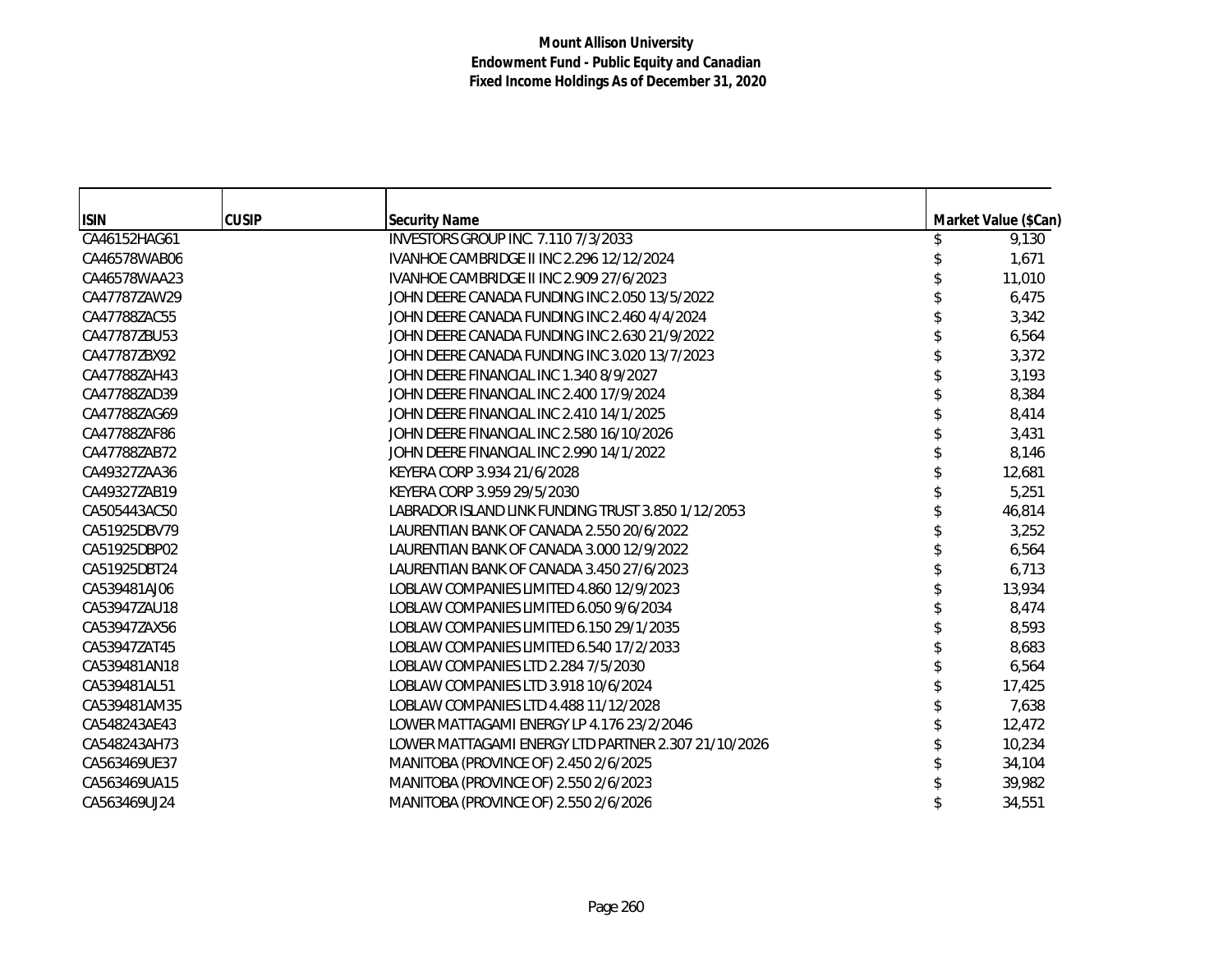| <b>ISIN</b>  | <b>CUSIP</b> | <b>Security Name</b>                               | Market Value (\$Can) |
|--------------|--------------|----------------------------------------------------|----------------------|
| CA563469UP83 |              | MANITOBA (PROVINCE OF) 2.600 2/6/2027              | 17,455               |
| CA563469UC70 |              | MANITOBA (PROVINCE OF) 3.300 2/6/2024              | 20,796               |
| CA563469TW53 |              | MANITOBA (PROVINCE OF) 3.350 5/3/2043              | 15,366               |
| CA563469TM71 |              | MANITOBA (PROVINCE OF) 4.100 5/3/2041              | 33,746               |
| CA563469FL45 |              | MANITOBA (PROVINCE OF) 4.600 5/3/2038              | 13,158               |
| CA563469FQ32 |              | MANITOBA (PROVINCE OF) 4.650 5/3/2040              | 17,902               |
| CA563469TH86 |              | MANITOBA (PROVINCE OF) 4.700 5/3/2050              | 19,513               |
| CA563469EZ40 |              | MANITOBA (PROVINCE OF) 5.700 5/3/2037              | 9,637                |
| CA56344ZCG24 |              | MANITOBA (PROVINCE OF) 6.300 5/3/2031              | 9,220                |
| CA563469DS16 |              | MANITOBA (PROVINCE OF) 7.750 22/12/2025            | 16,947               |
| CA563469UV51 |              | MANITOBA PROVINCE OF 2.050 2/6/2030                | 5,729                |
| CA563469UW35 |              | MANITOBA PROVINCE OF 2.050 5/9/2052                | 6,176                |
| CA563469UT06 |              | MANITOBA PROVINCE OF 2.750 2/6/2029                | 29,151               |
| CA563469UF02 |              | MANITOBA PROVINCE OF 2.850 5/9/2046                | 50,007               |
| CA563469UR40 |              | MANITOBA PROVINCE OF 3.000 2/6/2028                | 27,003               |
| CA563469US23 |              | MANITOBA PROVINCE OF 3.200 5/3/2050                | 3,849                |
| CA563469UN36 |              | MANITOBA PROVINCE OF 3.400 5/9/2048                | 53,468               |
| CA563469UB97 |              | MANITOBA PROVINCE OF 4.050 5/9/2045                | 34,313               |
| CA564835AL03 |              | MANUFACTURERS LIFE INSURA FRN 22/11/2027           | 13,278               |
| CA565018DE54 |              | MANULIFE BANK OF CANADA 1.504 25/6/2025            | 8,116                |
| CA565018CX45 |              | MANULIFE BANK OF CANADA 2.082 26/5/2022            | 12,949               |
| CA565018DB16 |              | MANULIFE BANK OF CANADA 2.378 19/11/2024           | 1,671                |
| CA565018DA33 |              | MANULIFE BANK OF CANADA 2.844 12/1/2023            | 13,248               |
| CA56501RAH99 |              | MANULIFE FINANCIAL CORP FRN 12/5/2030              | 18,141               |
| CA56501RAJ55 |              | MANULIFE FINANCIAL CORP FRN 13/5/2035              | 15,157               |
| CA56501RAF34 |              | MANULIFE FINANCIAL CORP FRN 20/8/2029              | 13,546               |
| CA56501RAG17 |              | MANULIFE FINANCIAL CORP FRN 9/5/2028               | 10,055               |
| US575385AD19 |              | MASONITE INTERNATIONAL CORPORATION 5.375 1/2/2028  | 597                  |
| US575385AB52 |              | MASONITE INTERNATIONAL CORPORATION 5.750 15/9/2026 | 149                  |
| US57701RAM43 |              | MATTAMY GROUP CORP 4.625 1/3/2030                  | 3,909                |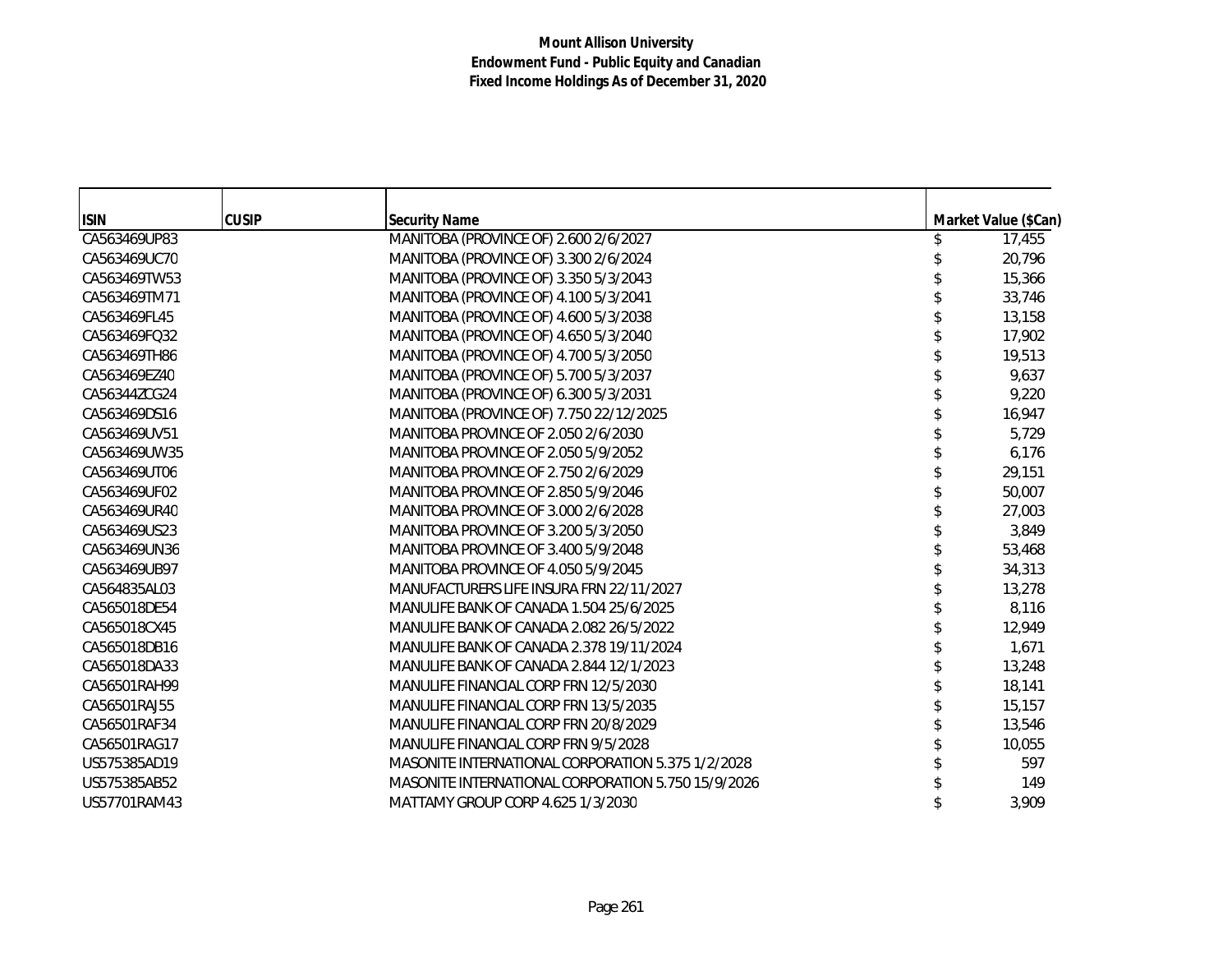| <b>ISIN</b>  | <b>CUSIP</b> | <b>Security Name</b>                                | Market Value (\$Can) |
|--------------|--------------|-----------------------------------------------------|----------------------|
| US57701RAJ14 |              | MATTAMY GROUP CORP 5.250 15/12/2027                 | 3,819                |
| CA55279QAE04 |              | MCAP COMMERCIAL LP 3.384 26/11/2027                 | 3,222                |
| CA55279QAD21 |              | MCAP COMMERCIAL LP 3.743 25/8/2025                  | 1,641                |
| XS2150023575 |              | MEGLOBAL CANADA INC 5.875 18/5/2030                 | 5,042                |
| XS2150023906 |              | MEGLOBAL CANADA ULC 5.000 18/5/2025                 | 11,696               |
| US58518N2B76 |              | MEGLOBAL CANADA ULC 5.000 18/5/2025                 | 5,221                |
| US58518N2A93 |              | MEGLOBAL CANADA ULC 5.875 18/5/2030                 | 3,372                |
| CA59162NAE90 |              | METRO INC 2.680 5/12/2022                           | 6,564                |
| CA59162NAJ87 |              | METRO INC 3.413 28/2/2050                           | 14,889               |
| CA59162ZAB81 |              | METRO INC 5.970 15/10/2035                          | 17,037               |
| CA614853DS52 |              | MONTREAL (VILLE DE) 2.750 1/9/2026                  | 6,952                |
| CA614852PH86 |              | MONTREAL (VILLE DE) 3.000 1/9/2025                  | 10,473               |
| CA614852J931 |              | MONTREAL (VILLE DE) 3.000 1/9/2027                  | 14,232               |
| CA614852PJ43 |              | MONTREAL (VILLE DE) 3.150 1/12/2036                 | 7,340                |
| CA614853CV90 |              | MONTREAL (VILLE DE) 3.500 1/9/2023                  | 13,695               |
| CA614853CP23 |              | MONTREAL (VILLE DE) 4.250 1/12/2032                 | 8,086                |
| CA614853EK18 |              | MONTREAL CITY OF 1.750 1/9/2030                     | 17,872               |
| CA614853ED74 |              | MONTREAL CITY OF 2.300 1/9/2029                     | 11,965               |
| CA614852PQ85 |              | MONTREAL CITY OF 3.150 1/9/2028                     | 15,187               |
| CA614852NZ03 |              | MONTREAL CITY OF 3.500 1/12/2038                    | 25,630               |
| CA617577AF82 |              | MORGUARD CORPORATION 4.204 27/11/2024               | 1,581                |
| CA617577AC51 |              | MORGUARD CORPORATION 4.333 15/9/2022                | 6,415                |
| CA617577AE18 |              | MORGUARD CORPORATION 4.715 25/1/2024                | 4,863                |
| CA62620DAD36 |              | MUNICIPAL FINANCE AUTHORITY OF BRI 2.150 1/12/2022  | 13,128               |
| CA62620DAJ06 |              | MUNICIPAL FINANCE AUTHORITY OF BRI 2.150 3/6/2024   | 23,392               |
| CA626209JR29 |              | MUNICIPAL FINANCE AUTHORITY OF BRI 2.500 19/4/2026  | 13,785               |
| CA62620DAH40 |              | MUNICIPAL FINANCE AUTHORITY OF BRI 2.550 9/10/2029  | 17,604               |
| CA62620DAE19 |              | MUNICIPAL FINANCE AUTHORITY OF BRI 2.600 23/4/2023  | 3,670                |
| CA62620DAG66 |              | MUNICIPAL FINANCE AUTHORITY OF BRI 2.800 3/12/2023  | 8,802                |
| CA626209JP62 |              | MUNICIPAL FINANCE AUTHORITY OF BRI 2.950 14/10/2024 | 10,353               |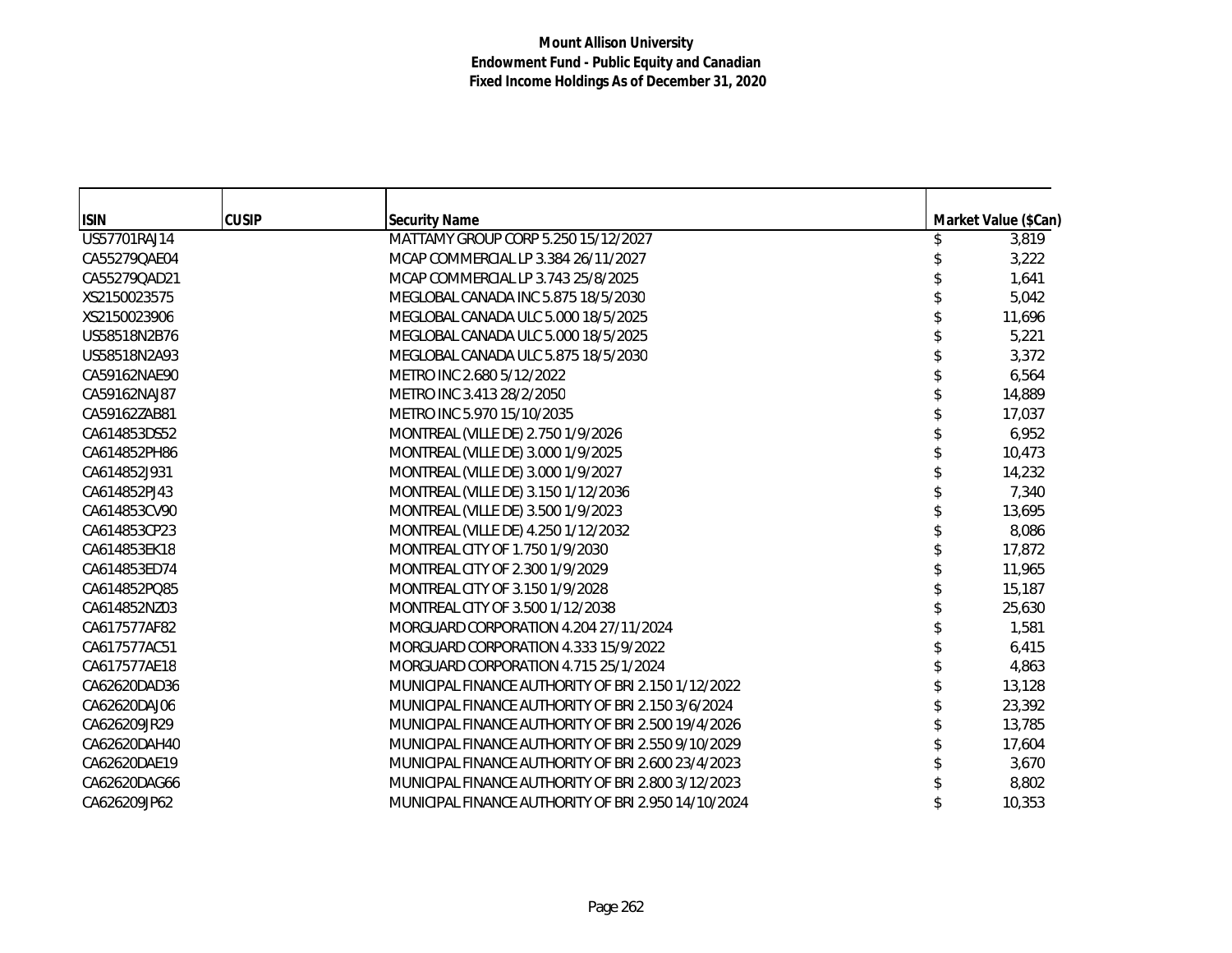| <b>ISIN</b>  | <b>CUSIP</b> | <b>Security Name</b>                                | Market Value (\$Can) |
|--------------|--------------|-----------------------------------------------------|----------------------|
| CA62620DAF83 |              | MUNICIPAL FINANCE AUTHORITY OF BRI 3.050 23/10/2028 | 14,531               |
| CA626209JC59 |              | MUNICIPAL FINANCE AUTHORITY OF BRI 4.950 1/12/2027  | 16,023               |
| CA628153AB44 |              | MUSKRAT FALLS/LABRADOR TRANSMISSIO 3.830 1/6/2037   | 33,298               |
| CA628153AC27 |              | MUSKRAT FALLS/LABRADOR TRANSMISSIO 3.860 1/12/2048  | 35,954               |
| CA6330674V23 |              | NATIONAL BANK OF CANADA 1.957 30/6/2022             | 22,676               |
| CA633067C276 |              | NATIONAL BANK OF CANADA 2.105 18/3/2022             | 9,697                |
| CA63306AGD24 |              | NATIONAL BANK OF CANADA 2.545 12/7/2024             | 18,469               |
| CA63306AGE07 |              | NATIONAL BANK OF CANADA 2.580 3/2/2025              | 11,815               |
| CA63309ZNL80 |              | NATIONAL BANK OF CANADA FRN 1/2/2028                | 19,901               |
| CA63306AGJ93 |              | NATIONAL BANK OF CANADA FRN 18/8/2026               | 16,172               |
| CA628957AH53 |              | NAV CANADA 2.924 29/9/2051                          | 20,916               |
| CA62895ZAQ33 |              | NAV CANADA 3.209 29/9/2050                          | 1,820                |
| CA628957AC66 |              | NAV CANADA 7.400 1/6/2027                           | 17,365               |
| CA642866GR23 |              | NEW BRUNSWICK (PROVINCE OF) 1.800 14/8/2025         | 3,998                |
| CA642866GM36 |              | NEW BRUNSWICK (PROVINCE OF) 2.350 14/8/2027         | 17,216               |
| CA642866GK79 |              | NEW BRUNSWICK (PROVINCE OF) 2.600 14/8/2026         | 10,413               |
| CA642869AF87 |              | NEW BRUNSWICK (PROVINCE OF) 2.850 2/6/2023          | 20,140               |
| CA642866GQ40 |              | NEW BRUNSWICK (PROVINCE OF) 3.050 14/8/2050         | 28,107               |
| CA642866GN19 |              | NEW BRUNSWICK (PROVINCE OF) 3.100 14/8/2028         | 31,538               |
| CA642866GL52 |              | NEW BRUNSWICK (PROVINCE OF) 3.100 14/8/2048         | 20,588               |
| CA642869AE13 |              | NEW BRUNSWICK (PROVINCE OF) 3.550 3/6/2043          | 39,415               |
| CA642869AJ00 |              | NEW BRUNSWICK (PROVINCE OF) 3.650 3/6/2024          | 10,503               |
| CA642866GG67 |              | NEW BRUNSWICK (PROVINCE OF) 3.800 14/8/2045         | 24,705               |
| CA642866FZ57 |              | NEW BRUNSWICK (PROVINCE OF) 4.550 26/3/2037         | 17,216               |
| CA642866FW27 |              | NEW BRUNSWICK (PROVINCE OF) 4.650 26/9/2035         | 34,432               |
| CA642866BL08 |              | NEW BRUNSWICK PROVINCE OF 1.550 4/5/2022            | 12,890               |
| CA651329BE33 |              | NEWFOUNDLAND & LAB HYDRO 3.600 1/12/2045            | 15,426               |
| CA651329BA11 |              | NEWFOUNDLAND & LAB HYDRO 6.650 27/8/2031            | 9,369                |
| CA651333FY70 |              | NEWFOUNDLAND & LABRADOR PROVINCE O 3.700 17/10/2048 | 7,937                |
| CA651333FX97 |              | NEWFOUNDLAND (PROVINCE OF) 1.950 2/6/2022           | 12,979               |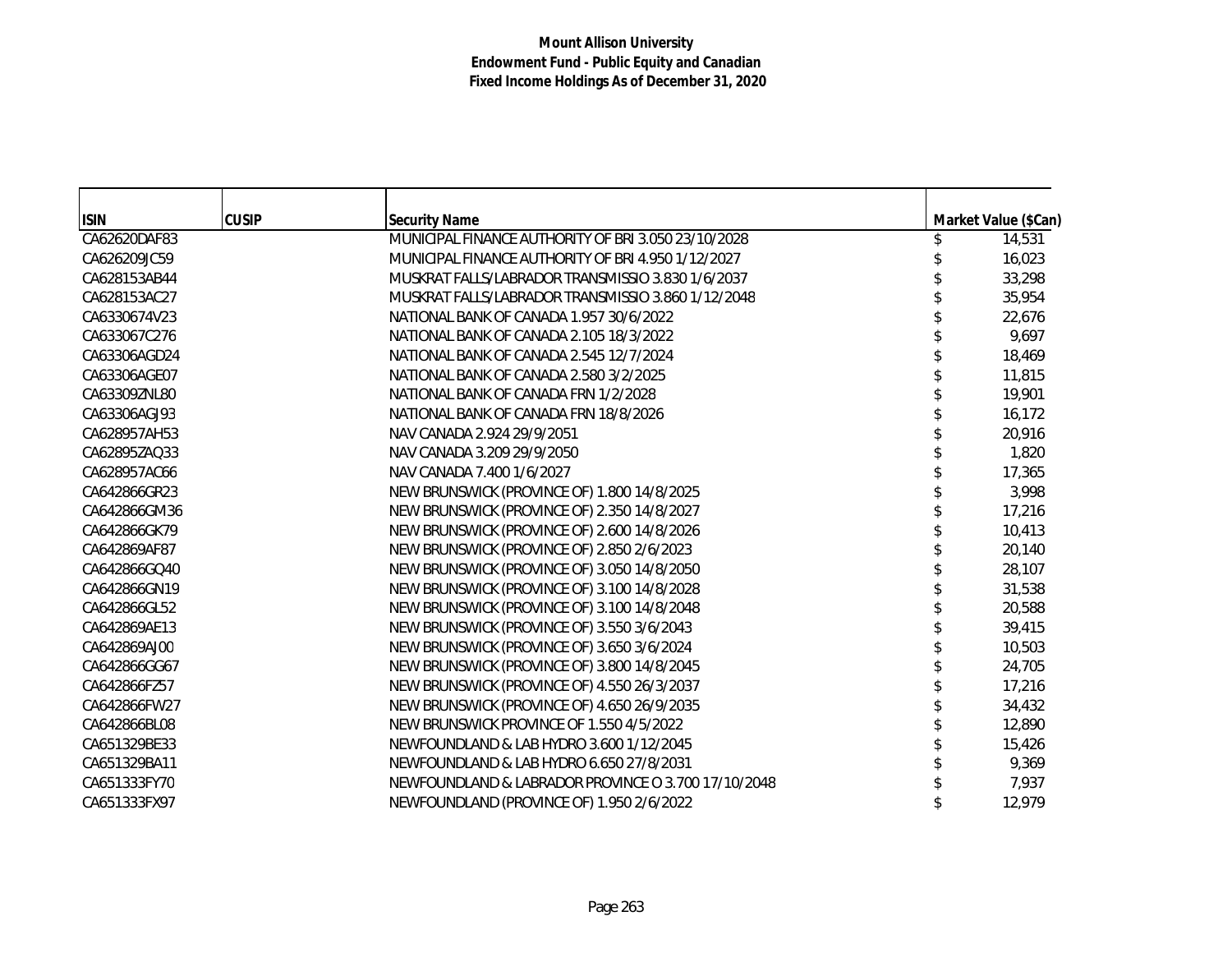| <b>ISIN</b>  | <b>CUSIP</b> | <b>Security Name</b>                               | Market Value (\$Can) |
|--------------|--------------|----------------------------------------------------|----------------------|
| CA651333FR20 |              | NEWFOUNDLAND (PROVINCE OF) 4.650 17/10/2040        | 13,098               |
| CA651333FM33 |              | NEWFOUNDLAND (PROVINCE OF) 5.600 17/10/2033        | 9,011                |
| CA651333FP63 |              | NEWFOUNDLAND (PROVINCE OF) 5.700 17/10/2035        | 9,279                |
| CA651333EZ54 |              | NEWFOUNDLAND (PROVINCE OF) 6.550 17/10/2030        | 9,190                |
| CA651333GD25 |              | NEWFOUNDLAND AND LABRADOR PROVINC 2.650 17/10/2050 | 9,279                |
| CA651333GC42 |              | NEWFOUNDLAND AND LABRADOR PROVINC 2.850 2/6/2029   | 16,291               |
| CA663307AL02 |              | NORTH WEST REDWATER PARTNERSHIP / 2.800 1/6/2027   | 13,636               |
| CA663307AM84 |              | NORTH WEST REDWATER PARTNERSHIP / 3.650 1/6/2035   | 10,592               |
| CA663307AB20 |              | NORTH WEST REDWATER PARTNERSHIP / 4.050 22/7/2044  | 14,680               |
| CA663307AC03 |              | NORTH WEST REDWATER PARTNERSHIP 2.100 23/2/2022    | 12,860               |
| CA663307AE68 |              | NORTH WEST REDWATER PARTNERSHIP 3.200 24/4/2026    | 6,892                |
| CA663307AD85 |              | NORTH WEST REDWATER PARTNERSHIP 3.700 23/2/2043    | 13,934               |
| CA663307AJ55 |              | NORTH WEST REDWATER PARTNERSHIP 4.150 1/6/2033     | 7,429                |
| CA663307AF34 |              | NORTH WEST REDWATER PARTNERSHIP 4.250 1/6/2029     | 14,919               |
| CA663307AK29 |              | NORTH WEST REDWATER PARTNERSHIP 4.350 10/1/2039    | 11,219               |
| CA663307AG17 |              | NORTH WEST REDWATER PARTNERSHIP 4.750 1/6/2037     | 11,726               |
| CA66509CAA86 |              | NORTHERN COURIER PIPELINE LP 3.365 30/6/2042       | 15,396               |
| CA66980CAC25 |              | NOUVELLE AUTOROUTE 30 FINANCEMENT 3.750 31/3/2033  | 10,383               |
| CA66980CAB42 |              | NOUVELLE AUTOROUTE 30 FINANCEMENT 4.114 31/3/2042  | 11,338               |
| US66977WAQ24 |              | NOVA CHEMICALS CORP 4.875 1/6/2024                 | 6,266                |
| US66977WAN92 |              | NOVA CHEMICALS CORP 5.250 1/8/2023                 | 8,772                |
| CA66989ZEV63 |              | NOVA SCOTIA (PROVINCE OF) 1.000 17/4/2023          | 12,860               |
| CA669827GC54 |              | NOVA SCOTIA (PROVINCE OF) 2.000 1/9/2030           | 19,185               |
| CA669827GA98 |              | NOVA SCOTIA (PROVINCE OF) 2.100 1/6/2027           | 13,576               |
| CA669827BG14 |              | NOVA SCOTIA (PROVINCE OF) 2.150 1/6/2025           | 6,743                |
| CA669827GB71 |              | NOVA SCOTIA (PROVINCE OF) 3.150 1/12/2051          | 27,748               |
| CA6698278Z37 |              | NOVA SCOTIA (PROVINCE OF) 4.400 1/6/2042           | 17,783               |
| CA669827FQ59 |              | NOVA SCOTIA (PROVINCE OF) 4.500 1/6/2037           | 17,365               |
| CA669827FW28 |              | NOVA SCOTIA (PROVINCE OF) 4.700 1/6/2041           | 18,290               |
| CA669827FP76 |              | NOVA SCOTIA (PROVINCE OF) 4.900 1/6/2035           | 13,278               |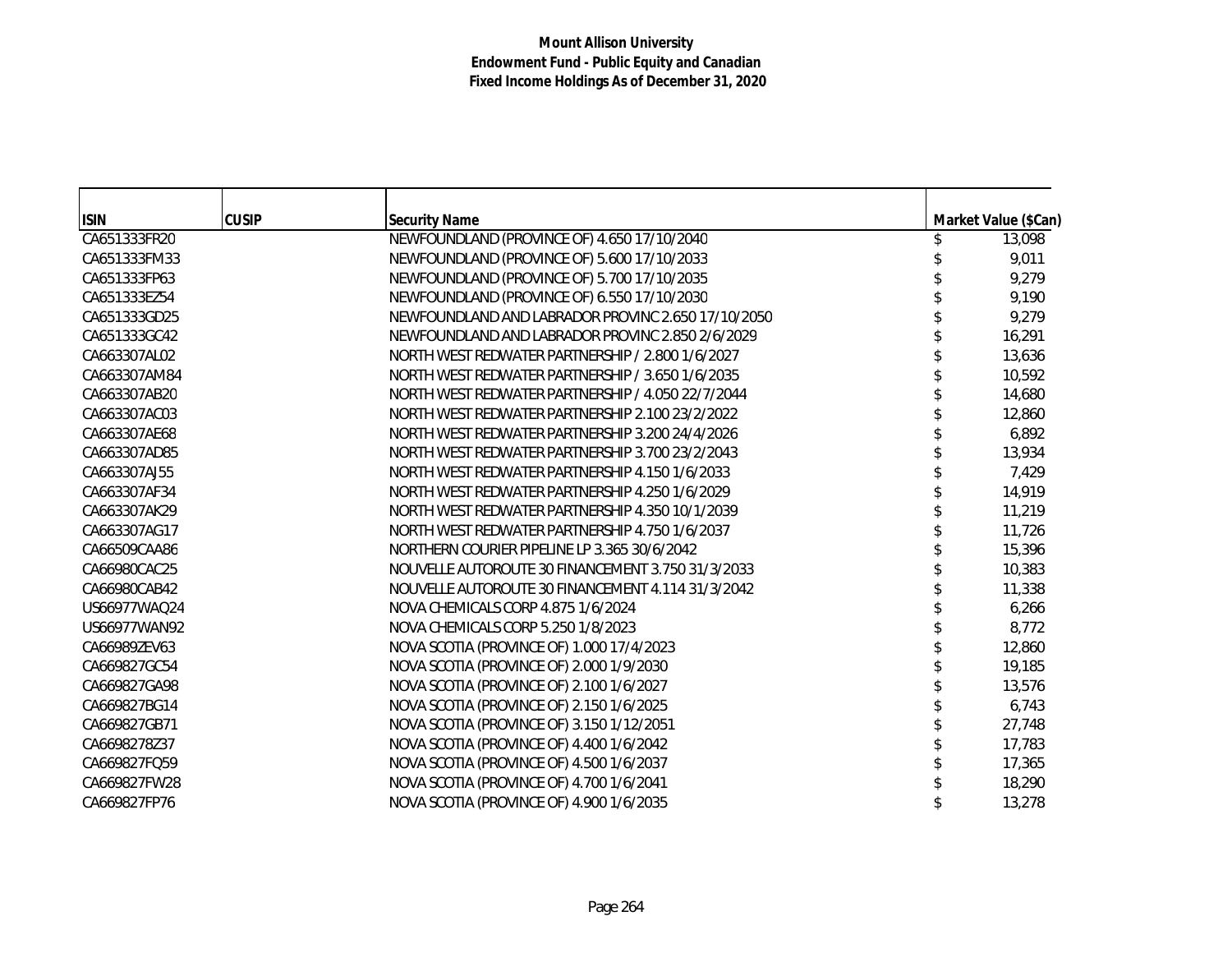| <b>ISIN</b>  | <b>CUSIP</b> | <b>Security Name</b>                       | Market Value (\$Can) |
|--------------|--------------|--------------------------------------------|----------------------|
| CA669827FL62 |              | NOVA SCOTIA (PROVINCE OF) 5.800 1/6/2033   | 13,994               |
| CA669816AE02 |              | NOVA SCOTIA POWER INC 3.307 25/4/2050      | 1,790                |
| CA66988ZBE84 |              | NOVA SCOTIA POWER INC 3.571 5/4/2049       | 11,099               |
| CA66988ZBC29 |              | NOVA SCOTIA POWER INC 4.500 20/7/2043      | 8,205                |
| CA66988ZAZ23 |              | NOVA SCOTIA POWER INC 5.610 15/6/2040      | 9,100                |
| CA66988ZAU36 |              | NOVA SCOTIA POWER INC 6.950 25/8/2033      | 18,738               |
| CA66989ZEG96 |              | NOVA SCOTIA PROVINCE OF 3.500 2/6/2062     | 26,257               |
| CAC68012AD21 |              | <b>OMERS FINANCE TRUST 1.550 21/4/2027</b> | 9,787                |
| CAC68012AB64 |              | <b>OMERS FINANCE TRUST 2.600 14/5/2029</b> | 20,916               |
| CA68214WAT59 |              | OMERS REALTY CORP 1.298 22/9/2023          | 14,501               |
| CA68214WAO11 |              | OMERS REALTY CORP 3.244 4/10/2027          | 14,292               |
| CA68214WAR93 |              | OMERS REALTY CORP 3.331 5/6/2025           | 5,221                |
| CA68214WAS76 |              | OMERS REALTY CORP 3.628 5/6/2030           | 8,951                |
| CA68214WAN89 |              | OMERS REALTY CORPORATION 2.858 23/2/2024   | 13,486               |
| CA68333ZAM91 |              | ONTARIO (PROVINCE OF) 1.050 8/9/2027       | 37,923               |
| CA68333ZAN74 |              | ONTARIO (PROVINCE OF) 1.350 2/12/2030      | 54,841               |
| CA68323AEA84 |              | ONTARIO (PROVINCE OF) 1.350 8/3/2022       | 44,935               |
| CA68333ZAK36 |              | ONTARIO (PROVINCE OF) 1.750 8/9/2025       | 159,330              |
| CA68333ZAJ62 |              | ONTARIO (PROVINCE OF) 1.850 1/2/2027       | 11,726               |
| CA68333ZAL19 |              | ONTARIO (PROVINCE OF) 1.900 2/12/2051      | 11,756               |
| CA68323ADL58 |              | ONTARIO (PROVINCE OF) 1.950 27/1/2023      | 32,731               |
| CA68333ZAH07 |              | ONTARIO (PROVINCE OF) 2.050 2/6/2030       | 169,654              |
| CA68333ZAF41 |              | ONTARIO (PROVINCE OF) 2.300 8/9/2024       | 53,916               |
| CA68323ADM32 |              | ONTARIO (PROVINCE OF) 2.400 2/6/2026       | 144,173              |
| CA68323ACX06 |              | ONTARIO (PROVINCE OF) 2.600 2/6/2025       | 226,553              |
| CA68323AEE07 |              | ONTARIO (PROVINCE OF) 2.600 2/6/2027       | 220,257              |
| CA68333ZAB37 |              | ONTARIO (PROVINCE OF) 2.600 8/9/2023       | 87,124               |
| CA68333ZAG24 |              | ONTARIO (PROVINCE OF) 2.650 2/12/2050      | 74,563               |
| CA68323AER10 |              | ONTARIO (PROVINCE OF) 2.650 5/2/2025       | 37,744               |
| CA68333ZAE75 |              | ONTARIO (PROVINCE OF) 2.700 2/6/2029       | 153,870              |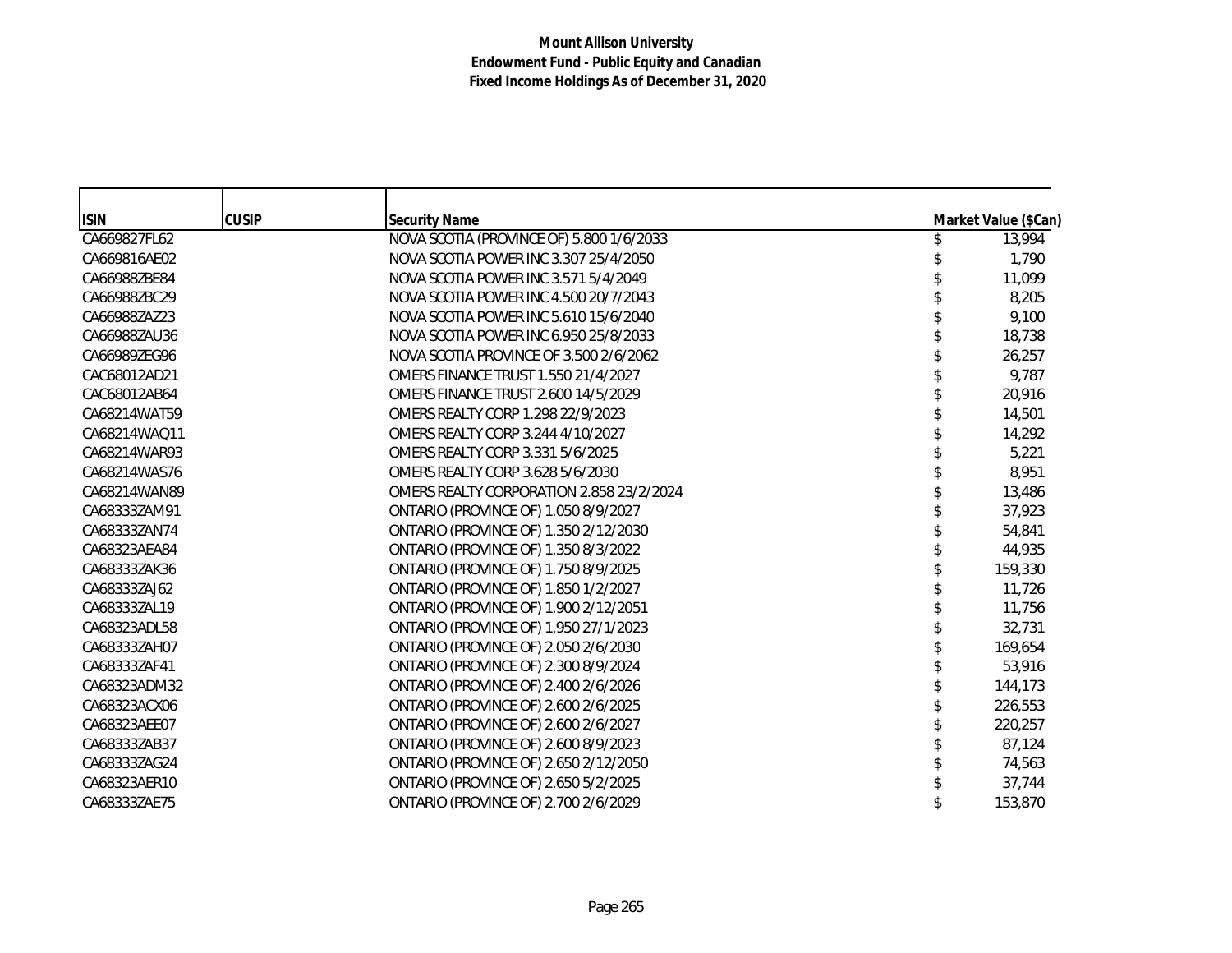| <b>ISIN</b>  | <b>CUSIP</b> | <b>Security Name</b>                         | Market Value (\$Can) |
|--------------|--------------|----------------------------------------------|----------------------|
| CA68323ADZ45 |              | ONTARIO (PROVINCE OF) 2.800 2/6/2048         | 235,713              |
| CA68323ABN33 |              | ONTARIO (PROVINCE OF) 2.850 2/6/2023         | 208,084              |
| CA68333ZAC10 |              | ONTARIO (PROVINCE OF) 2.900 2/6/2028         | 166,043              |
| CA68333ZAA53 |              | ONTARIO (PROVINCE OF) 2.900 2/6/2049         | 369,264              |
| CA68323AAW41 |              | ONTARIO (PROVINCE OF) 3.150 2/6/2022         | 220,914              |
| CA68323ACC68 |              | ONTARIO (PROVINCE OF) 3.450 2/6/2045         | 254,331              |
| CA68323AAY07 |              | ONTARIO (PROVINCE OF) 3.500 2/6/2043         | 183,617              |
| CA683234ZP62 |              | ONTARIO (PROVINCE OF) 4.600 2/6/2039         | 126,509              |
| CA683234B984 |              | ONTARIO (PROVINCE OF) 4.650 2/6/2041         | 185,020              |
| CA683234YD42 |              | ONTARIO (PROVINCE OF) 4.700 2/6/2037         | 156,913              |
| CA683234VR64 |              | ONTARIO (PROVINCE OF) 5.600 2/6/2035         | 142,711              |
| CA683234SL32 |              | ONTARIO (PROVINCE OF) 5.850 8/3/2033         | 93,778               |
| CA683234NM69 |              | ONTARIO (PROVINCE OF) 6.200 2/6/2031         | 51,141               |
| CA683234LJ58 |              | ONTARIO (PROVINCE OF) 6.500 8/3/2029         | 102,908              |
| CA683234KG29 |              | ONTARIO (PROVINCE OF) 7.600 2/6/2027         | 17,932               |
| CA683234HM34 |              | ONTARIO (PROVINCE OF) 8.100 8/9/2023         | 22,885               |
| CA683234HC51 |              | ONTARIO (PROVINCE OF) 9.500 13/7/2022        | 28,882               |
| CA683234LW69 |              | ONTARIO CANADA (PROVINCE OF) 5.750 13/7/2038 | 19,931               |
| CA683078GG81 |              | ONTARIO ELECTRICITY FIN 8.250 22/6/2026      | 26,406               |
| CA683078GD50 |              | ONTARIO ELECTRICITY FIN 9.000 26/5/2025      | 8,563                |
| CA68321ZAH43 |              | ONTARIO POWER GENERATION INC 1.170 22/4/2026 | 3,193                |
| CA68321ZAF86 |              | ONTARIO POWER GENERATION INC 2.893 8/4/2025  | 1,731                |
| CA68321ZAD39 |              | ONTARIO POWER GENERATION INC 2.977 13/9/2029 | 3,521                |
| CA68321ZAG69 |              | ONTARIO POWER GENERATION INC 3.215 8/4/2030  | 14,322               |
| CA68321ZAA99 |              | ONTARIO POWER GENERATION INC 3.315 4/10/2027 | 10,801               |
| CA68321ZAE12 |              | ONTARIO POWER GENERATION INC 3.651 13/9/2050 | 3,759                |
| CA68321ZAB72 |              | ONTARIO POWER GENERATION INC 3.838 22/6/2048 | 19,543               |
| CA68321ZAC55 |              | ONTARIO POWER GENERATION INC 4.248 18/1/2049 | 12,263               |
| CA68323ACY88 |              | <b>ONTARIO PROVINCE OF 2.900 2/12/2046</b>   | 301,474              |
| CA68323ACG72 |              | <b>ONTARIO PROVINCE OF 3.500 2/6/2024</b>    | 184,781              |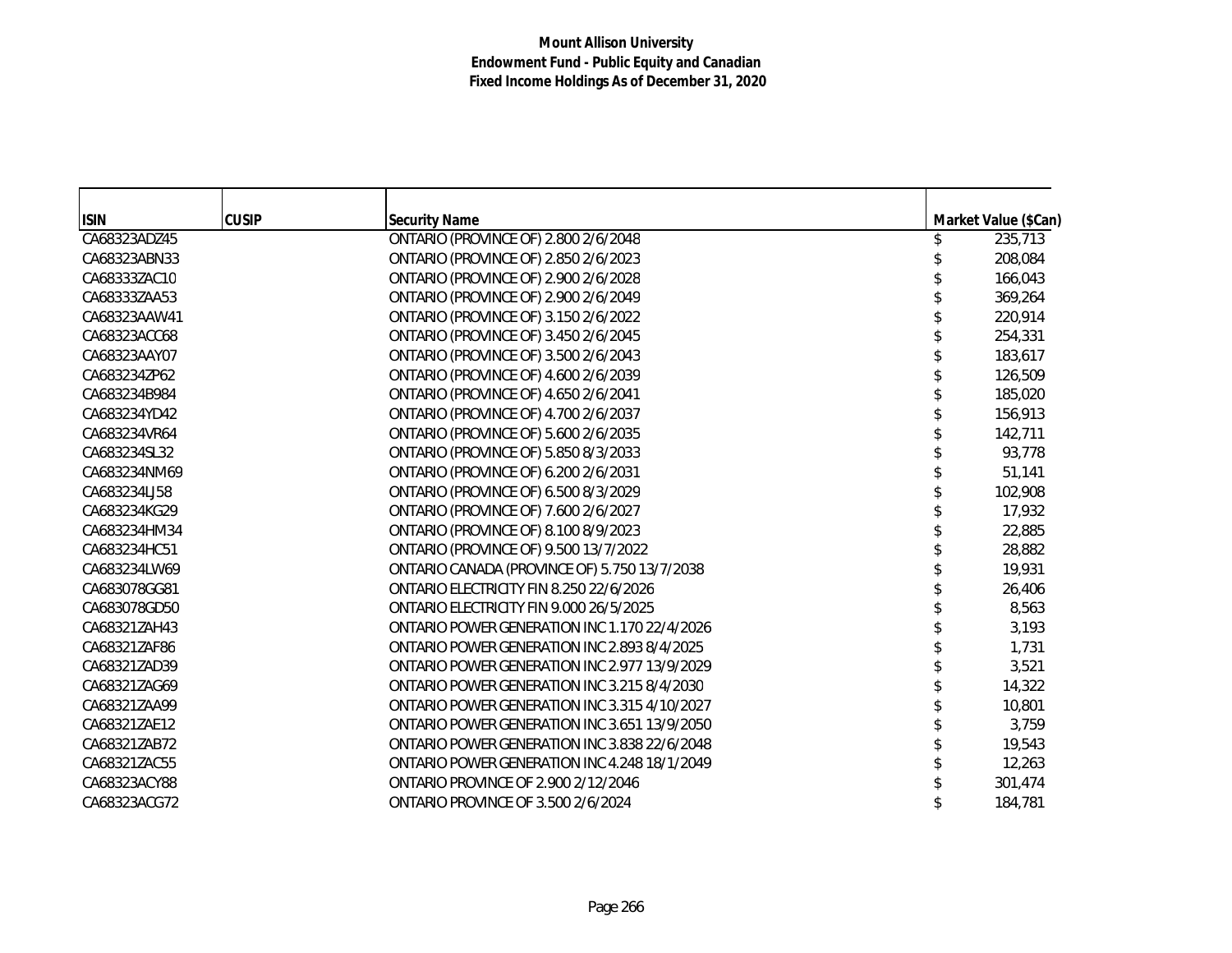| <b>ISIN</b>  | <b>CUSIP</b> | <b>Security Name</b>                               | Market Value (\$Can) |
|--------------|--------------|----------------------------------------------------|----------------------|
| CA67103MAF38 |              | OPB FINANCE TRUST 2.980 25/1/2027                  | 35,118               |
| CA67103MAA41 |              | OPB FINANCE TRUST 3.890 4/7/2042                   | 32,224               |
| CA689551FG93 |              | OTTAWA (CITY OF) 2.500 11/5/2051                   | 6,624                |
| CA689551FC89 |              | OTTAWA (CITY OF) 3.100 27/7/2048                   | 14,769               |
| CA689551ED71 |              | OTTAWA (CITY OF) 4.200 30/7/2053                   | 1,820                |
| CA689551DF39 |              | OTTAWA (CITY OF) 4.600 14/7/2042                   | 17,872               |
| CA689561AD08 |              | OTTAWA MACDONALD-CARTIER INTERNATI 3.933 9/6/2045  | 13,964               |
| XS1964638107 |              | PANTHER BF AGGREGATOR 2 LP 4.375 15/5/2026         | 6,684                |
| US69867DAA63 |              | PANTHER BF AGGREGATOR 2 LP 6.250 15/5/2026         | 1,223                |
| CA705464DQ51 |              | PEEL REGIONAL MUNICIPALITY OF 5.100 29/6/2040      | 27,957               |
| CA70632ZAP68 |              | PEMBINA PIPELINE CORP 2.560 1/6/2023               | 11,517               |
| CA70632ZAH43 |              | PEMBINA PIPELINE CORP 2.990 22/1/2024              | 16,739               |
| CA70632ZAQ42 |              | PEMBINA PIPELINE CORP 3.310 1/2/2030               | 13,695               |
| CA70632ZAE12 |              | PEMBINA PIPELINE CORP 3.540 3/2/2025               | 6,863                |
| CA70632ZAM38 |              | PEMBINA PIPELINE CORP 3.620 3/4/2029               | 8,772                |
| CA70632ZAG69 |              | PEMBINA PIPELINE CORP 3.710 11/8/2026              | 8,772                |
| CA70632ZAK71 |              | PEMBINA PIPELINE CORP 4.020 27/3/2028              | 14,352               |
| CA70632ZAF86 |              | PEMBINA PIPELINE CORP 4.240 15/6/2027              | 9,041                |
| CA70632ZAN11 |              | PEMBINA PIPELINE CORP 4.540 3/4/2049               | 21,334               |
| CA70632ZAR25 |              | PEMBINA PIPELINE CORP 4.670 28/5/2050              | 9,070                |
| CA70632ZAL54 |              | PEMBINA PIPELINE CORP 4.750 26/3/2048              | 16,410               |
| CA70632ZAC55 |              | PEMBINA PIPELINE CORP 4.750 30/4/2043              | 7,191                |
| CA70632ZAD39 |              | PEMBINA PIPELINE CORP 4.810 25/3/2044              | 10,920               |
| CA70960AAC23 |              | PENSKE TRUCK LEASING CANADA INC 2.850 7/12/2022    | 9,846                |
| CA72908WAB78 |              | PLENARY HLTH CARE PTNRSHP HUMBR LP 4.895 31/5/2039 | 13,606               |
| CA72908VAB95 |              | PLENARY PROPERTIES LTAP LP 6.288 31/1/2044         | 20,886               |
| CA739239AE10 |              | POWER CORPORATION OF CANADA 4.455 27/7/2048        | 3,998                |
| CA739239AD37 |              | POWER CORPORATION OF CANADA 4.810 31/1/2047        | 6,236                |
| CA73927CAB69 |              | POWER FINANCIAL CORPORATION 6.900 11/3/2033        | 8,862                |
| CA74167QAA46 |              | PRIME STRUCTURED MORTGAGE TRUST 1.968 1/3/2023     | 4,834                |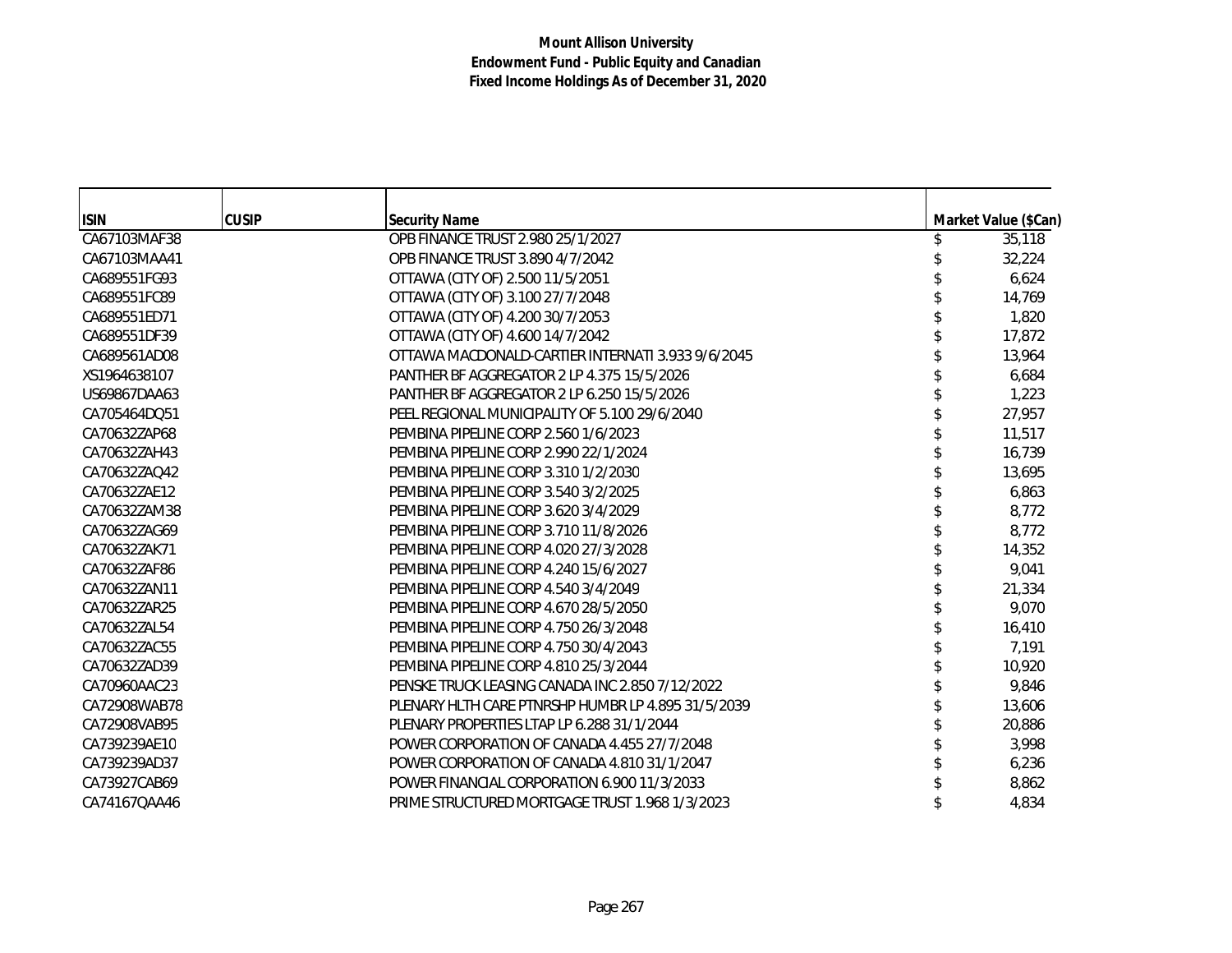| <b>ISIN</b>  | <b>CUSIP</b> | <b>Security Name</b>                         | Market Value (\$Can) |
|--------------|--------------|----------------------------------------------|----------------------|
| CA642866GA97 |              | PROV OF NEW BRUNSWICK 4.800 26/9/2039        | 22,587               |
| CA110709GJ55 |              | PROVINCE OF BRITISH COLUMBIA 2.950 18/6/2050 | 28,584               |
| CA56344ZEH88 |              | PROVINCE OF MANITOBA CANADA FRN 26/7/2032    | 28,315               |
| CA651333FS03 |              | PROVINCE OF NEWFOUNDLAND 2.300 2/6/2025      | 20,289               |
| CA651333FZ46 |              | PROVINCE OF NEWFOUNDLAND 2.850 2/6/2028      | 17,693               |
| CA651333FV32 |              | PROVINCE OF NEWFOUNDLAND 3.000 2/6/2026      | 21,095               |
| CA651333FT85 |              | PROVINCE OF NEWFOUNDLAND 3.300 17/10/2046    | 55,318               |
| CA74814ZFG33 |              | PROVINCE OF QUEBEC 1.900 1/9/2030            | 152,408              |
| CA69363TAP71 |              | PSP CAPITAL INC 0.900 15/6/2026              | 17,514               |
| CA69363TAL67 |              | PSP CAPITAL INC 1.730 21/6/2022              | 32,373               |
| CA69363TAN24 |              | PSP CAPITAL INC 2.050 15/1/2030              | 23,691               |
| CA69363TAK84 |              | PSP CAPITAL INC 2.090 22/11/2023             | 34,820               |
| CA69363TAM41 |              | PSP CAPITAL INC 3.000 5/11/2025              | 28,077               |
| CA69363TAH55 |              | PSP CAPITAL INC 3.290 4/4/2024               | 24,168               |
| CA74814ZFF59 |              | QUEBEC (PROVINCE OF) 2.300 1/9/2029          | 101,297              |
| CA74814ZEX74 |              | QUEBEC (PROVINCE OF) 2.500 1/9/2026          | 86,647               |
| CA74814ZEV19 |              | QUEBEC (PROVINCE OF) 2.750 1/9/2025          | 111,083              |
| CA74814ZFB46 |              | QUEBEC (PROVINCE OF) 2.750 1/9/2027          | 106,339              |
| CA74814ZFD02 |              | QUEBEC (PROVINCE OF) 2.750 1/9/2028          | 96,075               |
| CA74814ZEP41 |              | QUEBEC (PROVINCE OF) 3.000 1/9/2023          | 101,625              |
| CA74814ZFE84 |              | QUEBEC (PROVINCE OF) 3.100 1/12/2051         | 23,094               |
| CA74814ZEL37 |              | QUEBEC (PROVINCE OF) 3.500 1/12/2022         | 80,679               |
| CA74814ZER07 |              | QUEBEC (PROVINCE OF) 3.500 1/12/2045         | 401,130              |
| CA74814ZEW91 |              | QUEBEC (PROVINCE OF) 3.500 1/12/2048         | 250,333              |
| CA74814ZES89 |              | QUEBEC (PROVINCE OF) 3.750 1/9/2024          | 120,363              |
| CA74814ZEK53 |              | QUEBEC (PROVINCE OF) 4.250 1/12/2043         | 125,913              |
| CA74814ZDK62 |              | QUEBEC (PROVINCE OF) 5.000 1/12/2038         | 103,445              |
| CA74814ZEF68 |              | QUEBEC (PROVINCE OF) 5.000 1/12/2041         | 184,244              |
| CA748148QJ59 |              | QUEBEC (PROVINCE OF) 6.000 1/10/2029         | 70,893               |
| CA748148QT32 |              | QUEBEC (PROVINCE OF) 6.250 1/6/2032          | 95,180               |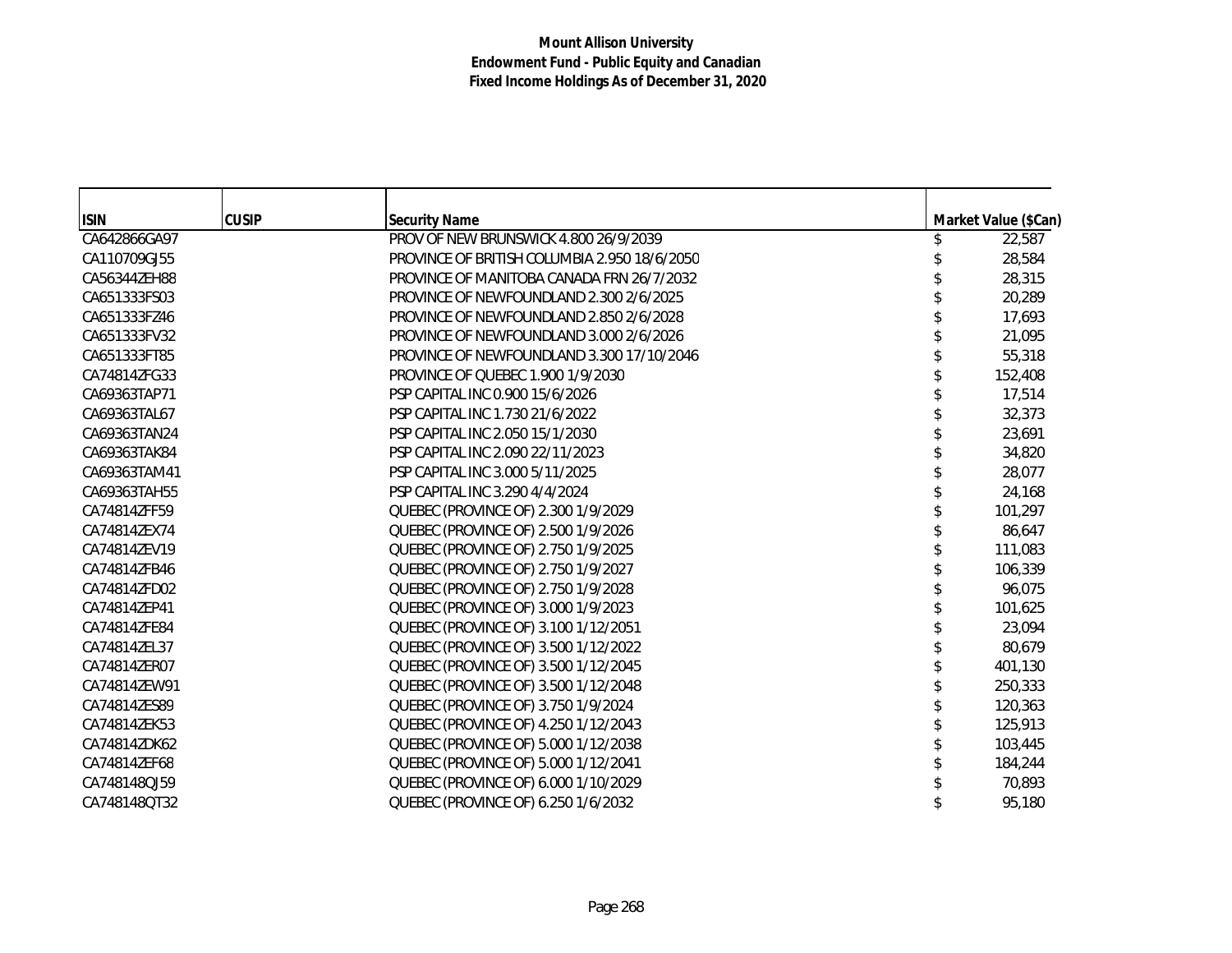| <b>ISIN</b>  | <b>CUSIP</b> | <b>Security Name</b>                               | Market Value (\$Can) |
|--------------|--------------|----------------------------------------------------|----------------------|
| CA748148PZ01 |              | QUEBEC (PROVINCE OF) 8.500 1/4/2026                | 79,456               |
| CA748148NX70 |              | QUEBEC (PROVINCE OF) 9.375 16/1/2023               | 59,943               |
| CA748148RL96 |              | QUEBEC PROVINCE OF 5.750 1/12/2036                 | 79,038               |
| CA98704CQY52 |              | REGIONAL MUNICIPALITY OF YORK 2.500 2/6/2026       | 13,755               |
| CA98704CQT67 |              | REGIONAL MUNICIPALITY OF YORK 4.000 31/5/2032      | 15,784               |
| CA759480AJ50 |              | RELIANCE LP 3.836 15/3/2025                        | 13,844               |
| CA766910BG73 |              | RIOCAN REAL ESTATE INVESTMENT TRUS 1.974 15/6/2026 | 1,581                |
| CA766910BF90 |              | RIOCAN REAL ESTATE INVESTMENT TRUS 2.361 10/3/2027 | 3,222                |
| CA766910BE26 |              | RIOCAN REAL ESTATE INVESTMENT TRUS 2.576 12/2/2025 | 6,564                |
| CA766910BB86 |              | RIOCAN REAL ESTATE INVESTMENT TRUS 2.830 3/10/2022 | 6,534                |
| CA766910BD43 |              | RIOCAN REAL ESTATE INVESTMENT TRUS 3.209 29/9/2023 | 6,654                |
| CA766910AZ63 |              | RIOCAN REAL ESTATE INVESTMENT TRUS 3.287 12/2/2024 | 6,684                |
| CA775109BK61 |              | ROGERS COMMUNICATIONS INC 3.650 31/3/2027          | 28,584               |
| CA775109BA89 |              | ROGERS COMMUNICATIONS INC 4.000 13/3/2024          | 6,922                |
| CA775109AP67 |              | ROGERS COMMUNICATIONS INC 6.680 4/11/2039          | 9,429                |
| CA775109BJ98 |              | ROGERS COMMUNICATIONS INC. 3.250 1/5/2029          | 19,364               |
| CA775109AV36 |              | ROGERS COMMUNICATIONS INC. 4.000 6/6/2022          | 6,624                |
| CA775109AQ41 |              | ROGERS COMMUNICATIONS INC. 6.110 25/8/2040         | 13,457               |
| CA775109AT89 |              | ROGERS COMMUNICATIONS INC. 6.560 22/3/2041         | 9,429                |
| CA780086RZ97 |              | ROYAL BANK OF CANADA 1.936 1/5/2025                | 24,765               |
| CA780086KD58 |              | ROYAL BANK OF CANADA 1.968 2/3/2022                | 32,254               |
| CA780086NV20 |              | ROYAL BANK OF CANADA 2.000 21/3/2022               | 19,394               |
| CA780086RQ98 |              | ROYAL BANK OF CANADA 2.328 28/1/2027               | 35,446               |
| CA780086NK64 |              | ROYAL BANK OF CANADA 2.333 5/12/2023               | 16,619               |
| CA780086QY32 |              | ROYAL BANK OF CANADA 2.352 2/7/2024                | 31,687               |
| CA780086PX67 |              | ROYAL BANK OF CANADA 2.360 5/12/2022               | 32,821               |
| CA780086RF34 |              | ROYAL BANK OF CANADA 2.609 1/11/2024               | 45,561               |
| CA780086QC12 |              | ROYAL BANK OF CANADA 2.949 1/5/2023                | 32,433               |
| CA780086QL11 |              | ROYAL BANK OF CANADA 3.296 26/9/2023               | 33,209               |
| CA780085N938 |              | ROYAL BANK OF CANADA 4.930 16/7/2025               | 15,008               |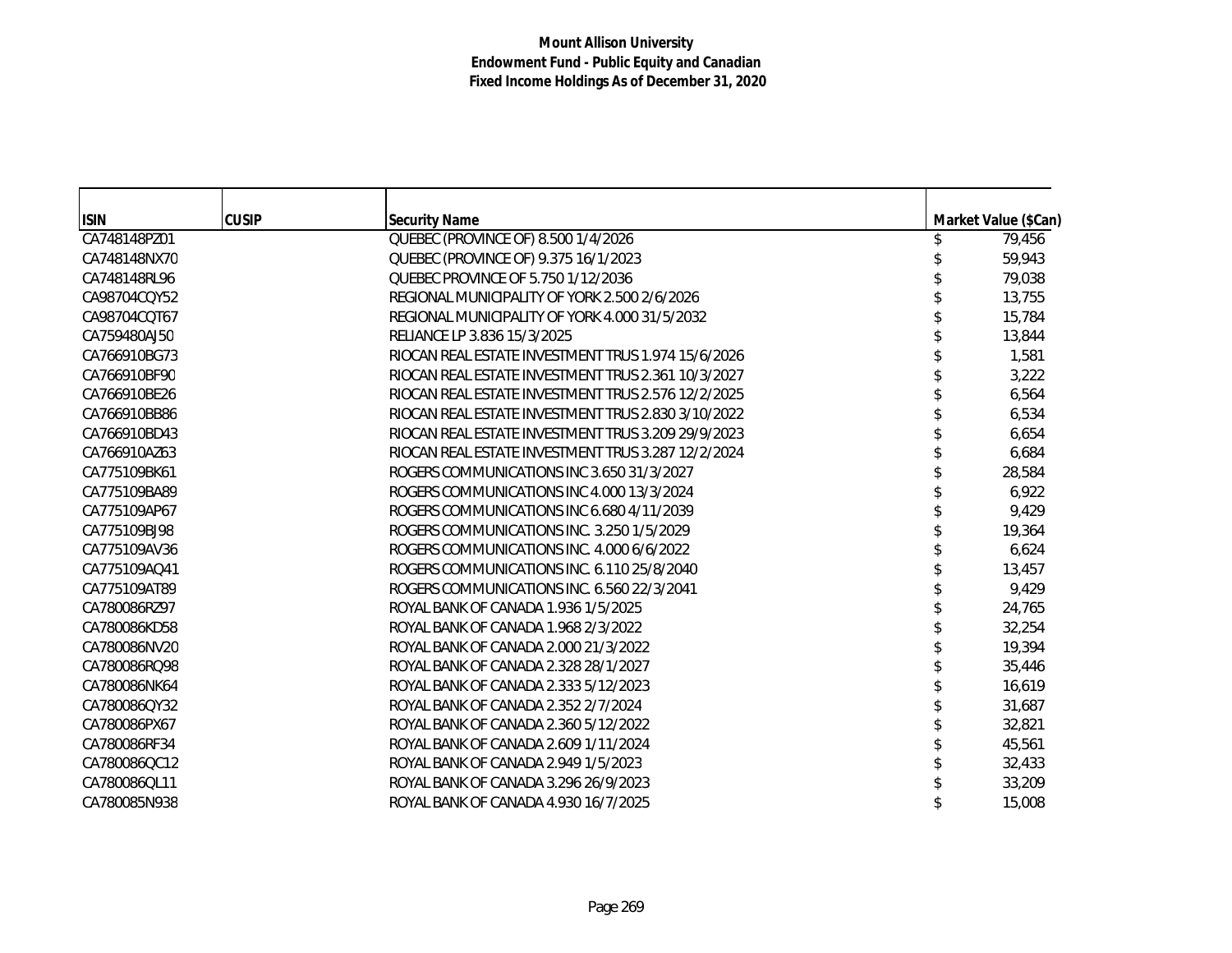| <b>ISIN</b>  | <b>CUSIP</b> | <b>Security Name</b>                               | Market Value (\$Can) |
|--------------|--------------|----------------------------------------------------|----------------------|
| CA780086RN67 |              | ROYAL BANK OF CANADA FRN 23/12/2029                | 25,332               |
| CA780086RA47 |              | ROYAL BANK OF CANADA FRN 25/7/2029                 | 23,452               |
| CA780086SA38 |              | ROYAL BANK OF CANADA FRN 30/6/2030                 | 21,334               |
| CA780632AA37 |              | ROYAL OFFICE FINANCE LP 5.209 12/11/2032           | 35,476               |
| CA80310ZAH25 |              | SAPUTO INC 1.415 19/6/2026                         | 6,355                |
| CA80310ZAG42 |              | SAPUTO INC 2.242 16/6/2027                         | 14,919               |
| CA80310ZAC38 |              | SAPUTO INC 2.827 21/11/2023                        | 6,684                |
| CA80310ZAF68 |              | SAPUTO INC 2.876 19/11/2024                        | 3,401                |
| CA80310ZAE93 |              | SAPUTO INC 3.603 14/8/2025                         | 7,012                |
| CA803854KM99 |              | SASKATCHEWAN (PROVINCE OF) 0.800 2/9/2025          | 7,967                |
| CA803854KJ60 |              | SASKATCHEWAN (PROVINCE OF) 2.200 2/6/2030          | 11,249               |
| CA803854KB35 |              | SASKATCHEWAN (PROVINCE OF) 2.550 2/6/2026          | 20,707               |
| CA803854KE73 |              | SASKATCHEWAN (PROVINCE OF) 2.650 2/6/2027          | 17,485               |
| CA803854KA51 |              | SASKATCHEWAN (PROVINCE OF) 2.750 2/12/2046         | 42,279               |
| CA803854KF49 |              | SASKATCHEWAN (PROVINCE OF) 3.050 2/12/2028         | 19,573               |
| CA803854KH05 |              | SASKATCHEWAN (PROVINCE OF) 3.100 2/6/2050          | 15,993               |
| CA803854KC18 |              | SASKATCHEWAN (PROVINCE OF) 3.300 2/6/2048          | 63,225               |
| CA803854JL36 |              | SASKATCHEWAN (PROVINCE OF) 4.750 1/6/2040          | 45,442               |
| CA803854JA70 |              | SASKATCHEWAN (PROVINCE OF) 5.800 5/9/2033          | 18,678               |
| CA803854HN10 |              | SASKATCHEWAN (PROVINCE OF) 6.400 5/9/2031          | 18,827               |
| CA803854JW90 |              | SASKATCHEWAN PROVINCE OF 3.200 3/6/2024            | 20,737               |
| CA803854JX73 |              | SASKATCHEWAN PROVINCE OF 3.750 5/3/2054            | 26,107               |
| CA803854JU35 |              | SASKATCHEWAN PROVINCE OF 3.900 2/6/2045            | 33,597               |
| CA80928BAC06 |              | SCOTIABANK CAPITAL TRUST FRN 31/12/2056            | 22,766               |
| CA78423UAA66 |              | SGTP HIGHWAY BYPASS LIMITED PARTNE 4.105 31/1/2045 | 21,781               |
| CA82028KBB67 |              | SHAW COMMUNICATIONS INC 2.900 9/12/2030            | 15,157               |
| CA82028KAX96 |              | SHAW COMMUNICATIONS INC 3.800 2/11/2023            | 13,695               |
| CA82028KAY79 |              | SHAW COMMUNICATIONS INC 4.400 2/11/2028            | 8,623                |
| CA82028KAQ46 |              | SHAW COMMUNICATIONS INC 6.750 9/11/2039            | 34,402               |
| CA82028KAZ45 |              | SHAW COMMUNICATIONS INC. 3.300 10/12/2029          | 3,491                |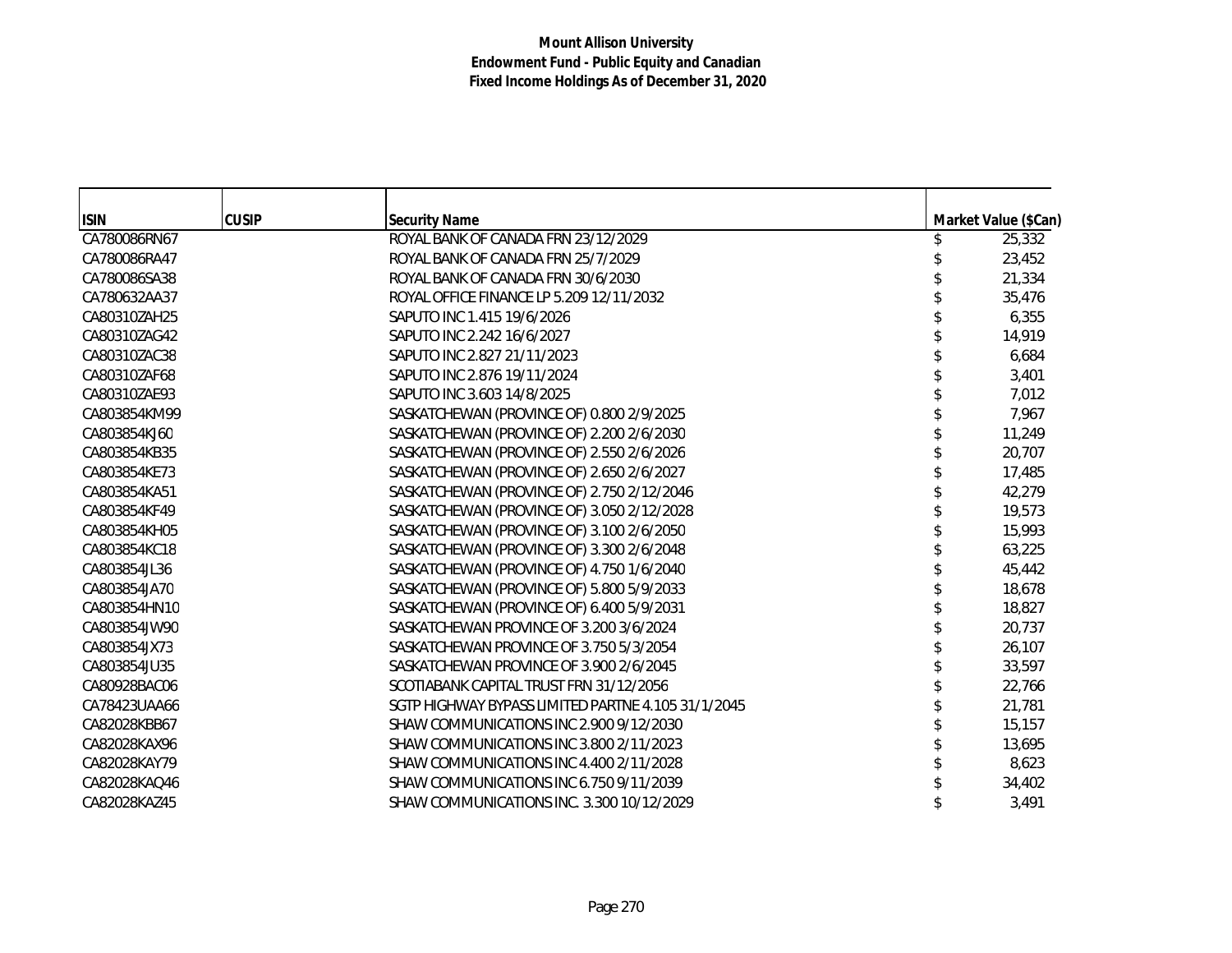| <b>ISIN</b>  | <b>CUSIP</b> | <b>Security Name</b>                                | Market Value (\$Can) |
|--------------|--------------|-----------------------------------------------------|----------------------|
| CA82028KBA84 |              | SHAW COMMUNICATIONS INC. 4.250 9/12/2049            | 3,580                |
| CA82028KAT84 |              | SHAW COMMUNICATIONS INC. 4.350 31/1/2024            | 6,952                |
| CA82621KAC68 |              | SIENNA SENIOR LIVING INC 3.450 27/2/2026            | 1,641                |
| CA83179XAC26 |              | SMART REAL ESTATE INVESTMENT TRUST 3.444 28/8/2026  | 6,863                |
| CA83179XAN80 |              | SMARTCENTRES REAL ESTATE INVESTMEN 1.740 16/12/2025 | 3,163                |
| CA83179XAP39 |              | SMARTCENTRES REAL ESTATE INVESTMEN 2.307 18/12/2028 | 4,774                |
| CA83179XAL25 |              | SMARTCENTRES REAL ESTATE INVESTMEN 3.192 11/6/2027  | 3,401                |
| CA83179XAK42 |              | SMARTCENTRES REAL ESTATE INVESTMEN 3.526 20/12/2029 | 15,456               |
| CA83179XAM08 |              | SMARTCENTRES REAL ESTATE INVESTMEN 3.648 11/12/2030 | 3,431                |
| CA83179XAH13 |              | SMARTCENTRES REAL ESTATE INVESTMEN 3.834 21/12/2027 | 7,012                |
| CA78461GAB82 |              | SNC-LAVALIN INNISFREE MCGILL FINAN 6.632 30/6/2044  | 33,030               |
| CA83740TAJ66 |              | SOUTH COAST BRITISH COLUMBIA TRANS 1.600 3/7/2030   | 6,445                |
| CA83740TAH01 |              | SOUTH COAST BRITISH COLUMBIA TRANS 2.650 29/10/2050 | 1,701                |
| CA83740TAE79 |              | SOUTH COAST BRITISH COLUMBIA TRANS 3.050 4/6/2025   | 13,934               |
| CA83740TAD96 |              | SOUTH COAST BRITISH COLUMBIA TRANS 4.450 9/6/2044   | 17,574               |
| CA78468OAA19 |              | SSL FINANCE INC 4.099 31/10/2045                    | 22,020               |
| CA85472NAC35 |              | STANTEC INC. 2.048 8/10/2027                        | 3,193                |
| US86188PAA57 |              | STONEWAY CAPITAL CORP (CANADA) FRN 1/3/2027         | 4,028                |
| USC86155AA35 |              | STONEWAY CAPITAL CORP (CANADA) FRN 1/3/2027         | 3,730                |
| CA866120AB40 |              | SUMMIT INDUSTRIAL INCOME REIT 1.820 1/4/2026        | 1,581                |
| CA86682ZAN65 |              | SUN LIFE FINANCIAL INC FRN 1/10/2035                | 11,189               |
| CA86682ZAM82 |              | SUN LIFE FINANCIAL INC FRN 10/5/2032                | 15,277               |
| CA86682ZAL00 |              | SUN LIFE FINANCIAL INC FRN 13/8/2029                | 23,273               |
| CA86682ZAJ53 |              | SUN LIFE FINANCIAL INC FRN 19/9/2028                | 20,140               |
| CA86721ZAM10 |              | SUNCOR ENERGY INC 3.000 14/9/2026                   | 13,755               |
| CA86721ZAP41 |              | SUNCOR ENERGY INC 3.100 24/5/2029                   | 10,324               |
| CA86721ZAN92 |              | SUNCOR ENERGY INC 4.340 13/9/2046                   | 7,221                |
| CA86721ZAQ24 |              | SUNCOR ENERGY INC 5.000 9/4/2030                    | 24,974               |
| CA86721ZAB54 |              | SUNCOR ENERGY INC. 5.390 26/3/2037                  | 7,847                |
| CA871828AA79 |              | SYSCO CANADA INC 3.650 25/4/2025                    | 11,726               |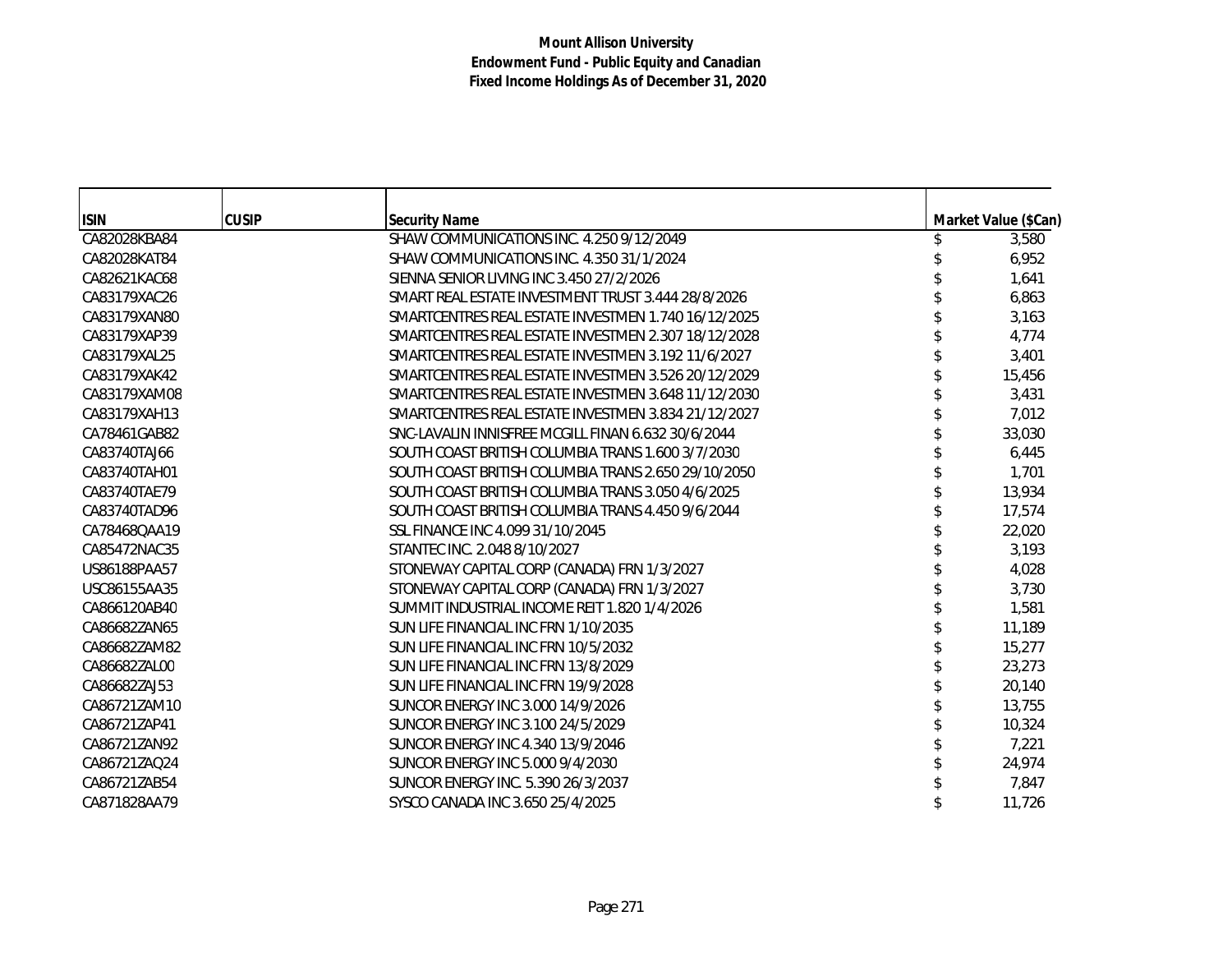| <b>ISIN</b>  | <b>CUSIP</b> | <b>Security Name</b>                        | Market Value (\$Can) |
|--------------|--------------|---------------------------------------------|----------------------|
| CA87228VAB05 |              | TCHC ISSUER TRUST 5.395 22/2/2040           | 9,429                |
| CA87239GAB01 |              | TD CAP TRUST IV FRN 30/6/2108               | 6,922                |
| CA110727BL70 |              | TELUS COMMUNICATIONS INC 9.650 8/4/2022     | 7,042                |
| CA87971MBS13 |              | TELUS CORPORATION 2.050 7/10/2030           | 1,581                |
| CA87971MBQ56 |              | TELUS CORPORATION 2.350 27/1/2028           | 1,671                |
| CA87971MBA05 |              | TELUS CORPORATION 2.350 28/3/2022           | 12,919               |
| CA87971MBL69 |              | TELUS CORPORATION 2.750 8/7/2026            | 8,504                |
| CA87971MBJ14 |              | TELUS CORPORATION 3.300 2/5/2029            | 28,256               |
| CA87971MAR49 |              | TELUS CORPORATION 3.350 1/4/2024            | 20,409               |
| CA87971MAO65 |              | TELUS CORPORATION 3.350 15/3/2023           | 13,307               |
| CA87971MBG74 |              | TELUS CORPORATION 3.625 1/3/2028            | 14,352               |
| CA87971MBC60 |              | TELUS CORPORATION 3.750 10/3/2026           | 7,101                |
| CA87971MAX17 |              | TELUS CORPORATION 3.750 17/1/2025           | 20,975               |
| CA87971MBP73 |              | TELUS CORPORATION 3.950 16/2/2050           | 15,843               |
| CA87971MAS22 |              | TELUS CORPORATION 4.400 1/4/2043            | 14,769               |
| CA87971MBB87 |              | TELUS CORPORATION 4.400 29/1/2046           | 14,948               |
| CA87971MBE27 |              | TELUS CORPORATION 4.700 6/3/2048            | 7,847                |
| CA87971MAW34 |              | TELUS CORPORATION 4.850 5/4/2044            | 23,601               |
| CA880789AQ53 |              | TERANET HOLDINGS LP 3.544 11/6/2025         | 3,401                |
| CA880789AC67 |              | TERANET HOLDINGS LP 5.754 17/12/2040        | 15,336               |
| CA88078ZAG96 |              | TERASEN GAS INC 5.800 13/5/2038             | 9,279                |
| CA88078ZAB00 |              | TERASEN GAS INC. 6.500 1/5/2034             | 9,309                |
| CA88100BAA76 |              | TERASEN GAS VANCOUVER IS 6.050 15/2/2038    | 18,917               |
| CA884903BW40 |              | THOMSON REUTERS CORPORATION 2.239 14/5/2025 | 24,854               |
| CA87262KAD78 |              | TMX GROUP LTD 2.997 11/12/2024              | 6,833                |
| CA87262KAE51 |              | TMX GROUP LTD 3.779 5/6/2028                | 1,850                |
| CA87262KAB13 |              | TMX GROUP LTD 4.461 3/10/2023               | 6,952                |
| CA891102AE54 |              | TOROMONT INDUSTRIES LTD. 3.842 27/10/2027   | 14,232               |
| CA891288DW97 |              | TORONTO (CITY OF) 2.150 25/8/2040           | 3,193                |
| CA891288DN98 |              | TORONTO (CITY OF) 2.400 24/6/2026           | 6,863                |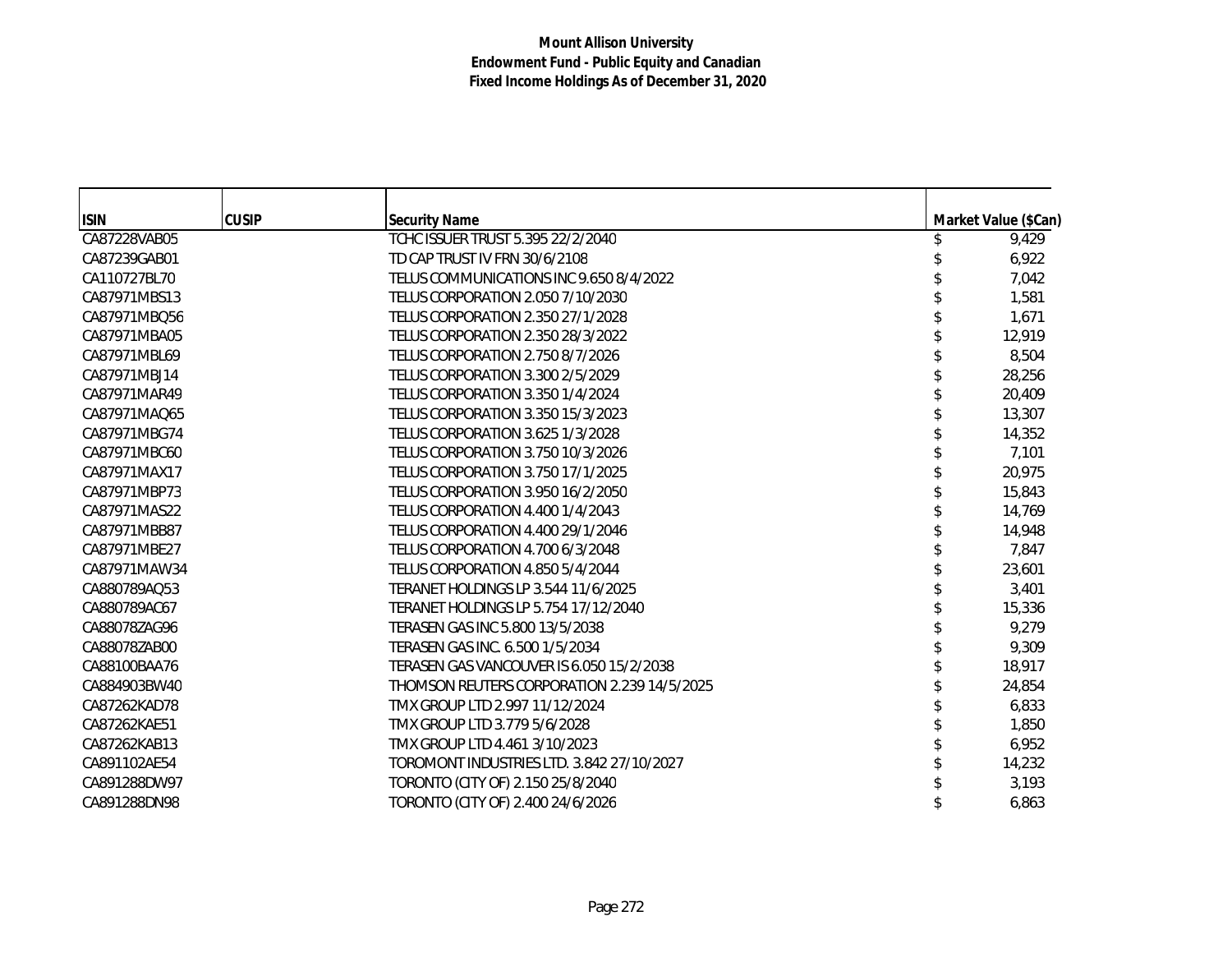| <b>ISIN</b>  | <b>CUSIP</b> | <b>Security Name</b>                       | Market Value (\$Can) |
|--------------|--------------|--------------------------------------------|----------------------|
| CA891288DQ20 |              | TORONTO (CITY OF) 2.400 7/6/2027           | 13,785               |
| CA891288DK59 |              | TORONTO (CITY OF) 2.450 6/2/2025           | 6,773                |
| CA891288DT68 |              | TORONTO (CITY OF) 2.600 24/9/2039          | 3,103                |
| CA891288DS85 |              | TORONTO (CITY OF) 2.650 9/11/2029          | 12,382               |
| CA891288DU32 |              | TORONTO (CITY OF) 2.800 22/11/2049         | 13,695               |
| CA891288DP47 |              | TORONTO (CITY OF) 3.250 24/6/2046          | 15,008               |
| CA891288DJ86 |              | TORONTO (CITY OF) 3.400 21/5/2024          | 13,874               |
| CA891288DM16 |              | TORONTO (CITY OF) 3.500 2/6/2036           | 19,126               |
| CA891288DH21 |              | TORONTO (CITY OF) 4.150 10/3/2044          | 8,474                |
| CA891288DD17 |              | TORONTO (CITY OF) 4.700 10/6/2041          | 17,902               |
| CA89119ZAE30 |              | TORONTO HYDRO CORP 2.910 10/4/2023         | 6,654                |
| CA89119ZAN39 |              | TORONTO HYDRO CORPORATION 1.500 15/10/2030 | 3,193                |
| CA89119ZAL72 |              | TORONTO HYDRO CORPORATION 2.430 11/12/2029 | 8,653                |
| CA89119ZAJ27 |              | TORONTO HYDRO CORPORATION 2.520 25/8/2026  | 6,863                |
| CA89119ZAK99 |              | TORONTO HYDRO CORPORATION 3.485 28/2/2048  | 7,549                |
| CA89119ZAG87 |              | TORONTO HYDRO CORPORATION 4.080 16/9/2044  | 8,116                |
| CA383660AE72 |              | TORONTO UNIVERSITY OF 4.251 7/12/2051      | 8,593                |
| CA89117FYZ66 |              | TORONTO-DOMINION BANK/THE 1.128 9/12/2025  | 27,062               |
| CA891160LV34 |              | TORONTO-DOMINION BANK/THE 1.909 18/7/2023  | 32,761               |
| CA89117FVY29 |              | TORONTO-DOMINION BANK/THE 1.943 13/3/2025  | 16,500               |
| CA891160K519 |              | TORONTO-DOMINION BANK/THE 1.994 23/3/2022  | 43,622               |
| CA89117FNR69 |              | TORONTO-DOMINION BANK/THE 2.496 2/12/2024  | 25,272               |
| CA89117FMA44 |              | TORONTO-DOMINION BANK/THE 2.850 8/3/2024   | 33,776               |
| CA89117FFK09 |              | TORONTO-DOMINION BANK/THE 3.005 30/5/2023  | 30,195               |
| CA891145T792 |              | TORONTO-DOMINION BANK/THE 3.226 24/7/2024  | 34,492               |
| CA891160RP02 |              | TORONTO-DOMINION BANK/THE FRN 14/9/2028    | 33,626               |
| CA89117FWS42 |              | TORONTO-DOMINION BANK/THE FRN 22/4/2030    | 47,889               |
| CA891160QY28 |              | TORONTO-DOMINION BANK/THE FRN 25/7/2029    | 30,673               |
| CA89117FPG86 |              | TORONTO-DOMINION BANK/THE FRN 26/1/2032    | 31,150               |
| CA8911457R92 |              | TORONTO-DOMINION BANK/THE FRN 4/3/2031     | 24,228               |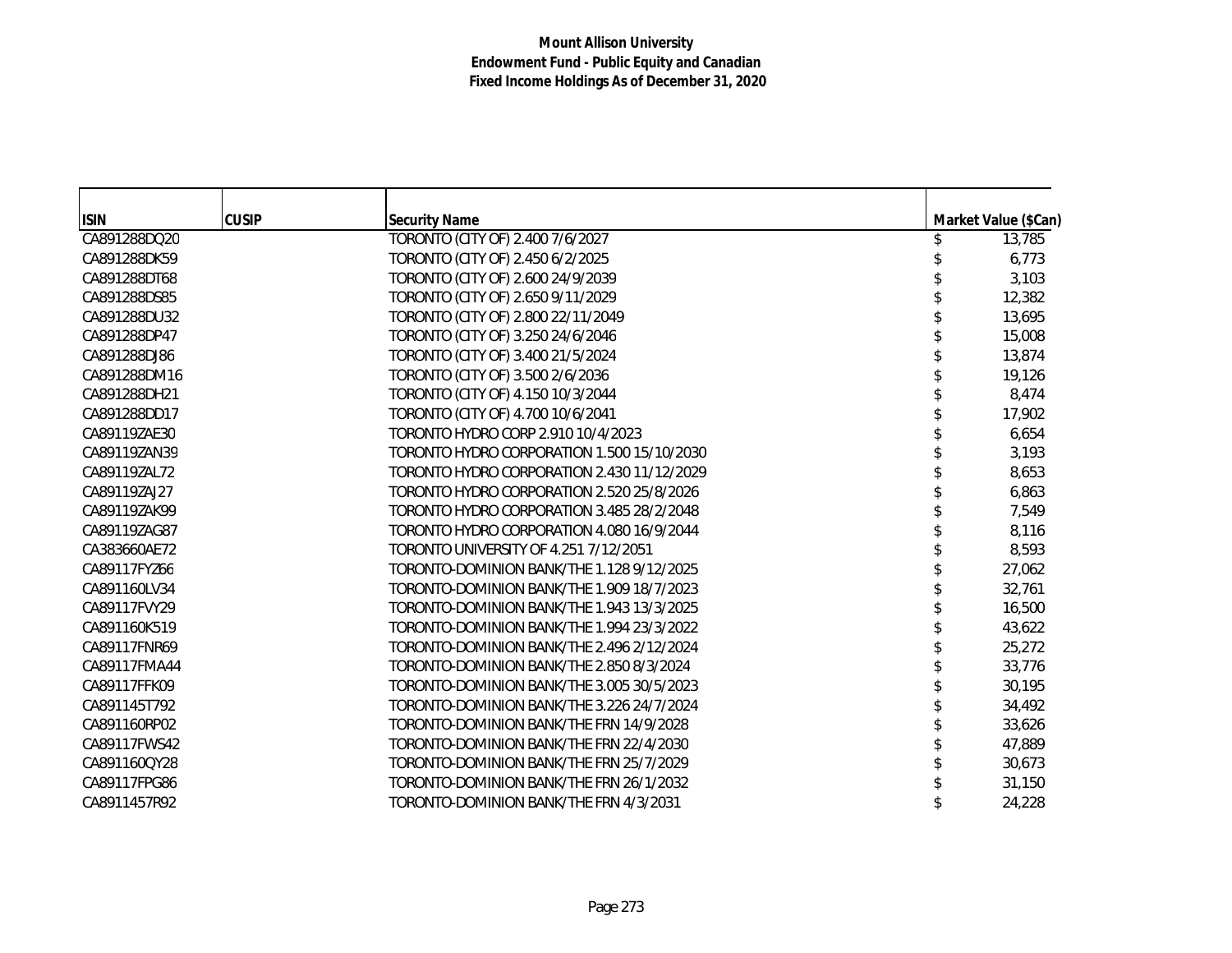| <b>ISIN</b>  | <b>CUSIP</b> | <b>Security Name</b>                               | Market Value (\$Can) |
|--------------|--------------|----------------------------------------------------|----------------------|
| CA892329AY97 |              | TOYOTA CREDIT CANADA INC 2.020 28/2/2022           | 11,219               |
| CA892329BK84 |              | TOYOTA CREDIT CANADA INC 2.110 26/2/2025           | 13,278               |
| CA892329BL67 |              | TOYOTA CREDIT CANADA INC 2.310 23/10/2024          | 13,367               |
| CA892329BD42 |              | TOYOTA CREDIT CANADA INC 2.620 11/10/2022          | 13,158               |
| CA892329BJ12 |              | TOYOTA CREDIT CANADA INC 2.640 27/3/2024           | 4,028                |
| CA892329BF99 |              | TOYOTA CREDIT CANADA INC 2.700 25/1/2023           | 6,624                |
| CA892329BG72 |              | TOYOTA CREDIT CANADA INC 3.040 12/7/2023           | 10,055               |
| CA89353ZBY30 |              | TRANSCANADA PIPELINES LIMITED 3.300 17/7/2025      | 13,815               |
| CA89353ZBX56 |              | TRANSCANADA PIPELINES LIMITED 3.690 19/7/2023      | 13,516               |
| CA89353ZBU18 |              | TRANSCANADA PIPELINES LIMITED 8.050 17/2/2039      | 10,174               |
| CA89353ZCE66 |              | TRANSCANADA PIPELINES LTD 3.000 18/9/2029          | 13,725               |
| CA89353ZCA45 |              | TRANSCANADA PIPELINES LTD 3.390 15/3/2028          | 16,500               |
| CA89353ZCF32 |              | TRANSCANADA PIPELINES LTD 3.800 5/4/2027           | 35,625               |
| CA89353ZCC01 |              | TRANSCANADA PIPELINES LTD 4.180 3/7/2048           | 17,992               |
| CA89353ZCB28 |              | TRANSCANADA PIPELINES LTD 4.330 16/9/2047          | 10,831               |
| CA89353ZCD83 |              | TRANSCANADA PIPELINES LTD 4.340 15/10/2049         | 14,531               |
| CA89353ZBZ05 |              | TRANSCANADA PIPELINES LTD 4.350 6/6/2046           | 14,411               |
| CA89353ZBV90 |              | TRANSCANADA PIPELINES LTD 4.550 15/11/2041         | 18,201               |
| CA89356BAD07 |              | TRANSCANADA TRUST FRN 18/5/2077                    | 39,087               |
| CA89366TAA57 |              | TRANSED PARTNERS GENERAL PARTNERSH 3.951 30/9/2050 | 7,101                |
| CA921577RF14 |              | VANCOUVER (CITY OF) 3.700 18/10/2052               | 4,207                |
| CA92157WAB33 |              | VANCOUVER AIRPORT AUTHORITY 3.656 23/11/2048       | 6,206                |
| CA92157WAA59 |              | VANCOUVER AIRPORT AUTHORITY 3.857 10/11/2045       | 15,724               |
| CA921577RH79 |              | VANCOUVER CITY OF 3.050 16/10/2024                 | 10,383               |
| CA92277LAF37 |              | VENTAS CANADA FINANCE LTD 2.800 12/4/2024          | 9,995                |
| CA92277LAC06 |              | VENTAS CANADA FINANCE LTD 3.300 1/2/2022           | 6,504                |
| CA614852NQ04 |              | <b>VILLE DE MONTREAL 4.100 1/12/2034</b>           | 8,026                |
| CA918423AU81 |              | VW CREDIT CANADA INC (A) 2.650 27/6/2022           | 8,146                |
| CA918423AX21 |              | VW CREDIT CANADA INC 1.200 25/9/2023               | 1,611                |
| CA918423AY04 |              | VW CREDIT CANADA INC 1.500 23/9/2025               | 1,611                |